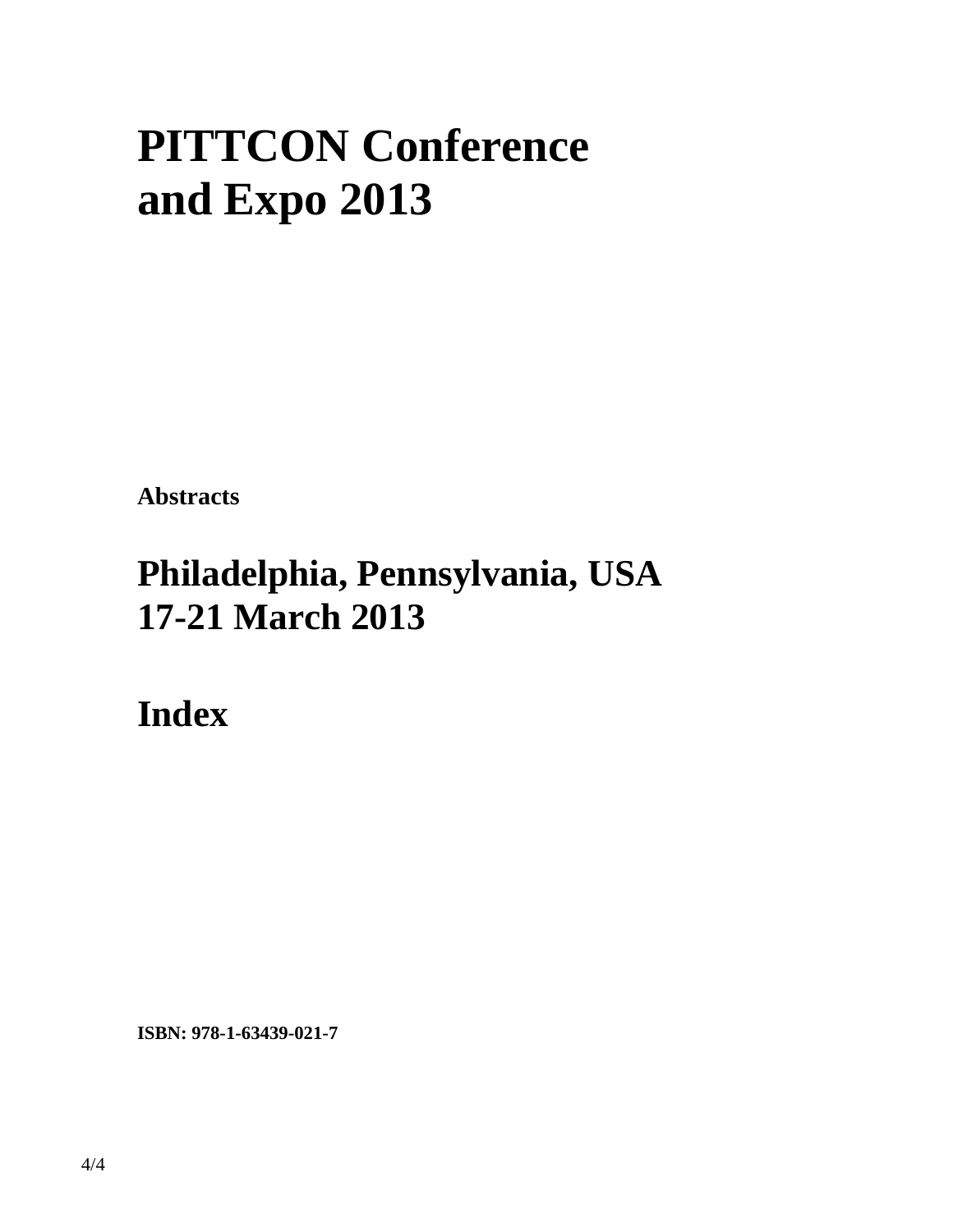**Printed from e-media with permission by:** 

Curran Associates, Inc. 57 Morehouse Lane Red Hook, NY 12571



**Some format issues inherent in the e-media version may also appear in this print version.** 

Copyright© (2013) by Pittsburgh Conference All rights reserved.

Printed by Curran Associates, Inc. (2014)

For permission requests, please contact Pittsburgh Conference at the address below.

Pittsburgh Conference 300 Penn Center Boulevard Suite 332 Pittsburgh, PA 15235-5503 USA

Phone: (412) 825-3220 (800) 825-3221 Fax: (412) 825-3224

info@pittcon.org

#### **Additional copies of this publication are available from:**

Curran Associates, Inc. 57 Morehouse Lane Red Hook, NY 12571 USA Phone: 845-758-0400 Fax: 845-758-2634 Email: curran@proceedings.com Web: www.proceedings.com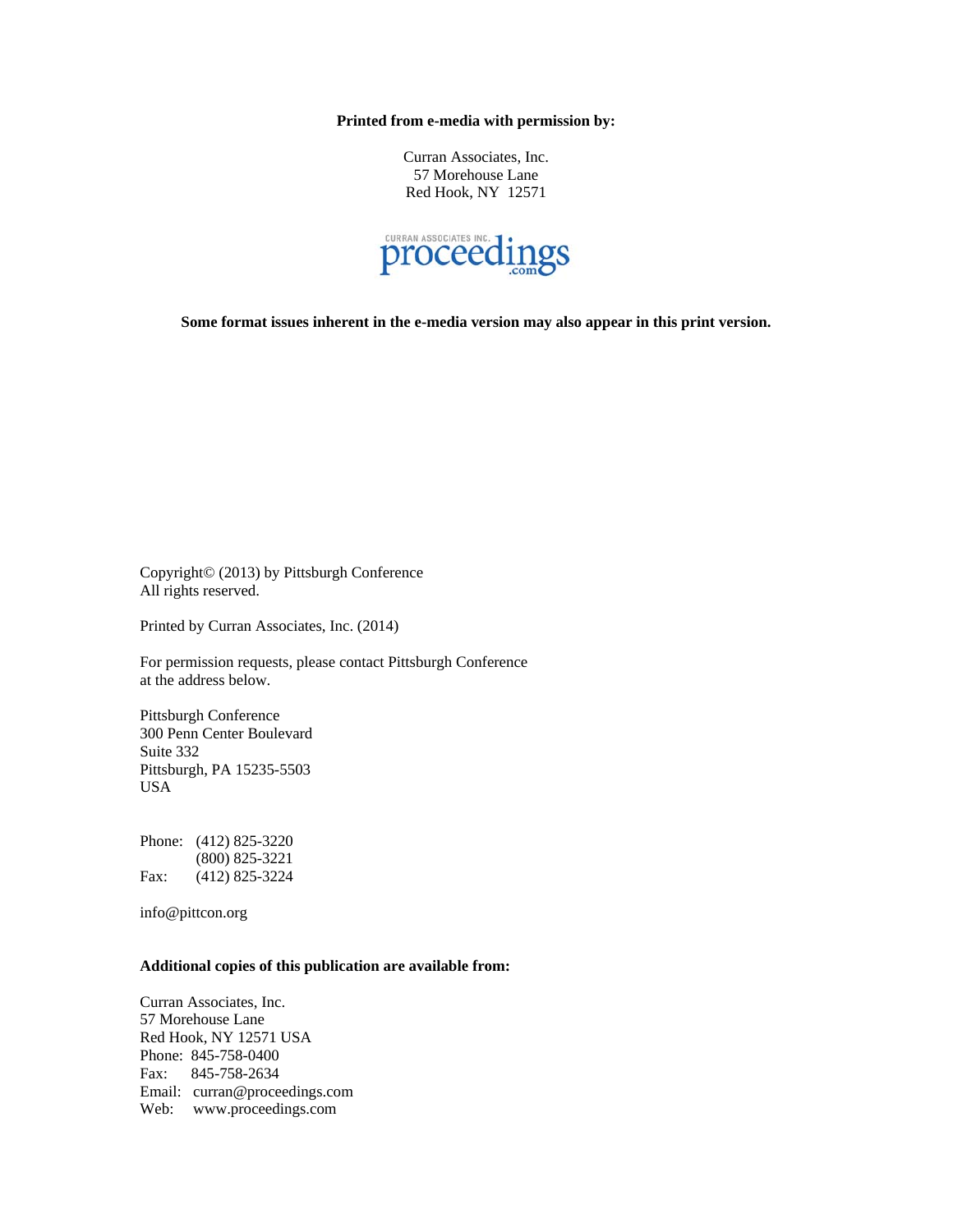## <span id="page-2-0"></span>**Technical Sessions**

If you can read this text, your browser does not support Cascading Style Sheets. Although not essential for using this CD-ROM, you may wish to upgrade your browser to a more recent version.

### **Su[nda](#page-2-0)[y PM, Marc](file:///p|/print%20on%20demand%20titles/23101-23200/23133/23133%20source%20materials/presiders.htm)h 17, 2013**

PLENARY L[ECTURE](file:///p|/print%20on%20demand%20titles/23101-23200/23133/23133%20source%20materials/watersinfo.pdf#page=1)

[Session 10](#page-2-0)

The [Wallace H Coulter Plenary Lecture](file:///p|/print%20on%20demand%20titles/23101-23200/23133/23133%20source%20materials/2014_message.pdf#page=1)

[Sunday PM, Ro](file:///p|/print%20on%20demand%20titles/23101-23200/23133/23133%20source%20materials/shortcourses.pdf#page=1)om: Ballroom B, Level 300

[4:45](file:///p|/print%20on%20demand%20titles/23101-23200/23133/23133%20source%20materials/mobile_app.pdf#page=1) [PM](file:///p|/print%20on%20demand%20titles/23101-23200/23133/23133%20source%20materials/WC_key.pdf#page=1)

[\(10-1\)](file:///p|/print%20on%20demand%20titles/23101-23200/23133/23133%20source%20materials/search/index.htm)

[Exa](https://omniship.wufoo.com/forms/contact-technical-support/def/field6=PITTCON_53302&field130=8)[meter](file:///p|/print%20on%20demand%20titles/23101-23200/23133/23133%20source%20materials/html/copyright.htm) Objects to Nanometer Ones and Back Again Harold Kroto, Florida State University and University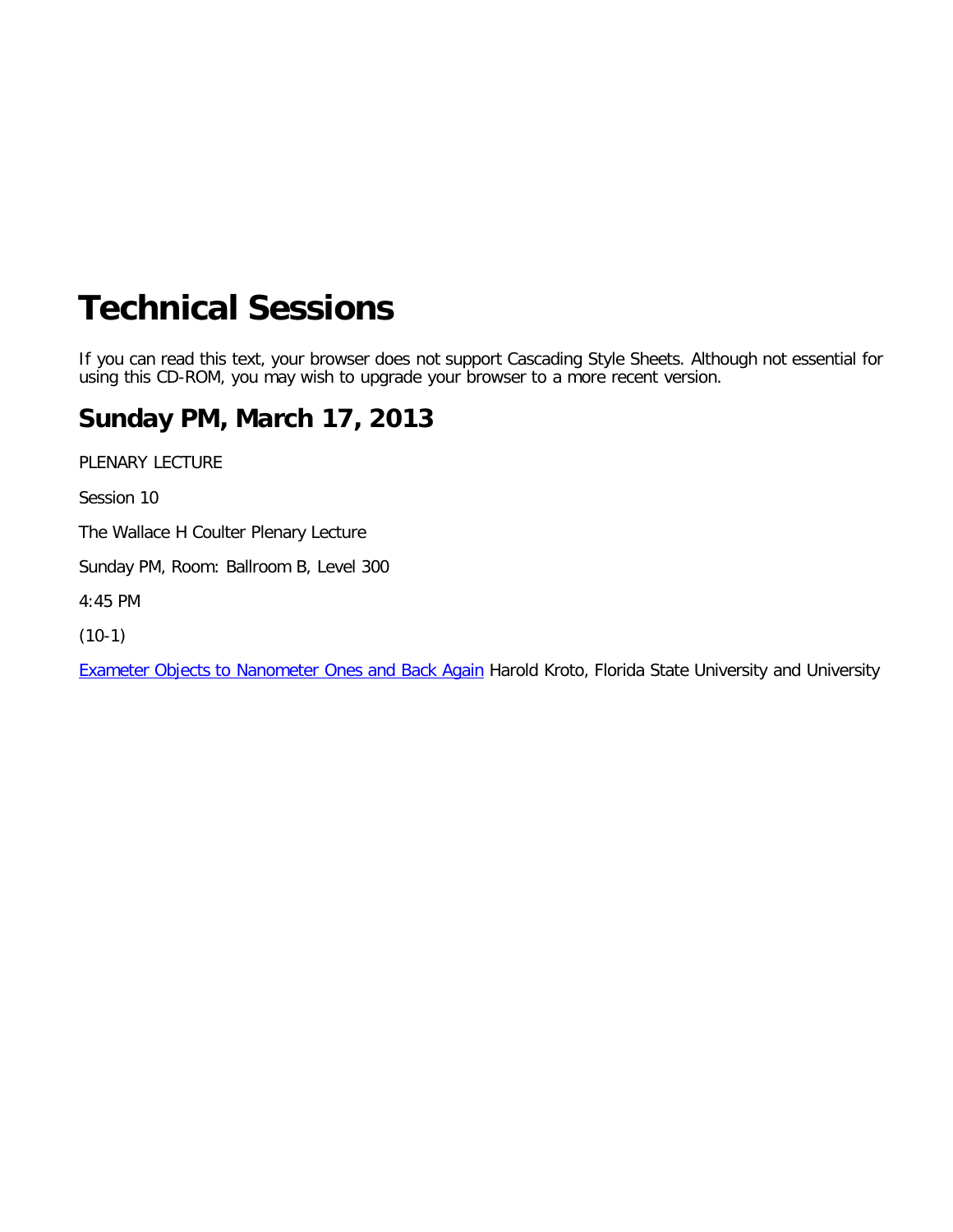of Sussex

AWARDS

Session 20

Pittcon Heritage Award - arranged by Sarah Reisert, Chemical Heritage Foundation

Sunday PM, Room: Ballroom B, Level 300

Sarah Reisert, Chemical Heritage Foundation, Presiding

1:05 PM

[\(20-1\)](file:///p|/print%20on%20demand%20titles/23101-23200/23133/23133%20source%20materials/papers/20-1.htm)

[Presentation of the 2013 Pittcon Heritage Award posthumously awarded to Gu](file:///p|/print%20on%20demand%20titles/23101-23200/23133/23133%20source%20materials/papers/20-1.htm)enther Laukien, founder of Bruker Corporation - accepted by son, Frank H Laukien, Bruker Corporation

SYMPOSIA

Session 30

ACS ANYL - Forensic Science: Preparing Students for the Job - Thomas Spudich, Maryville University

Sunday PM, Room: 123

Thomas Spudich, Consultant, Presiding

1:05 PM

(30-1)

[The Role of Virtual Laboratories in Teaching Forensic Science](file:///p|/print%20on%20demand%20titles/23101-23200/23133/23133%20source%20materials/papers/30-1.htm) Richard Saferstein, Consultant

1:40 PM

(30-2)

A Multidisciplinary Approach to a Criminal Event: From Murder to Trial Geriann M. Brandt, Maryville **[University](file:///p|/print%20on%20demand%20titles/23101-23200/23133/23133%20source%20materials/papers/30-2.htm)** 

2:15 PM

(30-3)

Teaching Chemical Analysis Using Examples from the Forensics Lab Robert Q. Thompson, Oberlin College

[2:50 PM](file:///p|/print%20on%20demand%20titles/23101-23200/23133/23133%20source%20materials/papers/30-3.htm)

(30-4)

Keeping Forensic Science Students Attention and Interest: Weeding Through a Forensic Chemistry Curriculum Frank Dorman, The Pennsylvania State University, Amanda Leffler, Jessica Westland

[3:25 PM](file:///p|/print%20on%20demand%20titles/23101-23200/23133/23133%20source%20materials/papers/30-4.htm)

(30-5)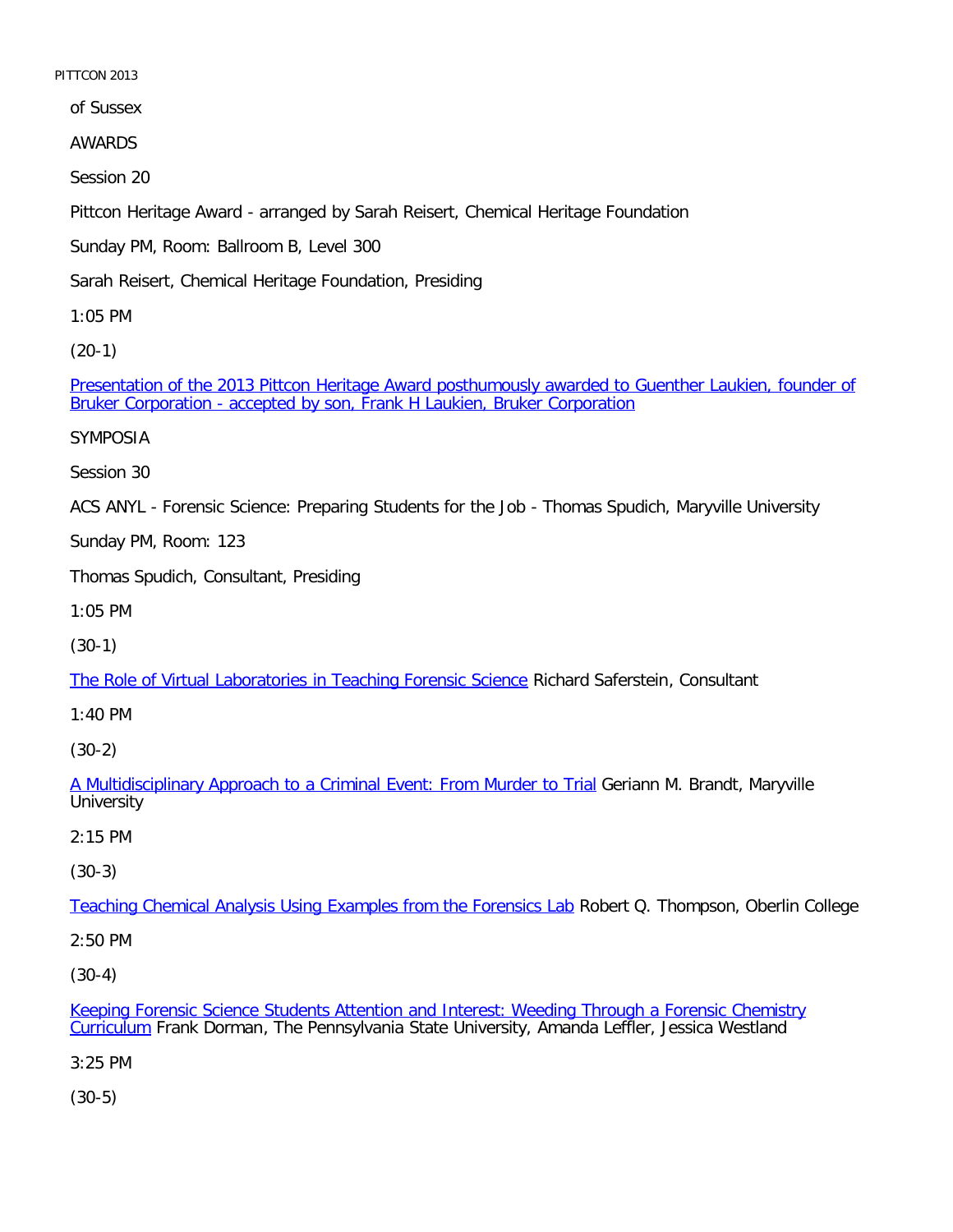Skill Sets for the Forensic Chemist Douglas E. Rohde, Lake County Crime Laboratory

SYMPOSIA

Session 40

Emerging Simple and Inexpensive Microdevice Technologies for Point-of-Care Assays - arranged by Adam T. Woolley, Brigham Young University

Sunday PM, Room: 124

Adam T. Woolley, Brigham Young University, Presiding

1:05 PM

[\(40-1\)](file:///p|/print%20on%20demand%20titles/23101-23200/23133/23133%20source%20materials/papers/40-1.htm)

**Microfluidics for Global Health Diagnostics Samuel Sia, Columbia University** 

1:40 PM

(40-2)

[Paper-Based Microelectrochemical Device](file:///p|/print%20on%20demand%20titles/23101-23200/23133/23133%20source%20materials/papers/40-2.htm)s Richard M. Crooks, The University of Texas at Austin, Hong Liu

2:15 PM

(40-3)

[Simple, Detectorless and Label-Free Analyte Quantitation Using "Flow Valve" Microfluidic Devices](file:///p|/print%20on%20demand%20titles/23101-23200/23133/23133%20source%20materials/papers/40-3.htm) Adam T. Woolley, Brigham Young University, Danielle Mansfield, Debolina Chatterjee, Sudeep Subedi

2:50 PM

(40-4)

[Toner and Paper-Based Fabrication Techniques for Microuidic Applications](file:///p|/print%20on%20demand%20titles/23101-23200/23133/23133%20source%20materials/papers/40-4.htm) Emanuel Carrilho, University of São Paulo

3:25 PM

(40-5)

**Digital Microfluidics For Clinical Applications Aaron Wheeler, University of Toronto** 

[SYMPOSIA](file:///p|/print%20on%20demand%20titles/23101-23200/23133/23133%20source%20materials/papers/40-5.htm)

Session 50

Human Exposome Discovery and Disease Investigation - arranged by Joachim D. Pleil, US Environmental Protection Agency

Sunday PM, Room: 125

Joachim D. Pleil, US Environmental Protection Agency, Presiding

1:05 PM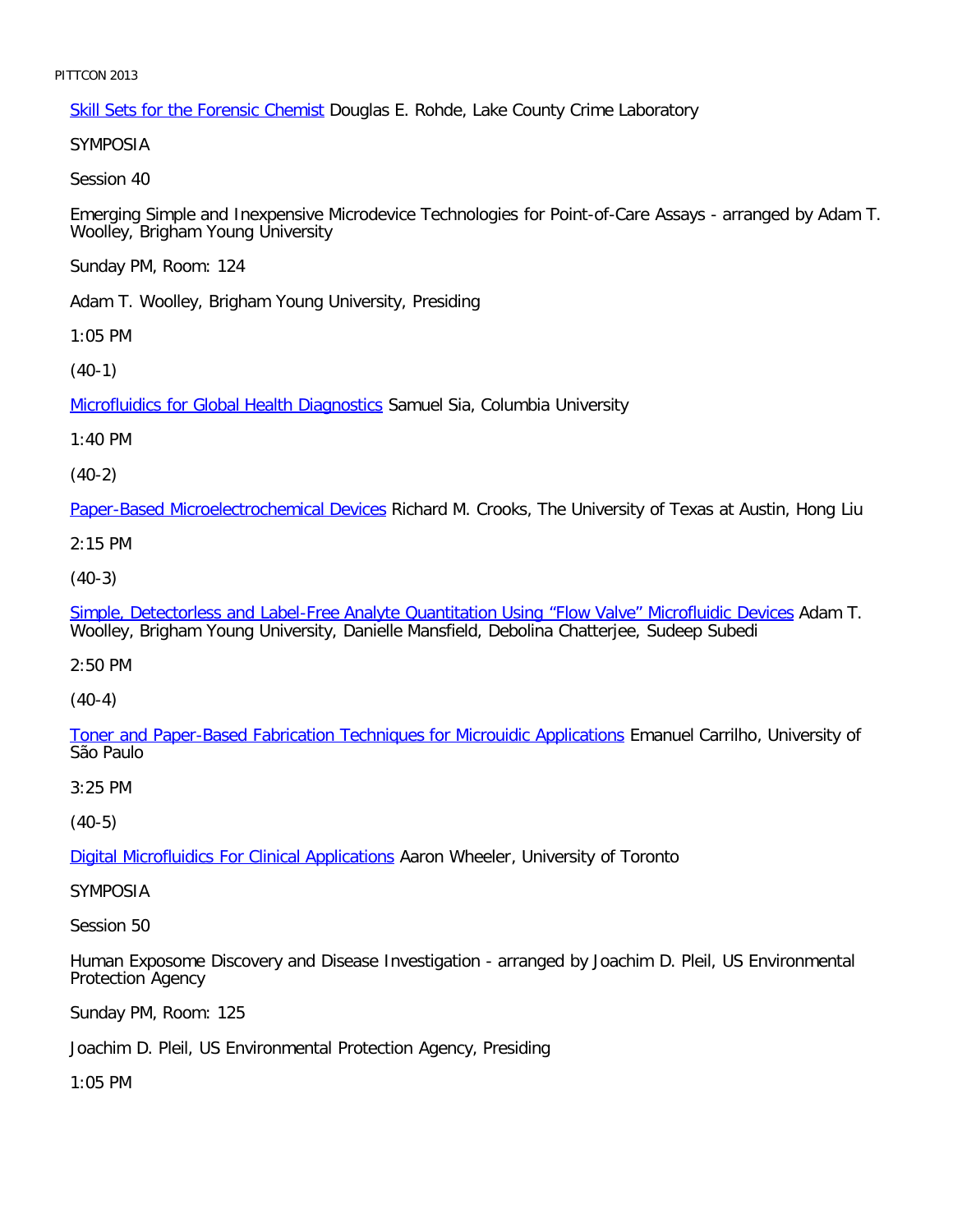(50-1)

Hippocrates Reloaded: Volatile Biomarkers for Non-Invasive Medical Diagnosis Jochen K. Schubert, University of Rostock, Patricia Fuchs, Phillip Trefz, Wolfram Miekisch

1:40 PM

[\(50-2\)](file:///p|/print%20on%20demand%20titles/23101-23200/23133/23133%20source%20materials/papers/50-2.htm)

The Human Exposome and Metabolomics Play Critical Roles in Clinical Breath Analysis Terence H. Risby, Johns Hopkins University

2:15 PM

[\(50-3\)](file:///p|/print%20on%20demand%20titles/23101-23200/23133/23133%20source%20materials/papers/50-3.htm)

Miniature Chemical Sensors for Field Breath Analysis Cristina E. Davis, University of California - Davis

2:50 PM

(50-4)

[Complex Disease Endotypes and Implications for GWAS and Exposomics](file:///p|/print%20on%20demand%20titles/23101-23200/23133/23133%20source%20materials/papers/50-4.htm) Stephen Edwards, US EPA, BJ George, Brooke Heidenfelder, ClarLynda Williams-DeVane, David Reif, Elaine Cohen Hubal, Jane Gallagher

3:25 PM

(50-5)

[Some Hazards on the Road to Breath Biomarker Discovery](file:///p|/print%20on%20demand%20titles/23101-23200/23133/23133%20source%20materials/papers/50-5.htm) Michael Phillips, Mensanna Research

SYMPOSIA

Session 60

IAEAC - Nanoparticles and Nanomaterials: Analytical and Health Aspects - arranged byThomas Gebel, Federal Institute for Occupational Safety and Health

Sunday PM, Room: 122B

Thomas Gebel, Cornell University, Presiding

1:05 PM

(60-1)

Cornell Dots: From Synthesis to Health Aspects Uli B. Wiesner, Cornell University

[1:40 PM](file:///p|/print%20on%20demand%20titles/23101-23200/23133/23133%20source%20materials/papers/60-1.htm)

(60-2)

Physical and Physicochemical Analysis of Nanomaterials Volker Bachmann, Federal Institute of Occupational Safety & Health

[2:15 PM](file:///p|/print%20on%20demand%20titles/23101-23200/23133/23133%20source%20materials/papers/60-2.htm)

(60-3)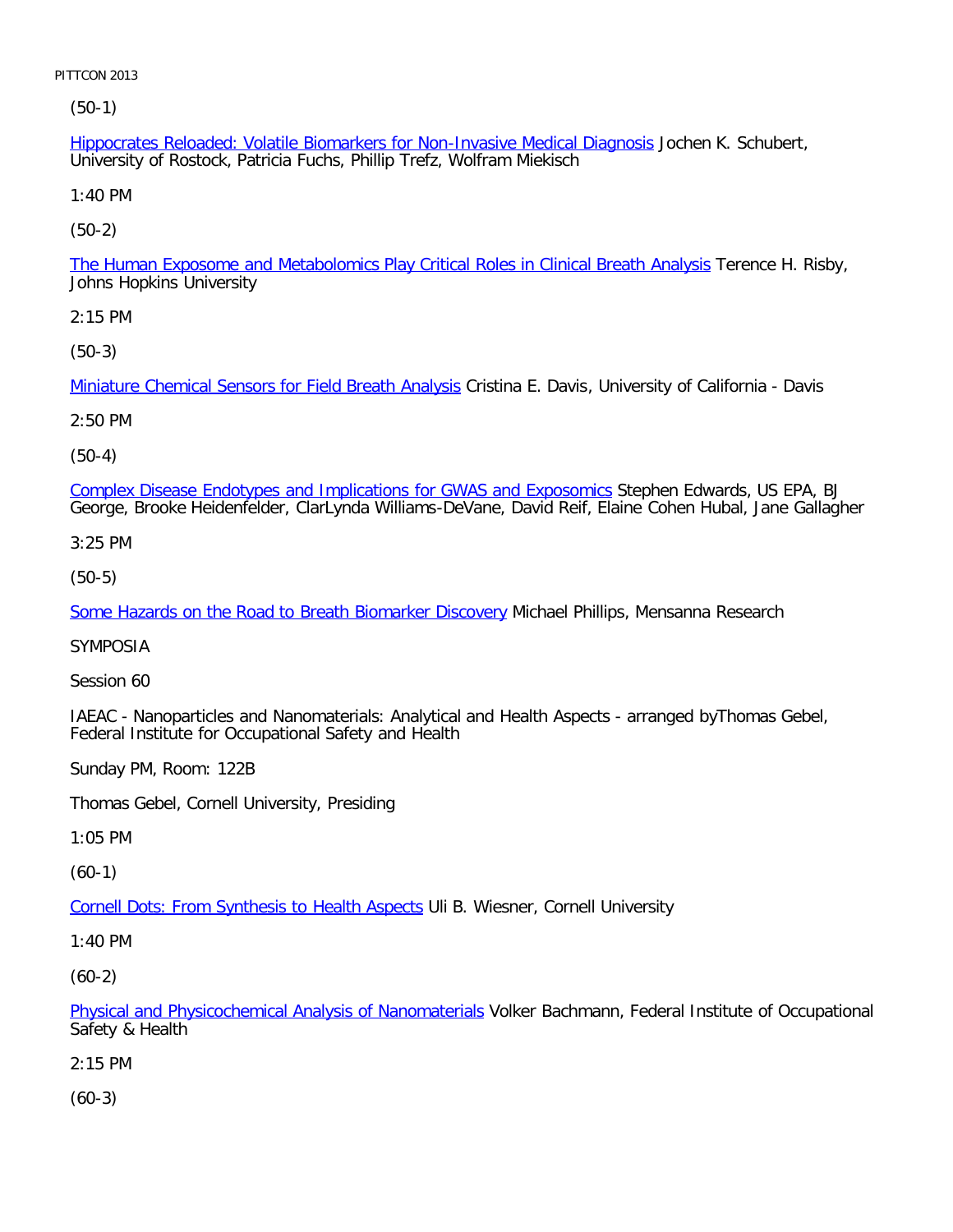Approaches To Assess Nanomaterial Toxicity Thomas Gebel, Federal Institute for Occupational Safety and **Health** 

2:50 PM

[\(60-4\)](file:///p|/print%20on%20demand%20titles/23101-23200/23133/23133%20source%20materials/papers/60-4.htm)

Nanomaterials Toxicology - Current Knowledge and Future Research Needs Günter Oberdörster, University of Rochester

3:25 PM

[\(60-5\)](file:///p|/print%20on%20demand%20titles/23101-23200/23133/23133%20source%20materials/papers/60-5.htm)

[Interactiv](file:///p|/print%20on%20demand%20titles/23101-23200/23133/23133%20source%20materials/papers/60-5.htm)e Discussion - Occupational Safety and Health of Nanomaterials: Approaches to Risk Management Thomas Gebel, Federal Institute for Occupational Safety and Health

SYMPOSIA

Session 70

Immunoanalysis for Environmental Analysis - arranged by Rudolf J. Schneider, BAM Federal Institute for Materials Research and Testing

Sunday PM, Room: 122A

Rudolf J. Schneider, BAM Federal Institute for Materials Research and Testing, Presiding

1:05 PM

(70-1)

[Immunoassay for Human/Environmental Exposure Assessment](file:///p|/print%20on%20demand%20titles/23101-23200/23133/23133%20source%20materials/papers/70-1.htm) Shirley J. Gee, University of California - Davis, Bruce Hammock

1:40 PM

(70-2)

Generation of Antibodies and Development of Environmental Application of Immunoassays for PBDEs Weilin [L. Shelver, USDA](file:///p|/print%20on%20demand%20titles/23101-23200/23133/23133%20source%20materials/papers/70-2.htm)

#### 2:15 PM

(70-3)

Application of ELISA in Determining Levels of Estrogens and Antibiotics in Agricultural Fields Diana S. Aga, [University at Buffalo, SUNY](file:///p|/print%20on%20demand%20titles/23101-23200/23133/23133%20source%20materials/papers/70-3.htm)

2:50 PM

(70-4)

Multi-Laboratory Validation of Estrone (E1) ELISA Methods Fernando Rubio, Abraxis LLC, Anching Tnag, Andrew Lincoff, David Russell, Eric Kleiner, Kim Byungchul, Laura Webb, Rudolf Schneider

[3:25 PM](file:///p|/print%20on%20demand%20titles/23101-23200/23133/23133%20source%20materials/papers/70-4.htm)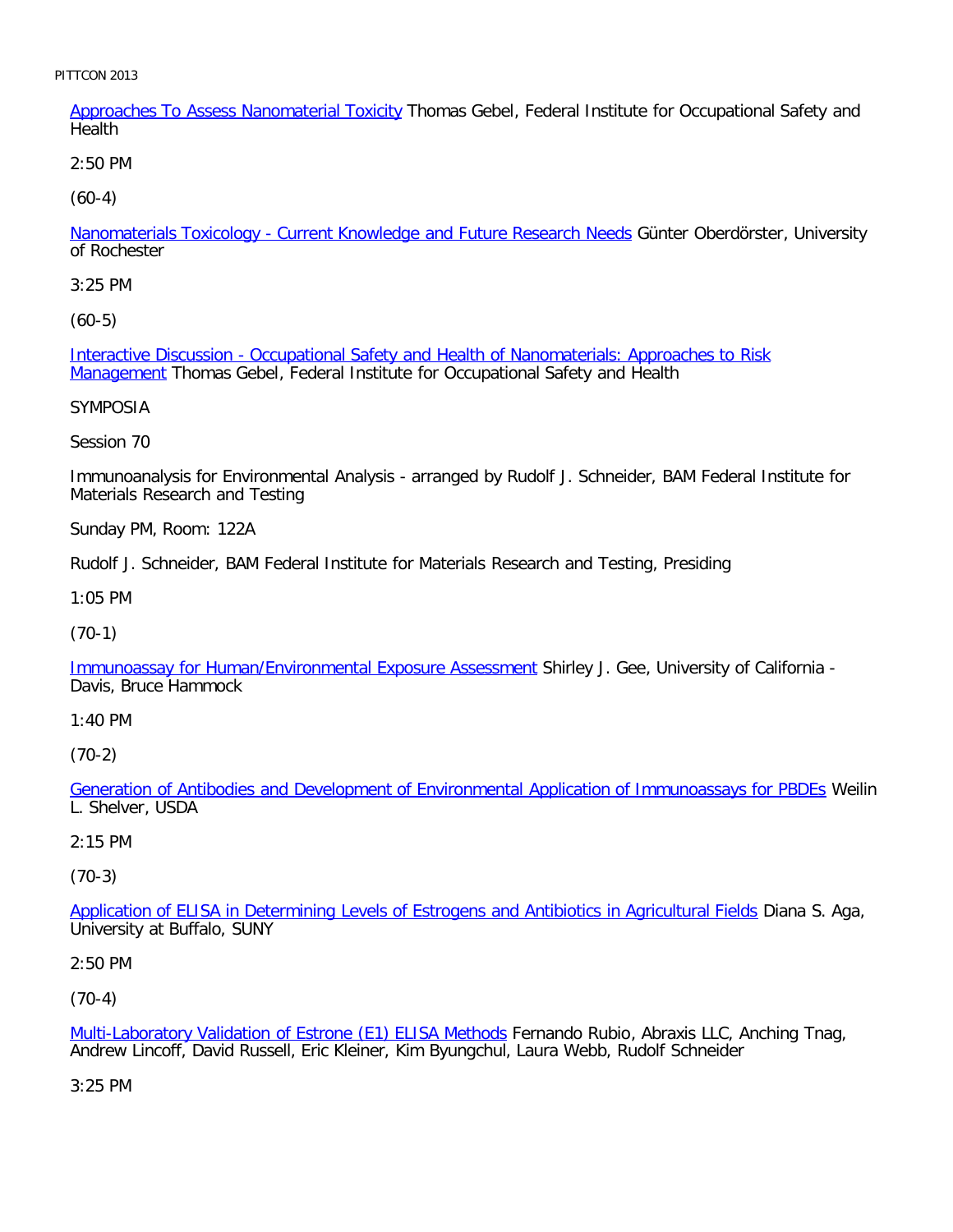(70-5)

Immunoanalytics Underpinning Surface Water Screening Strategies Rudolf J. Schneider, BAM Federal Institute for Materials Research and Testing

SYMPOSIA

Session 80

Nanotechnology Against Cancer: A Fight in Progress - arranged by Raoul Kopelman, University of Michigan

Sunday PM, Room: 121C

Raoul Kopelman, University of Michigan, Presiding

1:05 PM

[\(80-1\)](file:///p|/print%20on%20demand%20titles/23101-23200/23133/23133%20source%20materials/papers/80-1.htm)

[Spherical Nucleic Acid \(SNA](file:///p|/print%20on%20demand%20titles/23101-23200/23133/23133%20source%20materials/papers/80-1.htm)) Nanostructures: Establishing New Paradigms in Molecular Diagnostics and Intracellular Gene Regulation Chad A. Mirkin, Northwestern University

1:40 PM

(80-2)

[Targeted and Cloaked Multifunctional NanoPlatforms Improve Medical Imaging, Therapy and Surgery](file:///p|/print%20on%20demand%20titles/23101-23200/23133/23133%20source%20materials/papers/80-2.htm) Raoul Kopelman, University of Michigan

2:15 PM

(80-3)

[Multi-Parameter Logic Circuits for Cancer Cell Identification and Therapy](file:///p|/print%20on%20demand%20titles/23101-23200/23133/23133%20source%20materials/papers/80-3.htm) Weihong Tan, University of Florida

2:50 PM

(80-4)

Targeting with Plasmonically Scattering Enhancing Nanoparticles Changes Cell Functions and Unravels Its Secrets [Mostafa A. El-Sayed, Georgia Institute of Technology](file:///p|/print%20on%20demand%20titles/23101-23200/23133/23133%20source%20materials/papers/80-4.htm)

[SY](file:///p|/print%20on%20demand%20titles/23101-23200/23133/23133%20source%20materials/papers/80-4.htm)MPOSIA

Session 90

New Instrumentation for Biofuels Research - And How to Deal with the Flood of New Data - arranged by Roland Hirsch, US Dept of Energy

Sunday PM, Room: 121B

Roland Hirsch, US Dept of Energy, Presiding

1:05 PM

(90-1)

Application of Next-Generation Sequencing to Biofuels Research Curtis G. Wilkerson, Michigan State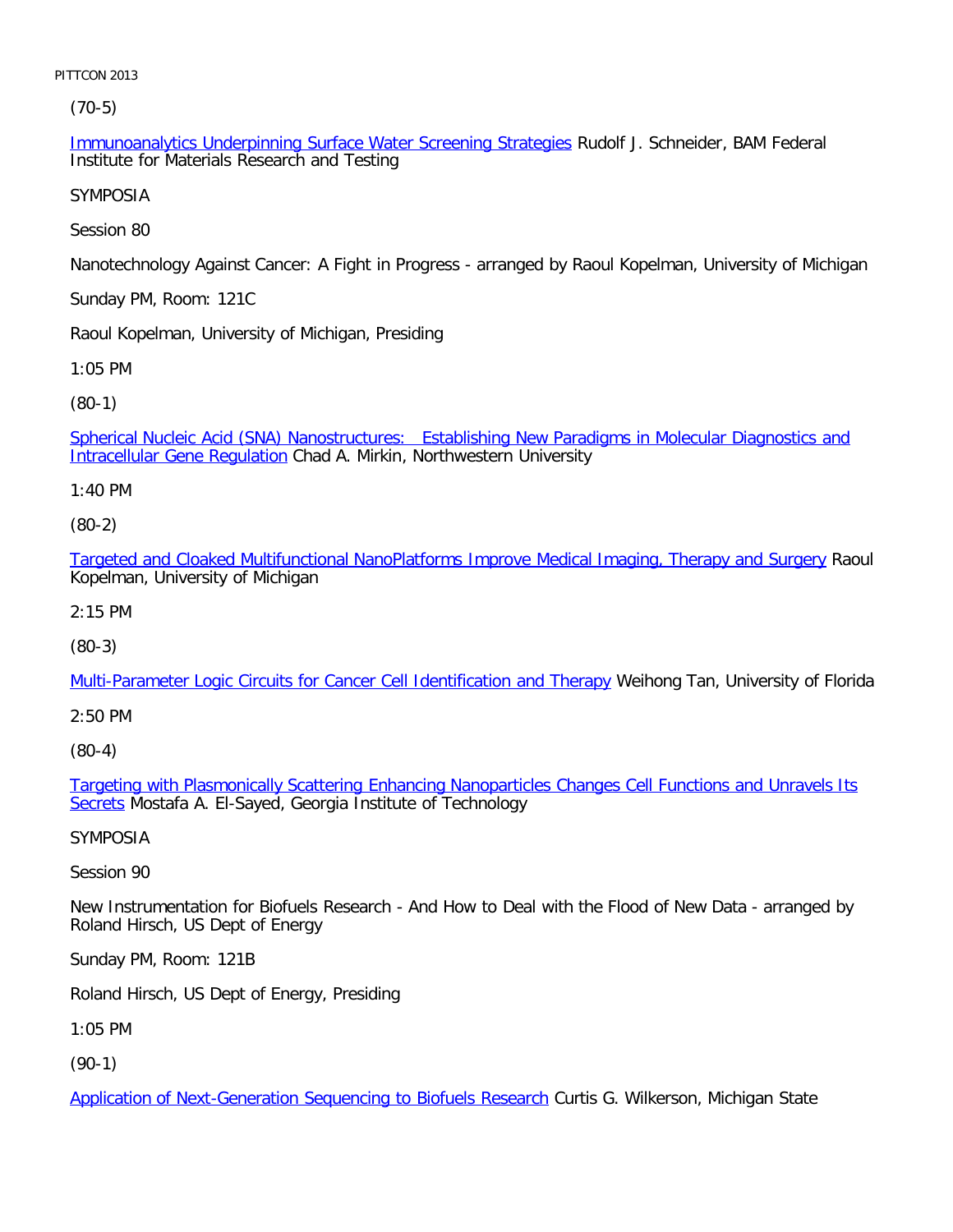**University** 

1:40 PM

[\(90-2\)](file:///p|/print%20on%20demand%20titles/23101-23200/23133/23133%20source%20materials/papers/90-2.htm)

Advances in High Throughput Separations and Mass Spectrometry for Biofuels Research and the Coming Deluge of Pan-omics Data Richard Smith, Pacific Northwest National Laboratory, Erin Baker, Gordon Anderson, Kristin Burnum, Mary Lipton

2:15 PM

[\(90-3\)](file:///p|/print%20on%20demand%20titles/23101-23200/23133/23133%20source%20materials/papers/90-3.htm)

Using NMR to Characterize Recalcitrance Elements in Biomass at the Molecular Scale Arthur Ragauskas, Georgia Institute of Technology

2:50 PM

(90-4)

[Light, Force and \(Inter\)Action: Advanced Imaging Technologies for Biofuels Research](file:///p|/print%20on%20demand%20titles/23101-23200/23133/23133%20source%20materials/papers/90-4.htm) Seema Singh, Sandia National Laboratories

3:25 PM

(90-5)

[How the DOE Systems Biology Knowledgebase \(KBase\) Supports Biofuels Research](file:///p|/print%20on%20demand%20titles/23101-23200/23133/23133%20source%20materials/papers/90-5.htm) Bob Cottingham, Oak Ridge National Laboratory

SYMPOSIA

Session 100

New Ionization Approaches in Mass Spectrometry: Molecular Imaging - arranged by Sarah Trimpin, Wayne State University

Sunday PM, Room: 121A

Sarah Trimpin, Wayne State University, Presiding

1:05 PM

(100-1)

New Analytical Opportunities in Ambient Surface Sampling/Ionization Mass Spectrometry: Combining Laser Ablation Sampling and Liquid Phase Collection [Gary J. Van Berkel, Oak Ridge National Laboratory](file:///p|/print%20on%20demand%20titles/23101-23200/23133/23133%20source%20materials/papers/100-1.htm)

[1:40 PM](file:///p|/print%20on%20demand%20titles/23101-23200/23133/23133%20source%20materials/papers/100-1.htm)

(100-2)

Ambient Imaging Using Nanospray Desorption Electrospray Ionization Mass Spectrometry Julia Laskin, Pacific Northwest National Laboratory, Brandi Heath, Ingela Lanekoff, James Carson, Mathew Thomas

[2:15 PM](file:///p|/print%20on%20demand%20titles/23101-23200/23133/23133%20source%20materials/papers/100-2.htm)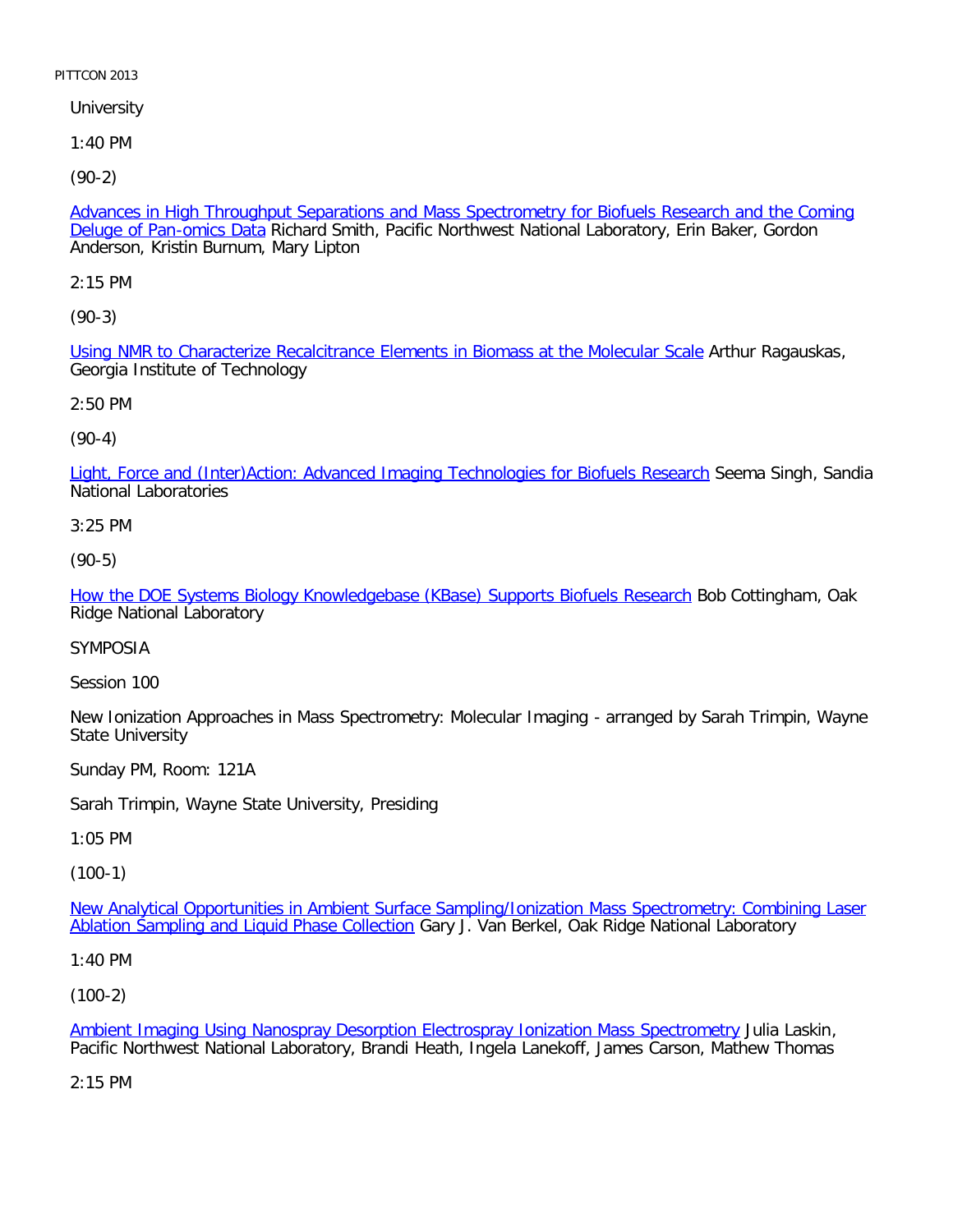(100-3)

New Approaches to Tissue Imaging by LAESI Mass Spectrometry Akos Vertes, George Washington University, Anu Vaikkinen, Bindesh Shrestha, Brian Smith, Hang Li, Linwen Zhang, Risto Kostiainen, Tiina Kauppila

2:50 PM

[\(100-4\)](file:///p|/print%20on%20demand%20titles/23101-23200/23133/23133%20source%20materials/papers/100-4.htm)

**Laserspray Ionization Imaging of Multiply-Charged Ions Sarah Trimpin, Wayne State University** 

3:25 PM

[\(100-5\)](file:///p|/print%20on%20demand%20titles/23101-23200/23133/23133%20source%20materials/papers/100-5.htm)

Innovations in Mass Spectrometry Based Imaging: A Route to New Applications Ron M. Heeren, FOM-AMOLF

SYMPOSIA

Session 110

New Spectroscopic Approaches to Protein Structure - Understanding Amyloid Fibrils - arranged by Igor K. Lednev, University at Albany, SUNY

Sunday PM, Room: 120C

Igor K. Lednev, University at Albany, SUNY, Presiding

1:05 PM

(110-1)

[New Views of Amy](file:///p|/print%20on%20demand%20titles/23101-23200/23133/23133%20source%20materials/papers/110-1.htm)loid Daniel Raleigh, SUNY Stony Brook, Andisheh Abedini, Ping Cao

1:40 PM

(110-2)

Conformational Switching Within Individual Amyloid Fibrils: An Insight From Atomic Force Fluorescent Microscopy [Ilia V. Baskakov, University of Maryland School of Medicine](file:///p|/print%20on%20demand%20titles/23101-23200/23133/23133%20source%20materials/papers/110-2.htm)

[2:15 P](file:///p|/print%20on%20demand%20titles/23101-23200/23133/23133%20source%20materials/papers/110-2.htm)M

(110-3)

VCD Determines Morphology of Amyloid Fibrils Rina K. Dukor, BioTools, Inc., Dmitry Kurouski, Igor Lednev, [Laurence Nafie](file:///p|/print%20on%20demand%20titles/23101-23200/23133/23133%20source%20materials/papers/110-3.htm)

2:50 PM

(110-4)

On the Basis of Fibrillation: Spectroscopic Studies of Unfolded Insulin in Non-Aqueous Solution Christian Johannessen, University of Manchester

[3:25 PM](file:///p|/print%20on%20demand%20titles/23101-23200/23133/23133%20source%20materials/papers/110-4.htm)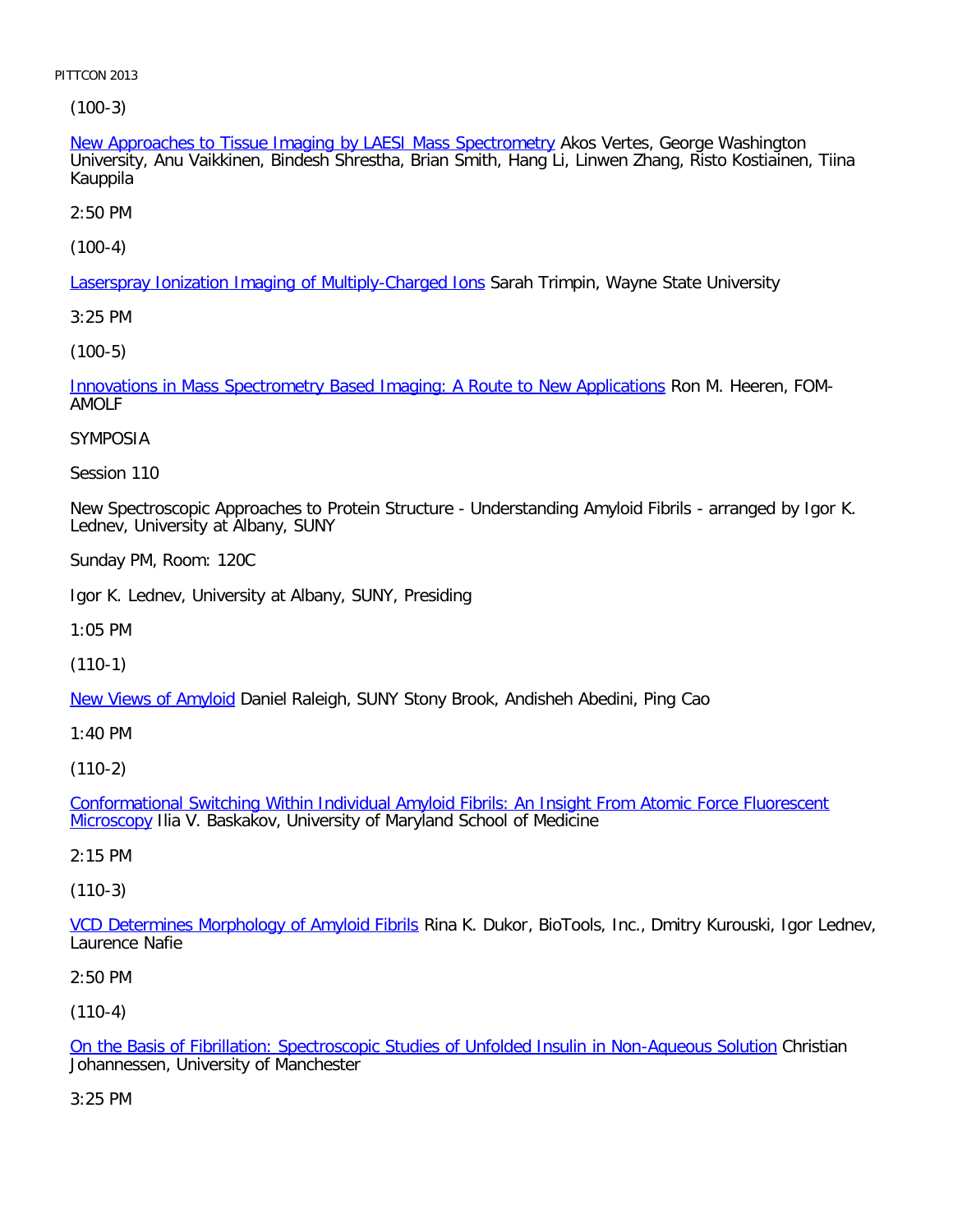[\(110-5\)](file:///p|/print%20on%20demand%20titles/23101-23200/23133/23133%20source%20materials/papers/110-5.htm)

Structure and Composition of Insulin Fibril Surfaces Probed by TERS Igor K. Lednev, University at Albany, SUNY, Dmitry Kurouski, Tanja Deckert-Gaudig, Volker Deckert

**WORKSHOPS** 

Session 120

Standard Reference Materials (SRMs) for Food, Environmental, Nutritional, and Proteomic Measurements arranged by Stephen A. Wise, National Institute of Standards and Technology

Sunday PM, Room: 126B

Stephen A. Wise, National Institute of Standards and Technology, Presiding

1:05 PM

(120-1)

[Energy and Energy-Related Environmental SRMs](file:///p|/print%20on%20demand%20titles/23101-23200/23133/23133%20source%20materials/papers/120-1.htm) Thomas A. Vetter, National Institute of Standards and Technology, Stephen Long

1:35 PM

(120-2)

[SRMs to Support Oil Spill Assessment and Remediation](file:///p|/print%20on%20demand%20titles/23101-23200/23133/23133%20source%20materials/papers/120-2.htm) Michele Schantz, National Institute of Standards and Technology, Bruce Benner, David Miller, Jacolin Murray, John Kucklick, Stephen Wise, Steven Hawthorne

2:05 PM

(120-3)

[Eggs, Milk, Cereal, and Meat: SRMs for Breakfast](file:///p|/print%20on%20demand%20titles/23101-23200/23133/23133%20source%20materials/papers/120-3.htm) Melissa M. Phillips, National Institute of Standards and **Technology** 

2:50 PM

(120-4)

SRMs for Human Nutritional Assessment Karen W. Phinney, National Institute of Standards and Technology, [Katherine Sharpless, Lane Sander, Mich](file:///p|/print%20on%20demand%20titles/23101-23200/23133/23133%20source%20materials/papers/120-4.htm)ele Schantz, Stephen Wise

3:20 PM

(120-5)

SRM/D: On-Line Access to Qualitative and Quantitative SRM-Derived Data Paul A. Rudnick, National Institute of Standards and Technology

[ORGANIZED CONTRIBUTED SESSIONS](file:///p|/print%20on%20demand%20titles/23101-23200/23133/23133%20source%20materials/papers/120-5.htm)

Session 130

ACS ANYL - Pharmaceutical and Bioanalytical Chemistry - arranged by Thomas M. Rossi, Kore Pharmaceuticals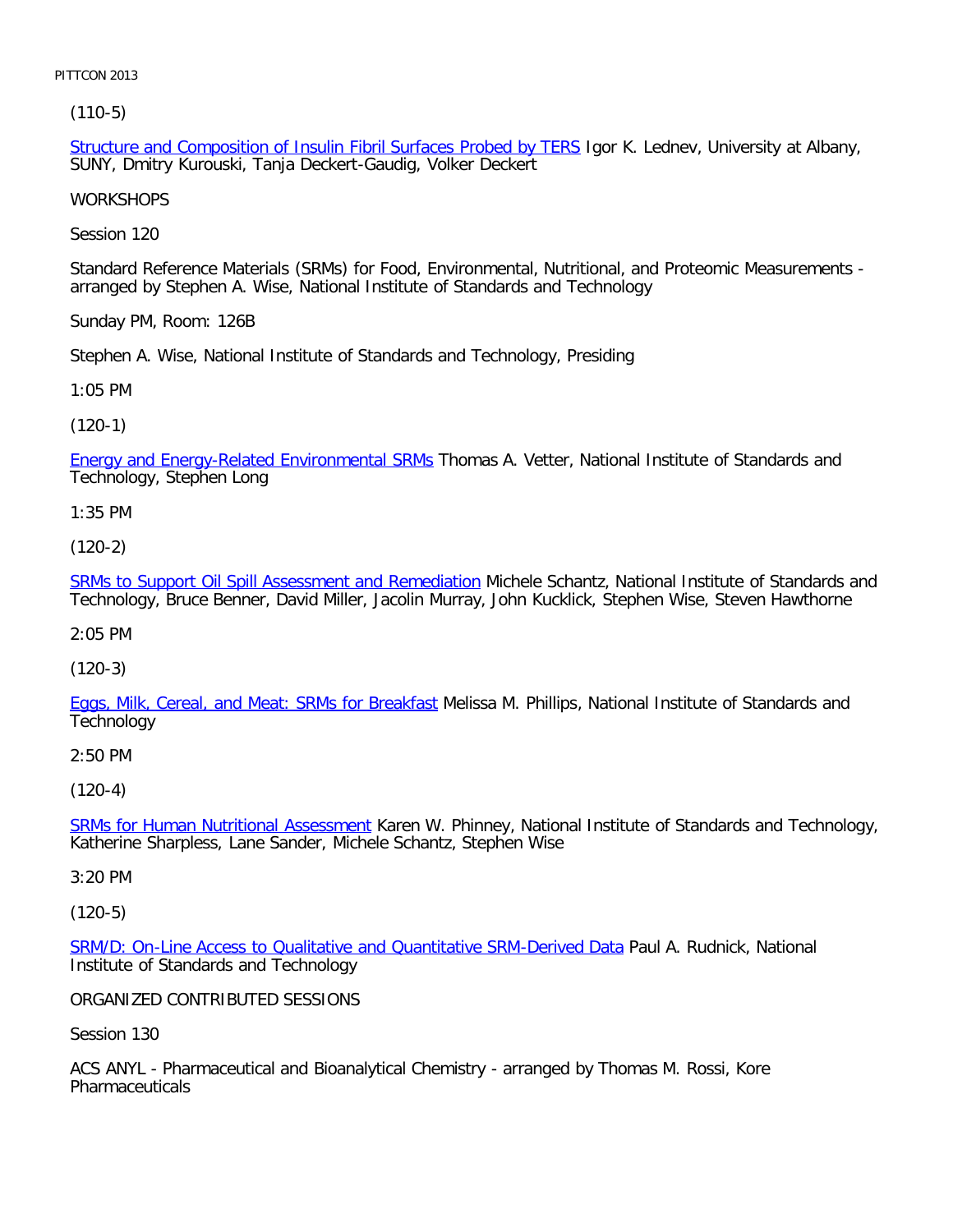Sunday PM, Room: 115A

Thomas M. Rossi, Kore Pharmaceuticals, Presiding

1:00 PM

[\(130-1\)](file:///p|/print%20on%20demand%20titles/23101-23200/23133/23133%20source%20materials/papers/130-1.htm)

Automated Curve Resolution Algorithm for Overlapped Peaks in Liquid Chromatography Coupled to Diode Array Detection Kyle W. Pfeiffer, Virginia Commonwealth University, Sarah Rutan

1:20 PM

[\(130-2\)](file:///p|/print%20on%20demand%20titles/23101-23200/23133/23133%20source%20materials/papers/130-2.htm)

[Far-Field Ph](file:///p|/print%20on%20demand%20titles/23101-23200/23133/23133%20source%20materials/papers/130-2.htm)otostable Optical Nanoscopy (PHOTON) for Super-Resolution and Single-Molecule Imaging of Single Live Cells X Nancy Xu, Old Dominion University, Lauren Browning, Tao Huang

1:40 PM

(130-3)

[Combining CITP/CZE with ESI-Triple Quadrupole MS for High Sensitivity Sample Quantification](file:///p|/print%20on%20demand%20titles/23101-23200/23133/23133%20source%20materials/papers/130-3.htm) Keqi Tang, Pacific Northwest National Laboratory

2:00 PM

(130-4)

[Protein Structure Analysis of Gonococcal Cell Surface Protein Antibody Binding Domains Using a Molecular](file:///p|/print%20on%20demand%20titles/23101-23200/23133/23133%20source%20materials/papers/130-4.htm) [Model Appro](file:///p|/print%20on%20demand%20titles/23101-23200/23133/23133%20source%20materials/papers/130-4.htm)ach Yu-Shu Ting, Zeus Scientific

2:35 PM

(130-5)

Single Chain Fragment Variable (scFv) Recombinant Antibody to Characterize Therapeutical Humanized Monoclonal Antibody by ELISAs and QCM [Xiangqun Zeng, Oakland University, Peiling Lin, Ray Mernaugh,](file:///p|/print%20on%20demand%20titles/23101-23200/23133/23133%20source%20materials/papers/130-5.htm) [Yuqin Shang](file:///p|/print%20on%20demand%20titles/23101-23200/23133/23133%20source%20materials/papers/130-5.htm)

2:55 PM

(130-6)

New Methodology for Sampling and Analyzing Elemental Sulfur in Natural Gas Alejandro Gonzalez, DCG [Partnership](file:///p|/print%20on%20demand%20titles/23101-23200/23133/23133%20source%20materials/papers/130-6.htm)

3:15 PM

(130-7)

Fundamental Study of Microdroplet Mixing Under Low Reynolds Number Conditions Mao Fukuyama, The University of Tokyo, Akihide Hibara

[3:35 PM](file:///p|/print%20on%20demand%20titles/23101-23200/23133/23133%20source%20materials/papers/130-7.htm)

(130-8)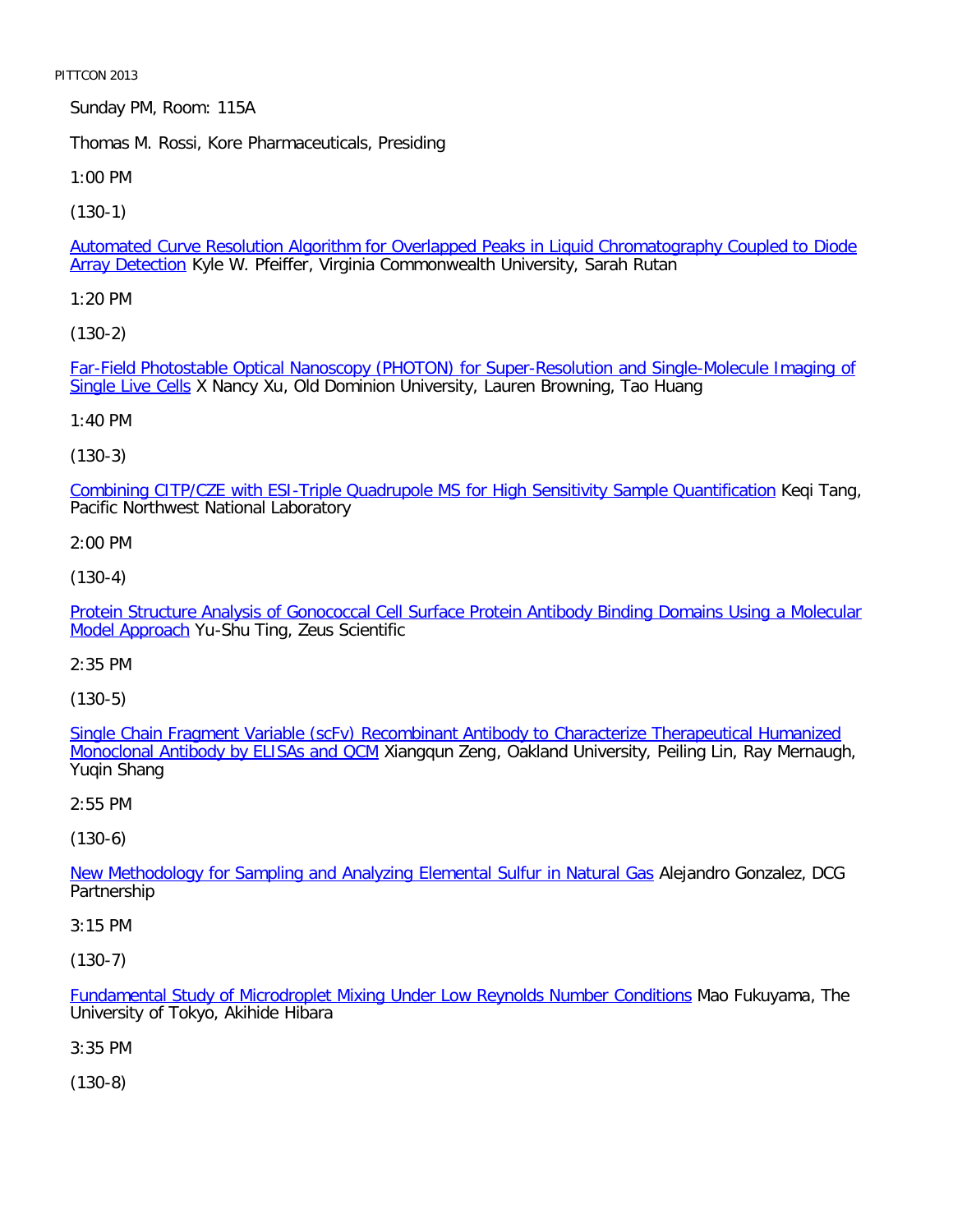Modeling of Some Amino Acids on RPLC Using 1,3 Dialkyl Substituted Imidazolium Ionic Liquids as Mobile Phase Additives Tarab Ahmad, Western Illinois University, Ahlam Alalwait, Azhar Alhijji, Divya Shekar, Kishore Kumar Aluguvelli, Prashanthi Kolanupaka, Tariq Z Ahmad, Vijaya Sree Vegesna

ORGANIZED CONTRIBUTED SESSIONS

Session 140

Molecular Spectroscopy in the Small – Advances in NMR, IR, Terahertz and Raman - arranged by Mark Druy, Physical Sciences Inc.

Sunday PM, Room: 120B

Mark Druy, Physical Sciences Inc., Presiding

1:00 PM

[\(140-1\)](file:///p|/print%20on%20demand%20titles/23101-23200/23133/23133%20source%20materials/papers/140-1.htm)

Advances in the Miniaturization of Nuclear Magnetic Resonance Spectroscopy… NMR in a "Shoebox" Jeffrey W. Sherman, picoSpin, Dean Antic, John Frost, John Price

1:20 PM

(140-2)

[Portable Open-Field THz Instrumentatio](file:///p|/print%20on%20demand%20titles/23101-23200/23133/23133%20source%20materials/papers/140-2.htm)n Albert Redo-Sanchez, Zomega Terahertz Corporation, Brian Schulkin, Thomas Tongue

1:40 PM

(140-3)

[Analytical Applications of Quantum Cascade and Interband Cascade Lasers](file:///p|/print%20on%20demand%20titles/23101-23200/23133/23133%20source%20materials/papers/140-3.htm) Mickey Frish, Physical Sciences Inc.

2:00 PM

(140-4)

Molecular Detection and Imaging Using Compact, Tunable Quantum Cascade Lasers Bob Shine, Daylight [Solutions, Miles Weida](file:///p|/print%20on%20demand%20titles/23101-23200/23133/23133%20source%20materials/papers/140-4.htm)

2:35 PM

(140-5)

Cantilever Enhanced Photoacoustic with Laser and Other Sources Jussi Raittila, Gasera Ltd., Aleksi Helle, [Ismo Kauppinen, Juho Uotila, Jyrki Kauppinen, Kari Roth](file:///p|/print%20on%20demand%20titles/23101-23200/23133/23133%20source%20materials/papers/140-5.htm)

2:55 PM

(140-6)

Fast and Broadly Tunable QCL Arrays for Standoff Detection and In Situ Measurement Mark F. Witinski, Eos Photonics, Christian Pfluegl, Laurent Diehl

[3:15 PM](file:///p|/print%20on%20demand%20titles/23101-23200/23133/23133%20source%20materials/papers/140-6.htm)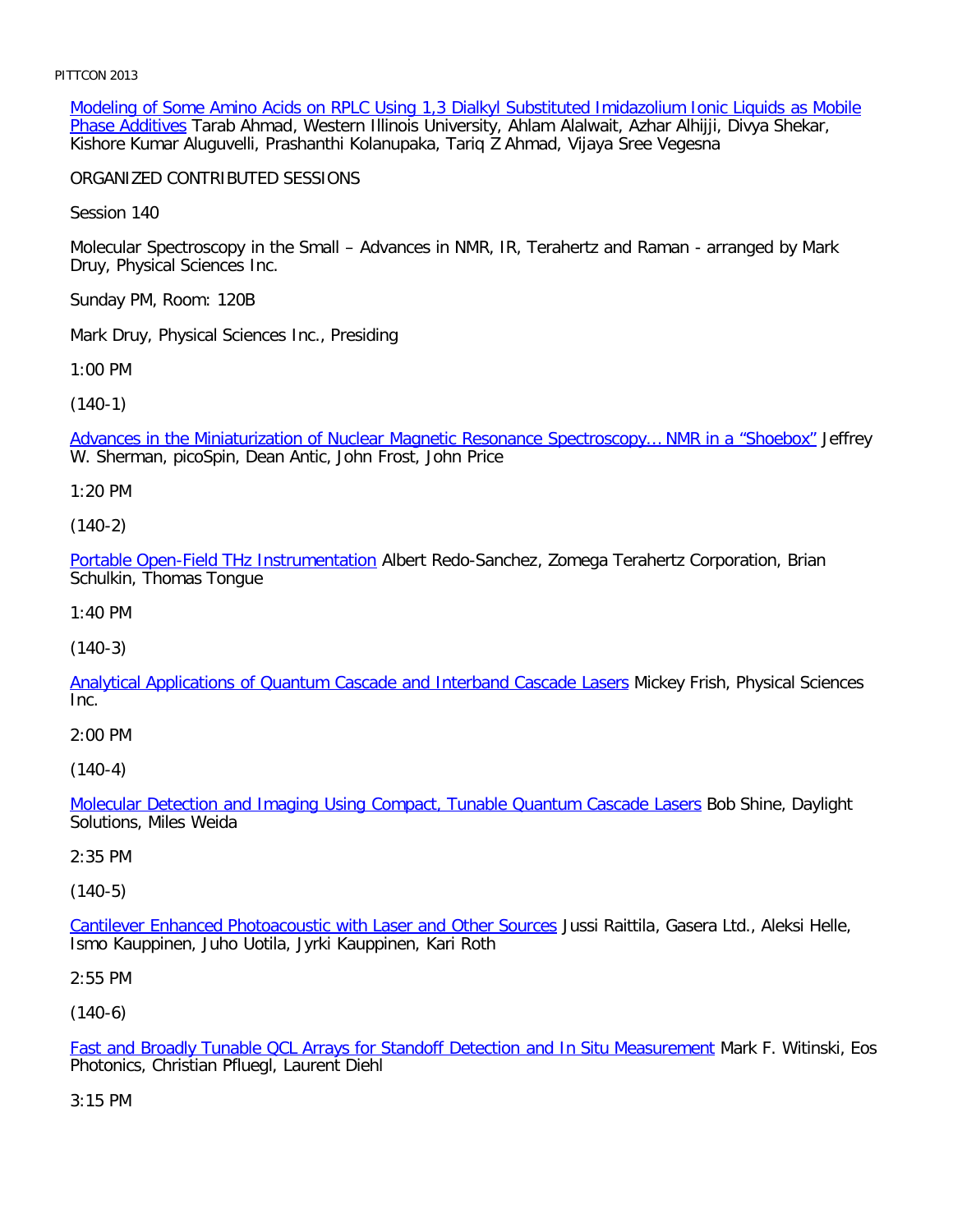[\(140-7\)](file:///p|/print%20on%20demand%20titles/23101-23200/23133/23133%20source%20materials/papers/140-7.htm)

Improving Pass / Fail Decisions for Pharmaceutical Material Verification Robert Brush, Thermo Fisher Scientific, Lin Zhang, Robert Green, Wayne Jalenak

3:35 PM

[\(140-8\)](file:///p|/print%20on%20demand%20titles/23101-23200/23133/23133%20source%20materials/papers/140-8.htm)

Handheld Spectrometer for Oil Condition Monitoring Patrick F. Henning, Spectro, Inc.

ORAL SESSIONS

Session 150

Bioanalytical Analysis - arranged by Chenzhong Li, Florida International University

Sunday PM, Room: 115C

Chenzhong Li, Florida International University, Presiding

1:00 PM

(150-1)

[Detection of Cancer Biomarker in Crude Biological Fluids by SPR on Microstructured Au Film](file:///p|/print%20on%20demand%20titles/23101-23200/23133/23133%20source%20materials/papers/150-1.htm) Julien Breault-Turcot, Université de Montréal, Alexandra Aubé, Jean-Francois Masson, Pierre Chaurand

1:20 PM

(150-2)

[Cancer Cell Imaging and Detection Using Upconversion Nanoparticles](file:///p|/print%20on%20demand%20titles/23101-23200/23133/23133%20source%20materials/papers/150-2.htm) Chuanbin Mao, University of Oklahoma

1:40 PM

(150-3)

Carbon Nanotube Strings for Electronic Biosensors Jerome P. Ferrance, J2F Engineering

[2:00 PM](file:///p|/print%20on%20demand%20titles/23101-23200/23133/23133%20source%20materials/papers/150-3.htm)

(150-4)

Polymerized Porous Phospholipid Nanoshells with Enhanced Stability and Controllable Degradation for Intracellular Sensing [Jinyan Wang, The University of Arizona, Craig Aspinwall, Garrett Yagade](file:///p|/print%20on%20demand%20titles/23101-23200/23133/23133%20source%20materials/papers/150-4.htm)

[2:35 PM](file:///p|/print%20on%20demand%20titles/23101-23200/23133/23133%20source%20materials/papers/150-4.htm)

(150-5)

Diagnostic Sodium Ion Sensor for the Real-Time Screening and Diagnosis of Cystic Fibrosis: A Novel Alternative to the Sweat Test Evan K. Wujcik, The University of Akron, Chelsea Monty, Daniel Trowbridge, [Nathaniel Blasdel](file:///p|/print%20on%20demand%20titles/23101-23200/23133/23133%20source%20materials/papers/150-5.htm)

[2:55 PM](file:///p|/print%20on%20demand%20titles/23101-23200/23133/23133%20source%20materials/papers/150-5.htm)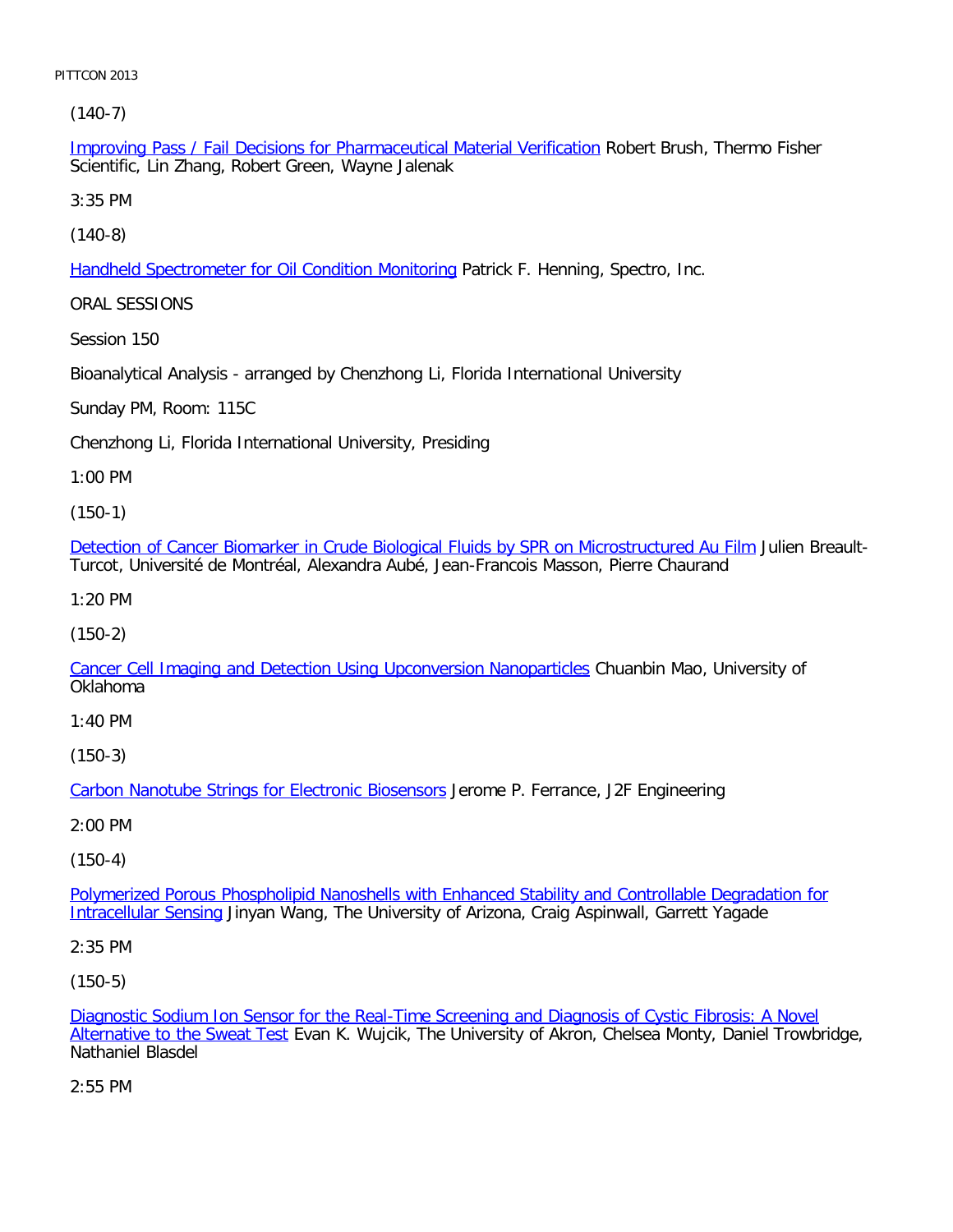[\(](file:///p|/print%20on%20demand%20titles/23101-23200/23133/23133%20source%20materials/papers/150-6.htm)150-6)

Design and Characterization of Modified Mannose Ligands for Selective Recognition of E.coli Using SPR and EQCM Idris Yazgan, Binghamton University

3:15 PM

[\(150-7\)](file:///p|/print%20on%20demand%20titles/23101-23200/23133/23133%20source%20materials/papers/150-7.htm)

Microring Resonators for Investigating Membrane-Bound Protein Interactions Courtney Sloan, University of Illinois, Ryan Bailey

3:35 PM

[\(150-8\)](file:///p|/print%20on%20demand%20titles/23101-23200/23133/23133%20source%20materials/papers/150-8.htm)

Quantifying Methotrexate Level in Serum for Chemotherapy Monitoring Using SPR Sensors Sandy Shuo Zhao, Universite de Montreal, Jean-Francois Masson, Pelletier Joelle

ORAL SESSIONS

Session 160

Biological Sample Preparation - arranged by Olujide T. Akinbo, Butler University

Sunday PM, Room: 116

Olujide T. Akinbo, Butler University, Presiding

1:00 PM

(160-1)

[Microextraction by Packed Sorbent and Liquid Chromatography-Tandem Mass Spectrometry as a Tool for](file:///p|/print%20on%20demand%20titles/23101-23200/23133/23133%20source%20materials/papers/160-1.htm) **[Quantification of Peptides in Blood and Plasma Samples](file:///p|/print%20on%20demand%20titles/23101-23200/23133/23133%20source%20materials/papers/160-1.htm) Mohamed Abdel-Rehim, Stockholm University** 

1:20 PM

(160-2)

Brain Study by Two Complementary In Vivo Techniques, Solid Phase Microextraction and Microdialysis [Barbara Bojko, University of Waterloo, Erasmus Cudjoe, Janusz Pawliszyn](file:///p|/print%20on%20demand%20titles/23101-23200/23133/23133%20source%20materials/papers/160-2.htm)

[1:40 PM](file:///p|/print%20on%20demand%20titles/23101-23200/23133/23133%20source%20materials/papers/160-2.htm)

(160-3)

Optimization of Capillary-Channeled Polymer (C-CP) Fiber Packed Micro-SPE Tips for Extraction of Proteins Prior to MALDI-MS Analysis [Benjamin T. Manard, Clemson University, R Kenneth Marcus](file:///p|/print%20on%20demand%20titles/23101-23200/23133/23133%20source%20materials/papers/160-3.htm)

[2:00 PM](file:///p|/print%20on%20demand%20titles/23101-23200/23133/23133%20source%20materials/papers/160-3.htm)

(160-4)

Extracted Blood Spot Sampling Coupled with Direct Analysis in Real Time (DART)-Tandem Mass Spectrometry Fatemeh S. Mirnaghi, University of Waterloo, Janusz Pawliszyn

[2:35 PM](file:///p|/print%20on%20demand%20titles/23101-23200/23133/23133%20source%20materials/papers/160-4.htm)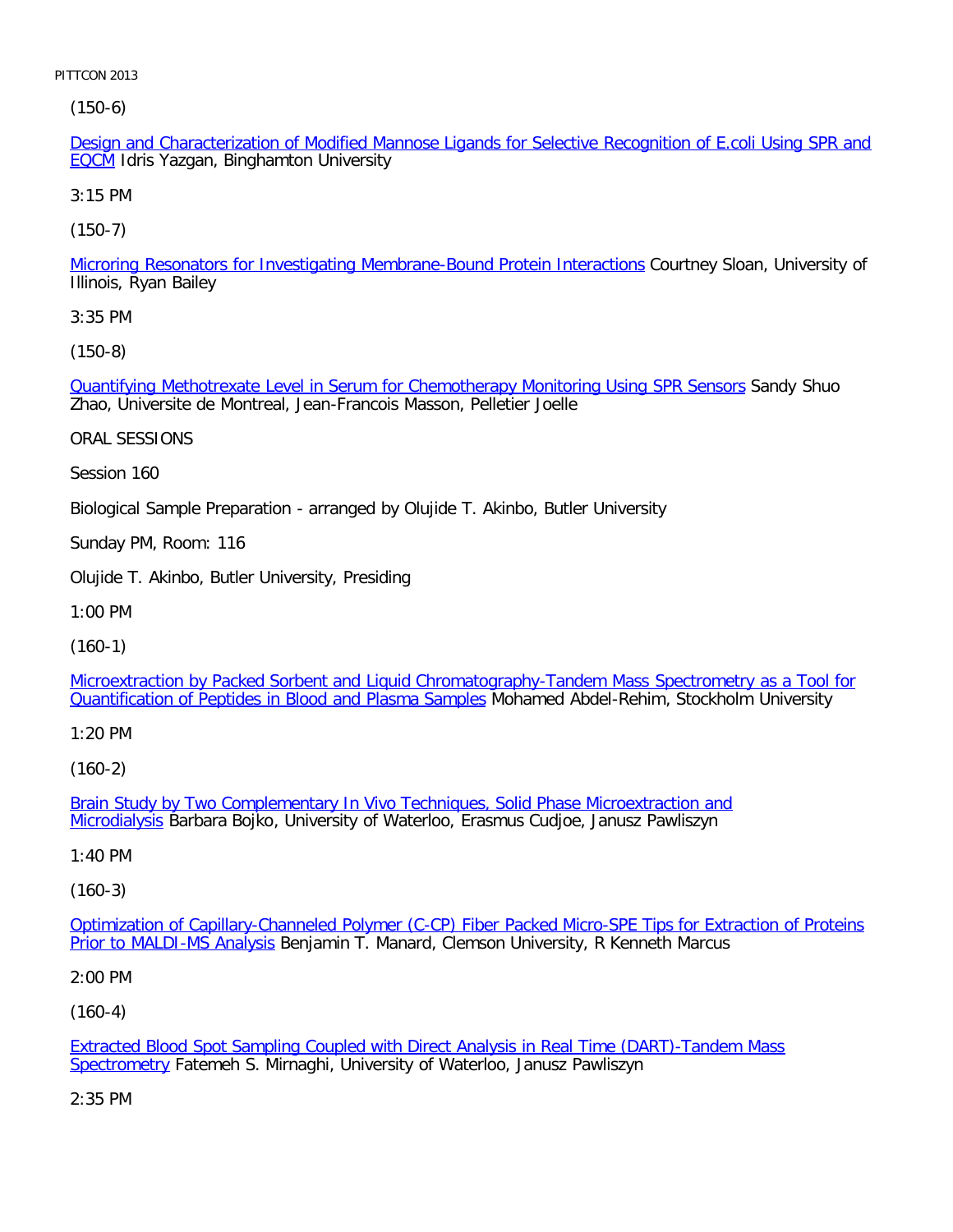[\(160-5\)](file:///p|/print%20on%20demand%20titles/23101-23200/23133/23133%20source%20materials/papers/160-5.htm)

Characterizing the Chemical Composition of Extracellular Retina with High Resolution, Segmented Flow Microdialysis Geovannie Ojeda-Torres, University of Illinois at Chicago, Scott Shippy

2:55 PM

[\(160-6\)](file:///p|/print%20on%20demand%20titles/23101-23200/23133/23133%20source%20materials/papers/160-6.htm)

Elimination or Isolation of Phospholipids from Biological Matrices Using Zirconia-Based Sorbents Craig R. Aurand, Sigma-Aldrich/Supelco, David Bell, Jennifer Claus, Tracy Ascah, Xiaoning Lu

3:15 PM

[\(160-7\)](file:///p|/print%20on%20demand%20titles/23101-23200/23133/23133%20source%20materials/papers/160-7.htm)

[Needle](file:///p|/print%20on%20demand%20titles/23101-23200/23133/23133%20source%20materials/papers/160-7.htm)-Trap-Microextraction (NTME) for In Vivo Breath Analysis-Automation and Effects of Sampling Parameters Phillip Trefz, University Hospital of Rostock, Dietamr Hein, Jochen Schubert, Wolfram Miekisch

ORAL SESSIONS

Session 170

Biosensors - arranged by Richard F. Vreeland, University of Arizona

Sunday PM, Room: 117

Richard F. Vreeland, University of Arizona, Presiding

1:00 PM

(170-1)

[Periplasmic Binding Protein Liposomal Reagents for Maltose Detection](file:///p|/print%20on%20demand%20titles/23101-23200/23133/23133%20source%20materials/papers/170-1.htm) Katie Edwards, Cornell University, Antje Baeumner

1:20 PM

(170-2)

A Repertoire of Proximity Immunoassays for Small-Volume Hormone Quantitation Christopher J. Easley, [Auburn University](file:///p|/print%20on%20demand%20titles/23101-23200/23133/23133%20source%20materials/papers/170-2.htm)

#### 1:40 PM

(170-3)

Detection of Thrombin Activity Using Pulsed Chronopotentiometry with Polyion-Selective Electrode Kebede [L. Gemene, Northern Kentucky University, Melissa Oehrle](file:///p|/print%20on%20demand%20titles/23101-23200/23133/23133%20source%20materials/papers/170-3.htm)

2:00 PM

(170-4)

Multiplexing Analysis of Single Protein Molecules Using Single-Molecule Nanoparticle Optical Biosensors (SMNOBS) X Nancy Xu, Old Dominion University, Lauren Browning, Tao Huang

[2:35 PM](file:///p|/print%20on%20demand%20titles/23101-23200/23133/23133%20source%20materials/papers/170-4.htm)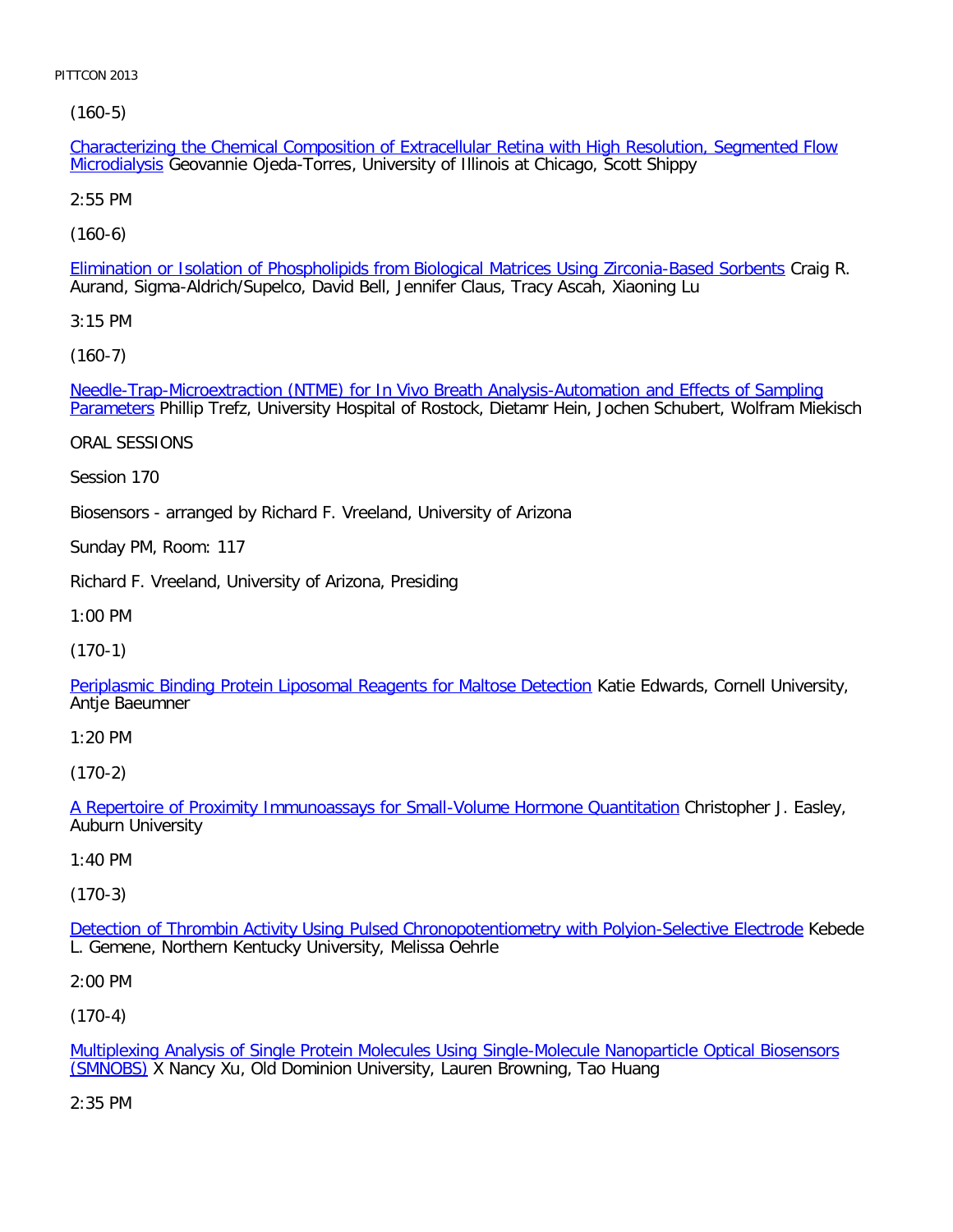[\(170-5\)](file:///p|/print%20on%20demand%20titles/23101-23200/23133/23133%20source%20materials/papers/170-5.htm)

**Bio-Inspired Graphene Nanosensing Yue Cui, Utah State University** 

2:55 PM

[\(170-6\)](file:///p|/print%20on%20demand%20titles/23101-23200/23133/23133%20source%20materials/papers/170-6.htm)

Comparative Study of Gold Nanohole Arrays Plasmonic Modes Using Kretschmann and Enhanced Optical Transmission Configurations Towards Biodetection Maxime Couture, Universite de Montreal, Jean-Francois Masson

3:15 PM

[\(170-7\)](file:///p|/print%20on%20demand%20titles/23101-23200/23133/23133%20source%20materials/papers/170-7.htm)

Amperometric Exploration of the Dynamics of Membrane Fusion Using PC12 Cell Blebs Lisa J. Mellander, University of Gothenburg, Andrew Ewing, Ann-Sofie Cans, Michael Kurczy, Neda Najafinobar

3:35 PM

(170-8)

[A Microwave-Plasma Dry-Etch for Fabricating Conducting Polymer Biosensors](file:///p|/print%20on%20demand%20titles/23101-23200/23133/23133%20source%20materials/papers/170-8.htm) Richard F. Vreeland, University of Arizona, Michael Heien, Nicholas Laude

ORAL SESSIONS

Session 180

Environmental Sensors - arranged by Maria K. Ferguson, PA Dept of Environmental Protection

Sunday PM, Room: 118A

Maria K. Ferguson, PA Dept of Environmental Protection, Presiding

1:00 PM

(180-1)

A Fluorescent Logic Gate for Sensing of Mercury and Iodide Based on Molecular Beacon Xu Wu, University [of North Dakota, Jiao Chen, Julia Xiaojun Zhao](file:///p|/print%20on%20demand%20titles/23101-23200/23133/23133%20source%20materials/papers/180-1.htm)

1:20 PM

(180-2)

Portable Sensor for Mercury Detection Andres D. Campiglia, University of Central Florida, Anthony Moore, [Emily Heider, Florencio Hernandez, K](file:///p|/print%20on%20demand%20titles/23101-23200/23133/23133%20source%20materials/papers/180-2.htm)hang Trieu

1:40 PM

(180-3)

The Thermodynamics of Acid-Base Interactions in Fluorous Solvents Hong Zhang, University of Pittsburgh, Stephen Weber, Yiseul Cho

[2:00 PM](file:///p|/print%20on%20demand%20titles/23101-23200/23133/23133%20source%20materials/papers/180-3.htm)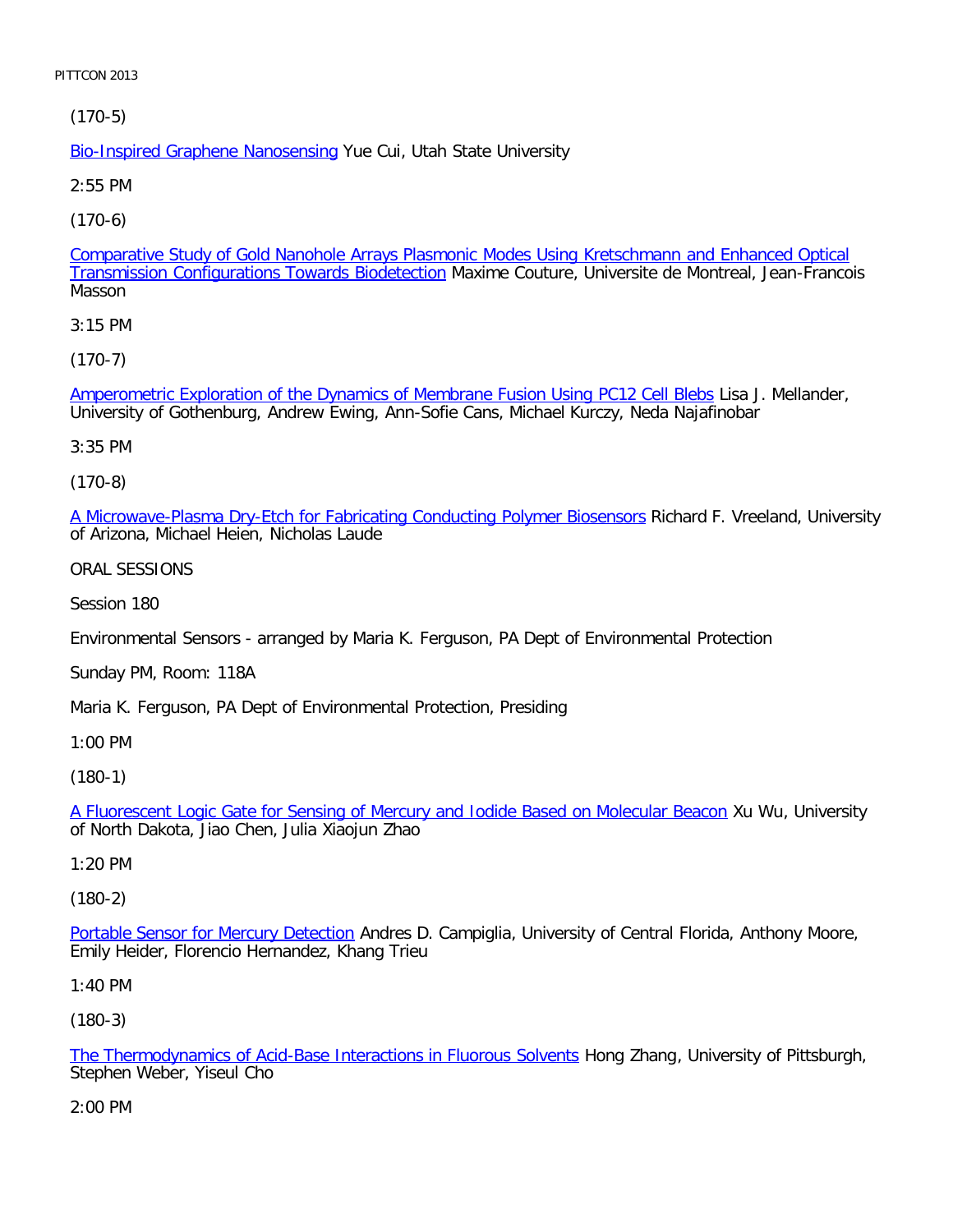[\(180-4\)](file:///p|/print%20on%20demand%20titles/23101-23200/23133/23133%20source%20materials/papers/180-4.htm)

Photonic Ionic Liquid Sensor Array Waduge Indika S. Galpothdeniya, Louisiana State University, Isiah Warner, Sergio de Rooy

2:35 PM

[\(180-5\)](file:///p|/print%20on%20demand%20titles/23101-23200/23133/23133%20source%20materials/papers/180-5.htm)

Design of Calixarene-Based Fluorogenic System Which Exhibits High Selectivity for Rare Earth Metal Ions Takashi Arimura, AIST, Takuya Nishioka

2:55 PM

[\(180-6\)](file:///p|/print%20on%20demand%20titles/23101-23200/23133/23133%20source%20materials/papers/180-6.htm)

The Use of Digital Sensors for Measuring High Quality Analytical Data Frank Honold, Xylem - WTW GmbH, Klaus Reithmayer, Peter Rauch

3:15 PM

(180-7)

[A Dip-Stick Toxicity Biosensor Using Smart Functional Microbeads](file:///p|/print%20on%20demand%20titles/23101-23200/23133/23133%20source%20materials/papers/180-7.htm) Insup Jung, Korea University, Ho Bin Seo, Ji-eun Lee, ManBock Gu

3:35 PM

(180-8)

[Integrated Electrochemical Chemotransistors: A New Strategy for Chemical Sensors for Non-Conducting](file:///p|/print%20on%20demand%20titles/23101-23200/23133/23133%20source%20materials/papers/180-8.htm) [M](file:///p|/print%20on%20demand%20titles/23101-23200/23133/23133%20source%20materials/papers/180-8.htm)edia Vladimir M. Mirsky, Lausitz University of Applied Sciences

ORAL SESSIONS

Session 190

GC: Optimization - arranged by John P. Auses, University of Pittsburgh

Sunday PM, Room: 118C

John P. Auses, University of Pittsburgh, Presiding

1:00 PM

(190-1)

A Liquid Sample Injection Method Using a New Nanoinjector for Gas Chromatography - An Alternate to Conventional Syringe Injection Stanley D. Stearns, Valco Instruments Co Inc., David Miller, Huamin Cai, [Martin Brisbin](file:///p|/print%20on%20demand%20titles/23101-23200/23133/23133%20source%20materials/papers/190-1.htm)

[1:20 PM](file:///p|/print%20on%20demand%20titles/23101-23200/23133/23133%20source%20materials/papers/190-1.htm)

(190-2)

Developing Effective Gas Chromatographic Methods Using Alternatives to Helium Carrier Gas James McCurry, Agilent Technologies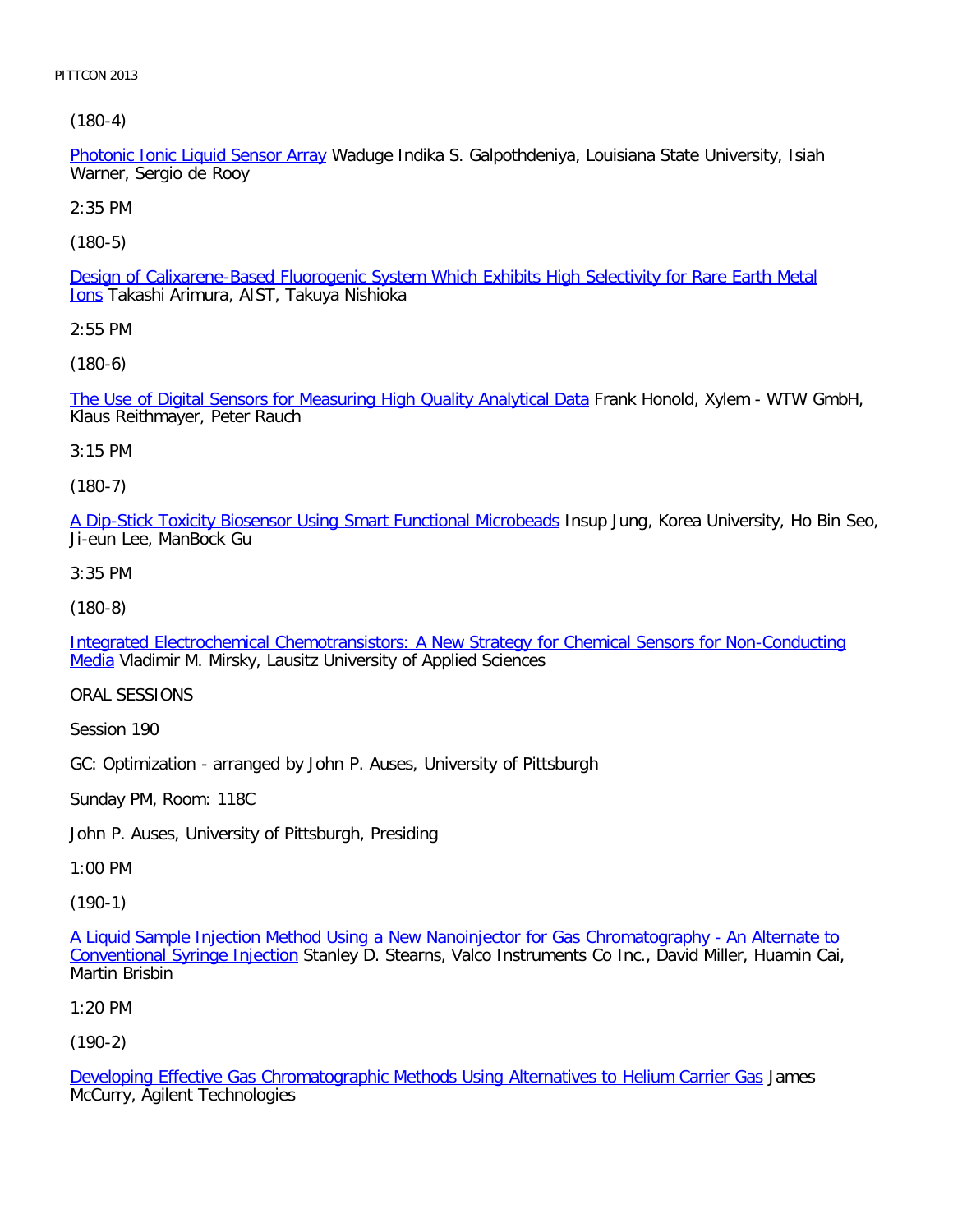1:40 PM

[\(190-3\)](file:///p|/print%20on%20demand%20titles/23101-23200/23133/23133%20source%20materials/papers/190-3.htm)

Addressing the Helium Shortage with Hydrogen and Nitrogen as Alternate Carrier Gases for Gas Chromatography Applications Jack Cochran, Restek Corporation, Christopher Rattray, Michelle Misselwitz

2:00 PM

[\(190-4\)](file:///p|/print%20on%20demand%20titles/23101-23200/23133/23133%20source%20materials/papers/190-4.htm)

GC Column Switching Using a Gas Nanovalve Stanley D. Stearns, Valco Instruments Co Inc., Huamin Cai, Martin Brisbin

2:35 PM

[\(190-5\)](file:///p|/print%20on%20demand%20titles/23101-23200/23133/23133%20source%20materials/papers/190-5.htm)

[Nove](file:///p|/print%20on%20demand%20titles/23101-23200/23133/23133%20source%20materials/papers/190-5.htm)l Cyclodextrin GC Chiral Stationary Phase: Combining Thermal and Hydrolytical Stability with Chiral Specificity Lillian Frink, University of Texas at Arlington, Daniel Armstrong, George Ried

2:55 PM

(190-6)

[Evaluations of a New Ionic Liquid Stationary Phase with PEG-Like Selectivity](file:///p|/print%20on%20demand%20titles/23101-23200/23133/23133%20source%20materials/papers/190-6.htm) Leonard M. Sidisky, Sigma-Aldrich/Supelco, Daniel Shollenberger, Greg Baney, Gustavo Serrano, James Desorcie, Katherine Stenerson

3:15 PM

(190-7)

[High-Performance Silicon Micro-Machined GC Columns](file:///p|/print%20on%20demand%20titles/23101-23200/23133/23133%20source%20materials/papers/190-7.htm) Fulvio Mancarella, CNR-IMM, Antonella Poggi, Enrico Cozzani, Filippo Baravelli, Gian Carlo Cardinali, Ivan Elmi, Maddalena Belluce, Mario Galli, Matteo Monticelli, Stefano Galli, Stefano Zampolli

3:35 PM

(190-8)

A Nanovolume Gas Switch for Two Column Recycle to Achieve Multimillion Theoretical Plate Separations [Stanley D. Stearns, Valco Instruments Co Inc., Huamin Cai, Martin Brisbin](file:///p|/print%20on%20demand%20titles/23101-23200/23133/23133%20source%20materials/papers/190-8.htm)

[ORAL S](file:///p|/print%20on%20demand%20titles/23101-23200/23133/23133%20source%20materials/papers/190-8.htm)ESSIONS

Session 200

Liquid Chromatography: Columns - arranged by William J. Long, Agilent Technologies, Inc.

Sunday PM, Room: 120A

William J. Long, Agilent Technologies, Inc., Presiding

1:00 PM

(200-1)

Evaluation of Enhanced Fluidity Mobile Phases for Open Tubular Liquid Chromatography Martin J. Beres, The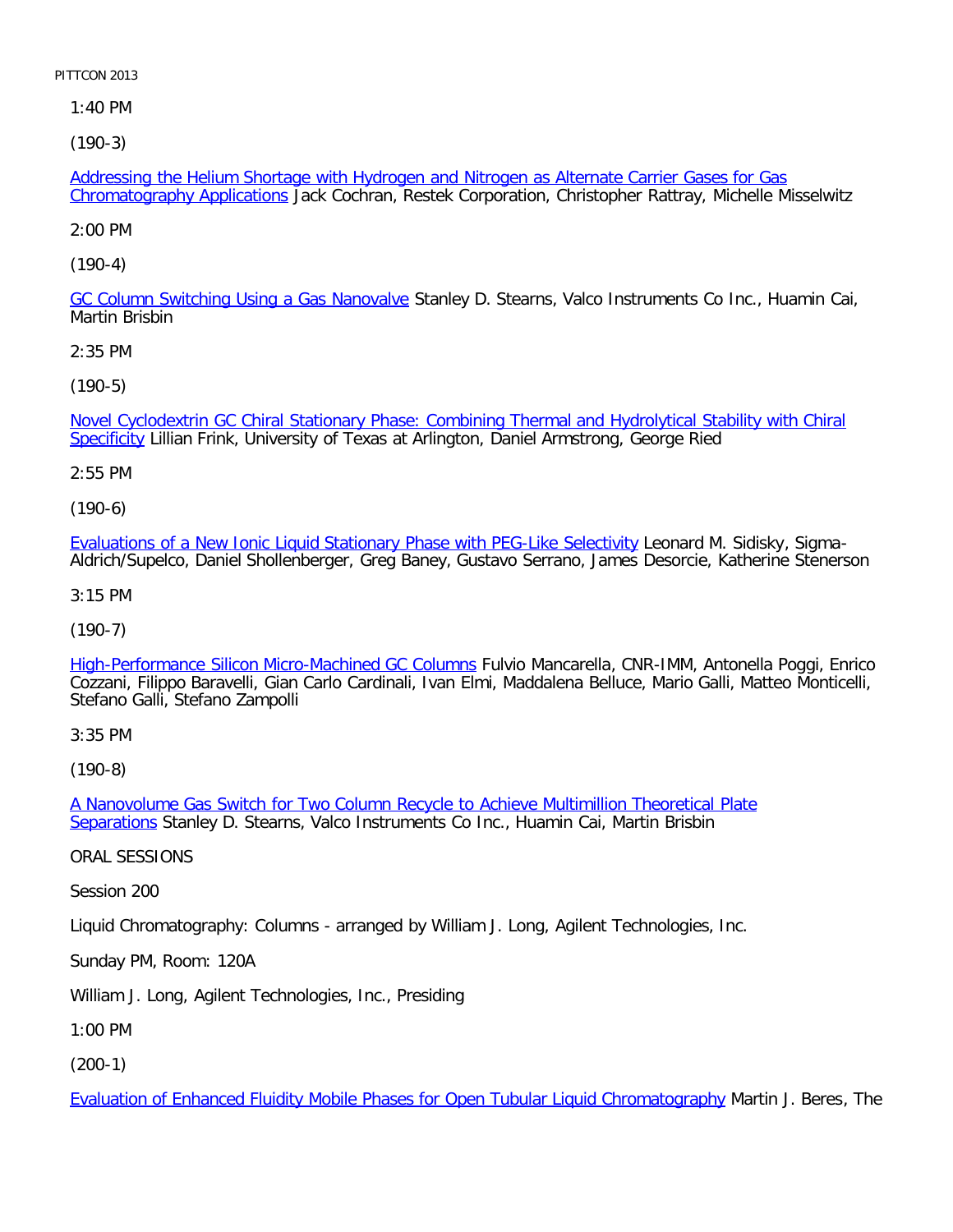Ohio State University, Susan Olesik

1:20 PM

[\(200-2\)](file:///p|/print%20on%20demand%20titles/23101-23200/23133/23133%20source%20materials/papers/200-2.htm)

Development of New Chiral Selectors Based on Cyclofructans Zachary S. Breitbach, The University of Texas at Arlington, Daniel Armstrong

1:40 PM

[\(200-3\)](file:///p|/print%20on%20demand%20titles/23101-23200/23133/23133%20source%20materials/papers/200-3.htm)

Phosphate Modified Zirconia Columns Stephanie M. Archibald, San Diego State University, Christopher Harrison, James Thai

2:00 PM

(200-4)

[A Simple Graphical Representation of Column Selectivity in Hydrophilic Interaction Liquid](file:///p|/print%20on%20demand%20titles/23101-23200/23133/23133%20source%20materials/papers/200-4.htm) Chromatography Mohammed E. Ibrahim, University of Alberta, Charles Lucy, Yang Liu

2:35 PM

(200-5)

[Why Not Use Superficially Porous Column](file:///p|/print%20on%20demand%20titles/23101-23200/23133/23133%20source%20materials/papers/200-5.htm)s William J. Long, Agilent Technologies, Anne Mack, Jason Link, Maureen Joseph

2:55 PM

(200-6)

[Thin-Shell Micron-Sized Superficially Porous Particles for Liquid Chromatography](file:///p|/print%20on%20demand%20titles/23101-23200/23133/23133%20source%20materials/papers/200-6.htm) James W. Treadway, University of North Carolina at Chapel Hill, James Jorgenson

3:15 PM

(200-7)

Preparation and Packing of Ultra-Stable Carbon Coated Silica Imad A. Haidar Ahmad, University of [Minnesota, Peter Carr](file:///p|/print%20on%20demand%20titles/23101-23200/23133/23133%20source%20materials/papers/200-7.htm)

3:35 PM

(200-8)

NBD-CI as a Post Column Reagent for Amino and Imino Acids after Separation by Ion Exchange Chromatography Pantelis G. Rigas, Alexander Technological Educational Institute of Thessaloniki, Michael [Doukakis, Nikolaides George, Spiridonakos Nikos, Tsarhopoulos Kostas, Zampaka Vaia](file:///p|/print%20on%20demand%20titles/23101-23200/23133/23133%20source%20materials/papers/200-8.htm)

[ORAL SESSIO](file:///p|/print%20on%20demand%20titles/23101-23200/23133/23133%20source%20materials/papers/200-8.htm)NS

Session 210

Liquid Chromatography: Fundamentals - arranged by Keandra R. Robinson, Pfizer Global Research & Development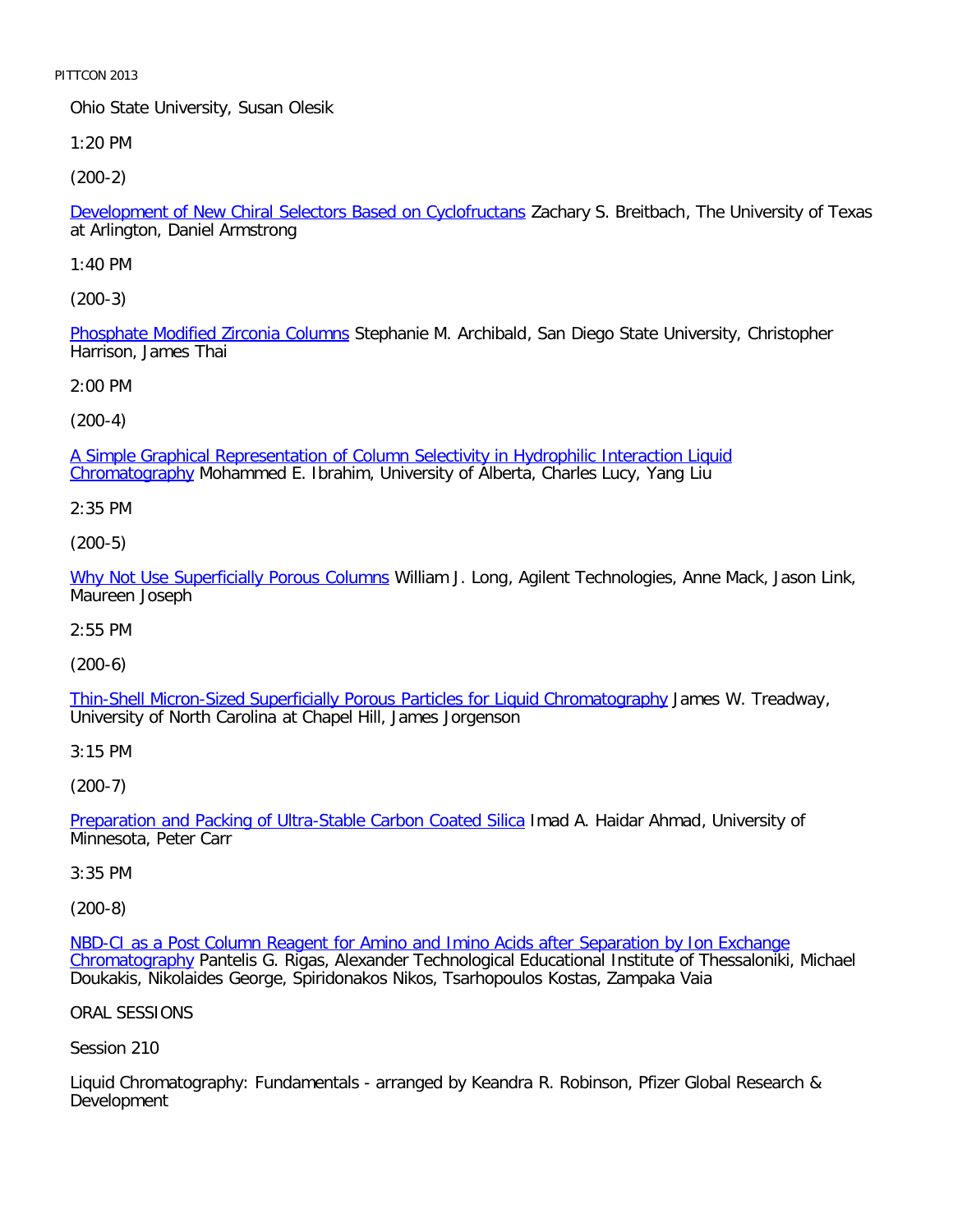Sunday PM, Room: 119B

Keandra R. Robinson, Pfizer Global Research & Development, Presiding

1:00 PM

[\(210-1\)](file:///p|/print%20on%20demand%20titles/23101-23200/23133/23133%20source%20materials/papers/210-1.htm)

Single Method Analysis of Nine Bisphenol Compounds in Aqueous Matrices by Reversed – Phase Liquid Chromatography with Fluorescence Detection Virginia L. Burkel, NSF International

1:20 PM

[\(210-2\)](file:///p|/print%20on%20demand%20titles/23101-23200/23133/23133%20source%20materials/papers/210-2.htm)

Investigation of the Volatility Limit for HPLC Aerosol-Based Detectors Ryan Cohen, Merck, Xiaoyi Gong, Yong Liu

1:40 PM

(210-3)

[Characterizing Lauryl Acrylate Porous Polymer Monoliths Using HPLC](file:///p|/print%20on%20demand%20titles/23101-23200/23133/23133%20source%20materials/papers/210-3.htm) Charlisa R. Daniels, Trinity University, Brady Iba, Michelle Bushey, Nicholas Kuklinski

2:35 PM

(210-5)

[Bed Morphology Effects on the Efficiency of Capillary UHPLC Columns](file:///p|/print%20on%20demand%20titles/23101-23200/23133/23133%20source%20materials/papers/210-5.htm) James P. Grinias, University of North Carolina at Chapel Hill, Edward Franklin, James Jorgenson, Laura Blue, Stefan Bruns, Ulrich Tallarek

2:55 PM

(210-6)

[Constant Pressure vs. Constant Flow Gradient Chromatography: Which is Best?](file:///p|/print%20on%20demand%20titles/23101-23200/23133/23133%20source%20materials/papers/210-6.htm) Fabrice Gritti, University of Tennessee

3:15 PM

(210-7)

New 1.3 um Core-Shell Particles: The Next Level of UHPLC Performance A Carl Sanchez, Phenomenex, [Jason Anspach, Jeff Layne, Joshua Heng, Mike Chitty, Tivadar Farkas](file:///p|/print%20on%20demand%20titles/23101-23200/23133/23133%20source%20materials/papers/210-7.htm)

3:35 PM

(210-8)

Comparison of Carbon-Modified Silicas, Carbon-Clad Zirconia, and Porous Graphitic Carbon for Use in High Performance Liquid Chromatography Dwight R. Stoll, Gustavus Adolphus College, Douglas Fryer, Ian Gibbs-[Hall, Jon Thompson, Paul Young, Tuan Tran](file:///p|/print%20on%20demand%20titles/23101-23200/23133/23133%20source%20materials/papers/210-8.htm)

[ORAL SESSIONS](file:///p|/print%20on%20demand%20titles/23101-23200/23133/23133%20source%20materials/papers/210-8.htm)

Session 220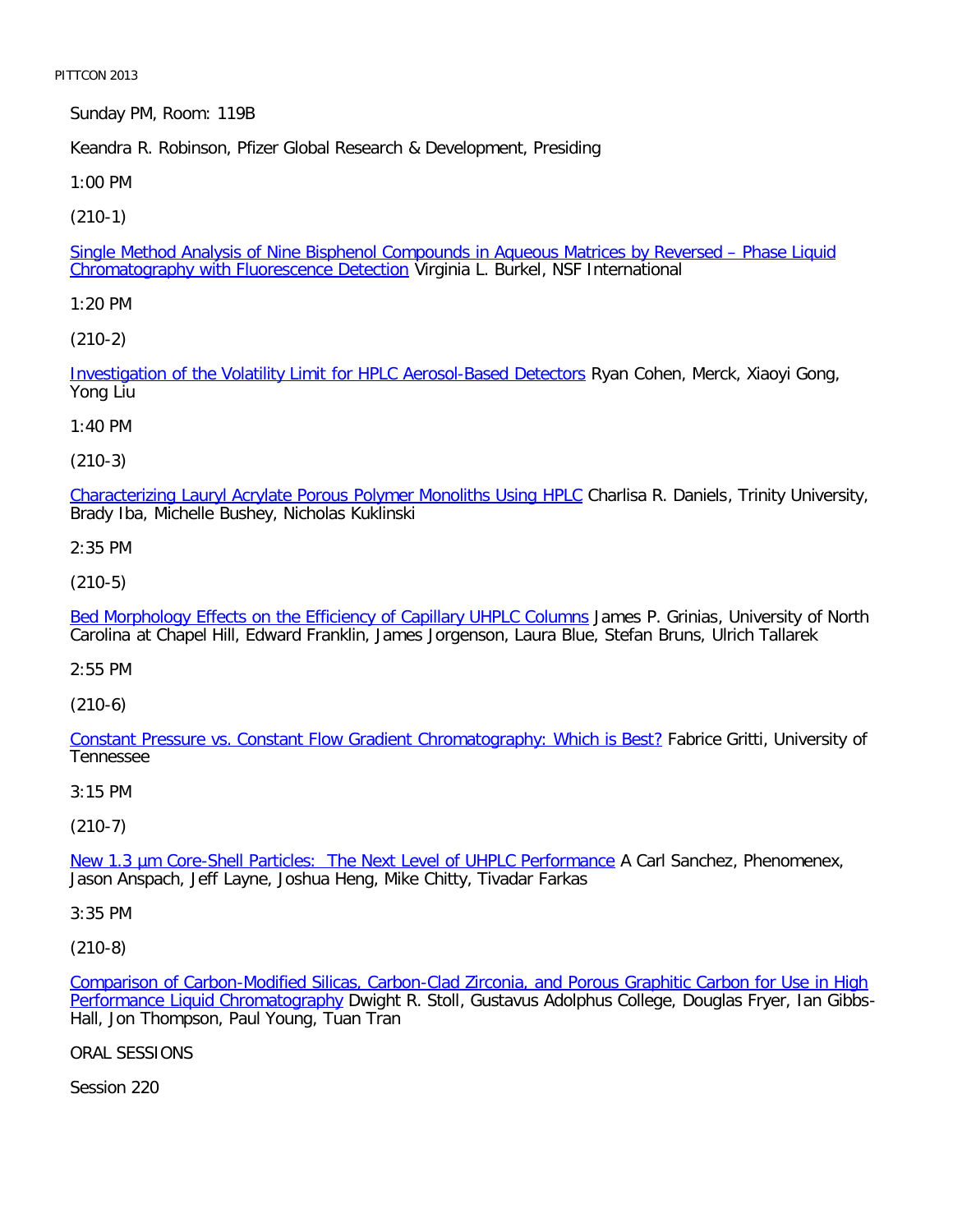Polymers and Plastics Characterization - arranged by Dana Garcia, Arkema, Inc.

Sunday PM, Room: 202A

Dana Garcia, Arkema, Inc., Presiding

1:00 PM

[\(220-1\)](file:///p|/print%20on%20demand%20titles/23101-23200/23133/23133%20source%20materials/papers/220-1.htm)

Chemical Identification of Unknown Multilayers at the Nanoscale: AFM-based IR Spectroscopy and Thermal Analysis Michael Lo, Anasys Instruments, Craig Prater, Curtis Marcott, Eoghan Dillon, Kevin Kjoller, Khoren Sahagian, Tom Eby, Usha Gundusharma

1:20 PM

[\(220-2\)](file:///p|/print%20on%20demand%20titles/23101-23200/23133/23133%20source%20materials/papers/220-2.htm)

Characterization of Biodegradable Polymers from Natural and Synthetic Sources Melissa Reynolds, Colorado State University

1:40 PM

(220-3)

[Determining the Molecular Level Structural Behaviors of Plasticized PVC at Environmental Interfaces](file:///p|/print%20on%20demand%20titles/23101-23200/23133/23133%20source%20materials/papers/220-3.htm) Jeanne M. Hankett, University of Michigan, Emily Seeley, Yuwei Liu, Zhan Chen

2:00 PM

(220-4)

[Implementation of Near Infrared \(NIR\) Spectroscopy Coupled with Chemometrics Methods For Polymer](file:///p|/print%20on%20demand%20titles/23101-23200/23133/23133%20source%20materials/papers/220-4.htm) [Plasticizer Levels Determination in a Plant Environment](file:///p|/print%20on%20demand%20titles/23101-23200/23133/23133%20source%20materials/papers/220-4.htm) Dana Garcia, Arkema, Inc., Cindy Anderson, Eric Gamache, Guillaume Jacques, Jean Guilment, John Strokelitus, Maria Akkara, Marilyne Hurtado

2:35 PM

(220-5)

Industrial Applications of Photoacoustic Infrared Spectroscopy to Polymer and Catalyst Systems Nancy L. [Jestel, SABIC, Anne Simon, Shweta Hegde](file:///p|/print%20on%20demand%20titles/23101-23200/23133/23133%20source%20materials/papers/220-5.htm)

2:55 PM

(220-6)

Direct Determination of Temperature and Moisture Content of Nylon with Near-Infrared Spectroscopy [Chamathca P. Kuda-Malwathumullage, The University of Iowa, Gary Small](file:///p|/print%20on%20demand%20titles/23101-23200/23133/23133%20source%20materials/papers/220-6.htm)

[3:15 PM](file:///p|/print%20on%20demand%20titles/23101-23200/23133/23133%20source%20materials/papers/220-6.htm)

(220-7)

Real-Time Online Determination of Caustic in Process Scrubbers Using Near Infrared Spectroscopy and Chemometrics Yusuf Sulub, SABIC, Derek Lake, Zhensheng Ding

[3:35 PM](file:///p|/print%20on%20demand%20titles/23101-23200/23133/23133%20source%20materials/papers/220-7.htm)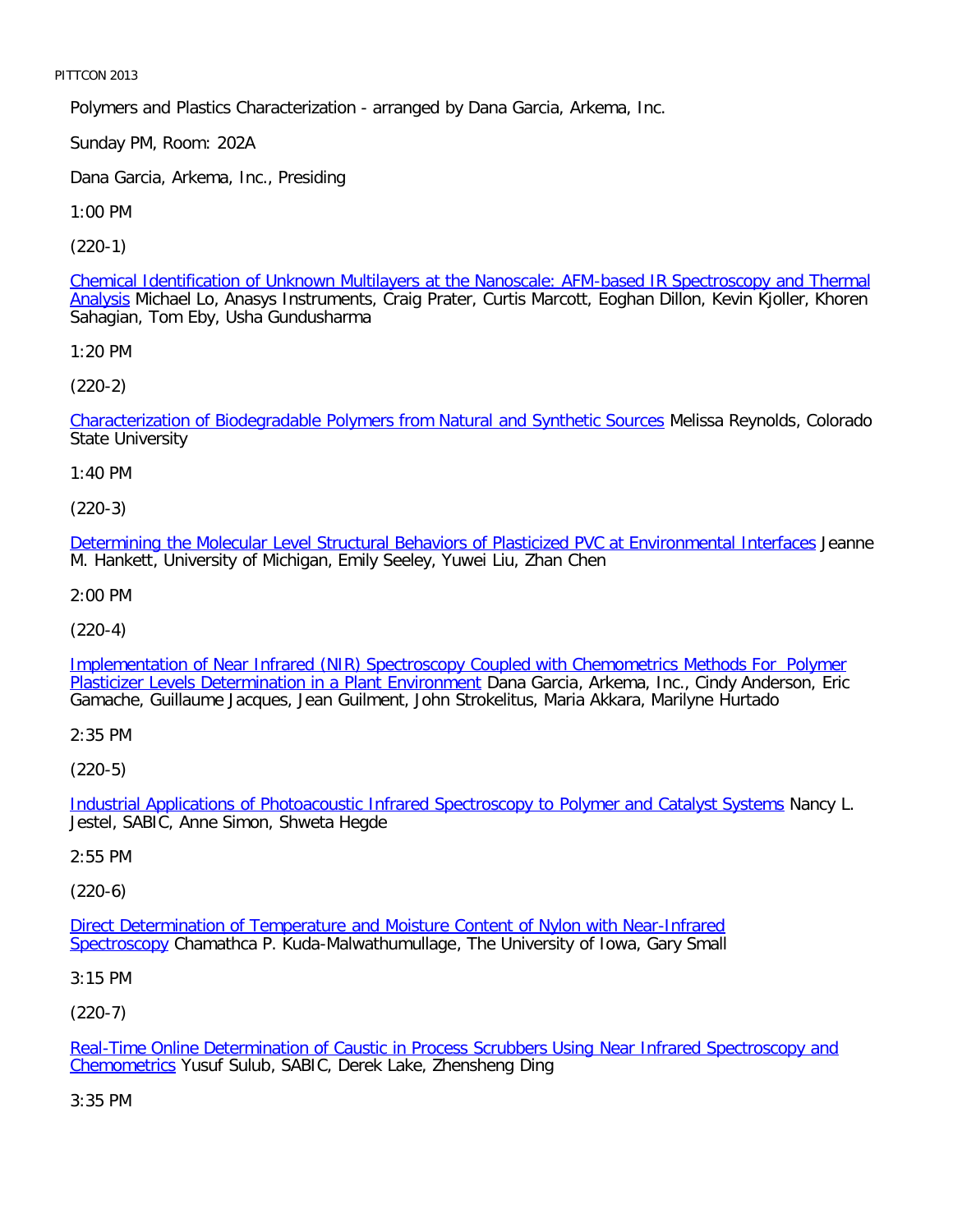[\(220-8\)](file:///p|/print%20on%20demand%20titles/23101-23200/23133/23133%20source%20materials/papers/220-8.htm)

Passive Microrheology: Non Intrusive Measurement of Emulsions and Gels Viscoelasticity Christelle Tisserand, Formulaction, Gérard Meunier, Mathias Fleury, Pascal Bru

ORAL SESSIONS

Session 230

Raman/FTIR Analytical Applications - arranged by Emily A. Smith, Iowa State University

Sunday PM, Room: 202B

Emily A. Smith, Iowa State University, Presiding

1:00 PM

[\(230-1\)](file:///p|/print%20on%20demand%20titles/23101-23200/23133/23133%20source%20materials/papers/230-1.htm)

[Deter](file:///p|/print%20on%20demand%20titles/23101-23200/23133/23133%20source%20materials/papers/230-1.htm)mination of Glaucoma-Induced Changes in the Eye Using Raman and Brillouin Inelastic Scattering Rajesh Morampudi, Cleveland State University, John Turner

1:20 PM

(230-2)

[Quantitative Raman Microscopy of Single Nanofibers](file:///p|/print%20on%20demand%20titles/23101-23200/23133/23133%20source%20materials/papers/230-2.htm) Christian Pellerin, University of Montreal, Marie Richard-Lacroix

1:40 PM

(230-3)

[Raman Spectroscopy for the Identification of Body Fluid Traces: Semen and Blood Mixtures](file:///p|/print%20on%20demand%20titles/23101-23200/23133/23133%20source%20materials/papers/230-3.htm) Aliaksandra Sikirzhytskaya, University at Albany, SUNY, Igor Lednev, Vitali Sikirzhytski

2:00 PM

(230-4)

Scanning Angle Raman Microscopy: Measurements of Polymer Film Thickness and Composition Emily A. [Smith, Iowa State University, Kristopher McKee, Matthew Meyer, Vy HT Nguyen](file:///p|/print%20on%20demand%20titles/23101-23200/23133/23133%20source%20materials/papers/230-4.htm)

2:35 PM

(230-5)

An Optical Hydrocarbon Sensor with Chromatograph Speciation Capability Duane Sword, Precisive, Vidi [Saptari](file:///p|/print%20on%20demand%20titles/23101-23200/23133/23133%20source%20materials/papers/230-5.htm)

2:55 PM

(230-6)

True Surface Raman Imaging Harald Fischer, WITec GmbH, Joachim Koenen, Ute Schmidt

[3:15 PM](file:///p|/print%20on%20demand%20titles/23101-23200/23133/23133%20source%20materials/papers/230-6.htm)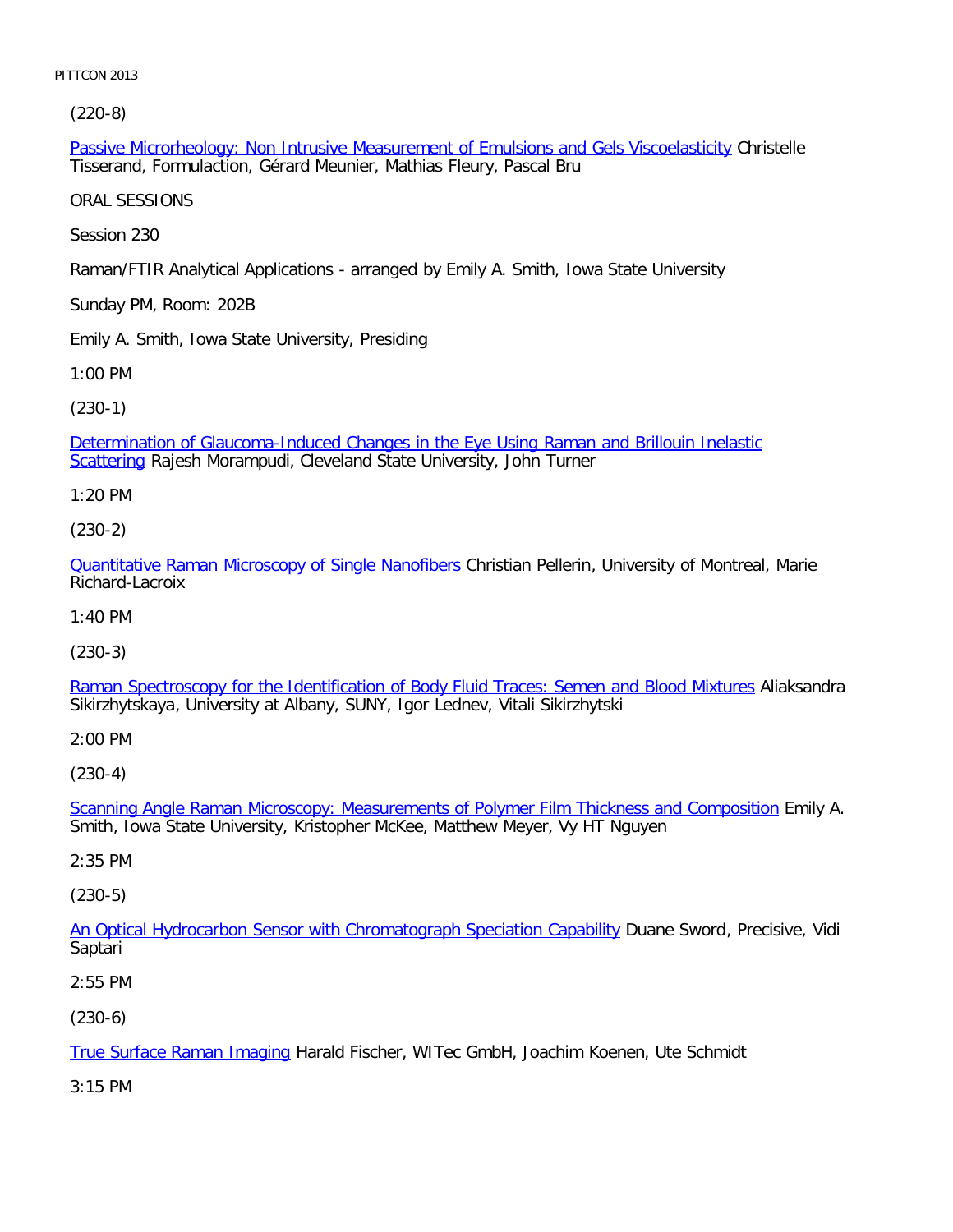[\(23](file:///p|/print%20on%20demand%20titles/23101-23200/23133/23133%20source%20materials/papers/230-7.htm)0-7)

Infrared Spectroscopy and Chemometric Approach for a Fast Classification of Different Mangroves of Guyana Sandrine Amat, Aix-Marseille Universite, Daniel Guiral, Isabelle Giffard, Nathalie Dupuy

3:35 PM

[\(230-8\)](file:///p|/print%20on%20demand%20titles/23101-23200/23133/23133%20source%20materials/papers/230-8.htm)

Characterization of Higher Order Structures in the Development of Protein Therapeutics Wasfi Al-Azzam, GlaxoSmithKline

SUNDAY POSTER SESSIONS

Session 240

New Developments in Analytical Instrumentation and Software

Sunday PM, Room: Ballroom B, Level 300

(240-1P)

[Usability of a Core Shell Column Using High Performance Liquid Chromatograph for a Routine](file:///p|/print%20on%20demand%20titles/23101-23200/23133/23133%20source%20materials/papers/240-1.htm) [Ana](file:///p|/print%20on%20demand%20titles/23101-23200/23133/23133%20source%20materials/papers/240-1.htm)lysis Norikazu Nagae, ChromaNik Technologies Inc., Scott Silver, Tomoyasu Tsukamoto

(240-2P)

[Building and Characterizing a Micro-Volume Fluorescence Detection System](file:///p|/print%20on%20demand%20titles/23101-23200/23133/23133%20source%20materials/papers/240-2.htm) Raun M. Green, Maryville University, Thomas Spudich

(240-3P)

Technique Refinements in the Analysis of Dye Droplets by Concentrated Multiple Reflection ATR [Spectrosc](file:///p|/print%20on%20demand%20titles/23101-23200/23133/23133%20source%20materials/papers/240-3.htm)opy [Joseph P. Lucania, Harrick Scientific Products, Ali Kocak](file:///p|/print%20on%20demand%20titles/23101-23200/23133/23133%20source%20materials/papers/240-3.htm)

#### (240-4P)

The Influence of Refractive Index on the Efficacy of Absolute Reflectance References Susan Berets, Harrick [Scientific Products, Milan Milosevic](file:///p|/print%20on%20demand%20titles/23101-23200/23133/23133%20source%20materials/papers/240-4.htm)

(240-5P)

Physicochemical and Infrared Spectral Properties of Biodiesel Fuels Synthesized from Some Vegetable **Oils Edgar Coronel, Universidad Mayor de San Andrés** 

(240-6P)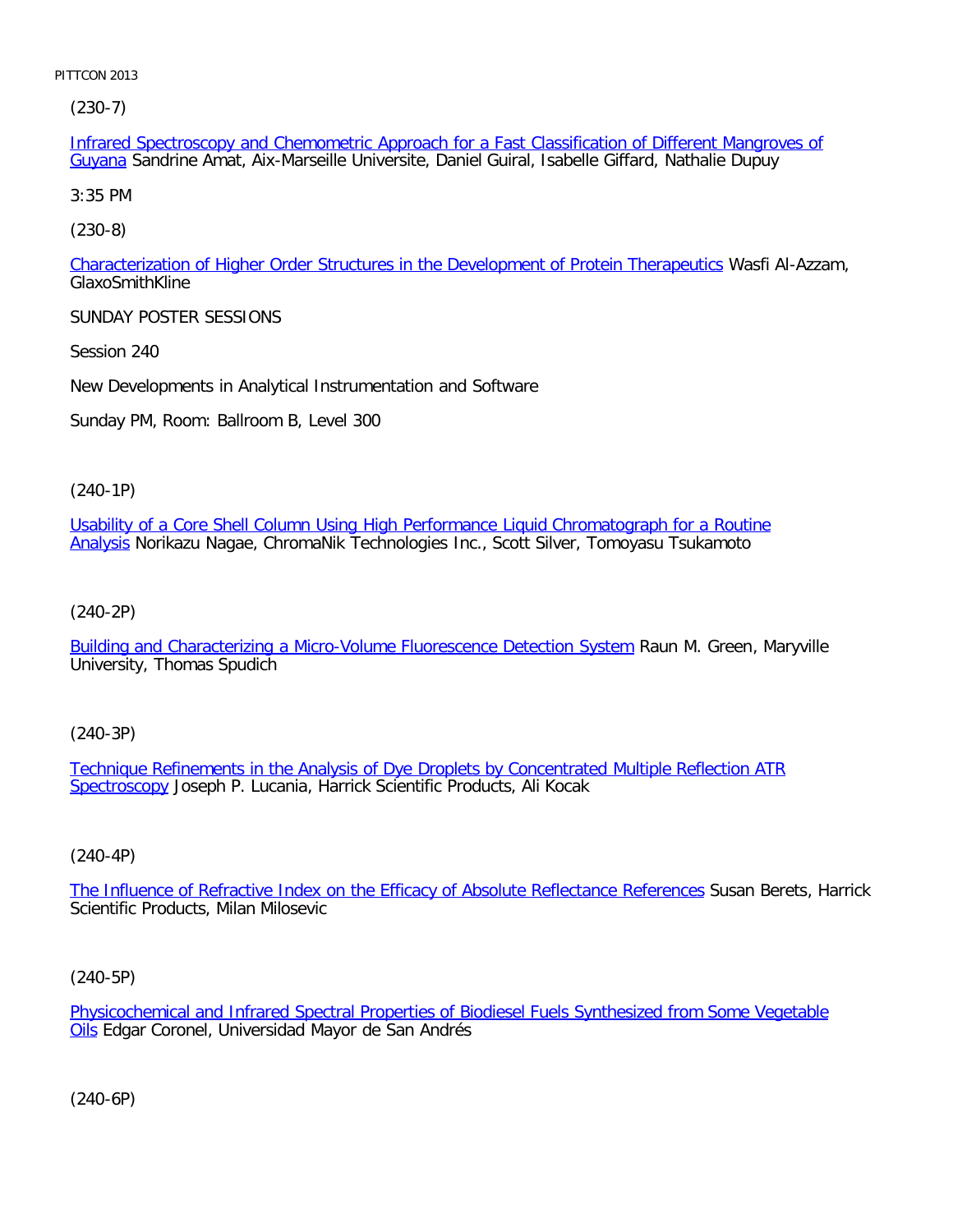Determination of 11 Glucocorticoids in Cosmetics by Automated Extraction System and HPLC-ESI-MS/MS Zhonghua Yue, Tianjin Bonna-Agela Technologies Co., Ltd., Jerry Wang, Jingran Zhang

[\(240-7P\)](file:///p|/print%20on%20demand%20titles/23101-23200/23133/23133%20source%20materials/papers/240-7.htm)

Fast Analysis of Refinery Gas Debbie Hutt, INFICON

[\(240-8P\)](file:///p|/print%20on%20demand%20titles/23101-23200/23133/23133%20source%20materials/papers/240-8.htm)

Speeding Up Your Natural Gas Analysis Using a Micro GC Natural Gas Analyzer Remko van Loon, Agilent Technologies, Duvekot Coen

#### (240-9P)

[Monitoring Activated Carbon Performance at Wastewater Plants for Odor Control](file:///p|/print%20on%20demand%20titles/23101-23200/23133/23133%20source%20materials/papers/240-9.htm) Henry Nowicki, PACS Testing, Consulting

#### (240-10P)

[Evaluating Activated Carbons: Comparison of GAED and ASTM Iodine Number Test Methods](file:///p|/print%20on%20demand%20titles/23101-23200/23133/23133%20source%20materials/papers/240-10.htm) Henry Nowicki, PACS Testing, Consulting

#### (240-11P)

[Recent Unique Applications of A GC-MS with Cold EI](file:///p|/print%20on%20demand%20titles/23101-23200/23133/23133%20source%20materials/papers/240-11.htm) Aviv Amirav, Tel Aviv University, Alexander Fialkov, Tal Alon

#### (240-12P)

Elemental Analysis in Hair and Nails with LIBS David Rusak, University of Scranton, Ann Zeleniak, Jillian **[Obuhosky](file:///p|/print%20on%20demand%20titles/23101-23200/23133/23133%20source%20materials/papers/240-12.htm)** 

(240-13P)

Gas Chromatography-Mass Spectrometry Determination of the Essential Oil Concentrations in Cedar Trees (Juniperus Virginiana) With Changes in Season Norman E. Schmidt, Tabor College, Nikol Sandoval

(240-14P)

A Gas Chromatography-Mass Spectrometry Procedure to Quantitate Caffeine in Human Urine Norman E. Schmidt, Tabor College, Jeremy Reiswig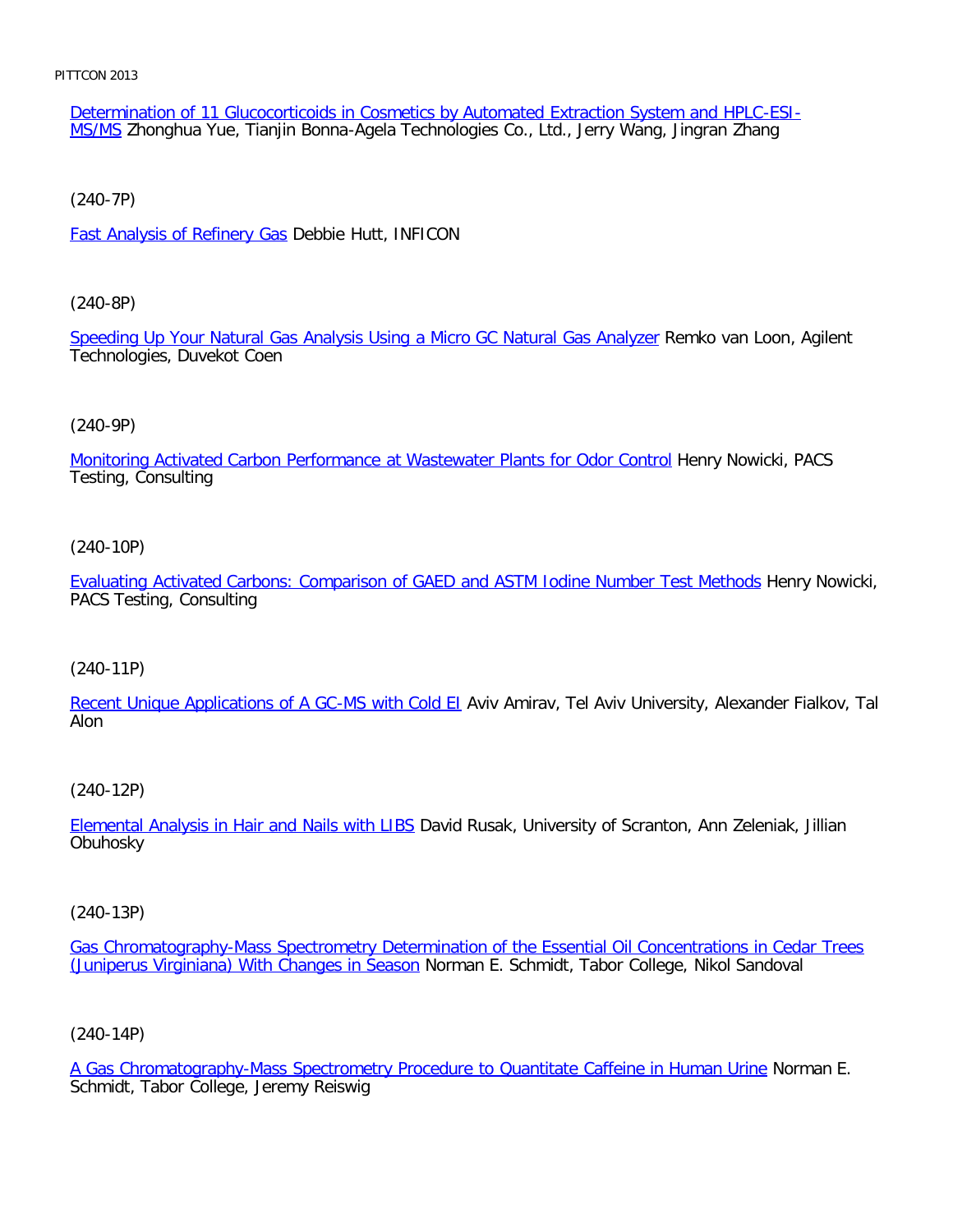[\(240-15P\)](file:///p|/print%20on%20demand%20titles/23101-23200/23133/23133%20source%20materials/papers/240-15.htm)

Fundamental Studies on the Absorption of Large Hydrocarbons in the Vapor Phase on a Solid Phase **Microextraction Fiber Norman E. Schmidt, Tabor College, Logan Reimer** 

[\(240-16P\)](file:///p|/print%20on%20demand%20titles/23101-23200/23133/23133%20source%20materials/papers/240-16.htm)

Binding Analysis of HSP60-CypD Complex by Surface Plasmon Resonance Ekaterina A. Korobkova, John Jay College of Criminal Justice at CUNY, Milan Stojanovic

### **Monday AM, March 18, 2013**

AWARDS

Session 250

Chromatography Forum of the Delaware Valley Dal Nogare Award - arranged by Mary Ellen McNally, DuPont Crop Protection

Monday AM, Room: 126A

Mary Ellen McNally, DuPont Crop Protection, Presiding

8:10 AM

(250-1)

[Enantioselective Retention on Cellular Membrane Affinity Chromatography Columns: Using Chiral](file:///p|/print%20on%20demand%20titles/23101-23200/23133/23133%20source%20materials/papers/250-1.htm) [Separations as a Probe Instead of a Goa](file:///p|/print%20on%20demand%20titles/23101-23200/23133/23133%20source%20materials/papers/250-1.htm)l Irving W. Wainer, National Institutes of Health

8:45 AM

(250-2)

Classification of Chiral Stationary Phases - A Quarter of a Century on Chiral Stationary William J. Lough, [University of Sunderland](file:///p|/print%20on%20demand%20titles/23101-23200/23133/23133%20source%20materials/papers/250-2.htm)

9:20 AM

(250-3)

Development of New Derivatives of Fenoterol as Potential Ligands of the 2 Adrenergic Receptor with Novel Therapeutic Perspectives Krzysztof Jozwiak, Medical University of Lublin, Anita Plazinska, Ewelina [Rutkowska, Irving Wainer, Karolina Pajak, Lawrence Toll, Lucita Jimenez](file:///p|/print%20on%20demand%20titles/23101-23200/23133/23133%20source%20materials/papers/250-3.htm)

9:55 AM

(250-4)

Stereochemical Characterization of Drugs: Enantioselective HPLC and Electronic Circular Dichroism as **Detection System Carlo Bertucci, University of Bologna** 

[10:30 AM](file:///p|/print%20on%20demand%20titles/23101-23200/23133/23133%20source%20materials/papers/250-4.htm)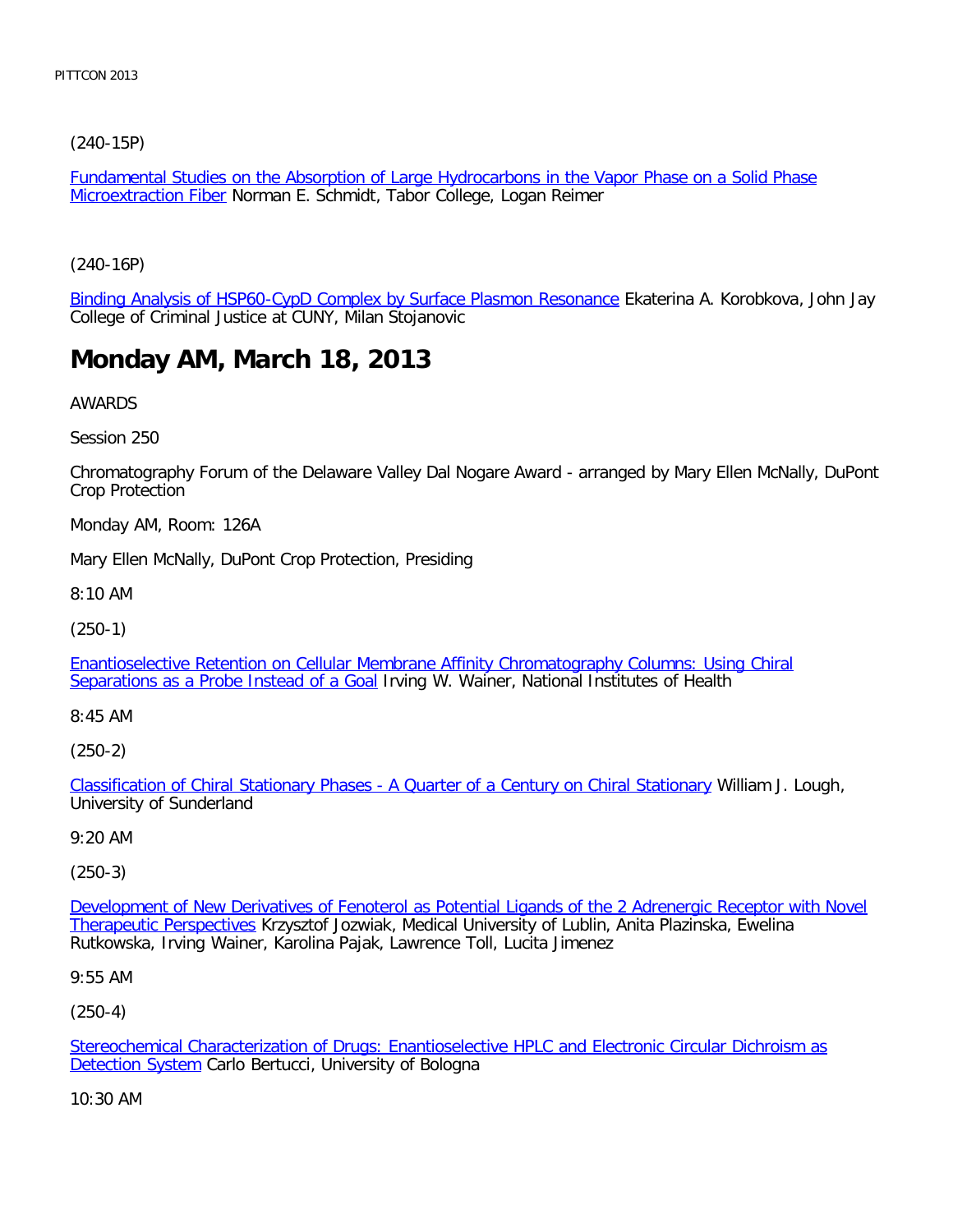[\(250-5\)](file:///p|/print%20on%20demand%20titles/23101-23200/23133/23133%20source%20materials/papers/250-5.htm)

The Synthesis and Characterization of SIRT6 Protein Open Tubular Column (SIRT6-OT): Characterization of the Quercetin Binding Site Ruin Moaddel, NIA/NIH, David Wilson, Makoto Yasuda, Nagendra Singh, Sebastian Fugmann

AWARDS

Session 260

Pittsburgh Conference Achievement Award - arranged by Jane Chan, Bechtel Bettis, Inc.

Monday AM, Room: 114

Jane Chan, Bechtel Bettis, Inc., Presiding

8:10 AM

(260-1)

[New Ionization Methods for Mass Spectrometry for the Characterization of Biological Materials Directly from](file:///p|/print%20on%20demand%20titles/23101-23200/23133/23133%20source%20materials/papers/260-1.htm) Surfaces Sarah Trimpin, Wayne State University

8:45 AM

(260-2)

[Protein Conformational Evolution from Solution to Gas Phase: Electrospray Ionization Yields Unfolding and](file:///p|/print%20on%20demand%20titles/23101-23200/23133/23133%20source%20materials/papers/260-2.htm) [New Fol](file:///p|/print%20on%20demand%20titles/23101-23200/23133/23133%20source%20materials/papers/260-2.htm)ding Fred W. McLafferty, Cornell University

9:20 AM

(260-3)

[Developing Techniques for Following Transitions Between Conformational States](file:///p|/print%20on%20demand%20titles/23101-23200/23133/23133%20source%20materials/papers/260-3.htm) David E. Clemmer, Indiana **University** 

9:55 AM

(260-4)

Innovative Technology for the Identification of Post-Translational Modifications - New Findings in Research [Related to Plant Biology, Eoigenetics and Immunotherapy of Cancer](file:///p|/print%20on%20demand%20titles/23101-23200/23133/23133%20source%20materials/papers/260-4.htm) Donald F. Hunt, University of Virginia

[10:30 AM](file:///p|/print%20on%20demand%20titles/23101-23200/23133/23133%20source%20materials/papers/260-4.htm)

(260-5)

Bioconjugation in the Gas Phase: New Chemistry for Tandem Mass Spectrometry Scott McLuckey, Purdue **University** 

#### [SYMPOSIA](file:///p|/print%20on%20demand%20titles/23101-23200/23133/23133%20source%20materials/papers/260-5.htm)

Session 270

ACS ANYL w/AAPS APQ - Understanding Analytical Method Variance and the Impact for QbD Filing for Pharmaceutical Products - arranged by Kenneth Norris, Pfizer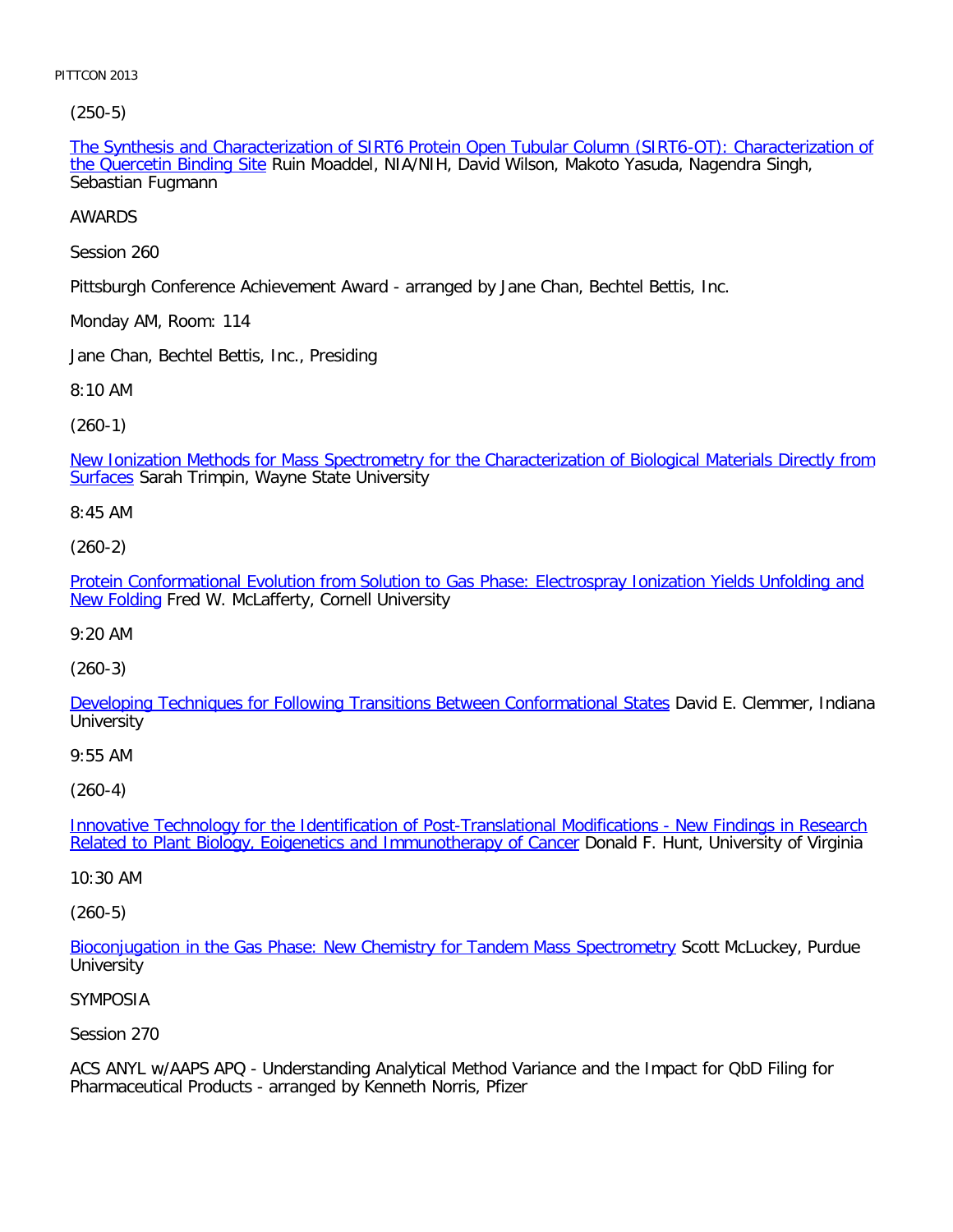Monday AM, Room: 201B

Kenneth Norris, Pfizer, Presiding

8:05 AM

[\(270-1\)](file:///p|/print%20on%20demand%20titles/23101-23200/23133/23133%20source%20materials/papers/270-1.htm)

Multi-Modality Framework for Application of Quality-by-Design for Analytical Methods Beth Junker, Merck

8:40 AM

[\(270-2\)](file:///p|/print%20on%20demand%20titles/23101-23200/23133/23133%20source%20materials/papers/270-2.htm)

Validation/Verification of the Method Operable Design Region (MODR) James E. Morgado, Pfizer Inc, Worldwide Research and Development, Kimber Barnett

9:15 AM

(270-3)

[Post Approval Change Management of Analytical Methods in a Global Environment – Challenges and](file:///p|/print%20on%20demand%20titles/23101-23200/23133/23133%20source%20materials/papers/270-3.htm) Opportunities Oliver Grosche, Novartis Pharma AG

9:50 AM

(270-4)

[Acceptable Analytical Method Variation - Setting System Suitability Requirements](file:///p|/print%20on%20demand%20titles/23101-23200/23133/23133%20source%20materials/papers/270-4.htm) Todd Cecil, USP

10:25 AM

(270-5)

[Analytical Measurements – Decisions Made Under Uncertainty … How Do We Convey Our Knowledge of Risk](file:///p|/print%20on%20demand%20titles/23101-23200/23133/23133%20source%20materials/papers/270-5.htm) in a ObD Filing? Brent Harrington, Pfizer

SYMPOSIA

Session 280

Chemical Heritage Foundation - Instrumentation Innovation: A Personal History of Instruments and Innovation - arranged by Rosie Cook, Chemical Heritage Foundation

Monday AM, Room: 201A

Rosie Cook, Chemical Heritage Foundation, Presiding

8:05 AM

(280-1)

Engineering Realities: Ometric, the University of South Carolina and the Birth of a New Measurement Technology Davis W. Baird, Clark University

[8:40 AM](file:///p|/print%20on%20demand%20titles/23101-23200/23133/23133%20source%20materials/papers/280-1.htm)

(280-2)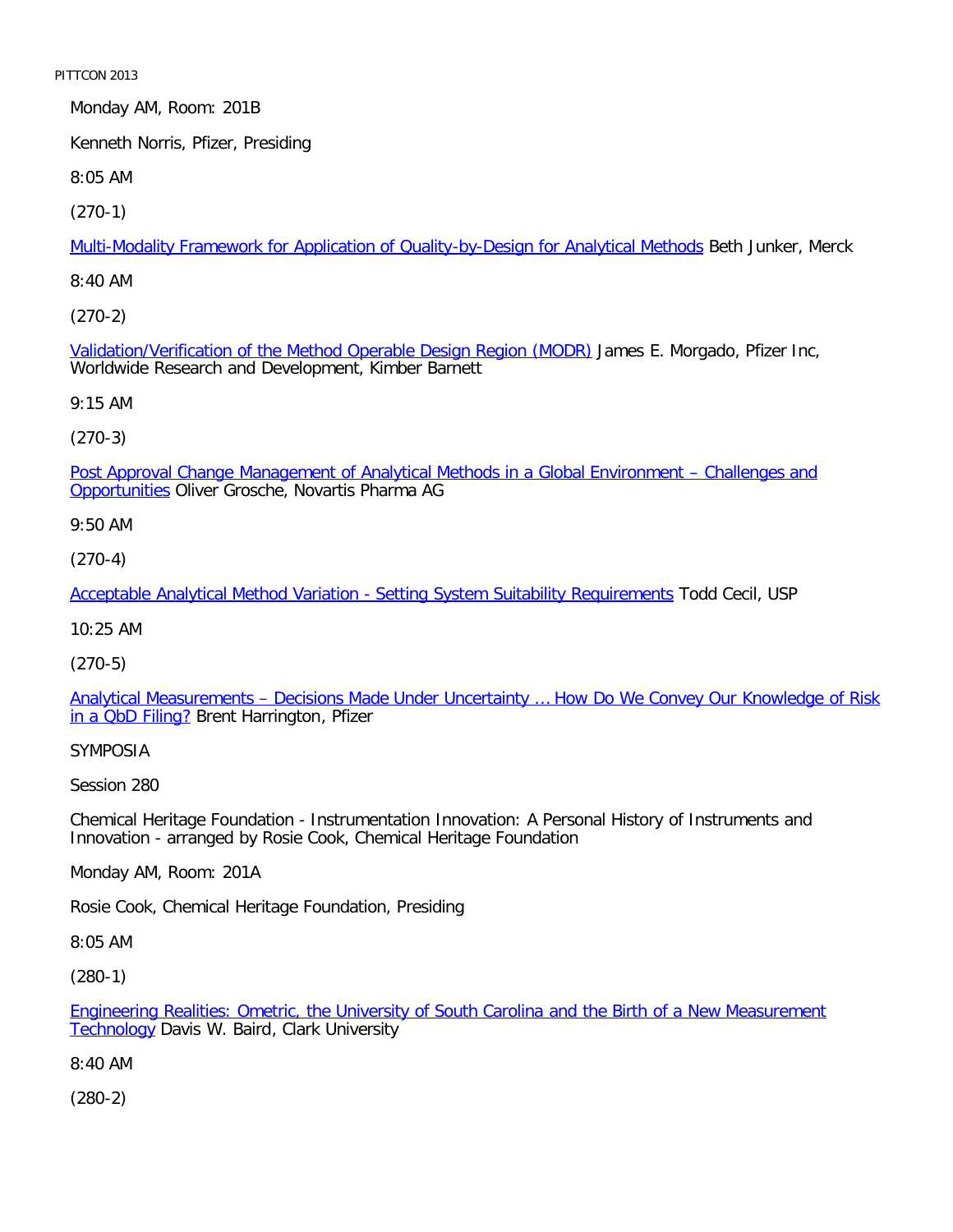Instruments, Automation, Bits, and Palm Trees: Instrumentation Firms and the Early Computer **Industry David C. Brock, Chemical Heritage Foundation** 

9:15 AM

[\(280-3\)](file:///p|/print%20on%20demand%20titles/23101-23200/23133/23133%20source%20materials/papers/280-3.htm)

More Than Black Boxes – Using Instruments To Tell The Personal Side Of Chemistry Rosie Cook, Chemical Heritage Foundation

SYMPOSIA

Session 290

Current Status and Emerging Trends of Chromatography and Mass Spectrometry in the Analysis of Small Molecules, Biologics and Bio Similars - arranged by Arindam Roy, Novartis Consumer Health

Monday AM, Room: 123

Arindam Roy, Novartis Consumer Health, Presiding

8:05 AM

(290-1)

[Advancing Pharmaceutical Development Through the Use of Liquid and Gas Chromatography – Mass](file:///p|/print%20on%20demand%20titles/23101-23200/23133/23133%20source%20materials/papers/290-1.htm) [Spectrometry for Trace Analysis of Impurities of Toxicological Concern](file:///p|/print%20on%20demand%20titles/23101-23200/23133/23133%20source%20materials/papers/290-1.htm) David K. Robbins, Eli Lilly and Company

8:40 AM

(290-2)

[Current Practices in Method Development-Remediation, Validation-Transfer and Investigation in the Quality](file:///p|/print%20on%20demand%20titles/23101-23200/23133/23133%20source%20materials/papers/290-2.htm) [Control of Drug Produ](file:///p|/print%20on%20demand%20titles/23101-23200/23133/23133%20source%20materials/papers/290-2.htm)cts Arindam Roy, Novartis Consumer Health, Bruce Pierson, Joe Tang

9:15 AM

(290-3)

Deciphering the Reversed Phase Chromatography Unknowns for Mabs: From HPLC to UHPLC Taylor Y. [Zhang, Genentech](file:///p|/print%20on%20demand%20titles/23101-23200/23133/23133%20source%20materials/papers/290-3.htm)

#### 9:50 AM

(290-4)

Recent Trend in the Characterization of Protein Therapeutics by Mass Spectrometry Li Tao, Bristol-Myers [Squibb, Reb Russell](file:///p|/print%20on%20demand%20titles/23101-23200/23133/23133%20source%20materials/papers/290-4.htm)

10:25 AM

(290-5)

Chromatography and Mass Spectrometry, An Essential Combination for the Extensive Characterization of Biosimiliars Isabel Feuerstein, Analytical Characterization, Sandoz GmbH

[SYMPOSIA](file:///p|/print%20on%20demand%20titles/23101-23200/23133/23133%20source%20materials/papers/290-5.htm)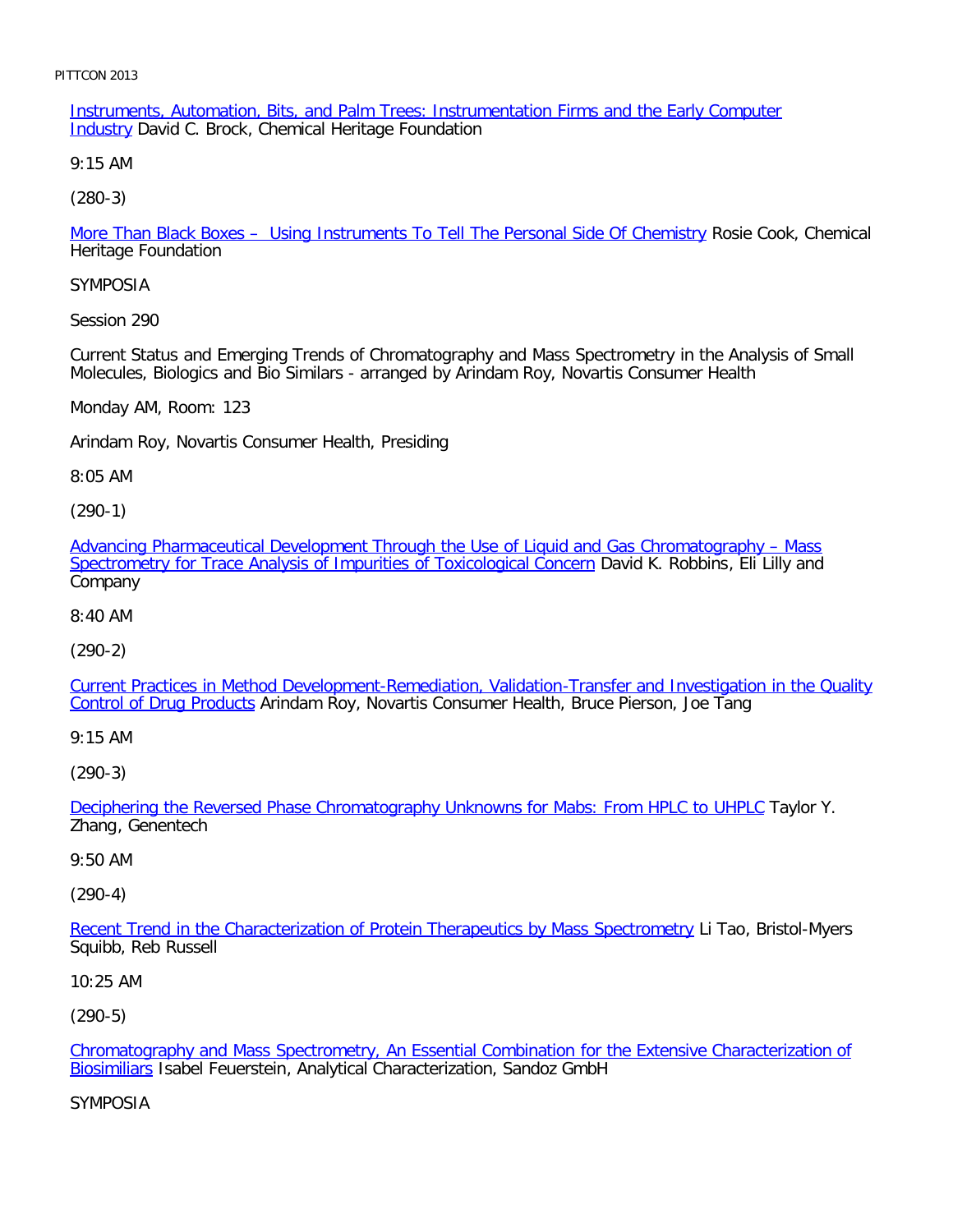Session 300

Electrochemistry of Living Cells - arranged by Cynthia G. Zoski, New Mexico State University

Monday AM, Room: 124

Cynthia G. Zoski, New Mexico State University, Presiding

8:05 AM

[\(300-1\)](file:///p|/print%20on%20demand%20titles/23101-23200/23133/23133%20source%20materials/papers/300-1.htm)

Probing Bacterial Processes with Scanning Electrochemical Microscopy Allen J. Bard, University of Texas at Austin, Chen Xiaole, Dipankar Koley, Marvin Whiteley

8:40 AM

[\(300-2\)](file:///p|/print%20on%20demand%20titles/23101-23200/23133/23133%20source%20materials/papers/300-2.htm)

Investigation of Bacteria Symbiosis by Scanning Electrochemical Microscopy Cynthia G. Zoski, New Mexico State University

9:15 AM

(300-3)

[Nanoelectrochemistry of Living Cel](file:///p|/print%20on%20demand%20titles/23101-23200/23133/23133%20source%20materials/papers/300-3.htm)ls Michael V. Mirkin, CUNY, Queens College

9:50 AM

(300-4)

[Ion Transport Through the Nuclear Pore Complexes as Probed by Scanning Electrochemical](file:///p|/print%20on%20demand%20titles/23101-23200/23133/23133%20source%20materials/papers/300-4.htm) [Micros](file:///p|/print%20on%20demand%20titles/23101-23200/23133/23133%20source%20materials/papers/300-4.htm)copy Shigeru Amemiya, University of Pittsburgh

10:25 AM

(300-5)

Assessment of Multidrug Resistance on Cell Co-Culture Patterns Using Biological Scanning Electrochemical Microscopy [Janine Mauzeroll, McGill University, Daniel Brassard, Matthias Geissler, Sabine Kuss](file:///p|/print%20on%20demand%20titles/23101-23200/23133/23133%20source%20materials/papers/300-5.htm)

[SYMPO](file:///p|/print%20on%20demand%20titles/23101-23200/23133/23133%20source%20materials/papers/300-5.htm)SIA

Session 310

Integrated Metabolomics: New Strategies and Innovations - arranged by Richard A. Yost, University of Florida

Monday AM, Room: 125

Richard A. Yost, University of Florida, Presiding

8:05 AM

(310-1)

Metabolomics for Gaining Insight into Metabolic Disease Mechanisms Christopher Newgard, Duke University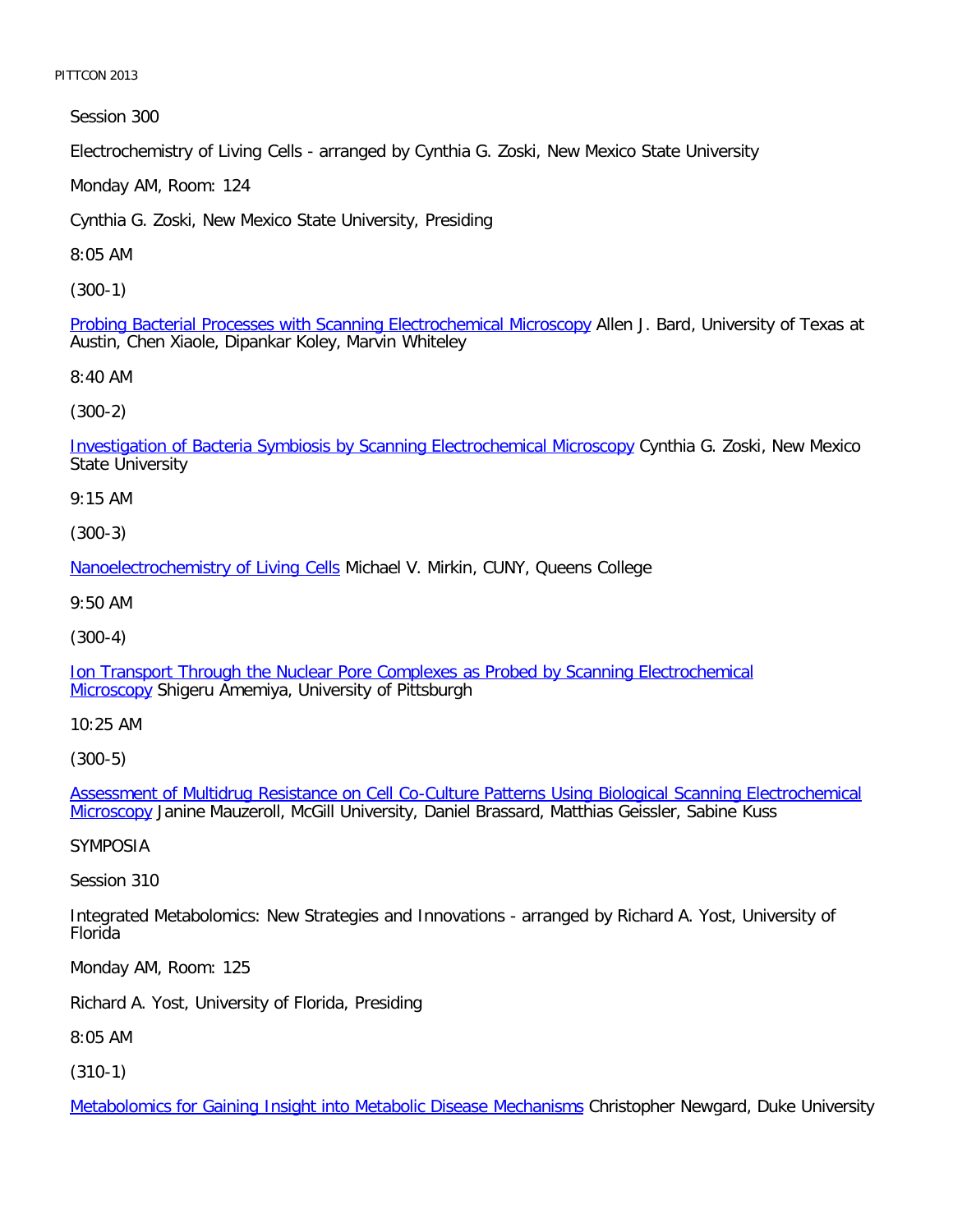8:40 AM

[\(310-2\)](file:///p|/print%20on%20demand%20titles/23101-23200/23133/23133%20source%20materials/papers/310-2.htm)

An Isotopic Labeling Technique for Metabolomics Chris Beecher, NextGen Metabolomics

9:15 AM

[\(310-3\)](file:///p|/print%20on%20demand%20titles/23101-23200/23133/23133%20source%20materials/papers/310-3.htm)

A Two-Step Workflow for Untargeted Metabolomics Gary J. Patti, Washington University

9:50 AM

[\(310-4\)](file:///p|/print%20on%20demand%20titles/23101-23200/23133/23133%20source%20materials/papers/310-4.htm)

Integrating Imaging Mass Spectrometry and Metabolomics Richard A. Yost, University of Florida

10:25 AM

(310-5)

[Quality Assurance Standards for Metabolomics Applied to Food and Beverage Research](file:///p|/print%20on%20demand%20titles/23101-23200/23133/23133%20source%20materials/papers/310-5.htm) Eric Milgram, PepsiCo

SYMPOSIA

Session 320

Microfluidic Approaches to Quantitative Biology and Medicine - arranged by Yong Zeng, University of Kansas

Monday AM, Room: 122B

Yong Zeng, University of Kansas, Presiding

8:05 AM

(320-1)

Scalable Microfluidic Design for Multi-Stage Proteomic Assays Amy E. Herr, University of California - Berkeley

[8:40 AM](file:///p|/print%20on%20demand%20titles/23101-23200/23133/23133%20source%20materials/papers/320-1.htm)

(320-2)

High-Throughput Profiling of Single Cell Secretomic Signatures Rong Fan, Yale University

[9:15 AM](file:///p|/print%20on%20demand%20titles/23101-23200/23133/23133%20source%20materials/papers/320-2.htm)

(320-3)

Digital Microfluidics For Cell Culture and Analysis Aaron Wheeler, University of Toronto

[9:50 AM](file:///p|/print%20on%20demand%20titles/23101-23200/23133/23133%20source%20materials/papers/320-3.htm)

(320-4)

Fully Integrated Systems for Point-of-Care Diagnostics Steven A. Soper, University of North Carolina at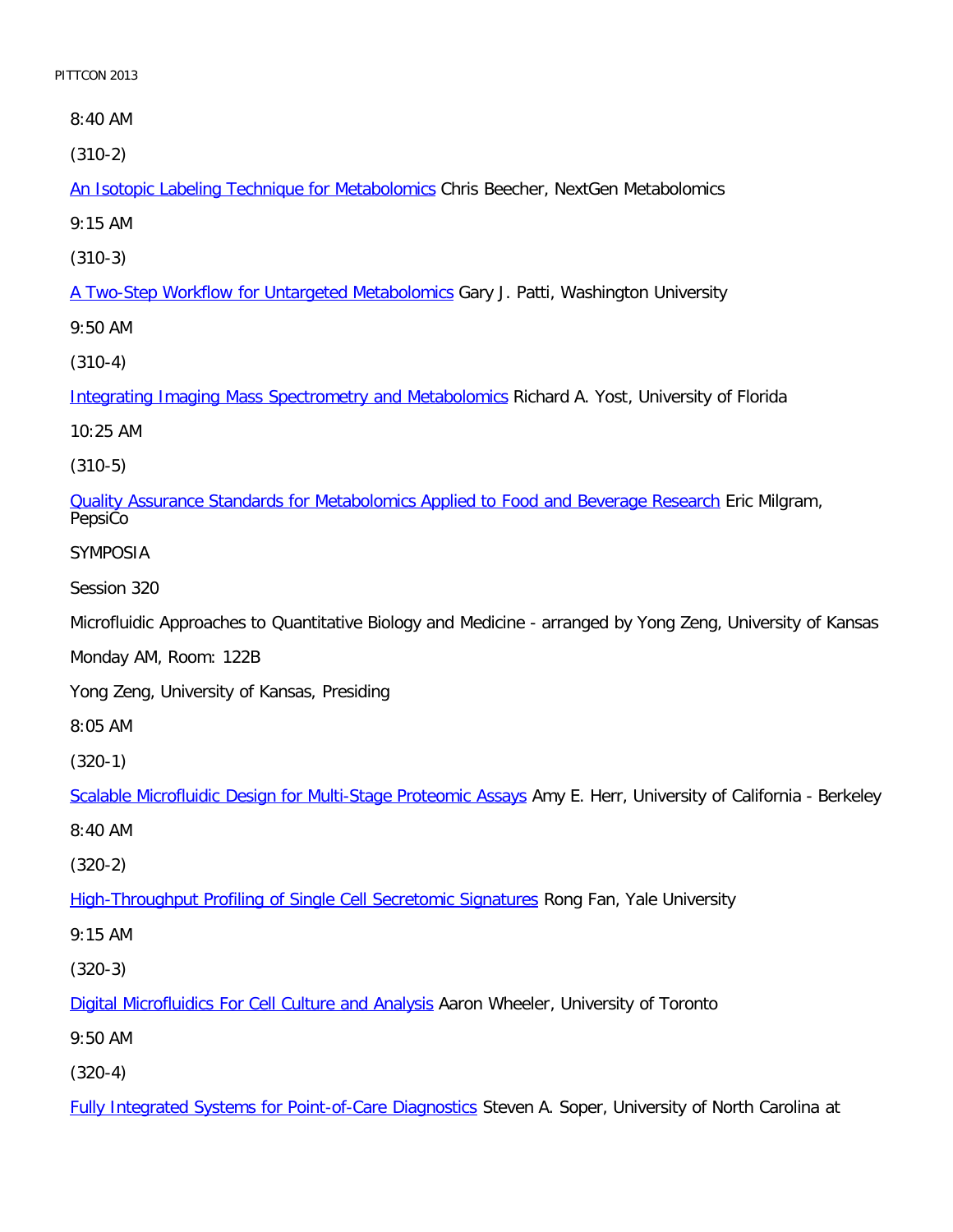Chapel Hill

10:25 AM

[\(320-5\)](file:///p|/print%20on%20demand%20titles/23101-23200/23133/23133%20source%20materials/papers/320-5.htm)

Drop-Based Microfluidics: Biology One Picoliter at a Time David A. Weitz, Harvard University

SYMPOSIA

Session 330

Recent Advances in Raman Spectroscopy and Instrumentation - arranged by Sanford Asher, University of Pittsburgh

Monday AM, Room: 201C

Sanford Asher, University of Pittsburgh, Presiding

8:05 AM

(330-1)

[Label-Free Vibrational Imaging for Biology and Medicine](file:///p|/print%20on%20demand%20titles/23101-23200/23133/23133%20source%20materials/papers/330-1.htm) Xiaoliang S. Xie, Harvard University

8:40 AM

(330-2)

[Advances in Stand-off Raman Spectroscopy for Planetary Exploration](file:///p|/print%20on%20demand%20titles/23101-23200/23133/23133%20source%20materials/papers/330-2.htm) Shiv K. Sharma, University of Hawaii

9:15 AM

(330-3)

[Taking Raman Optical Activity into New Fields: Carbohydrates, Surface Enhancement and](file:///p|/print%20on%20demand%20titles/23101-23200/23133/23133%20source%20materials/papers/330-3.htm) [Pharmaceuti](file:///p|/print%20on%20demand%20titles/23101-23200/23133/23133%20source%20materials/papers/330-3.htm)cals Ewan W. Blanch, University of Manchester

9:50 AM

(330-4)

Enhanced Raman Spectroscopy Sensitivity Using A High Throughput Virtual Slit Aaron Weinroth, Tornado [Spectral Systems, Arsen Hajian, Bradford Behr, Jeffrey Meade](file:///p|/print%20on%20demand%20titles/23101-23200/23133/23133%20source%20materials/papers/330-4.htm)

10:25 AM

(330-5)

SERS of Biological Cells: Diagnostics and Clinical Applications Lawrence D. Ziegler, Boston University

**[WORKSHOPS](file:///p|/print%20on%20demand%20titles/23101-23200/23133/23133%20source%20materials/papers/330-5.htm)** 

Session 340

A Survey of Recent Advances in Protein Analysis - arranged by Michael D. McGinley, Phenomenex

Monday AM, Room: 126B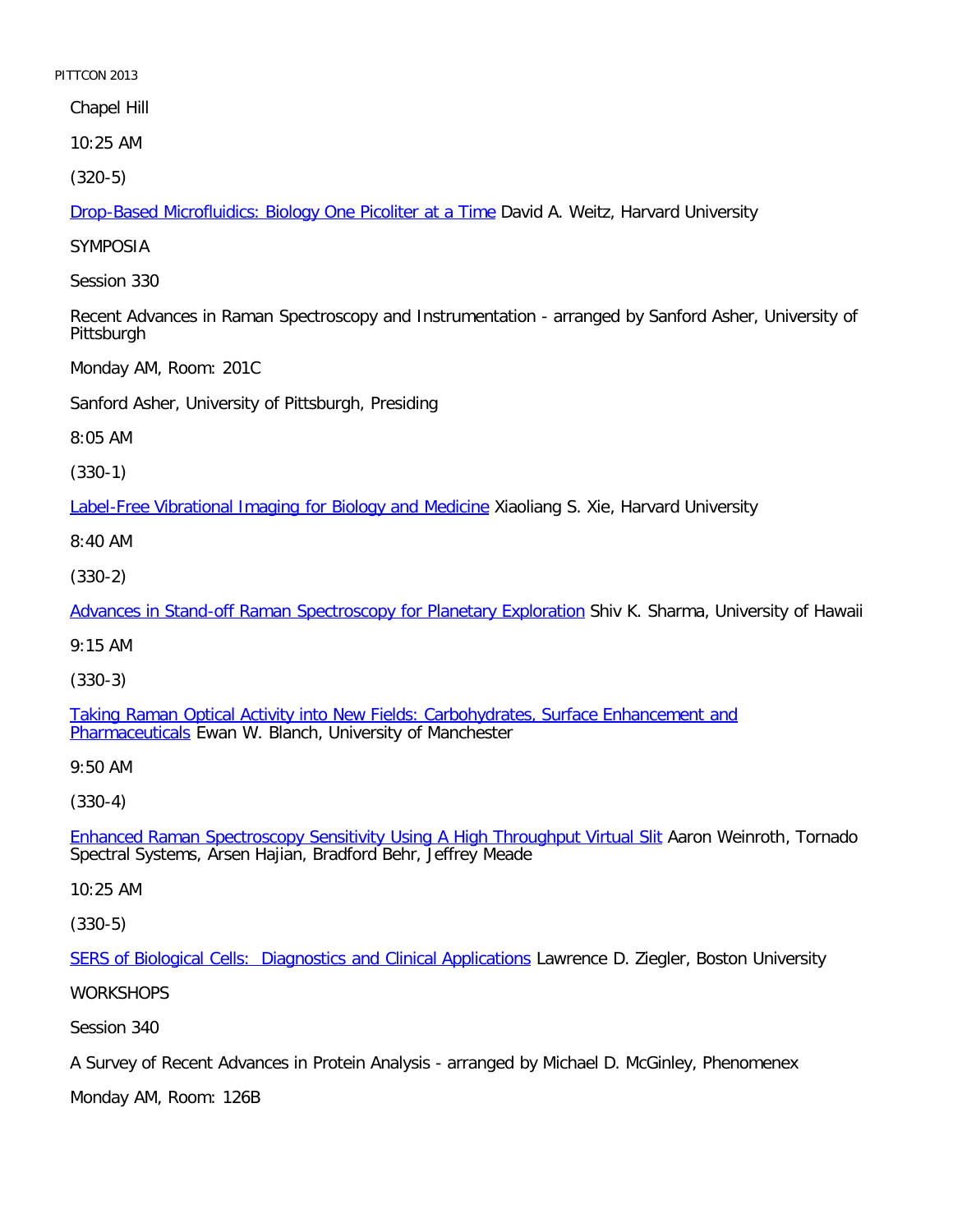Michael D. McGinley, Phenomenex, Presiding

8:05 AM

[\(340-1\)](file:///p|/print%20on%20demand%20titles/23101-23200/23133/23133%20source%20materials/papers/340-1.htm)

Amorphous Suspensions of a Model IgG William Callahan, Amgen

8:35 AM

[\(340-2\)](file:///p|/print%20on%20demand%20titles/23101-23200/23133/23133%20source%20materials/papers/340-2.htm)

Displacement Chromatography for Antibody Variants Characterization Taylor Y. Zhang, Genentech

9:05 AM

[\(340-3\)](file:///p|/print%20on%20demand%20titles/23101-23200/23133/23133%20source%20materials/papers/340-3.htm)

[Performance Im](file:///p|/print%20on%20demand%20titles/23101-23200/23133/23133%20source%20materials/papers/340-3.htm)provements in Peptide Mapping Realized with Core Shell Particles and Other High Performance Media Michael D. McGinley, Phenomenex, Jeff Layne

9:50 AM

(340-4)

[Characterization of ADC's: Can It Ever Be Complete?](file:///p|/print%20on%20demand%20titles/23101-23200/23133/23133%20source%20materials/papers/340-4.htm) Carl G. Kolvenbach, Amgen

10:20 AM

(340-5)

[Biologics Pri](file:///p|/print%20on%20demand%20titles/23101-23200/23133/23133%20source%20materials/papers/340-5.htm)mer Mark M. Garner, AB SCIEX, Byung-Hee Shin, Eric Johansen, Sean Seymour, Xu Guo

**WORKSHOPS** 

Session 350

Data Standards for Analytical Chemistry - The ASTM AnIML Solution - arranged by Gary W. Kramer, National Institute of Standards and Technology

Monday AM, Room: 202A

Gary W. Kramer, National Institute of Standards and Technology, Presiding

8:05 AM

(350-1)

The Need for Analytical Data Standards within the Pharmaceutical Industry Mark F. Bean, GlaxoSmithKline

[8:35 AM](file:///p|/print%20on%20demand%20titles/23101-23200/23133/23133%20source%20materials/papers/350-1.htm)

(350-2)

EPA's Environmental Data Management Needs Anand R. Mudambi, US EPA

[9:05 AM](file:///p|/print%20on%20demand%20titles/23101-23200/23133/23133%20source%20materials/papers/350-2.htm)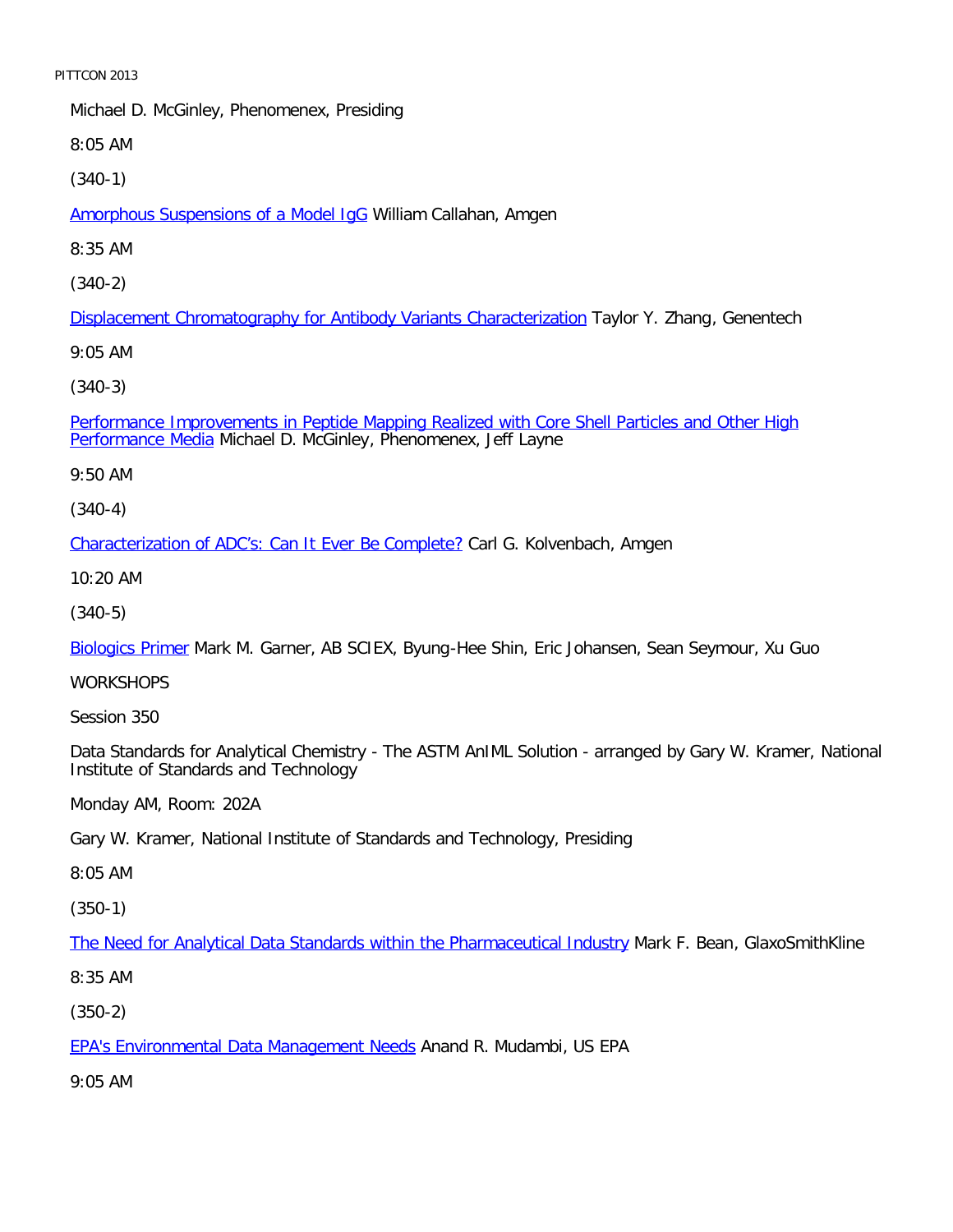(350-3)

Using the AnIML Specification to Store Research Data Stuart J. Chalk, University of North Florida

9:50 AM

[\(350-4\)](file:///p|/print%20on%20demand%20titles/23101-23200/23133/23133%20source%20materials/papers/350-4.htm)

Using the AnIML Data Standard to Facilitate Collaboration Across Organizational Boundaries Burkhard Schaefer, BSSN Software

10:20 AM

[\(350-5\)](file:///p|/print%20on%20demand%20titles/23101-23200/23133/23133%20source%20materials/papers/350-5.htm)

Working on AnIML - A View from a Vendor's Representative Maren Fiege, Waters GmbH

10:50 AM

(350-6)

[The Current Status of the AnIML 1.0 ASTM Standards](file:///p|/print%20on%20demand%20titles/23101-23200/23133/23133%20source%20materials/papers/350-6.htm) Gary W. Kramer, National Institute of Standards and **Technology** 

ORGANIZED CONTRIBUTED SESSIONS

Session 360

Industrialized Metabolomics - From Tools to Workflow to Data - arranged by Mike Lee, Milestone Development

Monday AM, Room: 202B

Mike Lee, Milestone Development, Presiding

8:00 AM

(360-1)

Metabolomic Screening for Toxicological and Efficacy Markers in Drug Discovery Petia Shipkova, Bristol-[Myers Squibb](file:///p|/print%20on%20demand%20titles/23101-23200/23133/23133%20source%20materials/papers/360-1.htm)

8:20 AM

(360-2)

Clinical Metabolomics: Translating Metabolomics from Research to Clinical Testing Timothy J. Garrett, [University of Florida](file:///p|/print%20on%20demand%20titles/23101-23200/23133/23133%20source%20materials/papers/360-2.htm)

8:40 AM

(360-3)

Targeted Screening/Quantitation of Small Molecule Metabolites Erik Hansen, IONICS Mass Spectrometry

[9:00 AM](file:///p|/print%20on%20demand%20titles/23101-23200/23133/23133%20source%20materials/papers/360-3.htm)

(360-4)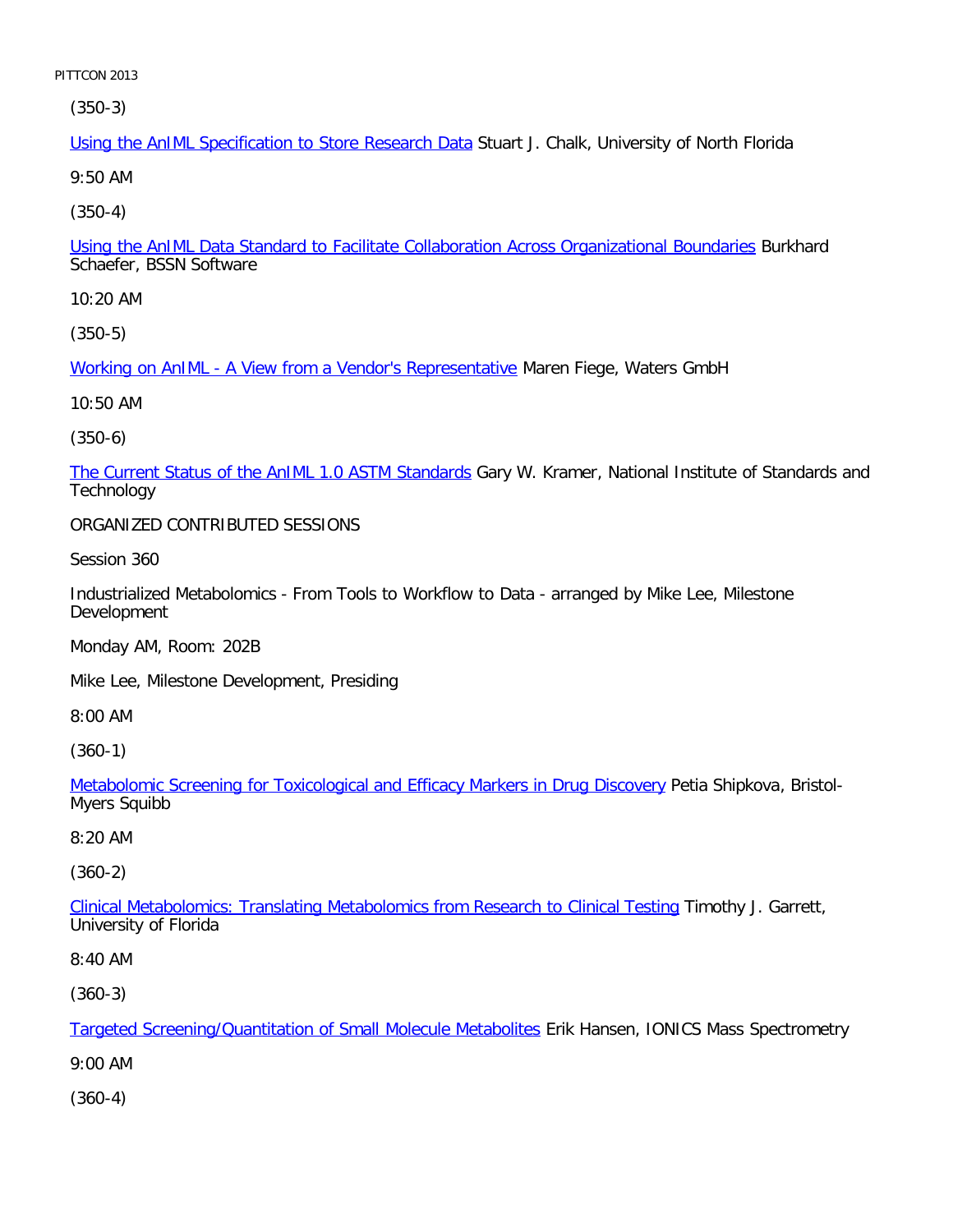Cryoprobe-Assisted <sup>13</sup>C NMR and Interactive Database Management for Mixture Analysis Istvan Pelczer, Princeton University

9:35 AM

[\(360-5\)](file:///p|/print%20on%20demand%20titles/23101-23200/23133/23133%20source%20materials/papers/360-5.htm)

Development of An Enterprise Metabolomics Workflow for Consumer Products Research Eric Milgram, PepsiCo

9:55 AM

[\(360-6\)](file:///p|/print%20on%20demand%20titles/23101-23200/23133/23133%20source%20materials/papers/360-6.htm)

Enterprise Scale Bioinformatics Randall Julian, Indigo BioSystems, Inc.

10:15 AM

(360-7)

[Application of Custom Accurate Mass Libraries and MS/MS Libraries for Detection of Bioactive Compounds in](file:///p|/print%20on%20demand%20titles/23101-23200/23133/23133%20source%20materials/papers/360-7.htm) Medicinal Plants and Rapid Screening of Untargeted Metabolomics Data Daniel Cuthbertson, Agilent Technologies, Mark Lange, Michael Hartmann, Sean Johnson, Steve Fischer, Theo Sana

10:35 AM

(360-8)

[Technical Perspectives on Microfluidic and Nanospray Approaches for Metabolomics](file:///p|/print%20on%20demand%20titles/23101-23200/23133/23133%20source%20materials/papers/360-8.htm) Gary A. Valaskovic, New Objective Inc.

ORGANIZED CONTRIBUTED SESSIONS

Session 370

Ionic Liquid-Based Sensors - arranged by Sheila N. Baker, University of Missouri

Monday AM, Room: 203B

Sheila N. Baker, University of Missouri, Presiding

8:00 AM

(370-1)

An Introduction to Ionic Liquid-Based Sensors and Their Application for Pesticide Detection Sheila N. Baker, [University of Missouri, Gary Baker, Jing Wang](file:///p|/print%20on%20demand%20titles/23101-23200/23133/23133%20source%20materials/papers/370-1.htm)

8:20 AM

(370-2)

Supramolecular Polysaccharide Composites: Synthesis, Characterization and Application for Removal of Pollutants and Toxins Chieu D. Tran, Marquette University, Simon Duri

[8:40 AM](file:///p|/print%20on%20demand%20titles/23101-23200/23133/23133%20source%20materials/papers/370-2.htm)

(370-3)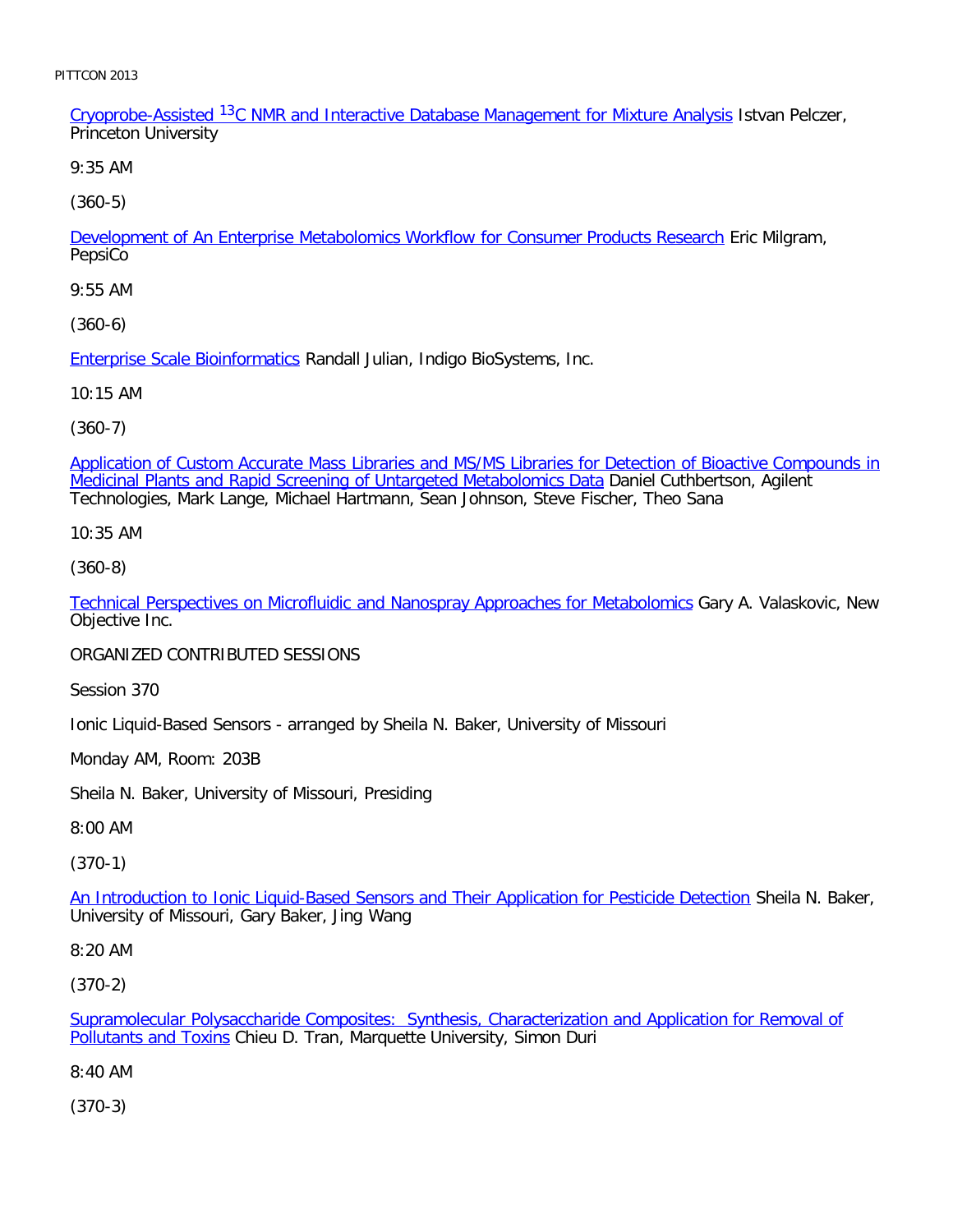Methanol Analysis in Ionic Liquids Yijun Tang, University of Wisconsin, Oshkosh

9:00 AM

[\(370-4\)](file:///p|/print%20on%20demand%20titles/23101-23200/23133/23133%20source%20materials/papers/370-4.htm)

Novel Sensors Based on Ionic Liquids and GUMBOS Isiah M. Warner, Louisiana State University, Bishnu Regmi, Nicholas Speller, Punprabhashi Vidanapathirana, Sergio de Rooy, Susmita Das, Waduge Indika Galpothdeniya

9:35 AM

[\(370-5\)](file:///p|/print%20on%20demand%20titles/23101-23200/23133/23133%20source%20materials/papers/370-5.htm)

Ionic Liquids: New Materials for Chemical Sensing Xiangqun Zeng, Oakland University, Abdul Rehman, Chunhui Xiao, Zhe Wang

9:55 AM

(370-6)

[Chemical Sensing Platforms Based on Ionic Liquids](file:///p|/print%20on%20demand%20titles/23101-23200/23133/23133%20source%20materials/papers/370-6.htm) Frank V. Bright, University at Buffalo, SUNY

10:15 AM

(370-7)

[Sensor Based on Nano-Confined Ionic Liquids](file:///p|/print%20on%20demand%20titles/23101-23200/23133/23133%20source%20materials/papers/370-7.htm) Bilal El-Zahab, Florida International University

10:35 AM

(370-8)

[Ionic Liquids for Carbon Dioxide-Responsive Optosensors](file:///p|/print%20on%20demand%20titles/23101-23200/23133/23133%20source%20materials/papers/370-8.htm) Gary A. Baker, University of Missouri, Justin Walensky, Matthew Vollmer, Sheila Baker

ORGANIZED CONTRIBUTED SESSIONS

Session 380

Practical Methods for Implementing the Undergraduate Analytical Science Curriculum - arranged by Michael J. Samide, Butler University

Monday AM, Room: 121C

Michael J. Samide, Butler University, Presiding

8:00 AM

(380-1)

Analytical Chemistry Curriculum at Butler University: Content and Implementation Olujide T. Akinbo, Butler University, Michael Samide

[8:20 AM](file:///p|/print%20on%20demand%20titles/23101-23200/23133/23133%20source%20materials/papers/380-1.htm)

(380-2)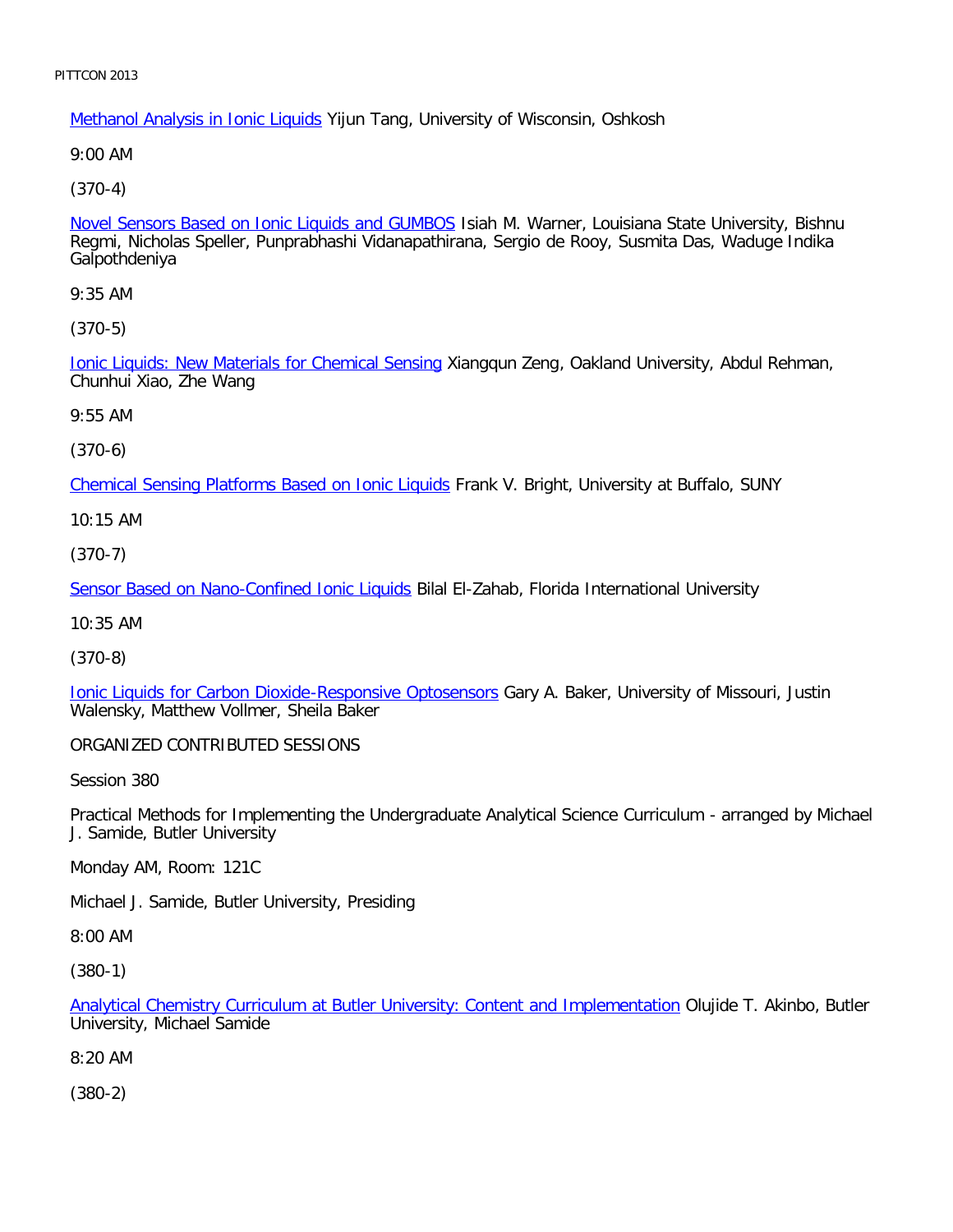Replacing Analytical Chemistry Lectures with More Effective Collaborative Learning Activities Thomas Wenzel, Bates College

8:40 AM

[\(380-3\)](file:///p|/print%20on%20demand%20titles/23101-23200/23133/23133%20source%20materials/papers/380-3.htm)

Science Education for New Civic Engagements and Responsibilities (SENCER) in Theory and Practice William David Burns, National Center for Science and Civic Engagement

9:00 AM

[\(380-4\)](file:///p|/print%20on%20demand%20titles/23101-23200/23133/23133%20source%20materials/papers/380-4.htm)

Project Based Learning in a Large Analytical Chemistry Laboratory Course Jill K. Robinson, Indiana **University** 

9:35 AM

(380-5)

[A Student-Driven Theme-Focused Laboratory: Benefits and Challenges](file:///p|/print%20on%20demand%20titles/23101-23200/23133/23133%20source%20materials/papers/380-5.htm) Michael J. Samide, Butler University, Olujide Akinbo

9:55 AM

(380-6)

[Technology in Teach](file:///p|/print%20on%20demand%20titles/23101-23200/23133/23133%20source%20materials/papers/380-6.htm)ing Christopher R. Harrison, San Diego State University

10:15 AM

(380-7)

[Instrumental Analysis: A New Way to Lecture](file:///p|/print%20on%20demand%20titles/23101-23200/23133/23133%20source%20materials/papers/380-7.htm) Justin Shearer, Rose-Hulman Institute of Technology

10:35 AM

(380-8)

Guided-Inquiry Experiments in Instrumental Analysis Laboratory Course at Winston-Salem State University [Sayo O. Fakayode, Winston-Salem State University, David Pollard, Mamudu Yakubu](file:///p|/print%20on%20demand%20titles/23101-23200/23133/23133%20source%20materials/papers/380-8.htm)

[ORGA](file:///p|/print%20on%20demand%20titles/23101-23200/23133/23133%20source%20materials/papers/380-8.htm)NIZED CONTRIBUTED SESSIONS

Session 390

Recent Advances in Detection for Ion Analysis - arranged by Kannan Srinivasan, Thermo Fisher Scientific

Monday AM, Room: 117

Kannan Srinivasan, Thermo Fisher Scientific, Presiding

8:00 AM

(390-1)

Analysis of Weak Organic Acids Using Suppressed IC with Universal Detection Jeffrey S. Rohrer, Thermo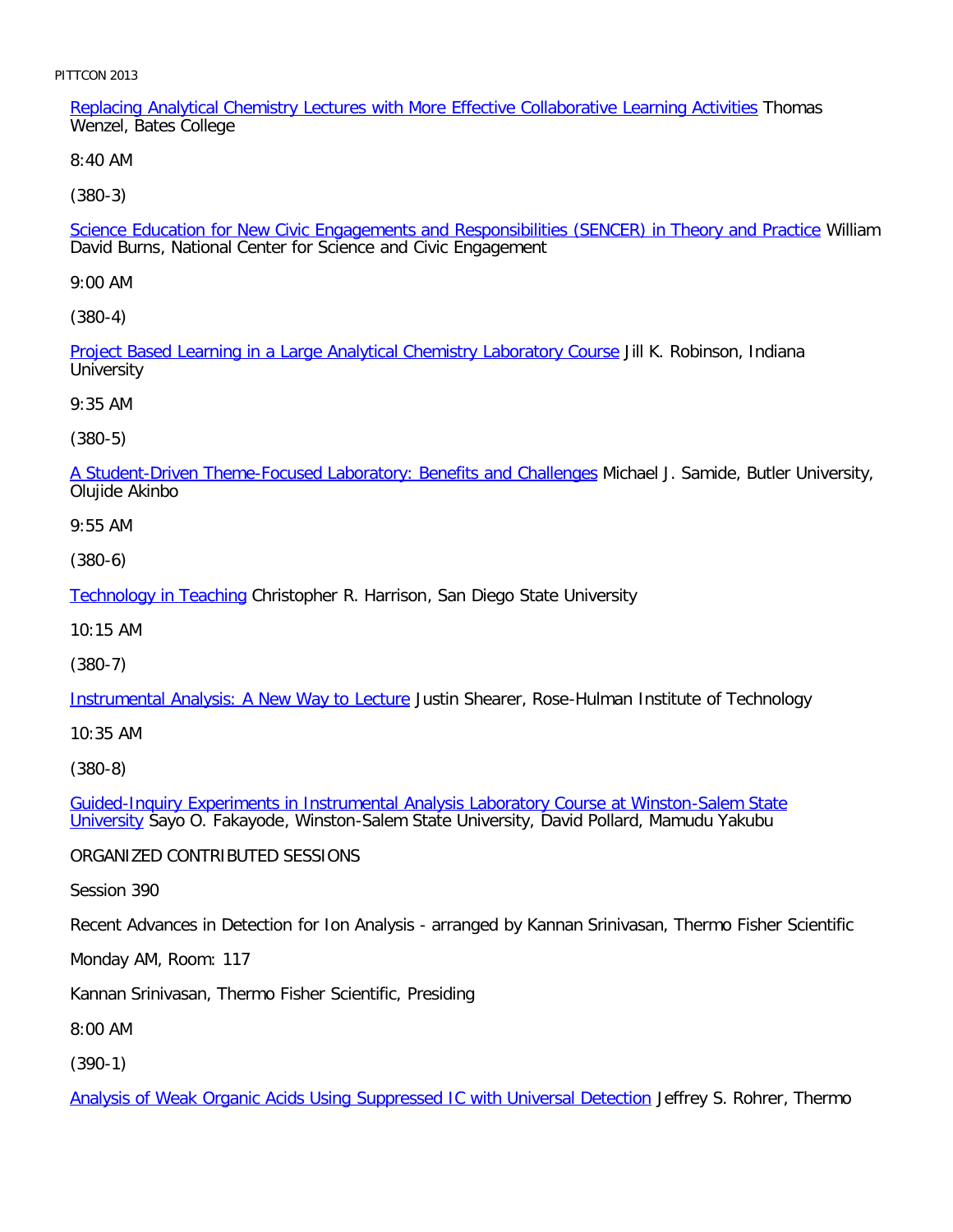Fisher Scientific, Greg Dicinoski

8:20 AM

[\(390-2\)](file:///p|/print%20on%20demand%20titles/23101-23200/23133/23133%20source%20materials/papers/390-2.htm)

Progress in Contactless and Two-Dimensional Detection in Ion Chromatography Purnendu K. Dasgupta, University of Texas at Arlington, Brian Stamos, Charles Shelor, Hongzhu Liao

8:40 AM

[\(390-3\)](file:///p|/print%20on%20demand%20titles/23101-23200/23133/23133%20source%20materials/papers/390-3.htm)

The Utility of the Charge Detector in Ion Chromatography and Selected Applications Kannan Srinivasan, Thermo Fisher Scientific, Bhardwaj Sheetal, Chris Pohl, Mrinal Sengupta, Purnendu Dasgupta

9:00 AM

(390-4)

[A New Approach for Capillary Ion Chromatographic Separation of Carbohydrates and Amino Acids](file:///p|/print%20on%20demand%20titles/23101-23200/23133/23133%20source%20materials/papers/390-4.htm) Yan Liu, Thermo Fisher Scientific, Chris Pohl, Petr Jandik, Victor Barreto

9:35 AM

(390-5)

[Chip-Based Isotachophoresis with Indirect Fluorescence Detection Using a Field-Deployable Platform](file:///p|/print%20on%20demand%20titles/23101-23200/23133/23133%20source%20materials/papers/390-5.htm) Mirek Macka, University of Tasmania, Frantisek Foret, Fritz Bek, Michael Breadmore, Petr Smejkal, Rosanne Guijt

9:55 AM

(390-6)

[Opportunities with Acid Labile Surfactants and Electrospray Ionization Mass Spectrometry](file:///p|/print%20on%20demand%20titles/23101-23200/23133/23133%20source%20materials/papers/390-6.htm) Charles A. Lucy, University of Alberta, Bob Stanley

10:15 AM

(390-7)

Characterization of Nano-Agglomerated Capillary Polymer Monoliths Using Scanning Contactless Conductivity **Detection** [Damian Connolly, Dublin City University](file:///p|/print%20on%20demand%20titles/23101-23200/23133/23133%20source%20materials/papers/390-7.htm)

[10:35](file:///p|/print%20on%20demand%20titles/23101-23200/23133/23133%20source%20materials/papers/390-7.htm) AM

(390-8)

Ion Chromatographic Methods for Analysis of Heparin Shreekant Karmarkar, Baxter Healthcare, Xiaohui Yang

[ORAL SESSIONS](file:///p|/print%20on%20demand%20titles/23101-23200/23133/23133%20source%20materials/papers/390-8.htm)

Session 400

Bioanalytical: Spectroscopy - arranged by Kimberly A. Frederick, Skidmore College

Monday AM, Room: 115A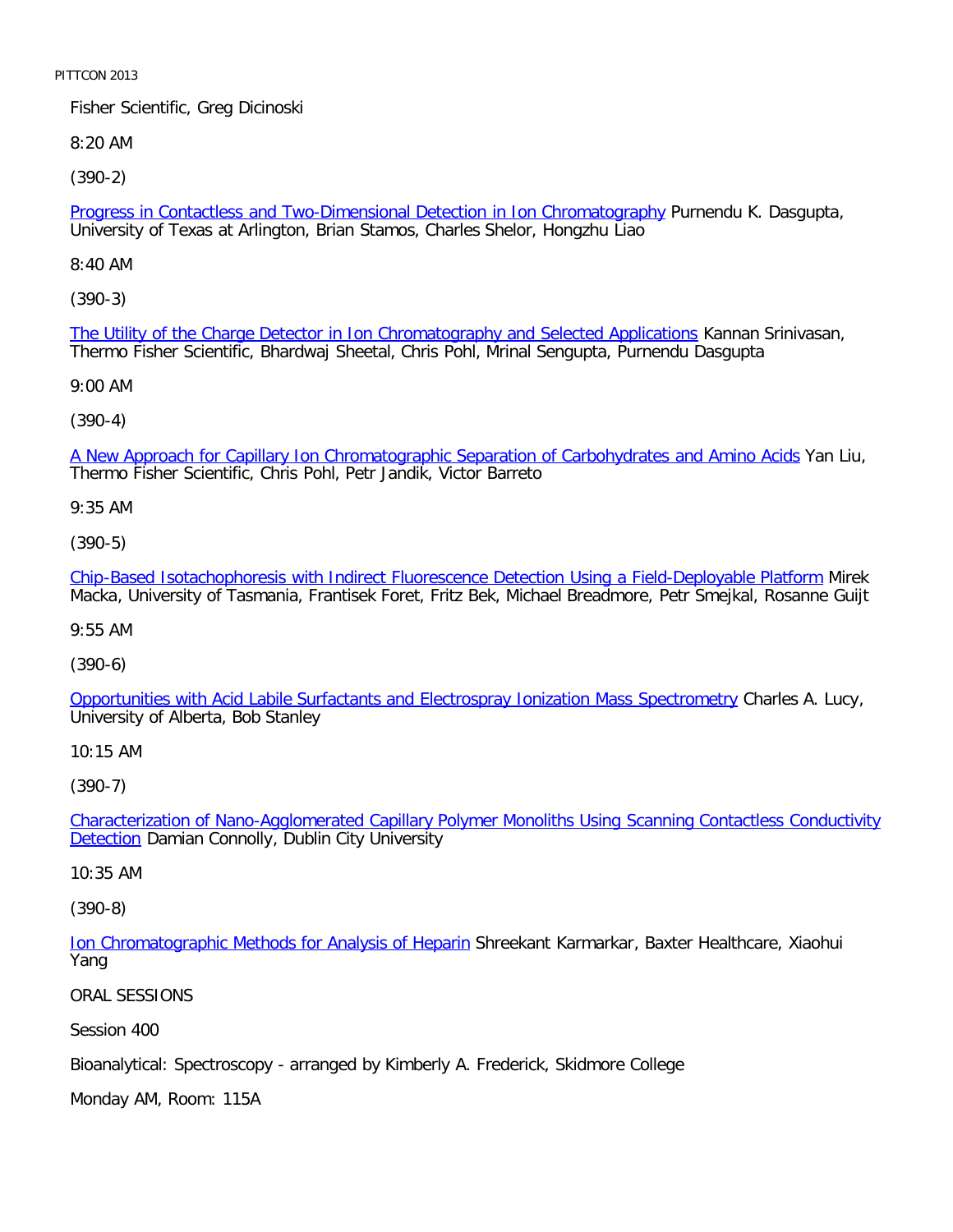Kimberly A. Frederick, Skidmore College, Presiding

8:00 AM

[\(400-1\)](file:///p|/print%20on%20demand%20titles/23101-23200/23133/23133%20source%20materials/papers/400-1.htm)

Microsamples of Metallo-Enzymes By A Battery-Operated Microplasma Vassili Karanassios, University of Waterloo, D Lee, JH Lee, S Huang

8:20 AM

[\(400-2\)](file:///p|/print%20on%20demand%20titles/23101-23200/23133/23133%20source%20materials/papers/400-2.htm)

The Characterization of Nucleotide-Based Media for Applications in Bioseparations Lauren Cassidy, Rensselaer Polytechnic Institute, Bradley Burcar, Linda McGown

8:40 AM

(400-3)

**[Apoptosis Detect](file:///p|/print%20on%20demand%20titles/23101-23200/23133/23133%20source%20materials/papers/400-3.htm)ion Meicong Dong, Texas Tech University** 

9:00 AM

(400-4)

[Simultaneous Detection of Bacterial Meningitis Using Lambda Exonuclease and SERS](file:///p|/print%20on%20demand%20titles/23101-23200/23133/23133%20source%20materials/papers/400-4.htm) Kirsten Gracie, University of Strathclyde, Duncan Graham, Jennifer Dougan, Karen Faulds

9:35 AM

(400-5)

[Peptide-Mediated Ratiometric Sensing in Trypanosoma Brucei Glycosomes](file:///p|/print%20on%20demand%20titles/23101-23200/23133/23133%20source%20materials/papers/400-5.htm) Sheng Lin, Clemson University, James Morris, Kenneth Christensen, Meredith Morris

9:55 AM

(400-6)

Surface Modified Aptamer Conjugated Gold Nanorods to Selectively Capture Cancer Cells for Photothermal Therapy and Rare Proteins for Enrichment [Emir Yasun, University of Florida, Chunmei Li, Denisse Janvier,](file:///p|/print%20on%20demand%20titles/23101-23200/23133/23133%20source%20materials/papers/400-6.htm) [Huseyin Erdal, Weihong Tan](file:///p|/print%20on%20demand%20titles/23101-23200/23133/23133%20source%20materials/papers/400-6.htm)

10:15 AM

(400-7)

Development of New Fluorescent Molecular Probes for the Detection of Proteins and Application to One-Step Electrophoretic Gel Staining Method Yoshio Suzuki, AIST, Nobuyuki Takagi, Takuma Sano, Tomoyuki [Chimuro](file:///p|/print%20on%20demand%20titles/23101-23200/23133/23133%20source%20materials/papers/400-7.htm)

[ORAL SESSIONS](file:///p|/print%20on%20demand%20titles/23101-23200/23133/23133%20source%20materials/papers/400-7.htm)

Session 410

Biomedical Applications of Microfluidic Devices - arranged by Stephen Gozo, Celgene Corporation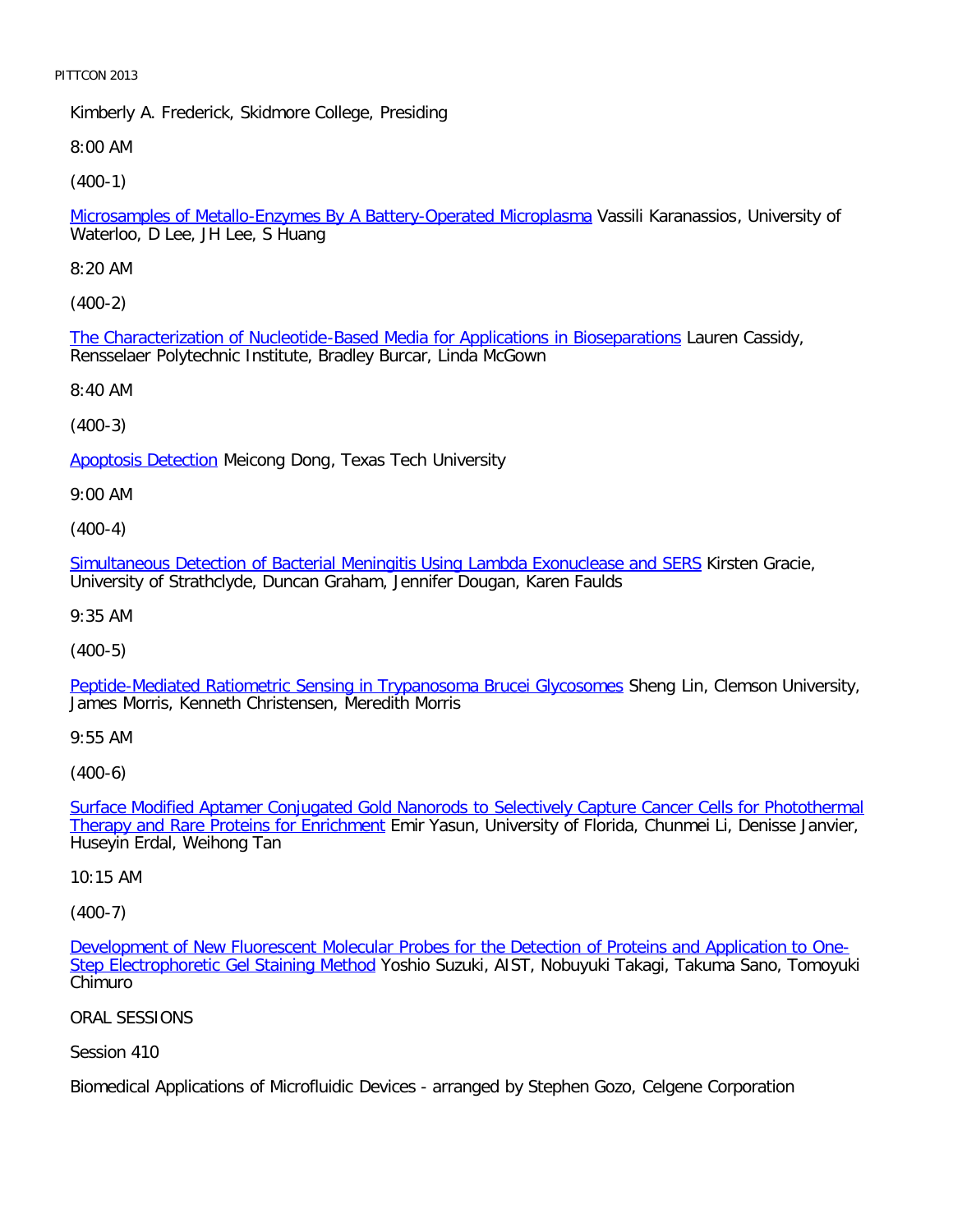Monday AM, Room: 120B

Stephen Gozo, Celgene Corporation, Presiding

8:00 AM

[\(410-1\)](file:///p|/print%20on%20demand%20titles/23101-23200/23133/23133%20source%20materials/papers/410-1.htm)

Integration of Microfluidic Devices with Plate Readers for High Throughput Sample Preparation and Detection of Clinical Samples Jayda Erkal, Michigan State University, Dana Spence

8:20 AM

[\(410-2\)](file:///p|/print%20on%20demand%20titles/23101-23200/23133/23133%20source%20materials/papers/410-2.htm)

A Microfluidic Assay for Determination of Kinase Phosphorylation Joseph C. Gaiteri, University of North Carolina at Chapel Hill, J Michael Ramsey, Jean Pierre Alarie, W Hampton Henley

8:40 AM

(410-3)

[Selective Isolation of CD4+ T-cells Using Microfluidics for the Analysis of Stroke Related Markers](file:///p|/print%20on%20demand%20titles/23101-23200/23133/23133%20source%20materials/papers/410-3.htm) Swathi R. Pullagurla, Louisiana State University, Alison Baird, Irina Nesterova, Malgorzata Witek, Mateusz Adamski, Steven Soper

9:35 AM

(410-5)

[Investigation of Cellular Interactions Between Tissue Cell Lines and Bioactive Borate Glass Nano-](file:///p|/print%20on%20demand%20titles/23101-23200/23133/23133%20source%20materials/papers/410-5.htm)[F](file:///p|/print%20on%20demand%20titles/23101-23200/23133/23133%20source%20materials/papers/410-5.htm)ibers Oingbo Yang, Missouri University of Science and Technology, Yinfa Ma

9:55 AM

(410-6)

Developing an Integrated Optical Sensing Package for Temperature, Pressure and Humidity Measurements [Zeeshan Ahmed, National Institute of Standards and Technology, Douglas Olson,](file:///p|/print%20on%20demand%20titles/23101-23200/23133/23133%20source%20materials/papers/410-6.htm) Fan [Jingyun, G](file:///p|/print%20on%20demand%20titles/23101-23200/23133/23133%20source%20materials/papers/410-6.htm)regory Strouse, Jay Hendricks

10:15 AM

(410-7)

Evaluating the Risk of Suffering a Lithiasic Episode Under a Stressful Event Manuel Valiente, Universitat [Autonoma de Barcelona, Agusti Alonso, Gustavo Perez, Jordi Fernandez, Jose](file:///p|/print%20on%20demand%20titles/23101-23200/23133/23133%20source%20materials/papers/410-7.htm)f Havel, Montserrat Lopez-Mesas, Silvia Edo

10:35 AM

(410-8)

Ultrasensitive Clinical Enumeration of Rare Cells Ex Vivo Using a u-Hall Detector David Issadore, University of Pennsylvania

[ORAL SESSIONS](file:///p|/print%20on%20demand%20titles/23101-23200/23133/23133%20source%20materials/papers/410-8.htm)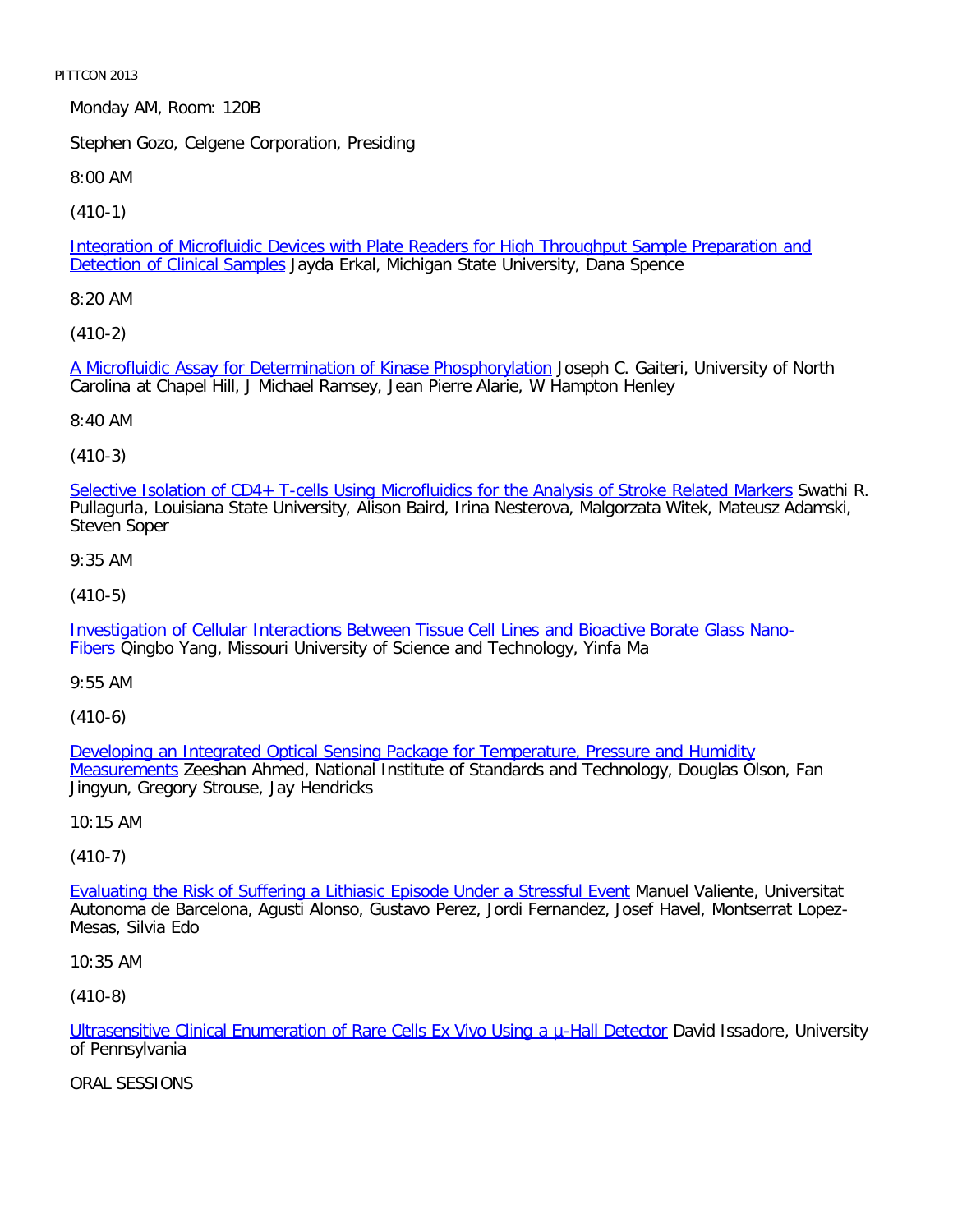Session 420

Food Science: Pathogens and Pesticides - arranged by Edward Guthrie, Agilent Technologies

Monday AM, Room: 115C

Edward Guthrie, Agilent Technologies, Presiding

8:00 AM

[\(420-1\)](file:///p|/print%20on%20demand%20titles/23101-23200/23133/23133%20source%20materials/papers/420-1.htm)

Early Electrochemical Detection of E.coli in Baby Spinach Leaves Robert B. Congdon, Binghamton University, Omowunmi Sadik

8:20 AM

[\(420-2\)](file:///p|/print%20on%20demand%20titles/23101-23200/23133/23133%20source%20materials/papers/420-2.htm)

Application of Raman Spectroscopy for the Identification of Bacteria in the Field of Food Science Ali Assaf, University of Nantes, Ganesh Sockalingum, Gerald Thouand, Guy Louarn, Marie-José Durand, Philippe Daniel

8:40 AM

(420-3)

[A New Accurate Mass Screening Solution Incorporating a Scientific Information System for the Analysis of](file:///p|/print%20on%20demand%20titles/23101-23200/23133/23133%20source%20materials/papers/420-3.htm) [Pesticide Residues at Regulatory Limits in Food](file:///p|/print%20on%20demand%20titles/23101-23200/23133/23133%20source%20materials/papers/420-3.htm) Kenneth Rosnack, Waters Corporation, Antonietta Gledhill, Dimple Shah, Gareth Cleland, Jennifer Burgess, Lauren Mullin, Mike McCullagh, Sara Stead

9:00 AM

(420-4)

Detection of Pathogens in Food Using a SERS-Based Assay Atanu Sengupta, Real-Time Analyzers, Chetan [Shende, Frank Inscore, Hermes Huang, Stuart Farquharson](file:///p|/print%20on%20demand%20titles/23101-23200/23133/23133%20source%20materials/papers/420-4.htm)

9:35 AM

(420-5)

Gas Chromatography-Mass Spectrometry with Hydrogen Carrier Gas and a Programmable Temperature [Vaporization Inlet for Pesticide Analysis with Improved Throughput and Sensitivity](file:///p|/print%20on%20demand%20titles/23101-23200/23133/23133%20source%20materials/papers/420-5.htm) Neil Paz, New Mexico [State University, Natali Parisi, Tanner Schaub](file:///p|/print%20on%20demand%20titles/23101-23200/23133/23133%20source%20materials/papers/420-5.htm)

9:55 AM

(420-6)

Eliminating False Negatives while Controlling False Positives in High Throughput Screening for Pesticides through Spectral Accuracy Yongdong Wang, Cerno Bioscience, Leo Xu, Ming Gu

[10:15 AM](file:///p|/print%20on%20demand%20titles/23101-23200/23133/23133%20source%20materials/papers/420-6.htm)

(420-7)

Manufactured Carbon Adsorbents for QuEChERS Cleanup Conor Smith, United Science Corp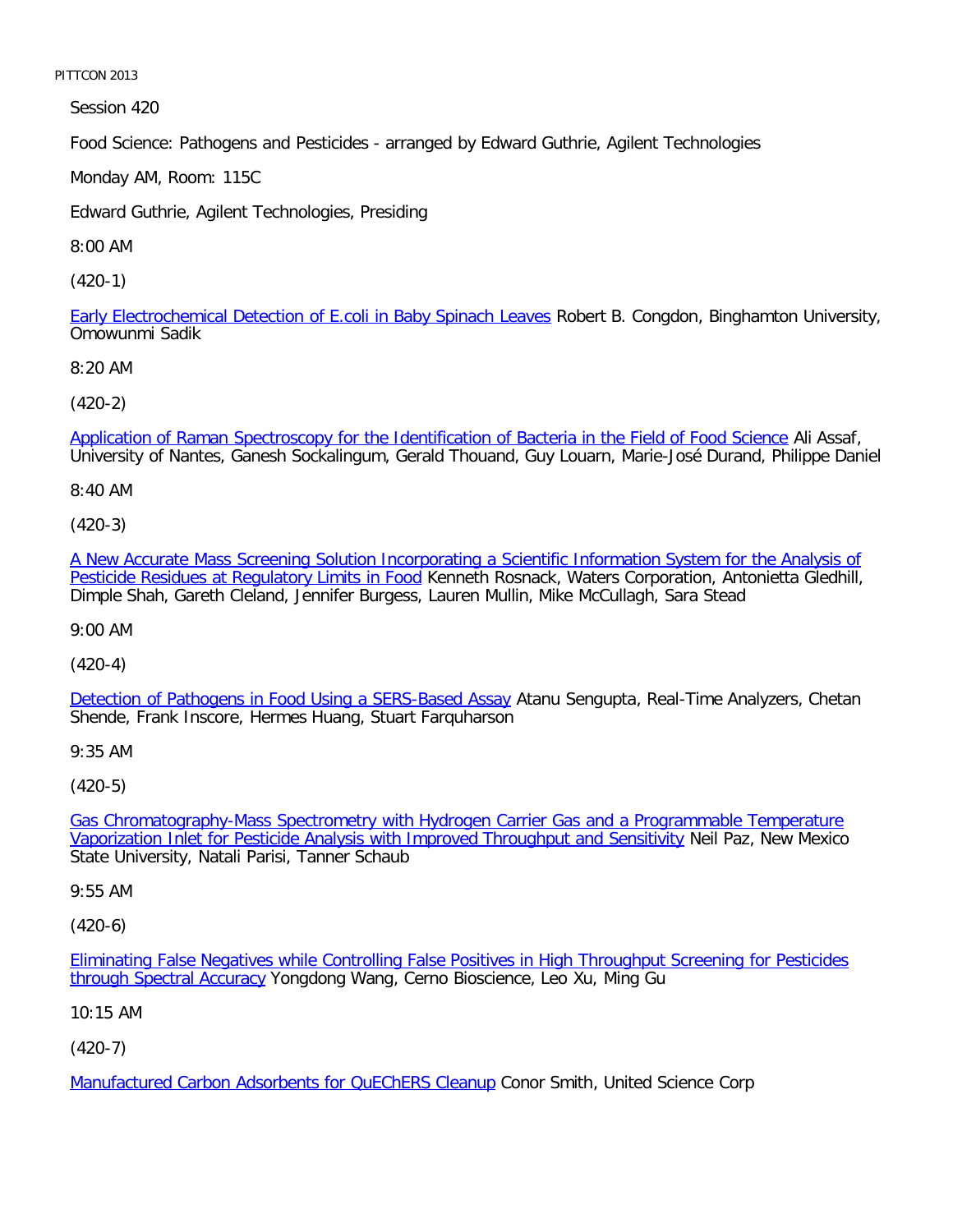10:35 AM

[\(420-8\)](file:///p|/print%20on%20demand%20titles/23101-23200/23133/23133%20source%20materials/papers/420-8.htm)

Analysis of Pesticides by GC-Triple Quad Made Easy with Novel Software and New MS Ion Source Design Massimo Santoro, Thermo Fisher Scientific, Hans-Joachim Huebschmann, Jason Cole

ORAL SESSIONS

Session 430

Homeland Security: Analysis of Drugs, Explosives and Chemical Warfare Agents - arranged by A Peter Snyder, US Army ECBC

Monday AM, Room: 116

A Peter Snyder, US Army ECBC, Presiding

8:00 AM

(430-1)

[Weeding Analytes Out of Marijuana: The Identification and Quantification of Pesticides in Cannabis Utilizing](file:///p|/print%20on%20demand%20titles/23101-23200/23133/23133%20source%20materials/papers/430-1.htm) Comprehensive Gas Chromatography Emily Ly, The Pennsylvania State University, Frank Dorman, Jack Cochran, Julie Kowalski

8:20 AM

(430-2)

[Characterization of Cathinone and Cannabinoid Analogs Using High Performance EI and CI TOFMS](file:///p|/print%20on%20demand%20titles/23101-23200/23133/23133%20source%20materials/papers/430-2.htm) David E. Alonso, LECO Corporation, Joe Binkley

8:40 AM

(430-3)

Production of Seized Drug Analysis Standards through Inkjet Printing Technology Jeanita S. Pritchett, [National Institute of Standards and Technology, Jennifer Verkouteren, Karen Phinney](file:///p|/print%20on%20demand%20titles/23101-23200/23133/23133%20source%20materials/papers/430-3.htm)

9:00 AM

(430-4)

Rapid Controlled Substance Identification by X-Ray Diffraction Ian T. Campbell, PANalytical, Brian Litteer, [Detlef Beckers](file:///p|/print%20on%20demand%20titles/23101-23200/23133/23133%20source%20materials/papers/430-4.htm)

9:55 AM

(430-6)

Next Generation Surface Enhanced Raman Scattering (SERS) Substrates for Hazard Detection Mikell E. Farrell, US ARL

[10:15 AM](file:///p|/print%20on%20demand%20titles/23101-23200/23133/23133%20source%20materials/papers/430-6.htm)

(430-7)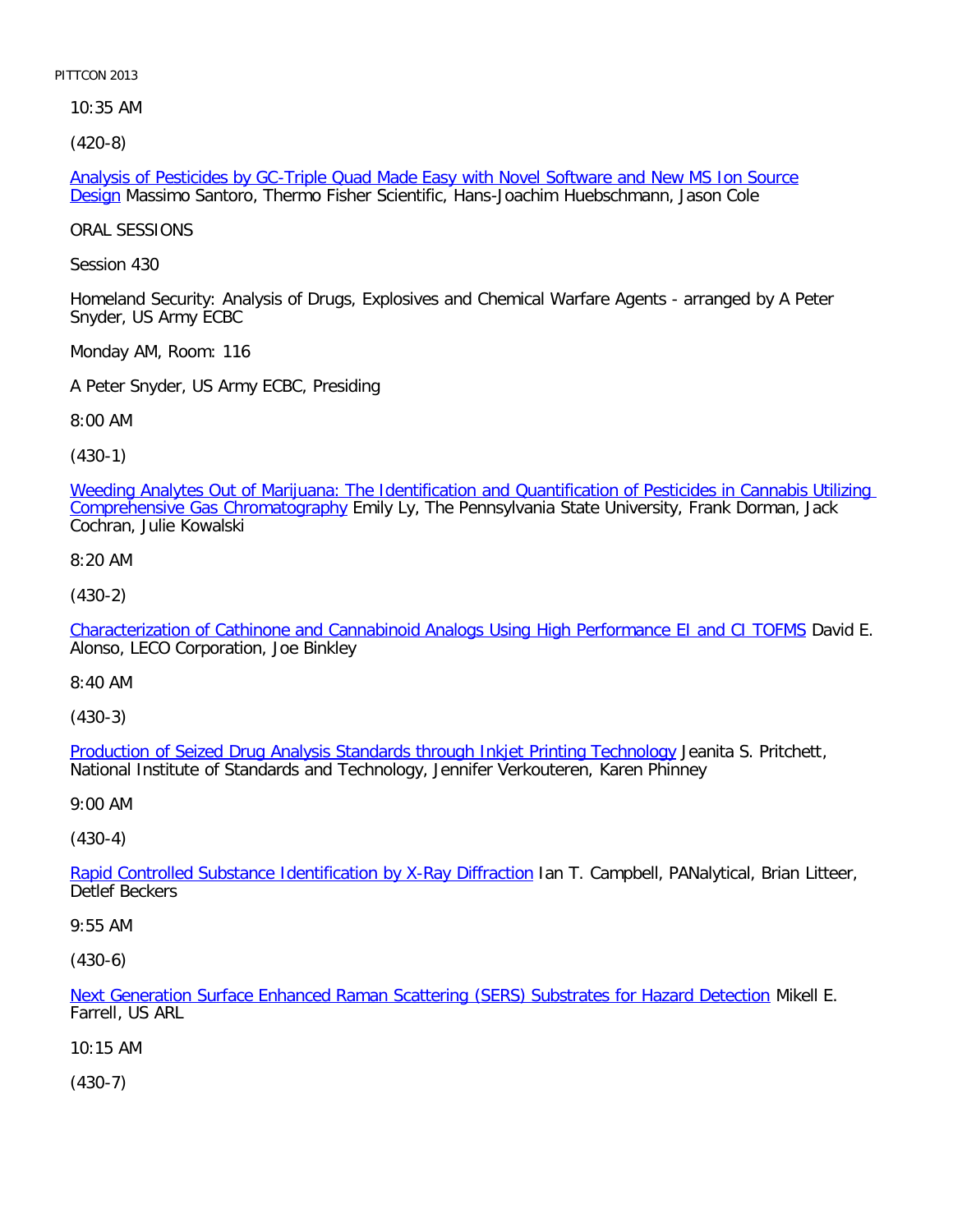B. Anthracis Spores, Y. Pestis Bacteria and C. Botulinum A Toxin Detection by Field Usable SERS Assay Frank E. Inscore, Real-Time Analyzers, Atanu Sengupta, Chetan Shende, Hermes Huang, Stuart **Farquharson** 

10:35 AM

[\(430-8\)](file:///p|/print%20on%20demand%20titles/23101-23200/23133/23133%20source%20materials/papers/430-8.htm)

Programmed Solid Sample Thermal Desorption - Fast Gas Chromatography - Low Flow Ion Mobility Spectrometry as a Field Screening Detection Saeed Hajialigol, Isfahan Engineering Research Center, Amir Hossein Alinoori, Amir Torabpoor, Seyed Alireza Ghorashi

ORAL SESSIONS

Session 440

MALDI (Half Session) - arranged by Huamin Cai, Valco Instruments Co Inc.

Monday AM, Room: 118C

Huamin Cai, Valco Instruments Co Inc., Presiding

8:00 AM

(440-1)

[Matrix Assisted Ionization Vacuum: Sensitive Spontaneous Cold Ionization for Small and Large Molecules](file:///p|/print%20on%20demand%20titles/23101-23200/23133/23133%20source%20materials/papers/440-1.htm) [Directly from Solid Surfac](file:///p|/print%20on%20demand%20titles/23101-23200/23133/23133%20source%20materials/papers/440-1.htm)es Ellen Inutan, Wayne State University, Sarah Trimpin

8:20 AM

(440-2)

[Multimodal Imaging: Characterizing MALDI and SIMS Imaging Using a Lateral Resolution Standard](file:///p|/print%20on%20demand%20titles/23101-23200/23133/23133%20source%20materials/papers/440-2.htm) (Nanometer Ruler) Melissa K. Passarelli, University of Gothenburg, Amir Saeid Mohammadi, Andrew Ewing, [Jun Wang, Mas](file:///p|/print%20on%20demand%20titles/23101-23200/23133/23133%20source%20materials/papers/440-2.htm)oumeh Dowlatshahipour

8:40 AM

(440-3)

A Mass Spectrometric Imaging Metabolomics Methodology Applied to a Model of Myocardial Infarction [Robert F. Menger, University of Florida, Brad Wacker, David Ford, Raquel Hendershot](file:///p|/print%20on%20demand%20titles/23101-23200/23133/23133%20source%20materials/papers/440-3.htm), Richard [Yost](file:///p|/print%20on%20demand%20titles/23101-23200/23133/23133%20source%20materials/papers/440-3.htm)

9:00 AM

(440-4)

Separation and Characterization of Peptides Mixtures by Matrix Assisted Ionization Vacuum (MAIV)-Ion Mobility Spectrometry (IMS)-Mass Spectrometry (MS) Beixi Wang, Wayne State University, Ellen Inutan, [Jing Li, Sarah Trimpin](file:///p|/print%20on%20demand%20titles/23101-23200/23133/23133%20source%20materials/papers/440-4.htm)

[ORAL SESSIONS](file:///p|/print%20on%20demand%20titles/23101-23200/23133/23133%20source%20materials/papers/440-4.htm)

Session 450

Mass Spectrometry Analysis - arranged by Elizabeth Harris, Mannkind Corporation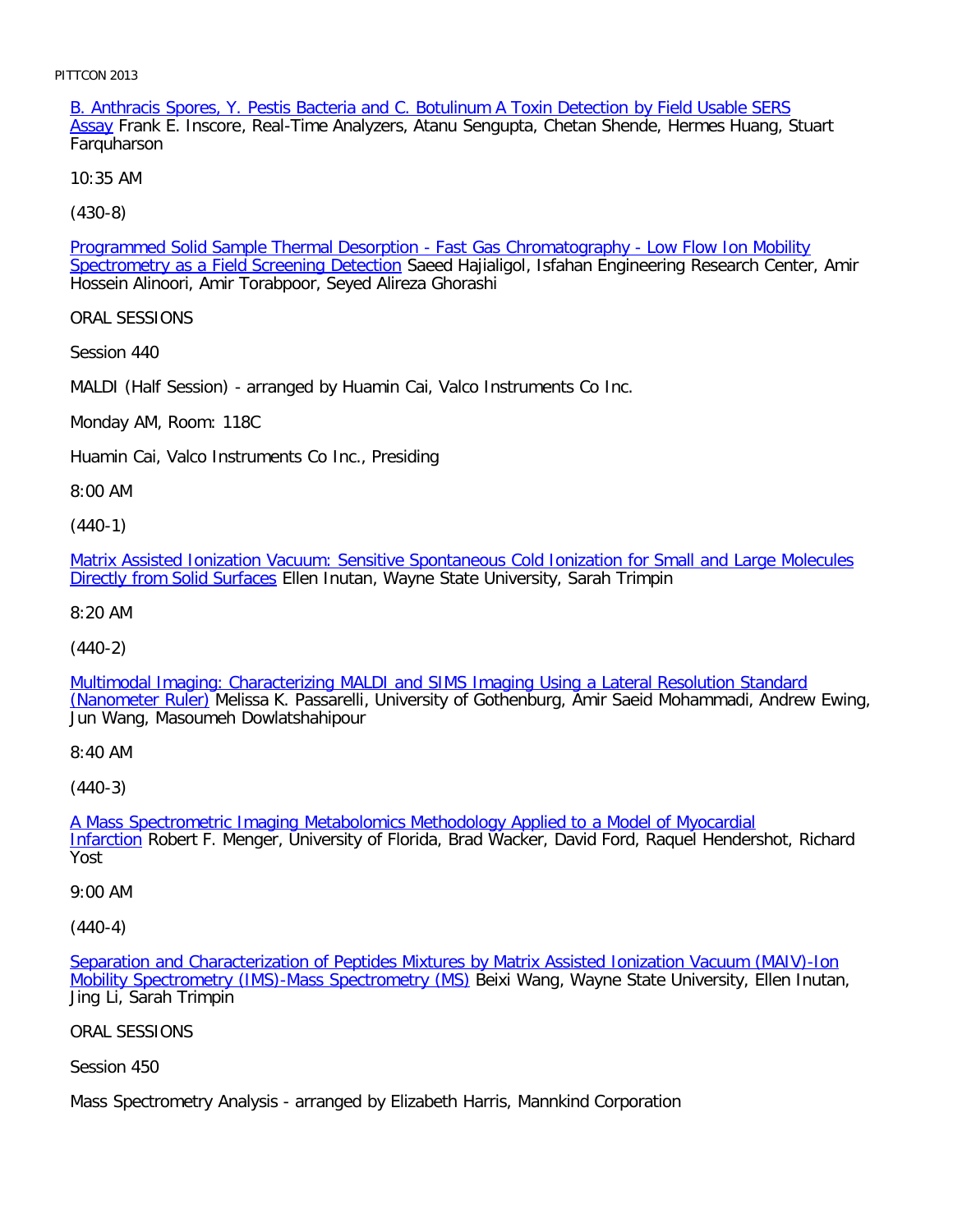Monday AM, Room: 118A

Elizabeth Harris, Mannkind Corporation, Presiding

8:00 AM

[\(450-1\)](file:///p|/print%20on%20demand%20titles/23101-23200/23133/23133%20source%20materials/papers/450-1.htm)

Characterization (and mischaracterization) of Abiotic RNA Polymerization Reaction Products Bradley Burcar, Rensselaer Polytechnic Institute, Elisa Novelli, Kristin Coari, Lauren Cassidy, Linda McGown

8:20 AM

[\(450-2\)](file:///p|/print%20on%20demand%20titles/23101-23200/23133/23133%20source%20materials/papers/450-2.htm)

Probing Protein and Peptide Structure with Electrochemically Produced Radicals Eric B. Monroe, University of Arizona, Michael Heien

8:40 AM

(450-3)

[Evaluation of an Ambient Desorption/Ionization Source Utilizing a Liquid Sampling-Atmospheric Pressure](file:///p|/print%20on%20demand%20titles/23101-23200/23133/23133%20source%20materials/papers/450-3.htm) Glow Discharge for Mass Spectrometry Benjamin T. Manard, Clemson University, Carolyn Burdette, R Kenneth Marcus

9:00 AM

(450-4)

[Advantages of a Novel Enclosed and Chip-Based Nano-Electrospray Ion Source in Mass Spectrometry:](file:///p|/print%20on%20demand%20titles/23101-23200/23133/23133%20source%20materials/papers/450-4.htm) [Chemical Background Reduction, Electronic Spray Monitoring and Online Nozzle Switching for Robust nLC-](file:///p|/print%20on%20demand%20titles/23101-23200/23133/23133%20source%20materials/papers/450-4.htm)[MS Applicat](file:///p|/print%20on%20demand%20titles/23101-23200/23133/23133%20source%20materials/papers/450-4.htm)ions Daniel Eikel, Advion, Chelsea Weidman, Chris Camadella, Christine Wang, Jamey Jones, Nathan Corwin, Simon Prosser

9:35 AM

(450-5)

DART-MS Collision Induced Dissociation (CID) for Structural Analysis of Synthetic Cannabinoids Jason [Shepard, University at Albany, SUNY, Ashton Lesiak, John Dane, Marek Domin, Rabi Musah, Robert](file:///p|/print%20on%20demand%20titles/23101-23200/23133/23133%20source%20materials/papers/450-5.htm) Cody

9:55 AM

(450-6)

Fundamentals and Applications of Ambient Desorption Ionization Mass Spectrometry in Bioanalysis and Lithium-Ion Battery Research [Carsten Engelhard, University of Muenster, Anastasia Albert, Britta Vortmann,](file:///p|/print%20on%20demand%20titles/23101-23200/23133/23133%20source%20materials/papers/450-6.htm) [Lothar Veith](file:///p|/print%20on%20demand%20titles/23101-23200/23133/23133%20source%20materials/papers/450-6.htm)

10:15 AM

(450-7)

Trace Metal Analysis for Toxic Elements Detected in Children's Plastic Toys Patricia Atkins, SPEX CertiPrep, Huifang Lang

[10:35 AM](file:///p|/print%20on%20demand%20titles/23101-23200/23133/23133%20source%20materials/papers/450-7.htm)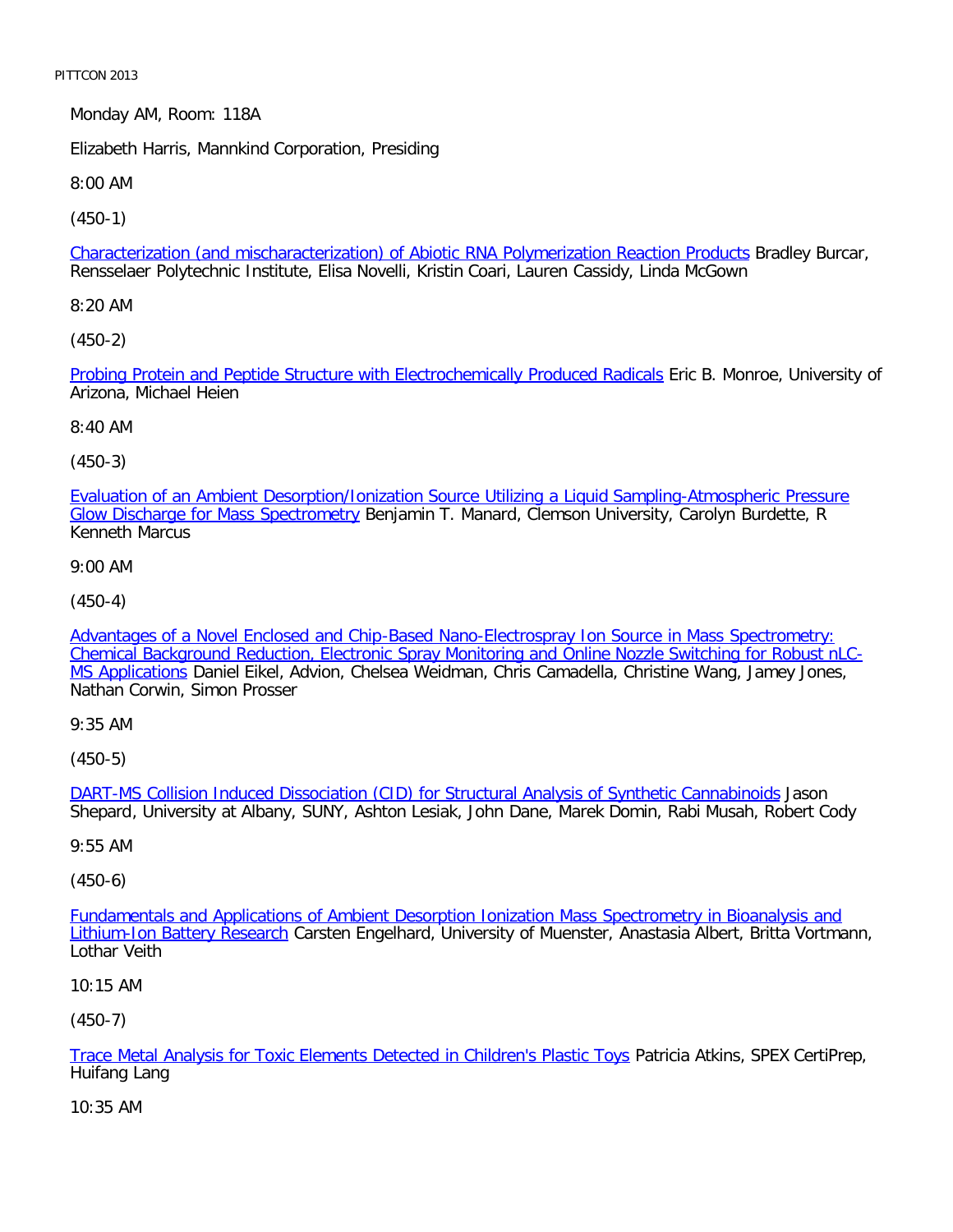[\(450-8\)](file:///p|/print%20on%20demand%20titles/23101-23200/23133/23133%20source%20materials/papers/450-8.htm)

Toxic Gases and Fumigants in Containers: Measurements with a Portable GDA and Comparison to GC-MS Results Andreas Walte, Airsense Analytics, Bert Ungethuem, Hans-Ulrich Kobialka, Knut Beese, Lygia Budnik, Nico Homann, Svea Fahrenholtz, Wolf Muenchmeyer

ORAL SESSIONS

Session 460

Molecular Spectroscopy Advances (Half Session) - arranged by Emil W. Ciurczak, Doramaxx Consulting

Monday AM, Room: 119B

Emil W. Ciurczak, Doramaxx Consulting, Presiding

8:00 AM

(460-1)

[Massively Parallel Trace Molecular Detection Using Ultra-Broadband Mid-Infrared Frequency Comb Laser](file:///p|/print%20on%20demand%20titles/23101-23200/23133/23133%20source%20materials/papers/460-1.htm) Source Konstantin L. Vodopyanov, Stanford University, Alireza Marandi, Magnus Haakestad, Nick Leindecker, Tobias Lamour

8:20 AM

(460-2)

[A Multiplexed Tunable Filter Spectrometer for Multi-Compound Gas and Liquid Analyses](file:///p|/print%20on%20demand%20titles/23101-23200/23133/23133%20source%20materials/papers/460-2.htm) Vidi Saptari, **Precisive** 

8:40 AM

(460-3)

[Qualities of External Cavity Quantum Cascade Lasers for Spectroscopy](file:///p|/print%20on%20demand%20titles/23101-23200/23133/23133%20source%20materials/papers/460-3.htm) Frederick Haibach, Block Engineering, Deutsch Erik

9:00 AM

(460-4)

Good Practices in Spectral Databasing and Knowledge Management Michael Boruta, Advanced Chemistry [Development](file:///p|/print%20on%20demand%20titles/23101-23200/23133/23133%20source%20materials/papers/460-4.htm)

ORAL SESSIONS

Session 470

Nanotechnology: Biotechnology - arranged by X Nancy Xu, Old Dominion University

Monday AM, Room: 120A

X Nancy Xu, Old Dominion University, Presiding

8:00 AM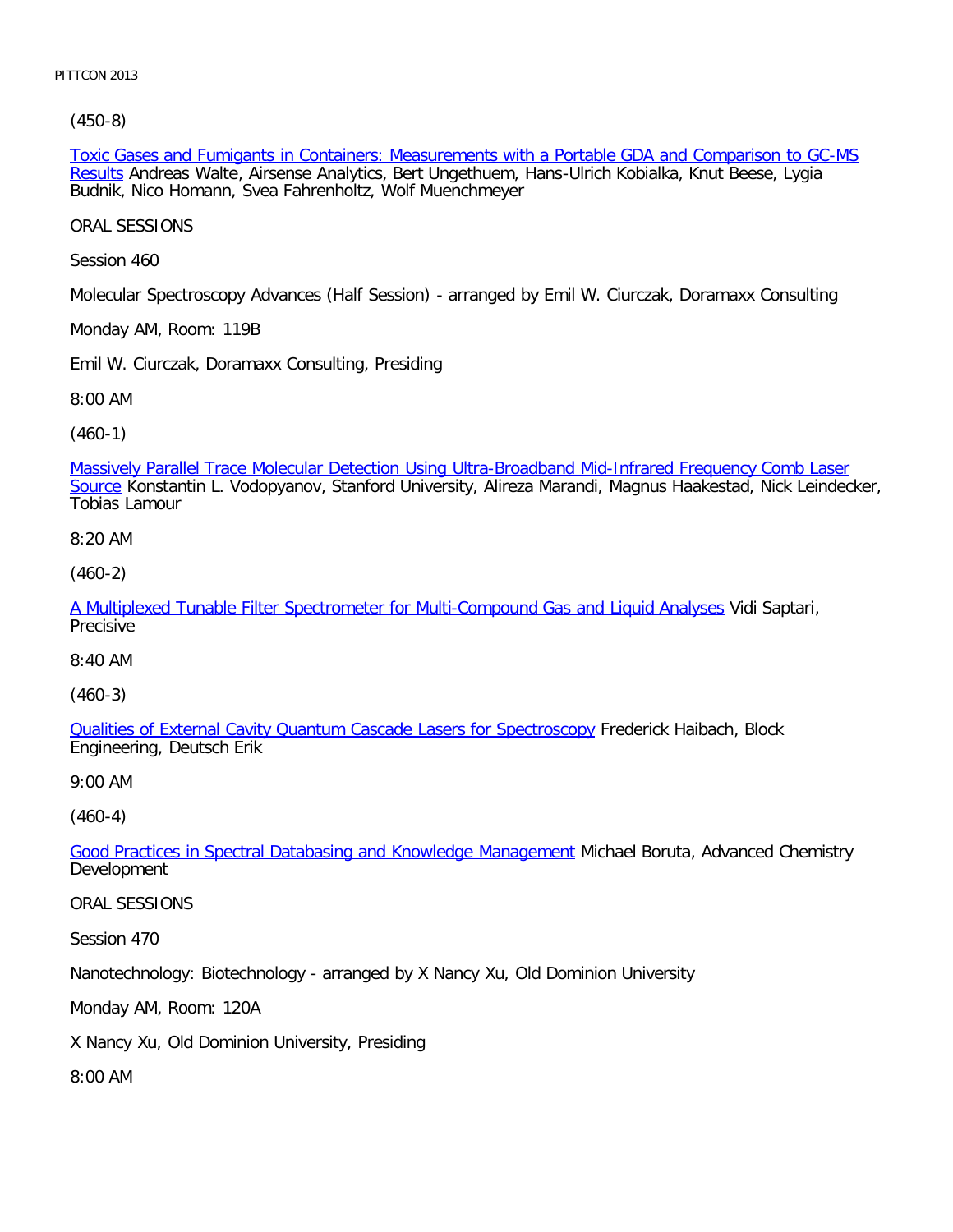(470-1)

Using DNA-Directed Grown Silver Nanoparticles to Kill Plant Bacteria Ismal Ocsoy, University of Florida, Mathews Paret, Muserref Arslan Ocsoy, Weihong Tan

8:20 AM

[\(470-2\)](file:///p|/print%20on%20demand%20titles/23101-23200/23133/23133%20source%20materials/papers/470-2.htm)

Silica Nanoparticle-Treated Macrophages Show Decreased Function in Response to Bacterial Challenges Katherine Tyner, Food and Drug Administration, Simona Bancos

8:40 AM

[\(470-3\)](file:///p|/print%20on%20demand%20titles/23101-23200/23133/23133%20source%20materials/papers/470-3.htm)

Multiplexed 3D Raman and SERS Imaging of Cells Sarah L. McAughtrie, University of Strathclyde, Duncan Graham, Karen Faulds, Katherine Lau

9:00 AM

(470-4)

[Immobilization-Free Screening of Aptamers and Its Use for the Ultrasensitive Detection of Pandemic](file:///p|/print%20on%20demand%20titles/23101-23200/23133/23133%20source%20materials/papers/470-4.htm) Viruses ManBock Gu, Korea University, Jeewoong Park, Sujin Lee

9:35 AM

(470-5)

[Single Nanoparticle Spectroscopy for Quantitative Analysis of Nanotoxicity](file:///p|/print%20on%20demand%20titles/23101-23200/23133/23133%20source%20materials/papers/470-5.htm) X Nancy Xu, Old Dominion University, Kerry Lee, Lauren Browning, Pavan Cherukuri

9:55 AM

(470-6)

Electrophysiology on an Injection Molded Polymer Chip Simone Tanzi, Technical University of Denmark, [Jonatan Kutchinsky, Marco Matteucci, Rafael Taboryski,](file:///p|/print%20on%20demand%20titles/23101-23200/23133/23133%20source%20materials/papers/470-6.htm) Sandra Wilson

10:15 AM

(470-7)

Enzymatically-Driven Self-Assembly of Aptamer-Functionalized, Fluorophore-Incorporated Mesoporous DNA [Nanoflowers for Two-Photon Imaging and Targeted Drug Delivery](file:///p|/print%20on%20demand%20titles/23101-23200/23133/23133%20source%20materials/papers/470-7.htm) Guizhi Zhu, University of Florida, [Weihong Tan](file:///p|/print%20on%20demand%20titles/23101-23200/23133/23133%20source%20materials/papers/470-7.htm)

10:35 AM

(470-8)

Making Nanomanipulation Useful and Easy Bernardo Cordovez, Optofluidics, Robert Hart

[ORAL SESSIONS](file:///p|/print%20on%20demand%20titles/23101-23200/23133/23133%20source%20materials/papers/470-8.htm)

Session 480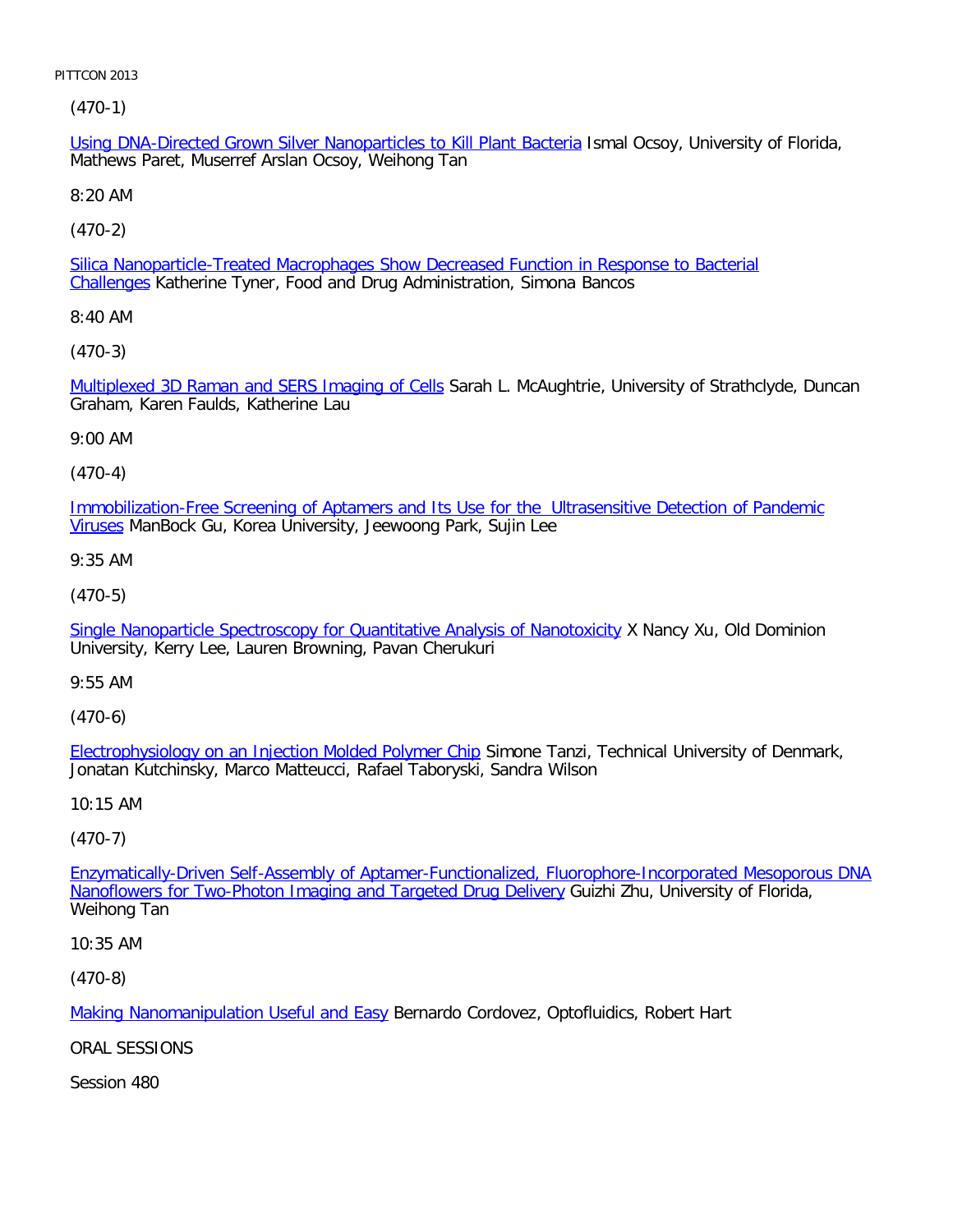Pharmaceutical: Other Analytical Methods - arranged by Archana Kumar, Genentech Inc.

Monday AM, Room: 120C

Archana Kumar, Genentech Inc., Presiding

8:00 AM

[\(480-1\)](file:///p|/print%20on%20demand%20titles/23101-23200/23133/23133%20source%20materials/papers/480-1.htm)

A Novel Approach to Greener and Healthier Medical Chemicals Purifications Joseph Stefkovich, Xenosep Technologies, Al Kaziunas, Martin Fetner, Rolf Schlake

8:20 AM

[\(480-2\)](file:///p|/print%20on%20demand%20titles/23101-23200/23133/23133%20source%20materials/papers/480-2.htm)

Satisfying the Analytical Needs of Scientists in the Most Efficient Way Brian Everatt, Novartis Institutes for Biomedical Research, Simon Tullett

8:40 AM

(480-3)

[Colloidal Stability of Emulsions and Nanoparticles in Pharmaceutics](file:///p|/print%20on%20demand%20titles/23101-23200/23133/23133%20source%20materials/papers/480-3.htm) Mathias Fleury, Formulaction, Gérard Meunier, Pascal Bru, Yoann Lefeuvre

9:00 AM

(480-4)

[Microwave-Assisted One-Step Rapid Synthesis of Glucose Modified Gold Nanoparticles to Improve Drug](file:///p|/print%20on%20demand%20titles/23101-23200/23133/23133%20source%20materials/papers/480-4.htm) [Delivery and Enhanced Potency of Pt-Based Anticancer Drug for Cancer Treatment](file:///p|/print%20on%20demand%20titles/23101-23200/23133/23133%20source%20materials/papers/480-4.htm) Kuldeep V. Joshi, Gujarat University, Bhoomika Joshi, Shobhana Menon

9:35 AM

(480-5)

Preparative Study on Overloaded Chiral Separations with Collection in SFC John Whelan, Waters [Corporation, Ziqiang Wang](file:///p|/print%20on%20demand%20titles/23101-23200/23133/23133%20source%20materials/papers/480-5.htm)

9:55 AM

(480-6)

Amine-Phenyl Dual Gradient Stationary Phase for the Separation of Water and Fat Soluble Vitamins Veeren [Dewoolkar, Virginia Commonwealth University, Balamurali Kannan, Maryanne Collinson](file:///p|/print%20on%20demand%20titles/23101-23200/23133/23133%20source%20materials/papers/480-6.htm)

10:15 AM

(480-7)

Avoiding Bosutinib: A Case of What Could Have Been? Ryan R. Sasaki, Advanced Chemistry Development, Graham McGibbon, Patrick Wheeler

[10:35 AM](file:///p|/print%20on%20demand%20titles/23101-23200/23133/23133%20source%20materials/papers/480-7.htm)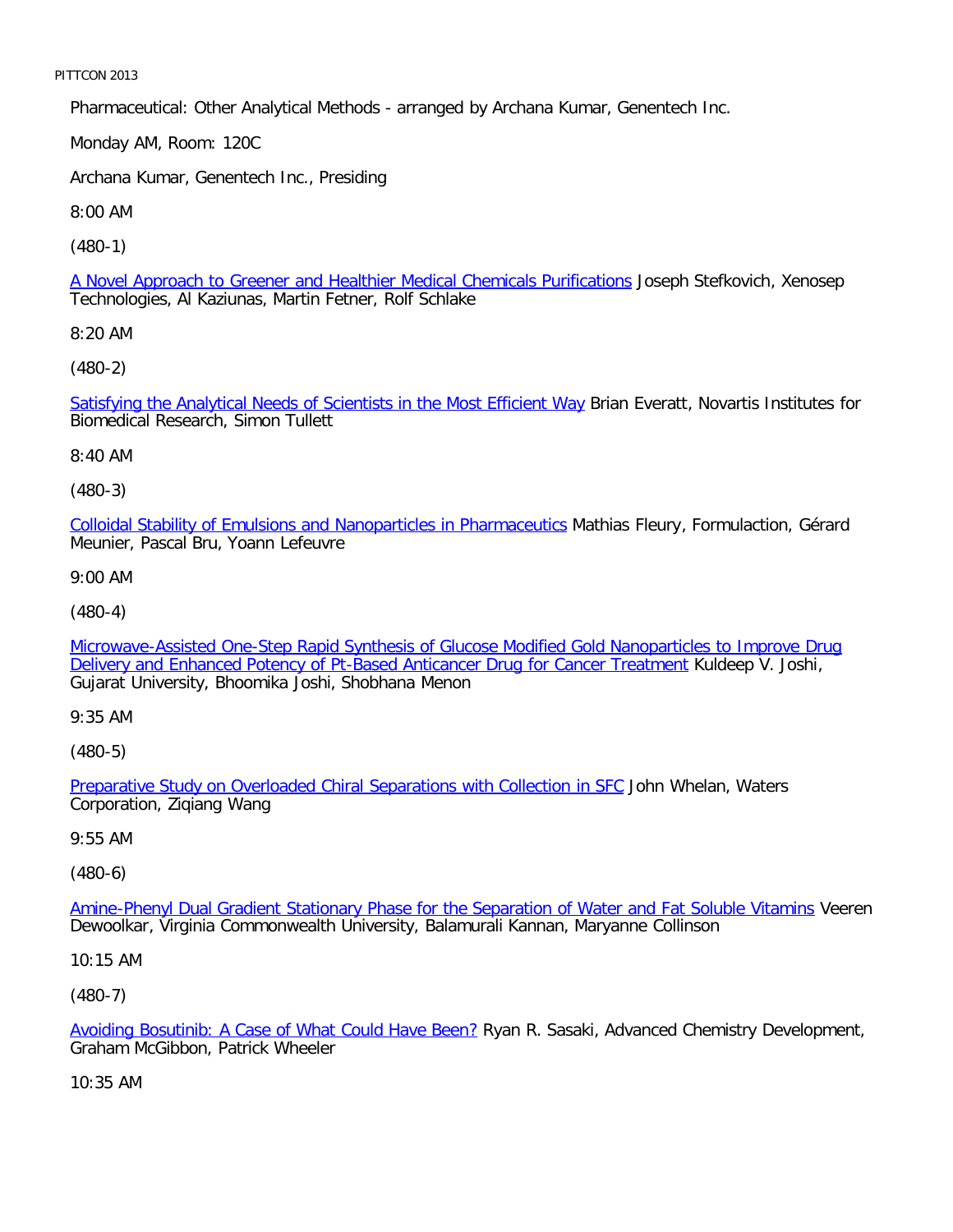[\(48](file:///p|/print%20on%20demand%20titles/23101-23200/23133/23133%20source%20materials/papers/480-8.htm)0-8)

Using Core-Shell UHPLC Columns for Improved Separation of Immunoglobulins and Other Large Intact Proteins Michael D. McGinley, Phenomenex, James Rudge, Jeff Layne

ORAL SESSIONS

Session 490

Two Dimensional GC (GCxGC) (Half Session) - arranged by Huamin Cai, Valco Instruments Co Inc.

Monday AM, Room: 118C

Huamin Cai, Valco Instruments Co Inc., Presiding

9:35 AM

[\(490-1\)](file:///p|/print%20on%20demand%20titles/23101-23200/23133/23133%20source%20materials/papers/490-1.htm)

[Limits of Detection and Quantificati](file:///p|/print%20on%20demand%20titles/23101-23200/23133/23133%20source%20materials/papers/490-1.htm)on for Comprehensive Multidimensional Separations Using Multivariate Detectors (Simulated and Real Data) James J. Harynuk, University of Alberta, A Paulina de la Mata

9:55 AM

(490-2)

[GCxGC Separation of Fatty Acid Methyl-Esters: Using Giddings Dimensionality to Aid the Interpretation of](file:///p|/print%20on%20demand%20titles/23101-23200/23133/23133%20source%20materials/papers/490-2.htm) [Comprehensive Two-Dimensional Gas Chromatograms](file:///p|/print%20on%20demand%20titles/23101-23200/23133/23133%20source%20materials/papers/490-2.htm) Edward B. Ledford, Zoex Corporation, Ali Reza Fardin-Kia, Jeanne Rader, Pierluigi Delmonte, William Spear, Zhanpin Wu

10:15 AM

(490-3)

[Recent Developments in Thermodynamic Modeling of GCxGC Separations and Practical Applications](file:///p|/print%20on%20demand%20titles/23101-23200/23133/23133%20source%20materials/papers/490-3.htm) Teague M. McGinitie, University of Alberta, Heshmatollah Ebrahimi-Najafabadi, James Harynuk

10:35 AM

(490-4)

A GCxGC Valve Modulator Huamin Cai, Valco Instruments Co Inc., Martin Brisbin, Stanley Stearns

[ORAL SESSIONS](file:///p|/print%20on%20demand%20titles/23101-23200/23133/23133%20source%20materials/papers/490-4.htm)

Session 500

Vibrational Spectroscopy (Half Session) - arranged by Emil W. Ciurczak, Doramaxx Consulting

Monday AM, Room: 119B

Emil W. Ciurczak, Doramaxx Consulting, Presiding

9:35 AM

(500-1)

The Use of Photoacoustic Multi-Gas Analysis in Air Quality Monitoring Applications by Utilizing the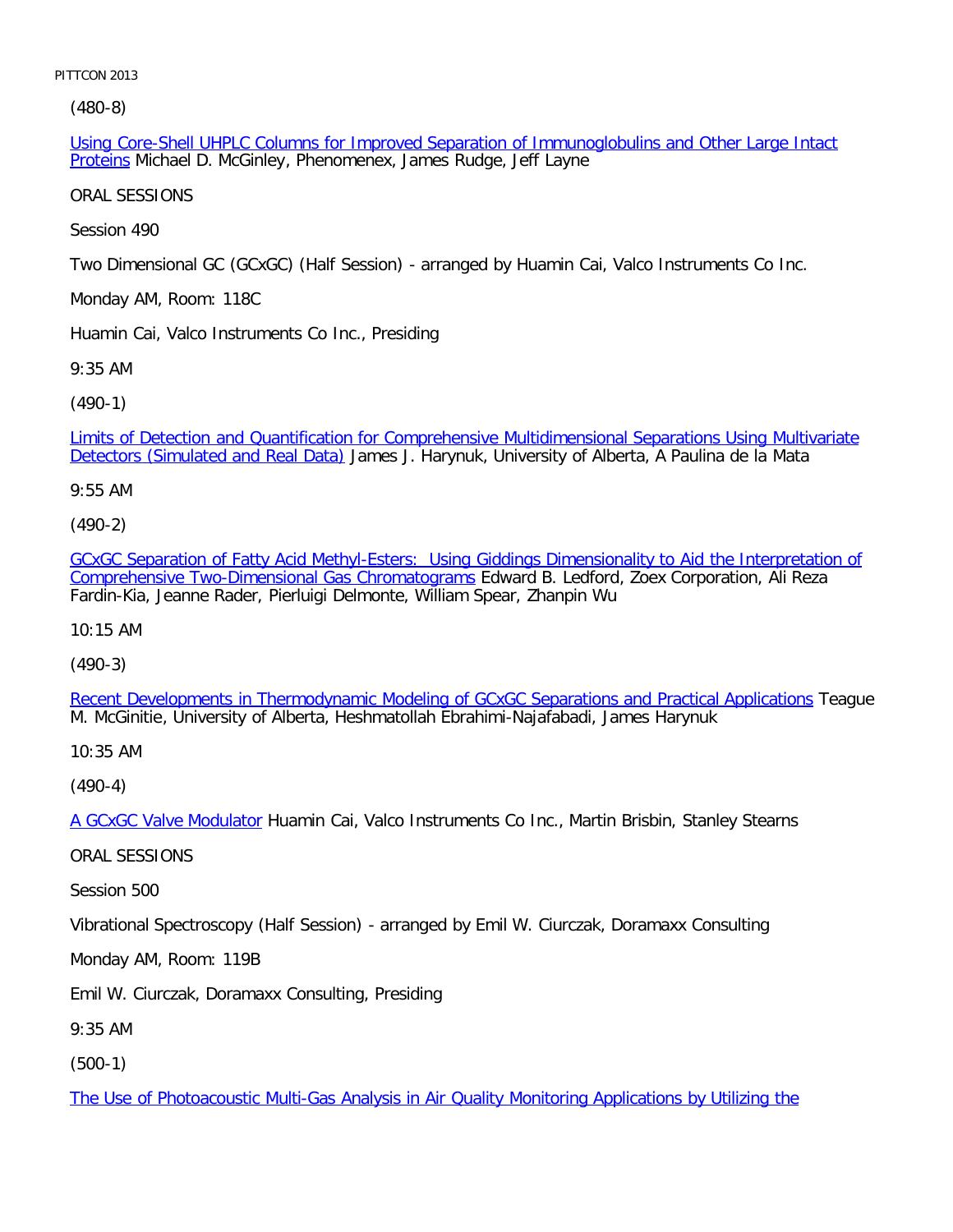Combination of a Tunable Laser Source and Filter Based NDIR Spectroscopy Arto Branders, Gasera Ltd., Ismo Kauppinen, Juho Uotila, Sauli Sinisalo

9:55 AM

[\(500-2\)](file:///p|/print%20on%20demand%20titles/23101-23200/23133/23133%20source%20materials/papers/500-2.htm)

Objective Optical Grain Storage Insect Fragment Detection and Estimation via Quantitative Near Infrared Chemical Imaging David L. Wetzel, Kansas State University, Daniel Madgwick, Mark Boatwright, Tyler Nickoley

10:15 AM

[\(500-3\)](file:///p|/print%20on%20demand%20titles/23101-23200/23133/23133%20source%20materials/papers/500-3.htm)

Vibrational Studies of Different Protein that Forms Amyloids Fibrils Confined in Polymeric Milieu Manuel F. Rosario-Alomar, University of Puerto Rico, Mayaguez, Luis Millan-Barea

10:35 AM

(500-4)

[Estimating Oil Slick Thickness: A Spectroscopic Approach](file:///p|/print%20on%20demand%20titles/23101-23200/23133/23133%20source%20materials/papers/500-4.htm) Gregory F. Hewitt, Applied Research Associates, David Sweeten, John Haas, Lance Besaw, Ryan Langlois

POSTER SESSIONS

Session 510

Bioanalytical: Electrochemistry

Monday AM, Room: Exposition Floor, Aisles 1600-2100

(510-1P)

Electrochemical Oxidation Efficiency of Tryptophan and Tyrosine in On-Line EC-ESI-MS Donq W. Looi, [University of Florida, Anna Brajter-Toth, Gerald Dorneval, Imran Iftikhar](file:///p|/print%20on%20demand%20titles/23101-23200/23133/23133%20source%20materials/papers/510-1.htm)

# (510-2P)

Microarray Electrodes for Chemically Imaging Release from Cells Johan Dunevall, Chalmers Tekniska [Högskola, Andrew Ewing, Jun Wang, Lin Yuqing, Raphael Trouillo](file:///p|/print%20on%20demand%20titles/23101-23200/23133/23133%20source%20materials/papers/510-2.htm)n

(510-3P)

In Vivo Electrochemical Measurements of Octopamine Release in Drosophila Melanogaster Larvae Soodabeh Majdi, Chalmers University of Technology, Andrew Ewing, David E Krantz, Eva Carina Berglund

(510-4P)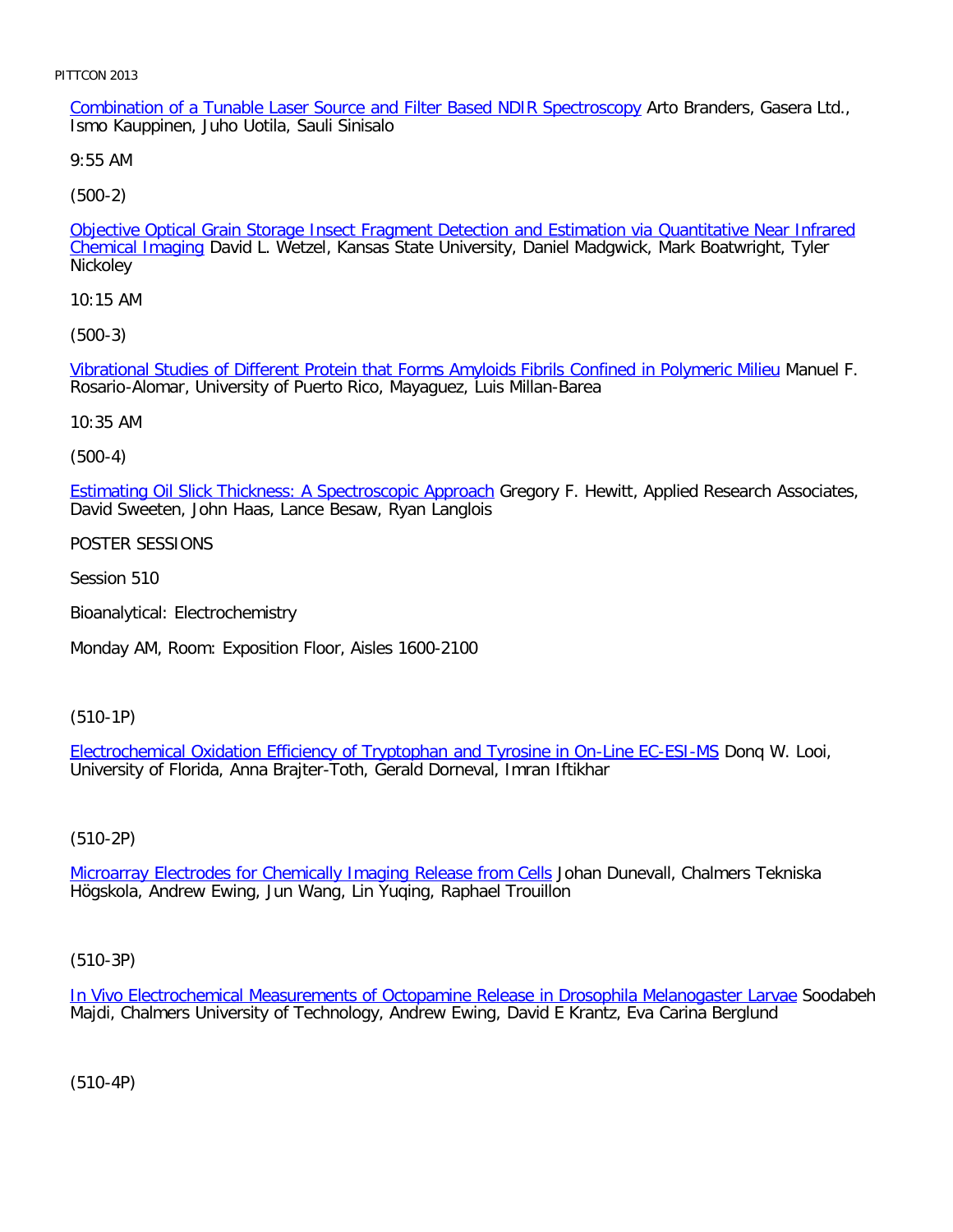Monitoring DNA-Zipper Mediated Artificial Exocytosis Using a Quartz Crystal Microbalance with Dissipation and Amperometry Hoda Mashadi Fathali, Chalmers University of Technology, Ann-Sofie Cans, Joakim Wigström, Michael E Kurczy, Neda Najafinobar

[\(510-5P\)](file:///p|/print%20on%20demand%20titles/23101-23200/23133/23133%20source%20materials/papers/510-5.htm)

Further Studies of Uptake of Metals By Hair via Melanin: Some Preliminary Results For L-Dopa and Analogue Molecules Mark T. Stauffer, University of Pittsburgh at Greensburg, Kelly Casoni

[\(510-6P\)](file:///p|/print%20on%20demand%20titles/23101-23200/23133/23133%20source%20materials/papers/510-6.htm)

Enhanced Potentiometric Nitrate Selectivity of Cobalt(III) Corrole-Based Polymer Membrane Electrodes Si Yang, University of Michigan, Mark Meyerhoff

# (510-7P)

[A SERS Optical Sensor Fabricated by Laser-Induced Deposition of Silver Nanoparticles for](file:///p|/print%20on%20demand%20titles/23101-23200/23133/23133%20source%20materials/papers/510-7.htm) Bioidentification Chunyu Liu, Jilin University, Gang Chen, Shuping Xu, Weiqing Xu

(510-8P)

[Magnetic Gold Nanoparticles in SERS-Based Sandwich Immunoassay for Antigen Detection by Well Oriented](file:///p|/print%20on%20demand%20titles/23101-23200/23133/23133%20source%20materials/papers/510-8.htm) [Antibo](file:///p|/print%20on%20demand%20titles/23101-23200/23133/23133%20source%20materials/papers/510-8.htm)dies Almira Ramanaviciene, Vilnius University, Akif Bozkurt, Arunas Ramanavicius, Ismail Boyaci, Julija Baniukevic, Ugur Tamer

(510-9P)

Kinetic and Thermodynamic Behavior of DNA Immobilized on Silica Studied by Resonantly Enhanced Second [Harmonic Generat](file:///p|/print%20on%20demand%20titles/23101-23200/23133/23133%20source%20materials/papers/510-9.htm)ion [Shafiul Azam, University of Alberta, Julianne Gibbs-Davis](file:///p|/print%20on%20demand%20titles/23101-23200/23133/23133%20source%20materials/papers/510-9.htm)

(510-10P)

Highly Sensitive Electrochemical Mass Sensor for Insulin Detection in Human Serum Sadagopan Krishnan, [Oklahoma State University, Vini Singh](file:///p|/print%20on%20demand%20titles/23101-23200/23133/23133%20source%20materials/papers/510-10.htm)

(510-11P)

Electrochemical Investigation of Interfaces Between Different Electrodes and Immobilized Human Liver Microsomes Sadagopan Krishnan, Oklahoma State University, Charuksha Walgama, Rajasekhar Nerimetla

(510-12P)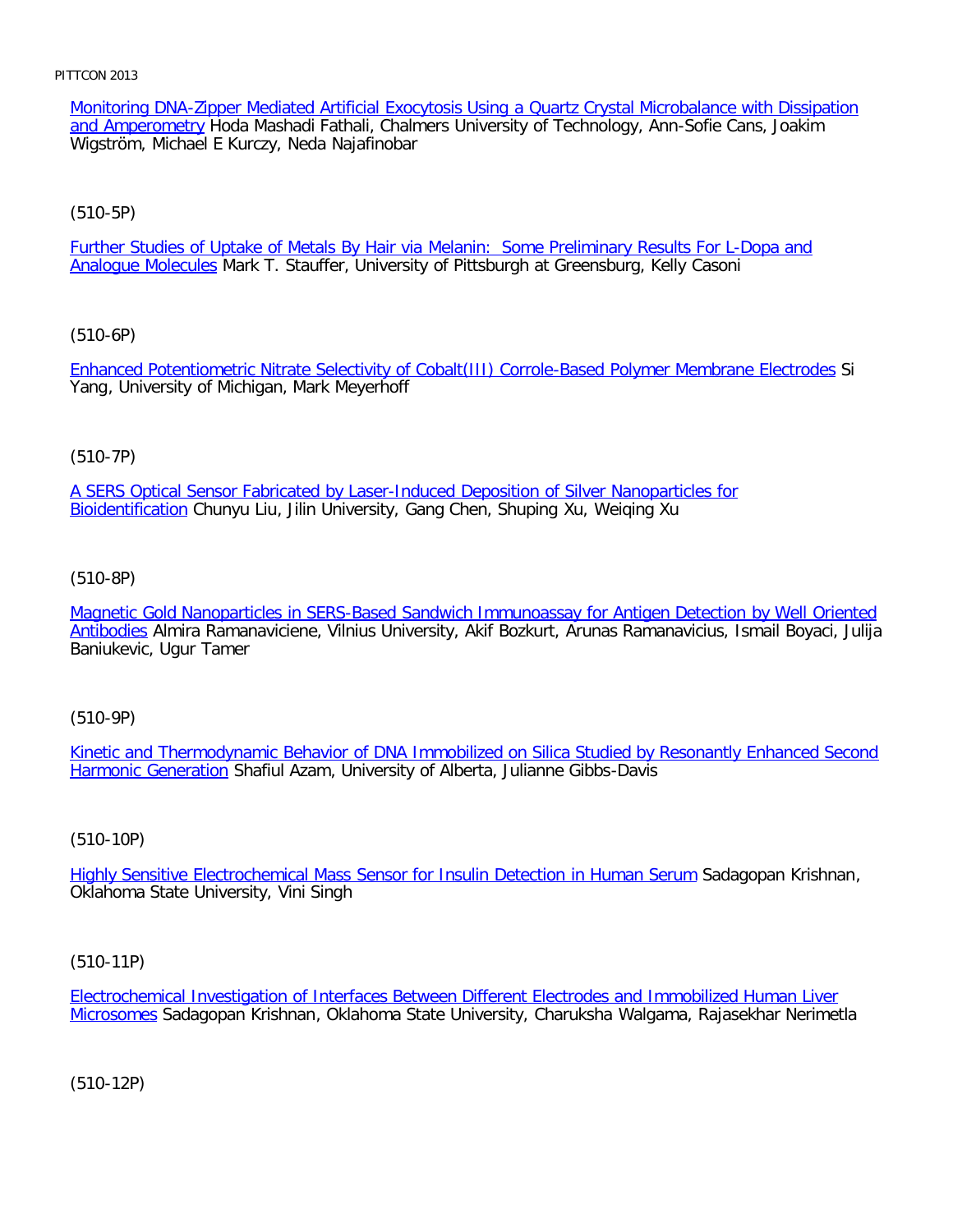Electrochemical Characterization of Onion-Like Carbons (OLCs) Doo Young Kim, University of Kentucky, Juchan Yang

POSTER SESSIONS

Session 520

Bioanalytical: New Methods

Monday AM, Room: Exposition Floor, Aisles 1600-2100

[\(520-1P\)](file:///p|/print%20on%20demand%20titles/23101-23200/23133/23133%20source%20materials/papers/520-1.htm)

Automated-20/-800C Biobanking for Every Laboratory Simon Tullett, TTP Labtech Ltd, James Craven, Wayne Bennett, Wendy Gaisford

# (520-2P)

[Analysis of Virus Particles in Media by Dynamic Light Scattering](file:///p|/print%20on%20demand%20titles/23101-23200/23133/23133%20source%20materials/papers/520-2.htm) Henry Oviatt, Brookhaven Instruments Corporation

(520-3P)

[Development of Novel Hydrogels Responsive for Molecular Recognition](file:///p|/print%20on%20demand%20titles/23101-23200/23133/23133%20source%20materials/papers/520-3.htm) Yuichi Tominaga, Kyoto University, Ken Hosoya, Koji Otsuka, Takuya Kubo

(520-4P)

Utilizing Polymerizable Lipid in Characterization of Ligand-Receptor Interactions by MALDI-MS, AFM and [TIR](file:///p|/print%20on%20demand%20titles/23101-23200/23133/23133%20source%20materials/papers/520-4.htm)F-M [Boying Liang, University of Arizona, Kristina Orosz, Scott Saavedra, Vicki Wysocki, Yue Ju](file:///p|/print%20on%20demand%20titles/23101-23200/23133/23133%20source%20materials/papers/520-4.htm)

(520-5P)

Nanoscale Investigation of Protein/Ligand Binding Using Tip-Enhanced Raman Spectroscopy Hao Wang, [University of Notre Dame, Zachary Schultz](file:///p|/print%20on%20demand%20titles/23101-23200/23133/23133%20source%20materials/papers/520-5.htm)

(520-6P)

Modified FRAP Methodology with Millisecond Time Resolution for the Investigation of Heterogeneous RNA Polymerase II Diffusion Dynamics Michael A. Tycon, University of North Carolina at Chapel Hill, Christopher [Fecko](file:///p|/print%20on%20demand%20titles/23101-23200/23133/23133%20source%20materials/papers/520-6.htm)

[POSTER SESSIONS](file:///p|/print%20on%20demand%20titles/23101-23200/23133/23133%20source%20materials/papers/520-6.htm)

Session 530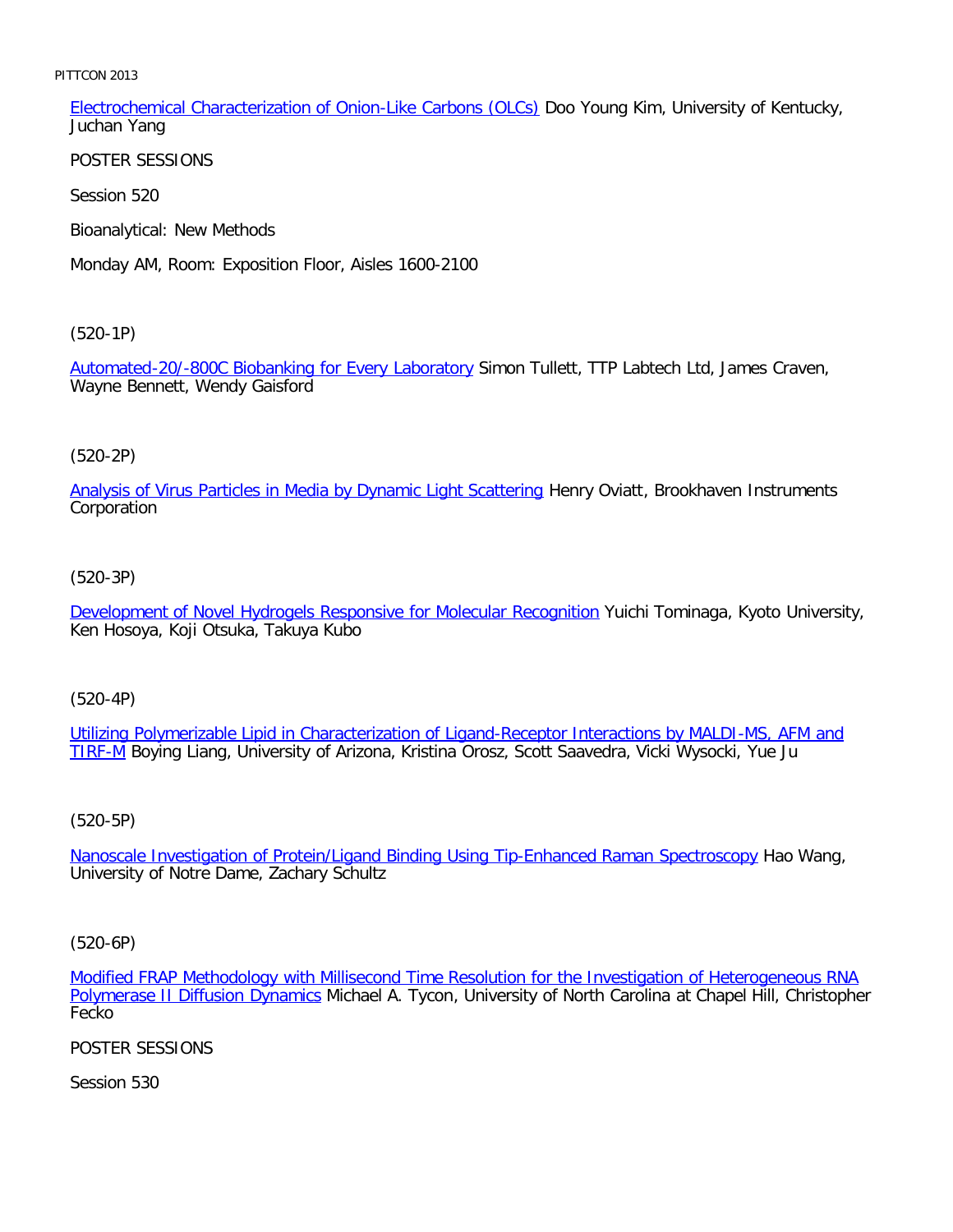Bioanalytical: Separations and Microfluidics

Monday AM, Room: 204ABC

[\(530-1P\)](file:///p|/print%20on%20demand%20titles/23101-23200/23133/23133%20source%20materials/papers/530-1.htm)

Sequence-Based Separation of Single-Stranded DNA by Capillary Electrophoresis Xueru Zhang, Rensselaer Polytechnic Institute, Linda McGown

[\(530-2P\)](file:///p|/print%20on%20demand%20titles/23101-23200/23133/23133%20source%20materials/papers/530-2.htm)

Quality of Deltamethrin Impregnated Mosquito Nets in Lagos, Nigeria Moshood O. Akinleye, University of Lagos, Herbert Coker, Mobolaji Komolafe

# (530-3P)

[Rapid Analysis of Aminothiols by UHPLC with Boron Doped Diamond Electrochemical Detection](file:///p|/print%20on%20demand%20titles/23101-23200/23133/23133%20source%20materials/papers/530-3.htm) Bruce Bailey, Thermo Fisher Scientific, David Thomas, Ian Acworth, Marc Plante, Qi Zhang

(530-4P)

[Ion Exchange Chromatography Kit for Monoclonal Antibody Separations](file:///p|/print%20on%20demand%20titles/23101-23200/23133/23133%20source%20materials/papers/530-4.htm) Haiying Chen, Sepax Technologies, Inc., Katherine McLaughlin

(530-5P)

Determination of Bisphenol A (BPA) Levels in Animal Cages Following Different Cleaning Regimens Kimberly [D. Chichester, St. John Fisher College, Andrianette Skrypek, Edward Freeman, Lindsay Sturnick](file:///p|/print%20on%20demand%20titles/23101-23200/23133/23133%20source%20materials/papers/530-5.htm)

# (530-6P)

Combined Ion Exclusion Ion Exchange Chromatography Neil D. Danielson, Miami University, Christine [Kirkpatrick, Fotouh Mansour](file:///p|/print%20on%20demand%20titles/23101-23200/23133/23133%20source%20materials/papers/530-6.htm)

(530-7P)

Sequential Enzyme Colocalization within Cytoplasm Mimics Bradley Davis, The Pennsylvania State University

# (530-8P)

RP-HPLC Method Development and Validation for Sitagliptin in Human Plasma Anup A. Dhange, No Affiliation Listed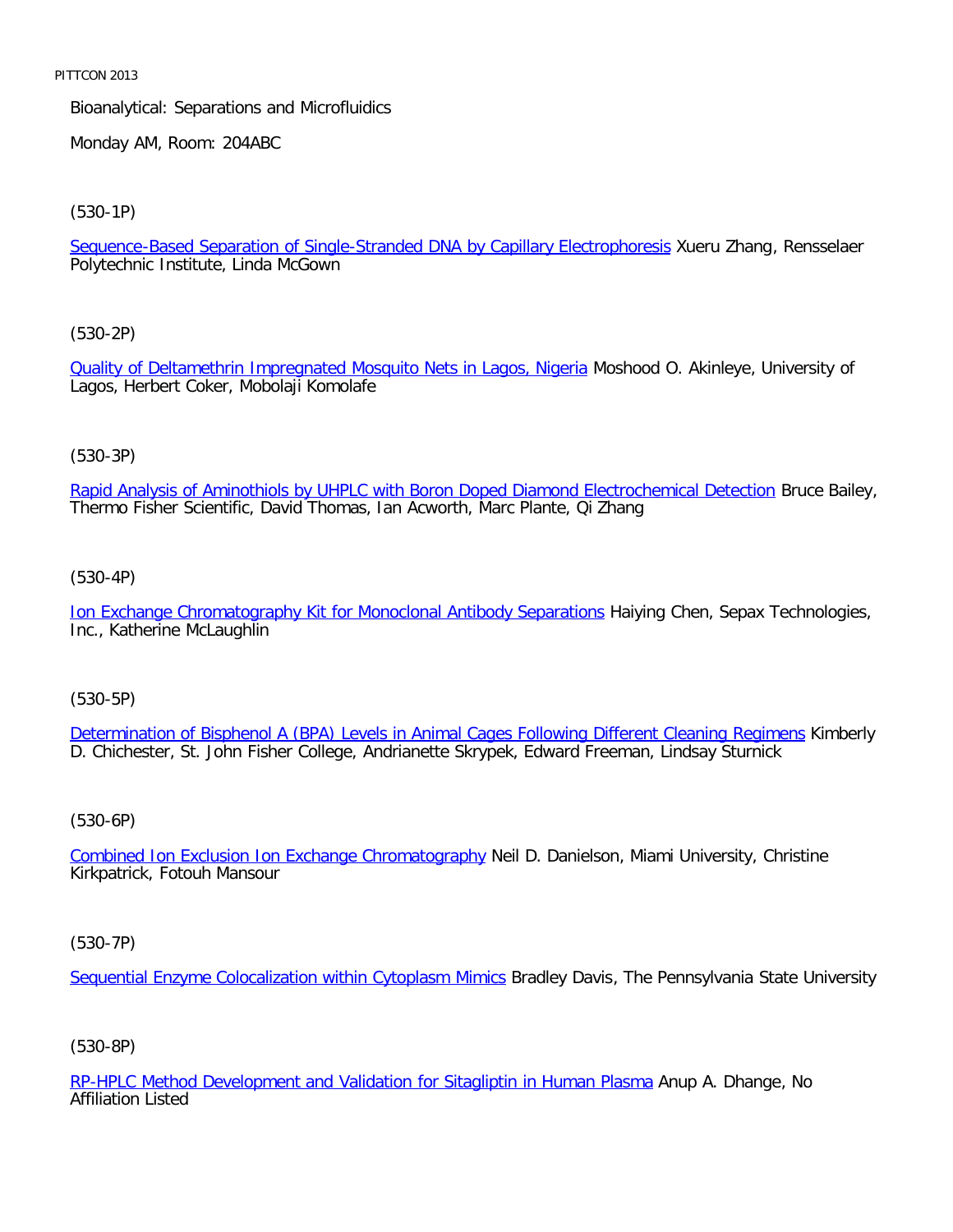[\(530-9P\)](file:///p|/print%20on%20demand%20titles/23101-23200/23133/23133%20source%20materials/papers/530-9.htm)

Advanced Size Exclusion Chromatography: Benefits of Light Scattering Detection for Protein Aggregation Analysis Phu T. Duong, Agilent Technologies, Inc., Andrew Coffey, James Martosella

[\(530-10P\)](file:///p|/print%20on%20demand%20titles/23101-23200/23133/23133%20source%20materials/papers/530-10.htm)

Method Developments for Monoclonal Antibody Charge Variant Separation Phu T. Duong, Agilent Technologies, Inc., Andrew Coffey, James Marosella

[\(530-11P\)](file:///p|/print%20on%20demand%20titles/23101-23200/23133/23133%20source%20materials/papers/530-11.htm)

[Carbohydrate Profiling of The](file:///p|/print%20on%20demand%20titles/23101-23200/23133/23133%20source%20materials/papers/530-11.htm)rapeutic Glycoproteins by Anion Exchange Chromatography Coupled with Pulsed Amperometric Detection Andrea R. Gray, University of Maryland Baltimore County, Govind Rao, Shaunak Uplekar, William LaCourse

(530-12P)

[Comparison of Analyzing Sulfur-Containing Amino Compounds in Acidic and Alkaline Conditions Using Ion](file:///p|/print%20on%20demand%20titles/23101-23200/23133/23133%20source%20materials/papers/530-12.htm) [Exchange Chromatography with Electrochemical Detection](file:///p|/print%20on%20demand%20titles/23101-23200/23133/23133%20source%20materials/papers/530-12.htm) Jinmo Huang, The College of New Jersey, Matthew Smith, Samantha Mascetti

(530-13P)

[Achieving Rapid and Highly Efficient Protein and Peptide Separations Using Superficially Porous Poroshell](file:///p|/print%20on%20demand%20titles/23101-23200/23133/23133%20source%20materials/papers/530-13.htm) [Colu](file:///p|/print%20on%20demand%20titles/23101-23200/23133/23133%20source%20materials/papers/530-13.htm)mns James Martosella, Agilent Technologies, Phu Duong

(530-14P)

High Resolution Peptide Separation Katherine McLaughlin, Sepax Technologies, Inc., Haiying Chen

(530-15P)

1.7µm Antibodix and Proteomix Cation Ion-Exchange Chromatography Column Sixi Wang, Sepax [Technologies, Inc., Haiying Chen, Katherine McLaughlin, Ke Yang](file:///p|/print%20on%20demand%20titles/23101-23200/23133/23133%20source%20materials/papers/530-15.htm)

(530-16P)

Rapid Reversed-Phase High Performance Liquid Chromatographic Method for the Determination of L-dopa (L-3,4-dihydroxyphenylalanine) in Vicia Faba Yuegang Zuo, University of Massachusetts, Dartmouth, Di Wu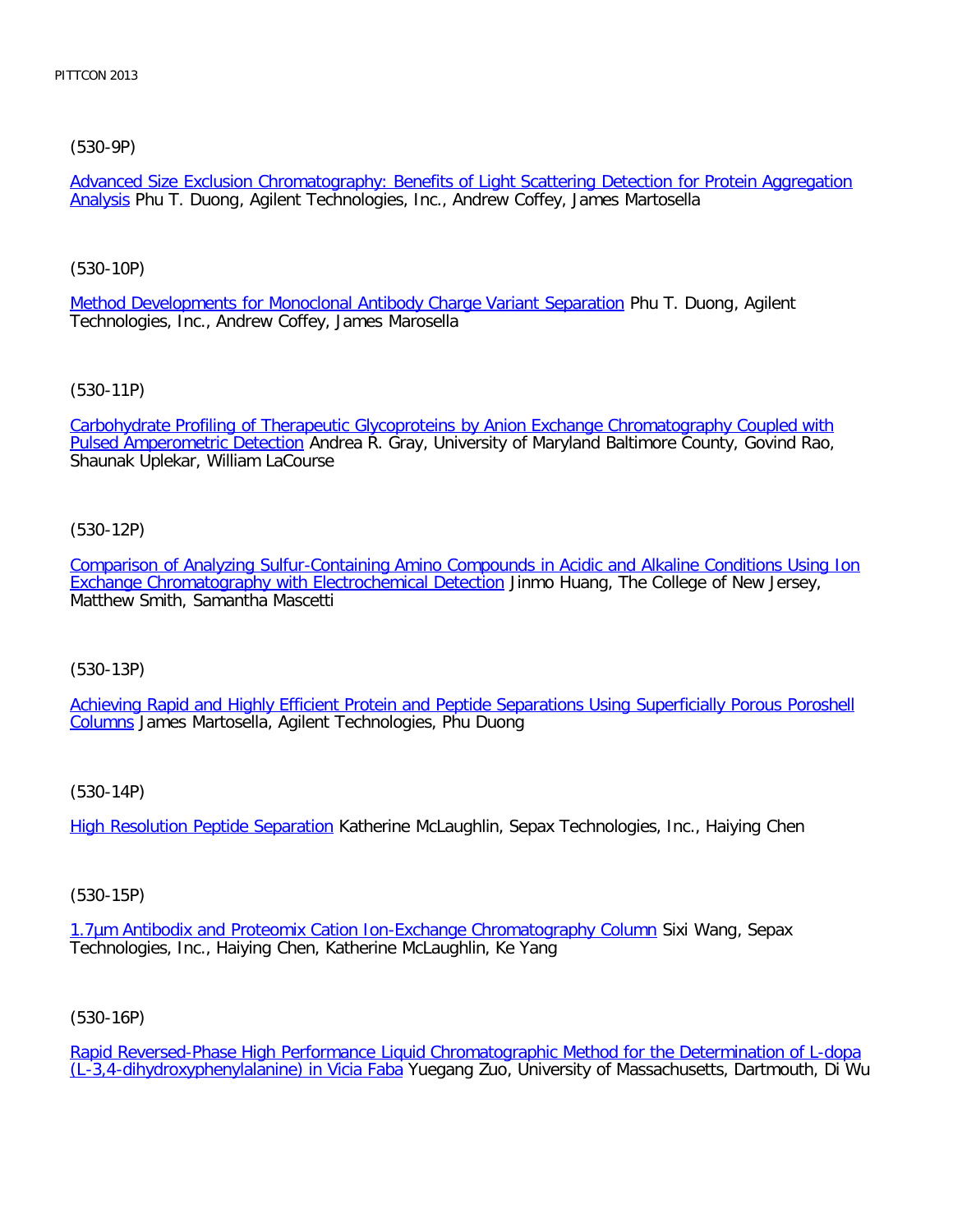# [\(530-17P\)](file:///p|/print%20on%20demand%20titles/23101-23200/23133/23133%20source%20materials/papers/530-17.htm)

Investigation of Adduct Formation between Photoactivated Cr(III) Complexes and DNA via Liquid Chromatography Mass Spectrometry (LC-MS) and Gel Electrophoresis Andrew G. Kantor, Furman University, John Wheeler, Noel Kane-Maguire, Sandra Wheeler, Yasmín Alvarez-Garcia

# [\(530-18P\)](file:///p|/print%20on%20demand%20titles/23101-23200/23133/23133%20source%20materials/papers/530-18.htm)

[Application of the Fused-C](file:///p|/print%20on%20demand%20titles/23101-23200/23133/23133%20source%20materials/papers/530-18.htm)ore Penta-HILIC Column for High Performance Separations of Nucleobases, Nucleosides and Nucleotides Barry Boyes, Advanced Materials Technology, Joseph DeStefano, William Johnson, William Miles

[\(530-19P\)](file:///p|/print%20on%20demand%20titles/23101-23200/23133/23133%20source%20materials/papers/530-19.htm)

Selective Analysis of Polar Lipids in Small Mammals via Triple Quadrupole Mass Spectrometry Erin Divito, Duquesne University, Michael Cascio

(530-20P)

[In Vivo Microdialysis Sampling and LC-MS Characterization of Biogenic Amines in the Pericardial Cavity of](file:///p|/print%20on%20demand%20titles/23101-23200/23133/23133%20source%20materials/papers/530-20.htm) [the Jonah Crab, Cancer Borea](file:///p|/print%20on%20demand%20titles/23101-23200/23133/23133%20source%20materials/papers/530-20.htm)lis Jeffrey C. Jung, Santa Clara University, John Birmingham, Ryan Cheu, Steven Suljak

# (530-21P)

[High Resolution Analysis of Monoclonal Antibody Heterogeneity by Size Exclusion Chromatography and](file:///p|/print%20on%20demand%20titles/23101-23200/23133/23133%20source%20materials/papers/530-21.htm) [Hydrophilic Interaction Chromatograph](file:///p|/print%20on%20demand%20titles/23101-23200/23133/23133%20source%20materials/papers/530-21.htm)y Yasutoshi Kawai, Tosoh Corporation, Hiroyuki Yamasaki, Shigeru Nakatani

# (530-22P)

The Inhibition Effect of Gold Nanoparticles on the Formation of Advanced Glycation End Products Weixi Liu, [University of Rhode Island, Champika Seneviratne, Joel Dain, Menashi Cohenford](file:///p|/print%20on%20demand%20titles/23101-23200/23133/23133%20source%20materials/papers/530-22.htm)

(530-23P)

UV Enhanced Glycation of Human Serum Albumin by D-Glucose Weixi Liu, University of Rhode Island, Joel Dain, Menashi Cohenford, Sreekanth Suravajjala

(530-24P)

Identification of Non-Enzymatic Glycation Sites of Methylglyoxal and Glyoxal on Human Immunoglobulin-G Sreekanth Suravajjala, University of Rhode Island, Joel Dain, Liu Weixi, Menashi Cohenford, Praveen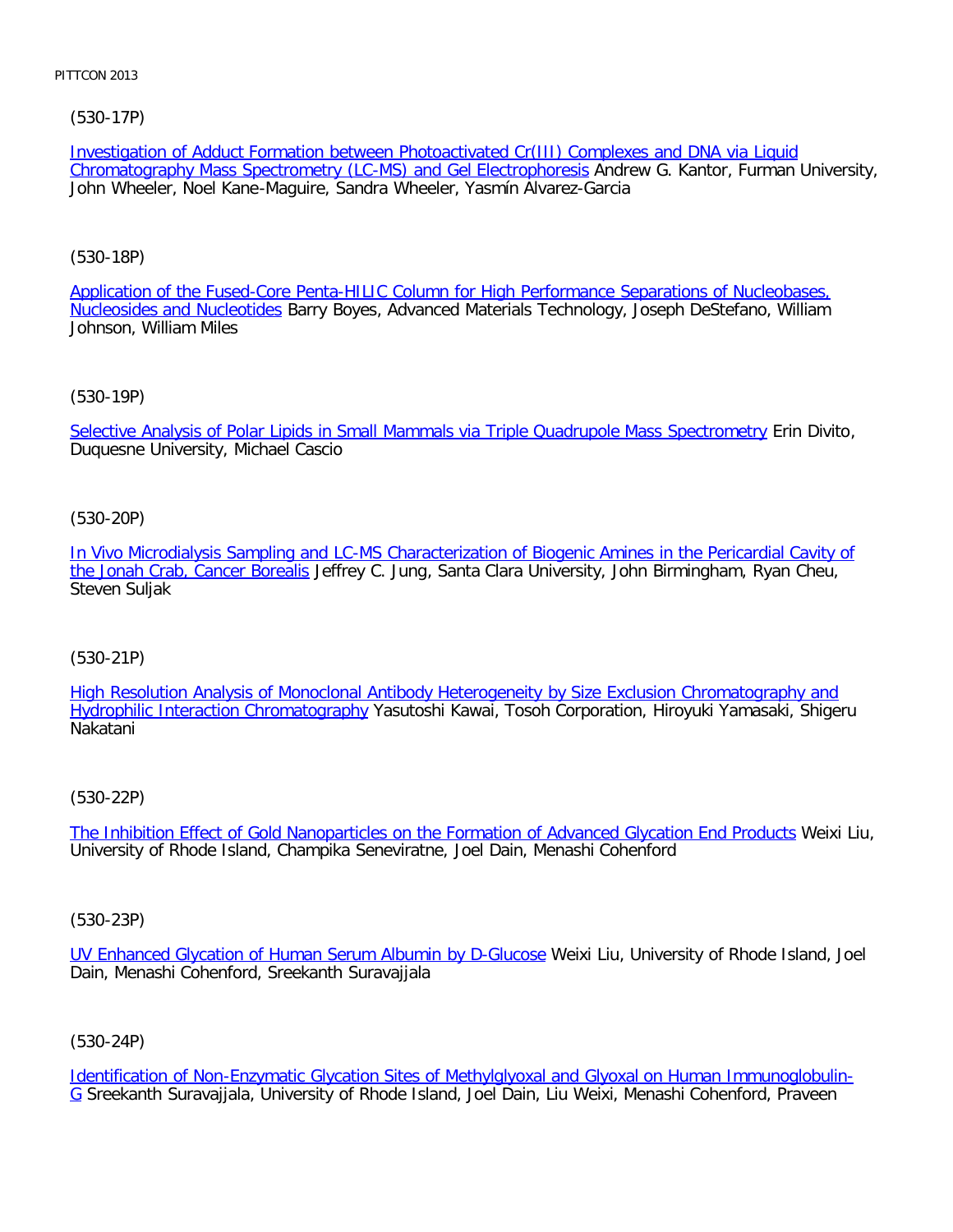Pampati

[\(530-25P\)](file:///p|/print%20on%20demand%20titles/23101-23200/23133/23133%20source%20materials/papers/530-25.htm)

A Study to Correlate Mouth-Level Intake of Nicotine and Its Biomarker of Exposure Jennye Ward, Centers for Disease Control and Prevention, Clifford Watson, David Hammond, Xizheng Yan, Yan Ding

[\(530-26P\)](file:///p|/print%20on%20demand%20titles/23101-23200/23133/23133%20source%20materials/papers/530-26.htm)

[Comparison of Sensitivity and Throughput a](file:///p|/print%20on%20demand%20titles/23101-23200/23133/23133%20source%20materials/papers/530-26.htm)t Different Flow Rates Using a Nano LC System with Microfluidic Flow Control and Extended Flow Rate Range Xiang Zhu, Eksigent, part of AB SCIEX, Remco Van Soest

# (530-27P)

[Effects of Cell-Cell Interaction on Neutrophil Chemotaxis within Microfluidic Chemoattractant](file:///p|/print%20on%20demand%20titles/23101-23200/23133/23133%20source%20materials/papers/530-27.htm) Gradients Xiaojie Wu, University of Minnesota, Donghyuk Kim

# (530-28P)

[Single-Molecule Measurements of the Binding Between Small Molecules and DNA Aptamers](file:///p|/print%20on%20demand%20titles/23101-23200/23133/23133%20source%20materials/papers/530-28.htm) Philip M. Yangyuoru, Kent State University

# (530-29P)

[Application of Amino Stationary Phases for the Analysis of Carbohydrates](file:///p|/print%20on%20demand%20titles/23101-23200/23133/23133%20source%20materials/papers/530-29.htm) Mark Woodruff, Fortis Technologies Ltd, Ken Butchart

(530-30P)

UHPLC Analysis of Biomolecules Mark Woodruff, Fortis Technologies Ltd, Ken Butchart

[POSTER SESSIONS](file:///p|/print%20on%20demand%20titles/23101-23200/23133/23133%20source%20materials/papers/530-30.htm)

Session 540

Fuels, Energy, and Petrochemical Analyses

Monday AM, Room: 204ABC

(540-1P)

Phosphorus, Sulfur, and Chlorine Analysis of Biofuels by Wavelength Dispersive X-ray Fluorescence Spectrometry Lee A. Fields, Rigaku Americas Corporation, Laura Oelofse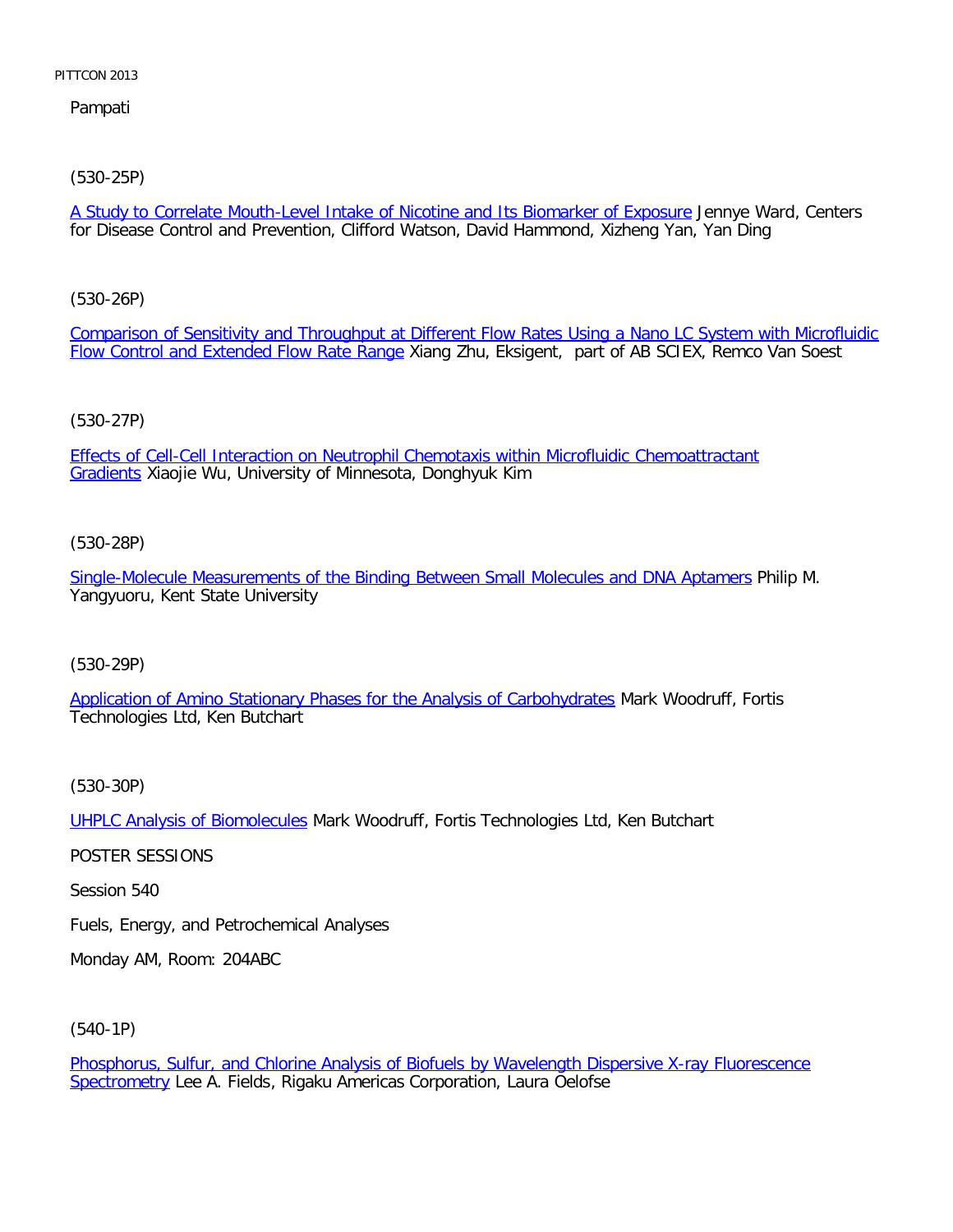# [\(540-2P\)](file:///p|/print%20on%20demand%20titles/23101-23200/23133/23133%20source%20materials/papers/540-2.htm)

Determination of Methanol in Biodiesel by ASTM EN 14110 Using Automated Headspace Vial Samplers Nathan Valentine, Teledyne Tekmar, Roger Bardsley, Tammy Rellar

# [\(540-3P\)](file:///p|/print%20on%20demand%20titles/23101-23200/23133/23133%20source%20materials/papers/540-3.htm)

Identification of Lignin Degradation Products and Sugars in Biomass Hydrolysates Yohannes H. Rezenom, Texas A&M University, Biaxin Wang, David Russell, Jason Gill, Kun-Ching Cho, Kung-Hui Chu, Ryland Young

# [\(540-4P\)](file:///p|/print%20on%20demand%20titles/23101-23200/23133/23133%20source%20materials/papers/540-4.htm)

[Mea](file:///p|/print%20on%20demand%20titles/23101-23200/23133/23133%20source%20materials/papers/540-4.htm)surement of Residual Starch and Protein in Distillers Dried Grains and Solubles (DDGS) Using a Discrete Analyzer Libby A. Badgett, OI Analytical, Gary Engelhart, William Lipps

# (540-5P)

[Determination of Anions in Distillers Dried Grains With Solubles Using Ion Chromatography](file:///p|/print%20on%20demand%20titles/23101-23200/23133/23133%20source%20materials/papers/540-5.htm) Kassandra Oates, Thermo Fisher Scientific, Brian De Borba, Jeffrey Rohrer

# (540-6P)

[Electrochemistry of Fuels: A Perspective on the Analysis of Contaminants](file:///p|/print%20on%20demand%20titles/23101-23200/23133/23133%20source%20materials/papers/540-6.htm) Leonardo L. Okumura, UFV, Adelir Saczk, Marcelo de Oliveira

# (540-7P)

On-Line Determination of Mercury in Liquid Hydrocarbon Streams for Process Monitoring and Bespoke Laboratory Test Systems [C Anthony Rogers, P S Analytical, Matthew Dexter, Peter Stockwell, Warren Corns](file:///p|/print%20on%20demand%20titles/23101-23200/23133/23133%20source%20materials/papers/540-7.htm)

# (540-8P)

Trace Nitrogen Applications in Catalytic Naphtha and Feed Stocks by Combustion and Chemiluminescence Analysis [Aaron A. Mendez, PAC, Lisa Houston](file:///p|/print%20on%20demand%20titles/23101-23200/23133/23133%20source%20materials/papers/540-8.htm)

# (540-9P)

Analysis of Sulfur Containing Compounds in Petroleum Fuels and Distillates Using Deans Switching With an Improved High Temperature Flame Photometric Detector Roger L. Firor, Agilent Technologies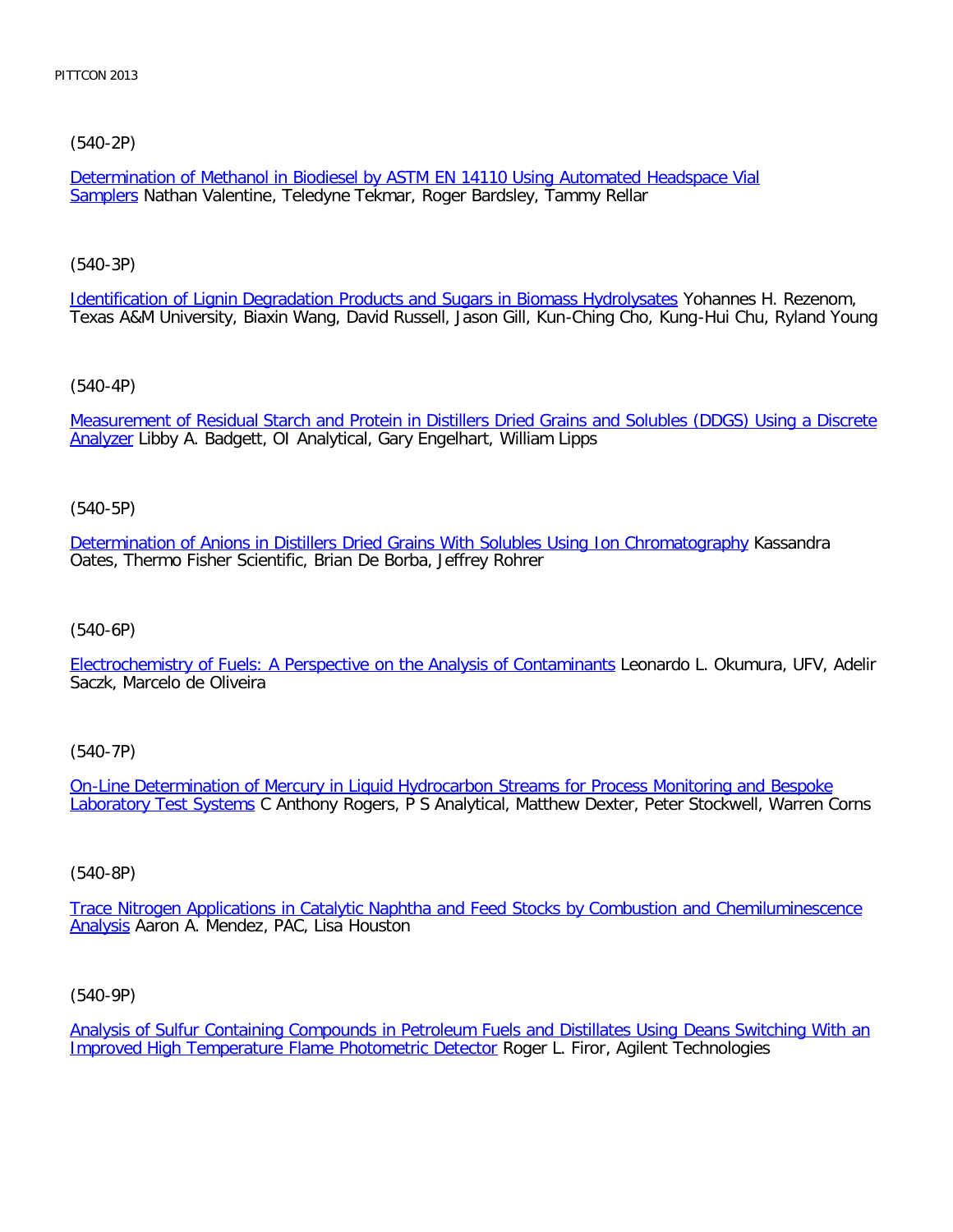[\(540-10P\)](file:///p|/print%20on%20demand%20titles/23101-23200/23133/23133%20source%20materials/papers/540-10.htm)

[Com](file:///p|/print%20on%20demand%20titles/23101-23200/23133/23133%20source%20materials/papers/540-10.htm)prehensive Two-Dimensional Gas Chromatography Combined with Latest Developments in Time-of-Flight Mass Spectrometric Analysis for the Improved Speciation of Compound Classes in Petrochemical Analyses Nick Bukowski, ALMSCO International, Bob Green, Kurt Thaxton, Nicola Watson, Steve Smith

# [\(540-11P\)](file:///p|/print%20on%20demand%20titles/23101-23200/23133/23133%20source%20materials/papers/540-11.htm)

Unraveling the Petroleome by Mass Spectrometry Geoffrey C. Klein, Christopher Newport University, Horten Mitchell, Ward Strickland

# [\(540-12P\)](file:///p|/print%20on%20demand%20titles/23101-23200/23133/23133%20source%20materials/papers/540-12.htm)

[Catalytic Combustion Ionization for Selective Detection of Methylene Functional Groups Provides Simplifi](file:///p|/print%20on%20demand%20titles/23101-23200/23133/23133%20source%20materials/papers/540-12.htm)ed Chromatographic Analyses of Constituents in Complex Petroleum, FAME, and Triglyceride Samples Massimo Santoro, Thermo Fisher Scientific, Andrea Caruso, Fausto Pigozzo, Paolo Magni, Paul Patterson, Riccardo **Facchetti** 

# (540-13P)

[Real-Time Monitoring of Trace Gas Concentrations in Syngas](file:///p|/print%20on%20demand%20titles/23101-23200/23133/23133%20source%20materials/papers/540-13.htm) Jens Herbig, Ionimed Analytik, Armin Hansel, Gerald Sprachmann, Klaus Winkler, Rene Gutmann

# (540-14P)

[Development of a NeSSI Microsensor, Based on Ultrasonic Doppler Echography, For Particle Size](file:///p|/print%20on%20demand%20titles/23101-23200/23133/23133%20source%20materials/papers/540-14.htm) [Measurement and Quantificatio](file:///p|/print%20on%20demand%20titles/23101-23200/23133/23133%20source%20materials/papers/540-14.htm)n Ilham Mokbel, University Lyon1, Ahmed Hajjaji, Guillaume Granier, Jacques Jose

# (540-15P)

Electroanalytical Evaluation of Catalytic Activity of Manganese Complexes for CO<sub>2</sub> Reduction Greg A. Felton, [Oakland University, Badrinath Dhakal, Daniel Kurtz](file:///p|/print%20on%20demand%20titles/23101-23200/23133/23133%20source%20materials/papers/540-15.htm)

# (540-16P)

Dibutyl Phosphate by Ion Chromatography (IC) at Savannah River Site Boyd J. Wiedenman, SRNS / SRNL, Thomas White

# (540-17P)

Halides and Sulfur in Liquidfied Petroleum Gas (LPG) by Oxidative Pyrohydrolytic Combustion Followed by Ion Chromatography Conductivity Detection Will Donaldson, PAC lp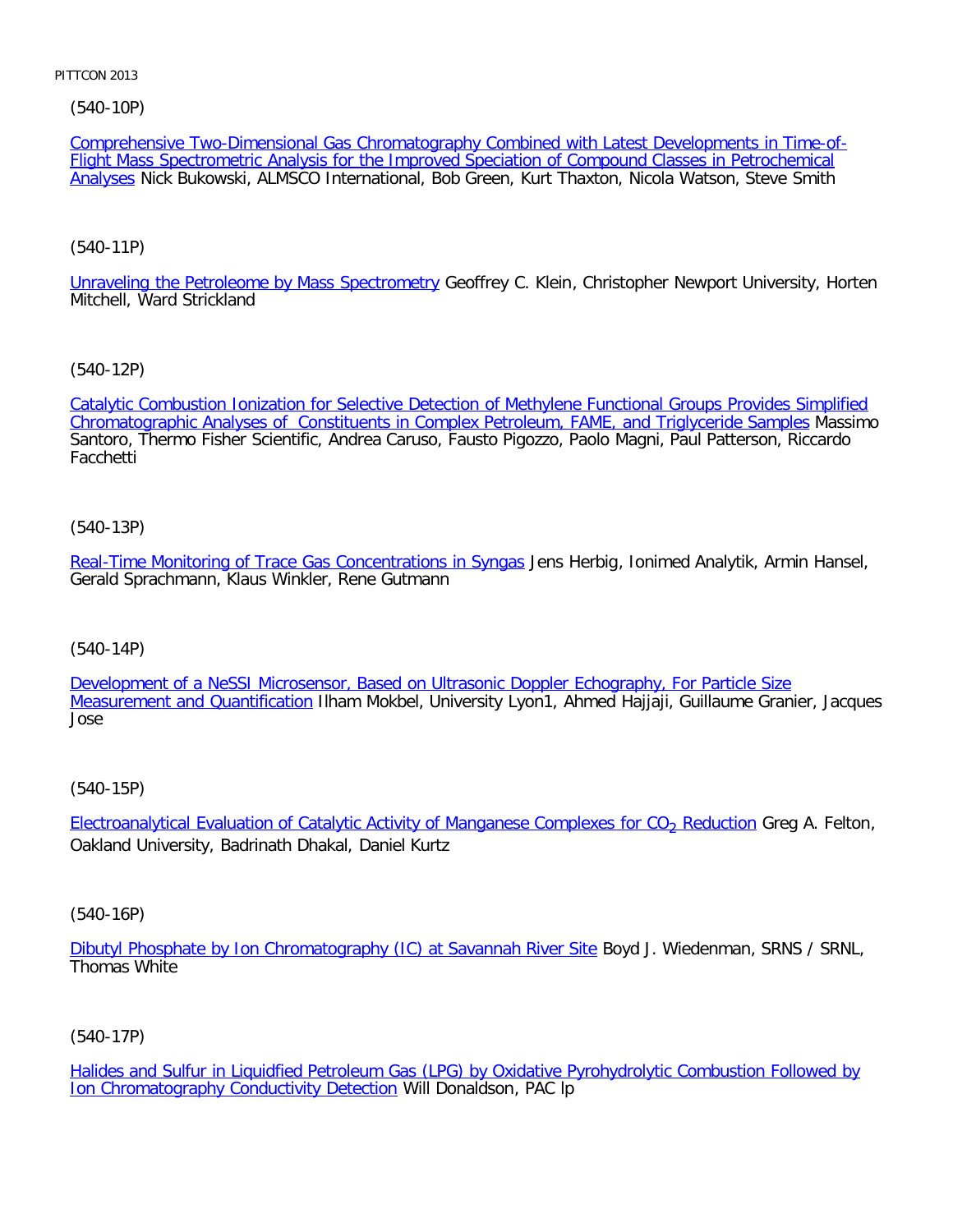[\(540-18P\)](file:///p|/print%20on%20demand%20titles/23101-23200/23133/23133%20source%20materials/papers/540-18.htm)

Measurement of Automobile Exhaust N2O by Mid-IR Laser Spectroscopy Montajir Rahman, HORIBA Instruments Inc., Horishi Nakamura, Kenji Hara, Mike Akard, Rick Rooney, Shigeru Nakatani

[\(540-19P\)](file:///p|/print%20on%20demand%20titles/23101-23200/23133/23133%20source%20materials/papers/540-19.htm)

Portable Micro Gas Chromatography - Fast and Accurate Analysis of Biogas and Related Streams Remko van Loon, Agilent Technologies, Duvekot Coen

[\(540-20P\)](file:///p|/print%20on%20demand%20titles/23101-23200/23133/23133%20source%20materials/papers/540-20.htm)

[Determination of I](file:///p|/print%20on%20demand%20titles/23101-23200/23133/23133%20source%20materials/papers/540-20.htm)ron(II) Concentration By Potentiometric Titration of Chromatometry with TICl2 Reduction Step Without Heating Eduardo H. Simoes, Metrohm / Unicamp

(540-21P)

[Potentiometric Titration of Index of Acidity I.A. on Ethanol Fuel: Improvement Method For Classical Visual](file:///p|/print%20on%20demand%20titles/23101-23200/23133/23133%20source%20materials/papers/540-21.htm) **[Titr](file:///p|/print%20on%20demand%20titles/23101-23200/23133/23133%20source%20materials/papers/540-21.htm)ation Eduardo H. Simoes, Metrohm / Unicamp** 

(540-22P)

[Recent Enhancements in Petrochemical Qualitative-to-Quantitative Workflow; Employing GCxGC–TOF-MS](file:///p|/print%20on%20demand%20titles/23101-23200/23133/23133%20source%20materials/papers/540-22.htm) for Rapid Method Development and Automated Translation to GCxGC-FID Analysis Nick Bukowski, ALMSCO International, Bob Green, Kurt Thaxton, Nicola Watson, Steve Smith

(540-23P)

Evaluation of a Finger-Sized Atomic Emission Detection Device for the Detection of Oxygen-Containing Organic Compounds in Gas Chromatography [Tatsuro Nakagama, Nihon University, Kazunori Saitoh, Takeru](file:///p|/print%20on%20demand%20titles/23101-23200/23133/23133%20source%20materials/papers/540-23.htm) [Mikuni](file:///p|/print%20on%20demand%20titles/23101-23200/23133/23133%20source%20materials/papers/540-23.htm)

(540-24P)

Automated Determination of Dissolved Gases in Water Anne Jurek, EST Analytical, Doug Meece, Justin Murphy, Lindsey Pyron

(540-26P)

Chromatographic Methods for the Characterization of Fast Pyrolysis Liquids from Forest Biomass Catherine Tessini, Unidad de Desarrollo Tecnológico, Alex Berg, Claudia Mardones, Dietrich von Baer, Niels Müller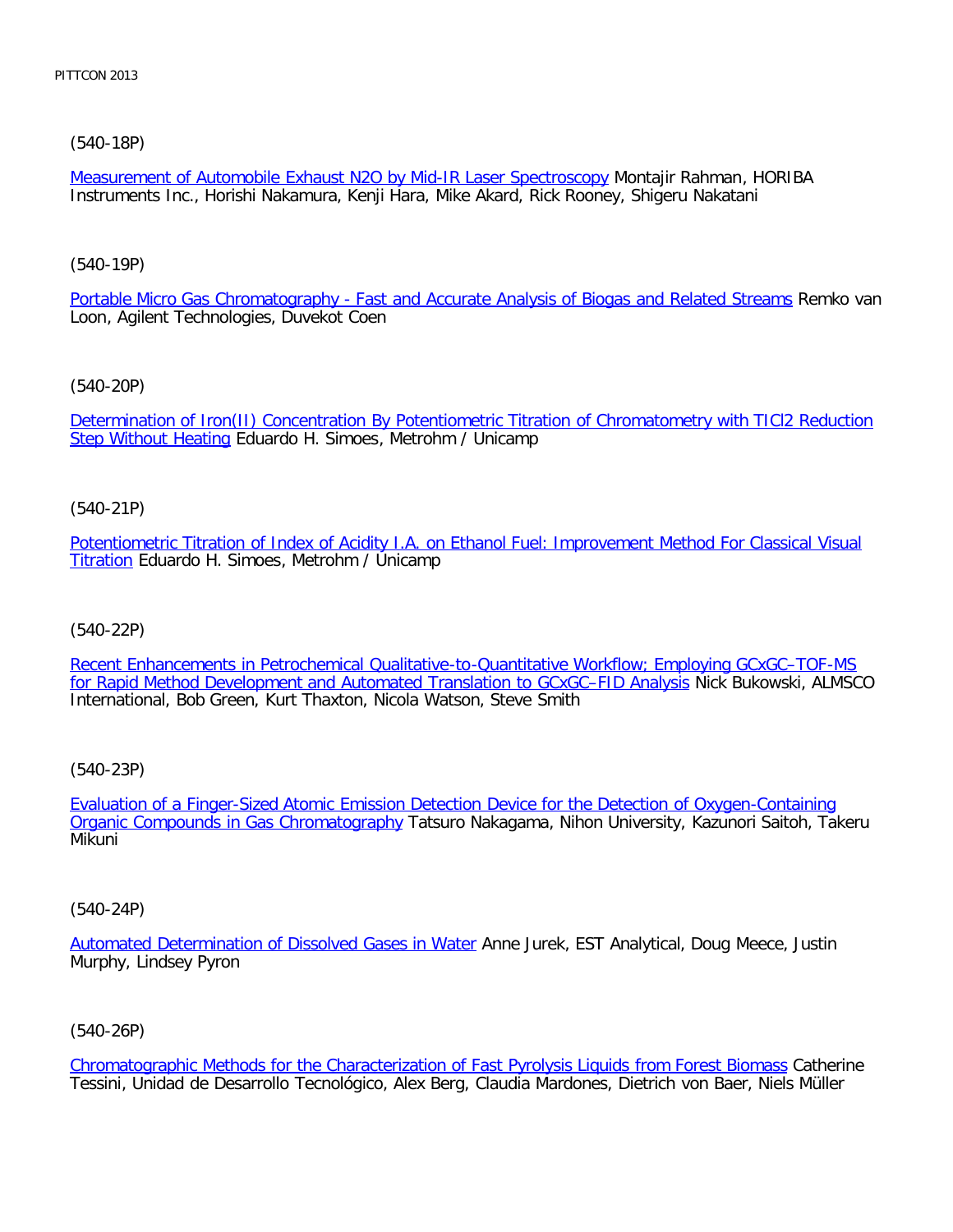# [\(540-27P\)](file:///p|/print%20on%20demand%20titles/23101-23200/23133/23133%20source%20materials/papers/540-27.htm)

New Fast Micro Analyzer Based on an On-Line Liquid Injection System Ronan Cozic, SRA Instruments, Alain Delauzun, Axel Bart, Ilham Mokbel, Jacques Jose, Ramy Abou Naccoul, Vincent Malicet

# [\(540-29P\)](file:///p|/print%20on%20demand%20titles/23101-23200/23133/23133%20source%20materials/papers/540-29.htm)

[Ca](file:///p|/print%20on%20demand%20titles/23101-23200/23133/23133%20source%20materials/papers/540-29.htm)vity Ring-Down Spectroscopy of Small Cyclic Combustion Radicals: Phenyl, Phenoxy, and Phenyl Peroxy Keith Freel, Emory University, J Park, MC Lin, Michael Heaven, Michael Sullivan

# [\(540-30P\)](file:///p|/print%20on%20demand%20titles/23101-23200/23133/23133%20source%20materials/papers/540-30.htm)

[Benefits of Using the Automated Fl](file:///p|/print%20on%20demand%20titles/23101-23200/23133/23133%20source%20materials/papers/540-30.htm)occulation Titrimeter as a Diagnostic Tool to Minimize Fouling and Improve Thermal Refinery Processes Michaelle Exhume, Koehler Instrument Company, Raj Shah

# (540-31P)

[New Developments in Compact High Resolution NMR Technologies: Multi-Nuclear Applications for](file:///p|/print%20on%20demand%20titles/23101-23200/23133/23133%20source%20materials/papers/540-31.htm) [Laboratory, At-Line, On-Line and Process Control](file:///p|/print%20on%20demand%20titles/23101-23200/23133/23133%20source%20materials/papers/540-31.htm) Paul J. Giammatteo, Process NMR Associates, John Edwards, Tal Cohen

POSTER SESSIONS

Session 550

Liquid Chromatography: Columns

Monday AM, Room: Exposition Floor, Aisles 1600-2100

(550-1P)

Measurement of Extra-Column Band Broadening Effects in Capillary UHPLC James P. Grinias, University of [North Carolina at Chapel Hill, James Jorgenson](file:///p|/print%20on%20demand%20titles/23101-23200/23133/23133%20source%20materials/papers/550-1.htm)

(550-2P)

Utilizing Modern UHPLC Columns for Optimal Method Development via a Quality–by-Design (QbD) Approach [Jason Link, Agilent Technologies, Anne Mack, Maureen Joseph, William Long](file:///p|/print%20on%20demand%20titles/23101-23200/23133/23133%20source%20materials/papers/550-2.htm)

(550-3P)

Separation Improvements with 2D LC William J. Long, Agilent Technologies, Anne Mack, Jason Link, Maureen Joseph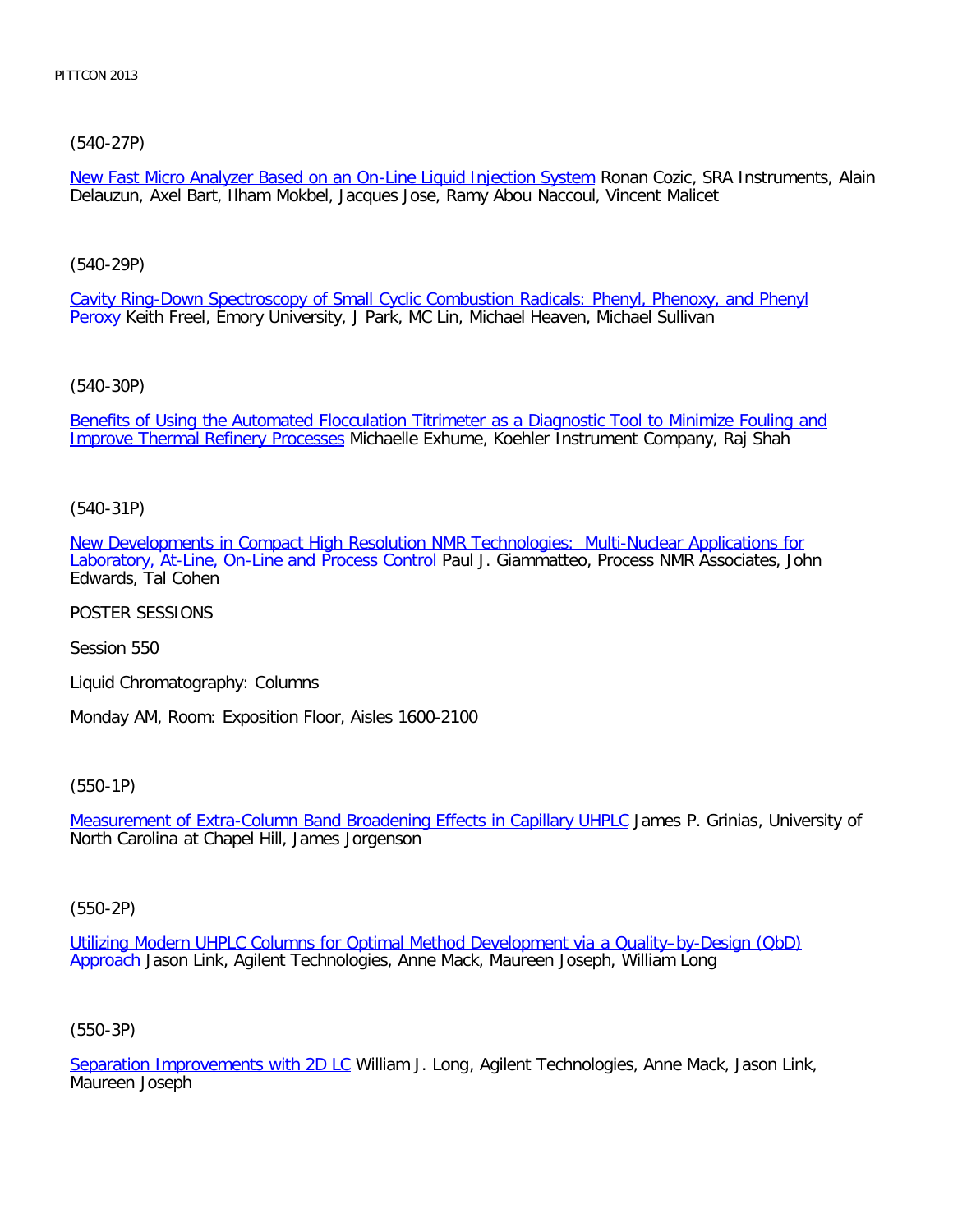[\(550-4P\)](file:///p|/print%20on%20demand%20titles/23101-23200/23133/23133%20source%20materials/papers/550-4.htm)

Overcoming Barriers with UHPLC to Achieve Maximum Performance Anne Mack, Agilent Technologies, Jason Link, Maureen Joseph, William Long

[\(550-5P\)](file:///p|/print%20on%20demand%20titles/23101-23200/23133/23133%20source%20materials/papers/550-5.htm)

[Chromatogra](file:///p|/print%20on%20demand%20titles/23101-23200/23133/23133%20source%20materials/papers/550-5.htm)phic Characterization of Stationary Phases for Hydrophilic Interaction Liquid Chromatography Luisa Pereira, Thermo Fisher Scientific, Anthony Edge, Monica Dolci

[\(550-6P\)](file:///p|/print%20on%20demand%20titles/23101-23200/23133/23133%20source%20materials/papers/550-6.htm)

[Impro](file:///p|/print%20on%20demand%20titles/23101-23200/23133/23133%20source%20materials/papers/550-6.htm)ve the Chromatographic Performance of Your Assay Without Changing Method or HPLC Equipment Luisa Pereira, Thermo Fisher Scientific, Anthony Edge, Stephen Luke

(550-7P)

[Mixed Mode HPLC Method Development and Validation for the Limit of Impurities in Adenine](file:///p|/print%20on%20demand%20titles/23101-23200/23133/23133%20source%20materials/papers/550-7.htm) Kornepati V. Ramakrishna, United States Pharmacopeia, Claire Chisolm, Gabriel Giancaspro, Huy Dinh, Karen Gilbert, Samir Wahab

(550-8P)

[Novel Hybrid Core-Shell Particles for HPLC with Silica-Core and Polymer-Shell Structure](file:///p|/print%20on%20demand%20titles/23101-23200/23133/23133%20source%20materials/papers/550-8.htm) Itaru Yazawa, Imtakt Corporation

(550-9P)

Sample Filtration Impact on LC Column Life Limian Zhao, Agilent Technologies

(550-10P)

Linear Solvation Energy Relationship (LSERs) Characterization of the Normal Phase Retention Mechanism of [a Hypercrosslinked Polystyrene \(HC-Tol\) Column](file:///p|/print%20on%20demand%20titles/23101-23200/23133/23133%20source%20materials/papers/550-10.htm) Di Wu, University of Alberta, Charles Lucy

(550-11P)

Selectivity of Stationary Phases with Alkyl, Phenyl and Pentafluorophenyl Groups on Core Shell Particle Norikazu Nagae, ChromaNik Technologies Inc., Scott Silver, Tomoyasu Tsukamoto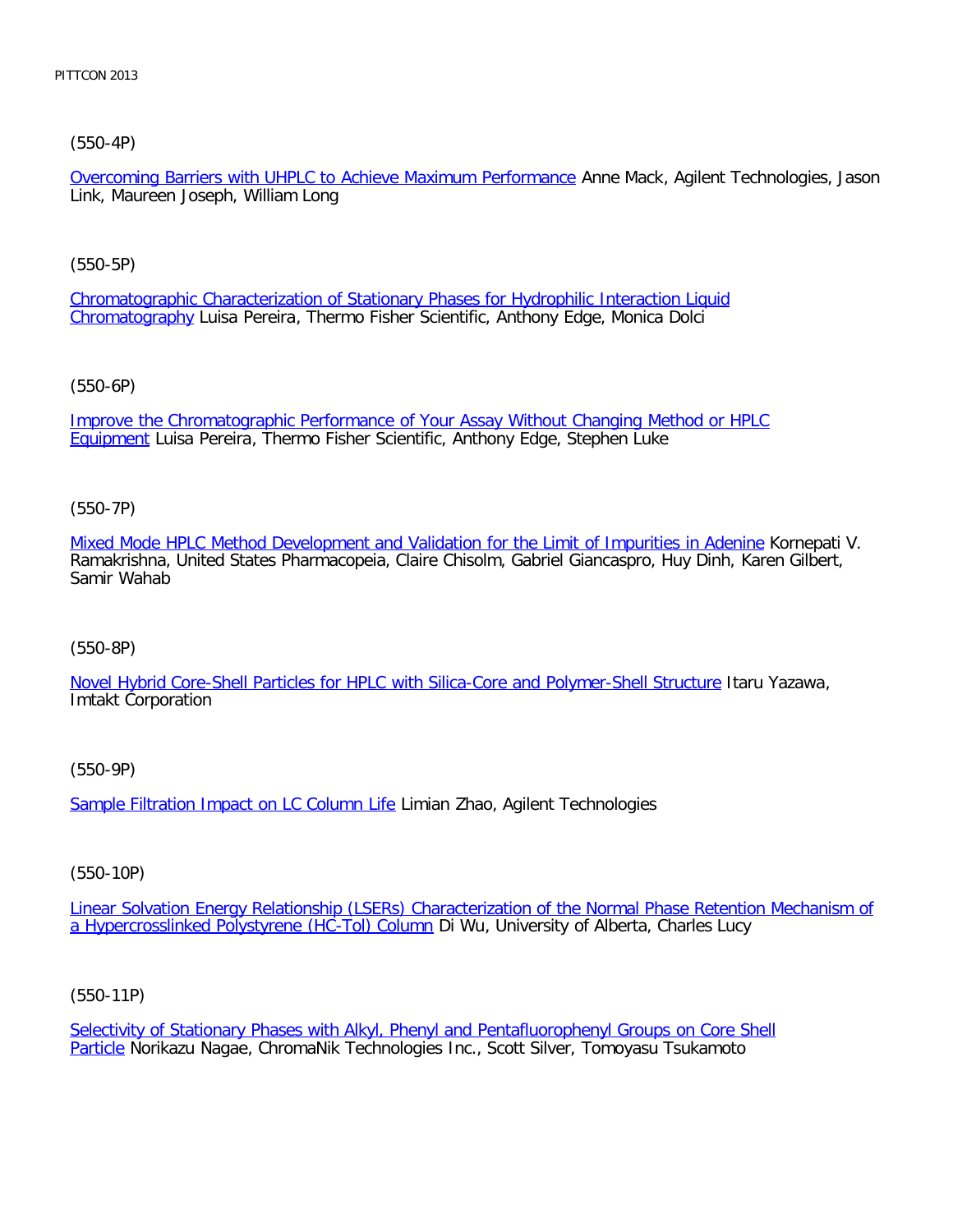(550-12P)

Tailor Column Chemistry for Challenging Separations Xiaodong Liu, Thermo Fisher Scientific, Chris Pohl

# [\(550-13P\)](file:///p|/print%20on%20demand%20titles/23101-23200/23133/23133%20source%20materials/papers/550-13.htm)

Development of Novel Carbon Media for Separation Based on the Self-Assembly and Self-Polymerization Property of Octatetrayne Hui Wang, The Ohio State University, Susan Olesik

# [\(550-14P\)](file:///p|/print%20on%20demand%20titles/23101-23200/23133/23133%20source%20materials/papers/550-14.htm)

[Syn](file:///p|/print%20on%20demand%20titles/23101-23200/23133/23133%20source%20materials/papers/550-14.htm)thesis of Silica Beads with Controlled Range of Diameters and Pore Size for Packing Capillary Columns Nilson A. Assuncao, Unifesp, Camila Silva, Caroline Cristine Pereira, Heron Dominguez Silva, Larissa Sandrini Assugeni

# (550-15P)

[Improving Carbon Core-Containing Core-Shell Particles via Extensive Characterization of the Core](file:///p|/print%20on%20demand%20titles/23101-23200/23133/23133%20source%20materials/papers/550-15.htm) Materials Chuan-Hsi Hung, Brigham Young University, Andrew Dadson, Andrew Miles, Bhupinder Singh, David Jensen, Landon Wiest, Matthew Linford, Michael Vail, Robert Davis

# (550-16P)

[Improving Nanodiamond-Containing Core-Shell Particles via Extensive Characterization of the](file:///p|/print%20on%20demand%20titles/23101-23200/23133/23133%20source%20materials/papers/550-16.htm) [Nanodiamo](file:///p|/print%20on%20demand%20titles/23101-23200/23133/23133%20source%20materials/papers/550-16.htm)nds Bhupinder Singh, Brigham Young University, Andrew Dadson, Andrew Miles, Chuan-Hsi Hung, David Jensen, Landon Wiest, Matthew Linford, Michael Vail, Robert Davis

(550-17P)

Exploring HPLC / UHPLC Chromatographic Selectivity with Low and High pH Eluents on a New Broad pH Range Stable Silica-Based Stationary Phase [Alan P. McKeown, Advanced Chromatography Technologies Ltd,](file:///p|/print%20on%20demand%20titles/23101-23200/23133/23133%20source%20materials/papers/550-17.htm) [Carl Zimmerman](file:///p|/print%20on%20demand%20titles/23101-23200/23133/23133%20source%20materials/papers/550-17.htm)

# POSTER SESSIONS

Session 560

Mass Spectrometry: High Throughput/General Interest/Bioanalytical

Monday AM, Room: Exposition Floor, Aisles 1600-2100

(560-1P)

Mass Spectrometry Plate Reader Shuwen Sun, University of Michigan, Robert Kennedy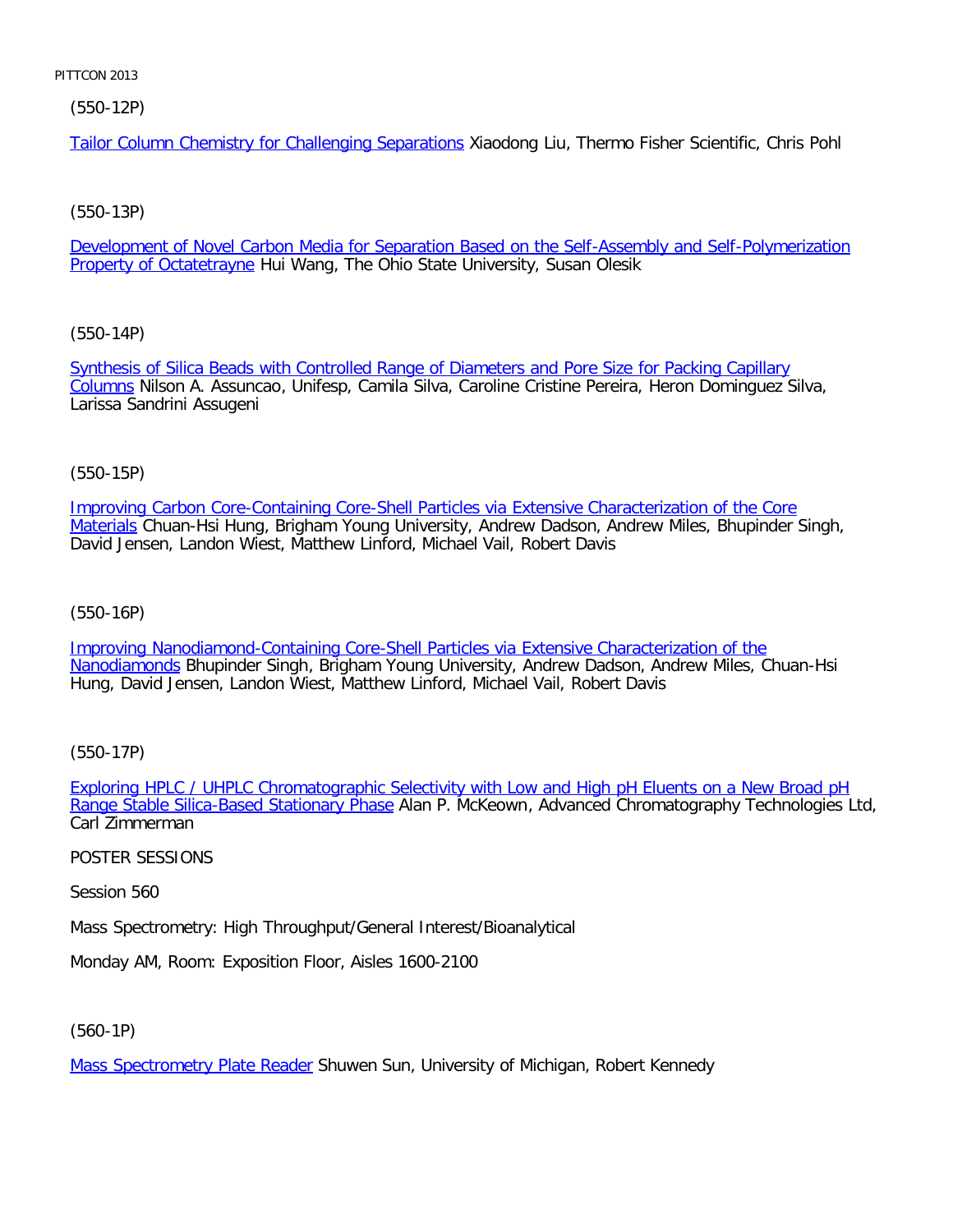[\(560-2P\)](file:///p|/print%20on%20demand%20titles/23101-23200/23133/23133%20source%20materials/papers/560-2.htm)

Applications of Solvent Assisted Ionization [i] Inlet[/i]-Mass Spectrometry for Surface Analysis and High Throughput Multiplexing Using 96-well Microtiter Plates Beixi Wang, Wayne State University, Sarah Trimpin

# [\(560-3P\)](file:///p|/print%20on%20demand%20titles/23101-23200/23133/23133%20source%20materials/papers/560-3.htm)

Voltage Polarity Switching for More Inclusive or Selective Ionization for Mass Spectrometry Using Obstructive Sonic Spray Ionization (SSI) Nicholas Chubatyi, University of the Sciences, Charles McEwen, Tongwen Wang

# [\(560-4P\)](file:///p|/print%20on%20demand%20titles/23101-23200/23133/23133%20source%20materials/papers/560-4.htm)

[Comparison of Internal En](file:///p|/print%20on%20demand%20titles/23101-23200/23133/23133%20source%20materials/papers/560-4.htm)ergy and Ionization Efficiency of Solvent Assisted Inlet Ionization (SAII) with **Electrospray Ionization (ESI)** Madeline A. Fenner, University of the Sciences, Charles McEwen

# (560-5P)

[Analysis and Quantification of Inorganic Compounds Utilizing an Enhanced Proton-Transfer-Reaction Mass](file:///p|/print%20on%20demand%20titles/23101-23200/23133/23133%20source%20materials/papers/560-5.htm) [Spectrometry \(PTR-MS\) Instrumen](file:///p|/print%20on%20demand%20titles/23101-23200/23133/23133%20source%20materials/papers/560-5.htm)t Lukas Maerk, IONICON Analytik GmbH, Achim Edtbauer, Alfons Jordan, Christian Lindinger, Eugen Hartungen, Philipp Sulzer, Simone Juerschik, Tilmann Maerk

# (560-6P)

[Intermediate Pressure Ionization: GC/MS and LC/MS on Atmospheric Pressure Ionization Mass](file:///p|/print%20on%20demand%20titles/23101-23200/23133/23133%20source%20materials/papers/560-6.htm) [Spectrome](file:///p|/print%20on%20demand%20titles/23101-23200/23133/23133%20source%20materials/papers/560-6.htm)ters Vincent S. Pagnotti, University of the Sciences, Charles McEwen, Shubhashis Chakrabarty

# (560-7P)

Threshold Ionisation Techniques for Increased Mass Spectral Selectivity Sean C. Pawlowski, Extrel CMS, [Kevin Kuchta, Terry Whitmore](file:///p|/print%20on%20demand%20titles/23101-23200/23133/23133%20source%20materials/papers/560-7.htm)

# (560-8P)

Creating a Better Workspace: Versatile Vacuum-Pump Enclosures That Reduce Pump Noise and Maintenance Time [Paul P. Tripp, Agilent Technologies](file:///p|/print%20on%20demand%20titles/23101-23200/23133/23133%20source%20materials/papers/560-8.htm)

# (560-9P)

Automated Tuning of a Single Quadrupole MS System for User-Supplied Calibrants Ben Trumbore, Advion, Nigel Sousou, Simon Prosser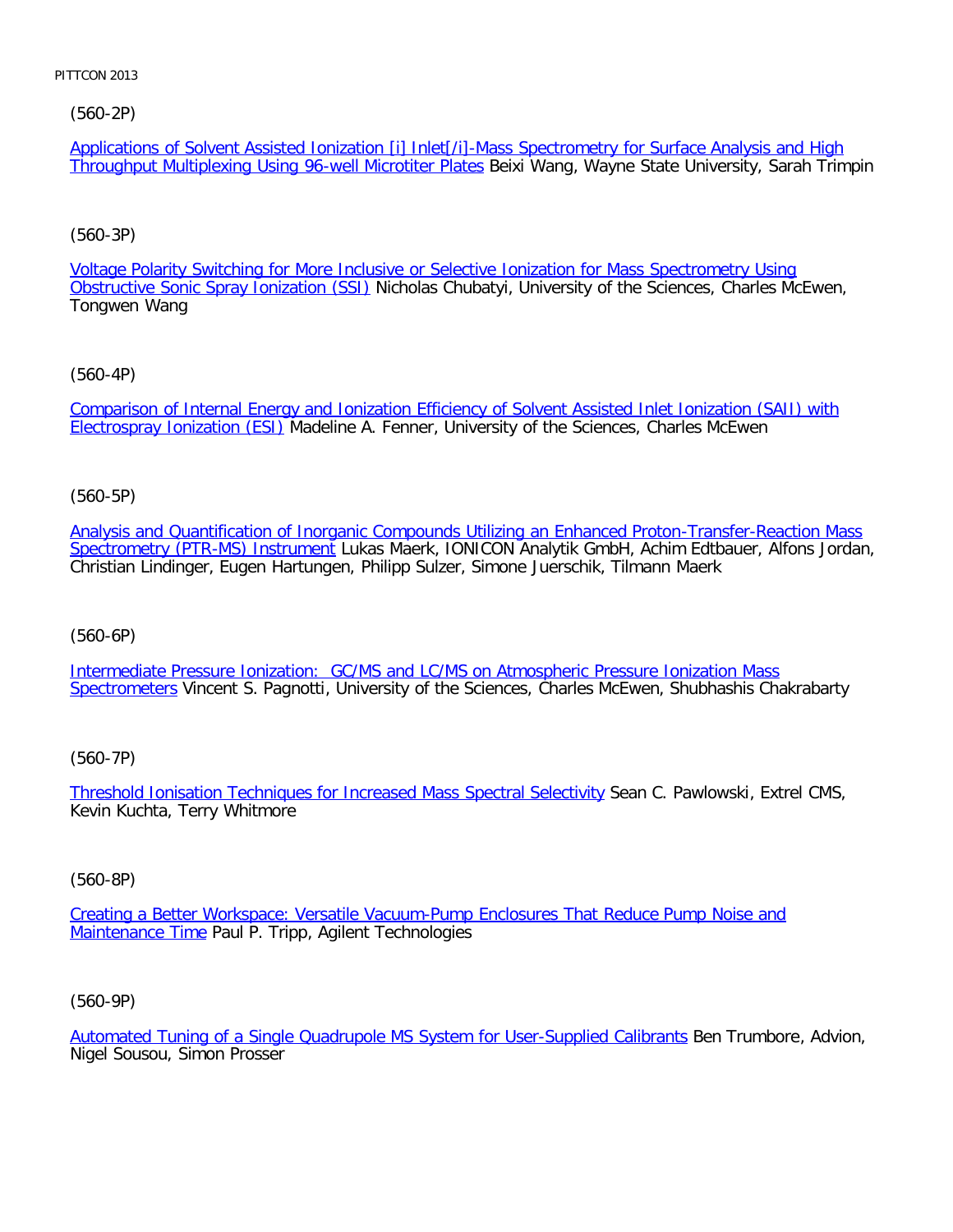(560-10P)

Correcting for Ion Travel Time When Mass Calibrating a Single Quadrupole Mass Spectrometer Ben Trumbore, Advion, Lawrence Klecha, Sha Wang, Simon Prosser

[\(560-11P\)](file:///p|/print%20on%20demand%20titles/23101-23200/23133/23133%20source%20materials/papers/560-11.htm)

MALDI-FTMS Analysis of [6,6]-phenyl C61-butyric Acid Methyl Ester: Gas Phase Reactions and Sample **Preparation Optimization Charles L. Wilkins, University of Arkansas, Eric Berget, Evgenia Akhmetova** 

[\(560-12P\)](file:///p|/print%20on%20demand%20titles/23101-23200/23133/23133%20source%20materials/papers/560-12.htm)

Spatially Resolved Microscope REMPI Laser Mass Spectrometry Shawn Owens, University of California -Santa Barbara, Lisa Gulian, Marshall Ligare, Mattanjah de Vries

(560-13P)

[Identification and Quantification of Metallothionein Species in Red Blood Cells of Autistic Patients Using](file:///p|/print%20on%20demand%20titles/23101-23200/23133/23133%20source%20materials/papers/560-13.htm) Speciated Isotope Dilution Mass Spectrometry Hemasudha Chatragadda, Duquesne University, HM Skip Kingston, Matt Pamuku, Timothy Fahrenholz

(560-14P)

[Analysis of RNA Oligomers Using MALDI-TOF Mass Spectrometry](file:///p|/print%20on%20demand%20titles/23101-23200/23133/23133%20source%20materials/papers/560-14.htm) Kristin M. Coari, Rensselaer Polytechnic Institute, Bradley Burcar, Linda McGown

(560-15P)

Affinity MALDI-MS at Aptamer Coated Surfaces for Protein Capture Molly Kogan, Rensselaer Polytechnic [Institute, Christina Albanese, Linda McGown, Tian Zhang](file:///p|/print%20on%20demand%20titles/23101-23200/23133/23133%20source%20materials/papers/560-15.htm)

(560-16P)

Electrospray Ionization High Performance Ion Mobility Spectrometry for Dissolution Testing Carol Moraff, [Excellims Corporation, Ching Wu, Clinton Krueger, Frederick Antosz](file:///p|/print%20on%20demand%20titles/23101-23200/23133/23133%20source%20materials/papers/560-16.htm)

(560-17P)

Direct Quantification of 18 Aldehydes Released from Schiff Base Protein Adducts in Human Serum by Headspace SPME/GC/HRMS Grace A. Osborne-Hile, Centers for Disease Control and Prevention, Benjamin [Blount, Lalith Silva](file:///p|/print%20on%20demand%20titles/23101-23200/23133/23133%20source%20materials/papers/560-17.htm)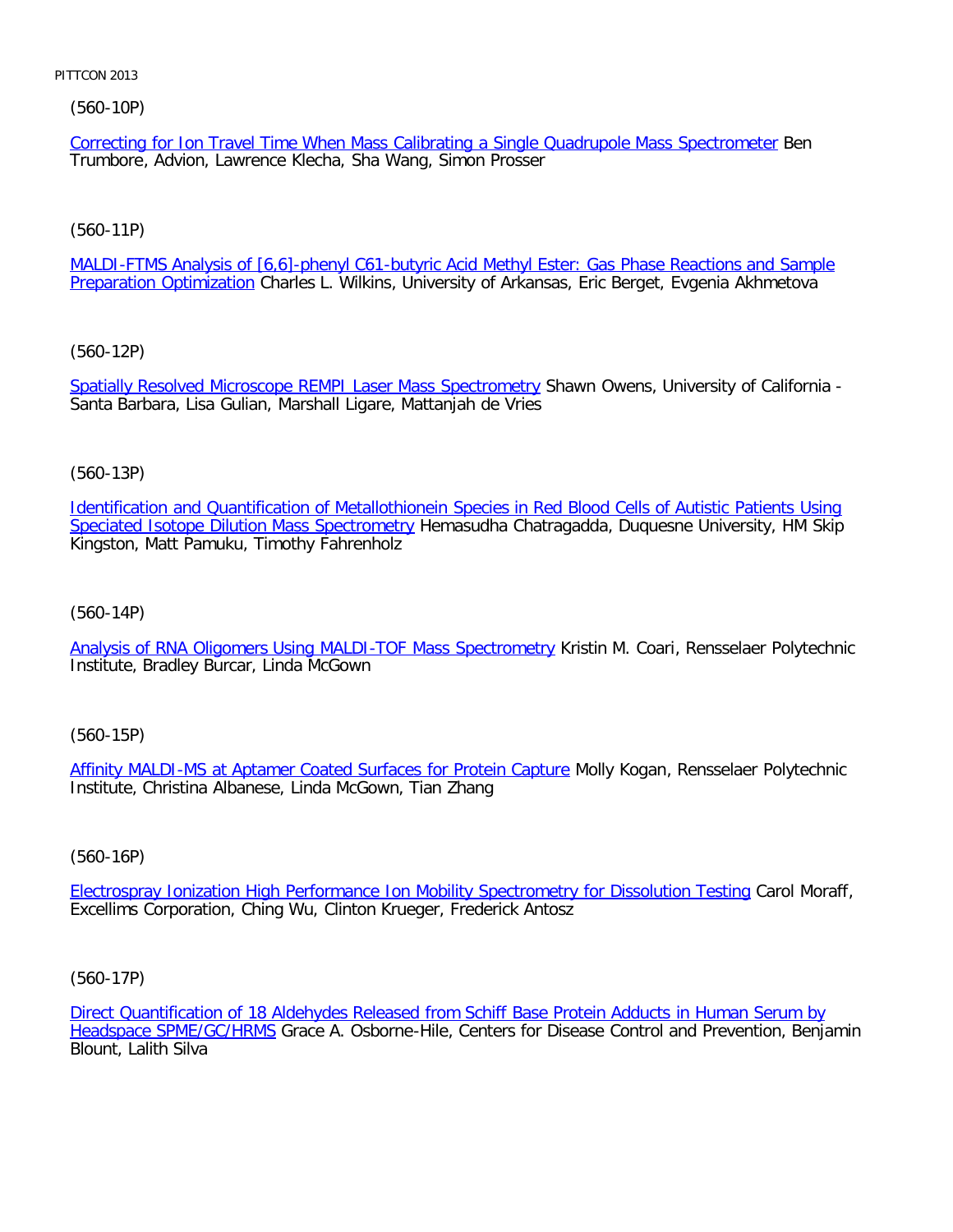# [\(560-18P\)](file:///p|/print%20on%20demand%20titles/23101-23200/23133/23133%20source%20materials/papers/560-18.htm)

Labeling Primary Amine Groups in Peptides/Proteins Using N-Hydroxysuccinimidyl (NHS) Ester Modified Superparamagnetic Iron Oxide Nanoparticles Ujwal S. Patil, University of New Orleans, Matthew Tarr, Yang Cai

# [\(560-19P\)](file:///p|/print%20on%20demand%20titles/23101-23200/23133/23133%20source%20materials/papers/560-19.htm)

Investigation of Alternating Current Electrospray Ionization for Proteomics Scott A. Sarver, University of Notre Dame, Carlos Gartner, David Go, Norman Dovichi

# [\(560-20P\)](file:///p|/print%20on%20demand%20titles/23101-23200/23133/23133%20source%20materials/papers/560-20.htm)

Highly Versatile Calibration of Trace Gas Detectors Using a Liquid Calibration Unit (LCU) Jens Herbig, Ionimed Analytik, Andreas Klinger, Armin Hansel, Klaus Winkler, Lukas Fischer, Rene Gutmann

# (560-21P)

[Electrospray Inlet Ionization \(ESII\): A Combination of Electrospray Ionization \(ESI\) and Solvent Assisted](file:///p|/print%20on%20demand%20titles/23101-23200/23133/23133%20source%20materials/papers/560-21.htm) [Inlet Ionization \(SA](file:///p|/print%20on%20demand%20titles/23101-23200/23133/23133%20source%20materials/papers/560-21.htm)II) Shubhashis Chakrabarty, University of the Sciences, Charles McEwen, Vincent Pagnotti

# (560-22P)

[A High Resolution Quadrupole Solution to Low Molecular Weight Isotopologue Analysis](file:///p|/print%20on%20demand%20titles/23101-23200/23133/23133%20source%20materials/papers/560-22.htm) Sean C. Pawlowski, Extrel CMS, Kevin Kuchta, William Spencer

# (560-23P)

Reproducible Analysis of Sialylated Glycan by Matrix Assisted Laser Desorption Ionization Time-of-Flight Mass Spectrometry [Yangsun Kim, Hudson Surface Tech, Changwon Park, Heysun Maeng, Sunyoung Ahn,](file:///p|/print%20on%20demand%20titles/23101-23200/23133/23133%20source%20materials/papers/560-23.htm) [Yongha In](file:///p|/print%20on%20demand%20titles/23101-23200/23133/23133%20source%20materials/papers/560-23.htm)

# (560-24P)

Studies on Ionization and Fragmentation Behaviors of Arylboronic Acids under ESI-MS Conditions Lifang [Wang, Georgia State University, Binghe Wang, Chaofeng Dai, Sarah Burroughs, Siming Wang](file:///p|/print%20on%20demand%20titles/23101-23200/23133/23133%20source%20materials/papers/560-24.htm)

# POSTER SESSIONS

Session 570

New Products at Pittcon 2013

Monday AM, Room: Exposition Floor, Aisles 1600-2100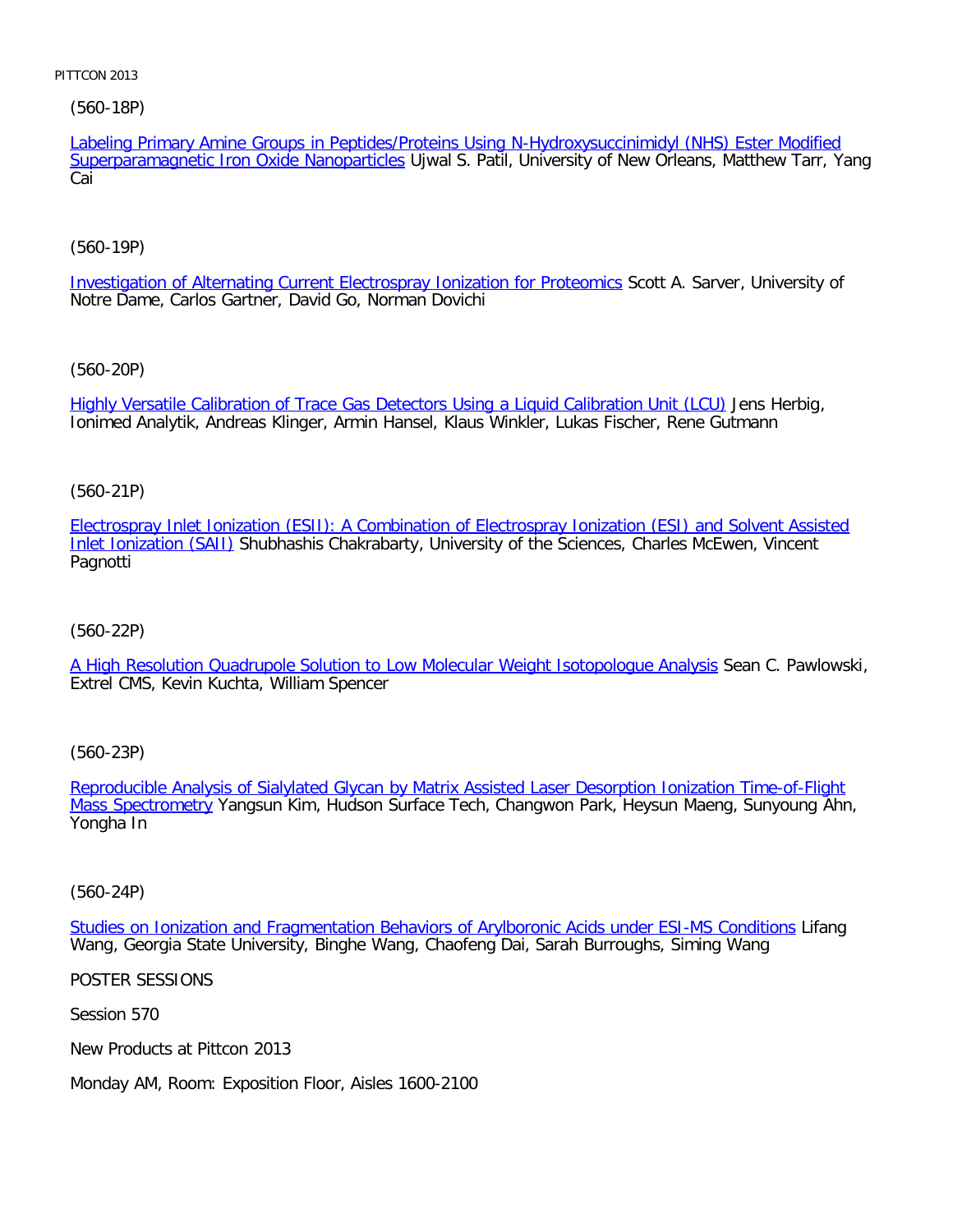# [\(570-1P\)](file:///p|/print%20on%20demand%20titles/23101-23200/23133/23133%20source%20materials/papers/570-1.htm)

Fast Analysis of Transformer Oil Gas Yongqiang Li, INFICON

# [\(570-2P\)](file:///p|/print%20on%20demand%20titles/23101-23200/23133/23133%20source%20materials/papers/570-2.htm)

Fast and Accurate Analysis of Refinery Gas Using Multi Channel Micro Gas Chromatography Remko van Loon, Agilent Technologies, Coen Duvekot

# [\(570-3P\)](file:///p|/print%20on%20demand%20titles/23101-23200/23133/23133%20source%20materials/papers/570-3.htm)

Application of High Retentive Porous Polymers in Miniaturized Systems for Analysis of Gases in Seconds Jim Whitford, Restek Corporation, Bill Bromps, Chris van Tilburg, Jaap de Zeeuw

# (570-4P)

[A New Device to Eliminate Pipettin](file:///p|/print%20on%20demand%20titles/23101-23200/23133/23133%20source%20materials/papers/570-4.htm)g Joe Stefkovich, Applied Separations, Alfonso Liu, Rolf Schlake

# (570-5P)

[Rapid Sample Preparation Protocols Using Microextraction by Packed Sorbent](file:///p|/print%20on%20demand%20titles/23101-23200/23133/23133%20source%20materials/papers/570-5.htm) Andrew Gooley, SGE Analytical Science, Emily Hilder, Ern Dawes, Esme Candish, Peter Dawes

# (570-6P)

Recent Advances in Sample Preparation for Accelerated Solvent Extraction SM Rahmat Ullah, Thermo Fisher [Scientific, Brett Murphy, Bruce Richter, Chris Pohl, David Knowles, Ekong Bas](file:///p|/print%20on%20demand%20titles/23101-23200/23133/23133%20source%20materials/papers/570-6.htm)sey, Eric Francis, Kannan Srinivasan

# (570-7P)

An Evaluation of Different Finishing Techniques for the Fabrication of Mid-Infrared Liquid Cell Optical Mirrors from Hastelloy B-3 Alloy [Joseph P. Lucania, Harrick Scientific Products, Ali Kocak](file:///p|/print%20on%20demand%20titles/23101-23200/23133/23133%20source%20materials/papers/570-7.htm)

# (570-8P)

Utilizing Glassware Washers for Laboratory Energy Savings Odette Nolan, Labconco Corporation

(570-9P)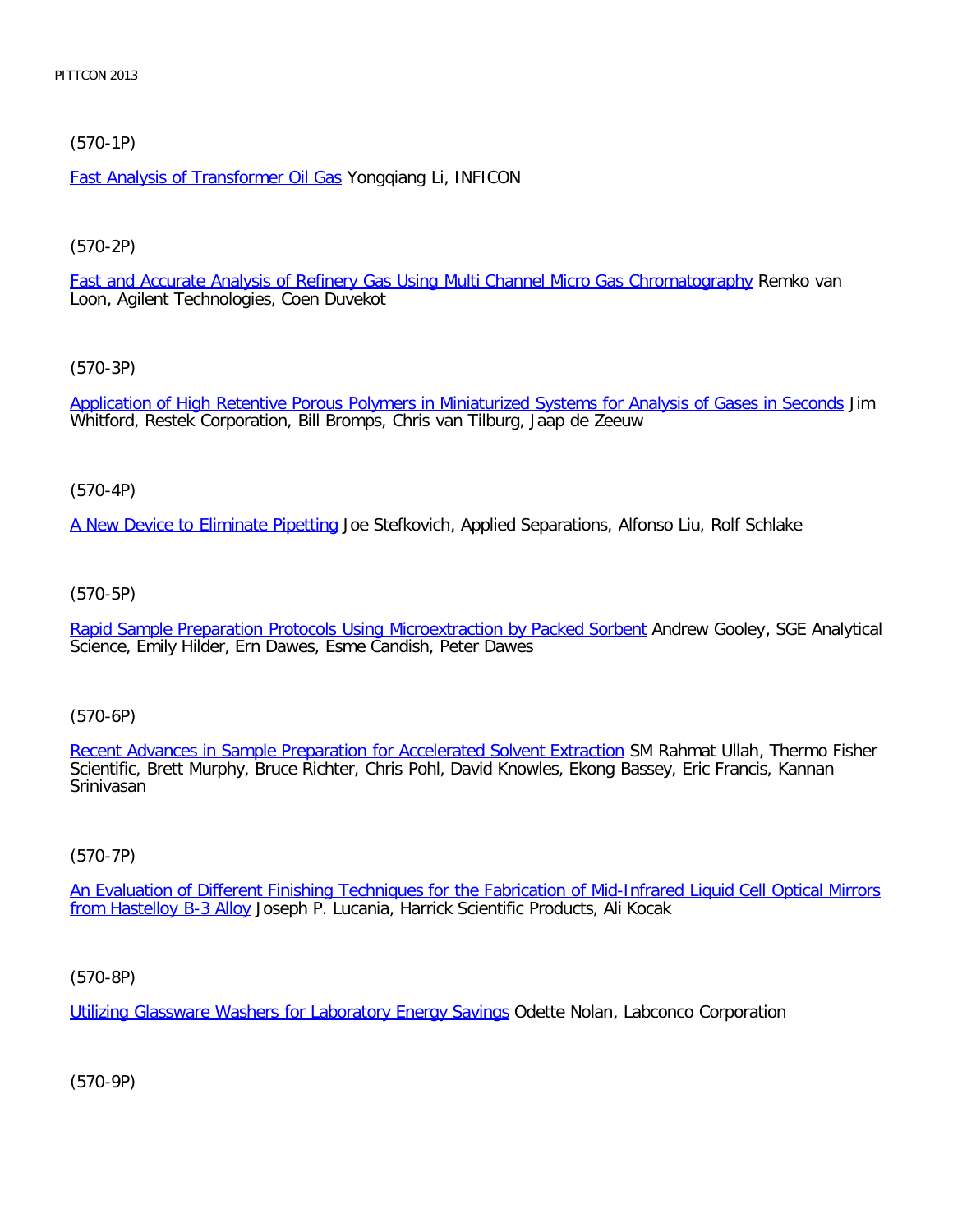Evaluation of a Novel, Universal Detection, Non-Destructive, Helium Ionization Based GC Detector for the Analysis of Light Hydrocarbons, Permanent Gases and Their Impurities Clifford M. Taylor, Shimadzu Scientific Instruments, Ryosuke Kamae

# **Monday PM, March 18, 2013**

AWARDS

Session 580

SEAC - Charles N Reilley and Young Investigators Awards - arranged by Henry White, University of Utah

Monday PM, Room: 114

Henry White, University of Utah, Presiding

2:10 PM

(580-1)

[Electrochemical Measurements of Transmitters in Flies, at Cells, and From Transmitter Vesicles](file:///p|/print%20on%20demand%20titles/23101-23200/23133/23133%20source%20materials/papers/580-1.htm) Andrew G. Ewing, Chalmers University and University of Gothenburg

2:45 PM

(580-2)

[Advances in Fast-Scan Cyclic Voltammetry for Detection of Neurotransmitters](file:///p|/print%20on%20demand%20titles/23101-23200/23133/23133%20source%20materials/papers/580-2.htm) R Mark Wightman, University of North Carolina at Chapel Hill

3:20 PM

(580-3)

[A New Take on an Old Concept: Electrochemical Interface Studies by the Technique 'Formerly Known As'](file:///p|/print%20on%20demand%20titles/23101-23200/23133/23133%20source%20materials/papers/580-3.htm) **[Emer](file:///p|/print%20on%20demand%20titles/23101-23200/23133/23133%20source%20materials/papers/580-3.htm)sion** Jeanne E. Pemberton, University of Arizona, Anoma Mudalige

4:00 PM

(580-4)

Fluorescence-Enabled Electrochemistry and Single-Cell Imaging Bo Zhang, University of Washington, [Jonathan Cox, Joshua Guerrette, Stephen Percival](file:///p|/print%20on%20demand%20titles/23101-23200/23133/23133%20source%20materials/papers/580-4.htm)

4:35 PM

(580-5)

Analysis Through Electrochemistry of Single Particles Allen J. Bard, University of Texas at Austin, Aliaksei Boika, Jun Hui Park

#### [SYMPOSIA](file:///p|/print%20on%20demand%20titles/23101-23200/23133/23133%20source%20materials/papers/580-5.htm)

Session 590

ACS ANYL w/AAPS APQ - Bioanalytical Method Validation: Concepts, Expectations and Challenges in Small Molecule and Macromolecule - arranged by Chinmay Shukla, FDA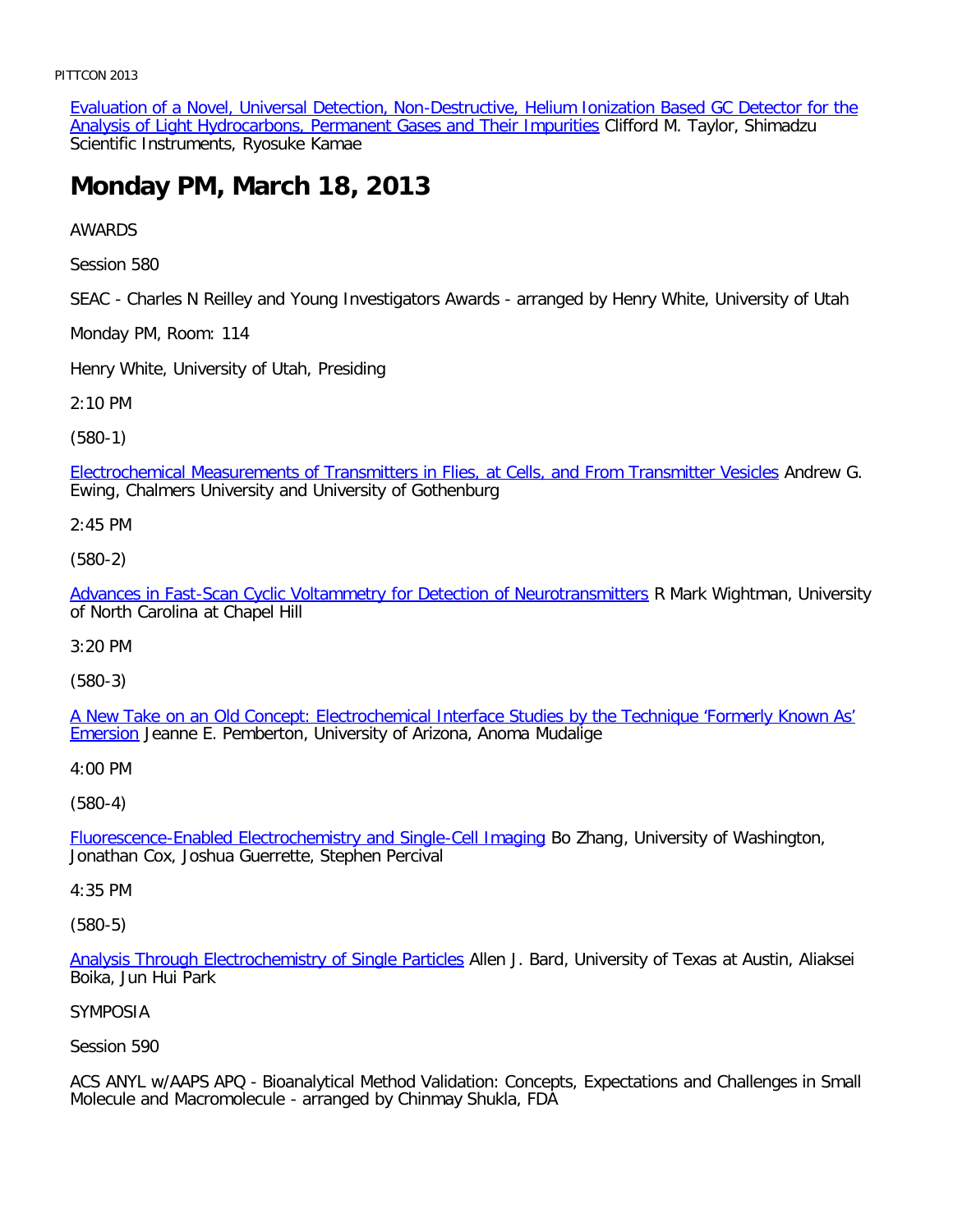Monday PM, Room: 201B

Chinmay Shukla, University of Kansas, Presiding

2:05 PM

[\(590-1\)](file:///p|/print%20on%20demand%20titles/23101-23200/23133/23133%20source%20materials/papers/590-1.htm)

Concepts in Bioanalytical Method Validation Craig Lunte, University of Kansas

2:40 PM

[\(590-2\)](file:///p|/print%20on%20demand%20titles/23101-23200/23133/23133%20source%20materials/papers/590-2.htm)

Scientific Challenges in the Bioanalysis of Small Molecules Mark J. Rose, Amgen, Christopher James, Sarah Wilson

3:15 PM

(590-3)

[Bioanalytical Method Validation: A Clinical Pharmacology Perspective on Small Molecules](file:///p|/print%20on%20demand%20titles/23101-23200/23133/23133%20source%20materials/papers/590-3.htm) Edward D. Bashaw, US Food and Drug Administration

3:50 PM

(590-4)

[Challenges in Macromolecule Bioanalysis – What Do We Measure With Ligand Binding Assays?](file:///p|/print%20on%20demand%20titles/23101-23200/23133/23133%20source%20materials/papers/590-4.htm) Binodh S. DeSilva, Bristol-Myers Squibb

4:25 PM

(590-5)

[Fit-for-Purpose Macromolecule Bioanalysis – Regulatory and Scientific Perspectives](file:///p|/print%20on%20demand%20titles/23101-23200/23133/23133%20source%20materials/papers/590-5.htm) Yow-Ming C. Wang, Food and Drug Administration

SYMPOSIA

Session 600

Biological Roles of Glycan Isomers Defined Through Chromatographic and Electrophoretic Techniques arranged by Yehia Mechref, Texas Tech University

Monday PM, Room: 123

Yehia Mechref, Texas Tech University, Presiding

2:05 PM

(600-1)

Microfluidic and Electrophoretic Glycan Analysis with Fluorescence and Mass Spectrometric Detection Dimitri Pappas, Texas Tech University

[2:40 PM](file:///p|/print%20on%20demand%20titles/23101-23200/23133/23133%20source%20materials/papers/600-1.htm)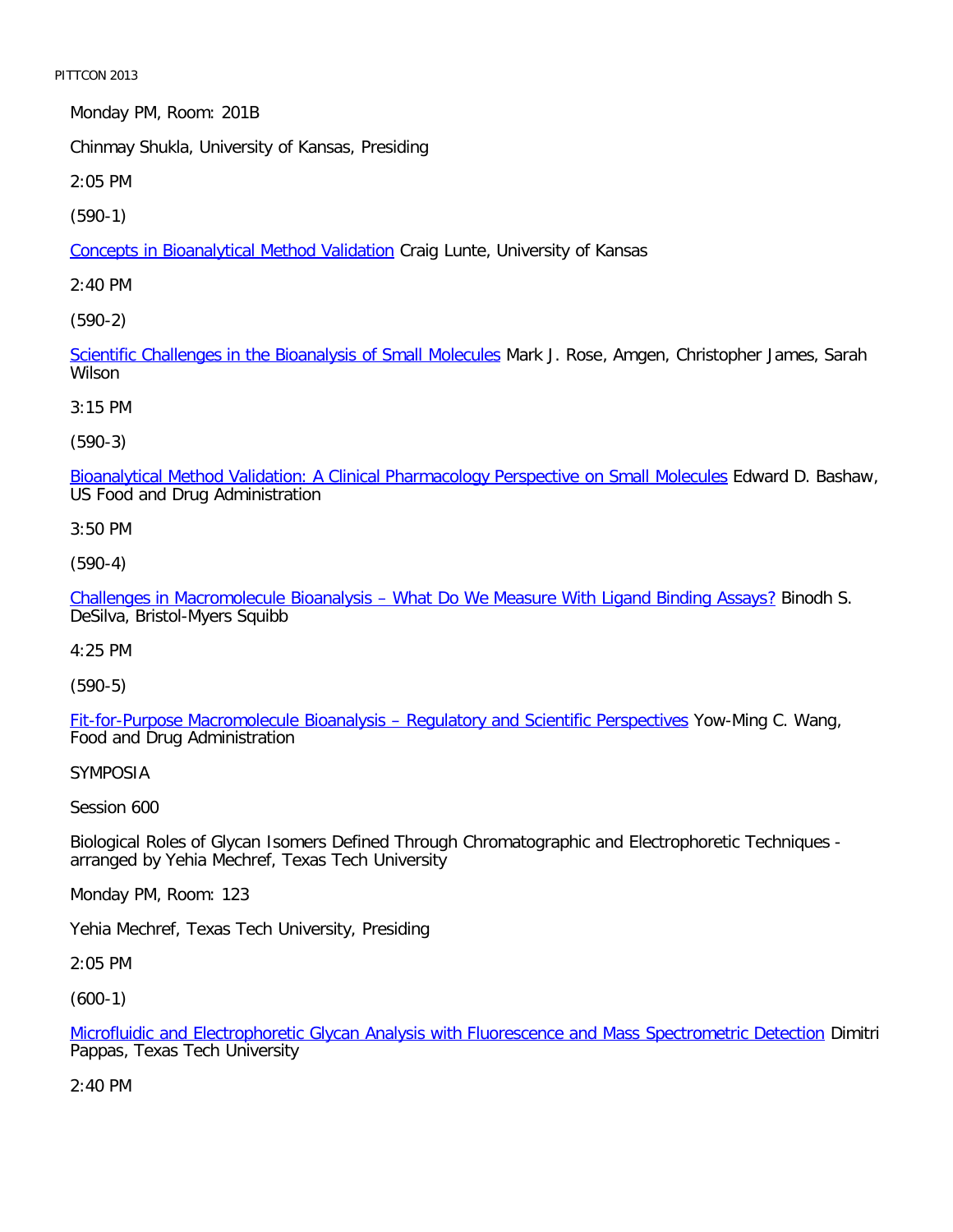[\(60](file:///p|/print%20on%20demand%20titles/23101-23200/23133/23133%20source%20materials/papers/600-2.htm)0-2)

Use of Ion Mobility and Negative Ion Fragmentation for the Structural Determination of N-Linked Glycans David J. Harvey, University of Oxford

3:15 PM

[\(600-3\)](file:///p|/print%20on%20demand%20titles/23101-23200/23133/23133%20source%20materials/papers/600-3.htm)

Quantifying Individual N-linked Glycans in Complex Mixtures Ron Orlando, CCRC/UGA, Barry Boyes, Shujuan Tao

3:50 PM

[\(600-4\)](file:///p|/print%20on%20demand%20titles/23101-23200/23133/23133%20source%20materials/papers/600-4.htm)

LC/MS Analysis of Isomeric Glycosaminoglycan Saccharides Joseph Zaia, Boston University

4:25 PM

(600-5)

[Using FAIMS and Tandem Mass Spectrometry to Analyze Isomeric Glycosaminoglycans](file:///p|/print%20on%20demand%20titles/23101-23200/23133/23133%20source%20materials/papers/600-5.htm) Jonathan Amster, University of Georgia, Muchena Kailemia

SYMPOSIA

Session 610

Counterfeit Pharmaceuticals and Identification - arranged by Perry G. Wang, US FDA

Monday PM, Room: 124

Perry G. Wang, US FDA, Presiding

2:05 PM

(610-1)

Fighting Counterfeit Pharmaceuticals Albert Wertheimer, Temple University, Perry Wang

[2:40 PM](file:///p|/print%20on%20demand%20titles/23101-23200/23133/23133%20source%20materials/papers/610-1.htm)

(610-2)

Tiered Technology Strategies for Testing Poor Quality Medicines Facundo M. Fernandez, Georgia Institute of Technology, Chris Harris, David Jenkins, Joel Keelor, Manshui Zhou, Maria Eugenia Monge, Michael Payne, [Patricia Tabernero, Paul Newton, Prabha Dwivedi](file:///p|/print%20on%20demand%20titles/23101-23200/23133/23133%20source%20materials/papers/610-2.htm)

3:15 PM

(610-3)

Use of Stable Isotopes in Pharmaceutical Products for Anti-Counterfeiting Purposes Linda Felton, University of New Mexico

[3:50 PM](file:///p|/print%20on%20demand%20titles/23101-23200/23133/23133%20source%20materials/papers/610-3.htm)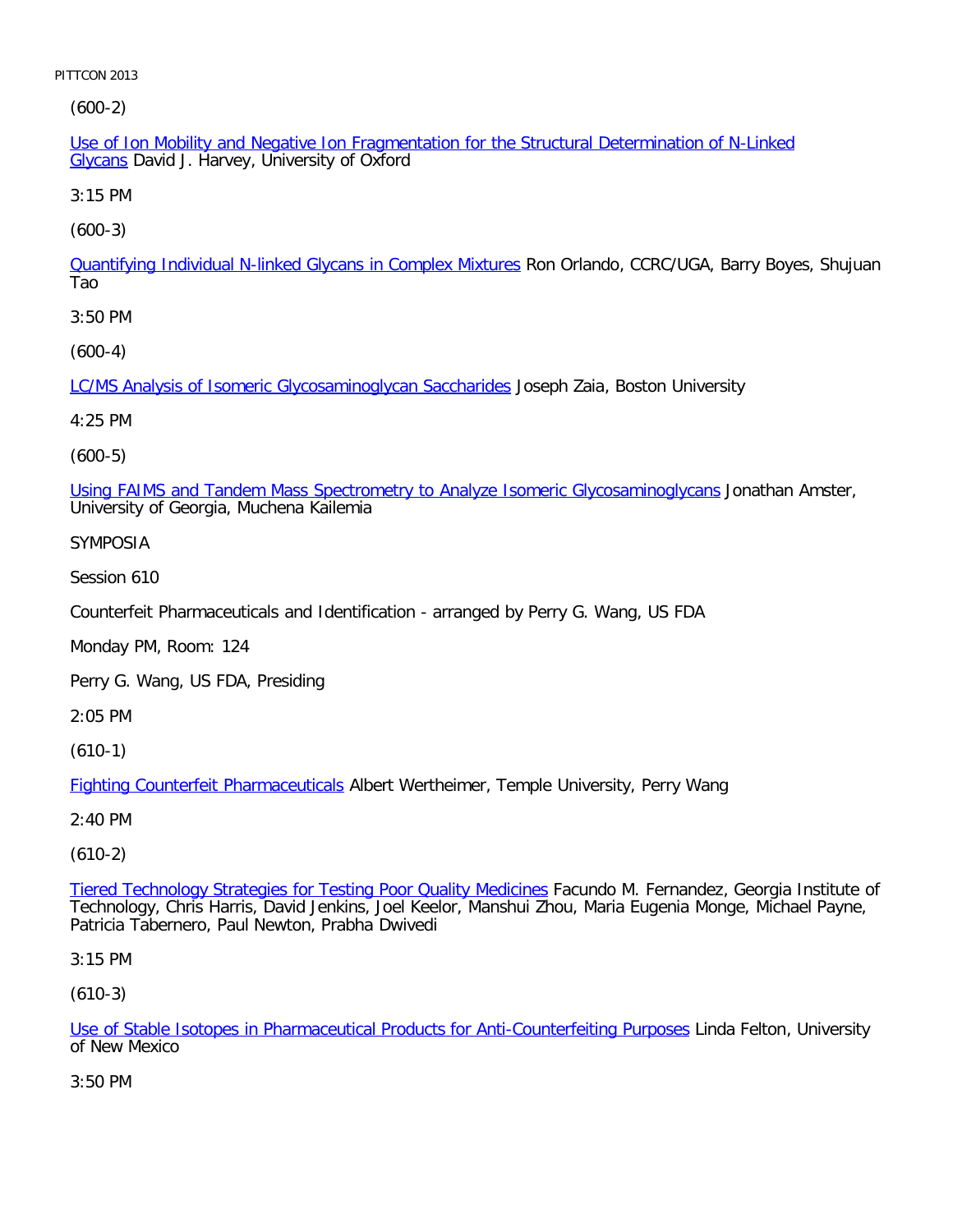(610-4)

Analytical Techniques to Detect Counterfeit Pharmaceuticals Fred l. Fricke, USFDA Retired, Mark Witkowski, RD Satzger

SYMPOSIA

Session 620

Miniature Mass Spectrometers: Reaching the Exponential of the Growth Curve - arranged by R Graham Cooks, Purdue University

Monday PM, Room: 201A

R Graham Cooks, Purdue University, Presiding

2:05 PM

[\(620-1\)](file:///p|/print%20on%20demand%20titles/23101-23200/23133/23133%20source%20materials/papers/620-1.htm)

**Internal Ionization** David Rafferty, 1st Detect Corporation

2:40 PM

(620-2)

[Mini Mass Spectrometers: External Ionization & Interfaces](file:///p|/print%20on%20demand%20titles/23101-23200/23133/23133%20source%20materials/papers/620-2.htm) R Graham Cooks, Purdue University, Zheng Ouyang

3:15 PM

(620-3)

[Converging Ion Traps for Miniaturized Mass Spectrometers](file:///p|/print%20on%20demand%20titles/23101-23200/23133/23133%20source%20materials/papers/620-3.htm) Daniel Austin, Brigham Young University

3:50 PM

(620-4)

Deployable Remote Miniature Cylindrical Ion Trap Mass Spectrometer Guido Verbeck, University of North [Texas](file:///p|/print%20on%20demand%20titles/23101-23200/23133/23133%20source%20materials/papers/620-4.htm)

# 4:25 PM

(620-5)

A Portable VUV Photo-Ionization Digital Ion Trap Mass Spectrometer for VOC Inspection Li Ding, Kunshan [Hexin Mass Spectrometry Co Ltd, Zhen Zhou](file:///p|/print%20on%20demand%20titles/23101-23200/23133/23133%20source%20materials/papers/620-5.htm)

SYMPOSIA

Session 630

New Reagents and New Technologies for Biological Imaging - Stephane Petoud, CNRS - arranged by Center for Molecular Biophysics

Monday PM, Room: 125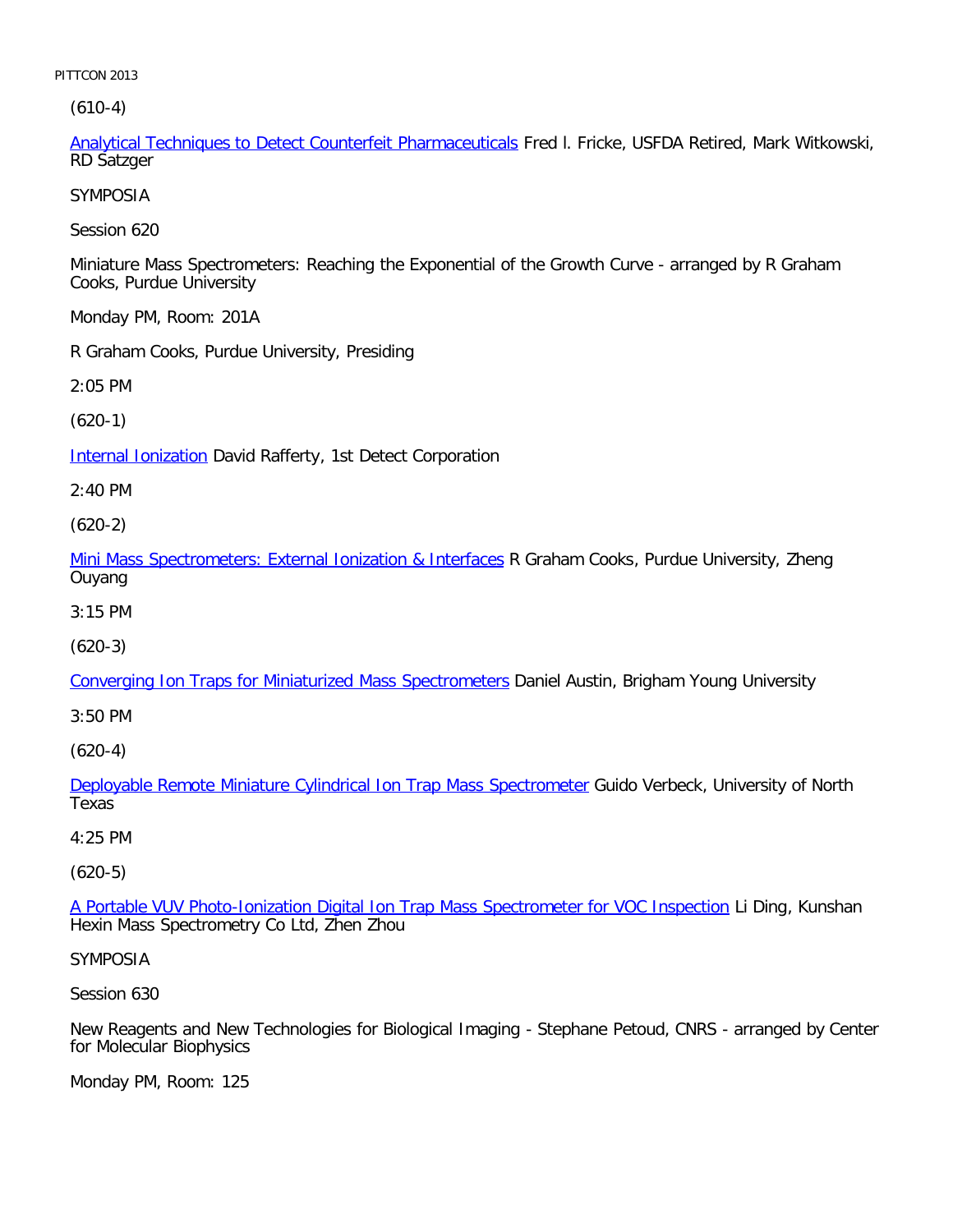Stephane Petoud, Carnegie Mellon University, Presiding

2:05 PM

[\(630-1\)](file:///p|/print%20on%20demand%20titles/23101-23200/23133/23133%20source%20materials/papers/630-1.htm)

Genetically Targetable Tandem Fluorophores for Smart Sensing Marcel Bruchez, Carnegie Mellon University

2:40 PM

[\(630-2\)](file:///p|/print%20on%20demand%20titles/23101-23200/23133/23133%20source%20materials/papers/630-2.htm)

Nanoscale Coordination Polymers for Biomedical Imaging and Drug Delivery Wenbin Lin, University of North Carolina at Chapel Hill

3:15 PM

[\(630-3\)](file:///p|/print%20on%20demand%20titles/23101-23200/23133/23133%20source%20materials/papers/630-3.htm)

[Plasmonic Enhanceme](file:///p|/print%20on%20demand%20titles/23101-23200/23133/23133%20source%20materials/papers/630-3.htm)nt of Light Scattering in Cellular and Molecular Imaging Reveals the Secrets of Cancer Cells in Life and in Death Mostafa A. El-Sayed, Georgia Institute of Technology, Bin Kang, Lauren Austin, Megan Mackey

3:50 PM

(630-4)

[Coordination Chemistry of MR Imaging Probes](file:///p|/print%20on%20demand%20titles/23101-23200/23133/23133%20source%20materials/papers/630-4.htm) Thomas J. Meade, Northwestern University

4:25 PM

(630-5)

[Near-Infrared Emitting Lanthanide Compounds for Biologic Imaging in Cells and in Small Animals : Metal-](file:///p|/print%20on%20demand%20titles/23101-23200/23133/23133%20source%20materials/papers/630-5.htm)[Organic Frameworks and Dendrimer Complexes](file:///p|/print%20on%20demand%20titles/23101-23200/23133/23133%20source%20materials/papers/630-5.htm) Stephane Petoud, CNRS University, Alexandra Foucault, Hyounsoo Uh, Kristy Gogick, Nathaniel Rosi, Svtelana Eliseeva

SYMPOSIA

Session 640

Next Generation Approaches to Clinical and Chemical Sensing - arranged by Chad A. Mirkin, Northwestern **University** 

Monday PM, Room: 118A

Chad A. Mirkin, Northwestern University, Presiding

2:05 PM

(640-1)

Next-Generation SERS Nanoparticles for Medical Imaging and Diagnostics Shuming Nie, Emory University, Ximei Qian

[2:40 PM](file:///p|/print%20on%20demand%20titles/23101-23200/23133/23133%20source%20materials/papers/640-1.htm)

(640-2)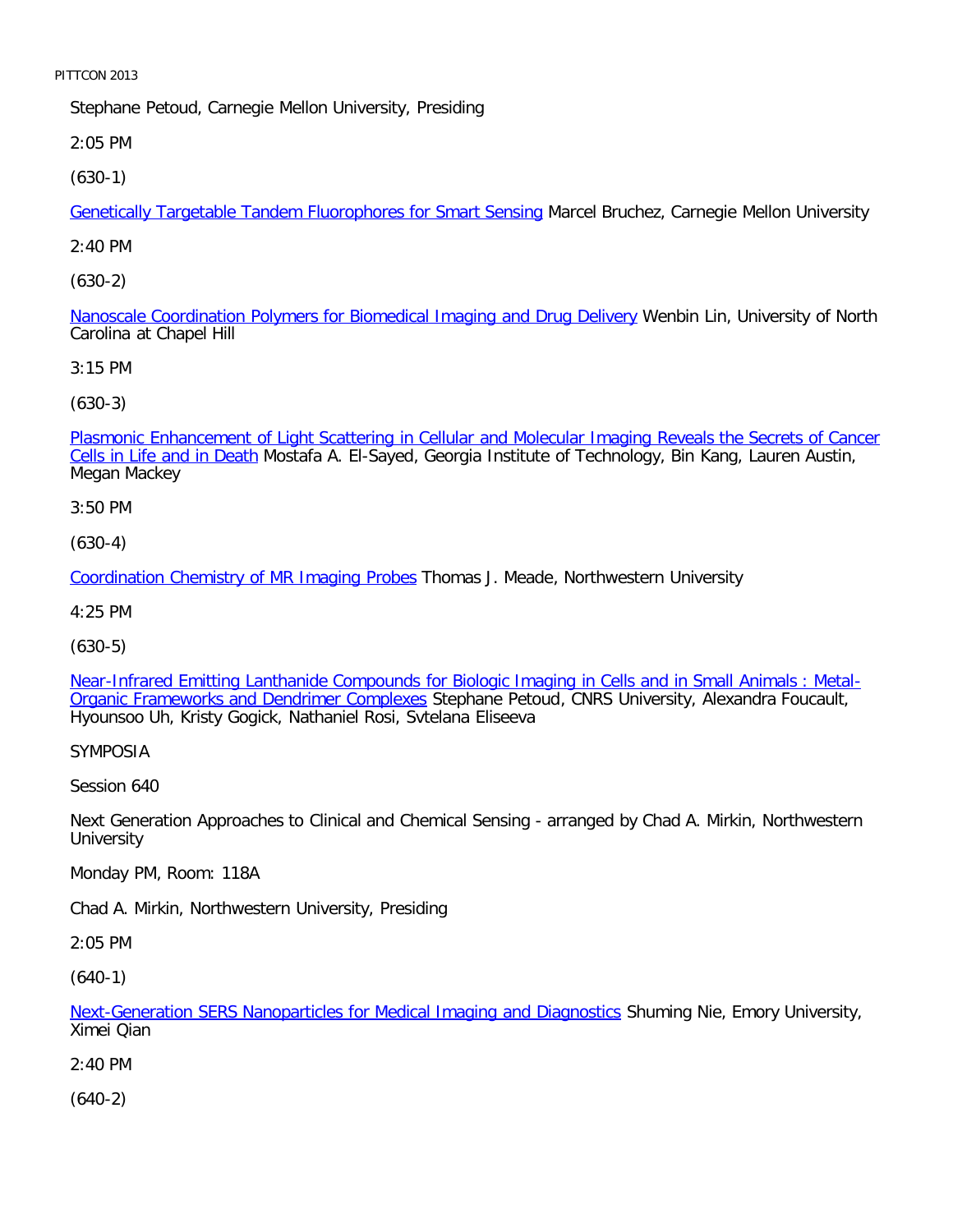Live Cell Sorting Based on Genetic Content with NanoFlares Chad A. Mirkin, Northwestern University

3:15 PM

[\(640-3\)](file:///p|/print%20on%20demand%20titles/23101-23200/23133/23133%20source%20materials/papers/640-3.htm)

Rapid Detection of Viruses and Bacteria Directly From Clinical Specimens Using the Microarray-Based Sample-to-Result Verigene System Nathan A. Ledeboer, Medical College of Wisconsin

3:50 PM

[\(640-4\)](file:///p|/print%20on%20demand%20titles/23101-23200/23133/23133%20source%20materials/papers/640-4.htm)

Nanoparticle-Based Artificial RNA Silencing Machinery for Antiviral Therapy Charles Cao, University of Florida

4:25 PM

[\(640-5\)](file:///p|/print%20on%20demand%20titles/23101-23200/23133/23133%20source%20materials/papers/640-5.htm)

Nanotechnology for Detection of microRNAs with Application to Prostate Cancer Colby S. Thaxton, Northwestern University

SYMPOSIA

Session 650

Shootout in the (Elemental) MS Corral - arranged by Steven J. Ray, Indiana University

Monday PM, Room: 122B

Steven J. Ray, Indiana University, Presiding

2:05 PM

(650-1)

[ICP-Quadrupole Mass Spectrometry: Tried, True and Better than Ever](file:///p|/print%20on%20demand%20titles/23101-23200/23133/23133%20source%20materials/papers/650-1.htm) John W. Olesik, The Ohio State **University** 

2:40 PM

(650-2)

Sector-Field Mass Spectrometers — High Sensitivity and Low Interferences. What More Could You Want? [Frank Vanhaecke, Ghent University](file:///p|/print%20on%20demand%20titles/23101-23200/23133/23133%20source%20materials/papers/650-2.htm)

[3:](file:///p|/print%20on%20demand%20titles/23101-23200/23133/23133%20source%20materials/papers/650-2.htm)15 PM

(650-3)

TOFMS — The Only Way to Capture Transients from Challenging Samples? James A. Holcombe, University of Texas at Austin

[3:50 PM](file:///p|/print%20on%20demand%20titles/23101-23200/23133/23133%20source%20materials/papers/650-3.htm)

(650-4)

Without Ultra-High Resolution MS, Your Spectra Are All Wrong David W. Koppenaal, Pacific Northwest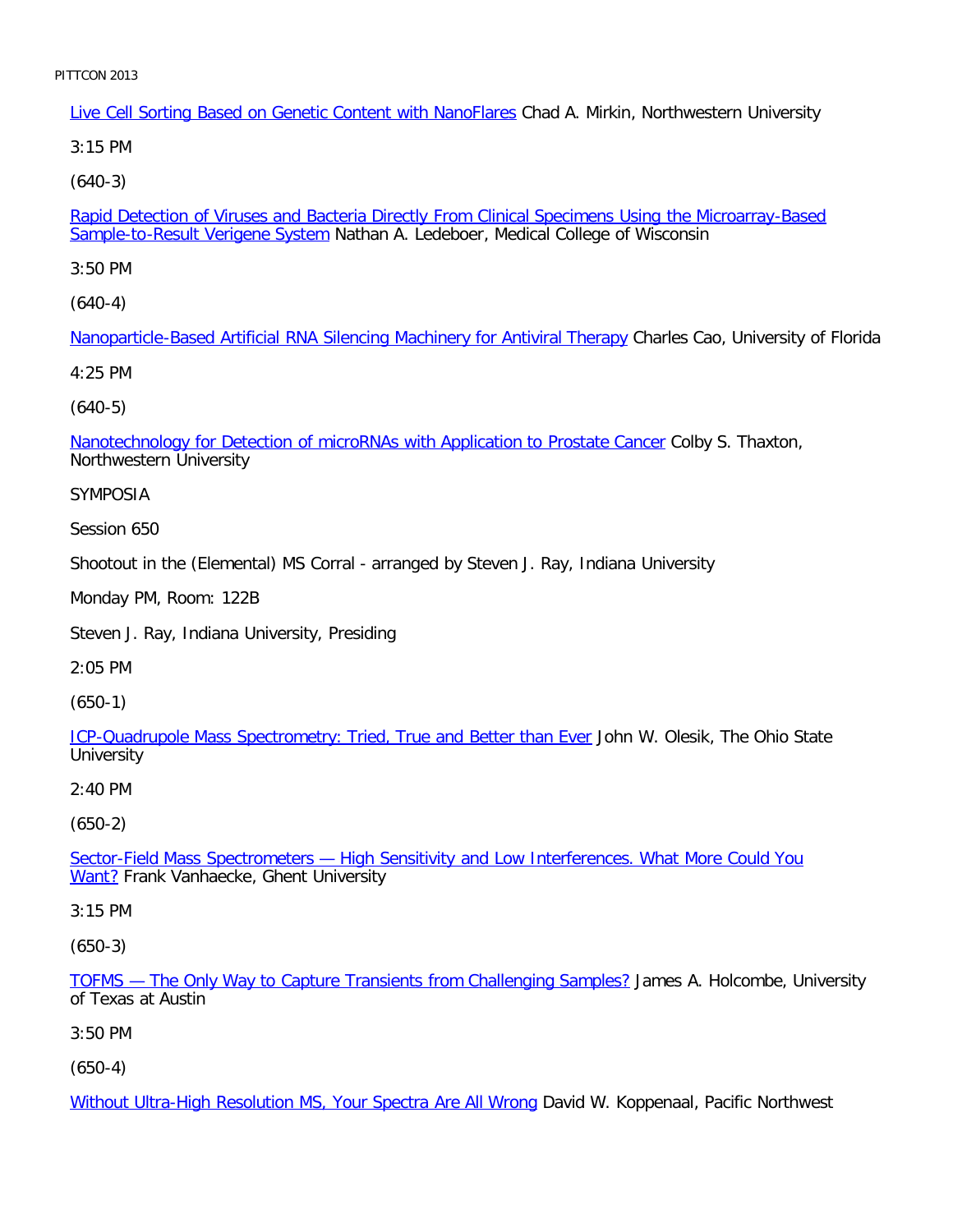National Laboratory, Anthony Carado, Charles Barinaga, R Kenneth Marcus

4:25 PM

[\(650-5\)](file:///p|/print%20on%20demand%20titles/23101-23200/23133/23133%20source%20materials/papers/650-5.htm)

All the Signal, All the Time, with Array-Detector Mass Spectrometry Steven J. Ray, Indiana University, Alex Graham, Anthony Carado, Charles Barinaga, Christie Enke, David Koppenaal, Elise Dennis, Gary Hieftje, Jeremy Felton

SYMPOSIA

Session 660

Single Molecule Characterization with Nanofluidic Devices - arranged by Stephen C. Jacobson, Indiana **University** 

Monday PM, Room: 122A

Stephen C. Jacobson, Indiana University, Presiding

2:05 PM

(660-1)

[Single Enzyme Spectroelectrochemistry in NanoOptoFluidic Devices](file:///p|/print%20on%20demand%20titles/23101-23200/23133/23133%20source%20materials/papers/660-1.htm) Paul W. Bohn, University of Notre Dame, Dane Grismer, Jing Zhao, Sean Branagan

2:40 PM

(660-2)

[Measuring Protein-Protein Interactions at Cell Junctions with Ion Conductance Microscopy](file:///p|/print%20on%20demand%20titles/23101-23200/23133/23133%20source%20materials/papers/660-2.htm) Lane A. Baker, Indiana University, Chiao-Chen Chen, Yi Zhou

3:15 PM

(660-3)

Nanochannel Networks for Manipulating and Characterizing Single DNA Molecules Laurent Menard, [University of North Carolina at Chapel Hill, Chad Mair, J Michael Ramsey, Jean Pierre](file:///p|/print%20on%20demand%20titles/23101-23200/23133/23133%20source%20materials/papers/660-3.htm) Alarie, Jinsheng Zhou, Michael Woodson

3:50 PM

(660-4)

Size-Selective Trapping of Bioparticles Using Planar Nanofluidic Devices Milton L. Lee, Brigham Young University, Aaron Hawkins, Adam Woolley, Daniel Maynes, Dennis Tolley, Jie Xuan, John Stout, Mark [Hamblin, Suresh Kumar](file:///p|/print%20on%20demand%20titles/23101-23200/23133/23133%20source%20materials/papers/660-4.htm)

4:25 PM

(660-5)

In-Plane Nanofluidic Devices for Sensing and Assembly of Single Virus Capsids Stephen C. Jacobson, Indiana University, Adam Zlotnick, Laurence Kohler, Lisa Selzer, Lye Siang Lee, Zachary Harms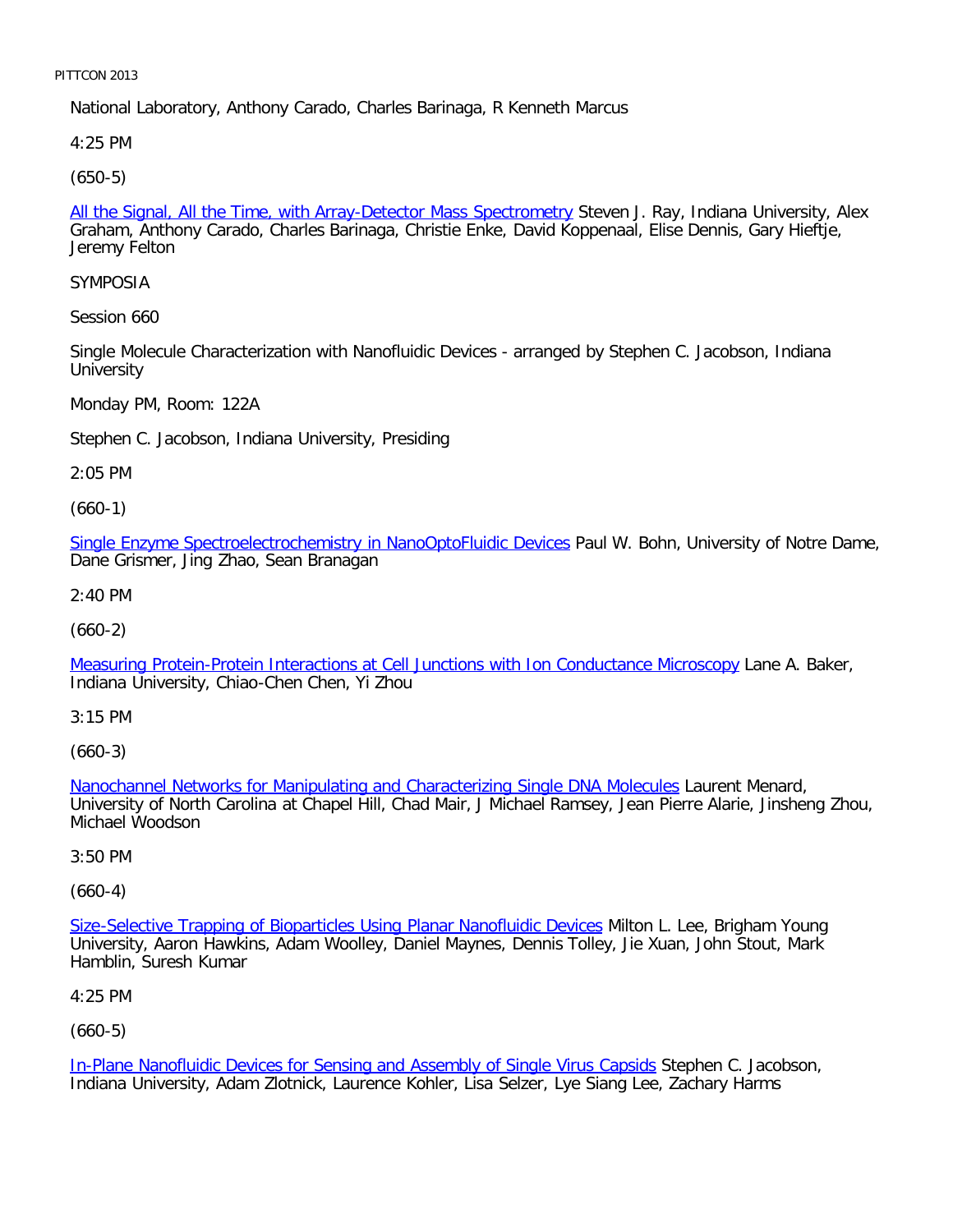SYMPOSIA

Session 670

The Twenty-Fourth James L Waters Symposium: Chemical Imaging Spectroscopy - arranged by Charles W. Gardner, ChemImage Corporation

Monday PM, Room: 126A

Charles W. Gardner, ChemImage Corporation, Presiding

2:05 PM

[\(670-1\)](file:///p|/print%20on%20demand%20titles/23101-23200/23133/23133%20source%20materials/papers/670-1.htm)

Chemical Imaging: Those Are Pretty Pictures But Who Gives A Darn! Neil Lewis, Malvern Instruments

2:40 PM

(670-2)

[Birth to Young Adulthood of Molecular Chemical Image](file:///p|/print%20on%20demand%20titles/23101-23200/23133/23133%20source%20materials/papers/670-2.htm) Patrick J. Treado, ChemImage Corporation

3:30 PM

(670-3)

[The Development of Infrared Spectroscopic Imaging and Focalplane Array Detectors: Are FPAs Enabling](file:///p|/print%20on%20demand%20titles/23101-23200/23133/23133%20source%20materials/papers/670-3.htm) [Technology, Achilles' Heel, or Both](file:///p|/print%20on%20demand%20titles/23101-23200/23133/23133%20source%20materials/papers/670-3.htm)? Richard A. Crocombe, Thermo Fisher Scientific

4:05 PM

(670-4)

[Confocal Raman Microscopy: From Single Spectra Acquisition to Routine 3D Raman Imaging](file:///p|/print%20on%20demand%20titles/23101-23200/23133/23133%20source%20materials/papers/670-4.htm) Joachim A. Koenen, WITec GmbH

SYMPOSIA

Session 680

Vibrational Spectroscopy and Imaging for Point-of-Care Diagnoses: From the Benchtop to the Bedside arranged by John F. Rabolt, University of Delaware

Monday PM, Room: 117

John F. Rabolt, University of Delaware, Presiding

2:05 PM

(680-1)

Development of a Rapid Infrared Method to Evaluate the Onset of Disease John F. Rabolt, University of **Delaware** 

[2:40 PM](file:///p|/print%20on%20demand%20titles/23101-23200/23133/23133%20source%20materials/papers/680-1.htm)

(680-2)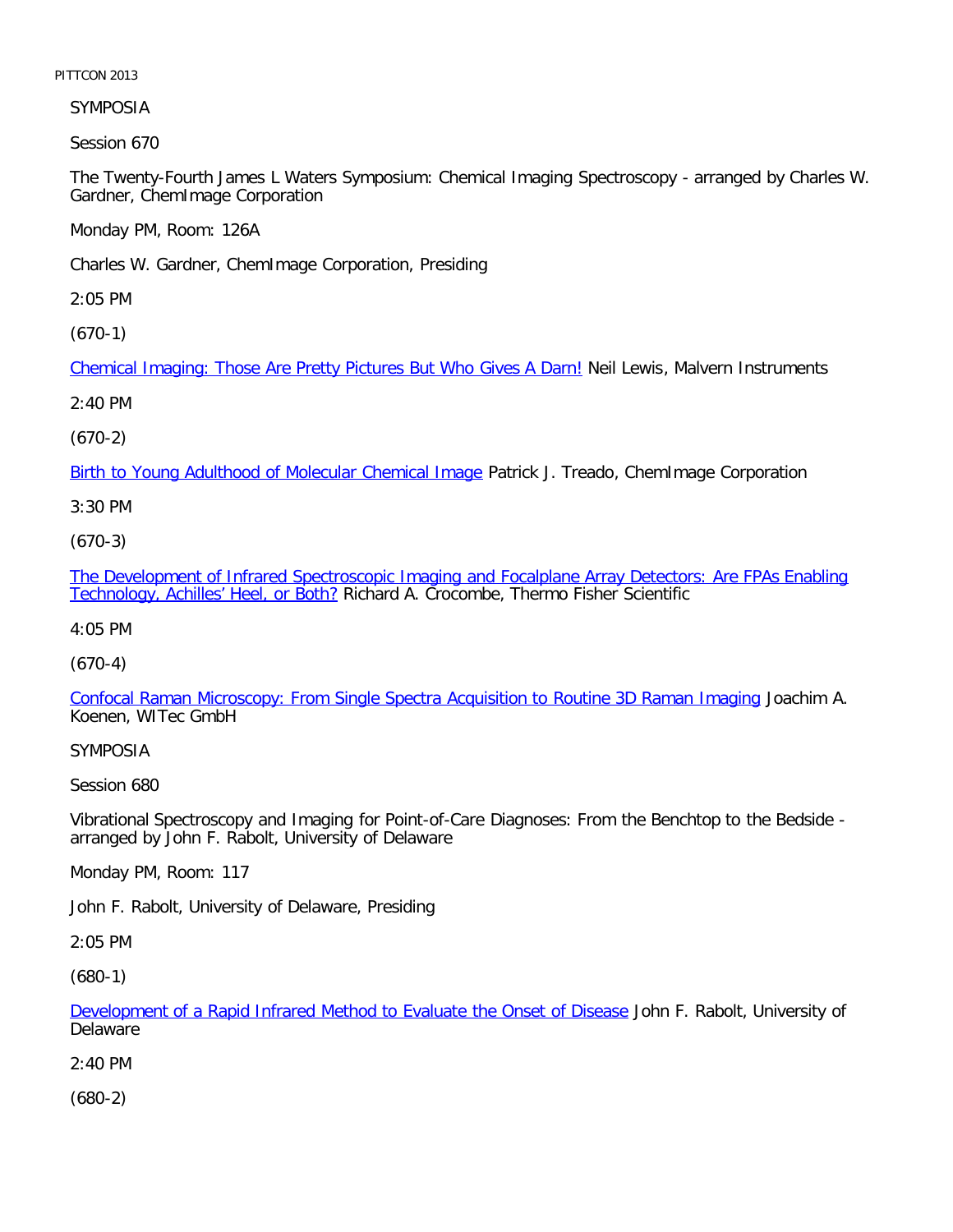Tissue Histopathology - Spectroscopic Imaging Technology Development Towards Real-Time Decisions Rohit Bhargava, University of Illinois at Urbana-Champaign, Andre Balla, Michael Walsh, Sarah Holton

3:15 PM

[\(680-3\)](file:///p|/print%20on%20demand%20titles/23101-23200/23133/23133%20source%20materials/papers/680-3.htm)

Nano-Optical Detection of Influenza Virulence Factors Richard A. Dluhy, University of Georgia

3:50 PM

[\(680-4\)](file:///p|/print%20on%20demand%20titles/23101-23200/23133/23133%20source%20materials/papers/680-4.htm)

Raman, Infrared and NMR Spectroscopies on the Same Samples and the Etiology and Cure for Dry Eyes Douglas Borchman, University of Louisville, Gary Foulks, Marta Yappert

4:25 PM

(680-5)

[The Development and Application of a Novel Hybrid Molecular Spectroscopic and Dynamic Light Scattering](file:///p|/print%20on%20demand%20titles/23101-23200/23133/23133%20source%20materials/papers/680-5.htm) Technology for the Physicochemical Characterization of Protein-Based Pharmaceuticals Neil Lewis, Malvern **Instruments** 

SYMPOSIA

Session 690

Water Quality and Environmental Issues - arranged by Lauren Weinrich, American Water

Monday PM, Room: 118C

Lauren Weinrich, American Water, Presiding

2:05 PM

(690-1)

Optical Monitoring of Disinfection By-Product Precursors with Fluorescence Excitation-Emission Mapping (F-[EEM\): Practical Application Issues for Drinking, Waste and Reuse Water Industry](file:///p|/print%20on%20demand%20titles/23101-23200/23133/23133%20source%20materials/papers/690-1.htm) Adam Gilmore, Horiba [Instruments Inc.](file:///p|/print%20on%20demand%20titles/23101-23200/23133/23133%20source%20materials/papers/690-1.htm)

2:40 PM

(690-2)

Determination of Pharmaceuticals in Ground-and Surface-Water Samples by Direct-Aqueous Injection, High-Performance Liquid Chromatography/Tandem Mass Spectrometry Edward T. Furlong, US Geological Survey, [Christopher Kanagy, Mark Burkhardt, Mary Noriega](file:///p|/print%20on%20demand%20titles/23101-23200/23133/23133%20source%20materials/papers/690-2.htm)

3:15 PM

(690-3)

The Evolution of Analytical Methods for Compliance Monitoring Andrew Eaton, Eurofins Eaton Analytical Inc

[3:50 PM](file:///p|/print%20on%20demand%20titles/23101-23200/23133/23133%20source%20materials/papers/690-3.htm)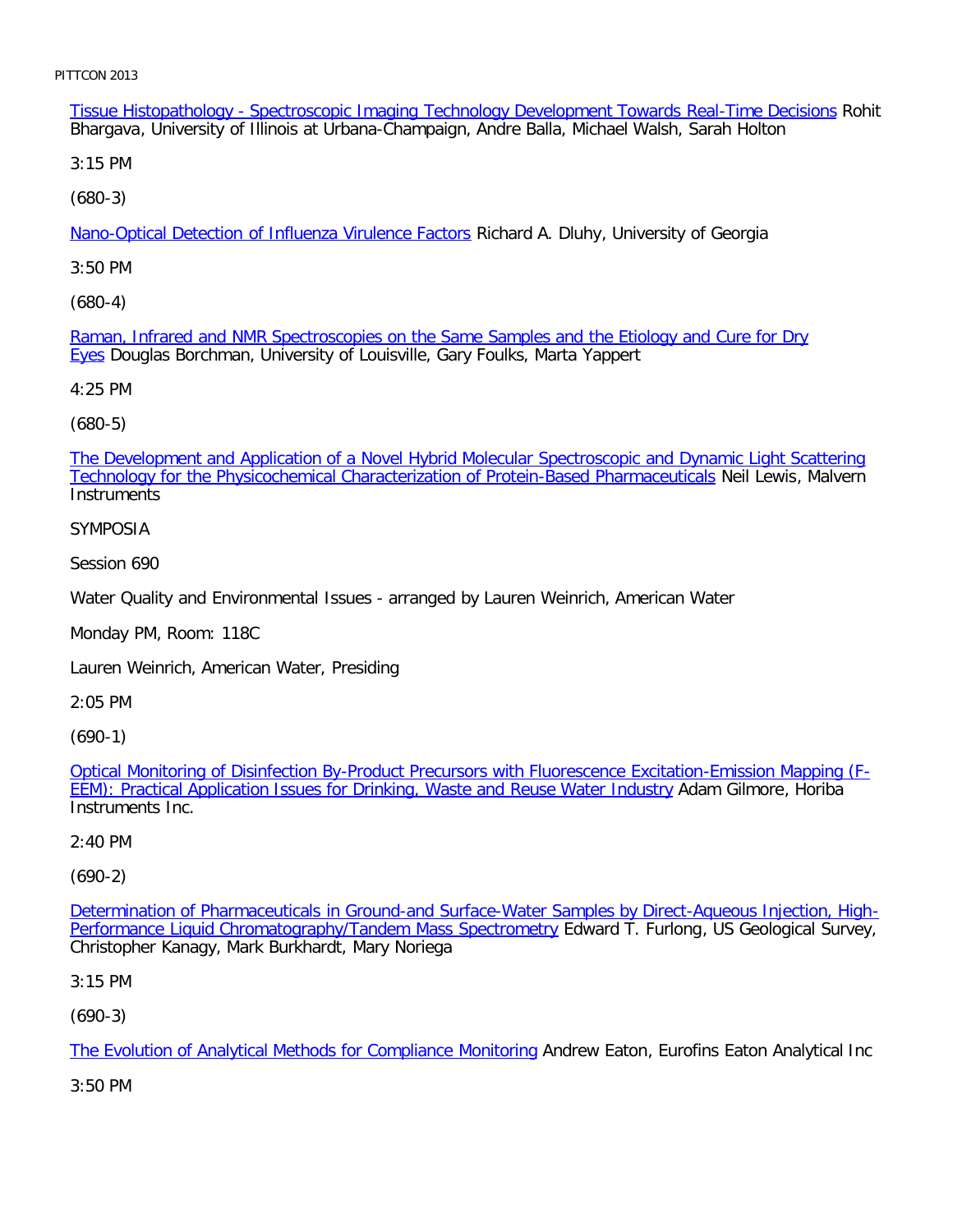(690-4)

An Overview of Hexavalent Chromium Methods and Research Alice Fulmer, Water Research Foundation

4:25 PM

[\(690-5\)](file:///p|/print%20on%20demand%20titles/23101-23200/23133/23133%20source%20materials/papers/690-5.htm)

Challenges in Measuring and Monitoring for Effects of Shale Gas Produced Water on Drinking Water Treatment Plants Jeanne M. VanBriesen, Carnegie Mellon University, Jessica Wilson, Yuxin Wang

**WORKSHOP** 

Session 700

On-Line Monitoring for Nutrients and Chemical Contaminants - arranged by William C. Lipps, OI Analytical

Monday PM, Room: 126B

William C. Lipps, OI Analytical, Presiding

2:05 PM

(700-1)

[Current ASTM Efforts for the Development of a Practice to Cover On-Line Sensor](file:///p|/print%20on%20demand%20titles/23101-23200/23133/23133%20source%20materials/papers/700-1.htm) Allison Fick, ASTM, Len Morrissey

2:35 PM

(700-2)

[A Novel Integrated Solution to Nutrient On-Line Monitoring - The Next Generation in Water Quality](file:///p|/print%20on%20demand%20titles/23101-23200/23133/23133%20source%20materials/papers/700-2.htm) [Monitoring and Watershed Management Tools](file:///p|/print%20on%20demand%20titles/23101-23200/23133/23133%20source%20materials/papers/700-2.htm) William A. Telliard, Consultant, Cary Jackson, Roger Stewart

3:05 PM

(700-3)

Field Demonstration of an Innovative Biofouling Control Technology for Micro-Channel Flow Cells Carlton D. [Hunt, Battelle, Brian Sikorski, Caleb Chitwood, Derek Michelin, Harry Nelson, Henry Pate, Michael Nea](file:///p|/print%20on%20demand%20titles/23101-23200/23133/23133%20source%20materials/papers/700-3.htm)l

3:50 PM

(700-4)

Data Review and Analysis of Continuous On-Line Monitoring - A Case Study Cary Jackson, Hach Company, [Roger Stewart](file:///p|/print%20on%20demand%20titles/23101-23200/23133/23133%20source%20materials/papers/700-4.htm)

4:20 PM

(700-5)

On-Line Process Monitoring for Wastewater Treatment Optimization Robert C. Smith, YSI

[4:50 PM](file:///p|/print%20on%20demand%20titles/23101-23200/23133/23133%20source%20materials/papers/700-5.htm)

(700-6)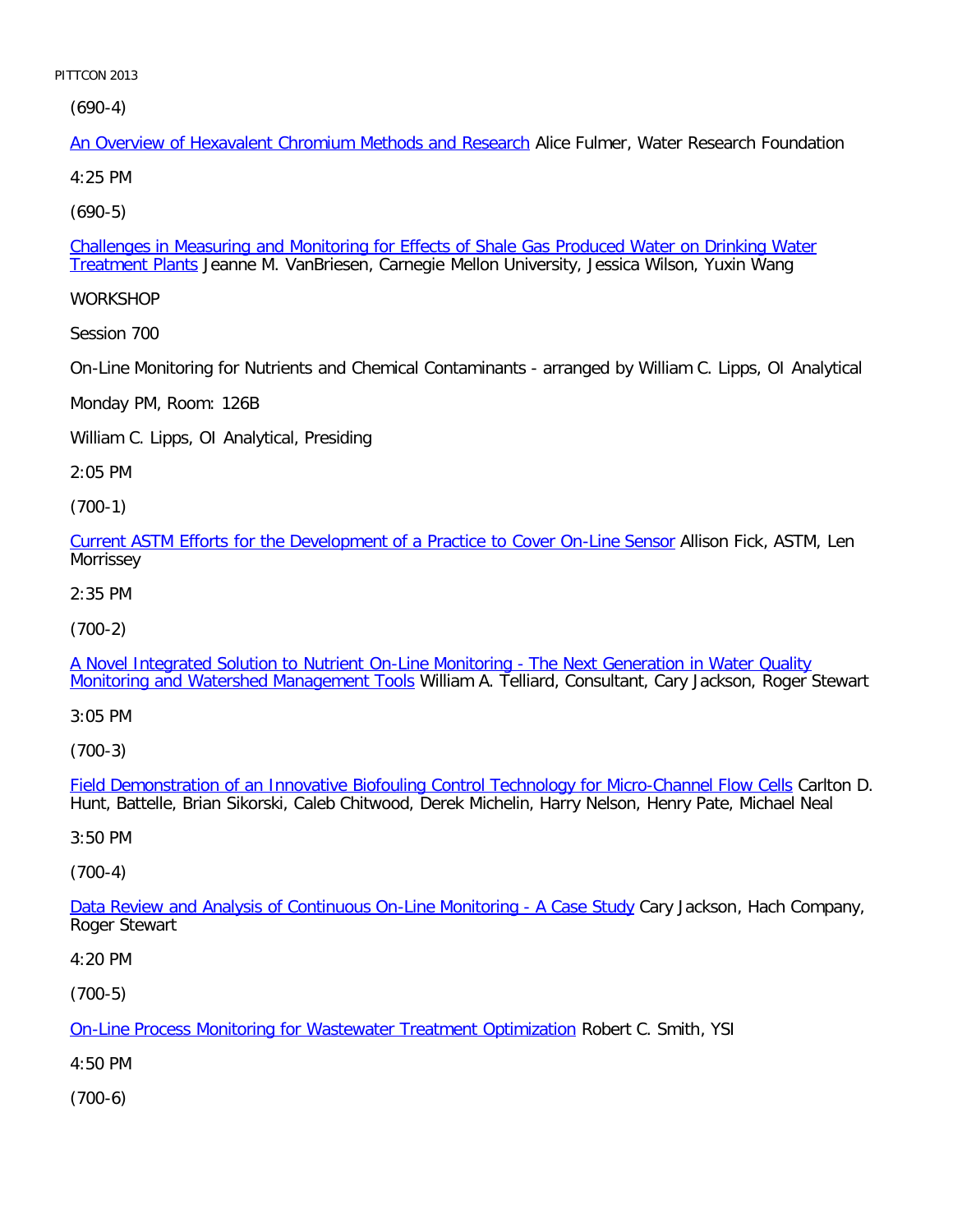| An On-Line Analyzer for the Measurement of Cyanide in Precious Metal Process Solutions William C. Lipps, |  |  |  |
|----------------------------------------------------------------------------------------------------------|--|--|--|
| OI Analytical                                                                                            |  |  |  |

ORGANIZED CONTRIBUTED SESSIONS

Session 720

Graphene for Biosensing Applications - arranged by Chenzhong Li, Florida International University

Monday PM, Room: 203B

Chenzhong Li, Florida International University, Presiding

2:00 PM

[\(720-1\)](file:///p|/print%20on%20demand%20titles/23101-23200/23133/23133%20source%20materials/papers/720-1.htm)

Graphene Electrodes for Bio/Chemical Sensors Ashok Mulchandani, University of California - Riverside

2:20 PM

(720-2)

[Hydrophilic Graphene for Enzyme Based Electrochemical Sensors](file:///p|/print%20on%20demand%20titles/23101-23200/23133/23133%20source%20materials/papers/720-2.htm) Xing-Hua Xia, Nanjing University

2:40 PM

(720-3)

[Photoluminescent Graphene Oxide Nanomaterial for Bioanalysis](file:///p|/print%20on%20demand%20titles/23101-23200/23133/23133%20source%20materials/papers/720-3.htm) Luis A. Colón, University at Buffalo, SUNY, Ivonne Ferrer, John Vinci, Nathan Guterry, Verónica Colón, Zuqin Xue

3:00 PM

(720-4)

[Luminescent Graphene Quantum Dots: Synthesis and Biosensing](file:///p|/print%20on%20demand%20titles/23101-23200/23133/23133%20source%20materials/papers/720-4.htm) Jun-Jie Zhu, Nanjing University, Juan Peng, Lingling Li

3:35 PM

(720-5)

Facile Synthesis of Graphene Nanohybrids as Enhanced Materials for Electrochemical Biosensing Shaomin [Shuang, Shanxi University, Chuan Dong, Yujing Guo](file:///p|/print%20on%20demand%20titles/23101-23200/23133/23133%20source%20materials/papers/720-5.htm)

3:55 PM

(720-6)

Graphene Based Electrochemical Sensors for Biosensing Applications Arzum Erdem, Ege University

[4:35 PM](file:///p|/print%20on%20demand%20titles/23101-23200/23133/23133%20source%20materials/papers/720-6.htm)

(720-8)

Graphene Microstructures for Biosensing and Analysis Harold Craighead, Cornell University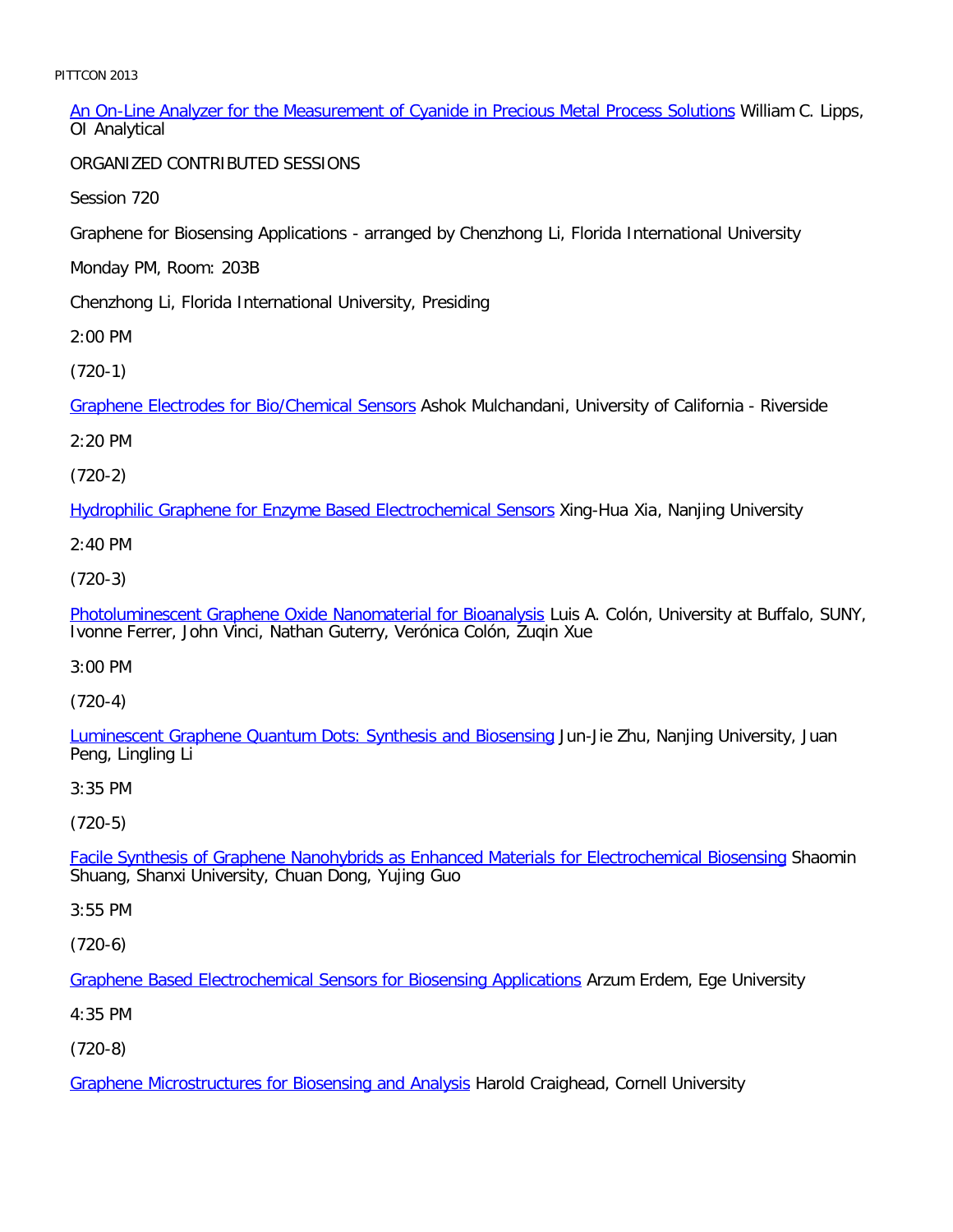## ORGANIZED CONTRIBUTED SESSIONS

Session 730

New Frontiers in Protein Quantitation: Enabling Technologies, Methods and Workflows - arranged by Mike Lee, Milestone Development

Monday PM, Room: 121C

Mike Lee, Milestone Development, Presiding

2:00 PM

[\(730-1\)](file:///p|/print%20on%20demand%20titles/23101-23200/23133/23133%20source%20materials/papers/730-1.htm)

Enabling Rapid, Sensitive Peptide Quantitation Through Automation and Nano-LC-MS Lucinda Cohen, Merck & Co., Inc., Bernard Choi, Weixun Wang

2:20 PM

(730-2)

[Expanding Applications of LC-MS-based Bioanalytical Methods to Quantify Proteins in Biological Fluids to](file:///p|/print%20on%20demand%20titles/23101-23200/23133/23133%20source%20materials/papers/730-2.htm) Support Drug Discovery Timothy Olah, Bristol-Myers Squibb Company

2:40 PM

(730-3)

[Label-Free Quantitation and Top-Down Biomarker Processing: Discovery and Verification](file:///p|/print%20on%20demand%20titles/23101-23200/23133/23133%20source%20materials/papers/730-3.htm) Steven M. Patrie, The University of Texas Southwestern Medical Center, Daniel Plymire, Erica Maresh, John Corbett, Jumei Zhang

3:00 PM

(730-4)

Assessment of Two Immunodepletion Methods: Off-Target Effects and Variations in Immunodepletion Efficiency May Compound Plasma Proteomics [Anthony T. Yeung, Fox Chase Cancer Center, Alan Braverman](file:///p|/print%20on%20demand%20titles/23101-23200/23133/23133%20source%20materials/papers/730-4.htm), [Bhavinkumar Patel, Carlos Barrero, Dian Che](file:///p|/print%20on%20demand%20titles/23101-23200/23133/23133%20source%20materials/papers/730-4.htm)n, Kelly Jones, Phillip Kim, Salim Merali, Steven Kelsen

3:35 PM

(730-5)

Ultra Fast, Automated, Online Protein Digestion for LCMS/MS Quantitative Analysis Robert E. Buco, [Shimadzu Corporation](file:///p|/print%20on%20demand%20titles/23101-23200/23133/23133%20source%20materials/papers/730-5.htm)

3:55 PM

(730-6)

Multiplexed Tandem Mass Spectrometry for Targeted Proteomics Michael MacCoss, University of Washington, Brendan MacLean, Donald Marsh, Egertson Jarrett, Michael Bereman, Vagisha Sharma

[4:15 PM](file:///p|/print%20on%20demand%20titles/23101-23200/23133/23133%20source%20materials/papers/730-6.htm)

(730-7)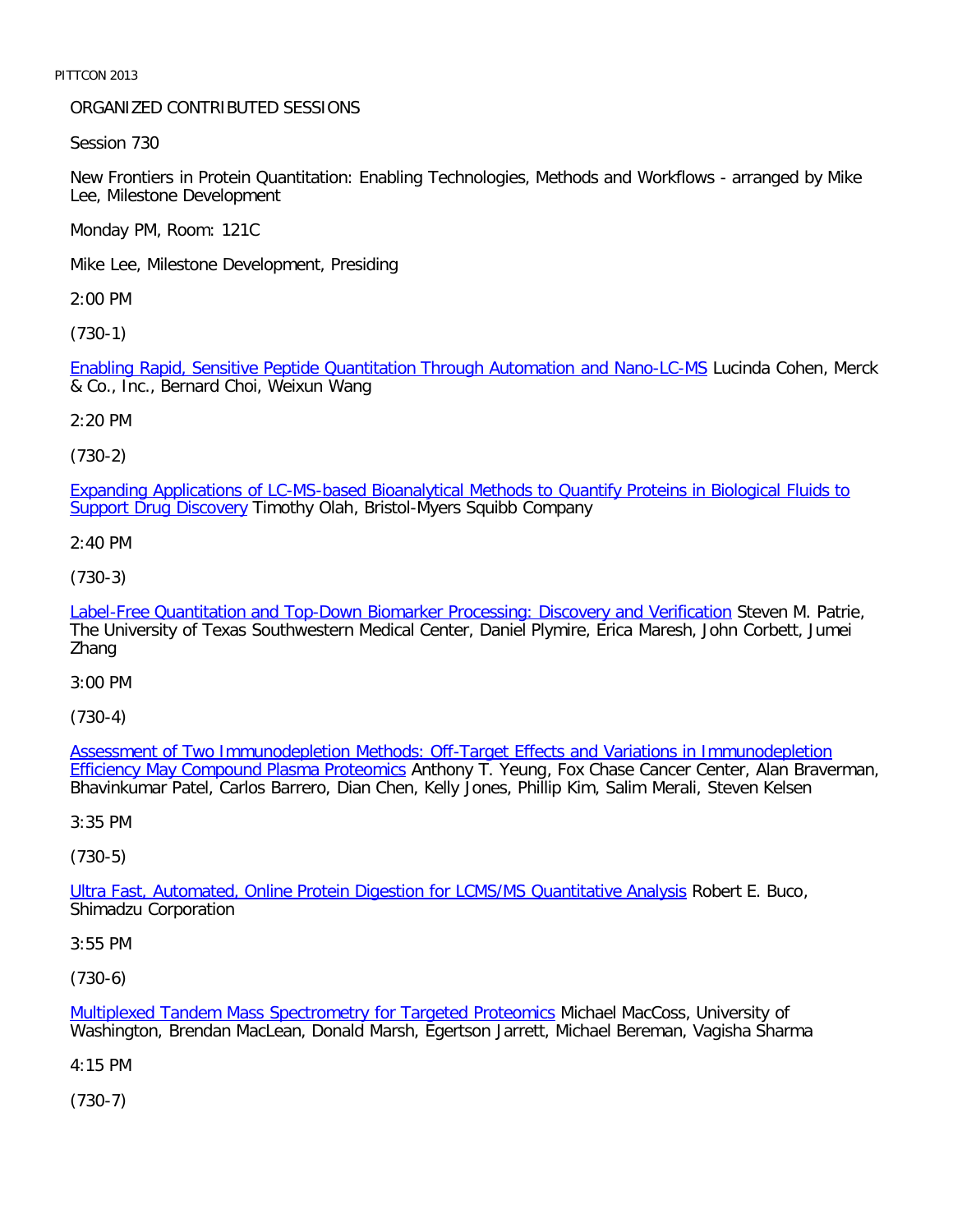Comparison of Traditional HPLC/MS/MS and Micro Flow LC/MS/MS for Large Molecule Bioanalysis Casey Johnson, Alturas Analytics, Inc., Chad Christianson, Jennifer Zimmer, Shane Needham

4:35 PM

[\(730-8\)](file:///p|/print%20on%20demand%20titles/23101-23200/23133/23133%20source%20materials/papers/730-8.htm)

High Performance, Ultra Low Flow Nanospray: Breaking the Barriers for Sensitivity and Throughput Gary A. Valaskovic, New Objective Inc.

ORGANIZED CONTRIBUTED SESSIONS

Session 740

Specialty Gas - arranged by Tracey Jacksier, Air Liquide

Monday PM, Room: 121B

Tracey Jacksier, Air Liquide, Presiding

2:00 PM

(740-1)

[Classical versus Spectroscopic Techniques for the Measurement of Reactive Gases at Trace Levels](file:///p|/print%20on%20demand%20titles/23101-23200/23133/23133%20source%20materials/papers/740-1.htm) Annarita Baldan, VSL Dutch Metrology Institute, Stefan Persijn

2:20 PM

(740-2)

[Understanding the Sources of Kr and Xe Interferences in a High-Purity Argon ICP-MS](file:///p|/print%20on%20demand%20titles/23101-23200/23133/23133%20source%20materials/papers/740-2.htm) Anthony Schleisman, Air Liquide, Janet Graehling

2:40 PM

(740-3)

Preparation and Validation of Green House Gas Primary Standards Jerry Rhoderick, National Institute of [Standards and Technology, Franklin Guenther, Gerald Mitchell, Jenn](file:///p|/print%20on%20demand%20titles/23101-23200/23133/23133%20source%20materials/papers/740-3.htm)ifer Carney, Mike Kelley, Walter Miller

3:00 PM

(740-4)

Analysis of Impurities and Anomalies in Dichlorosilane Jesus Anguiano, ConSci, Bill Geiger

[3:35 PM](file:///p|/print%20on%20demand%20titles/23101-23200/23133/23133%20source%20materials/papers/740-4.htm)

(740-5)

Trace Analysis of HF Impurities Jorge Perez, CIC Photonics, Inc, David Shafer, Richard Meyer

[3:55 PM](file:///p|/print%20on%20demand%20titles/23101-23200/23133/23133%20source%20materials/papers/740-5.htm)

(740-6)

Certification of a Southern Hemisphere and a Northern Hemisphere Air Standard Reference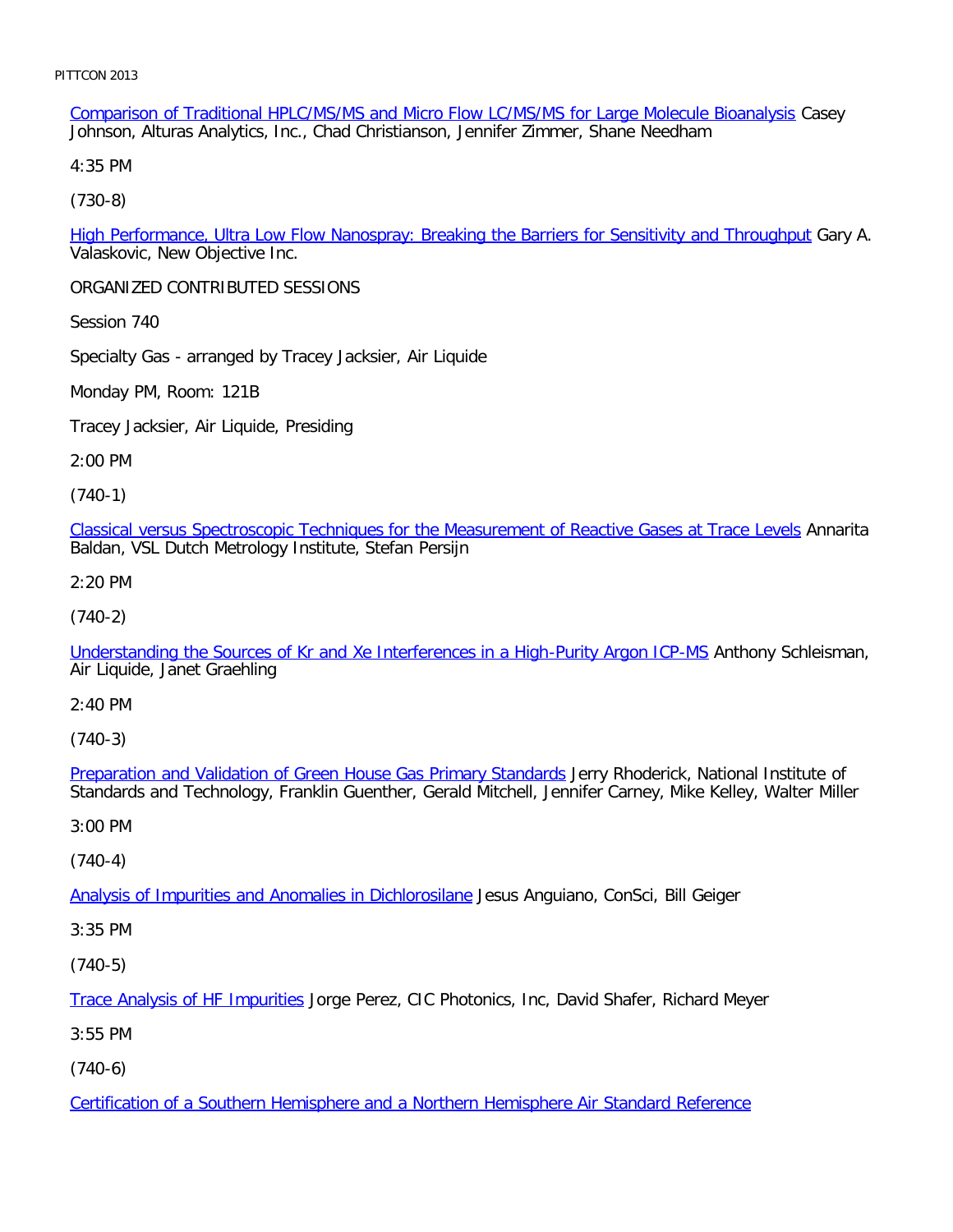Materials Franklin Guenther, National Institute of Standards and Technology, Gerald Mitchell, Jennifer Carney, Jerry Rhoderick, Mike Kelley, Walter Miller

4:15 PM

[\(740-7\)](file:///p|/print%20on%20demand%20titles/23101-23200/23133/23133%20source%20materials/papers/740-7.htm)

Measurement of Sub-ppm Level Atmospheric Impurities in Neon by Gas Chromatography with Discharge **Ionization Detection** Jian Hou, Gow-Mac Instrument Company, Kenneth Fincke, Michael Ling

4:35 PM

[\(740-8\)](file:///p|/print%20on%20demand%20titles/23101-23200/23133/23133%20source%20materials/papers/740-8.htm)

Calibration Spanning as a Means of Compensation for Spectral Mismatch Barbara Marshik, MKS Instruments, Timothy Martin

ORAL SESSIONS

Session 750

Bioanalytical: Electrochemistry - arranged by Emelita D. Breyer, Breyer Foundation

Monday PM, Room: 115C

Emelita D. Breyer, Breyer Foundation, Presiding

2:00 PM

(750-1)

Selective Oxidation of H<sub>2</sub>S Using Dicyano-Ferriprotoporphyrin Jason A. Bennett, Penn State Erie, The Behrend College, Andrea Chiodo, Karissa Sterling

2:20 PM

(750-2)

Electrochemical Analysis of a Semiconductor/Protein Interface Gabriel LeBlanc, Vanderbilt University, David [Cliffel, Evan Gizzie, G Kane Jennings, Gongping Chen](file:///p|/print%20on%20demand%20titles/23101-23200/23133/23133%20source%20materials/papers/750-2.htm)

2:40 PM

(750-3)

Modeling Structural Transformations Within Bacterial Spores Sergey V. Kazakov, Pace University, Nicholas **[Imperial](file:///p|/print%20on%20demand%20titles/23101-23200/23133/23133%20source%20materials/papers/750-3.htm)** 

3:00 PM

(750-4)

DNA and Redox Electrostatic Interaction Minhaz Uddin Ahmed, University of Brunei Darussalam and INRS-EMT, Mohammadali Safavieh, Mohammed Zourob, Sharifun Nahar

[3:35 PM](file:///p|/print%20on%20demand%20titles/23101-23200/23133/23133%20source%20materials/papers/750-4.htm)

(750-5)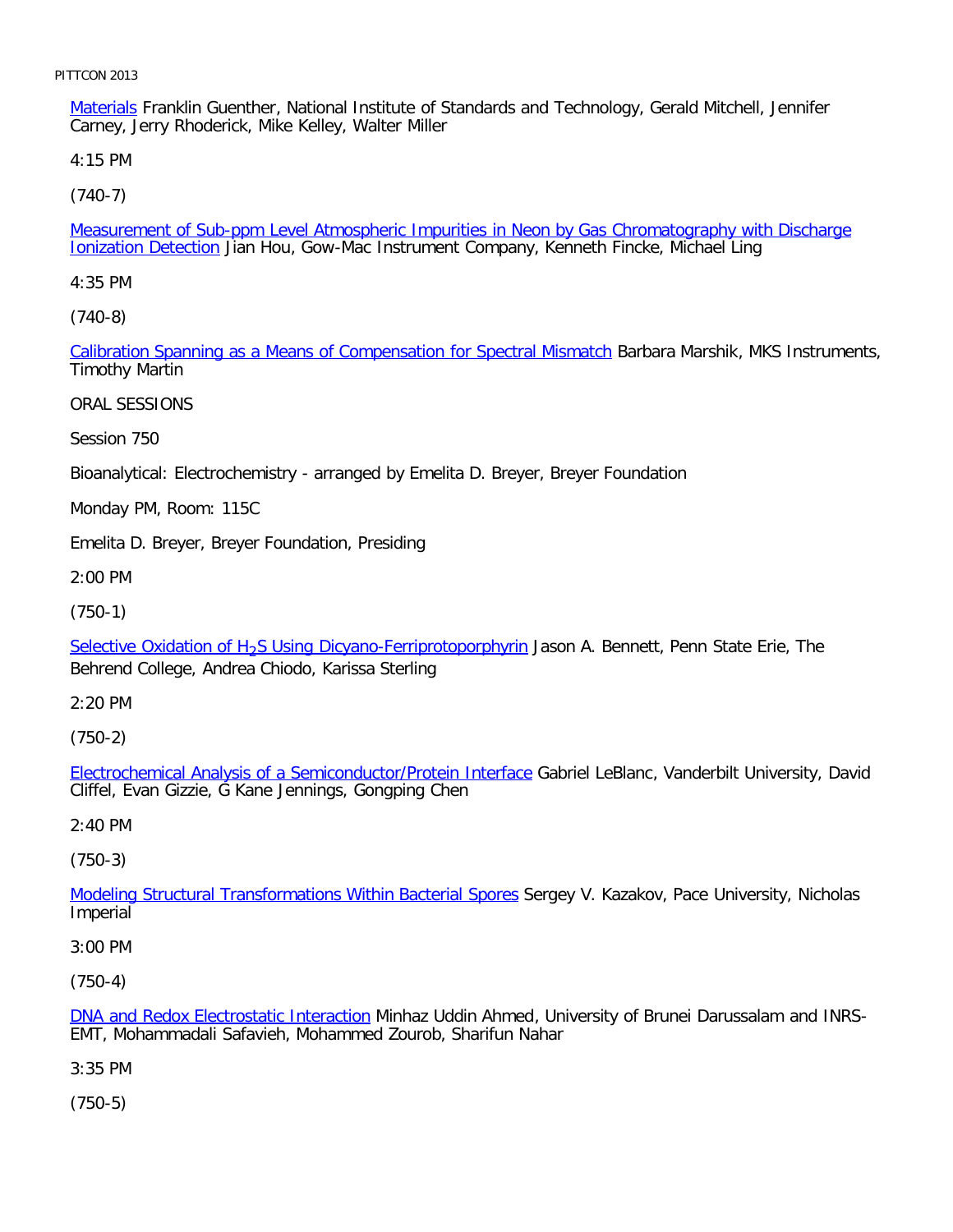Amperometric Detection of Estrogenic Phenolic Compounds at a Nickel Modified Glassy Carbon Electrode Grace Muna, Indiana University South Bend, Holly Garner, Michael Partridge

3:55 PM

[\(750-6\)](file:///p|/print%20on%20demand%20titles/23101-23200/23133/23133%20source%20materials/papers/750-6.htm)

Solution-Phase Electrochemiluminescence Assay for Ultrasensitive Analysis of HIV Receptor and Neutralizing Antibody X Nancy Xu, Old Dominion University

4:15 PM

[\(750-7\)](file:///p|/print%20on%20demand%20titles/23101-23200/23133/23133%20source%20materials/papers/750-7.htm)

Method to Monitor Exocytosis and Endocytosis in Cultured Cells Joakim Wigström, Chalmers University of Technology, Ann-Sofie Cans, Neda Najafinobar

4:35 PM

(750-8)

[The Release Kinetics of Neurotransmitters is Hindered by the Microenvironment During Exocytosis: A Single](file:///p|/print%20on%20demand%20titles/23101-23200/23133/23133%20source%20materials/papers/750-8.htm) Cell Study Raphael Trouillon, University of Gothenburg, Andrew Ewing

ORAL SESSIONS

Session 760

Bioanalytical: Sensors - arranged by Allen Sharkins, The Pittsburgh Conference

Monday PM, Room: 116

Allen Sharkins, The Pittsburgh Conference, Presiding

2:00 PM

(760-1)

Monitoring Enzymatic Degradation of Polyanion Substrates Using Pulsed Chronopotentiometric Polyion Sensitive Membrane Electrodes [Andrea K. Bell, University of Michigan, Joanna Zajda, Mark Meyerhoff](file:///p|/print%20on%20demand%20titles/23101-23200/23133/23133%20source%20materials/papers/760-1.htm)

[2:20 PM](file:///p|/print%20on%20demand%20titles/23101-23200/23133/23133%20source%20materials/papers/760-1.htm)

(760-2)

The Aggregation of Guanosine Monophosphate: A Molecular Dynamics Study Cecily C. Wilbanks, Rensselaer [Polytechnic Institute, Linda McGown, Shekhar Garde, Yingying Dong](file:///p|/print%20on%20demand%20titles/23101-23200/23133/23133%20source%20materials/papers/760-2.htm)

2:40 PM

(760-3)

Sensitive Analysis of 100 mg Wheat Endosperm from Experimental Cultivars Enables Breeders to Select Traits for Bread Quality Wheat from Early Generations David L. Wetzel, Kansas State University, Allan Fritz, [Mark Boatwright, Tyler Nickoley](file:///p|/print%20on%20demand%20titles/23101-23200/23133/23133%20source%20materials/papers/760-3.htm)

[3:00 PM](file:///p|/print%20on%20demand%20titles/23101-23200/23133/23133%20source%20materials/papers/760-3.htm)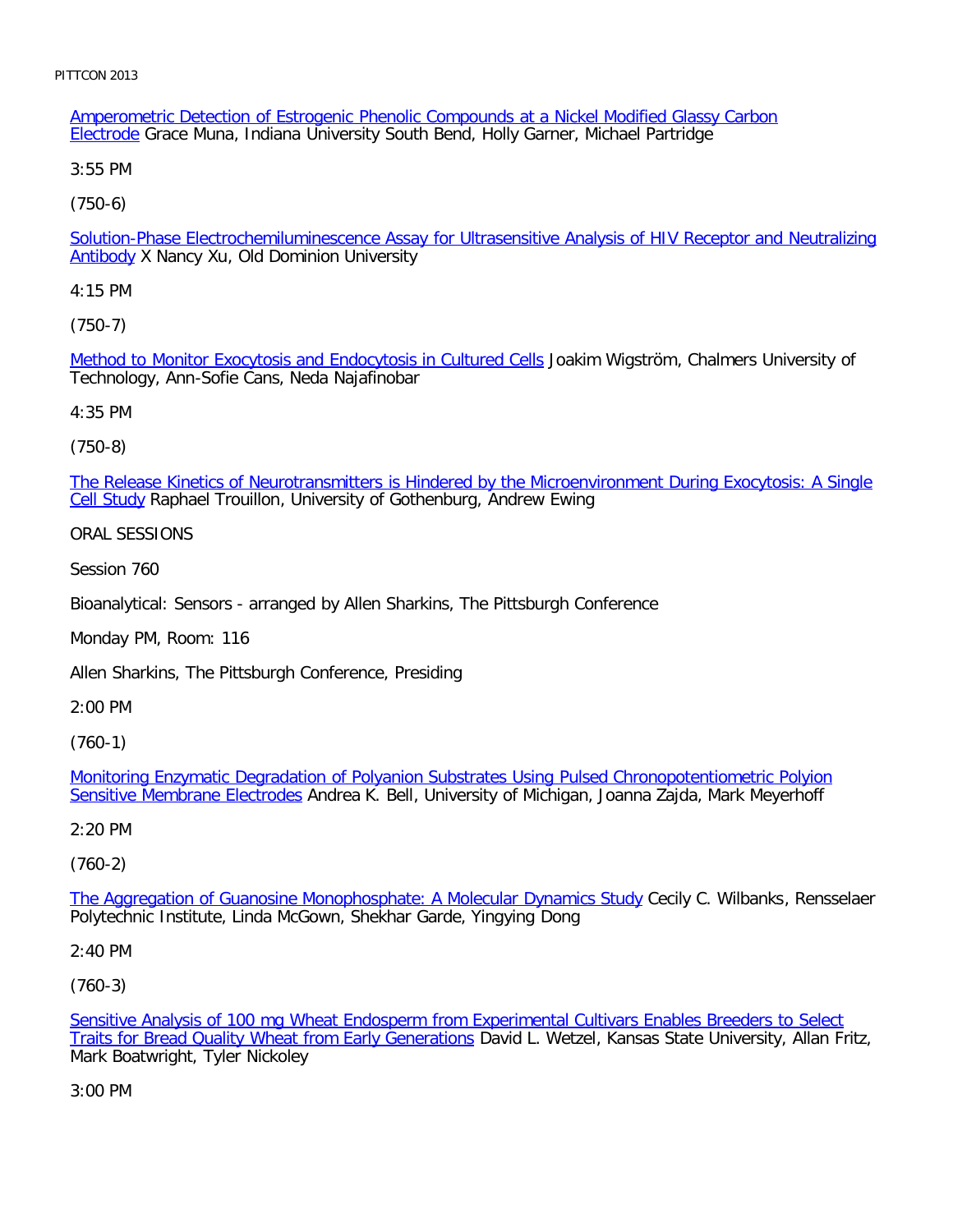(760-4)

Amperometric Detection of Exocytosis from an Artificial Secretory Cell Michael E. Kurczy, Chalmers University of Technology, Ann-Sofie Cans, Fredrik Höök, Lisa Simonsson, Raphael Trouillon

3:35 PM

[\(760-5\)](file:///p|/print%20on%20demand%20titles/23101-23200/23133/23133%20source%20materials/papers/760-5.htm)

A Robust and Sensitive Handheld Quantitative Detection Platform Based on Target Responsive Hydrogel and Personal Glucose Meter Zhi Zhu, Xiamen University, Chaoyong Yang, Yan Ling, Yuan Zou

3:55 PM

[\(760-6\)](file:///p|/print%20on%20demand%20titles/23101-23200/23133/23133%20source%20materials/papers/760-6.htm)

Imaging of Biomaterials Using a Hyperspectral Tunable Surface Plasmon Wavelength Filter Nick Pallas, Cleveland State University, John Turner

4:15 PM

(760-7)

[Optimizing the Electrochemical Detection of 4-Hydroxyphenylacetic Acid at Carbon-Fiber](file:///p|/print%20on%20demand%20titles/23101-23200/23133/23133%20source%20materials/papers/760-7.htm) Microelectrode Mimi Shin, University of Kansas, Kayla Raider, Michael Johnson, Sam Kaplan

4:35 PM

(760-8)

[Quantitative Assessment of Nanoparticle-Induced Organ Dysfunction and Oxidative Stress in Embryonic](file:///p|/print%20on%20demand%20titles/23101-23200/23133/23133%20source%20materials/papers/760-8.htm) [Zebr](file:///p|/print%20on%20demand%20titles/23101-23200/23133/23133%20source%20materials/papers/760-8.htm)afish Rifat Emrah Ozel, Clarkson University, Kenneth Wallace, Silvana Andreescu

ORAL SESSIONS

Session 770

Bioanalytical: Tissues and Cells - arranged by William LaCourse, University of Maryland Baltimore County

Monday PM, Room: 119B

William LaCourse, University of Maryland Baltimore County, Presiding

2:00 PM

(770-1)

Development of an On-Animal Separation Based Sensor with Amperometric Detection of Nitric Oxide Metabolites [David E. Scott, University of Kansas, Ryan Grigsby, Susan Lunte](file:///p|/print%20on%20demand%20titles/23101-23200/23133/23133%20source%20materials/papers/770-1.htm)

[2:20 PM](file:///p|/print%20on%20demand%20titles/23101-23200/23133/23133%20source%20materials/papers/770-1.htm)

(770-2)

Investigations of Ectopeptidase Activity in the Rat Hippocampus Using Electrokinetic Push-Pull Perfusion and Numerical Simulation Yangguang Ou, University of Pittsburgh, Amy Rupert, Mats Sandberg, Stephen Weber

[2:40 PM](file:///p|/print%20on%20demand%20titles/23101-23200/23133/23133%20source%20materials/papers/770-2.htm)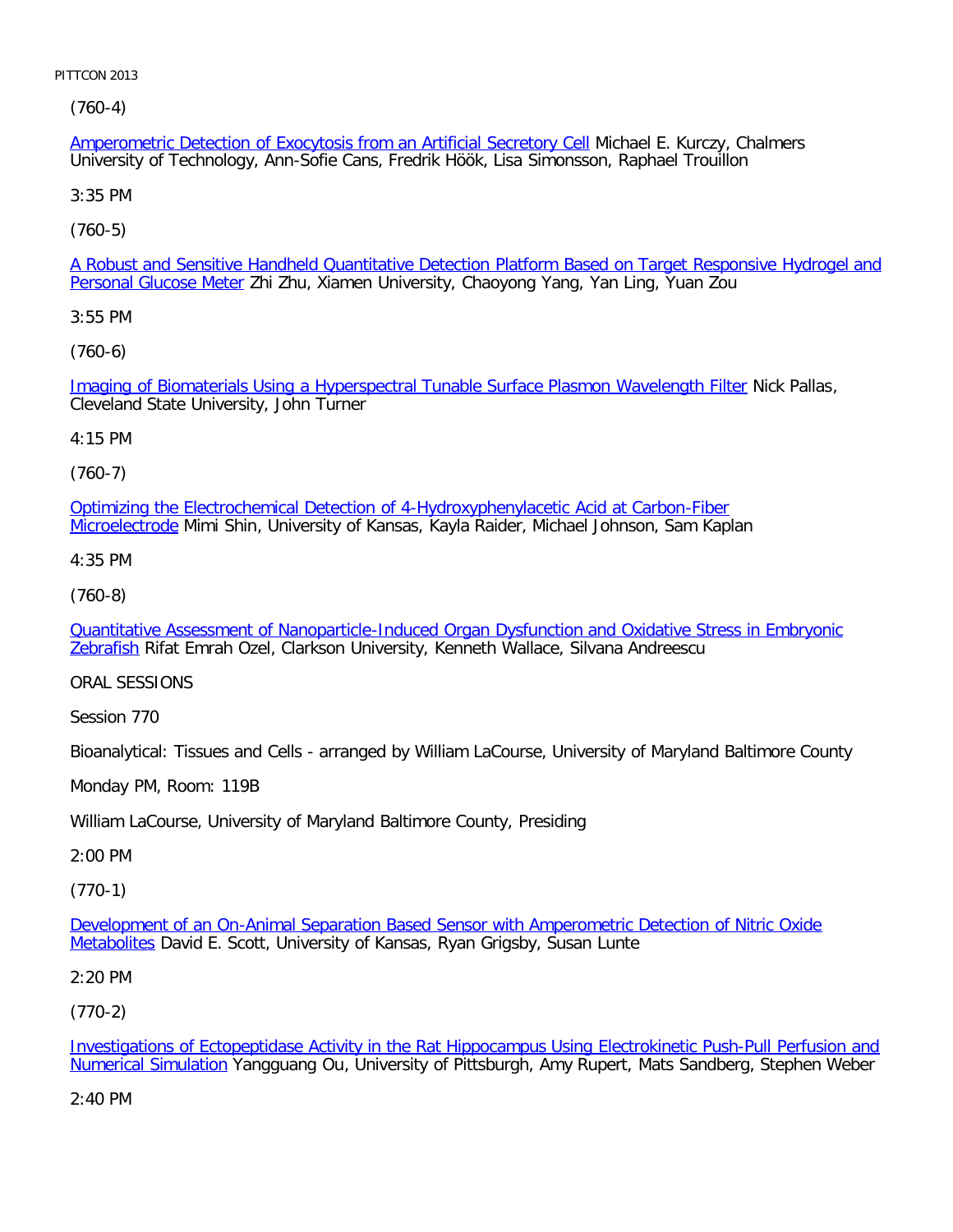[\(770-3\)](file:///p|/print%20on%20demand%20titles/23101-23200/23133/23133%20source%20materials/papers/770-3.htm)

Electrochemical Determination of Adenosine Uptake Kinetics and Neuromodulation of Dopamine Ashley E. Ross, University of Virginia, B Jill Venton

3:00 PM

[\(770-4\)](file:///p|/print%20on%20demand%20titles/23101-23200/23133/23133%20source%20materials/papers/770-4.htm)

Mapping the Intestinal pH of C.elegans Using Ratiometric Extended Dynamic Range pH-Sensitive Nanosensors Veeren M. Chauhan, University of Nottingham, Alan Brown, David Pritchard, Jonathan Aylott

3:35 PM

[\(770-5\)](file:///p|/print%20on%20demand%20titles/23101-23200/23133/23133%20source%20materials/papers/770-5.htm)

Nanoscale Pipette Geometries and Their Application in Scanning Ion Conductance Microscopy (SICM) Anna E. Weber, Indiana University, Celeste Morris, Chiao-Chen Chen, Lane Baker, Yi Zhou

3:55 PM

(770-6)

[Development of a Microfluidic Biosensor System for the Real-Time Assessment of Donor Kidney](file:///p|/print%20on%20demand%20titles/23101-23200/23133/23133%20source%20materials/papers/770-6.htm) Viability Sally Gowers, Imperial College London, Ara Darzi, George Hanna, George Royde, Karim Hamaoui, Martyn Boutelle, Michelle Rogers, Sylvia Ming Wan, Vassilios Papalois

4:15 PM

(770-7)

[Switchable Aptamer Micelle-Flares for Molecular Imaging in Living Cells](file:///p|/print%20on%20demand%20titles/23101-23200/23133/23133%20source%20materials/papers/770-7.htm) Cuichen Sam Wu, University of Florida, Da Han, Lu Peng, Mingxu You, Tao Chen, Weihong Tan

4:35 PM

(770-8)

Measurement of Trans and Paracellular Conductances of Epithelial Cell Layers with Scanning Ion Conductance Microscopy (SICM) [Yi Zhou, Indiana University, Celeste Morris, Chiao-Chen Chen, Jiangh](file:///p|/print%20on%20demand%20titles/23101-23200/23133/23133%20source%20materials/papers/770-8.htm)ui [Hou, Lane Baker](file:///p|/print%20on%20demand%20titles/23101-23200/23133/23133%20source%20materials/papers/770-8.htm)

ORAL SESSIONS

Session 780

Electrochemistry: Electrodes and Interfaces - arranged by Jon R. Kirchhoff, University of Toledo

Monday PM, Room: 120B

Jon R. Kirchhoff, University of Toledo, Presiding

2:00 PM

(780-1)

Improved Methods for Integration and Optimization of Carbon Electrodes onto Electrochemical Paper Based Devices (ePADs) Jaclyn A. Adkins, Colorado State University, Charles Henry, David Wazniak, Lauro Kubota,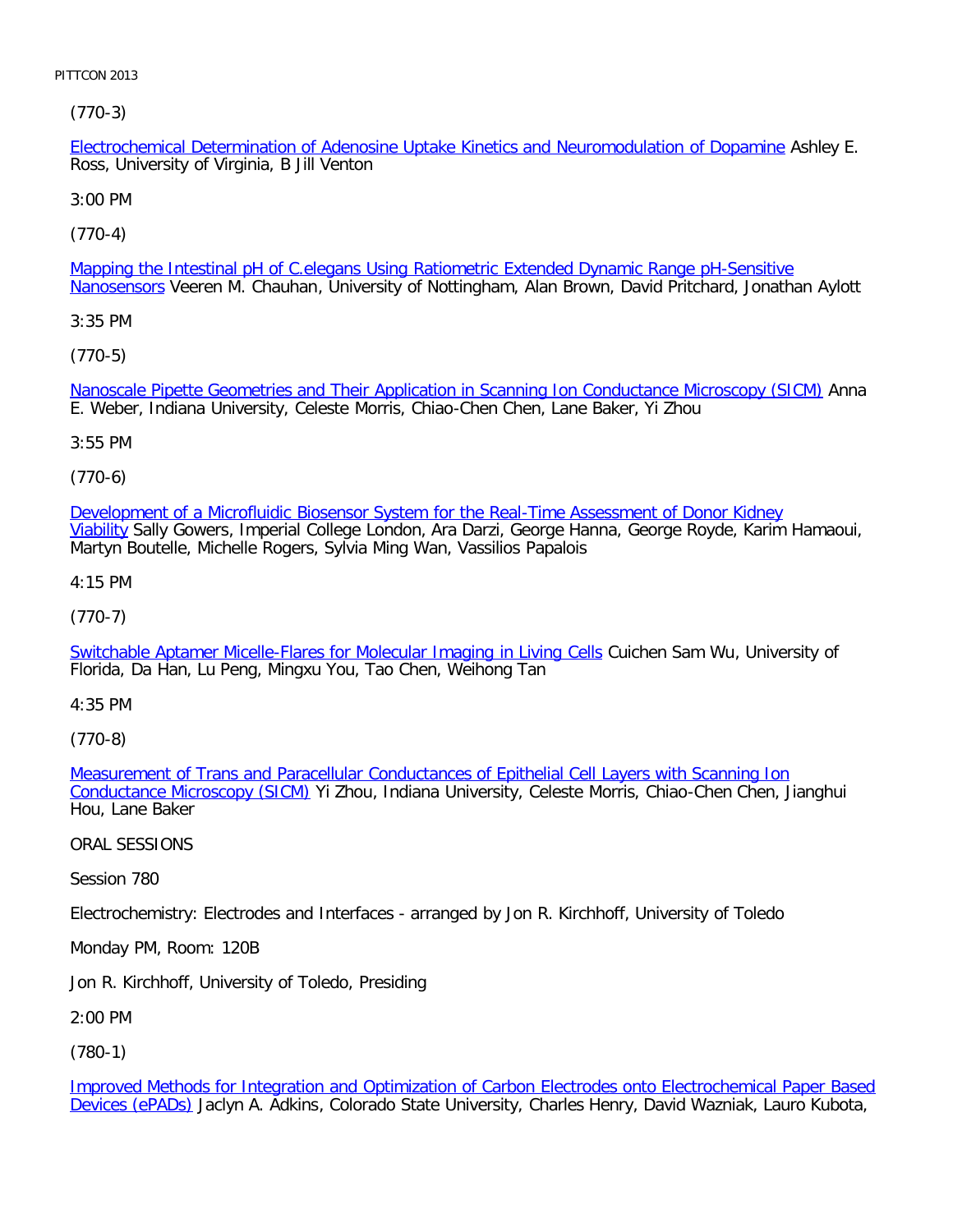Murilo Santhiago

2:20 PM

[\(780-2\)](file:///p|/print%20on%20demand%20titles/23101-23200/23133/23133%20source%20materials/papers/780-2.htm)

Photoelectrochemical Kinetics of Individual Semiconductor Nanoparticles Mario A. Alpuche-Aviles, University of Nevada, Reno, Ashantha Fernando, Krishna Barakoti, Suman Parajuli

2:40 PM

[\(780-3\)](file:///p|/print%20on%20demand%20titles/23101-23200/23133/23133%20source%20materials/papers/780-3.htm)

[Micro/nanofa](file:///p|/print%20on%20demand%20titles/23101-23200/23133/23133%20source%20materials/papers/780-3.htm)bricated Electrodes with Controlled Electrode-to-Electrode Spacings for Innovative Electrochemistry Gregory S. McCarty, North Carolina State University, Adam Dengler

3:00 PM

(780-4)

[Towards an Electrode Architecture Which is not Influenced by Stirring](file:///p|/print%20on%20demand%20titles/23101-23200/23133/23133%20source%20materials/papers/780-4.htm) Freeman Neville, NanoFlex

3:35 PM

(780-5)

[Redox Functionalized <10 nm Metal Oxide Nanoparticles as Materials for Charge Storage](file:///p|/print%20on%20demand%20titles/23101-23200/23133/23133%20source%20materials/papers/780-5.htm) Joseph J. Roberts, University of North Carolina at Chapel Hill, Royce Murray

3:55 PM

(780-6)

[Local Electric Charge Recognition by Nanopipette](file:///p|/print%20on%20demand%20titles/23101-23200/23133/23133%20source%20materials/papers/780-6.htm) Niya Sa, Indiana University

4:15 PM

(780-7)

Alternative Epoxy Insulations for Carbon-Fiber Microelectrodes Alexander G. Zestos, University of Virginia, B [Jill Venton](file:///p|/print%20on%20demand%20titles/23101-23200/23133/23133%20source%20materials/papers/780-7.htm)

4:35 PM

(780-8)

Optimization of Polycrystalline Boron Doped Diamond Electrodes for Electro-Analytical Applications Tim Mollart, Element Six Ltd, Eleni Bitziou, James Iacobini, Julie MacPherson, Laura Hutton, Lucy Tomlinson, [Mark Newton, Nicola Palmer](file:///p|/print%20on%20demand%20titles/23101-23200/23133/23133%20source%20materials/papers/780-8.htm)

ORAL SESSIONS

Session 790

Environmental Analysis of Organics - arranged by David Benanou, Veolia Environment Research and Innovation

Monday PM, Room: 120C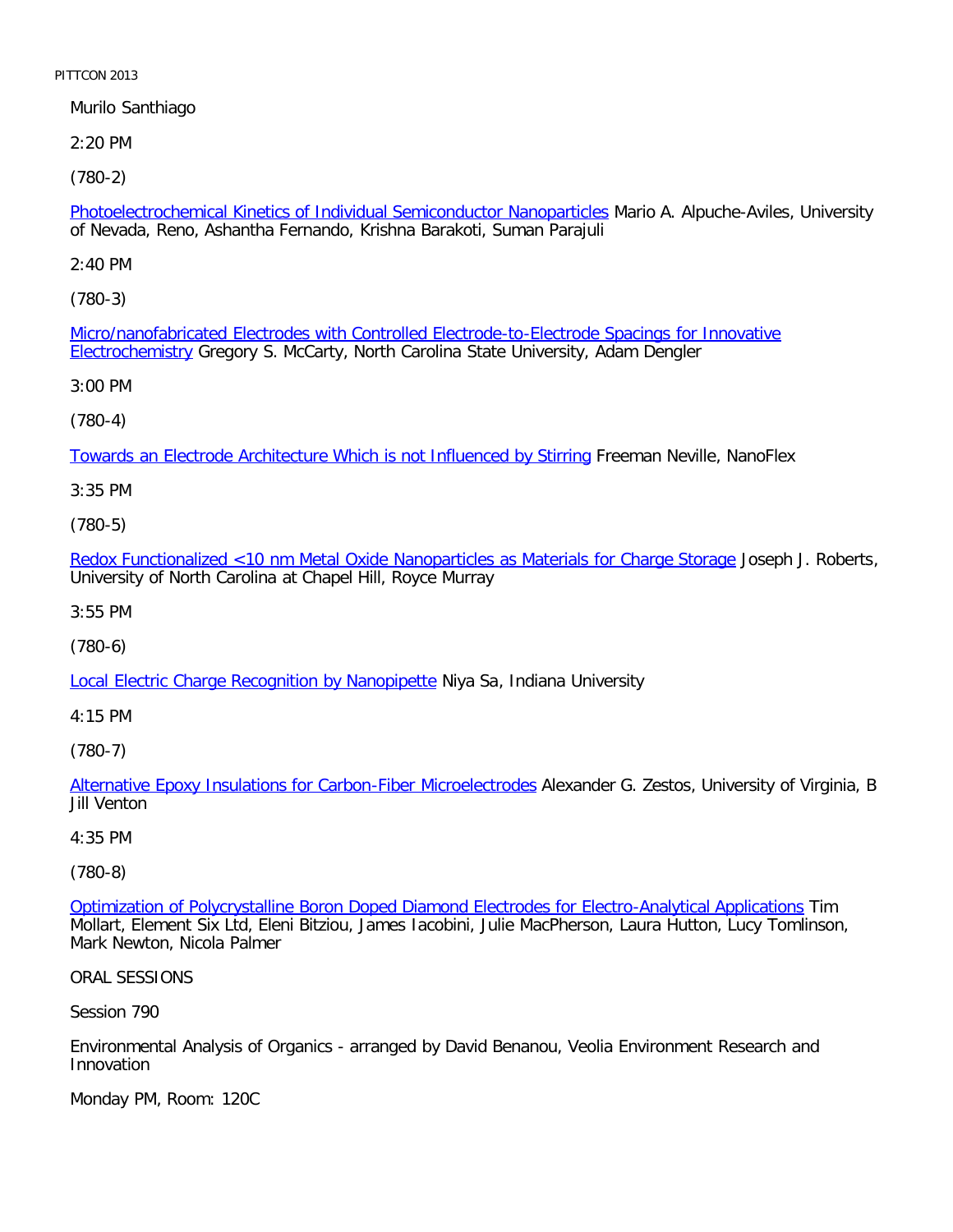David Benanou, Veolia Environment Research and Innovation, Presiding

2:00 PM

[\(790-1\)](file:///p|/print%20on%20demand%20titles/23101-23200/23133/23133%20source%20materials/papers/790-1.htm)

Rapid Phthalate Screening Techniques for Environmental and Consumer Product Samples Bruce Richter, Thermo Fisher Scientific, Brett Murphy, David Knowles, Richard Carlson, Selvan Lingam

2:20 PM

[\(790-2\)](file:///p|/print%20on%20demand%20titles/23101-23200/23133/23133%20source%20materials/papers/790-2.htm)

[Emissions into Water and Condensed Phase fr](file:///p|/print%20on%20demand%20titles/23101-23200/23133/23133%20source%20materials/papers/790-2.htm)om Pipes and PET or Other Polymer Bottles by Thermodesorption, SBSE and Pyrolysis GC-MS David Benanou, Veolia Environment Research and Innovation

2:40 PM

(790-3)

[Use of Fluorinated PBDE's as Aides in the Identification of Native PBDE Congeners](file:///p|/print%20on%20demand%20titles/23101-23200/23133/23133%20source%20materials/papers/790-3.htm) Eric B. Dzialo, AccuStandard, Inc., Jack Hubball, Mike Bolgar

3:00 PM

(790-4)

[Assessment of Selected Polybrominated Diphenyl Ethers \(PBDEs\) and 2,2',3,3',4,4'- Hexabromobiphenyl](file:///p|/print%20on%20demand%20titles/23101-23200/23133/23133%20source%20materials/papers/790-4.htm) [\(BB-153\) in Different Environmental Matrices in Cape Town, South Africa](file:///p|/print%20on%20demand%20titles/23101-23200/23133/23133%20source%20materials/papers/790-4.htm) Olalekan S. Fatoki, Cape Peninsula University of Technology, Adebgenro Daso, James Odendaal

3:35 PM

(790-5)

Influence of Nanoparticles on the Partition of Hydrophobic Pollutants in Aquatic Systems Endalkachew [Sahle-Demessie, US Environmental Protection Agency, Amy Zhao, Andrew Salamon](file:///p|/print%20on%20demand%20titles/23101-23200/23133/23133%20source%20materials/papers/790-5.htm)

3:55 PM

(790-6)

Comprehensive Analysis of Dioxin Samples Using High Resolution Time-of-Flight Mass Spectrometry David [E. Alonso, LECO Corporation, Joe Binkley, Peter Gorst-Allman](file:///p|/print%20on%20demand%20titles/23101-23200/23133/23133%20source%20materials/papers/790-6.htm)

4:15 PM

(790-7)

Using Enrichment Static Headspace Analysis for High Sensitivity Determination of Halogenated Contaminants in Water Massimo Santoro, Thermo Fisher Scientific, Andrea Caruso, Fausto Pigozzo, Stefano [Pelagatti](file:///p|/print%20on%20demand%20titles/23101-23200/23133/23133%20source%20materials/papers/790-7.htm)

[4:35 PM](file:///p|/print%20on%20demand%20titles/23101-23200/23133/23133%20source%20materials/papers/790-7.htm)

(790-8)

Hydrophobic Membrane Preconcentration Technique for the Colorimetric Detection of Halogenated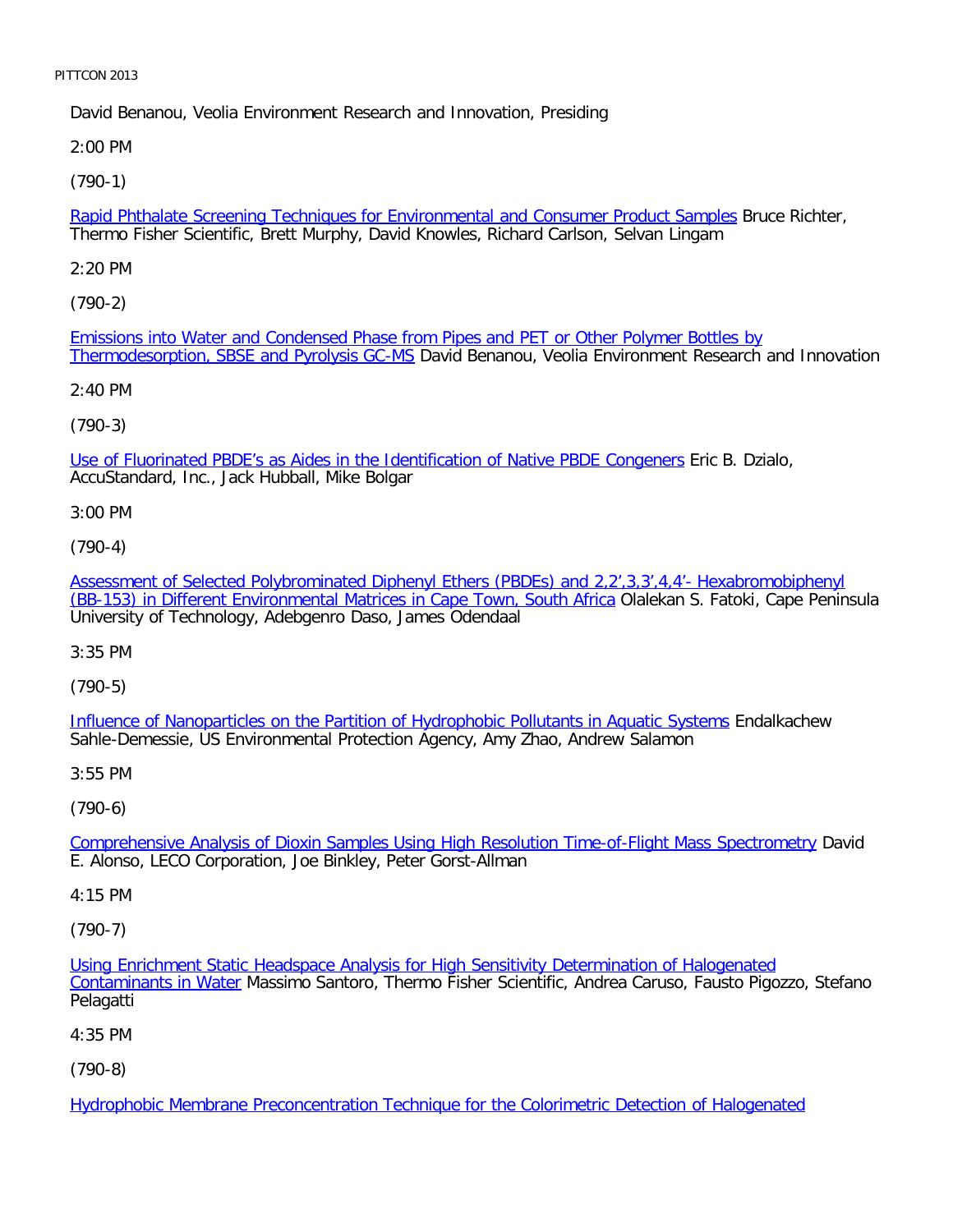Compounds in Water Evan K. Wujcik, The University of Akron, Benjamin Sauer, Bradford Vielhaber, Chelsea Monty, George Chase, Max Duckworth

ORAL SESSIONS

Session 800

Food Science: Pesticides and Contaminants - arranged by William J. Long, Agilent Technologies, Inc.

Monday PM, Room: 121A

William J. Long, Agilent Technologies, Inc., Presiding

2:00 PM

[\(800-1\)](file:///p|/print%20on%20demand%20titles/23101-23200/23133/23133%20source%20materials/papers/800-1.htm)

Investigations Into Applications for Field Portable GC-MS in Food Safety Charles S. Sadowski, Torion Technologies, Bing Liu, Douglas Later, Tai Truong

2:20 PM

(800-2)

[Determination of Arsenic in Rice by the Gutzeit Reaction with Digital Image Analysis](file:///p|/print%20on%20demand%20titles/23101-23200/23133/23133%20source%20materials/papers/800-2.htm) Julian Tyson, University of Massachusetts, Amherst

2:40 PM

(800-3)

[DI-SPME GCxGC in Food Metabolomics: Strategies to Avoid the Formation of Maillard Reaction Products as](file:///p|/print%20on%20demand%20titles/23101-23200/23133/23133%20source%20materials/papers/800-3.htm) [Artifacts During Thermal Desorption Process](file:///p|/print%20on%20demand%20titles/23101-23200/23133/23133%20source%20materials/papers/800-3.htm) Erica A. Souza Silva, University of Waterloo, Janusz Pawliszyn, Jennifer DeEll, Sanja Risticevic

3:00 PM

(800-4)

Pesticides in My Beverage - Screening (and Subsequent Quantification) of Pesticides in Beverages [Originating from Leaves, Grapes, Grasses, and the Hydrologic Cycle \(Tea, Wine, Milk, and Water\) Usin](file:///p|/print%20on%20demand%20titles/23101-23200/23133/23133%20source%20materials/papers/800-4.htm)g Automated SPE [Bruce Richter, Thermo Fisher Scientific, David Knowles, Richard Carlson, Selvan Lingam](file:///p|/print%20on%20demand%20titles/23101-23200/23133/23133%20source%20materials/papers/800-4.htm)

[3:35 PM](file:///p|/print%20on%20demand%20titles/23101-23200/23133/23133%20source%20materials/papers/800-4.htm)

(800-5)

New GC/MS Techniques for the Analysis of Small Molecule Contaminants in Food Philip L. Wylie, Agilent **[Technologies](file:///p|/print%20on%20demand%20titles/23101-23200/23133/23133%20source%20materials/papers/800-5.htm)** 

3:55 PM

(800-6)

Effective Implementation of QuEChERS for LCMS and GCMS Analysis of Pesticide Residues in Food Products A Carl Sanchez, Phenomenex, Art Dixon, Monika Kansal

[4:15 PM](file:///p|/print%20on%20demand%20titles/23101-23200/23133/23133%20source%20materials/papers/800-6.htm)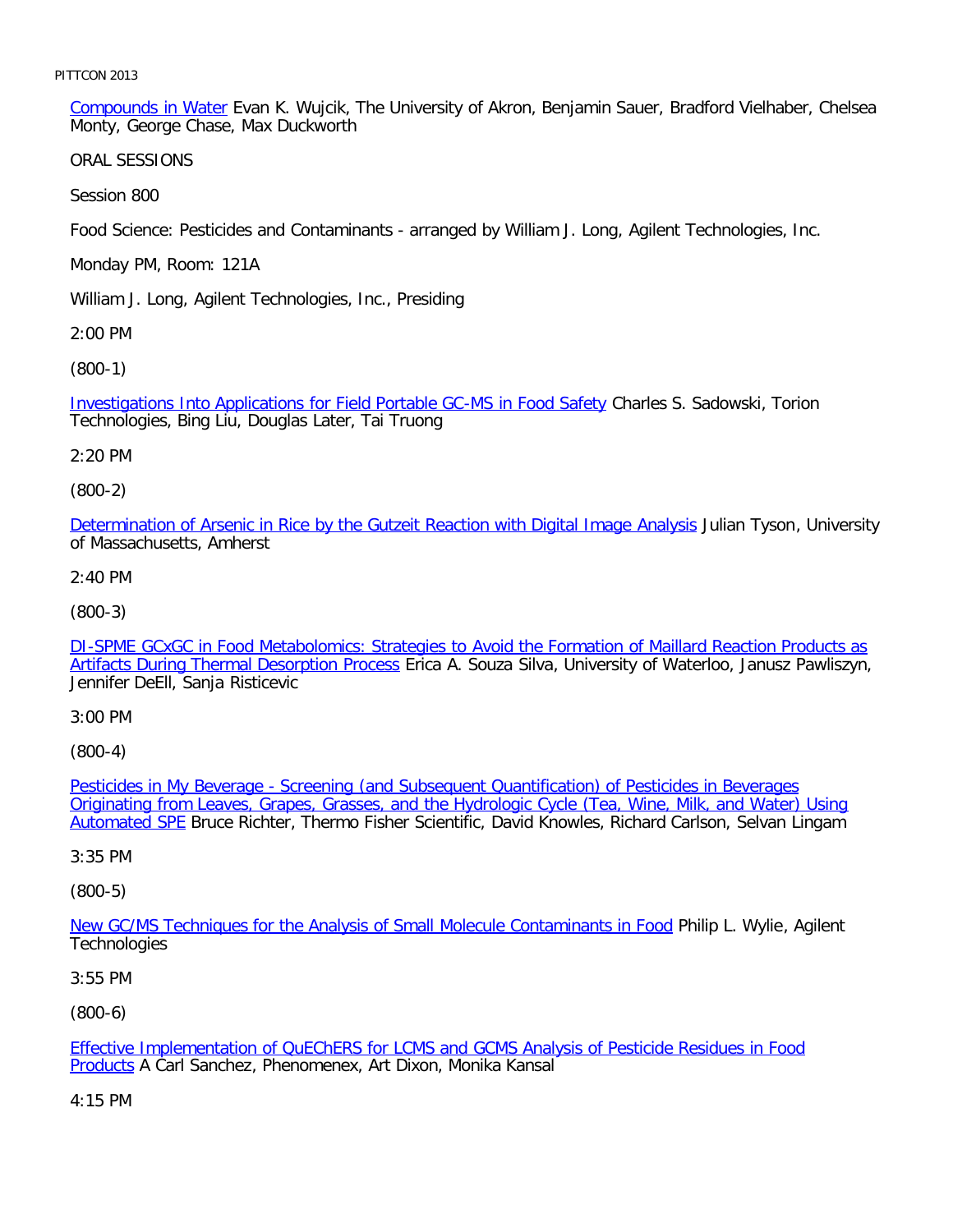[\(800-7\)](file:///p|/print%20on%20demand%20titles/23101-23200/23133/23133%20source%20materials/papers/800-7.htm)

Coumarin Analysis in Tobacco and Smokeless Tobacco Products Using Isotope Dilution Liquid Chromatography Tandem Mass Spectrometry Andrew Masters, Labstat International ULC, Jingcun Wu, William Rickert

4:35 PM

[\(800-8\)](file:///p|/print%20on%20demand%20titles/23101-23200/23133/23133%20source%20materials/papers/800-8.htm)

Getting the Most Out of Your GC/MS/MS System Chinkai Meng, Agilent Technologies, Chris Sandy, Philip Wylie

ORAL SESSIONS

Session 810

New Instrumentation/Software with Mass Spectrometry - arranged by Graham McGibbon, Advanced Chemistry Development

Monday PM, Room: 120A

Graham McGibbon, Advanced Chemistry Development, Presiding

2:00 PM

(810-1)

[Petroleomic Profiling via Ultra-High Resolution Time-of-Flight Mass Spectrometry](file:///p|/print%20on%20demand%20titles/23101-23200/23133/23133%20source%20materials/papers/810-1.htm) Kevin Siek, LECO Corporation, Clécio Klitzke, Jeffrey Patrick, Joe Binkley, Marcos Eberlin, Yuri Corilo

2:20 PM

(810-2)

[High Temperature TGA Interface Used to Perform Evolved Gas Analysis with Quadrupole Mass](file:///p|/print%20on%20demand%20titles/23101-23200/23133/23133%20source%20materials/papers/810-2.htm) [Spectrom](file:///p|/print%20on%20demand%20titles/23101-23200/23133/23133%20source%20materials/papers/810-2.htm)eter Charles De Carlo, Extrel CMS, Eric Loose

2:40 PM

(810-3)

A New Universal Mass Spectrometry Data Analysis Software Suite Graham A. McGibbon, Advanced [Chemistry Development, Alexey Aminov, Andrei Vazhentsev, Vitaly](file:///p|/print%20on%20demand%20titles/23101-23200/23133/23133%20source%20materials/papers/810-3.htm) Lashin

3:00 PM

(810-4)

MEMS Developed High Density - Cylindrical Ion Trap Array Mass Spectrometer Tianpeng Wu, University of South Florida, Ashish Chaudhary, Friso HW Van Amerom, Jing Wang, R Timothy Short

[3:35 PM](file:///p|/print%20on%20demand%20titles/23101-23200/23133/23133%20source%20materials/papers/810-4.htm)

(810-5)

ICP Elemental Analysis of Single Droplets by Means of a Sector-field Mass Spectrograph Equipped with an Integrating Array Detector Jeremy A. Felton, Indiana University, Akitoshi Okino, Charles Barinaga, David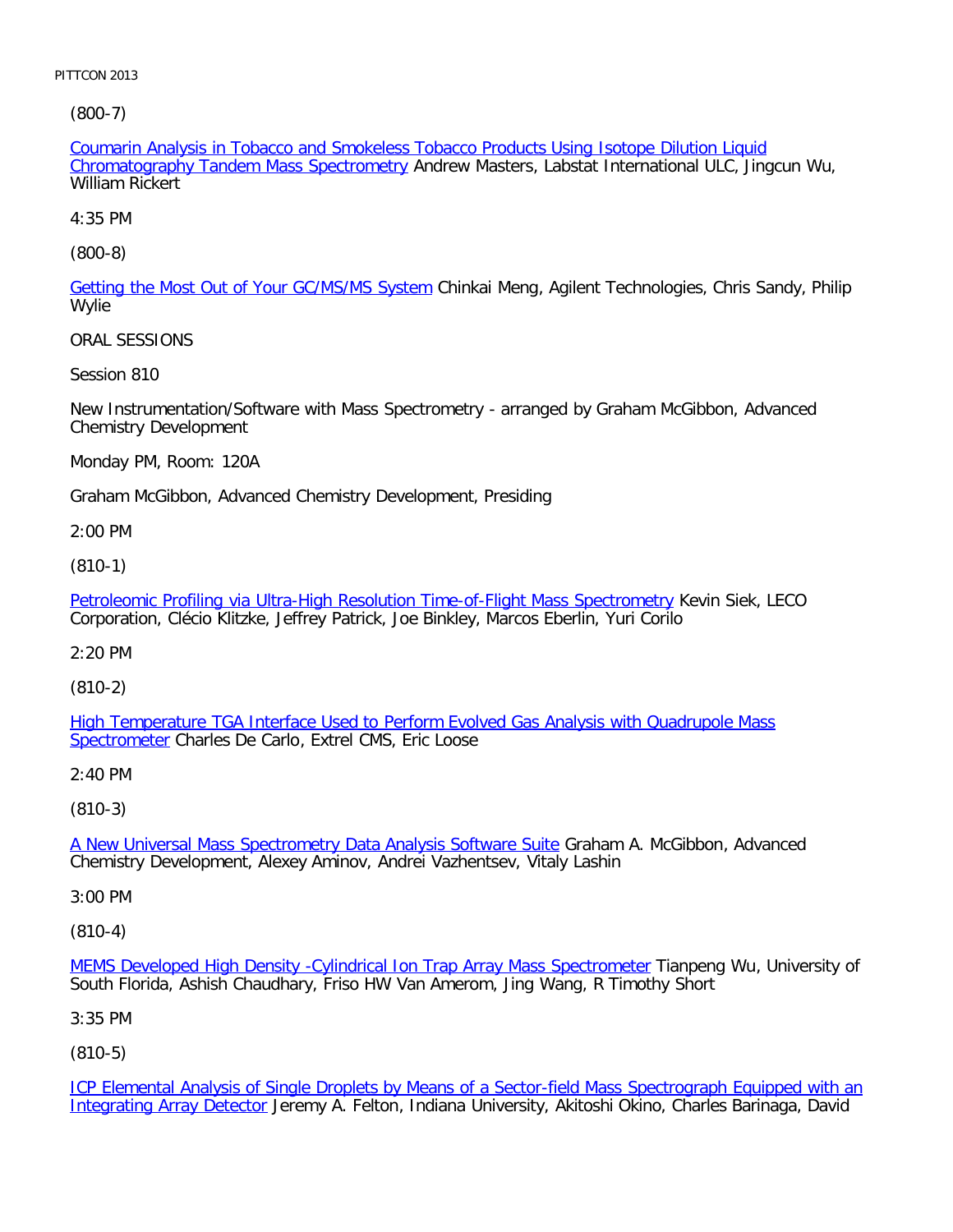Koppenaal, Gary Hieftje, M Bonner Denton, Roger Sperline, Steven Ray, Yuki Kaburaki

3:55 PM

[\(810-6\)](file:///p|/print%20on%20demand%20titles/23101-23200/23133/23133%20source%20materials/papers/810-6.htm)

Determination of Hexavalent Chromium in Soil Standard Reference Materials Using Speciated Isotope Dilution Mass Spectrometry with Mass Balance Mesay M. Wolle, Duquesne University, Denise Herr, GM Mizanur Rahman, HM Skip Kingston, Jay Gandhi

4:15 PM

[\(810-7\)](file:///p|/print%20on%20demand%20titles/23101-23200/23133/23133%20source%20materials/papers/810-7.htm)

Latest Vacuum Pump Considerations in Mass Spectrometry Andrew D. Chew, Edwards Ltd

POSTER SESSIONS

Session 820

ACS ANYL Poster Session: General Topics in Analytical Chemistry

Monday PM, Room: 204ABC

(820-1P)

[Method Validation for Industrial Analysis Using the Accuracy Profile Technique](file:///p|/print%20on%20demand%20titles/23101-23200/23133/23133%20source%20materials/papers/820-1.htm) Angelique Guilloteau, Air Liquide, Martine Carre, Sophie Lombard, Tracey Jacksier, Valerie Bossoutrot

(820-2P)

Using Capillary Transient Isotachophoresis and Fraction Collection for High-Throughput Molecular [Scree](file:///p|/print%20on%20demand%20titles/23101-23200/23133/23133%20source%20materials/papers/820-2.htm)ning [Kathryn Riley, Wake Forest University, Christa Colyer, Jason Gagliano, Jim Vaughn, Shingo S](file:///p|/print%20on%20demand%20titles/23101-23200/23133/23133%20source%20materials/papers/820-2.htm)aito

# (820-3P)

Micelle-Enhanced Nanoplasmonic Colorimetry for DNA Detection Fei Yan, North Carolina Central University, [Charina Spurgeon, Yam Shrestha](file:///p|/print%20on%20demand%20titles/23101-23200/23133/23133%20source%20materials/papers/820-3.htm)

(820-4P)

Development and Validation of Spectrophotometric Methods For Determination of Cefatriaxone Sodium in Pharmaceutical Dosage Forma Rajeshkumar H. Chaudhari, Municipal Arts and Science College, Vadilal Patel

(820-5P)

Polyurethane Nanofiber Fabrication Through Electrospinning Process Hyun-Jin Choi, Korea Institute of Industrial Technology, Myong-Hwa Lee, Sang Bum Kim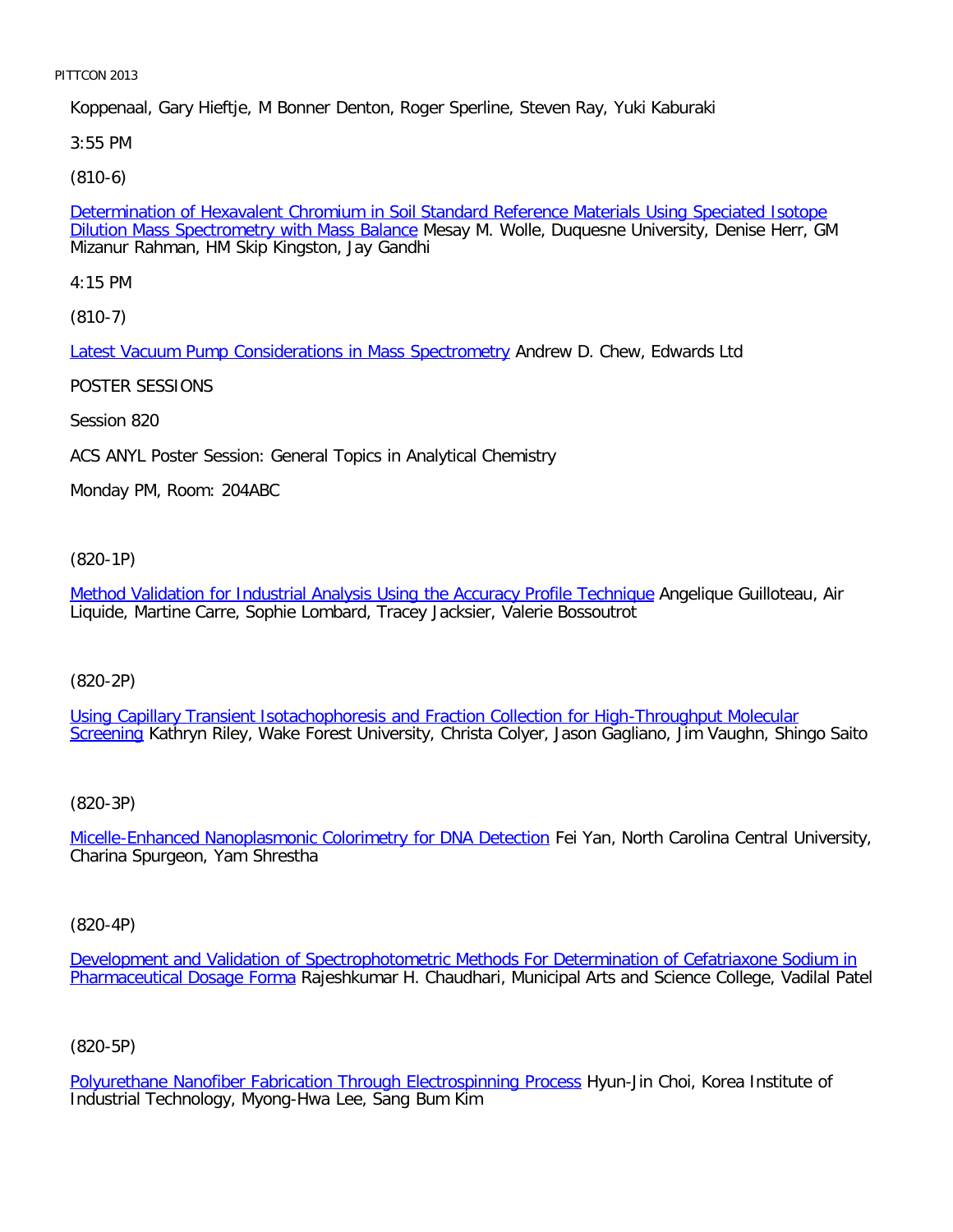[\(820-6P\)](file:///p|/print%20on%20demand%20titles/23101-23200/23133/23133%20source%20materials/papers/820-6.htm)

Analysis of Synthetic Cathinones ("Bath Salts") in Oral Fluid Using HS-SPME/GC-MS and In-Matrix **Derivatization** David M. Correll, Trinity College, Janet Morrison

[\(820-7P\)](file:///p|/print%20on%20demand%20titles/23101-23200/23133/23133%20source%20materials/papers/820-7.htm)

Label-Free and Cost-Effective Quantification of Degraded DNA by Nanoparticle on Filter Paper Qian Liu, University of Virginia

[\(820-8P\)](file:///p|/print%20on%20demand%20titles/23101-23200/23133/23133%20source%20materials/papers/820-8.htm)

Development of a Chip-Based Assay for Diagnosis of Malaria Infection Leland Martin, Skidmore College, Katherine Puffer, Katrina Ellis, Kimberley Frederick

(820-9P)

[Development of LED-Induced Fluorescence Detection System Using a Compact Disk-Type Microfluidic](file:///p|/print%20on%20demand%20titles/23101-23200/23133/23133%20source%20materials/papers/820-9.htm) [Device and Its Application to ELIS](file:///p|/print%20on%20demand%20titles/23101-23200/23133/23133%20source%20materials/papers/820-9.htm)A Hizuru Nakajima, Tokyo Metropolitan University, Akihide Hemmi, Hulie Zeng, Katsumi Uchiyama, Kazuhiro Morioka

(820-10P)

[Development of Magnetic Bead Based Preconcentration for Water Analysis on Chip](file:///p|/print%20on%20demand%20titles/23101-23200/23133/23133%20source%20materials/papers/820-10.htm) Rafaella Pontes, Skidmore College, Kimberley Frederick

(820-11P)

Thermal Properties of Selected Colombian Honeys Guillermo Salamanca Grosso, Universidad del Tolima

(820-12P)

Electrochemical Immunosensor Array for Ultrasensitive Detection of Two Cancer Biomarker Proteins in Serum [Bernard S. Munge, Salve Regina University, Brian Somba](file:///p|/print%20on%20demand%20titles/23101-23200/23133/23133%20source%20materials/papers/820-12.htm)

(820-13P)

Teaching Quantitative Analysis: Development of Case Studies Through the Analytical Sciences Digital Library (ASDL) Anna G. Cavinato, Eastern Oregon University, Steven Petrovic, William Otto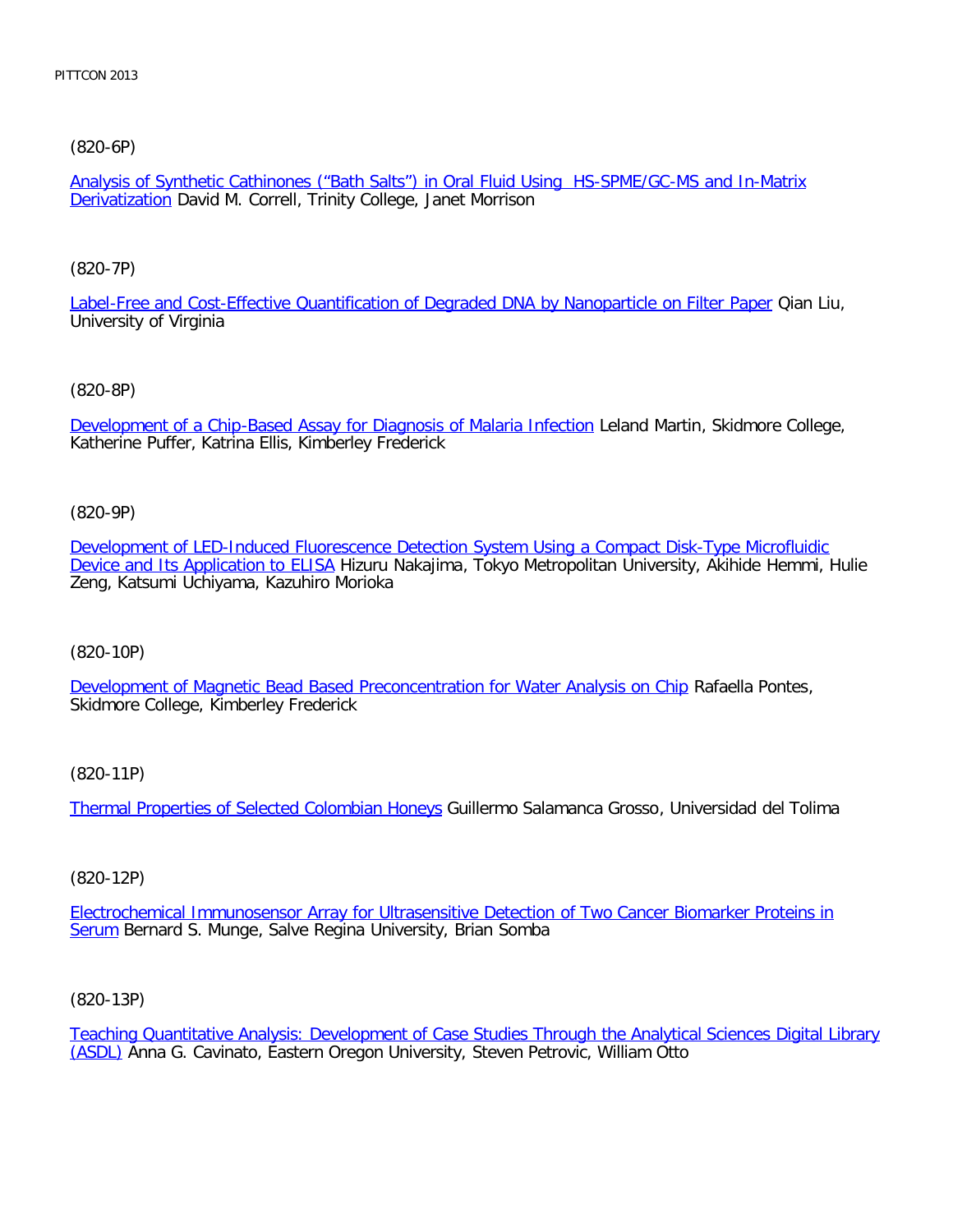[\(82](file:///p|/print%20on%20demand%20titles/23101-23200/23133/23133%20source%20materials/papers/820-14.htm)0-14P)

Microchip Electrophoresis with Dual-Electrode Electrochemical Detection for Detection of Reactive Nitrogen Species Diogenes M. Santos, Federal University of Alagoas, Anne Regel, Dulan Gunasekara, Fabiane Abreu, Jose Silva, Pann Pichetsurnthorn, Ryan Grigsby, Susan Lunte

[\(820-15P\)](file:///p|/print%20on%20demand%20titles/23101-23200/23133/23133%20source%20materials/papers/820-15.htm)

[Development and Evaluation of an Inductive Coupled Plasma-Optical Emission Spectroscopy \(ICP-OES\)](file:///p|/print%20on%20demand%20titles/23101-23200/23133/23133%20source%20materials/papers/820-15.htm) Method for the Analysis of Major Alkaline Earth Metal Ions in Precipitation Samples of Canadian Air and Precipitation Monitoring Network (CAPMoN) Kulbir S. Banwait, Environment Canada

POSTER SESSIONS

Session 830

Analysis of Metals in Environmental Matrices

Monday PM, Room: 204ABC

(830-1P)

[Determination of Mercury in the Muscle Tissue of New York State Gamefish](file:///p|/print%20on%20demand%20titles/23101-23200/23133/23133%20source%20materials/papers/830-1.htm) Kimberly D. Chichester, St. John Fisher College, Thomas Quinzi

(830-2P)

[Contribution of Metal Analysis in the Study of Solid Residues \(Sewage Sludge\) Potentially Hazardous to](file:///p|/print%20on%20demand%20titles/23101-23200/23133/23133%20source%20materials/papers/830-2.htm) Environment Marisa S. Crespi, São Paulo State University, Clóvis Ribeiro, Danilo Santos, Denise Daré, Lilian [Torquato](file:///p|/print%20on%20demand%20titles/23101-23200/23133/23133%20source%20materials/papers/830-2.htm), Sonia Almeida

(830-3P)

Heavy Metals Pollution in Agricultural Soil of Adogo in Ajaokuta Local Government Area of Kogi State, Nigeria [Omono C. Matthews-Amune, University of Abuja, Samuel Kakulu](file:///p|/print%20on%20demand%20titles/23101-23200/23133/23133%20source%20materials/papers/830-3.htm)

(830-4P)

Reduction of Hexavalent Chromium Using Naturally-Derived Flavonoids Veronica Okello, University at Binghamton, SUNY, Omowunmi Sadik

(830-5P)

Determination of Selected Heavy Metals in Trout From A Western Pennsylvania Lake Mark T. Stauffer, University of Pittsburgh at Greensburg, Brett Elliott, Justin Deems, Nicholas Mendicino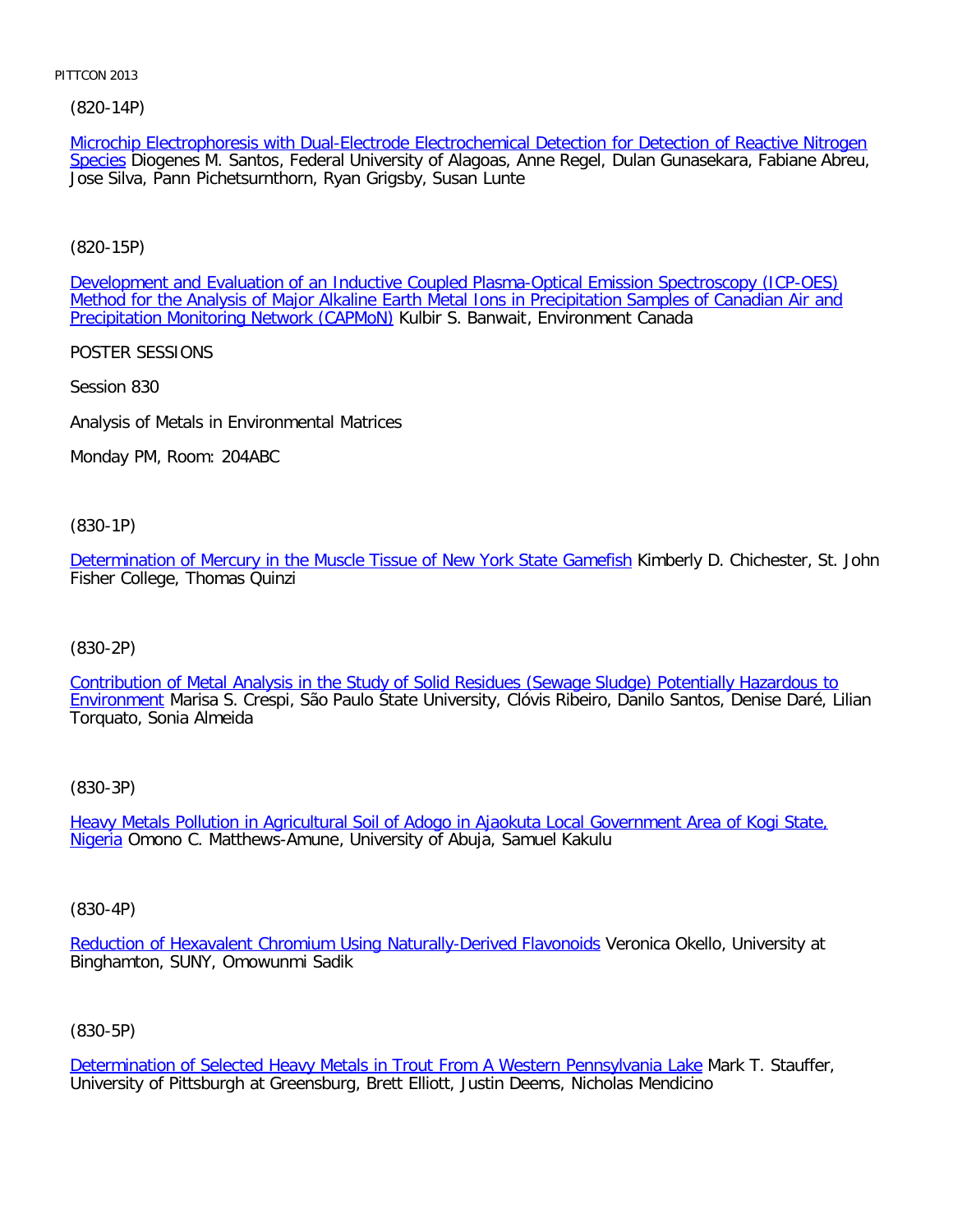[\(830-6P\)](file:///p|/print%20on%20demand%20titles/23101-23200/23133/23133%20source%20materials/papers/830-6.htm)

Effect of Lead Exposure on Selected Biomarkers of Renal and Liver Functions of Auto Mechanics in Some Locations of Lagos Metropolis, Nigeria Grace E. Ukpo, University of Lagos, Bolanle Hameed, Oluwatosin Akinmayowa, Titilope Akinola

[\(830-7P\)](file:///p|/print%20on%20demand%20titles/23101-23200/23133/23133%20source%20materials/papers/830-7.htm)

[Kinetic Extraction, Separation, Recovery and Trace Determination of Lanthanum\(III\) and Cerium](file:///p|/print%20on%20demand%20titles/23101-23200/23133/23133%20source%20materials/papers/830-7.htm)(IV) with pnitrocalixarenehydroxamicacid by Inductively Coupled Plasma Mass Spectrometry (ICP-MS) Jigar J. Shah, Gujarat University

#### (830-8P)

[The Detection and Quantification of Trace Beryllium in Soil Using ICP-OES and ICP-MS](file:///p|/print%20on%20demand%20titles/23101-23200/23133/23133%20source%20materials/papers/830-8.htm) Erica Cahoon, High Purity Standards, Cheryl Hicks

## (830-9P)

[Synthesis, Characterization and Application of Polysaccharide Supramolecular Composite Materials in the](file:///p|/print%20on%20demand%20titles/23101-23200/23133/23133%20source%20materials/papers/830-9.htm) [Adsorptive Removal of Organic and Inorganic Pollutants](file:///p|/print%20on%20demand%20titles/23101-23200/23133/23133%20source%20materials/papers/830-9.htm) Tamutsiwa M. Mututuvari, Marquette University, Chieu Tran

#### (830-10P)

ICP-MS: Optimization, Validation LeVi Nguyen, Cea Centre De Valdu, Daniele Cardona, Jean-Charles [Hubinois, Vincent Lavoine](file:///p|/print%20on%20demand%20titles/23101-23200/23133/23133%20source%20materials/papers/830-10.htm)

#### (830-11P)

Online Separation and Analysis of Lanthanides in Environmental and Biological Matrices Using Resins Columns and ICP-MS [Kerri Pappan, University Multispectral Laboratories, Cris Lewis, James Barnes IV, Tra](file:///p|/print%20on%20demand%20titles/23101-23200/23133/23133%20source%20materials/papers/830-11.htm)ci [Kirkendall](file:///p|/print%20on%20demand%20titles/23101-23200/23133/23133%20source%20materials/papers/830-11.htm)

(830-12P)

Development of a Detection Method for Metal Ions Using Gold Nanoparticles on a Paper Microfluidic **Platform Kalani Parker, Creighton University** 

#### (830-13P)

ICP-MS Technology - Solution for Environmental Challenges Ewa M. Pruszkowski, PerkinElmer, Cynthia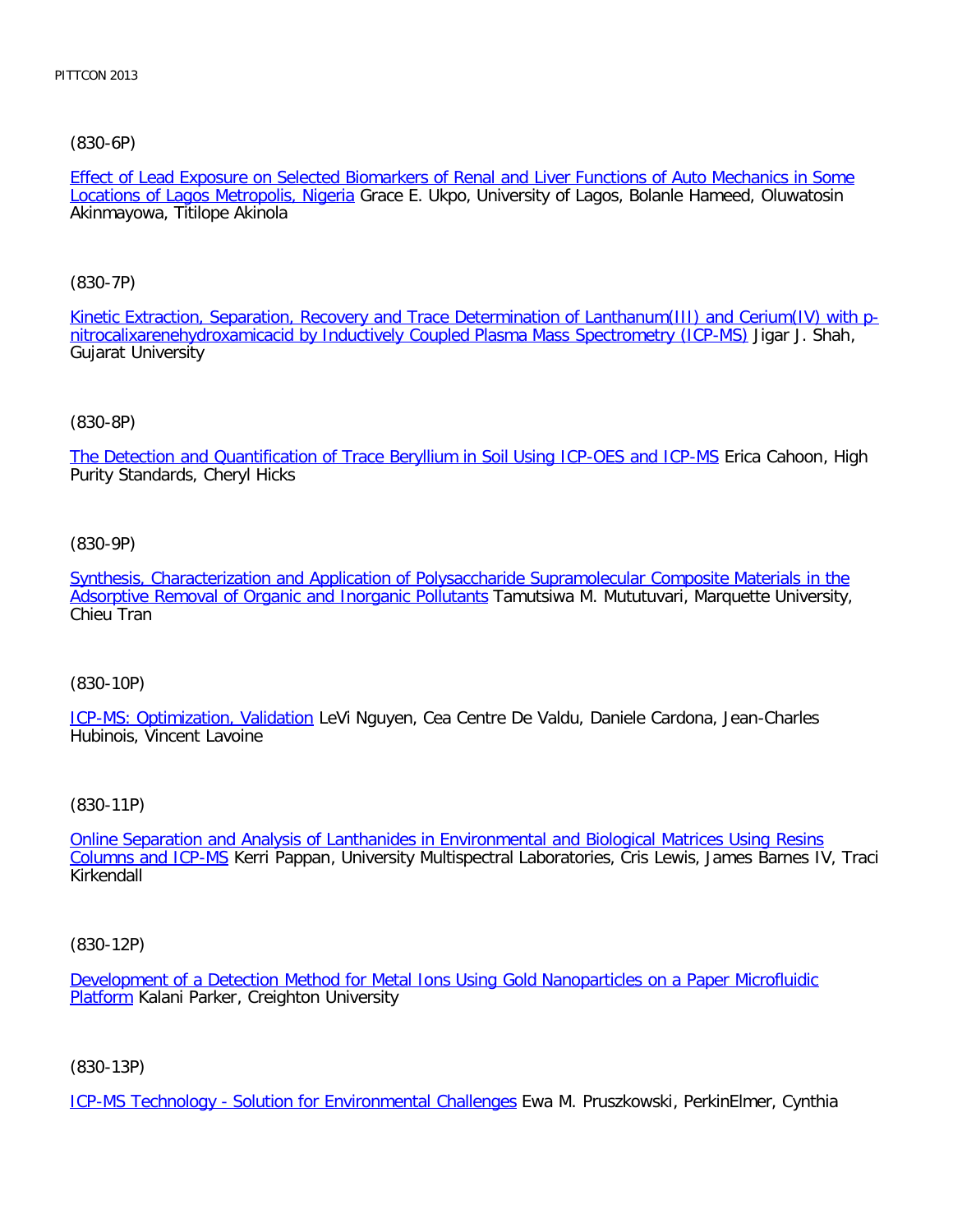Bosnak, Stan Smith POSTER SESSIONS Session 840 Biomedical: Sensors, Probes, and Nanoparticles Monday PM, Room: 204ABC

[\(840-1P\)](file:///p|/print%20on%20demand%20titles/23101-23200/23133/23133%20source%20materials/papers/840-1.htm)

A Comparison of Two PCR Probe Technologies for the Detection of Clostridium Difficile Toxin A Gene Jessica Chapman, Evogen, Megan Duggan, Torrey Parrish

(840-2P)

[A Multiplex Real-Time PCR Assay to Simultaneously Detect Clostridium Difficile tcdA, tcdB, and tcdC Toxin](file:///p|/print%20on%20demand%20titles/23101-23200/23133/23133%20source%20materials/papers/840-2.htm) Genes and Determine Hypervirulence Torrey Parrish, Evogen, Jessica Chapman, Megan Duggan

(840-3P)

[Use of Fluorescence Quench and Enhancement for Bilirubin-Serum Albumin Interaction Towards Probing](file:///p|/print%20on%20demand%20titles/23101-23200/23133/23133%20source%20materials/papers/840-3.htm) [Displacement of Bilirubin by Fatty Acid Analogues](file:///p|/print%20on%20demand%20titles/23101-23200/23133/23133%20source%20materials/papers/840-3.htm) Vishwa Trivedi, Bethune Cookman University

(840-4P)

[Wireless Communication for Potentiometric Sensors for Clinical Use](file:///p|/print%20on%20demand%20titles/23101-23200/23133/23133%20source%20materials/papers/840-4.htm) Chu Wang, Imperial College London, Martyn Boutelle

(840-5P)

Application of Micromembrane Devices for Immunosensor Design Almira Ramanaviciene, Vilnius University, [Arunas Ramanavicius, Asta Makaraviciute, Darius Virzonis, Gailius V](file:///p|/print%20on%20demand%20titles/23101-23200/23133/23133%20source%20materials/papers/840-5.htm)anagas, Marius Mikolajunas

(840-6P)

The Development of Microfluidic Based Biosensors for Multi-Analyte Detection in Medical Applications Tonghathai Phairatana, Imperial College London, Martyn Boutelle

(840-7P)

Preparation of Electrochemical and Optical-Active Labels for Breast Cancer Gene Detection AbdelNasser Kawde, King Fahd University of Petroleum and Minerals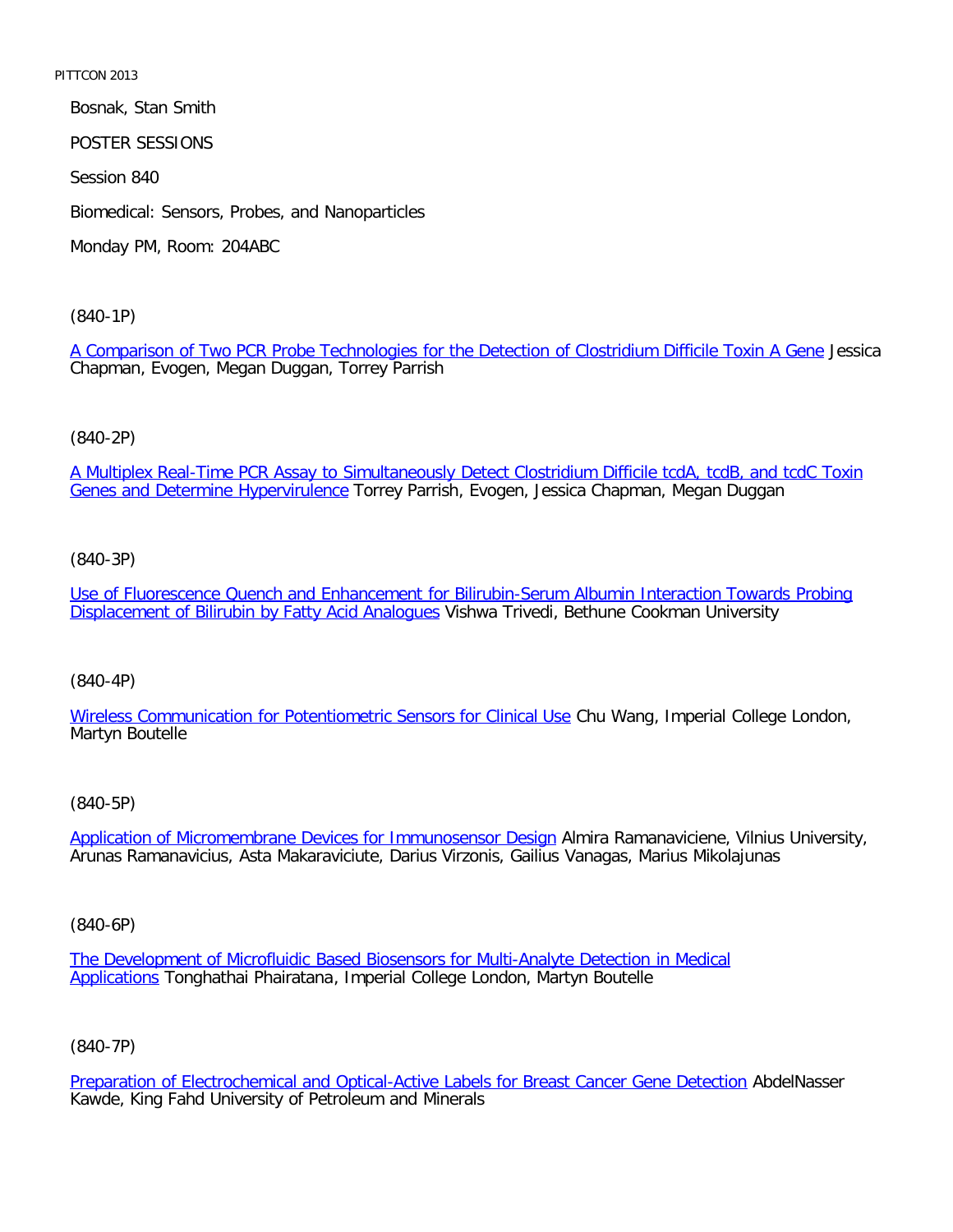## [\(840-8P\)](file:///p|/print%20on%20demand%20titles/23101-23200/23133/23133%20source%20materials/papers/840-8.htm)

Development of Fully Automated Surface Plasmon Resonance Sensing System for Medical Diagnosis and Food Inspection Kinichi Morita, No Affiliation Listed, Katsuaki Shimazu, Shinji Suzuki, Toshikazu Kawaguchi

#### [\(840-9P\)](file:///p|/print%20on%20demand%20titles/23101-23200/23133/23133%20source%20materials/papers/840-9.htm)

Devices for the Quantification of Biological Buffer Capacity Sahir I. Gandhi, Imperial College London, Danny O'Hare, Martyn Boutelle, Peter Knox

## [\(840-10P\)](file:///p|/print%20on%20demand%20titles/23101-23200/23133/23133%20source%20materials/papers/840-10.htm)

Nanoparticle Enhancements Using Coherent Anti-Stokes Raman Scattering Karen A. Antonio, University of Notre Dame, Lawrence Itela, Zachary Schultz

## (840-11P)

[Towards the Detection of Biomarkers with TERS and SPR on AFM Cantilevers](file:///p|/print%20on%20demand%20titles/23101-23200/23133/23133%20source%20materials/papers/840-11.htm) Rita Faid, Université de Montréal, Jean-Francois Masson

# (840-12P)

[Detection of Chymotrypsin - Catalyzed Reaction Using Surface Plasmon Resonance and Surface-Enhanced](file:///p|/print%20on%20demand%20titles/23101-23200/23133/23133%20source%20materials/papers/840-12.htm) [Raman Scattering \(SPR-SERS\) Spectroscopy](file:///p|/print%20on%20demand%20titles/23101-23200/23133/23133%20source%20materials/papers/840-12.htm) Cuicui Fu, Jilin University, Shuping Xu, Weiqing Xu

# (840-13P)

Functional Magnetic Nanoparticles Based Electrochemical Biosensor for Detection Biomarker of Asthma [Cheng-Yu Lee, National Chiao Tung University, Tzu-Ting Chou, You-Zung Hsieh](file:///p|/print%20on%20demand%20titles/23101-23200/23133/23133%20source%20materials/papers/840-13.htm)

#### (840-14P)

Design, Fabrication and Testing of Immunochromatographic Test AbdelNasser Kawde, King Fahd University [of Petroleum and Minerals](file:///p|/print%20on%20demand%20titles/23101-23200/23133/23133%20source%20materials/papers/840-14.htm)

# (840-15P)

Label-Free Fluorescence Assay for the Detection of T4 Polynucleotide Kinase Activity Coupled Exonuclease Reaction Xu Wu, University of North Dakota, Jiao Chen, Julia Xiaojun Zhao, Shaina Strating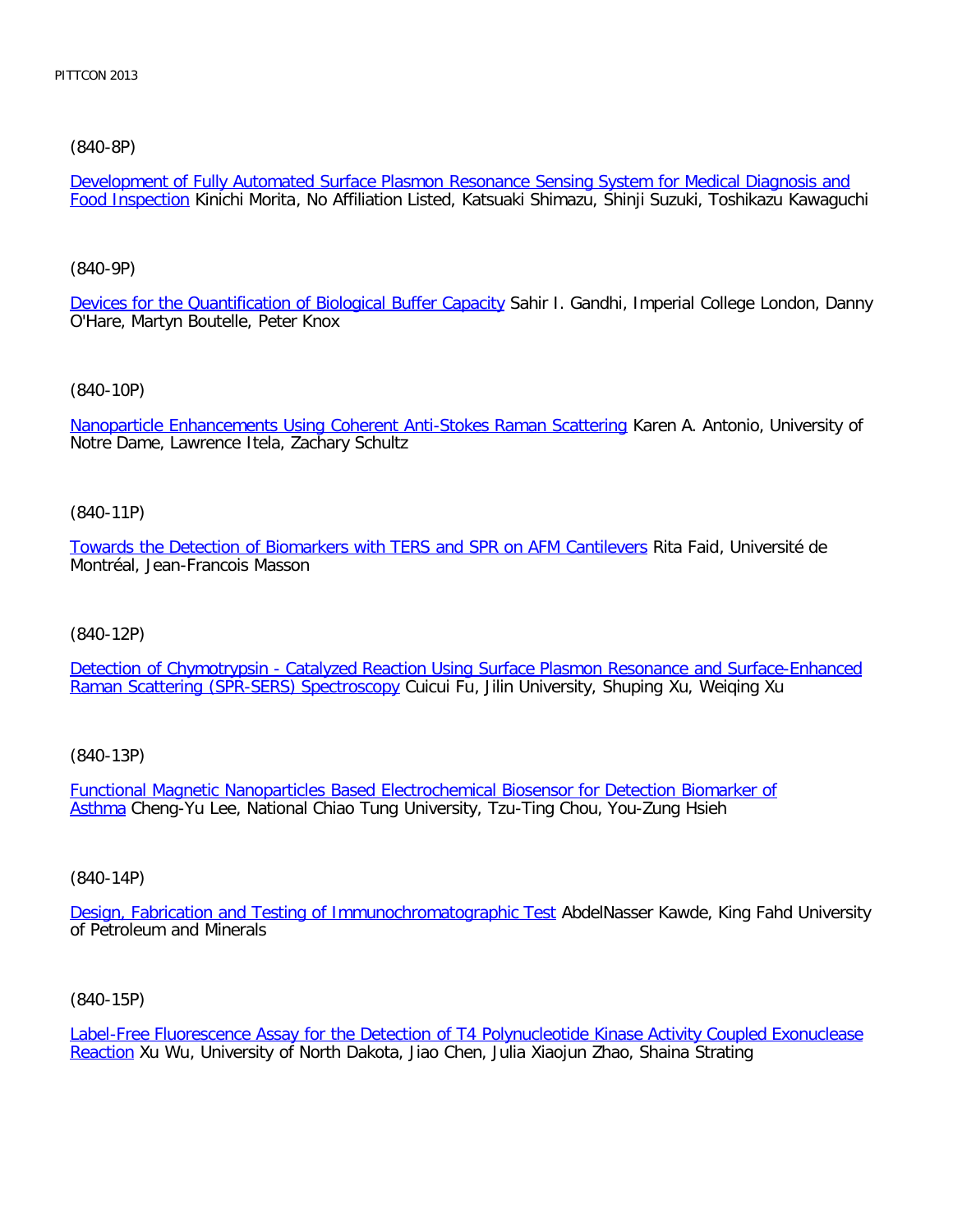(840-16P)

Ultrasensitive Detection of 3´—5´ Exonuclease Enzymatic Activity Using Molecular Beacon Xu Wu, University of North Dakota, Jiao Chen, Julia Xiaojun Zhao

[\(840-17P\)](file:///p|/print%20on%20demand%20titles/23101-23200/23133/23133%20source%20materials/papers/840-17.htm)

Thermodynamic, Kinetic, and Structural Study of the Adsorption of Bovine Serum Albumin to the Surface of Gold Nanoparticles Stefano Boulos, University of Illinois at Urbana-Champaign, Catherine Murphy, Lisa Holland, Tyler Davis

[\(840-18P\)](file:///p|/print%20on%20demand%20titles/23101-23200/23133/23133%20source%20materials/papers/840-18.htm)

Competitive Immunoassay for Creatine Kinase MB: SPR-Based Assay Optimization Greggory T. Kisiel, University of Memphis, Erno Lindner

POSTER SESSIONS

Session 850

Computer Modeling and Simulation

Monday PM, Room: 204ABC

(850-2P)

[Variation of Peak Tailing in Partition Chromatography](file:///p|/print%20on%20demand%20titles/23101-23200/23133/23133%20source%20materials/papers/850-2.htm) Joseph Maloy, Seton Hall University, Antonio Macaluso, Nicole Charles, Raffi Manjikian

(850-3P)

Conformational Studies of the Molecular Clips Based on Glycoluril and Thio, Seleno and Telero Glycoluril: **DFT Calculations [Saeideh Yahyaei, Islamic Azad University, Esmail Vessally](file:///p|/print%20on%20demand%20titles/23101-23200/23133/23133%20source%20materials/papers/850-3.htm)** 

[POSTER SES](file:///p|/print%20on%20demand%20titles/23101-23200/23133/23133%20source%20materials/papers/850-3.htm)SIONS

Session 860

Homeland Security and Forensic Science

Monday PM, Room: Exposition Floor, Aisles 1600-2100

(860-1P)

GC-MS, GC-TOF-MS and GC-IRD Methods for the Differentiation of Regioisomeric and Isobaric Designer Drugs of the Piperazine Class Karim Abdel-Hay, Auburn University, Jack DeRuiter, Randall Clark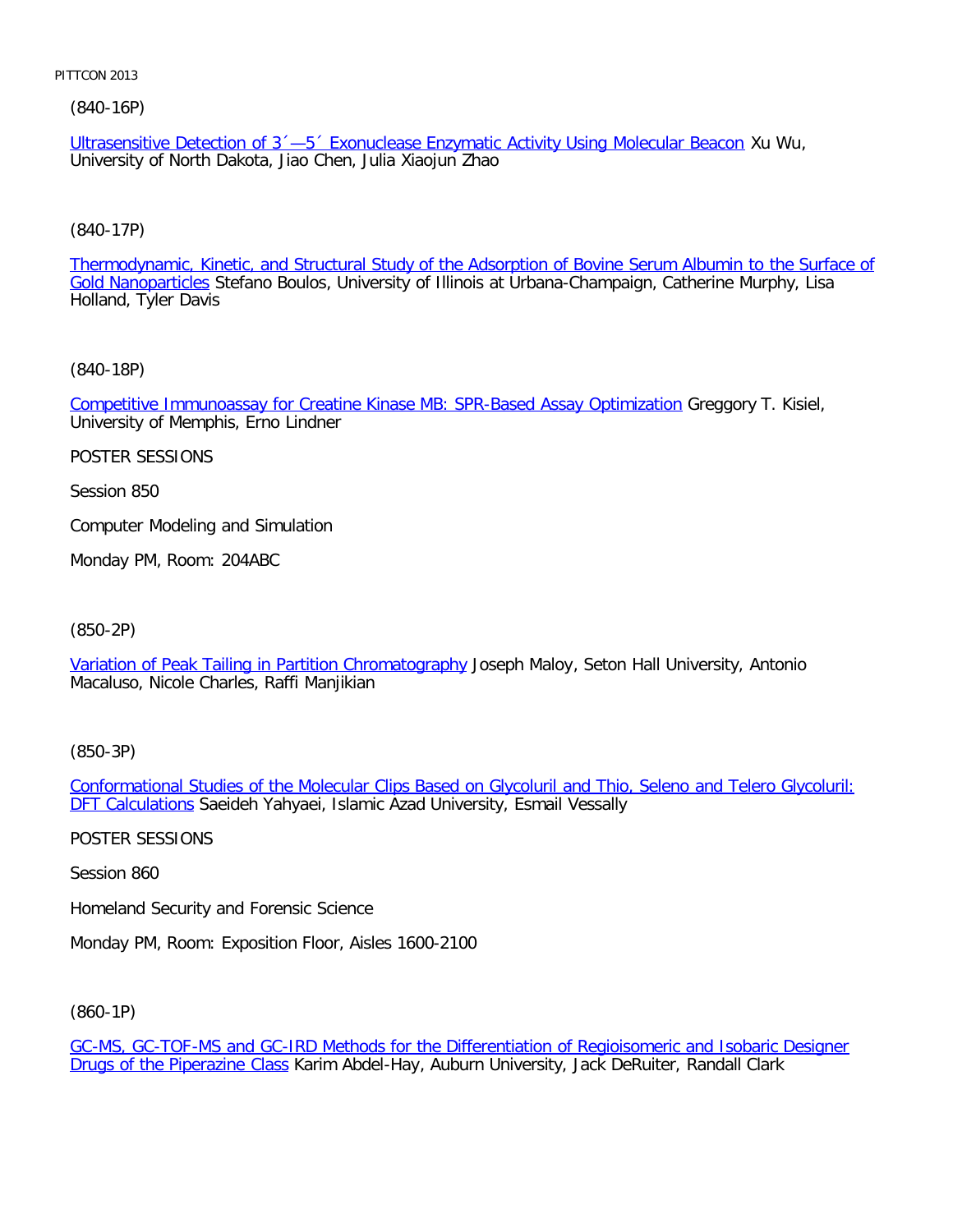[\(860-2P\)](file:///p|/print%20on%20demand%20titles/23101-23200/23133/23133%20source%20materials/papers/860-2.htm)

Non Destructive (X-Ray) Tooling for Counterfeit Pharmaceutical Identifications Ian T. Campbell, PANalytical, Brian Litteer, Detlef Beckers, Violeta Uricanu

[\(860-3P\)](file:///p|/print%20on%20demand%20titles/23101-23200/23133/23133%20source%20materials/papers/860-3.htm)

NMR Identification and Quantification of Synthetic Cannabinoids in Herbal Incenses Ling Huang, Hofstra University, Jennifer Stockert, Matthew Kim, Mercurio Veltri, Michael Marino, Nanette Wachter-Jurcsak

[\(860-4P\)](file:///p|/print%20on%20demand%20titles/23101-23200/23133/23133%20source%20materials/papers/860-4.htm)

[Proto](file:///p|/print%20on%20demand%20titles/23101-23200/23133/23133%20source%20materials/papers/860-4.htm)n-Transfer-Reaction Mass Spectrometry: Increased Selectivity in Explosives and Designer Drugs Detection Christian Lindinger, IONICON Analytik GmbH, Bishu Agarwal, Christopher Mayhew, Lukas Maerk, Philipp Sulzer, Simone Juerschik, Tilmann Maerk

(860-5P)

[Presumptive Color Test for Piperazine Designer Drugs](file:///p|/print%20on%20demand%20titles/23101-23200/23133/23133%20source%20materials/papers/860-5.htm) Tsunghsueh Wu, University of Wisconsin, Platteville, Chelsea Johnson, Ethan Becker

# (860-6P)

[Detection of Narcotic and Narcotic Metabolites by Hand Held Differential Mobility Spectrometry](file:///p|/print%20on%20demand%20titles/23101-23200/23133/23133%20source%20materials/papers/860-6.htm) Jessica A. Tufariello, Washington State University, Herbert Hill, Paul Rauch, William Siems

(860-7P)

Application of HPLC Separation of Anionic, Cationic, and Non-Ionic Surfactants with Charged Aerosol Detection in Product Tampering Cases [Lisa A. Kaine, US Food and Drug Administration, Catherine](file:///p|/print%20on%20demand%20titles/23101-23200/23133/23133%20source%20materials/papers/860-7.htm) **[Dasenbrock](file:///p|/print%20on%20demand%20titles/23101-23200/23133/23133%20source%20materials/papers/860-7.htm)** 

#### (860-8P)

Use of Electrochemical Sensor with Chemometric Tool for a Rapid Screening Test to Detect Cocaine in Urine Samples [William R. Araujo, Instituto de Quimica-USP, Maiara Salles, Thiago Paixão](file:///p|/print%20on%20demand%20titles/23101-23200/23133/23133%20source%20materials/papers/860-8.htm)

(860-9P)

Routine Analysis of THC and Metabolite (Carboxy-THC) in Whole Blood Samples Using an Automated SPE Workstation Jeff Hackett, United Chemical Technologies, Inc., Albert Elian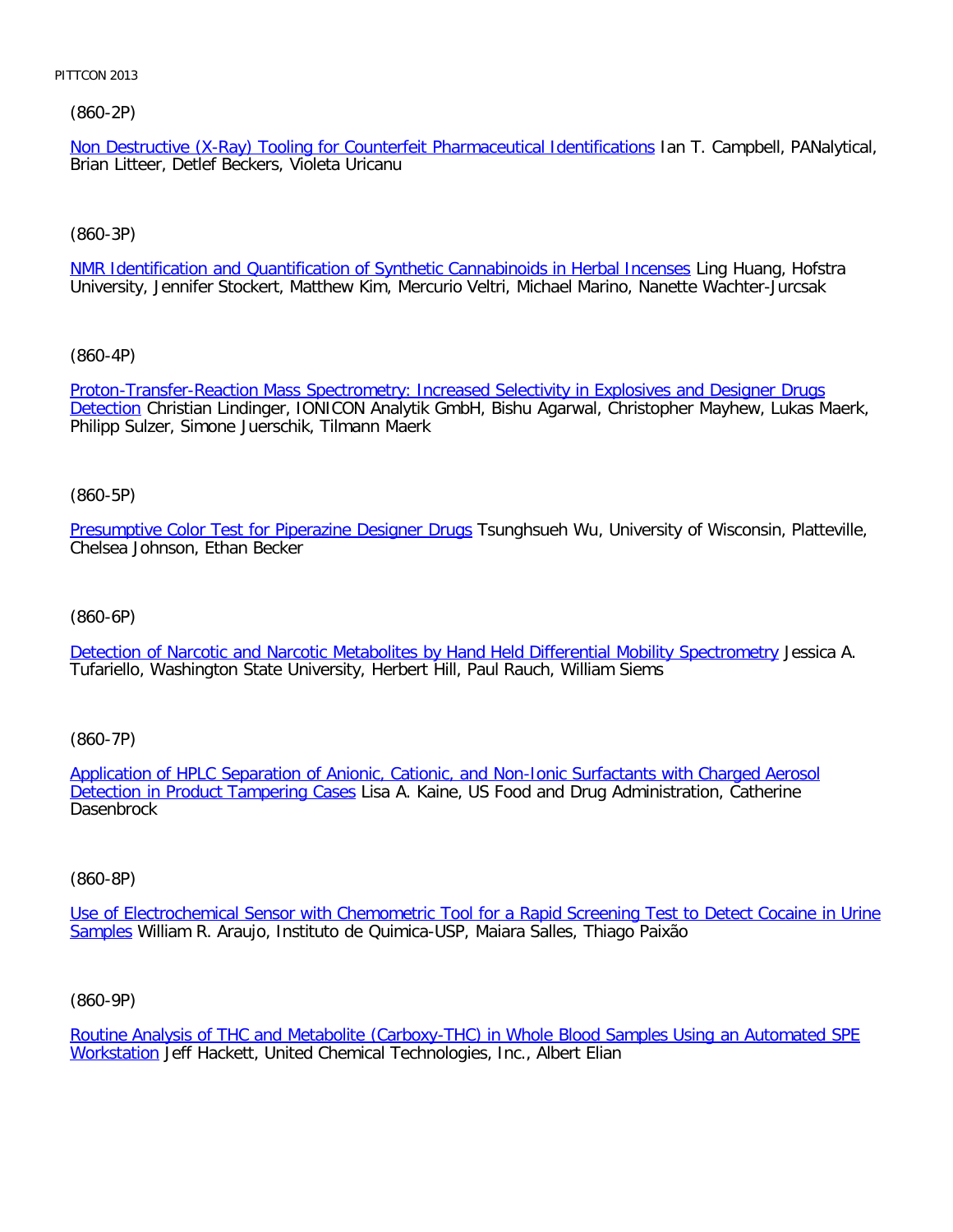(860-10P)

Micro-Raman Mapping of Dissimilar Inks on Paper Gary H. Naisbitt, Utah Valley University, Andrew Pham, Bruce Jacoby II

[\(860-11P\)](file:///p|/print%20on%20demand%20titles/23101-23200/23133/23133%20source%20materials/papers/860-11.htm)

Energetic Material Detection Using a Handheld Differential Mobility Spectrometer (DMS) Eric Wallis, Chemring Detection Systems, Jessica Brown, Paul Rauch, William Wu

[\(860-12P\)](file:///p|/print%20on%20demand%20titles/23101-23200/23133/23133%20source%20materials/papers/860-12.htm)

[Development of R](file:///p|/print%20on%20demand%20titles/23101-23200/23133/23133%20source%20materials/papers/860-12.htm)GB Extraction Values Software and Chamber Case to Collect Information of Electronic Colorimetric Tongues Gabriel N. Meloni, University of São Paulo, Araújo Willian, Eric Costa, Maiara Salles, Thiago Paixão

(860-13P)

[1064nm Excitation Raman for Identifying Highly Fluorescent Targets](file:///p|/print%20on%20demand%20titles/23101-23200/23133/23133%20source%20materials/papers/860-13.htm) Eric J. Lynch, Chemring Detection Systems, Eric Wallis, Matt Weakly, William Wu

(860-14P)

[Effect of Temperature and Flow Variation for a Short Multi Capillary Column - Multi Detector Array](file:///p|/print%20on%20demand%20titles/23101-23200/23133/23133%20source%20materials/papers/860-14.htm) Joern Frank, Hamburg University of Technology, Gerhard Matz, Henrdik Fischer

(860-15P)

Data Analysis of a Short Multi-Capillary-Column Coupled Ion Mobility Spectrometer Joern Frank, Hamburg [University of Technology, Bert Ungethuem, Gerhard Matz, Henrdik Fischer](file:///p|/print%20on%20demand%20titles/23101-23200/23133/23133%20source%20materials/papers/860-15.htm)

(860-16P)

Thermal Desorption Technique for the Quantification of Fire Accelerant Ilaria Ferrante, DANI Instruments, [Daniele Recenti, Manuela Bergna](file:///p|/print%20on%20demand%20titles/23101-23200/23133/23133%20source%20materials/papers/860-16.htm)

(860-17P)

Detecting Toxic Industrial Chemicals Using a Handheld Differential Mobility Spectrometer (DMS) Paul J. Rauch, Chemring Detection Systems, Jessica Brown, Robert McAtee, Todd Griffin

(860-18P)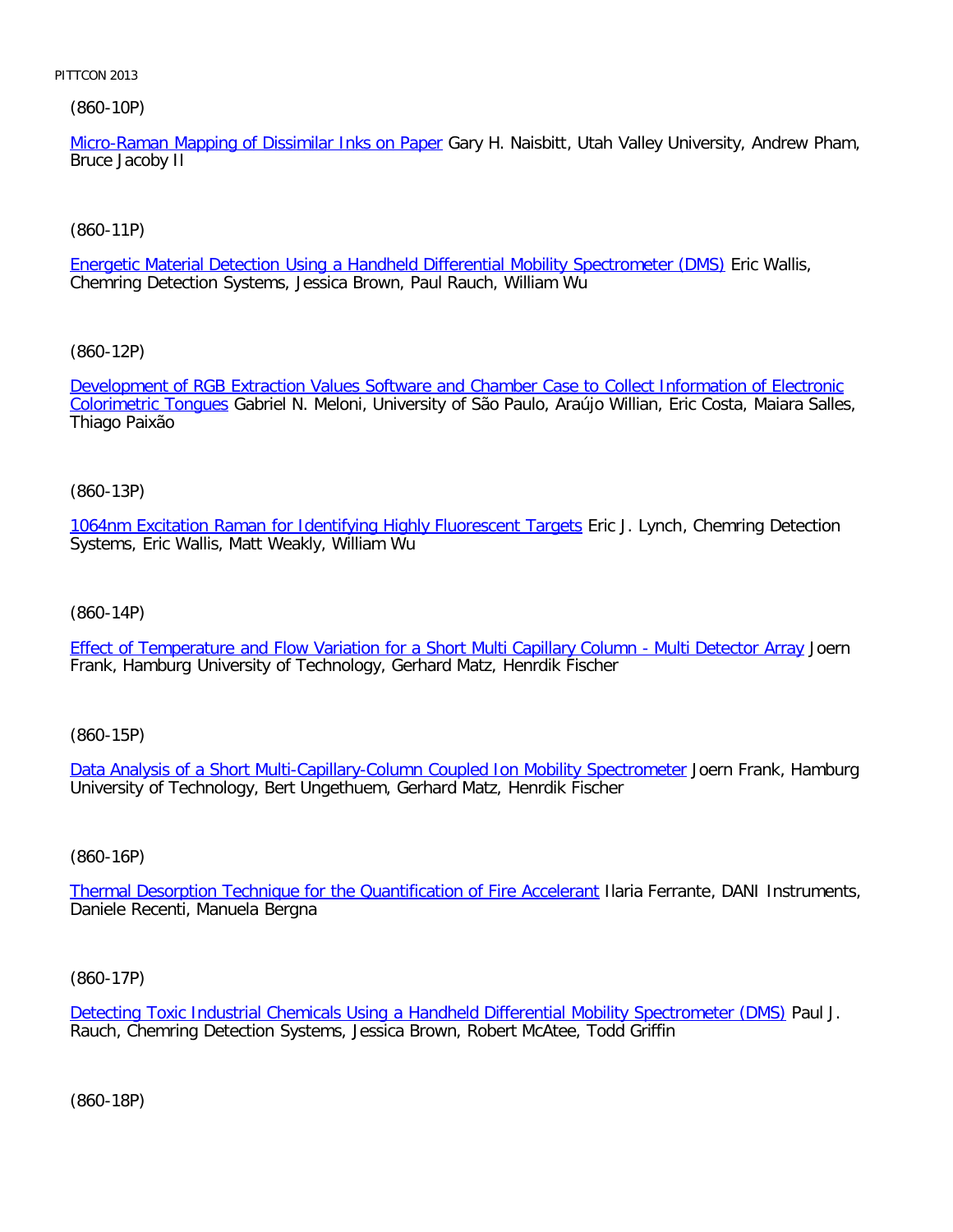[High-Def](file:///p|/print%20on%20demand%20titles/23101-23200/23133/23133%20source%20materials/papers/860-18.htm)inition GC/TOF-MS Analysis of Airborne Chemical Warfare Agents Using Thermal Desorption Preconcentration and a Bench-Top Time-of-Flight Mass Spectrometer Employing Chemometric Software for Data Analysis Gareth M. Roberts, ALMSCO International, Gerhard Horner, Joachim Ringer

[\(860-19P\)](file:///p|/print%20on%20demand%20titles/23101-23200/23133/23133%20source%20materials/papers/860-19.htm)

GC-FTIR Analysis of Chemical Warfare Nerve Agents Jenni Briggs, PIKE Technologies, Jim Hancock

[\(860-20P\)](file:///p|/print%20on%20demand%20titles/23101-23200/23133/23133%20source%20materials/papers/860-20.htm)

On-Site Determination of Chemical Warfare Agents by Handheld Raman Analyzer Xantus-2 Yasuo Seto, National Research Institute of Police Science (Japan), Fumihito Muta, Isaac Ohsawa, Masumi Tachikawa, Mieko Kanamori-Kataoka, Takeshi Ohmori, Taro Nogami, Tomohide Kondo

## (860-21P)

[Modeling and Simulation of GC- System](file:///p|/print%20on%20demand%20titles/23101-23200/23133/23133%20source%20materials/papers/860-21.htm)s Henrdik Fischer, Hamburg University of Technology, Ademola Binuyo, Gerhard Matz, Joern Frank

## (860-22P)

[Lanthanide Taggants for Characterizing the Explosive Blast Radius of Homemade Explosive Mixtures](file:///p|/print%20on%20demand%20titles/23101-23200/23133/23133%20source%20materials/papers/860-22.htm) Traci Kirkendall, University Multispectral Laboratories, Cris Lewis, James Barnes IV, Joshua Baker, Matt Wheeler

(860-23P)

Chemometric Analysis of VOC Profiles From Human Decomposition via GC-MS David S. Cho, Oak Ridge [Institute for Science and Education, Brian Eckenrode, Chris Tipple, Douglas Beus](file:///p|/print%20on%20demand%20titles/23101-23200/23133/23133%20source%20materials/papers/860-23.htm)sman, Sarah Milam

# (860-24P)

Novel Biotope Prototype for Human Decomposition Analysis Deanna L. Snyder, Federal Bureau of [Investigation, Brian Eckenrode, Chris Tipple, Lauryn DeGreef](file:///p|/print%20on%20demand%20titles/23101-23200/23133/23133%20source%20materials/papers/860-24.htm)f, Martin Grime

(860-25P)

Exploring Low and High pH Eluents for the LC-MS Analysis of Individual Mixtures of Opiates, Amphetamines and Antibiotics Using a New Silica-Based, Broad pH Range Stable C18 Stationary Phase Alan P. McKeown, [Advanced Chromatography Technologies Ltd, Carl Zimmerman](file:///p|/print%20on%20demand%20titles/23101-23200/23133/23133%20source%20materials/papers/860-25.htm)

(860-26P)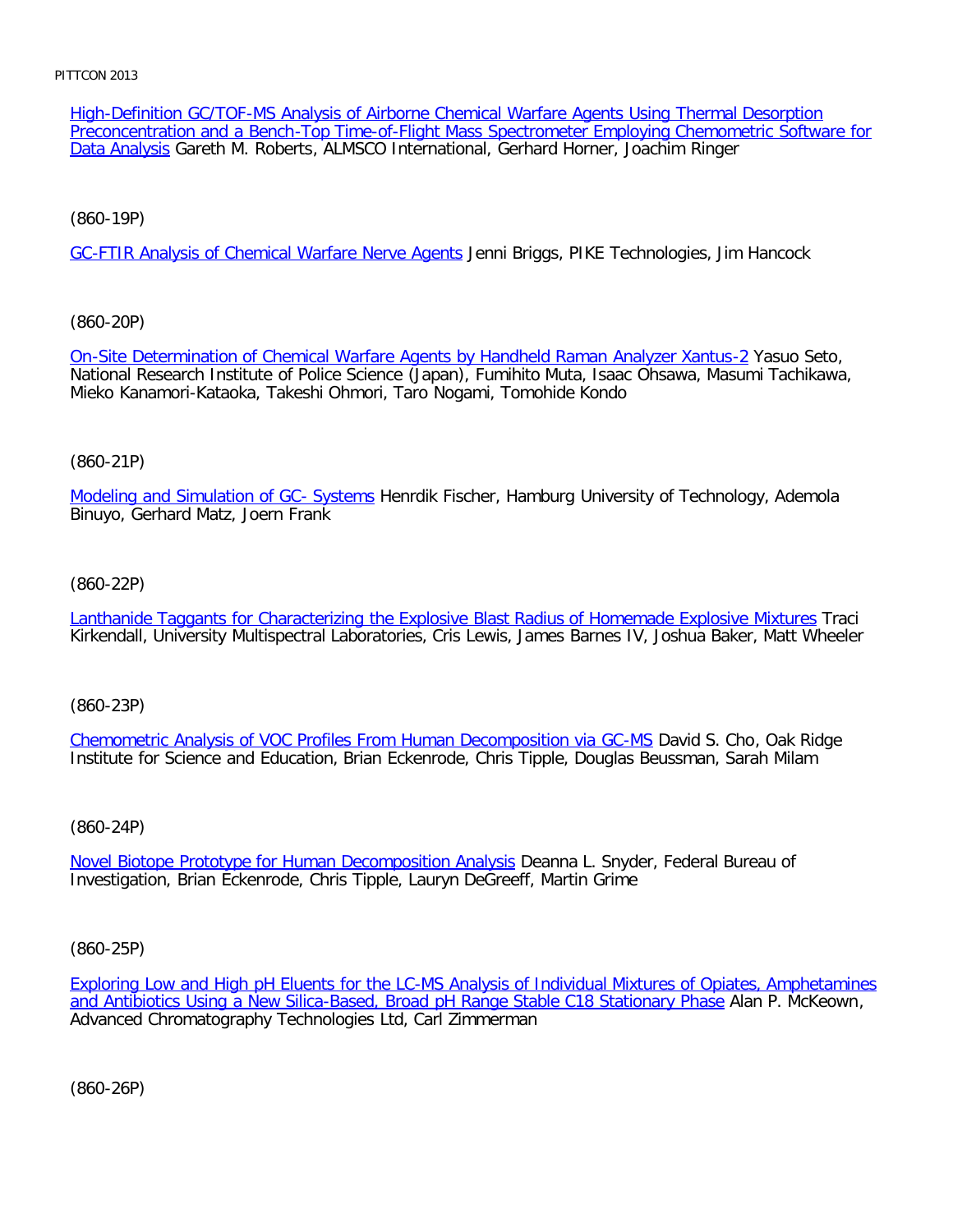Drug Screening in Human Plasma Using Solid Phase Extraction and Direct Mass Spectrometry Hiroyuki Inoue, National Research Institute of Police Science (Japan), Hiroaki Hashimoto, Kenji Kuwayama, Kenji Tsujikawa, Tatsuyuki Kanamori, Yukiko Nakazono, Yuko Iwata

## [\(860-27P\)](file:///p|/print%20on%20demand%20titles/23101-23200/23133/23133%20source%20materials/papers/860-27.htm)

Comparison of Extraction and Analysis Techniques for the Collection and Determination of the Volatile Organic Compounds (VOCs) from Dried Blood Lauryn DeGreeff, Federal Bureau of Investigation/NRL, Brian Eckenrode, Chris Tipple, Martin Grime, Rex Stockham

## [\(860-28P\)](file:///p|/print%20on%20demand%20titles/23101-23200/23133/23133%20source%20materials/papers/860-28.htm)

SPME Collection of Semivolatile Surface Contaminant Christopher A. Bailey, Torion Technologies, Edgar Lee, Gary Groenwold, Jeff Jones, Jill Scott

## (860-29P)

[A Novel Electrochemical Picric Acid Sensor Based on Cu Electrode](file:///p|/print%20on%20demand%20titles/23101-23200/23133/23133%20source%20materials/papers/860-29.htm) Maiara Salles, Instituo de Química - USP, João Junqueira, Thiago Paixão, William Araujo

## (860-30P)

[Validation of Infrared Spectroscopy for Non-Destructive Detection of Latent Fingerprints](file:///p|/print%20on%20demand%20titles/23101-23200/23133/23133%20source%20materials/papers/860-30.htm) Zhenyu Lu, University of South Carolina, Brianna Cassidy, Emory Straub, Michael Myrick, Stephen Morgan

(860-31P)

New Developments in the Reduction and Elimination of Contaminate Human DNA from Forensic [As](file:///p|/print%20on%20demand%20titles/23101-23200/23133/23133%20source%20materials/papers/860-31.htm)says [Joseph Stefkovich, Xenosep Technologies, Al Kaziunas, Rolf Schlake](file:///p|/print%20on%20demand%20titles/23101-23200/23133/23133%20source%20materials/papers/860-31.htm)

# (860-32P)

Explosive Separation and Quantitation Using a Triple Quadrupole Mass Spectrometer Courtney Seaman, [University Multispectral Laboratories, Cris Lewis, James Barnes IV, Kerri Pappan](file:///p|/print%20on%20demand%20titles/23101-23200/23133/23133%20source%20materials/papers/860-32.htm)

# (860-33P)

Detection of Explosives Using a Combination of Raman and IMS Andreas Walte, Airsense Analytics, Bert Ungethuem, Hainer Wackerbarth, Wolf Muenchmeyer

(860-34P)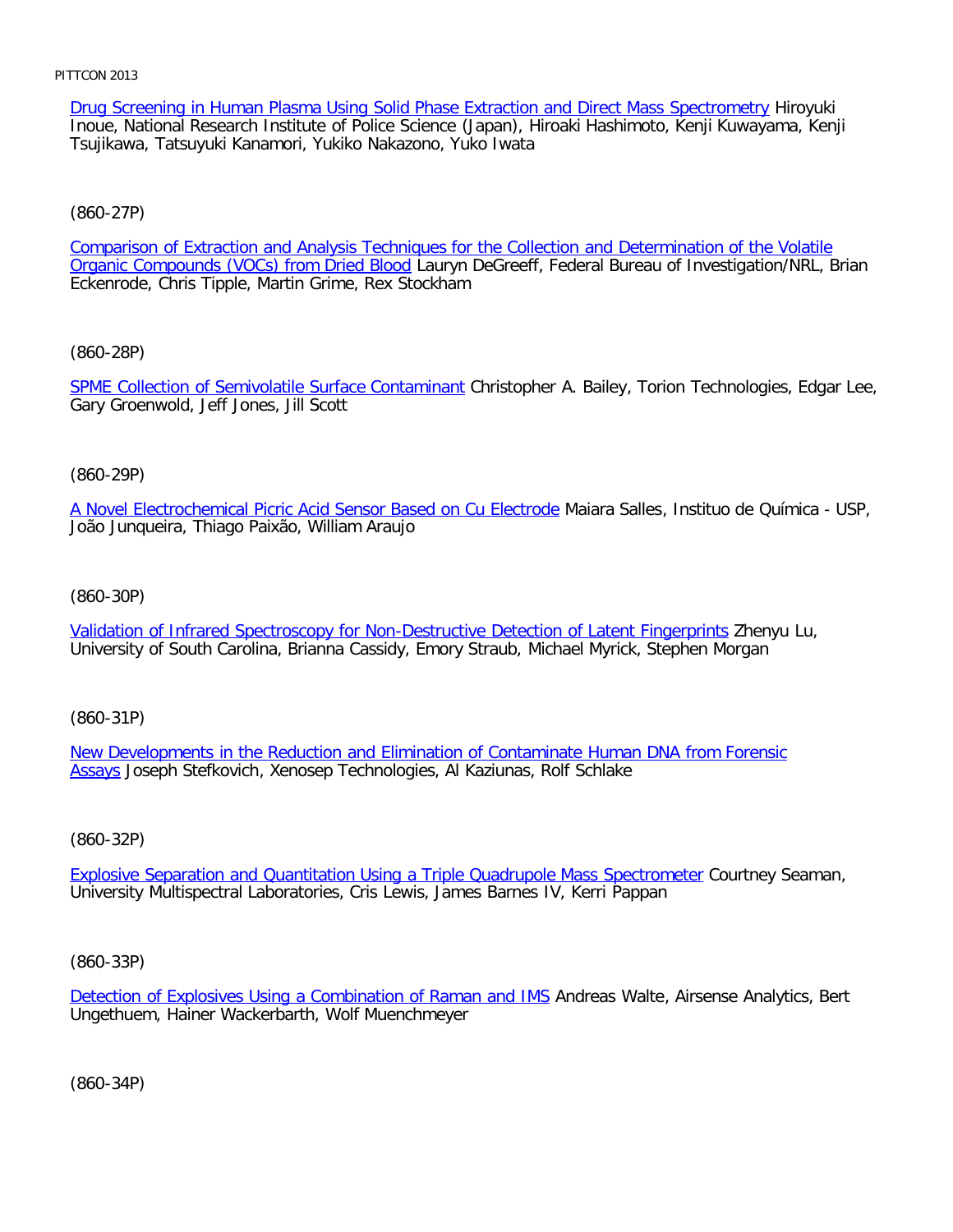Portable Gas Detector Array GDA-X for the Detection of Toxic Gases and Explosives Andreas Walte, Airsense Analytics, Bert Ungethuem, Wolf Muenchmeyer

[\(860-35P\)](file:///p|/print%20on%20demand%20titles/23101-23200/23133/23133%20source%20materials/papers/860-35.htm)

Humidity in an Ion Mobility Spectrometer: Its Importance and Its Measurement Andreas Walte, Airsense Analytics, Bert Ungethuem, Christiane Sens, Wolf Muenchmeyer

[\(860-36P\)](file:///p|/print%20on%20demand%20titles/23101-23200/23133/23133%20source%20materials/papers/860-36.htm)

[The Influence of 1, 3 Dialkyl Substituted Imidazolium Ionic Liquids as Mobile Phase Additives on the](file:///p|/print%20on%20demand%20titles/23101-23200/23133/23133%20source%20materials/papers/860-36.htm) Retention Behavior and Separation of Nitroaromatic Explosives and Related Compounds on RPLC Tarab Ahmad, Western Illinois University, Ahlie Heagy, Bartlomiej Redlinski, Craig Utterback, Deonna Perkins, Smantha Smith, Stephanie Sharp, Tariq Z Ahmad

POSTER SESSIONS

Session 870

Liquid Chromatography: Fundamentals

Monday PM, Room: Exposition Floor, Aisles 1600-2100

(870-1P)

[New Cyclofructan Based Hydrophilic Interaction Liquid Chromatographic Stationary Phases](file:///p|/print%20on%20demand%20titles/23101-23200/23133/23133%20source%20materials/papers/870-1.htm) Zachary S. Breitbach, The University of Texas at Arlington, Daniel Armstrong

(870-2P)

[Measuring Void Volume in Normal-Phase Liquid Chromatography](file:///p|/print%20on%20demand%20titles/23101-23200/23133/23133%20source%20materials/papers/870-2.htm) Ping Jiang, University of Alberta, Charles Lucy

# (870-3P)

Unique Chemically Modified Carbohydrate Based Chiral Stationary Phases to Improve Chiral Separations [Matthew Przybyciel, ES Industries](file:///p|/print%20on%20demand%20titles/23101-23200/23133/23133%20source%20materials/papers/870-3.htm)

(870-4P)

Mobile Phase Recycling with HPLC Michael J. Samide, Butler University, Jessica Giaquinto

(870-5P)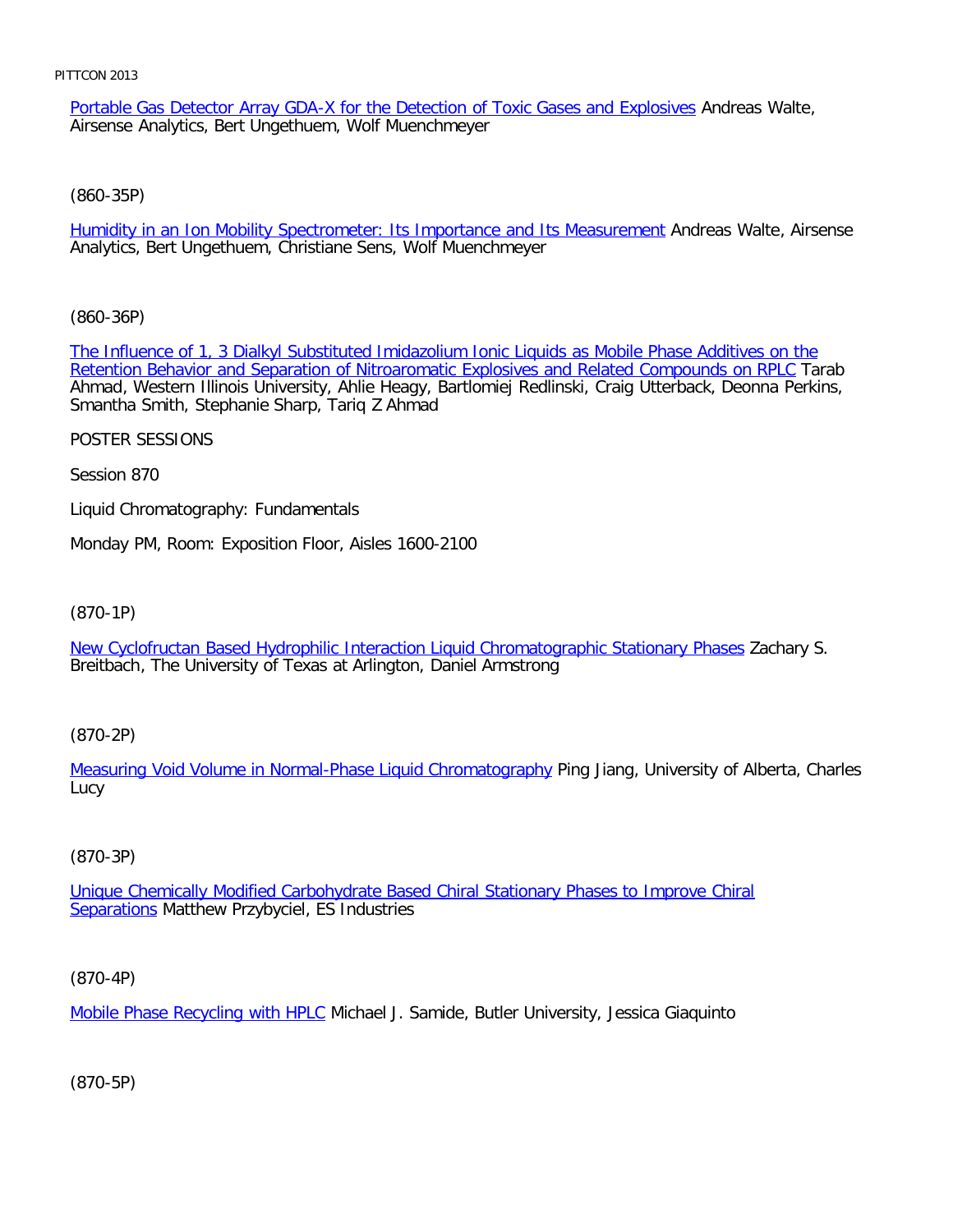Comparison of Multi-functionalized Analyte Retention Between Hydrocarbonaceous and Fluorinated HPLC Stationary Phases as a Function of Mobile Phase and Temperature Caitlin Galvin, Ursinus College, Eric Williamsen

# [\(870-6P\)](file:///p|/print%20on%20demand%20titles/23101-23200/23133/23133%20source%20materials/papers/870-6.htm)

Characterization of Multi-Component Adjuvants by HPLC with Charged Aerosol Detection David Thomas, Thermo Fisher Scientific, Bruce Bailey, Ian Acworth, Marc Plante, Qi Zhang

# [\(870-7P\)](file:///p|/print%20on%20demand%20titles/23101-23200/23133/23133%20source%20materials/papers/870-7.htm)

Recent Developments in Solvent Applications with Ion Chromatography Kannan Srinivasan, Thermo Fisher Scientific, Chris Pohl, Maria Rey, Rong Lin, Sheetal Bhardwaj

# (870-8P)

[Ensuring Data Quality and Facilitating Rapid System Troubleshooting Using a Suitability Standard](file:///p|/print%20on%20demand%20titles/23101-23200/23133/23133%20source%20materials/papers/870-8.htm) Mia Summers, Waters Corporation, Kenneth Berthelette

# (870-9P)

[Reduced Solvent Consumption and Labor, and Improved Laboratory Safety, when Performing Rapid HPLC](file:///p|/print%20on%20demand%20titles/23101-23200/23133/23133%20source%20materials/papers/870-9.htm) [Method Optimization of Buffer pH and Molarity in Reversed Phase Method Development](file:///p|/print%20on%20demand%20titles/23101-23200/23133/23133%20source%20materials/papers/870-9.htm) Michael Woodman, Agilent Technologies, Lori Sandford

(870-10P)

Adsorption Isotherm of Tryptophan Using Revered Phase Liquid Chromatography and 1-butyl- 2, 3- [Dimethylimadzolium Tetrafluoroborate Ionic Liquid as a Mobile Phase Additive](file:///p|/print%20on%20demand%20titles/23101-23200/23133/23133%20source%20materials/papers/870-10.htm) Tarab Ahmad, Western [Illinois University, Azhar Alhijji, Bartlomiej Redlinski, Kishore Kumar Aluguvelli, Ta](file:///p|/print%20on%20demand%20titles/23101-23200/23133/23133%20source%20materials/papers/870-10.htm)riq Z Ahmad

POSTER SESSIONS

Session 880

Pharmaceutical: Other Analytical Methods

Monday PM, Room: Exposition Floor, Aisles 1600-2100

(880-1P)

Dissolution Method Development and Testing in QBD Drug Product Development Lulu Dai, Genentech, Kelly Zhang, Larry Wigman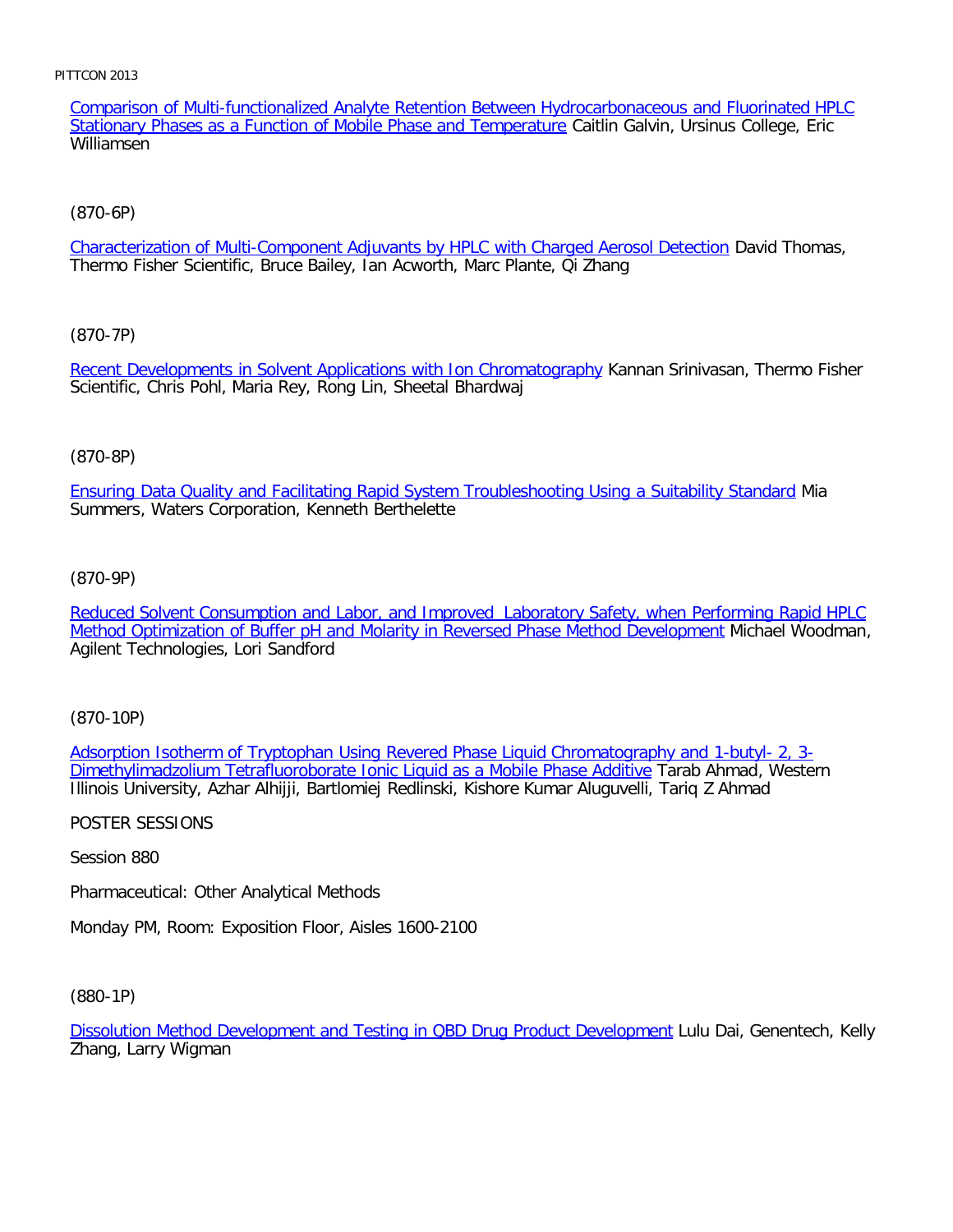(880-2P)

A Quality by Design Approach for Particle Size Analysis of an Active Pharmaceutical Ingredient Julie T. Adamson, Millennium Pharmaceuticals, Inc., John Bak

[\(880-3P\)](file:///p|/print%20on%20demand%20titles/23101-23200/23133/23133%20source%20materials/papers/880-3.htm)

Bolaamphiphiles as Pseudostationary Phases in Micellar Electrokinetic Chromatography for Chiral Separation Cevdet Akbay, Fayetteville State University, Alexis Jackson, Asad Rizvi, Danielle Lanier, Harmin Herrera, Joi Clay, Kenya McFadyen

[\(880-4P\)](file:///p|/print%20on%20demand%20titles/23101-23200/23133/23133%20source%20materials/papers/880-4.htm)

Using XRF Spectrometry for Elemental Impurity Analysis in Pharmaceuticals Ian T. Campbell, PANalytical, Detlef Beckers, Marco van der Haar, Youhong Xiao

(880-5P)

[Structure and Property Relationships of Amino Acid and Peptides-Based Chiral Ionic Liquids](file:///p|/print%20on%20demand%20titles/23101-23200/23133/23133%20source%20materials/papers/880-5.htm) Irene Kimaru, St. John Fisher College, Faiza Filfil, Lydia Morris, Nicole Savage

(880-6P)

[Are You Ready for the New USP Test Procedures? A Look at Microwave Sample Prep for USP](file:///p|/print%20on%20demand%20titles/23101-23200/23133/23133%20source%20materials/papers/880-6.htm) [232](file:///p|/print%20on%20demand%20titles/23101-23200/23133/23133%20source%20materials/papers/880-6.htm)/233 Arshad Kokardekar, Milestone Inc.

(880-8P)

In Vivo Measurement of the Active Alkaloid Content in Brugmansia Arborea Marcel Florin Musteata, Albany [College of Pharmacy and Health Sciences, Arielle Pitcher, Hannah Fudin](file:///p|/print%20on%20demand%20titles/23101-23200/23133/23133%20source%20materials/papers/880-8.htm)

(880-9P)

Selecting the Food Matrix with the Highest Masking Power for Delivering Recommendations for Children Intake [John Shea, Alpha MOS, Carol Schneider, Fatma Ayouni, Herve Lechat, Jean-Christophe Mifsud,](file:///p|/print%20on%20demand%20titles/23101-23200/23133/23133%20source%20materials/papers/880-9.htm) [V](file:///p|/print%20on%20demand%20titles/23101-23200/23133/23133%20source%20materials/papers/880-9.htm)alerie Vabre

(880-10P)

Electric Fish Bioassay for Brainstem Pharmacological Studies James Sidie, Ursinus College, Eric Williamsen

(880-11P)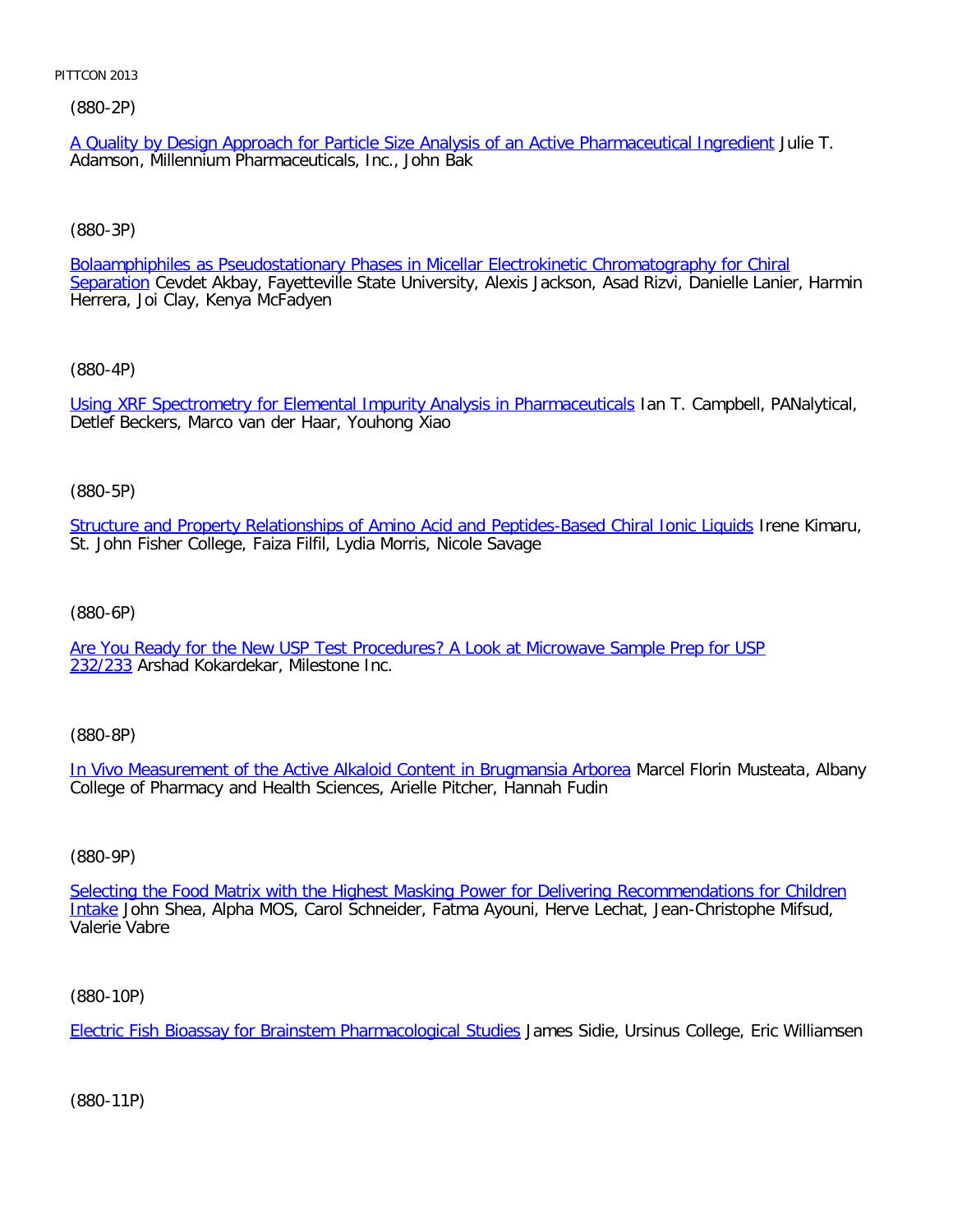Enhancing the Laboratory Automation Process - Aequus for Automated Monitoring of Fluid Levels of Analytical Instruments Simon Tullett, TTP Labtech Ltd, Wendy Gaisford

[\(880-12P\)](file:///p|/print%20on%20demand%20titles/23101-23200/23133/23133%20source%20materials/papers/880-12.htm)

Total Organic Carbon Analysis for Purified Water and Water for Injection Nathan Valentine, Teledyne Tekmar, Holly Graves, Tammy Rellar

[\(880-13P\)](file:///p|/print%20on%20demand%20titles/23101-23200/23133/23133%20source%20materials/papers/880-13.htm)

[Development of Short and Efficient Methodology](file:///p|/print%20on%20demand%20titles/23101-23200/23133/23133%20source%20materials/papers/880-13.htm) for n-heterocyclization of Diols Using Iridium Complex and Its Application for Synthesis of Nicotine Alkaloids Tushar D. Apsunde, University of New Orleans

(880-14P)

[Synthesis and Antimicrobial Activity of Azetidin-2-one Containing Benzoyl Pyrazoline Derivatives](file:///p|/print%20on%20demand%20titles/23101-23200/23133/23133%20source%20materials/papers/880-14.htm) Shailesh H. Shah, Patel JDKD Science College

POSTER SESSIONS

Session 890

Polymers and Plastics Characterization

Monday PM, Room: 204ABC

(890-1P)

Development and Evaluation of Tolnaftate Solid Dispersion Incorporated into Gel for Topical Delivery Fnu [Ajazuddin, Rungta College of Pharmaceutical Science and Research, Naina Bhoyar](file:///p|/print%20on%20demand%20titles/23101-23200/23133/23133%20source%20materials/papers/890-1.htm)

(890-2P)

Derivative Spectral Analysis of UV- Degradation in Epoxy Polymers A Kaan Kalkan, Oklahoma State [University, Raman Singh, Salah Hamim, Sriharsha Karumuri](file:///p|/print%20on%20demand%20titles/23101-23200/23133/23133%20source%20materials/papers/890-2.htm)

(890-3P)

Applicability of Rigid Hybrid-Based Packing Materials for Size-Based Separations of Synthetic Polymers Bonnie Alden, Waters Corporation, Edouard Bouvier, Jessica Wilson, Kevin Wyndham, Mia [Summers, Michael Savaria, Nicole Lawrence, Pamela Iraneta, Tom Walter](file:///p|/print%20on%20demand%20titles/23101-23200/23133/23133%20source%20materials/papers/890-3.htm)

(890-4P)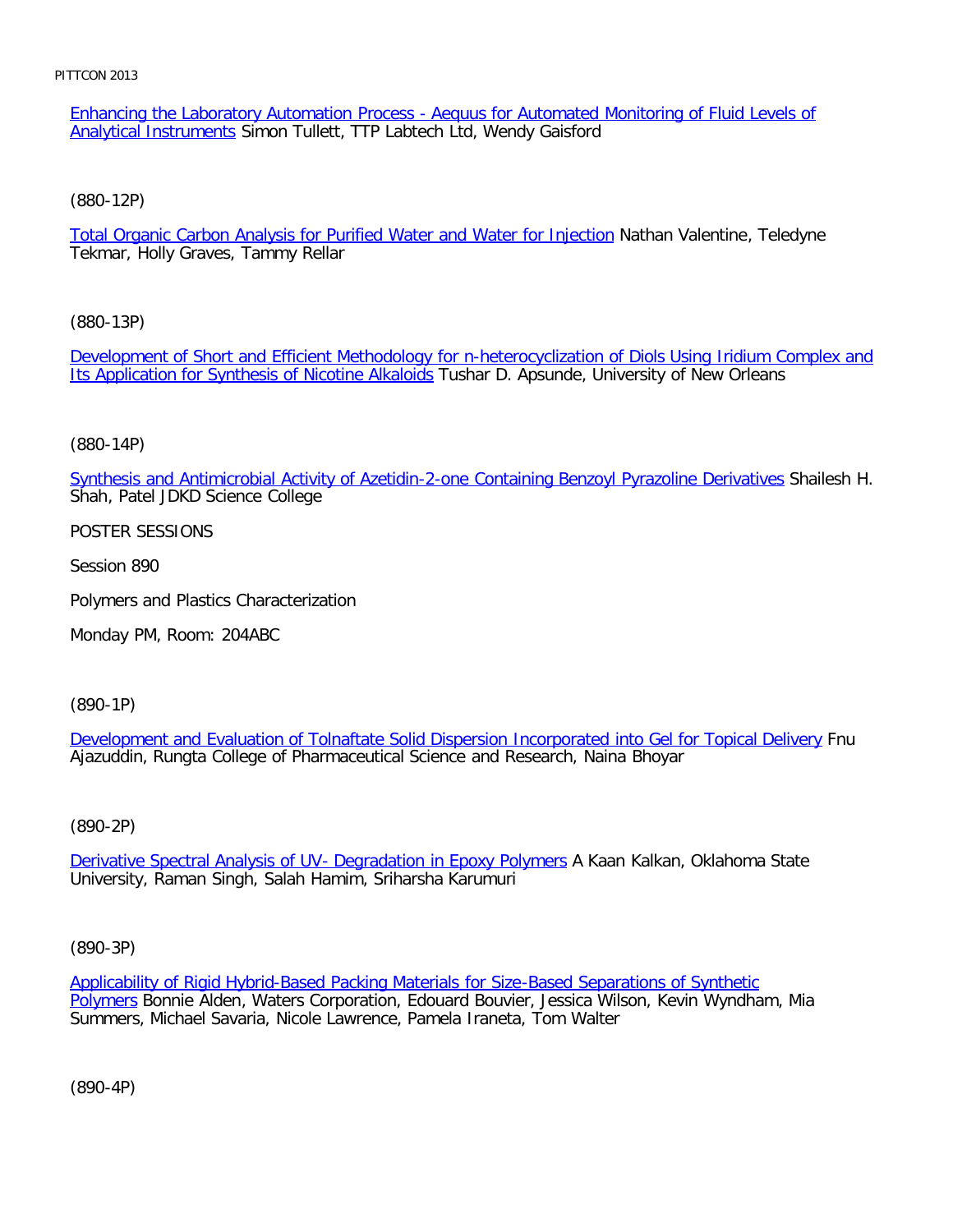Comparison of Extraction Techniques for Leachables Extractables Baiba Cabovska, Waters Corporation, Andrew Aubin, Michael Jones

#### [\(890-5P\)](file:///p|/print%20on%20demand%20titles/23101-23200/23133/23133%20source%20materials/papers/890-5.htm)

Automated Extraction of Phthalates in Consumer Products for Analysis by GC-MS Edward A. Pfannkoch, GERSTEL, Inc., Fredrick Foster, Jacqueline Whitecavage, John Stuff

[\(890-6P\)](file:///p|/print%20on%20demand%20titles/23101-23200/23133/23133%20source%20materials/papers/890-6.htm)

Analytical Pyrolysis of Textiles to Determine Fiber Content Thomas Wampler, CDS Analytical, LLC, Gary Deger, Karen Jansson, Stephen Wesson

## (890-7P)

[Odor Quality Control of Polyethylene Pellets Using an Electronic Nose](file:///p|/print%20on%20demand%20titles/23101-23200/23133/23133%20source%20materials/papers/890-7.htm) John Shea, Alpha MOS, Carol Schneider, Fatma Ayouni, Herve Lechat, Jean-Christophe Mifsud, Valerie Vabre

(890-8P)

[Rapid Non-Destructive Identification of Magnetic Tape Degradation Products Using Infrared Spectroscopy](file:///p|/print%20on%20demand%20titles/23101-23200/23133/23133%20source%20materials/papers/890-8.htm) [and DART Mass Spectrometry with Multivariate Statistics](file:///p|/print%20on%20demand%20titles/23101-23200/23133/23133%20source%20materials/papers/890-8.htm) Brianna Cassidy, University of South Carolina, Eric Breitung, Juan Rodriguez, Samantha Skelton, Stephen Morgan, Zhenyu Lu

(890-9P)

Forensic Application of Polarized Confocal Raman Microspectroscopy to the Discrimination of poly (ethylene terephtalate) Single Fibers [Shinichi Suzuki, National Research Institute of Police Science \(Japan\), Seiya](file:///p|/print%20on%20demand%20titles/23101-23200/23133/23133%20source%20materials/papers/890-9.htm) **[Watanabe](file:///p|/print%20on%20demand%20titles/23101-23200/23133/23133%20source%20materials/papers/890-9.htm)** 

#### (890-10P)

Synthesis and Characterization of Biodegradable Polylatic Acid Polymers for Controlled Drug Release Monise [Casanova, UFG, Denilson Rabelo](file:///p|/print%20on%20demand%20titles/23101-23200/23133/23133%20source%20materials/papers/890-10.htm)

(890-11P)

Quantitative Analysis of Antitumor Drug Released from the Synthesized Network Structure for Poly Baminoester Carried Drug Fahima M. Helaly, National Research Centre (NRC)

(890-12P)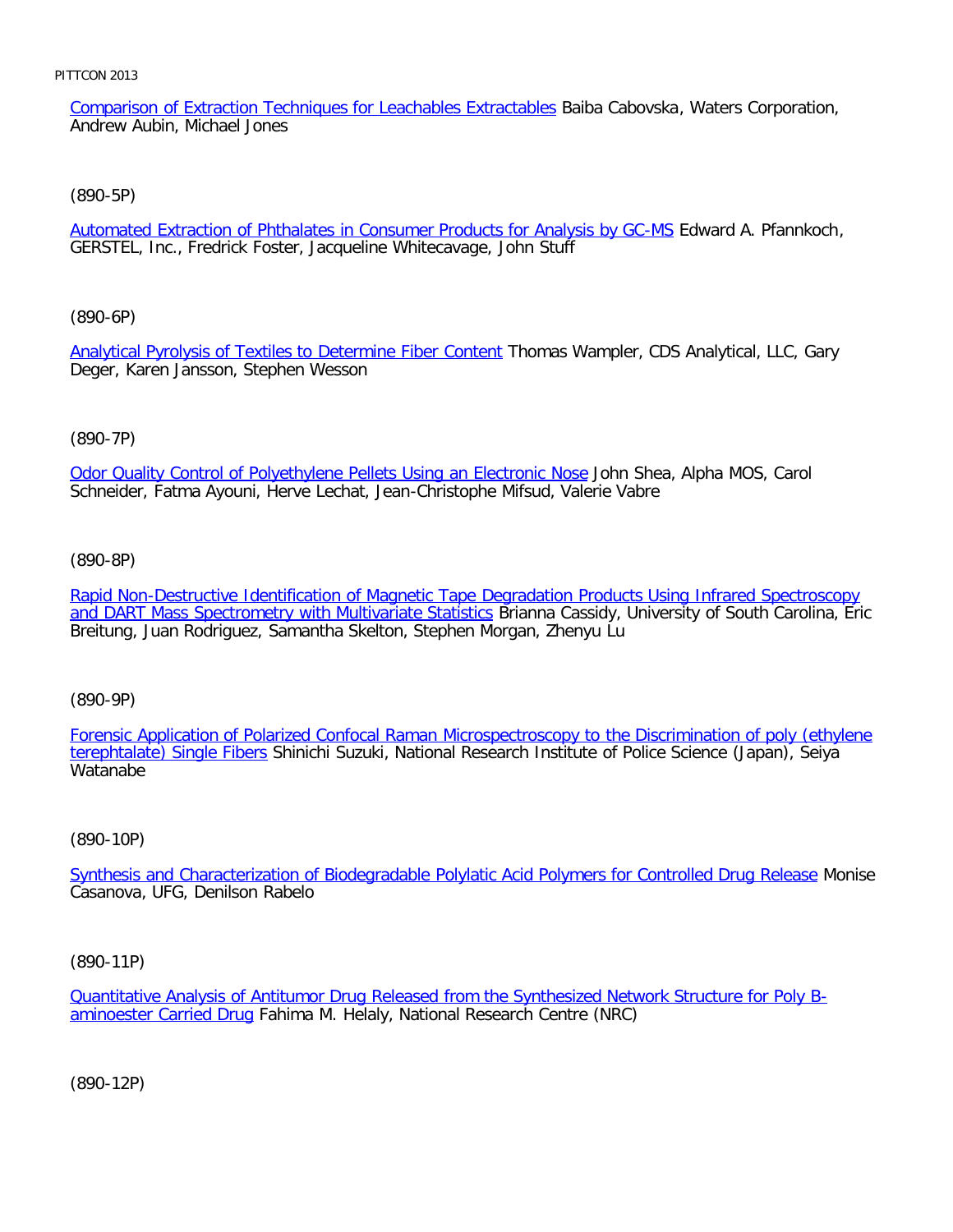Characterization of Epoxies with DMA and TG-MS Kevin P. Menard, PerkinElmer, David Norman

[\(890-13P\)](file:///p|/print%20on%20demand%20titles/23101-23200/23133/23133%20source%20materials/papers/890-13.htm)

TGA-FT-IR, TGA-FT-IR-GC-MS; TGA-GC-MS: The Most Complete Portfolio for Evolved Gas Analyzer from **TGA** Serena Santacesaria, SRA Instruments

[\(890-14P\)](file:///p|/print%20on%20demand%20titles/23101-23200/23133/23133%20source%20materials/papers/890-14.htm)

[Experimental Study of Relationship Bet](file:///p|/print%20on%20demand%20titles/23101-23200/23133/23133%20source%20materials/papers/890-14.htm)ween Interfacial Instabilities and Mechanical Strength of Three-Layer (PP/HDPE/PP) Symmetric Polymer Melts Mohammad Ranjbaran, Shahid Rajaee University

(890-15P)

[Characterization of Biomass Derived Rigid Polyurethane Foam by Pyrolysis GC/MS and Thermogravimetric](file:///p|/print%20on%20demand%20titles/23101-23200/23133/23133%20source%20materials/papers/890-15.htm) Analysis Courtney Taylor, Shimadzu Scientific

(890-16P)

[The Test Method Development of PCA Contents in the Processing Oil and Tire Tread](file:///p|/print%20on%20demand%20titles/23101-23200/23133/23133%20source%20materials/papers/890-16.htm) Jin Hyeok Kim, Kumho Tire Co., Chun Taek Cho, Il Taek Jung, Taekwon Jung, Young Jin Kim, Youngsoo Soon

(890-17P)

[Systematic Analysis of Leachables and Extractables in Liquid Handling Components](file:///p|/print%20on%20demand%20titles/23101-23200/23133/23133%20source%20materials/papers/890-17.htm) Kyle Harris, Porex Corporation, Gary Li, Gary Mao

# **Tuesday AM, March 19, 2013**

AWARDS

Session 900

Pittsburgh Analytical Chemistry Award - arranged by Jane Chan, Bechtel Bettis, Inc.

Tuesday AM, Room: 114

Jane Chan, Bechtel Bettis, Inc., Presiding

8:10 AM

(900-1)

**High Sensitivity Analysis Using Single Molecule Arrays David R. Walt, Tufts University** 

[8:45 AM](file:///p|/print%20on%20demand%20titles/23101-23200/23133/23133%20source%20materials/papers/900-1.htm)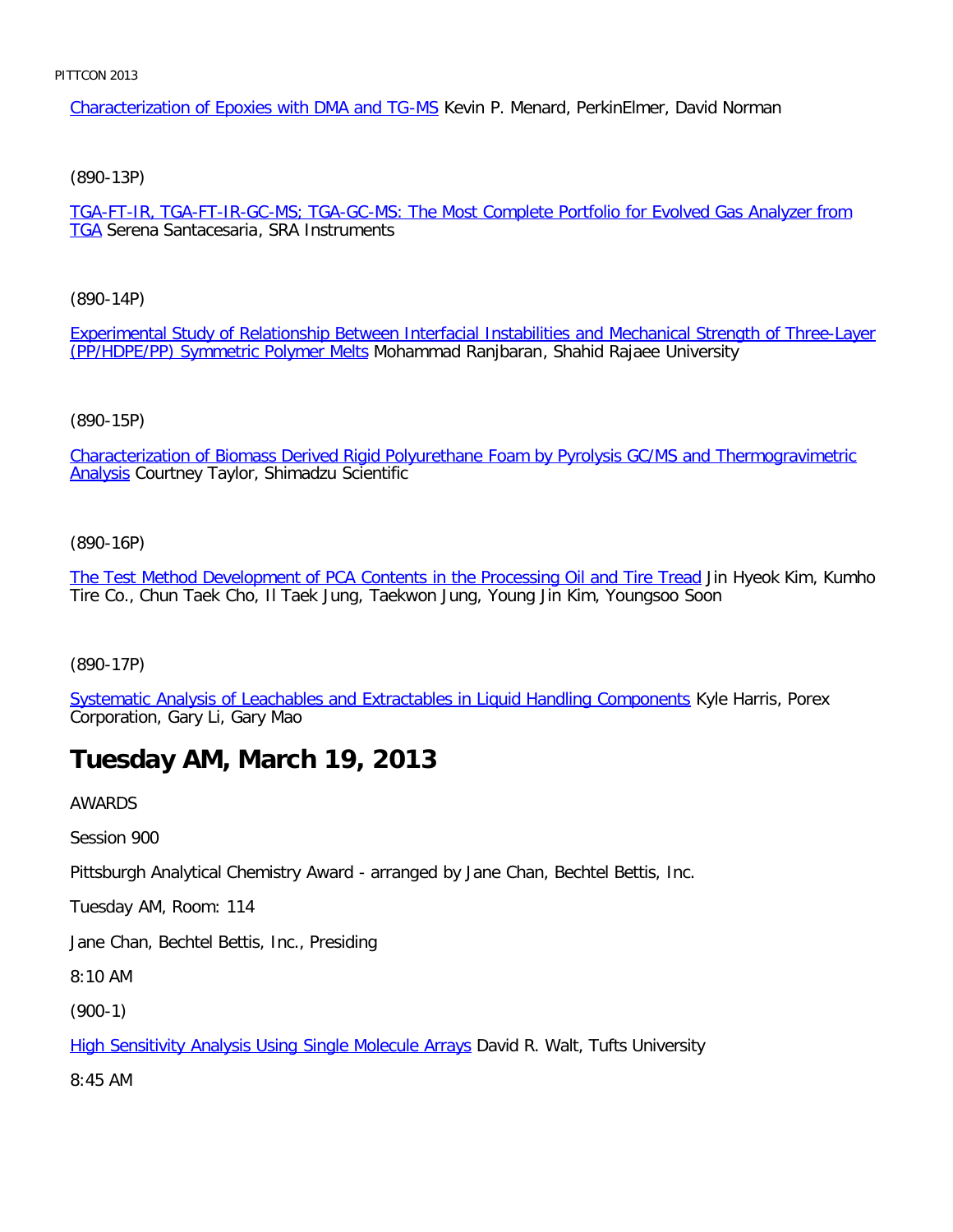(900-2)

Micro-and Nanoparticles of Porous Silicon as In-Vivo Diagnostic and Therapeutic Agents Michael J. Sailor, University of California - San Diego

9:20 AM

[\(900-3\)](file:///p|/print%20on%20demand%20titles/23101-23200/23133/23133%20source%20materials/papers/900-3.htm)

Singlet-Oxygen Responsive Conjugated Materials Samuel W. Thomas, Tufts University

10:30 AM

[\(900-5\)](file:///p|/print%20on%20demand%20titles/23101-23200/23133/23133%20source%20materials/papers/900-5.htm)

Engineering Single-Cell Bioanalytics for Strain Optimization in Biomanufacturing J Christopher Love, Massachusetts Institute of Technology

AWARDS

Session 910

The Coblentz Society/ABB - Bomem-Michelson Award - arranged by Warren Vidrine, Vidrine Consulting

Tuesday AM, Room: 126B

Warren Vidrine, University of Virginia, Presiding

8:10 AM

(910-1)

[Broadband Rotational Spectroscopy for Chemical Kinetics, Molecular Structure, and Analytical](file:///p|/print%20on%20demand%20titles/23101-23200/23133/23133%20source%20materials/papers/910-1.htm) [Chem](file:///p|/print%20on%20demand%20titles/23101-23200/23133/23133%20source%20materials/papers/910-1.htm)istry Brooks H. Pate, University of Virginia

8:45 AM

(910-2)

From Spectroscopy to Sensors Frank C. De Lucia, Ohio State University

[9:20 AM](file:///p|/print%20on%20demand%20titles/23101-23200/23133/23133%20source%20materials/papers/910-2.htm)

(910-3)

Product Analysis Using Chirped Pulse THz Spectroscopy David F. Plusquellic, National Institute of Standards [and Technology, Francis Lovas, Julia Scherschligt, Kevin](file:///p|/print%20on%20demand%20titles/23101-23200/23133/23133%20source%20materials/papers/910-3.htm) Douglass

9:55 AM

(910-4)

Techniques for Automated Analysis of Complex Spectra Steven Shipman, New College of Florida

[10:30 AM](file:///p|/print%20on%20demand%20titles/23101-23200/23133/23133%20source%20materials/papers/910-4.htm)

(910-5)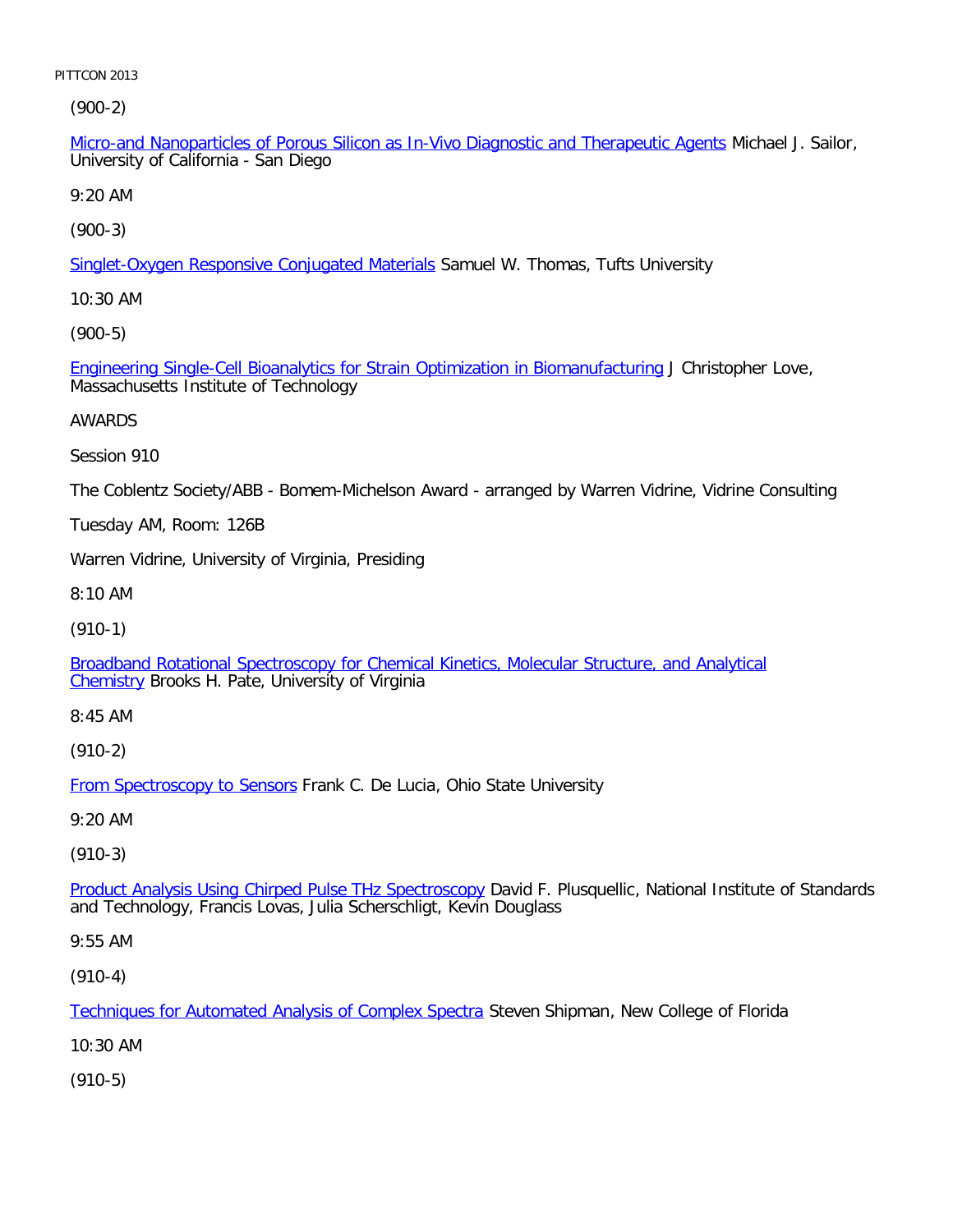Submillimeter Wave Spectrometry for In-Situ Planetary Science Brian J. Drouin, Jet Propulsion Laboratory

SYMPOSIA

Session 920

ACS ANYL - Ion Mobility Spectrometry in Pharmaceutical Analysis - arranged by Alexandre A. Shvartsburg, PNNL

Tuesday AM, Room: 201A

Alexandre A. Shvartsburg, Amgen, Presiding

8:05 AM

[\(920-1\)](file:///p|/print%20on%20demand%20titles/23101-23200/23133/23133%20source%20materials/papers/920-1.htm)

Applications of Ion Mobility, Mass Spectrometry and Quantum Mechanics in Drug Discovery Iain D. Campuzano, Amgen, Paul Schnier

8:40 AM

(920-2)

[Applications for Ion Mobility Spectrometry \(IMS\) in the Pharmaceutical Industry](file:///p|/print%20on%20demand%20titles/23101-23200/23133/23133%20source%20materials/papers/920-2.htm) Frederick J. Antosz, Excellims Corporation, Carol Moraff, Ching Wu, Clinton Krueger, Shelly Li

9:15 AM

(920-3)

[Applications of Microscale FAIMS Combined with Mass Spectrometry in Pharmaceutical Analysis](file:///p|/print%20on%20demand%20titles/23101-23200/23133/23133%20source%20materials/papers/920-3.htm) Colin S. Creaser, Loughborough University

9:50 AM

(920-4)

Advances in FAIMS Technology and Its Bioanalytical Applications Alexandre A. Shvartsburg, PNNL, Gordon [Anderson, Richard Smith](file:///p|/print%20on%20demand%20titles/23101-23200/23133/23133%20source%20materials/papers/920-4.htm)

10:25 AM

(920-5)

Increased Sensitivity for Targeted and Untargeted Identification of Biomarkers in Complex Biological Extracts Using LC-FAIMS-MS [Pierre Thibault, Universite de Montreal/IRIC, Eric Bonneil, Olivier Caron-Lizot](file:///p|/print%20on%20demand%20titles/23101-23200/23133/23133%20source%20materials/papers/920-5.htm)te

[SYMPOSIA](file:///p|/print%20on%20demand%20titles/23101-23200/23133/23133%20source%20materials/papers/920-5.htm)

Session 930

ACS ANYL SCSC - Nanoparticles in Separation Science - arranged by Susan Olesik, The Ohio State **University** 

Tuesday AM, Room: 123

Susan Olesik, University of Tasmania, Presiding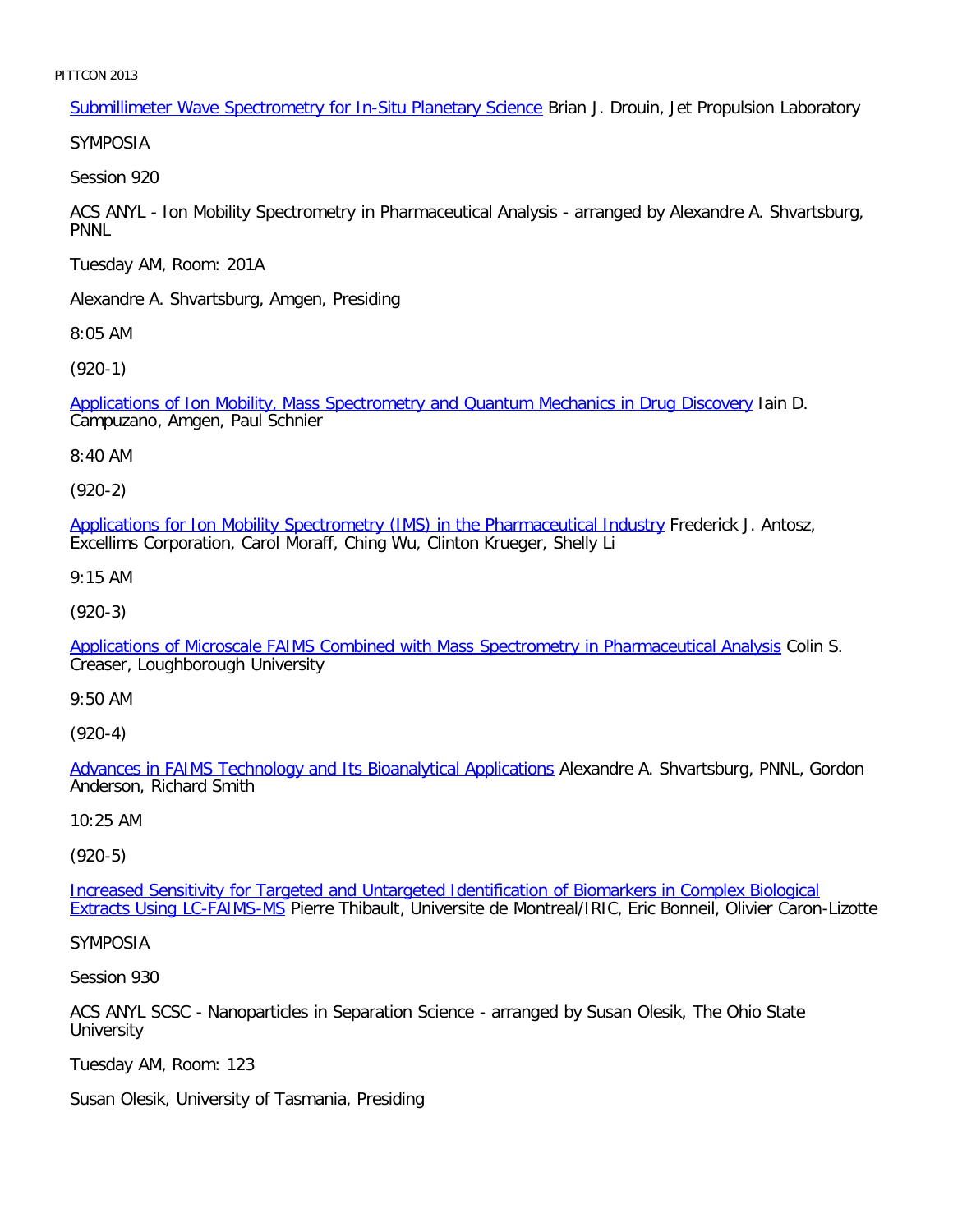8:05 AM

[\(930-1\)](file:///p|/print%20on%20demand%20titles/23101-23200/23133/23133%20source%20materials/papers/930-1.htm)

Diamond Based Phases for Chromatography, from Micro to Nano: Production, Characterization and Application Brett Paull, University of Tasmania, Anton Peristyy, Dimitar Mitev, Emer Duffy, Pavel Nesterenko

8:40 AM

[\(930-2\)](file:///p|/print%20on%20demand%20titles/23101-23200/23133/23133%20source%20materials/papers/930-2.htm)

Carbon-Based Nanomaterials as Separation Media Luis A. Colón, University at Buffalo, SUNY, Ivonne Ferrer, John Vinci, Lisandra Santiago-Capeles, Zuqin Xue

9:15 AM

[\(930-3\)](file:///p|/print%20on%20demand%20titles/23101-23200/23133/23133%20source%20materials/papers/930-3.htm)

Multifunctional Nanomaterials for Biomolecule Separations and Enzyme Facilitated Sequencing Lisa A. Holland, West Virginia University, Anthony Moncrief, Brandon Durney, Tyler Davis

9:50 AM

(930-4)

[Gold Nanoparticles: A Universal Intermediate Ligand for the Preparation of Porous Polymer Monolithic](file:///p|/print%20on%20demand%20titles/23101-23200/23133/23133%20source%20materials/papers/930-4.htm) [Columns with Varying Pore Surface Functionalities](file:///p|/print%20on%20demand%20titles/23101-23200/23133/23133%20source%20materials/papers/930-4.htm) Frantisek Svec, Lawrence Berkeley National Laboratory

10:25 AM

(930-5)

[Characterization of Ordered Carbon Nanoparticle Stationary Phases](file:///p|/print%20on%20demand%20titles/23101-23200/23133/23133%20source%20materials/papers/930-5.htm) Susan Olesik, The Ohio State University, Cherie Owens

## SYMPOSIA

Session 940

Advances in Blood Glucose Monitoring - arranged by Mark Schoenfisch, University of North Carolina at Chapel Hill

Tuesday AM, Room: 117

Mark Schoenfisch, University of North Carolina at Chapel Hill, Presiding

8:05 AM

(940-1)

Nitric Oxide-Releasing Glucose Biosensors via Polyurethane Electrospun Fibers Mark Schoenfisch, University of North Carolina at Chapel Hill, Ahyeon Koh, Scott Nichols, Yuan Lu

[8:40 AM](file:///p|/print%20on%20demand%20titles/23101-23200/23133/23133%20source%20materials/papers/940-1.htm)

(940-2)

Advances in Noninvasive Glucose Sensing with Near Infrared Spectroscopy Mark A. Arnold, University of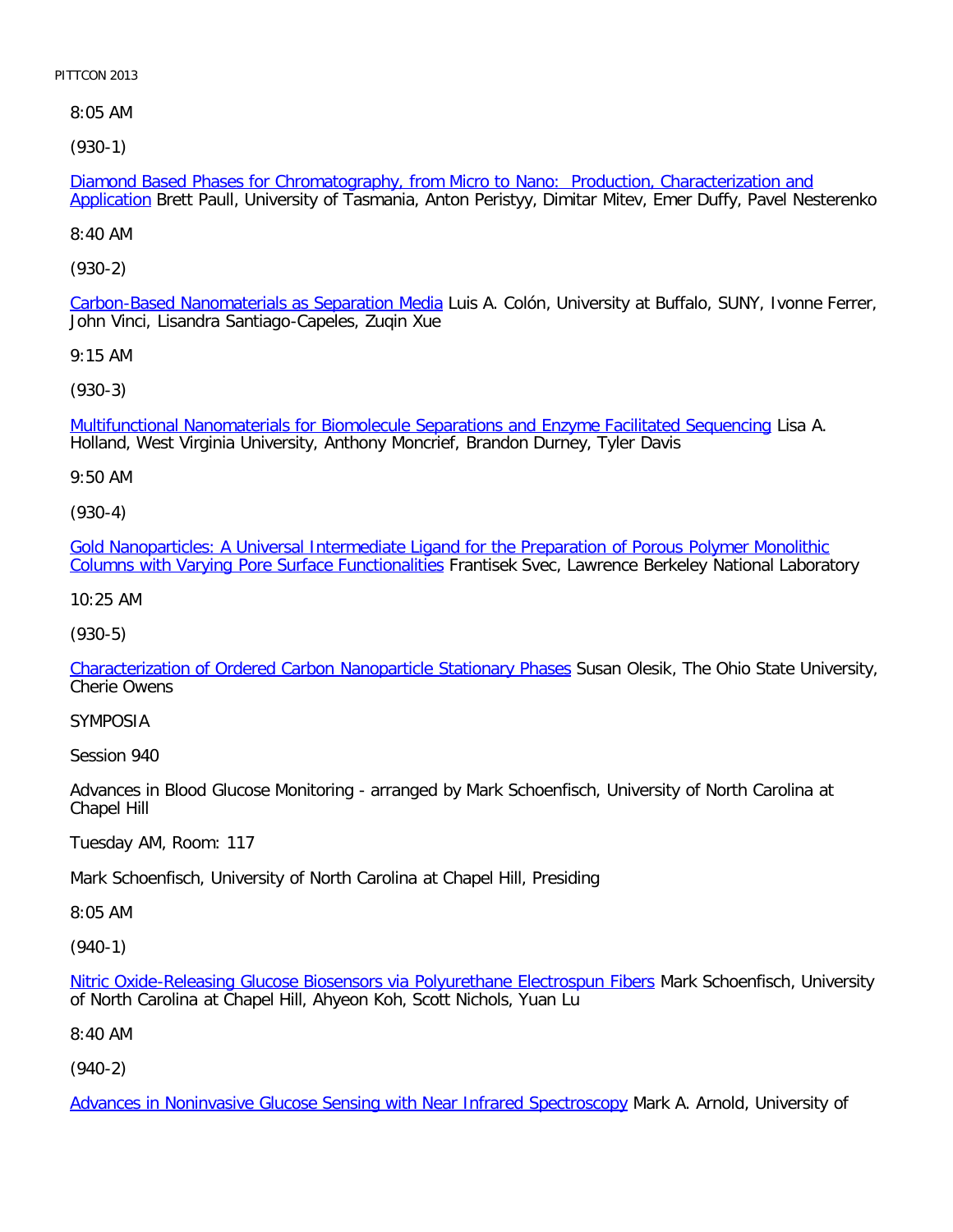Iowa

9:15 AM

[\(940-3\)](file:///p|/print%20on%20demand%20titles/23101-23200/23133/23133%20source%20materials/papers/940-3.htm)

Blood Glucose Monitoring in Diabetes: History and Unique Challenges David Gough, University of California - San Diego, Joseph Lucisano, J-T Lin, Parisa Kaveh, Tim Routh

9:50 AM

[\(940-4\)](file:///p|/print%20on%20demand%20titles/23101-23200/23133/23133%20source%20materials/papers/940-4.htm)

[In Vivo a](file:///p|/print%20on%20demand%20titles/23101-23200/23133/23133%20source%20materials/papers/940-4.htm)nd In Vitro Glucose Sensing in Complex Biological Environments by Surface-Enhanced Raman Spectroscopy Richard P. Van Duyne, Northwestern University

10:25 AM

(940-5)

[Miniature Electrochemical Glucose Sensors for Real-Time Intravascular and Periodic Non-Invasive Tear](file:///p|/print%20on%20demand%20titles/23101-23200/23133/23133%20source%20materials/papers/940-5.htm) Glucose Measurements Mark E. Meyerhoff, University of Michigan, Alexander Wolf, Anant Balijepalli, Bo Peng, Bruce Cohan, Gary Jensen, Qinyi Yan, Robert Bartlett, Terry Major

SYMPOSIA

Session 950

Bioanalytical Tools for the Selection and Molecular Analysis of Rare Cells - arranged by Steven A. Soper, University of North Carolina

Tuesday AM, Room: 124

Steven A. Soper, University of North Carolina, Presiding

8:05 AM

(950-1)

[Isolation and Analysis of Individual Circulating Tumor Cells](file:///p|/print%20on%20demand%20titles/23101-23200/23133/23133%20source%20materials/papers/950-1.htm) Daniel T. Chiu, University of Washington

8:40 AM

(950-2)

A Microfluidic CTC Sorting Strategy Using Self-Assembled Magnetic Particles Jean-Louis Viovy, Curie Institute, A Ie Nel, B Coudert, C Lemang, F Farace, FC Bidard, J Autebert, J Weber, JY Pierga, K Perez-[Toralla, L Malaquin, P Vielh, S Descroix](file:///p|/print%20on%20demand%20titles/23101-23200/23133/23133%20source%20materials/papers/950-2.htm)

9:15 AM

(950-3)

Expanding the Definition of Traditional CTCs: Cells Associated With Cancer in the Blood of Patients with Solid Tumors Jeffrey Chalmers, The Ohio State University

[9:50 AM](file:///p|/print%20on%20demand%20titles/23101-23200/23133/23133%20source%20materials/papers/950-3.htm)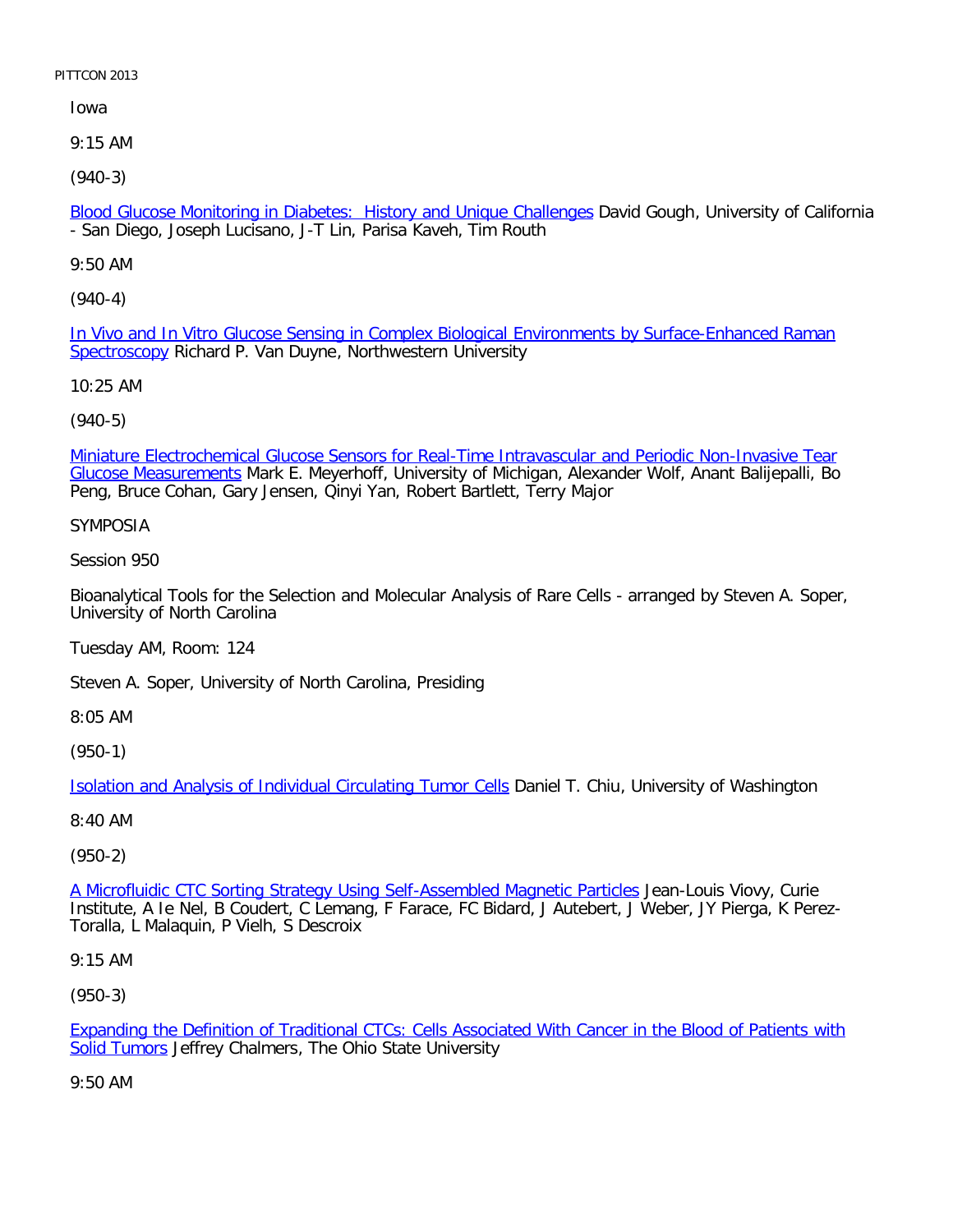(950-4)

NanoVelcro-Embedded Microchips for Detection and Isolation of Circulating Tumor Cells Hsian-Rong Tseng, University of California - Los Angeles

10:25 AM

[\(950-5\)](file:///p|/print%20on%20demand%20titles/23101-23200/23133/23133%20source%20materials/papers/950-5.htm)

Microfluidics for the Efficient Selection, Enumeration and Molecular Profiling of Circulating Tumor Cells (CTCs) Steven A. Soper, University of North Carolina at Chapel Hill

SYMPOSIA

Session 960

Functional Nucleic Acid Probes for Bioanalysis and Biomedicine - arranged by Chaoyong Yang, Xiamen **University** 

Tuesday AM, Room: 125

Chaoyong Yang, Xiamen University, Presiding

8:05 AM

(960-1)

[Oligomeric Fluorophores and Sensors Assembled on a DNA Scaffold](file:///p|/print%20on%20demand%20titles/23101-23200/23133/23133%20source%20materials/papers/960-1.htm) Eric Kool, Stanford University

8:40 AM

(960-2)

**[Building Dream Functional Molecules with DNA Bases](file:///p|/print%20on%20demand%20titles/23101-23200/23133/23133%20source%20materials/papers/960-2.htm) Weihong Tan, University of Florida** 

9:15 AM

(960-3)

Reagent Innovations for Sensitive, Clean, and Highly Multiplexed Analysis of DNA Steven Benner, [Foundation for Applied Molecular Evolution](file:///p|/print%20on%20demand%20titles/23101-23200/23133/23133%20source%20materials/papers/960-3.htm)

9:50 AM

(960-4)

Progress in Molecular Sensors, Computing, and Robotics Milan Stojanovic, Columbia University

[10:25 AM](file:///p|/print%20on%20demand%20titles/23101-23200/23133/23133%20source%20materials/papers/960-4.htm)

(960-5)

Massively Parallel Droplet PCR Approach to Aptamer Evolution at the Single-Molecule Level Chaoyong Yang, Xiamen University

# [SYMPOSIA](file:///p|/print%20on%20demand%20titles/23101-23200/23133/23133%20source%20materials/papers/960-5.htm)

Session 970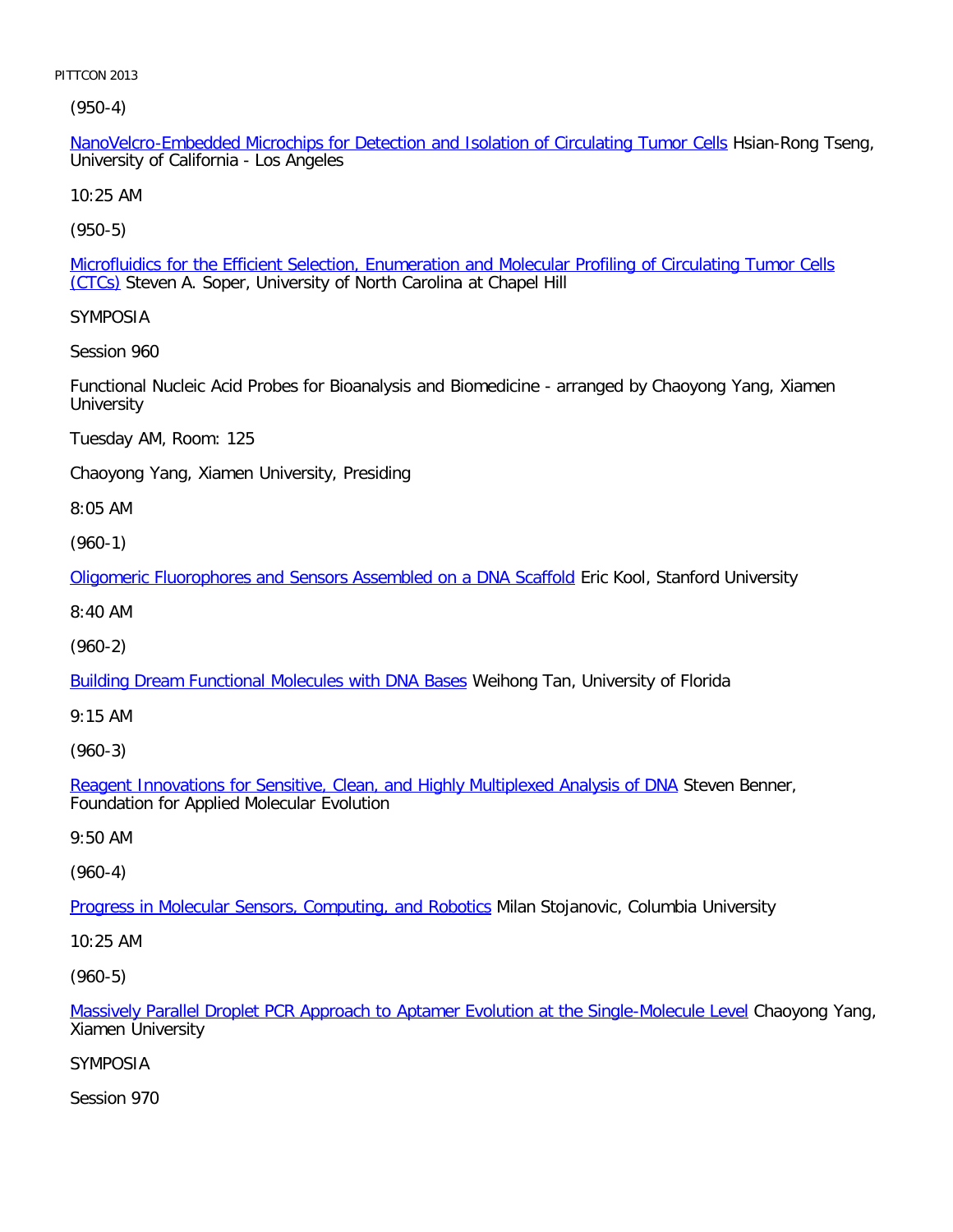JAIMA - The State-of-the-Art Technologies from Japan: Analytical Instruments with / for Nano- Physics Technology I - arranged by Koichiro Matsuda, Japan Analytical Instrument Manufacturers' Association (JAIMA)

Tuesday AM, Room: 122B

Koichiro Matsuda, Osaka University, Presiding

8:05 AM

[\(970-1\)](file:///p|/print%20on%20demand%20titles/23101-23200/23133/23133%20source%20materials/papers/970-1.htm)

Innovative Nano-Biodevices for DNA and Related Molecules: STM and Gating Nanopore Tomoji Kawai, Osaka University

8:40 AM

[\(970-2\)](file:///p|/print%20on%20demand%20titles/23101-23200/23133/23133%20source%20materials/papers/970-2.htm)

Avant-Garde Femtosecond Laser Processing: From New Phenomena to Innovative Devices Yasuhiko Shimotsuma, Kyoto University, Kazuyuki Hirao, Kazuyuki Hirao, Kiyotaka Miura, Kiyotaka Miura, Masaaki Sakakura, Masaaki Sakakura

9:15 AM

(970-3)

[Micro- and Nano-Fluidic Devices for Medical and Life Science Applications](file:///p|/print%20on%20demand%20titles/23101-23200/23133/23133%20source%20materials/papers/970-3.htm) Manabu Tokeshi, Hokkaido **University** 

9:50 AM

(970-4)

[Characterization of Micro/Nano Liquid Interfaces](file:///p|/print%20on%20demand%20titles/23101-23200/23133/23133%20source%20materials/papers/970-4.htm) Akihide Hibara, The University of Tokyo

10:25 AM

(970-5)

Towards the Safety and Comfortable Research Environment in University-Nano-Materials: The Last Potential **Hazards in Science [Hitoshi Yamamoto, Osaka University](file:///p|/print%20on%20demand%20titles/23101-23200/23133/23133%20source%20materials/papers/970-5.htm)** 

## [SYMPOSIA](file:///p|/print%20on%20demand%20titles/23101-23200/23133/23133%20source%20materials/papers/970-5.htm)

Session 980

Novel Approaches to Ambient Desorption/Ionization Mass Spectrometry - arranged by Jacob T. Shelley, Purdue University

Tuesday AM, Room: 122A

Jacob T. Shelley, Purdue University, Presiding

8:05 AM

(980-1)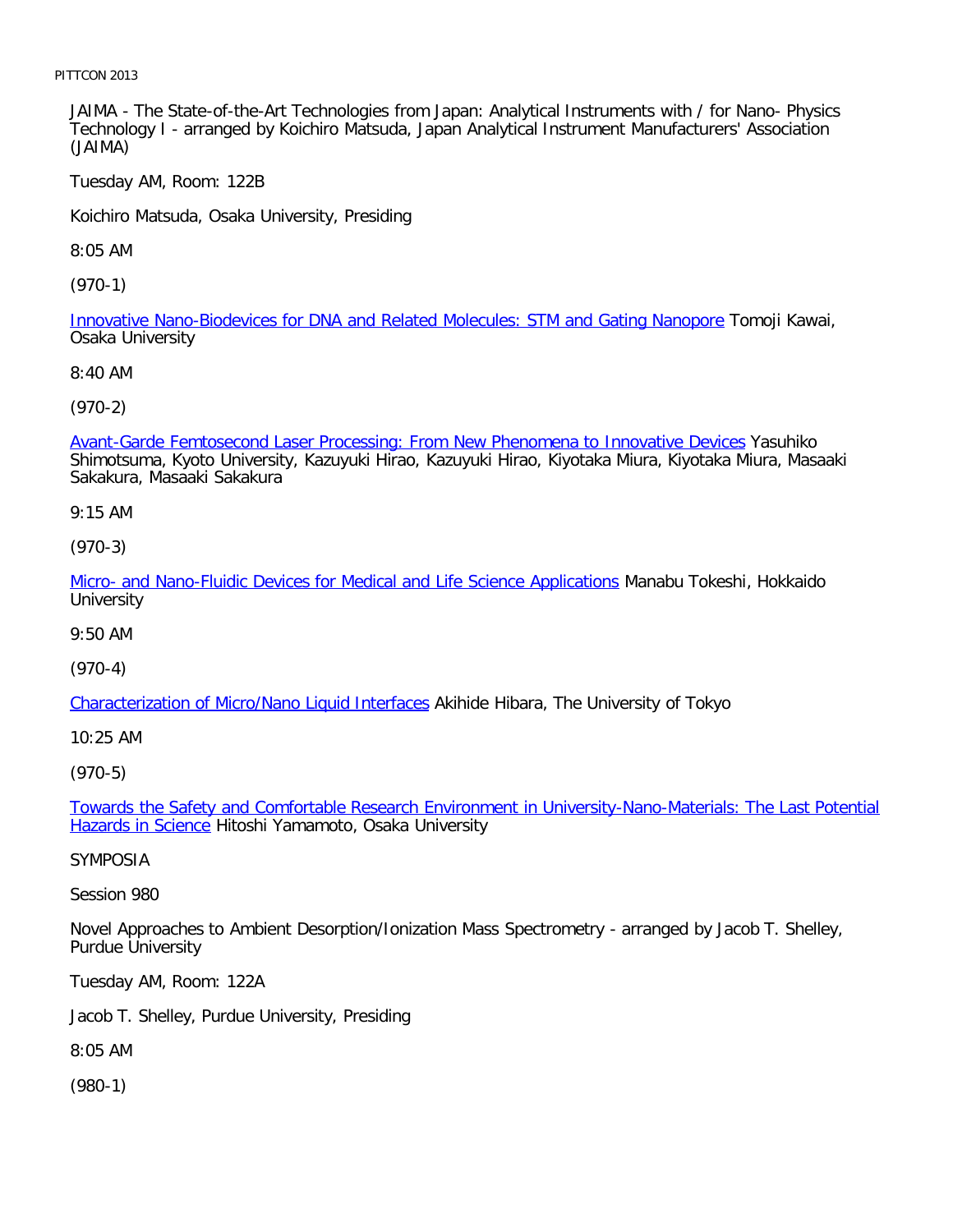Size, m/z, and Position: Ion Mobility Spectrometry and Imaging MS of Ambient Ions Facundo M. Fernandez, Georgia Institute of Technology, Chaminda Gamage, Joel Keelor, Prabha Dwivedi, Rachel Bennett

8:40 AM

[\(980-2\)](file:///p|/print%20on%20demand%20titles/23101-23200/23133/23133%20source%20materials/papers/980-2.htm)

Any Sample Everywhere - Laser-Ablation-Based Remote or Ambient Mass Spectrometry for Elemental Analysis Detlef Günther, ETH Zurich

9:15 AM

[\(980-3\)](file:///p|/print%20on%20demand%20titles/23101-23200/23133/23133%20source%20materials/papers/980-3.htm)

Transmission Mode Desorption Electrospray Ionization: New Applications Jennifer Brodbelt, University of Texas at Austin, John O'Brien

9:50 AM

(980-4)

[Deconstructing DESI in Time and Space to Empower Direct Analysis](file:///p|/print%20on%20demand%20titles/23101-23200/23133/23133%20source%20materials/papers/980-4.htm) Andre R. Venter, Western Michigan **University** 

10:25 AM

(980-5)

[Overcoming the Quantification and Identification Barriers in Plasma-Based Ambient Mass](file:///p|/print%20on%20demand%20titles/23101-23200/23133/23133%20source%20materials/papers/980-5.htm) [Spectrom](file:///p|/print%20on%20demand%20titles/23101-23200/23133/23133%20source%20materials/papers/980-5.htm)etry Jacob T. Shelley, Purdue University, Carsten Engelhard, Joshua Wiley, R Graham Cooks

SYMPOSIA

Session 990

Portable Miniaturized Analytical System for Biochemical Analysis - arranged by Susan M. Lunte, University of Kansas

Tuesday AM, Room: 118C

Susan M. Lunte, University of Kansas, Presiding

8:05 AM

(990-1)

Miniature Ion Trap Mass Spectrometry System with Paper Spray for Biomedical Analysis Zheng Ouyang, [Purdue University, Linfan Li, R Graham Cooks, Tsung-Chi Chen, Yue Ren](file:///p|/print%20on%20demand%20titles/23101-23200/23133/23133%20source%20materials/papers/990-1.htm)

8:40 AM

(990-2)

Planetary In Situ Capillary Electrophoresis System (PISCES) Peter Willis, Caltech/JPL, Amanda Stockton, E Jiao, E Lynch, EC Jensen, Fernanda Mora, Morgan Cable, NE Bramall, RA Mathies

[9:15 AM](file:///p|/print%20on%20demand%20titles/23101-23200/23133/23133%20source%20materials/papers/990-2.htm)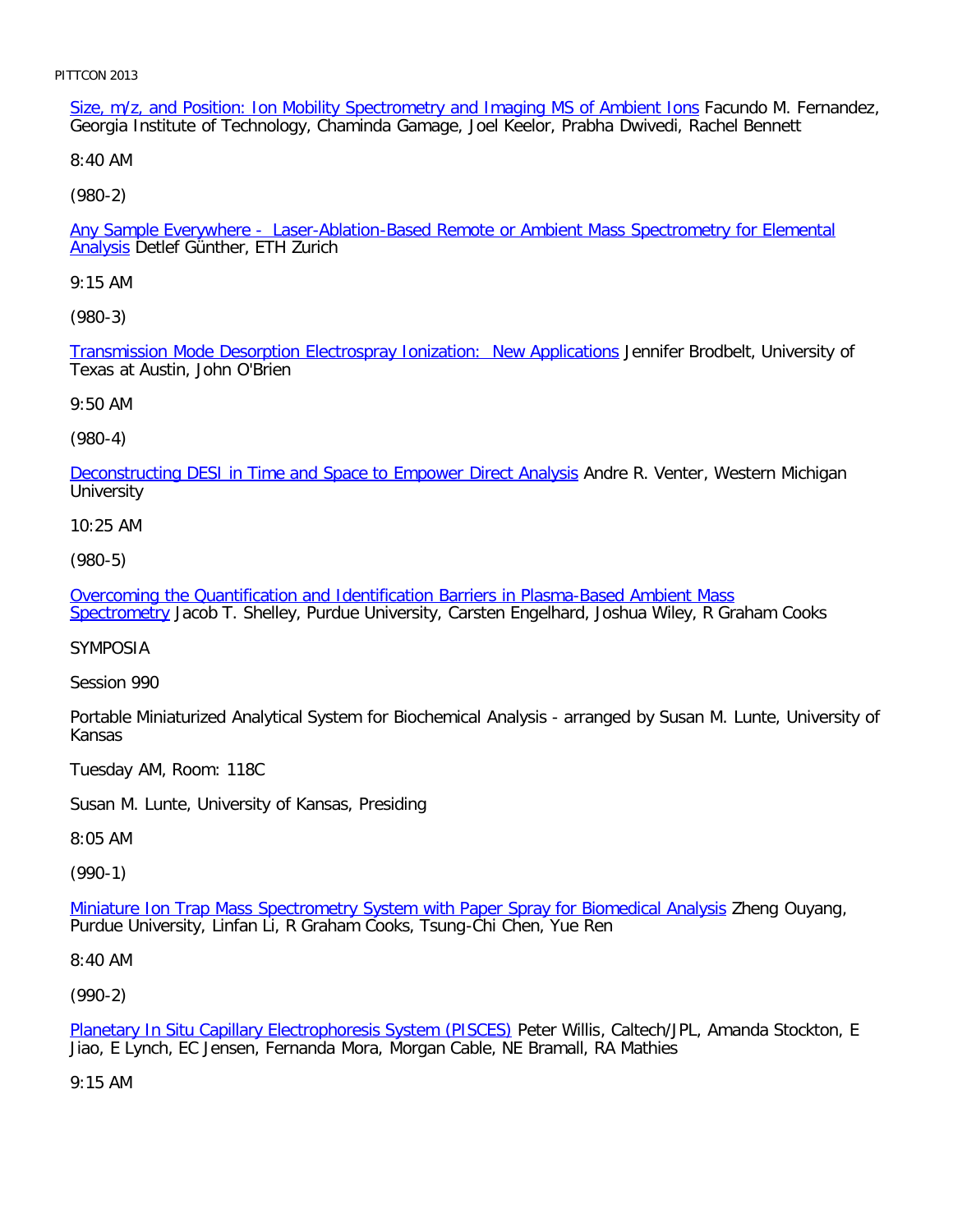[\(990-3](file:///p|/print%20on%20demand%20titles/23101-23200/23133/23133%20source%20materials/papers/990-3.htm))

Nucleic-Acid-Based Detection of Bacterial Infections Using a Fully-Disposable Paper-Based Microfluidic Technology Paul Yager, University of Washington, Barry Lutz, Elain Fu

9:50 AM

[\(990-4\)](file:///p|/print%20on%20demand%20titles/23101-23200/23133/23133%20source%20materials/papers/990-4.htm)

Toner-Based Microfluidic Devices for Clinical Assays with Colorimetric Detection Wendell Coltro, Federal University of Goia, Fabrício Ribeiro de Souza, Karoliny Oliveira, Paula Medrado e Silva

10:25 AM

[\(990-5\)](file:///p|/print%20on%20demand%20titles/23101-23200/23133/23133%20source%20materials/papers/990-5.htm)

Portable Analysis Systems Based on Electrochemical Detection Susan M. Lunte, University of Kansas

SYMPOSIA

Session 1000

Recent Advances in Ion Chromatographic Analyses of Pharmaceuticals and Biopharmaceuticals - arranged by Shreekant V. Karmarkar, Baxter Healthcare

Tuesday AM, Room: 202B

Shreekant V. Karmarkar, Baxter Healthcare, Presiding

8:05 AM

(1000-1)

[Recent Stationary Phase and Detection Developments in Ion Chromatography](file:///p|/print%20on%20demand%20titles/23101-23200/23133/23133%20source%20materials/papers/1000-1.htm) Chris Pohl, Thermo Fisher **Scientific** 

8:40 AM

(1000-2)

Application of Ion Chromatography in Fermentation/Cell Culture Quality Control Lokesh Bhattacharyya, [FDA/CBER](file:///p|/print%20on%20demand%20titles/23101-23200/23133/23133%20source%20materials/papers/1000-2.htm)

# 9:15 AM

(1000-3)

Ion Chromatographic Determination of Impurities in Pharmaceuticals Shreekant Karmarkar, Baxter **[Healthcare](file:///p|/print%20on%20demand%20titles/23101-23200/23133/23133%20source%20materials/papers/1000-3.htm)** 

9:50 AM

(1000-4)

Ion Chromatography Assay Methods for Impurities, Degradation Products, and Counterions in Drug Substances and Drug Products Jeffrey S. Rohrer, Thermo Fisher Scientific

[10:25 AM](file:///p|/print%20on%20demand%20titles/23101-23200/23133/23133%20source%20materials/papers/1000-4.htm)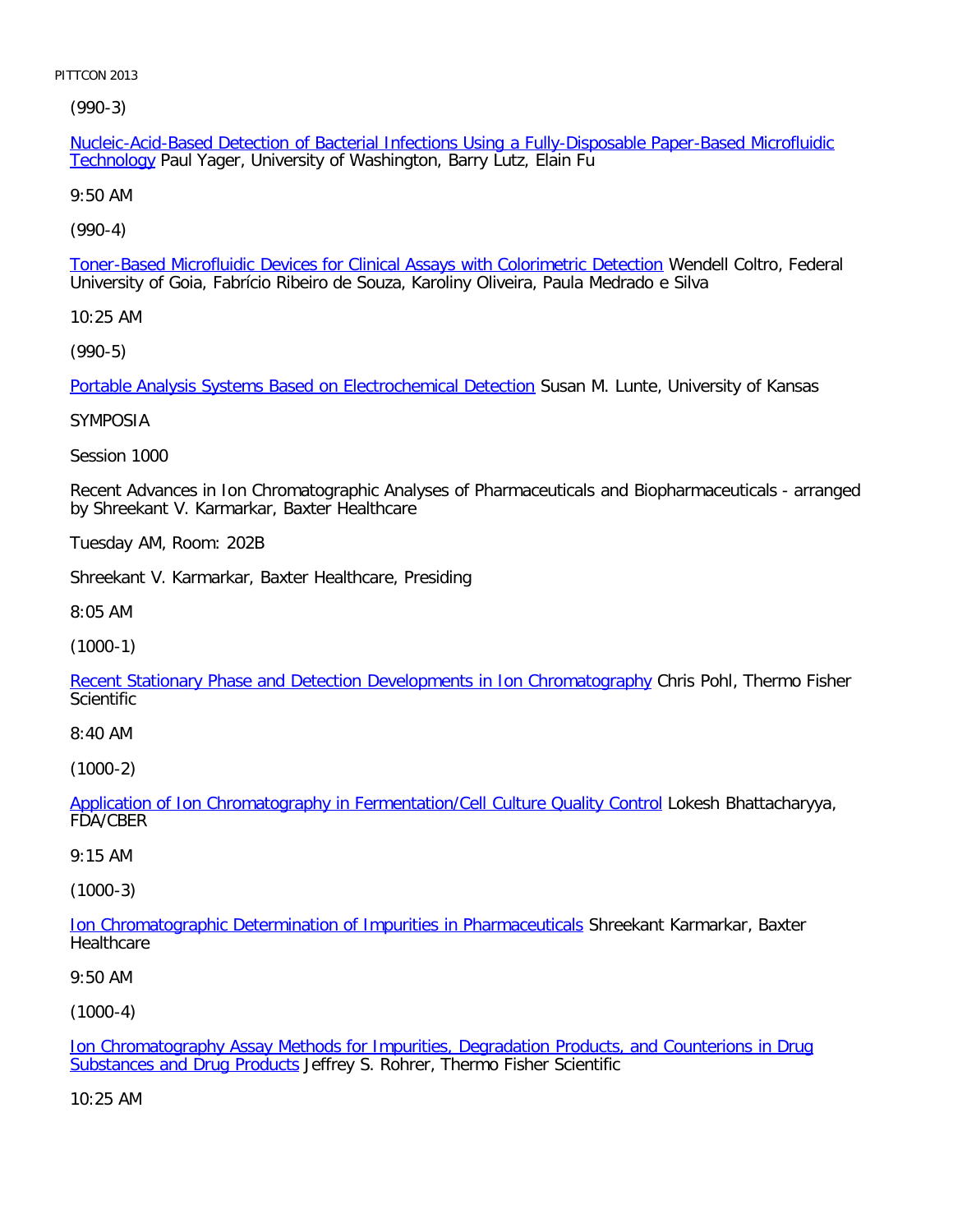[\(1000-5\)](file:///p|/print%20on%20demand%20titles/23101-23200/23133/23133%20source%20materials/papers/1000-5.htm)

Application of Ion Chromatography in Vaccine Characterization Alfred V. Del Grosso, FDA - CBER

SYMPOSIA

Session 1010

Recent Developments and Applications of Mass Spectrometry in Analytical Characterization of Biotherapeutics - arranged by Guodong Chen, Bristol-Myers Squibb

Tuesday AM, Room: 201B

Guodong Chen, Bristol-Myers Squibb, Presiding

8:40 AM

[\(1010-2\)](file:///p|/print%20on%20demand%20titles/23101-23200/23133/23133%20source%20materials/papers/1010-2.htm)

Applications of Mass Spectrometry in Higher Order Structure Characterization of Biotherapeutics Guodong Chen, Bristol-Myers Squibb

9:15 AM

(1010-3)

[Structural Proteomics for Protein Conformational Analysis](file:///p|/print%20on%20demand%20titles/23101-23200/23133/23133%20source%20materials/papers/1010-3.htm) Lisa M. Jones, Indiana University-Purdue University, Hao Zhang, James Carroll, Justin Sperry, Michael Gross, Sandeep Kumar, Weidong Cui

9:50 AM

(1010-4)

[Application of Electron Transfer Dissociation – Mass Spectrometry in Structural Characterization of](file:///p|/print%20on%20demand%20titles/23101-23200/23133/23133%20source%20materials/papers/1010-4.htm) [Biotherapeu](file:///p|/print%20on%20demand%20titles/23101-23200/23133/23133%20source%20materials/papers/1010-4.htm)tics Jingjie Mo, Bristol-Myers Squibb

10:25 AM

(1010-5)

Characterization of Therapeutic Antibody Conjugates by Mass Spectrometry Justin B. Sperry, Pfizer, James [Carroll, Jason Rouse](file:///p|/print%20on%20demand%20titles/23101-23200/23133/23133%20source%20materials/papers/1010-5.htm)

SYMPOSIA

Session 1020

SEAC - Pivotal Ideas in Electroanalysis - arranged by Joseph T. Maloy, Seton Hall University

Tuesday AM, Room: 118A

Joseph T. Maloy, University of Cincinnati, Presiding

8:05 AM

(1020-1)

Key Developments in Electroanalytical Chemistry: Spectroelectrochemistry of Redox Proteins and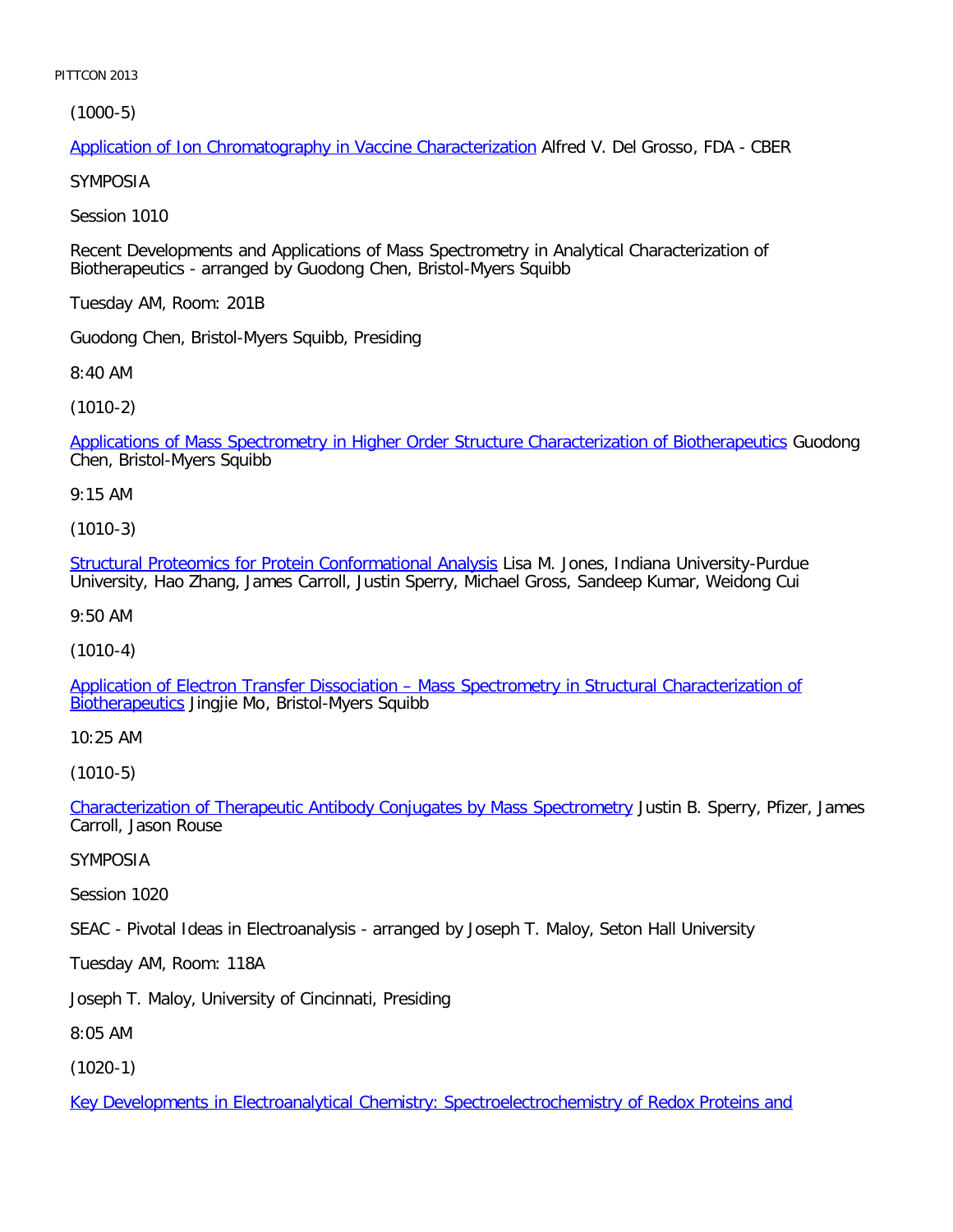Electrochemical Immunoassay William R. Heineman, University of Cincinnati

8:40 AM

[\(1020-2\)](file:///p|/print%20on%20demand%20titles/23101-23200/23133/23133%20source%20materials/papers/1020-2.htm)

Modern Whole Blood Analyzers for Critical Care Measurements: The Key Advances in Electrochemical Sensor Technology that Enabled Instrument Development Mark E. Meyerhoff, University of Michigan

9:15 AM

[\(1020-3\)](file:///p|/print%20on%20demand%20titles/23101-23200/23133/23133%20source%20materials/papers/1020-3.htm)

Electroanalytical Techniques for Toxin Biosensing Shelley Minteer, University of Utah

9:50 AM

[\(1020-4\)](file:///p|/print%20on%20demand%20titles/23101-23200/23133/23133%20source%20materials/papers/1020-4.htm)

From Modified Electrodes to Microelectronics: Core Concepts in Electroanalysis Richard L. McCreery, University of Alberta

10:25 AM

(1020-5)

[Standing on the Shoulders of Engineer](file:///p|/print%20on%20demand%20titles/23101-23200/23133/23133%20source%20materials/papers/1020-5.htm)s Peter T. Kissinger, Purdue University

WORKSHOP

Session 1030

Training in Food Analytical Techniques Using LC-MS, HPLC, Spectroscopic and Molecular Instrumentation arranged by R Kevin Pegg, Florida State College at Jacksonville

Tuesday AM, Room: 126A

R Kevin Pegg, Florida State College at Jacksonville, Presiding

8:05 AM

(1030-1)

Student Training at the Institute for Food Safety Christian Bush, Florida State College at Jacksonville

[8:35 AM](file:///p|/print%20on%20demand%20titles/23101-23200/23133/23133%20source%20materials/papers/1030-1.htm)

(1030-2)

Advances in Food Safety: Using Spectroscopic Techniques and Nanotechnology Sulatha Dwarakanath, Austin Community College

[9:05 AM](file:///p|/print%20on%20demand%20titles/23101-23200/23133/23133%20source%20materials/papers/1030-2.htm)

(1030-3)

Effective Lab Practices for Teaching HPLC Techniques Linnea Fletcher, Austin Community College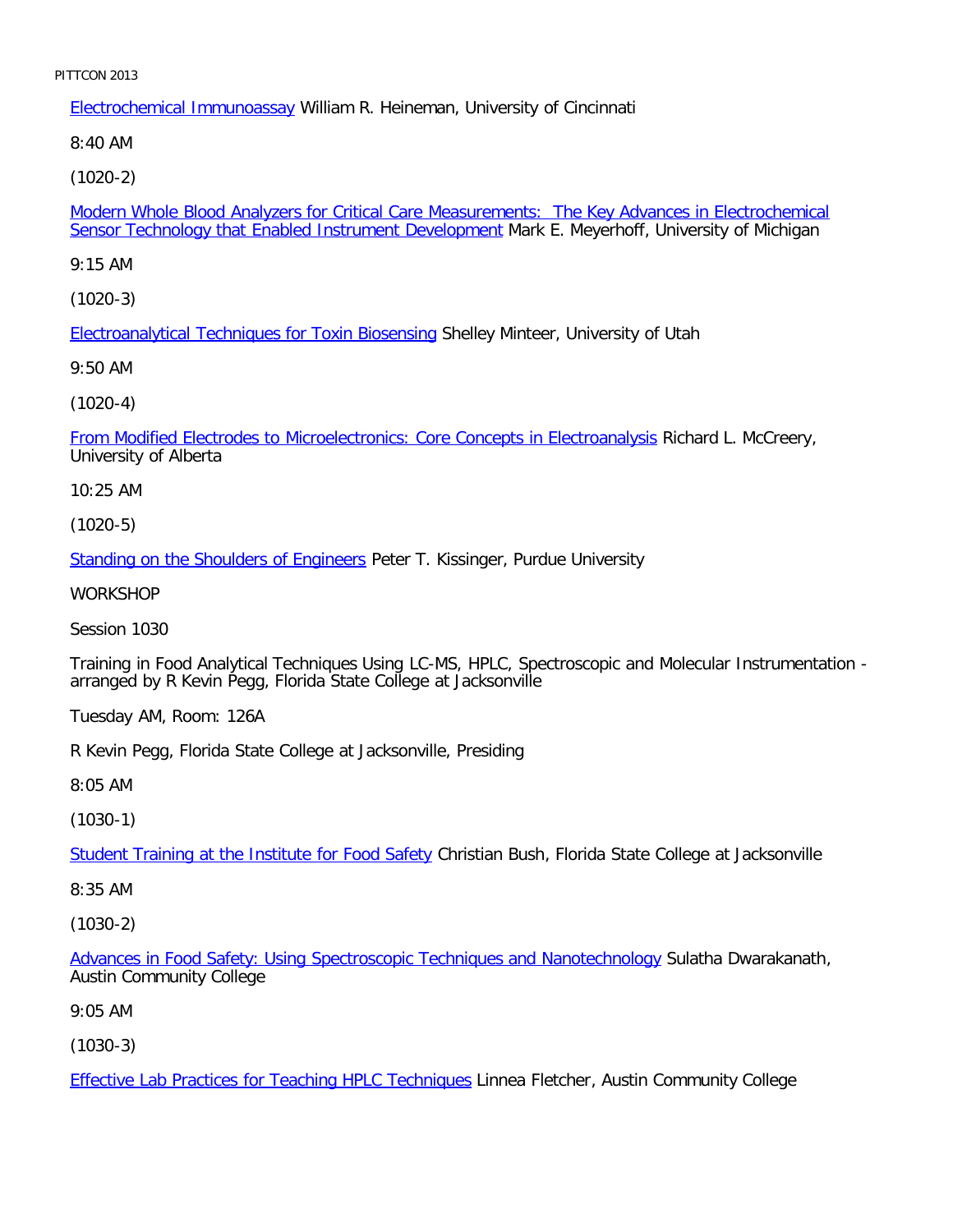9:50 AM

[\(1030-4\)](file:///p|/print%20on%20demand%20titles/23101-23200/23133/23133%20source%20materials/papers/1030-4.htm)

Training for Advanced Technician Education in LC and Genetic Methods R Kevin Pegg, Florida State College at Jacksonville, Allison Jennings, Meagan Jarrell

10:20 AM

[\(1030-5\)](file:///p|/print%20on%20demand%20titles/23101-23200/23133/23133%20source%20materials/papers/1030-5.htm)

Recent Developments in the Use of Handheld NIR in Field and Manufacturing Applications Daniel R. Klevisha, Thermo Fisher Scientific

ORGANIZED CONTRIBUTED SESSIONS

Session 1040

A Decade of QuEChERS, I - arranged by Steven Lehotay, USDA Agricultural Research Service

Tuesday AM, Room: 121C

Steven Lehotay, USDA Agricultural Research Service, Presiding

8:00 AM

(1040-1)

[An Overview of QuEChE](file:///p|/print%20on%20demand%20titles/23101-23200/23133/23133%20source%20materials/papers/1040-1.htm)RS Steven Lehotay, USDA Agricultural Research Service

8:20 AM

(1040-2)

[QuEChERS for Veterinary Drug Residue Analysis](file:///p|/print%20on%20demand%20titles/23101-23200/23133/23133%20source%20materials/papers/1040-2.htm) Brian Kinsella, United Chemical Technologies, Inc.

8:40 AM

(1040-3)

High Quality Analysis of Pesticides in Medical Cannabis Using QuEChERS Extraction, Cartridge SPE Cleanup, and GCxGC-TOFMS [Jack Cochran, Restek Corporation, Amanda Rigdon, Frank Dorman, Jason Thomas, Julie](file:///p|/print%20on%20demand%20titles/23101-23200/23133/23133%20source%20materials/papers/1040-3.htm) [Kowalski, Miche](file:///p|/print%20on%20demand%20titles/23101-23200/23133/23133%20source%20materials/papers/1040-3.htm)lle Misselwitz, Sharon Lupo

9:00 AM

(1040-4)

Applications of QuEChERS to Environmental Contaminants Michael Ye, Supelco/Sigma-Aldrich, Olga Shimelis

[9:35 AM](file:///p|/print%20on%20demand%20titles/23101-23200/23133/23133%20source%20materials/papers/1040-4.htm)

(1040-5)

Unique Applications of QuEChERS Mike Chang, Agilent Technologies

[9:55 AM](file:///p|/print%20on%20demand%20titles/23101-23200/23133/23133%20source%20materials/papers/1040-5.htm)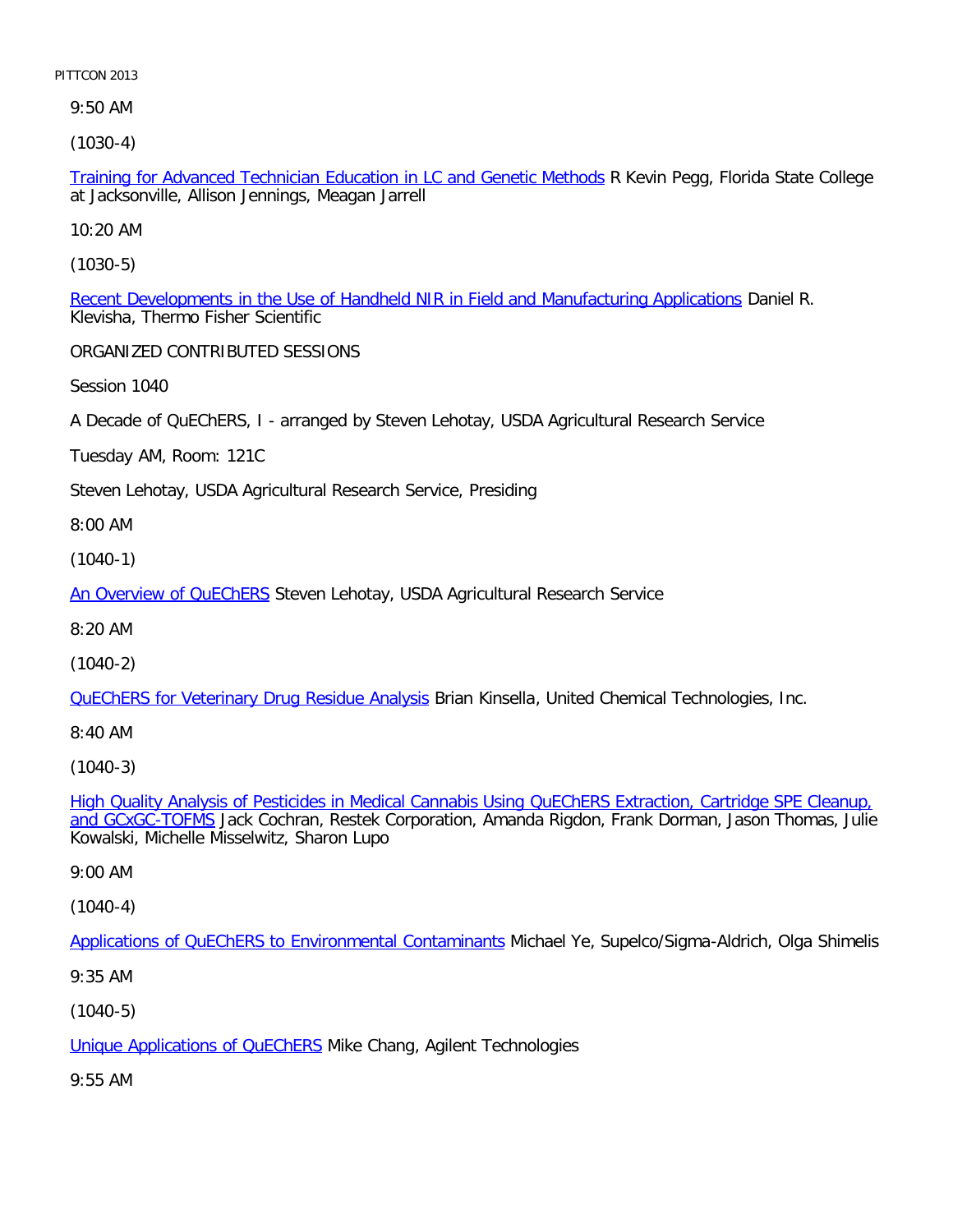(1040-6)

How QuEChERS Eased My Work As An Applications Chemist Andre Schreiber, AB SCIEX

10:15 AM

[\(1040-7\)](file:///p|/print%20on%20demand%20titles/23101-23200/23133/23133%20source%20materials/papers/1040-7.htm)

QuEChERS Sample Preparation for Food and Forensic Applications in Animal Tissues and Biological Fluids Michael S. Young, Waters Corporation, Jeremy Shia, Kim Tran

10:35 AM

[\(1040-8\)](file:///p|/print%20on%20demand%20titles/23101-23200/23133/23133%20source%20materials/papers/1040-8.htm)

Automation of QuEChERS Cleanup Before GC or HPLC Using a Robotic Autosampler Edward A. Pfannkoch, GERSTEL, Inc.

ORGANIZED CONTRIBUTED SESSIONS

Session 1050

ACS ANYL - General Topics in Analytical Chemistry - arranged by Stephen Scypinski, Bristol Myers Squibb

Tuesday AM, Room: 202A

Stephen Scypinski, Rutgers University, Presiding

8:00 AM

(1050-1)

[Infrared Spectral Analysis of Oak, Pine and Huckleberry Leaf Litter Samples](file:///p|/print%20on%20demand%20titles/23101-23200/23133/23133%20source%20materials/papers/1050-1.htm) Georgia Arbuckle-Keil, Rutgers University, John Dighton, Kristin Lammers

8:20 AM

(1050-2)

Surface Chemistry and Morphology: Neglected Parameters in the Characterization of CMP Slurries David [Fairhurst, XiGo Nanotools Inc, Patrick O'Hagan](file:///p|/print%20on%20demand%20titles/23101-23200/23133/23133%20source%20materials/papers/1050-2.htm)

8:40 AM

(1050-3)

Determination of Carbohydrates Using a New Integrated Capillary High-Performance Ion Chromatography System with Electrochemical Detection [Cheng Jun, Thermo Fisher Scientific, Chris Pohl, Petr Jandik, Yan Liu](file:///p|/print%20on%20demand%20titles/23101-23200/23133/23133%20source%20materials/papers/1050-3.htm)

[9:00 AM](file:///p|/print%20on%20demand%20titles/23101-23200/23133/23133%20source%20materials/papers/1050-3.htm)

(1050-4)

Calibration-Free Micro-Fabricated Electrochemical Sensor for Heavy Metal Determination Mohamed M. Marei, University of Louisville, Richard Baldwin, Robert Keynton, Thomas Roussel

[9:35 AM](file:///p|/print%20on%20demand%20titles/23101-23200/23133/23133%20source%20materials/papers/1050-4.htm)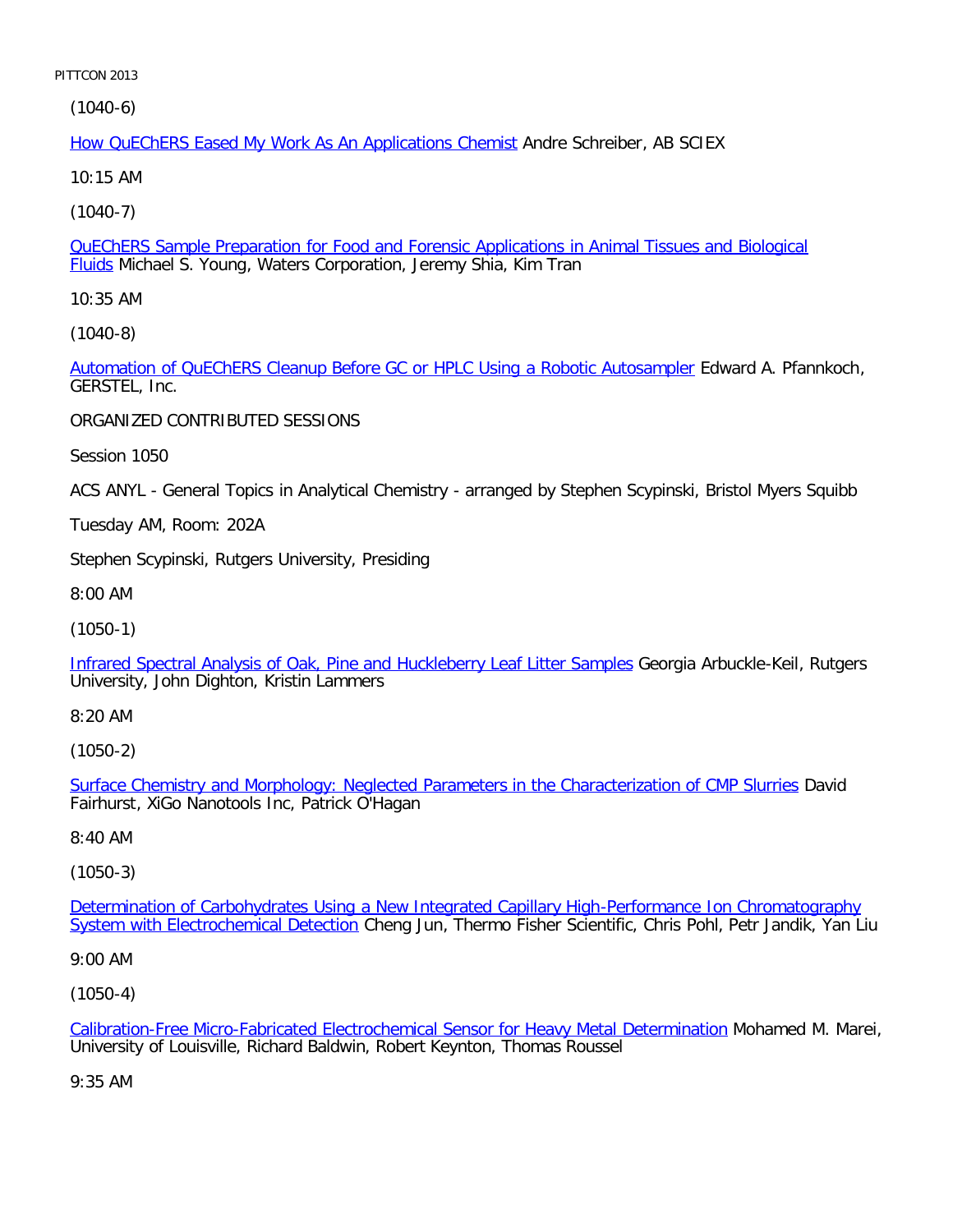[\(1050](file:///p|/print%20on%20demand%20titles/23101-23200/23133/23133%20source%20materials/papers/1050-5.htm)-5)

Spatial Analysis, Pollution, and Health Risk Assessment of Heavy Metal in Urban Soils of Karachi City (Pakistan) Zahida Karim, University of Karachi

9:55 AM

[\(1050-6\)](file:///p|/print%20on%20demand%20titles/23101-23200/23133/23133%20source%20materials/papers/1050-6.htm)

Gradient Elution On-Chip Chromatography Makoto Tsunoda, University of Tokyo

10:15 AM

[\(1050-7\)](file:///p|/print%20on%20demand%20titles/23101-23200/23133/23133%20source%20materials/papers/1050-7.htm)

Redox-Mediated Dynamic Reorganizations of Ionic Liquid/Electrode Interface Xiangqun Zeng, Oakland University, Chunhui Xiao, Rehman Abdul, Zhe Wang

10:35 AM

(1050-8)

[Speciation Analysis of Iron Using Molecular Speciated Isotope Dilution Mass Spectroscopy](file:///p|/print%20on%20demand%20titles/23101-23200/23133/23133%20source%20materials/papers/1050-8.htm) Mesay M. Wolle, Duquesne University, HM Skip Kingston, Matt Pamuku, Timothy Fahrenholz

ORGANIZED CONTRIBUTED SESSIONS

Session 1060

Forensic Science for Chemical and Biological Threats - arranged by Jon Wahl, Pacific Northwest National Laboratory

Tuesday AM, Room: 113C

Jon Wahl, Pacific Northwest National Laboratory, Presiding

8:00 AM

(1060-1)

Non-Genomic Approaches to Microbial Forensics Karen L. Wahl, Pacific Northwest National Laboratory, [Angela Melville, Brian Clowers, Christina Sorense](file:///p|/print%20on%20demand%20titles/23101-23200/23133/23133%20source%20materials/papers/1060-1.htm)n, David Wunschel, Heather Colburn, Heather Engelmann, Helen Kreuzer, Kathryn Antolick, Kristin Victry

8:20 AM

(1060-2)

Isolation of Trace Chemical Impurities for High Value Forensic Techniques Jon Wahl, Pacific Northwest National Laboratory, Charles Doll, David Wunschel, Heather Colburn, Helen Kreuzer, Karen Wahl, Laura [Cree, Moran Jim, Scott Harvey](file:///p|/print%20on%20demand%20titles/23101-23200/23133/23133%20source%20materials/papers/1060-2.htm)

8:40 AM

(1060-3)

The State-of-the-DART for Forensic Analysis Robert B. Cody, JEOL USA, Inc.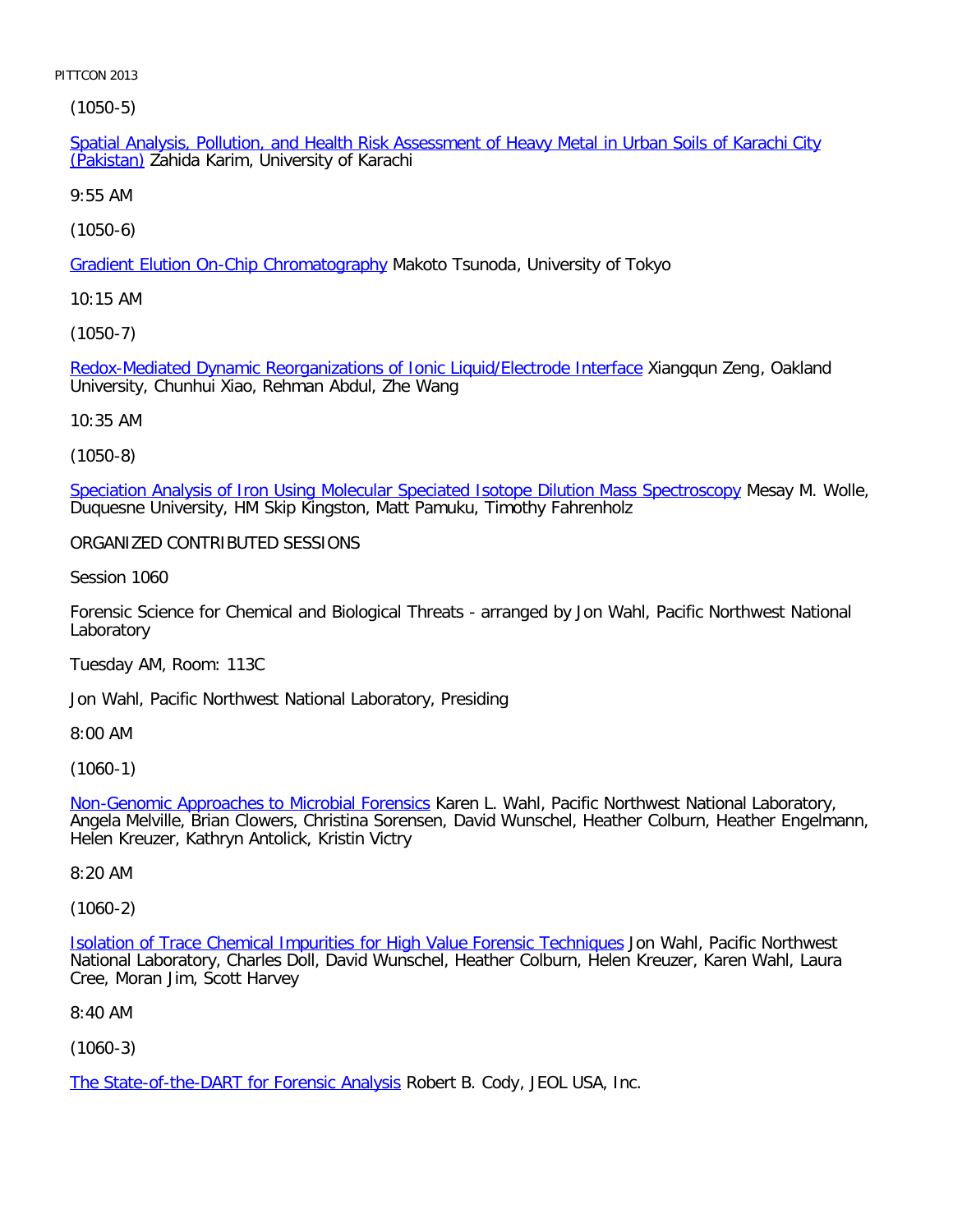9:00 AM

[\(1060-4\)](file:///p|/print%20on%20demand%20titles/23101-23200/23133/23133%20source%20materials/papers/1060-4.htm)

Forensic Profiling of Ricin Extracts by LC-MS and Multivariate Data Analysis Sten-Ake Fredriksson, FOI, Swedish Defence Research Agency

9:35 AM

[\(1060-5\)](file:///p|/print%20on%20demand%20titles/23101-23200/23133/23133%20source%20materials/papers/1060-5.htm)

Chemometrics for Impurity Profiling with GC  $\times$  GC-TOFMS Data Jamin C. Hoggard, University of Washington, Carlos Fraga, Jon Wahl, Robert Synovec

9:55 AM

[\(1060-6\)](file:///p|/print%20on%20demand%20titles/23101-23200/23133/23133%20source%20materials/papers/1060-6.htm)

[Forensic Attribution of a Terrorist Attack on the Food Supply: Samplin](file:///p|/print%20on%20demand%20titles/23101-23200/23133/23133%20source%20materials/papers/1060-6.htm)g, Extraction, and Identification of Chemical Warfare Agents and Their Chemical Attribution Signatures Audrey M. Williams, Lawrence Livermore National Laboratory, Alexander Vu

10:15 AM

(1060-7)

[Gas Detector Array with IMS and Optional Gas Chromatographic Separation for First Response](file:///p|/print%20on%20demand%20titles/23101-23200/23133/23133%20source%20materials/papers/1060-7.htm) Andreas Walte, Airsense Analytics, Bert Ungethuem, Gerhard Matz, Henrdik Fischer, Joern Frank, Wolf Muenchmeyer

ORAL SESSIONS

Session 1070

Bioanalytical: CE and HPLC - arranged by Carl Sanchez, Phenomenex

Tuesday AM, Room: 115A

Carl Sanchez, Phenomenex, Presiding

8:00 AM

(1070-1)

Detection of Autologous Blood Doping Through Capillary Electrophoresis Jack Chuan Yu Fang, San Diego [State University, Christopher Harrison](file:///p|/print%20on%20demand%20titles/23101-23200/23133/23133%20source%20materials/papers/1070-1.htm)

8:20 AM

(1070-2)

Assessment of Endocrine Disruption with Capillary Electrophoresis: Analysis of Circulating Steroids and Aptamer Affinity Binding Vincent T. Nyakubaya, West Virginia University, Jennifer Stueckle, Lisa Holland, [Srilakshmi Yedlapalli](file:///p|/print%20on%20demand%20titles/23101-23200/23133/23133%20source%20materials/papers/1070-2.htm)

[8:40 AM](file:///p|/print%20on%20demand%20titles/23101-23200/23133/23133%20source%20materials/papers/1070-2.htm)

(1070-3)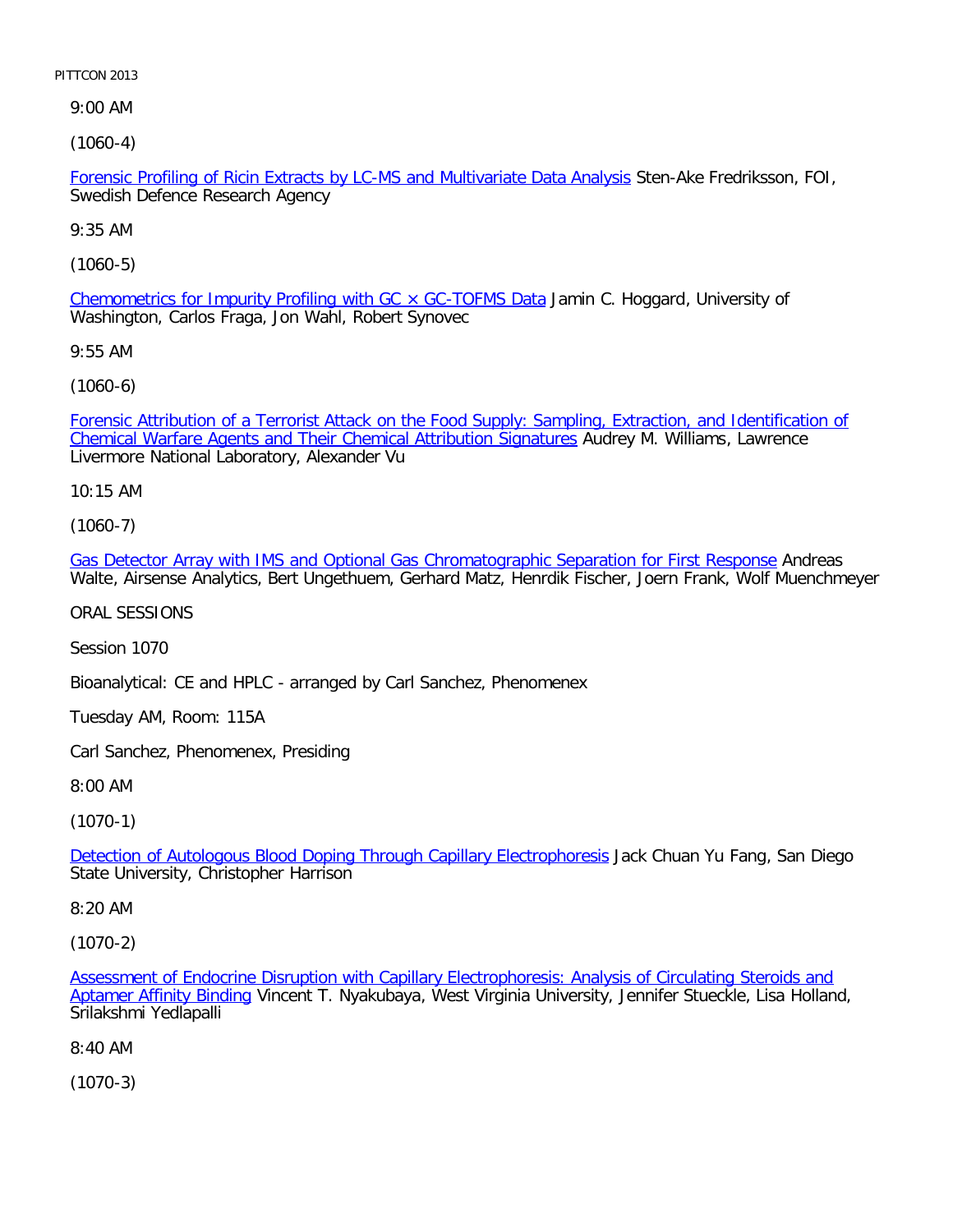Detection of Nitroxyl-Derived Glutathione Sulfinamide in Cells by Capillary Zone Electrophoresis with Laser-Induced Fluorescence Detection Gail Willette, University of Arizona, Craig Aspinwall, Elyssia Gallagher, Katrina Miranda

9:00 AM

[\(1070-4\)](file:///p|/print%20on%20demand%20titles/23101-23200/23133/23133%20source%20materials/papers/1070-4.htm)

Factors Affecting Selectivity in Ion Exchange Chromatography of Protein Drugs Robert E. Birdsall, Purdue University, Charu Yerneni, Mary Wirth, Xiang Cao

9:35 AM

[\(1070-5\)](file:///p|/print%20on%20demand%20titles/23101-23200/23133/23133%20source%20materials/papers/1070-5.htm)

Overview of Method Development for Analyzing Monoclonal Antibodies Phu T. Duong, Agilent Technologies, Inc.

9:55 AM

(1070-6)

[Modification of Allyl Silica Hybrid Monoliths with Nanodiamonds for Liquid Chromatography](file:///p|/print%20on%20demand%20titles/23101-23200/23133/23133%20source%20materials/papers/1070-6.htm) Lisandra Santiago-Capeles, University at Buffalo, SUNY, John Vinci, Luis Colón, Zuqin Xue

10:15 AM

(1070-7)

[Practical Considerations for Online Microdialysis-Capillary HPLC Monitoring of Neurotransmitters with One](file:///p|/print%20on%20demand%20titles/23101-23200/23133/23133%20source%20materials/papers/1070-7.htm) [Minute Temporal Resoluti](file:///p|/print%20on%20demand%20titles/23101-23200/23133/23133%20source%20materials/papers/1070-7.htm)on Jing Zhang, University of Pittsburgh, Adrian Michael, Andrea Jaquins-Gerstl, Kathryn Nesbitt, Stephen Weber

10:35 AM

(1070-8)

Development of an UPLC SEC Method for the Determination of the Chrompurity Profile of Human Plasma [IVIG Pro](file:///p|/print%20on%20demand%20titles/23101-23200/23133/23133%20source%20materials/papers/1070-8.htm)duct [Tong Zhang, Biotest Pharmaceuticals Co., Eileen Choi](file:///p|/print%20on%20demand%20titles/23101-23200/23133/23133%20source%20materials/papers/1070-8.htm)

ORAL SESSIONS

Session 1080

Bioanalytical: Surfaces and Materials - arranged by Wenwan Zhong, University of California

Tuesday AM, Room: 115C

Wenwan Zhong, University of California, Presiding

8:00 AM

(1080-1)

Investigation of Hydrophobic Modifiers to Improve Bilayer Stability for Ion Channel-Based Sensors Leonard K. Bright, University of Arizona, Craig Aspinwall, Lin Ma

[8:20 AM](file:///p|/print%20on%20demand%20titles/23101-23200/23133/23133%20source%20materials/papers/1080-1.htm)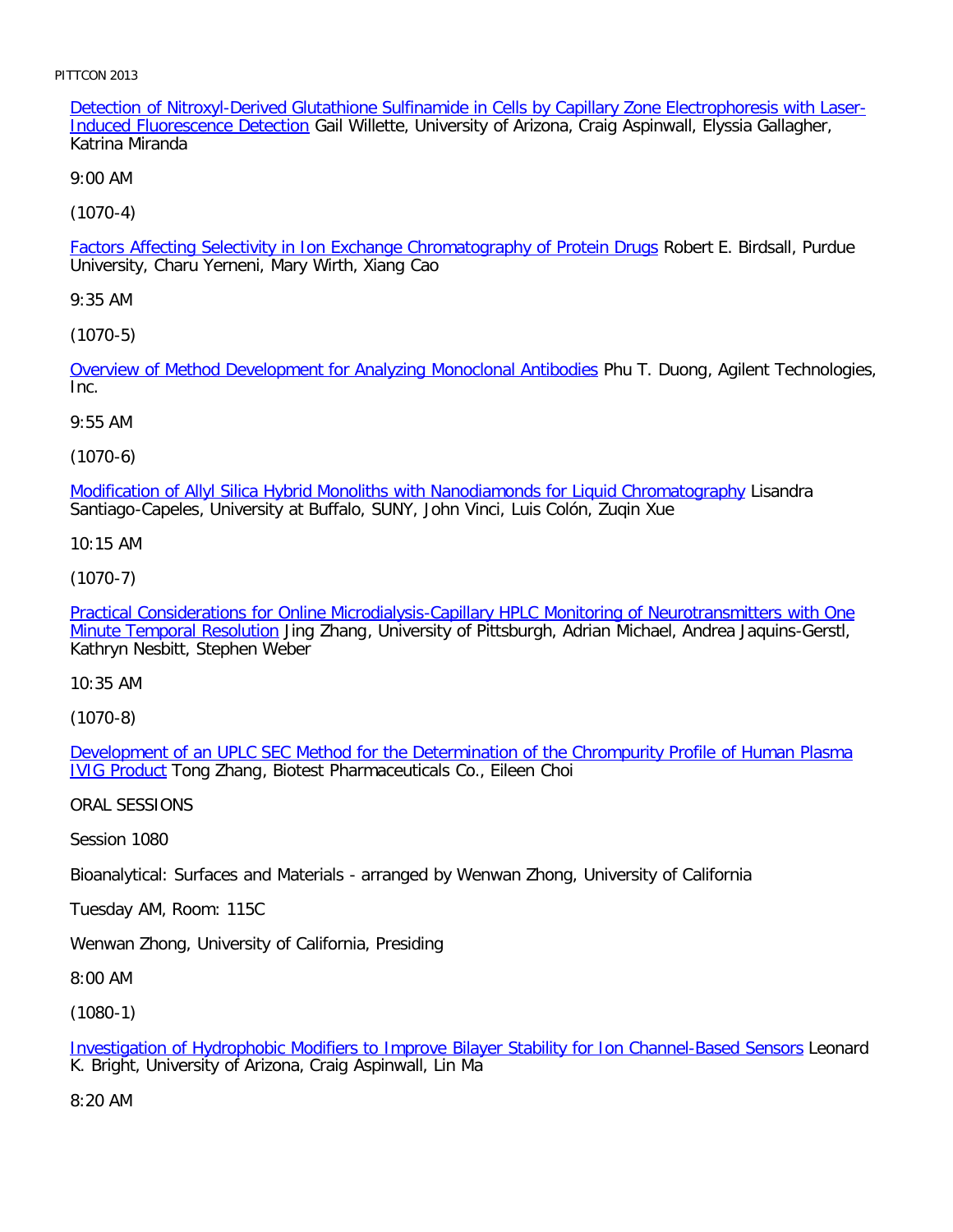[\(1080-2\)](file:///p|/print%20on%20demand%20titles/23101-23200/23133/23133%20source%20materials/papers/1080-2.htm)

Competing Reactions in Monolayers: Formation of Amide Linkages via Succinimidyl Ester Chemistry China Lim, University of Utah, Marc Porter, Ron Wampler, Yixin Ying

8:40 AM

[\(1080-3\)](file:///p|/print%20on%20demand%20titles/23101-23200/23133/23133%20source%20materials/papers/1080-3.htm)

Surface Plasmon Resonance Biosensors Based on Ionic Liquid Self-assembled Monolayer Mathieu Ratel, Universite de Montreal, Jean-Francois Masson

9:00 AM

[\(1080-4\)](file:///p|/print%20on%20demand%20titles/23101-23200/23133/23133%20source%20materials/papers/1080-4.htm)

[Es](file:///p|/print%20on%20demand%20titles/23101-23200/23133/23133%20source%20materials/papers/1080-4.htm)timating the Response Time of an Ion Channel Biosensor by Reconstitution of Kir6.2 into an Artificial Lipid Bilayer Mark T. Agasid, University of Arizona, Benjamin Heitz, Craig Aspinwall, Scott Saavedra, Troy Comi

9:35 AM

(1080-5)

[Rapid and Sensitive Detection of Metal Ions by Nanopore Analysis](file:///p|/print%20on%20demand%20titles/23101-23200/23133/23133%20source%20materials/papers/1080-5.htm) Xiyun Guan, Illinois Institute of Technology, Guihua Wang, Liang Wang, Shuo Zhou, Yujing Han

9:55 AM

(1080-6)

[Conformation of Fibrinogen Adsorbed to Polymer Surfaces Through the Use of Surface Sensitive](file:///p|/print%20on%20demand%20titles/23101-23200/23133/23133%20source%20materials/papers/1080-6.htm) [Techni](file:///p|/print%20on%20demand%20titles/23101-23200/23133/23133%20source%20materials/papers/1080-6.htm)ques Sarah M. Lantvit, Colorado State University, Melissa Reynolds

10:15 AM

(1080-7)

Infrared and Raman Microspectral Imaging of Human Cells and Tissues for Medical Diagnostics Max Diem, [Northeastern University](file:///p|/print%20on%20demand%20titles/23101-23200/23133/23133%20source%20materials/papers/1080-7.htm)

10:35 AM

(1080-8)

Imaging SDS Permeation in Skin by Infrared Microspectroscopy Guangru Mao, Johnson & Johnson [Consumer Products Companies, Inc, Carol Flach, Richard Mendel](file:///p|/print%20on%20demand%20titles/23101-23200/23133/23133%20source%20materials/papers/1080-8.htm)sohn, Russel Walters

ORAL SESSIONS

Session 1090

Biomedical: Sensors - arranged by Hui Wang, The Ohio State University

Tuesday AM, Room: 116

Hui Wang, The Ohio State University, Presiding

8:00 AM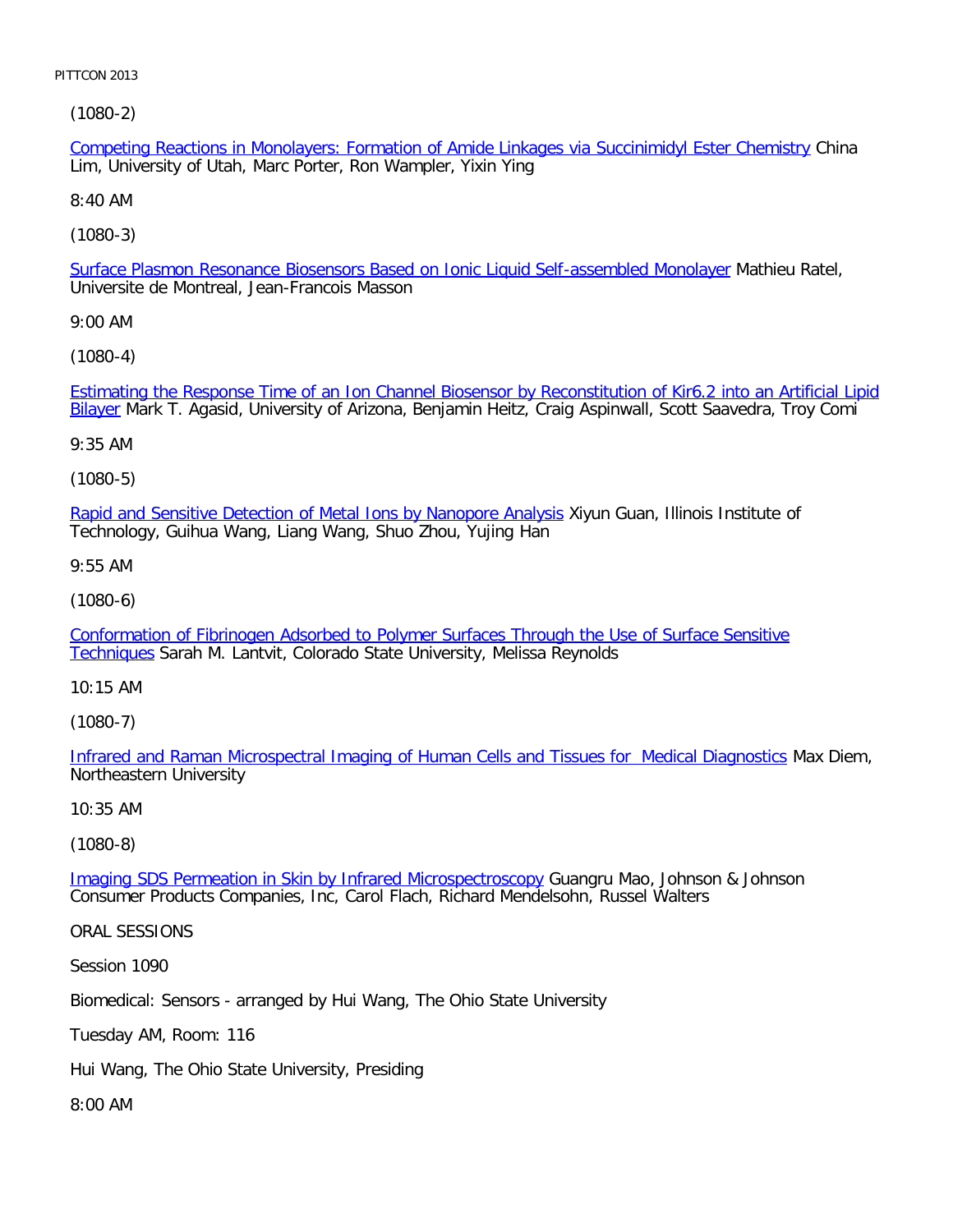[\(1090-1\)](file:///p|/print%20on%20demand%20titles/23101-23200/23133/23133%20source%20materials/papers/1090-1.htm)

Wash-Less and Highly Sensitive Electrochemical Biosensor for Prostate Cancer Antigen Monitoring Chiheb Esseghaier, INRS-EMT, Ghadeer Suifan, Mohammed Zourob

8:20 AM

[\(1090-2\)](file:///p|/print%20on%20demand%20titles/23101-23200/23133/23133%20source%20materials/papers/1090-2.htm)

Optode-Based Mapping of pH Across Multicellular Model Tissue Frank Vantassell, Case Western Reserve University, Maria Peshkova, Miklos Gratzl, Punkaj Ahuja

8:40 AM

[\(1090-3\)](file:///p|/print%20on%20demand%20titles/23101-23200/23133/23133%20source%20materials/papers/1090-3.htm)

Development of Novel Biosensor Using Solid Phase Peptide Synthesis on Microchip Rahul Bhardwaj, Japan Advanced Institute of Science and Technology, Ukita Yoshiaki, Yuzuru Takamura

9:00 AM

(1090-4)

[Electrochemical Sensor Systems for Detection of Volatile Aldehydes and Inflammation Markers in](file:///p|/print%20on%20demand%20titles/23101-23200/23133/23133%20source%20materials/papers/1090-4.htm) Breath Juliane Obermeier, University Hospital of Rostock, Jochen Schubert, Kerstin Wex, Wolfram Miekisch

9:35 AM

(1090-5)

[Microelectrode Arrays for In Vitro Studies of Endothelial Cell Oxygen Consumption in Angiogenesis](file:///p|/print%20on%20demand%20titles/23101-23200/23133/23133%20source%20materials/papers/1090-5.htm) Tempest Van Schaik, Imperial College London, Danny O'Hare

9:55 AM

(1090-6)

Real-Time Electrochemical Monitoring of LAMP for Escherichia coli Bacteria Detection Using Flexible [Substrate and Osmium Red](file:///p|/print%20on%20demand%20titles/23101-23200/23133/23133%20source%20materials/papers/1090-6.htm)ox [Mohammadali Safavieh, Inrs-Emt, Minhaz Uddin Ahmed, Mohammed Zour](file:///p|/print%20on%20demand%20titles/23101-23200/23133/23133%20source%20materials/papers/1090-6.htm)ob

10:15 AM

(1090-7)

Boronic Acid Modified Nucleic Acids for Expanded Applications Chaofeng Dai, Georgia State University, [Binghe Wang, Bowen Ke, Hanjing Peng, Lifang Wang, Nanting](file:///p|/print%20on%20demand%20titles/23101-23200/23133/23133%20source%20materials/papers/1090-7.htm) Ni, Weixuan Chen, Xiaochuan Yang, Yunfeng Cheng

10:35 AM

(1090-8)

Multidimensional Pain Biosensors Omowunmi A. Sadik, SUNY-Binghamton

[ORAL SESSIONS](file:///p|/print%20on%20demand%20titles/23101-23200/23133/23133%20source%20materials/papers/1090-8.htm)

Session 1100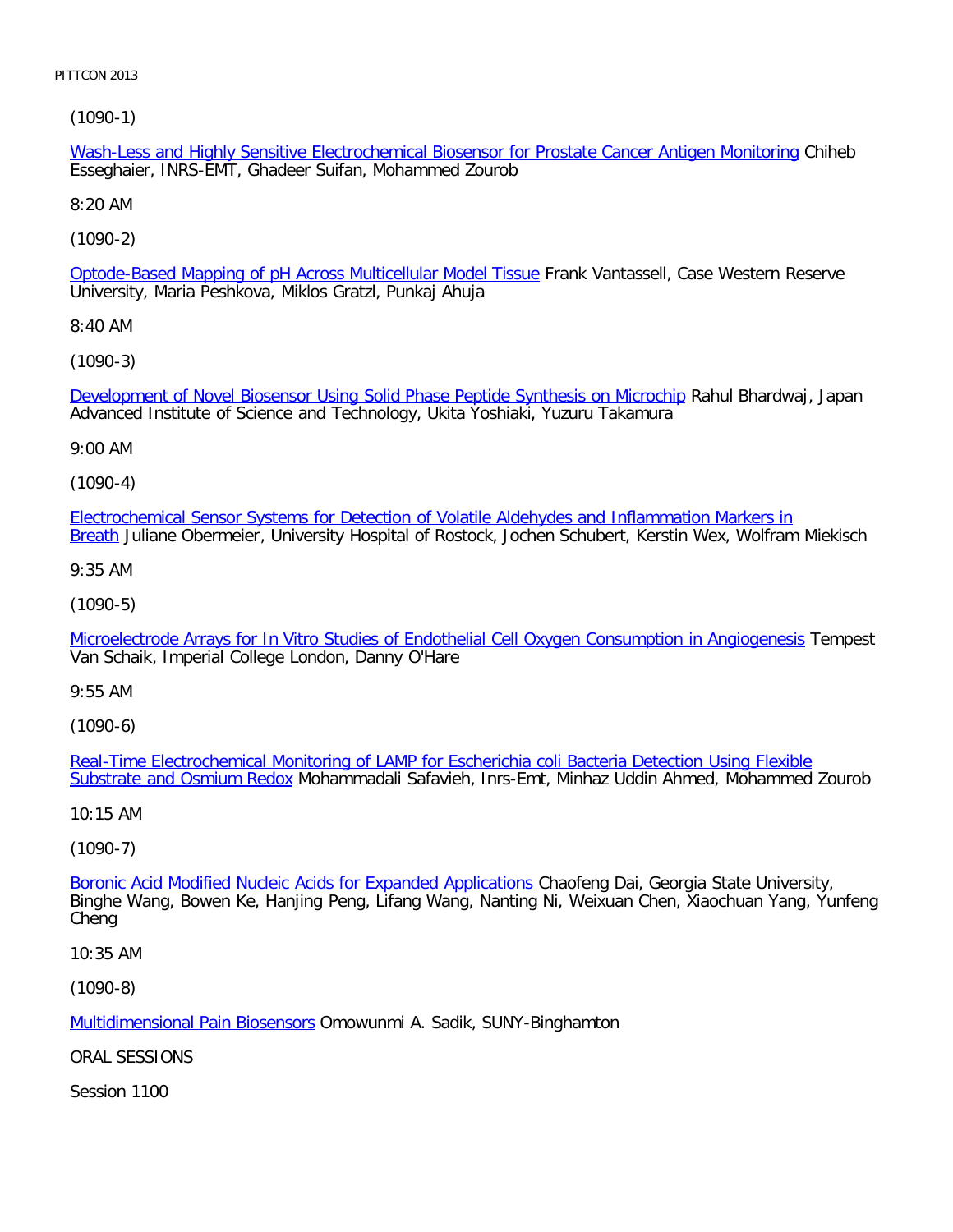Environmental Analysis with GC-MS - arranged by Ibolya Molnar-Perl, L Eotvos University

Tuesday AM, Room: 119B

Ibolya Molnar-Perl, L Eotvos University, Presiding

8:00 AM

[\(1100-1\)](file:///p|/print%20on%20demand%20titles/23101-23200/23133/23133%20source%20materials/papers/1100-1.htm)

Discovery-Based Analyses of Wastewater Samples for Characterization of Drug Usage Adrienne Brockman, The Pennsylvania State University, Frank Dorman, Jack Cochran, Michelle Misselwitz

8:20 AM

[\(1100-2\)](file:///p|/print%20on%20demand%20titles/23101-23200/23133/23133%20source%20materials/papers/1100-2.htm)

[Automated Method f](file:///p|/print%20on%20demand%20titles/23101-23200/23133/23133%20source%20materials/papers/1100-2.htm)or the Analysis of 24 Hazardous VOCs in Machine-Generated Mainstream Cigarette Smoke by SPME GC/MS Daniel Y. Pazo, Centers for Disease Control and Prevention, Benjamin Blount, Clifford Watson, David Chambers, Fallon Moliere, Maureen Sampson

8:40 AM

(1100-3)

[Determination of Natural and Synthetic Steroids in Danube River by Gas Chromatography Tandem Mass](file:///p|/print%20on%20demand%20titles/23101-23200/23133/23133%20source%20materials/papers/1100-3.htm) [Spectrometry as Their Trimethylsilyl \(Oxime\) Ether/Ester Derivatives](file:///p|/print%20on%20demand%20titles/23101-23200/23133/23133%20source%20materials/papers/1100-3.htm) Ibolya Molnár-Perl, L Eötvös University, Anikó Vasanits-Zsigrai, Borbála Molnár, Gyula Záray, Nóra Andrási

9:00 AM

(1100-4)

[GC-ICPMS Potential for Hg Speciation in the Environment](file:///p|/print%20on%20demand%20titles/23101-23200/23133/23133%20source%20materials/papers/1100-4.htm) Joaudimir Castro Georgi, CNRS-IPREM, Emmanuel Tessier, Jean Dumont, Ken Neubauer, Olivier Donard

9:35 AM

(1100-5)

High Throughput Environmental Forensic Investigation for Identifying Sources of Polycyclic Aromatic Hydrocarbons [Melinda T. Pham, The Pennsylvania State University, Frank Dorman, Jessica Netzer](file:///p|/print%20on%20demand%20titles/23101-23200/23133/23133%20source%20materials/papers/1100-5.htm)

[9:55 AM](file:///p|/print%20on%20demand%20titles/23101-23200/23133/23133%20source%20materials/papers/1100-5.htm)

(1100-6)

Measurement of Volatile Organic Compounds in Urine Using Point of Collection Isotope Dilution Internal Standardization Fallon Moliere, Centers for Disease Control and Prevention, Benjamin Blount, David [Chambers, Maureen Sampson](file:///p|/print%20on%20demand%20titles/23101-23200/23133/23133%20source%20materials/papers/1100-6.htm)

[10:15 AM](file:///p|/print%20on%20demand%20titles/23101-23200/23133/23133%20source%20materials/papers/1100-6.htm)

(1100-7)

Benefits of Dynamic Headspace in P&T Mode for VOCs and SVOC at Trace Levels in Environmental Matrices Ilaria Ferrante, DANI Instruments, Manuela Bergna, Roberta Lariccia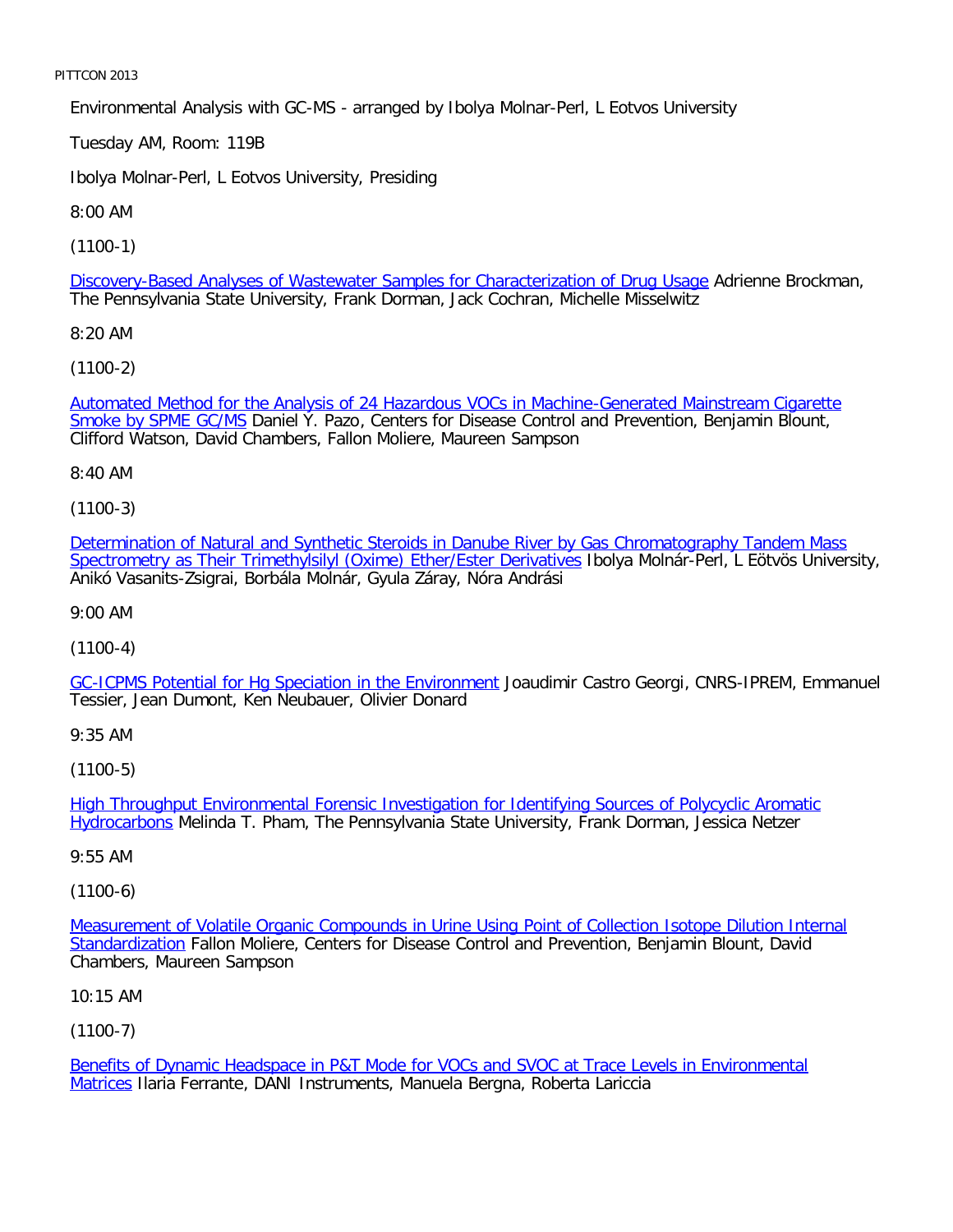10:35 AM

[\(1100-8\)](file:///p|/print%20on%20demand%20titles/23101-23200/23133/23133%20source%20materials/papers/1100-8.htm)

GCxGC-TOFMS Analysis of Mixed-Halogen Planar Analytes: Native Compounds Generated During Combustion and Their Metabolites Kari L. Organtini, The Pennsylvania State University, Frank Dorman

ORAL SESSIONS

Session 1110

Fluorescence/Luminescence Materials Analysis (Half Session) - arranged by Colin Medley, Genentech

Tuesday AM, Room: 120B

Colin Medley, Genentech, Presiding

8:00 AM

(1110-1)

[Characteristics of Highly Luminescent Carbon Dots with Different Capping Reagents](file:///p|/print%20on%20demand%20titles/23101-23200/23133/23133%20source%20materials/papers/1110-1.htm) Zuqin Xue, University at Buffalo, SUNY, Ivonne Ferrer, John Vinci, Luis Colón

8:20 AM

(1110-2)

[Abnormal Molecular Diffusion in Confined Environment Studied with Stimulated Emission Depletion](file:///p|/print%20on%20demand%20titles/23101-23200/23133/23133%20source%20materials/papers/1110-2.htm) [Micros](file:///p|/print%20on%20demand%20titles/23101-23200/23133/23133%20source%20materials/papers/1110-2.htm)copy Gufeng Wang, North Carolina State University, Bhanu Neupane, Fang Chen

8:40 AM

(1110-3)

[Luminescence Screening of Residues of Enrofloxacin and Ciprofloxacin in Swine Liver After Dispersive](file:///p|/print%20on%20demand%20titles/23101-23200/23133/23133%20source%20materials/papers/1110-3.htm) [Liquid-Liquid Microextracti](file:///p|/print%20on%20demand%20titles/23101-23200/23133/23133%20source%20materials/papers/1110-3.htm)on Guoying Chen, USDA Agricultural Research Service, Qiongqiong Li

9:00 AM

(1110-4)

Characterization of Polysaccharide and Polysaccharide Conjugates Using Size-Exclusion Chromatograph with UV-MALS (QELS)-RI Detection [Qian Wang, Pfizer, Laura Bass, Nathan Lacher](file:///p|/print%20on%20demand%20titles/23101-23200/23133/23133%20source%20materials/papers/1110-4.htm)

[ORAL SESSIONS](file:///p|/print%20on%20demand%20titles/23101-23200/23133/23133%20source%20materials/papers/1110-4.htm)

Session 1120

GCMS: Homeland Security/Food Science - arranged by Bill Barber, Agilent Technologies

Tuesday AM, Room: 120A

Bill Barber, Agilent Technologies, Presiding

8:00 AM

(1120-1)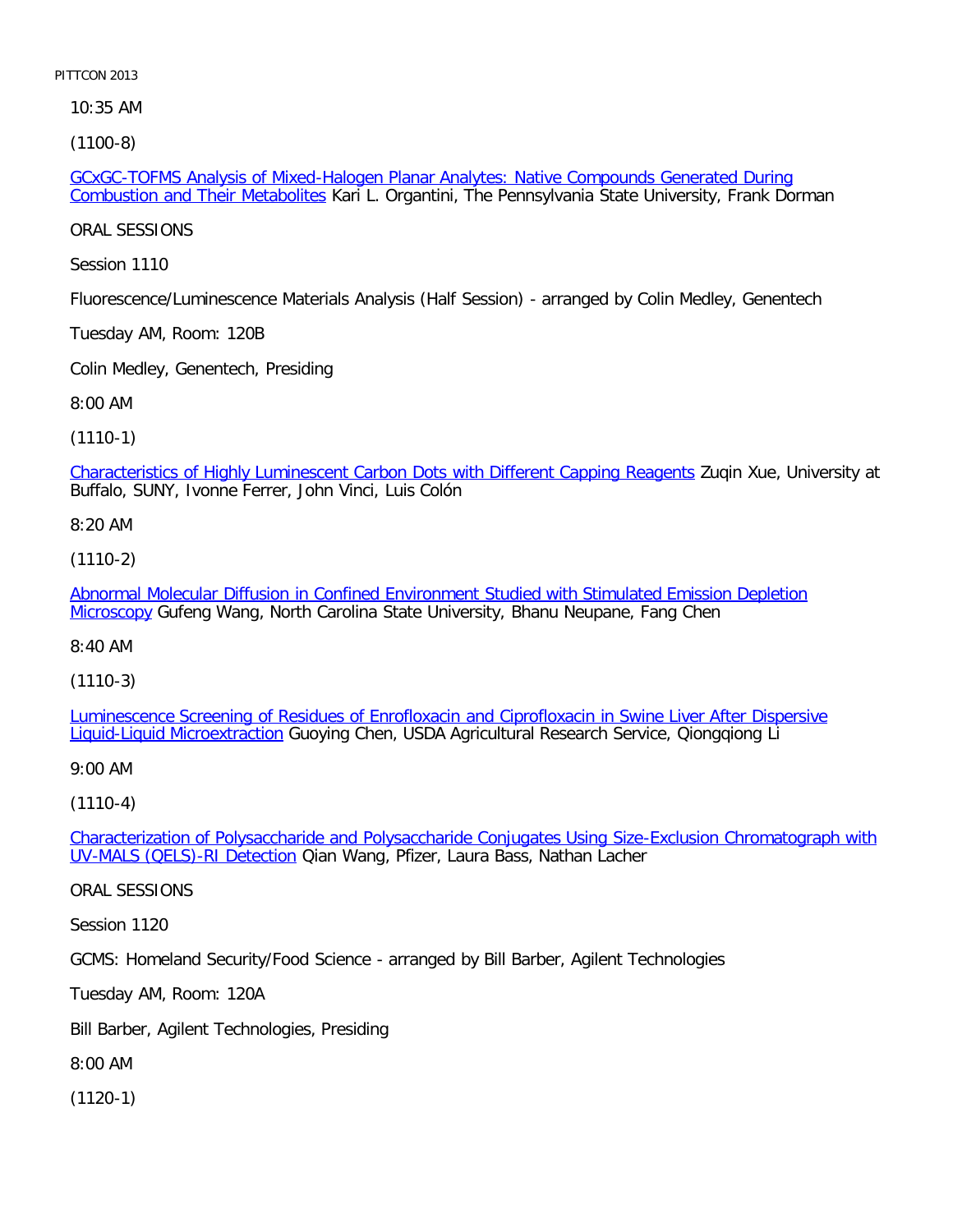Detection of the Molecular Composition of Coffee Roasting Pyrolysis Gases by Thermal Analysis of Individual Coffee Beans Coupled to Evolved Gas Analysis (TG-EGA) by Photo Ionization TOF Mass Spectrometry Ralf Zimmermann, University of Rostock, Andreas Walte, Ehlert Sevn, Georg Matuschek, Michael Fischer, Mohammad Saraji, Romy Hertz, Sebastian Wohlfahrt, Thorsten Striebel

8:20 AM

[\(1120-2\)](file:///p|/print%20on%20demand%20titles/23101-23200/23133/23133%20source%20materials/papers/1120-2.htm)

Field Portable Analysis of Air Samples Using GC-MS and Micro Volume Needle Traps Nathan L. Porter, Torion Technologies, Anthony Rands, Christopher Bailey, Douglas Later, Edgar Lee, Joseph Oliphant

8:40 AM

[\(1120-3\)](file:///p|/print%20on%20demand%20titles/23101-23200/23133/23133%20source%20materials/papers/1120-3.htm)

The Analytical Investigation of Synthetic Street Drugs Amanda Leffler, The Pennsylvania State University, Frank Dorman, Philip Smith

9:00 AM

(1120-4)

[Separation of Fatty Acid Methyl Esters by Comprehensive GC-Online Hydrogenation x GC](file:///p|/print%20on%20demand%20titles/23101-23200/23133/23133%20source%20materials/papers/1120-4.htm) Pierluigi Delmonte, US Food and Drug Administration, Ali Reza Fardin-Kia, Edward Ledford, Jeanne Rader, Zhanpin Wu

9:35 AM

(1120-5)

[High Throughput DI-SPME-GC-TOFMS Method Employing a New Matrix Compatible Fiber for Determination](file:///p|/print%20on%20demand%20titles/23101-23200/23133/23133%20source%20materials/papers/1120-5.htm) [of Triazole Fungicides in Fru](file:///p|/print%20on%20demand%20titles/23101-23200/23133/23133%20source%20materials/papers/1120-5.htm)its Erica A. Souza Silva, University of Waterloo, Janusz Pawliszyn

9:55 AM

(1120-6)

Comparison of Conventional and Microwave-Assisted Acid/Base Hydrolysis of Serum Standard Reference Materials for the Measurement of Fatty Acids [Bruce A. Benner, National Institute of Standards and](file:///p|/print%20on%20demand%20titles/23101-23200/23133/23133%20source%20materials/papers/1120-6.htm) [Technology, Michele Schantz](file:///p|/print%20on%20demand%20titles/23101-23200/23133/23133%20source%20materials/papers/1120-6.htm)

10:15 AM

(1120-7)

Forensic Investigation of Herbal Incense Street Samples Using GC-MS and LC-MS/MS Sharyn E. Miller, The [Pennsylvania State University, Dan Sykes, Julie McIntosh](file:///p|/print%20on%20demand%20titles/23101-23200/23133/23133%20source%20materials/papers/1120-7.htm)

10:35 AM

(1120-8)

Characterization of Oils and Fats by 1H NMR and GC/MS Fingerprinting: Classification, Prediction, and Detection of Adulteration Sam Li, National University of Singapore

[ORAL SESSIONS](file:///p|/print%20on%20demand%20titles/23101-23200/23133/23133%20source%20materials/papers/1120-8.htm)

Session 1130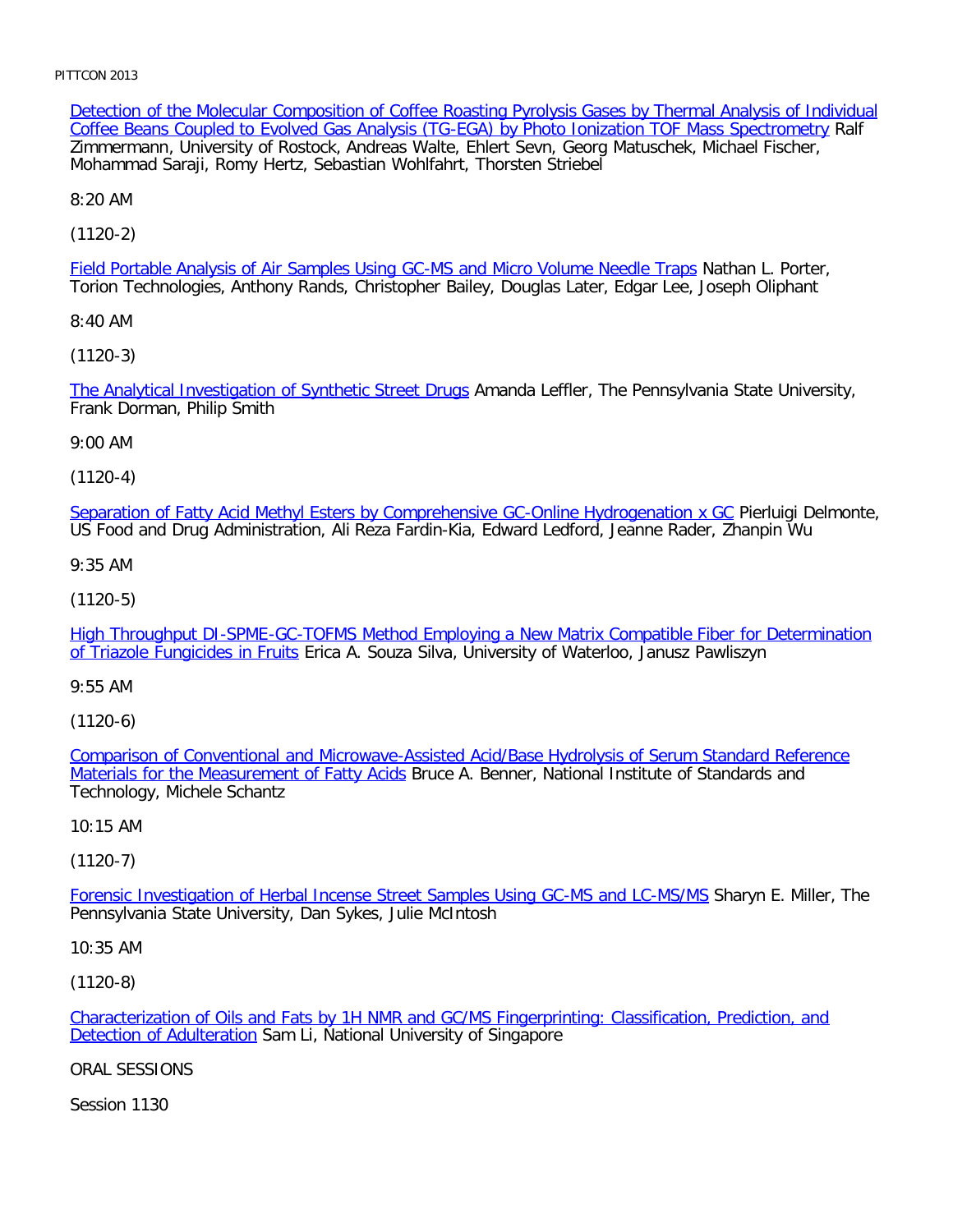Nanotechnology: Fluorescence/Luminescence (Half Session) - arranged by Colin Medley, Genentech

Tuesday AM, Room: 120B

Colin Medley, Genentech, Presiding

9:35 AM

[\(1130-1\)](file:///p|/print%20on%20demand%20titles/23101-23200/23133/23133%20source%20materials/papers/1130-1.htm)

Lighting Nanostructures with Reversible Motion: A Mimic of Natural Motor Mingxu You, University of Florida, Fujian Huang, Weihong Tan

9:55 AM

[\(1130-2\)](file:///p|/print%20on%20demand%20titles/23101-23200/23133/23133%20source%20materials/papers/1130-2.htm)

[Conductivity Measureme](file:///p|/print%20on%20demand%20titles/23101-23200/23133/23133%20source%20materials/papers/1130-2.htm)nts Combined with Fluorescence Microscopy to Study Transport Properties in In-Plane Nanofluidic Channels Daniel Haywood, Indiana University, Adam Zlotnick, Stephen Jacobson, Zachary **Harms** 

10:15 AM

(1130-3)

[Spectroscopic and Chromatographic Characterization of Magic-Sized Cadmium Chalcogenide Nanocrystals](file:///p|/print%20on%20demand%20titles/23101-23200/23133/23133%20source%20materials/papers/1130-3.htm) [with Enhanced Band-Edge verses Trapped-State Photoluminescence](file:///p|/print%20on%20demand%20titles/23101-23200/23133/23133%20source%20materials/papers/1130-3.htm) Jared S. Baker, Elmira College, Caitlin Eno

10:35 AM

(1130-4)

[Stabilization of ssRNA on Graphene Oxide Surface: An Effective Way to Design Highly Robust RNA Probes](file:///p|/print%20on%20demand%20titles/23101-23200/23133/23133%20source%20materials/papers/1130-4.htm) [for Bioana](file:///p|/print%20on%20demand%20titles/23101-23200/23133/23133%20source%20materials/papers/1130-4.htm)lysis Liang Cui, Xiamen University, Chaoyong Yang, Zhi Zhu, Zirong Chen

ORAL SESSIONS

Session 1140

Neurochemistry - arranged by Alice K. Chen, The Pittsburgh Conference

Tuesday AM, Room: 120C

Alice K. Chen, The Pittsburgh Conference, Presiding

8:00 AM

(1140-1)

Noradrenergic Regulation of Oxygen Dynamics in the Ventral Bed Nucleus of the Stria Terminalis Elizabeth S. Bucher, University of North Carolina at Chapel Hill, Anna Belle, Laura Kim, R Mark Wightman

[8:20 AM](file:///p|/print%20on%20demand%20titles/23101-23200/23133/23133%20source%20materials/papers/1140-1.htm)

(1140-2)

An In Vivo Chemical Comparison of Different Antidepressant Doses in the Mouse Brain with Fast Scan Cyclic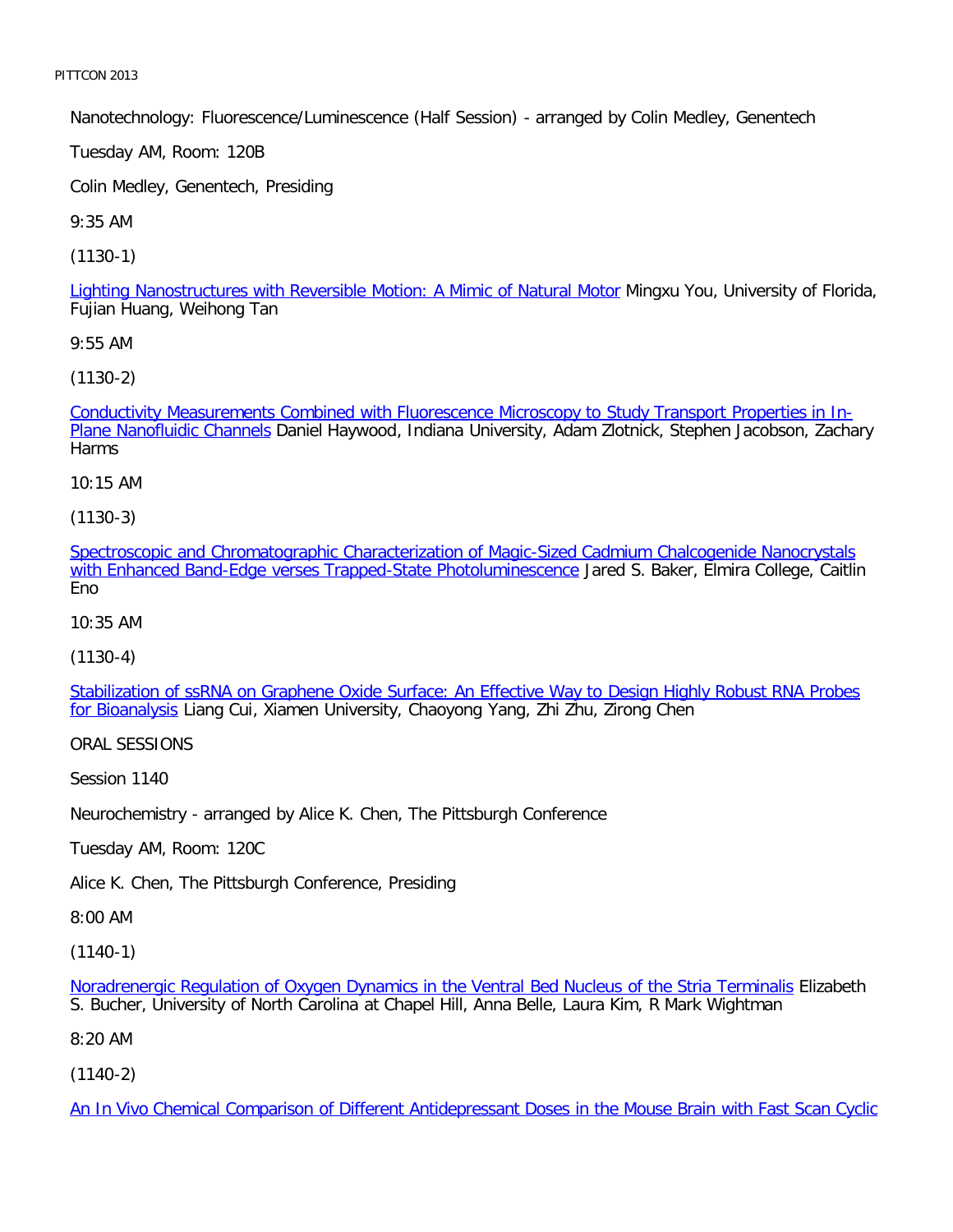Voltammetry Kevin M. Wood, Wayne State University, Kristin Gallik, Parastoo Hashemi

8:40 AM

[\(1140-3\)](file:///p|/print%20on%20demand%20titles/23101-23200/23133/23133%20source%20materials/papers/1140-3.htm)

Monitoring the Effects of Levodopa Treatment on Dopamine Dynamics Using Fast-Scan Cyclic Voltammetry at Carbon-Fiber Microelectrodes Lingjiao Qi, North Carolina State University, Leslie Sombers, Marina Spanos

9:00 AM

[\(1140-4\)](file:///p|/print%20on%20demand%20titles/23101-23200/23133/23133%20source%20materials/papers/1140-4.htm)

Histamine-Induced Oxygen Changes in the Nucleus Accumbens Susan Carroll, University of North Carolina at Chapel Hill, Anna Belle, Elizabeth Bucher, R Mark Wightman

9:35 AM

(1140-5)

[Using Electrochemistry to Monitor Addiction: FSCV of Norepinephrine in the Bed Nucleus of the Stria](file:///p|/print%20on%20demand%20titles/23101-23200/23133/23133%20source%20materials/papers/1140-5.htm) Terminalis Megan E. Fox, University of North Carolina at Chapel Hill, Paul Walsh, R Mark Wightman, Zoe **McElligott** 

9:55 AM

(1140-6)

[Characterizing Spontaneous Transient Adenosine Release in the Rat Brain](file:///p|/print%20on%20demand%20titles/23101-23200/23133/23133%20source%20materials/papers/1140-6.htm) Michael Nguyen, University of Virginia, Ashley Ross, B Jill Venton

10:15 AM

(1140-7)

Mass Spectrometry Based Neuroimaging at Subcellular Length Scales Jorg Hanrieder, Chalmers University of [Technology, Andrew Ewing, Asa Persson, Georg Kuhn, Melissa Passare](file:///p|/print%20on%20demand%20titles/23101-23200/23133/23133%20source%20materials/papers/1140-7.htm)lli

10:35 AM

(1140-8)

Protecting Dopamine Terminals Surrounding Microdialysis Probes Implanted in the Striatum Kathryn M. [Nesbitt, University of Pittsburgh, Adrian Michael, Andrea Jaquins-Gerstl](file:///p|/print%20on%20demand%20titles/23101-23200/23133/23133%20source%20materials/papers/1140-8.htm)

ORAL SESSIONS

Session 1150

Pharmaceutical: Chromatography Methods - arranged by David Myers, Eli Lilly and Company

Tuesday AM, Room: 121A

David Myers, Eli Lilly and Company, Presiding

8:00 AM

(1150-1)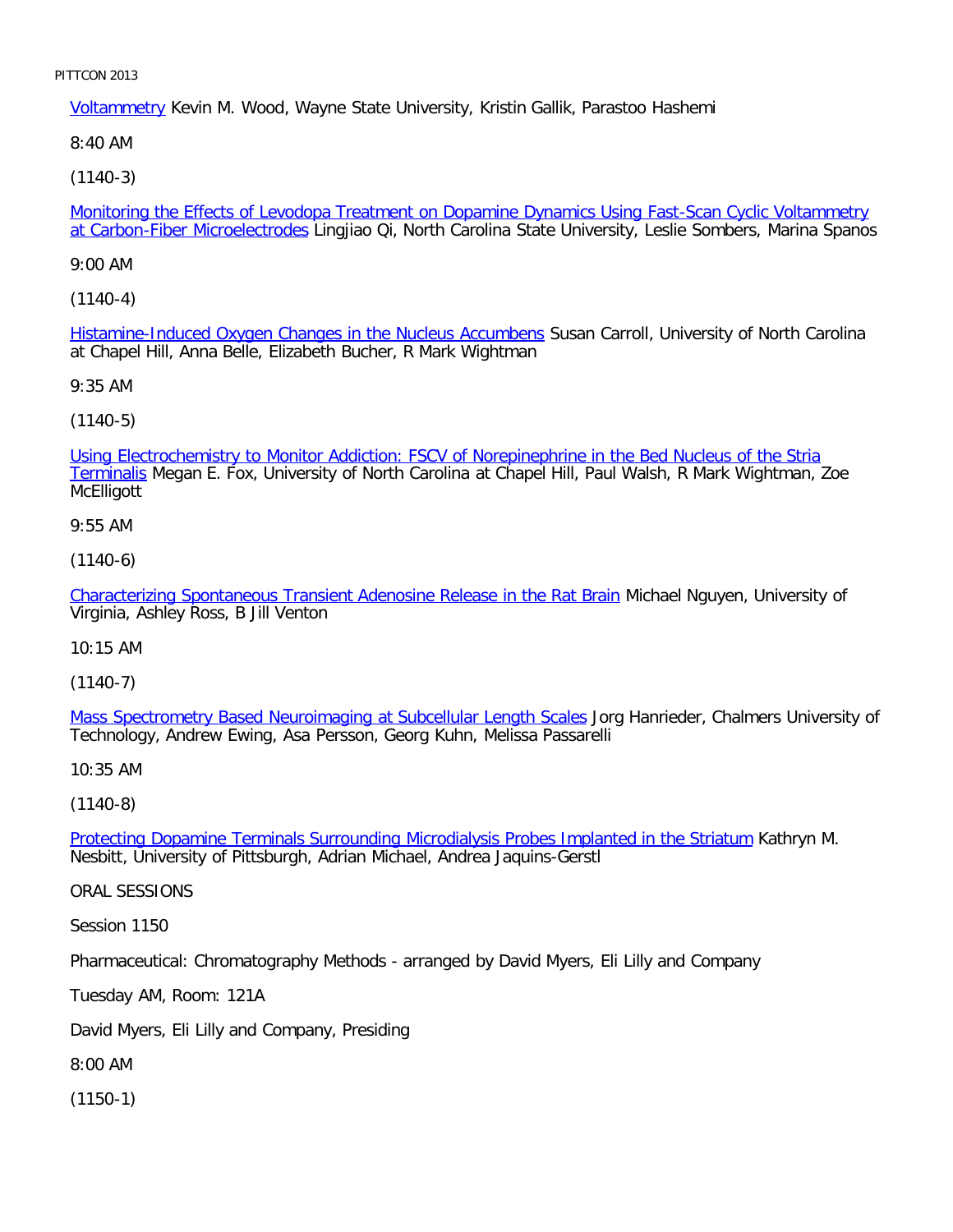Enantioresolution of Several Amino Alcohol Drugs Containing Multiple Stereogenic Centers Using Immobilized Polysaccharide-Based HPLC Chiral Stationary Phases Mohamed Hefnawy, King Saud University

8:20 AM

[\(1150-2\)](file:///p|/print%20on%20demand%20titles/23101-23200/23133/23133%20source%20materials/papers/1150-2.htm)

Advantages of Using Monodisperse Particles in HPLC Columns Richard A. Henry, Sigma-Aldrich/Supelco, Betz William, Carmen Santasania, David Bell, Gaurang Parmar, Paul Ross, Wayne Way, William Campbell

8:40 AM

[\(1150-3\)](file:///p|/print%20on%20demand%20titles/23101-23200/23133/23133%20source%20materials/papers/1150-3.htm)

[Development and Impl](file:///p|/print%20on%20demand%20titles/23101-23200/23133/23133%20source%20materials/papers/1150-3.htm)ementation of an Informatics Solution to Enable Analytical Quality By Design (AQbD) LC Methods Development James E. Morgado, Pfizer Inc, Worldwide Research and Development, David Fortin, Gang Xue, George Reid, Jeffrey Harwood, Jian Wang, Michael O'Shea

9:00 AM

(1150-4)

[Assaying Gentamicin Sulfate by HPLC-Charged Aerosol Detection with an Ion-Pairing Reagent](file:///p|/print%20on%20demand%20titles/23101-23200/23133/23133%20source%20materials/papers/1150-4.htm) Gradient Deanna Hurum, Thermo Fisher Scientific, Jeffrey Rohrer, Jinyuan (Leo) Wang, Runlin (Gary) Li

9:35 AM

(1150-5)

[Mixed-Mode Chromatography for Pharmaceutical Analysis](file:///p|/print%20on%20demand%20titles/23101-23200/23133/23133%20source%20materials/papers/1150-5.htm) Xiaodong Liu, Thermo Fisher Scientific, Chris Pohl

9:55 AM

(1150-6)

High Speed Separations with Microflow-UHPLC Khaled Mriziq, Eksigent, part of AB SCIEX, Remco Van [Soest, Steve Hobbs, Tina Settineri](file:///p|/print%20on%20demand%20titles/23101-23200/23133/23133%20source%20materials/papers/1150-6.htm)

10:15 AM

(1150-7)

Resin Bonded Cyclofructans (CFs) as New Stationary Phases for HILIC and Chiral Separations in **HPLC** [Haixiao Qiu, The University of Texas at Arlington, Daniel Armstrong](file:///p|/print%20on%20demand%20titles/23101-23200/23133/23133%20source%20materials/papers/1150-7.htm)

[1](file:///p|/print%20on%20demand%20titles/23101-23200/23133/23133%20source%20materials/papers/1150-7.htm)0:35 AM

(1150-8)

Guidelines for Transferring Routine HPLC Methods to New 5µm Core-Type Particles Richard A. Henry, Sigma-Aldrich/Supelco, Carmen Santasania, David Bell, Gaurang Parmar, Hugh Cramer, Paul Ross, Wayne [Way](file:///p|/print%20on%20demand%20titles/23101-23200/23133/23133%20source%20materials/papers/1150-8.htm)

ORAL SESSIONS

Session 1160

Raman SERS and Imaging - arranged by Mustafa Culha, Yeditepe University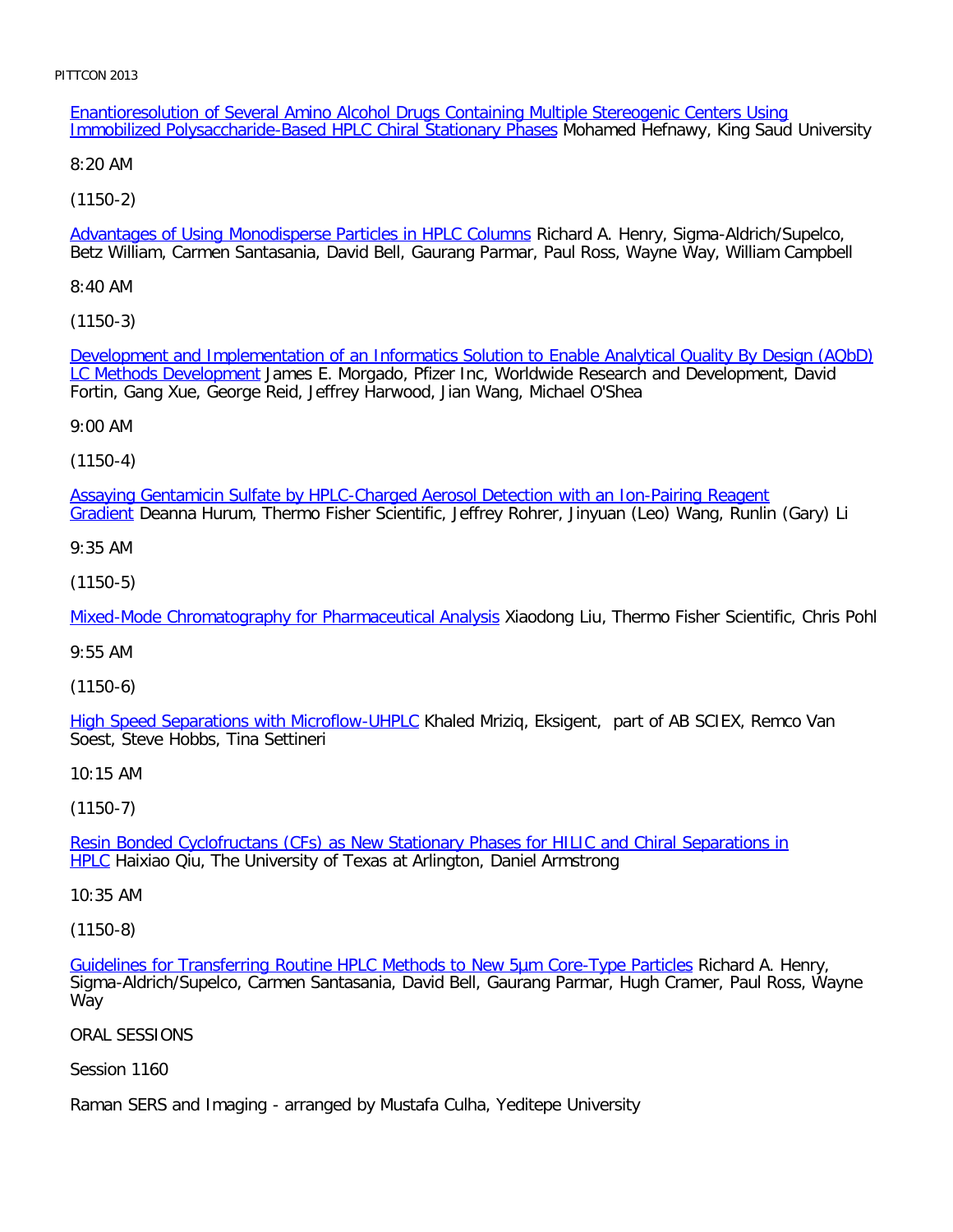Tuesday AM, Room: 121B

Mustafa Culha, Yeditepe University, Presiding

8:00 AM

[\(1160-1\)](file:///p|/print%20on%20demand%20titles/23101-23200/23133/23133%20source%20materials/papers/1160-1.htm)

Implementing Directional SERS: Alignment in MIP-Coated Substrates Behrang Moazzez, Memorial University, Erika Merschrod

8:20 AM

[\(1160-2\)](file:///p|/print%20on%20demand%20titles/23101-23200/23133/23133%20source%20materials/papers/1160-2.htm)

Evaluation of SERS Substrates and Enhancement Factors Used to Characterize Them Hermes C. Huang, Real-Time Analyzers, Atanu Sengupta, Chetan Shende, Frank Inscore, Stuart Farquharson

8:40 AM

(1160-3)

[SPIPA \(Surface Plasmon Imaged Phased Array\): An Ultra Narrow Bandpass Filter for Spectroscopy and](file:///p|/print%20on%20demand%20titles/23101-23200/23133/23133%20source%20materials/papers/1160-3.htm) Spectral Imaging Ajaykumar Zalavadia, Cleveland State University, John Turner

9:00 AM

(1160-4)

[Multiplexed and Sensitive Molecular Diagnostics Using SERRS](file:///p|/print%20on%20demand%20titles/23101-23200/23133/23133%20source%20materials/papers/1160-4.htm) Karen Faulds, University of Strathclyde, Duncan Graham, Jennifer Dougan, Kirsten Gracie, Kristy McKeating, Mhairi Harper

9:35 AM

(1160-5)

Monitoring Biofilm Formation and Microorganisms Under Environmental Stress Using Surface-Enhanced [Raman Scatte](file:///p|/print%20on%20demand%20titles/23101-23200/23133/23133%20source%20materials/papers/1160-5.htm)ring [Mustafa Culha, Yeditepe University, Ertug Avci, Esen Efeoglu](file:///p|/print%20on%20demand%20titles/23101-23200/23133/23133%20source%20materials/papers/1160-5.htm)

9:55 AM

(1160-6)

Integrated Brillouin and Raman Spectroscopy Jonathan R. Damsel, Cleveland State University, John Turner

[10:15 AM](file:///p|/print%20on%20demand%20titles/23101-23200/23133/23133%20source%20materials/papers/1160-6.htm)

(1160-7)

High Spatial Resolution Confocal Raman Imaging Richard A. Larsen, Jasco, Inc., Daisuke Dogomi, John Carriker, Ken-ichi Akao, Kouhei Tamura, Masaaki Yumoto, Toshiyuki Nagoshi

[10:35 AM](file:///p|/print%20on%20demand%20titles/23101-23200/23133/23133%20source%20materials/papers/1160-7.htm)

(1160-8)

Functionalized Nanoparticles and SERS for use in Biological Research Duncan Graham, University of Strathclyde, Anna Robson, Derek Craig, Jonathan Simpson, Karen Faulds, Sarah McAughtrie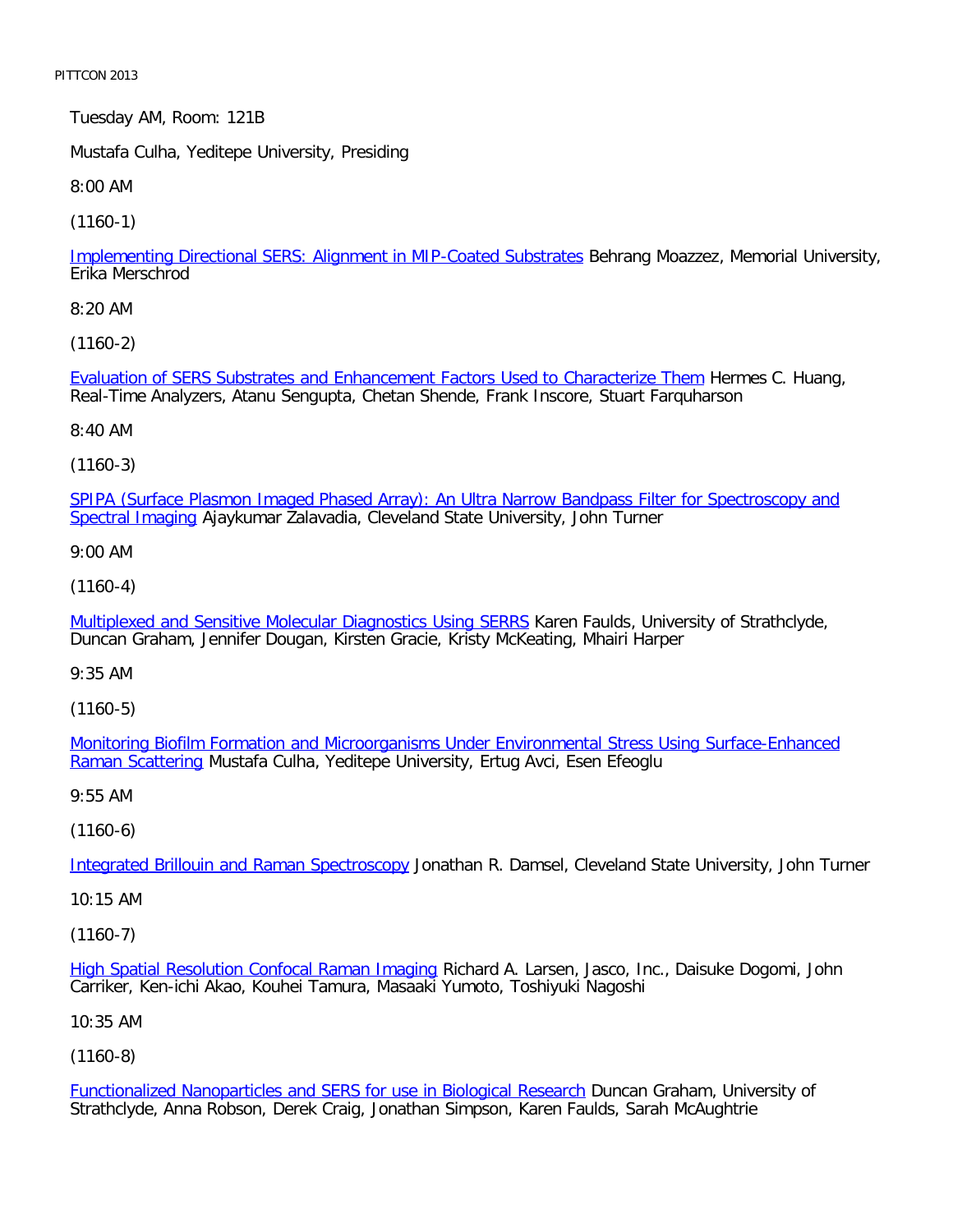# POSTER SESSIONS

Session 1170

Analysis of Peptides, Proteins, and DNA

Tuesday AM, Room: 204ABC

#### [\(1170-1P\)](file:///p|/print%20on%20demand%20titles/23101-23200/23133/23133%20source%20materials/papers/1170-1.htm)

Measurement of Akt Activity in Single Pancreatic Cancer Cells Angela Proctor, University of North Carolina at Chapel Hill, David Lawrence, Jen Jen Yeh, Nancy Allbritton, Qunzhao Wang, Silvia Herrera

## [\(1170-2P\)](file:///p|/print%20on%20demand%20titles/23101-23200/23133/23133%20source%20materials/papers/1170-2.htm)

[Protective Effect of Dietary Ginger Extract Alone or in Combination with Rosiglitazo](file:///p|/print%20on%20demand%20titles/23101-23200/23133/23133%20source%20materials/papers/1170-2.htm)ne and Glimepiride on Hepatotoxicity and Oxidative Stress in Streptozotocin-Induced Diabetes in Rats Samy A. Abdel Azim, Cairo **University** 

# (1170-3P)

[FTIR and Raman Studies of Reverse Amyloid Protein Fibrils in Confined Milieu](file:///p|/print%20on%20demand%20titles/23101-23200/23133/23133%20source%20materials/papers/1170-3.htm) Luis R. Millan-Barea, University of Puerto Rico, Mayagüez, Manuel Rosario-Alomar

## (1170-4P)

Validation of Automated Workstation for Real-Time PCR Setup Using cDNA from Two Genes of Trout Fish [Sikander Gill, Aurora Instruments Ltd., Dong Liang, Marco Garate, Rajwant Gill](file:///p|/print%20on%20demand%20titles/23101-23200/23133/23133%20source%20materials/papers/1170-4.htm)

## (1170-5P)

Novel Wide-Pore Superficially Porous Particles for Biomacromolecular Separations Stephanie A. Schuster, [Advanced Materials Technology, Barry Boyes, Brian Wagner, Joseph Kirkland](file:///p|/print%20on%20demand%20titles/23101-23200/23133/23133%20source%20materials/papers/1170-5.htm)

#### POSTER SESSIONS

Session 1180

Bioanalytical: Spectroscopy and Mass Spectrometry

Tuesday AM, Room: 204ABC

# (1180-1P)

Development of Isothermal Amplifier for Multiplex Real-Time Monitoring of Nucleic Acids Kyung-Won Ro,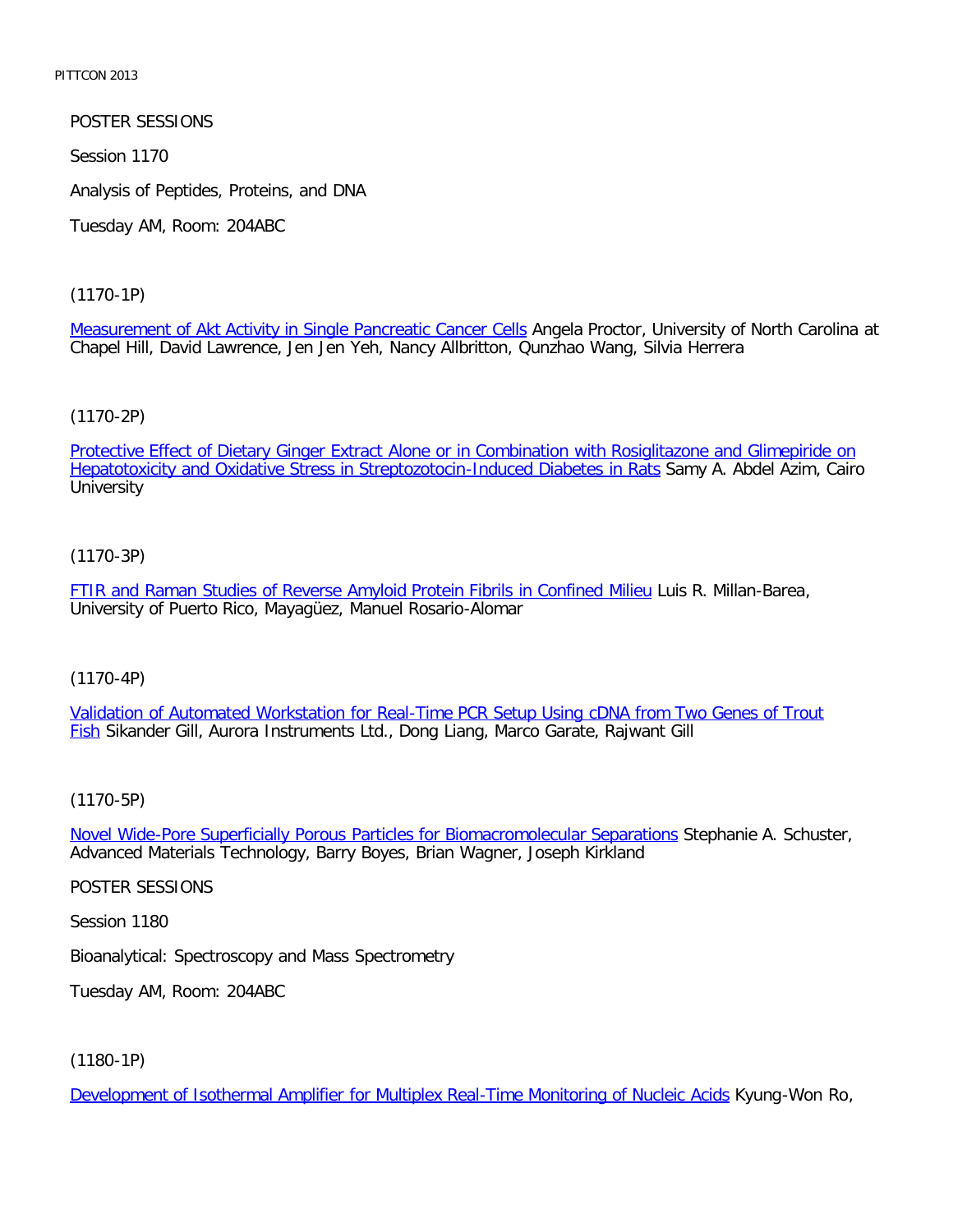SCINCO R&D Center, Byoung-Do Jeong, In-sung Kang, Moon-Ho Jung, Seol-Jung Kim, Sun-Young Park

[\(1180-2P\)](file:///p|/print%20on%20demand%20titles/23101-23200/23133/23133%20source%20materials/papers/1180-2.htm)

Aqueous Phase Separation as a Method for Multienzyme Compartmentalization William M. Aumiller, The Pennsylvania State University, Christine Keating

[\(1180-3P\)](file:///p|/print%20on%20demand%20titles/23101-23200/23133/23133%20source%20materials/papers/1180-3.htm)

Fluorogenic Quantum Dots-Gold Nanoparticle Assembly for Beta Secretase Inhibitor Screening in Live Cells Youngseon Choi, Institut Pasteur Korea

## [\(1180-4P\)](file:///p|/print%20on%20demand%20titles/23101-23200/23133/23133%20source%20materials/papers/1180-4.htm)

Utilizing the Power of Fluorescence-Based Assays Jason Dallwig, Life Technologies, Elizabeth Sampedro, Kathy Free

## (1180-5P)

[High Purity Fluorophores as Fluorescence Intensity Standards for Quantifying the Number of Bound](file:///p|/print%20on%20demand%20titles/23101-23200/23133/23133%20source%20materials/papers/1180-5.htm) [Antibodies per](file:///p|/print%20on%20demand%20titles/23101-23200/23133/23133%20source%20materials/papers/1180-5.htm) Cell Paul C. DeRose, National Institute of Standards and Technology, Adolfas Gaigalas, Lili Wang

## (1180-6P)

Surface Plasmon Coupled Emission on Cell Research Qian Liu, Xiamen University, Shuo Cao, Weipeng Cai, [Xiaoqing Liu, Yao-Qun Li, Yu-Hua Weng](file:///p|/print%20on%20demand%20titles/23101-23200/23133/23133%20source%20materials/papers/1180-6.htm)

## (1180-7P)

Isochinoline Alkaloids: Promising Luminescent DNA Probes Petr Taborsky, Masaryk University, Michal [Rajecky](file:///p|/print%20on%20demand%20titles/23101-23200/23133/23133%20source%20materials/papers/1180-7.htm)

(1180-8P)

Protective Encapsulation of Hydrolase Enzymes Substrates Joanna Zajda, Warsaw University of Technology, Agata Michalska, Elbieta Malinowska

# (1180-9P)

Analysis of FT-IR Microspectroscopic Signatures from Normal and Malignant Human Lung Tissues Menashi A. Cohenford, Marshall University, Audrey Smith, Colton Koontz, Gary Stewart, Muhammad Chaudhry, Saroj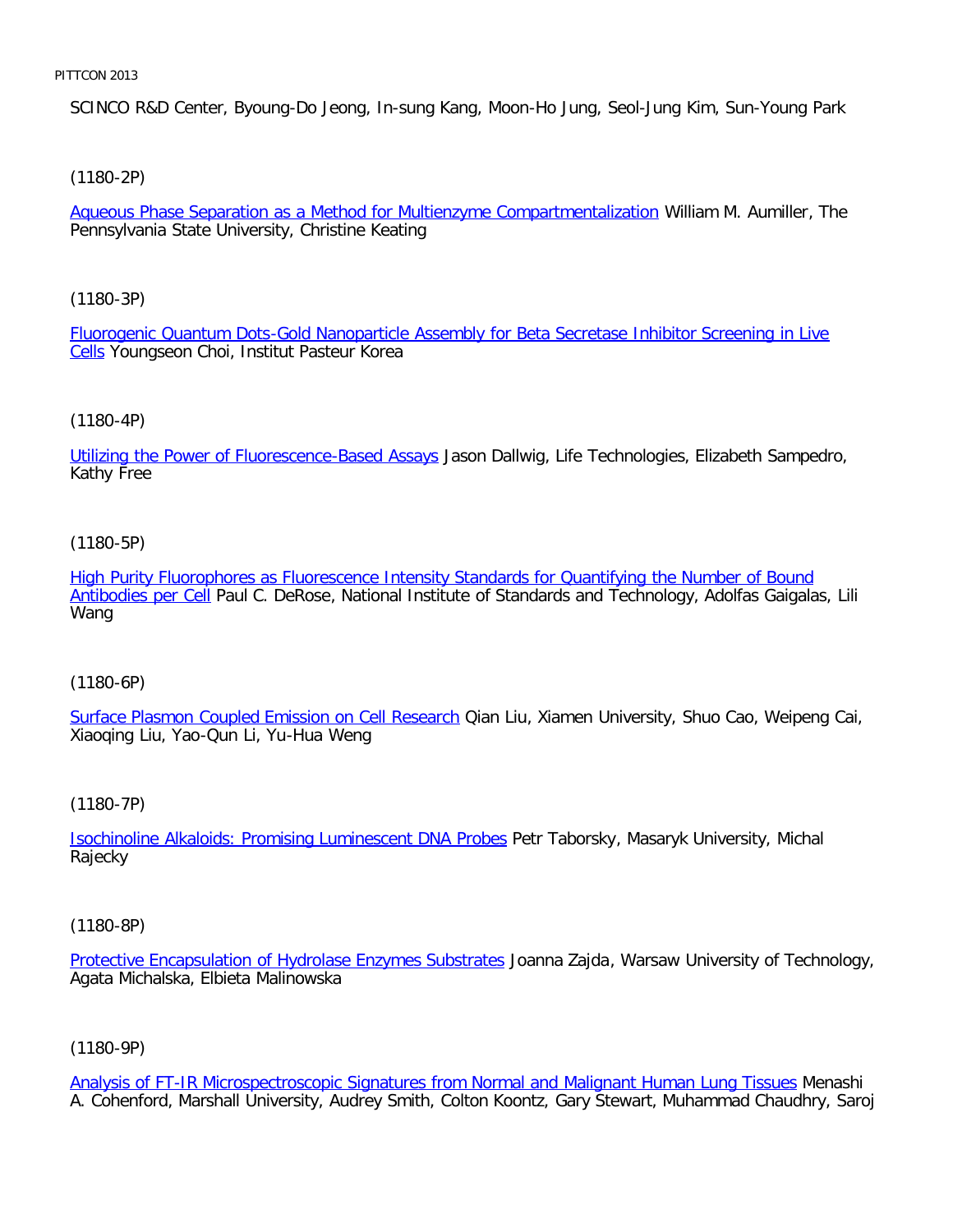Sigdel

[\(1180-10P\)](file:///p|/print%20on%20demand%20titles/23101-23200/23133/23133%20source%20materials/papers/1180-10.htm)

Utilizing Laserspray Ionization on an Orbitrap Exactive to Perform Imaging Mass Spectrometry at Ultra High Resolution Andrew F. Harron, University of the Sciences, Charles McEwen, Khoa Hoang

[\(1180-11P\)](file:///p|/print%20on%20demand%20titles/23101-23200/23133/23133%20source%20materials/papers/1180-11.htm)

[Identification of New Oxidation](file:///p|/print%20on%20demand%20titles/23101-23200/23133/23133%20source%20materials/papers/1180-11.htm) Products of Dopamine in On-line Electrochemistry Electrospray Ionization Mass Spectrometry (EC-ESI-MS) Imran Iftikhar, University of Florida, Anna Brajter-Toth

(1180-12P)

[Rapid Forensic Applications Using A Direct Analysis Source – Atmospheric Solid Analysis Probe](file:///p|/print%20on%20demand%20titles/23101-23200/23133/23133%20source%20materials/papers/1180-12.htm) Eshwar Jagerdeo, FBI Laboratory, Jay Clark, Jeffrey Leibowitz

(1180-13P)

[Lab-on-Chip: Density Gradient of Nanostructured Glass Surfaces with Gold Nanoparticles for Mass](file:///p|/print%20on%20demand%20titles/23101-23200/23133/23133%20source%20materials/papers/1180-13.htm) [Spectrometry Imaging Single Cell Analysi](file:///p|/print%20on%20demand%20titles/23101-23200/23133/23133%20source%20materials/papers/1180-13.htm)s Amir Saeid Mohammadi, Chalmers University of Technology, Anders Lundgren, Andrew Ewing, Hans Ewing, Mattias Berglin, Melissa Passarelli, Peter Sjövall

(1180-14P)

Compelling Evidence for Low Charge State Signatures Protein Conformation from H/D Exchange - **[Electrospray Ionization and Electron Capture Dissociation Mass Spectrometry](file:///p|/print%20on%20demand%20titles/23101-23200/23133/23133%20source%20materials/papers/1180-14.htm) Teerapat Rojsajjakul, West** [Virginia University, Fred King](file:///p|/print%20on%20demand%20titles/23101-23200/23133/23133%20source%20materials/papers/1180-14.htm)

(1180-15P)

Identification and Structure Analysis of Polar Lipids from Thermophilic GWE1 Bacteria Found in Sterilization Ovens [Siddharth Shah, Temple University](file:///p|/print%20on%20demand%20titles/23101-23200/23133/23133%20source%20materials/papers/1180-15.htm)

(1180-16P)

Characterization of Glycosylation Sites for Monoclonal Antibodies by LC-MS/MS Peptide Mapping Na Yang, Abbott Laboratories, Carol Ramsay, Cheng Zhao, Jeffrey Fishpaugh

(1180-17P)

Amylase, Catalyse, and Glutathione S-transferase Activities of Vetiver in Response to Metal-Induced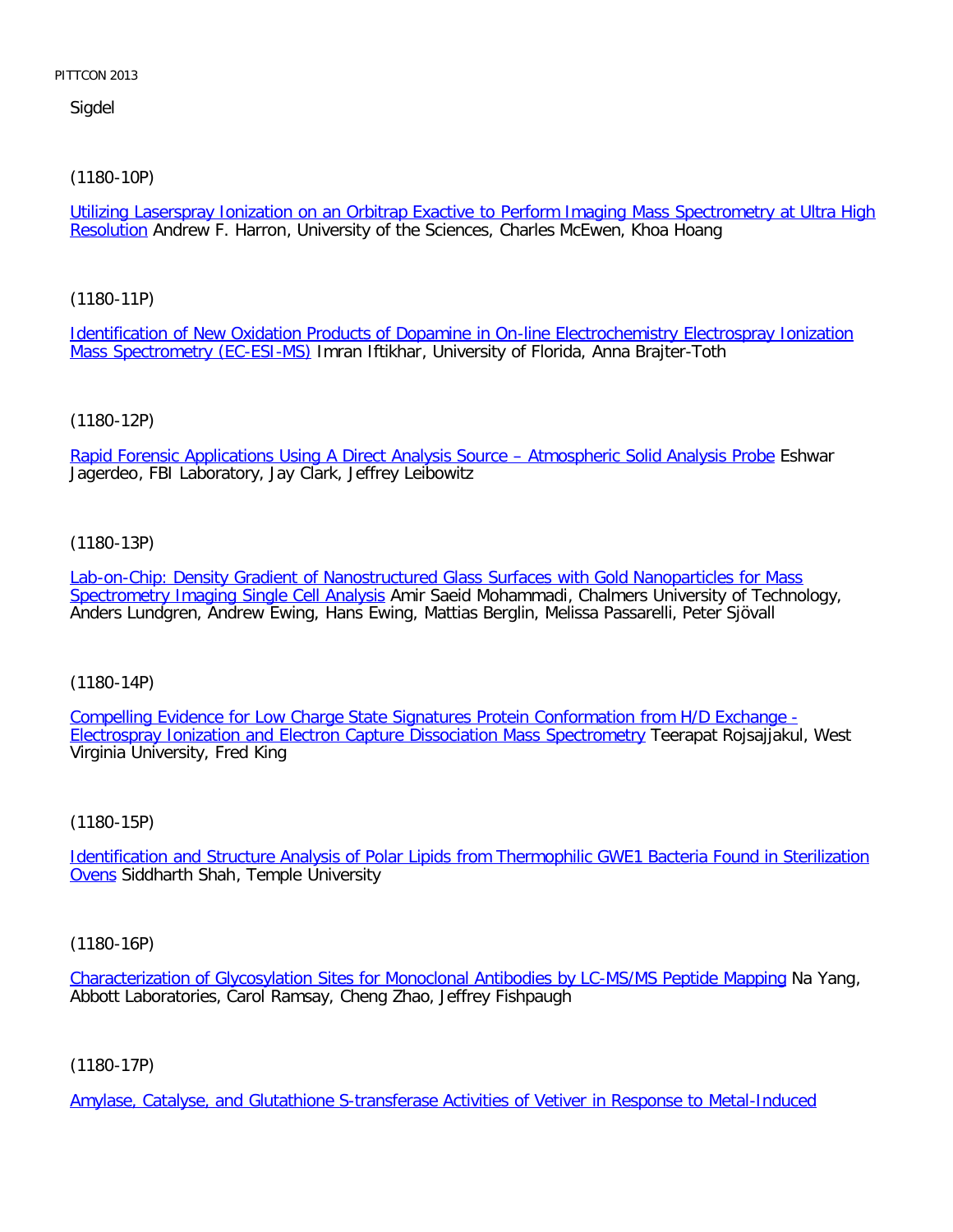Stress Funzani A. Melato, Tshwane University of Technology, Ntebogeng Mokgalaka, Robert McCrindle, Thierry Regnier

[\(1180-18P\)](file:///p|/print%20on%20demand%20titles/23101-23200/23133/23133%20source%20materials/papers/1180-18.htm)

Visible Reflectance Spectroscopy of Human Skin: The Use of CIE L\*a\*b\* Color Analysis for In Vivo Ethnic Skin Characterization Jillian Dlugos, Glenelg High School, Chris Lynch

[\(1180-19P\)](file:///p|/print%20on%20demand%20titles/23101-23200/23133/23133%20source%20materials/papers/1180-19.htm)

[She](file:///p|/print%20on%20demand%20titles/23101-23200/23133/23133%20source%20materials/papers/1180-19.htm)ll-In-Shell Capsules via Porous Calcium Carbonate Templating - A Novel Tool for Bio-Imaging Santoshkumar Biradar, Norfolk State University, Govindarajan Ramesh

# (1180-20P)

[Facile and Recyclable Synthesis of Polysaccharide Composite Materials and Their Application for the](file:///p|/print%20on%20demand%20titles/23101-23200/23133/23133%20source%20materials/papers/1180-20.htm) Removal of Toxins Simon Duri, Marquette University, Ambra Delneri, Chieu Tran, Mladen Franko

(1180-21P)

[Rapid Quantitation of Micro-Volume Protein Samples](file:///p|/print%20on%20demand%20titles/23101-23200/23133/23133%20source%20materials/papers/1180-21.htm) John Kinyanjui, Shimadzu Scientific Instruments, Andrew Shaff, Chester Talbott, Jeff Head

(1180-22P)

[AOTF Raman Chemical Imaging of Poly-L-lactide Bioimplants](file:///p|/print%20on%20demand%20titles/23101-23200/23133/23133%20source%20materials/papers/1180-22.htm) Venkata N K Rao Bobba, Cleveland State University, John Turner

(1180-23P)

Lipid Imaging via Broadband Coherent Anti-Stokes Raman Scattering (CARS) Microscopy Lawrence O. Itela, [University of Notre Dame, Karen Antonio, Zachary Schultz](file:///p|/print%20on%20demand%20titles/23101-23200/23133/23133%20source%20materials/papers/1180-23.htm)

(1180-24P)

Conformational and Structural Studies of n-Propylamine from Temperature Dependent Raman and Far Infrared Spectra of Xenon Solutions and Ab Initio Calculations Ikhlas D. Darkhalil, University of Missouri - [Kansas City, James Durig](file:///p|/print%20on%20demand%20titles/23101-23200/23133/23133%20source%20materials/papers/1180-24.htm)

(1180-25P)

Bacterial Growth Media and Raman Spectroscopy – Reducing Fluorescence Interference Using Graphene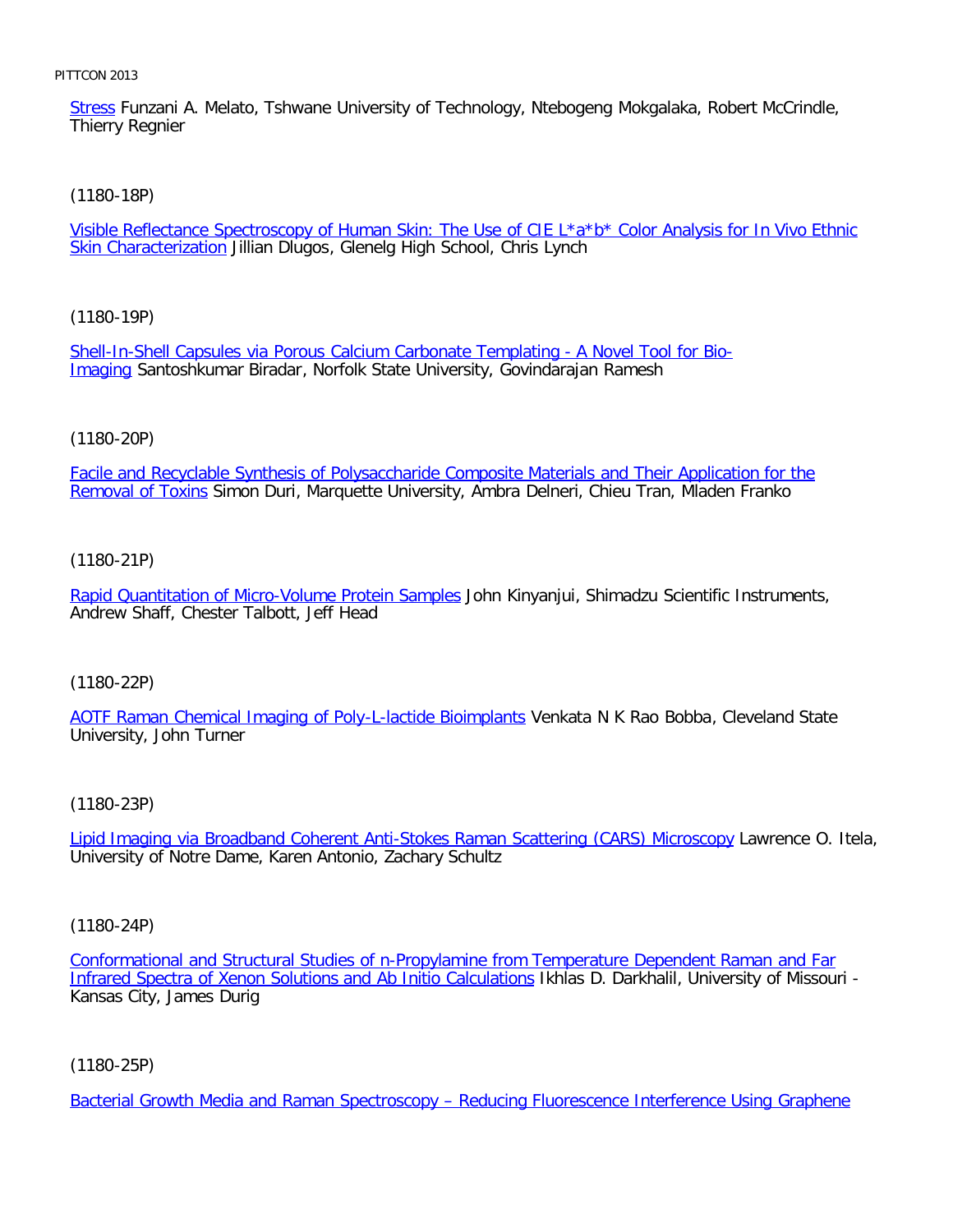Oxide Jessica Randall, University Multispectral Laboratories, Cris Lewis, James Barnes IV, Matt Lyman

[\(1180-26P\)](file:///p|/print%20on%20demand%20titles/23101-23200/23133/23133%20source%20materials/papers/1180-26.htm)

Elemental Mapping Biological Tissues by Means of LA-ICP-MS Tomas Vaculovic, Masaryk University, Adam Vojtech, Jan Strnadel, Lenka Vyslouzilova, Pavlina Sobrova, Rene Kizek, Viktor Kanicky, Vratislav Horak

POSTER SESSIONS

Session 1190

Clinical Chemistry and Toxicology

Tuesday AM, Room: 204ABC

(1190-1P)

[Vitamin D Metabolites Analysis by Disposable Pipette Extraction \(DPX\) and Liquid Chromatography-Tandem](file:///p|/print%20on%20demand%20titles/23101-23200/23133/23133%20source%20materials/papers/1190-1.htm) Mass Spectrometry Yujing Wen, University of South Carolina, Bill Brewer, Stephen Morgan

(1190-2P)

[LC/MS Analysis of Hydrophilic Compounds \(Statin\) in Biological Fluid by a Polymer Based Reversed-Phase](file:///p|/print%20on%20demand%20titles/23101-23200/23133/23133%20source%20materials/papers/1190-2.htm) [Co](file:///p|/print%20on%20demand%20titles/23101-23200/23133/23133%20source%20materials/papers/1190-2.htm)lumn Junji Sasuga, Shodex/Showa Denko K.K., Kanna Ito, Takashi Kotsuka

(1190-3P)

Quantitative Analysis of Total, Reduced, and Oxidized Glutathione in Saliva Samples Obtained From A [Distant Source by Direct Isotope Dilution Mass Spectrometry \(D-SIDMS\) Under EPA Method 6800](file:///p|/print%20on%20demand%20titles/23101-23200/23133/23133%20source%20materials/papers/1190-3.htm) Timothy [Fahrenholz, Applied Isotope Technologies, Inc., Duygu Tamer, Hemasudha Chatragadda, HM Skip King](file:///p|/print%20on%20demand%20titles/23101-23200/23133/23133%20source%20materials/papers/1190-3.htm)ston, Matt Pamuku

(1190-4P)

Quantitative Detection of Plasma Proteins for Medical Diagnostics Using Magnetic Nanoparticle Enhanced Localized Surface Plasmaon Resonance Biochip [Liang Tang, University of Texas at San Antonio, Justin Casas](file:///p|/print%20on%20demand%20titles/23101-23200/23133/23133%20source%20materials/papers/1190-4.htm)

(1190-5P)

Mechanism of Irradiation Enhanced Free Radicals Generation and Cytotoxicity of ZnO Nanoparticles Qingbo Yang, Missouri University of Science and Technology, Sungho Park, Tien-Sung Lin, Yinfa Ma

(1190-6P)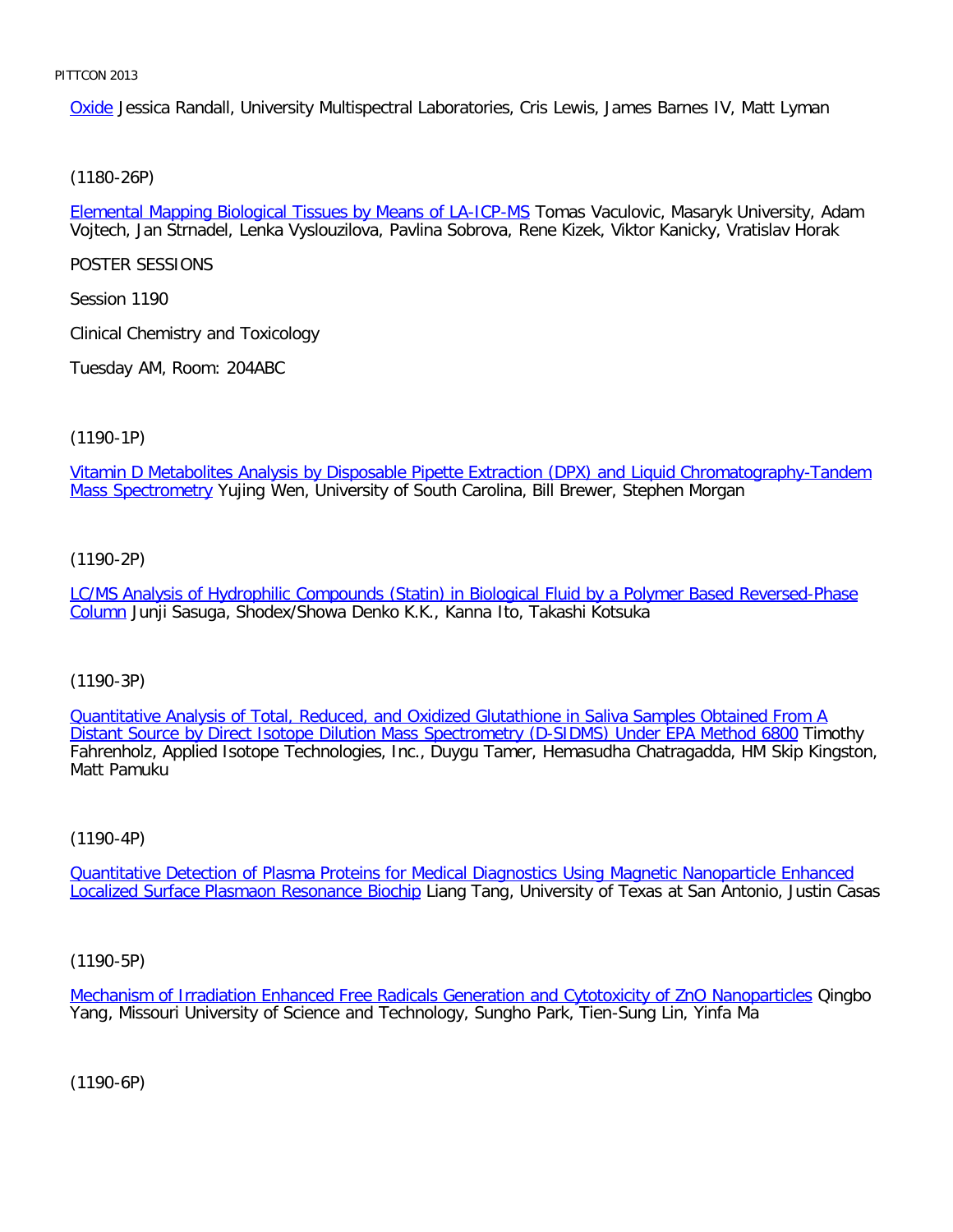Comparison of Various Enzymatic, Photometric and HPLC Methods for the Determination of Diagnostic Biomarkers, Creatinine and Uric Acid, in Human Fluids Yuegang Zuo, University of Massachusetts, **Dartmouth** 

# [\(1190-7P\)](file:///p|/print%20on%20demand%20titles/23101-23200/23133/23133%20source%20materials/papers/1190-7.htm)

Metabolomic Analysis of the Effects of Arsenic in Non-Alcoholic Fatty Liver Disease Xue Shi, University of Louisville, Craig McClain, Gavin Arteel, Walter Watson, Xiang Zhang, Xiaoli Wei, Xinmin Yin

# [\(1190-8P\)](file:///p|/print%20on%20demand%20titles/23101-23200/23133/23133%20source%20materials/papers/1190-8.htm)

Metal Determination in Cosmetics by ICP - Comparative Study Between Borate and Peroxide Fusions Janice Pitre, Corporation Scientifique Claisse, John Anzelmo

# (1190-9P)

[Analysis of Barbiturates and 11-nor-9-Carboxy-Delta9-THC Using Automated Disposable Pipette Extraction](file:///p|/print%20on%20demand%20titles/23101-23200/23133/23133%20source%20materials/papers/1190-9.htm) and LC/MS/MS Edward A. Pfannkoch, GERSTEL, Inc., Fredrick Foster, John Stuff, Oscar Cabrices, William Brewer

## (1190-10P)

[Rapid Determination of Abused Drugs in Human Urines by Ultra High Performance Liquid Chromatography](file:///p|/print%20on%20demand%20titles/23101-23200/23133/23133%20source%20materials/papers/1190-10.htm) [Coupled with Triple Quadruple Mass Spectrometry](file:///p|/print%20on%20demand%20titles/23101-23200/23133/23133%20source%20materials/papers/1190-10.htm) Lin Cai-Yong, Shimadzu Co., Ltd, Huang Tao-Hong

## (1190-11P)

Application of Inductively Couple Plasma Dynamic Reaction Cell Mass Spectrometry (ICP-DRC-MS) to Multi-[Elemental Analysis \(Cd, Hg, Pb, Se, and Mn\) of Whole Human Blood](file:///p|/print%20on%20demand%20titles/23101-23200/23133/23133%20source%20materials/papers/1190-11.htm) Kristen L. Wallon, CDC/ORISE, C [Derrick Quarles, Deanna Jones, Denise Tevis, Jeffrey Jarrett, Kathleen](file:///p|/print%20on%20demand%20titles/23101-23200/23133/23133%20source%20materials/papers/1190-11.htm) Caldwell, Melanie Franklin, Neva Mullinix, Robert Jones

## (1190-12P)

Design and Implementation of Two Novel Chromatographic Stationary Phases for Improved Blood Alcohol Concentration Analysis Jessica Westland, The Pennsylvania State University, Frank Dorman, Gary Stidsen, [Jarl Snider, Richard Morehead](file:///p|/print%20on%20demand%20titles/23101-23200/23133/23133%20source%20materials/papers/1190-12.htm)

(1190-13P)

Biochemical, Histopathological and DNA Damage Studies to Assess Acute Oral Toxicity of Combination of Triazophos and Butylatedhydroxyanisole (BHA) in Rats Tissue M Mohineesh, All India Institute of Medical [Sciences \(Aiims\), Anupuma Raina, Jaya Raj, Tirath Dogra](file:///p|/print%20on%20demand%20titles/23101-23200/23133/23133%20source%20materials/papers/1190-13.htm)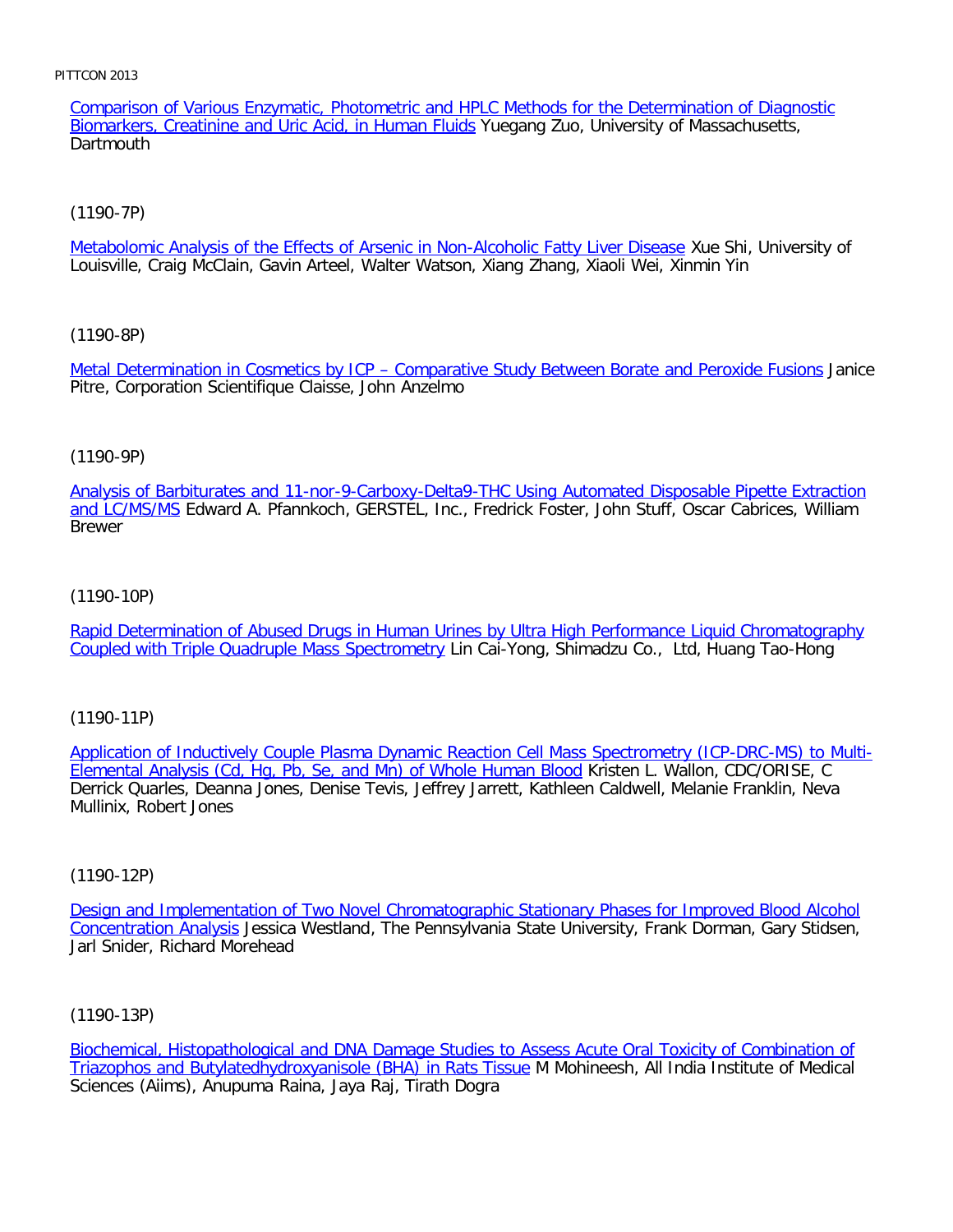[\(1190-14P\)](file:///p|/print%20on%20demand%20titles/23101-23200/23133/23133%20source%20materials/papers/1190-14.htm)

Combination of the Organochlorine Endosulfan and the Pyrethroid Cypermethrin-Induced Oxidative Stress, Histological Alterations and Apoptosis in Rats Tissue Jaya Raj, All India Institute Of Medical Sciences (Aiims), Anupuma Raina, M Mohineesh, Tirath Dogra

[\(1190-15P\)](file:///p|/print%20on%20demand%20titles/23101-23200/23133/23133%20source%20materials/papers/1190-15.htm)

[Investigation of Bio-SPME Technolo](file:///p|/print%20on%20demand%20titles/23101-23200/23133/23133%20source%20materials/papers/1190-15.htm)gy for the Enrichment of Illicit Phenethylamine and Cathinone Compounds from Biological Samples Craig R. Aurand, Sigma-Aldrich/Supelco, Leonard Sidisky, Robert Shirey, Young Chen

(1190-16P)

[Detection of Illicit Drugs in Impaired Driver Saliva](file:///p|/print%20on%20demand%20titles/23101-23200/23133/23133%20source%20materials/papers/1190-16.htm) Chetan S. Shende, Real-Time Analyzers, Atanu Sengupta, Frank Inscore, Hermes Huang, Stuart Farquharson

(1190-17P)

[Rapid and Sensitive Screening of Cocaine Metabolites in Equine Plasma Using Hydrophilic-Interaction Liquid](file:///p|/print%20on%20demand%20titles/23101-23200/23133/23133%20source%20materials/papers/1190-17.htm) [Chromatography for On-Line Extraction Coupled to Tandem Mass Spectrometry](file:///p|/print%20on%20demand%20titles/23101-23200/23133/23133%20source%20materials/papers/1190-17.htm) Sophia Brathwaite, Pennsylvania Toxicology and Research Laboratory, Carisa Dixon Tate, Cornelius Uboh, Herman Benjamin, Joe DiBussolo, Larry Soma

(1190-18P)

[Discovery-Based Analyses of Various Pharmaceuticals in Drinking Water](file:///p|/print%20on%20demand%20titles/23101-23200/23133/23133%20source%20materials/papers/1190-18.htm) Jordan Stubleski, The Pennsylvania State University, Frank Dorman

(1190-19P)

Determination of Cyanide in Urine by Ion-Chromatography with Suppressed Conductivity Detection Orhan [Destanoglu, Istanbul Technical University, Gülçin G Ylmaz, Melike G Crcr](file:///p|/print%20on%20demand%20titles/23101-23200/23133/23133%20source%20materials/papers/1190-19.htm)

(1190-20P)

High Resolution Separation of Nucleosides in UHPLC Mark Woodruff, Fortis Technologies Ltd, Ken Butchart

[POSTER SESSIONS](file:///p|/print%20on%20demand%20titles/23101-23200/23133/23133%20source%20materials/papers/1190-20.htm)

Session 1200

Environmental Analysis: Semivolatiles and Volatiles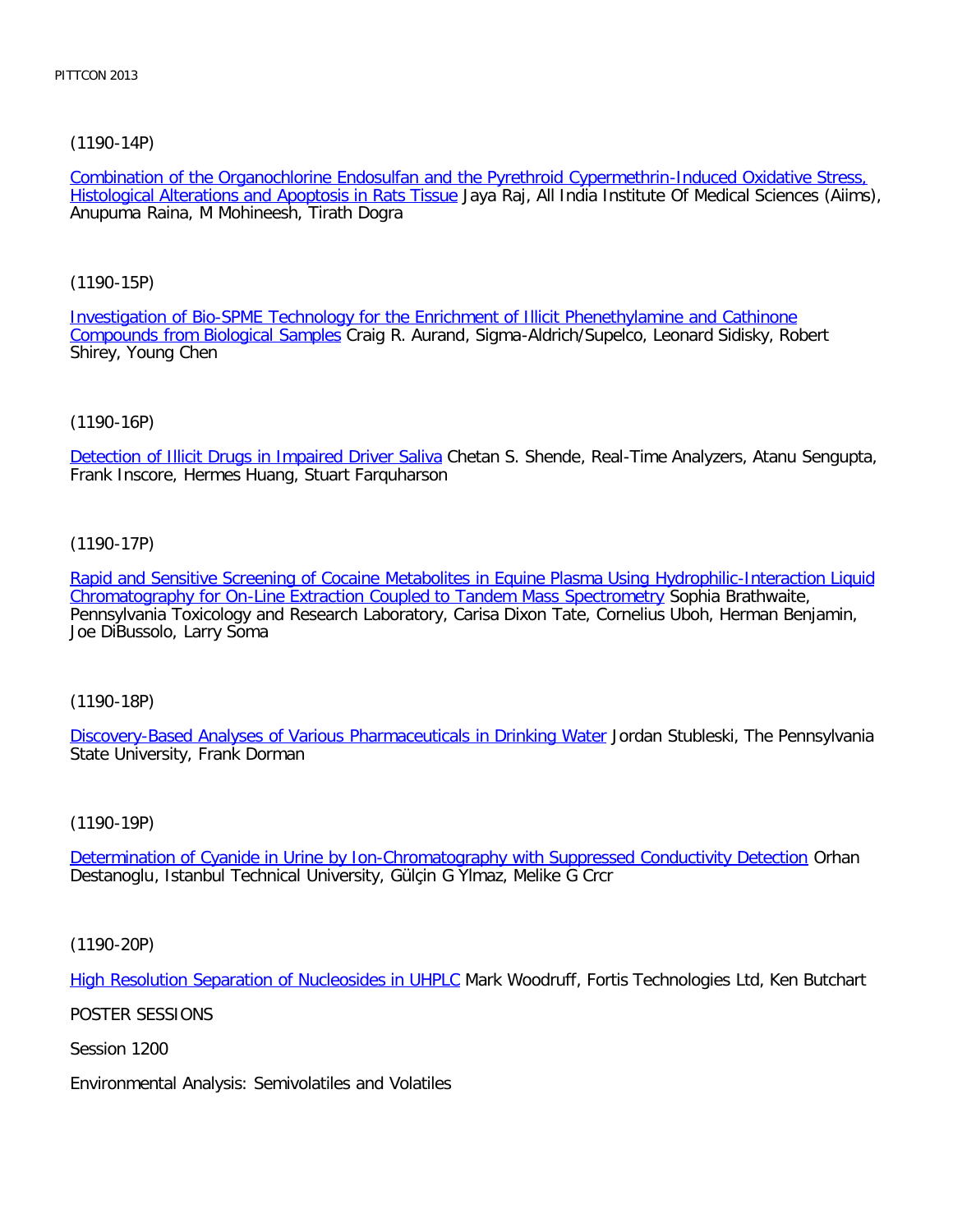# Tuesday AM, Room: Exposition Floor, Aisles 1600-2100

[\(1200-1P\)](file:///p|/print%20on%20demand%20titles/23101-23200/23133/23133%20source%20materials/papers/1200-1.htm)

The Use of High Temperature Dynamic Headspace / Purge & Trap for the Determination of Semi-Volatile Compounds (SVOCs) in Different Environmental Matrices Ilaria Ferrante, DANI Instruments, Manuela Bergna, Roberta Lariccia

[\(1200-2P\)](file:///p|/print%20on%20demand%20titles/23101-23200/23133/23133%20source%20materials/papers/1200-2.htm)

[Determination of Semi-Volatile Polar Organic Species in](file:///p|/print%20on%20demand%20titles/23101-23200/23133/23133%20source%20materials/papers/1200-2.htm) PM2.5 in Edmonton, Canada by On-Line Direct Derivatization Coupled to a Thermal Desorption GC-MS Luyi Ding, Environment Canada, Daniel Wang, Fu Ke

# (1200-3P)

[High Throughput Microwave Assisted Solvent Extraction of Semi-Volatile Organic Compounds Using US EPA](file:///p|/print%20on%20demand%20titles/23101-23200/23133/23133%20source%20materials/papers/1200-3.htm) Method 3546 Jason D. Keith, CEM Corporation, Daniel Iversen, Ivana Mrvalj, Michael Karney

## (1200-4P)

[US EPA 8270D Semi-Volatile Analysis on a Specifically Designed and Tested GC Column](file:///p|/print%20on%20demand%20titles/23101-23200/23133/23133%20source%20materials/papers/1200-4.htm) Kenneth G. Lynam, Agilent Technologies, Inc., Gary Lee

# (1200-5P)

Evaluation of Novel 6% Cyanopropylphenyl 94% Dimethylpolysiloxane Nano Stationary Phase GC Column [for Analysis of Volatile Organic Compounds Using GC and GC-MS](file:///p|/print%20on%20demand%20titles/23101-23200/23133/23133%20source%20materials/papers/1200-5.htm) Krishnat Naikwadi, J & K Scientific Inc., [Allen Britten, Anand Palanivelu, Kelsey AuCoin](file:///p|/print%20on%20demand%20titles/23101-23200/23133/23133%20source%20materials/papers/1200-5.htm)

(1200-6P)

Using Alternative Carrier Gases for US EPA VOC Drinking Water Methods Nathan Valentine, Teledyne [Tekmar, Holly Graves, Tom Hartlein](file:///p|/print%20on%20demand%20titles/23101-23200/23133/23133%20source%20materials/papers/1200-6.htm)

(1200-7P)

Enhanced Preconcentrator for the Analysis of Vapor Phase Volatile Organic Compounds Thomas X. Robinson, Entech Instruments, Inc., Daniel Cardin

(1200-8P)

EPA Method 524.3 & Proposed Method 524.4 Using a High Temperature Arylene Cyanopropylphenyl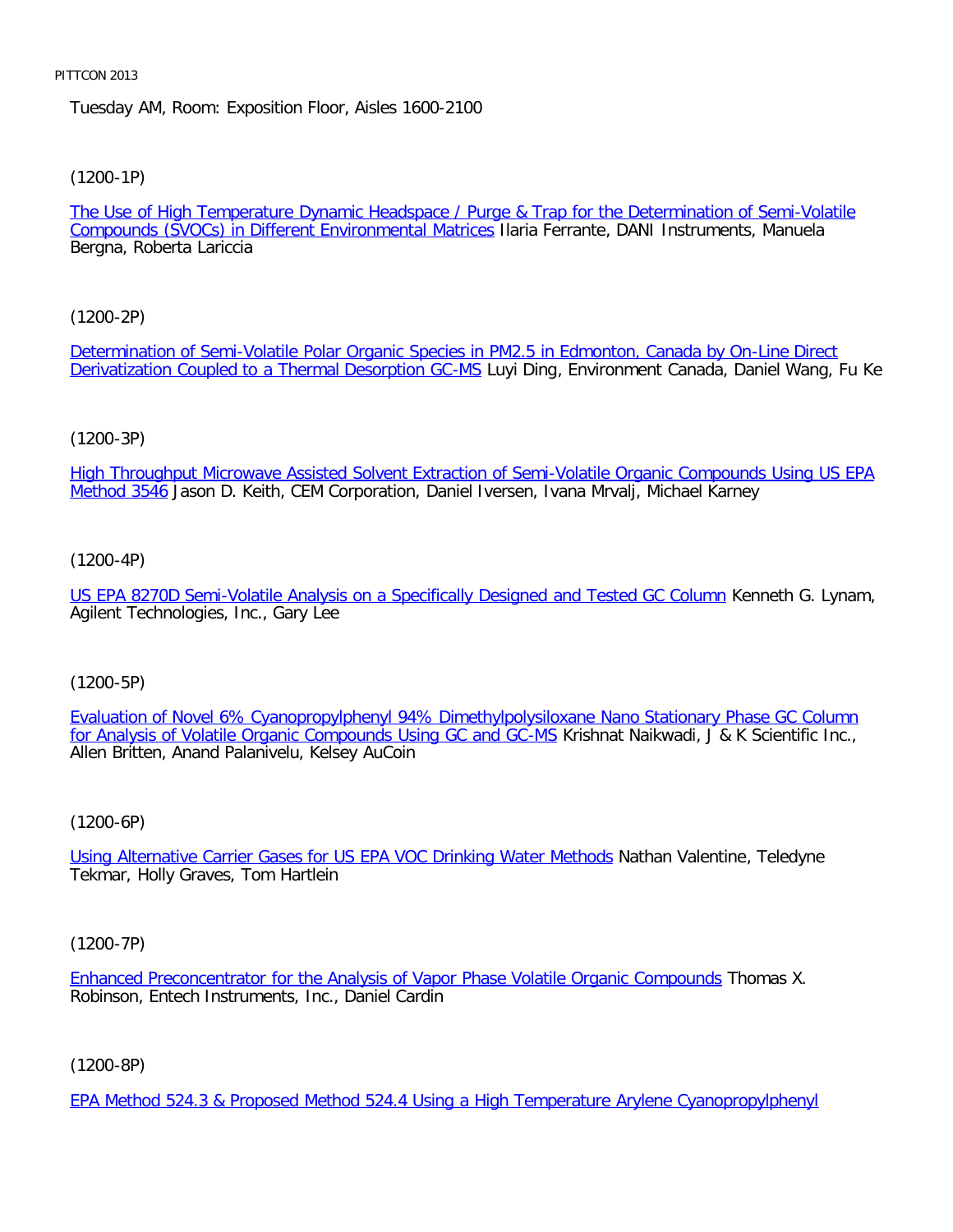Stationary Phase Christopher Rattray, Restek Corporation, Chris English, Jack Cochran, Michelle Misselwitz

[\(1200-9P\)](file:///p|/print%20on%20demand%20titles/23101-23200/23133/23133%20source%20materials/papers/1200-9.htm)

Analysis of Low Level Volatile Organic Compounds in Air Anne Jurek, EST Analytical, Doug Meece, Justin Murphy, Lindsey Pyron

[\(1200-10P\)](file:///p|/print%20on%20demand%20titles/23101-23200/23133/23133%20source%20materials/papers/1200-10.htm)

USEPA Methods 8260 and 8270 on a Single GCMS without Changing Columns Richard R. Whitney, Shimadzu Scientific Instruments, Clifford Taylor, Laura Chambers, Nicole Lock, Zhuangzhi "Max" Wang

(1200-11P)

[Optimization of Volatile Petroleum Hydrocarbon Analysis by Automated Headspace Using Method](file:///p|/print%20on%20demand%20titles/23101-23200/23133/23133%20source%20materials/papers/1200-11.htm) Development Tools Nathan Valentine, Teledyne Tekmar, Roger Bardsley, Tammy Rellar

(1200-12P)

[Anthropic Signatures in the Urban Particulate of the City of Puebla, México](file:///p|/print%20on%20demand%20titles/23101-23200/23133/23133%20source%20materials/papers/1200-12.htm) Amado E. Navarro, Technological University of Izúcar de Matamoros

POSTER SESSIONS

Session 1210

GCMS: Applications and Instrumentation

Tuesday AM, Room: Exposition Floor, Aisles 1600-2100

(1210-1P)

The Development of GC-MS Methodology with Nano Stationary Phase (NSP) Columns for the Analyses of Volatile and Semi-volatile Organic Compounds [Allen Britten, Cape Breton University, Kelsey AuCoin, Krishnat](file:///p|/print%20on%20demand%20titles/23101-23200/23133/23133%20source%20materials/papers/1210-1.htm) [Naikwadi](file:///p|/print%20on%20demand%20titles/23101-23200/23133/23133%20source%20materials/papers/1210-1.htm)

(1210-2P)

The Development of GC-MS and GC-ECD Method for the Analyses of Pesticides in Soil and Water Using NSP GC Column Technology Allen Britten, Cape Breton University, Kelsey AuCoin, Krishnat Naikwadi

(1210-3P)

A GCxGC-TOFMS Analysis for the Determination of Disinfection By-Products in Swimming Pool and Potable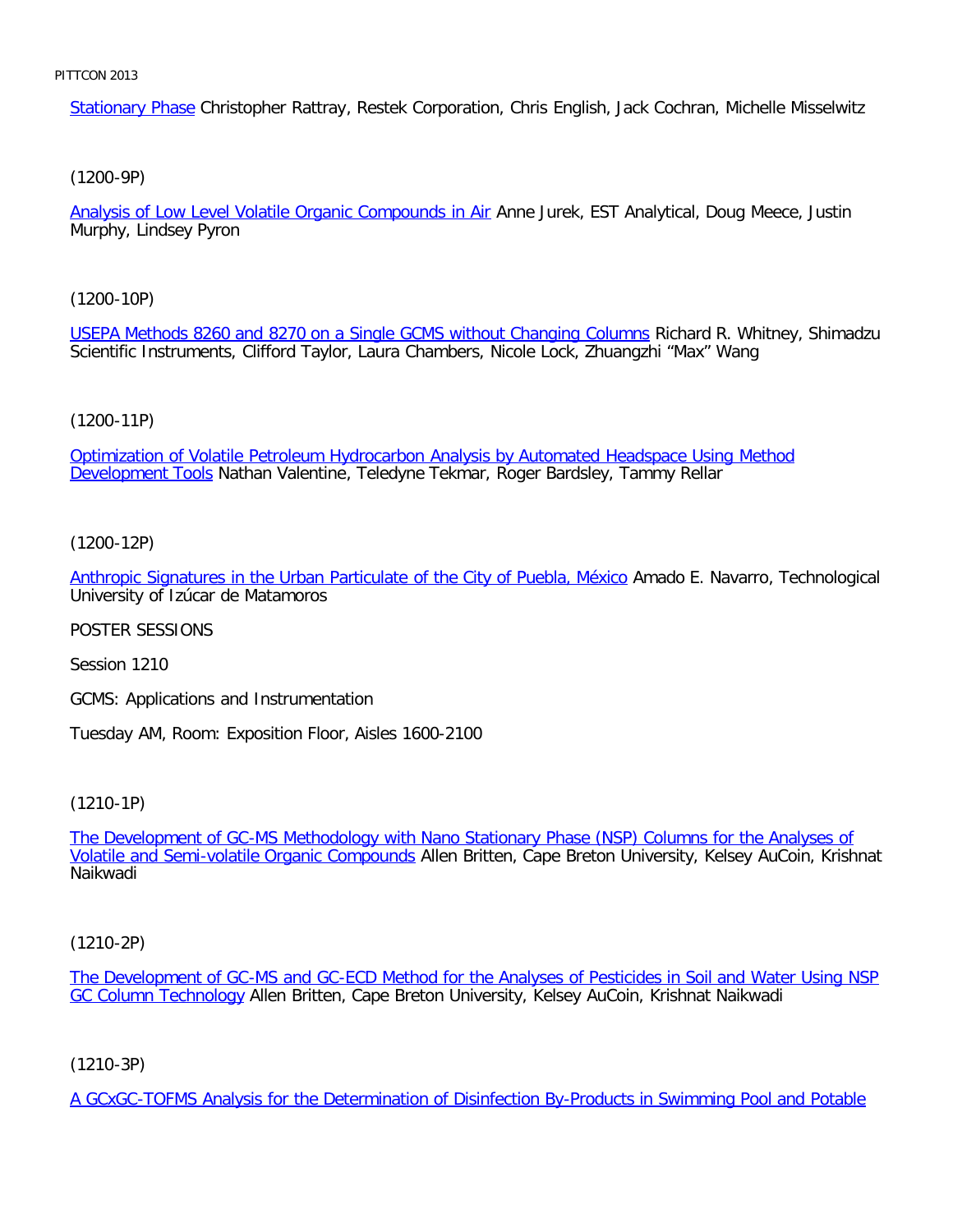Water John Heim, LECO Corporation, Jeffrey Patrick, Joe Binkley

# [\(1210-4P\)](file:///p|/print%20on%20demand%20titles/23101-23200/23133/23133%20source%20materials/papers/1210-4.htm)

Method Development and Evaluation of NSP-5 Columns for Fast Trace Analysis of PAH in Petroleum Samples by GC and GC/MS Krishnat Naikwadi, J & K Scientific Inc., Allen Britten, Thomas Ferrier

# [\(1210-5P\)](file:///p|/print%20on%20demand%20titles/23101-23200/23133/23133%20source%20materials/papers/1210-5.htm)

[T](file:///p|/print%20on%20demand%20titles/23101-23200/23133/23133%20source%20materials/papers/1210-5.htm)he Effect of the Autosampler Vials Glass Surface on GC-MS Analysis of Pyrethroid Pesticides at ppb Levels Luisa Pereira, Thermo Fisher Scientific, Anila Khan, Brian King

## (1210-6P)

[Isotope Abundance Analysis for Largely Improved Sample Identification by GC-MS](file:///p|/print%20on%20demand%20titles/23101-23200/23133/23133%20source%20materials/papers/1210-6.htm) Tal Alon, Tel Aviv University, Aviv Amirav

# (1210-7P)

[Development of a Method for the Quick Assessment of Commercial SPME Fibers](file:///p|/print%20on%20demand%20titles/23101-23200/23133/23133%20source%20materials/papers/1210-7.htm) German A. Gómez-Ríos, University of Waterloo, Erasmus Cudjoe, Erica Souza Silva, Janusz Pawliszyn, Nathaly Reyes-Garcés

## (1210-8P)

[Injection Port Performance - Getting the Best Out of Your System](file:///p|/print%20on%20demand%20titles/23101-23200/23133/23133%20source%20materials/papers/1210-8.htm) Andrew Gooley, SGE Analytical Science, Kannan Ragunathan, Kayte Parlevliet, Peter Dawes, Roy Hibbert

## (1210-9P)

Bench Top GC-MS with Concentrator for On-Site Analysis Ronan Cozic, SRA Instruments, Alain Delauzun, [Axel Bart, Luigi Cobelli, Xavier Cardot](file:///p|/print%20on%20demand%20titles/23101-23200/23133/23133%20source%20materials/papers/1210-9.htm)

(1210-10P)

Conversion of GC/MS Methods From Helium To Hydrogen Carrier Gas Bruce D. Quimby, Agilent **[Technologies](file:///p|/print%20on%20demand%20titles/23101-23200/23133/23133%20source%20materials/papers/1210-10.htm)** 

# (1210-11P)

Introducing Novel Advanced Data Processing Software for Mass Spectrometry Using Spectral Deconvolution and Chemometric Data Analysis Gareth M. Roberts, ALMSCO International, Gerhard Horner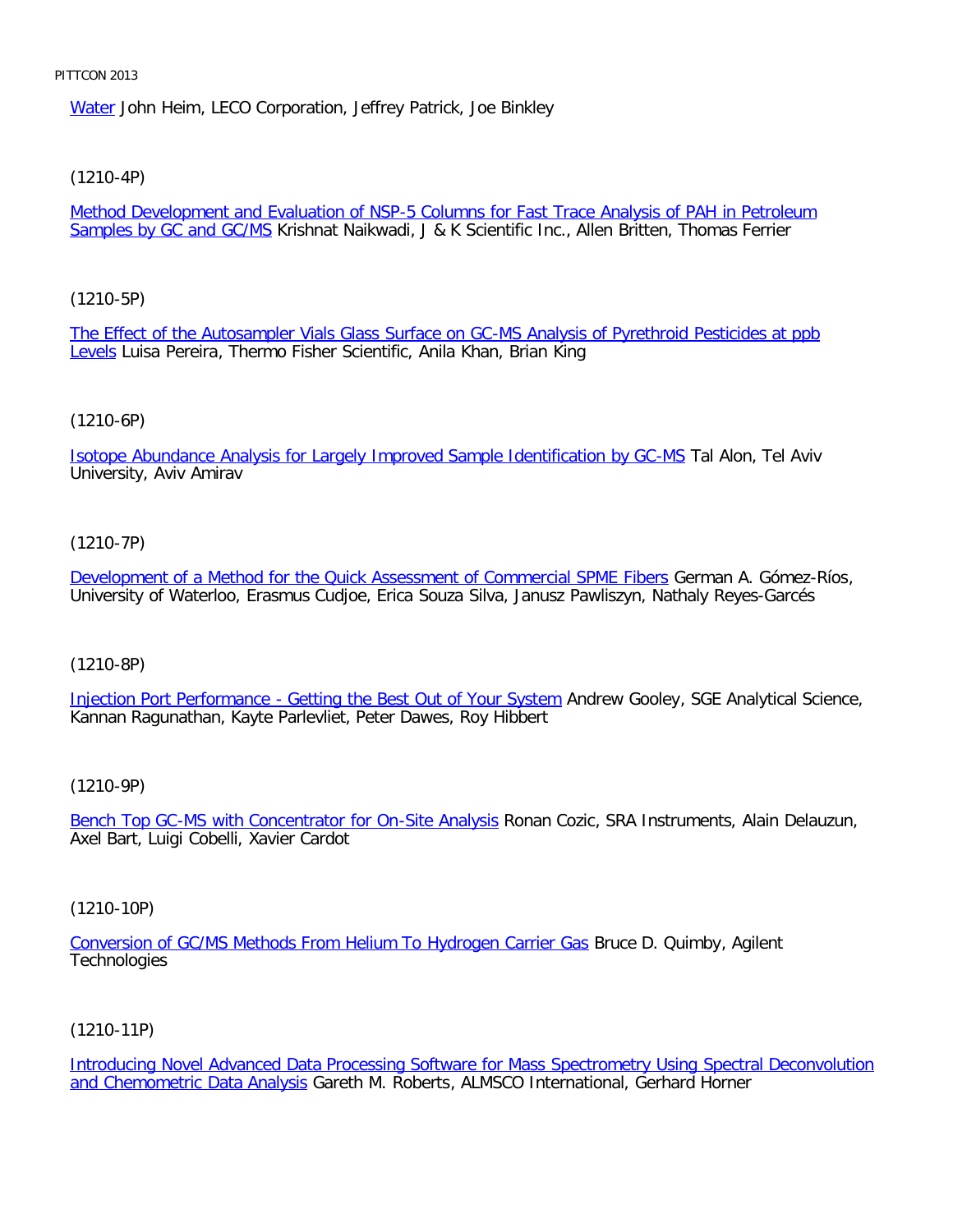[\(1210-12P\)](file:///p|/print%20on%20demand%20titles/23101-23200/23133/23133%20source%20materials/papers/1210-12.htm)

Evaluation of Hydrogen as a Carrier Gas for Gas Chromatography/Mass Spectrometry Clifford M. Taylor, Shimadzu Scientific Instruments, Laura Chambers, Richard Whitney, Zhuangzhi "Max" Wang

[\(1210-13P\)](file:///p|/print%20on%20demand%20titles/23101-23200/23133/23133%20source%20materials/papers/1210-13.htm)

[Multi-Dimensional Gas](file:///p|/print%20on%20demand%20titles/23101-23200/23133/23133%20source%20materials/papers/1210-13.htm) Chromatography/Mass Spectrometry/ Olfactometry Analysis of Headspace Generated From Green Coffee Beans Roger J. Bleiler, Microanalytics - A MOCON Company, Don Wright, Kuhrt Fred

[\(1210-14P\)](file:///p|/print%20on%20demand%20titles/23101-23200/23133/23133%20source%20materials/papers/1210-14.htm)

A Multi-Residue Analysis of Pesticides in Tea Using GC-MS/MS Combined with QuEChERS Pretreatment Sun Qian, Shimadzu Co., Ltd, Huang Tao-Hong

(1210-15P)

[Full Evaporation Dynamic Headspace \(FEDHS\) and Selectable 1D/2D GC-Olfactometry/MS with Preparative](file:///p|/print%20on%20demand%20titles/23101-23200/23133/23133%20source%20materials/papers/1210-15.htm) [Fraction Collection for Analysis of Trace Amounts of Odor Compounds in Brewed Green Tea](file:///p|/print%20on%20demand%20titles/23101-23200/23133/23133%20source%20materials/papers/1210-15.htm) Kikuo Sasamoto, Gerstel KK, Nobuo Ochiai

(1210-16P)

[Determination of Polychlorobiphenyls in Aquatic Products Using On-Line Gel Permeation Chromatography-](file:///p|/print%20on%20demand%20titles/23101-23200/23133/23133%20source%20materials/papers/1210-16.htm)[Gas Chromatography/Mass Spectrometr](file:///p|/print%20on%20demand%20titles/23101-23200/23133/23133%20source%20materials/papers/1210-16.htm)y Liu Xiao-Hua, Shimadzu Co., Ltd, Huang Tao-Hong

(1210-17P)

New Opportunities in Clinical GC-MS and GCxGC-MS with a Compact and High Performing Time of Flight MS [Daniela Cavagnino, DANI Instruments, Antonella Siviero, Ilaria Ferrante](file:///p|/print%20on%20demand%20titles/23101-23200/23133/23133%20source%20materials/papers/1210-17.htm)

(1210-18P)

A CDC Biomonitoring Method for Measurement of Mercury Species in Blood Elliott B. Wood, ORISE/CDC, [Carl Verndon, Cynthia Ward, Kathleen Caldwell, Mark Fresquez, Robert Jones,](file:///p|/print%20on%20demand%20titles/23101-23200/23133/23133%20source%20materials/papers/1210-18.htm) Yuliya Sommer

(1210-21P)

GCxGC-TOFMS Analysis of Mouse Plasma Extracts to Determine Metabolite Profiles from a Traumatic Brain Injury Study John Heim, LECO Corporation, Elizabeth Humston-Fulmer, Joe Binkley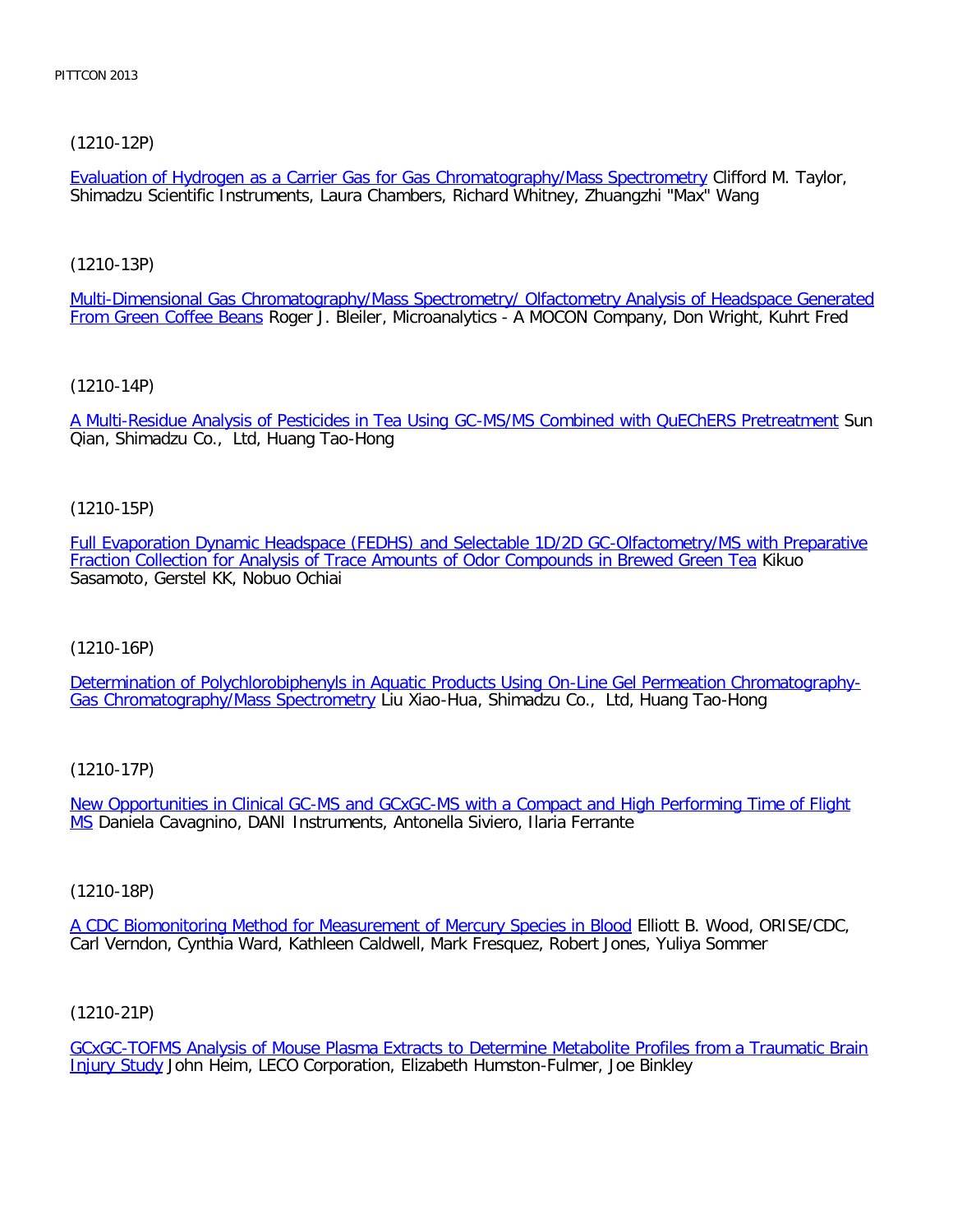# [\(1210-22P\)](file:///p|/print%20on%20demand%20titles/23101-23200/23133/23133%20source%20materials/papers/1210-22.htm)

Separation and Chemometric Analysis of FAMEs in Biodiesel Fuels Amber M. Hupp, College of the Holy Cross, Dorisanne Ragon, Jack O'Connor, Julian Goding

# [\(1210-23P\)](file:///p|/print%20on%20demand%20titles/23101-23200/23133/23133%20source%20materials/papers/1210-23.htm)

Novel Large Volume SPME Elements for Improved Sensitivity in Aroma Measurements in Wine Thomas X. Robinson, Entech Instruments, Inc., Daniel Cardin

[\(1210-24P\)](file:///p|/print%20on%20demand%20titles/23101-23200/23133/23133%20source%20materials/papers/1210-24.htm)

[Determination of Hydrolysis Products of Nerve Gases and Mustard-Type Blister Agents in Aqueous](file:///p|/print%20on%20demand%20titles/23101-23200/23133/23133%20source%20materials/papers/1210-24.htm) Samples by Selectable One-Dimensional or Two-Dimensional Gas Chromatography-Mass Spectrometry Yasuo Seto, National Research Institute of Police Science (Japan), Hirooka Kanda, Isaac Ohsawa, Kikuo Sasamoto, Masumi Tachikawa, Mieko Kanamori-Kataoka, Nobuo Ochiai, Takeshi Ohmori, Tomohide Kondo

# (1210-25P)

[Analysis of Permanent Gases and Light Hydrocarbons by Multi-Dimensional Gas Chromatography Coupled](file:///p|/print%20on%20demand%20titles/23101-23200/23133/23133%20source%20materials/papers/1210-25.htm) [with a Quadrupole Mass Spectromete](file:///p|/print%20on%20demand%20titles/23101-23200/23133/23133%20source%20materials/papers/1210-25.htm)r Clifford M. Taylor, Shimadzu Scientific Instruments, Laura Chambers, Nicole Lock, Richard Whitney, Zhuangzhi "Max" Wang

# (1210-26P)

[Analysis of the Essential Oil from the Aerial Parts of Hilleria Latifolia, A Phytomedicine for Breast Cancer, By](file:///p|/print%20on%20demand%20titles/23101-23200/23133/23133%20source%20materials/papers/1210-26.htm) [GC](file:///p|/print%20on%20demand%20titles/23101-23200/23133/23133%20source%20materials/papers/1210-26.htm)-MS Modupe Ogunlesi, University of Lagos, Edith Ofor, Funmi Odukoya, Wesley Okiei

## (1210-27P)

Determination of the Constituents of the Essential Oil From The Calyx of Bombax Buonopozense by GC-MS [Modupe Ogunlesi, University of Lagos, Funmi Odukoya, Wesley Okiei](file:///p|/print%20on%20demand%20titles/23101-23200/23133/23133%20source%20materials/papers/1210-27.htm)

## (1210-28P)

Identification of the Constituents in the Essential Oil in the Stem Bark of Annona Senegalensis, A Potential Medicinal Plant for the Management of Cancer by GC-MS Modupe Ogunlesi, University of Lagos, Dominic [Nwasike, Edith Ofor, Wesley Okiei](file:///p|/print%20on%20demand%20titles/23101-23200/23133/23133%20source%20materials/papers/1210-28.htm)

# (1210-29P)

Analysis of the Essential Oil from the Leaves of Deinbollia Pinnata by Combined Gas Chromatography/Mass Spectrometry Edith Ofor, University of Lagos, Modupe Ogunlesi, Wesley Okiei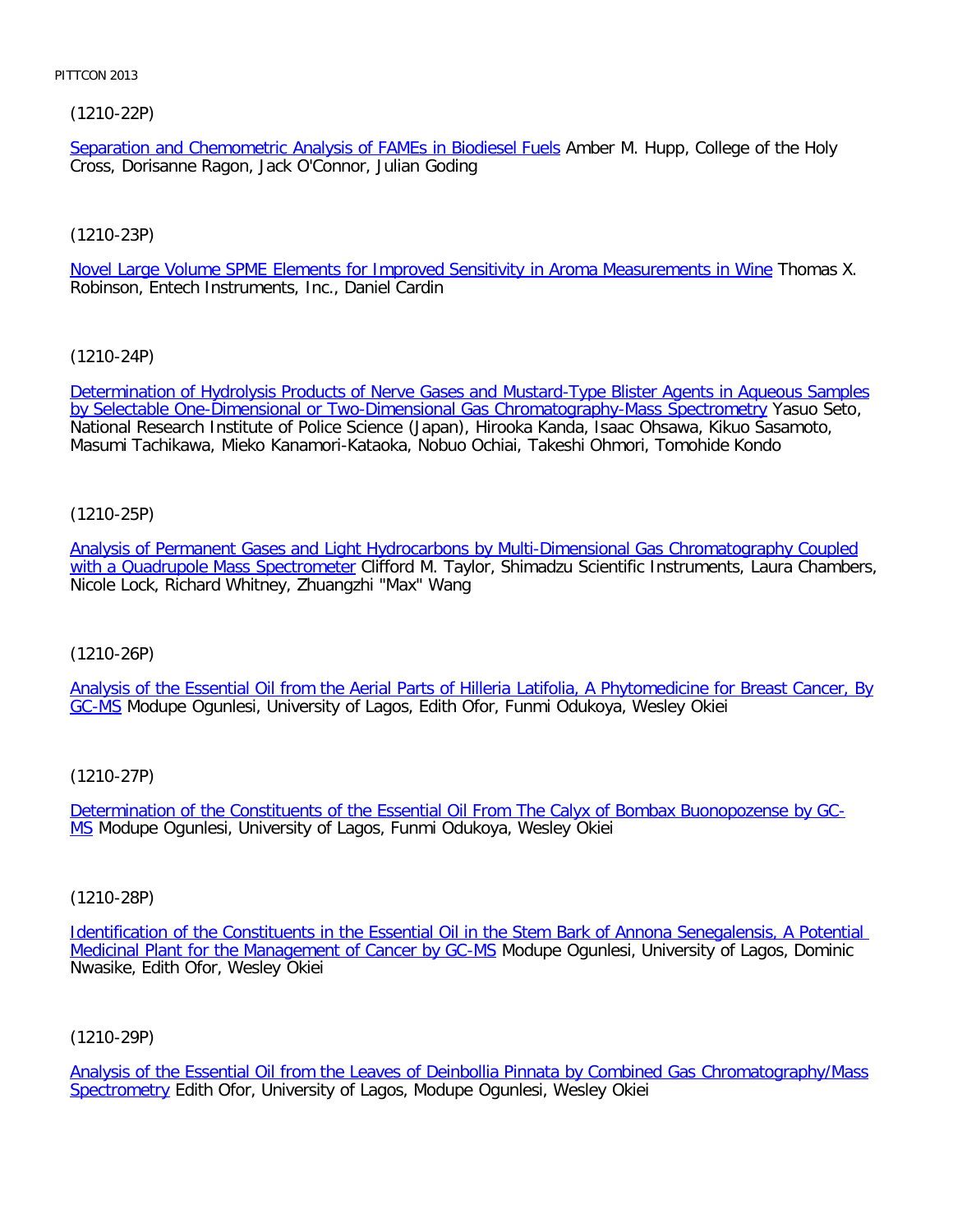[\(1210-30P\)](file:///p|/print%20on%20demand%20titles/23101-23200/23133/23133%20source%20materials/papers/1210-30.htm)

GC-MS Analysis of the Constituents in the Essential Oil From the Aerial Parts of Pyrenacantha Staudii, A Phytomedicine Employed in the Management of Cancer Wesley Okiei, University of Lagos, Dominic Nwasike, Edith Ofor, Modupe Ogunlesi

[\(1210-31P\)](file:///p|/print%20on%20demand%20titles/23101-23200/23133/23133%20source%20materials/papers/1210-31.htm)

[Co](file:///p|/print%20on%20demand%20titles/23101-23200/23133/23133%20source%20materials/papers/1210-31.htm)upling of Thermogravimetry to a New Time of Flight Mass-Spectrometer with a Photoionization Source Andreas Walte, Airsense Analytics, Bert Ungethuem, Matthias Bente von Frowein, Mohamad Saraji-Bozorgzad, Ralf Zimmermann, Sven Ehlert, Wolf Muenchmeyer

(1210-32P)

[Statistical Analysis of GC×GC-TOFMS Metabolomics Data to Investigate Traumatic Brain Injury](file:///p|/print%20on%20demand%20titles/23101-23200/23133/23133%20source%20materials/papers/1210-32.htm) Elizabeth Humston-Fulmer, LECO Corporation, Joe Binkley, John Heim

POSTER SESSIONS

Session 1220

Liquid Chromatography: Method Development

Tuesday AM, Room: Exposition Floor, Aisles 1600-2100

(1220-1P)

Systematic Screening of pH and Ionic Strength as Method Development Tools for Reversed-Phase [Separat](file:///p|/print%20on%20demand%20titles/23101-23200/23133/23133%20source%20materials/papers/1220-1.htm)ions [Aparna Chavali, Waters Corporation, Patricia McConville, Thomas Wheat](file:///p|/print%20on%20demand%20titles/23101-23200/23133/23133%20source%20materials/papers/1220-1.htm)

(1220-2P)

Development and Validation of an HPLC Assay Method for Succinic Acid Claire Chisolm, United States [Pharmacopeia, Samir Wahab, Shane Tan, Susan Moini, Terry Sumpter](file:///p|/print%20on%20demand%20titles/23101-23200/23133/23133%20source%20materials/papers/1220-2.htm)

(1220-3P)

Development and Validation of HPTLC Method For Simultaneous Estimation of Sitagliptin Phosphate and Metformin Hydrochloride in Fixed Tablet Dosage Form Seema Dhole, JL Chaturvedi College of Pharmacy, [Nikhil Amnerkar, Pramod Khedekar](file:///p|/print%20on%20demand%20titles/23101-23200/23133/23133%20source%20materials/papers/1220-3.htm)

(1220-4P)

HPLC Method Development and Validation for Methyl Salicylate Assay Susan Moini, United States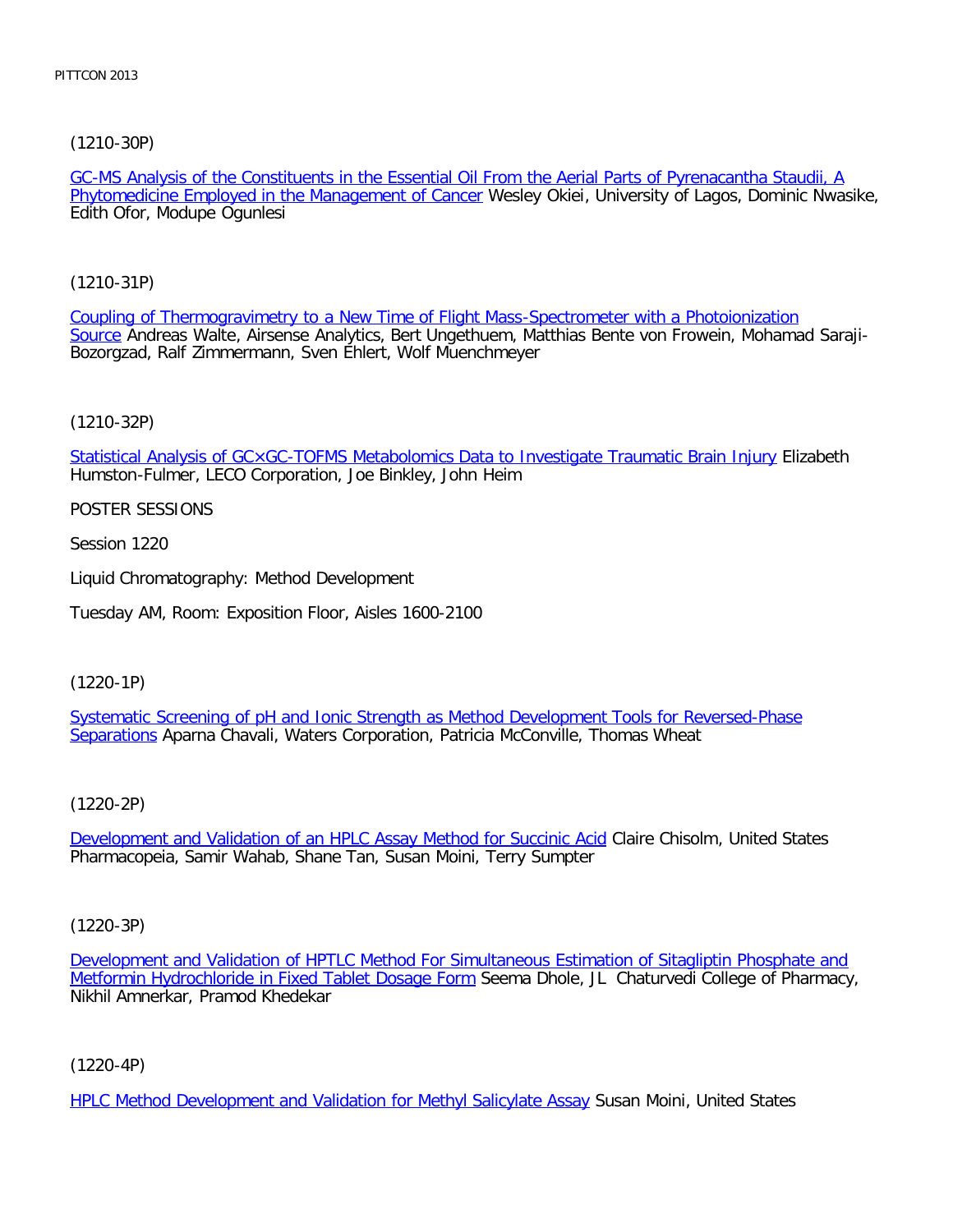# Pharmacopeia

[\(1220-5P\)](file:///p|/print%20on%20demand%20titles/23101-23200/23133/23133%20source%20materials/papers/1220-5.htm)

Development of Superficially Porous Silica with Novel Poly-Functional C18 Bonding Technique for Reversed-Phase HPLC Norikazu Nagae, ChromaNik Technologies Inc., Scott Silver, Tomoyasu Tsukamoto

[\(1220-6P\)](file:///p|/print%20on%20demand%20titles/23101-23200/23133/23133%20source%20materials/papers/1220-6.htm)

Development of a Validated Stability- Indicating HPLC Method for Clomipramine Hydrochloride Jinesh B. Nagavi, Rakmhsu, Sunil Dhaneshwar

(1220-7P)

[Dispersive Liquid Liquid Microextraction/High Pressure Liquid Chromatography Charged Aerosol Detector](file:///p|/print%20on%20demand%20titles/23101-23200/23133/23133%20source%20materials/papers/1220-7.htm) [\(DLLME/HPL](file:///p|/print%20on%20demand%20titles/23101-23200/23133/23133%20source%20materials/papers/1220-7.htm)C-CAD) Method Development the Determination of Selected Pharmaceutical Active Compounds in Waste Water Mathew M. Nindi, University of South Africa, Samuel Tshabalala, Simiso Dube

(1220-8P)

[A Global Method for the Quantitation and Characterization of Lipids by High Performance Liquid](file:///p|/print%20on%20demand%20titles/23101-23200/23133/23133%20source%20materials/papers/1220-8.htm) [Chromatography and Corona Charged Aerosol Detection](file:///p|/print%20on%20demand%20titles/23101-23200/23133/23133%20source%20materials/papers/1220-8.htm) Marc Plante, Thermo Fisher Scientific, Bruce Bailey, David Thomas, Ian Acworth, Qi Zhang

(1220-9P)

Chromatography Workstream: Advancement in Process Chemistry in Support of Early Phase Active Pharmaceutical Ingredient Manufacture [KeAndra Robinson, Pfizer Global Research & Development, Angel](file:///p|/print%20on%20demand%20titles/23101-23200/23133/23133%20source%20materials/papers/1220-9.htm) [Diaz, David Pattavina, Duc Vuong](file:///p|/print%20on%20demand%20titles/23101-23200/23133/23133%20source%20materials/papers/1220-9.htm)

(1220-10P)

HPLC Method Development for Degradation Products and Impurities for Multi-Active Solid Dosage Drug Products Using Chaotropic Anions [Hugh Ta, McNeil Consumer Healthcare \(Johnson & Johnson\), Gail Reed,](file:///p|/print%20on%20demand%20titles/23101-23200/23133/23133%20source%20materials/papers/1220-10.htm) [Jignesh Darji, Lindsay Keintz, M](file:///p|/print%20on%20demand%20titles/23101-23200/23133/23133%20source%20materials/papers/1220-10.htm)ark Williams

(1220-11P)

Determination of Sulfonated p-Toluidine, 1,4-Dihydroxyanthraquinone, Subsidiary Colors, and Other Impurities in D&C Green No. 5 Using Reversed-Phase Ultra-Performance Liquid Chromatography Huei [Hsuan W. Yang, Food and Drug Administration](file:///p|/print%20on%20demand%20titles/23101-23200/23133/23133%20source%20materials/papers/1220-11.htm)

# **[Tuesday PM, March 19, 2013](file:///p|/print%20on%20demand%20titles/23101-23200/23133/23133%20source%20materials/papers/1220-11.htm)**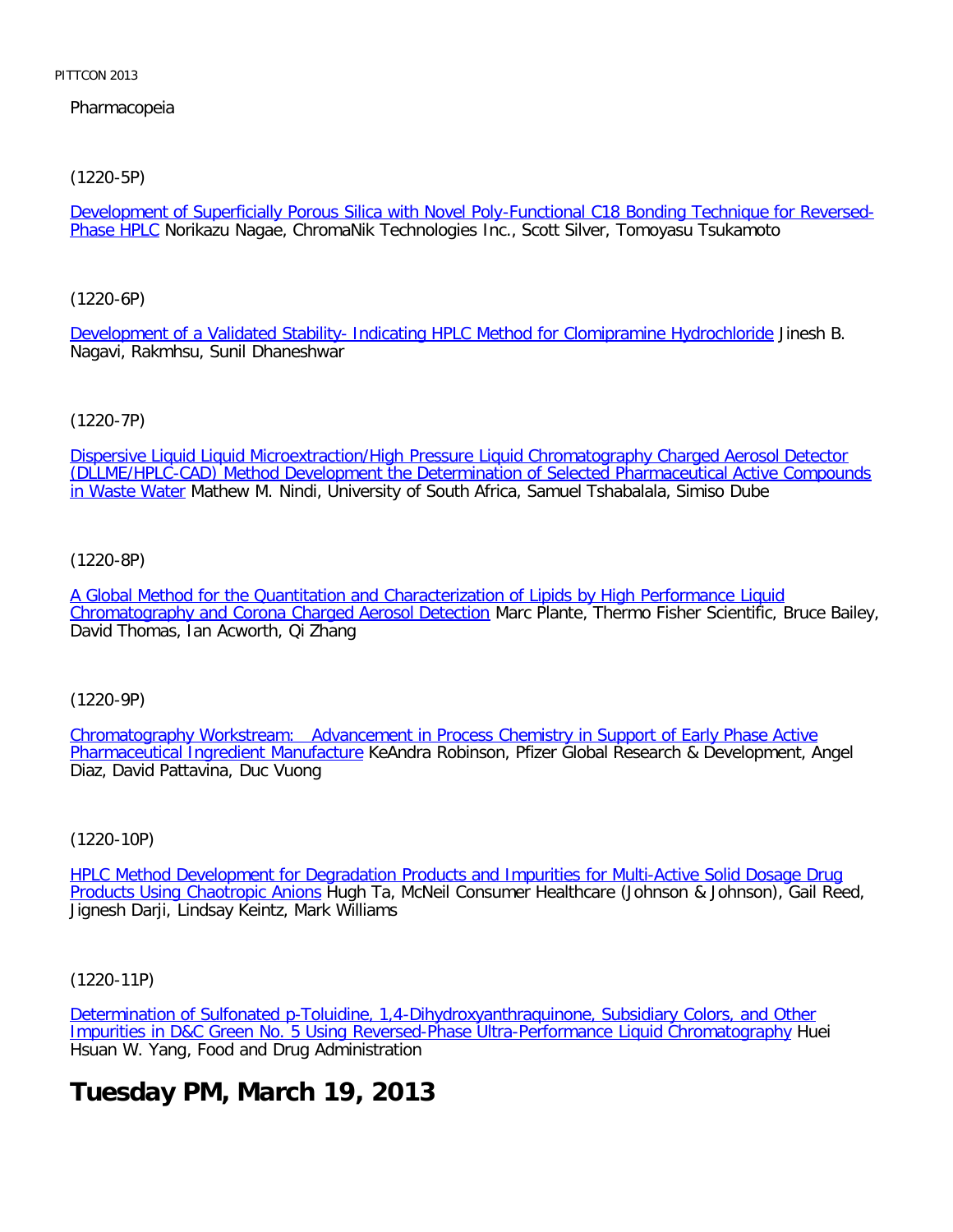AWARDS

Session 1230

Pittsburgh Spectroscopy Award - arranged by Singh Manocha, The Pittsburgh Conference

Tuesday PM, Room: 114

Singh Manocha, The Pittsburgh Conference, Presiding

2:10 PM

[\(1230-1\)](file:///p|/print%20on%20demand%20titles/23101-23200/23133/23133%20source%20materials/papers/1230-1.htm)

Vibrational Optical Activity: A Mature New Field of Vibrational Spectroscopy Laurence A. Nafie, Syracuse **University** 

2:45 PM

(1230-2)

[UV Raman Studies of Protein and Peptide Structure and Folding Studies](file:///p|/print%20on%20demand%20titles/23101-23200/23133/23133%20source%20materials/papers/1230-2.htm) Sanford A. Asher, University of Pittsburgh

3:20 PM

(1230-3)

[Ultrafast Vibrational Energy Relaxation and Fluctuation Dynamics in Water, Salt Solutions and Model Lipid](file:///p|/print%20on%20demand%20titles/23101-23200/23133/23133%20source%20materials/papers/1230-3.htm) [Sys](file:///p|/print%20on%20demand%20titles/23101-23200/23133/23133%20source%20materials/papers/1230-3.htm)tems Lawrence D. Ziegler, Boston University

3:55 PM

(1230-4)

[Structure and Morphology in Triaxial Electrospun Fibers](file:///p|/print%20on%20demand%20titles/23101-23200/23133/23133%20source%20materials/papers/1230-4.htm) Bruce Chase, University of Delaware, John Rabolt, Wenwen Liu

4:30 PM

(1230-5)

Automatic Baseline Subtraction of Bipolar Spectra Using Minima Identification and Discrimination via Adaptive Least-Squares Thresholding [Peter R. Griffiths, University of Idaho, Andrew Weakley, D Aston](file:///p|/print%20on%20demand%20titles/23101-23200/23133/23133%20source%20materials/papers/1230-5.htm)

[AWARDS](file:///p|/print%20on%20demand%20titles/23101-23200/23133/23133%20source%20materials/papers/1230-5.htm)

Session 1240

RSC - Robert Boyle Prize for Analytical Science - arranged by May Copsey, Royal Society of Chemistry

Tuesday PM, Room: 126B

May Copsey, University of Notre Dame, Presiding

2:10 PM

(1240-1)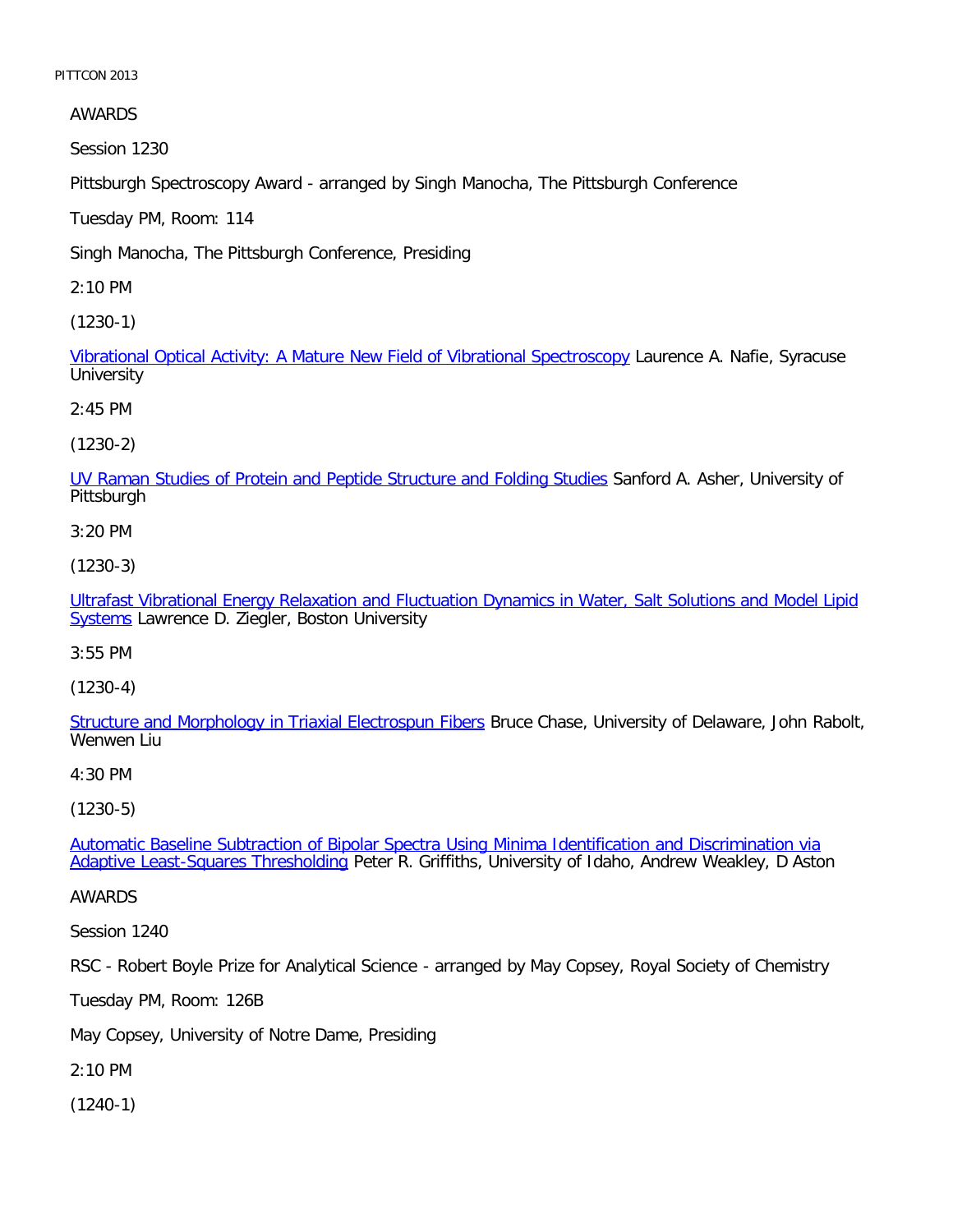Capillary Electrophoresis for High Throughput Proteomics Norman Dovichi, University of Notre Dame, Guijie Zhu, Liangliang Sun, Richard Keithley

2:45 PM

[\(1240-2\)](file:///p|/print%20on%20demand%20titles/23101-23200/23133/23133%20source%20materials/papers/1240-2.htm)

Ultrasensitive DNA-Protein Binding Assays X Chris Le, University of Alberta, Brittany Dever, Chuan Wang, Feng Li, Hongquan Zhang, Xing-Fang Li

3:20 PM

[\(1240-3\)](file:///p|/print%20on%20demand%20titles/23101-23200/23133/23133%20source%20materials/papers/1240-3.htm)

Isoelectric Focusing Directly Interfaced with Mass Spectrometry David D. Chen, University of British Columbia, Alexis Lee, Shuai Zhao

3:55 PM

(1240-4)

[Defining Organelle Surface Compositions Through Isoelectric Focusing of Individual Organelles](file:///p|/print%20on%20demand%20titles/23101-23200/23133/23133%20source%20materials/papers/1240-4.htm) Edgar Arriaga, University of Minnesota, Ayoung Noh, Benjamin Fossen, Gregory Golken

4:30 PM

(1240-5)

[Surface Molecular Fluctuations at Single Atom Nanowires Prepared by Self-Limiting Electrochemical](file:///p|/print%20on%20demand%20titles/23101-23200/23133/23133%20source%20materials/papers/1240-5.htm) [Proce](file:///p|/print%20on%20demand%20titles/23101-23200/23133/23133%20source%20materials/papers/1240-5.htm)sses Paul W. Bohn, University of Notre Dame, Tai-Wei Hwang

SYMPOSIA

Session 1250

Advanced Mass Spectrometry for Food Safety and Cosmetics - arranged by Perry G. Wang, US FDA

Tuesday PM, Room: 201A

Perry G. Wang, US FDA, Presiding

2:05 PM

(1250-1)

High Throughput Analysis for Cosmetic Ingredients by Hyphenated Instrumentation Perry G. Wang, US FDA, [Alex Krynitsky, Wanlong Zhou](file:///p|/print%20on%20demand%20titles/23101-23200/23133/23133%20source%20materials/papers/1250-1.htm)

2:40 PM

(1250-2)

Strategies for Building Broad Multi-Residue Screens by LC/GC-Mass Spectrometry Kelly Dorweiler, Medallion Labs/General Mills Inc., Laura Marshak, Vishwas Ghatge

[3:15 PM](file:///p|/print%20on%20demand%20titles/23101-23200/23133/23133%20source%20materials/papers/1250-2.htm)

(1250-3)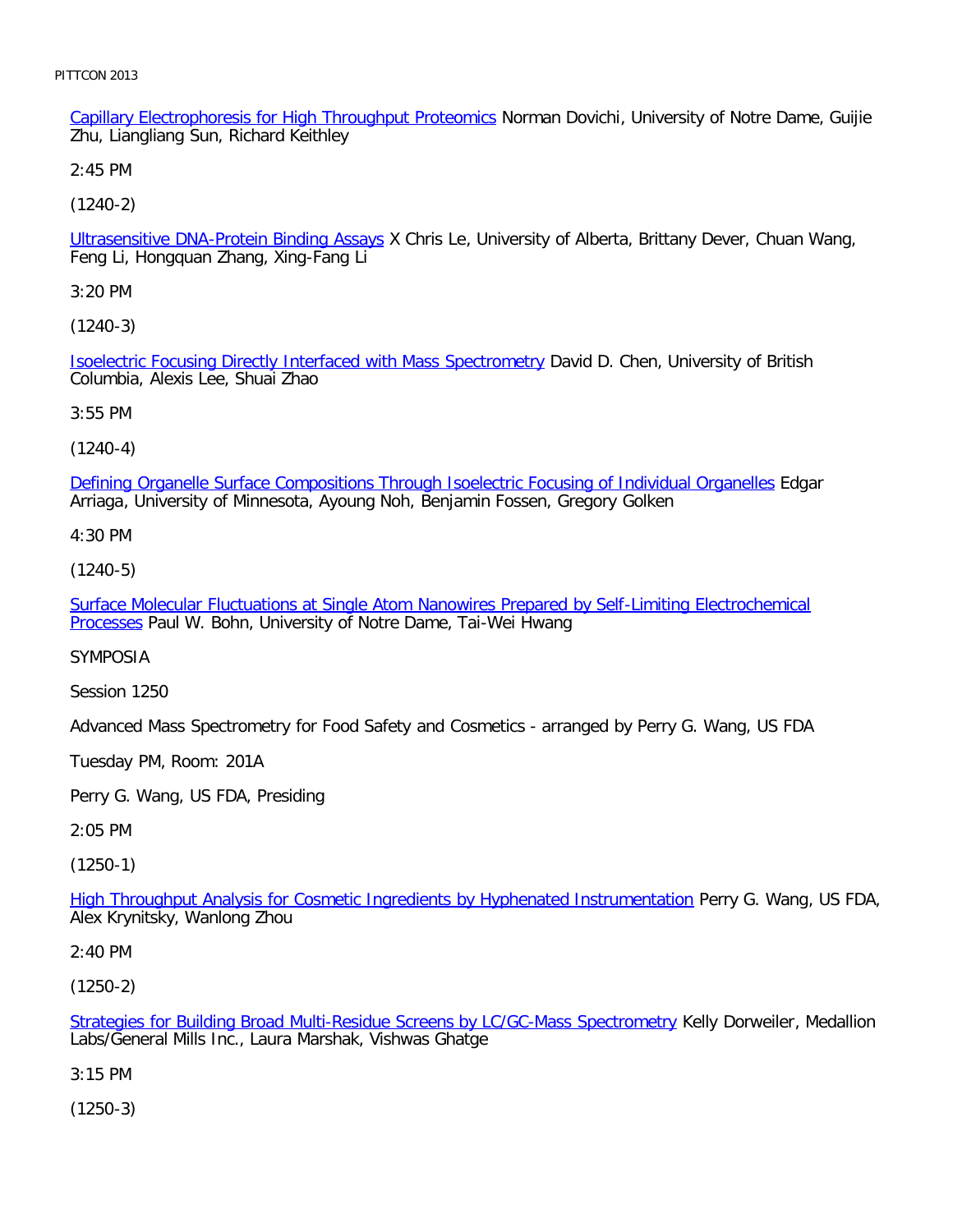Screening and Analytical Technology of Exogenous Additives in Food Stuffs Xiaogang Chu, Chinese Academy of Inspection and Quarantine, Feng Feng, Ling Yun, Sun Li, Yong Wei, Zhao Yansheng

3:50 PM

[\(1250-4\)](file:///p|/print%20on%20demand%20titles/23101-23200/23133/23133%20source%20materials/papers/1250-4.htm)

Using Mass Spectrometry and Bioinformatics to Assess the Safety of Products with Hydrolyzed Gluten Terry Koerner, Health Canada

4:25 PM

[\(1250-5\)](file:///p|/print%20on%20demand%20titles/23101-23200/23133/23133%20source%20materials/papers/1250-5.htm)

Mass Spectrometry Based Metabolomics for Analysis of Micronutrient Interactions Xiang Zhang, University of Louisville

SYMPOSIA

Session 1260

Best Practice of Ultra-High-Pressure LC (UHPLC) in Pharmaceutical Analysis - arranged by Michael W. Dong, **Genentech** 

Tuesday PM, Room: 201B

Michael W. Dong, Genentech, Presiding

2:05 PM

(1260-1)

[UHPLC in Pharmaceutical Analysis: Perspectives, Practices and Potential Issues](file:///p|/print%20on%20demand%20titles/23101-23200/23133/23133%20source%20materials/papers/1260-1.htm) Michael W. Dong, Genentech

2:40 PM

(1260-2)

Theoretical Promise of Ultra-High Pressure Liquid Chromatography Naijun Wu, Celgene Corporation, Alwyn [Forbes, Songling Yu, Xiaolu Liao](file:///p|/print%20on%20demand%20titles/23101-23200/23133/23133%20source%20materials/papers/1260-2.htm)

3:15 PM

(1260-3)

High-Speed and High Resolution Separation in Pharmaceutical Analysis Davy Guillarme, University of [Geneva, Alexandre Grand Guillaume Perrenoud, Jean-Luc Veuthey, Szabo](file:///p|/print%20on%20demand%20titles/23101-23200/23133/23133%20source%20materials/papers/1260-3.htm)lcs Fekete

3:50 PM

(1260-4)

Innovations of UHPLC Systems: New Advances and Performance Trade-Offs Michael Frank, Agilent **Technologies** 

[4:25 PM](file:///p|/print%20on%20demand%20titles/23101-23200/23133/23133%20source%20materials/papers/1260-4.htm)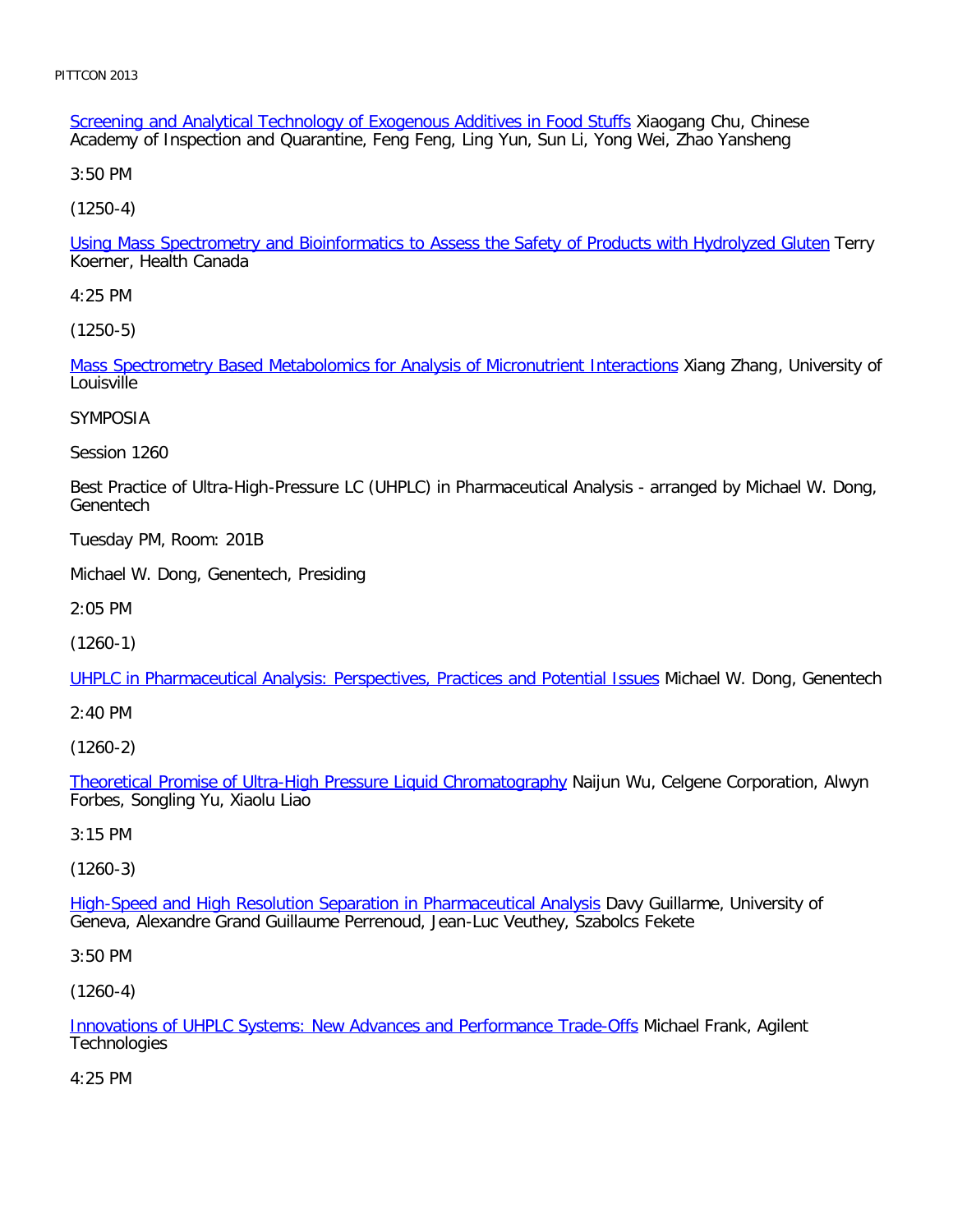(1260-5)

Future Trends in UHPLC James W. Jorgenson, University of North Carolina at Chapel Hill

SYMPOSIA

Session 1270

Frequency Comb Based Spectroscopy - arranged by Martin E. Fermann, IMRA America Inc.

Tuesday PM, Room: 123

Martin E. Fermann, IMRA America Inc., Presiding

2:05 PM

[\(1270-1\)](file:///p|/print%20on%20demand%20titles/23101-23200/23133/23133%20source%20materials/papers/1270-1.htm)

Cavity-Enhanced Direct Frequency Comb Spectroscopy - Trace Detection and Beyond Adam J. Fleisher, University of Colorado, JILA/NIST, Jun Ye

2:40 PM

(1270-2)

[IR Frequency Comb Based Molecular Spectroscopy](file:///p|/print%20on%20demand%20titles/23101-23200/23133/23133%20source%20materials/papers/1270-2.htm) Pablo Cancio Pastor, Instituto Nazionale di Ottica (INO-CNR) and LENS

3:15 PM

(1270-3)

[Towards Optical Frequency Comb Based High Resolution Mid-Infrared Spectroscopy](file:///p|/print%20on%20demand%20titles/23101-23200/23133/23133%20source%20materials/papers/1270-3.htm) Miao Zhu, Agilent **Technologies** 

3:50 PM

(1270-4)

Precision Molecular Spectroscopy with Comb Referenced QCLs Andrew A. Mills, IMRA America, Inc.

[4:25 PM](file:///p|/print%20on%20demand%20titles/23101-23200/23133/23133%20source%20materials/papers/1270-4.htm)

(1270-5)

Dual Comb Range-Resolved Spectroscopy: Towards Atmospheric Sensing Jerome Genest, Université Laval, [Jean-Daniel Deschenes, Julien Roy, Simon Levasseur, Simon Potvin, Simon](file:///p|/print%20on%20demand%20titles/23101-23200/23133/23133%20source%20materials/papers/1270-5.htm) Roy, Sylvain Boudreau

SYMPOSIA

Session 1280

JAIMA - The State-of-the-Art Technologies from Japan: Analytical Instruments with / for Nano- Physics Technology II - arranged by Koichiro Matsuda, Japan Analytical Instrument Manufacturers' Association (JAIMA)

Tuesday PM, Room: 122B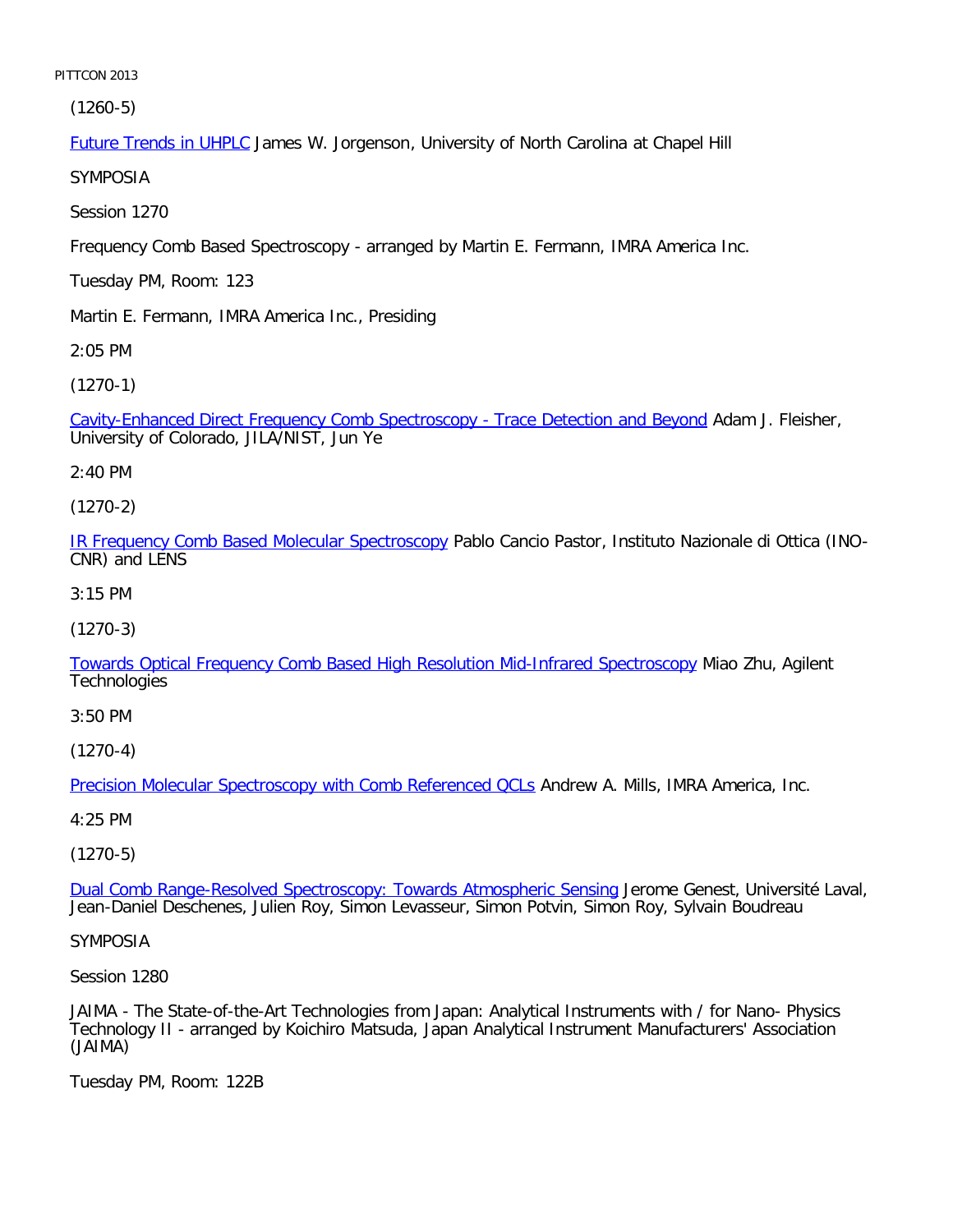Koichiro Matsuda, Hitachi High Technologies, Presiding

2:05 PM

[\(1280-1\)](file:///p|/print%20on%20demand%20titles/23101-23200/23133/23133%20source%20materials/papers/1280-1.htm)

Latest SEM Ion/Electron BeamTechnologies for Nano-Physics Applications Jamil J. Clarke, Hitachi High **Technologies** 

2:40 PM

[\(1280-2\)](file:///p|/print%20on%20demand%20titles/23101-23200/23133/23133%20source%20materials/papers/1280-2.htm)

Aberration Corrected Electron Microscopy: Structure Determination and Chemistry on the Atomic Scale Thomas C. Isabell, JEOL USA, Inc.

3:15 PM

(1280-3)

[Spectroscopic Characterization of Nanoparticles for Potential Drug Discovery](file:///p|/print%20on%20demand%20titles/23101-23200/23133/23133%20source%20materials/papers/1280-3.htm) Chester M. Talbott, Shimadzu Scientific Instruments

3:50 PM

(1280-4)

[Contributions of Raman Microscopy to the Characterization of Physical Processes in Nanomaterials](file:///p|/print%20on%20demand%20titles/23101-23200/23133/23133%20source%20materials/papers/1280-4.htm) Fran Adar, HORIBA Scientific

4:25 PM

(1280-5)

[A New X-Ray Scattering Method for Determining Shape of Nanoscale Devices](file:///p|/print%20on%20demand%20titles/23101-23200/23133/23133%20source%20materials/papers/1280-5.htm) Kazuhiko Omote, Rigaku Corporation

SYMPOSIA

Session 1290

Microfluidics for Detection of Circulating Tumor Cells - arranged by Hugh Fan, University of Florida

Tuesday PM, Room: 124

Hugh Fan, University of Florida, Presiding

2:05 PM

(1290-1)

Novel Methods of Circulating Tumor Cell Capture and Analysis Ram Datar, University of Miami, Richard Cote

[2:40 PM](file:///p|/print%20on%20demand%20titles/23101-23200/23133/23133%20source%20materials/papers/1290-1.htm)

(1290-2)

Integrating Aptamers with Microfluidics for Isolating Cancer Cells from Whole Blood Hugh Fan, University of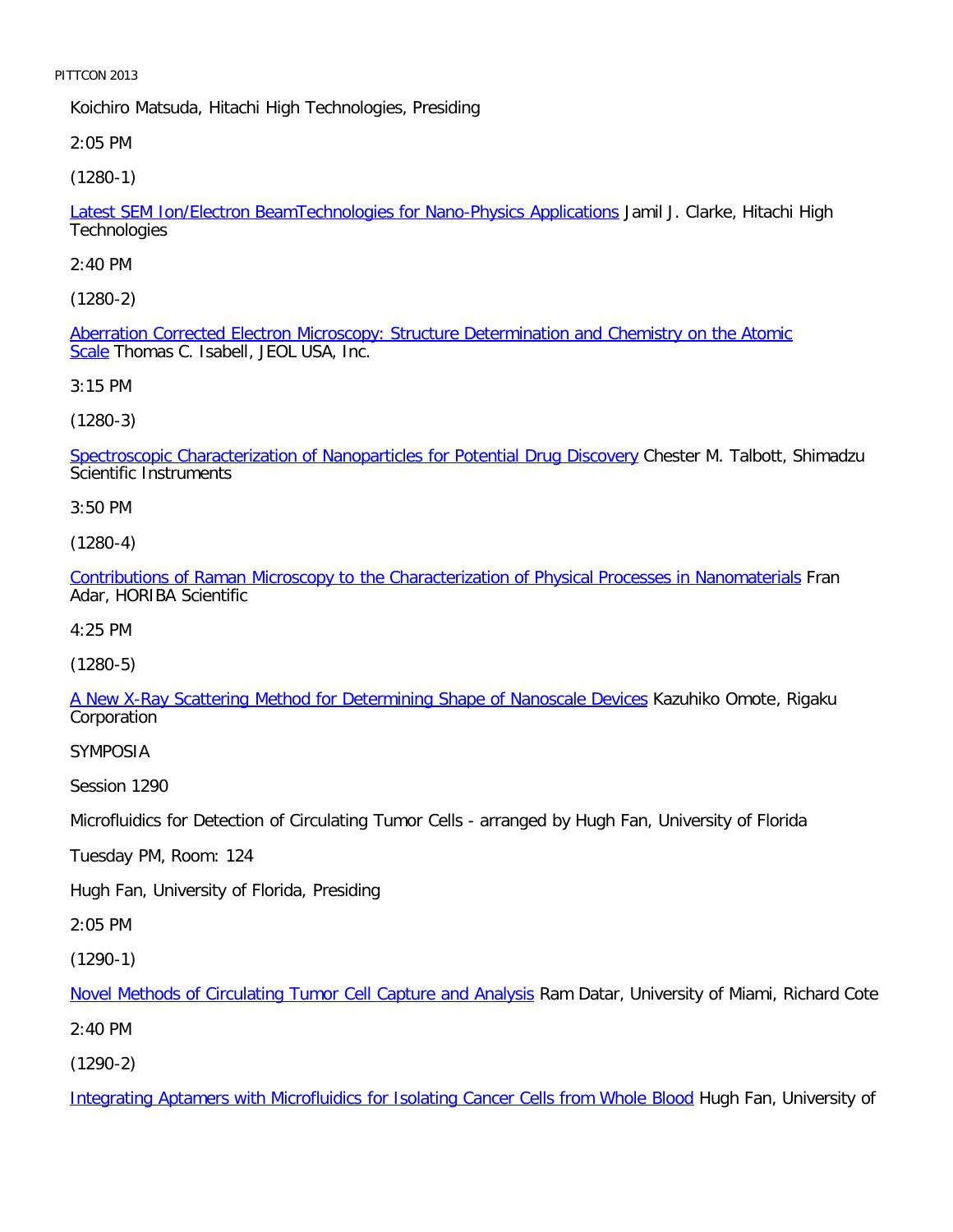# Florida

3:15 PM

[\(1290-3\)](file:///p|/print%20on%20demand%20titles/23101-23200/23133/23133%20source%20materials/papers/1290-3.htm)

Functional Characterization of Circulating Tumor Cells Captured With GEDI Microdevices Brian J. Kirby, Cornell University

3:50 PM

[\(1290-4\)](file:///p|/print%20on%20demand%20titles/23101-23200/23133/23133%20source%20materials/papers/1290-4.htm)

[Microfluidics Based Detection and S](file:///p|/print%20on%20demand%20titles/23101-23200/23133/23133%20source%20materials/papers/1290-4.htm)eparation of Circulating Tumor Cells and Single MicroRNA Analysis of CTC by Nanopore-Nanopillar Devices Yoshinobu Baba, Nagoya University

4:25 PM

(1290-5)

[Enrichment of Viable Circulating Tumor Cells in Bio-Functional Microchannels](file:///p|/print%20on%20demand%20titles/23101-23200/23133/23133%20source%20materials/papers/1290-5.htm) Yitshak Zohar, University of Arizona

SYMPOSIA

Session 1300

Near-Infrared: What It Is, Should, and Will Do in Pharmaceutical Analyses - arranged by Emil W. Ciurczak, Doramaxx Consulting

Tuesday PM, Room: 125

Emil W. Ciurczak, Doramaxx Consulting, Presiding

2:05 PM

(1300-1)

[Small Spectral Engines Provide Big Application Opportunities](file:///p|/print%20on%20demand%20titles/23101-23200/23133/23133%20source%20materials/papers/1300-1.htm) John P. Coates, Coates Consulting LLC

2:40 PM

(1300-2)

NIR: Shining Light On Process Understanding and Control Martin Warman, Vertex Pharmaceuticals, Inc

[3:15 PM](file:///p|/print%20on%20demand%20titles/23101-23200/23133/23133%20source%20materials/papers/1300-2.htm)

(1300-3)

The General Formula for All Multivariate Calibration Methods and Its Practical Uses Ralf Marbach, VTT

[3:50 PM](file:///p|/print%20on%20demand%20titles/23101-23200/23133/23133%20source%20materials/papers/1300-3.htm)

(1300-4)

NIR and Its Impact on Achieving Vision 20/20 Gary E. Ritchie, InfraTrac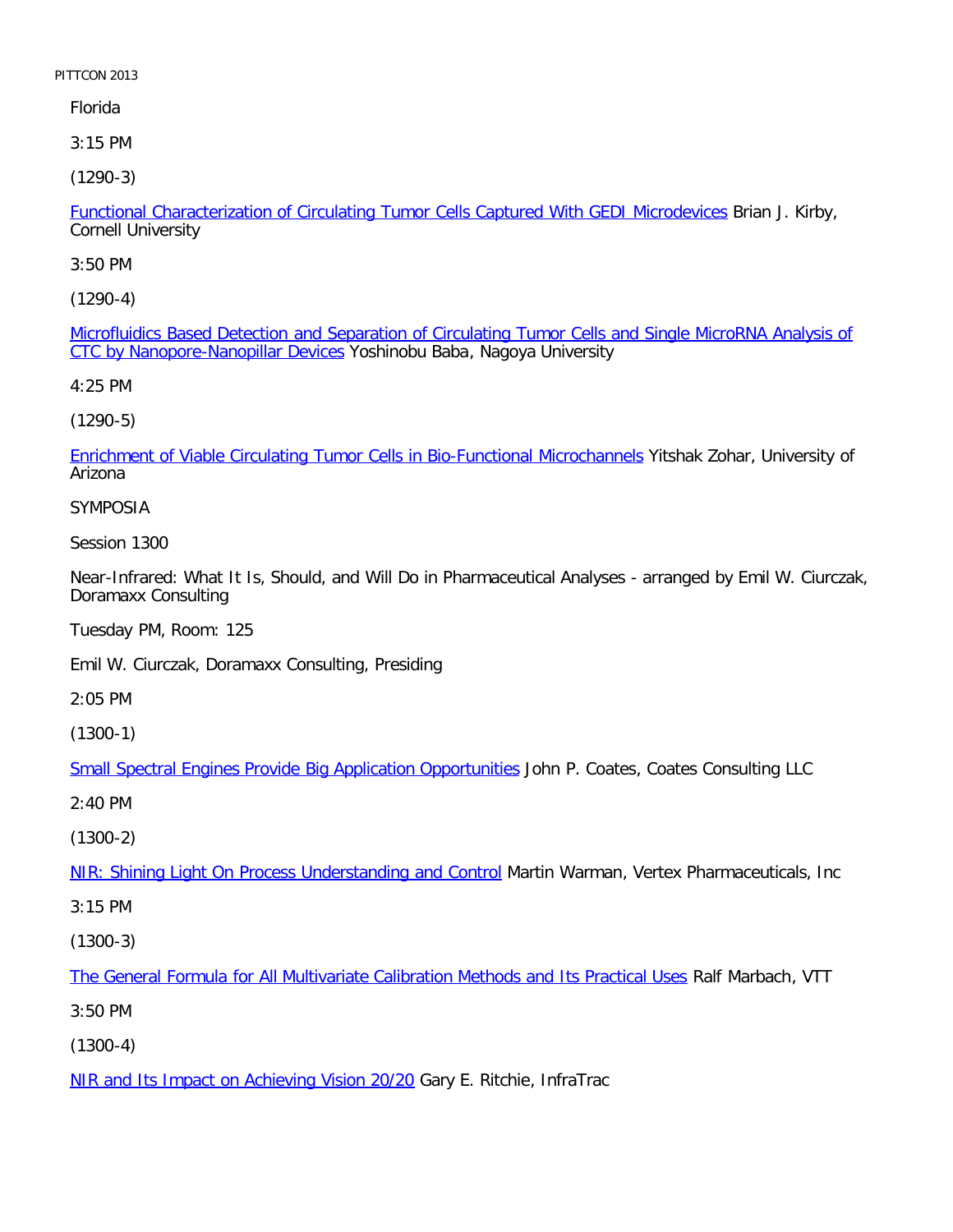4:25 PM

[\(1300-5\)](file:///p|/print%20on%20demand%20titles/23101-23200/23133/23133%20source%20materials/papers/1300-5.htm)

Implementation of Process FTIR Technology in Manufacturing Plants for Enzymatic Reaction Monitoring Zhihao Lin, Merck & Co., Inc.

SYMPOSIA

Session 1310

New Analytical Techniques for Monitoring ATP and Adenosine - arranged by B Jill Venton, University of Virginia

Tuesday PM, Room: 122A

B Jill Venton, University of Virginia, Presiding

2:05 PM

(1310-1)

[Sensors for Monitoring ATP Release from Glial Cells](file:///p|/print%20on%20demand%20titles/23101-23200/23133/23133%20source%20materials/papers/1310-1.htm) Ryan J. White, University of Maryland Baltimore County, Mary McKenna, Melissa Dávila Morris, Michele Diamond, Rotimi Olojo

2:40 PM

(1310-2)

[Detection of Adenosine Triphosphate with A Surface-Enhanced Raman Scattering Sensor](file:///p|/print%20on%20demand%20titles/23101-23200/23133/23133%20source%20materials/papers/1310-2.htm) Nianqiang Wu, West Virginia University, Ming Li

3:15 PM

(1310-3)

Measuring ATP in Biological Matrices: Lessons Learned and Free Advice from a Lab with 10 Years of [Experi](file:///p|/print%20on%20demand%20titles/23101-23200/23133/23133%20source%20materials/papers/1310-3.htm)ence [Dana Spence, Michigan State University](file:///p|/print%20on%20demand%20titles/23101-23200/23133/23133%20source%20materials/papers/1310-3.htm)

3:50 PM

(1310-4)

New Insights from Real Time ATP and Adenosine Measurements in Physiological Systems Nicholas Dale, [University of Warwick](file:///p|/print%20on%20demand%20titles/23101-23200/23133/23133%20source%20materials/papers/1310-4.htm)

4:25 PM

(1310-5)

Fast-Scan Cyclic Voltammetry for Understanding Spontaneous, Transient Adenosine Release B Jill Venton, University of Virginia, Ashley Ross, Michael Ngyuen

## [SYMPOSIA](file:///p|/print%20on%20demand%20titles/23101-23200/23133/23133%20source%20materials/papers/1310-5.htm)

Session 1320

New and Emerging Analytical Technologies in Forensic Science - arranged by Ruth Smith, Michigan State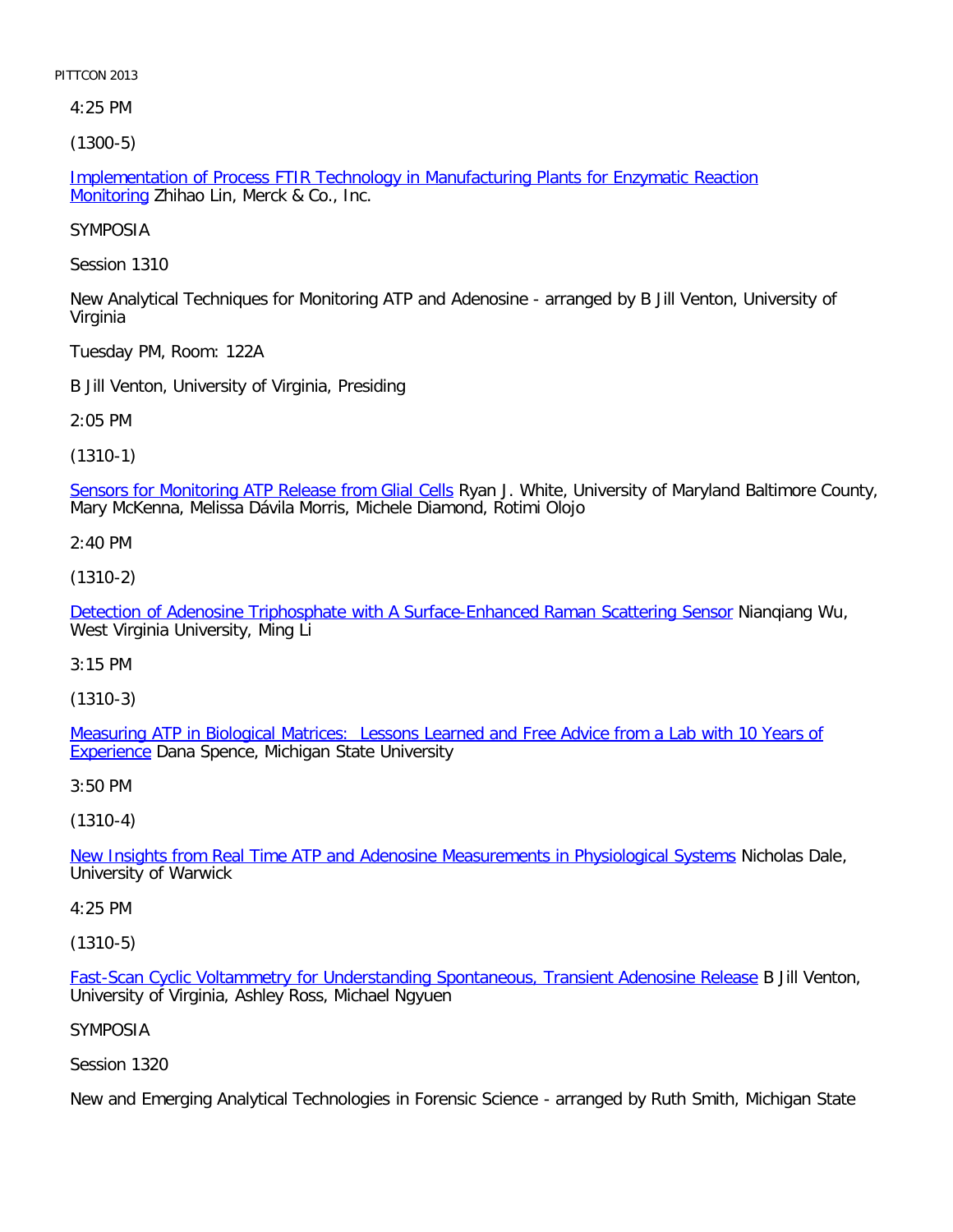**University** 

Tuesday PM, Room: 118C

Ruth Smith, Michigan State University, Presiding

2:05 PM

[\(1320-1\)](file:///p|/print%20on%20demand%20titles/23101-23200/23133/23133%20source%20materials/papers/1320-1.htm)

Progress in Laboratory and Field-Based Instrument Strategies That Integrate Canine Capabilities for Forensic Applications Brian Eckenrode, Federal Bureau of Investigation

2:40 PM

[\(1320-2\)](file:///p|/print%20on%20demand%20titles/23101-23200/23133/23133%20source%20materials/papers/1320-2.htm)

Novel 1064nm Dispersive Raman Spectrometer and Raman Microscope for Forensic Analysis Lin L. Chandler, BaySpec, Inc., Eric Bergles, William Yang

3:15 PM

(1320-3)

[Five Years of DART-TOF Forensic Applications](file:///p|/print%20on%20demand%20titles/23101-23200/23133/23133%20source%20materials/papers/1320-3.htm) Robert R. Steiner, Virginia Dept of Forensic Science

3:50 PM

(1320-4)

[High Throughput Analytical Separations of Drugs of Abuse and Their Metabolites by Differential Mobility](file:///p|/print%20on%20demand%20titles/23101-23200/23133/23133%20source%20materials/papers/1320-4.htm) [Spectrometry - Mass Spectrometry \(DMS-MS\)](file:///p|/print%20on%20demand%20titles/23101-23200/23133/23133%20source%20materials/papers/1320-4.htm) Adam B. Hall, Boston University School of Medicine, Erkinjon Nazarov, Paul Vouros, Stephen Coy

4:25 PM

(1320-5)

Applications of Multivariate Statistics in Forensic Science John W. McIlroy, Michigan State University, Ruth [Smith, Victoria McGuffin](file:///p|/print%20on%20demand%20titles/23101-23200/23133/23133%20source%20materials/papers/1320-5.htm)

SYMPOSIA

Session 1330

Quantitative Analysis of Biomarkers in Drug Discovery and Development: Advances and Challenges arranged by Guodong Chen, Bristol-Myers Squibb

Tuesday PM, Room: 121C

Guodong Chen, Bristol-Myers Squibb, Presiding

2:05 PM

(1330-1)

Biomarkers 101: The Science Behind All The Glamour Steven P. Piccoli, Bristol-Myers Squibb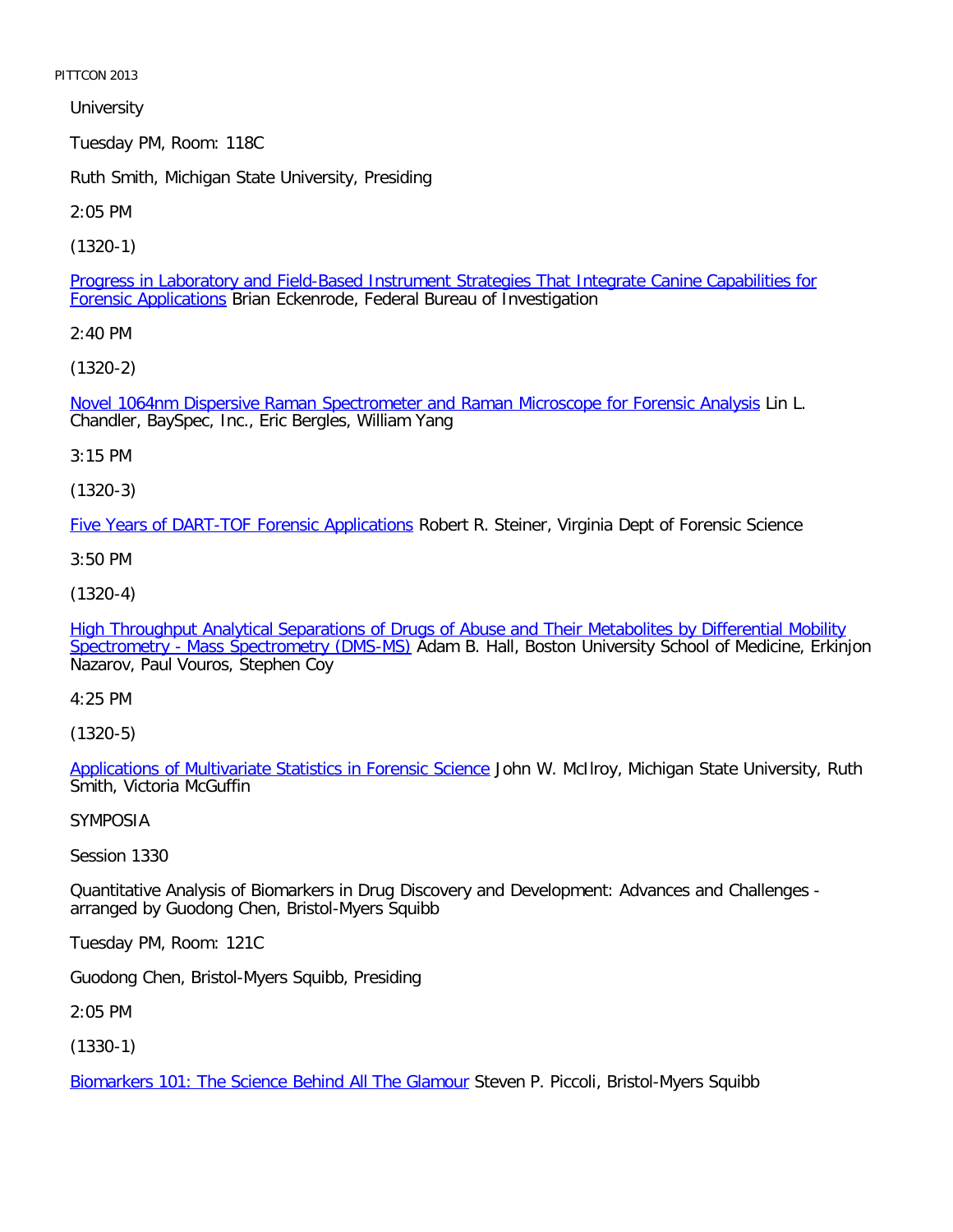2:40 PM

[\(1330-2\)](file:///p|/print%20on%20demand%20titles/23101-23200/23133/23133%20source%20materials/papers/1330-2.htm)

Multiplexed Clinical Biomarker Analysis Paul Rhyne, Tandem Labs

3:15 PM

[\(1330-3\)](file:///p|/print%20on%20demand%20titles/23101-23200/23133/23133%20source%20materials/papers/1330-3.htm)

Quantification of Protein Biomarkers and Targets by Immunoaffinity LC-MS/MS Erick Kindt, Pfizer, Hendrik **Neubert** 

3:50 PM

[\(1330-4\)](file:///p|/print%20on%20demand%20titles/23101-23200/23133/23133%20source%20materials/papers/1330-4.htm)

[A Selective SPE](file:///p|/print%20on%20demand%20titles/23101-23200/23133/23133%20source%20materials/papers/1330-4.htm)/LC/MS/MS Assay for Simultaneous Quantitation of Multiple Amyloid Beta Peptides in Cerebrospinal Fluid Erin E. Chambers, Waters Corporation, Kenneth Fountain, Mary Lame

4:25 PM

(1330-5)

[Mass Spectrometry and Molecular Biomarkers in Cardio-Metabolic Disease](file:///p|/print%20on%20demand%20titles/23101-23200/23133/23133%20source%20materials/papers/1330-5.htm) Jose Castro-Perez, Merck & Co., Inc., David McLaren, Douglas Johns, Karen Gagen, Michele Cleary, Nana Kofi Karikari, Nathan Hatcher, Sheng-Ping Wang, Stephen Previs, Thomas Roddy, Vinit Shad, Vivienne Mendoza

SYMPOSIA

Session 1340

Sensors and Assays with Uncommon Capabilities - arranged by Stephen G. Weber, University of Pittsburgh

Tuesday PM, Room: 121B

Stephen G. Weber, University of Pittsburgh, Presiding

2:05 PM

(1340-1)

Epidermal Electronics and Sensors John Rogers, University of Illinois

[2:40 PM](file:///p|/print%20on%20demand%20titles/23101-23200/23133/23133%20source%20materials/papers/1340-1.htm)

(1340-2)

Inexpensive, Sensitive, Low Power, Distributed Gas Sensors Timothy M. Swager, Massachusetts Institute of **Technology** 

[3:15 PM](file:///p|/print%20on%20demand%20titles/23101-23200/23133/23133%20source%20materials/papers/1340-2.htm)

(1340-3)

Simultaneous Separation, Processing, and Detection of Biomolecules in Silicon-Based Optical Nanostructures Michael J. Sailor, University of California - San Diego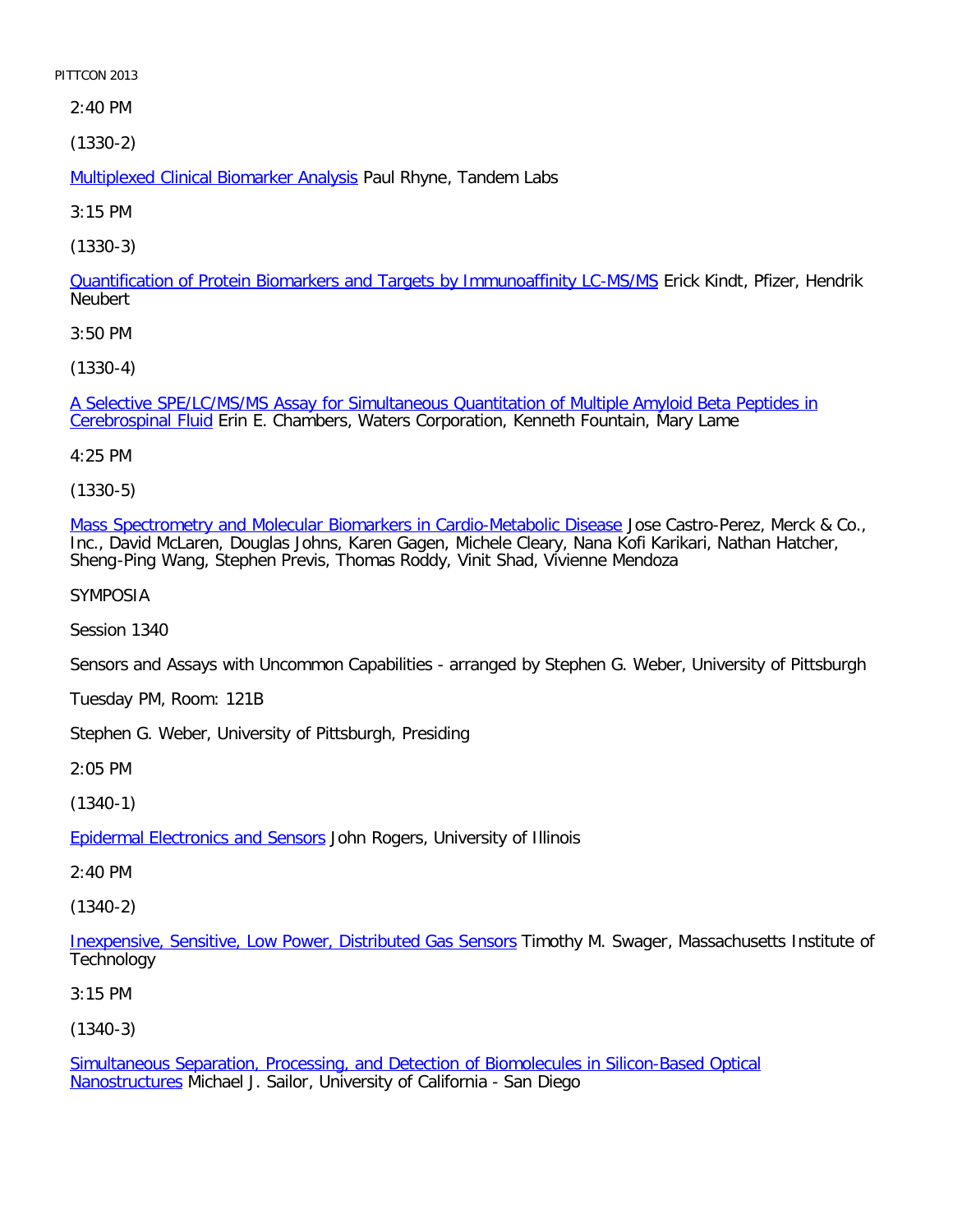3:50 PM

[\(1340-4\)](file:///p|/print%20on%20demand%20titles/23101-23200/23133/23133%20source%20materials/papers/1340-4.htm)

Development, Validation and Scale-Up of Bioactive Paper Sensors for Pathogens and Toxins John D. Brennan, McMaster University

4:25 PM

[\(1340-5\)](file:///p|/print%20on%20demand%20titles/23101-23200/23133/23133%20source%20materials/papers/1340-5.htm)

Microflow Cytometers Adapted for Chip-Out-of-the-Lab Operation Frances S. Ligler, Naval Research Laboratory, Annette Ong, Carl Villarruel, Howell Peter, Jasenka Verbarg, Jeffrey Erickson, Joel Golden, Lisa Shriver-Lake, William Plath

ORGANIZED CONTRIBUTED SESSIONS

Session 1350

A Decade of QuEChERS, II - arranged by Steven Lehotay, USDA Agricultural Research Service

Tuesday PM, Room: 202A

Steven Lehotay, USDA Agricultural Research Service, Presiding

2:00 PM

(1350-1)

[Improvements in Laboratory Efficiencies Gained by Implementation of QuEChERS](file:///p|/print%20on%20demand%20titles/23101-23200/23133/23133%20source%20materials/papers/1350-1.htm) Katerina Mastovska, Covance Laboratories, Inc.

2:20 PM

(1350-2)

My Experiences with QuEChERS at the EPA Analytical Chemistry Laboratory Lynda Podhorniak, [Environmental Protection Agency](file:///p|/print%20on%20demand%20titles/23101-23200/23133/23133%20source%20materials/papers/1350-2.htm)

2:40 PM

(1350-3)

Novel Carbon Materials for QuEChERS and Solid Phase Extraction Jonathan Thompson, United Science, [Conor Smith, Douglas Fryer, Dwight Stoll](file:///p|/print%20on%20demand%20titles/23101-23200/23133/23133%20source%20materials/papers/1350-3.htm)

3:00 PM

(1350-4)

The Impact of QuEChERS in Florida and Other Official State Regulatory Laboratories Amy N. Brown, Florida Department of Agriculture

[3:35 PM](file:///p|/print%20on%20demand%20titles/23101-23200/23133/23133%20source%20materials/papers/1350-4.htm)

(1350-5)

Utility of QuEChERS at the FDA Laboratories Jon W. Wong, US Food and Drug Administration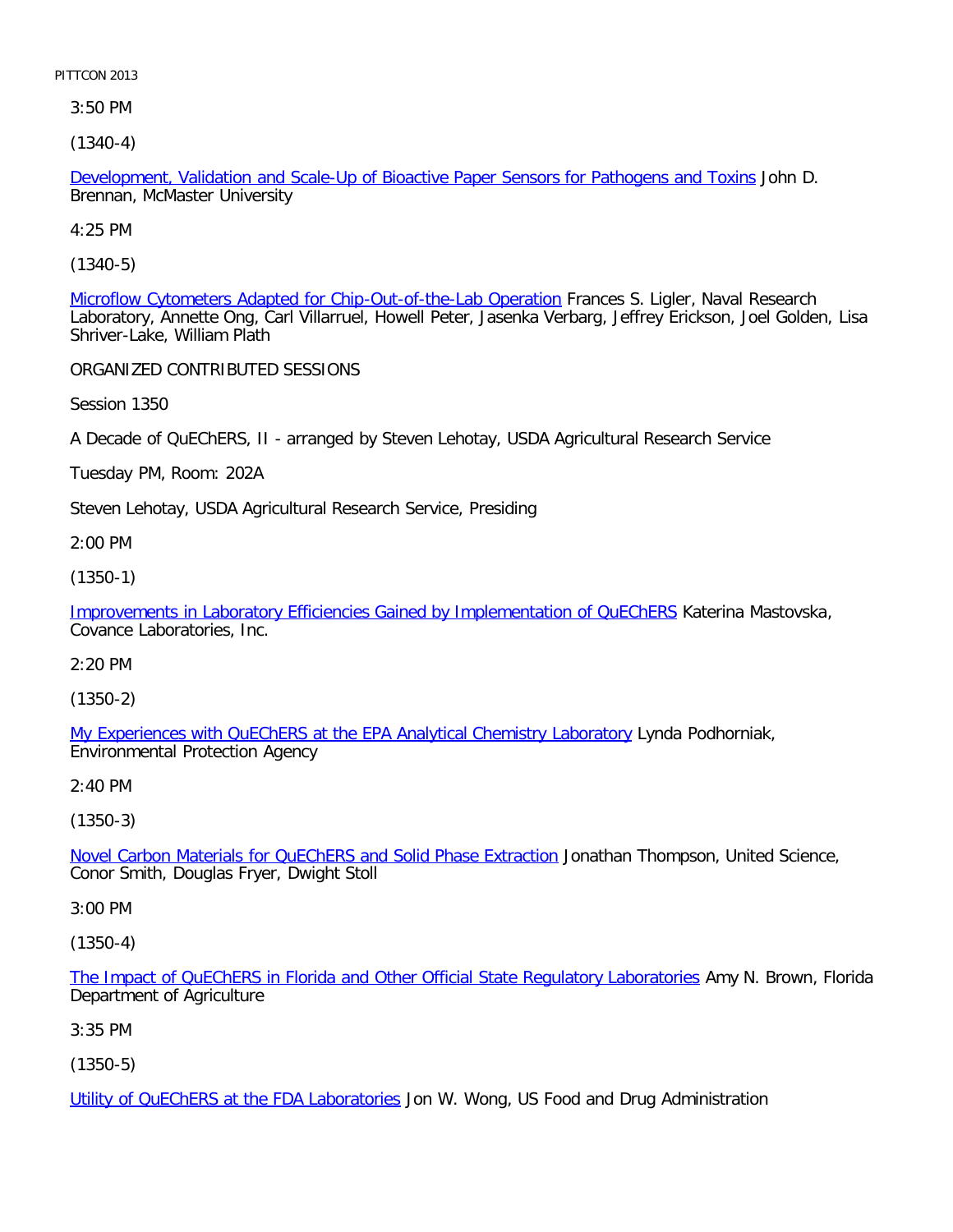3:55 PM

[\(1350-6\)](file:///p|/print%20on%20demand%20titles/23101-23200/23133/23133%20source%20materials/papers/1350-6.htm)

Some "Catching On" in QuEChERS Sample Preparation Technologies Guotao Lu, Bonna-Agela Technologies, Inc., Jianbo Liu, Qunjie Wang, Wan Wang

ORGANIZED CONTRIBUTED SESSIONS

Session 1360

SEAC - Highlighting Young Investigators - arranged by Stephen Maldonado, University of Michigan

Tuesday PM, Room: 118A

Stephen Maldonado, University of Kansas, Presiding

2:00 PM

(1360-1)

[Measurement of Dopamine Release and Uptake in Rats Treated with Chemotherapeutic Agents](file:///p|/print%20on%20demand%20titles/23101-23200/23133/23133%20source%20materials/papers/1360-1.htm) Michael A. Johnson, University of Kansas, Gregory Osterhaus, Jenny Fulks, Kayla Raider, Sam Kaplan, Susi Eckelman

2:20 PM

(1360-2)

[The Voltammetric Detection and Characterization of Met-Enkephalin in Brain Tissue](file:///p|/print%20on%20demand%20titles/23101-23200/23133/23133%20source%20materials/papers/1360-2.htm) Leslie A. Sombers, North Carolina State University, Andreas Schmidt, Gregory McCarty, James Roberts

2:40 PM

(1360-3)

[Folding-based Electrochemical Biosensor](file:///p|/print%20on%20demand%20titles/23101-23200/23133/23133%20source%20materials/papers/1360-3.htm)s Rebecca Y. Lai, University of Nebraska

3:00 PM

(1360-4)

Interfacing Biosensors with Biology Ryan J. White, University of Maryland Baltimore County, Kuan Chun [Huang, Lauren Shoukroun, Meliss](file:///p|/print%20on%20demand%20titles/23101-23200/23133/23133%20source%20materials/papers/1360-4.htm)a Dávila Morris, Rotimi Olojo, Samuillah Wagan, Zoe Spafford

3:35 PM

(1360-5)

Using Raman Microprobe Analysis to Study Semiconductor Electrodeposition and Surface Chemistry in Real **Time [Stephen Maldonado, University of Michigan](file:///p|/print%20on%20demand%20titles/23101-23200/23133/23133%20source%20materials/papers/1360-5.htm)** 

3:55 PM

(1360-6)

Electrochemical Characterization of Sn as an Alternative Anode Material in Li-Ion Batteries Anne Co, The Ohio State University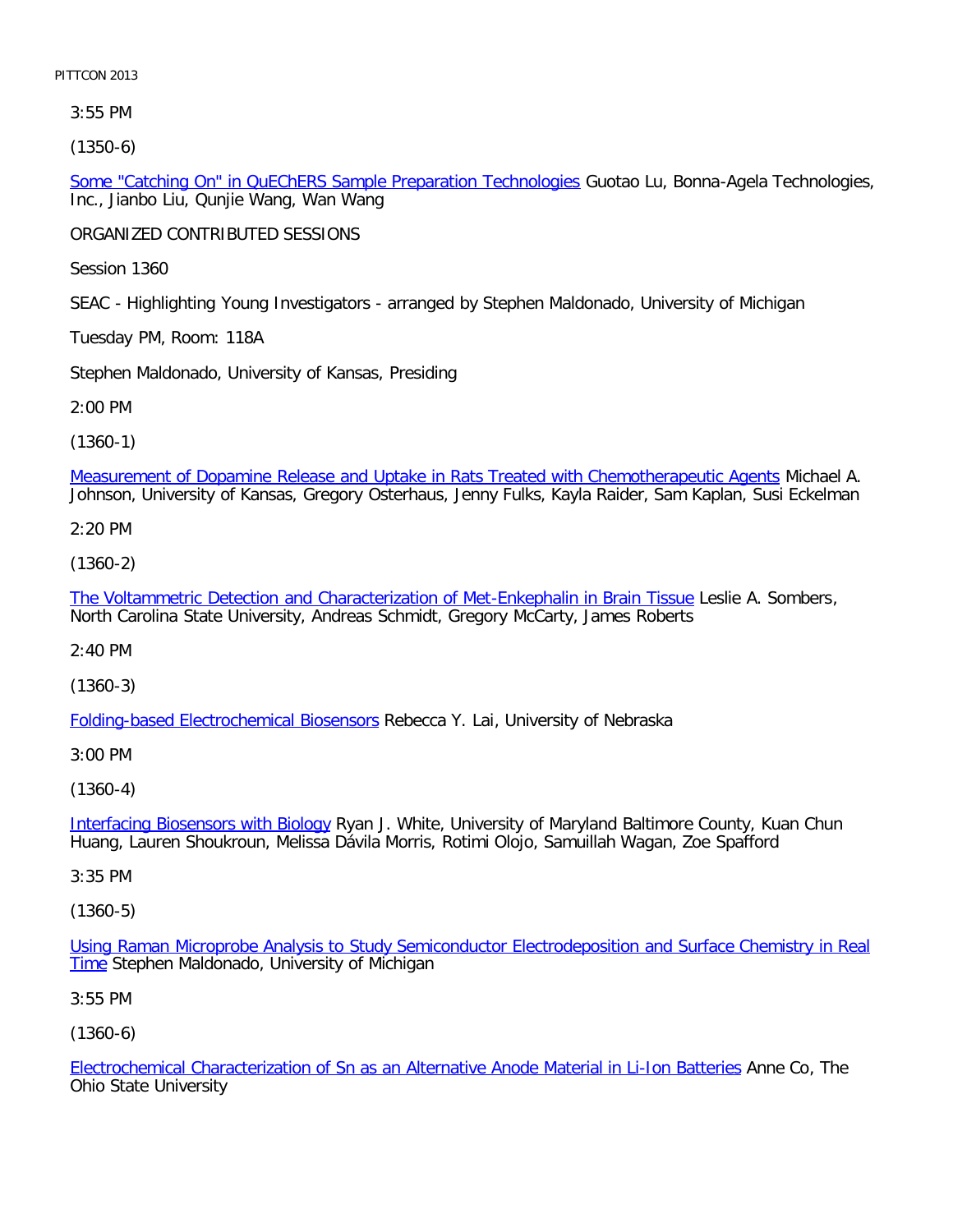4:15 PM

[\(1360-7\)](file:///p|/print%20on%20demand%20titles/23101-23200/23133/23133%20source%20materials/papers/1360-7.htm)

Surface-Enhanced Light Absorption and Photoelectrochemcial Performance of -Fe2O3 Thin-Film Electrodes and Electromagnetic Enhancement Mechanism Shanlin Pan, The University of Alabama

4:35 PM

[\(1360-8\)](file:///p|/print%20on%20demand%20titles/23101-23200/23133/23133%20source%20materials/papers/1360-8.htm)

Wiring Soluble Nanoparticles for Controlled Electron Transfer Kinetics David E. Cliffel, Vanderbilt University

ORAL SESSIONS

Session 1370

Advances in Energy Research: Biofuels Analysis and Biomaterials (Half Session) - arranged by J David Hwang, ICM International

Tuesday PM, Room: 115C

J David Hwang, ICM International, Presiding

2:00 PM

(1370-1)

[Methods for Determining Sugars and Hydroxymethyl Furfural in Biomass](file:///p|/print%20on%20demand%20titles/23101-23200/23133/23133%20source%20materials/papers/1370-1.htm) Lipika Basumallick, Thermo Fisher Scientific, Deanna Hurum, Jeffrey Rohrer

2:20 PM

(1370-2)

Characterization of 1-ethyl-3-methylimidazolium alkylbenzenesulfonate (EMIM ABS) Ionic [Liq](file:///p|/print%20on%20demand%20titles/23101-23200/23133/23133%20source%20materials/papers/1370-2.htm)uids [Hiranmayee Kandala, South Dakota State University, Douglas Raynie](file:///p|/print%20on%20demand%20titles/23101-23200/23133/23133%20source%20materials/papers/1370-2.htm)

2:40 PM

(1370-3)

Entrapment of Photoactive Proteins in Conductive Thin Film Polymer Networks Evan A. Gizzie, Vanderbilt **[University](file:///p|/print%20on%20demand%20titles/23101-23200/23133/23133%20source%20materials/papers/1370-3.htm)** 

3:00 PM

(1370-4)

Design of the Enzymatic Bioanode Based on the Graphite/Graphene Selma Mutlu, Hacettepe University, Alper Hanci, Ufuk Sacak

[ORAL SESSIONS](file:///p|/print%20on%20demand%20titles/23101-23200/23133/23133%20source%20materials/papers/1370-4.htm)

Session 1380

Analysis Related to Shale Gas Drilling (Half Session) - arranged by J David Hwang, ICM International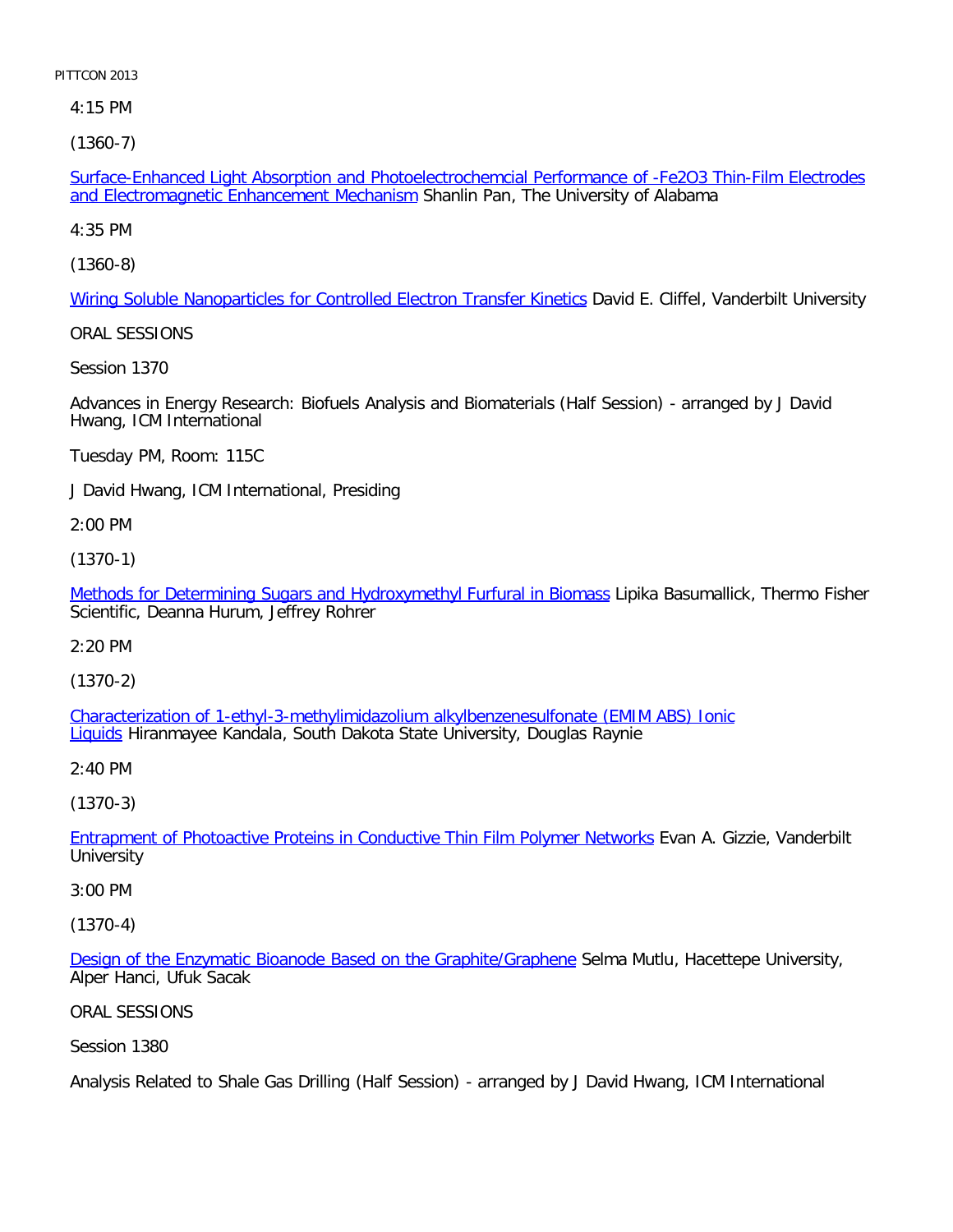Tuesday PM, Room: 115C

J David Hwang, ICM International, Presiding

3:35 PM

[\(1380-1\)](file:///p|/print%20on%20demand%20titles/23101-23200/23133/23133%20source%20materials/papers/1380-1.htm)

Environmental Forensic Investigations of Hydraulic Fracturing Fluids Using GCxGC-TOFMS Frank Dorman, The Pennsylvania State University, Jessica Westland, Nathaniel Girer

3:55 PM

[\(1380-2\)](file:///p|/print%20on%20demand%20titles/23101-23200/23133/23133%20source%20materials/papers/1380-2.htm)

Pre-Drilling Water Testing in the Marcellus and Utica Shale Regions in Southeastern Ohio Christina S. Gilpin, Select-O-Sep, LLC, Roger Gilpin

4:15 PM

(1380-3)

[Measurement of Barium in Drinking and Fresh Water by Ion Chromatography as an Alternative to Approved](file:///p|/print%20on%20demand%20titles/23101-23200/23133/23133%20source%20materials/papers/1380-3.htm) EPA Atomic Spectroscopy Approaches Roger K. Gilpin, Wright State University, Christina Gilpin

4:35 PM

(1380-4)

[In Situ Laser Induced Breakdown Spectroscopic \(LIBS\) Analysis of Wellbore Cement Degradation and](file:///p|/print%20on%20demand%20titles/23101-23200/23133/23133%20source%20materials/papers/1380-4.htm) [Interactions with Injected CO2 and Brin](file:///p|/print%20on%20demand%20titles/23101-23200/23133/23133%20source%20materials/papers/1380-4.htm)e Dustin McIntyre, US DOE NETL, Barbara Kutchko, Brian Strazisar, Christian Goueguel, Jagdish Singh, Jinesh Jain

ORAL SESSIONS

Session 1390

Atomic Spectroscopy - arranged by Vassili Karanassios, University of Waterloo

Tuesday PM, Room: 116

Vassili Karanassios, University of Waterloo, Presiding

2:00 PM

(1390-1)

Method for Monitoring Total Chromium and Nickel in Urine Using an Inductively Coupled Plasma-Universal Cell Technology-Mass Spectrometer (ICP-UCT-MS) in Kinetic Energy Discrimination (KED) Mode C Derrick [Quarles, Centers for Disease Control and Prevention, Deanna Jones, Jeffrey Jarrett, Kathleen Caldwell,](file:///p|/print%20on%20demand%20titles/23101-23200/23133/23133%20source%20materials/papers/1390-1.htm) [Robert Jones](file:///p|/print%20on%20demand%20titles/23101-23200/23133/23133%20source%20materials/papers/1390-1.htm)

2:20 PM

(1390-2)

Optimized ICP-OES Analysis of DMSO Matrices – A Simple, Efficient Approach for USP Compliant Analyses of Heavy Metals Matthew Cassap, Thermo Fisher Scientific, Fergus Keenan, Kristian Hoffman, Marine Beauvir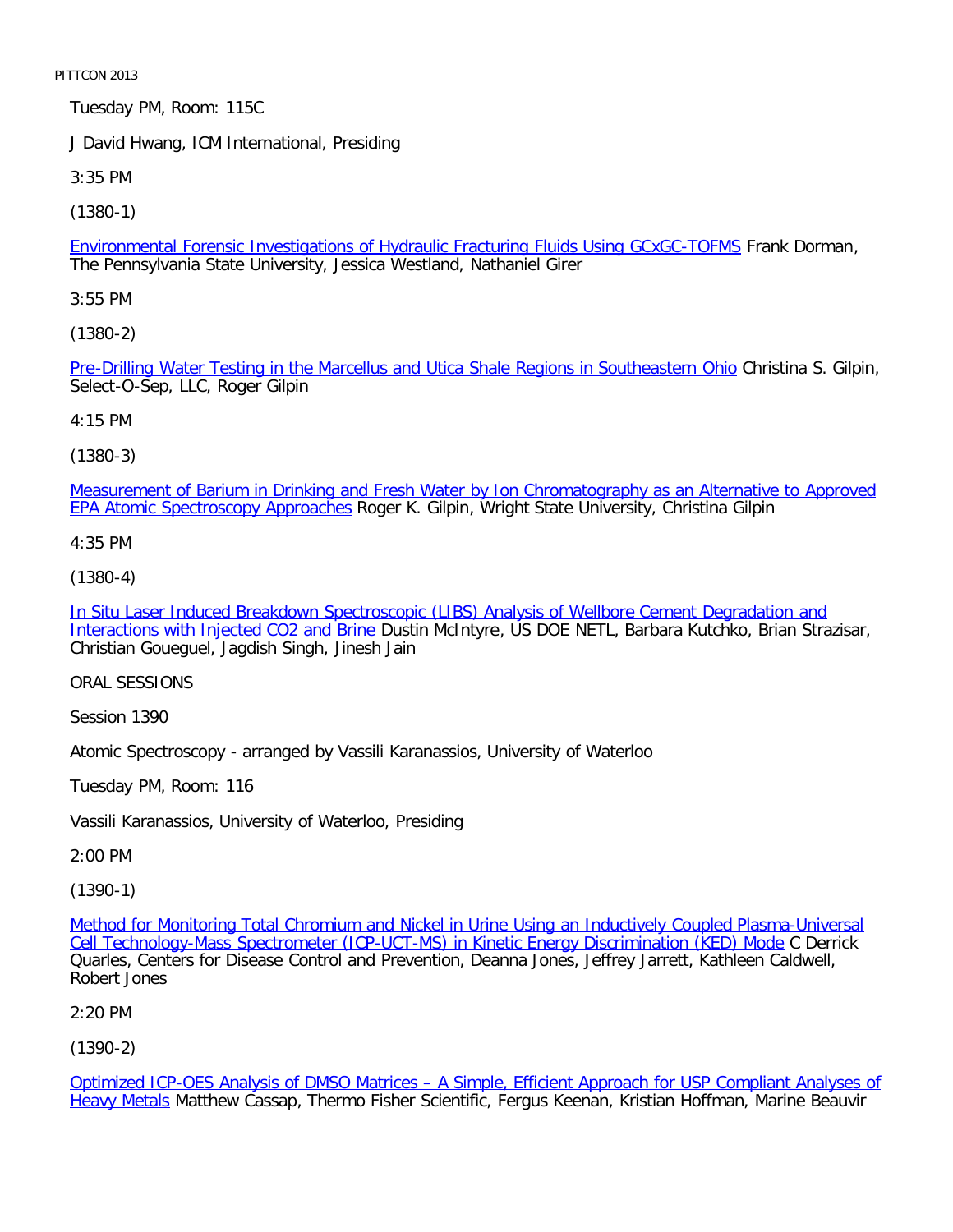2:40 PM

[\(1390-3\)](file:///p|/print%20on%20demand%20titles/23101-23200/23133/23133%20source%20materials/papers/1390-3.htm)

Arsenic Speciation in Rice Using Ion Chromatography: A Comparison Study between Hydride Generation Atomic Fluorescence Spectrometry (HG-AFS) and Inductively Couple Plasma Mass Spectrometry (ICP-MS) Bin Chen, P S Analytical, Jen-How Huang, Warren Corns

3:00 PM

[\(1390-4\)](file:///p|/print%20on%20demand%20titles/23101-23200/23133/23133%20source%20materials/papers/1390-4.htm)

Sample Introduction as the Means of Improving the Detection Limits of ICP-AES Vassili Karanassios, University of Waterloo, Bryant Lai

3:35 PM

[\(1390-5\)](file:///p|/print%20on%20demand%20titles/23101-23200/23133/23133%20source%20materials/papers/1390-5.htm)

[Optimization of Operating Parameters of a Liqui](file:///p|/print%20on%20demand%20titles/23101-23200/23133/23133%20source%20materials/papers/1390-5.htm)d Sampling-Atmospheric Pressure Glow Discharge (LS-APGD) Ionization Source for Mass Spectrometry Lynn X. Zhang, Clemson University, R Kenneth Marcus

3:55 PM

(1390-6)

[Characterization of Dried Blood Spots by Wavelength Dispersive X-Ray Fluorescence \(WDXRF\) and High](file:///p|/print%20on%20demand%20titles/23101-23200/23133/23133%20source%20materials/papers/1390-6.htm) [Resolution Inductively Coupled Plasma – Mass Spectrometry \(SF-ICP-MS\)](file:///p|/print%20on%20demand%20titles/23101-23200/23133/23133%20source%20materials/papers/1390-6.htm) Frank X. Weber, RTI International, Al Martin, Andrea McWilliams, Keith Levine

4:15 PM

(1390-7)

[Taking Part of the Lab to the Sample and Using an ICP-AES System in the Lab](file:///p|/print%20on%20demand%20titles/23101-23200/23133/23133%20source%20materials/papers/1390-7.htm) Vassili Karanassios, University of Waterloo

4:35 PM

(1390-8)

Internal Quality Control (QC) Scheme Applied for the Determination of Uranium in Drinking Water Performed by ICP-MS [Sawomir Garbos, National Institute of Public Health - National Institute of Hygien](file:///p|/print%20on%20demand%20titles/23101-23200/23133/23133%20source%20materials/papers/1390-8.htm)e, [Dorota Swiecicka](file:///p|/print%20on%20demand%20titles/23101-23200/23133/23133%20source%20materials/papers/1390-8.htm)

ORAL SESSIONS

Session 1400

Bioanalytical: Mass Spectrometry - arranged by Tyler Davis, West Virginia University

Tuesday PM, Room: 119B

Tyler Davis, West Virginia University, Presiding

2:00 PM

(1400-1)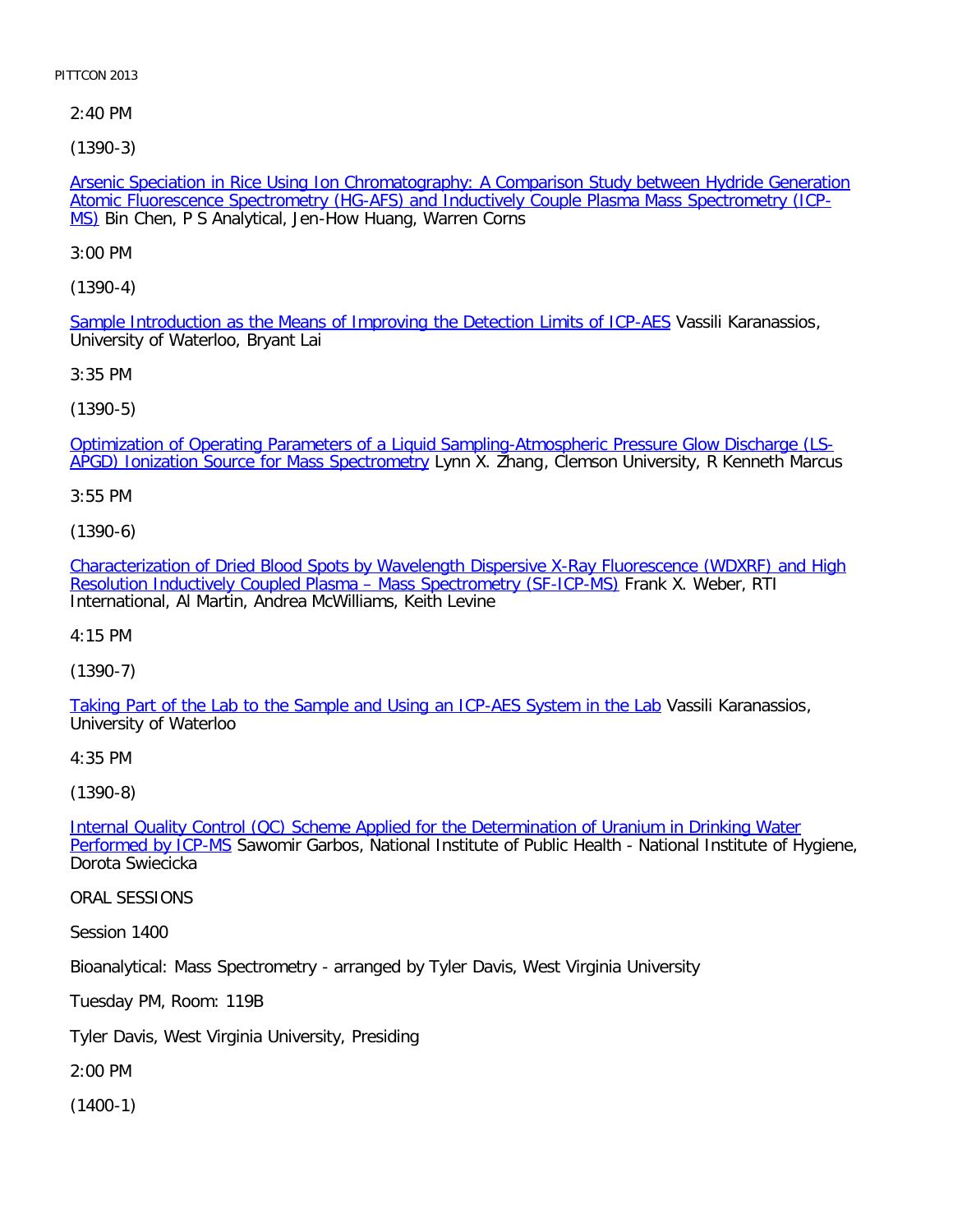Determination of Bisphenol A and Other Alkylphenols in Freshwater Shrimp Macrobrachium Rosenbergii and American Lobster Homarus Americanus Tissue Samples Yuegang Zuo, University of Massachusetts, Dartmouth, Zhuo Zhu

2:20 PM

[\(1400-2\)](file:///p|/print%20on%20demand%20titles/23101-23200/23133/23133%20source%20materials/papers/1400-2.htm)

Enzymatic Separation and Quantification of Sarcosine From Alanine Using Liquid Chromatography- Tandem Mass Spectrometry Casey Burton, Missouri University of Science and Technology, Sanjeewa Gamagedara, Yinfa Ma

2:40 PM

[\(1400-3\)](file:///p|/print%20on%20demand%20titles/23101-23200/23133/23133%20source%20materials/papers/1400-3.htm)

Optimization of Affinity Protein Capture Using a MALDI MS Platform Christina M. Albanese, Rensselaer Polytechnic Institute, Linda McGown, Molly Kogan, Tian Zhang

3:35 PM

(1400-5)

[Laser Desorption Postionization Mass Spectrometry Imaging of Mixed Prokaryote-Eukaryote Biofilms](file:///p|/print%20on%20demand%20titles/23101-23200/23133/23133%20source%20materials/papers/1400-5.htm) Chhavi Bhardwaj, University of Illinois at Chicago, Luke Hanley, Musa Ahmed, Ross Carlson, Suet Liu, Theresa **Hofstetter** 

3:55 PM

(1400-6)

[Interrogating the Effect of a miRNA Cluster on the Colon Cancer Transcriptome and Proteome](file:///p|/print%20on%20demand%20titles/23101-23200/23133/23133%20source%20materials/papers/1400-6.htm) Amanda B. Hummon, University of Notre Dame, Kerry Bauer

4:15 PM

(1400-7)

Analysis of Gangliosides in Mouse Brain Tissue Using Matrix Assisted Ionization Vacuum (MAIV) Ion Mobility Spectrometry (IMS) Mass Spectrometry (MS) [Steven Lingenfelter, Wayne State University, James Wager-](file:///p|/print%20on%20demand%20titles/23101-23200/23133/23133%20source%20materials/papers/1400-7.htm)[Miller, Ken Mackie, Sarah Trimpin](file:///p|/print%20on%20demand%20titles/23101-23200/23133/23133%20source%20materials/papers/1400-7.htm)

4:35 PM

(1400-8)

CE-MS and MS Imaging of the Fly Brain for Drug Addiction Studies Nhu Phan, University of Gothenburg, [Andrew Ewing, John Fletcher, Jorg Hanrieder, Melissa Passarelli, Pete](file:///p|/print%20on%20demand%20titles/23101-23200/23133/23133%20source%20materials/papers/1400-8.htm)r Sjövall

ORAL SESSIONS

Session 1410

Electroanalytical Chemistry Applied To Neurochemical Problems - arranged by Dean Tzeng, The Pittsburgh **Conference** 

Tuesday PM, Room: 120A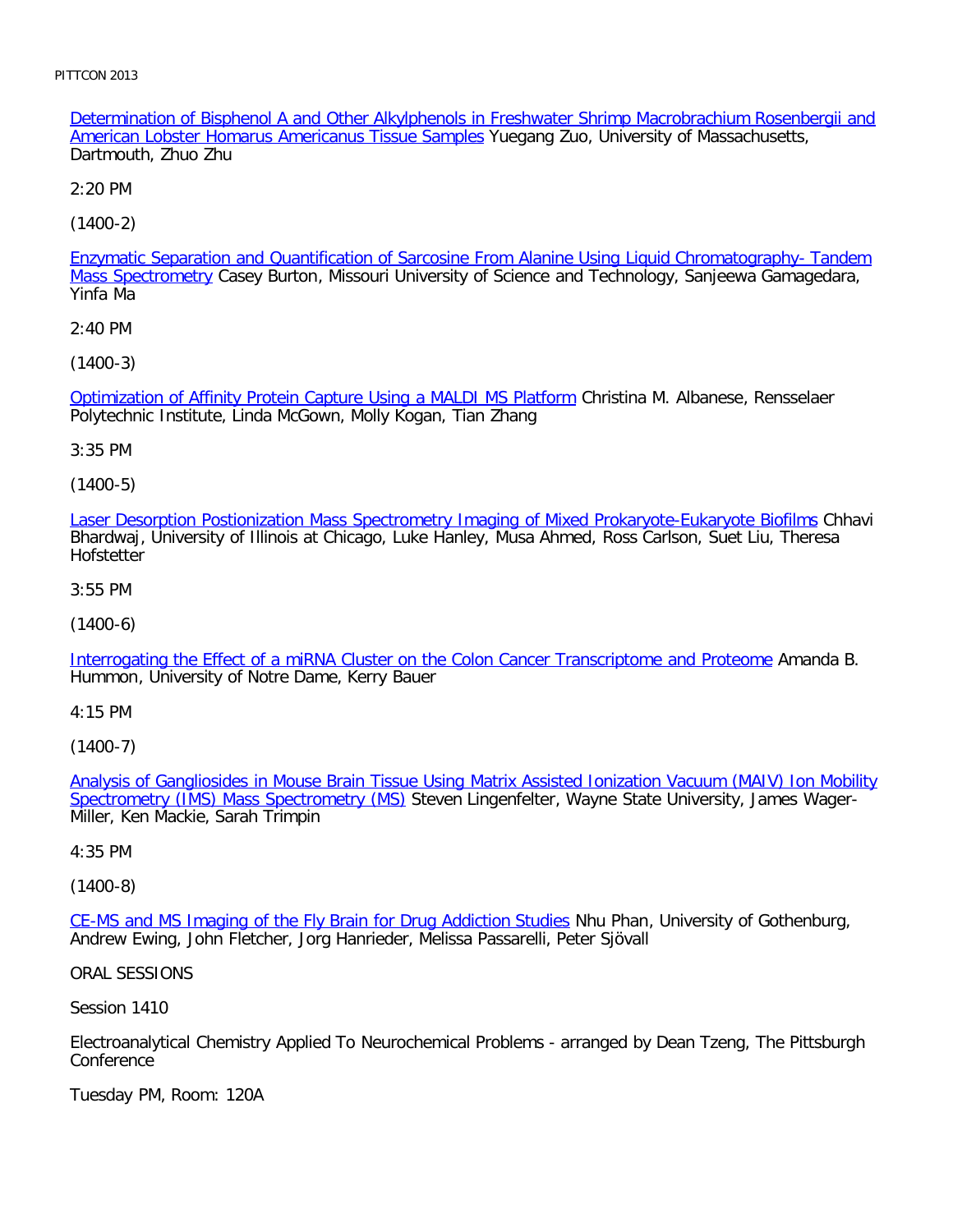Dean Tzeng, The Pittsburgh Conference, Presiding

2:00 PM

[\(1410-1\)](file:///p|/print%20on%20demand%20titles/23101-23200/23133/23133%20source%20materials/papers/1410-1.htm)

Individually Addressable Thin Film Ultra-Microelectrodes Arrays for the Study of Neurotransmitter Exocytosis Jun Wang, Gothenburg University, Andrew Ewing, Maria Svensson, Raphael Trouillon, Yuqing Lin

2:20 PM

[\(1410-2\)](file:///p|/print%20on%20demand%20titles/23101-23200/23133/23133%20source%20materials/papers/1410-2.htm)

Microfabricated Microelectrode Sensor for Measuring Slowly Varying Dopamine Concentrations Adam Dengler, North Carolina State University, Gregory McCarty, R Mark Wightman, Susan Carroll

2:40 PM

(1410-3)

[Exploiting Carbon Nanotubes for Real-Time Detection of Neurotransmitters](file:///p|/print%20on%20demand%20titles/23101-23200/23133/23133%20source%20materials/papers/1410-3.htm) Christopher B. Jacobs, University of Virginia, B Jill Venton

3:00 PM

(1410-4)

[In Vivo Detection of Non-Electroactive Species with Fast-Scan Cyclic Voltammetry on Carbon-Fiber](file:///p|/print%20on%20demand%20titles/23101-23200/23133/23133%20source%20materials/papers/1410-4.htm) [Microelectro](file:///p|/print%20on%20demand%20titles/23101-23200/23133/23133%20source%20materials/papers/1410-4.htm)des Anna M. Belle, University of North Carolina at Chapel Hill, Preethi Gowrishankar, R Mark Wightman

3:35 PM

(1410-5)

Quantitative Comparison of Drug Administration by Iontophoresis and Perfusion In Vitro Doug C. [Kirkpatrick, University of North Carolina at Chapel Hill, Anna Belle, R Mark Wightman, Zoe M](file:///p|/print%20on%20demand%20titles/23101-23200/23133/23133%20source%20materials/papers/1410-5.htm)cElligott

3:55 PM

(1410-6)

Scanning Electrochemical Microscopy-Atomic Force Microscopy Probes from Pyrolyzed Parylene C to Monitor Diffusion of Dopamine through Single Pores [Kirstin Morton, Indiana University, Anna Weber, Lane Baker,](file:///p|/print%20on%20demand%20titles/23101-23200/23133/23133%20source%20materials/papers/1410-6.htm) [Maksymilian Derylo](file:///p|/print%20on%20demand%20titles/23101-23200/23133/23133%20source%20materials/papers/1410-6.htm)

4:15 PM

(1410-7)

Design and Characterization of Microfabricated Electrodes for Neurochemical Measurements Lindsay Walton, University of North Carolina at Chapel Hill, Adam Dengler, Gregory McCarty, Martin Edwards, R Mark [Wightman](file:///p|/print%20on%20demand%20titles/23101-23200/23133/23133%20source%20materials/papers/1410-7.htm)

4:35 PM

(1410-8)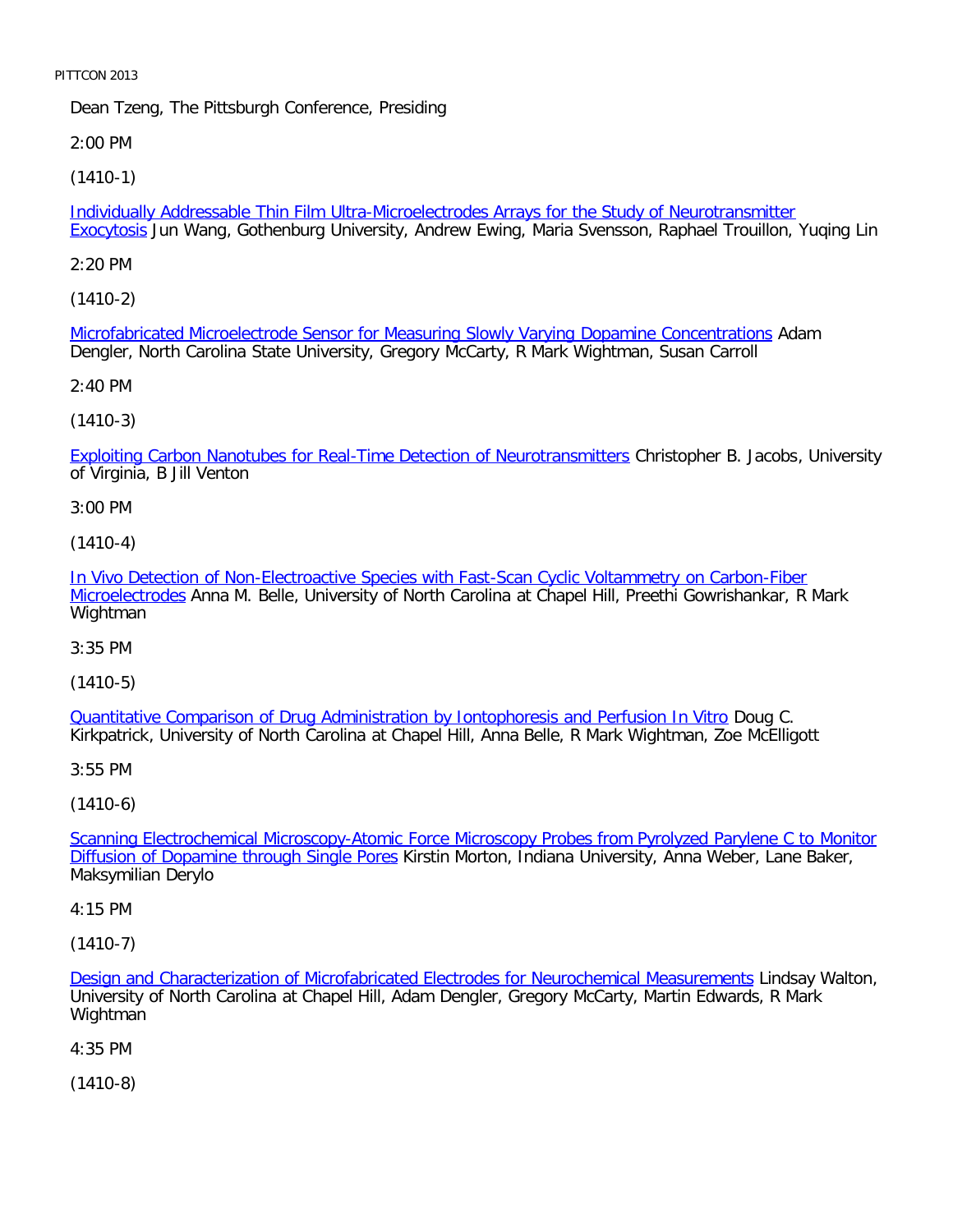Detecting Potassium Transients in the Injured Brain Using Digital Microdialysis Chi Leng Leong, Imperial College London, Andrew de Mello, Anthony Strong, Delphine Feuerstein, Martyn Boutelle, Michelle Rogers, Robert Learney, Rudolf Graf, Toby Jeffcote, Xize Niu

ORAL SESSIONS

Session 1420

Electrochemistry: Bioanalytical and Neurochemical Applications - arranged by Keith J. Stevenson, University of Texas at Austin

Tuesday PM, Room: 120B

Keith J. Stevenson, University of Texas at Austin, Presiding

2:00 PM

[\(1420-1\)](file:///p|/print%20on%20demand%20titles/23101-23200/23133/23133%20source%20materials/papers/1420-1.htm)

[Delay](file:///p|/print%20on%20demand%20titles/23101-23200/23133/23133%20source%20materials/papers/1420-1.htm)ed Timing Fast Scan Cyclic Voltammetry for the Measurement of Basal Concentrations of Dopamine Christopher W. Atcherley, University of Arizona, Michael Heien, Parastoo Hashemi

2:20 PM

(1420-2)

[A Label-Free Approach for Characterizing Lipid Domains in Black Lipid Membranes](file:///p|/print%20on%20demand%20titles/23101-23200/23133/23133%20source%20materials/papers/1420-2.htm) Maria F. Mendoza, University of Arizona, Benjamin Heitz, Craig Aspinwall, Mark Agasid, Scott Saavedra

2:40 PM

(1420-3)

[Analysis of Tissue Ischemia During Free-Flap Surgery Using a Biosensor-Based On-Line Microdialysis](file:///p|/print%20on%20demand%20titles/23101-23200/23133/23133%20source%20materials/papers/1420-3.htm) System Michelle L. Rogers, Imperial College London, Chi Leng Leong, Martyn Boutelle, Peter Brennan, Sally [Go](file:///p|/print%20on%20demand%20titles/23101-23200/23133/23133%20source%20materials/papers/1420-3.htm)wers, Thomas Aldridge, Tim Mellor

3:00 PM

(1420-4)

Vertically Aligned Carbon Nanotubes as an Electrode Material for Biosensors Jenny M. Bergman, University [of Gothenburg, Andrew Ewing, Gulnara Safina, Johan Dunevall, Jun Wang, Wo](file:///p|/print%20on%20demand%20titles/23101-23200/23133/23133%20source%20materials/papers/1420-4.htm)lfgang Harreither

3:35 PM

(1420-5)

Electrochemical Characterization of Flavin Adenine Dinucleotide and Glucose Oxidase on Carbon Nanotube and Nitrogen-Doped Carbon Nanotube Electrodes Keith J. Stevenson, University of Texas at Austin, Jacob [Goran](file:///p|/print%20on%20demand%20titles/23101-23200/23133/23133%20source%20materials/papers/1420-5.htm)

[3:55 PM](file:///p|/print%20on%20demand%20titles/23101-23200/23133/23133%20source%20materials/papers/1420-5.htm)

(1420-6)

Optimizing Optical Stimulation of Neurotransmitter Release in [i]Drosophila[/i] Ning Xiao, University of Virginia, B Jill Venton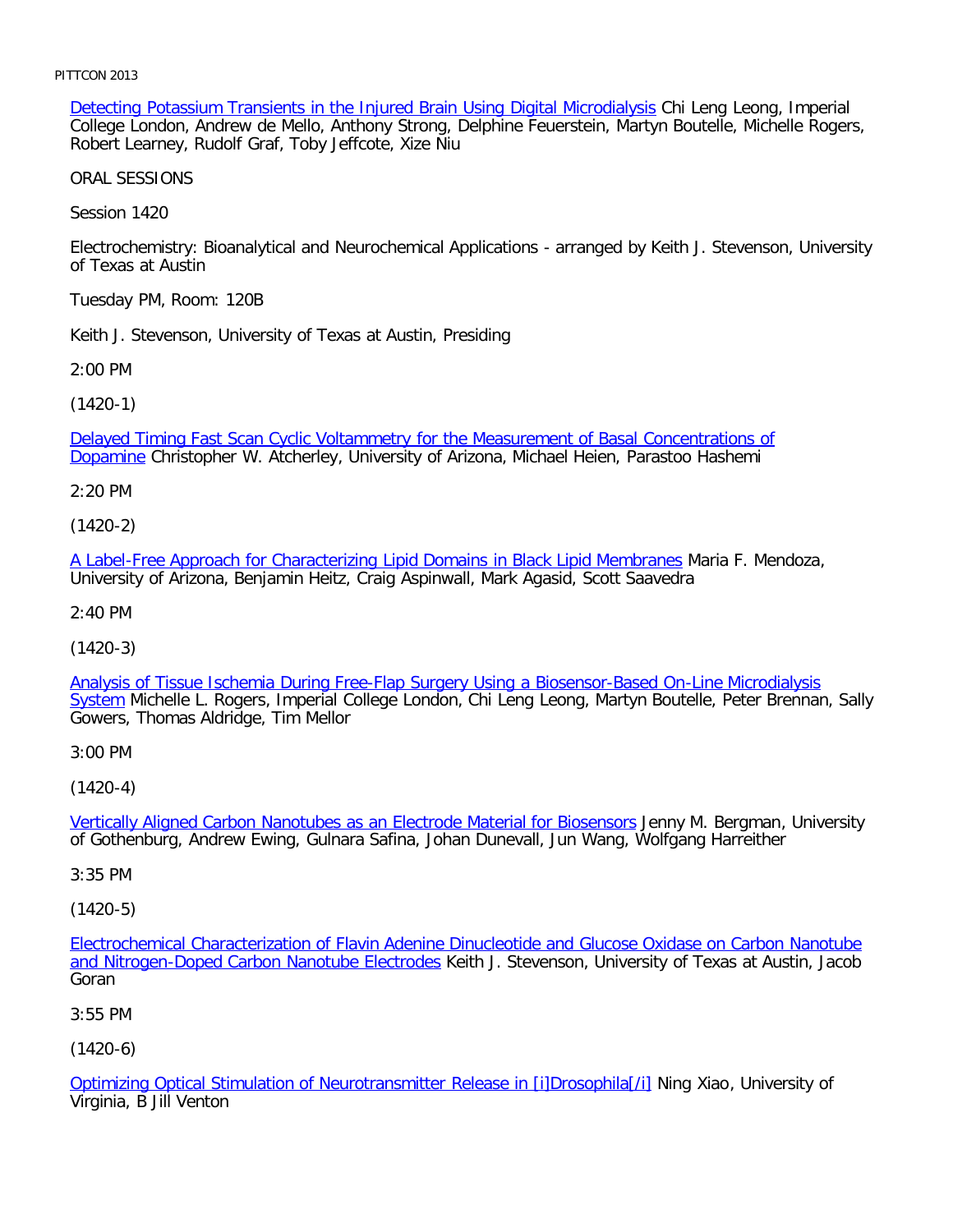4:15 PM

[\(1420-7\)](file:///p|/print%20on%20demand%20titles/23101-23200/23133/23133%20source%20materials/papers/1420-7.htm)

Measuring Transmitter Release from Large Groups of Neuronal Cells in Cheap Polymer Chip Systems Simon T. Larsen, Technical University of Denmark, Marco Matteucci, Rafael Taboryski

4:35 PM

[\(1420-8\)](file:///p|/print%20on%20demand%20titles/23101-23200/23133/23133%20source%20materials/papers/1420-8.htm)

Synthesis of Polyanilane Copolymers on Carbon Electrode for a Biosensor Application Selma Mutlu, Hacettepe University, Hurkan Catalkaya, Ufuk Sacak

ORAL SESSIONS

Session 1430

GCMS: Applications - arranged by Eugene Barry, University of Massachusetts Lowell

Tuesday PM, Room: 120C

Eugene Barry, University of Massachusetts Lowell, Presiding

2:00 PM

(1430-1)

[Overcoming the Hurdles of Implementing Hydrogen Carrier Gas in Volatile Organic Analysis](file:///p|/print%20on%20demand%20titles/23101-23200/23133/23133%20source%20materials/papers/1430-1.htm) Brian Hom, Agilent Technologies, Inc., Fred Feyerherm, Harry Prest

2:20 PM

(1430-2)

[Optimizing Laboratory Throughput and Reducing Costs for EPA Semi-Volatile Methods Using Innovative](file:///p|/print%20on%20demand%20titles/23101-23200/23133/23133%20source%20materials/papers/1430-2.htm) [Injection and Mass Spectrometry Technologies](file:///p|/print%20on%20demand%20titles/23101-23200/23133/23133%20source%20materials/papers/1430-2.htm) Lee Marotta, PerkinElmer

2:40 PM

(1430-3)

Sample Identification by GC-MS and How to Improve It</u> Aviv Amirav, Tel Aviv University, Fialkov Alexander, [Tal Alon](file:///p|/print%20on%20demand%20titles/23101-23200/23133/23133%20source%20materials/papers/1430-3.htm)

3:00 PM

(1430-4)

Progress in Achieving Flow Path Inertness in Gas Phase Analyses Kenneth G. Lynam, Agilent Technologies, Inc., Gary Lee

[3:35 PM](file:///p|/print%20on%20demand%20titles/23101-23200/23133/23133%20source%20materials/papers/1430-4.htm)

(1430-5)

Evolution of a Compact High Speed Time of Flight Mass Spectrometer for Enhanced GCMS Sensitivity Daniela Cavagnino, DANI Instruments, Antonella Siviero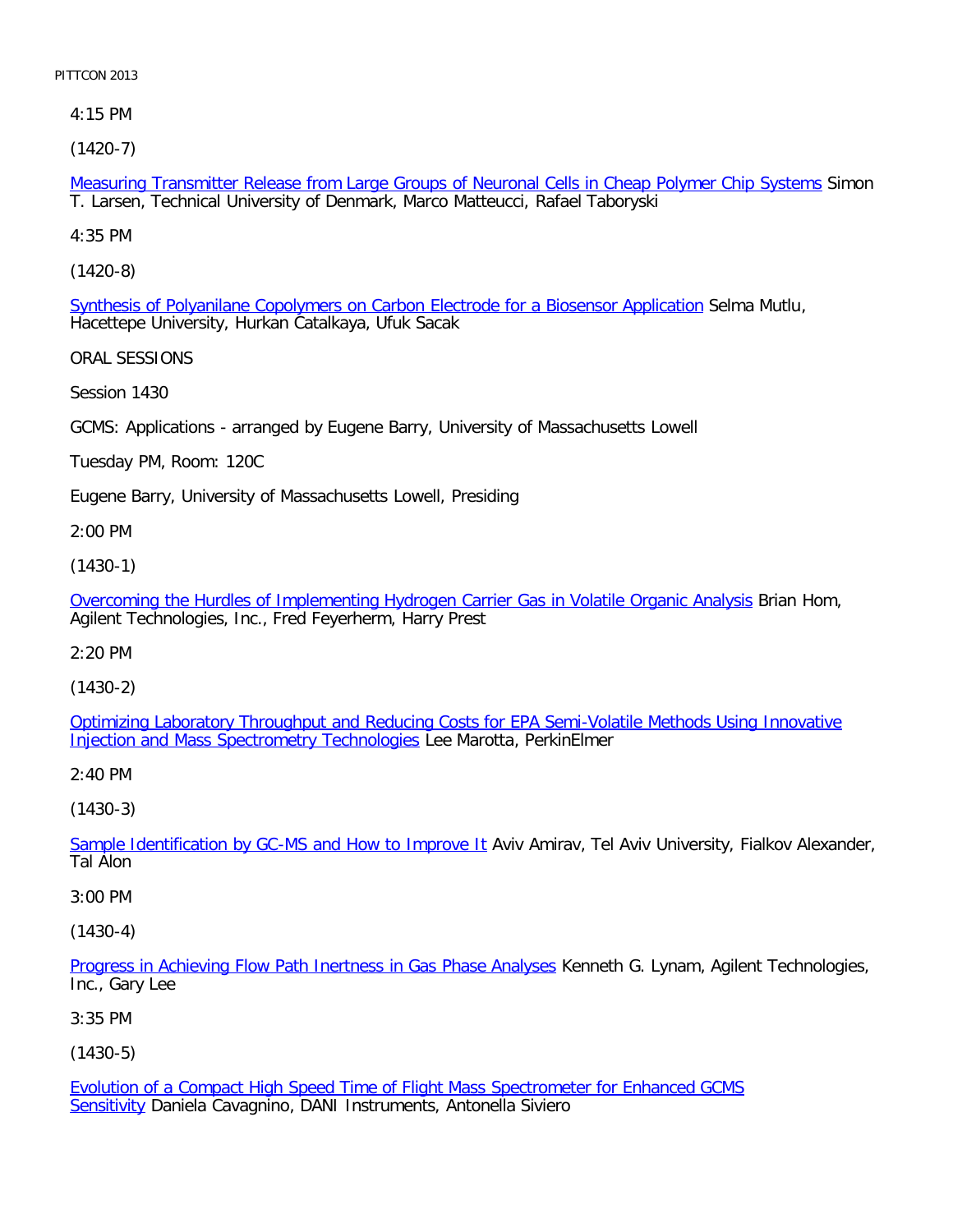3:55 PM

[\(1430-6\)](file:///p|/print%20on%20demand%20titles/23101-23200/23133/23133%20source%20materials/papers/1430-6.htm)

Use of Computer Aided Engineering Software to Develop Novel Metal Capillary Column Ferrule Lindy Miller, Agilent Technologies, Ponna Pa

4:15 PM

[\(1430-7\)](file:///p|/print%20on%20demand%20titles/23101-23200/23133/23133%20source%20materials/papers/1430-7.htm)

Migration of USEPA Method 8270 from Helium Carrier Gas to Hydrogen Carrier Gas Paul V. Macek, Shimadzu Scientific Instruments, Inc., Cindy Burkhardt

4:35 PM

[\(1430-8\)](file:///p|/print%20on%20demand%20titles/23101-23200/23133/23133%20source%20materials/papers/1430-8.htm)

[M](file:///p|/print%20on%20demand%20titles/23101-23200/23133/23133%20source%20materials/papers/1430-8.htm)S Instrument Detection Limits: Replacing Random Signal-to-Noise Ratio with a Statistically Valid Metric Terry Sheehan, Agilent Technologies, Elizabeth Almasi, Takeshi Serino

ORAL SESSIONS

Session 1440

GCMS: Fuel, Energy, Petrochemical, Polymers and Plastics - arranged by Anand R. Mudambi, US Environmental Protection Agency

Tuesday PM, Room: 121A

Anand R. Mudambi, US Environmental Protection Agency, Presiding

2:00 PM

(1440-1)

Petroleum Biomarker Analysis Using Atmospheric Pressure GC/MS/MS Douglas M. Stevens, Waters [Corporation, Adam Ladak, Chang Hsu, Keith Hall, Peter Hancock, Steven](file:///p|/print%20on%20demand%20titles/23101-23200/23133/23133%20source%20materials/papers/1440-1.htm) Lai

2:20 PM

(1440-2)

Semi-Quantitative Determination of Volatile Oligomers of Halogenated Compressor Oil in a Manufacturing Process Using SPME and a Personal Portable GC-MS Tiffany C. Brande, Torion Technologies Inc, Charles [Sadowski, Dan Vassilaros, Douglas Later, Jean Baldwin, Tai Truong](file:///p|/print%20on%20demand%20titles/23101-23200/23133/23133%20source%20materials/papers/1440-2.htm)

2:40 PM

(1440-3)

Optimizing Precision and Accuracy: The Quantitative Analysis of Additives in Polymeric Materials Robert Freeman, Frontier Laboratories, Aki Hosaka, Dave Randle, Ichi Watanabe

[3:00 PM](file:///p|/print%20on%20demand%20titles/23101-23200/23133/23133%20source%20materials/papers/1440-3.htm)

(1440-4)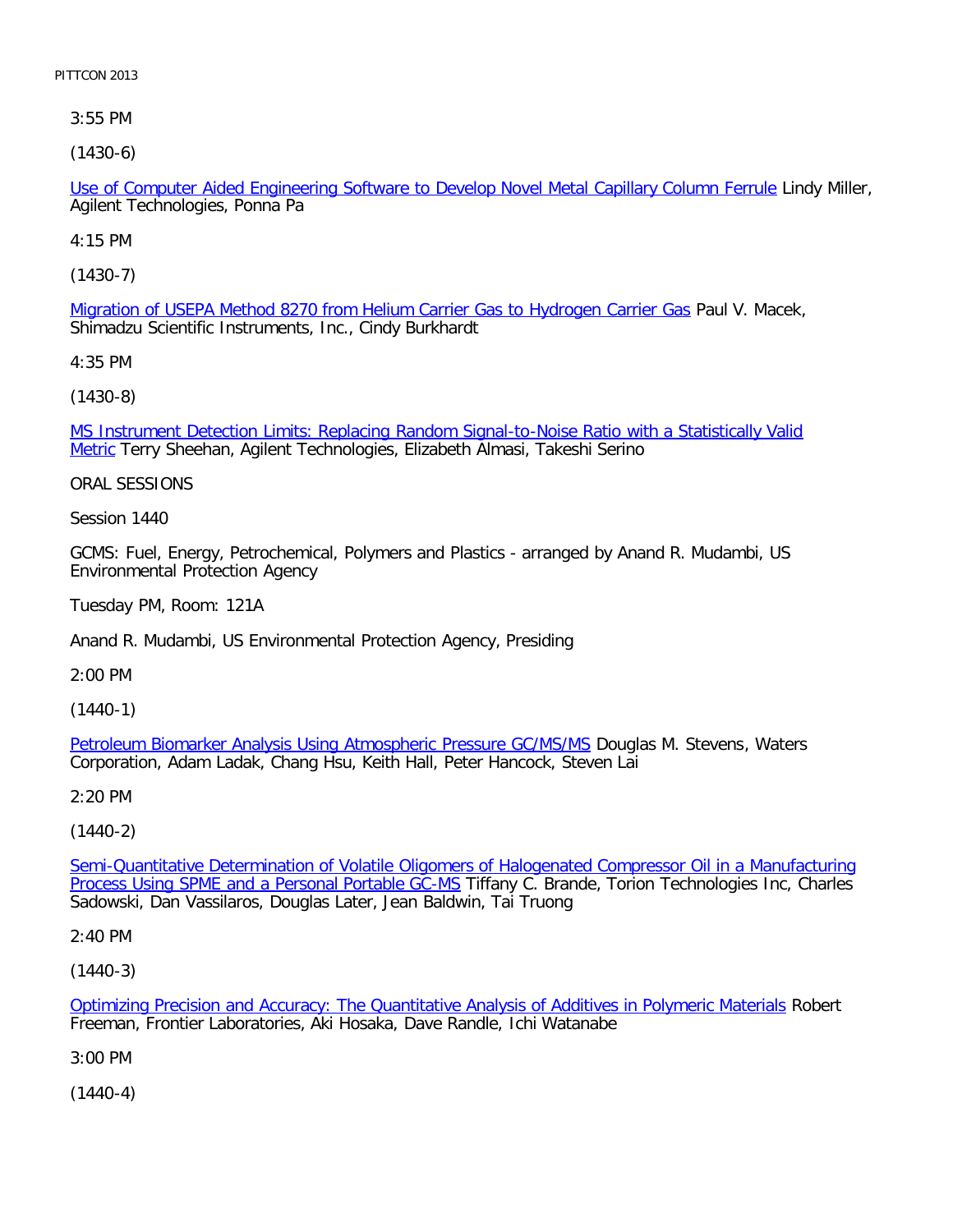Design Aspects of a Multi-Mode, Tandem Micro-Reactor GC/MS System for Catalyst Testing Dave Randle, Frontier Labs USA, Chu Watanabe, Koichi Ito, Terry Ramus

3:35 PM

[\(1440-5\)](file:///p|/print%20on%20demand%20titles/23101-23200/23133/23133%20source%20materials/papers/1440-5.htm)

[Analysis of Hydrocarb](file:///p|/print%20on%20demand%20titles/23101-23200/23133/23133%20source%20materials/papers/1440-5.htm)on Based Oil Derived from Hydrothermal Treatment of Algae Biomass by Comprehensive Two-Dimensional Gas Chromatography (GCxGC) with Flame Ionization and Mass Spectrometric Detection Patrick G. Hatcher, Old Dominion University, Cory Fix, Joe Binkley, Michael Lewan, Wassim Obeid

3:55 PM

[\(1440-6\)](file:///p|/print%20on%20demand%20titles/23101-23200/23133/23133%20source%20materials/papers/1440-6.htm)

New Capabilities and Applications with a Tandem Micro-Reactor GC/MS System for Catalysis Research Terry Ramus, Frontier Labs USA, Chu Watanabe, Dave Randle, Koichi Ito, R Meijboon

ORAL SESSIONS

Session 1450

High-Throughput Chemical Analysis (Half Session) - arranged by Garry J. Lynch, Bechtel Bettis Laboratory

Tuesday PM, Room: 117

Garry J. Lynch, Bechtel Bettis Laboratory, Presiding

2:00 PM

(1450-1)

[Towards A High Throughput Method for Rapidly Sizing Protein Drugs in Formulations](file:///p|/print%20on%20demand%20titles/23101-23200/23133/23133%20source%20materials/papers/1450-1.htm) Nadine K. Njoya, Purdue University, Mary Wirth, Robert Birdsall

2:20 PM

(1450-2)

Practical Fast GC: Speed Up Analysis A Factor 2 Using the Same Instrumentation with Minimal Changes in the Method [Jaap de Zeeuw, Restek Corporation, Gary Stidsen, Jim Whitford](file:///p|/print%20on%20demand%20titles/23101-23200/23133/23133%20source%20materials/papers/1450-2.htm)

## [2:40 PM](file:///p|/print%20on%20demand%20titles/23101-23200/23133/23133%20source%20materials/papers/1450-2.htm)

(1450-3)

Appropriate Implementation and New Applications for the Quantification of 56 VOCs in Blood and Other Matrices by SPME GC/MS Maureen M. Sampson, Centers for Disease Control and Prevention, Benjamin [Blount, David Chambers, Fallon Moliere](file:///p|/print%20on%20demand%20titles/23101-23200/23133/23133%20source%20materials/papers/1450-3.htm)

[3:00 PM](file:///p|/print%20on%20demand%20titles/23101-23200/23133/23133%20source%20materials/papers/1450-3.htm)

(1450-4)

Development and Application of the Flowing Atmospheric Pressure Afterglow (FAPA) Source for Ambient Mass Spectrometry Kevin P. Pfeuffer, Indiana University, Brian Laughlin, Gary Hieftje, Joe Kennedy, Steven [Ray](file:///p|/print%20on%20demand%20titles/23101-23200/23133/23133%20source%20materials/papers/1450-4.htm)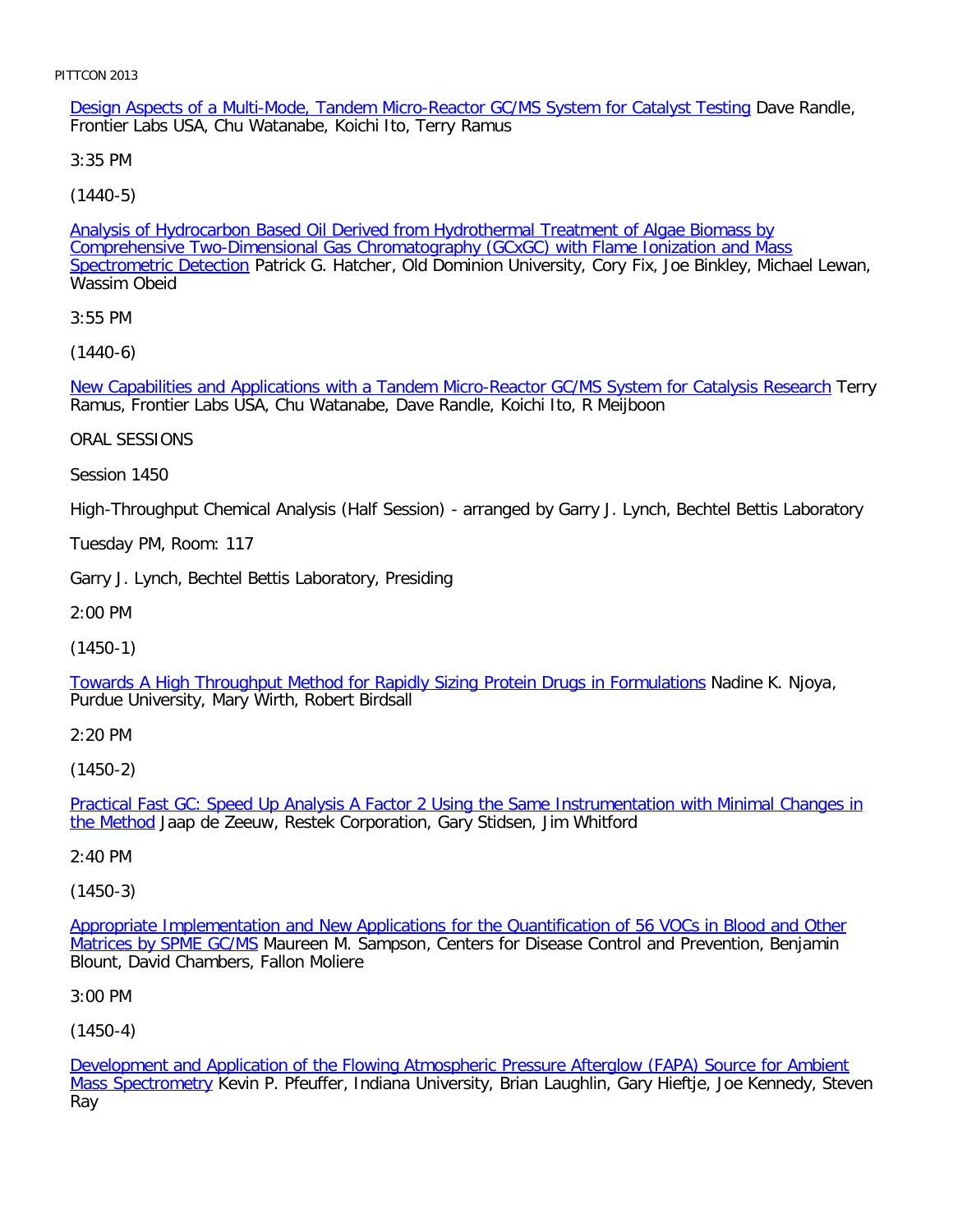ORAL SESSIONS

Session 1460

Metabolomics - arranged by Jeffrey S. Patrick, Leco

Tuesday PM, Room: 202B

Jeffrey S. Patrick, Leco, Presiding

2:00 PM

[\(1460-1\)](file:///p|/print%20on%20demand%20titles/23101-23200/23133/23133%20source%20materials/papers/1460-1.htm)

[In Vivo S](file:///p|/print%20on%20demand%20titles/23101-23200/23133/23133%20source%20materials/papers/1460-1.htm)olid Phase Microextraction – First Step to Rapid Diagnostic Tool for Determination of Biomarkers in Surgery Unit Barbara Bojko, University of Waterloo, Erasmus Cudjoe, Janusz Pawliszyn, Krzysztof Gorynski

2:40 PM

(1460-3)

[Metabolic MCC/IMS-Profiles of Human Breath: Pharmaco-Kinetic and Pharmaco-Dynamic Monitoring](file:///p|/print%20on%20demand%20titles/23101-23200/23133/23133%20source%20materials/papers/1460-3.htm) Joerg Ingo Baumbach, KIST Europe, Heiko Buchinger, Rouven Hellbrueck, Sascha Kreuer, Sasidhar Maddula, Thomas Volk

3:00 PM

(1460-4)

[Metabolomic Fingerprinting with LC-MS Reveals Molecular Differences in Stem Cell Pluripotency](file:///p|/print%20on%20demand%20titles/23101-23200/23133/23133%20source%20materials/papers/1460-4.htm) Jorg Hanrieder, Chalmers University of Technology, Andrew Ewing, Georg Kuhn, Melissa Passarelli, Nina Erkenstam

3:35 PM

(1460-5)

Comparative Metabolomic Analysis in HepatoCarcinoma Jeffrey Patrick, LECO Corporation, Joe Binkley, Kevin [Siek, Li Zhang](file:///p|/print%20on%20demand%20titles/23101-23200/23133/23133%20source%20materials/papers/1460-5.htm)

3:55 PM

(1460-6)

Clinical Measurements with an Optical Multisensor Array in Point-of-Care Settings Punkaj Ahuja, Case [Western Reserve University, Brian Hemphill, Jeffrey Ustin, Miklos Gratzl](file:///p|/print%20on%20demand%20titles/23101-23200/23133/23133%20source%20materials/papers/1460-6.htm)

4:15 PM

(1460-7)

Metabolomics of Skeletal Muscle and Other Organs: Analytical Challenges and Real-World Applications Charles R. Evans, University of Michigan, Charles Burant, Katherine Overmyer, Nathan Qi

[ORAL SESSIONS](file:///p|/print%20on%20demand%20titles/23101-23200/23133/23133%20source%20materials/papers/1460-7.htm)

Session 1470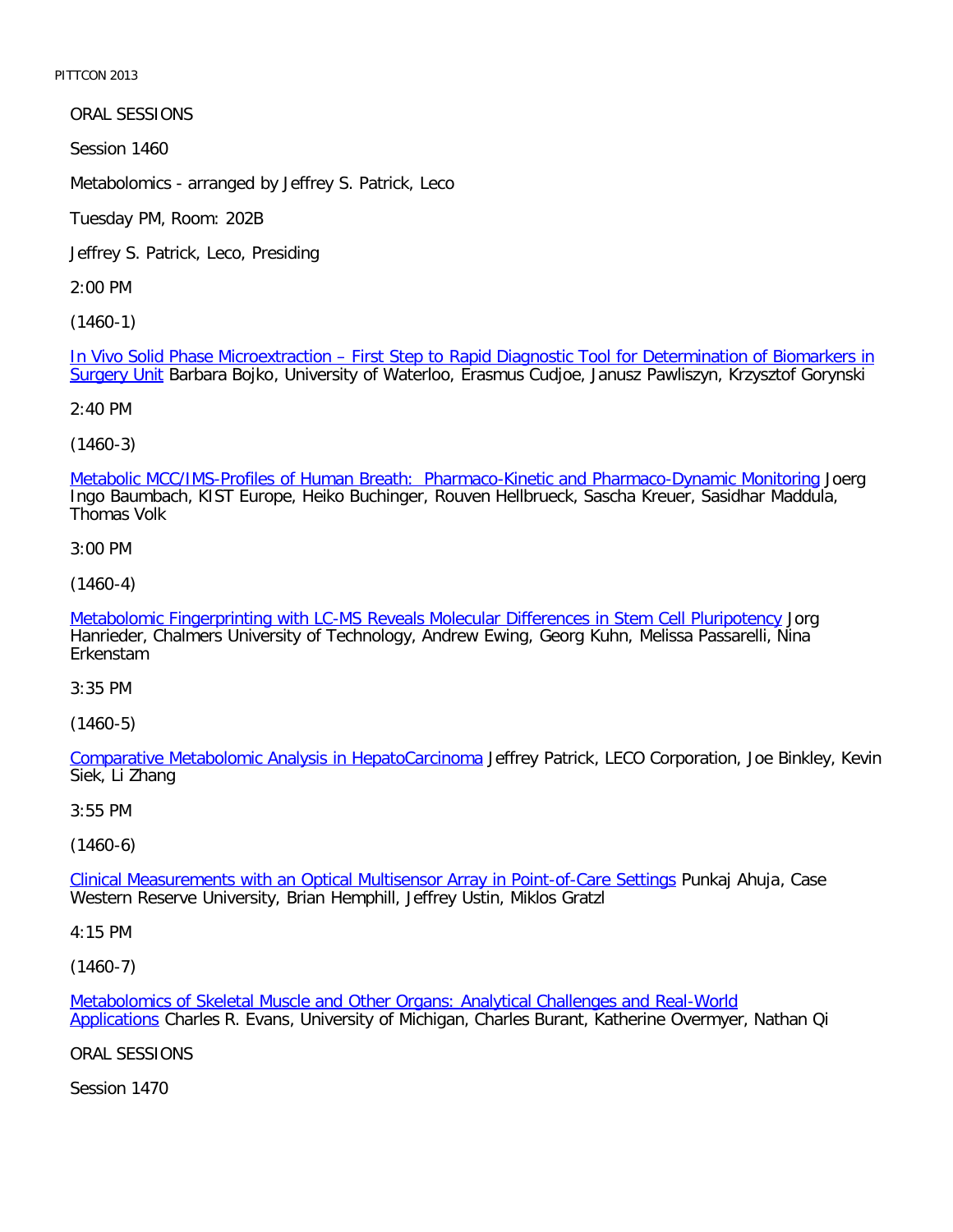Portable Instruments (Half Session) - arranged by Garry J. Lynch, Bechtel Bettis Laboratory

Tuesday PM, Room: 117

Garry J. Lynch, Bechtel Bettis Laboratory, Presiding

3:35 PM

[\(1470-1\)](file:///p|/print%20on%20demand%20titles/23101-23200/23133/23133%20source%20materials/papers/1470-1.htm)

A Military Grade Hand-Held Raman Analyzer Stuart Farquharson, Real-Time Analyzers, Carl Brouillette, Wayne Smith

3:55 PM

[\(1470-2\)](file:///p|/print%20on%20demand%20titles/23101-23200/23133/23133%20source%20materials/papers/1470-2.htm)

Fast Portable Purge and Trap Analysis Allison L. Thompson, Dugway Proving Ground, David Blanchard, Eric **Garff** 

4:15 PM

(1470-3)

[Detection of Hidden Persons and Illegal Substances by an Array of Quantum Cascade Lasers and Cantilever](file:///p|/print%20on%20demand%20titles/23101-23200/23133/23133%20source%20materials/papers/1470-3.htm) [Enhanced Photoacoustic Spectroscop](file:///p|/print%20on%20demand%20titles/23101-23200/23133/23133%20source%20materials/papers/1470-3.htm)y Juho Uotila, Gasera Ltd., Gregory Maisons, Ismo Kauppinen, Jussi Raittila, Sauli Sinisalo

4:35 PM

(1470-4)

[Portable Dual-Channel Gas Analyzer for Continuous Monitoring of Carbon Dioxide in Gas Streams](file:///p|/print%20on%20demand%20titles/23101-23200/23133/23133%20source%20materials/papers/1470-4.htm) Sayed A. Marzouk, UAE University, Mohamed Al Azab, Mohamed Al-Marzouqi, Muna Bufaroosha

POSTER SESSIONS

Session 1480

Analysis of PAH's and Persistent Organics

Tuesday PM, Room: Exposition Floor, Aisles 1600-2100

(1480-1P)

Novel Extraction and Analysis of 18 EPA PAHs from Mussel Tissue: Baseline Resolution of All PAHs in 6 Minutes with No Post Extraction Clean-up Bruce Richter, Thermo Fisher Scientific, Brett Murphy, D [McLaughlin, David Knowles, MW Martin, Richard Carlson, Tamara Marchincin, WF Nichols](file:///p|/print%20on%20demand%20titles/23101-23200/23133/23133%20source%20materials/papers/1480-1.htm)

(1480-2P)

Overcoming Band Broadening of High Boiling Polynuclear Aromatic Hydrocarbons in GC-MS Waste Sample Analysis Jessie Butler, Thermo Fisher Scientific, Alexander Semyonov, Massimo Santoro, Pat O'Brien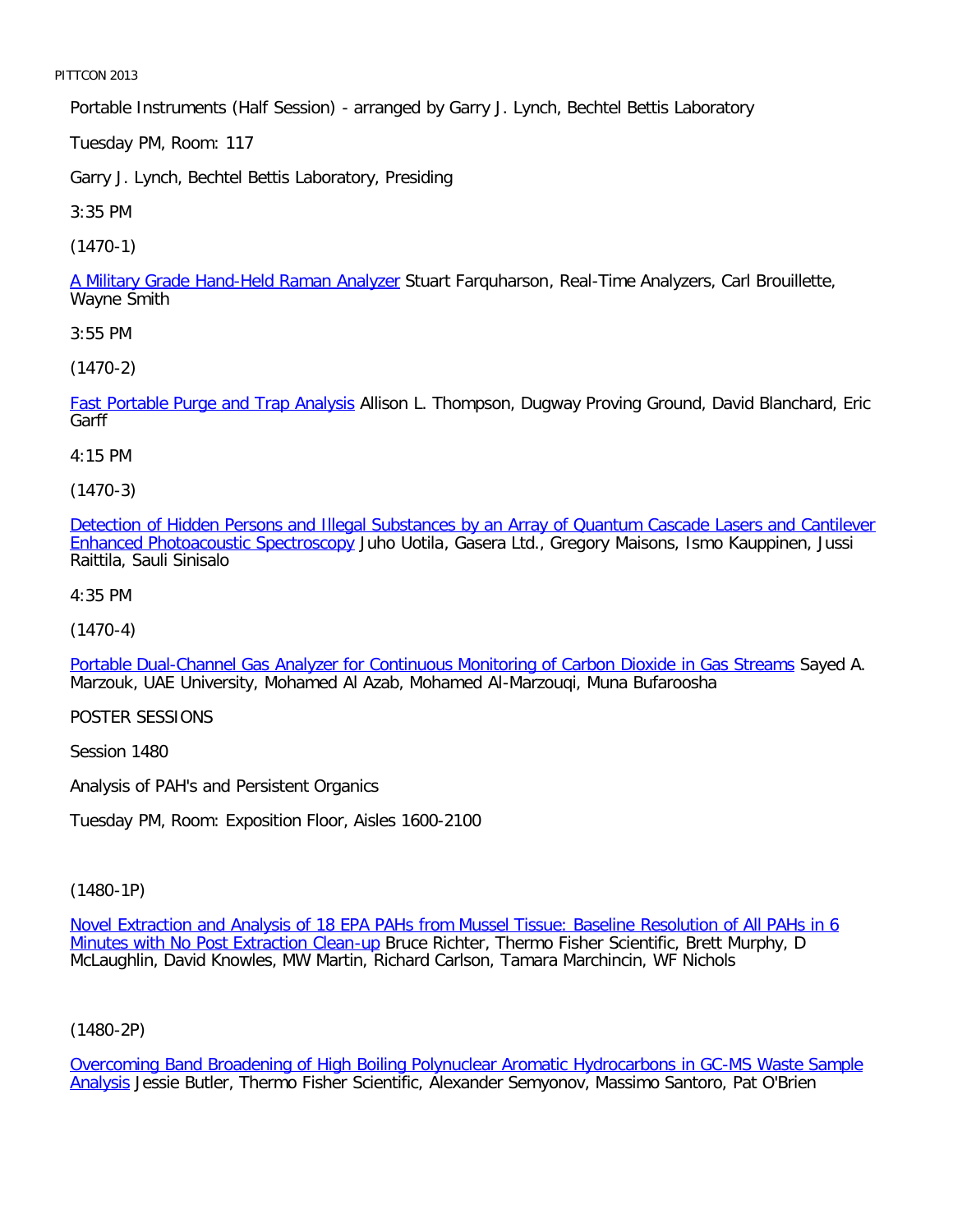[\(1480-3P\)](file:///p|/print%20on%20demand%20titles/23101-23200/23133/23133%20source%20materials/papers/1480-3.htm)

Direct Determination of Polycyclic Aromatic Hydrocarbons in Water Samples Using BEA Zeolites and Laser-Excited Time-Resolved Shpol'skii Spectroscopy Walter B. Wilson, University of Central Florida, Andreia Costa, Andres Campiglia, Huiyong Wang, Jose Dias, Silvia Dias

[\(1480-4P\)](file:///p|/print%20on%20demand%20titles/23101-23200/23133/23133%20source%20materials/papers/1480-4.htm)

Poly-Aromatic Hydrocarbons Analysis by Time of Flight LC-MS Sue Dantonio, Agilent

[\(1480-6P\)](file:///p|/print%20on%20demand%20titles/23101-23200/23133/23133%20source%20materials/papers/1480-6.htm)

[Analysis for Trace Organic Contaminant: Organochlor](file:///p|/print%20on%20demand%20titles/23101-23200/23133/23133%20source%20materials/papers/1480-6.htm)ine Pesticides and Polycyclic Aromatic Hydrocarbons Residues in Water Samples of Lagos Lagoon, Nigeria Adeyemi D. Kehinde, University of Lagos, Anyakora Chimezie

(1480-7P)

[Ultra High Performance Separation of PAHs, Harnessing the Technological Advances of a Novel UHPLC](file:///p|/print%20on%20demand%20titles/23101-23200/23133/23133%20source%20materials/papers/1480-7.htm) [Sy](file:///p|/print%20on%20demand%20titles/23101-23200/23133/23133%20source%20materials/papers/1480-7.htm)stem Njies Pedjie, PerkinElmer, JL DiCesare, Wilhad Reuter

(1480-8P)

[Evaluation of Nano Stationary Phase GC Columns for Fast GC-ECD Analyses of PCB](file:///p|/print%20on%20demand%20titles/23101-23200/23133/23133%20source%20materials/papers/1480-8.htm) Krishnat Naikwadi, J & K Scientific Inc., Allen Britten, Kelsey AuCoin, Thomas Ferrier

(1480-9P)

Determination of Polychlorinated Dibenzo-p-dioxins and Furans (PCDD/Fs) in Environmental Samples and Incinerator Ash Using High Sensitivity GC-MS/MS [Massimo Santoro, Thermo Fisher Scientific, C Hunter, D](file:///p|/print%20on%20demand%20titles/23101-23200/23133/23133%20source%20materials/papers/1480-9.htm) [Gardner, Inge De Dobbeleer, J Fardon, Silcock Pa](file:///p|/print%20on%20demand%20titles/23101-23200/23133/23133%20source%20materials/papers/1480-9.htm)ul

(1480-10P)

Execution of 9 US EPA Methods Using a Single GC Column Pair Kenneth G. Lynam, Agilent Technologies, Inc., Gary Lee

(1480-11P)

Determination of Phthalate Migration from Children's Toys into Artificial Saliva Using QuEChERS Extraction and GC/MS Analysis Xiaoyan Wang, United Chemical Technologies, Inc., Brian Kinsella, Michael Telepchak, [Thomas August](file:///p|/print%20on%20demand%20titles/23101-23200/23133/23133%20source%20materials/papers/1480-11.htm)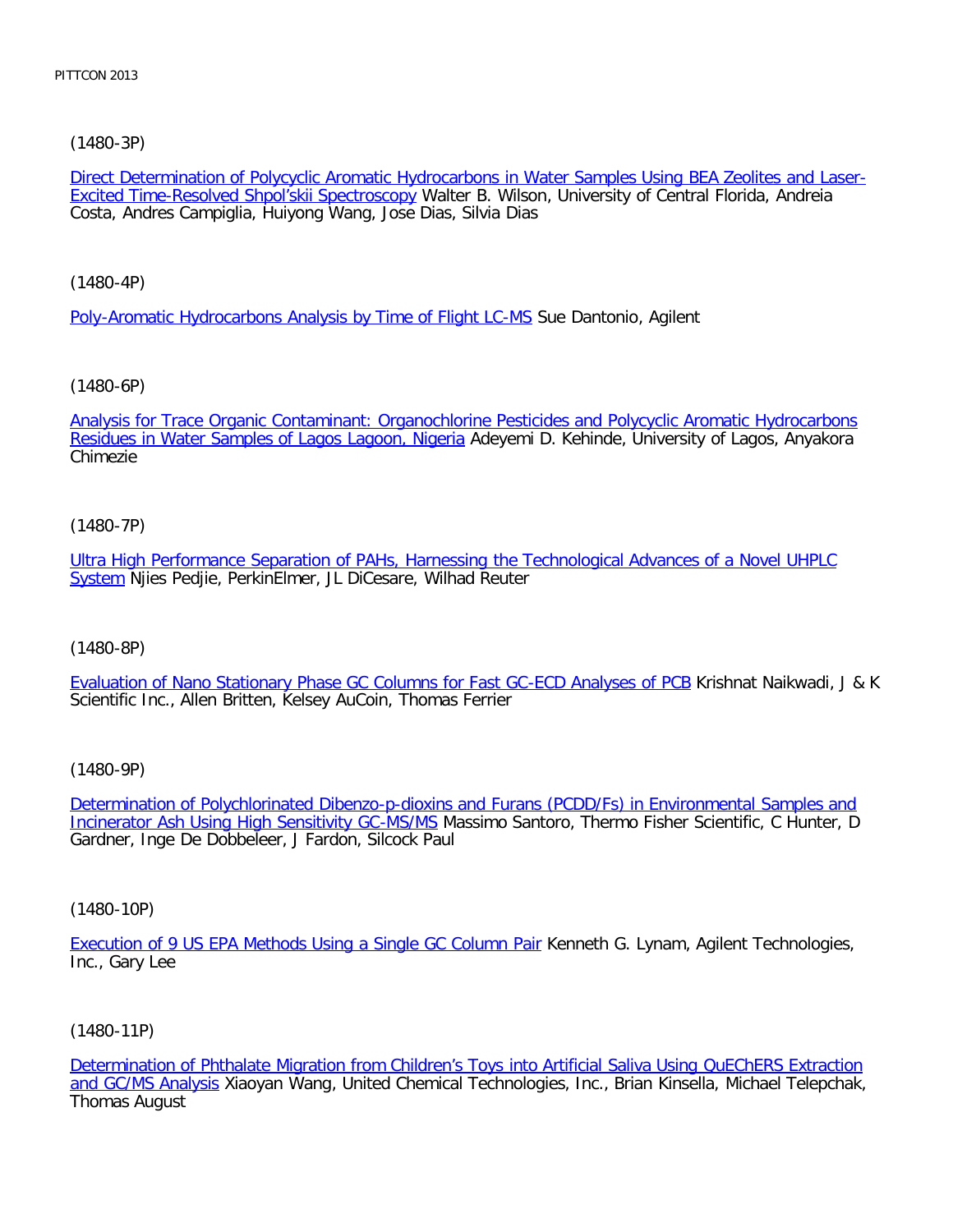[\(1480-12P\)](file:///p|/print%20on%20demand%20titles/23101-23200/23133/23133%20source%20materials/papers/1480-12.htm)

Aroclors in Blood Serum by Triple Quadrupole GC/MS/MS Laura Chambers, Shimadzu Scientific Instruments, Clifford Taylor, Nicole Lock, Richard Whitney, Zhuangzhi "Max" Wang

[\(1480-13P\)](file:///p|/print%20on%20demand%20titles/23101-23200/23133/23133%20source%20materials/papers/1480-13.htm)

Determination of Endocrine Disrupting Chemicals in Ground Water in Monroe County, New York Kimberly D. Chichester, St. John Fisher College, Amber Coss, Irene Kimaru

[\(1480-14P\)](file:///p|/print%20on%20demand%20titles/23101-23200/23133/23133%20source%20materials/papers/1480-14.htm)

[Ap](file:///p|/print%20on%20demand%20titles/23101-23200/23133/23133%20source%20materials/papers/1480-14.htm)proaching the Ultimate Limits of Detection for Endocrine Disrupters in Wastewater Effluent Using GC-NCI-MS/MS Melissa Churley, Agilent Technologies, Anthony Macherone, Marc Mills, Ruth Marfil-Vega

(1480-15P)

[Determination of Trace Amount of Bisphenol A in Paper Currencies and Receipts by Solid Phase Extraction](file:///p|/print%20on%20demand%20titles/23101-23200/23133/23133%20source%20materials/papers/1480-15.htm) [and High Performance Liquid Chromatography](file:///p|/print%20on%20demand%20titles/23101-23200/23133/23133%20source%20materials/papers/1480-15.htm) Yuegang Zuo, University of Massachusetts, Dartmouth, Tian Shi

(1480-16P)

[Advances in Automating Solid Phase Extraction for UCMR3: Hormones and 1, 4-Dioxane](file:///p|/print%20on%20demand%20titles/23101-23200/23133/23133%20source%20materials/papers/1480-16.htm) Michael Ebitson, Horizon Technology Inc., David Gallagher

(1480-17P)

Determination of Selected Persistent Organic Polluting Pesticides in Water Using Automated SPE and **GC/ECD** [Michael Ebitson, Horizon Technology Inc., David Gallagher](file:///p|/print%20on%20demand%20titles/23101-23200/23133/23133%20source%20materials/papers/1480-17.htm)

(1480-18P)

Comparison of Enantiomeric Separation of Chiral Agrocides on New Cyclofructan Derivatized Stationary Phases and on Commercial Cyclobond Series HPLC Columns Edra Dodbiba, University of Texas at Arlington, [Daniel Armstrong, Tharanga Payagala](file:///p|/print%20on%20demand%20titles/23101-23200/23133/23133%20source%20materials/papers/1480-18.htm)

[POSTER SESSIONS](file:///p|/print%20on%20demand%20titles/23101-23200/23133/23133%20source%20materials/papers/1480-18.htm)

Session 1490

Art and Archaeology

Tuesday PM, Room: 204ABC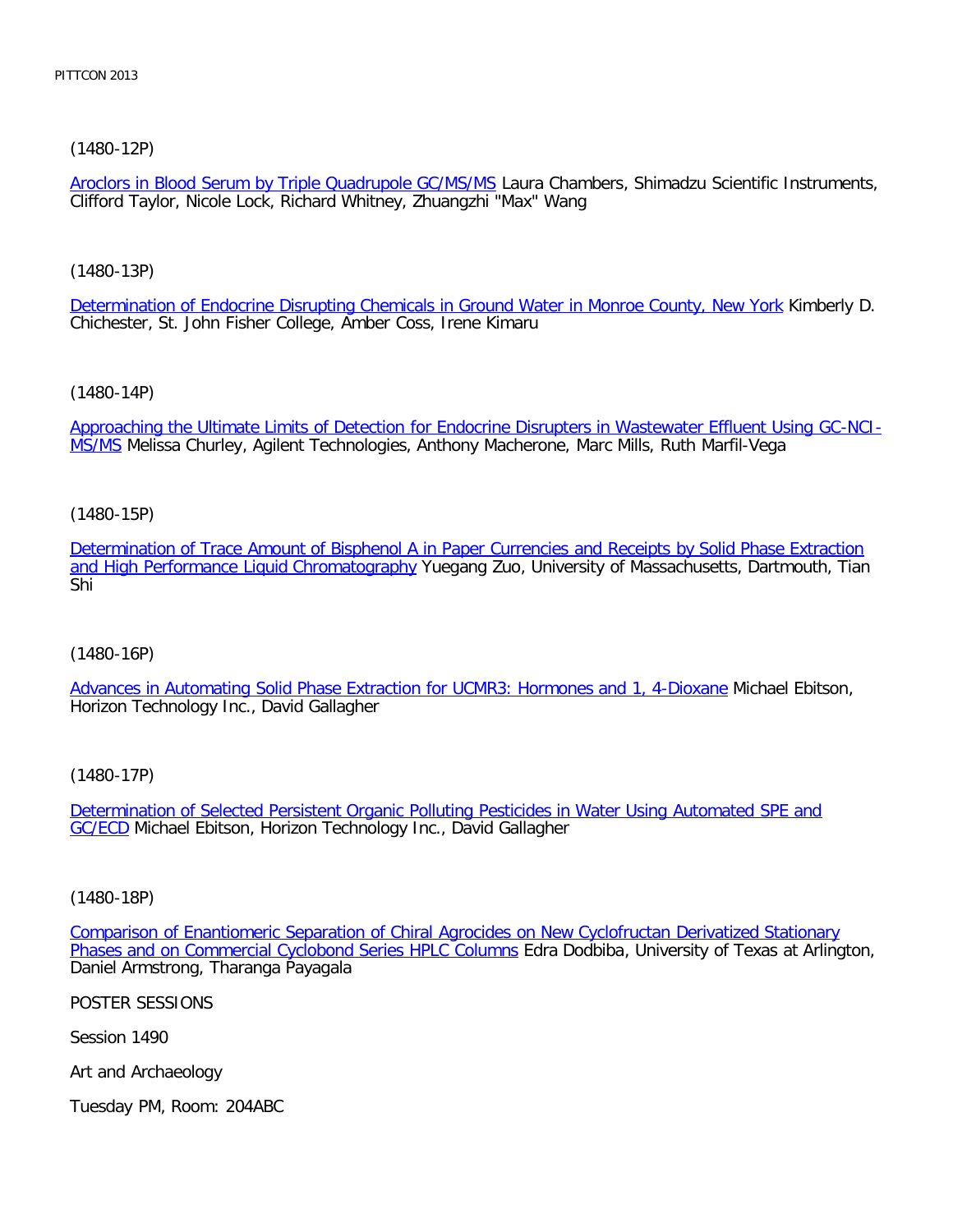[\(1490-1P\)](file:///p|/print%20on%20demand%20titles/23101-23200/23133/23133%20source%20materials/papers/1490-1.htm)

Classification of an Undetermined Archaeological Feature in a Western Pennsylvania Cemetery Via Spectrophotometric Determination of Arsenic and Phosphorus in the Surrounding Soil Mark T. Stauffer, University of Pittsburgh at Greensburg, Ryan Jakubek

[\(1490-2P\)](file:///p|/print%20on%20demand%20titles/23101-23200/23133/23133%20source%20materials/papers/1490-2.htm)

PXRF Differentiation of Ancient Obsidian Projectile Points from Northern Chile Corinne C. Deibel, Earlham College, Emily Stovel, Jiqiao Shi, Justin Broach, Michael Deibel, William Whitehead

# [\(1490-3P\)](file:///p|/print%20on%20demand%20titles/23101-23200/23133/23133%20source%20materials/papers/1490-3.htm)

Spectroscopic Analysis of Quantum Dots as Fluorophores in Artistic Media Elisa T. Novelli, Rensselaer Polytechnic Institute, Bradley Burcar, Lauren Cassidy, Linda McGown

## (1490-4P)

[An Approach to Teaching an Upper-Level Chemistry of Art Course](file:///p|/print%20on%20demand%20titles/23101-23200/23133/23133%20source%20materials/papers/1490-4.htm) Jennifer R. Coym, University of South Alabama

## (1490-5P)

[Exploring the Limits of Bronze Artifact Analysis Using Cu Isotopes: Applications in "Biblical" Coin](file:///p|/print%20on%20demand%20titles/23101-23200/23133/23133%20source%20materials/papers/1490-5.htm) [Numisma](file:///p|/print%20on%20demand%20titles/23101-23200/23133/23133%20source%20materials/papers/1490-5.htm)tics Nathan W. Bower, Colorado College, Austin Keller, Craig Lundstrom, David Hendin, Zachary **White** 

POSTER SESSIONS

Session 1500

Data Analysis and Manipulation

Tuesday PM, Room: 204ABC

(1500-1P)

A Computational Platform for Comprehensive Two-Dimensional Gas Chromatography – Time-of-Flight Mass Spectrometry-Based Metabolomics Profiling Xiaoli Wei, University of Louisville, Craig McClain, Imhoi Koo, [Seongho Kim, Xiang Zhang, Xue Shi](file:///p|/print%20on%20demand%20titles/23101-23200/23133/23133%20source%20materials/papers/1500-1.htm)

(1500-2P)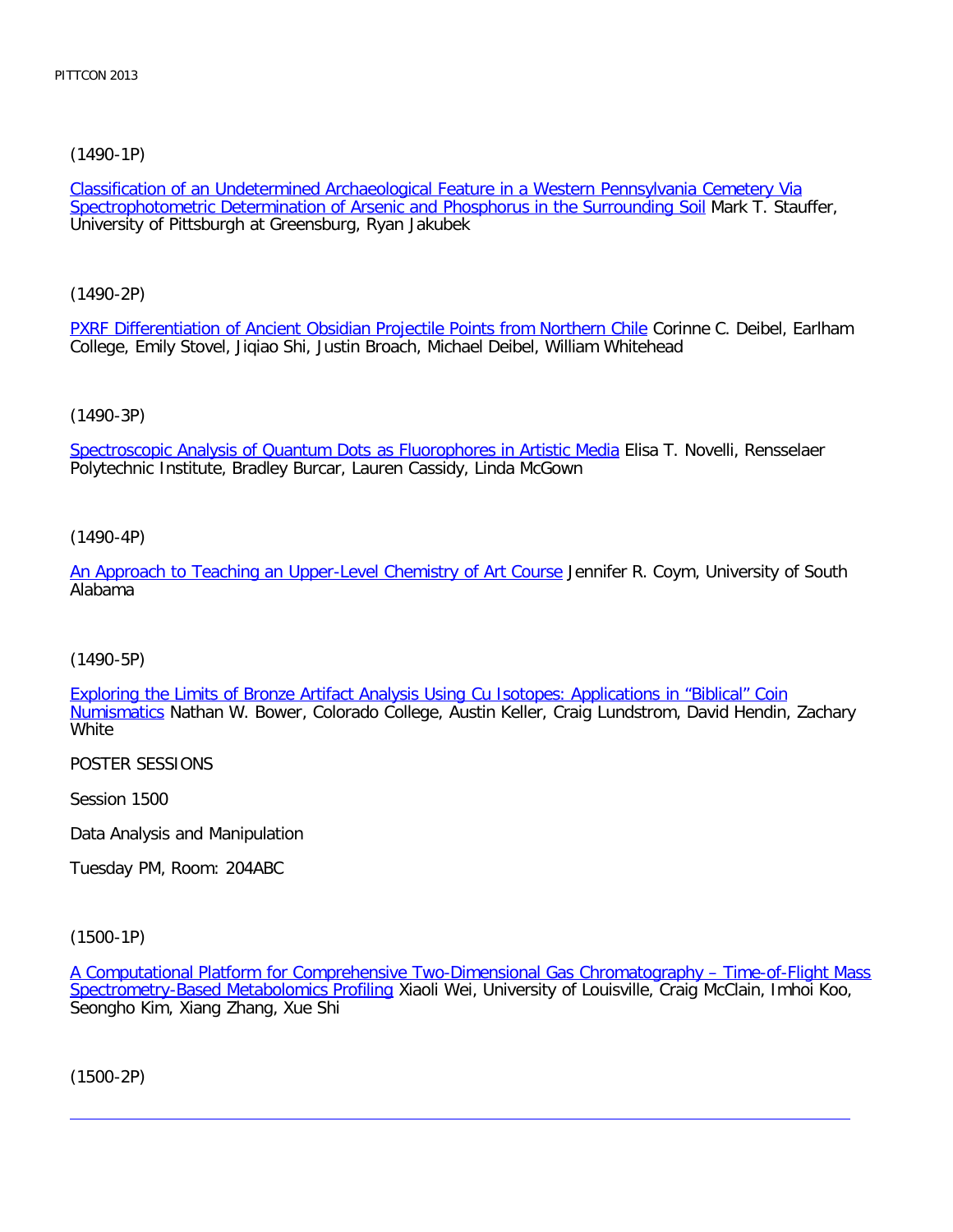Evaluation of Metabolite Variation by a Pooled Sample Approach Between Normal Control and Traumatic Brain Injury Mice Using GCxGC-TOFMS with Data Analysis Using a Software Driven Reference Feature John Heim, LECO Corporation, Elizabeth Humston-Fulmer, Joe Binkley

# [\(1500-3P\)](file:///p|/print%20on%20demand%20titles/23101-23200/23133/23133%20source%20materials/papers/1500-3.htm)

An Application of Analysis of Mixtures and Partial Least Squares to the Determination of Formation Constants of Selected Iron(III)-Polyphenol Chelates: Preliminary Results Mark T. Stauffer, University of Pittsburgh at Greensburg

# [\(1500-4P\)](file:///p|/print%20on%20demand%20titles/23101-23200/23133/23133%20source%20materials/papers/1500-4.htm)

[Bioinformatics Anal](file:///p|/print%20on%20demand%20titles/23101-23200/23133/23133%20source%20materials/papers/1500-4.htm)ysis and Molecular Investigation of Polymorphic Markers Located in FMR1 Gene Region in the Iranian Population Mahsa Shirani, University of Isfahan

# POSTER SESSIONS

Session 1510

Food and Related Products

Tuesday PM, Room: 204ABC

# (1510-1P)

[Rapid Determination of Gibberellin in Fruits by Triple Quadrupole Mass Spectrometer](file:///p|/print%20on%20demand%20titles/23101-23200/23133/23133%20source%20materials/papers/1510-1.htm) Li Yue-Qi, Shimadzu Co., Ltd, Huang Tao-Hong

# (1510-2P)

Chemometric Profiling of Whiskey Using GC/MS Takeshi Serino, Agilent Technologies, Brian Hom, Sadao [Nakamura](file:///p|/print%20on%20demand%20titles/23101-23200/23133/23133%20source%20materials/papers/1510-2.htm)

# (1510-3P)

Near-Real-Time Sampling Technology Applied to Odor and Fragrance Profiling Steve Davies, Markes [International, Kurt Thaxton, Lara Kelly, Vanessa Frost-Barnes](file:///p|/print%20on%20demand%20titles/23101-23200/23133/23133%20source%20materials/papers/1510-3.htm)

# (1510-4P)

Quantification of Isoflavones in Soybeans Using Micellar Electrokinetic Chromatography Cevdet Akbay, Fayetteville State University, Abdelmajid Kassem, Harmin Herrera, Kaodi Umerah

(1510-5P)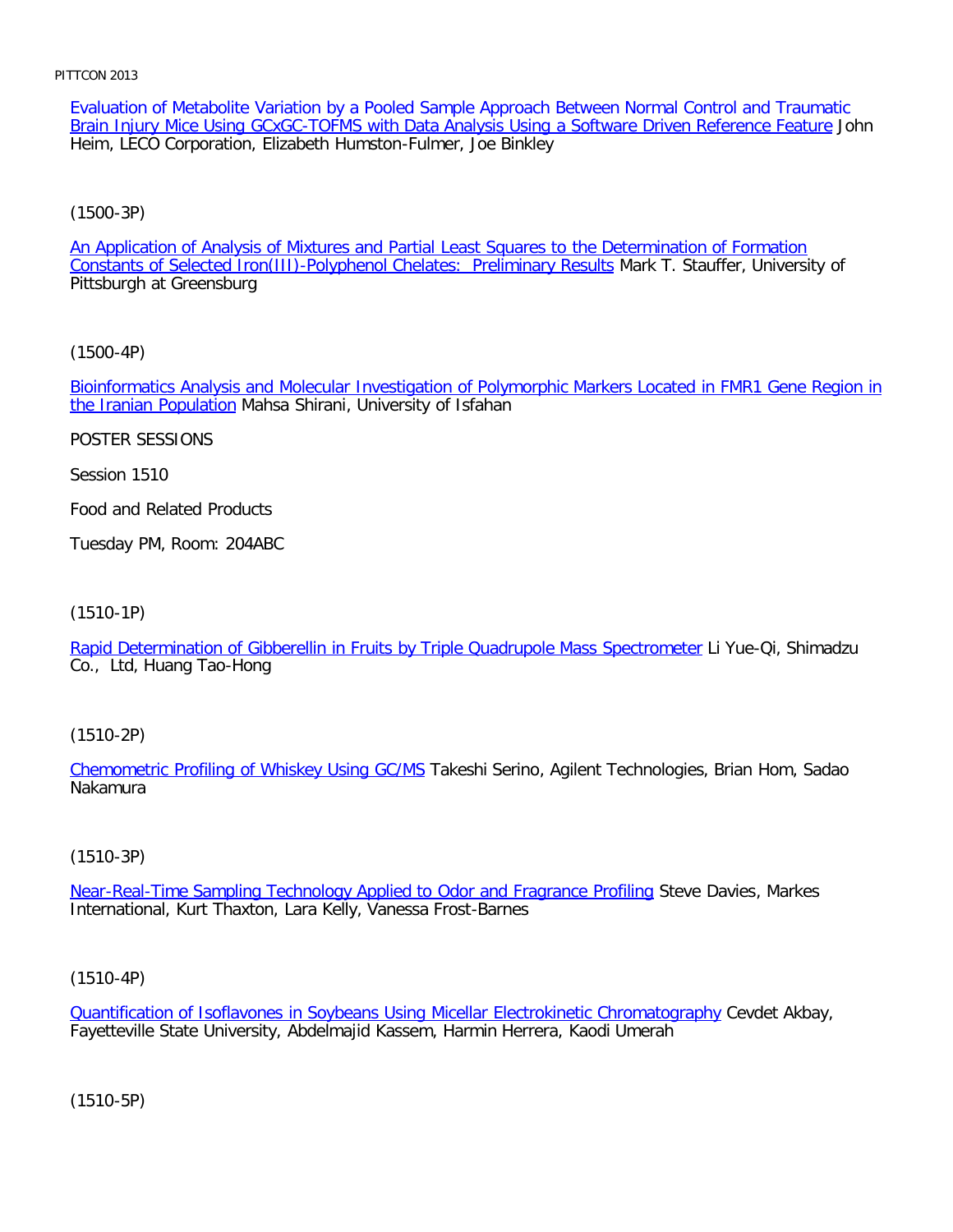A Standard Addition, UV Spectrophotometric Method for Determination of Caffeine in Energy Drinks Mark T. Stauffer, University of Pittsburgh at Greensburg, Lisa Stevens

## [\(1510-6P\)](file:///p|/print%20on%20demand%20titles/23101-23200/23133/23133%20source%20materials/papers/1510-6.htm)

The Structure and Chemical Composition of Plant Tissues Revealed by High Resolution Attenuated Total Internal Reflectance Imaging Chris Lynch, PerkinElmer, Ben Perston, Frederick Warren, Paul Royall, Peter Butterworth, Peter Ellis

#### [\(1510-7P\)](file:///p|/print%20on%20demand%20titles/23101-23200/23133/23133%20source%20materials/papers/1510-7.htm)

[Home and Person](file:///p|/print%20on%20demand%20titles/23101-23200/23133/23133%20source%20materials/papers/1510-7.htm)al Care Products Fragrances Characterization by Static and Dynamic Headspace Extraction and Fast GC-TOFMS Daniela Cavagnino, DANI Instruments, Alessandra Mantegazza, Antonella Siviero

#### (1510-8P)

[Comparison of Graphitized Carbon Black and a Novel Sorbent in Dispersive-SPE Cleanup of Spinach](file:///p|/print%20on%20demand%20titles/23101-23200/23133/23133%20source%20materials/papers/1510-8.htm) Extract Xiaoyan Wang, United Chemical Technologies, Inc., Brian Kinsella, Michael Telepchak, Wayne King

#### (1510-9P)

[Assessing Cocoa Beans Quality with an Electronic Nose](file:///p|/print%20on%20demand%20titles/23101-23200/23133/23133%20source%20materials/papers/1510-9.htm) John Shea, Alpha MOS, Carol Schneider, Fatma Ayouni, Herve Lechat, Jean-Christophe Mifsud, Valerie Vabre

(1510-10P)

Analysis of Carbohydrates Using Ultra Performance Convergence Chromatography Christopher J. Hudalla, [Waters Corporation, Kenneth Fountain](file:///p|/print%20on%20demand%20titles/23101-23200/23133/23133%20source%20materials/papers/1510-10.htm)

#### (1510-11P)

Using XRF for Food (Infant Cereal) Analysis Ian T. Campbell, PANalytical, Dragana Radenovic, Marco van [der Haar](file:///p|/print%20on%20demand%20titles/23101-23200/23133/23133%20source%20materials/papers/1510-11.htm)

(1510-12P)

Quantification of Fat Soluble Vitamins in Infant Formula and Standard Reference Material 1849a Kenneth Rosnack, Waters Corporation, Antonietta Gledhill, Evelyn Goh, Joe Romano, Tarang Nema

#### (1510-13P)

On-Line Solid-Phase Extraction of Caffeine in Roasted Coffee Beans Maria P. Cañizares-Macias, Universidad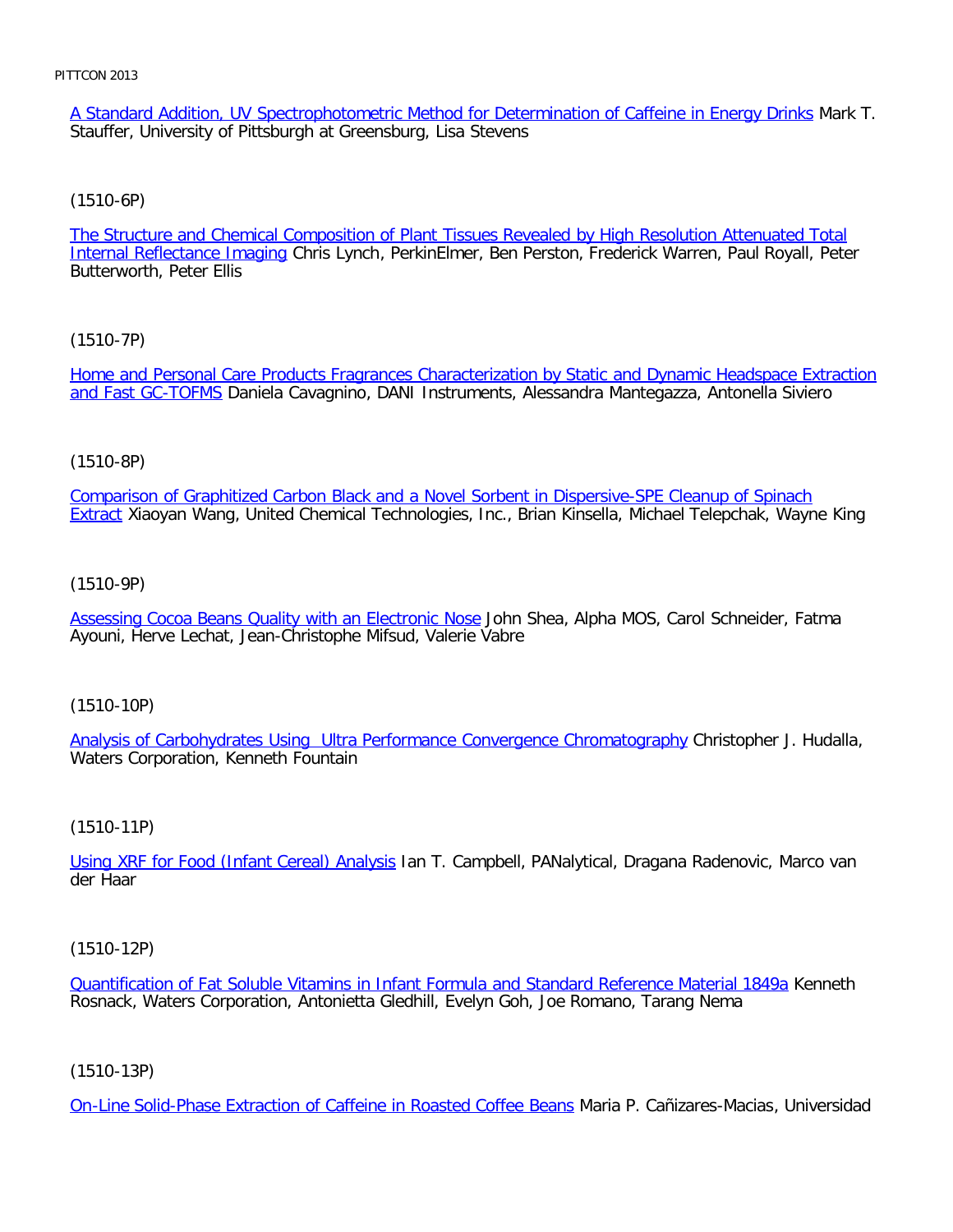Nacional Autonama de Mexico, Maria Vargas-Salinas

#### [\(1510-14P\)](file:///p|/print%20on%20demand%20titles/23101-23200/23133/23133%20source%20materials/papers/1510-14.htm)

Nitrogen/Protein Determination in Soy Products by Flash Combustion Using Large Sample Weight in Alternative to Kjeldahl Method Guido Giazzi, Thermo Fisher Scientific, Liliana Krotz

#### [\(1510-15P\)](file:///p|/print%20on%20demand%20titles/23101-23200/23133/23133%20source%20materials/papers/1510-15.htm)

A Simple and Rapid Method for Analysis of Multiple Natural Polyphenols in Beverages by LC-MS-MS Yelena Sapozhnikova, USDA/ARS

#### (1510-16P)

[Determination of Choline in Infant Formula, Adult Nutritionals, Egg Powder, and Soy Flour by Ion](file:///p|/print%20on%20demand%20titles/23101-23200/23133/23133%20source%20materials/papers/1510-16.htm) Chromatography Kassandra Oates, Thermo Fisher Scientific, Brian De Borba, Jeffrey Rohrer, Lillian Chen

## (1510-17P)

[Determination Multi-Elements of Health Care Products by ICP-AES](file:///p|/print%20on%20demand%20titles/23101-23200/23133/23133%20source%20materials/papers/1510-17.htm) Ma Xiao-Ling, Shimadzu Co., Ltd, Huang Tao-Hong

#### (1510-18P)

[Physicochemical, Thermal and Rheological Behavior of Selected Colombian Fruit Puree](file:///p|/print%20on%20demand%20titles/23101-23200/23133/23133%20source%20materials/papers/1510-18.htm) Guillermo Salamanca Grosso, Universidad del Tolima, T Osorio

#### (1510-19P)

Determination of Multi-Elements of Animal Feed by ICP-AES Yang Gui-Xiang, Shimadzu Co., Ltd, Huang [Tao-Hong](file:///p|/print%20on%20demand%20titles/23101-23200/23133/23133%20source%20materials/papers/1510-19.htm)

(1510-20P)

Analysis of Sunscreens in Cosmetic Products By HPLC Carolina Lucia Mendoza Forero, No Affiliation Listed

(1510-21P)

Analysis of Antioxidants in Foods and Dietary Supplements Using HPLC with Post-Column **Derivatization Wendy Rasmussen, Pickering Laboratories, Inc., Maria Ofitserova**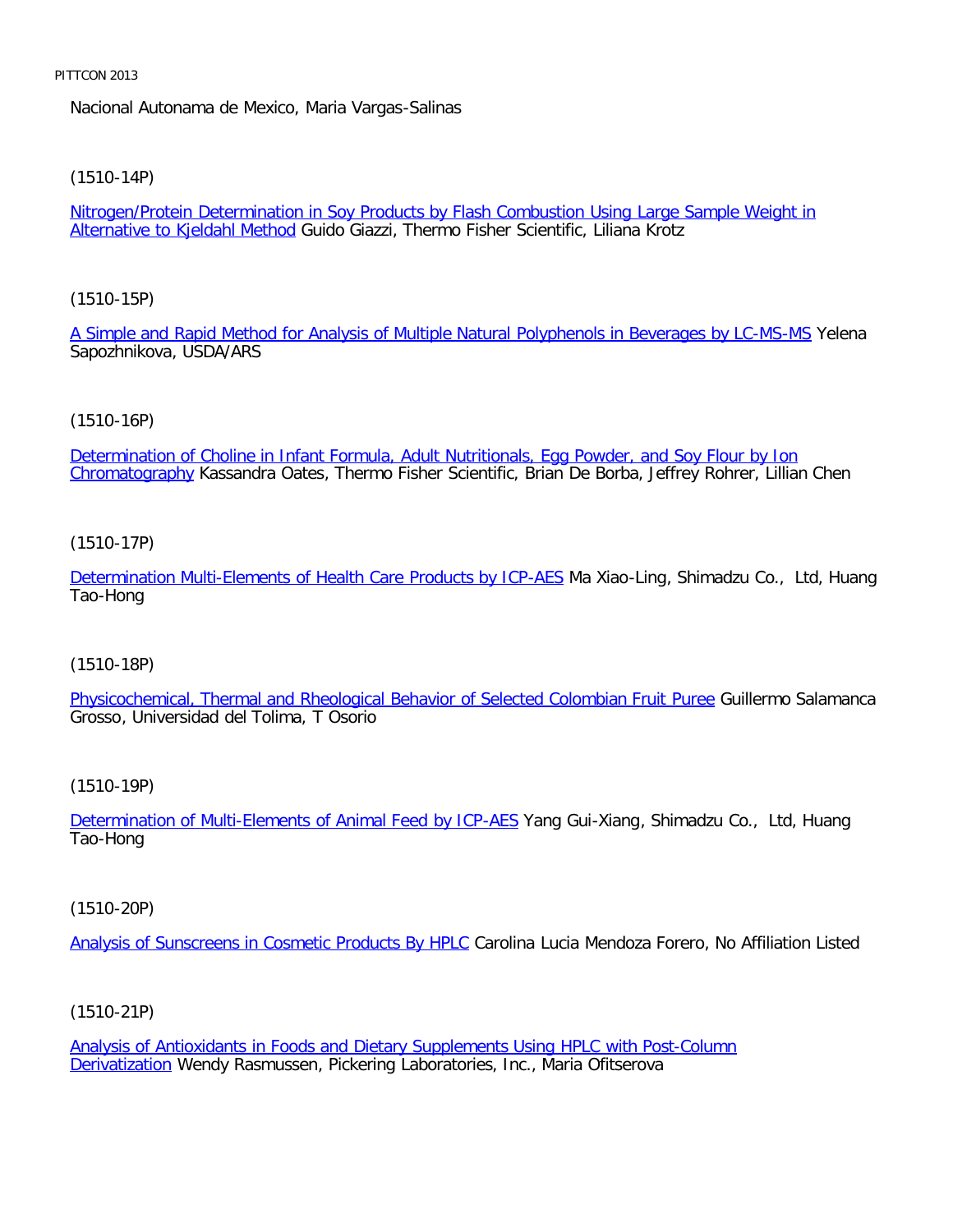[\(1510-22P\)](file:///p|/print%20on%20demand%20titles/23101-23200/23133/23133%20source%20materials/papers/1510-22.htm)

Robust HPLC Methods for the Analysis of Alpha Acids in Beers Njies Pedjie, PerkinElmer, Wilhad Reuter

## [\(1510-23P\)](file:///p|/print%20on%20demand%20titles/23101-23200/23133/23133%20source%20materials/papers/1510-23.htm)

Automated Determination of Total Fat, Saturated Fat, Monounsaturated Fat and Trans Fat Content in Food Samples John R. Stuff, GERSTEL, Inc., Jacqueline Whitecavage

# [\(1510-24P\)](file:///p|/print%20on%20demand%20titles/23101-23200/23133/23133%20source%20materials/papers/1510-24.htm)

Classification of Olive Oils Through the Use of High Resolution GC/MS Jennifer N. Gushue, Agilent Technologies, Sofia Aronova, Stephan Baumann

## (1510-25P)

[Solid Phase Micro Extraction of Flavor Compounds in Beer](file:///p|/print%20on%20demand%20titles/23101-23200/23133/23133%20source%20materials/papers/1510-25.htm) Anne Jurek, EST Analytical, Doug Meece, Justin Murphy, Lindsey Pyron

# (1510-26P)

[Fructose/Glucose Ratio on Inulin from Agave: An Approach for the Determination of the Degree of](file:///p|/print%20on%20demand%20titles/23101-23200/23133/23133%20source%20materials/papers/1510-26.htm) [Polymeriza](file:///p|/print%20on%20demand%20titles/23101-23200/23133/23133%20source%20materials/papers/1510-26.htm)tion Lucia Hernandez Garciadiego, Facultad de Quimica UNAM, Humberto Gomez-Ruiz, Lucero Castañeda Ponce, Mariana Soto Aceves

## (1510-27P)

Evaluation of Herb and Fruit Juice Adulteration and Authenticity by Coulometric Array Detection and Pattern Recognition Analysis [Qi Zhang, Thermo Fisher Scientific, Bruce Bailey, David Thomas, Ian Acworth, Marc](file:///p|/print%20on%20demand%20titles/23101-23200/23133/23133%20source%20materials/papers/1510-27.htm) **[Plante](file:///p|/print%20on%20demand%20titles/23101-23200/23133/23133%20source%20materials/papers/1510-27.htm)** 

## (1510-28P)

An Application Method to Evaluate the Oxidation Stability of Edible Oils at Different Working Temperatures Under Accelerated Conditions [Stefania Corti, Velp Scientifica](file:///p|/print%20on%20demand%20titles/23101-23200/23133/23133%20source%20materials/papers/1510-28.htm)

## (1510-29P)

Vitamin Fortified Sports Drinks: Automated Sample Processing of Water Soluble Vitamin Additives Tom Dobbs, J2 Scientific, Jeff Wiseman, Jennifer Salmons, Jessica Netzer

(1510-30P)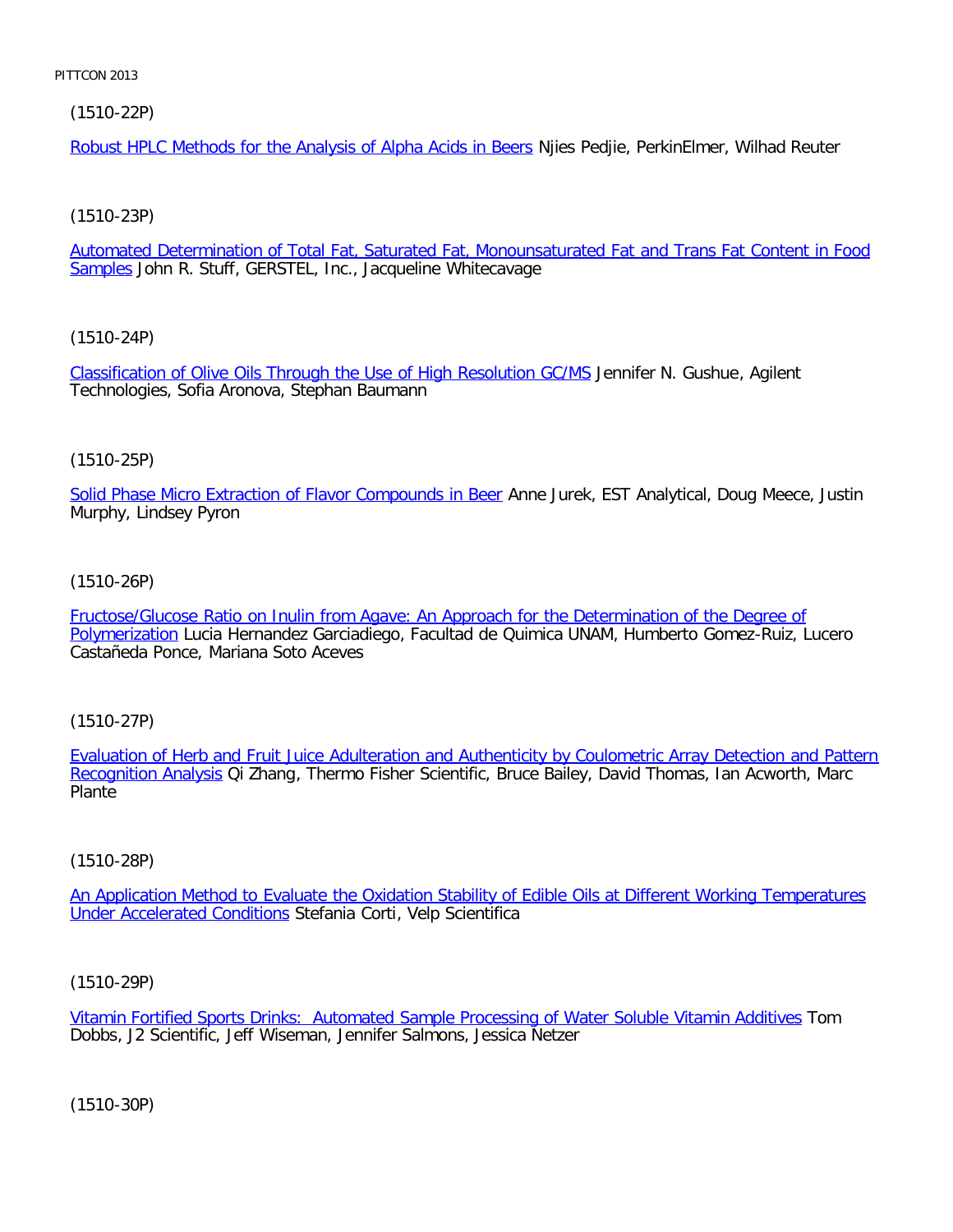What's in Your Beer? GC/MS Static Head Space with a Highly Inert 624 Capillary GC Column Kenneth G. Lynam, Agilent Technologies, Inc., Gary Lee

[\(1510-31P\)](file:///p|/print%20on%20demand%20titles/23101-23200/23133/23133%20source%20materials/papers/1510-31.htm)

Analysis of Nonbeverage Products Using Liquid Chromatography Vanessa R. Kinton, Alcohol & Tobacco Tax & Trade Bureau, Angela Jefferson, Janet Scalese

[\(1510-32P\)](file:///p|/print%20on%20demand%20titles/23101-23200/23133/23133%20source%20materials/papers/1510-32.htm)

Reverse Engineering of a Spice Blend by Means of a Flash Gas Chromatography E-Nose John Shea, Alpha MOS, Carol Schneider, Fatma Ayouni, Herve Lechat, Jean-Christophe Mifsud, Valerie Vabre

## (1510-33P)

[Amperometric Detection of Histamine with a Pyrroloquinoline-Quinone Modified Electrode](file:///p|/print%20on%20demand%20titles/23101-23200/23133/23133%20source%20materials/papers/1510-33.htm) Joshua A. Young, University of Toledo, Jon Kirchhoff, Xiayu Jiang

# (1510-34P)

[Selective Thermionic Surface Ionization Detection of Oxygenated Compounds in Food Products, Fuel, and](file:///p|/print%20on%20demand%20titles/23101-23200/23133/23133%20source%20materials/papers/1510-34.htm) [Environmental Samp](file:///p|/print%20on%20demand%20titles/23101-23200/23133/23133%20source%20materials/papers/1510-34.htm)les Massimo Santoro, Thermo Fisher Scientific, Andrea Caruso, Paolo Magni, Paul Patterson, Riccardo Facchetti

## (1510-35P)

[Aroma Volatile Compounds in Encenillo Colombian Honey](file:///p|/print%20on%20demand%20titles/23101-23200/23133/23133%20source%20materials/papers/1510-35.htm) Guillermo Salamanca Grosso, Universidad del Tolima

## (1510-36P)

Analysis of Volatile Compounds by Using Direct Thermal Desorption GCxGC- TOF/MS and Determination of Antioxidant Capacity During Different Maturity Stages of Rose Hips Dilek Ozyurt, Istanbul Technical [University, Ally Lewis, Birsen Demirata, Jacqui Hamilton, Mustafa Ozel](file:///p|/print%20on%20demand%20titles/23101-23200/23133/23133%20source%20materials/papers/1510-36.htm)

(1510-37P)

Regional Discrimination of Single Malt Scotch Whiskies based on Elemental and Molecular Composition Using ICP-MS and GC-MS James H. Barnes IV, University Multispectral Laboratories, Courtney Seaman, Cris [Lewis, Jessica Randall, Kerri Pappan, Traci Kirkendall](file:///p|/print%20on%20demand%20titles/23101-23200/23133/23133%20source%20materials/papers/1510-37.htm)

(1510-38P)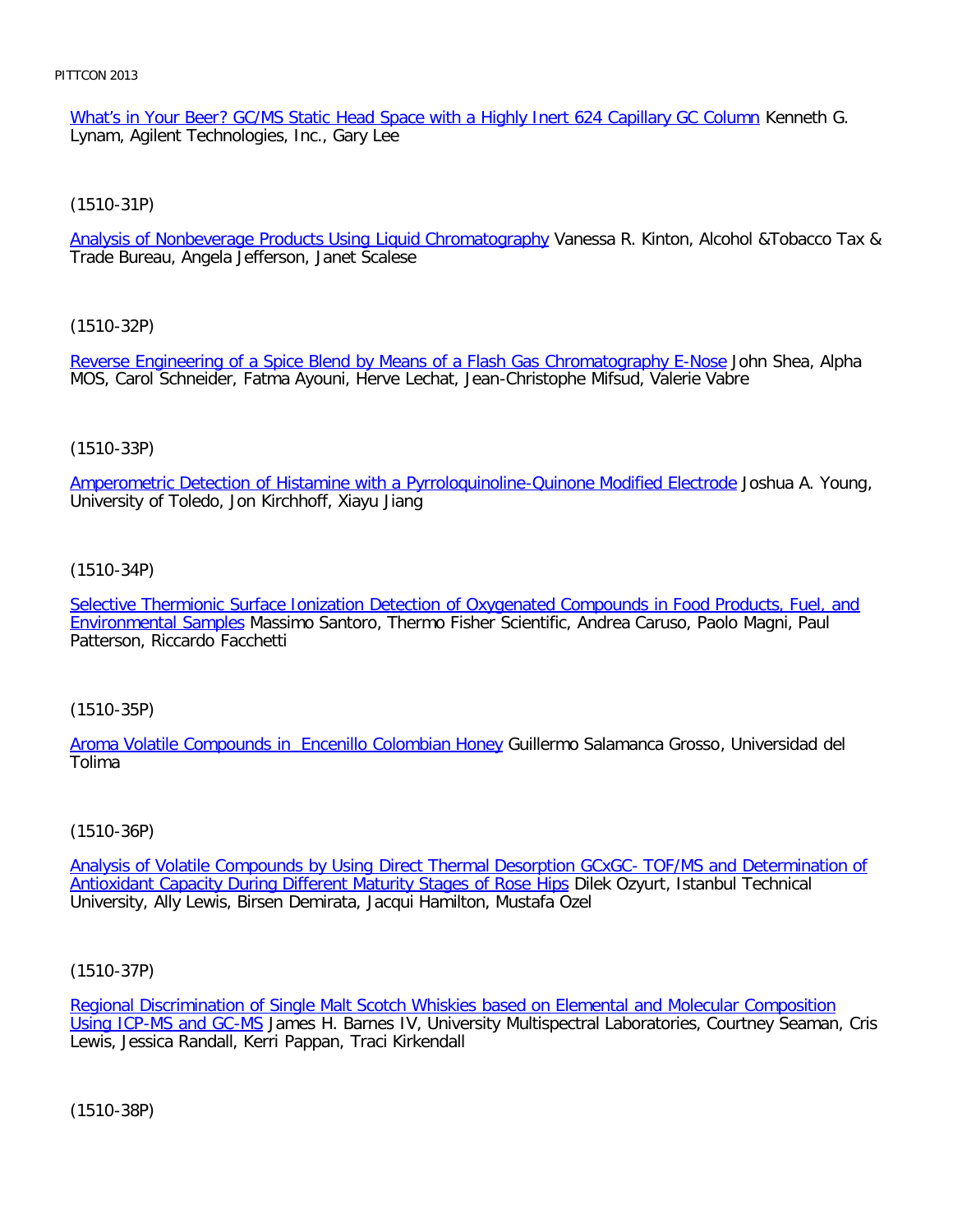[Separation and Characterization of](file:///p|/print%20on%20demand%20titles/23101-23200/23133/23133%20source%20materials/papers/1510-38.htm) Alkaloids in Goldenseal ([i]Hydrastis Canadensis[/i]) by Ultra-Performance Liquid Chromatography Coupled with Electrospray Ionization, Quadrupole Time of Flight Mass Spectrometry (UPLC/Q-TOF-MS-MS) Phuong Mai Le, National Research Council Canada, Anthony Windust, Margaret McCooeye

[\(1510-39P\)](file:///p|/print%20on%20demand%20titles/23101-23200/23133/23133%20source%20materials/papers/1510-39.htm)

Analysis of Mineral Oils in Recycled Paperboard Food Packaging Jesus Ramirez, Sun Chemical

# [\(1510-41P\)](file:///p|/print%20on%20demand%20titles/23101-23200/23133/23133%20source%20materials/papers/1510-41.htm)

Nanoparticle-Based Paper Sensors for Antioxidant Quantification and Activity Analysis Erica Sharpe, Clarkson University, Ryan Bradley, Silvana Andreescu

# (1510-42P)

[Simultaneous Separation of Fat-Soluble Vitamins by Reversed-Phase HPLC Using a Cholesteryl Group](file:///p|/print%20on%20demand%20titles/23101-23200/23133/23133%20source%20materials/papers/1510-42.htm) Bonded Stationary Phase Toshi Ono, Nacalai USA, Inc., Kazuhiro Kimata, Tsunehisa Hirose

## POSTER SESSIONS

Session 1520

Microfluidics/Lab-on-a-Chip: Techniques/Technology

Tuesday PM, Room: Exposition Floor, Aisles 1600-2100

## (1520-1P)

Dried Blood Spot Analysis Using Degassed Poly(Dimethylsiloxane) Microfluidic Systems Rachel M. Feeny, [Colorado State University, Charles Henry, John Wydallis, Meghan Mensack, Temsiri Songja](file:///p|/print%20on%20demand%20titles/23101-23200/23133/23133%20source%20materials/papers/1520-1.htm)roen

# (1520-2P)

Development of a Rotatable Cartridge-Type Reservoir for High-Performance Microvalve System on a Centrifugal Microfluidic Device Takayuki Kawai, National Institute of Adv. Ind. Sci. Tec., Hidenori Nagai, [Nahoko Naruishi, Yasukazu Yoshida, Yoshihide Tanaka, Yoshihisa Hagihara](file:///p|/print%20on%20demand%20titles/23101-23200/23133/23133%20source%20materials/papers/1520-2.htm)

## (1520-3P)

Microfluidic Devices for Genomic DNA Extraction From a Single Cell Using Biomimetic Silica Coating on Cell Surface Hibino Ayato, Nagoya University, Baba Yoshinobu, Kaji Noritada, Okamoto Yukihiro, Tokeshi Manabu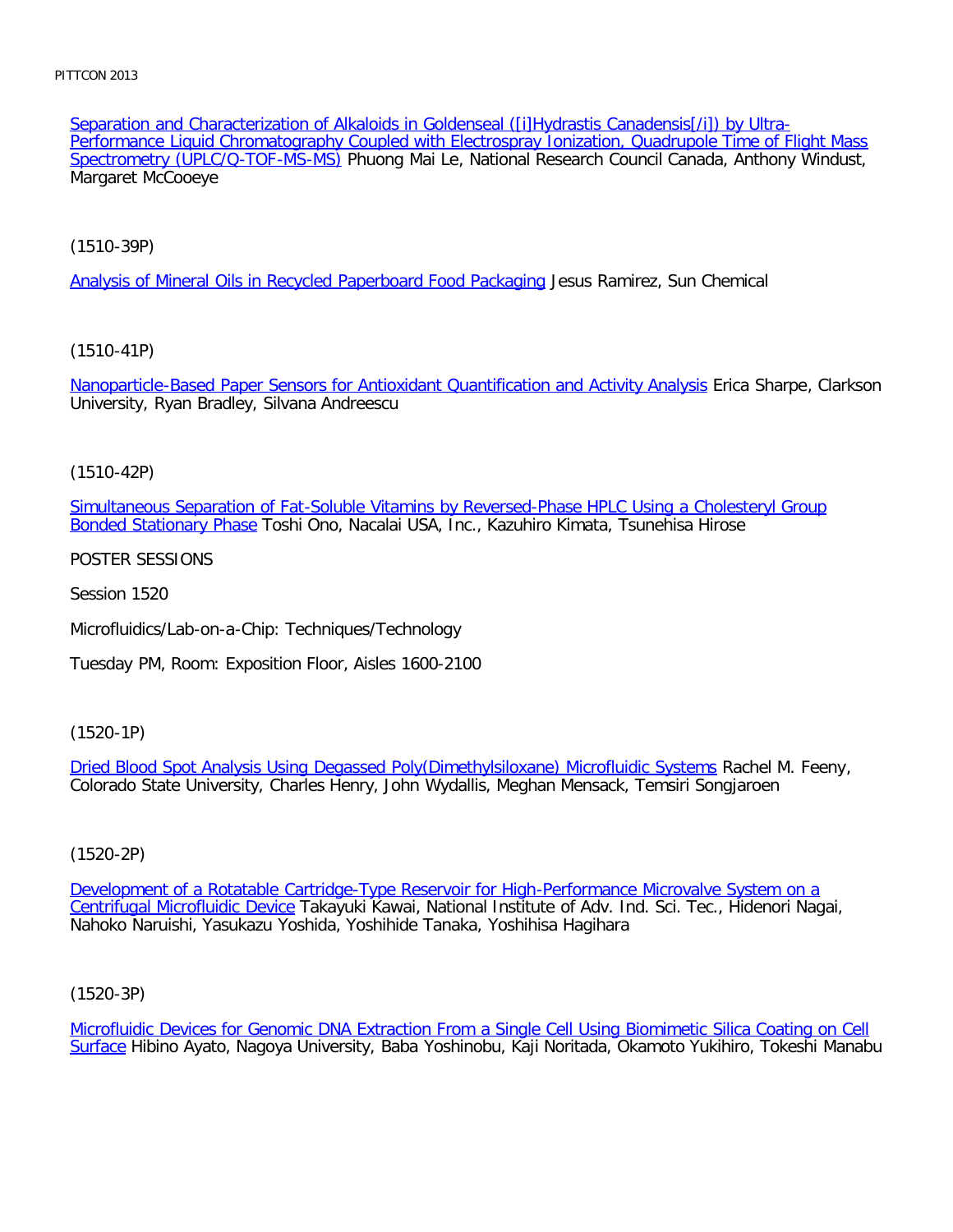(1520-4P)

Nanopatterning of Polymer Replication Tools Jiri Cech, DTU Nanotech, Guggi Kofod, Henrik Pranov, Maria Matschuk, Rafael Taboryski, Swathi Murthy, Yee Cheong Lam

# [\(1520-5P\)](file:///p|/print%20on%20demand%20titles/23101-23200/23133/23133%20source%20materials/papers/1520-5.htm)

Isolation of Pancreatic Circulating Tumor Cells Using an Antibody-Modified Microfluidic Device Weian Sheng, University of Florida, Hugh Fan

# [\(1520-6P\)](file:///p|/print%20on%20demand%20titles/23101-23200/23133/23133%20source%20materials/papers/1520-6.htm)

[High-Th](file:///p|/print%20on%20demand%20titles/23101-23200/23133/23133%20source%20materials/papers/1520-6.htm)roughput Microfluidic Purification of Gene Delivery Multifunctional Envelope-Type Nanodevices Shigenaka Daisuke, Nagoya University, Akita Hidetaka, Baba Yoshinobu, Harashima Hideyoshi, Kaji Noritada, Tokeshi Manabu, Ukawa Masami

# (1520-7P)

[A Microfluidic Tool for In Vitro Pharmacokinetic Studies](file:///p|/print%20on%20demand%20titles/23101-23200/23133/23133%20source%20materials/papers/1520-7.htm) Sarah Y. Lockwood, Michigan State University, Dana Spence

## (1520-8P)

[Enabling Imaging of Liquid Surfaces by a Microfluidic Interface](file:///p|/print%20on%20demand%20titles/23101-23200/23133/23133%20source%20materials/papers/1520-8.htm) Xiao-Ying Yu, Pacific Northwest National Laboratory, James Cowin, Li Yang, Zihua Zhu

# (1520-9P)

An Image Processing Technique Applied to Volumetric Measurements on Centrifugal Microfluidic Platforms [Alexei Kazarine, McGill University, Eric Salin](file:///p|/print%20on%20demand%20titles/23101-23200/23133/23133%20source%20materials/papers/1520-9.htm)

(1520-10P)

A Design for Modular Centrifugal Microfluidic Components Adam P. Bouchard, McGill University, Eric Salin

[POSTER SESSIONS](file:///p|/print%20on%20demand%20titles/23101-23200/23133/23133%20source%20materials/papers/1520-10.htm)

Session 1530

Neurochemical Separations

Tuesday PM, Room: Exposition Floor, Aisles 1600-2100

(1530-1P)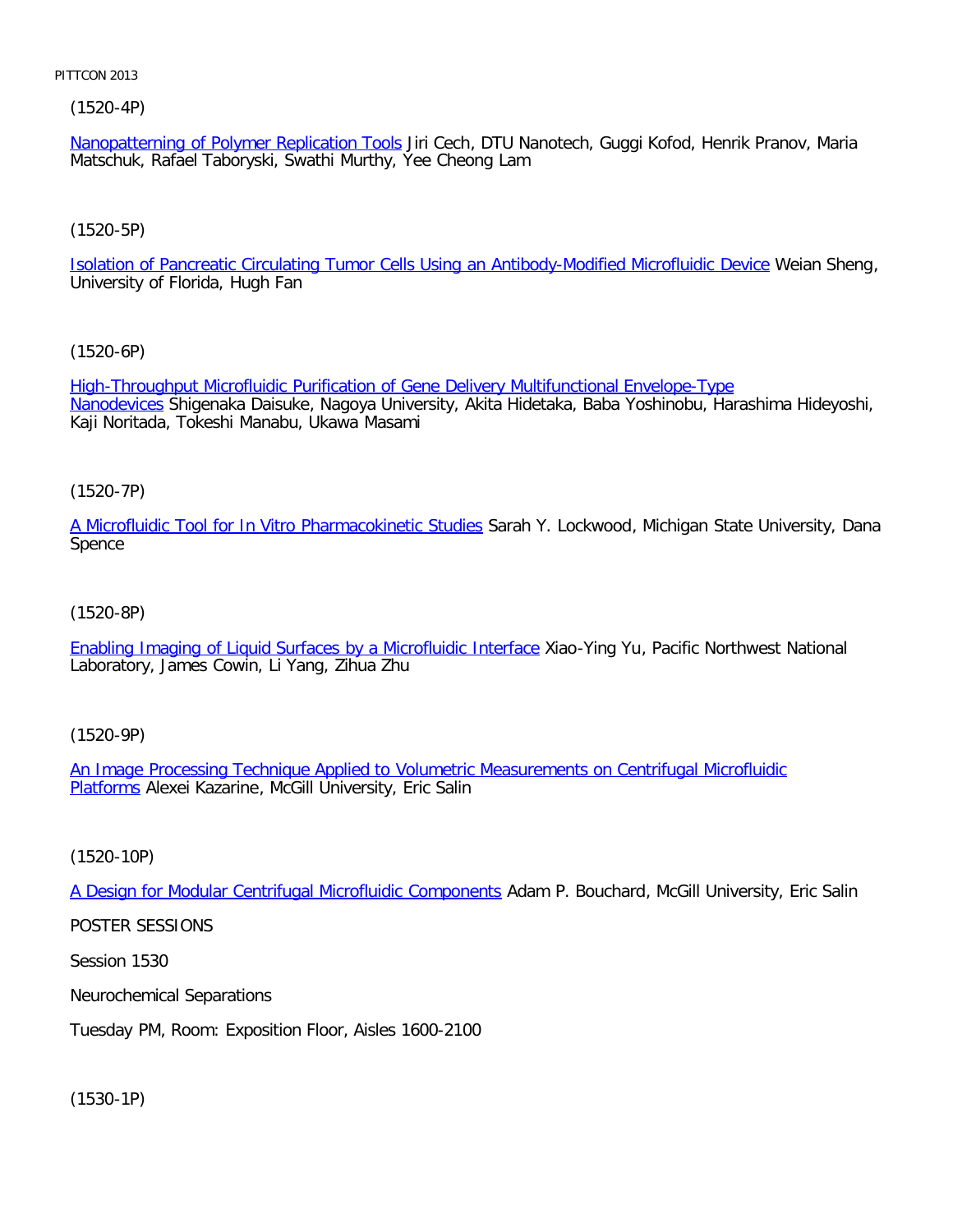Neurochemistry of Drosophila Melanogaster: Analysis of Neurotransmitters in Freeze-Dried Fly Brains with Micellar Electrokinetic Capillary Chromatography Kubra Ucar, Chalmers University of Technology, Andrew Ewing, Eva Carina Berglund

## [\(1530-2P\)](file:///p|/print%20on%20demand%20titles/23101-23200/23133/23133%20source%20materials/papers/1530-2.htm)

Advances in Neurochemical Profiling of Brain Tissue Samples Using HPLC with a Novel Four Channel Electrochemical Array Detector Bruce Bailey, Thermo Fisher Scientific, David Thomas, Ian Acworth, Marc Plante, Qi Zhang

[\(1530-3P\)](file:///p|/print%20on%20demand%20titles/23101-23200/23133/23133%20source%20materials/papers/1530-3.htm)

Fast UHPLC Methods for Analysis of Amino Acids Qi Zhang, Thermo Fisher Scientific, Bruce Bailey, David Thomas, Ian Acworth, Marc Plante

(1530-4P)

[Orphan Nuclear Receptors in Drug Discovery for Parkinson's Disease](file:///p|/print%20on%20demand%20titles/23101-23200/23133/23133%20source%20materials/papers/1530-4.htm) Mohamad Jodeiri, No Affiliation Listed

## (1530-5P)

[The Patchwork of Dopamine Domains in the Rat Nucleus Accumbens Core](file:///p|/print%20on%20demand%20titles/23101-23200/23133/23133%20source%20materials/papers/1530-5.htm) Zhan Shu, University of Pittsburgh, Adrian Michael

(1530-6P)

Further Evidence of Restricted Dopamine Diffusion in the Dorsal Striatum I M. Taylor, University of [Pittsburgh, Adrian Michael](file:///p|/print%20on%20demand%20titles/23101-23200/23133/23133%20source%20materials/papers/1530-6.htm)

## (1530-7P)

Quantifying Iontophoresis Martin A. Edwards, University of North Carolina at Chapel Hill, Anna Belle, R Mark [Wightman, Stephen Fe](file:///p|/print%20on%20demand%20titles/23101-23200/23133/23133%20source%20materials/papers/1530-7.htm)ldberg

POSTER SESSIONS

Session 1540

Pharmaceutical: Chromatography Methods

Tuesday PM, Room: Exposition Floor, Aisles 1600-2100

(1540-1P)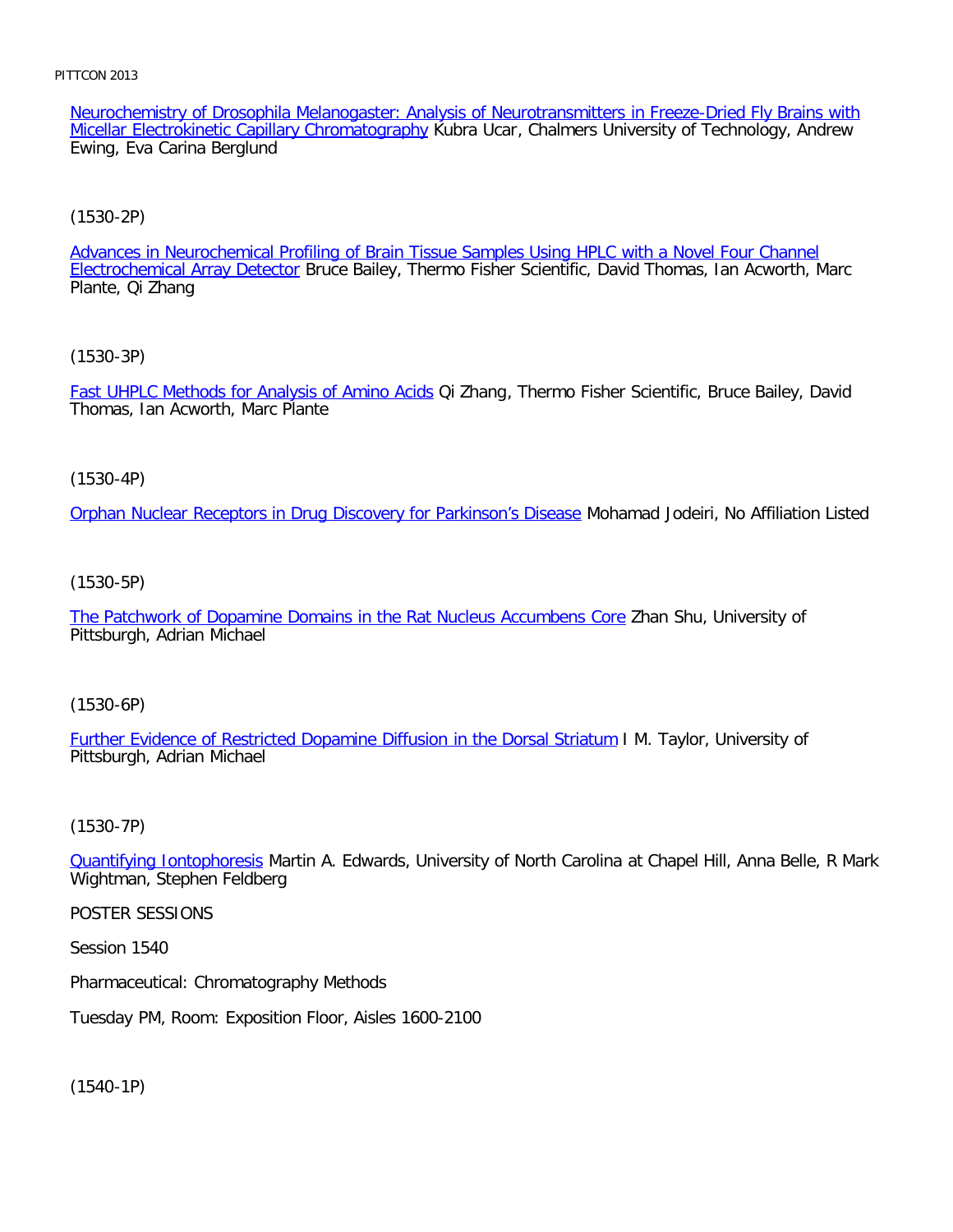Validated Stability Indicating HPLC-DAD Method for the Determination of Pentoxyverine Citrate - Application to Degradation Kinetics and Assay of Syrup Dosage Form Tarek S. Belal, University of Alexandria - Egypt, Dina Gawad

# [\(1540-2P\)](file:///p|/print%20on%20demand%20titles/23101-23200/23133/23133%20source%20materials/papers/1540-2.htm)

RP-HPLC Method Development and Validation for the Simultaneous Determination of Paracetamol, Tramadol and Domperidone in Solid Dosage Form Arunadevi S. Birajdar, KT Patil College of Pharmacy, Subramaina Mayyanathan

[\(1540-3P\)](file:///p|/print%20on%20demand%20titles/23101-23200/23133/23133%20source%20materials/papers/1540-3.htm)

[Three Novel Size Exclusion](file:///p|/print%20on%20demand%20titles/23101-23200/23133/23133%20source%20materials/papers/1540-3.htm) Chromatography Columns Designed for the Separation of Monoclonal Antibody Monomer from its Impurities Atis Chakrabarti, Tosoh Bioscience

## (1540-4P)

[Development of New Chiral Stationary Phases Based on 9H-Fluoren-2-yl Functionalized Cyclofructan 6 and 7](file:///p|/print%20on%20demand%20titles/23101-23200/23133/23133%20source%20materials/papers/1540-4.htm) for High Performance Liquid Chromatography Milan K. Dissanayake, The University of Texas at Arlington, Daniel Armstrong, Nilusha Padivitage, Zachary Breitbach

(1540-5P)

[Rapid Scouting of Analytical Condition for Chiral Separation](file:///p|/print%20on%20demand%20titles/23101-23200/23133/23133%20source%20materials/papers/1540-5.htm) Miho Kawashima, Shimadzu Co

(1540-6P)

High Selective Separation of Pharmaceuticals and Personal Care Products (PPCPs) by the Molecularly [Imprinted Polymer Adsorben](file:///p|/print%20on%20demand%20titles/23101-23200/23133/23133%20source%20materials/papers/1540-6.htm)ts [Takuya Kubo, Kyoto University, Ken Hosoya, Koji Otsuka](file:///p|/print%20on%20demand%20titles/23101-23200/23133/23133%20source%20materials/papers/1540-6.htm)

## (1540-7P)

Development and Validation of RP-HPLC Method for Simultaneous Estimation of Cinnarizine and Dimenhydrinate in Combination [Pareshkumar U. Patel, SK Patel College](file:///p|/print%20on%20demand%20titles/23101-23200/23133/23133%20source%20materials/papers/1540-7.htm)

## (1540-8P)

A Robust UHPLC Method for the Analysis of Commonly Used Sunscreen Compounds for Compliance with New FDA Regulations Njies Pedjie, PerkinElmer, Wilhad Reuter

(1540-9P)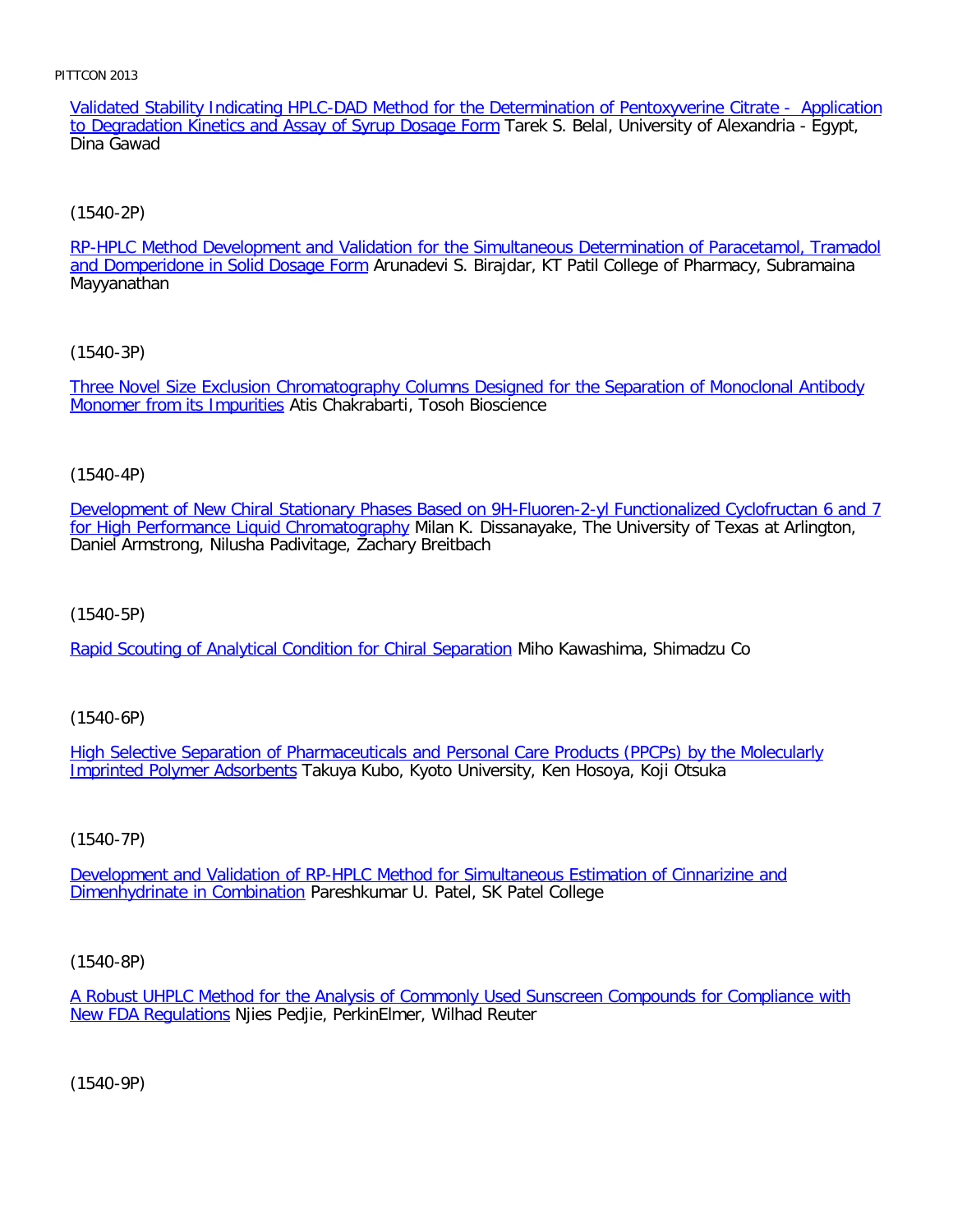Quantitation of Pluronics by High Performance Liquid Chromatography and Corona Charged Aerosol Detection Marc Plante, Thermo Fisher Scientific, Bruce Bailey, David Thomas, Ian Acworth, Qi Zhang

[\(1540-10P\)](file:///p|/print%20on%20demand%20titles/23101-23200/23133/23133%20source%20materials/papers/1540-10.htm)

Efficient Method Development for Polar Compounds Analysis on Hybrid Silica Based Particle Column Takashi Sato, YMC Co., Ltd., Ernest Sobkow, Naohiro Kuriyama, Noriko Shoji

[\(1540-11P\)](file:///p|/print%20on%20demand%20titles/23101-23200/23133/23133%20source%20materials/papers/1540-11.htm)

Ultra-Fast Impurity Analysis Using a New High Sensitivity UHPLC Detector Masatoshi Takahashi, Shimadzu Corporation, William Hedgepeth

# (1540-12P)

[Characterization of a New Wide Pore C4 Phase Silica Gel Reversed Phase Column Designed for Protein](file:///p|/print%20on%20demand%20titles/23101-23200/23133/23133%20source%20materials/papers/1540-12.htm) Separation Atis Chakrabarti, Tosoh Bioscience

(1540-13P)

[A New Generation of Evaporative Light-Scattering Detectors for Liquid Chromatography: Universality, High](file:///p|/print%20on%20demand%20titles/23101-23200/23133/23133%20source%20materials/papers/1540-13.htm) [Performance and Robustness in Pharmaceutical Analysis - An Application Review in HPLC and U-HPLC](file:///p|/print%20on%20demand%20titles/23101-23200/23133/23133%20source%20materials/papers/1540-13.htm) Eric Verette, SEDERE

(1540-14P)

HPLC Method For Simultaneous Estimation of Nabumetone and Paracetamol in Combined Dosage Form [Pruthviraj K. Chaudhary, Ganpat University](file:///p|/print%20on%20demand%20titles/23101-23200/23133/23133%20source%20materials/papers/1540-14.htm)

(1540-15P)

Isolation of Ulceroprotectivec Cucubitane Type Triterpenoids from Cucumis Melo Seeds Gurpreet Singh Bal, [Punjab Technical University](file:///p|/print%20on%20demand%20titles/23101-23200/23133/23133%20source%20materials/papers/1540-15.htm)

(1540-16P)

Characterization of a Receptor Using Plate-Based Assay and Frontal Affinity Chromatography Sylvestre K. Dossou, National Institutes of Health, Artur Wnorowski, Irving Wainer, Ruin Moaddel

(1540-17P)

Isolation of Pharmaceutical Degradents Using Supercritical Fluid Chromatography (SFC) Paul Lefebvre,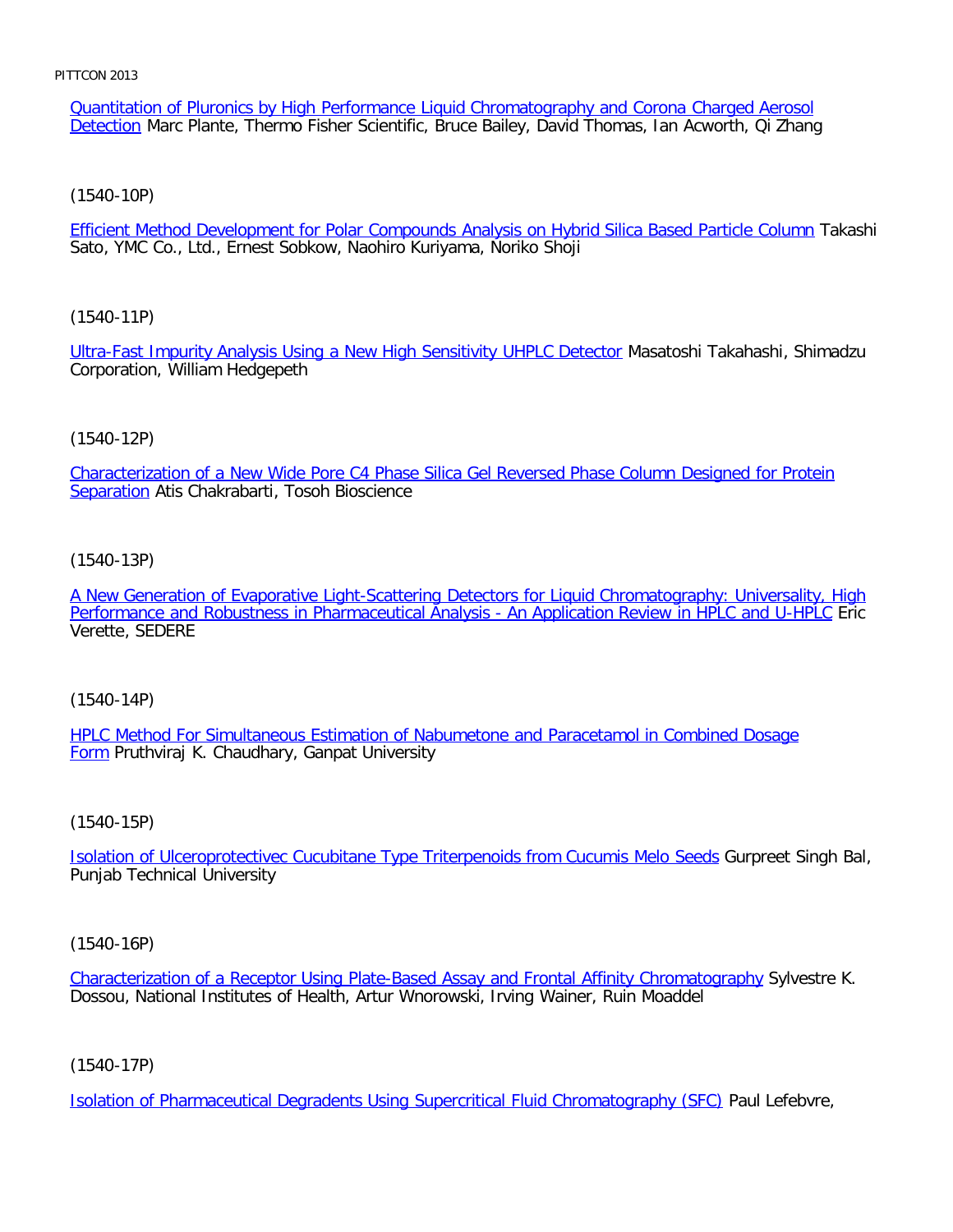Averica Discovery Services, Jeffery Kiplinger, John Tipping, Rego Mickey

[\(1540-18P\)](file:///p|/print%20on%20demand%20titles/23101-23200/23133/23133%20source%20materials/papers/1540-18.htm)

Determination of Vasoactive Ion Content of Herbs Used in Hemorrhoid Treatment Selim Kilic, Gulhane Military Medical School, Ahmet Korkmaz, Bilal Bakir, Husamettin Gul, Mahir Gulec, Recai Ogur

[\(1540-19P\)](file:///p|/print%20on%20demand%20titles/23101-23200/23133/23133%20source%20materials/papers/1540-19.htm)

[Development and Validat](file:///p|/print%20on%20demand%20titles/23101-23200/23133/23133%20source%20materials/papers/1540-19.htm)ion of RP-HPLC Method for Simultaneous Estimation of Tolperisone and **Paracetamol in Combination Pruthviraj K. Chaudhary, Ganpat University** 

# (1540-20P)

[Analytical Method Remediation for a Commercial Product using Ultra-High Performance Liquid](file:///p|/print%20on%20demand%20titles/23101-23200/23133/23133%20source%20materials/papers/1540-20.htm) Chromatography (UHPLC) Partha S. Mukherjee, Endo Pharmaceuticals, Avadhesh Sharma, PN Bala Subramanian, Vipul Solanki

# (1540-21P)

[Using Core Shell Columns for Improved Separation of Pharmaceutical Compounds by SFC](file:///p|/print%20on%20demand%20titles/23101-23200/23133/23133%20source%20materials/papers/1540-21.htm) Toshiyuki Ono, Nacalai USA, Christine Aurigemma, Nicole Aurigemma, Norikazu Nagae, William Farrell

(1540-22P)

The Influence of 1-Butyl -3-Methyl Imidazolium Terafluoroborate Ionic Liquid on the Separation and [Retention Behavior of Amitriptyline and Nortriptyline on Reversed Phase Liquid Chromatography](file:///p|/print%20on%20demand%20titles/23101-23200/23133/23133%20source%20materials/papers/1540-22.htm) Tarab [Ahmad, Western Illinois University, Azhar Alhijji, Bartlomiej Redlinski, Sahar Salam, Tariq Z Ahmad](file:///p|/print%20on%20demand%20titles/23101-23200/23133/23133%20source%20materials/papers/1540-22.htm)

## (1540-23P)

GC Method for Quantitation of Diisopropylamine Counter Ion in Pharmaceutifcal Drug Substance Starting Material [Kasey L. Young, Bristol-Myers Squibb, John Castoro, Urmila Patel, Xin Bu](file:///p|/print%20on%20demand%20titles/23101-23200/23133/23133%20source%20materials/papers/1540-23.htm)

## (1540-24P)

Applications of Chiral Stationary Phases in Pharmaceutical Industry for Enantioseparations of Carboxylic Acids Chen Ding, Abbott Laboratories, Clifford Mitchell, Nancy Benz, Ping Sun, Qunying Zhang

## (1540-25P)

Retention Behavior of Caffeine Metabolites on an Amide Stationary Phase in RPLC and HILIC Modes Yong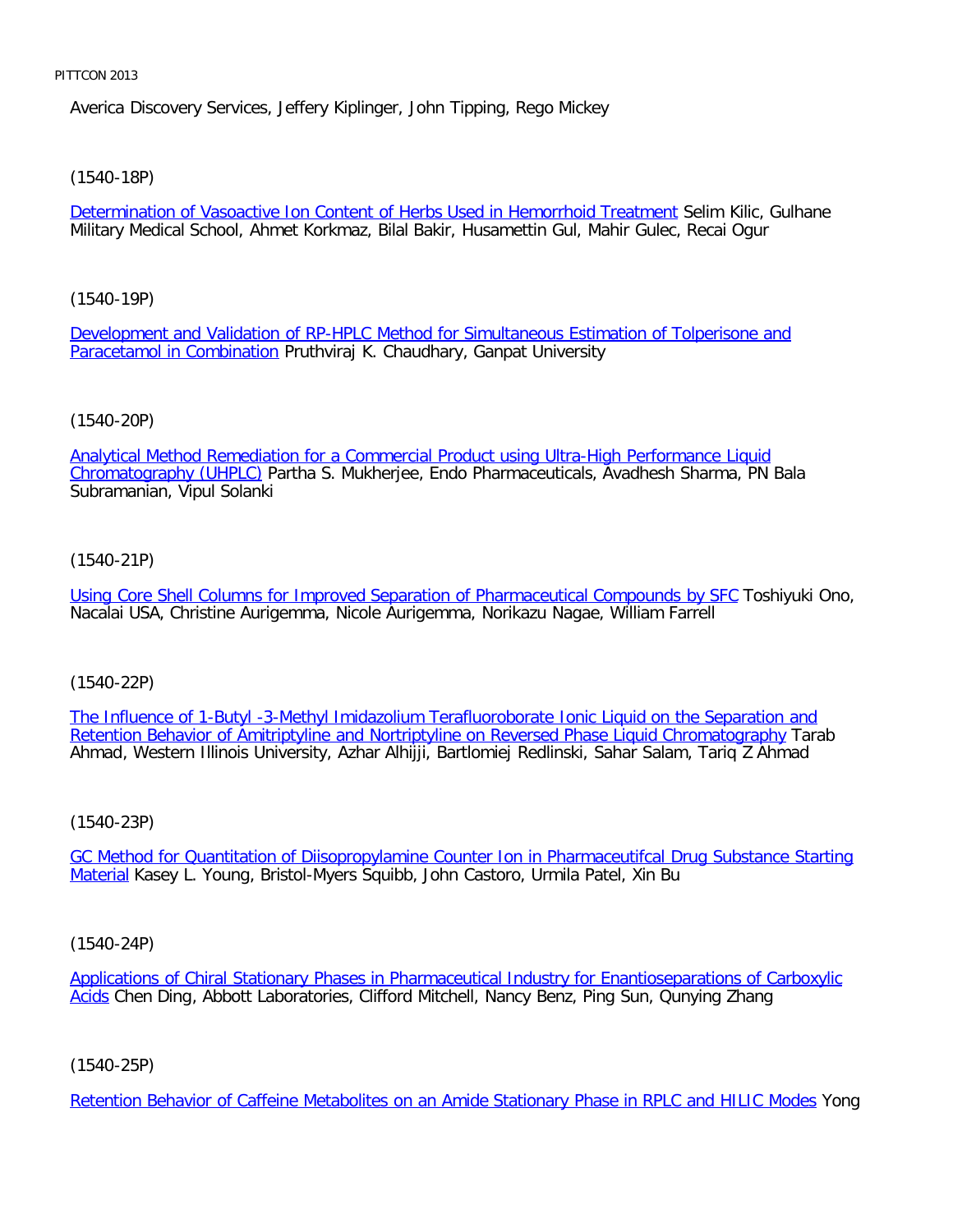Guo, Fairleigh Dickinson University

[\(1540-26P\)](file:///p|/print%20on%20demand%20titles/23101-23200/23133/23133%20source%20materials/papers/1540-26.htm)

Preparation and Purification of 13C Isotopically Labelled Trans 18:1, Conjugated 18:2 and 18:3 Derivatives Through Biosynthesis and Chemical Conversion of 18 Carbon Unsaturated Fatty Acids Yi Cui, National Research Council Canada, Anthony Windust, Cathie Fraser, Ching-jang Huang

[\(1540-27P\)](file:///p|/print%20on%20demand%20titles/23101-23200/23133/23133%20source%20materials/papers/1540-27.htm)

[An Investigation into the Use of Near Infrared \(NIR\) Tr](file:///p|/print%20on%20demand%20titles/23101-23200/23133/23133%20source%20materials/papers/1540-27.htm)ansmission Spectroscopy and Aquaphotomics to Study the Effects of Common Salts on Water Structure Aoife A. Gowen, UCD, Kobe University, Colm O' Donnell, Toumiana Tsenkova, Yutaro Tsuchisaka

POSTER SESSIONS

Session 1550

Separations and Detection for Drug Discovery

Tuesday PM, Room: Exposition Floor, Aisles 1600-2100

(1550-1P)

[Purification of Small Molecule Analog Libraries Facilitated by Calculated Analog Lipophilicity \(logP\)](file:///p|/print%20on%20demand%20titles/23101-23200/23133/23133%20source%20materials/papers/1550-1.htm) [V](file:///p|/print%20on%20demand%20titles/23101-23200/23133/23133%20source%20materials/papers/1550-1.htm)alues Xin Chen, OSI - Astellas Pharma, Lifu Ma, Mark Mulvihill

(1550-2P)

Innovated Semi-Preparative Column Durability with Highly Compressed Packing Technology Takashi Sato, [YMC Co., Ltd., Ernest Sobkow, Naohiro Kuriyama, Noriko Shoji](file:///p|/print%20on%20demand%20titles/23101-23200/23133/23133%20source%20materials/papers/1550-2.htm)

# (1550-3P)

Design, Synthesis and Antimicrobial Activity of Fluorine Based 1, 3, 4-Oxadiazoles Kalpesh S. Parikh, Sheth [MN Science College, Patan](file:///p|/print%20on%20demand%20titles/23101-23200/23133/23133%20source%20materials/papers/1550-3.htm)

(1550-4P)

Development and Validation of a LIMS Interface for a Semi-Automated Dried Sample Punch Instrument Heidi Mangus, Bristol-Myers Squibb, Anne Aubry, Huidong Gu, Mark Arnold, Qin Ji

# **[Wednesday AM, March 20, 2013](file:///p|/print%20on%20demand%20titles/23101-23200/23133/23133%20source%20materials/papers/1550-4.htm)**

AWARD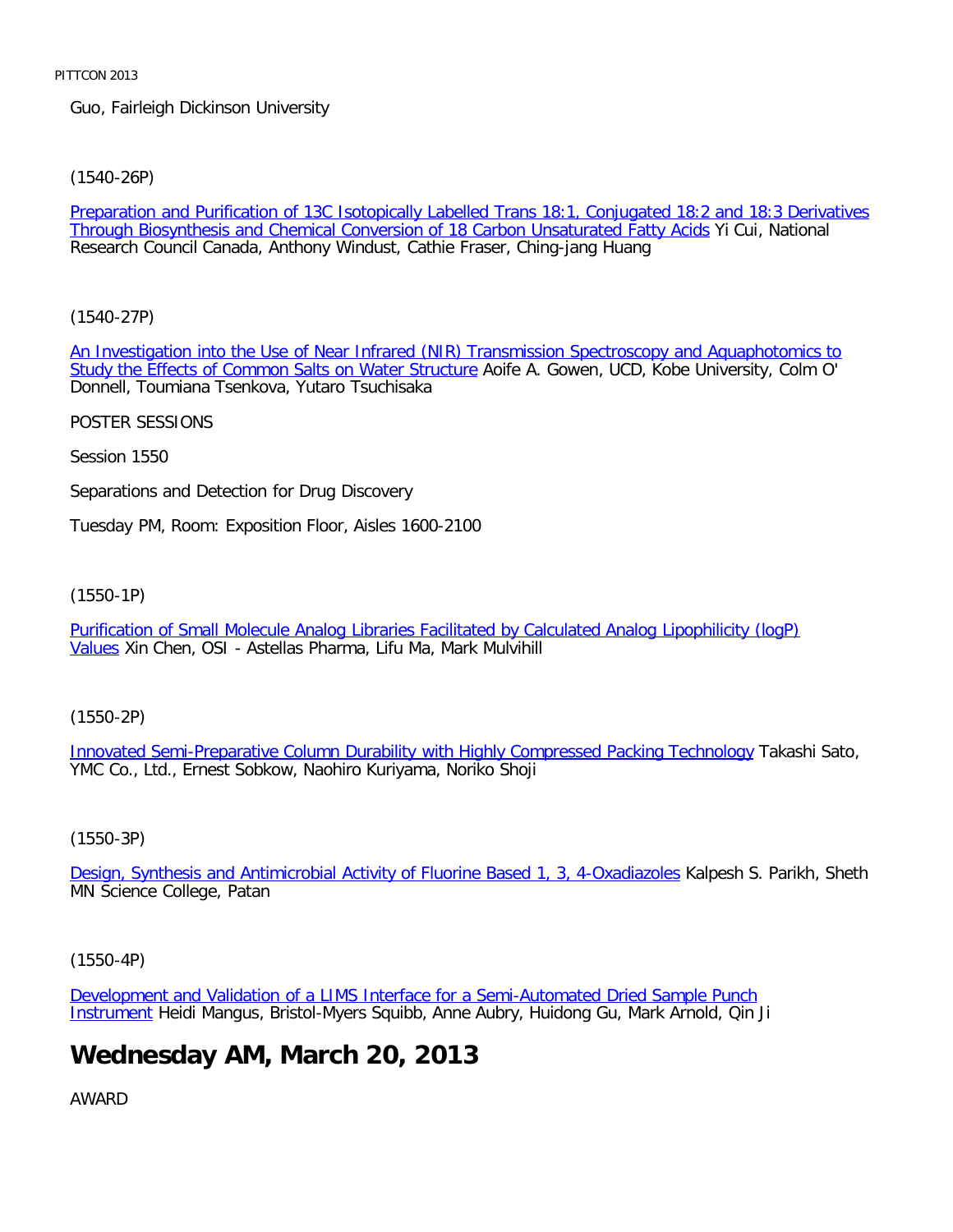Session 1560

ACS Division of Analytical Chemistry Award for Young Investigators in Separation Science - arranged by Brian Bidlingmeyer, Agilent Technologies, Inc.

Wednesday AM, Room: 114

Brian Bidlingmeyer, Agilent Technologies, Inc., Presiding

8:10 AM

[\(1560-1\)](file:///p|/print%20on%20demand%20titles/23101-23200/23133/23133%20source%20materials/papers/1560-1.htm)

[Fundamental](file:///p|/print%20on%20demand%20titles/23101-23200/23133/23133%20source%20materials/papers/1560-1.htm) Investigations in Electrospray Ionization: From Noncovalent Interactions to Matrix Effects in Complex Systems Kevin A. Schug, The University of Texas at Arlington

8:45 AM

(1560-2)

[Peak Coalescence in Orbitrap Mass Spectrometers: The Importance of Chromatography in Non-targeted](file:///p|/print%20on%20demand%20titles/23101-23200/23133/23133%20source%20materials/papers/1560-2.htm) Analysis Timothy R. Croley, Food and Drug Administration, Ann Knolhoff

9:20 AM

(1560-3)

[A Paper Microfluidic Assay for Determination of Pharmaceutical Counterfeiting](file:///p|/print%20on%20demand%20titles/23101-23200/23133/23133%20source%20materials/papers/1560-3.htm) Vincent T. Remcho, Oregon State University, Myra Koesdjojo, Yuan Yuan Wu

9:55 AM

(1560-4)

Molecular Distinction of Plasmid DNA Isoforms and Topoisomers by Chemoaffinity Ligands Michael [Lämmerhofer, University of Tuebingen, Elisabeth Haller, Marek Mahut, Wolfgang Lindner](file:///p|/print%20on%20demand%20titles/23101-23200/23133/23133%20source%20materials/papers/1560-4.htm)

10:30 AM

(1560-5)

Cavity Enhanced Absorption Measurements and Their Future in Liquid Chromatography Purnendu K. [Dasgupta, University of Texas at Arlington, Ruchika Bhawal](file:///p|/print%20on%20demand%20titles/23101-23200/23133/23133%20source%20materials/papers/1560-5.htm)

SYMPOSIA

Session 1570

ACS ANYL - Mass Spectrometry of Proteins in the Pharmaceutical and Biophysical Sciences - arranged by David D. Weis, University of Kansas

Wednesday AM, Room: 201A

David D. Weis, Biogen Idec, Presiding

8:05 AM

(1570-1)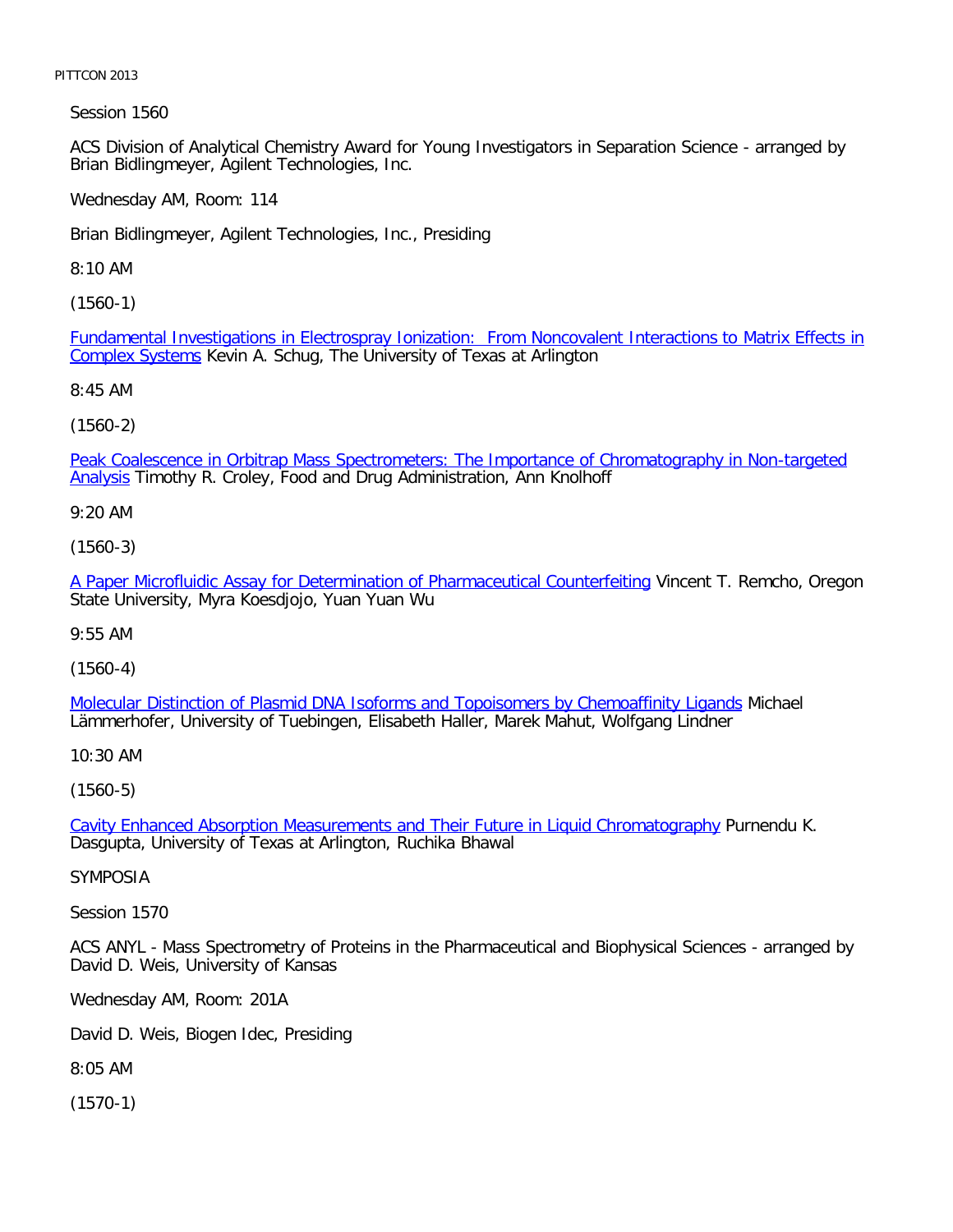Applications of Hydrogen/Deuterium Exchange Mass Spectrometry (H/DX-MS) for Developing Protein Biopharmaceuticals Damian Houde, Biogen Idec

8:40 AM

[\(1570-2\)](file:///p|/print%20on%20demand%20titles/23101-23200/23133/23133%20source%20materials/papers/1570-2.htm)

Fast Photochemical Oxidation of Proteins (FPOP) Characterizes Protein Folding Michael L. Gross, Washington University in St Louis, Brian Gau, Don Rempel, Hao Zhang, Jiawei Chen, Ying Zhang

9:15 AM

[\(1570-3\)](file:///p|/print%20on%20demand%20titles/23101-23200/23133/23133%20source%20materials/papers/1570-3.htm)

Protein Interaction Reporter Technology: Measurements on Protein Interaction Topologies in Live Cells James E. Bruce, University of Washington

9:50 AM

(1570-4)

[Discovering Protein Linear Interaction Motifs with Proteome-Scale H/D Exchange Mass Spectrometry](file:///p|/print%20on%20demand%20titles/23101-23200/23133/23133%20source%20materials/papers/1570-4.htm) David D. Weis, University of Kansas

## SYMPOSIA

Session 1580

Brazilian Analytical Chemistry: Focus on Trace Analysis - arranged by Pedro V. Oliveira, University of Sao Paulo

Wednesday AM, Room: 118C

Pedro V. Oliveira, University of Sao Paulo, Presiding

8:05 AM

(1580-1)

Trace Element Determination Using High-Resolution Continuum Source Atomic Absorption Spectrometry [and Inductively Coupled Plasma Mass Spectrometry: New Findings and Perspectives](file:///p|/print%20on%20demand%20titles/23101-23200/23133/23133%20source%20materials/papers/1580-1.htm) Daniel L. Borges, [Universidade Federal de Santa Catarina \(UFSC\)](file:///p|/print%20on%20demand%20titles/23101-23200/23133/23133%20source%20materials/papers/1580-1.htm)

8:40 AM

(1580-2)

Trace Analysis in Food Chemistry Fernando V. Silva, Nestle Quality Assurance Center

[9:15 AM](file:///p|/print%20on%20demand%20titles/23101-23200/23133/23133%20source%20materials/papers/1580-2.htm)

(1580-3)

Extraction Induced by Emulsion Breaking: A Novel Approach for Trace Metals Determination in Oil Samples Ricardo J. Cassella, Universidade Federal Fluminense

[9:50 AM](file:///p|/print%20on%20demand%20titles/23101-23200/23133/23133%20source%20materials/papers/1580-3.htm)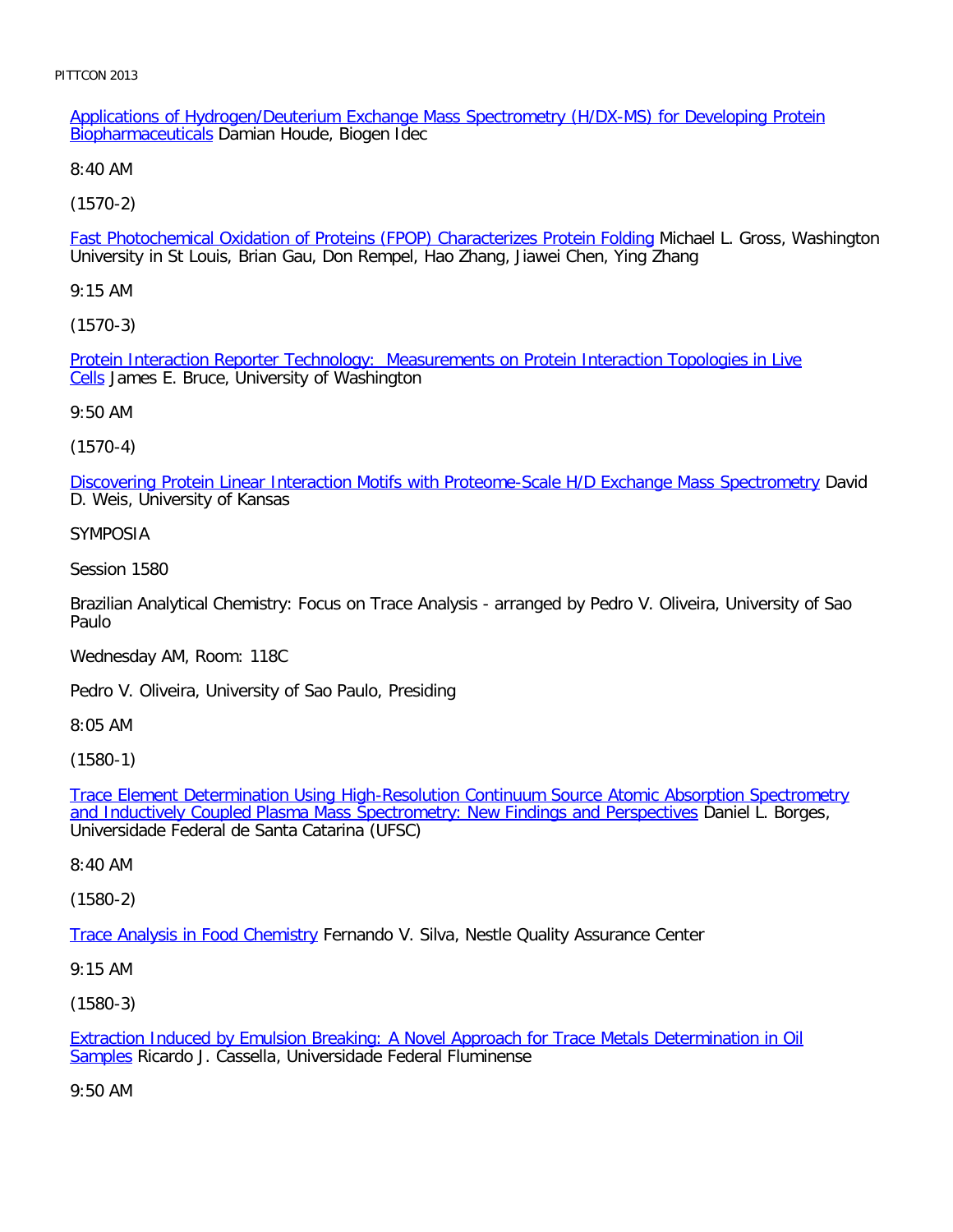(1580-4)

Solid Sampling Graphite Furnace Atomic Absorption Spectrometry: New Applications and Challenges Pedro V. Oliveira, University of São Paulo

10:25 AM

[\(1580-5\)](file:///p|/print%20on%20demand%20titles/23101-23200/23133/23133%20source%20materials/papers/1580-5.htm)

Analytical Approaches Using Luminescence for the Trace and Ultra-Trace Determination of Substances of Clinical and Biological Interest: The LEEA-PUC-Rio Effort Ricardo Q. Aucelio, Pontifical Catholic University

SYMPOSIA

Session 1590

Dynamic Monitoring of Neurochemicals – A Journey Throughout the Body - arranged by Bhavik A. Patel, University of Brighton

Wednesday AM, Room: 123

Bhavik A. Patel, University of Brighton, Presiding

8:05 AM

(1590-1)

[Amperometric Monitoring of Mast Cells to Unravel the Inflammatory Environment in Sickle Cell](file:///p|/print%20on%20demand%20titles/23101-23200/23133/23133%20source%20materials/papers/1590-1.htm) [Dis](file:///p|/print%20on%20demand%20titles/23101-23200/23133/23133%20source%20materials/papers/1590-1.htm)ease Benjamin M. Manning, University of Minnesota, Christy Haynes, Kalpna Gupta

8:40 AM

(1590-2)

[Electrochemical Probing of Neurogenic Control Mechanisms of Vascular Tone in Hypertension](file:///p|/print%20on%20demand%20titles/23101-23200/23133/23133%20source%20materials/papers/1590-2.htm) Greg M. Swain, Michigan State University

9:15 AM

(1590-3)

Microfluidic Tools for Monitoring Secreted Signaling Molecules Robert T. Kennedy, University of Michigan

[9:50 AM](file:///p|/print%20on%20demand%20titles/23101-23200/23133/23133%20source%20materials/papers/1590-3.htm)

(1590-4)

Dynamic Monitoring of Human Tissue Transplantation Using Electroanalytic Biosensors Martyn G. Boutelle, [Imperial College London, Chi Leng Leong, Michelle Rogers, Peter Brennan, Sally Gowers, T](file:///p|/print%20on%20demand%20titles/23101-23200/23133/23133%20source%20materials/papers/1590-4.htm)homas Aldridge

10:25 AM

(1590-5)

Understanding the Link Between Neurochemical Signaling and Intestinal Motility Bhavik A. Patel, University of Brighton

[SYMPOSIA](file:///p|/print%20on%20demand%20titles/23101-23200/23133/23133%20source%20materials/papers/1590-5.htm)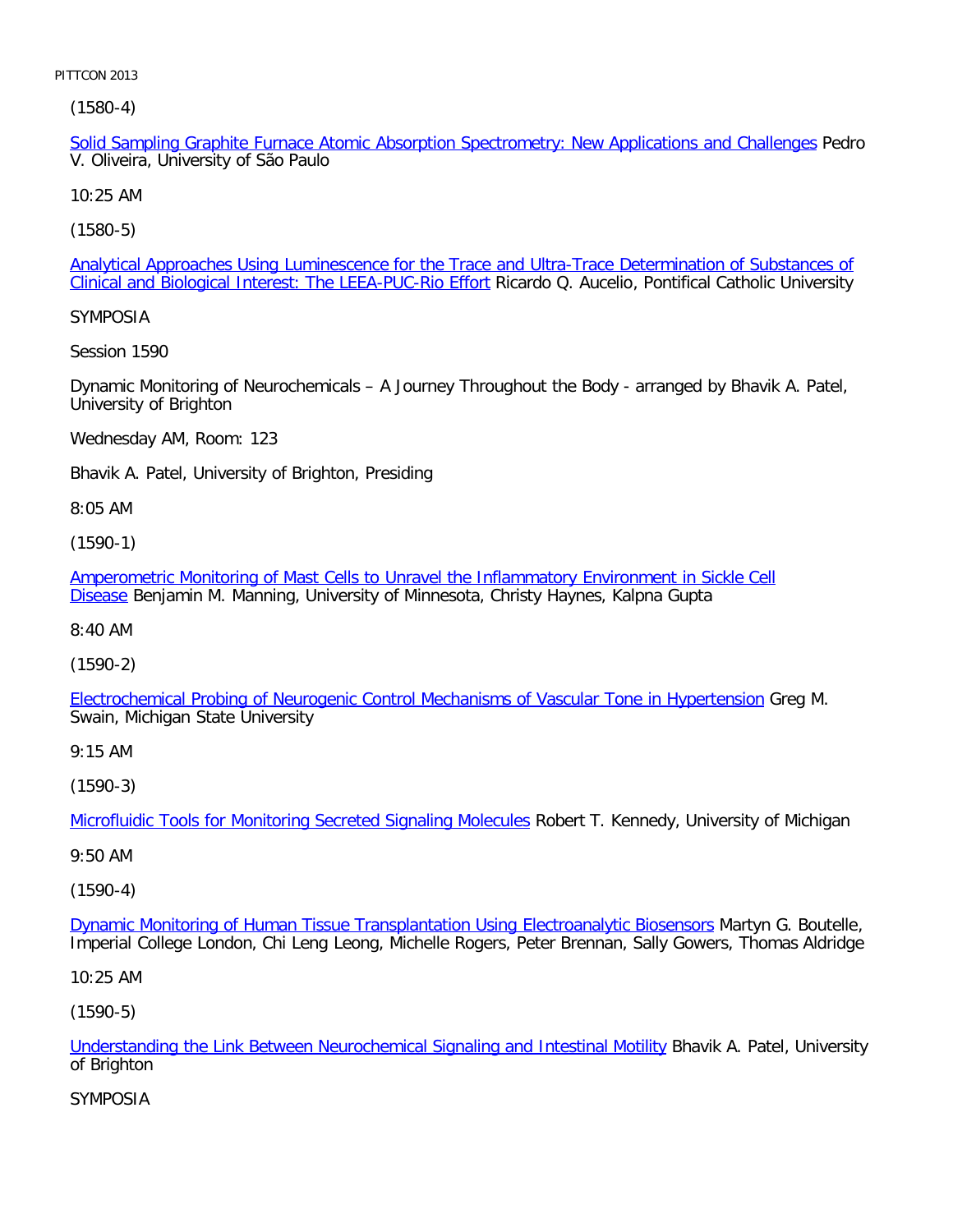Session 1600

Emerging Diagnostic Technologies for Resource-Limited Countries - arranged by Richard A. Durst, Cornell **University** 

Wednesday AM, Room: 124

Richard A. Durst, Cornell University, Presiding

8:05 AM

[\(1600-1\)](file:///p|/print%20on%20demand%20titles/23101-23200/23133/23133%20source%20materials/papers/1600-1.htm)

Commercializing New Diagnostic Tests in Low- and Middle-Income Countries William Rodriguez, Daktari **Diagnostics** 

8:40 AM

(1600-2)

[From the Laboratory Towards the Patient: Nucleic Acid Amplification-Based Diagnostics at the Point of](file:///p|/print%20on%20demand%20titles/23101-23200/23133/23133%20source%20materials/papers/1600-2.htm) Care David S. Boyle, PATH

9:15 AM

(1600-3)

[Enhanced Protein-Based Assays for Detection of Influenza Using Disposable Paper-Based Microfluidic](file:///p|/print%20on%20demand%20titles/23101-23200/23133/23133%20source%20materials/papers/1600-3.htm) [De](file:///p|/print%20on%20demand%20titles/23101-23200/23133/23133%20source%20materials/papers/1600-3.htm)vices Paul Yager, University of Washington, Barry Lutz, Fu Elain

9:50 AM

(1600-4)

[Nanofiber-Based Biosensors for Integrated Sample Preparation](file:///p|/print%20on%20demand%20titles/23101-23200/23133/23133%20source%20materials/papers/1600-4.htm) Antje J. Baeumner, Cornell University

10:25 AM

(1600-5)

Low-Cost Diagnostics for the Developing World George M. Whitesides, Harvard University

[SYMPOSIA](file:///p|/print%20on%20demand%20titles/23101-23200/23133/23133%20source%20materials/papers/1600-5.htm)

Session 1610

Hyphenated Microfluidic Techniques - arranged by Dimitri Pappas, Texas Tech University

Wednesday AM, Room: 125

Dimitri Pappas, Texas Tech University, Presiding

8:05 AM

(1610-1)

Ultra High Dynamic Range Fluorescence Detection - From Single Molecules to Millimolar Concentrations Norman Dovichi, University of Notre Dame, Oluwatosin Dada, Ryan Flaherty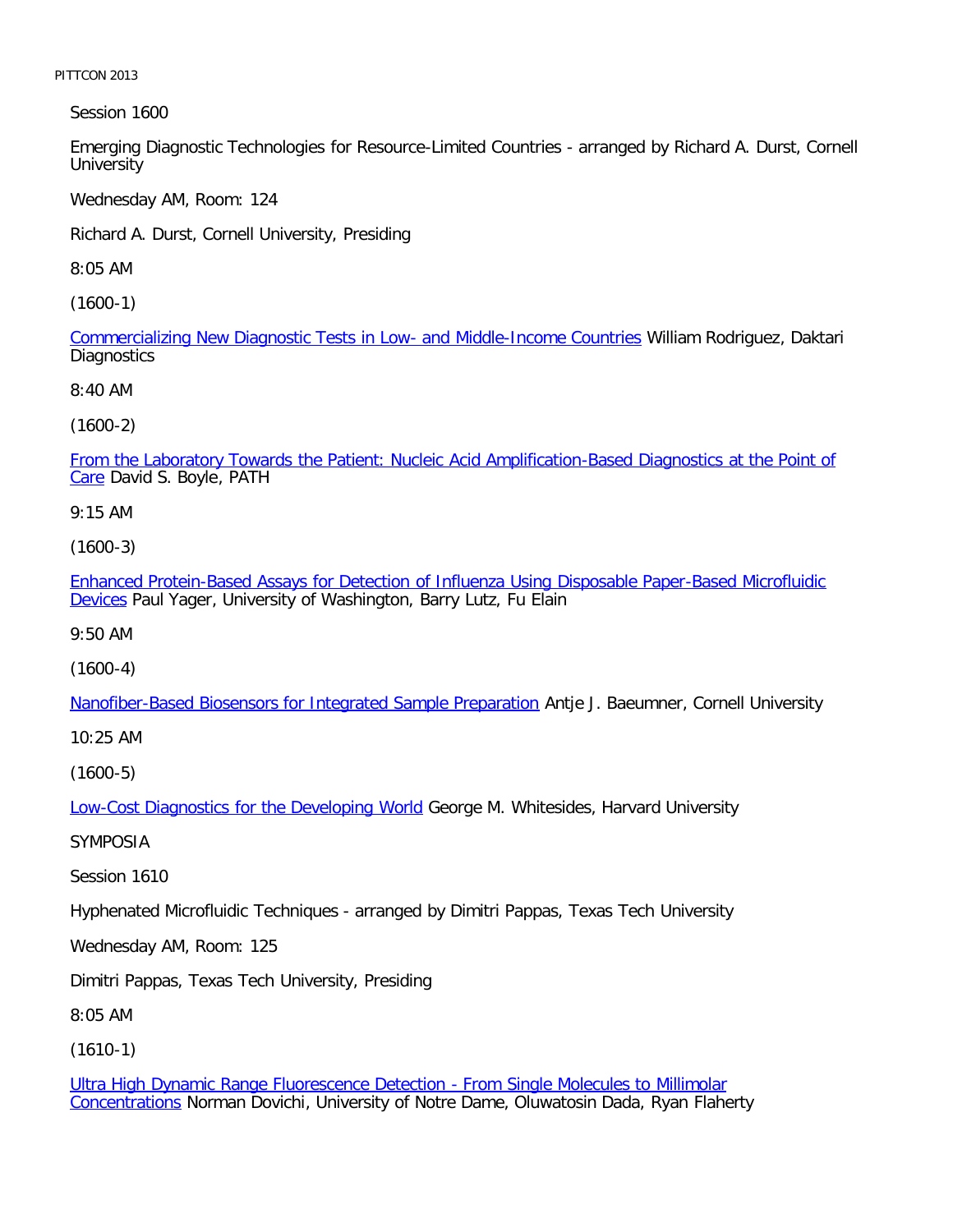8:40 AM

[\(1610-2\)](file:///p|/print%20on%20demand%20titles/23101-23200/23133/23133%20source%20materials/papers/1610-2.htm)

Detection of Individual DNA Hybridization Events Using a Microelectrochemical Device Richard M. Crooks, The University of Texas at Austin, Timothy Alligrant

9:15 AM

[\(1610-3\)](file:///p|/print%20on%20demand%20titles/23101-23200/23133/23133%20source%20materials/papers/1610-3.htm)

Hybrid Microfluidic/Electrochemical Systems for Measuring Spatiotemporal Chemical Gradients Charles S. Henry, Colorado State University, David Dandy, Stuart Tobet

9:50 AM

[\(1610-4\)](file:///p|/print%20on%20demand%20titles/23101-23200/23133/23133%20source%20materials/papers/1610-4.htm)

[CHIP- and Nan](file:///p|/print%20on%20demand%20titles/23101-23200/23133/23133%20source%20materials/papers/1610-4.htm)o-LC-MS of Permethylated Glycans and Isotopically Permethylated Glycans Derived from Biological Samples Yehia Mechref, Texas Tech University, Ahmed Hussein, Janie Desantos-Garcia, Shiyue Zhou, Yunli Hu

10:25 AM

(1610-5)

[Protein and Peptide Analysis Using Integrated Multifunctional Microfluidic Devices](file:///p|/print%20on%20demand%20titles/23101-23200/23133/23133%20source%20materials/papers/1610-5.htm) J Michael Ramsey, University of North Carolina at Chapel Hill, Nicholas Batz, Scott Mellors, Will Black

SYMPOSIA

Session 1620

Ion Mobility Spectrometry: The Analytical Method of Choice for Security, Public Safety, and National Defense - arranged by Herbert H. Hill, Washington State University

Wednesday AM, Room: 122B

Herbert H. Hill, Washington State University, Presiding

8:05 AM

(1620-1)

IMS, The Primary Analyzer in Hyphenated Analytical Systems Gary A. Eiceman, New Mexico State University

[8:40 AM](file:///p|/print%20on%20demand%20titles/23101-23200/23133/23133%20source%20materials/papers/1620-1.htm)

(1620-2)

Evaluation of False Positive Responses by Mass Spectrometry and Ion Mobility Spectrometry for the Detection of Trace Explosive in Complex Samples. Herbert H. Hill, Washington State University, Christina [Crawford](file:///p|/print%20on%20demand%20titles/23101-23200/23133/23133%20source%20materials/papers/1620-2.htm)

[9:15 AM](file:///p|/print%20on%20demand%20titles/23101-23200/23133/23133%20source%20materials/papers/1620-2.htm)

(1620-3)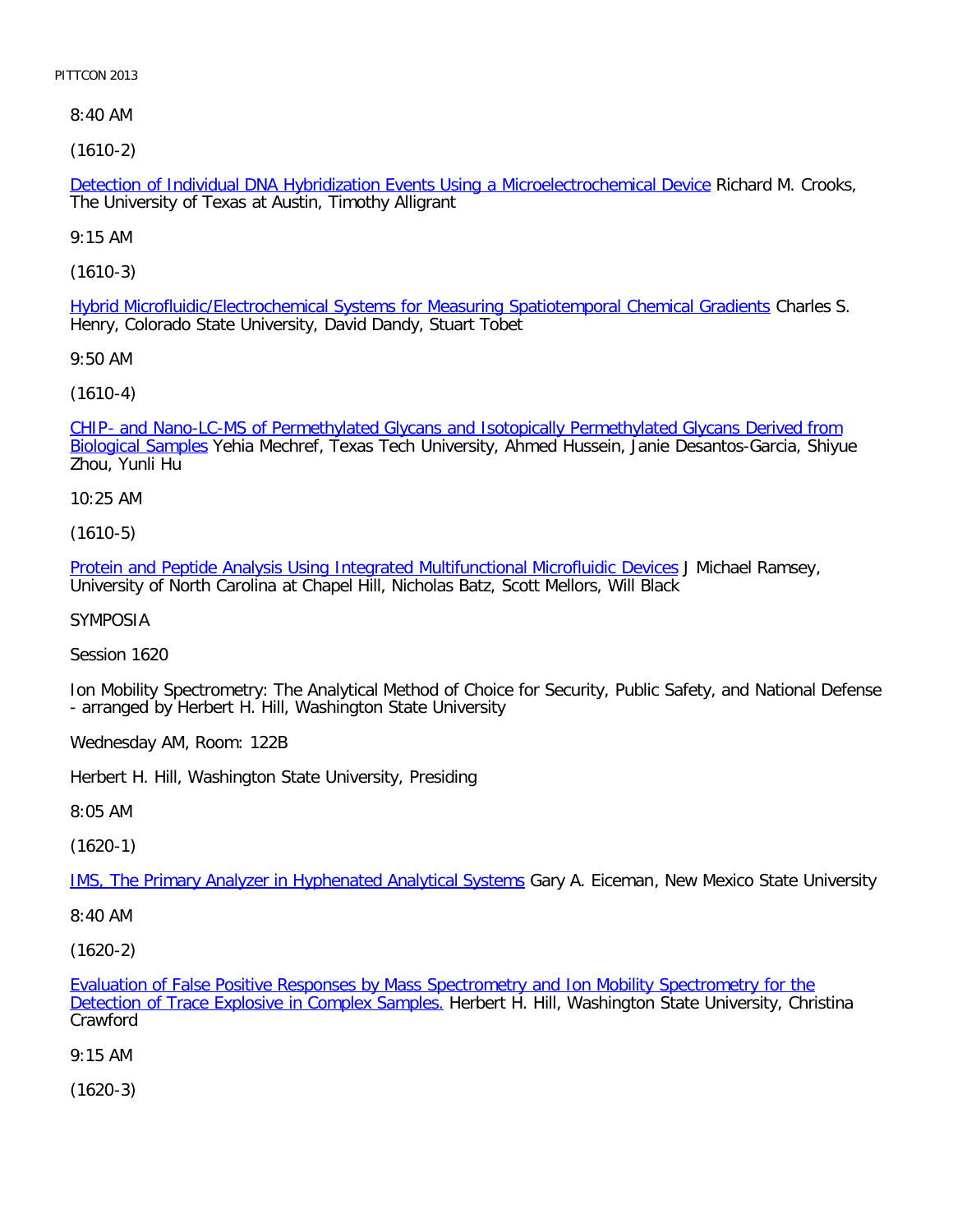An Emerging Role for IMS in Emergency Medicine Paul Thomas, Loughborough University

9:50 AM

[\(1620-4\)](file:///p|/print%20on%20demand%20titles/23101-23200/23133/23133%20source%20materials/papers/1620-4.htm)

The Use of IMS in Security Applications Pierre Pilon, Canada Border Services Agency, Maggie Tam, Marie-Josée Binette

10:25 AM

[\(1620-5\)](file:///p|/print%20on%20demand%20titles/23101-23200/23133/23133%20source%20materials/papers/1620-5.htm)

[Ion Mobility Spectrometry i](file:///p|/print%20on%20demand%20titles/23101-23200/23133/23133%20source%20materials/papers/1620-5.htm)n Chemical Defense – Force Protection, Contamination Avoidance, First Responders, Threat Definition C S. Harden, SAIC at US Army ECBC, Brian Ince, Gretchen Blethen, Robert Schafer, Vincent McHugh

SYMPOSIA

Session 1630

New Developments in Food Analysis - arranged by Janusz Pawliszyn, University of Waterloo

Wednesday AM, Room: 122A

Janusz Pawliszyn, University of Waterloo, Presiding

8:05 AM

(1630-1)

[Determination of Haloquinones in Wate](file:///p|/print%20on%20demand%20titles/23101-23200/23133/23133%20source%20materials/papers/1630-1.htm)r Xing-Fang Li, University of Alberta

8:40 AM

(1630-2)

[Impact of a Decade of QuEChERS on Food Analysis](file:///p|/print%20on%20demand%20titles/23101-23200/23133/23133%20source%20materials/papers/1630-2.htm) Steven Lehotay, USDA Agricultural Research Service

9:15 AM

(1630-3)

Multi-Dimensional Chromatography Techniques in Food Analysis: State of the Art Luigi Mondello, University [of Messina](file:///p|/print%20on%20demand%20titles/23101-23200/23133/23133%20source%20materials/papers/1630-3.htm)

9:50 AM

(1630-4)

Direct Analysis of Foods by Ambient Ionization Mass Spectrometry R Graham Cooks, Purdue University, JJ Jiu, Joshua Wiley, Pu Wei, Rodinei Augusti, Zhang Zhiping, Zheng Ouyang

[10:25 AM](file:///p|/print%20on%20demand%20titles/23101-23200/23133/23133%20source%20materials/papers/1630-4.htm)

(1630-5)

New Developments in SPME Facilitating High Throughput Laboratory and On-Site Food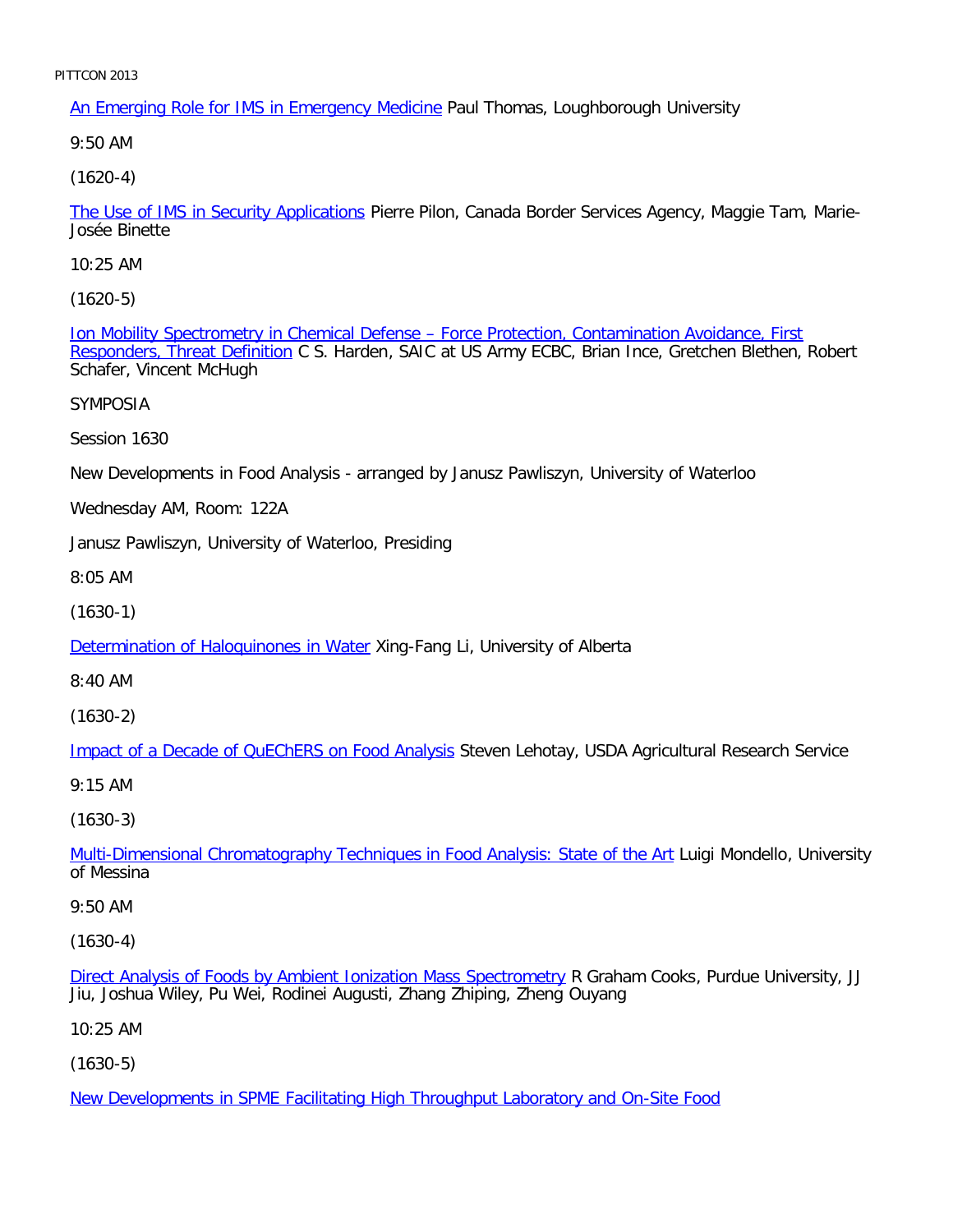Determinations Janusz Pawliszyn, University of Waterloo

SYMPOSIA

Session 1640

Proteins in Artworks: Identification, Modification and Localization - arranged by Julie Arslanoglu, The Metropolitan Museum of Art

Wednesday AM, Room: 121C

Julie Arslanoglu, The Metropolitan Museum of Art, Presiding

8:05 AM

[\(1640-1\)](file:///p|/print%20on%20demand%20titles/23101-23200/23133/23133%20source%20materials/papers/1640-1.htm)

[Identification and Localization of Organic Materials i](file:///p|/print%20on%20demand%20titles/23101-23200/23133/23133%20source%20materials/papers/1640-1.htm)n Cultural Heritage Samples Using Multiple Synchrotron Beams for High Resolution, Widefield FTIR Imaging Carol J. Hirschmugl, University of Wisconsin, Milwaukee

8:40 AM

(1640-2)

[Immunological Based Techniques for Identification and Localization of Proteins in Art Works](file:///p|/print%20on%20demand%20titles/23101-23200/23133/23133%20source%20materials/papers/1640-2.htm) Julie Arslanoglu, The Metropolitan Museum of Art, Hae Young Lee, John Loike

9:15 AM

(1640-3)

[Characterizing Proteins in Cultural Heritage with Peptide Mass Fingerprinting](file:///p|/print%20on%20demand%20titles/23101-23200/23133/23133%20source%20materials/papers/1640-3.htm) Daniel Kirby, Harvard University Art Museums

9:50 AM

(1640-4)

Proteins in Artworks: Identification, Determination of Their Biological Origins and Study of Modifications [Induced by Neighbor Components and Ageing Using Proteomics](file:///p|/print%20on%20demand%20titles/23101-23200/23133/23133%20source%20materials/papers/1640-4.htm) Caroline Tokarski, USR CNRS 3290 MSAP, [Christian Rolando, Nicolas Garnier, Sophie Dallongeville](file:///p|/print%20on%20demand%20titles/23101-23200/23133/23133%20source%20materials/papers/1640-4.htm)

10:25 AM

(1640-5)

Localization of Artists' Materials Using Laser Desorption Ionization and Matrix-assisted Laser Desorption Ionization MS Imaging [Emily V. O](file:///p|/print%20on%20demand%20titles/23101-23200/23133/23133%20source%20materials/papers/1640-5.htm)'[Neill, University of Florida, Julie Arslanoglu, Richard Yost](file:///p|/print%20on%20demand%20titles/23101-23200/23133/23133%20source%20materials/papers/1640-5.htm)

#### [SYMPOSIA](file:///p|/print%20on%20demand%20titles/23101-23200/23133/23133%20source%20materials/papers/1640-5.htm)

Session 1650

SAS - Vibrational Spectroscopy of Biological Systems: From Fundamental Studies to Clinical Practice arranged by Bruce Chase, University of Delaware

Wednesday AM, Room: 119B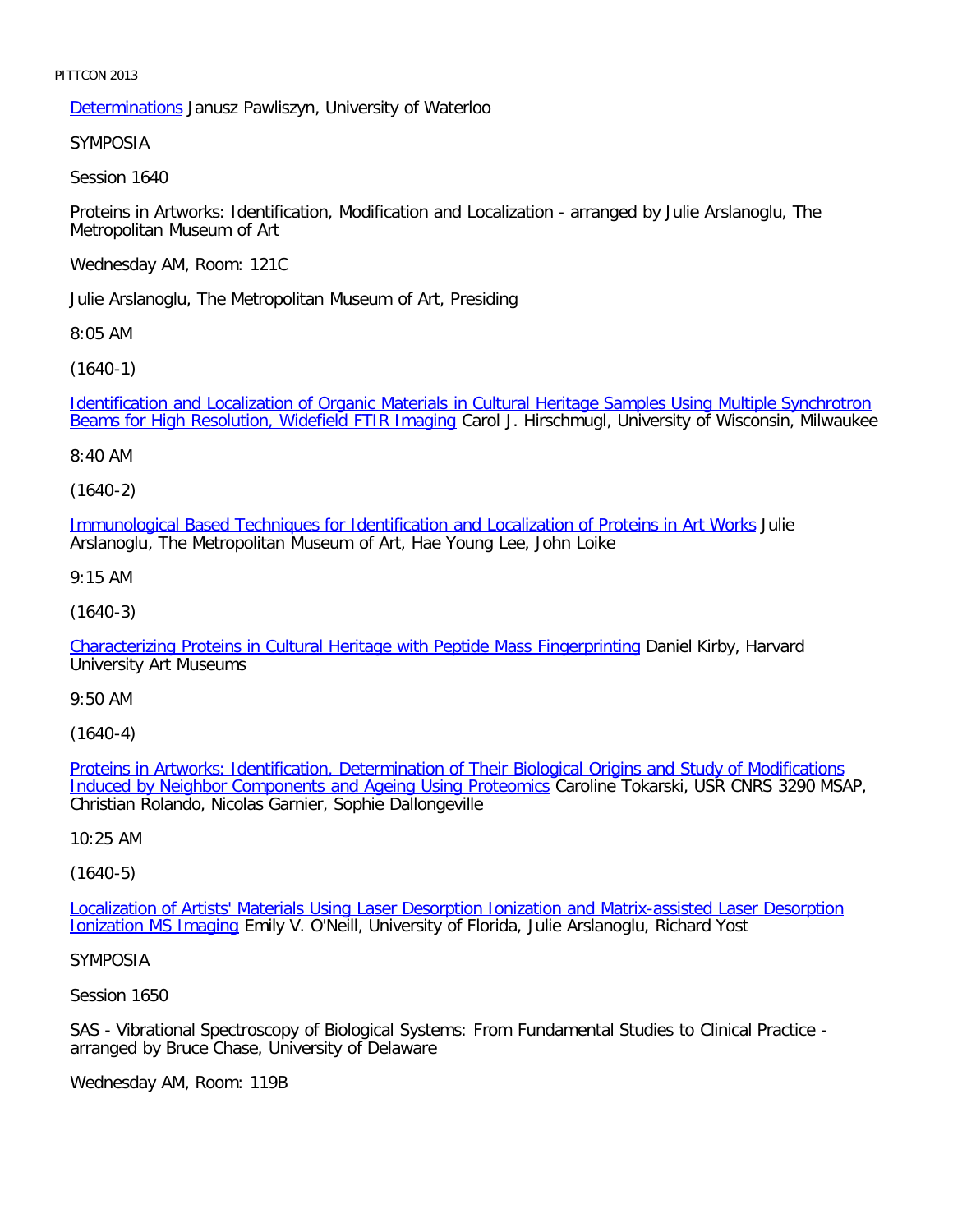Bruce Chase, University of Delaware, Presiding

8:05 AM

[\(1650-1\)](file:///p|/print%20on%20demand%20titles/23101-23200/23133/23133%20source%20materials/papers/1650-1.htm)

Electrospun Fibers for Bio-Scaffolds: Vibrational Spectroscopy Meets Biology Bruce Chase, University of Delaware, John Rabolt

8:40 AM

[\(1650-2\)](file:///p|/print%20on%20demand%20titles/23101-23200/23133/23133%20source%20materials/papers/1650-2.htm)

Infrared and Raman Microspectral Imaging of Human Cells and Tissues for Medical Diagnostics Max Diem, Northeastern University

9:15 AM

[\(1650-3\)](file:///p|/print%20on%20demand%20titles/23101-23200/23133/23133%20source%20materials/papers/1650-3.htm)

Raman Investigations of Nanoscale Biology Zachary D. Schultz, University of Notre Dame

9:50 AM

(1650-4)

[Theory and Simulation to Establish the Foundation of Vibrational Spectroscopic Imaging for Cancer](file:///p|/print%20on%20demand%20titles/23101-23200/23133/23133%20source%20materials/papers/1650-4.htm) [Patho](file:///p|/print%20on%20demand%20titles/23101-23200/23133/23133%20source%20materials/papers/1650-4.htm)logy Rohit Bhargava, University of Illinois at Urbana-Champaign, Kevin Yeh, Matthew Schulmerich, Paul Carney, Rohith Reddy, Thomas van Dijk

10:25 AM

(1650-5)

[Biomedical Research at the National Institutes of Health: A Vibrational Spectroscopist](file:///p|/print%20on%20demand%20titles/23101-23200/23133/23133%20source%20materials/papers/1650-5.htm)'[s Perspective](file:///p|/print%20on%20demand%20titles/23101-23200/23133/23133%20source%20materials/papers/1650-5.htm) Ira W. Levin, Retired

SYMPOSIA

Session 1660

Structure and Dynamics of Intrinsically Disordered Proteins - arranged by Vladimir N. Uversky, University of South Florida

Wednesday AM, Room: 121B

Vladimir N. Uversky, University of South Florida, Presiding

8:05 AM

(1660-1)

Analysis of Structural Transitions in IDPs Using Site-Directed Spin-Labeling EPR Spectroscopy Sonia Longhi, CNRS and Aix-Marseille University, Benjamin Morin, Bruno Guigliarelli, Jean-Marie Bourhis, Johnny Habchi, [Leo Nesme, Marlene Martinho, Valerie Belle, Zeina El Habre](file:///p|/print%20on%20demand%20titles/23101-23200/23133/23133%20source%20materials/papers/1660-1.htm)

8:40 AM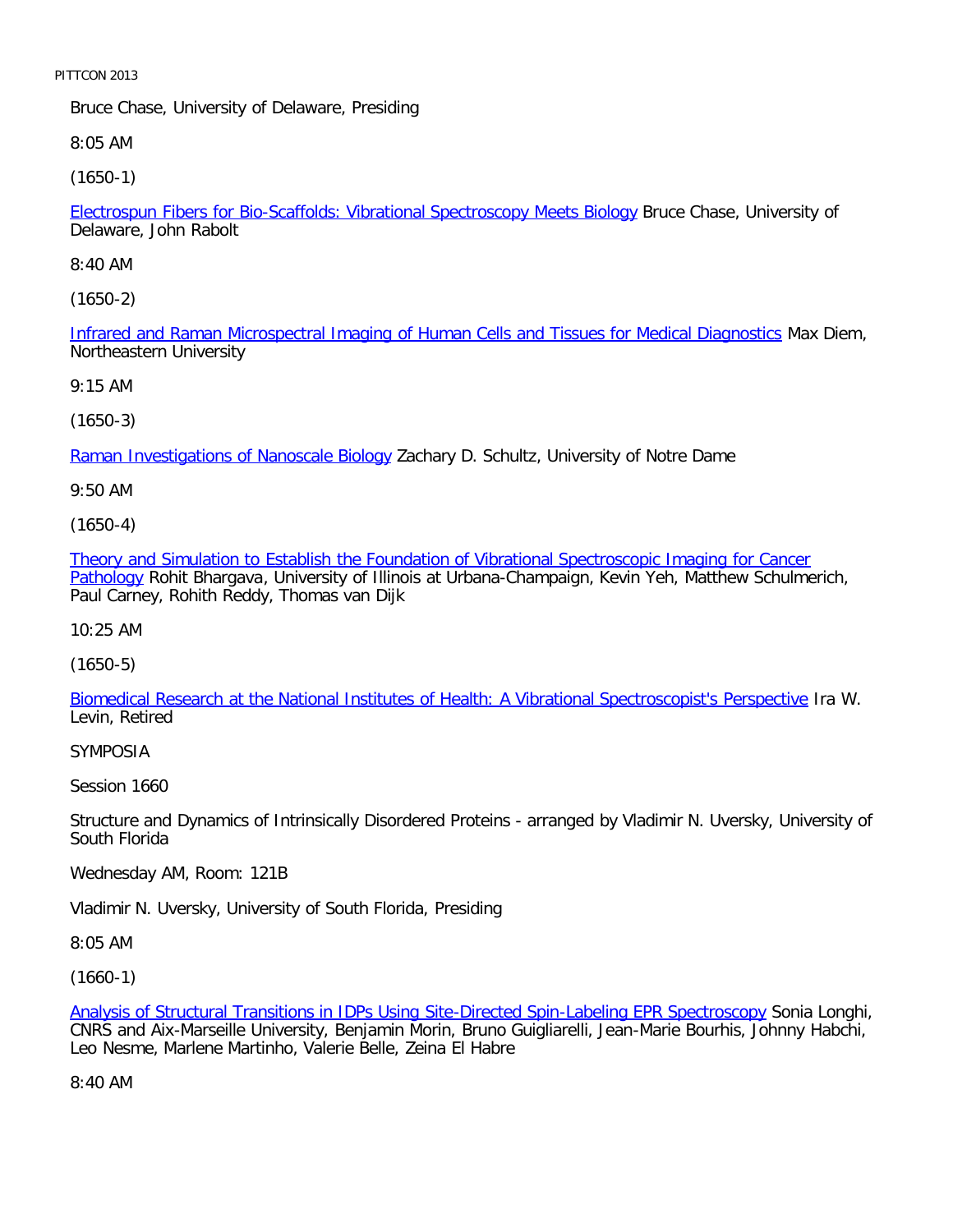[\(1660-2\)](file:///p|/print%20on%20demand%20titles/23101-23200/23133/23133%20source%20materials/papers/1660-2.htm)

Fluorescence Resonance Energy Transfer of Immobilized Single Protein Molecules for the Measurement of Conformational Dynamics and Ligand Binding Mark Bowen, Stony Brook University, Ucheor Choi

9:15 AM

[\(1660-3\)](file:///p|/print%20on%20demand%20titles/23101-23200/23133/23133%20source%20materials/papers/1660-3.htm)

Intrinsically Disordered Proteins as Potential Drug Targets Steven J. Metallo, Georgetown University

9:50 AM

[\(1660-4\)](file:///p|/print%20on%20demand%20titles/23101-23200/23133/23133%20source%20materials/papers/1660-4.htm)

Molecular Mechanisms of Protein Misfolding and Aggregation Yuri L. Lyubchenko, University of Nebraska Medical Center

10:25 AM

(1660-5)

[Bioinformatics of Intrinsically Disordered Proteins](file:///p|/print%20on%20demand%20titles/23101-23200/23133/23133%20source%20materials/papers/1660-5.htm) Vladimir N. Uversky, University of South Florida

**WORKSHOPS** 

Session 1670

Bringing Research into the Analytical Teaching Lab: A Win-Win for All Involved - arranged by Kimberly A. Frederick, Skidmore College

Wednesday AM, Room: 126B

Kimberly A. Frederick, Skidmore College, Presiding

8:05 AM

(1670-1)

NSF's Interest in Bridging Between Research and Teaching Labs Joseph J. Grabowski, National Science [Foundation](file:///p|/print%20on%20demand%20titles/23101-23200/23133/23133%20source%20materials/papers/1670-1.htm)

8:30 AM

(1670-2)

From the Teaching Lab to the Research Lab and Back Again: Linking Instructional Labs Across Disciplines and Levels Through Research [Michelle M. Bushey, Trinity University](file:///p|/print%20on%20demand%20titles/23101-23200/23133/23133%20source%20materials/papers/1670-2.htm)

[8:55 AM](file:///p|/print%20on%20demand%20titles/23101-23200/23133/23133%20source%20materials/papers/1670-2.htm)

(1670-3)

Testing Novel Extraction Material in a Teaching Laboratory Context Justin Shearer, Rose-Hulman Institute of **Technology** 

[9:35 AM](file:///p|/print%20on%20demand%20titles/23101-23200/23133/23133%20source%20materials/papers/1670-3.htm)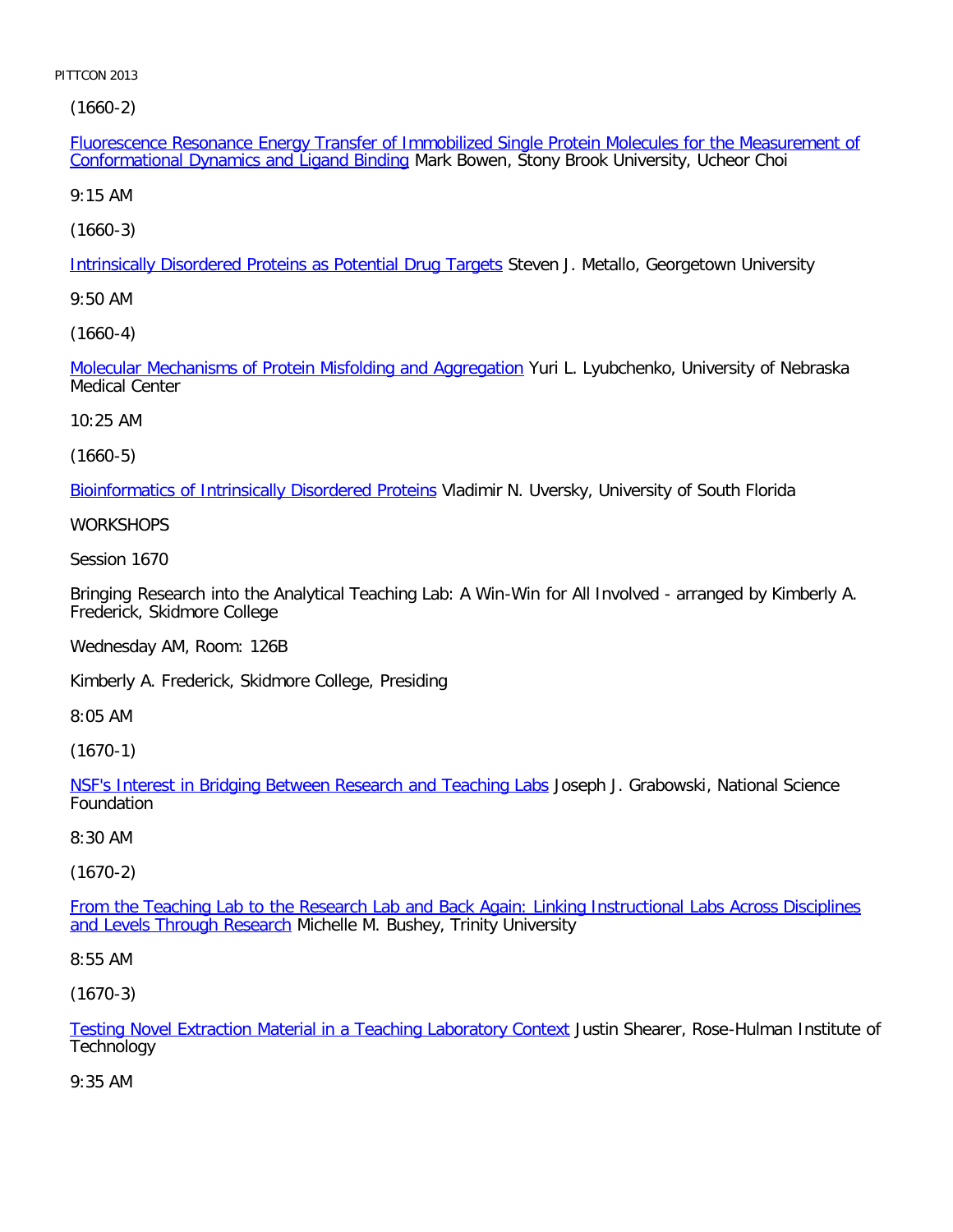(1670-4)

Microscale Measurements for the Masses: Classical Research Laboratories and Shared Experience Lisa A. Holland, West Virginia University, Anthony Moncrief, Denise Gipson

10:00 AM

[\(1670-5\)](file:///p|/print%20on%20demand%20titles/23101-23200/23133/23133%20source%20materials/papers/1670-5.htm)

Using Research on Maya Murals to Teach FTIR and Chemometrics in an Instrumental Analysis Course Kimberley A. Frederick, Skidmore College

**WORKSHOPS** 

Session 1680

Emerging Environmental Contaminants: Methodologies and Practices for Meeting New Performance Requirements - arranged by Kory Kelly, Phenomenex

Wednesday AM, Room: 202A

Kory Kelly, Phenomenex, Presiding

8:05 AM

(1680-1)

[Emerging Measurement and Monitoring Opportunities for the US EPA](file:///p|/print%20on%20demand%20titles/23101-23200/23133/23133%20source%20materials/papers/1680-1.htm) Lara P. Phelps, US EPA

8:35 AM

(1680-2)

[Obtaining Reliable Low Level Da](file:///p|/print%20on%20demand%20titles/23101-23200/23133/23133%20source%20materials/papers/1680-2.htm)ta Richard Burrows, TestAmerica

9:05 AM

(1680-3)

Recent Advances in Solid Phase Extraction for the Determination of a Full Range of Organic Compounds from High Particulate Aqueous Samples [Robert Johnson, Horizon Technology, Inc.](file:///p|/print%20on%20demand%20titles/23101-23200/23133/23133%20source%20materials/papers/1680-3.htm)

[9:50 AM](file:///p|/print%20on%20demand%20titles/23101-23200/23133/23133%20source%20materials/papers/1680-3.htm)

(1680-4)

Reaching Out for New Analytical Approaches David C. Kennedy, Phenomenex

[10:20 AM](file:///p|/print%20on%20demand%20titles/23101-23200/23133/23133%20source%20materials/papers/1680-4.htm)

(1680-5)

Use of Double and Single Blind Studies for Internal Quality Assessment in Environmental Testing Laboratories Ty Garber, Phenova Certified Reference Materials

[ORGANIZED CONTRIBUTED SESSIONS](file:///p|/print%20on%20demand%20titles/23101-23200/23133/23133%20source%20materials/papers/1680-5.htm)

Session 1700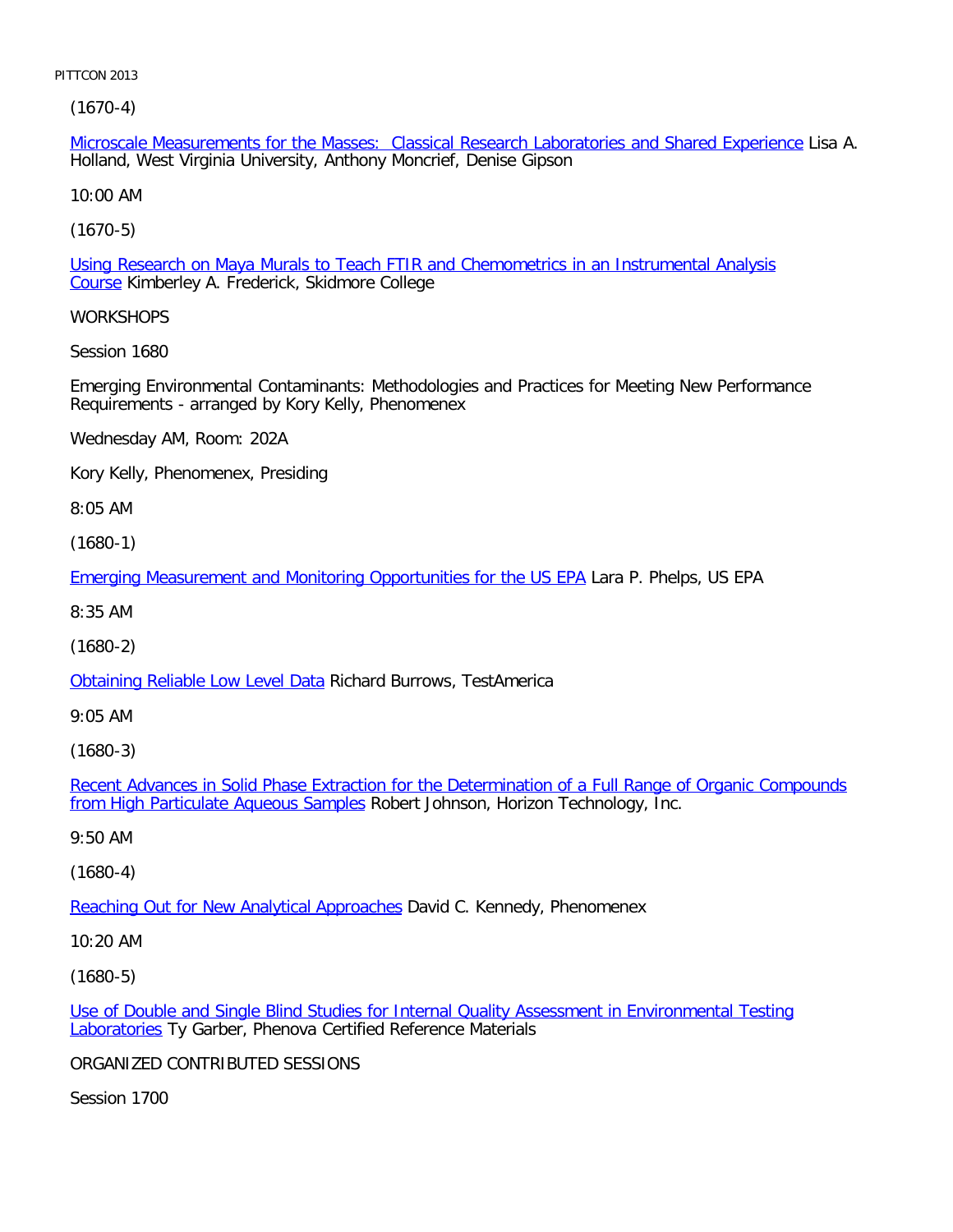Ionophore-Based Chemical Sensors, I - arranged by Philippe Buhlmann, University of Minnesota

Wednesday AM, Room: 121A

Philippe Buhlmann, University of Minnesota, Presiding

8:00 AM

[\(1700-1\)](file:///p|/print%20on%20demand%20titles/23101-23200/23133/23133%20source%20materials/papers/1700-1.htm)

Creation and Application of Functional Imaging Probes Based on Dyes and Ionophores Koji Suzuki, Keio University, Daniel Citterio, Keitaro Umezawa, Naoko Iwasawa

8:20 AM

[\(1700-2\)](file:///p|/print%20on%20demand%20titles/23101-23200/23133/23133%20source%20materials/papers/1700-2.htm)

[A New Ion-to-](file:///p|/print%20on%20demand%20titles/23101-23200/23133/23133%20source%20materials/papers/1700-2.htm)Electron Transducer for Solid-State Polymeric Ion Sensors Based on Ferrocene Tagged Polyvinyl Chloride Roland De Marco, Faculty of Science, Eric Bakker, Manzar Sohail, Marcin Pawlak

8:40 AM

(1700-3)

[Electrochemical Control of the Standard Potential of Solid-Contact ISEs Based on Conducting Polymers as](file:///p|/print%20on%20demand%20titles/23101-23200/23133/23133%20source%20materials/papers/1700-3.htm) [Ion-to-Electron Transduc](file:///p|/print%20on%20demand%20titles/23101-23200/23133/23133%20source%20materials/papers/1700-3.htm)er Johan Bobacka, Abo Akademi University, Ulriika Vanamo

9:00 AM

(1700-4)

[Effective Nanocomposite Solid Contacts for All-Solid-State Ion-Selective Electrodes](file:///p|/print%20on%20demand%20titles/23101-23200/23133/23133%20source%20materials/papers/1700-4.htm) Li Niu, Changchun Institute of Applied Chemistry

9:35 AM

(1700-5)

Carbon Nanotube-Based Potentiometric Aptasensors for Protein Determination Jordi Riu, Universitat Rovira i [Virgili, F Xavier Rius, Pascal Blondeau](file:///p|/print%20on%20demand%20titles/23101-23200/23133/23133%20source%20materials/papers/1700-5.htm)

9:55 AM

(1700-6)

Toward Feedback-Controlled Anesthesia: Automated Flow Analytical System for Monitoring Propofol (2,6 diisopropylphenol) in Serum Erno Lindner, The University of Memphis, Edward Chaum, Felynncia Rainey, [Fernando Garay, Francine Kivlehan](file:///p|/print%20on%20demand%20titles/23101-23200/23133/23133%20source%20materials/papers/1700-6.htm)

10:15 AM

(1700-7)

Beyond "Conventional" Electrochemical Sensing with Functionalized Solid-State Nanopores Róbert E. Gyurcsányi, Budapest University of Technology and Economics, Alexandra Brajnovits, Diána Bakk, Jágerszki [Gyula, Péter Fürjes, Péter Terejánszki](file:///p|/print%20on%20demand%20titles/23101-23200/23133/23133%20source%20materials/papers/1700-7.htm)

10:35 AM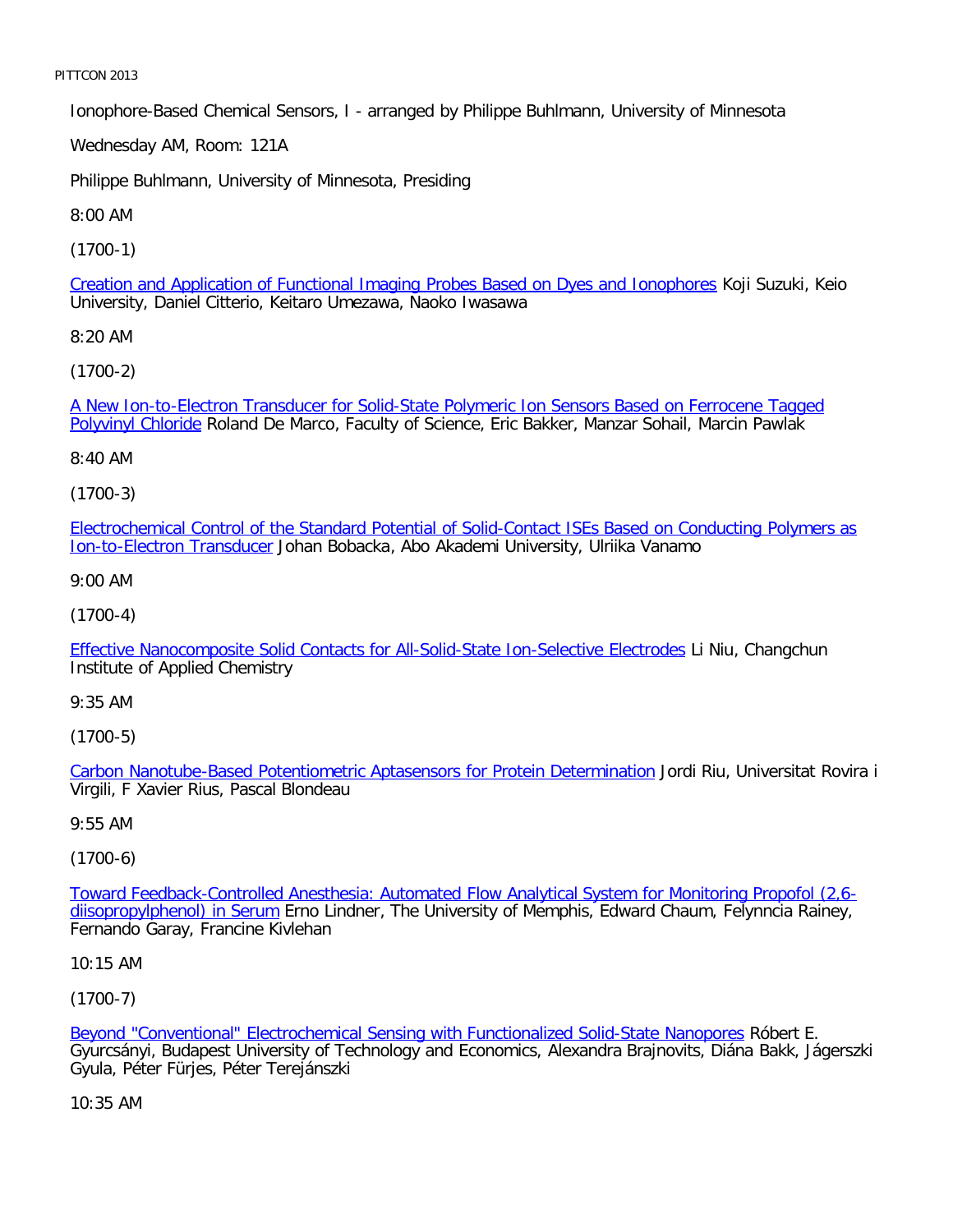[\(1700-8\)](file:///p|/print%20on%20demand%20titles/23101-23200/23133/23133%20source%20materials/papers/1700-8.htm)

Graphene vs. Conducting Polymers as Sensing and Transducer Layers in Ion-Selective Sensors Agata Michalska, University of Warsaw, Ewa Jaworska, Józef Mieczkowski, Krzysztof Maksymiuk, Wiktor Lewandowski

ORGANIZED CONTRIBUTED SESSIONS

Session 1710

The Analysis of Challenging Samples Using Ion Analysis Techniques - arranged by Brett Paull, University of Pasmania

Wednesday AM, Room: 117

Brett Paull, University of Pasmania, Presiding

8:00 AM

(1710-1)

[Analysis of Trace Ions in Challenging Samples by Ion Chromatography](file:///p|/print%20on%20demand%20titles/23101-23200/23133/23133%20source%20materials/papers/1710-1.htm) Kannan Srinivasan, Thermo Fisher Scientific, Chris Pohl, Sheetal Bhardwaj

8:20 AM

(1710-2)

[Analysis of Trace Ions in Complex Samples Using Multidimensional Capillary Ion Chromatography](file:///p|/print%20on%20demand%20titles/23101-23200/23133/23133%20source%20materials/papers/1710-2.htm) Phillip Zakaria, University of Tasmania, Gregory Dicinoski, Paul Haddad

8:40 AM

(1710-3)

Enhanced Detection of Trace Ionic Analytes in Complicated Water Matrixes Rong Lin, Thermo Fisher [Scientific, Chris Pohl, Sheetal Bhardwaj](file:///p|/print%20on%20demand%20titles/23101-23200/23133/23133%20source%20materials/papers/1710-3.htm)

9:00 AM

(1710-4)

Drug Verification Using Trifluoroacetic Acid Hydrolysis with High pH Anion Exchange Chromatography - [Pulsed Amperometric Detection in Challenging Matrices](file:///p|/print%20on%20demand%20titles/23101-23200/23133/23133%20source%20materials/papers/1710-4.htm) David S. Jackson, US FDA

[9:35 AM](file:///p|/print%20on%20demand%20titles/23101-23200/23133/23133%20source%20materials/papers/1710-4.htm)

(1710-5)

Analysis of Complex and High Salinity Samples for Trace Metals Using Monolithic Chelation Ion Chromatography Brett Paull, University of Tasmania, Aine Moyna, Damian Connolly, Nesterenko Ekaterina, [Nicola Mcgillicuddy, Pavel Nesterenko, Phil Jones](file:///p|/print%20on%20demand%20titles/23101-23200/23133/23133%20source%20materials/papers/1710-5.htm)

[9:55 AM](file:///p|/print%20on%20demand%20titles/23101-23200/23133/23133%20source%20materials/papers/1710-5.htm)

(1710-6)

Column Overload Effects in the Analysis of Complex Samples by Ion Chromatography Charles A. Lucy,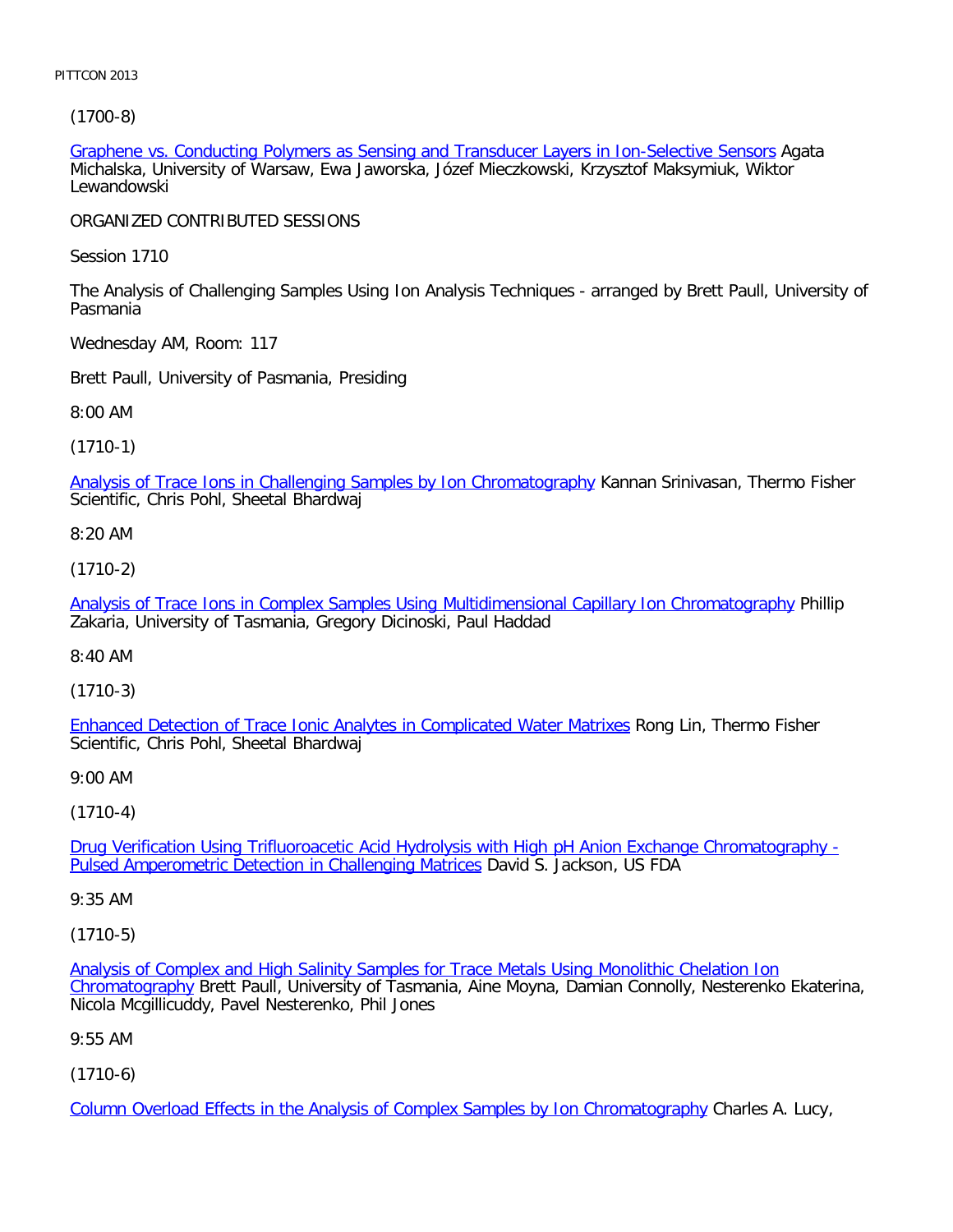University of Alberta, Jordan Anderson, M Wahab, Mohamed Abdelrady, Ya Zhang

10:15 AM

[\(1710-7\)](file:///p|/print%20on%20demand%20titles/23101-23200/23133/23133%20source%20materials/papers/1710-7.htm)

Analysis and Exposure Risk of Chromium (VI) in Consumer Products and the Environment Virginia L. Burkel, NSF International, Daren Schaler, Nathan Buchanan

10:35 AM

[\(1710-8\)](file:///p|/print%20on%20demand%20titles/23101-23200/23133/23133%20source%20materials/papers/1710-8.htm)

Ion Chromatographic Retention Behavior of a Sugar Polyphosphate Charles P. Shelor, University of Texas at Arlington, Akinde Kadjo, Hongzhu Liao, Purnendu Dasgupta

ORAL SESSIONS

Session 1720

Art Conservation and Analysis (Half Session) - arranged by Tom Tague, BrukerOptics, Inc.

Wednesday AM, Room: 115A

Tom Tague, BrukerOptics, Inc., Presiding

8:00 AM

(1720-1)

[An Oddy Test Alternative for Paper-Based Collections](file:///p|/print%20on%20demand%20titles/23101-23200/23133/23133%20source%20materials/papers/1720-1.htm) Eric Breitung, Library of Congress, Marcie Wiggins

8:40 AM

(1720-3)

Advances in Atomic Layer Deposited Coatings for the Corrosion Prevention of Silver Artifacts Eric Breitung, [University of Maryland, Amy Marquardt, Gary Rubloff, Glenn Gates, Ray Phaneuf, Terry Drayman](file:///p|/print%20on%20demand%20titles/23101-23200/23133/23133%20source%20materials/papers/1720-3.htm)-Weisser

9:00 AM

(1720-4)

A New Truly Easy-to-Use Dedicated Infrared Microscope Thomas J. Tague, Bruker Optics, Boese Matthias, [Fred Morris](file:///p|/print%20on%20demand%20titles/23101-23200/23133/23133%20source%20materials/papers/1720-4.htm)

ORAL SESSIONS

Session 1730

Bioanalytical Application with LC-MS - arranged by Eduard Rogatsky, Albert Einstein College of Medicine

Wednesday AM, Room: 115C

Eduard Rogatsky, Albert Einstein College of Medicine, Presiding

8:00 AM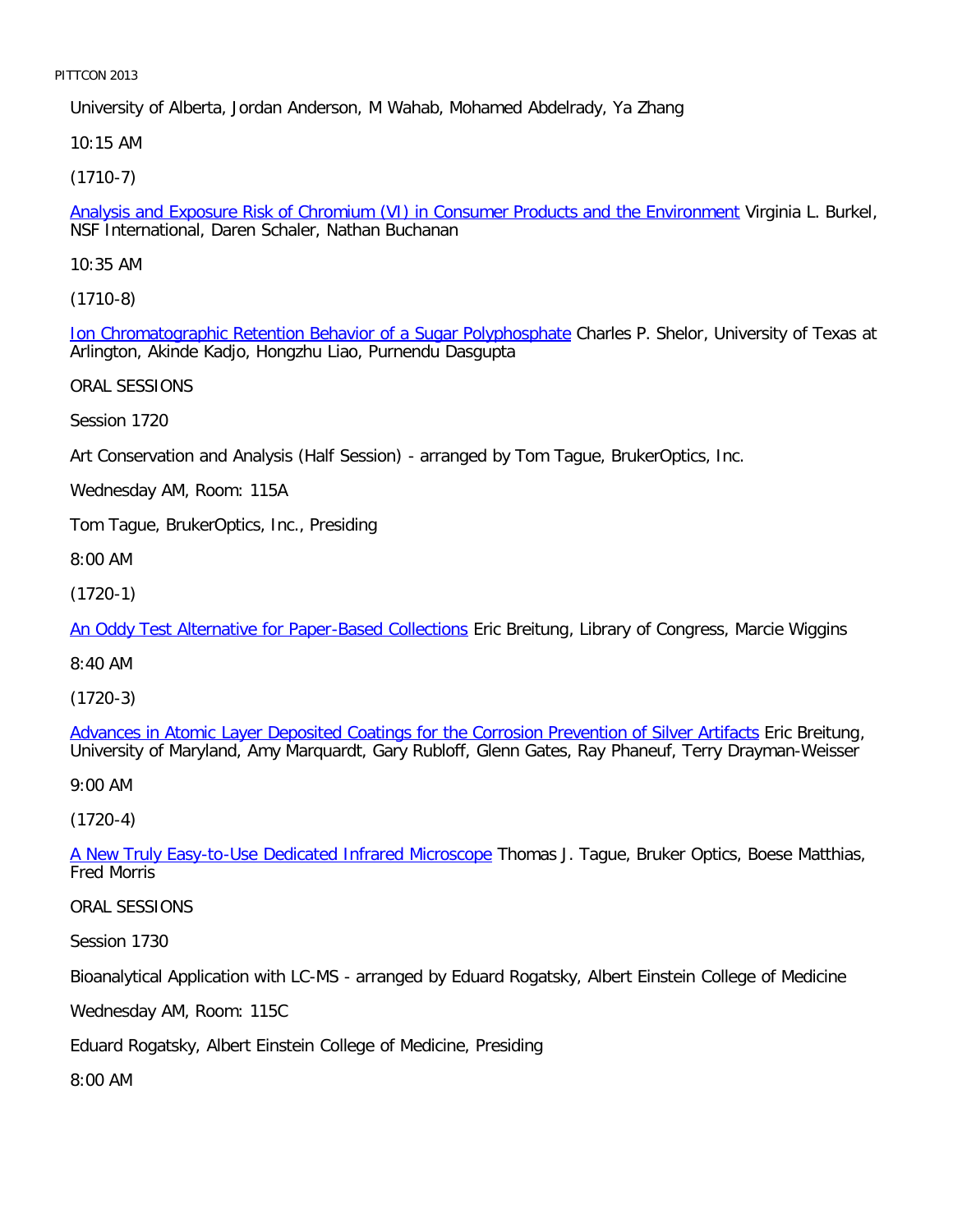[\(1730-1\)](file:///p|/print%20on%20demand%20titles/23101-23200/23133/23133%20source%20materials/papers/1730-1.htm)

Investigation of Selected Biomarkers in Urine Samples for Early Detection of Kidney Cancer Using Ultrafast Liquid Chromatography - Tandem Mass Spectrometry Henok D. Abshiro, Missouri University of Science and Technology, Sanjeewa Gamagedara, Yinfa Ma

8:20 AM

[\(1730-2\)](file:///p|/print%20on%20demand%20titles/23101-23200/23133/23133%20source%20materials/papers/1730-2.htm)

Rapid Capillary Liquid Chromatography-Multistage Mass Spectrometry for Trace Level Neuropeptide Analysis Ying Zhou, University of Michigan, Robert Kennedy

9:00 AM

[\(1730-4\)](file:///p|/print%20on%20demand%20titles/23101-23200/23133/23133%20source%20materials/papers/1730-4.htm)

[Novel Vitamin D Metabolites Assay Based on Supp](file:///p|/print%20on%20demand%20titles/23101-23200/23133/23133%20source%20materials/papers/1730-4.htm)orted Liquid Extraction, Fused Core Based Fast Chromatography and Tandem Mass Spectrometry Eduard Rogatsky, Albert Einstein College of Medicine

9:35 AM

(1730-5)

**[Prospects for Slip Flow in UHPL](file:///p|/print%20on%20demand%20titles/23101-23200/23133/23133%20source%20materials/papers/1730-5.htm)C Benjamin J. Rogers, Purdue University, Mary Wirth** 

9:55 AM

(1730-6)

[Reproducible, Non-Touch nanoLiter and microLiter Dispensing of Blood, Sweat and Tears and/or Cells,](file:///p|/print%20on%20demand%20titles/23101-23200/23133/23133%20source%20materials/papers/1730-6.htm) [Serum, Glues and LC Effluents with 100% Sample Introduction Efficiency into/near Mass Spectrometers or](file:///p|/print%20on%20demand%20titles/23101-23200/23133/23133%20source%20materials/papers/1730-6.htm) [Other Targets of Opportun](file:///p|/print%20on%20demand%20titles/23101-23200/23133/23133%20source%20materials/papers/1730-6.htm)ity Drew Sauter, nanoLiter LLC

10:15 AM

(1730-7)

Comparison of Methods of Analysis for Soy Isoflavone Determinations: Direct Comparison Between LC-**PB/EIMS Method and NIST Method** [Carolyn Q. Burdette, Clemson University, Lynn Zhang, R Kenneth Marcus](file:///p|/print%20on%20demand%20titles/23101-23200/23133/23133%20source%20materials/papers/1730-7.htm)

[10:35 AM](file:///p|/print%20on%20demand%20titles/23101-23200/23133/23133%20source%20materials/papers/1730-7.htm)

(1730-8)

Analysis of Active Components in Chinese Medicines by CE-ESI-MS Zilin Chen, Wuhan University

[ORAL SESSIONS](file:///p|/print%20on%20demand%20titles/23101-23200/23133/23133%20source%20materials/papers/1730-8.htm)

Session 1740

Bioanalytical: Microfluidics - arranged by Philip C. Gach, University of North Carolina at Chapel Hill

Wednesday AM, Room: 116

Philip C. Gach, University of North Carolina at Chapel Hill, Presiding

8:00 AM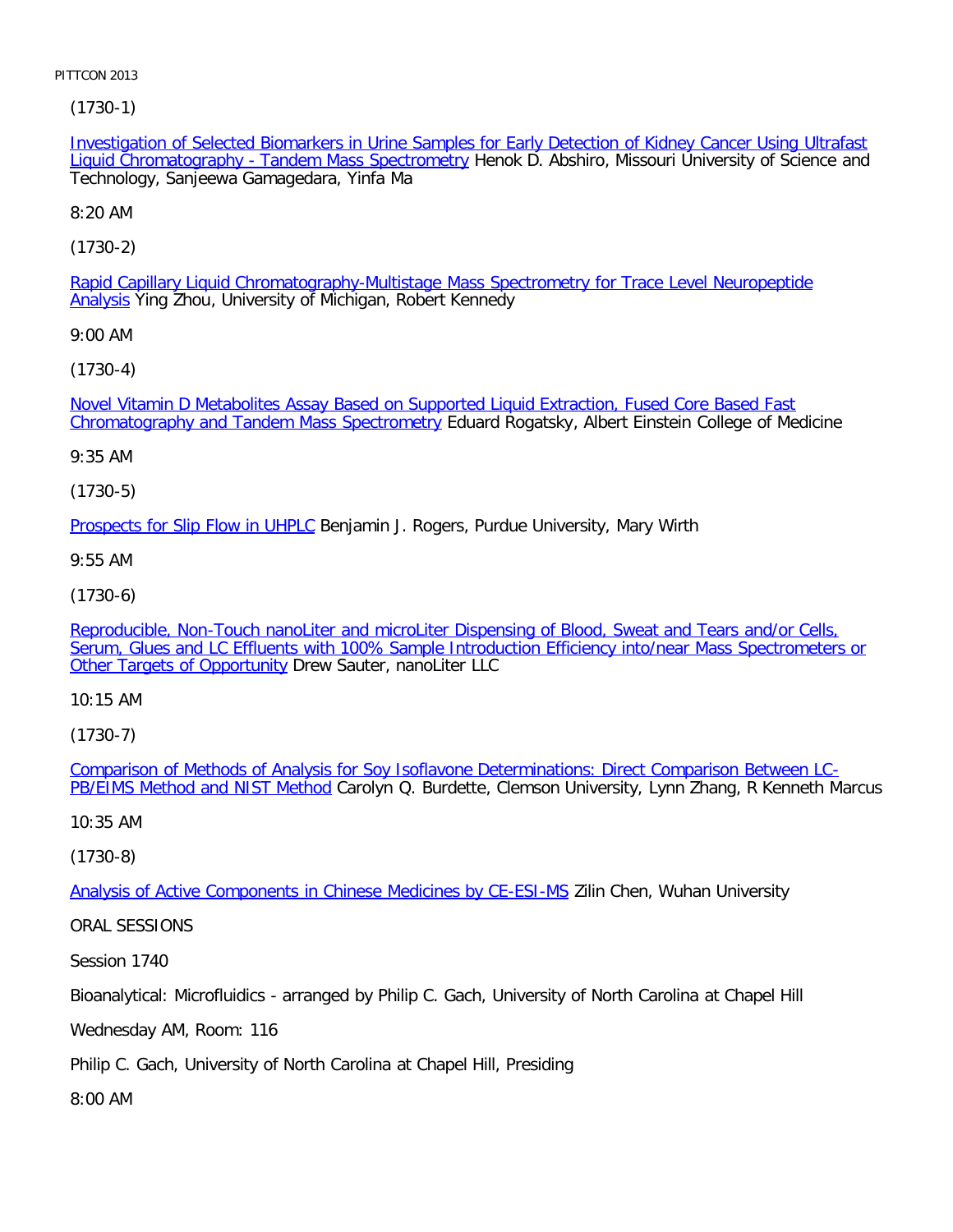[\(1740-1\)](file:///p|/print%20on%20demand%20titles/23101-23200/23133/23133%20source%20materials/papers/1740-1.htm)

The Microfluidic Toolbox – Merging Lab-on-a-Chip Technologies with Lab Automation Claudia Gärtner, Microfluidic ChipShop GmbH, Richard Klemm

8:20 AM

[\(1740-2\)](file:///p|/print%20on%20demand%20titles/23101-23200/23133/23133%20source%20materials/papers/1740-2.htm)

Micromolded Arrays for the Selection and Separation of Primary Cells Based on a Cell-Destructive Assay Nicholas C. Dobes, University of North Carolina at Chapel Hill, Christopher Sims, Nancy Allbritton

8:40 AM

[\(1740-3\)](file:///p|/print%20on%20demand%20titles/23101-23200/23133/23133%20source%20materials/papers/1740-3.htm)

Capture of Rare Cells from Whole Blood Samuel Forry, National Institute of Standards and Technology, Chanda Arya, Jason Kralj, Matt Munson, Thomas Forbes

9:00 AM

(1740-4)

[Combination of Array and Lab-on-a-Chip Technology: Immobilization of Biological Active Molecules on](file:///p|/print%20on%20demand%20titles/23101-23200/23133/23133%20source%20materials/papers/1740-4.htm) Polymer Surfaces for Bio-Analytical Detection Nadine Hlawatsch, Microfluidic ChipShop GmbH, Claudia Gaertner, Marco Krumbholz, Martin Mueller, Thomas Hansen-Hagge

9:35 AM

(1740-5)

[Multi-Parameter Cell Affinity Chromatography: Separation and Analysis in a Single Microfluidic Channel](file:///p|/print%20on%20demand%20titles/23101-23200/23133/23133%20source%20materials/papers/1740-5.htm) Yan Gao, Texas Tech University, Dimitri Pappas, Peng Li

9:55 AM

(1740-6)

High-Throughput Integrated Microfluidic Cartridge for Isolation Enumeration and Phenotyping of Circulating Tumor Cells (CTCs) [Joyce W. Kamande, Louisiana State University, Hong Wang, Mateusz Hupert, Steven](file:///p|/print%20on%20demand%20titles/23101-23200/23133/23133%20source%20materials/papers/1740-6.htm) [Soper](file:///p|/print%20on%20demand%20titles/23101-23200/23133/23133%20source%20materials/papers/1740-6.htm)

# 10:15 AM

(1740-7)

A Microfluidic Electrophoresis Chip with Integrated Fiber Optic Detection for Clinical Evaluation of Transplantable Cells [Cynthia M. Cipolla, University of Michigan, Francis Esmonde-White, Robert Kenne](file:///p|/print%20on%20demand%20titles/23101-23200/23133/23133%20source%20materials/papers/1740-7.htm)dy

[10:35 AM](file:///p|/print%20on%20demand%20titles/23101-23200/23133/23133%20source%20materials/papers/1740-7.htm)

(1740-8)

Capture and Isolation of CTCs Directly from Whole Blood with Micropallet Arrays Philip C. Gach, University of North Carolina at Chapel Hill, Christopher Sims, Jen Jen Yeh, Nancy Allbritton, Rebecca Werlau

[ORAL SESSIONS](file:///p|/print%20on%20demand%20titles/23101-23200/23133/23133%20source%20materials/papers/1740-8.htm)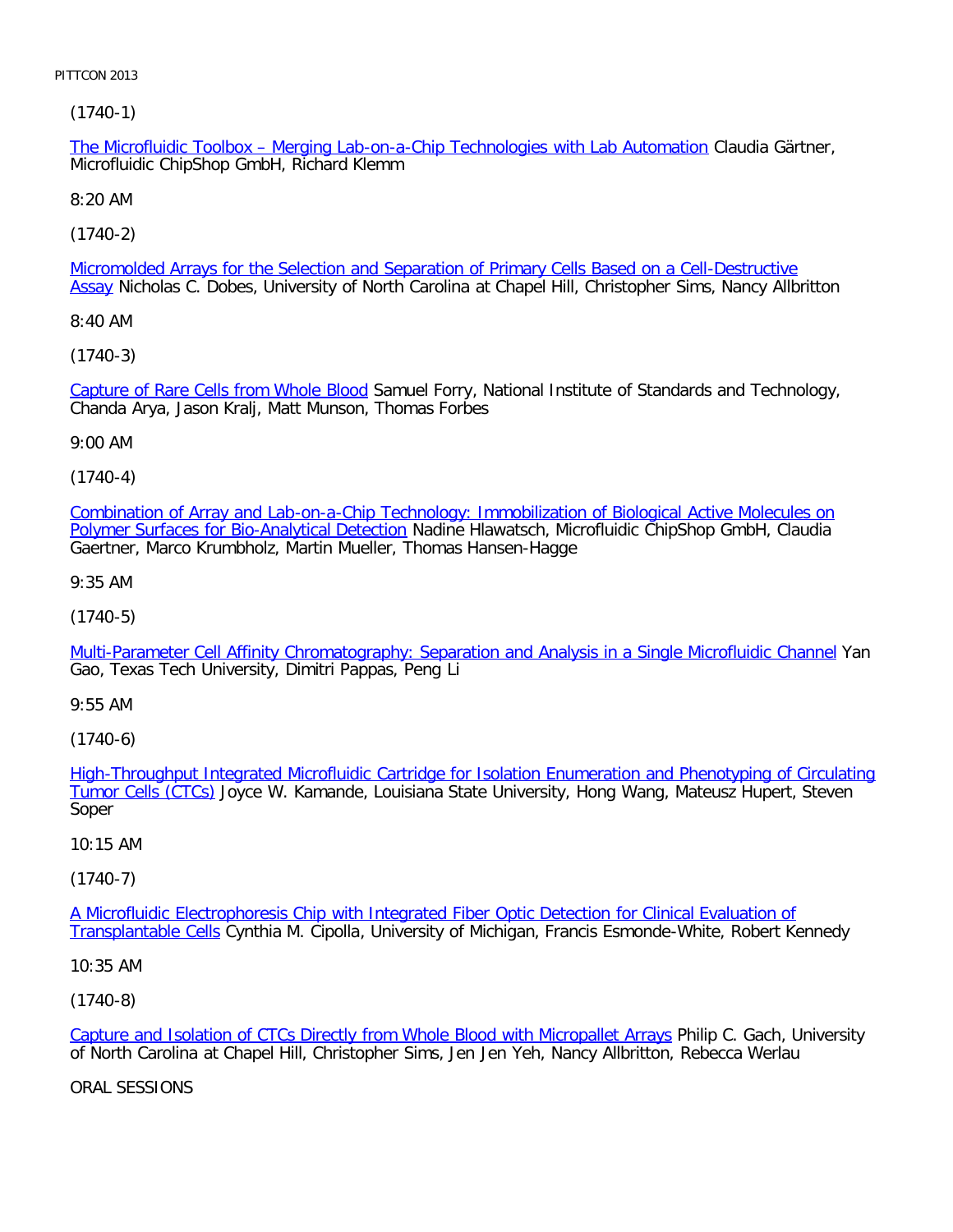Session 1750

Biospectroscopy (Half Session) - arranged by Katherine Bakeev, B&W Tek, Inc.

Wednesday AM, Room: 118A

Katherine Bakeev, B&W Tek, Inc., Presiding

8:00 AM

[\(1750-1\)](file:///p|/print%20on%20demand%20titles/23101-23200/23133/23133%20source%20materials/papers/1750-1.htm)

Creation of a Chemical Imaging Algorithm and Validation with Amino Acid Copolymers Alexandra Lawson, The Ohio State University, Justin Harris, Noel Paul, Olla Nayal

8:20 AM

[\(1750-2\)](file:///p|/print%20on%20demand%20titles/23101-23200/23133/23133%20source%20materials/papers/1750-2.htm)

Biosensing in Crude Cell Lysate with Peptide Monolayers on SPR Sensors Alexandra Aubé, University of Montreal, Jean-Francois Masson, Julien Breault-Turcot

8:40 AM

(1750-3)

[Structural Analysis on Interaction of Idarubicin with Nucleic Acids](file:///p|/print%20on%20demand%20titles/23101-23200/23133/23133%20source%20materials/papers/1750-3.htm) Sonika Charak, National Physical Laboratory, Ranjana Mehrotra

9:00 AM

(1750-4)

[Specific and Sensitive Detection of Micro-RNAs by SERS Combined with Separation Techniques](file:///p|/print%20on%20demand%20titles/23101-23200/23133/23133%20source%20materials/papers/1750-4.htm) Kayeong Shin, Hanyang University, Hoeil Chung, Kwang Soo Kim

ORAL SESSIONS

Session 1760

Improvements in Sensors and Process Analyses for Energy Applications - John Baltrus, US Department of Energy - arranged by NETL

Wednesday AM, Room: 120A

John Baltrus, INFICON, Presiding

8:00 AM

(1760-1)

Fast Analysis of Extended Natural Gas Debbie Hutt, INFICON

[8:20 AM](file:///p|/print%20on%20demand%20titles/23101-23200/23133/23133%20source%20materials/papers/1760-1.htm)

(1760-2)

An Embedded Sensor Approach for Monitoring the Desulfurization Process of Industrial Reformates on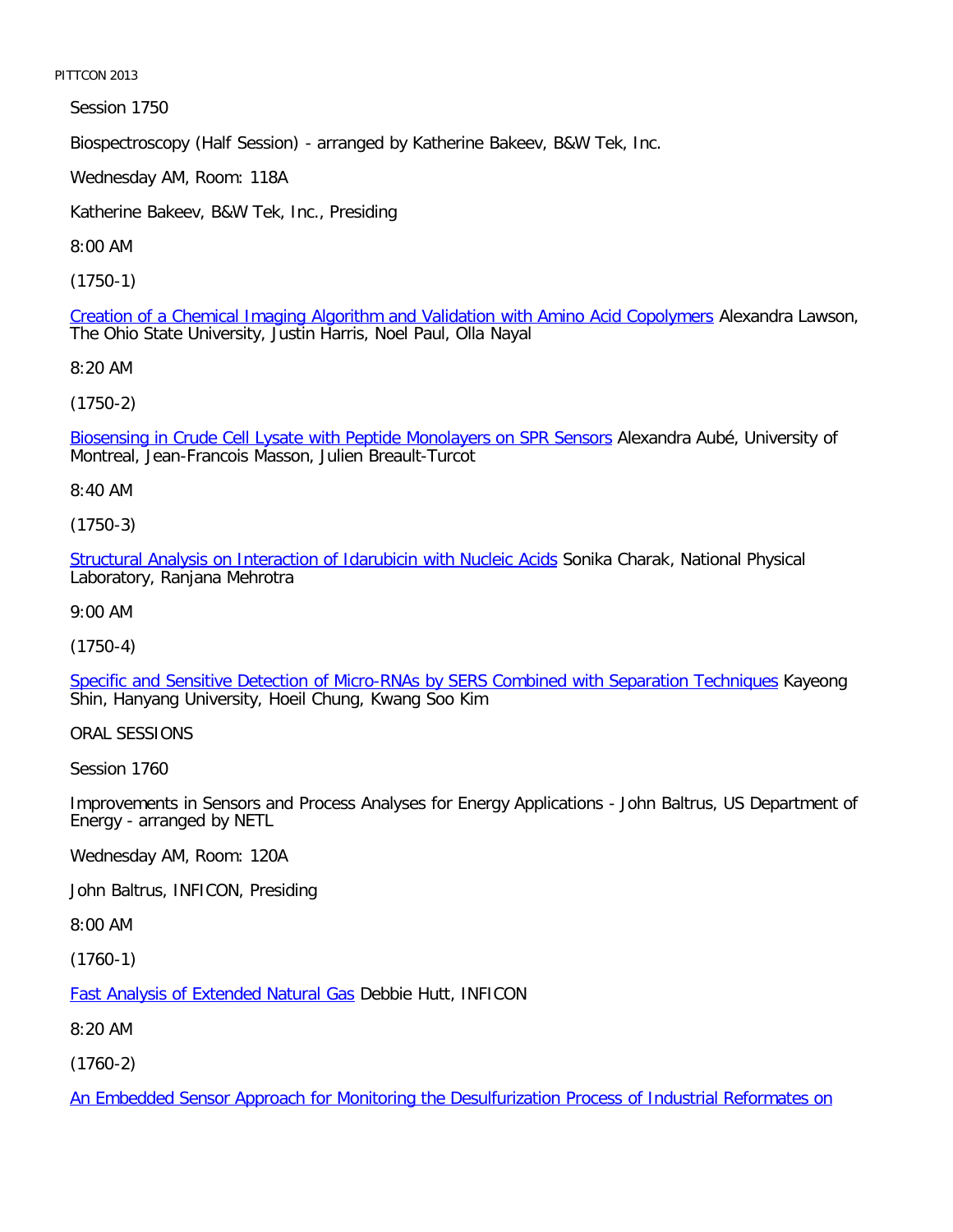Doped Supported Zinc Oxide Adsorbents Using Fiber Optic Based Diffuse Reflectance Spectroscopy Achintya Sujan, Auburn University, Bruce Tatarchuk

8:40 AM

[\(1760-3\)](file:///p|/print%20on%20demand%20titles/23101-23200/23133/23133%20source%20materials/papers/1760-3.htm)

Rapid Raman Sensor for Gas Analysis Steven D. Woodruff, National Energy Technology Laboratory, Benjamin Chorpening, Jessica Mullen, Michael Buric

9:00 AM

[\(1760-4\)](file:///p|/print%20on%20demand%20titles/23101-23200/23133/23133%20source%20materials/papers/1760-4.htm)

[Analytical Performance and In](file:///p|/print%20on%20demand%20titles/23101-23200/23133/23133%20source%20materials/papers/1760-4.htm) Situ Infrared Spectroelectrochemical Study of an Ionic Liquid Based Electrochemical Methane Sensor Zhe Wang, Oakland University, Gary Backer, Xiangqun Zeng

9:35 AM

(1760-5)

[Using Microfluidic Wafer Technology for Tuning the Gas Chromatographic Separations of Trace Level](file:///p|/print%20on%20demand%20titles/23101-23200/23133/23133%20source%20materials/papers/1760-5.htm) Oxygenates to Enable Alternative Carrier Usage Andrew Tipler, PerkinElmer, John Irion, Mamdouh Farag

9:55 AM

(1760-6)

[Fast and Reliable Continuous Analysis of Natural Gas, with a Full MEMS Based Micro-GC](file:///p|/print%20on%20demand%20titles/23101-23200/23133/23133%20source%20materials/papers/1760-6.htm) Filippo Baravelli, POLLUTION S.r.l., Antonella Poggi, Carlo Bruno, Enrico Cozzani, Fulvio Mancarella, Gian Carlo Cardinali, Ivan Elmi, Maddalena Belluce, Marco Messina, Mario Galli, Matteo Monticelli, Stefano Galli, Stefano Zampolli

10:15 AM

(1760-7)

[Karl Fischer Moves Out of the Laborator](file:///p|/print%20on%20demand%20titles/23101-23200/23133/23133%20source%20materials/papers/1760-7.htm)y George Robertson, GR Scientific Ltd

10:35 AM

(1760-8)

Monitoring Biodiesel Production: From Lab to Plant Stuart Farquharson, Real-Time Analyzers, Wayne Smith

[ORAL SESSIONS](file:///p|/print%20on%20demand%20titles/23101-23200/23133/23133%20source%20materials/papers/1760-8.htm)

Session 1770

LC-MS Analysis - arranged by Keandra R. Robinson, Pfizer Global Research & Development

Wednesday AM, Room: 120B

Keandra R. Robinson, Pfizer Global Research & Development, Presiding

8:00 AM

(1770-1)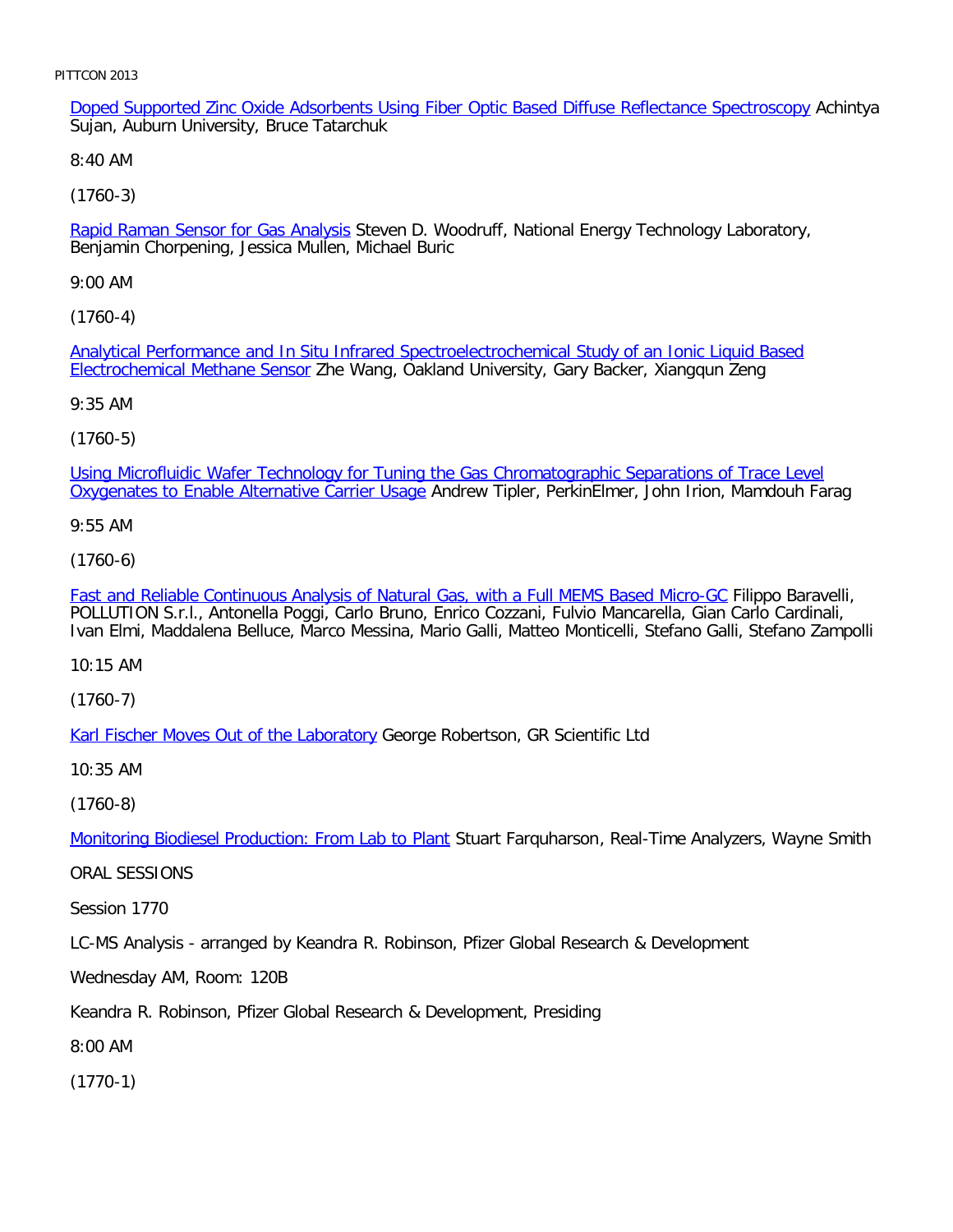The Analysis of Antidepressants in Aqueous Samples Using Liquid Chromatography-Tandem Mass Spectrometry Kenton J. Chodara, The Pennsylvania State University, Dan Sykes, Melissa Gettle

8:20 AM

[\(1770-2\)](file:///p|/print%20on%20demand%20titles/23101-23200/23133/23133%20source%20materials/papers/1770-2.htm)

Assessment of Vanadium Toxicity in a Mouse Model via IPRP-UPLC- ICP-SFMS Nikola Kilibarda, University of North Carolina at Durham, Fei Yan, Keith Levine, Scott Afton

8:40 AM

[\(1770-3\)](file:///p|/print%20on%20demand%20titles/23101-23200/23133/23133%20source%20materials/papers/1770-3.htm)

LC-ESI-QTOF/MS Impurity Profiling of Bemotrizinol Qian Wei, Ashland, Inc.

9:00 AM

(1770-4)

[A New LC-MS-Friendly Version of the Hydrophobic Subtraction Model for Characterizing Column](file:///p|/print%20on%20demand%20titles/23101-23200/23133/23133%20source%20materials/papers/1770-4.htm) Selectivity Allison M. Haaning, University of Minnesota, Jonathan Schellenberg, Paul Boswell, Peter Carr

9:35 AM

(1770-5)

[Improved ID Efficiency of Polymer Additives Using 2D LCMS](file:///p|/print%20on%20demand%20titles/23101-23200/23133/23133%20source%20materials/papers/1770-5.htm) Thomas A. Russell, Shimadzu

9:55 AM

(1770-6)

[Measuring HPLC Gradient and Flow Rate Profiles Using Mass Spectrometry](file:///p|/print%20on%20demand%20titles/23101-23200/23133/23133%20source%20materials/papers/1770-6.htm) Megan H. Magee, University of Minnesota, Paul Boswell

10:15 AM

(1770-7)

Analysis of Fatty Alcohol Derivatives with Comprehensive Two-Dimensional Liquid Chromatography Coupled with Mass Spectrometry [Victoria Elsner, University of Duisburg-Essen, Oliver Schmitz](file:///p|/print%20on%20demand%20titles/23101-23200/23133/23133%20source%20materials/papers/1770-7.htm)

[10:35 AM](file:///p|/print%20on%20demand%20titles/23101-23200/23133/23133%20source%20materials/papers/1770-7.htm)

(1770-8)

ISPTM: An Iterative Search Algorithm for Systematic Identification of Post-Translational Modifications from Complex Proteome Mixtures [Shi-Jian Ding, University of Nebraska Medical Center, Xin Huang](file:///p|/print%20on%20demand%20titles/23101-23200/23133/23133%20source%20materials/papers/1770-8.htm)

[ORAL SESSIONS](file:///p|/print%20on%20demand%20titles/23101-23200/23133/23133%20source%20materials/papers/1770-8.htm)

Session: 1780

Nanotechnology: Sensors - arranged by Colin Medley, Genentech

Wednesday Morning , Room: 120C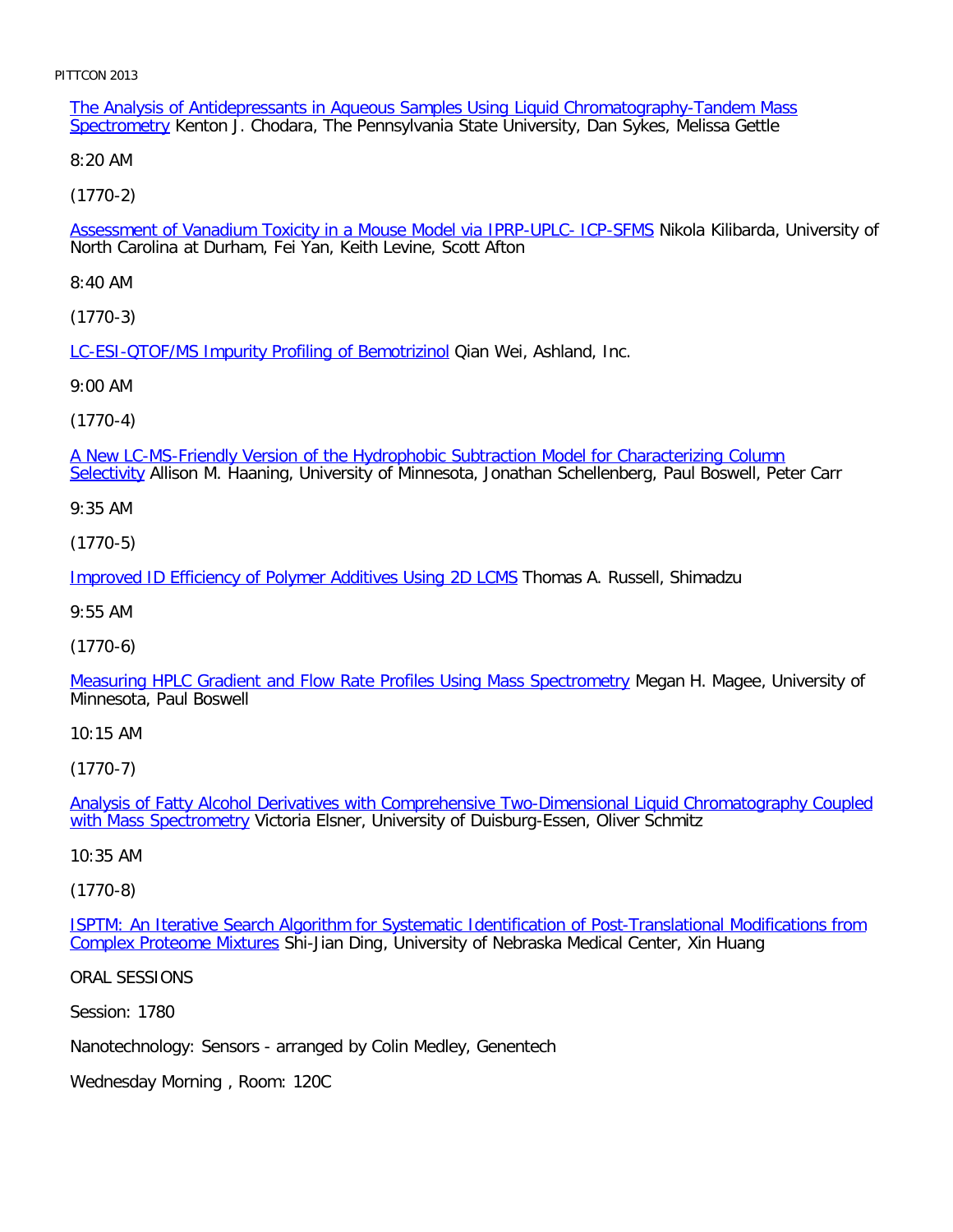Colin Medley, US Naval Research Laboratory, Presiding

8:00 AM

[\(1780-1\)](file:///p|/print%20on%20demand%20titles/23101-23200/23133/23133%20source%20materials/papers/1780-1.htm)

Chemical Sensing with Silicon Nanowires in a Vertical Array with a Porous Electrode Christopher R. Field, US Naval Research Laboratory, Cy Tamanaha, Daniel Ratchford, Junghoon Yeom, Pehr Pehrsson, Susan Rose-Pehrsson

8:20 AM

[\(1780-2\)](file:///p|/print%20on%20demand%20titles/23101-23200/23133/23133%20source%20materials/papers/1780-2.htm)

[Cancer Cell Targeting an](file:///p|/print%20on%20demand%20titles/23101-23200/23133/23133%20source%20materials/papers/1780-2.htm)d Intracellular Trafficking Pathways of Surface Engineered Hydrogel Nanocarriers for Targeted Drug Delivery Leshern Karamchand, University of Michigan, Aniruddha Ray, Gwangseong Kim, Martin Philbert, Raoul Kopelman, Ruba Jiddou, Shouyan Wang, Yong-Eun Koo Lee

8:40 AM

(1780-3)

[A DNA Conjugated Magnetic Nanoparticle Assay for Assessing Genotoxicity](file:///p|/print%20on%20demand%20titles/23101-23200/23133/23133%20source%20materials/papers/1780-3.htm) Colin Medley, Genentech, Joshua Smith, Larry Wigman, Nik Chetwyn

9:00 AM

(1780-4)

[Electrochemical Detection of Cancer Biomarkers: miRNA and GSTP1 Hypermethylation](file:///p|/print%20on%20demand%20titles/23101-23200/23133/23133%20source%20materials/papers/1780-4.htm) Mehmet E. Ozsoz, Izmir Katip Celebi University, Dilsat Ozkan Ariksoysal, Seda Nur Topokaya, Tugba Kilic

9:35 AM

(1780-5)

Planar Nanogap Electrical Detector for Single Molecule Sensing and Biopolymer Sequencing Franklin I. Uba, [University of North Carolina at Chapel Hill, Collin McKinney, Jiahao Wu, Steven Soper, Yoon-Kyo](file:///p|/print%20on%20demand%20titles/23101-23200/23133/23133%20source%20materials/papers/1780-5.htm)ung Cho

9:55 AM

(1780-6)

A Novel Reflectance-Based Colorimetric Aptasensor for Detection of Oxytetracycline Ho Bin Seo, Korea [University, Hongseok Noh, Ji-eun Lee, ManBock Gu, Young Seop Kwon](file:///p|/print%20on%20demand%20titles/23101-23200/23133/23133%20source%20materials/papers/1780-6.htm)

10:15 AM

(1780-7)

Multimodal Imaging in Nano-Sciences Joachim A. Koenen, WITec GmbH, Harald Fischer, Ute Schmidt

[10:35 AM](file:///p|/print%20on%20demand%20titles/23101-23200/23133/23133%20source%20materials/papers/1780-7.htm)

(1780-8)

A Novel Approach Based on Ultrasensitive Calix[4]arene Functionalized Boronic Acid Gold Nanoprobe for the Detection of Glucose in Blood Serum Alok Pandya, Gujarat University, Pinkesh Sutariya, Shobhana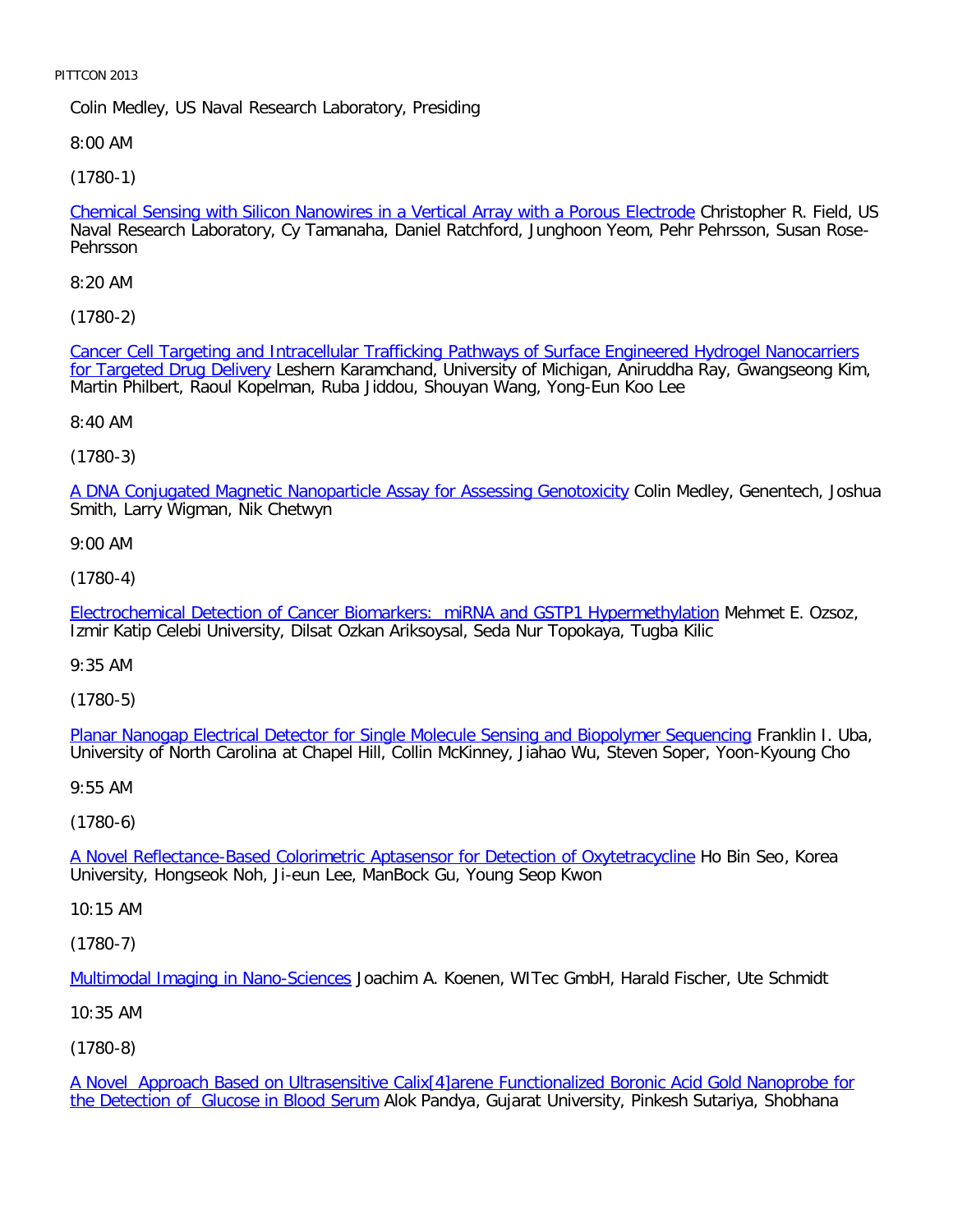Menon

ORAL SESSIONS

Session 1790

Nuclear Magnetic Resonance (Half Session) - arranged by Joshua E. Smith, Wright Patterson Air Force Base

Wednesday AM, Room: 115A

Joshua E. Smith, Wright Patterson Air Force Base, Presiding

9:35 AM

[\(1790-1\)](file:///p|/print%20on%20demand%20titles/23101-23200/23133/23133%20source%20materials/papers/1790-1.htm)

[Ligand Spectrosc](file:///p|/print%20on%20demand%20titles/23101-23200/23133/23133%20source%20materials/papers/1790-1.htm)opy to Determine "At-A-Glance" Differences in Binding Between Two 46-kDa Proteins Using Solution NMR Yael S. Balazs, Technion, Asher Schmidt, Elina Lisitsin, Yuval Shoham

9:55 AM

(1790-2)

[Chiral Selectivity of Guanosine Monophosphate Assemblies Defined by Nuclear Magnetic Resonance](file:///p|/print%20on%20demand%20titles/23101-23200/23133/23133%20source%20materials/papers/1790-2.htm) Akshar P. Gupta, Rensselaer Polytechnic Institute, James Kempf, Linda McGown, William Taylor, Yingying Dong

10:15 AM

(1790-3)

[Exploration of Aptamer-Gold Nanoparticle Interaction through Colorimetric and NMR Analysis](file:///p|/print%20on%20demand%20titles/23101-23200/23133/23133%20source%20materials/papers/1790-3.htm) Joshua E. Smith, Wright Patterson Air Force Base, Jorge Chávez, Nancy Kelley-Loughnane, Peter Mirau, Rajesh Naik

10:35 AM

(1790-4)

Separation and Identification of Degradation Products in Eprinomectin Formulation Using LC, FT-MS, H/D **[Exchange, and NMR Stud](file:///p|/print%20on%20demand%20titles/23101-23200/23133/23133%20source%20materials/papers/1790-4.htm)ies Atul K.** Awasthi, University of Auckland, New Zealand

ORAL SESSIONS

Session 1800

Pharmaceutical: Spectroscopy Methods (Half Session) - arranged by Katherine Bakeev, B&W Tek, Inc.

Wednesday AM, Room: 118A

Katherine Bakeev, B&W Tek, Inc., Presiding

9:35 AM

(1800-1)

Screening "The Good, The Bad and The Ugly" Pharmaceutical Counterfeits Using Portable Spectrometer Ravi Kalyanaraman, Bristol-Myers Squibb

[9:55 AM](file:///p|/print%20on%20demand%20titles/23101-23200/23133/23133%20source%20materials/papers/1800-1.htm)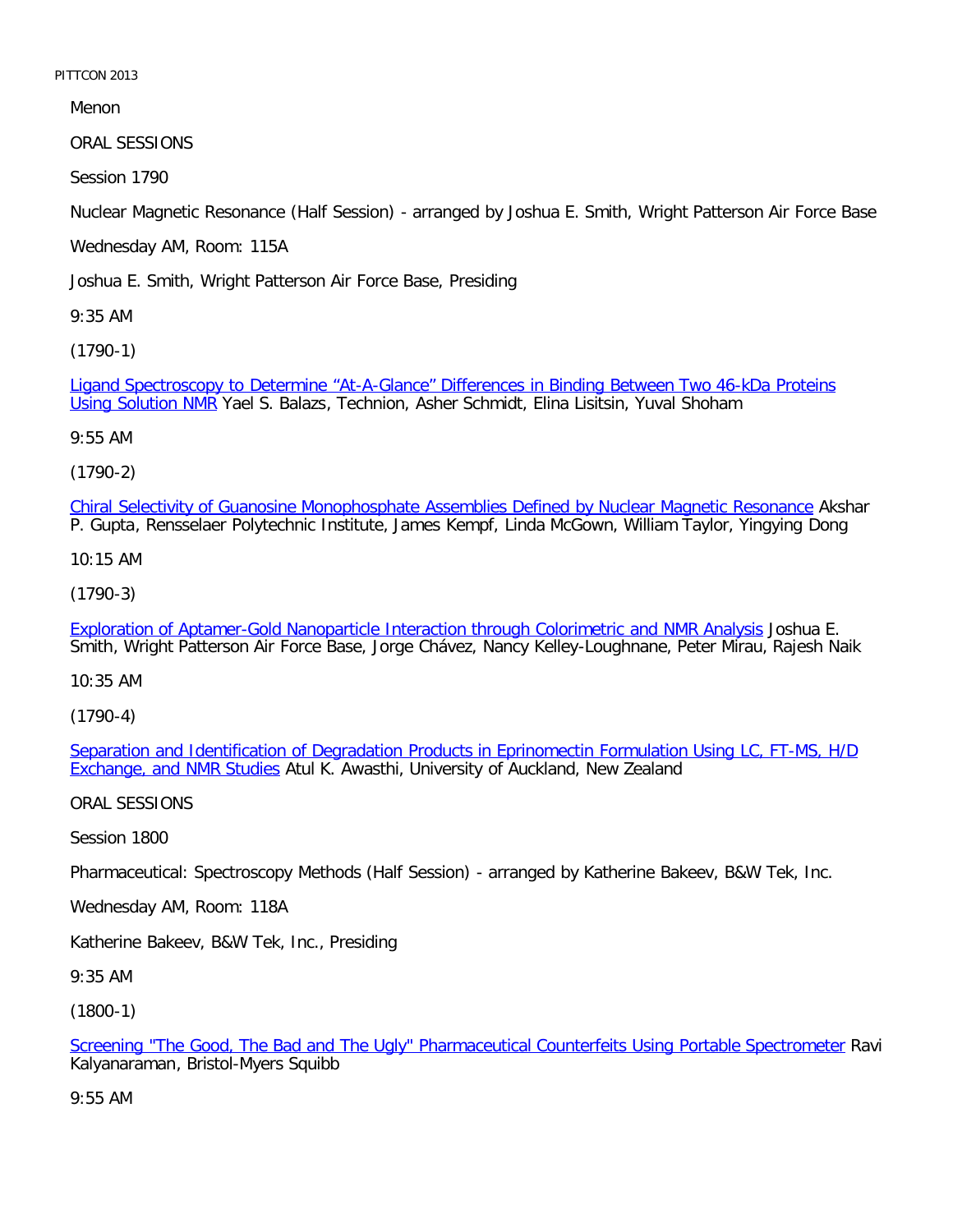[\(1800-2\)](file:///p|/print%20on%20demand%20titles/23101-23200/23133/23133%20source%20materials/papers/1800-2.htm)

Applying Process Analytical Technology (PAT) Tools to Early Active Pharmaceutical Ingredient (API) Development Shelly X. Li, Pfizer, Michael Coutant

10:15 AM

[\(1800-3\)](file:///p|/print%20on%20demand%20titles/23101-23200/23133/23133%20source%20materials/papers/1800-3.htm)

Development of New Chemistries for High Performance Gel Filtration Media to Overcome Existing Method Limitations Michael D. McGinley, Phenomenex, Ismael Rustamov, Ying Wang

10:35 AM

[\(1800-4\)](file:///p|/print%20on%20demand%20titles/23101-23200/23133/23133%20source%20materials/papers/1800-4.htm)

Micro Flow LC/MS/MS Applications in Drug Metabolites and Environmental Analysis Khaled Mriziq, Eksigent, part of AB SCIEX, Anthony Romanelli, Remco Van Soest, Steve Hobbs, Tina Settineri

ORAL SESSIONS

Session 1810

Separation Sciences: Applications to Bioanalysis, Food, Drug and Nanotechnology - arranged by Edward Guthrie, Agilent Technologies

Wednesday AM, Room: 201B

Edward Guthrie, Agilent Technologies, Presiding

8:00 AM

(1810-1)

[Thermodynamics of Analyte Interaction on Lauryl Acrylate Porous Polymer Monoliths Used in Capillary](file:///p|/print%20on%20demand%20titles/23101-23200/23133/23133%20source%20materials/papers/1810-1.htm) Electrochromatography Si Ying Li, Trinity University, Charlisa Daniels, Kelly Hewes, Michelle Bushey, [Nicholas Kuklinski](file:///p|/print%20on%20demand%20titles/23101-23200/23133/23133%20source%20materials/papers/1810-1.htm)

8:20 AM

(1810-2)

Selective Extraction of Phenolic Compounds in Complex Matrices Carlo Crescenzi, Salerno University, [Annalisa Piccinelli, Imma Pagano, Luca Rastrelli, Maria Euterpio](file:///p|/print%20on%20demand%20titles/23101-23200/23133/23133%20source%20materials/papers/1810-2.htm)

8:40 AM

(1810-3)

A New Capillary GC Column for Highly Efficient Separation of Polycyclic Aromatic Hydrocarbons Including the EFSA PAH4 Jack Cochran, Restek Corporation, Amanda Rigdon, Roy Lautamo, Shawn Reese

[9:00 AM](file:///p|/print%20on%20demand%20titles/23101-23200/23133/23133%20source%20materials/papers/1810-3.htm)

(1810-4)

Injection Port Flushing Device for the Improvement of Comprehensive Two-Dimensional Gas Chromatography Separations Matthew K. Edwards, University of Waterloo, Tadeusz Gorecki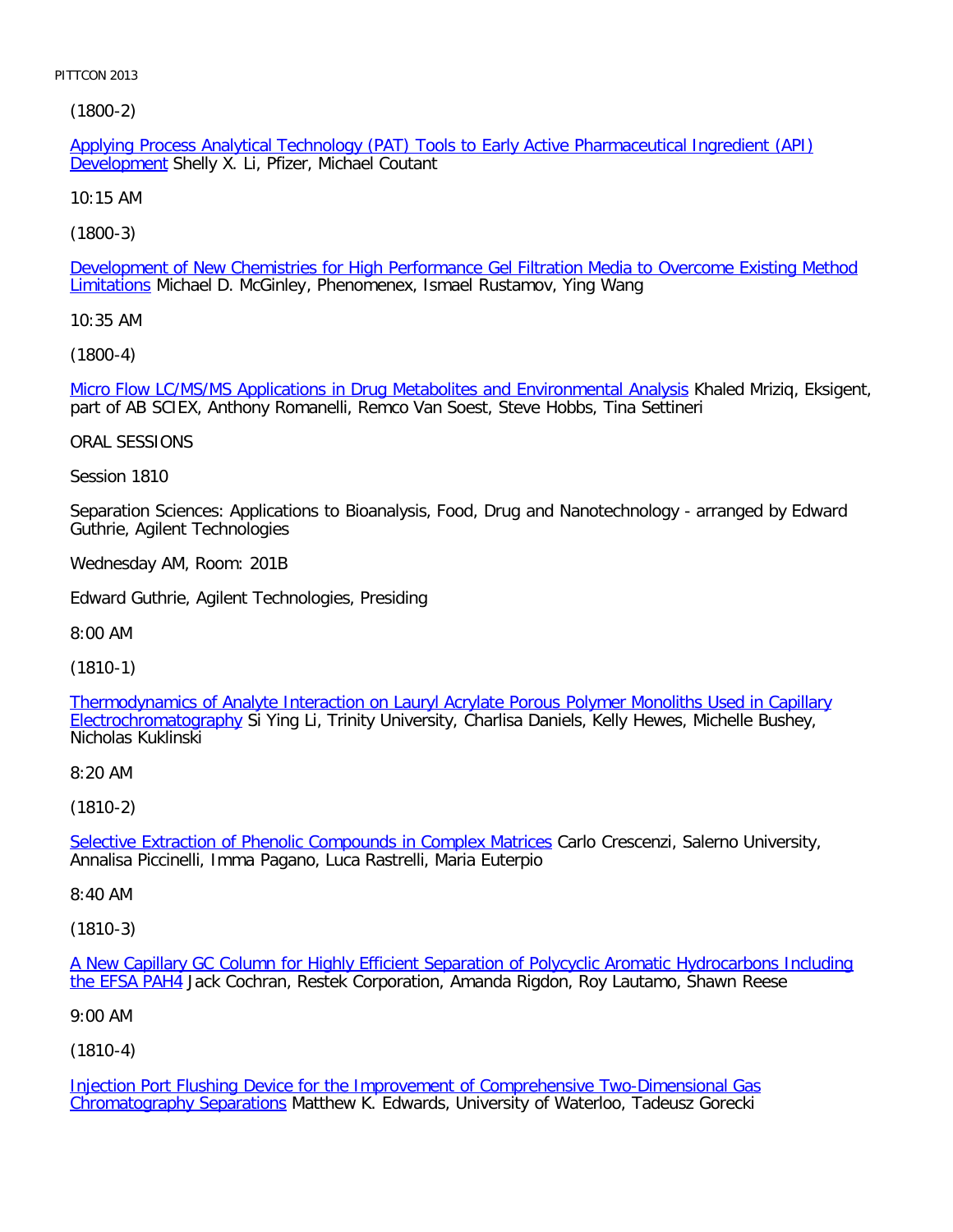9:35 AM

[\(1810-5\)](file:///p|/print%20on%20demand%20titles/23101-23200/23133/23133%20source%20materials/papers/1810-5.htm)

High-Pressure Ion Chromatography Systems with Electrolytic Eluent Generation and Their Applications Yan Liu, Thermo Fisher Scientific, Chris Pohl, Zhongqing Lu

9:55 AM

[\(1810-6\)](file:///p|/print%20on%20demand%20titles/23101-23200/23133/23133%20source%20materials/papers/1810-6.htm)

Separation and Analysis of Nanoparticles and Hybrid Particle Structures Mary Beth Williams, The Pennsylvania State University

10:15 AM

[\(1810-7\)](file:///p|/print%20on%20demand%20titles/23101-23200/23133/23133%20source%20materials/papers/1810-7.htm)

Controlled Derivitization of PDMS for Use in Electrochromatographic Separations Dylan Mitchell, San Diego State University, Christopher Harrison

10:35 AM

(1810-8)

[Ideal Knox Behavior in a Lauryl Acrylate Porous Polymer Monolithic Stationary Phase](file:///p|/print%20on%20demand%20titles/23101-23200/23133/23133%20source%20materials/papers/1810-8.htm) Douglas T. Nolan, Trinity University, Brady Iba, Charlisa Daniels, Jessica Lam, Jing Liu, Michelle Bushey, Nicholas Kuklinski, Trisha Patel, Xuanli Deng

POSTER SESSIONS

Session 1820

Environmental Analysis of Water

Wednesday AM, Room: Exposition Floor, Aisles 1600-2100

(1820-1P)

Highly Sensitive Detection of Hexavalent Chromium Utilizing a Sol-Gel/Single-Walled Carbon Nanotube Modified Electrode [Sam Rosolina, University of Tennessee, James Chambers, Ruizhuo Ouyang, Stefanie](file:///p|/print%20on%20demand%20titles/23101-23200/23133/23133%20source%20materials/papers/1820-1.htm) [Bragg, Ziling X](file:///p|/print%20on%20demand%20titles/23101-23200/23133/23133%20source%20materials/papers/1820-1.htm)ue

(1820-2P)

Monitoring of Uranium Concentrations in Drinking Water Sampled by RDT Method from the Area of Lower Silesia Province (Poland) Performed by ICP-MS Dorota Swiecicka, National Institute of Public Health -[National Institute of Hygiene, Sawomir Garbos](file:///p|/print%20on%20demand%20titles/23101-23200/23133/23133%20source%20materials/papers/1820-2.htm)

(1820-3P)

The Impact of Olusosun Dumpsite on Groundwater Quality of Ojota Environs Alice I. Babatunde, University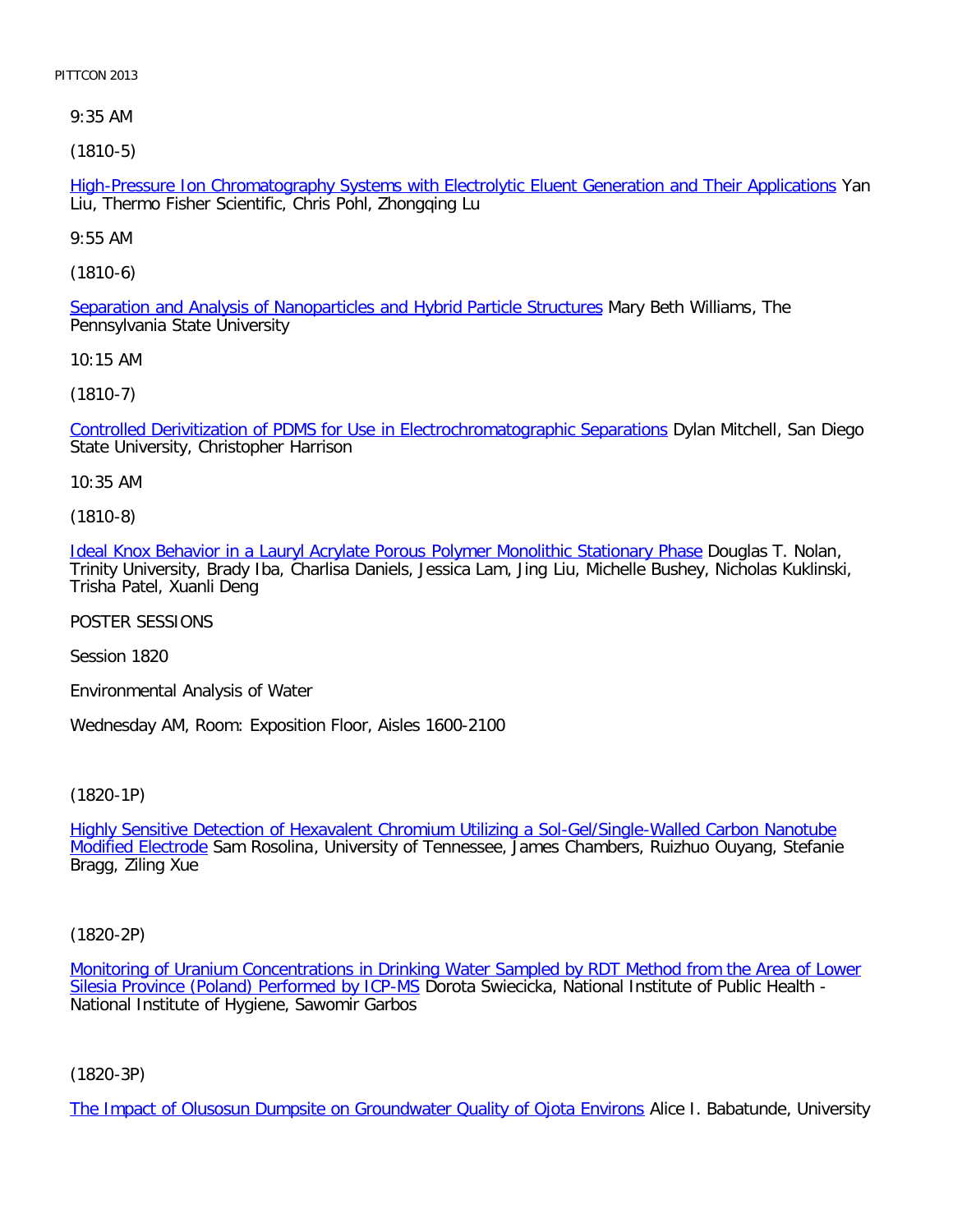of Lagos, Taiwo Oyelola

# [\(1820-4P\)](file:///p|/print%20on%20demand%20titles/23101-23200/23133/23133%20source%20materials/papers/1820-4.htm)

Solid Phase Extraction of Lead and Cadmium on Hydrotalcite/Graphite Hiroaki Minamisawa, Nihon University, Hiromichi Asamoto, Kazunori Saitoh, Mayumi Minamisawa, Tatsuro Nakagama

[\(1820-5P\)](file:///p|/print%20on%20demand%20titles/23101-23200/23133/23133%20source%20materials/papers/1820-5.htm)

[Developmen](file:///p|/print%20on%20demand%20titles/23101-23200/23133/23133%20source%20materials/papers/1820-5.htm)t of Portable Electrochemical-Based Sensors for the Analytical Determination of Heavy Metals in Drinking Waters AbdelNasser Kawde, King Fahd University of Petroleum and Minerals

# (1820-6P)

[Preconcentration and Determination of Traces of Heavy Metals with Polymer Chelating Sorbents in the](file:///p|/print%20on%20demand%20titles/23101-23200/23133/23133%20source%20materials/papers/1820-6.htm) Analysis of Natural and Waste Water Abdunnaser M. Etorki, Tripoli University, Mohamed Abuein

# (1820-7P)

[The Effect of TOC on the Movement of Toxic Metals Within a Black Water River Basin](file:///p|/print%20on%20demand%20titles/23101-23200/23133/23133%20source%20materials/papers/1820-7.htm) Joe Emily, South Carolina State University, Anjellica Miller, Chris Payton, Joettie Clinton

# (1820-8P)

[Mercury Speciation in Water Samples by Selective Pre-Concentration and Liquid Chromatography Cold](file:///p|/print%20on%20demand%20titles/23101-23200/23133/23133%20source%20materials/papers/1820-8.htm) Vapor – AFS Christophe-Cornelius Brombach, University of Aberdeen, Bin Chen, Eva Krupp, Joerg Feldmann, [Peter St](file:///p|/print%20on%20demand%20titles/23101-23200/23133/23133%20source%20materials/papers/1820-8.htm)ockwell, Warren Corns

# (1820-9P)

Comparison of EG-Silicone-SBSE and Derivatization-PDMS-SBSE for the Analysis of Phenolic Compounds in Water [Yunyun Nie, Gerstel GmbH & Co. KG, Albinus Thomas, Andreas Hoffmann, Edward Pfannkoch](file:///p|/print%20on%20demand%20titles/23101-23200/23133/23133%20source%20materials/papers/1820-9.htm)

# (1820-10P)

Applications of Sample pH and Conductivity Measurements in an IC Autosampler for Environmental Water Analysis Terri T. Christison, Thermo Fisher Scientific, Linda Lopez

# (1820-11P)

Study of Fungal Cultures For Their Ability to Decolorize Textile Dyes and Their Use in Industrial Affluent Treatment Jatin H. Parikh, MG Science Institute, Mrugesh Shukla, Vijaya Nadagouda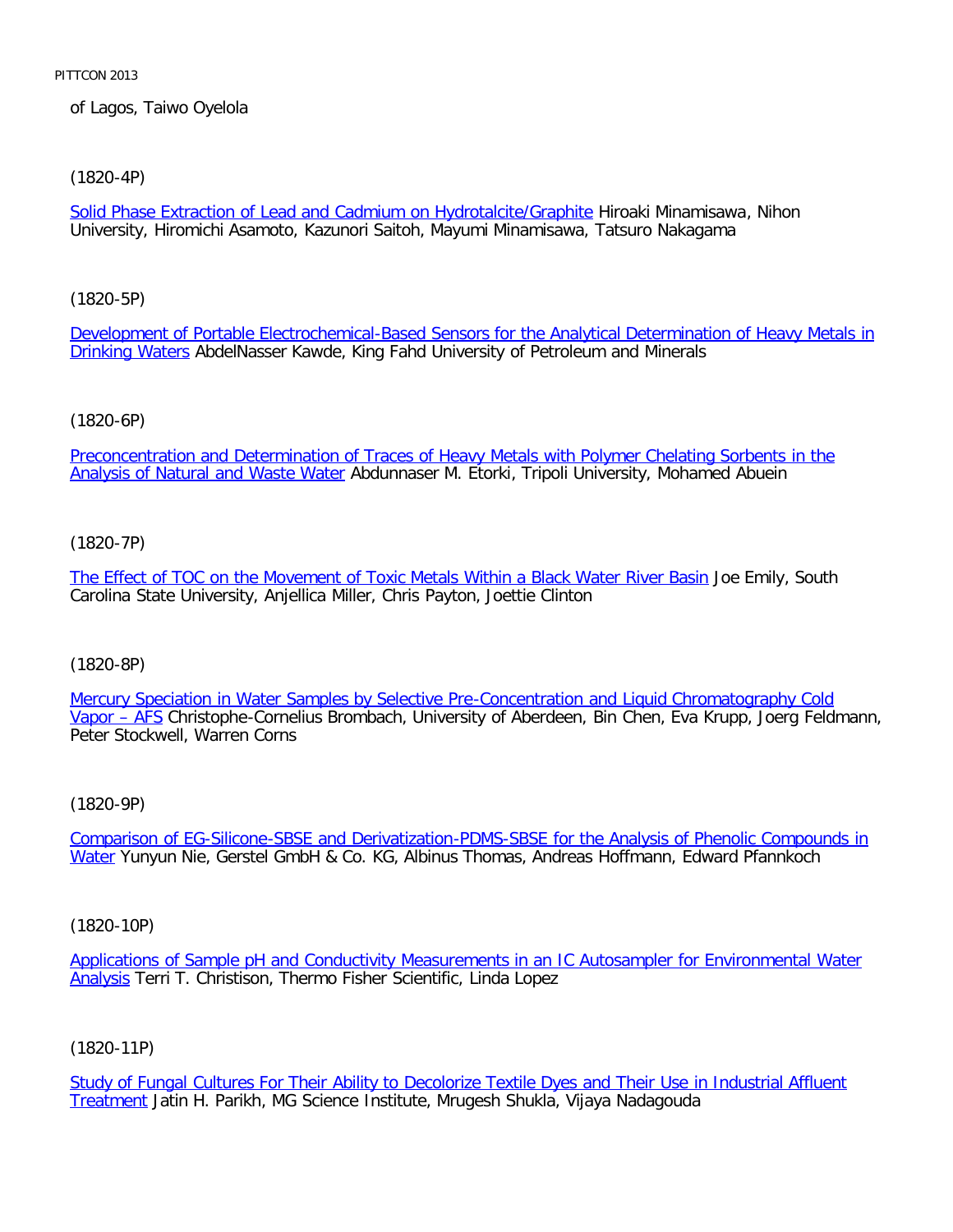[\(1820-12P\)](file:///p|/print%20on%20demand%20titles/23101-23200/23133/23133%20source%20materials/papers/1820-12.htm)

Multiwall-Carbon Nanotubes Immobilized Hollow-Fiber Membrane Protected Liquid Phase Microextraction for the Determination of Paclobutrazol in Water and Fruit Juice Samples by HPLC-UV Vinoth Kumar Ponnusamy, National Chung Hsing University, Jen-Fon Jen

[\(1820-13P\)](file:///p|/print%20on%20demand%20titles/23101-23200/23133/23133%20source%20materials/papers/1820-13.htm)

Pre-Concentration and Quantitative Determination of Venlafaxine HCl Present in Water Prakash B. Samnani, The Maharaja Sayajrao University of Baroda, Santhosh Koppula

[\(1820-14P\)](file:///p|/print%20on%20demand%20titles/23101-23200/23133/23133%20source%20materials/papers/1820-14.htm)

Pass Oil and Grease Proficiency Tests with Flying Colors Using Solid Phase Extraction Joseph Stefkovich, Xenosep Technologies, Patricia Vincent

(1820-15P)

[Development of Highly Stable Solid Phase Reagent Strips for the Detection of High Range Total and Calcium](file:///p|/print%20on%20demand%20titles/23101-23200/23133/23133%20source%20materials/papers/1820-15.htm) [Hard](file:///p|/print%20on%20demand%20titles/23101-23200/23133/23133%20source%20materials/papers/1820-15.htm)ness Balaji Tatineni, Industrial Test Systems, Ivars Jaunakais, Yasmine Shoemaker

(1820-16P)

[Determination of Sulfonamides in Surface Water Using Ultra High Performance Liquid Chromatography-](file:///p|/print%20on%20demand%20titles/23101-23200/23133/23133%20source%20materials/papers/1820-16.htm)[Tandem Mass Spectrome](file:///p|/print%20on%20demand%20titles/23101-23200/23133/23133%20source%20materials/papers/1820-16.htm)try Dong Heng-Tao, Shimadzu Co., Ltd, Huang Tao-Hong

(1820-17P)

Interactions of Iron(II) and Iron(III) Ions with Chelators For These Two Species: Reduction of Fe(III) by [Fe\(II\) Chelators, and Oxidation of Fe\(II\) by Chelators for Fe\(III\)?](file:///p|/print%20on%20demand%20titles/23101-23200/23133/23133%20source%20materials/papers/1820-17.htm) Mark T. Stauffer, University of Pittsburgh [at Greensburg](file:///p|/print%20on%20demand%20titles/23101-23200/23133/23133%20source%20materials/papers/1820-17.htm)

(1820-18P)

Adsorption Study of Metal Ions on Electrochemically Synthesized Poly-(ortho-phenylenediamine) Abdunnaser M. Etorki, Tripoli University, Mahmoud El Rais

(1820-19P)

Determination of Petroleum Oils and Animal and Vegetable Oils in Water by Fourier Transform Infrared Spectrophotometer Wang Juan-Juan, Shimadzu Co., Ltd, Huang Tao-Hong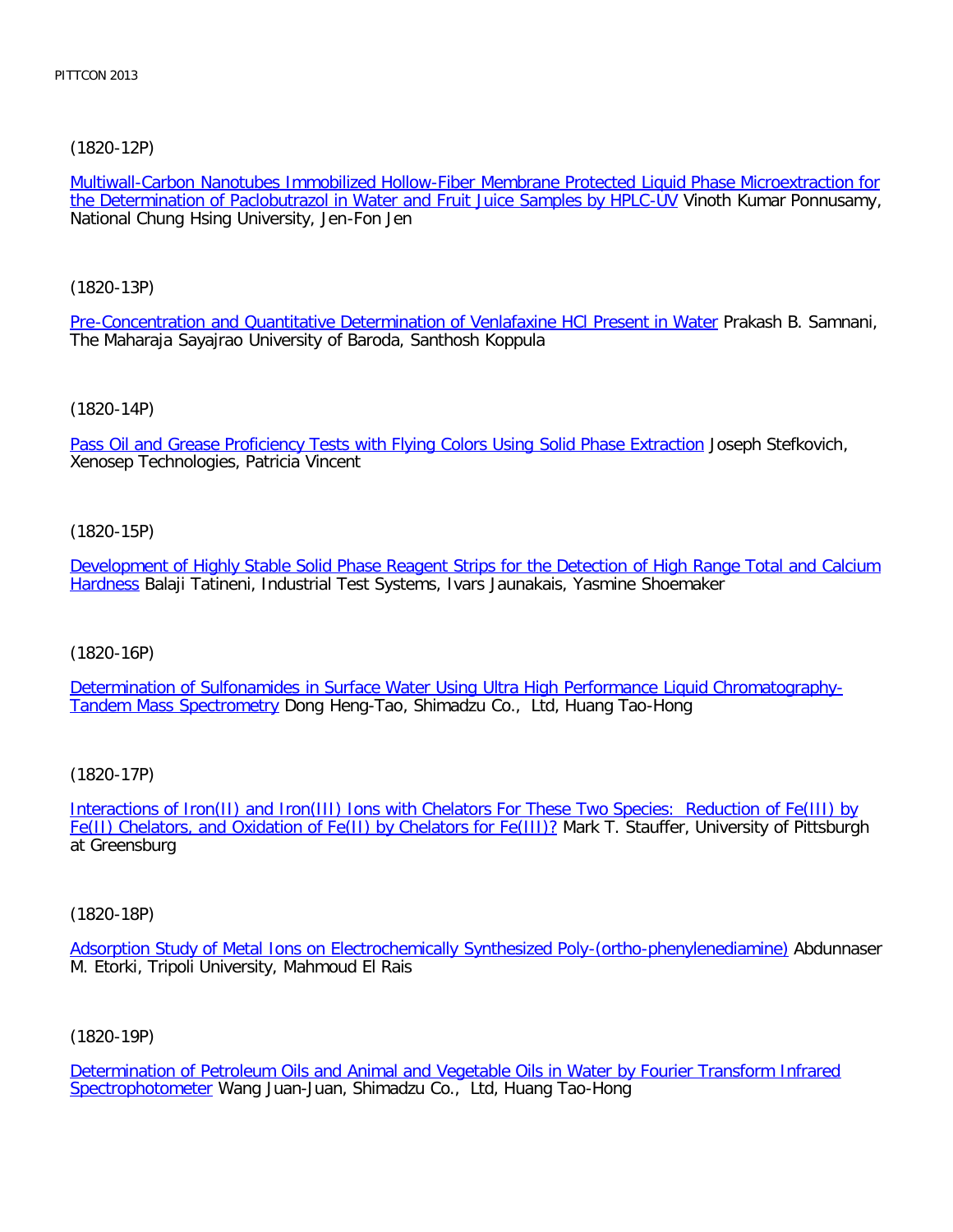# [\(1820-20P\)](file:///p|/print%20on%20demand%20titles/23101-23200/23133/23133%20source%20materials/papers/1820-20.htm)

Nanoparticle Transformations in Simulated Natural Water: Characterizing Nanoparticle Agglomeration and Adsorption of Molecular Species Ian L. Gunsolus, University of Minnesota, Christy Haynes, Cole Christenson, Melissa Maurer-Jones

[\(1820-21P\)](file:///p|/print%20on%20demand%20titles/23101-23200/23133/23133%20source%20materials/papers/1820-21.htm)

Analysis of Xenobiotics in Runoff Waters Collected from Airport Anna Sulej, Gdansk University of Technology, Jacek Namienik, Zaneta Polkowska

[\(1820-22P\)](file:///p|/print%20on%20demand%20titles/23101-23200/23133/23133%20source%20materials/papers/1820-22.htm)

Detection of Heavy Metals in Water Using Dye Nano-Complexants and a Polymeric Matrix Valery Bulatov, Technion-Israel Institute of Technology, Bella Dolgin, Hodayah Abuhatzira Hadar, Israel Schechter

(1820-23P)

[Fluorescent Detection of Lead \(II\) Ions Using Catechin Synthesized Gold Nanoparticles](file:///p|/print%20on%20demand%20titles/23101-23200/23133/23133%20source%20materials/papers/1820-23.htm) Yang-Wei Lin, National Changhua University of Education, Chung-Yu Chen, Yan-Shiuan Wu

#### (1820-24P)

[Determination of Mixed Water-Alcohol Vapors by a Dual Optical Sensor Approach](file:///p|/print%20on%20demand%20titles/23101-23200/23133/23133%20source%20materials/papers/1820-24.htm) Jonathan Fong, University of Tennessee, Ziling Xue

(1820-25P)

Important Environmental and Climate Influence: CO2 in Seawater Frank Honold, Xylem - WTW GmbH, [Jürgen Peters](file:///p|/print%20on%20demand%20titles/23101-23200/23133/23133%20source%20materials/papers/1820-25.htm)

(1820-26P)

Automated In-line Digestion and Analysis of Total Phosphorous (TP) and Total Nitrogen (TN) in Environmental Water Samples [William C. Lipps, OI Analytical, Gary Engelhart, Libby Badgett](file:///p|/print%20on%20demand%20titles/23101-23200/23133/23133%20source%20materials/papers/1820-26.htm)

(1820-27P)

Analysis of Sulfate by Conductivity Indicated Titration Tore Fossum, Mettler Toledo, Inc., Brian Hultgren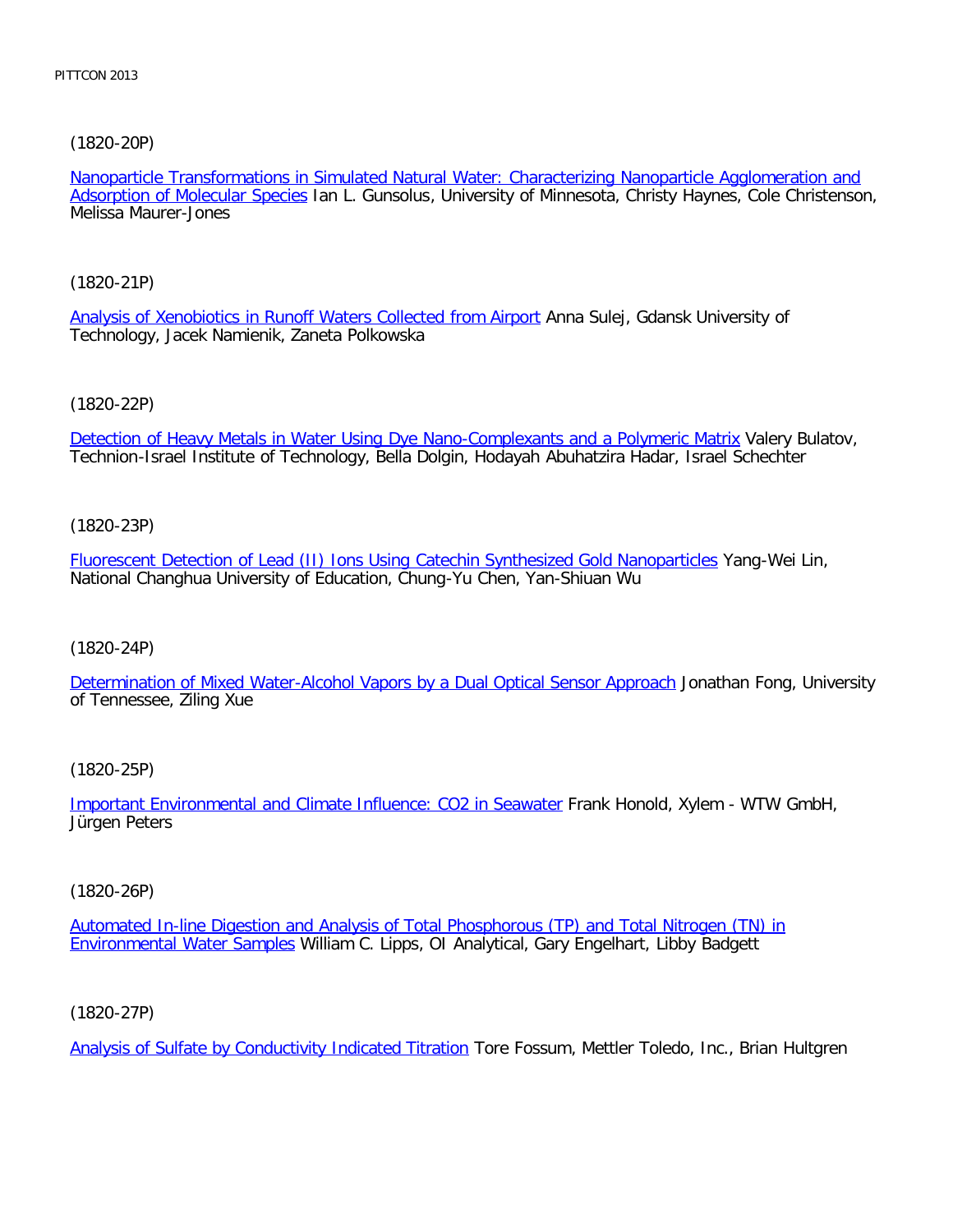[\(1820-28P\)](file:///p|/print%20on%20demand%20titles/23101-23200/23133/23133%20source%20materials/papers/1820-28.htm)

An Analytical Method for the Determination of Total Petroleum Hydrocarbons in Water Samples by Gas Chromatography-Flame Ionization Detection Vasilios Samaras, TE Laboratories, Breda Moore, Mark Bowkett

[\(1820-29P\)](file:///p|/print%20on%20demand%20titles/23101-23200/23133/23133%20source%20materials/papers/1820-29.htm)

Electrochemical Treatment of Wastewater Containing Antibiotic Tetracycline Saima Gul, Institute of Chemistry of Sao Carlos, Sajjad Hussain

[\(1820-30P\)](file:///p|/print%20on%20demand%20titles/23101-23200/23133/23133%20source%20materials/papers/1820-30.htm)

[Fenton](file:///p|/print%20on%20demand%20titles/23101-23200/23133/23133%20source%20materials/papers/1820-30.htm) Treatment of Wastewater Containing Sulfa Drugs and Influence of Various Experimental **Parameters Sajjad Hussain, Institute of Chemistry of Sao Carlos, Saima Gul** 

# (1820-31P)

[Emerging Contaminants in the Nexapa Rive](file:///p|/print%20on%20demand%20titles/23101-23200/23133/23133%20source%20materials/papers/1820-31.htm)r Amado E. Navarro, Technological University of Izúcar de Matamoros, Jorge Herrera

### (1820-32P)

[Comparative Assessment of Visible/Near-Infrared and Mid-Infrared Reflectance Techniques for the Rapid](file:///p|/print%20on%20demand%20titles/23101-23200/23133/23133%20source%20materials/papers/1820-32.htm) [Analysis of Soil Textu](file:///p|/print%20on%20demand%20titles/23101-23200/23133/23133%20source%20materials/papers/1820-32.htm)re Ashraf A. Ismail, McGill University, David Pinchuk, Hongye He, Jacqueline Sedman, Joann Whalen, Nandkishor Dhawale, Sandy Rintoul, Saqer Herzellah, Shiv Prasher, Viacheslav Adamchuk

POSTER SESSIONS

Session 1830

Fluorescence/Luminescence: Bio and Nano

Wednesday AM, Room: 204ABC

(1830-1P)

The Development of a Rapid Spectroscopic Technique to Study the Enzymatic Activity of Alkanesulfonate Monooxygenase Using Near Infrared Dyes [Garfield Beckford, Georgia State University, Gabor Patonay,](file:///p|/print%20on%20demand%20titles/23101-23200/23133/23133%20source%20materials/papers/1830-1.htm) [Maged Henary](file:///p|/print%20on%20demand%20titles/23101-23200/23133/23133%20source%20materials/papers/1830-1.htm)

(1830-2P)

Synthesis and Characterization of Silica Nanoparticles Encapsulating Novel Cyanine Dyes with Large Stokes Shifts Gala M. Chapman, Georgia State University, Gabor Patonay, Maged Henary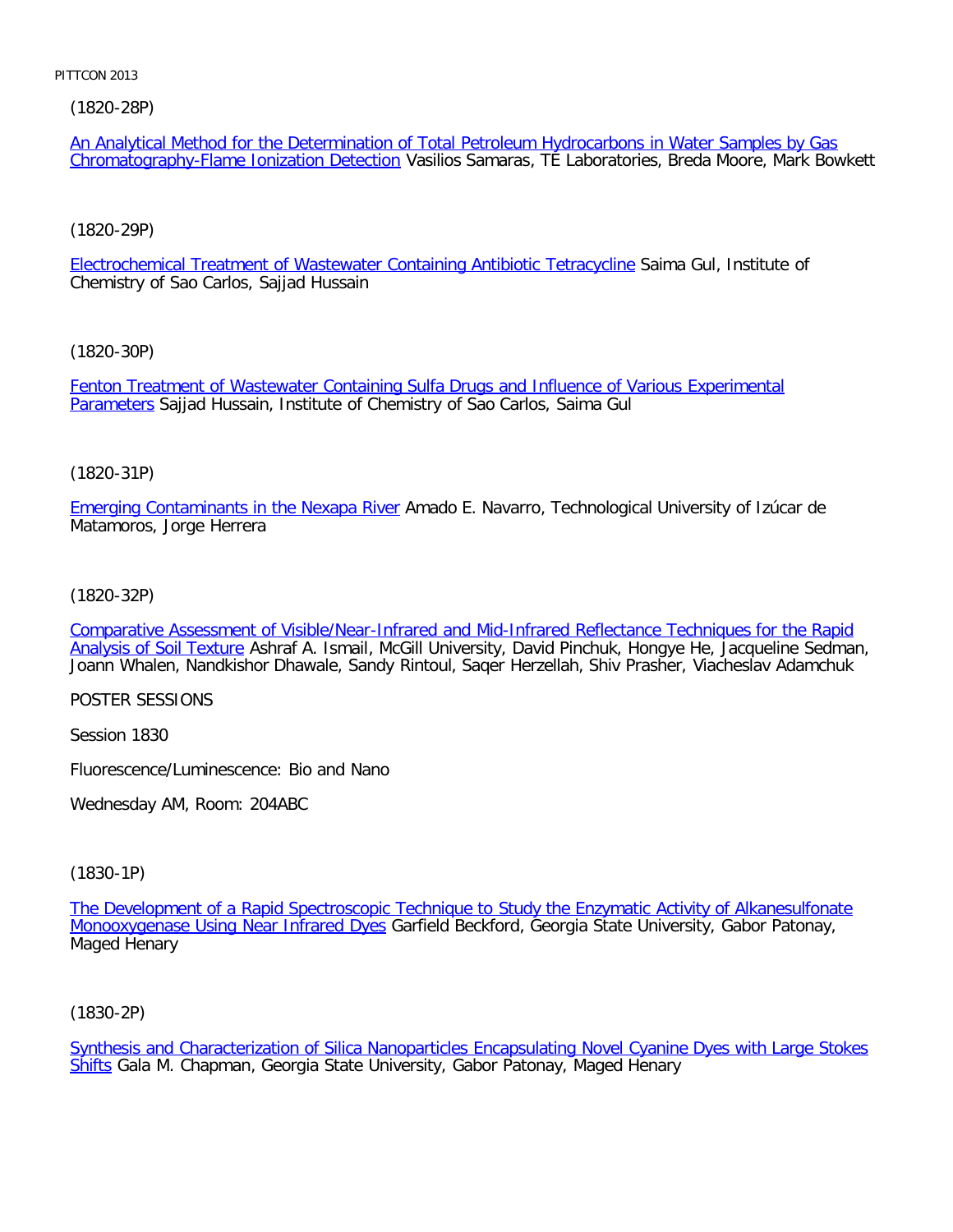# [\(1830-3P\)](file:///p|/print%20on%20demand%20titles/23101-23200/23133/23133%20source%20materials/papers/1830-3.htm)

Highly Sensitive and Continuous Determination of Extracellular Glucose Concentration in Mammalian Tissue Using Copper Ion Catalysis Fluorescence System Chen-Yu Chen, National Tsing Hua University, I-Hsiang Hsu, Yuh-Chang Sun

# [\(1830-4P\)](file:///p|/print%20on%20demand%20titles/23101-23200/23133/23133%20source%20materials/papers/1830-4.htm)

[Characte](file:///p|/print%20on%20demand%20titles/23101-23200/23133/23133%20source%20materials/papers/1830-4.htm)rization of an Instrumental Set-up for Low-Temperature Fluorescence Spectroscopy with Fiber Optic Probes Anthony F. Moore, University of Central Florida, Andres Campiglia

# [\(1830-5P\)](file:///p|/print%20on%20demand%20titles/23101-23200/23133/23133%20source%20materials/papers/1830-5.htm)

Determination of Iron(III) Formed as Turnbull's Blue by Chemiluminescence Method Matashige Oyabu, Kanazawa Institute of Technology, Keisuke Kanbayashi, Masahiro Yamagishi

# (1830-6P)

[A Fluorescence Spectroscopic Study for the Sensing of Free Copper Using Ratiometric Fluorescent Ion](file:///p|/print%20on%20demand%20titles/23101-23200/23133/23133%20source%20materials/papers/1830-6.htm) [Indica](file:///p|/print%20on%20demand%20titles/23101-23200/23133/23133%20source%20materials/papers/1830-6.htm)tors Deanna M. Silva, University of New Hampshire, Alex Papantones, Erik Berda, John Csoros, Justin Massing, Roy Planalp, Shawn Burdette, William Seitz

# (1830-7P)

[Detection of Protein Kinase Activity Based on Magnesium-Precipitation-Induced Fluorescence Intensity](file:///p|/print%20on%20demand%20titles/23101-23200/23133/23133%20source%20materials/papers/1830-7.htm) [Ch](file:///p|/print%20on%20demand%20titles/23101-23200/23133/23133%20source%20materials/papers/1830-7.htm)ange Xu Xiahong, Zhejiang University, Hu Qinqin, Li Yanbin, Li Zhanmin, Xu Lizhou

# (1830-8P)

A Wide Dynamic Range Ratiometric Optical pH Sensor Yuki Hiruta, Keio University, Daniel Citterio, Koji [Suzuki, Naoto Yoshizawa](file:///p|/print%20on%20demand%20titles/23101-23200/23133/23133%20source%20materials/papers/1830-8.htm)

# POSTER SESSIONS

Session 1840

Food: Instrumentation, Quality Assurance and Contaminants

Wednesday AM, Room: 204ABC

(1840-1P)

A New Generation of Evaporative Light-Scattering Detectors for Liquid Chromatography: Universality, Reliability and Cost-Effectiveness in Food Analysis - An Application Review in HPLC and U-HPLC Eric Verette, **[SEDERE](file:///p|/print%20on%20demand%20titles/23101-23200/23133/23133%20source%20materials/papers/1840-1.htm)**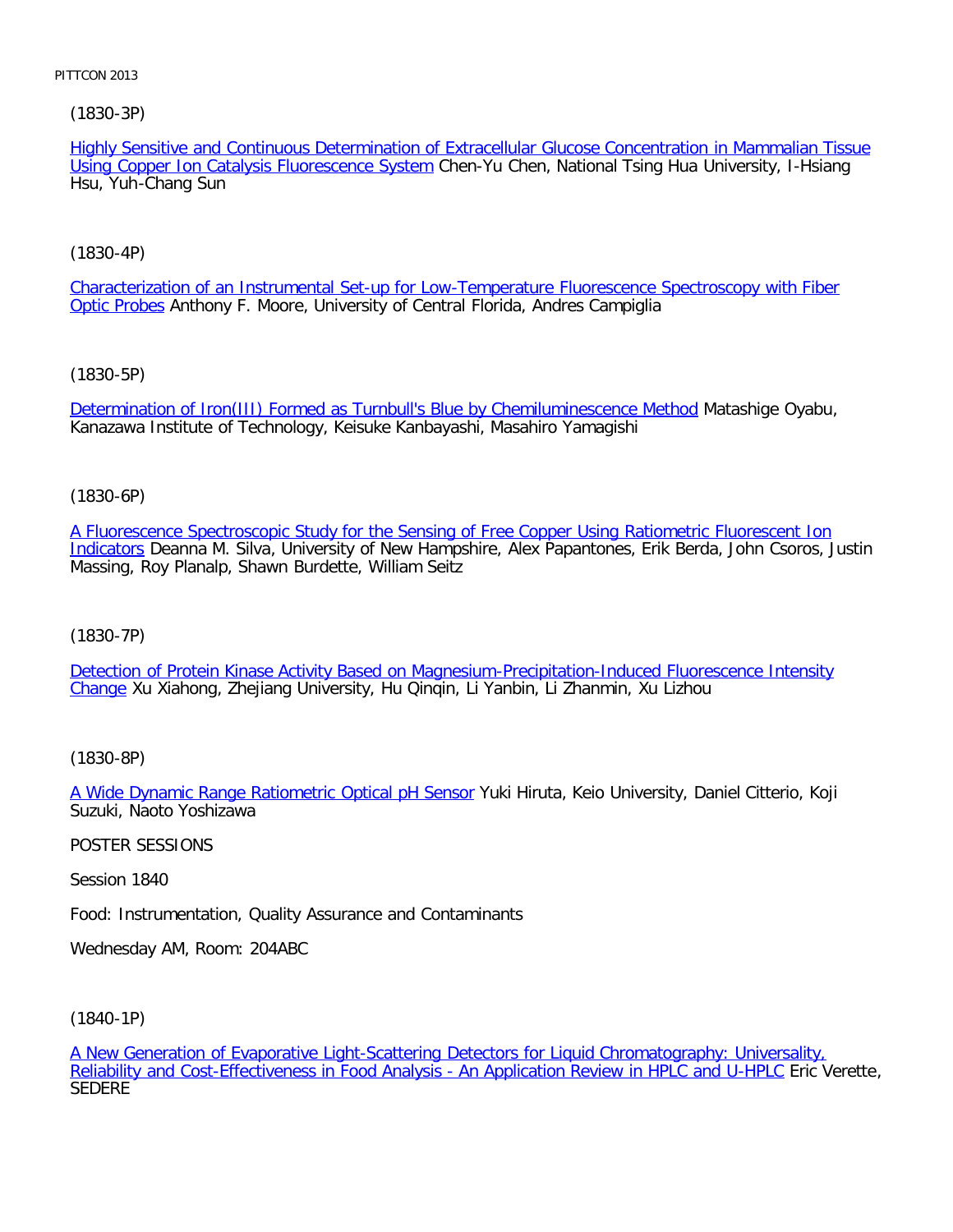# [\(1840-2P\)](file:///p|/print%20on%20demand%20titles/23101-23200/23133/23133%20source%20materials/papers/1840-2.htm)

Comparative Data Processing for Targeted and Unknown Screening for Food Contaminants Using High Resolution and Accurate Mass LC-MS/MS Andre Schreiber, AB SCIEX

# [\(1840-3P\)](file:///p|/print%20on%20demand%20titles/23101-23200/23133/23133%20source%20materials/papers/1840-3.htm)

[Use of Voltammetric Disp](file:///p|/print%20on%20demand%20titles/23101-23200/23133/23133%20source%20materials/papers/1840-3.htm)osable Sensor with Pattern Recognition Method for the Monitoring of Milk Adulteration with Melamine Lígia Bueno, University of São Paulo, Thiago Paixão

# [\(1840-4P\)](file:///p|/print%20on%20demand%20titles/23101-23200/23133/23133%20source%20materials/papers/1840-4.htm)

[Fast, High-Efficiency S](file:///p|/print%20on%20demand%20titles/23101-23200/23133/23133%20source%20materials/papers/1840-4.htm)eparations on a 4 µm Ion Exchange Phase Using a High-Pressure Ion Chromatography System Barbara Shao, Thermo Fisher Scientific, Fei Pang, Linda Lopez, Terri Christison

# (1840-5P)

[Pesticide Analysis: An Automated Solution to QuEChERS Extractions](file:///p|/print%20on%20demand%20titles/23101-23200/23133/23133%20source%20materials/papers/1840-5.htm) Nathan Valentine, Teledyne Tekmar, Tom Hartlein, Tyler Trent

# (1840-6P)

[Microbial Quality Control of Be](file:///p|/print%20on%20demand%20titles/23101-23200/23133/23133%20source%20materials/papers/1840-6.htm)er Shyam Verma, Sigma-Aldrich, Ivo Siegrist, Jennifer Claus, Olga Shimelis

# (1840-7P)

Characterizing the Sensory Differences of Processed Cheese with E-Sensing Instruments John Shea, Alpha [MOS, Carol Schneider, Fatma Ayouni, Herve Lechat, Jean-Christophe Mifsud, Valerie Vabre](file:///p|/print%20on%20demand%20titles/23101-23200/23133/23133%20source%20materials/papers/1840-7.htm)

# (1840-8P)

Detection of Underivatised Glyposate and Similar Polar Pesticides in Food of Plant Origin by LC-MS/MS [Andre Schreiber, AB SCIEX, Stephen Lock](file:///p|/print%20on%20demand%20titles/23101-23200/23133/23133%20source%20materials/papers/1840-8.htm)

# (1840-9P)

Automated Solid Phase Extraction (SPE)-LC/MS/MS Method for the Determination of Acrylamide in Brewed Coffee Samples Edward A. Pfannkoch, GERSTEL, Inc., Edward Pfannkoch, Fredrick Foster, John Stuff

(1840-10P)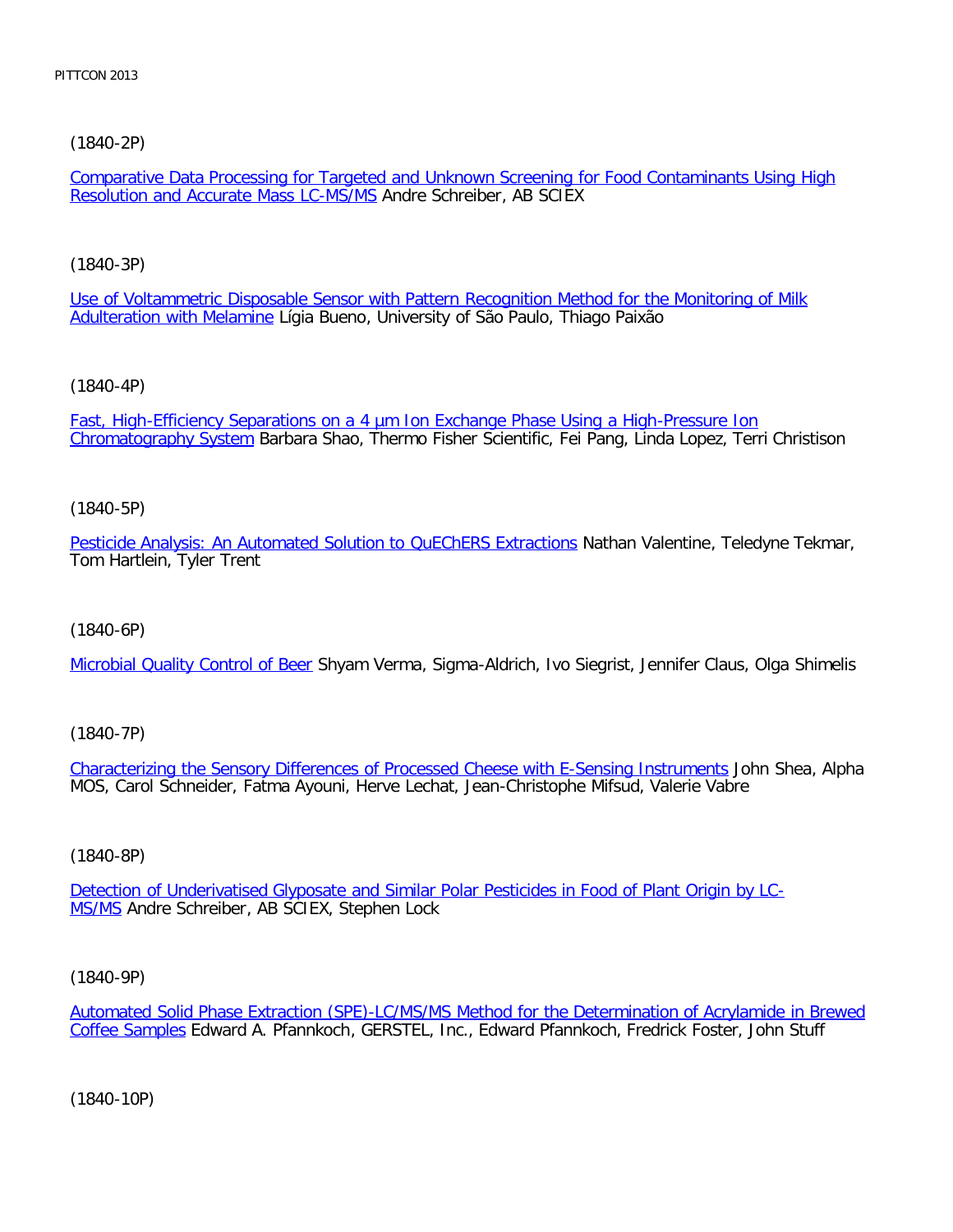Quantitative Analysis of Egg Allergens Using Ion Mobility Data Independent Mass Spectrometry Kenneth Rosnack, Waters Corporation, Antonietta Gledhill, Guillaume Bechade, Kelly McMahon, Lee Gethings, Nathalie Gillard, Valery Dumont

### [\(1840-11P\)](file:///p|/print%20on%20demand%20titles/23101-23200/23133/23133%20source%20materials/papers/1840-11.htm)

Incorporating Analytical Techniques as a Pre-Screening Tool for the Food Industry James P. Eickhoff, Anton Paar USA

### [\(1840-12P\)](file:///p|/print%20on%20demand%20titles/23101-23200/23133/23133%20source%20materials/papers/1840-12.htm)

[Ident](file:///p|/print%20on%20demand%20titles/23101-23200/23133/23133%20source%20materials/papers/1840-12.htm)ification of Pesticide Residues in Food Samples Using LC-MS/MS and Non-Targeted Data Processing Strategies Andre Schreiber, AB SCIEX

### (1840-13P)

[Determination of Solvent Residues in Curcumin Powder by HS-GC-FID](file:///p|/print%20on%20demand%20titles/23101-23200/23133/23133%20source%20materials/papers/1840-13.htm) Vivek R. Dhole, Thermo Fisher Scientific, Inderjit Kaur, Sitharaman Balasubramanian

### (1840-14P)

[Raman Spectroscopy Coupled with Chemometric Methods for Rapid Detection of Fat Adulteration in Dairy](file:///p|/print%20on%20demand%20titles/23101-23200/23133/23133%20source%20materials/papers/1840-14.htm) [Prod](file:///p|/print%20on%20demand%20titles/23101-23200/23133/23133%20source%20materials/papers/1840-14.htm)ucts Tugba Bulat, Hacettepe University, Ali Topcu, Ismail Boyaci, Nur Yazgan

(1840-15P)

New Analytical Tools for the Determination of Persistent Organic Pollutants (POPs) in Fatty Food and [Beverage Matrices Using QuEChERS Extraction/Cleanup and Gas Chromatography \(GC\) Analysis](file:///p|/print%20on%20demand%20titles/23101-23200/23133/23133%20source%20materials/papers/1840-15.htm) Katherine [K. Stenerson, Sigma-Aldrich/Supelco, Emily Barrey, Leonard Sidisky, Michael Ye](file:///p|/print%20on%20demand%20titles/23101-23200/23133/23133%20source%20materials/papers/1840-15.htm)

# (1840-16P)

Analysis of Pesticides in Infant Foods Using a New Triple-Quadrupole GCMS System Richard R. Whitney, [Shimadzu Scientific Instruments, Clifford Taylor, Laura Chambers, Nicole Lock, Zhuangz](file:///p|/print%20on%20demand%20titles/23101-23200/23133/23133%20source%20materials/papers/1840-16.htm)hi "Max" Wang

# (1840-17P)

Analysis of Clenbuterol in Pig Plasma by Functional Membrane-HPLC-Tandem Mass Spectrometry Wan Wang, Bonna-Agela, Jingran Zhang

(1840-18P)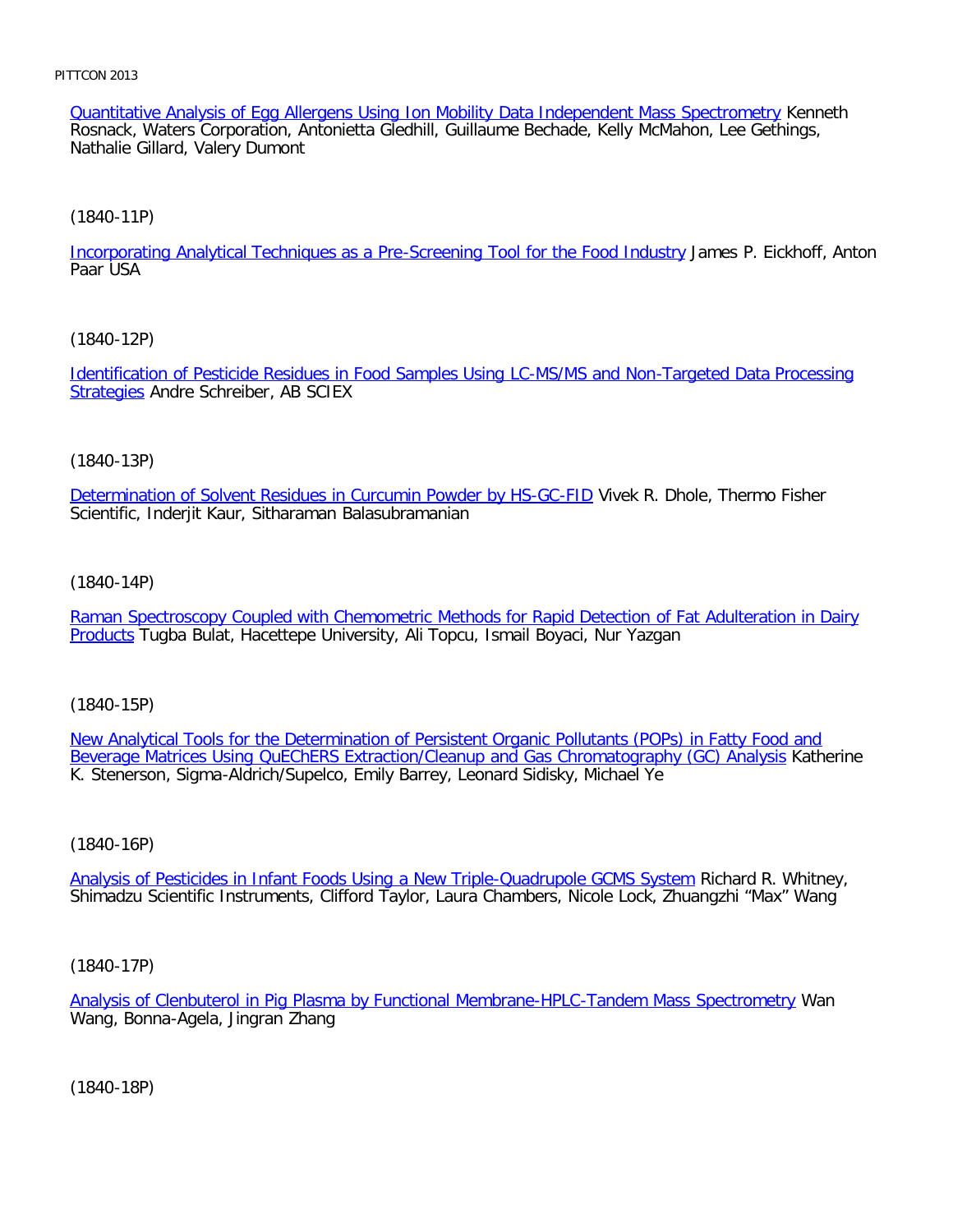Comprehensive Monitoring of Unknown Chlorinated Species and 3-Monochloropropane-1,2-Diol Esters in Cooking Oil by Liquid Chromatography / Ultra-High Resolution Time-of-Flight Mass Spectrometry Kevin Siek, LECO Corporation, Jeffrey Patrick, Joe Binkley

[\(1840-19P\)](file:///p|/print%20on%20demand%20titles/23101-23200/23133/23133%20source%20materials/papers/1840-19.htm)

Characterization of Used Cooking Oils by High Performance Liquid Chromatography and Corona Charged Aerosol Detection Marc Plante, Thermo Fisher Scientific, Bruce Bailey, David Thomas, Ian Acworth, Qi Zhang

[\(1840-20P\)](file:///p|/print%20on%20demand%20titles/23101-23200/23133/23133%20source%20materials/papers/1840-20.htm)

Analysis of Coffee Flavors by Purge and Trap Sampling Anne Jurek, EST Analytical, Doug Meece, Justin Murphy, Lindsey Pyron

(1840-21P)

[Structure and Structural Transitions in Starch Characterized by Heated Attenuated Total Internal Reflectance](file:///p|/print%20on%20demand%20titles/23101-23200/23133/23133%20source%20materials/papers/1840-21.htm) Fourier Transform Infrared Spectroscopy Chris Lynch, PerkinElmer, Ben Perston, Frederick Warren, Paul Royall, Peter Butterworth, Peter Ellis

(1840-22P)

[LC/MS/MS-Based Metabolomics for Authenticity Assessment of Fruit Juices](file:///p|/print%20on%20demand%20titles/23101-23200/23133/23133%20source%20materials/papers/1840-22.htm) Andre Schreiber, AB SCIEX

(1840-23P)

[The Determination of Benzopyrene in Sesame Oil By Solid Phase Extraction with Carbon Material](file:///p|/print%20on%20demand%20titles/23101-23200/23133/23133%20source%20materials/papers/1840-23.htm) Ruyi Wang, Bonna-Agela

#### (1840-24P)

A Testing Program to Independently Evaluate an Enclosure's Containment of a Nanoscale Aerosol Jenny [Sprung, Labconco Corporation](file:///p|/print%20on%20demand%20titles/23101-23200/23133/23133%20source%20materials/papers/1840-24.htm)

(1840-25P)

Exploring the Benefits of Automated Unattended Sample Derivatization Prior to Gas Chromatography Analysis Massimo Santoro, Thermo Fisher Scientific, Andrea Caruso, Fausto Pigozzo, Riccardo Facchetti

(1840-26P)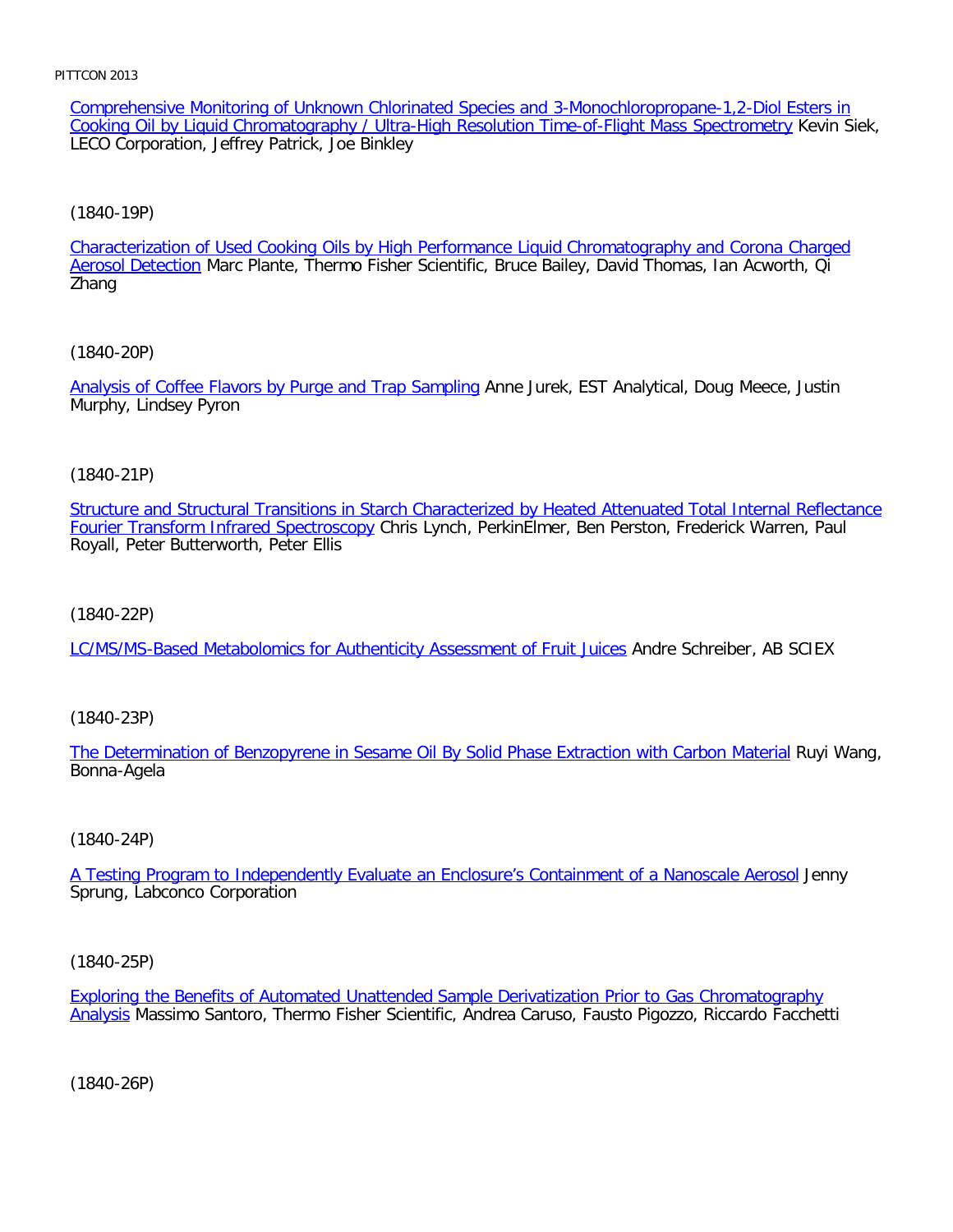Automating GPC, SPE and Concentration on a Single Platform Jessica Netzer, J2 Scientific, Jeff Wiseman, Jennifer Salmons, Tom Dobbs

[\(1840-27P\)](file:///p|/print%20on%20demand%20titles/23101-23200/23133/23133%20source%20materials/papers/1840-27.htm)

Karl Fischer Moisture Analysis of Solid Foods Using a Ball Bearing Homogenizer to Stir and to Break Up Samples Tore Fossum, Mettler Toledo, Inc.

[\(1840-28P\)](file:///p|/print%20on%20demand%20titles/23101-23200/23133/23133%20source%20materials/papers/1840-28.htm)

Preparation of Electrochemical Sensor by Plasma Polymerization Technique for Phenolic Compounds Beyhan Gunaydin Dasan, Hacettepe University, Mehmet Mutlu

POSTER SESSIONS

Session 1850

Materials Science(s)

Wednesday AM, Room: Exposition Floor, Aisles 1600-2100

(1850-1P)

[Performance and Gas-Flow Effects of an Active 2-Volume Sampling Chamber Using a 213 nm Laser Ablation](file:///p|/print%20on%20demand%20titles/23101-23200/23133/23133%20source%20materials/papers/1850-1.htm) [System for Inductively Coupled Plasma-Mass Spectrometry](file:///p|/print%20on%20demand%20titles/23101-23200/23133/23133%20source%20materials/papers/1850-1.htm) Dhinesh Asogan, CETAC Technologies

(1850-2P)

Molecular Structure and Spectroscopy of Divalent First Row Transition Metals, Mn-Zn with Salicylaldiminate [Lig](file:///p|/print%20on%20demand%20titles/23101-23200/23133/23133%20source%20materials/papers/1850-2.htm)ands [Agnes Mrutu, University of Missouri, Andrew Lane, Charles Barnes, Justin Walensky](file:///p|/print%20on%20demand%20titles/23101-23200/23133/23133%20source%20materials/papers/1850-2.htm)

(1850-3P)

Reduction of Matrix-Induced Oxide Interferences on Rare Earth Elements and Platinum Using a Desolvating [Nebulizer System with Quadrupole Inductively Coupled Plasma Mass Spectrometry](file:///p|/print%20on%20demand%20titles/23101-23200/23133/23133%20source%20materials/papers/1850-3.htm) Fred G. Smith, CETAC **[Technologies](file:///p|/print%20on%20demand%20titles/23101-23200/23133/23133%20source%20materials/papers/1850-3.htm)** 

(1850-4P)

Trace Sulfur Determination for Material Characterization (Polymers, Film, Carbon Fibers, Metals, Catalysts) by Elemental Analysis Guido Giazzi, Thermo Fisher Scientific, Liliana Krotz

(1850-5P)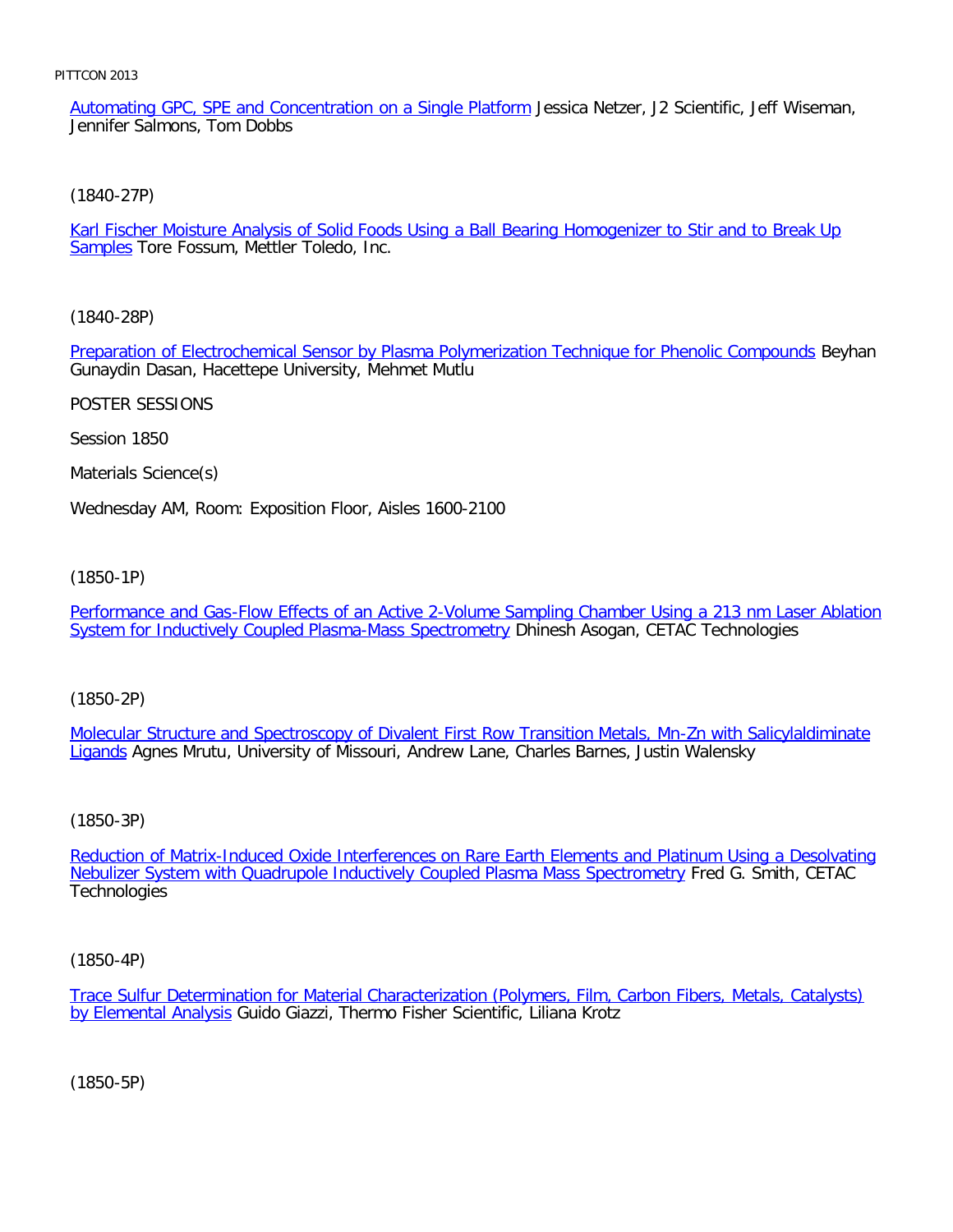Quartz Crystal Microbalance Analysis of DNA-Templated Calcium Phosphate Mineralization Aren E. Gerdon, Emmanuel College, Alexander Petty, Hillary Butts, Jamie Anderson, Sunaro Ngourn

[\(1850-6P\)](file:///p|/print%20on%20demand%20titles/23101-23200/23133/23133%20source%20materials/papers/1850-6.htm)

My Sample is Not a Liquid in a Cuvette, Now What Do I Do? The Integrating Sphere Jeffery Taylor, PerkinElmer, Chris Lynch

[\(1850-7P\)](file:///p|/print%20on%20demand%20titles/23101-23200/23133/23133%20source%20materials/papers/1850-7.htm)

[Thin Films of Poly](file:///p|/print%20on%20demand%20titles/23101-23200/23133/23133%20source%20materials/papers/1850-7.htm)aniline Deposited by a Modified Vapor Deposition Technique for Optical Coatings and Sensing Applications Devon A. Boyne, University of Delaware, Karl Booksh

# (1850-8P)

[Evaluating Stability and Structural Changes of Clay Nanoparticle and CNF Composites Exposed to](file:///p|/print%20on%20demand%20titles/23101-23200/23133/23133%20source%20materials/papers/1850-8.htm) Environmental Conditions Endalkachew Sahle-Demessie, US Environmental Protection Agency, Amy Zhao, Andrew Salamon, Nicholas Gagliardi

(1850-9P)

[Estimation of Slag in Ferrochrom](file:///p|/print%20on%20demand%20titles/23101-23200/23133/23133%20source%20materials/papers/1850-9.htm)e Robert Kozicki, Andrew S McCreath & Son, Inc., Eric Graham, George **Wrightson** 

(1850-10P)

Gold Nanoparticles Supported on Vanadium Oxide for CO Oxidation Catalysis Matt Casey, Vanderbilt [University, Chris Fussman, David Cliffel, Jed Ziegler, Richard Haglund](file:///p|/print%20on%20demand%20titles/23101-23200/23133/23133%20source%20materials/papers/1850-10.htm)

# (1850-11P)

Understanding Porcelain Ceramics Firing Using Simultaneous Thermal Analysis Richard B. Cassel, [PerkinElmer, Charles Earnest, Jennifer McCurdy, Kevin Menard](file:///p|/print%20on%20demand%20titles/23101-23200/23133/23133%20source%20materials/papers/1850-11.htm)

# (1850-12P)

Quantitative Precipitation Analysis Using the Electrolysis Extraction--Full Pattern Fitting Algorithm Method for Duplex Stainless Steel Lede Miao, Baoshan Iron and Steel Co., Ltd, Yi Zhang

# (1850-13P)

Amino-Functionalized Silsesquioxanes and Their Derivatives as Filters for Heavy Metals and CO2 Ali Riaz,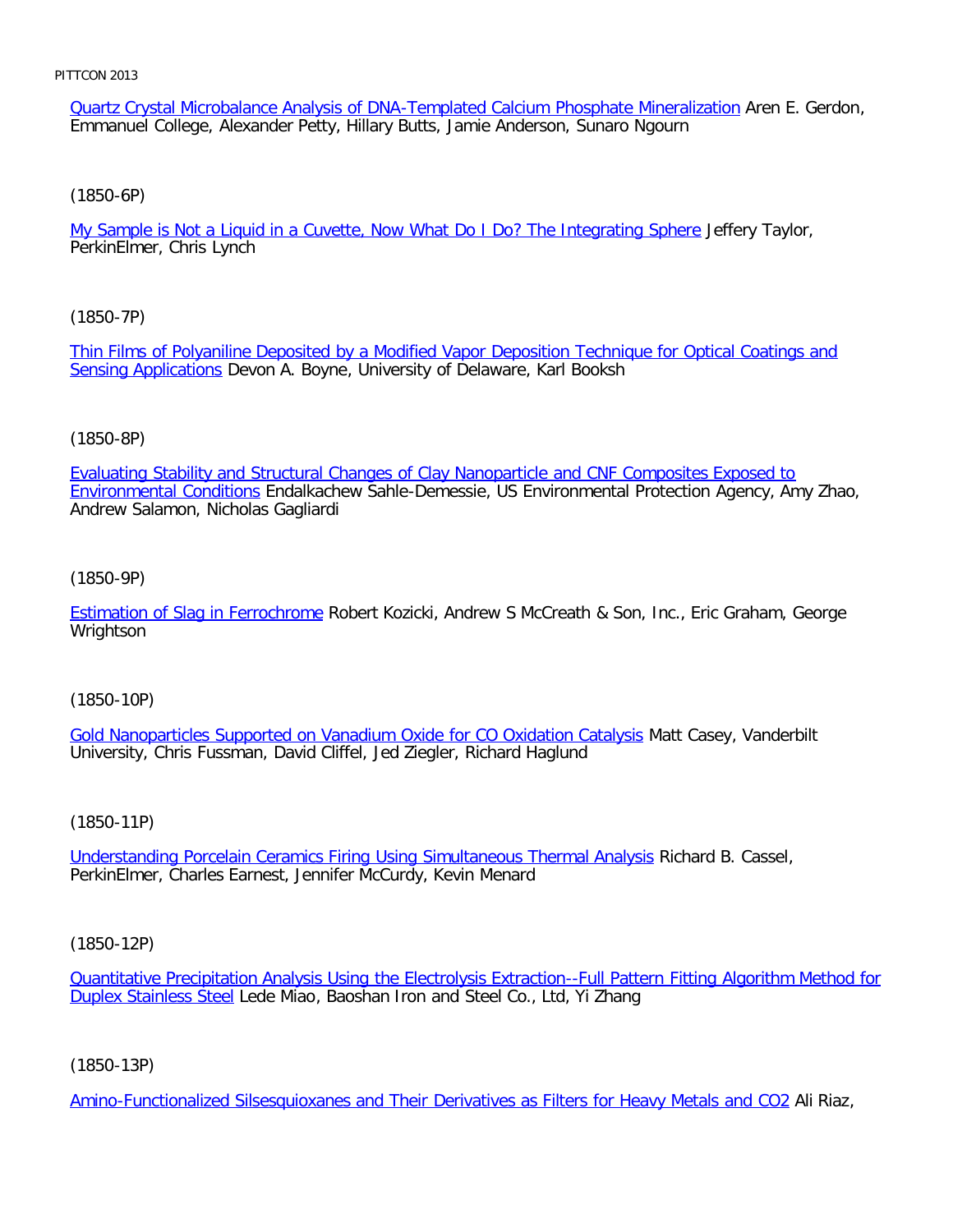UNICAMP, Claudio Airoldi, Jose De Alancar Semoni

[\(1850-14P\)](file:///p|/print%20on%20demand%20titles/23101-23200/23133/23133%20source%20materials/papers/1850-14.htm)

Improving Laser Diffraction Particle Size Analysis Through Automatic Refractive Index Selection Jeffrey Bodycomb, HORIBA Scientific, Amy Hou, Hirosuke Sugasawa, Ian Treviranus, Kiwan Park, Mark Bumiller, Shigemi Tochino, Yoshiaki Togawa

[\(1850-15P\)](file:///p|/print%20on%20demand%20titles/23101-23200/23133/23133%20source%20materials/papers/1850-15.htm)

Controlled Synthesis of Zeolites at Low Temperature From Mixed Samples of Fly Ash and Kaolinite Claudia Belviso, IMAA-CNR, Francesco Cavalcante, Pietro Ragone, Saverio Fiore

### (1850-16P)

[Development of a Novel and Facile Method for Synthesizing Hollow Silica Nanoparticles](file:///p|/print%20on%20demand%20titles/23101-23200/23133/23133%20source%20materials/papers/1850-16.htm) Jiao Chen, University of North Dakota, Joshua Pierce, Julia Xiaojun Zhao, Nenny Fahruddin, Xu Wu

### (1850-17P)

[An Efficient Approach for Making SiO2@Au Nanoparticles with Tunable Shell Thickness and](file:///p|/print%20on%20demand%20titles/23101-23200/23133/23133%20source%20materials/papers/1850-17.htm) [Morpho](file:///p|/print%20on%20demand%20titles/23101-23200/23133/23133%20source%20materials/papers/1850-17.htm)logy Jianbo Zeng, Miami University, Charles Kafui Dotse, Shouzhong Zou

(1850-18P)

Surface Modification of Hemostatic Silicon Nanofibers to Provide Anti-Microbial Functionality Fei Tian, [University of North Dakota, Aaron Hanson, Hugh Daniels, Julia Xiaojun Zhao, Kali Shephard, Min](file:///p|/print%20on%20demand%20titles/23101-23200/23133/23133%20source%20materials/papers/1850-18.htm) Wu, Xu Wu

(1850-19P)

Infusion of Metals Particles into Composite Polymers Using Supercritical CO2 Madhu Anand, Halide Group, Al [Kaziunas, Beth Campion, Peter Hobbs](file:///p|/print%20on%20demand%20titles/23101-23200/23133/23133%20source%20materials/papers/1850-19.htm)

(1850-20P)

Synthesis, Characterization and Liquid Crystalline Properties of Some Schiff Base and Cinnamate Central Linkages Involving 1,3,5-Trisubstituted Pyrazolone Ring System Bharat T. Thaker, Veer Narmad South [Gujarat University, Dipali Solanki](file:///p|/print%20on%20demand%20titles/23101-23200/23133/23133%20source%20materials/papers/1850-20.htm)

(1850-21P)

A Novel Integrated FT-IR Direct Coupling for a Simultaneous Thermal Analyzer (STA-FT-IR) Ekkehard Post,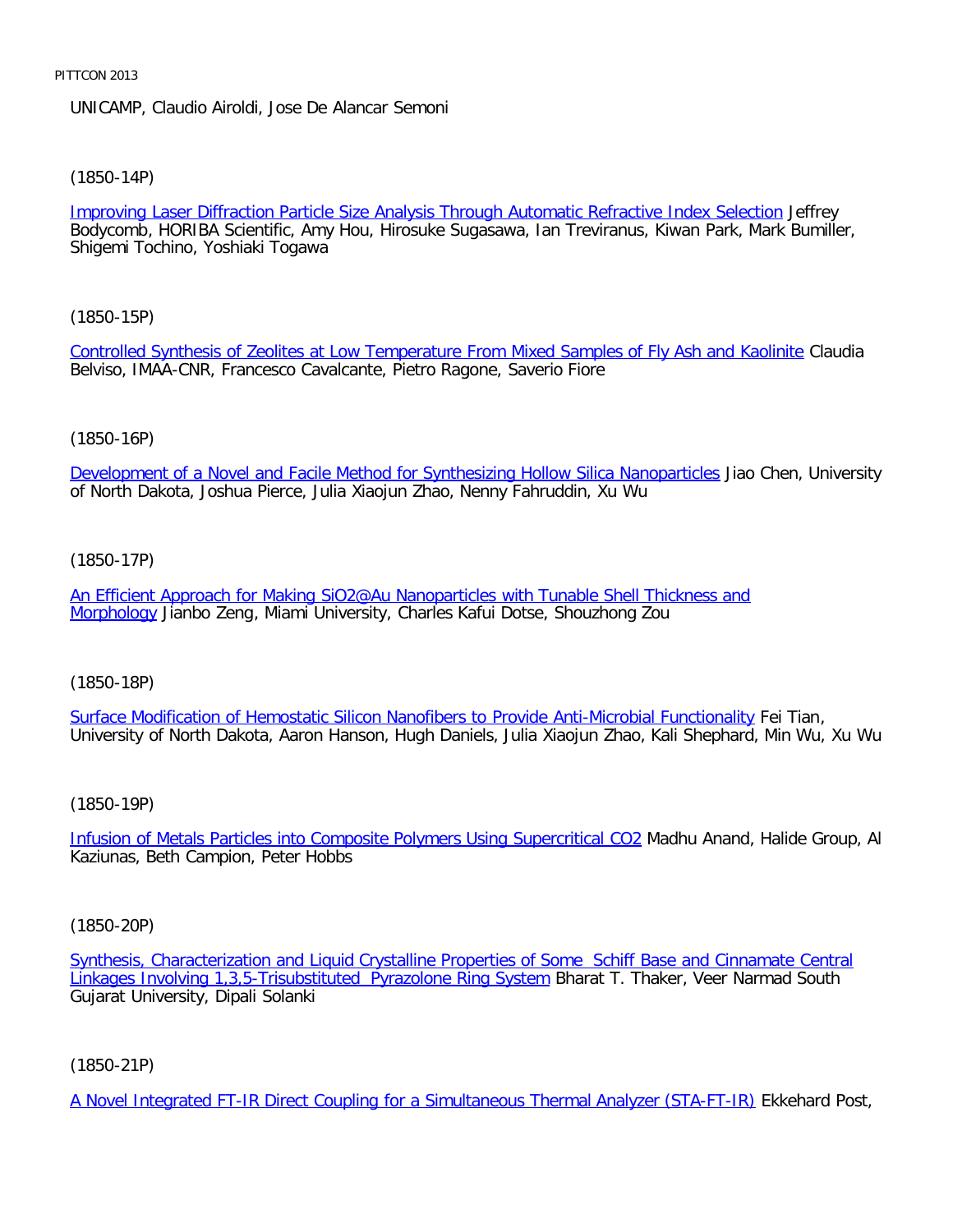NETZSCH Geraetebau GmbH, Dave Shepard, Ilir Beta

[\(1850-22P\)](file:///p|/print%20on%20demand%20titles/23101-23200/23133/23133%20source%20materials/papers/1850-22.htm)

Sapphire Fiber Self-Referencing Raman Probe Nicholas Djeu, MicroMaterials

[\(1850-23P\)](file:///p|/print%20on%20demand%20titles/23101-23200/23133/23133%20source%20materials/papers/1850-23.htm)

Improvement of Surface Plasmons Field Enhanced Raman Scattering by Periodical Configuration Yuejiao Gu, State Key Laboratory of Supramolecular Structure and Materials, Haibo Li, Shuping Xu, Weiqing Xu, Yu Liu

[\(1850-24P\)](file:///p|/print%20on%20demand%20titles/23101-23200/23133/23133%20source%20materials/papers/1850-24.htm)

[Compa](file:///p|/print%20on%20demand%20titles/23101-23200/23133/23133%20source%20materials/papers/1850-24.htm)ring and Contrasting Containment Results of Two Methodologies for Nanoparticulate Safety **Enclosures Odette Nolan, Labconco Corporation** 

POSTER SESSIONS

Session 1860

Microfluidics/Lab-on-a-Chip: Bioanalytical

Wednesday AM, Room: 204ABC

(1860-1P)

[Microfluidic Lab-on-Chip for Electrochemical Quantification of Neurotransmitter Content in Synaptic](file:///p|/print%20on%20demand%20titles/23101-23200/23133/23133%20source%20materials/papers/1860-1.htm) Vesicles Jelena Lovric, Chalmers University of Technology, Ainla Alar, Andrew Ewing, Lisa Mellander, [Rap](file:///p|/print%20on%20demand%20titles/23101-23200/23133/23133%20source%20materials/papers/1860-1.htm)hael Trouillon

(1860-2P)

Development of Immobilized Nano-TiO<sub>2</sub> Photocatalytic Vapor Generation Chip-based Hyphenated Analytical [System for Determination of Trace Elem](file:///p|/print%20on%20demand%20titles/23101-23200/23133/23133%20source%20materials/papers/1860-2.htm)ents in Living Rat [Cheng-Hsing Lin, National Tsing Hua University,](file:///p|/print%20on%20demand%20titles/23101-23200/23133/23133%20source%20materials/papers/1860-2.htm) [Yuh-Chang Sun](file:///p|/print%20on%20demand%20titles/23101-23200/23133/23133%20source%20materials/papers/1860-2.htm)

(1860-3P)

Chemical Cytometry of Peptidase Activity in Acute Myeloid Leukemia Cells Michelle L. Kovarik, University of North Carolina at Chapel Hill, Nancy Allbritton, Paul Armistead, Pavak Shah

(1860-4P)

Isoelectric Fractionation Using Digital Microfluidics Kihwan Choi, University of Toronto, Aaron Wheeler, Tito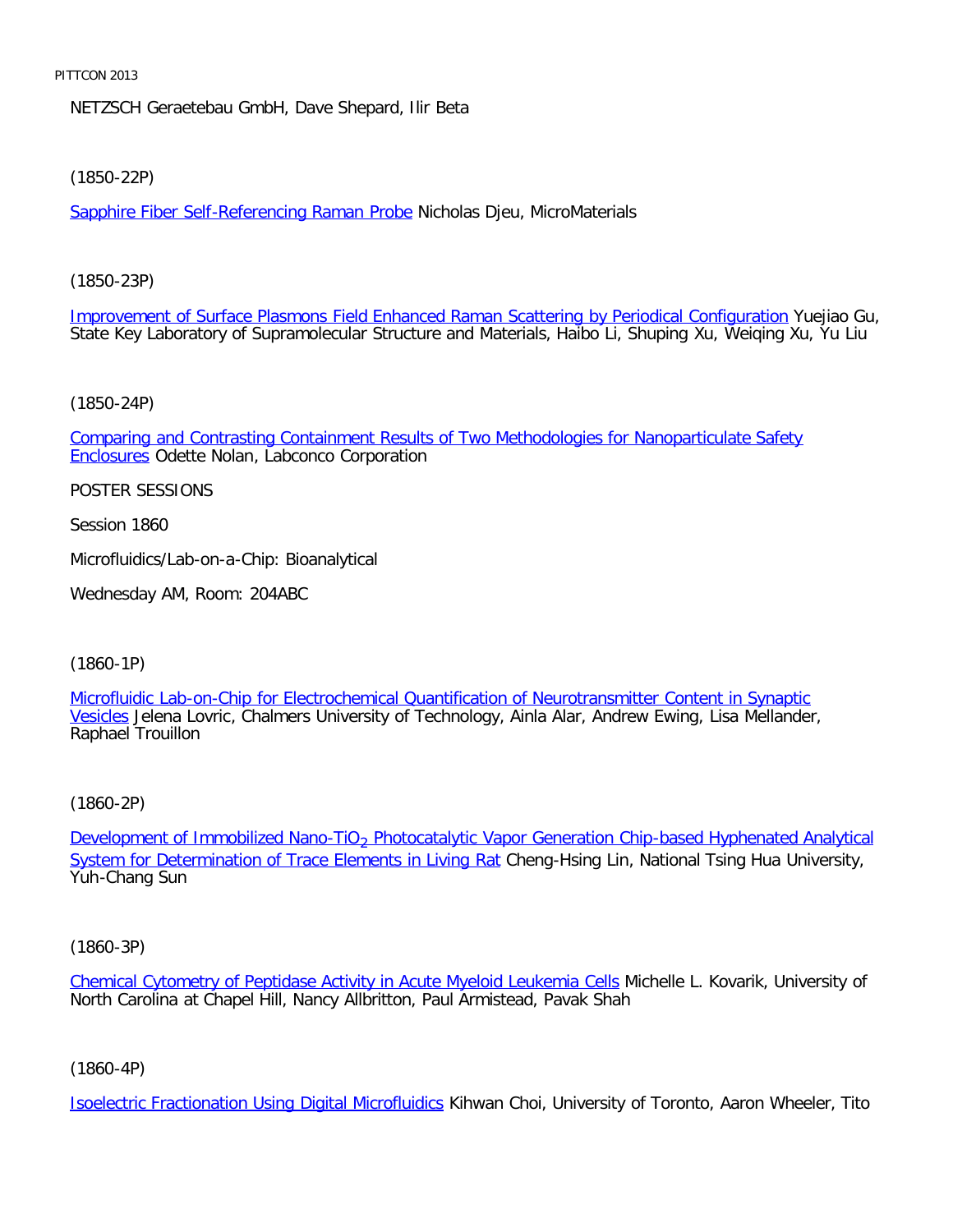Simoes

[\(1860-5P\)](file:///p|/print%20on%20demand%20titles/23101-23200/23133/23133%20source%20materials/papers/1860-5.htm)

Western Blotting Using Microchips Shi Jin, University of Michigan, Gwendolyn Anderson, Robert Kennedy

[\(1860-6P\)](file:///p|/print%20on%20demand%20titles/23101-23200/23133/23133%20source%20materials/papers/1860-6.htm)

[On-Chip](file:///p|/print%20on%20demand%20titles/23101-23200/23133/23133%20source%20materials/papers/1860-6.htm) Fluorescent Tagging and Ultra-Trace Analysis of Primary Fatty Amines Using Droplet-Based Microfluidics Andrew P. Davic, Duquesne University, Michael Cascio

[\(1860-7P\)](file:///p|/print%20on%20demand%20titles/23101-23200/23133/23133%20source%20materials/papers/1860-7.htm)

[Mic](file:///p|/print%20on%20demand%20titles/23101-23200/23133/23133%20source%20materials/papers/1860-7.htm)rofluidics Free Quantitative Droplet PCR Assays Enabled by Engineered Superporous Hydrogel Particles Tanyu Wang, University of Kansas, Mimi Shin, Yong Zeng

(1860-8P)

[On-Chip Microfluidics Using Natural and Redox-Magnetohydrodynamics \(MHD\) Convection](file:///p|/print%20on%20demand%20titles/23101-23200/23133/23133%20source%20materials/papers/1860-8.htm) Vishal Sahore, University of Arkansas, Fayetteville, Adam Kreidermacher, Ingrid Fritsch

POSTER SESSION

Session 1870

SEAC Posters: Electroanalysis

Wednesday AM, Room: 204ABC

(1870-1P)

Complications in Observing Electrochemical Processes Involving Serotonin in Different Biological Matrices [Aidan Fagan-Murphy, University of Brighton, Bhavik Patel, Fiona Watt, Kelly Morgan](file:///p|/print%20on%20demand%20titles/23101-23200/23133/23133%20source%20materials/papers/1870-1.htm)

(1870-2P)

Gold Nanoparticles for Potentiometric Sensors Emilia Wonica, University of Warsaw, Agata Michalska, Józef [Mieczkowski, Krzysztof Maksymiuk, Micha Wó](file:///p|/print%20on%20demand%20titles/23101-23200/23133/23133%20source%20materials/papers/1870-2.htm)jcik

(1870-3P)

Graphene vs. Multiwalled Carbon Nanotubes for Potentiometric Applications Ewa Jaworska, University of Warsaw, Agata Michalska, Józef Mieczkowski, Krzysztof Maksymiuk, Wiktor Lewandowski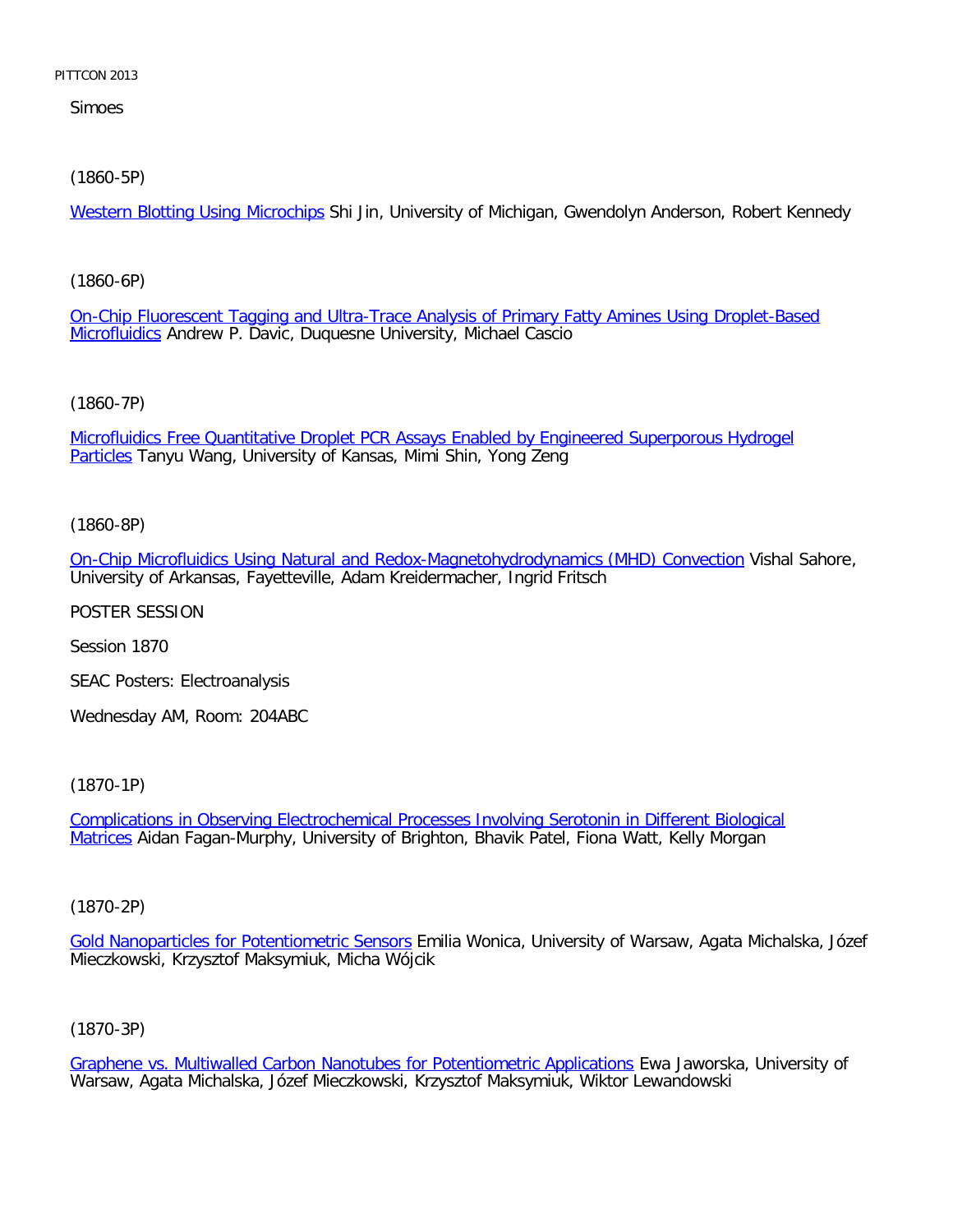# [\(1870-4P\)](file:///p|/print%20on%20demand%20titles/23101-23200/23133/23133%20source%20materials/papers/1870-4.htm)

The Effect of Chemotherapy Treatment on Dopamine Release and Uptake in Wistar Rats Sam Kaplan, University of Kansas, Gregory Osterhaus, Max Newby, Michael Johnson, Ryan Limbocker

# [\(1870-5P\)](file:///p|/print%20on%20demand%20titles/23101-23200/23133/23133%20source%20materials/papers/1870-5.htm)

Detection of PFOA/S with Ion-Selective Electrodes Chunze Lai, United Science, Jonathan Thompson, Li Chen, Philippe Buhlmann

# [\(1870-6P\)](file:///p|/print%20on%20demand%20titles/23101-23200/23133/23133%20source%20materials/papers/1870-6.htm)

[Assessment of Ion Dissolution from Ag Nanoparticles Using an Ion](file:///p|/print%20on%20demand%20titles/23101-23200/23133/23133%20source%20materials/papers/1870-6.htm)ophore-doped Fluorous Phase Silver Ion-Selective Electrode for Toxicity Studies in Shewanella Oneidensis Seyedeh Moloud Mousavi, University of Minnesota, Christy Haynes, Melissa Maurer-Jones, Philippe Buhlmann

# (1870-7P)

[Functionalized Magnetic Gold Microshells for Biosensing Applications](file:///p|/print%20on%20demand%20titles/23101-23200/23133/23133%20source%20materials/papers/1870-7.htm) Jeon Chang Su, Seoul National University, Chung Taek Dong, Hwang Inseong

# (1870-8P)

[Advancing Fast-Scan Cyclic Voltammetry to the Detection of Neuropeptides and Their Direct Effects on the](file:///p|/print%20on%20demand%20titles/23101-23200/23133/23133%20source%20materials/papers/1870-8.htm) [Dopaminergic Syst](file:///p|/print%20on%20demand%20titles/23101-23200/23133/23133%20source%20materials/papers/1870-8.htm)em Andreas Schmidt, North Carolina State University, Gregory McCarty, James Roberts, Leslie Sombers

# (1870-9P)

Carbon Nanomaterial-Based Electrochemical Sensors in Microfluidic Total Analysis Systems for Extraterrestrial Analysis [Glen D. O'Neil, Tufts University, Andrew Aubrey, Michael Lee, Nikos Chanio](file:///p|/print%20on%20demand%20titles/23101-23200/23133/23133%20source%20materials/papers/1870-9.htm)takis, [Samuel Kounaves](file:///p|/print%20on%20demand%20titles/23101-23200/23133/23133%20source%20materials/papers/1870-9.htm)

(1870-10P)

Development of Fluorous Polymers as Self-Supported Plasticizer-Free Ion-Selective Electrode Membranes Jesse L. Carey, University of Minnesota, Elizabeth Lugert, Philippe Buhlmann

# (1870-11P)

Development of Biofouling-Resistant Fluorous Phase Ion-Selective Electrodes Adam J. Dittmer, University of Minnesota, Philippe Buhlmann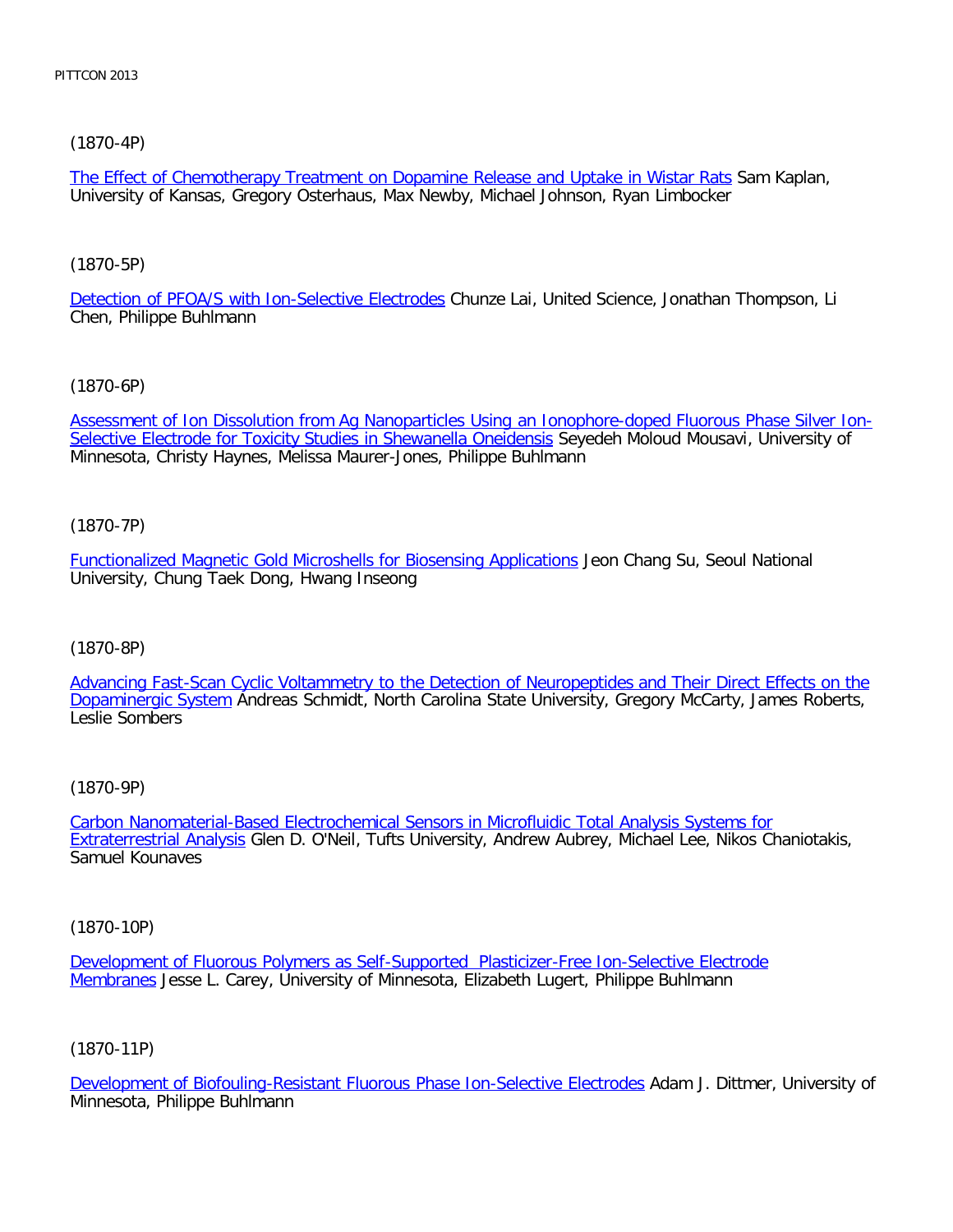# [\(1870-12P\)](file:///p|/print%20on%20demand%20titles/23101-23200/23133/23133%20source%20materials/papers/1870-12.htm)

Metal Based Drugs in Bioanalytical Chemistry Aysegul Golcu, Kahramanmaras Sutcu Imam University

[\(1870-13P\)](file:///p|/print%20on%20demand%20titles/23101-23200/23133/23133%20source%20materials/papers/1870-13.htm)

Synthesis of Sulpiride Metal Complex, Spectral, Electrochemical and DNA-Binding Studies Derya Tarnc, Kahramanmaras Sutcu Imam University, Aysegul Golcu, Mustafa Cesme

[\(1870-14P\)](file:///p|/print%20on%20demand%20titles/23101-23200/23133/23133%20source%20materials/papers/1870-14.htm)

Solid Contact Ion-Selective Electrodes (ISEs) Based on Redox Couples and Carbon Materials Xu Zou, University of Minnesota, Brandon Taitt, Jia Cheong, Philippe Buhlmann

# **Wednesday PM, March 20, 2013**

THE WALLACE H COULTER KEYNOTE LECTURE

Session 1880

The Wallace H Coulter Keynote Lecture

Wednesday PM, Room: Ballroom B, Level 300

5:00 PM

(1880-1)

[How The Higgs Boson Saved Us From A Cold, Dark, Lifeless Universe](file:///p|/print%20on%20demand%20titles/23101-23200/23133/23133%20source%20materials/papers/1880-1.htm) R Michael Barnett, Lawrence Berkeley National Laboratory

RALPH N ADAMS AWARD

Session 1890

Ralph N Adams Award - arranged by James W. Jorgenson, University of North Carolina

Wednesday PM, Room: 126A

James W. Jorgenson, University of North Carolina, Presiding

2:10 PM

(1890-1)

Microfluidic Technology for the Elucidation of Biochemical Information J Michael Ramsey, University of North Carolina at Chapel Hill

[2:45 PM](file:///p|/print%20on%20demand%20titles/23101-23200/23133/23133%20source%20materials/papers/1890-1.htm)

(1890-2)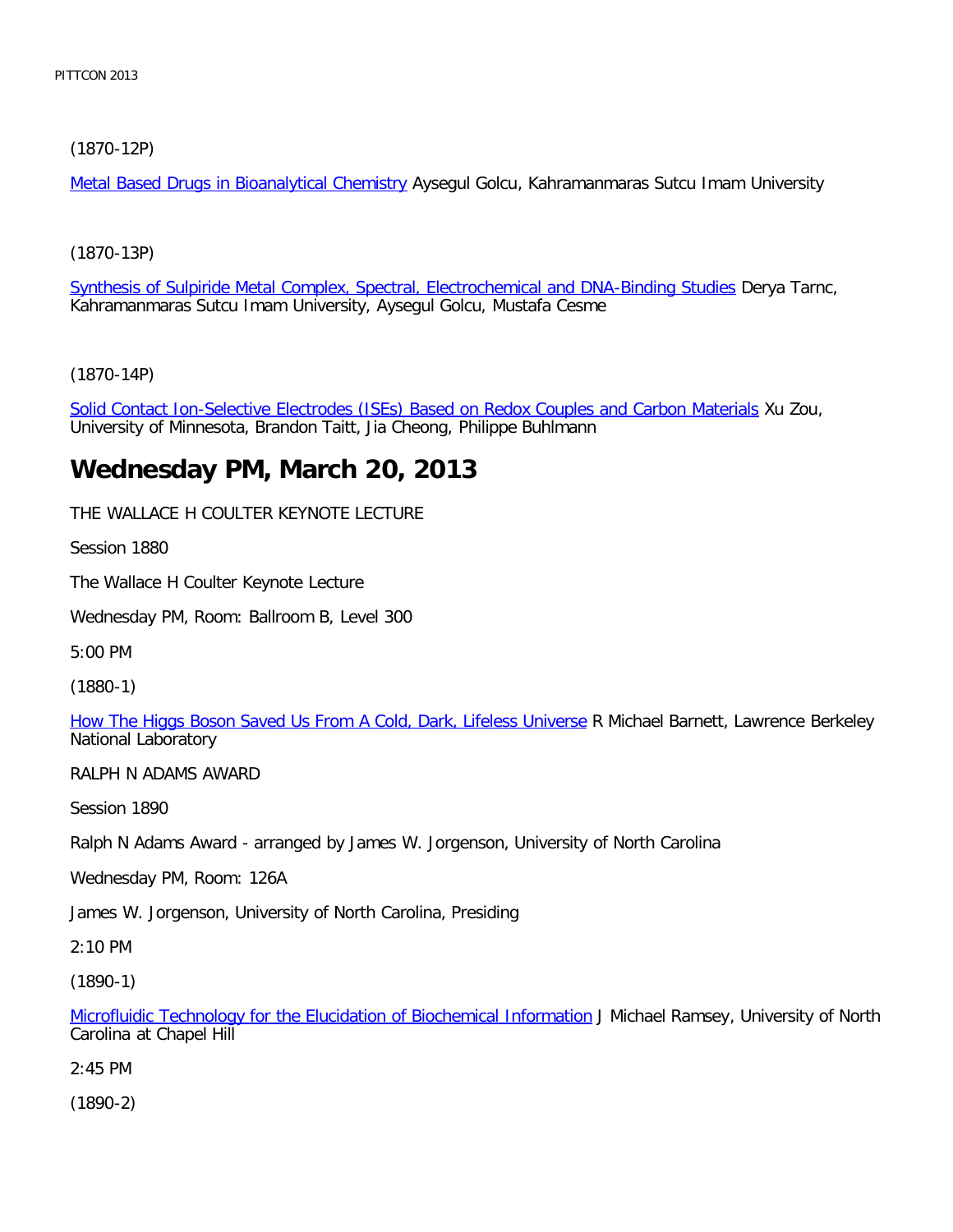# **Dynamic Particle Arrays Using Optical Trapping David R. Walt, Tufts University**

3:20 PM

[\(1890-3\)](file:///p|/print%20on%20demand%20titles/23101-23200/23133/23133%20source%20materials/papers/1890-3.htm)

Getting Quantitative with Iontophoresis R Mark Wightman, University of North Carolina at Chapel Hill, Anna Belle, Martin Edwards

3:55 PM

[\(1890-4\)](file:///p|/print%20on%20demand%20titles/23101-23200/23133/23133%20source%20materials/papers/1890-4.htm)

New Technologies for the Genome Age Lloyd Smith, University of Wisconsin, Madison

4:30 PM

[\(1890-5\)](file:///p|/print%20on%20demand%20titles/23101-23200/23133/23133%20source%20materials/papers/1890-5.htm)

High Resolution Peptide Separations by Capillary UHPLC James W. Jorgenson, University of North Carolina at Chapel Hill, Edward Franklin, Jordan Stobaugh, Kaitlin Fague

AWARD

Session 1900

The Coblentz Society - Williams-Wright Award - arranged by Shawn Mehrens, Pfizer

Wednesday PM, Room: 114

Shawn Mehrens, Coates Consulting LLC, Presiding

2:10 PM

(1900-1)

[The Miniaturization of Optical Spectroscopy: How Small and at What Cost?](file:///p|/print%20on%20demand%20titles/23101-23200/23133/23133%20source%20materials/papers/1900-1.htm) John P. Coates, Coates Consulting LLC

2:45 PM

(1900-2)

Providing Answers in the Field: Advances in Handheld Spectrometers Richard A. Crocombe, Thermo Fisher **[Scientific](file:///p|/print%20on%20demand%20titles/23101-23200/23133/23133%20source%20materials/papers/1900-2.htm)** 

3:20 PM

(1900-3)

New Directions in Extreme Miniaturization of Mid-Infrared Instruments Petros Kotidis, Block Engineering

[3:55 PM](file:///p|/print%20on%20demand%20titles/23101-23200/23133/23133%20source%20materials/papers/1900-3.htm)

(1900-4)

The Evolution of Miniaturized Spectrometers and Spectral Sensors Jason M. Eichenholz, Open Photonics Inc.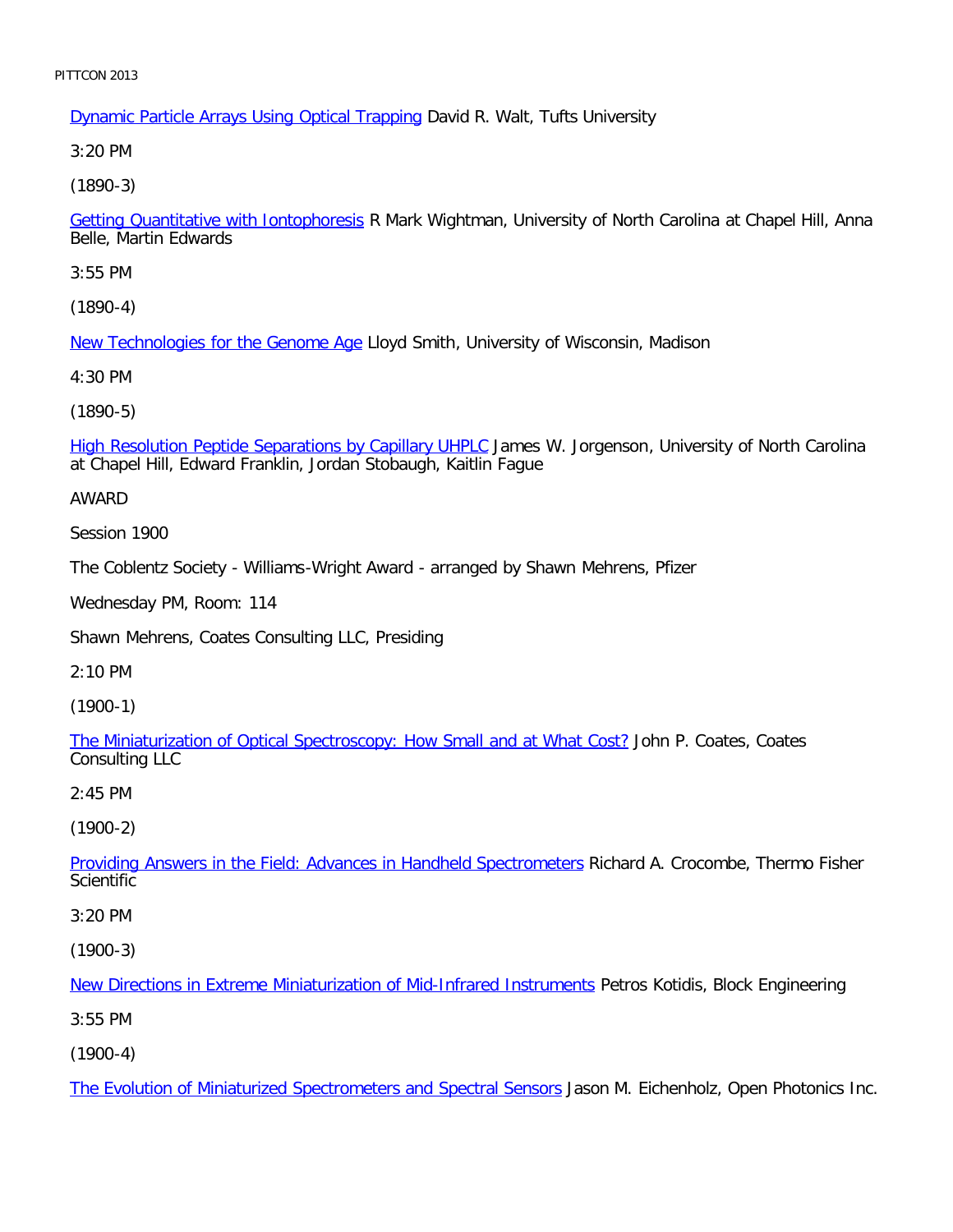4:30 PM

[\(1900-5\)](file:///p|/print%20on%20demand%20titles/23101-23200/23133/23133%20source%20materials/papers/1900-5.htm)

Handheld Vibrational Spectrometers: Novel Instrumentation and Applications Heinz W. Siesler, University of Duisburg-Essen

SYMPOSIA

Session 1910

ACS ANYL - Bioanalytical Chemistry - arranged by Advances in Analysis of Living Systems - Michael A. Johnson, University of Kansas

Wednesday PM, Room: 125

Michael A. Johnson, University of North Carolina at Chapel Hill, Presiding

2:05 PM

(1910-1)

[Signaling in Single Cancer Ce](file:///p|/print%20on%20demand%20titles/23101-23200/23133/23133%20source%20materials/papers/1910-1.htm)lls Nancy Allbritton, University of North Carolina at Chapel Hill

2:40 PM

(1910-2)

[Polystyrene-Based Microfluidic Devices for Integrating Cell Immobilization with Analysis](file:///p|/print%20on%20demand%20titles/23101-23200/23133/23133%20source%20materials/papers/1910-2.htm) R Scott Martin, Saint Louis University

3:15 PM

(1910-3)

Quantitative Measurement of Dopamine Release and Caged Compound Photoactivation in Living Tissues [Michael A. Johnson, University of Kansas, Gregory Osterhaus, Kayla Raider, Kenneth Stensrud](file:///p|/print%20on%20demand%20titles/23101-23200/23133/23133%20source%20materials/papers/1910-3.htm), [Ric](file:///p|/print%20on%20demand%20titles/23101-23200/23133/23133%20source%20materials/papers/1910-3.htm)hard Givens, Sam Kaplan

3:50 PM

(1910-4)

Multimodal Analysis of Brain Metabolism Using Microfluidic Based Biosensors Martyn G. Boutelle, Imperial [College London, Chi Leng Leong, Delphine Feuerstein, Michelle Rogers, Rudolf](file:///p|/print%20on%20demand%20titles/23101-23200/23133/23133%20source%20materials/papers/1910-4.htm) Graf

4:25 PM

(1910-5)

Can Microfluidic Technologies Become the Gold Standard Tool for In Vitro Pharmacokinetic Profiling? Dana Spence, Michigan State University

[SYMPOSIA](file:///p|/print%20on%20demand%20titles/23101-23200/23133/23133%20source%20materials/papers/1910-5.htm)

Session 1920

ACS ANYL - Translating Microfluidics into the Analytical Curriculum: Making Innovation Practical - arranged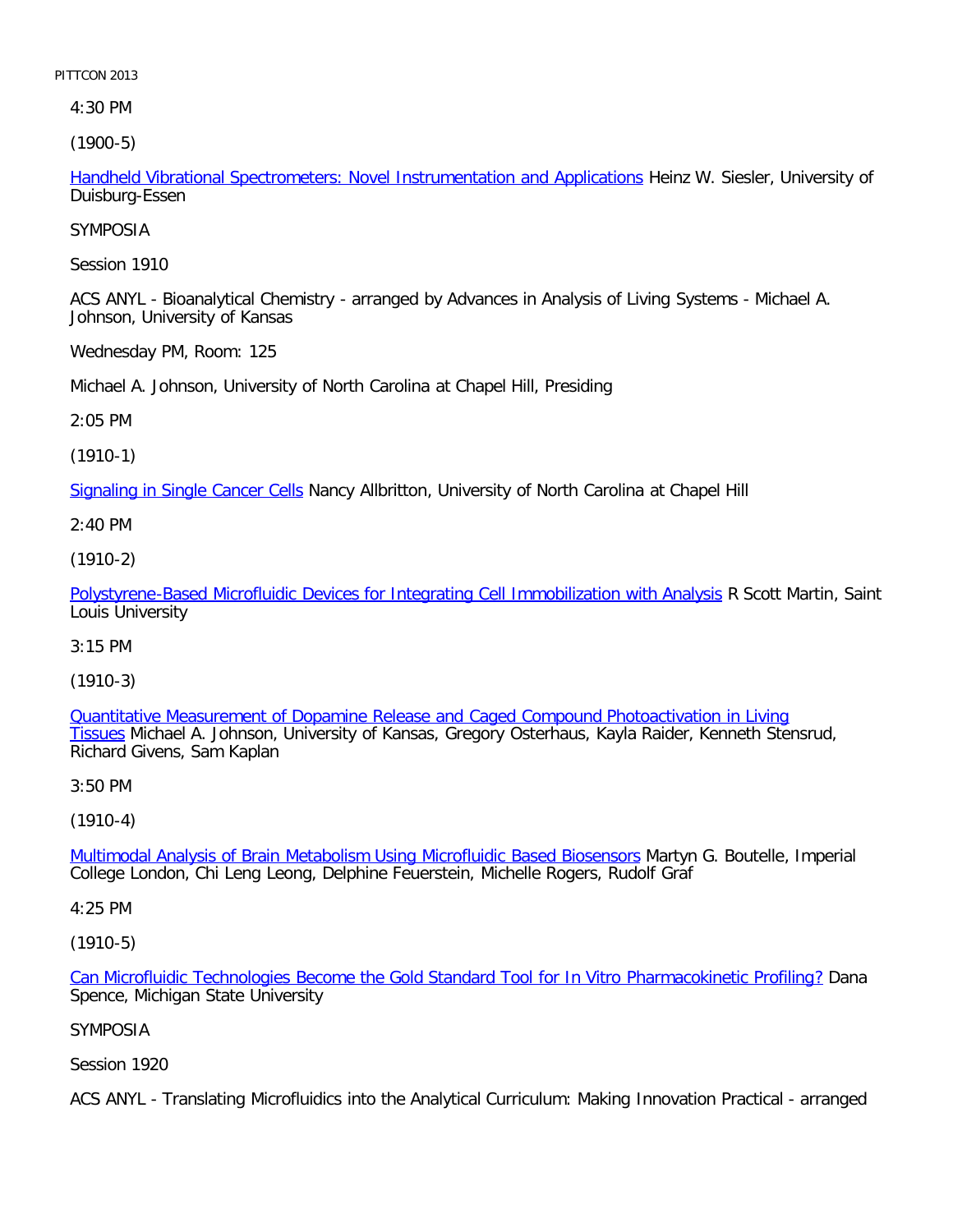by Lisa A. Holland, West Virginia University

Wednesday PM, Room: 124

Lisa A. Holland, Brigham Young University, Presiding

2:05 PM

[\(1920-1\)](file:///p|/print%20on%20demand%20titles/23101-23200/23133/23133%20source%20materials/papers/1920-1.htm)

A Microchip Capillary Electrophoresis Experiment for the Instrumental Analysis Laboratory Adam T. Woolley, Brigham Young University, Pamela Nge, Weichun Yang

2:40 PM

[\(1920-2\)](file:///p|/print%20on%20demand%20titles/23101-23200/23133/23133%20source%20materials/papers/1920-2.htm)

Small Scale for a Large Audience: Outreach Projects on Microfabrication and Microfluidics Michelle L. Kovarik, University of North Carolina at Chapel Hill

3:15 PM

(1920-3)

[Paper Microfluidics: An Experiment for Undergraduate Analytical Laboratories](file:///p|/print%20on%20demand%20titles/23101-23200/23133/23133%20source%20materials/papers/1920-3.htm) Erin M. Gross, Creighton University, Connor Neuville, Kalani Parker, Michelle Clevenger

3:50 PM

(1920-4)

[Microfluidics in the K-12 Classroo](file:///p|/print%20on%20demand%20titles/23101-23200/23133/23133%20source%20materials/papers/1920-4.htm)m Lisa A. Holland, West Virginia University, Anthony Moncrief, Xingwei Wu

4:25 PM

(1920-5)

Microfluidic Experiments for a Sophomore Level Chemistry Lab B Jill Venton, University of Virginia, Jenny [Lounsbury, Poojan Pyakurel](file:///p|/print%20on%20demand%20titles/23101-23200/23133/23133%20source%20materials/papers/1920-5.htm)

SYMPOSIA

Session 1930

Analytical Chemists Easing World Poverty - arranged by Diane Parry, The Procter & Gamble Co.

Wednesday PM, Room: 201A

Diane Parry, The Procter & Gamble Co., Presiding

2:05 PM

(1930-1)

Sustainable Medicines for Africa Stephen R. Byrn, Purdue University

[2:40 PM](file:///p|/print%20on%20demand%20titles/23101-23200/23133/23133%20source%20materials/papers/1930-1.htm)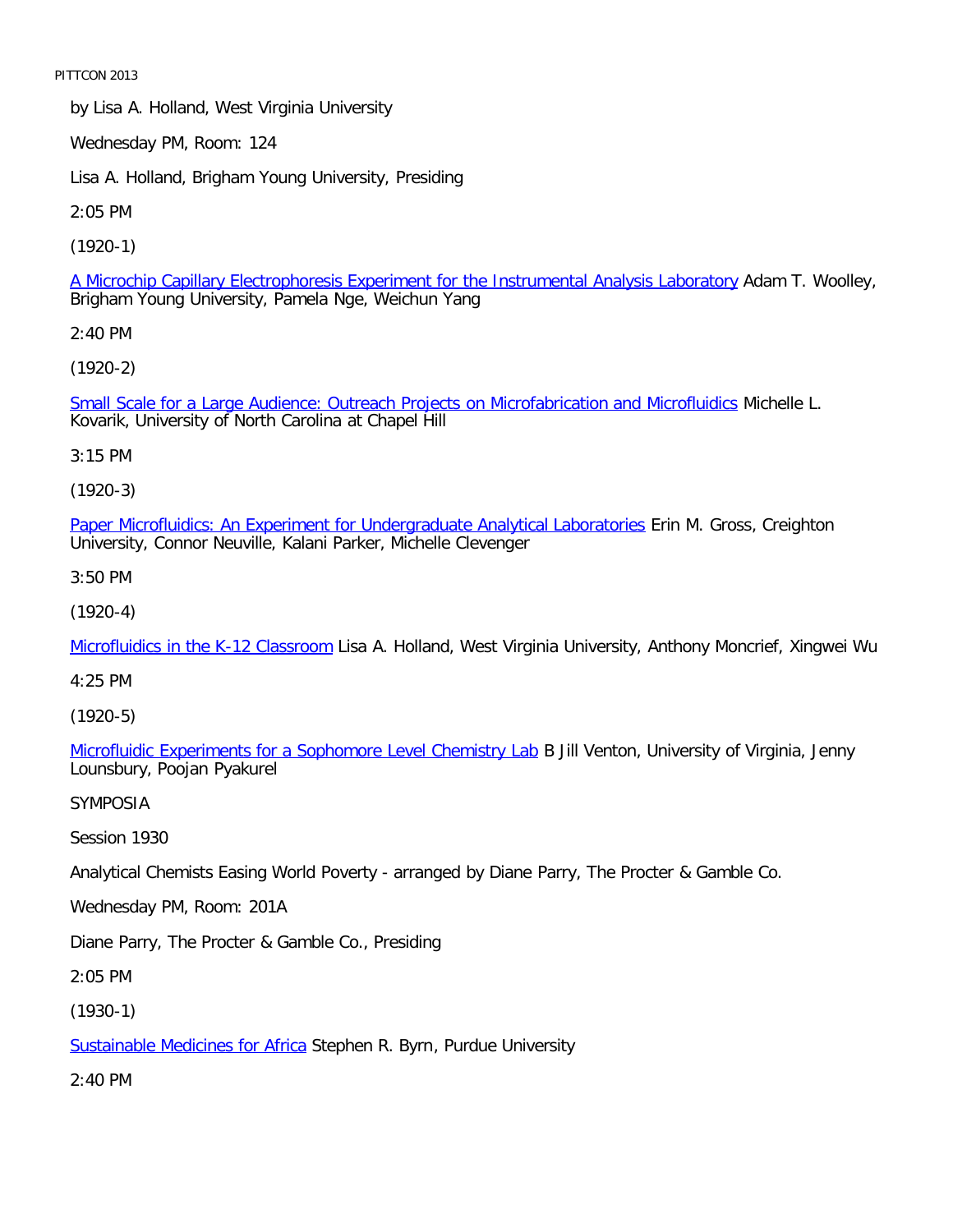[\(](file:///p|/print%20on%20demand%20titles/23101-23200/23133/23133%20source%20materials/papers/1930-2.htm)1930-2)

Global Strategies for Increased Access to Medicines and Economic Development in Sub-Saharan Africa Joseph M. Fortunak, Howard University, Adrian Williams, Christopher King, Joseph Williams, Tiffany Ellison

3:15 PM

[\(1930-3\)](file:///p|/print%20on%20demand%20titles/23101-23200/23133/23133%20source%20materials/papers/1930-3.htm)

Establishing Sustainable Pharmaceutical Quality Assessment Capacity in Resource Constrained Settings Thomas Layloff, Supply Chain Management System, David Jenkins, Eliagiringa Kaale, Michael Hope

3:50 PM

[\(1930-4\)](file:///p|/print%20on%20demand%20titles/23101-23200/23133/23133%20source%20materials/papers/1930-4.htm)

[N](file:///p|/print%20on%20demand%20titles/23101-23200/23133/23133%20source%20materials/papers/1930-4.htm)anoPower Africa: Understanding Nanostructure for Indigenously Manufactured PV's in Sub-Saharan Africa Gregory Beaucage, University of Cincinnati, Cheddi Kiravu, David Britton, Evariste Minani, Girma Gonfa, Gregory Smith, James Molenga, Jan Ilavsky, Margit Harting, Schadrack Nsengiyumva

4:25 PM

(1930-5)

[Analytical Chemistry in Eastern Afric](file:///p|/print%20on%20demand%20titles/23101-23200/23133/23133%20source%20materials/papers/1930-5.htm)a Anthony N. Gachanja, Jomo Kenyatta University of Agriculture and **Technology** 

SYMPOSIA

Session 1940

Applications of Two-Dimensional High Performance Liquid Chromatography - arranged by Dwight R. Stoll, Gustavus Adolphus College

Wednesday PM, Room: 123

Dwight R. Stoll, Gustavus Adolphus College, Presiding

2:05 PM

(1940-1)

An Experimental and Theoretical Comparison of One-Dimensional and Comprehensive Two-Dimensional [Liquid Chromatography in Terms of Peak Capacity and Overall Analysis Time](file:///p|/print%20on%20demand%20titles/23101-23200/23133/23133%20source%20materials/papers/1940-1.htm) Peter W. Carr, University of [Minnesota, Lawrence Potts](file:///p|/print%20on%20demand%20titles/23101-23200/23133/23133%20source%20materials/papers/1940-1.htm)

2:40 PM

(1940-2)

Recent Advances and Applications in Multidimensional Liquid Chromatography Hernan Cortes, HJ Cortes Consulting, LLC and University of Tasmania

[3:15 PM](file:///p|/print%20on%20demand%20titles/23101-23200/23133/23133%20source%20materials/papers/1940-2.htm)

(1940-3)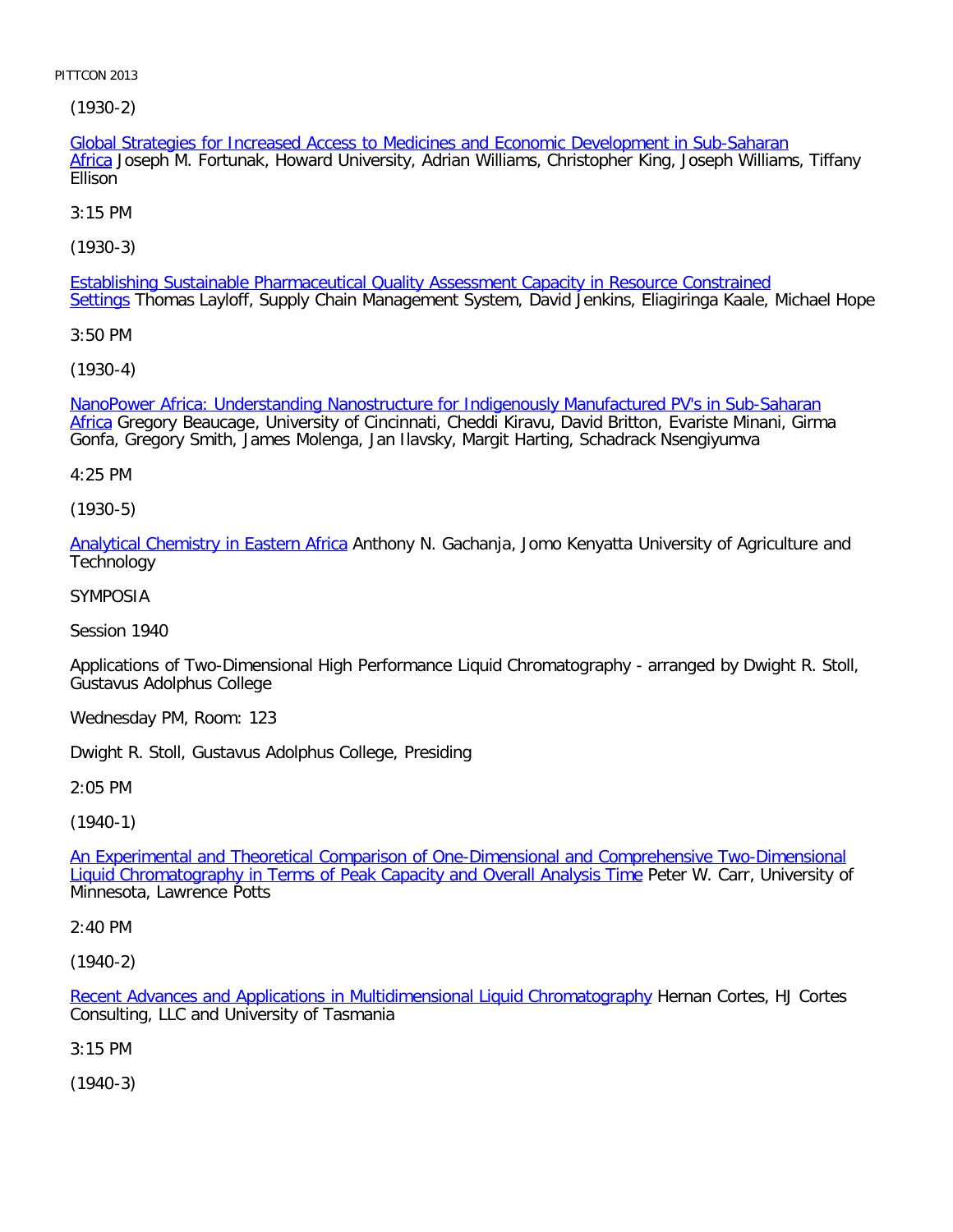On-Line Multi-Dimensional Liquid Chromatography for Pharmaceutical Analysis Kelly Zhang, Genentech

3:50 PM

[\(1940-4\)](file:///p|/print%20on%20demand%20titles/23101-23200/23133/23133%20source%20materials/papers/1940-4.htm)

Ultra-High-Performance LC×LC of High-Molecular-Weight Samples Peter J. Schoenmakers, University of Amsterdam

4:25 PM

[\(1940-5\)](file:///p|/print%20on%20demand%20titles/23101-23200/23133/23133%20source%20materials/papers/1940-5.htm)

[A Developing Perspective on the Roles of Heartcutting and Selective or Fully Co](file:///p|/print%20on%20demand%20titles/23101-23200/23133/23133%20source%20materials/papers/1940-5.htm)mprehensive Two-Dimensional Liquid Chromatography - Simulations and Example Applications Dwight R. Stoll, Gustavus Adolphus College, David Harmes, Elliot Larson, Eric Talus, Joe Davis

SYMPOSIA

Session 1950

Detecting the Cytokine Network: Towards Understanding Chemical Communication in the Immune System arranged by Julie Stenken, University of Arkansas

Wednesday PM, Room: 122A

Julie Stenken, University of Arkansas, Presiding

2:05 PM

(1950-1)

[Cytokines Recovered During Microdialysis Sampling: Do They Represent Damage or Disease?](file:///p|/print%20on%20demand%20titles/23101-23200/23133/23133%20source%20materials/papers/1950-1.htm) Julie Stenken, University of Arkansas, Cynthia Sides, Geetika Bajpai, Geoff Keeler, Randy Espinal, Thaddeus Vasicek

2:40 PM

(1950-2)

Temporal Monitoring of Cytokine Secretion Using Rapid and Multiplexed Silicon Photonic Immunoassays [Ryan C. Bailey, University of Illinois at Urbana-Champaign, Matthew Luchans](file:///p|/print%20on%20demand%20titles/23101-23200/23133/23133%20source%20materials/papers/1950-2.htm)ky

[3:15 PM](file:///p|/print%20on%20demand%20titles/23101-23200/23133/23133%20source%20materials/papers/1950-2.htm)

(1950-3)

Cytokine Detection Using Abiotic Platforms Frank V. Bright, University at Buffalo, SUNY

[3:50 PM](file:///p|/print%20on%20demand%20titles/23101-23200/23133/23133%20source%20materials/papers/1950-3.htm)

(1950-4)

Miniature Aptamer-Based Biosensors for Local Analysis of Cell Function Alexander Revzin, University of California - Davis

[4:25 PM](file:///p|/print%20on%20demand%20titles/23101-23200/23133/23133%20source%20materials/papers/1950-4.htm)

(1950-5)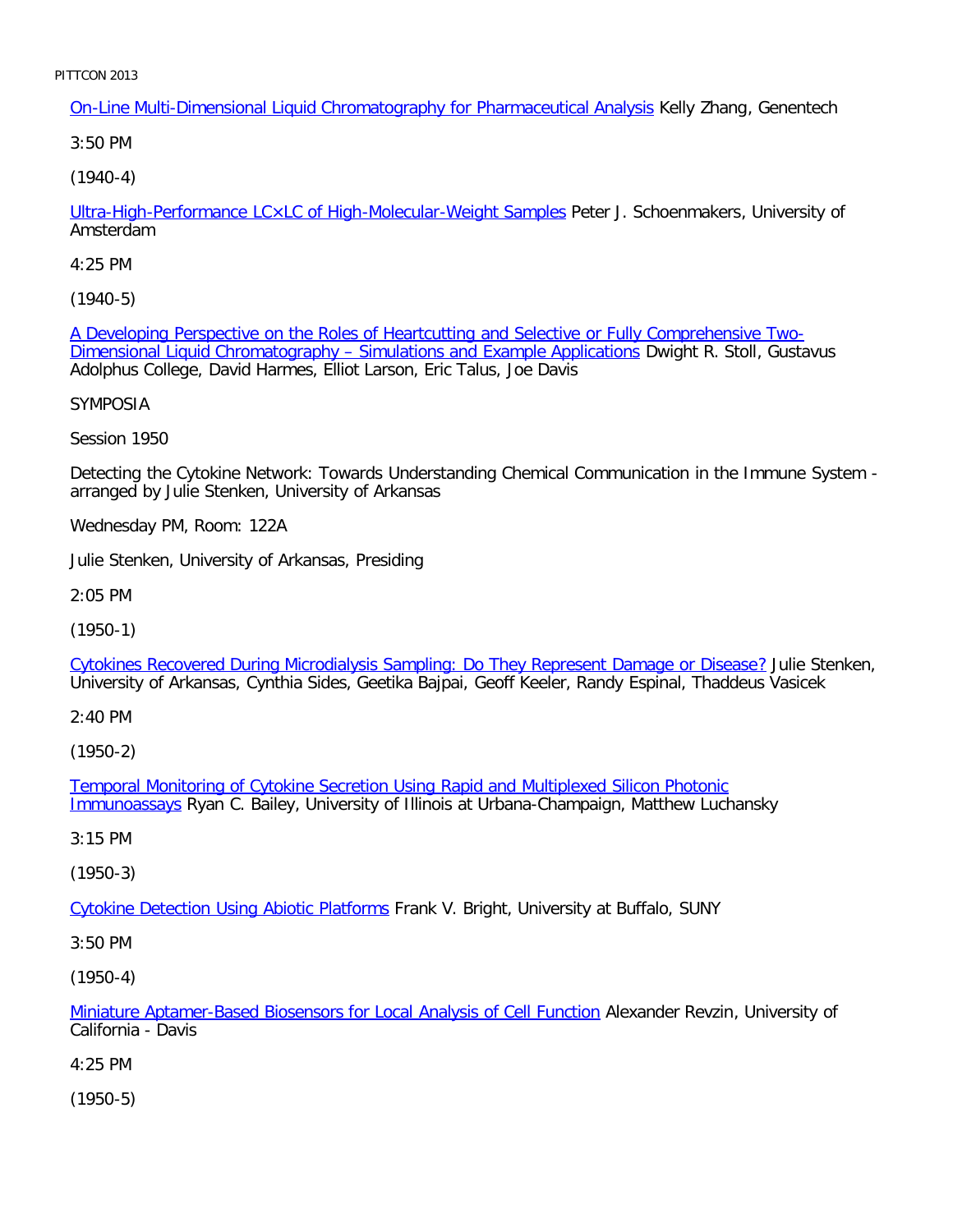Resolving Dynamic Functional Responses and Cell-Cell Interactions by Integrated Single-Cell Analysis J Christopher Love, Massachusetts Institute of Technology

SYMPOSIA

Session 1960

Forensic Analysis in the Lab and Crime Scene - arranged by Igor K. Lednev, University at Albany, SUNY

Wednesday PM, Room: 122B

Igor K. Lednev, University at Albany, SUNY, Presiding

2:05 PM

[\(1960-1\)](file:///p|/print%20on%20demand%20titles/23101-23200/23133/23133%20source%20materials/papers/1960-1.htm)

Advances in the Sampling and Identification of Illicit Substances and Persons in the Field and in the **Lab** Kenneth G. Furton, Florida International University

2:40 PM

(1960-2)

**[Novel Techniques for Traditional Evidenc](file:///p|/print%20on%20demand%20titles/23101-23200/23133/23133%20source%20materials/papers/1960-2.htm)e** Jeffrey Dake, US Army Criminal Investigation Laboratory

3:15 PM

(1960-3)

[Forensic Applications of LA-ICP-MS and LIBS](file:///p|/print%20on%20demand%20titles/23101-23200/23133/23133%20source%20materials/papers/1960-3.htm) Jose Almirall, Florida International University

3:50 PM

(1960-4)

Highly Sensitive Filter Paper Substrate for SERS Field Detection of Trace of Threat Chemicals Samuel P. [Hernandez-Rivera, University of Puerto Rico, Mayaguez, Pedro Fierro-Mercado](file:///p|/print%20on%20demand%20titles/23101-23200/23133/23133%20source%20materials/papers/1960-4.htm)

4:25 PM

(1960-5)

Raman Spectroscopy and Advanced Statistics for Forensic Studies Vitali Sikirzhytski, University at Albany, [SUNY, Aliaksandra Sikirzhytskaya, Greg McLaughlin, Igor Lednev, Ju](file:///p|/print%20on%20demand%20titles/23101-23200/23133/23133%20source%20materials/papers/1960-5.htm)stin Bueno

SYMPOSIA

Session 1970

SAS - Elemental Analysis at the Nano Scale - arranged by Paul B. Farnsworth, Brigham Young University

Wednesday PM, Room: 201B

Paul B. Farnsworth, Brigham Young University, Presiding

2:05 PM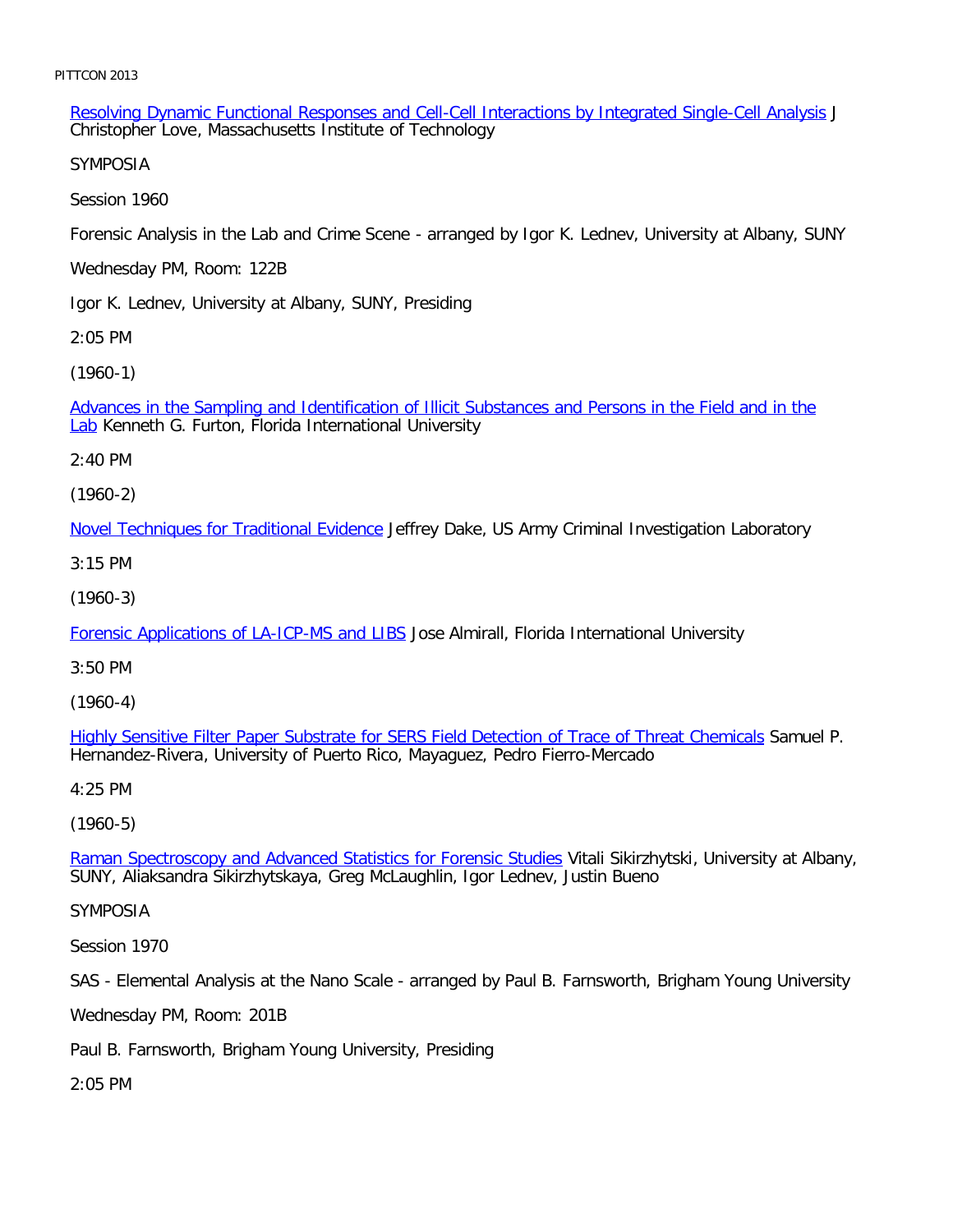(1970-1)

Signal Processing Considerations for Single Particle Analysis by ICP-MS Paul B. Farnsworth, Brigham Young University, Alisa Edmund, Dennis Tolley

2:40 PM

[\(1970-2\)](file:///p|/print%20on%20demand%20titles/23101-23200/23133/23133%20source%20materials/papers/1970-2.htm)

ICP-MS for Nano- and Micro- Particle Analysis John W. Olesik, The Ohio State University

3:15 PM

[\(1970-3\)](file:///p|/print%20on%20demand%20titles/23101-23200/23133/23133%20source%20materials/papers/1970-3.htm)

X-ray Fluorescence at the Nanoscale George J. Havrilla, Los Alamos National Laboratory

3:50 PM

(1970-4)

[Studies on Particle or Droplet Plasma Interaction](file:///p|/print%20on%20demand%20titles/23101-23200/23133/23133%20source%20materials/papers/1970-4.htm) Detlef Günther, ETH Zurich, Martin Tanner, Olga Borovinskaya, Sabrina Gschwind

4:25 PM

(1970-5)

[Nanometer Scale Laser Plasma Spectrochemistry](file:///p|/print%20on%20demand%20titles/23101-23200/23133/23133%20source%20materials/papers/1970-5.htm) Vassilia Zorba, Lawrence Berkeley National Laboratory, Richard Russo

SYMPOSIA

Session 1980

Sensors for Food Quality and Safety: From the Lab to Unobtrusive Applications - arranged by Radislav A. Potyrailo, GE Global Research

Wednesday PM, Room: 119B

Radislav A. Potyrailo, GE Global Research, Presiding

2:05 PM

(1980-1)

Enhanced Detection of Paralytic Shellfish Toxins Through Improved Antibodies, Advanced Laboratory Biosensors, and Shipboard Rapid Tests Betsy J. Yakes, US Food and Drug Administration, Stacey DeGrasse, [Stephen Conrad](file:///p|/print%20on%20demand%20titles/23101-23200/23133/23133%20source%20materials/papers/1980-1.htm)

2:40 PM

(1980-2)

The Photonic Nose: A Simple and Versatile Tool for Sensing Leonardo D. Bonifacio, Opalux Inc., André Arsenault, Geoffrey Ozin

[3:15 PM](file:///p|/print%20on%20demand%20titles/23101-23200/23133/23133%20source%20materials/papers/1980-2.htm)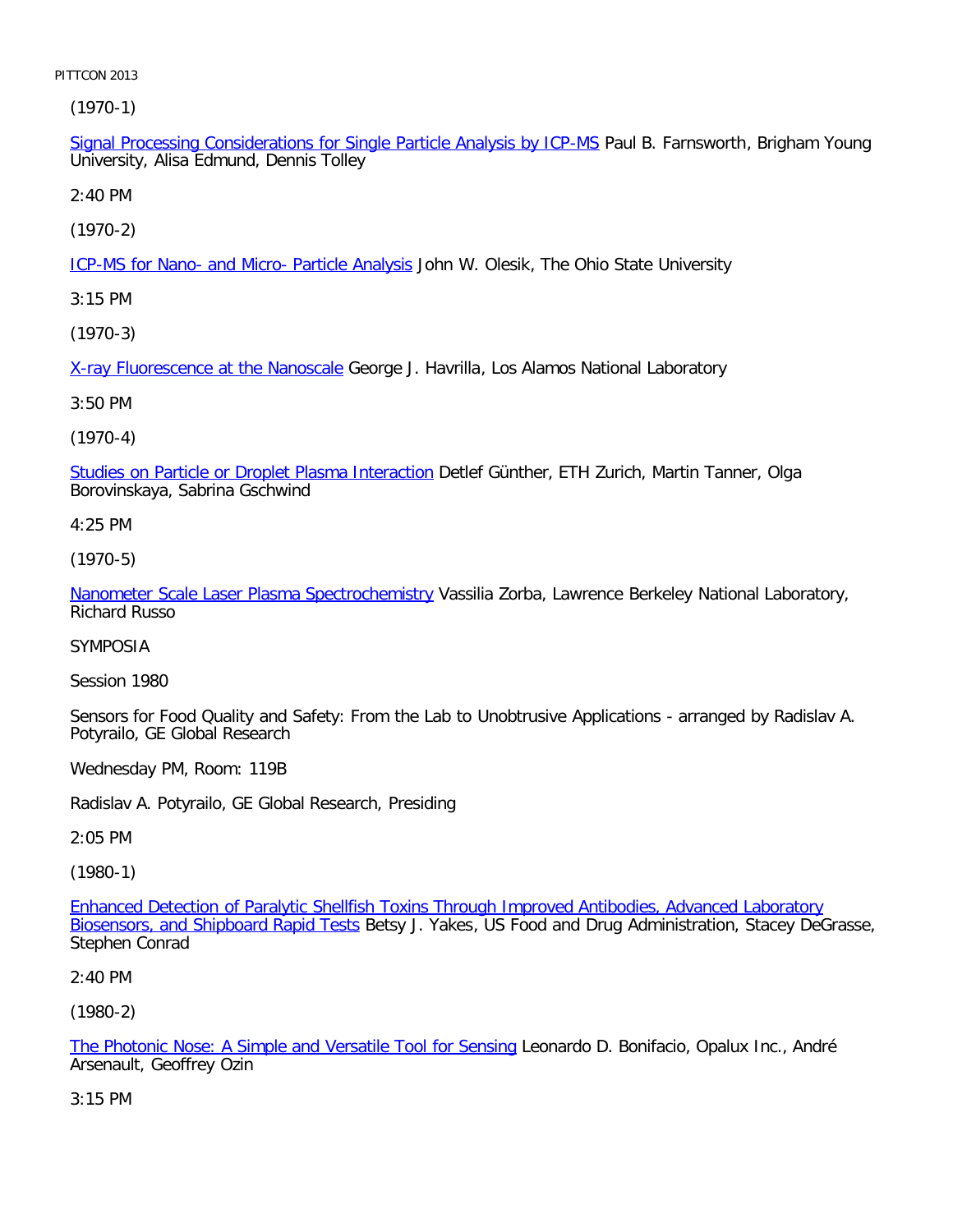[\(1980-3\)](file:///p|/print%20on%20demand%20titles/23101-23200/23133/23133%20source%20materials/papers/1980-3.htm)

Edible Food Sensors Fiorenzo G. Omenetto, Tufts University

3:50 PM

[\(1980-4\)](file:///p|/print%20on%20demand%20titles/23101-23200/23133/23133%20source%20materials/papers/1980-4.htm)

Biointerfaced Graphene for Bacteria Detection Michael C. McAlpine, Princeton University

4:25 PM

[\(1980-5\)](file:///p|/print%20on%20demand%20titles/23101-23200/23133/23133%20source%20materials/papers/1980-5.htm)

Multivariable Wireless Sensors for Accurate Determination of Food Quality and Freshness Radislav A. Potyrailo, GE Global Research, Cheryl Surman, Frank Mondello, Nandini Nagraj, William Morris, Zhexiong Tang

SYMPOSIA

Session 1990

Structure Elucidation in Native Mass Spectrometry - arranged by Evan R. Williams, University of California-Berkeley

Wednesday PM, Room: 118C

Evan R. Williams, University of California-Berkeley, Presiding

2:05 PM

(1990-1)

[Hydrogen Exchange and Oxidative Labeling Mass Spectrometry for Studying Protein Folding and](file:///p|/print%20on%20demand%20titles/23101-23200/23133/23133%20source%20materials/papers/1990-1.htm) **[Fun](file:///p|/print%20on%20demand%20titles/23101-23200/23133/23133%20source%20materials/papers/1990-1.htm)ction** Lars Konermann, Western University

2:40 PM

(1990-2)

Native Spray Mass Spectrometry Characterizes Protein Assemblies, Membrane Proteins, and H/D Exchange at the Amino-Acid Level [Michael L. Gross, Washington University in St Louis, Hao Zhang, Michael Marty, R](file:///p|/print%20on%20demand%20titles/23101-23200/23133/23133%20source%20materials/papers/1990-2.htm) [Blankenship, Steve S](file:///p|/print%20on%20demand%20titles/23101-23200/23133/23133%20source%20materials/papers/1990-2.htm)ligar, Weidong Cui, Yining Wang

3:15 PM

(1990-3)

Collision Induced Unfolding for Measuring Protein Stability and Protein-Ligand Screening Brandon Ruotolo, University of Michigan, Han Lijie, Jessica Rabuck, Shuai Niu, Suk-Joon Hyung

[3:50 PM](file:///p|/print%20on%20demand%20titles/23101-23200/23133/23133%20source%20materials/papers/1990-3.htm)

(1990-4)

Evolution of Protein Structure: From Solution to the Gas Phase David E. Clemmer, Indiana University

[4:25 PM](file:///p|/print%20on%20demand%20titles/23101-23200/23133/23133%20source%20materials/papers/1990-4.htm)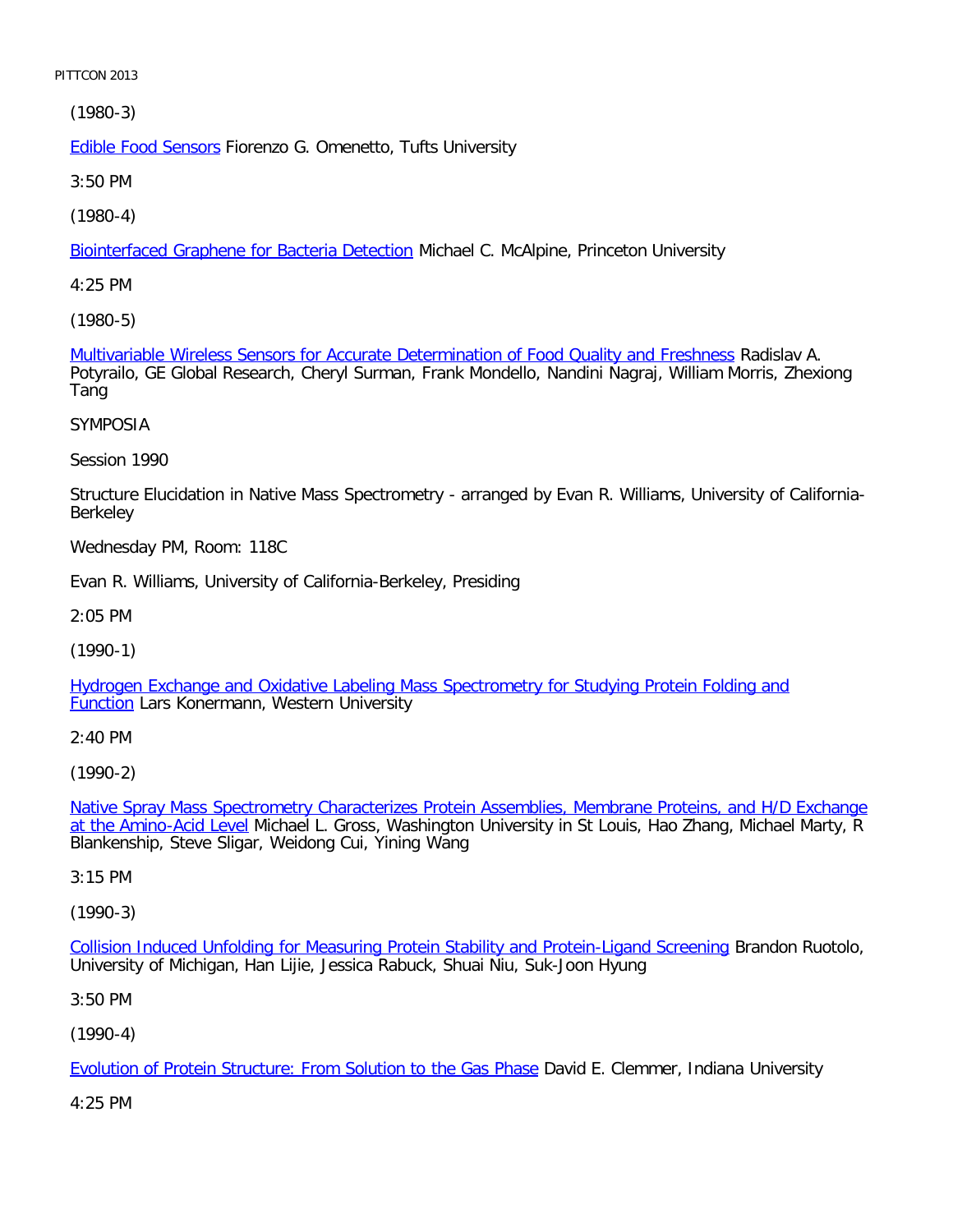[\(1990-5\)](file:///p|/print%20on%20demand%20titles/23101-23200/23133/23133%20source%20materials/papers/1990-5.htm)

Supercharging and Charge Detection in Native Mass Spectrometry Evan R. Williams, University of California - Berkeley

**WORKSHOPS** 

Session 2000

CACA - How To Be Successful in the Corporate World as Chinese-American Scientists - arranged by Michael Ye, Chinese American Chromatography Association - Supelco/Sigma-Aldrich

Wednesday PM, Room: 202A

Michael Ye, University of Louisville, Presiding

2:05 PM

(2000-1)

[Working in Small Biotech Company, A Personal Experience](file:///p|/print%20on%20demand%20titles/23101-23200/23133/23133%20source%20materials/papers/2000-1.htm) Xiang Zhang, University of Louisville

2:35 PM

(2000-2)

[Resolving Problems with High Performance Time of Flight Mass Spectrometry - Application to Metabolomics,](file:///p|/print%20on%20demand%20titles/23101-23200/23133/23133%20source%20materials/papers/2000-2.htm) [Fuel, and F](file:///p|/print%20on%20demand%20titles/23101-23200/23133/23133%20source%20materials/papers/2000-2.htm)ood Jeffrey Patrick, LECO Corporation, Joe Binkley

3:05 PM

(2000-3)

[Working as a R&D Scientist in a Global Company](file:///p|/print%20on%20demand%20titles/23101-23200/23133/23133%20source%20materials/papers/2000-3.htm) Xiaodong Liu, Thermo Fisher Scientific

3:50 PM

(2000-4)

Open Mind and Follow the Trend Chuping Luo, Waters Corporation

[4:20 PM](file:///p|/print%20on%20demand%20titles/23101-23200/23133/23133%20source%20materials/papers/2000-4.htm)

(2000-5)

**Enjoy and Be Happy at Work Michael Ye, Supelco/Sigma-Aldrich** 

**[WORKSHOPS](file:///p|/print%20on%20demand%20titles/23101-23200/23133/23133%20source%20materials/papers/2000-5.htm)** 

Session 2010

New Advances in the Analysis of Oligonucleotide Therapeutics - arranged by Michael D. McGinley, Phenomenex

Wednesday PM, Room: 126B

Michael D. McGinley, Phenomenex, Presiding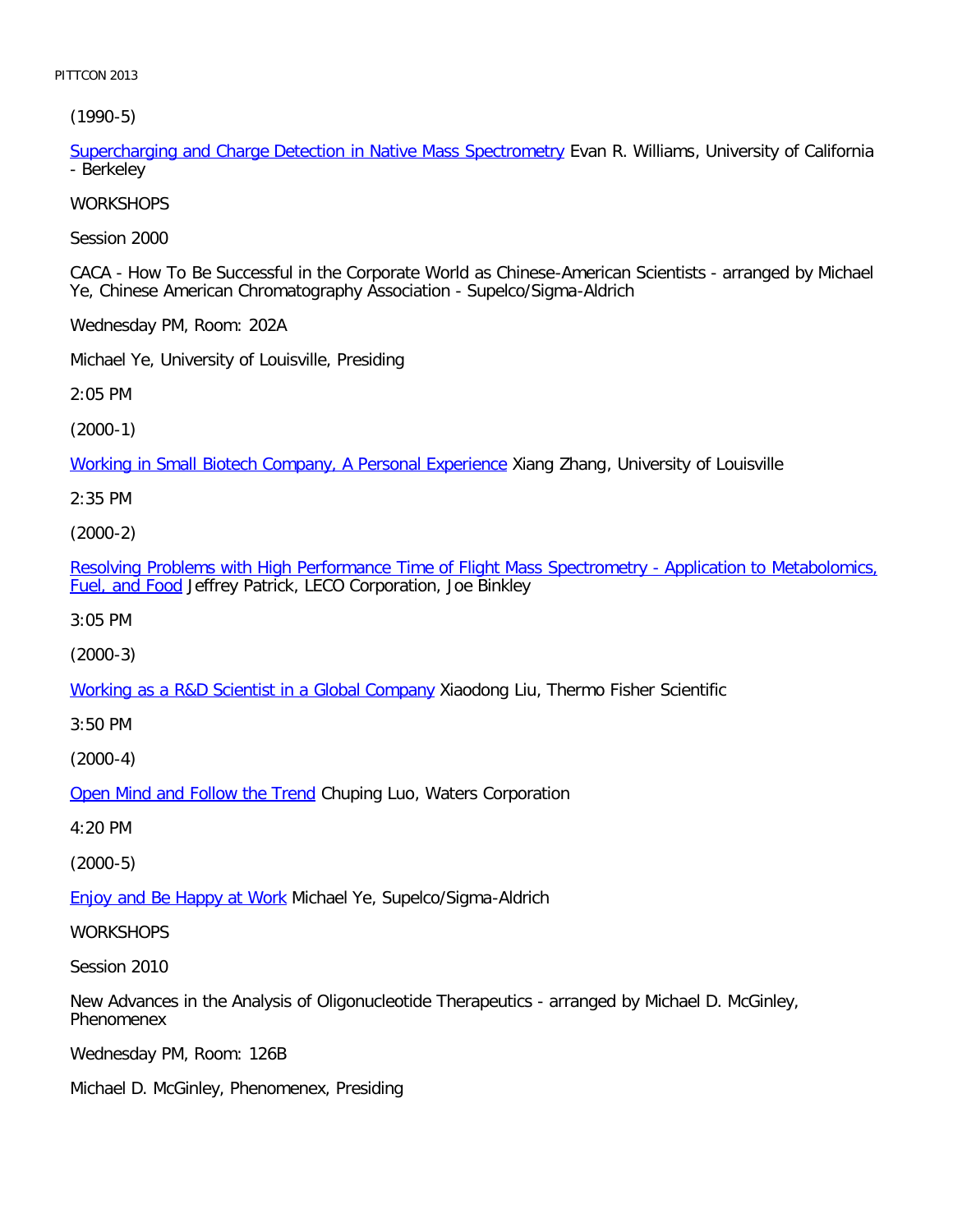2:05 PM

[\(2010-1\)](file:///p|/print%20on%20demand%20titles/23101-23200/23133/23133%20source%20materials/papers/2010-1.htm)

Methodologies for Analytical Control of Oligonucleotide Syntheses at Various Scales Jiong Yang, Merck Research Labs, Bing Mao, Fanyu Meng, Mirlinda Biba

2:35 PM

[\(2010-2\)](file:///p|/print%20on%20demand%20titles/23101-23200/23133/23133%20source%20materials/papers/2010-2.htm)

Solving the ADME Sample Preparation Bottleneck in Oligonucleotide Clinical Development Michael D. McGinley, Phenomenex

3:05 PM

[\(2010-3\)](file:///p|/print%20on%20demand%20titles/23101-23200/23133/23133%20source%20materials/papers/2010-3.htm)

Advancing the Development of RNA Therapeutics with Innovative MS Based Assays Mark Cancilla, Merck & Co., Inc.

ORGANIZED CONTRIBUTED SESSIONS

Session 2020

Ionophore-Based Chemical Sensors, II - arranged by Philippe Buhlmann, University of Minnesota

Wednesday PM, Room: 121A

Philippe Buhlmann, University of Minnesota, Presiding

2:00 PM

(2020-1)

Sequential Chronopotentiometric/Potentiometric Detection with Permselective Membrane Electrodes for In [Situ Ion Speciation Analy](file:///p|/print%20on%20demand%20titles/23101-23200/23133/23133%20source%20materials/papers/2020-1.htm)sis [Gaston A. Crespo, University of Geneva, Eric Bakker, Majid Ghahraman Afshar](file:///p|/print%20on%20demand%20titles/23101-23200/23133/23133%20source%20materials/papers/2020-1.htm)

2:20 PM

(2020-2)

Hydrogen Bond-Based Molecular Recognition in Fluorous Media Stephen G. Weber, University of Pittsburgh, [Candace McGowan, Hong Zhang, Sijia Wang](file:///p|/print%20on%20demand%20titles/23101-23200/23133/23133%20source%20materials/papers/2020-2.htm)

2:40 PM

(2020-3)

Micro-Electrochemical Sensing and Confocal Microscopy Show Very Different Delivery of Classical and Nanocarrier-Bound Drug Molecules in the Conventional "Inside-Out" Tissue Model Relative to a Novel "Inside-In" Model [Miklos Gratzl, Case Western Reserve University](file:///p|/print%20on%20demand%20titles/23101-23200/23133/23133%20source%20materials/papers/2020-3.htm)

[3:00 PM](file:///p|/print%20on%20demand%20titles/23101-23200/23133/23133%20source%20materials/papers/2020-3.htm)

(2020-4)

Ion Selective Capsules for Recognition and Delivery Elizabeth A. Hall, University of Cambridge, Jamie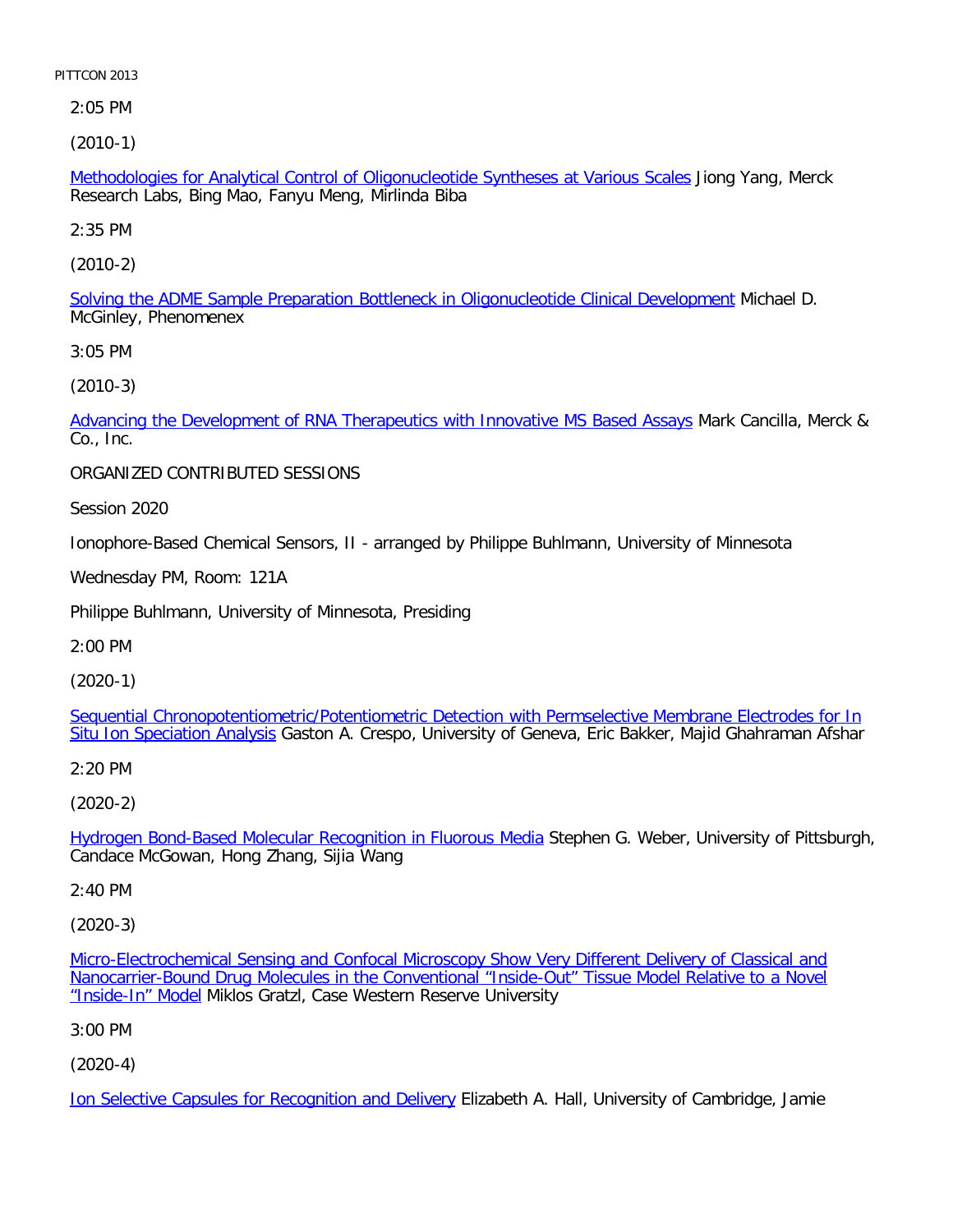Walters, Nadia Tsao, Shah Abbas

3:35 PM

[\(2020-5\)](file:///p|/print%20on%20demand%20titles/23101-23200/23133/23133%20source%20materials/papers/2020-5.htm)

Upconverting Fluorescent Optodes for the Direct Measurements of Blood Electrolytes Yu Qin, Nanjing **University** 

3:55 PM

[\(2020-6\)](file:///p|/print%20on%20demand%20titles/23101-23200/23133/23133%20source%20materials/papers/2020-6.htm)

Anion-Selective Electrodes Based on a Metalloporphyrin and Neutral Additives Philippe Buhlmann, University of Minnesota, Li Chen

4:15 PM

(2020-7)

[Measurement of Exhaled Nasal Breath Nitric Oxide Levels Using Oxy-Hemoglobin Reagent with Nitrate Ion-](file:///p|/print%20on%20demand%20titles/23101-23200/23133/23133%20source%20materials/papers/2020-7.htm)Selective Electrode Detection Natalie R. Crist, Albion College, Alessandro Colletta, Jessi Brownstein, Joanna Zajda, Mark Meyerhoff

4:35 PM

(2020-8)

[Selective and Sensitive Molecule Recognition of Nucleotides by Small Aromatic Fluorescent Molecules](file:///p|/print%20on%20demand%20titles/23101-23200/23133/23133%20source%20materials/papers/2020-8.htm) Norio Teramae, Tohoku University

ORGANIZED CONTRIBUTED SESSIONS

Session 2030

PAI-NET - Next-Generation Bioanalytical Tools and Methods for Life Science Research - arranged by Manabu Tokeshi, The Japan Society for Analytical Chemistry (JSAC)

Wednesday PM, Room: 117

Manabu Tokeshi, The University of Tokyo, Presiding

2:00 PM

(2030-1)

High Sensitive and Rapid Immunoassay Based on 3D Nanostructured Interface Madoka Takai, The [University of Tokyo](file:///p|/print%20on%20demand%20titles/23101-23200/23133/23133%20source%20materials/papers/2030-1.htm)

2:20 PM

(2030-2)

Microfluidic Valve Arrays for Two-Dimensional Protein Separation Hugh Fan, University of Florida

[2:40 PM](file:///p|/print%20on%20demand%20titles/23101-23200/23133/23133%20source%20materials/papers/2030-2.htm)

(2030-3)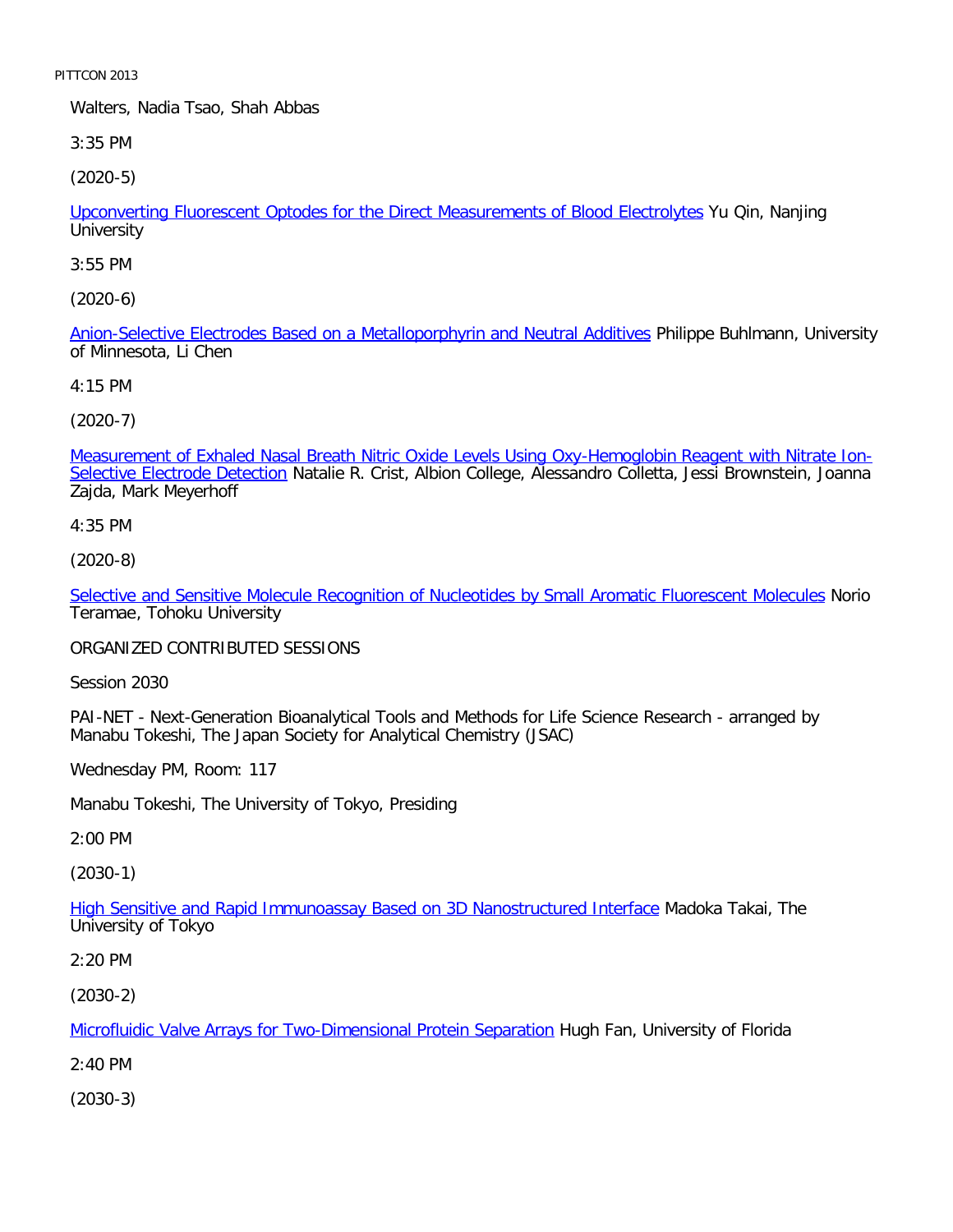Rapid and Highly Sensitive Detection of Malaria-Infected Erythrocytes Yatsushiro Shouki, National Institute of Advanced Industrial Science (Japan), Kataoka Masatoshi, Yamamura Shohei

3:00 PM

[\(2030-4\)](file:///p|/print%20on%20demand%20titles/23101-23200/23133/23133%20source%20materials/papers/2030-4.htm)

fL-aL Analytical Technologies by Nanofluidics Mawatari Kazuma, The University of Tokyo

3:35 PM

[\(2030-5\)](file:///p|/print%20on%20demand%20titles/23101-23200/23133/23133%20source%20materials/papers/2030-5.htm)

Peptide Array Based Analysis of Food Allergy Mina Okochi, Nagoya University, Hiroyuki Honda, Noriyasu Okazaki

3:55 PM

(2030-6)

[DNA Methylation Detection of a Single DNA Using Microfluidic Devices](file:///p|/print%20on%20demand%20titles/23101-23200/23133/23133%20source%20materials/papers/2030-6.htm) Manabu Tokeshi, Hokkaido University

4:15 PM

(2030-7)

[Single Methylation Analysis in DNA by Electrochemiluminescence and Surface Plasmon Resonance](file:///p|/print%20on%20demand%20titles/23101-23200/23133/23133%20source%20materials/papers/2030-7.htm) Ryoji Kurita, National Institute of Advanced Industrial Science (Japan)

4:35 PM

(2030-8)

[Control of Protein Behaviors in Living Cells Using Protein Encapsulated Nanoparticle](file:///p|/print%20on%20demand%20titles/23101-23200/23133/23133%20source%20materials/papers/2030-8.htm) Masaru Kato, University of Tokyo

ORAL SESSIONS

Session 2040

Bioanalytical: Microfluidics and CE - arranged by Leslie A. Sombers, North Carolina State University

Wednesday PM, Room: 202B

Leslie A. Sombers, North Carolina State University, Presiding

2:00 PM

(2040-1)

DNA Sequencing Using All Polymer Disposable Chips Peter F. Ostergaard, Technical University of Denmark, Anders Kristensen, Marco Matteucci, Rafael Taboryski, Rodolphe Marie, Walter Reisner

[2:20 PM](file:///p|/print%20on%20demand%20titles/23101-23200/23133/23133%20source%20materials/papers/2040-1.htm)

(2040-2)

Automated Microfluidic Devices for Cell Synchronization and Single Cell Analysis Seth Madren, Indiana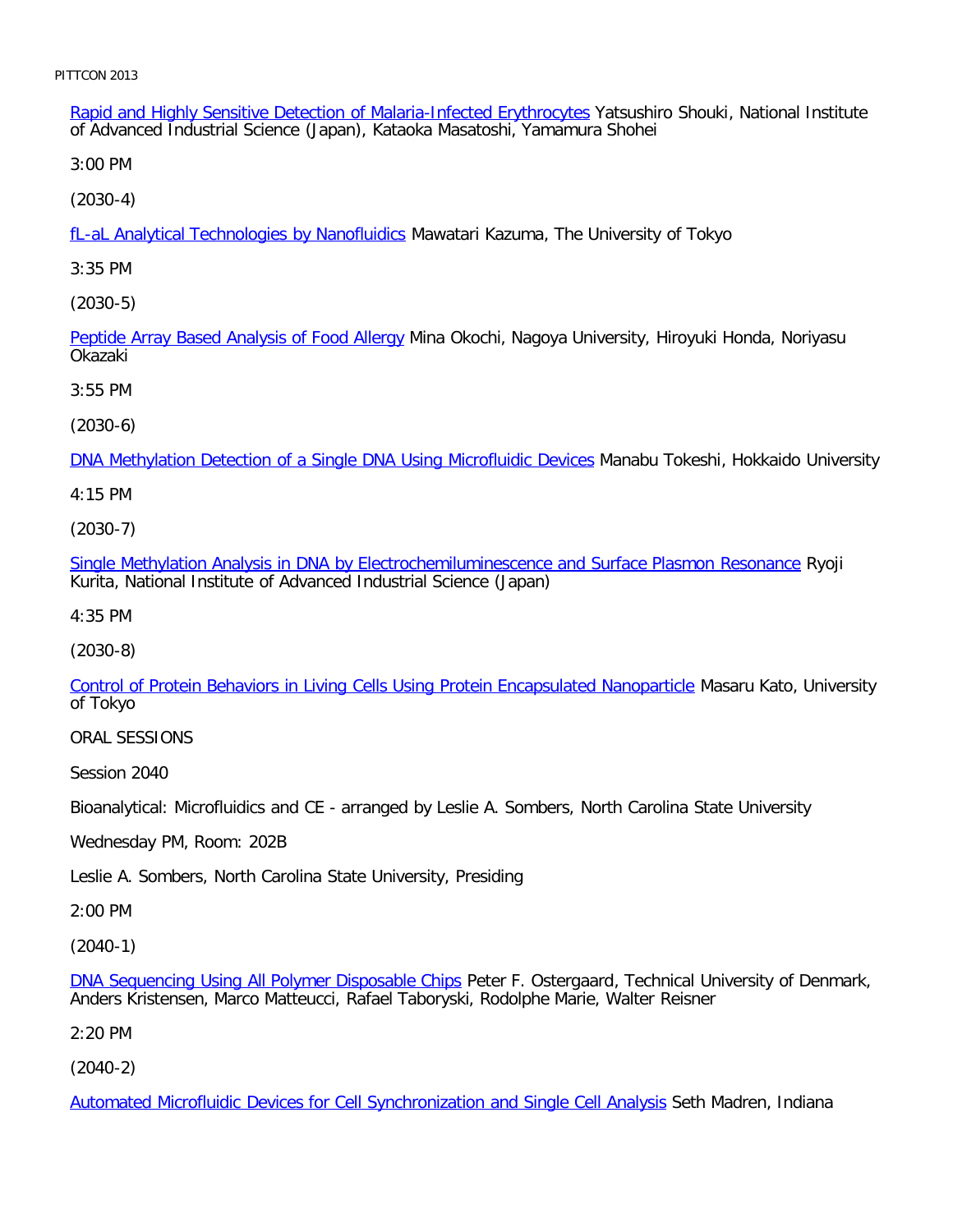University, David Kysela, Michelle Hoffman, Pamela Brown, Stephen Jacobson, Yves Brun

2:40 PM

[\(2040-3\)](file:///p|/print%20on%20demand%20titles/23101-23200/23133/23133%20source%20materials/papers/2040-3.htm)

Development of a Truly Disposable Lab-on-a Disc for Colorimetric Protein Quantification Yiwen Ouyang, University of Virginia, James Landers, Jingyi Li

3:00 PM

[\(2040-4\)](file:///p|/print%20on%20demand%20titles/23101-23200/23133/23133%20source%20materials/papers/2040-4.htm)

[Ca](file:///p|/print%20on%20demand%20titles/23101-23200/23133/23133%20source%20materials/papers/2040-4.htm)pillary Electrophoresis to Characterize Enzyme Performance: Microscale Methods for Nanoliters of **Enzyme** Anthony J. Moncrief, West Virginia University, Lisa Holland

3:35 PM

(2040-5)

[EpCAM Aptamer Based for CTCs Enrichment and Detection](file:///p|/print%20on%20demand%20titles/23101-23200/23133/23133%20source%20materials/papers/2040-5.htm) Yanling Song, Xiamen University, Chaoyong Yang, Weiting Zhang, Yuan An, Zhi Zhu

3:55 PM

(2040-6)

[Development of a High Throughput Capillary Electrophoresis Based Protein-Protein Interaction Assay for](file:///p|/print%20on%20demand%20titles/23101-23200/23133/23133%20source%20materials/papers/2040-6.htm) [Hsp70 and Its Co-Chaperon](file:///p|/print%20on%20demand%20titles/23101-23200/23133/23133%20source%20materials/papers/2040-6.htm)es Jing Nie, University of Michigan, Jason Gestwicki, Jennifer Rauch, Robert Kennedy

4:15 PM

(2040-7)

Identification of Cancer Biomarkers in Serum by N-Glycan Analysis with Microfluidic Devices Christa Snyder, [Indiana University, Indranil Mitra, Milos Novotny, Stephen Jacobson, William Alley](file:///p|/print%20on%20demand%20titles/23101-23200/23133/23133%20source%20materials/papers/2040-7.htm)

ORAL SESSIONS

Session 2050

Capillary Electrophoresis: Bioanalytical Applications (Half Session) - arranged by Denise Wilkins, Bechtel Bettis, Inc.

Wednesday PM, Room: 115A

Denise Wilkins, Bechtel Bettis, Inc., Presiding

2:00 PM

(2050-1)

Investigating the Interaction of Photoactive Cr(III) Complexes with DNA Using Real-Time PCR and Capillary Gel Electrophoresis Taylor F. Harris, Furman University, John Wheeler, Noel Kane-Maguire, Sandra Wheeler, [Yasmín Alvarez-Garcia](file:///p|/print%20on%20demand%20titles/23101-23200/23133/23133%20source%20materials/papers/2050-1.htm)

[2:20 PM](file:///p|/print%20on%20demand%20titles/23101-23200/23133/23133%20source%20materials/papers/2050-1.htm)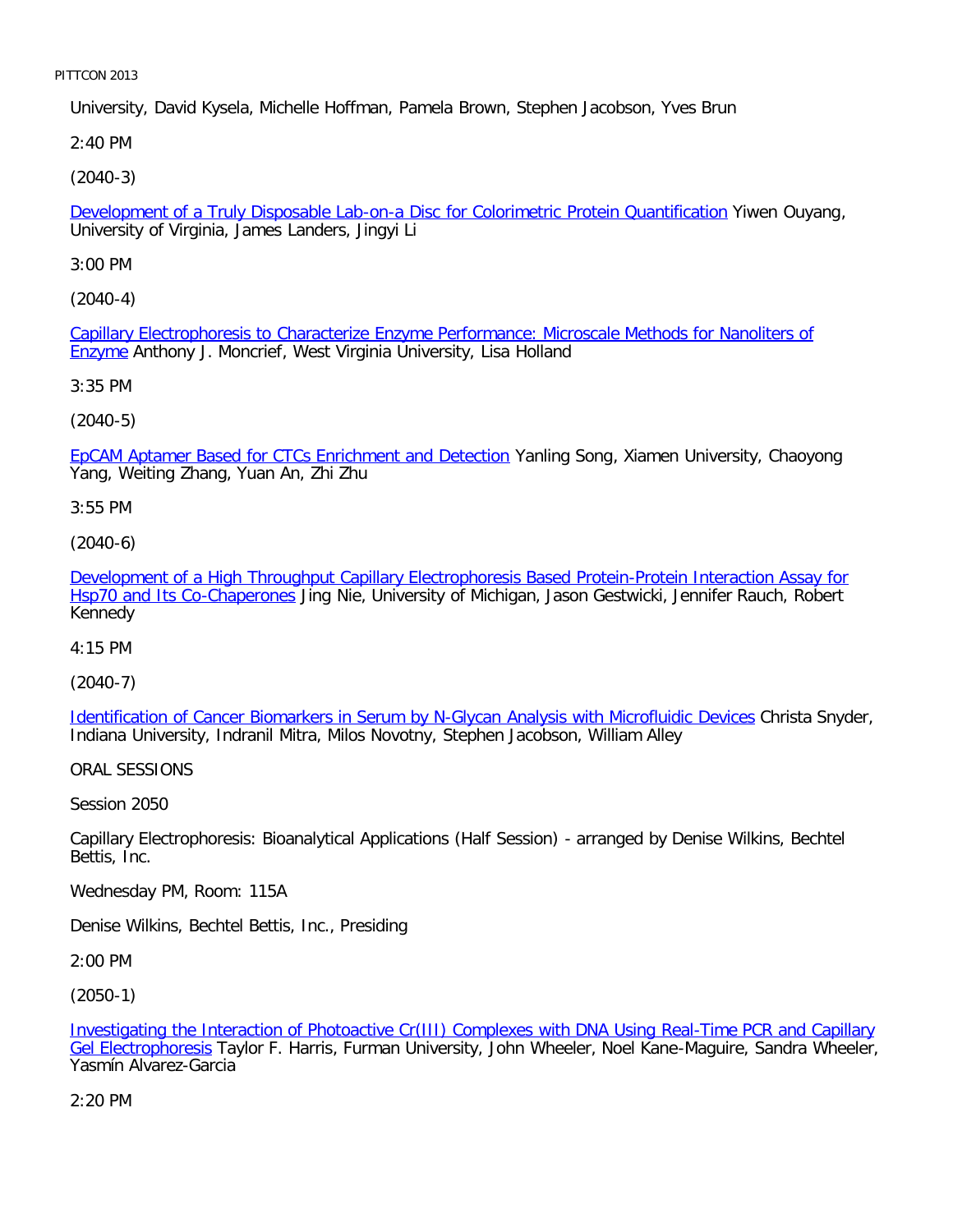[\(2050-2\)](file:///p|/print%20on%20demand%20titles/23101-23200/23133/23133%20source%20materials/papers/2050-2.htm)

Separation and Detection of Carcinine and Histamine by Capillary Electrophoresis Coupled to Fast Scan Cyclic Voltammetry Madelaine Denno, University of Virginia, B Jill Venton, Huaifang Fang

2:40 PM

[\(2050-3\)](file:///p|/print%20on%20demand%20titles/23101-23200/23133/23133%20source%20materials/papers/2050-3.htm)

Measurement of Amino Acids on Solid Support for Sample Collection and Handling Vitaly Avilov, University of Illinois at Chicago, Scott Shippy

3:00 PM

[\(2050-4\)](file:///p|/print%20on%20demand%20titles/23101-23200/23133/23133%20source%20materials/papers/2050-4.htm)

[Arsenic Analysis by C](file:///p|/print%20on%20demand%20titles/23101-23200/23133/23133%20source%20materials/papers/2050-4.htm)arrier-Mediated Counter-Transport Single Drop Microextraction In-Line Coupled with Capillary Electrophoresis Doo Soo Chung, Seoul National University, In Hye Sung, Jihye Kim, Khley Cheng, Kihwan Choi

ORAL SESSIONS

Session 2060

Environmental: Gas Chromatography (Half Session) - arranged by Denise Wilkins, Bechtel Bettis, Inc.

Wednesday PM, Room: 115A

Denise Wilkins, Bechtel Bettis, Inc., Presiding

3:35 PM

(2060-1)

In-Field Trace Analyses Using a Portable Gas Chromatograph-Toroidal Ion Trap Mass Spectrometer (GC-TMS) [Tai V. Truong, Torion Technologies, Charles Sadowski, Douglas Later, Edgar Lee, Milton Lee](file:///p|/print%20on%20demand%20titles/23101-23200/23133/23133%20source%20materials/papers/2060-1.htm)

3:55 PM

(2060-2)

GC – TOFMS Analysis of Incurred Pesticides Found in Food Commodities Ashley Gates, The Pennsylvania [State University, Chris Solloway, Elizabeth Humston-Fulmer, Frank Dorman](file:///p|/print%20on%20demand%20titles/23101-23200/23133/23133%20source%20materials/papers/2060-2.htm), Jessica Westland, Joe Binkley

4:15 PM

(2060-3)

Selectivity Advantage of Innovative Nano Stationary Phase GC Columns for Fast GC of Environmental Samples Krishnat Naikwadi, J & K Scientific Inc., Allen Britten, Kelsey AuCoin

[4:35 PM](file:///p|/print%20on%20demand%20titles/23101-23200/23133/23133%20source%20materials/papers/2060-3.htm)

(2060-4)

Fast GC-MS Analysis of Semi-Volatile Organic Compounds: Migrating from Helium to Hydrogen as a Carrier Gas in EPA Method 8270 Alexander N. Semyonov, Thermo Fisher Scientific, Jessie Butler, Massimo Santoro, [Pat O](file:///p|/print%20on%20demand%20titles/23101-23200/23133/23133%20source%20materials/papers/2060-4.htm)'[Brien](file:///p|/print%20on%20demand%20titles/23101-23200/23133/23133%20source%20materials/papers/2060-4.htm)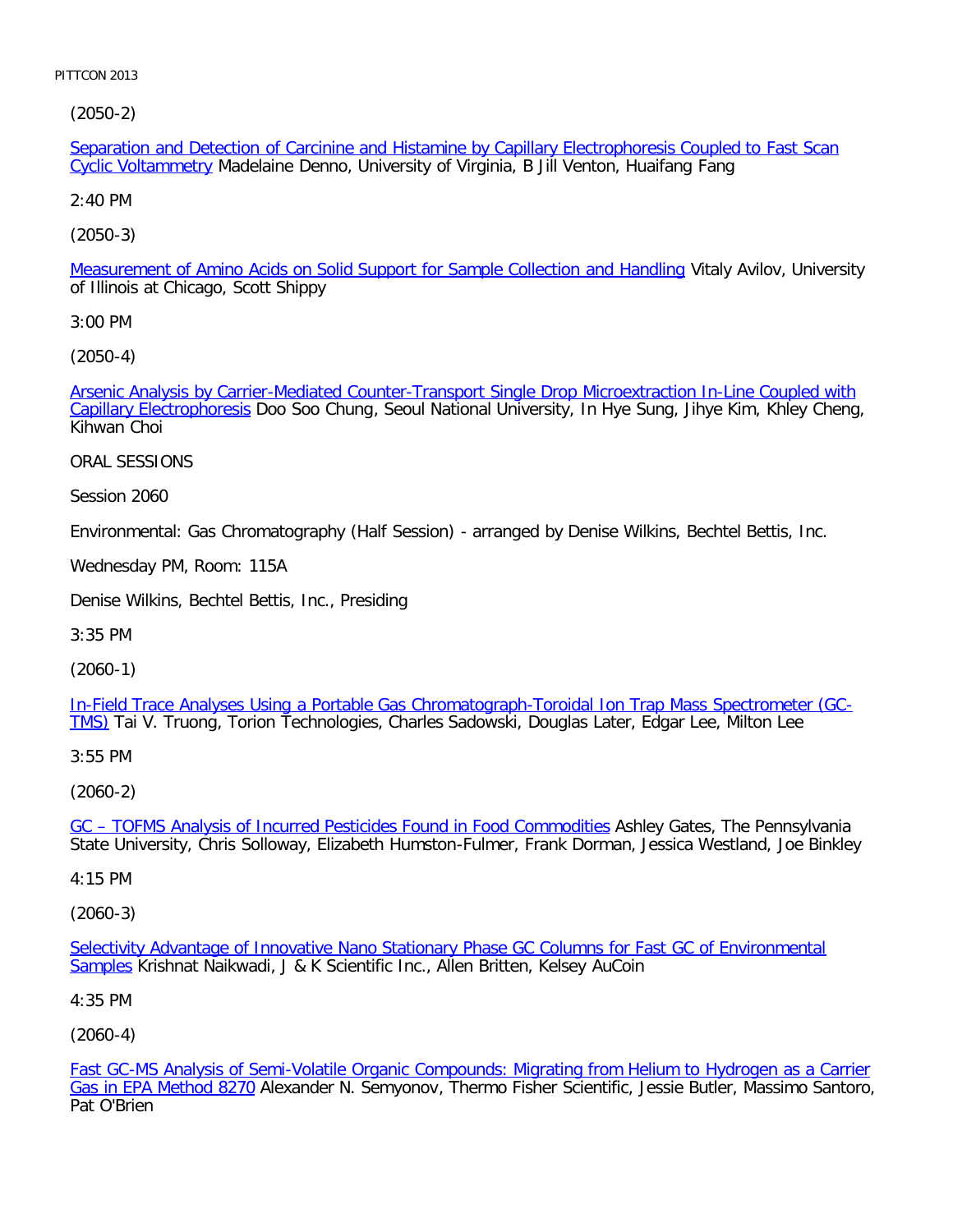ORAL SESSIONS

Session 2070

Fluorescence/Luminescence Bio and Nano Applications - arranged by Emily A. Smith, Iowa State University

Wednesday PM, Room: 115C

Emily A. Smith, Iowa State University, Presiding

2:00 PM

[\(2070-1\)](file:///p|/print%20on%20demand%20titles/23101-23200/23133/23133%20source%20materials/papers/2070-1.htm)

Far-Field, Sub-Diffraction Fluorescence Lifetime Imaging Emily A. Smith, Iowa State University, Jacob Petrich, Michael Lesoine, Sayatan Bose

2:20 PM

(2070-2)

[Engineering a Cell-Surface DNA Circuit for Targeted and Amplified Photodynamic Cancer Therapy](file:///p|/print%20on%20demand%20titles/23101-23200/23133/23133%20source%20materials/papers/2070-2.htm) Da Han, University of Florida, Weihong Tan

2:40 PM

(2070-3)

[A Label-Free Aptasensor for Thrombin Based on Electrochemiluminescent Luminol Functionalized Gold](file:///p|/print%20on%20demand%20titles/23101-23200/23133/23133%20source%20materials/papers/2070-3.htm) [Nanointer](file:///p|/print%20on%20demand%20titles/23101-23200/23133/23133%20source%20materials/papers/2070-3.htm)face Hua Cui, University of Science and Technology

3:00 PM

(2070-4)

[Dual Signal Amplification for Bioassays Using Ion Release of Nanolabels and Ion-Activated Enzyme](file:///p|/print%20on%20demand%20titles/23101-23200/23133/23133%20source%20materials/papers/2070-4.htm) [Kin](file:///p|/print%20on%20demand%20titles/23101-23200/23133/23133%20source%20materials/papers/2070-4.htm)etics Zhu Xiaoshan, University of Nevada, Reno

3:35 PM

(2070-5)

Metal Core-Multiple Silica Shell Fluorescent Nanocomposites for Highly Sensitive Immunoassays Daniel [Citterio, Keio University, Ami Ozawa, Koji Suzuki, Yukiko Mizuno, Yuta Katayama](file:///p|/print%20on%20demand%20titles/23101-23200/23133/23133%20source%20materials/papers/2070-5.htm)

3:55 PM

(2070-6)

Dequenching Fluorescence in Surface Plasmon-Coupled Emission through a Gap between Nano-Particle and Nano-Film Shuo H. Cao, Xiamen University, Qian Liu, Weipeng Cai, Xiaoqing Liu, Yaoqun Li, Yuhua Weng

[4:15 PM](file:///p|/print%20on%20demand%20titles/23101-23200/23133/23133%20source%20materials/papers/2070-6.htm)

(2070-7)

Fluorescence Enhancement of Silicon Nanowires Shaina L. Strating, University of North Dakota, Fei Tian, Xiaojun Zhao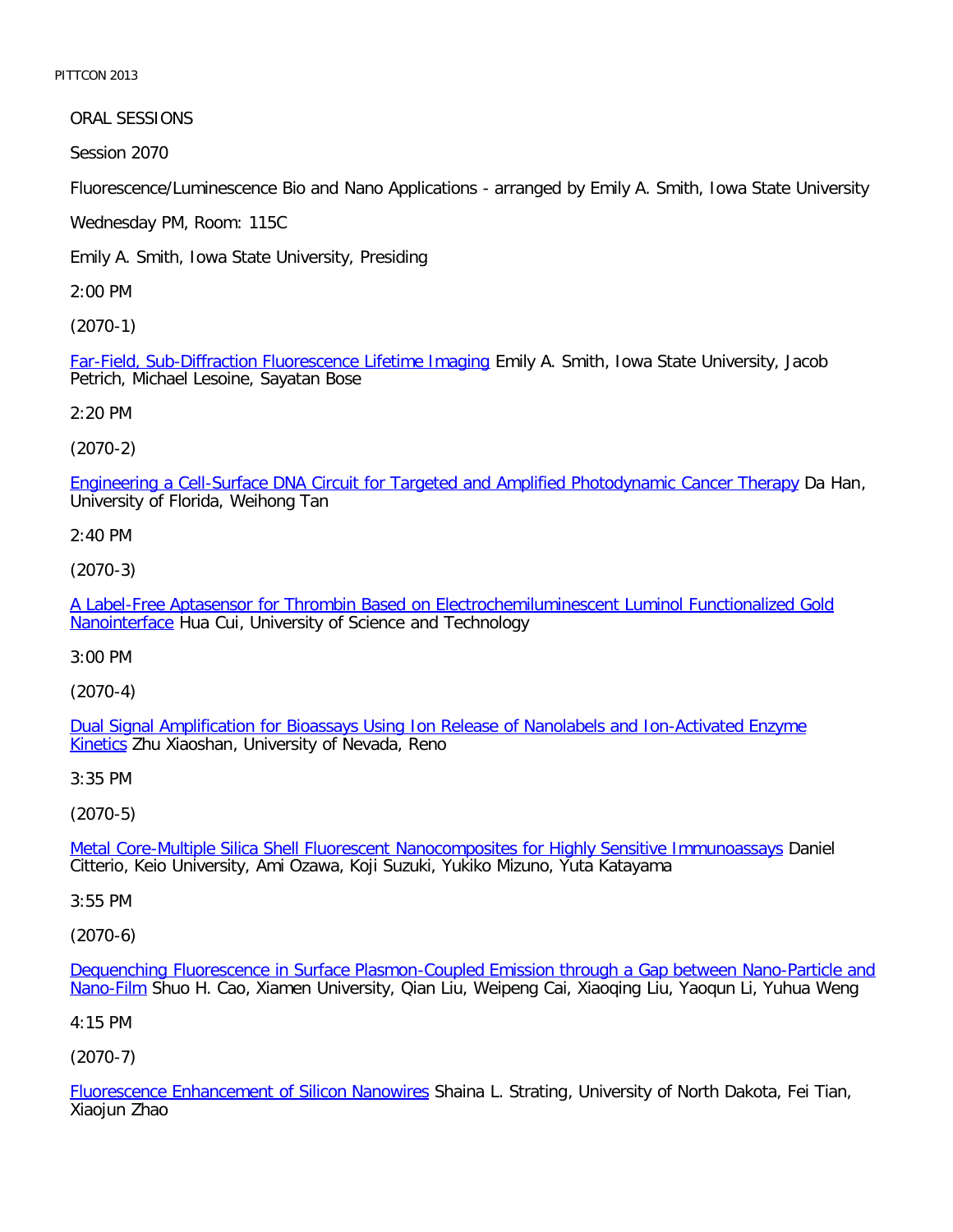4:35 PM

[\(2070-8\)](file:///p|/print%20on%20demand%20titles/23101-23200/23133/23133%20source%20materials/papers/2070-8.htm)

Bright NIR Fluorescent Silica Nanoparticles for Bioanalytical Applications Gabor Patonay, Georgia State University, Andy Levitz, Eric Owens, Gala Chapman, Maged Henary

ORAL SESSIONS

Session 2080

Homeland Security: Improved Methods and Techniques of Analysis - arranged by Lara P. Phelps, US Environmental Protection Agency

Wednesday PM, Room: 116

Lara P. Phelps, US Environmental Protection Agency, Presiding

2:00 PM

(2080-1)

[Vapor Pressure Measurement Technique for Ultra Low Volatility Materials](file:///p|/print%20on%20demand%20titles/23101-23200/23133/23133%20source%20materials/papers/2080-1.htm) Amanda L. Jenkins, ASK Inc., Eric Bruni, Leonard Buettner, Michael Ellzy

2:20 PM

(2080-2)

[Accurate Mass Fragment Library for Rapid Screening for Pesticides Using Ambient Pressure Desorption](file:///p|/print%20on%20demand%20titles/23101-23200/23133/23133%20source%20materials/papers/2080-2.htm) [Ionization with High-Resolution Mass Spectrometry](file:///p|/print%20on%20demand%20titles/23101-23200/23133/23133%20source%20materials/papers/2080-2.htm) Sara Robison, Food and Drug Administration, Lora Lin

2:40 PM

(2080-3)

Vapor Performance Testing of Filter Materials and Filter Canisters Mark Hanning-Lee, Jacobs Dugway Team, [Brian Johnson, Darren Jolley, Joseph Giese, Laurence Adair](file:///p|/print%20on%20demand%20titles/23101-23200/23133/23133%20source%20materials/papers/2080-3.htm)

3:00 PM

(2080-4)

The Quest for Ultimate Performance Forensic GC-MS Aviv Amirav, Tel Aviv University, Alexander Fialkov, Tal [Alon](file:///p|/print%20on%20demand%20titles/23101-23200/23133/23133%20source%20materials/papers/2080-4.htm)

3:35 PM

(2080-5)

Breeze Tunnel Testing Of Collective Protection Tent Systems Mark Hanning-Lee, Jacobs Dugway Team, Joseph Giese, Laurence Adair

[3:55 PM](file:///p|/print%20on%20demand%20titles/23101-23200/23133/23133%20source%20materials/papers/2080-5.htm)

(2080-6)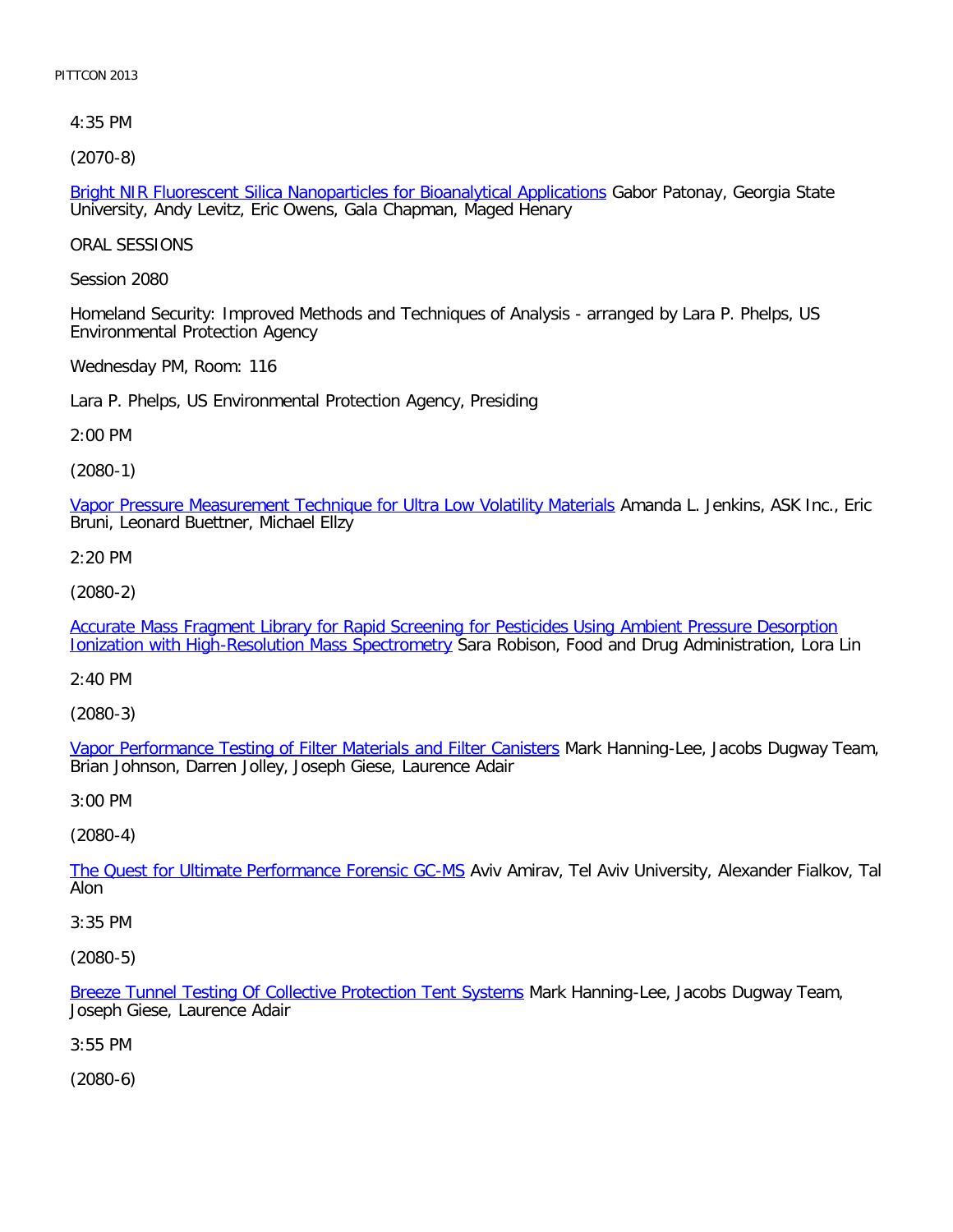Developing a Green Technique for Food Safety Application Using SFC/MS and QuEChERS Technologies Yibai Chen, USDA, Steven Lehotay

4:15 PM

[\(2080-7\)](file:///p|/print%20on%20demand%20titles/23101-23200/23133/23133%20source%20materials/papers/2080-7.htm)

Utilizing GCxGC – TOFMS to Improve the Data Quality for the Analysis of Fire Debris Jessica Westland, The Pennsylvania State University, Frank Dorman, Kari Organtini

4:35 PM

[\(2080-8\)](file:///p|/print%20on%20demand%20titles/23101-23200/23133/23133%20source%20materials/papers/2080-8.htm)

Microfluidic Sample Cell for Terahertz Spectroscopy Jerome P. Ferrance, J2F Engineering, Aaron Moyer, Boris Gelmont, Igor Sizov, Tatiana Globus, Tatyana Khromova

ORAL SESSIONS

Session 2090

LC-MS: Method Developments - arranged by Thomas E. Wheat, Waters Corporation

Wednesday PM, Room: 120A

Thomas E. Wheat, Waters Corporation, Presiding

2:00 PM

(2090-1)

[Information Rich Detection and Automated Mobile Phase Adjustment for Chromatographic Method](file:///p|/print%20on%20demand%20titles/23101-23200/23133/23133%20source%20materials/papers/2090-1.htm) [Developm](file:///p|/print%20on%20demand%20titles/23101-23200/23133/23133%20source%20materials/papers/2090-1.htm)ent Thomas E. Wheat, Waters Corporation, Patricia McConville

2:20 PM

(2090-2)

Analysis of Harmful and Potentially Harmful Chemical Components in Tobacco and Smokeless Tobacco **[Products and Tobacco Smoke Samples by Isotope Dilution LC-MS/MS](file:///p|/print%20on%20demand%20titles/23101-23200/23133/23133%20source%20materials/papers/2090-2.htm) Jingcun Wu, Labstat International** [ULC, Andrew Masters, William Rickert](file:///p|/print%20on%20demand%20titles/23101-23200/23133/23133%20source%20materials/papers/2090-2.htm)

2:40 PM

(2090-3)

Study of Reversed-Phase Protein Pre-Fractionation Frequency Coupled with Peptide Separations at Elevated Pressure for Multidimensional Proteomics Analyses Kaitlin M. Fague, University of North Carolina at Chapel [Hill, Edward Franklin, James Jorgenson, Jordan Stobaugh](file:///p|/print%20on%20demand%20titles/23101-23200/23133/23133%20source%20materials/papers/2090-3.htm)

3:00 PM

(2090-4)

Normal Phase Liquid Chromatography Coupled to Continuous Flow – Extractive Desorption Electrospray Ionization – Mass Spectrometry for the Analysis of Chiral Compounds Li Li, University of Texas at Arlington, [Kevin Schug](file:///p|/print%20on%20demand%20titles/23101-23200/23133/23133%20source%20materials/papers/2090-4.htm)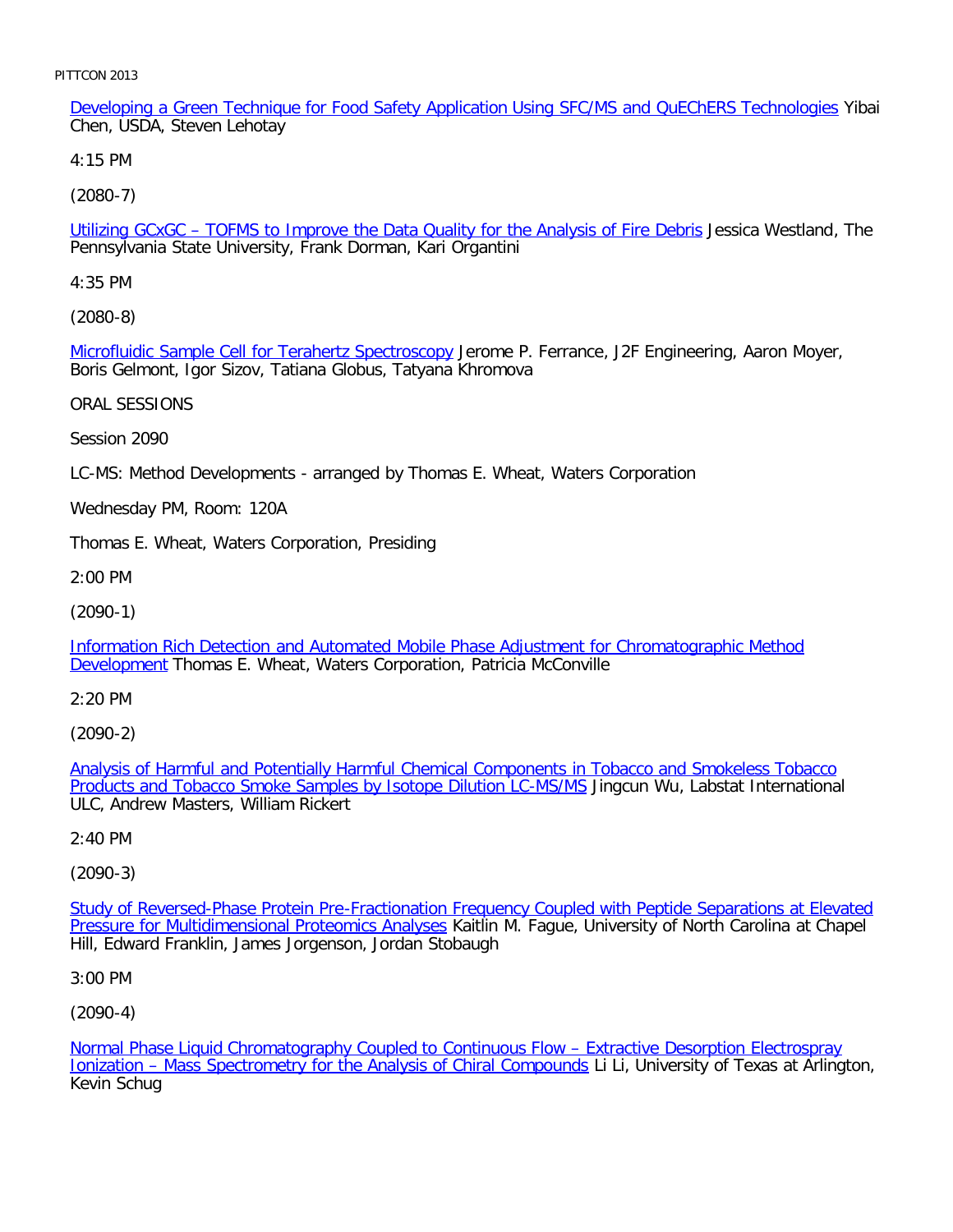3:35 PM

[\(2090-5\)](file:///p|/print%20on%20demand%20titles/23101-23200/23133/23133%20source%20materials/papers/2090-5.htm)

Evaluation of Phospholipid Induced Suppression Effects in LC/MS/MS Analysis Using Phospholipid Removal Methods Stuart Kushon, Phenomenex, A Carl Sanchez, Art Dixon, Emmet Welch, Erica Safan, Michael McGinley, Shahana Huq

3:55 PM

[\(2090-6\)](file:///p|/print%20on%20demand%20titles/23101-23200/23133/23133%20source%20materials/papers/2090-6.htm)

[Silic](file:///p|/print%20on%20demand%20titles/23101-23200/23133/23133%20source%20materials/papers/2090-6.htm)a Based Ionic Liquids for 96-Blade System for Extraction of Polar Compounds from Complex Matrixes Fatemeh Mousavi, University of Waterloo, Janusz Pawliszyn

4:15 PM

[\(2090-7\)](file:///p|/print%20on%20demand%20titles/23101-23200/23133/23133%20source%20materials/papers/2090-7.htm)

[Trace Analysis o](file:///p|/print%20on%20demand%20titles/23101-23200/23133/23133%20source%20materials/papers/2090-7.htm)f Mycotoxins in Food Matrices by Solid Phase Extraction - Liquid Chromatography Tandem Mass Spectrometry Buu N. Tran, Wadsworth Center, Amanda Hasenbalg, Kenneth Aldous, Richard Okoniewski

ORAL SESSIONS

Session 2100

Microfluidics/Lab-on-a-Chip: Applications - arranged by Joshua E. Smith, Wright Patterson Air Force Base

Wednesday PM, Room: 120B

Joshua E. Smith, Wright Patterson Air Force Base, Presiding

2:00 PM

(2100-1)

Performing Continuous Protein Assays in Picoliter Volumes with On-Chip Droplet Incubation Kennon S. Deal, [Auburn University, Cheryl DeJournette, Christopher Easley, Joonyul Kim, Louis Jackson](file:///p|/print%20on%20demand%20titles/23101-23200/23133/23133%20source%20materials/papers/2100-1.htm)

2:20 PM

(2100-2)

Replicating Analysis of Undiluted Hemolymph From a Single Fruit Fly Michael F. DeLaMarre, University of [Illinois at Chicago, Scott Shippy](file:///p|/print%20on%20demand%20titles/23101-23200/23133/23133%20source%20materials/papers/2100-2.htm)

2:40 PM

(2100-3)

Efficient Separations of Biomolecules in Microfluidics with Nanogels Tyler Davis, West Virginia University, Lisa Holland

[3:00 PM](file:///p|/print%20on%20demand%20titles/23101-23200/23133/23133%20source%20materials/papers/2100-3.htm)

(2100-4)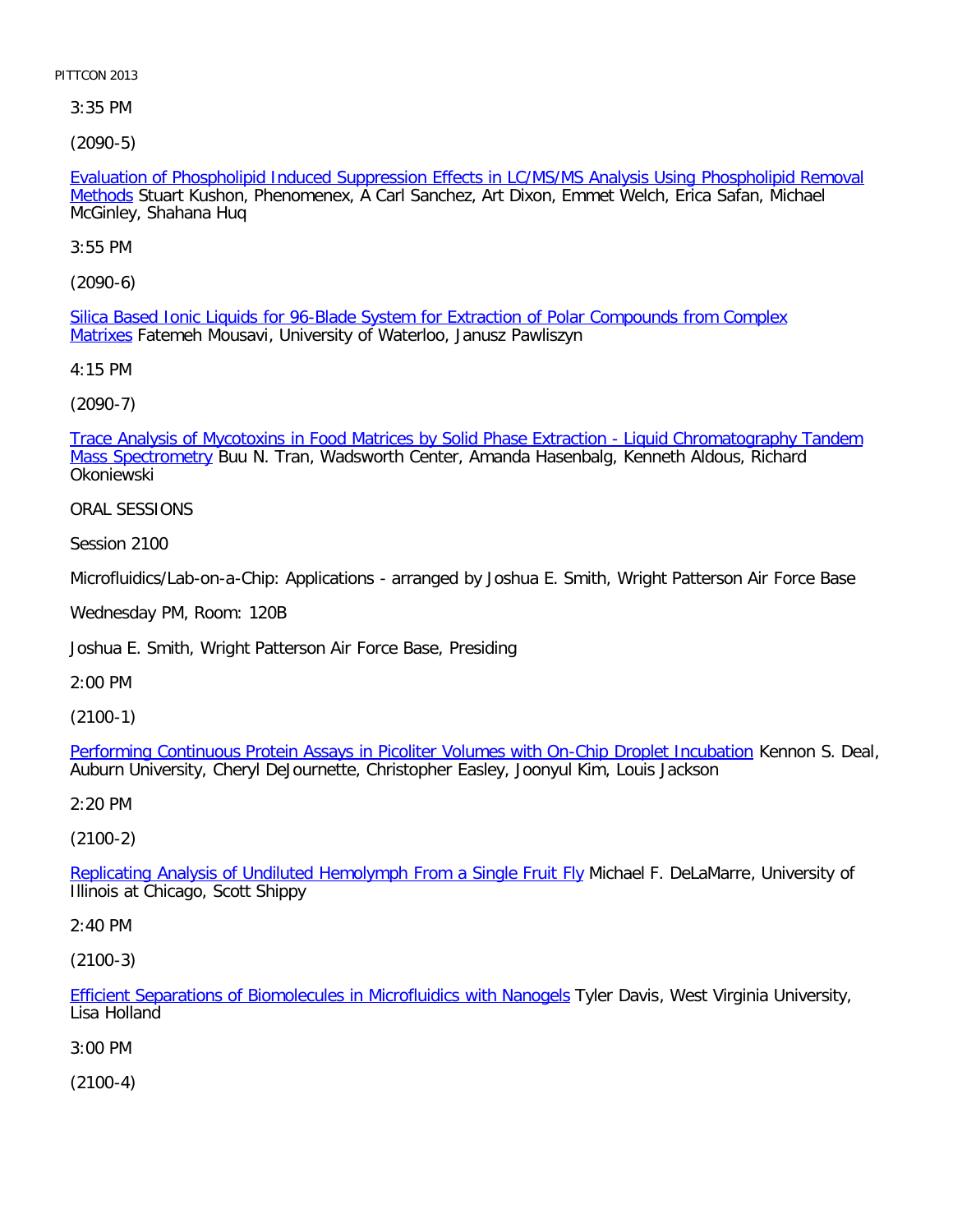Single Cell Analysis and Single Cell ELISA on Microfluidic Platforms Petra S. Dittrich, ETH Zurich

3:35 PM

[\(2100-5\)](file:///p|/print%20on%20demand%20titles/23101-23200/23133/23133%20source%20materials/papers/2100-5.htm)

Targeted Lysis of Adhered Cells in a Microfluidic Device to Study In Vitro Thrombus Formation Bethany Gross, Michigan State University, Dana Spence

3:55 PM

[\(2100-6\)](file:///p|/print%20on%20demand%20titles/23101-23200/23133/23133%20source%20materials/papers/2100-6.htm)

[Microchip Electroph](file:///p|/print%20on%20demand%20titles/23101-23200/23133/23133%20source%20materials/papers/2100-6.htm)oresis with Electrochemical Detection for the Investigation of the Transport and Metabolism of L-DOPA Rachel A. Saylor, University of Kansas, Erin Reid, Susan Lunte

4:15 PM

(2100-7)

[Simple and Sensitive Multiplexed Pathogen Detection on Paper-Based Microfluidic Devices](file:///p|/print%20on%20demand%20titles/23101-23200/23133/23133%20source%20materials/papers/2100-7.htm) Xiujun J. Li, University of Texas at El Paso, Alejandra Valadez, Huan Hu

4:35 PM

(2100-8)

[Detection and Identification of Reactive Nitrogen Species Using Microchip Electrophoresis with](file:///p|/print%20on%20demand%20titles/23101-23200/23133/23133%20source%20materials/papers/2100-8.htm) [Electrochemical Detect](file:///p|/print%20on%20demand%20titles/23101-23200/23133/23133%20source%20materials/papers/2100-8.htm)ion Dulan B. Gunasekara, University of Kansas, Christopher Culbertson, Diogenes dos Santos, Pann Pichetsurnthorn, Ryan Grigsby, Susan Lunte

ORAL SESSIONS

Session 2110

Nanotechnology (Half Session) - arranged by Omowunmi A. Sadik, State University of New York at Binghamton

Wednesday PM, Room: 120C

Omowunmi A. Sadik, State University of New York at Binghamton, Presiding

2:00 PM

(2110-1)

Isolation of Cycloartane Glycosides by Spiral Countercurrent Chromatography Martha Knight, CC Biotech [LLC, George Rottinghaus, Korey Brownstein, William Folk](file:///p|/print%20on%20demand%20titles/23101-23200/23133/23133%20source%20materials/papers/2110-1.htm)

2:20 PM

(2110-2)

Recent Advances in Suppressor Technology for Small Particle Ion Chromatography Rong Lin, Thermo Fisher Scientific, Asavari Kale, Chris Pohl, Kannan Srinivasan, Sheetal Bhardwaj

[2:40 PM](file:///p|/print%20on%20demand%20titles/23101-23200/23133/23133%20source%20materials/papers/2110-2.htm)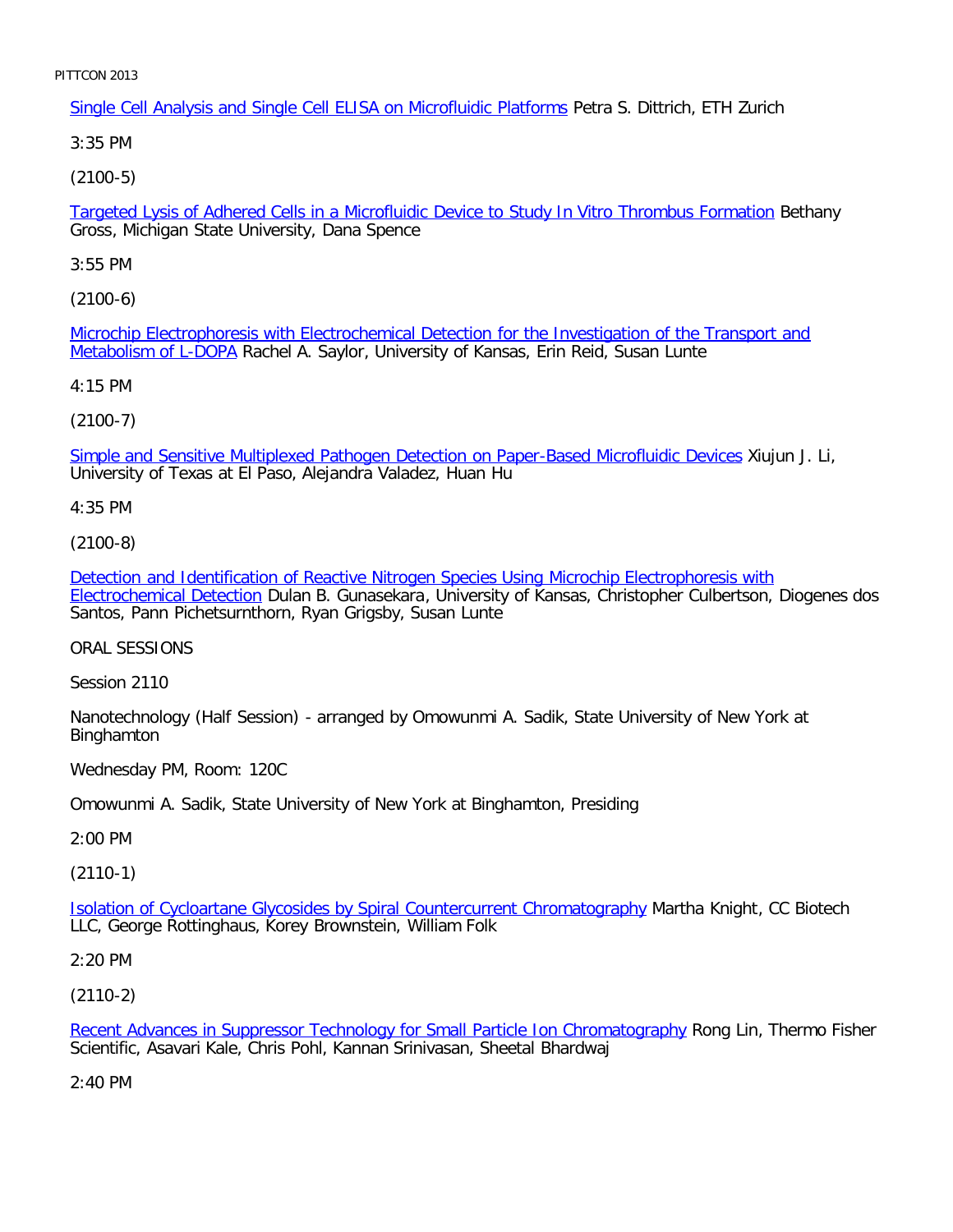(2110-3)

Recent Advances in Suppressor Technology for Ion Chromatography Kannan Srinivasan, Thermo Fisher Scientific, Asavari Kale, Chris Pohl, Rong Lin, Sheetal Bhardwaj

3:00 PM

[\(2110-4\)](file:///p|/print%20on%20demand%20titles/23101-23200/23133/23133%20source%20materials/papers/2110-4.htm)

Nanodiamond Primary Particles as a Stationary Phase for Liquid Chromatography John C. Vinci, University at Buffalo, SUNY, Amber Moore, Luis Colón, Zuqin Xue

ORAL SESSIONS

Session 2120

Nanotechnology: Synthesis (Half Session) - arranged by Omowunmi A. Sadik, State University of New York at Binghamton

Wednesday PM, Room: 120C

Omowunmi A. Sadik, State University of New York at Binghamton, Presiding

3:35 PM

(2120-1)

[Synthesis and Characterization of Hollow Silica Tadpole-Like Nanomaterials](file:///p|/print%20on%20demand%20titles/23101-23200/23133/23133%20source%20materials/papers/2120-1.htm) Jiao Chen, University of North Dakota, Julia Xiaojun Zhao, Nenny Fahruddin, Xu Wu

3:55 PM

(2120-2)

[Molecularly Imprinted Polymeric NanoGUMBOS](file:///p|/print%20on%20demand%20titles/23101-23200/23133/23133%20source%20materials/papers/2120-2.htm) Suzana Hamdan, Louisiana State University, David Spivak, Douglas Gin, Isiah Warner, Jason LeJeune, Leonard Moore, Susmita Das

4:15 PM

(2120-3)

Cyclic Voltammetry of Hg (II) Generated 4,4' -Dimercaptobiphenyl Multilayers Tina L. Brower, Howard [University, James Briana](file:///p|/print%20on%20demand%20titles/23101-23200/23133/23133%20source%20materials/papers/2120-3.htm)

4:35 PM

(2120-4)

Manipulation of the Morphology of Silica Nanowires Using a Novel One-Pot Synthesis Jiao Chen, University of North Dakota, Julia Xiaojun Zhao, Nenny Fahruddin, Xu Wu

[ORAL SESSIONS](file:///p|/print%20on%20demand%20titles/23101-23200/23133/23133%20source%20materials/papers/2120-4.htm)

Session 2130

Polymer Studies by Mass Spectrometry - arranged by Cecil Dybowski, University of Delaware

Wednesday PM, Room: 118A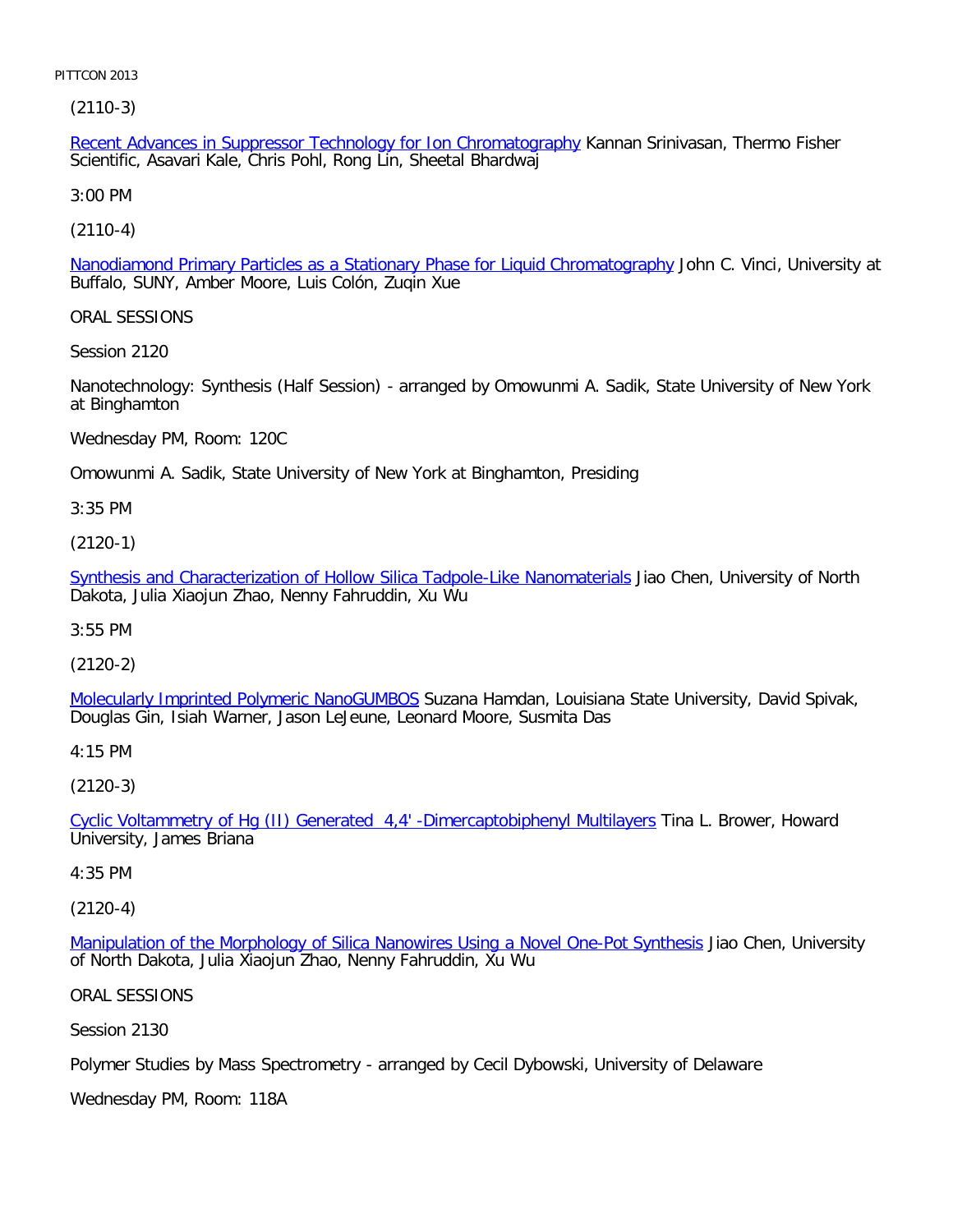Cecil Dybowski, University of Delaware, Presiding

2:00 PM

[\(2130-1\)](file:///p|/print%20on%20demand%20titles/23101-23200/23133/23133%20source%20materials/papers/2130-1.htm)

The Use of Pyrolysis-GC/MS to Examine Fluoropolymers Karen Jansson, CDS Analytical, LLC, Ben Peters, Gary Deger, Stephen Wesson, Thomas Wampler

2:20 PM

[\(2130-2\)](file:///p|/print%20on%20demand%20titles/23101-23200/23133/23133%20source%20materials/papers/2130-2.htm)

Metal Speciation Analysis of Toys by GC or HPLC Hyphenation to ICPMS Joaudimir Castro Georgi, CNRS-IPREM, Emmanuel Tessier, Fabienne Seby, Ken Neubauer, Olivier Donard

2:40 PM

(2130-3)

[Pyrolysis Product Analysis of an Acrylonitrile-Butadiene-Styrene \(ABS\) Blend by TG-GC-MS](file:///p|/print%20on%20demand%20titles/23101-23200/23133/23133%20source%20materials/papers/2130-3.htm) Ekkehard Post, NETZSCH Geraetebau GmbH, Dave Shepard, Ilir Beta

3:00 PM

(2130-4)

[Alternatives to Helium Carrier Gas for Analytical Pyrolysis GC/MS](file:///p|/print%20on%20demand%20titles/23101-23200/23133/23133%20source%20materials/papers/2130-4.htm) Terry Ramus, Frontier Labs USA, Chu Watanabe, Dave Randle, Scott Hein

3:35 PM

(2130-5)

[Fixed Gas Analysis in the Pyrolysis of Natural and Synthetic Polymers](file:///p|/print%20on%20demand%20titles/23101-23200/23133/23133%20source%20materials/papers/2130-5.htm) Thomas Wampler, CDS Analytical, LLC, Gary Deger, Karen Jansson, Stephen Wesson

3:55 PM

(2130-6)

Spectroscopic Evaluation of Nitrosation Processes in Polymer Systems Jessica M. Joslin, Colorado State [University, Ashli Simone, Melissa Reynolds](file:///p|/print%20on%20demand%20titles/23101-23200/23133/23133%20source%20materials/papers/2130-6.htm)

4:15 PM

(2130-7)

Thermal Characterization of Polymeric Materials: Comparing the Information Obtained Using Evolved Gas Analysis - MS and Thermal Gravimetric Analysis - MS Robert Freeman, Frontier Laboratories, Aki Hosaka, [Chu Watanabe, Dave Randle, Ichi Watanabe](file:///p|/print%20on%20demand%20titles/23101-23200/23133/23133%20source%20materials/papers/2130-7.htm)

[4:35 PM](file:///p|/print%20on%20demand%20titles/23101-23200/23133/23133%20source%20materials/papers/2130-7.htm)

(2130-8)

Two-Dimensional Chromatography Applied to Polymer Blends: A New Ally for the Product Developer Stephan Moyses, Sabic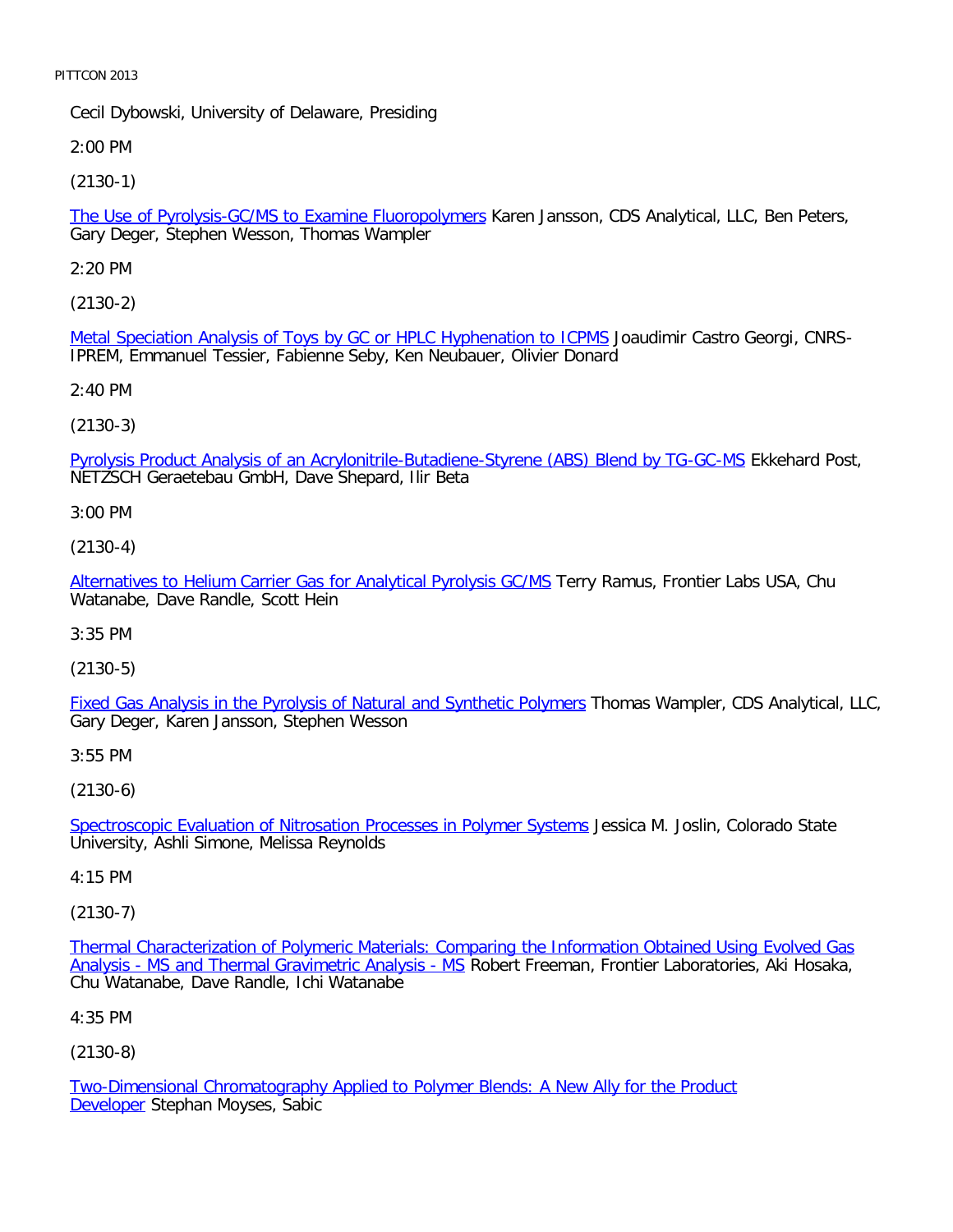ORAL SESSIONS

Session 2140

Voltammetric and Other Electroanalytical Techniques - arranged by Parastoo Hashemi, Wayne State **University** 

Wednesday PM, Room: 121B

Parastoo Hashemi, Wayne State University, Presiding

2:00 PM

[\(2140-1\)](file:///p|/print%20on%20demand%20titles/23101-23200/23133/23133%20source%20materials/papers/2140-1.htm)

[A Novel Method for Online, Sub-second Analysis of Metals in Biology](file:///p|/print%20on%20demand%20titles/23101-23200/23133/23133%20source%20materials/papers/2140-1.htm) and the Environment: Fast Scan **Deposition Stripping Voltammetry at Carbon Fiber Microelectrodes Parastoo Hashemi, Wayne State** University, Kevin Wood, Pavithra Pathirathna, Yuanyuan Yang

2:20 PM

(2140-2)

[Development of a Multi-Chamber Multi-Analyte Microphysiometer for Real-Time Monitoring of Cellular](file:///p|/print%20on%20demand%20titles/23101-23200/23133/23133%20source%20materials/papers/2140-2.htm) Metabolism Jennifer R. McKenzie, Vanderbilt University, David Cliffel, John Wikswo

2:40 PM

(2140-3)

[Dengue Virus Detection Using Impedance Measured Across Nanoporous Alumina Membrane](file:///p|/print%20on%20demand%20titles/23101-23200/23133/23133%20source%20materials/papers/2140-3.htm) Sam Li, National University of Singapore

3:00 PM

(2140-4)

Potentiometric Determination of pH Values of Low Ionic Strength Solutions with the Glass Combination Electrode Equipped with Ionic Liquid Salt Bridge [Yamanouchi Hisashi, HORIBA, Ltd., Kazuhiko Fujiwara,](file:///p|/print%20on%20demand%20titles/23101-23200/23133/23133%20source%20materials/papers/2140-4.htm) [Manabu Shibata, Nobuaki Ogawa, Takashi Kakiu](file:///p|/print%20on%20demand%20titles/23101-23200/23133/23133%20source%20materials/papers/2140-4.htm)chi

3:35 PM

(2140-5)

Fast Scan Deposition Stripping Voltammetry at Carbon Fiber Microelectrodes: A Novel, Mercury Free Method for Sub-second In Situ Copper Analysis [Pavithra Pathirathna, Wayne State University, Parastoo Hashemi,](file:///p|/print%20on%20demand%20titles/23101-23200/23133/23133%20source%20materials/papers/2140-5.htm) [Yuanyuan Yang](file:///p|/print%20on%20demand%20titles/23101-23200/23133/23133%20source%20materials/papers/2140-5.htm)

3:55 PM

(2140-6)

Monitoring of Dissolved Silicon in Si3N4 Etching Solution Eugene Shalyt, ECI Technology, Chuannan Bai, Guang Liang, Julia Tyutina, Peter Bratin

[4:15 PM](file:///p|/print%20on%20demand%20titles/23101-23200/23133/23133%20source%20materials/papers/2140-6.htm)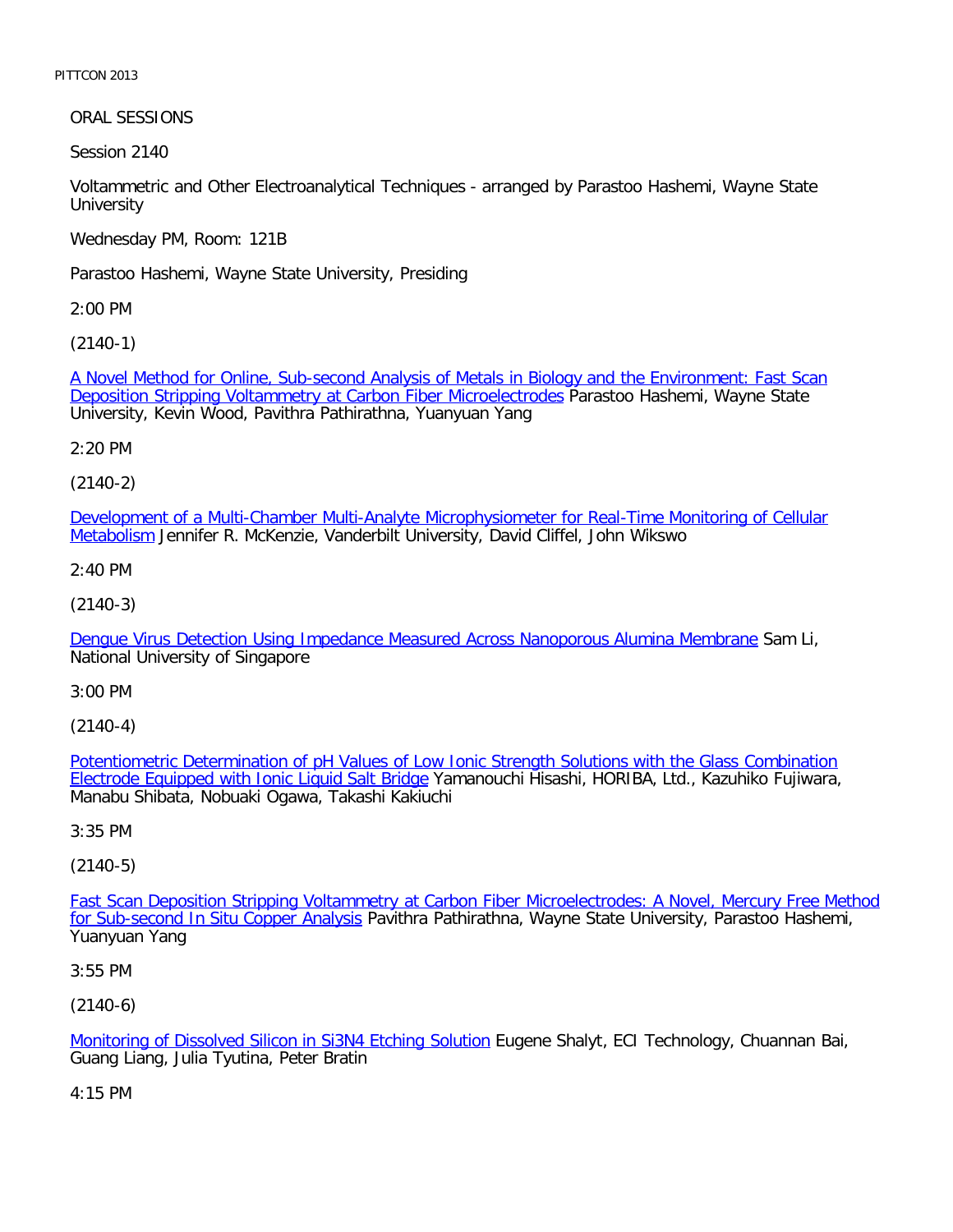(2140-7)

Detection of Pb by Fast-Scan Deposition Stripping Voltammetry at Carbon-Fiber Microelectrodes Yuanyuan Yang, Wayne State University, Audrey Sulkanen, Parastoo Hashemi, Pavithra Pathirathna

4:35 PM

[\(2140-8\)](file:///p|/print%20on%20demand%20titles/23101-23200/23133/23133%20source%20materials/papers/2140-8.htm)

Electrochemical Redox Properties of Iron(I) and Re(I) Carbonyls with Unactivated Olefins: A Practical Tool for Analysis and Synthesis Daesung Chong, Ball State University

POSTER SESSIONS

Session 2150

**Chemometrics** 

Wednesday PM, Room: 204ABC

(2150-1P)

[Investigation of Soft Independent Modeling of Class Analogy for the Classification of Ignitable Liquids in](file:///p|/print%20on%20demand%20titles/23101-23200/23133/23133%20source%20materials/papers/2150-1.htm) [Simulated Fire De](file:///p|/print%20on%20demand%20titles/23101-23200/23133/23133%20source%20materials/papers/2150-1.htm)bris Andrew DeJarnette, Michigan State University, Ruth Smith, Victoria McGuffin

(2150-2P)

[Modeling of Four-Order Chromatographic-Fluorescence Arrays for the Quantitation of Fluoroquinolones in](file:///p|/print%20on%20demand%20titles/23101-23200/23133/23133%20source%20materials/papers/2150-2.htm) [Environmental Samp](file:///p|/print%20on%20demand%20titles/23101-23200/23133/23133%20source%20materials/papers/2150-2.htm)les Hector Goicoechea, UNL, María Culzoni, Mirta Alcaraz

(2150-3P)

Obtaining Net Analyte Signal Preprocessing Simultaneously with Calibration Using Tikhonov [Regulariza](file:///p|/print%20on%20demand%20titles/23101-23200/23133/23133%20source%20materials/papers/2150-3.htm)tion [John Kalivas, Idaho State University, Erik Andries](file:///p|/print%20on%20demand%20titles/23101-23200/23133/23133%20source%20materials/papers/2150-3.htm)

## (2150-4P)

Quantification of Butter Adulteration With Margarine Using Raman Spectroscopy Reyhan S. Uysal, Hacettepe [University, Hüseyin Geni, Ismail Boyaci, Ugur Tamer](file:///p|/print%20on%20demand%20titles/23101-23200/23133/23133%20source%20materials/papers/2150-4.htm)

(2150-5P)

A Novel Method to Improve Classification Accuracy in Hyperspectral Image Analysis Leanna N. Ergin, Cleveland State University, John Turner

[POSTER SESSIONS](file:///p|/print%20on%20demand%20titles/23101-23200/23133/23133%20source%20materials/papers/2150-5.htm)

Session 2160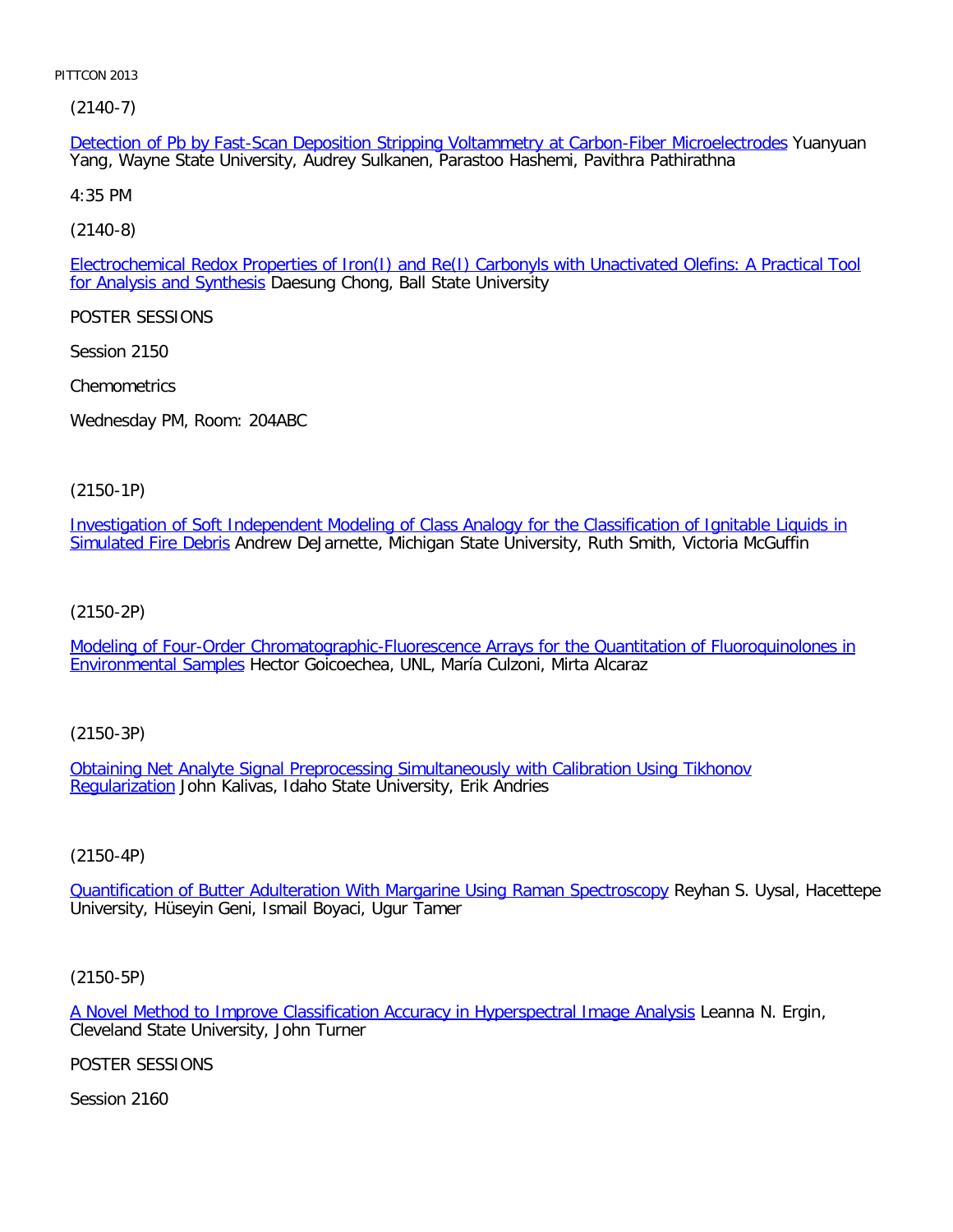Environmental Analysis for Fuel Contaminants

Wednesday PM, Room: 204ABC

[\(2160-1P\)](file:///p|/print%20on%20demand%20titles/23101-23200/23133/23133%20source%20materials/papers/2160-1.htm)

Hydraulic Fracturing – Monitoring Environmental Impacts and Worker Exposure Nicola M. Watson, Markes International, Kurt Thaxton, Lara Kelly, Meraney McCann, Vanessa Frost-Barnes

[\(2160-2P\)](file:///p|/print%20on%20demand%20titles/23101-23200/23133/23133%20source%20materials/papers/2160-2.htm)

[The Determinat](file:///p|/print%20on%20demand%20titles/23101-23200/23133/23133%20source%20materials/papers/2160-2.htm)ion of Selected Analytes in Samples From Locations Near Marcellus Shale Drilling Sites: Preliminary Results Mark T. Stauffer, University of Pittsburgh at Greensburg, Alexandra Cottom, Emily Chunderlik, Venice Grant, Zachary Weisner

### (2160-3P)

[Gasoline Range Organic Detection and Screening Using Static Headspace](file:///p|/print%20on%20demand%20titles/23101-23200/23133/23133%20source%20materials/papers/2160-3.htm) Anne Jurek, EST Analytical, Doug Meece, Justin Murphy, Lindsey Pyron

### (2160-5P)

[Oil Emission Monitoring in Cabin Air with a Portable Gas Sensor Array](file:///p|/print%20on%20demand%20titles/23101-23200/23133/23133%20source%20materials/papers/2160-5.htm) Andreas Walte, Airsense Analytics, Bert Ungethuem, Wolf Muenchmeyer

POSTER SESSIONS

Session 2170

Environmental: General Interest

Wednesday PM, Room: Exposition Floor, Aisles 1600-2100

### (2170-1P)

Analysis of Clopyralid in Local Compost Piles Kimberly D. Chichester, St. John Fisher College, Benjamin [Haywood, Irene Kimaru](file:///p|/print%20on%20demand%20titles/23101-23200/23133/23133%20source%20materials/papers/2170-1.htm)

### (2170-2P)

Pyrolysis GC/MS Used to Study Natural Organic Matter in Composts, Soils, and Sediments Karen Jansson, CDS Analytical, LLC, Ben Peters, Gary Deger, Stephen Wesson, Thomas Wampler

(2170-3P)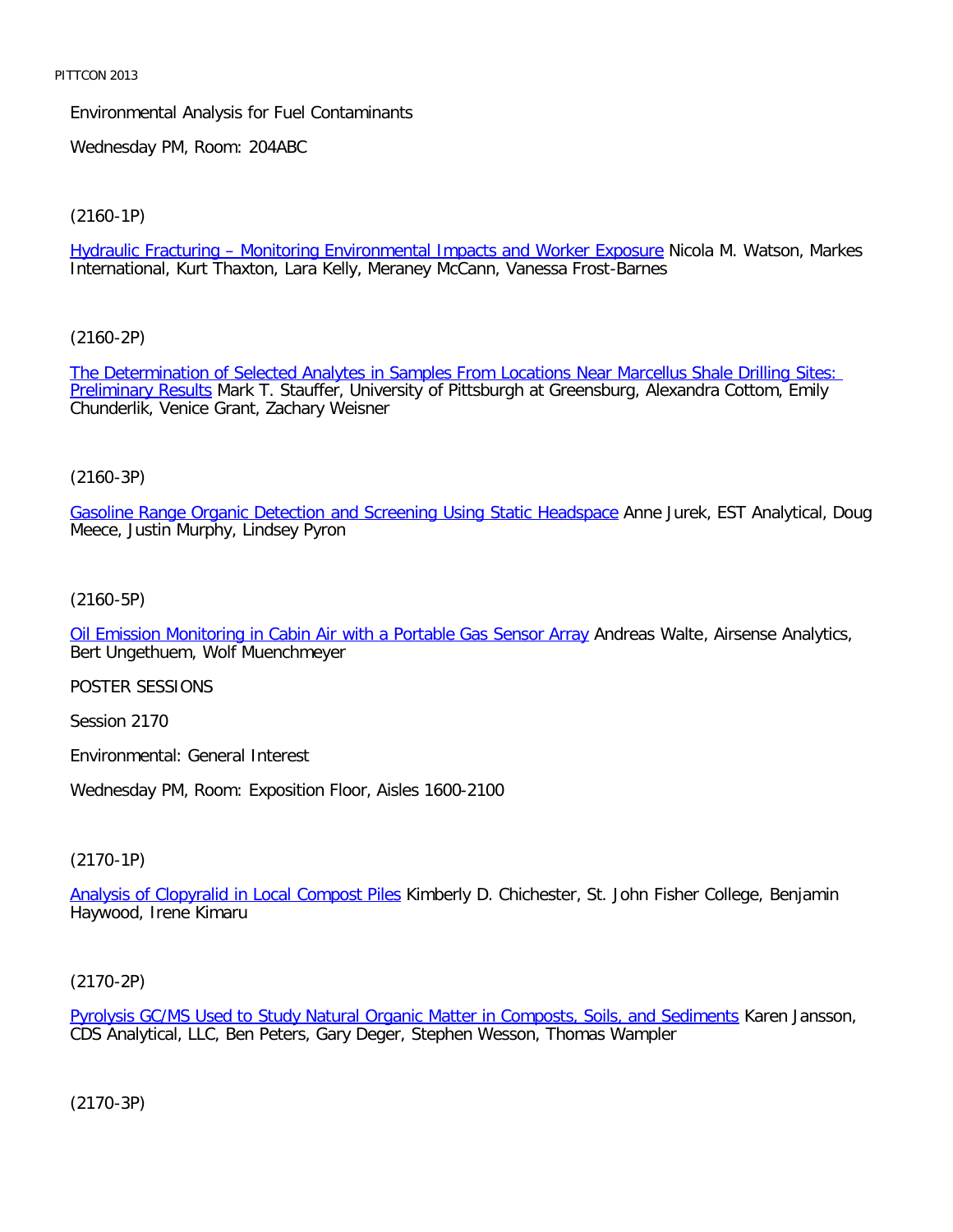Long-Term Monitoring of Ultra-Low Major Ion Species at Greenland Environmental Observatory, Summit (GEOSummit) Liying Zhao, University of California - Merced

[\(2170-4P\)](file:///p|/print%20on%20demand%20titles/23101-23200/23133/23133%20source%20materials/papers/2170-4.htm)

Observation of Acid Rain in Sapporo, Northern Japan, during 2006-2012 and Its Application to the **Environmental Education Masahiko Kan, Hokkaido University** 

[\(2170-5P\)](file:///p|/print%20on%20demand%20titles/23101-23200/23133/23133%20source%20materials/papers/2170-5.htm)

[Prediction of Temporal C](file:///p|/print%20on%20demand%20titles/23101-23200/23133/23133%20source%20materials/papers/2170-5.htm)hemical Profiles of Rhus Pendulina Ecotypes Grown on Acid Mine Drainage Using Near Infrared Spectroscopy Ntebogeng S. Mokgalaka, Tshwane University of Technology, Sandra Combrinck, Thierry Regnier

# (2170-6P)

[Development of Biodegradable Electrochemical Sensors Using Nanostructured poly\(amic\) Acid](file:///p|/print%20on%20demand%20titles/23101-23200/23133/23133%20source%20materials/papers/2170-6.htm) Membranes Peter Kosgei, University at Binghamton, SUNY, Omowunmi Sadik

# (2170-7P)

[Quantitative and Qualitative Extraction and Determination of Cyanide in Soils and Sediments](file:///p|/print%20on%20demand%20titles/23101-23200/23133/23133%20source%20materials/papers/2170-7.htm) William C. Lipps, OI Analytical, Gary Engelhart, Libby Badgett

(2170-8P)

Spark Induced Breakdown Spectroscopy for Rapid Analysis of Mercury in Soils Pavan Kumar Srungaram, [Mississippi State University, Fang Yu Yueh, Jagdish Singh, Krishna Ayyalasomaya](file:///p|/print%20on%20demand%20titles/23101-23200/23133/23133%20source%20materials/papers/2170-8.htm)jula

(2170-9P)

Biodegradation of Polyalthia Longifolia Liter for Production of Value Added Product Harshang V. Pandya, MG [Science Institute, Hyacinth Highland, Mrugesh Shukla, Prakruti Kapadia, Vijaya Nadag](file:///p|/print%20on%20demand%20titles/23101-23200/23133/23133%20source%20materials/papers/2170-9.htm)ouda

(2170-10P)

Comparison of the Selectivity of Ionic Liquid Stationary Phases for the Analysis of PAHs Leonard M. Sidisky, Sigma-Aldrich/Supelco, Daniel Shollenberger, Greg Baney, Gustavo Serrano, James Desorcie, Katherine [Stenerson](file:///p|/print%20on%20demand%20titles/23101-23200/23133/23133%20source%20materials/papers/2170-10.htm)

(2170-11P)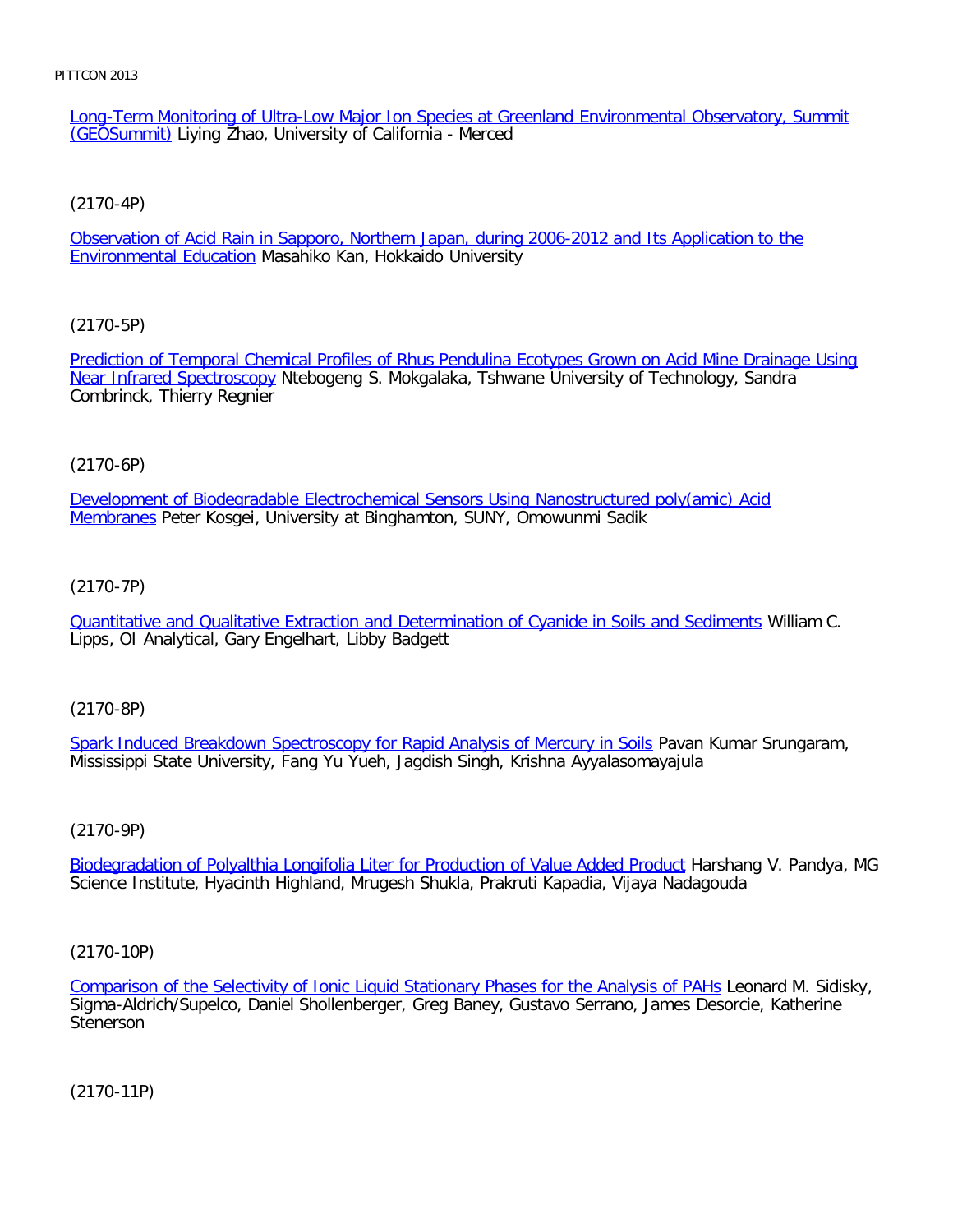Diffusive Monitoring – A Cost-Effective and Quantitative Approach to Environmental Monitoring Nicola M. Watson, Markes International, Kurt Thaxton, Lara Kelly, Meraney McCann, Vanessa Frost-Barnes

[\(2170-12P\)](file:///p|/print%20on%20demand%20titles/23101-23200/23133/23133%20source%20materials/papers/2170-12.htm)

A Benchtop Laboratory Heat Exchanger Gerald Williams, Cannon Design

[\(2170-13P\)](file:///p|/print%20on%20demand%20titles/23101-23200/23133/23133%20source%20materials/papers/2170-13.htm)

New Miniaturized Thermal Desorber for Micro Gas Chromatography Ronan Cozic, SRA Instruments, Alain Delauzun, Axel Bart, Christophe Pijolat, Franck James, Philippe Breuil

## (2170-14P)

[Real Time Monitoring of VOCs and Inorganic Compounds by Ion – Molecule Reaction Mass Spectrometry:](file:///p|/print%20on%20demand%20titles/23101-23200/23133/23133%20source%20materials/papers/2170-14.htm) Technology and Applications Werner Federer, V&F Analyse- und Messtechnik GmbH, Christian Leidlmair, Johannes Villinger, Siegfried Praun

# (2170-15P)

[Metrological Traceability for HCl Analyse](file:///p|/print%20on%20demand%20titles/23101-23200/23133/23133%20source%20materials/papers/2170-15.htm)s Janneke Van Wijk, VSL

## (2170-16P)

[Palmtop D-Battery EPMA Made by Glu](file:///p|/print%20on%20demand%20titles/23101-23200/23133/23133%20source%20materials/papers/2170-16.htm)e Susumu Imashuku, Kyoto University, Jun Kawai

(2170-17P)

Monitoring Phytoplankton Community Structure via Imaging Multivariate Optical Computing Joseph [Swanstrom, University of South Carolina, Michael Myrick, Shawna Tazik, Tammi Richardson, Tim](file:///p|/print%20on%20demand%20titles/23101-23200/23133/23133%20source%20materials/papers/2170-17.htm)othy Shaw

(2170-18P)

Evolved Gas Analysis (EGA) by GCMS to Evaluate Pollutants Created During Forging Jeff Parish, Shimadzu [Scientific Instruments, Inc.](file:///p|/print%20on%20demand%20titles/23101-23200/23133/23133%20source%20materials/papers/2170-18.htm)

## (2170-19P)

Halide-Induced Cooperative Acid-Base Behavior of the Silica/Water Interface Studied by Second Harmonic Generation Spectroscopy Shafiul Azam, University of Alberta, Akemi Darlington, Champika Weeraman, [Julianne Gibbs-Davis](file:///p|/print%20on%20demand%20titles/23101-23200/23133/23133%20source%20materials/papers/2170-19.htm)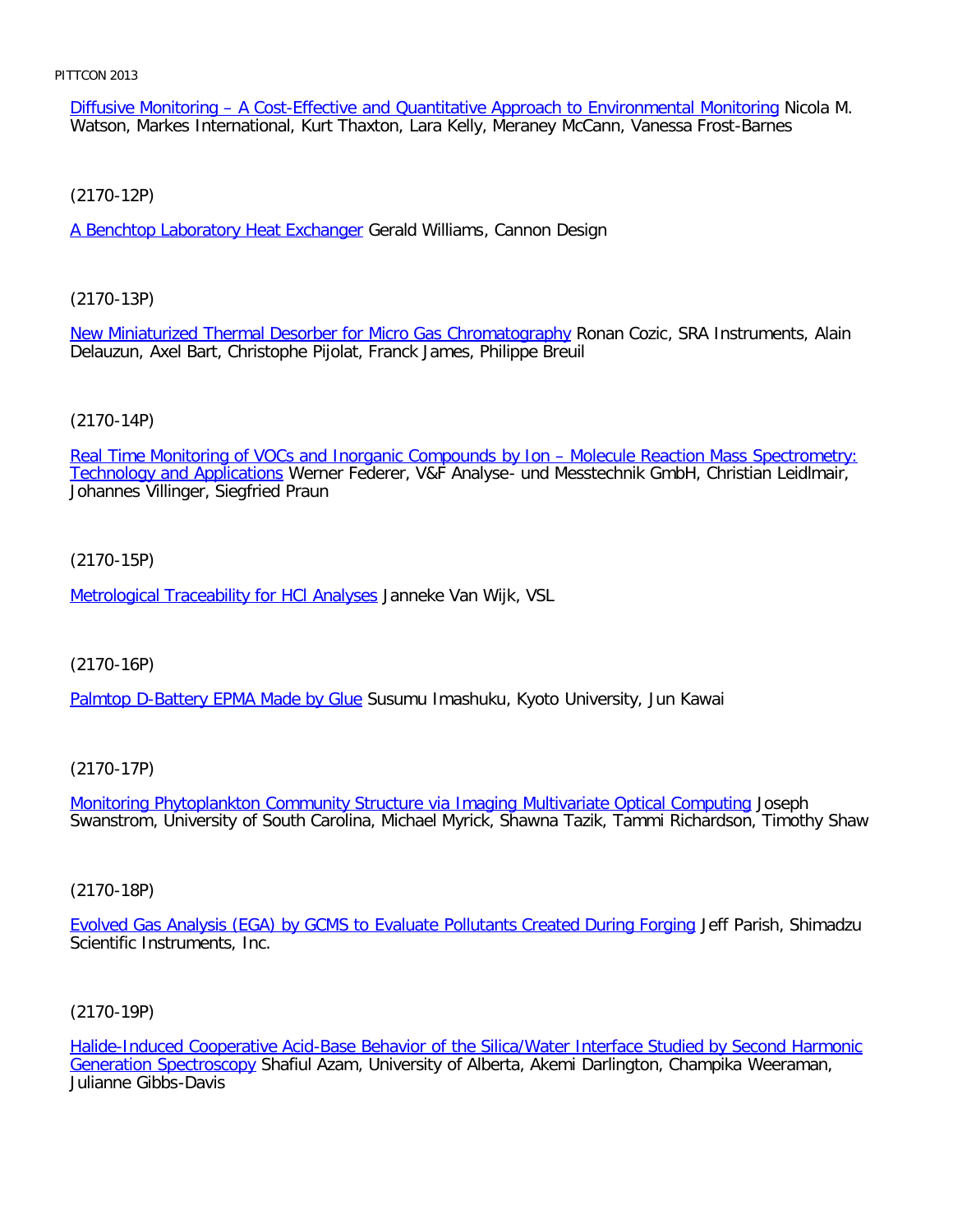POSTER SESSIONS

Session 2180

High-Throughput Chemical Analysis

Wednesday PM, Room: 204ABC

[\(2180-1P\)](file:///p|/print%20on%20demand%20titles/23101-23200/23133/23133%20source%20materials/papers/2180-1.htm)

[Deactivation of Metal C](file:///p|/print%20on%20demand%20titles/23101-23200/23133/23133%20source%20materials/papers/2180-1.htm)apillary Columns: Moving From Trace Sulfur Applications to Stable and Inert High Temperature GC Solutions Jaap de Zeeuw, Restek Corporation

[\(2180-2P\)](file:///p|/print%20on%20demand%20titles/23101-23200/23133/23133%20source%20materials/papers/2180-2.htm)

[Chr](file:///p|/print%20on%20demand%20titles/23101-23200/23133/23133%20source%20materials/papers/2180-2.htm)omatographic Effects of Varying Particle Size and Size Distributions of Superficially Porous Particles Joseph DeStefano, Advanced Materials Technology, Robert Bichlmeir, Stephanie Schuster, William Johnson

### (2180-3P)

[Open Probe Fast GC-MS with Supersonic Molecular Beams – Easy, Ultra Fast and Informative Analysis](file:///p|/print%20on%20demand%20titles/23101-23200/23133/23133%20source%20materials/papers/2180-3.htm) Aviv Amirav, Tel Aviv University, Alexander Fialkov, Alexander Gordin, Mati Morag, Tal Alon

### (2180-4P)

[Advantages of a Fast LC Analysis with UHPLC/HPLC Compatible Hybrid Particle Column](file:///p|/print%20on%20demand%20titles/23101-23200/23133/23133%20source%20materials/papers/2180-4.htm) Takashi Sato, YMC Co., Ltd., Ernest Sobkow, Naohiro Kuriyama, Noriko Shoji

### (2180-5P)

Solving One of Chromatography's Biggest Dilemma - Proper Sealing of Chromatography Autosampler Vials [Dave Edwards, Thermo Fisher Scientific, Detlev Lennartz, Loy Shick](file:///p|/print%20on%20demand%20titles/23101-23200/23133/23133%20source%20materials/papers/2180-5.htm)

POSTER SESSIONS

Session 2190

LC-MS: Bioanalytical, Environmental, Drug Discovery, Pharmaceutical, Food Science and Homeland Security

Wednesday PM, Room: Exposition Floor, Aisles 1600-2100

# (2190-1P)

Enzymatic Assay of D-Proline with LC-MS/MS Detection Cassandra D. McCullum, Jackson State University, Liu Yiming, Tchounwou Paul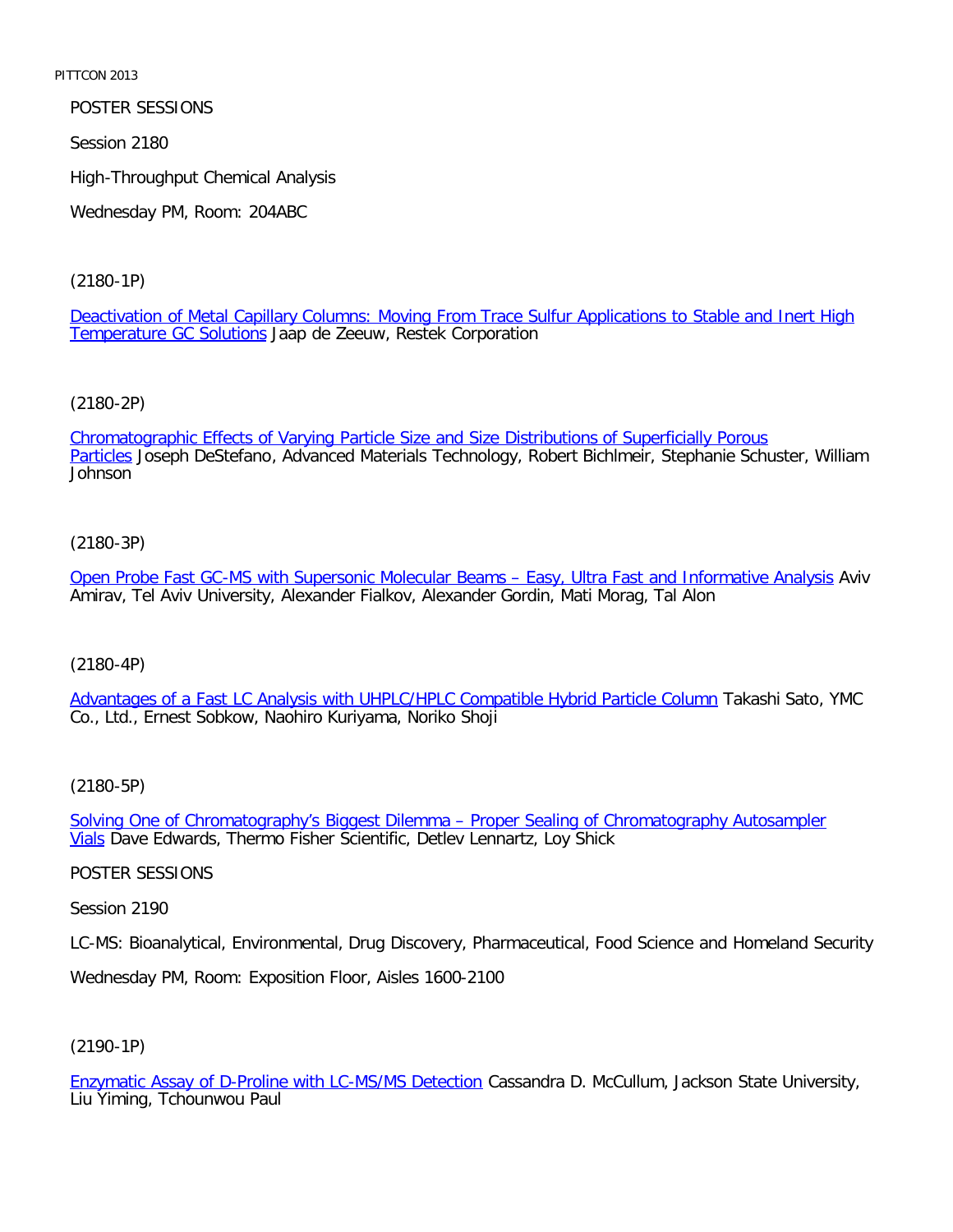[\(2190-2P\)](file:///p|/print%20on%20demand%20titles/23101-23200/23133/23133%20source%20materials/papers/2190-2.htm)

An Automated Approach to Increase Sensitivity in LC/MS Multidimensional Methods Dan Root, Waters Corporation, Aparna Chavali, Patricia McConville, Thomas Wheat

[\(2190-3P\)](file:///p|/print%20on%20demand%20titles/23101-23200/23133/23133%20source%20materials/papers/2190-3.htm)

[Develop](file:///p|/print%20on%20demand%20titles/23101-23200/23133/23133%20source%20materials/papers/2190-3.htm)ment of Low Extractables Syringe Filters For Liquid Chromatography/Mass Spectrometry **Applications Larry Scheer, Pall Corporation** 

[\(2190-4P\)](file:///p|/print%20on%20demand%20titles/23101-23200/23133/23133%20source%20materials/papers/2190-4.htm)

[Determination of Bisphenol A, Oxybenzone a](file:///p|/print%20on%20demand%20titles/23101-23200/23133/23133%20source%20materials/papers/2190-4.htm)nd Triclosan in Human Breast Milk by Online Column-Liquid Chromatography-Tandem Mass Spectrometry Robert L. Jansing, New York State Department of Health, Buu Tran, Kendra Adams, Shijun Lu

(2190-5P)

[Method Comparison Between HPLC-UV and LC-MS on Biomarker Profile of Prostanoids and Sex](file:///p|/print%20on%20demand%20titles/23101-23200/23133/23133%20source%20materials/papers/2190-5.htm) [Horm](file:///p|/print%20on%20demand%20titles/23101-23200/23133/23133%20source%20materials/papers/2190-5.htm)ones Guoxiu Wei, Temple University, Susan Jansen-Varnum

(2190-6P)

[Robustness of Method for Separating and Quantifying Seven Arsenic Species in Human Urine by HPLC-ICP-](file:///p|/print%20on%20demand%20titles/23101-23200/23133/23133%20source%20materials/papers/2190-6.htm)DRC-MS Jennifer Ysseldyke, CDC/ORISE, Carl Verdon, Cynthia Ward, Kathleen Caldwell, Nolan Hilliard, [Rob](file:///p|/print%20on%20demand%20titles/23101-23200/23133/23133%20source%20materials/papers/2190-6.htm)ert Jones

(2190-7P)

Development of EPA Method 537 Using UHPLC Karen A. Randazzo, Suffolk County Water Authority [Laboratory, Amanda Comando, Christine Lashe](file:///p|/print%20on%20demand%20titles/23101-23200/23133/23133%20source%20materials/papers/2190-7.htm)r, Kevin Durk, Thomas Schneider

(2190-8P)

Development of EPA Method 539 Using UHPLC Karen A. Randazzo, Suffolk County Water Authority Laboratory, Amanda Comando, Christine Lasher, Kevin Durk, Thomas Schneider

(2190-9P)

Screening and Quantitation of Targeted and Non-Targeted Environmental Pollutants in Water Samples Andre Schreiber, AB SCIEX, Yun Yun Zou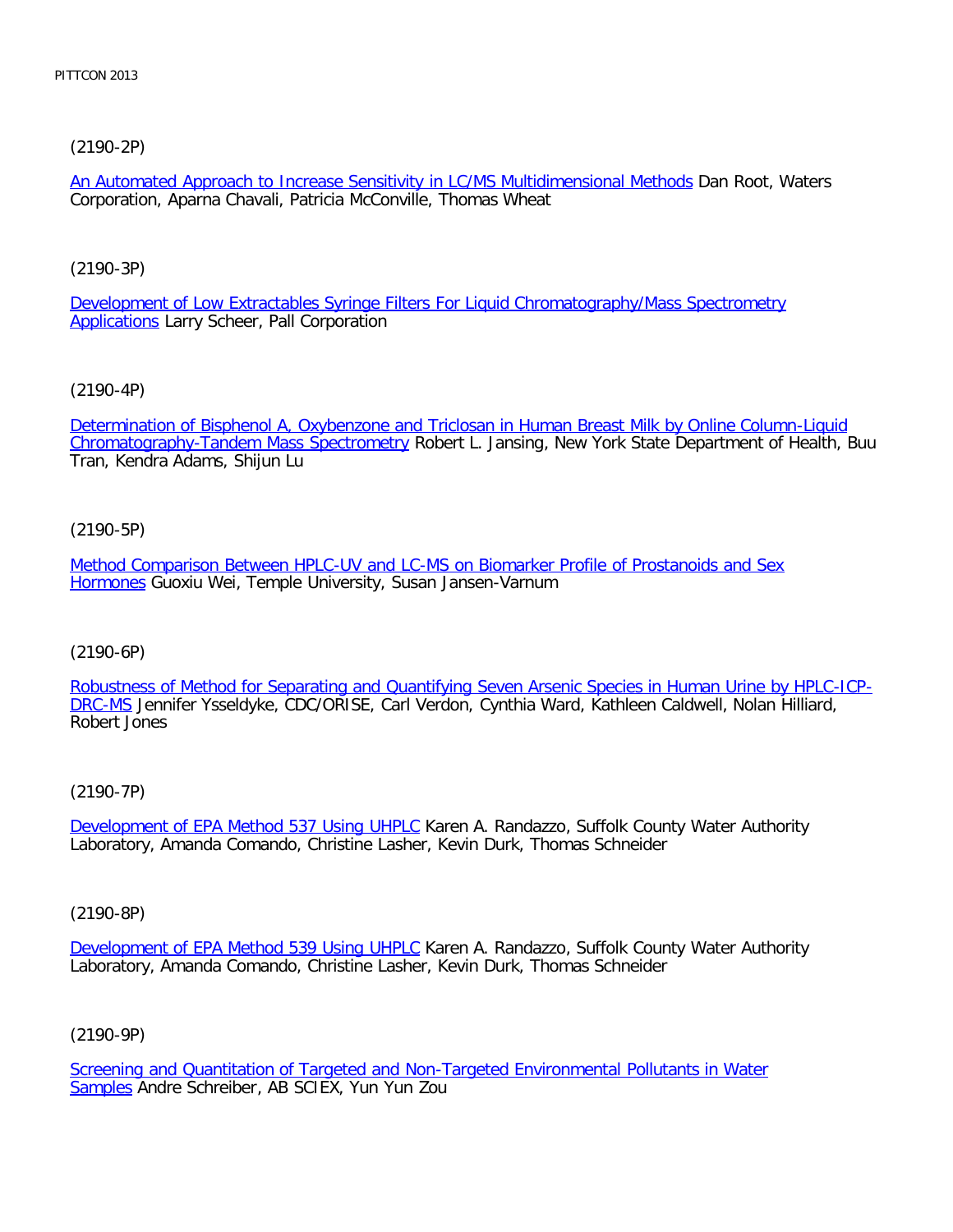# [\(2190-10P\)](file:///p|/print%20on%20demand%20titles/23101-23200/23133/23133%20source%20materials/papers/2190-10.htm)

Ion Chromatography Determination of Inorganic Anions and Cations Coupled with the Advion Compact Mass Spectrometer (CMS) Nigel Sousou, Advion, Jack Henion, Jamey Jones, Lee Collier, Simon Prosser

[\(2190-11P\)](file:///p|/print%20on%20demand%20titles/23101-23200/23133/23133%20source%20materials/papers/2190-11.htm)

Identification and Synthesis of a Degradation Product in a Multi-Active Solid Dosage Drug Product Gail Reed, McNeil Consumer Healthcare (Johnson & Johnson), Hugh Ta, Steve Martellucci

[\(2190-12P\)](file:///p|/print%20on%20demand%20titles/23101-23200/23133/23133%20source%20materials/papers/2190-12.htm)

Identification of a Novel Phenylephrine Degradant Using Stable Isotope Labeling Technique (SILT) Keith Rippel, Pfizer, David Giamalva, Doug Durham, Jonathan Humphrey, Marlee Glasscock

(2190-13P)

[Combining Mass and UV Online Detection in Flash Chromatography](file:///p|/print%20on%20demand%20titles/23101-23200/23133/23133%20source%20materials/papers/2190-13.htm) Lawrence Klecha, Advion, Ben Trumbore, Nigel Sousou

(2190-14P)

[Determination of Selectivity of PfTrxR Ligands Towards PfTrxR, PfGR, Human TrxR, Human GR Using Mass](file:///p|/print%20on%20demand%20titles/23101-23200/23133/23133%20source%20materials/papers/2190-14.htm) [Spectrometry and in Silico Molecular Modeling](file:///p|/print%20on%20demand%20titles/23101-23200/23133/23133%20source%20materials/papers/2190-14.htm) Ranjith K. Munigunti, Auburn University, Acevedo Orlando, Angela Calderon, Symon Gathiaka

(2190-15P)

Investigation of Urinary Pteridine Levels as Potential Biomarkers for Early Cancer Detection Using Liquid Chromatography Tandem Mass Spectrometry [Henok D. Abshiro, Missouri University of Science and](file:///p|/print%20on%20demand%20titles/23101-23200/23133/23133%20source%20materials/papers/2190-15.htm) [Technology, Sanjeewa Gamagedara, Yinfa M](file:///p|/print%20on%20demand%20titles/23101-23200/23133/23133%20source%20materials/papers/2190-15.htm)a

(2190-16P)

Increased Throughput and Purity of Combinatorial Libraries Utilizing A Targeted Gradient Profile Based on Preliminary Analytical Screening Todd Anderson, Shimadu Scientific Instruments, Thomas Russell

(2190-17P)

HPLC Capillaries – An Important Contributor to Improve Chromatographic Results Marc Fuehrer, Agilent **Technologies**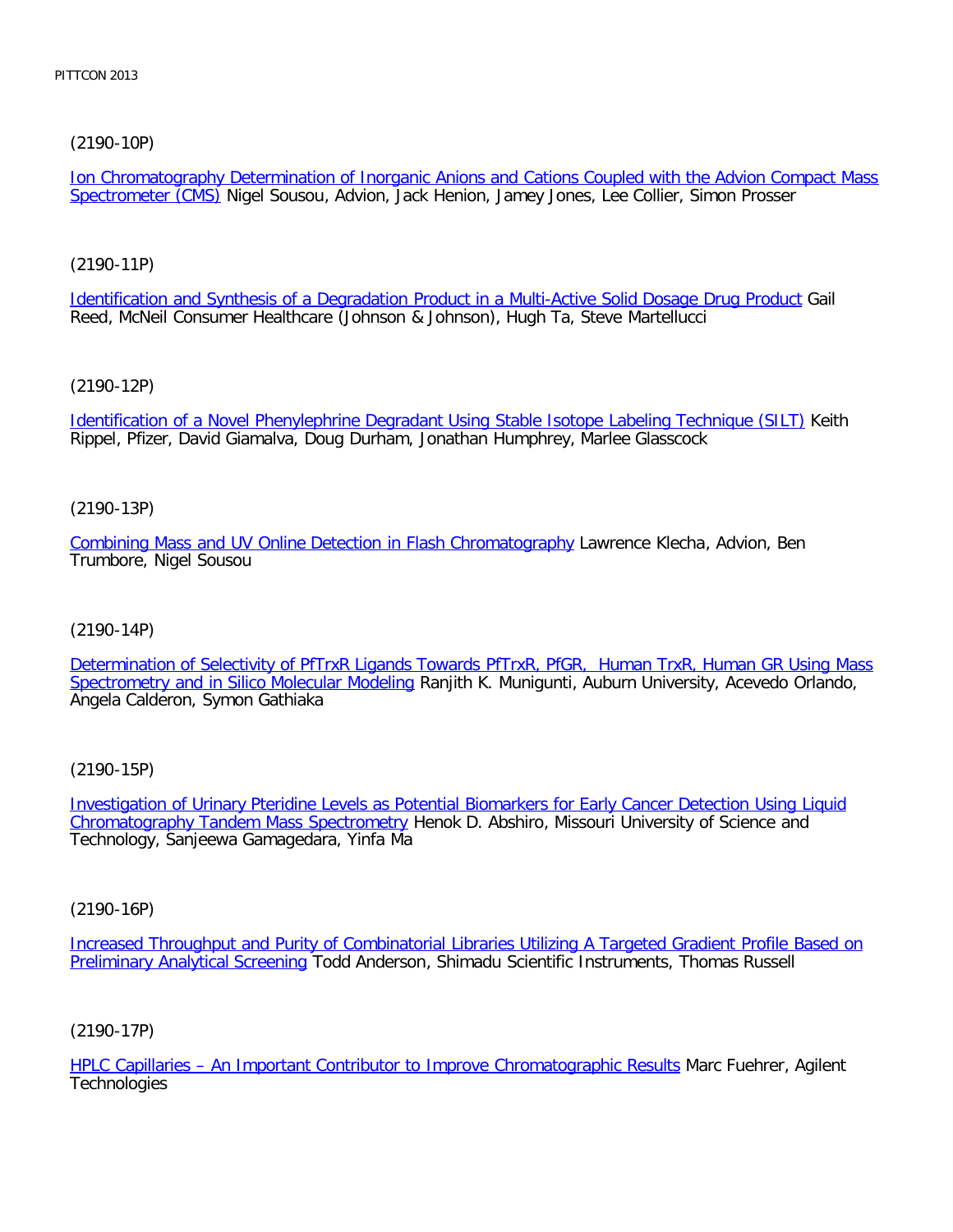[\(2190-18P\)](file:///p|/print%20on%20demand%20titles/23101-23200/23133/23133%20source%20materials/papers/2190-18.htm)

Microextraction and Analysis of Direct and Reactive Dye Formulations From Cotton Fibers Using Ultra-Performance Liquid Chromatography and Mass Spectrometry Scott J. Hoy, University of South Carolina, Jennifer Stoner, Molly Burnip, Stephen Morgan, Tracy McKinnon, Wendy Bell

[\(2190-19P\)](file:///p|/print%20on%20demand%20titles/23101-23200/23133/23133%20source%20materials/papers/2190-19.htm)

Optimization of LCMS Analysis of Pesticide Residues in Food Products When Using QuEChERS Technique A Carl Sanchez, Phenomenex, Art Dixon, Monika Kansal

[\(2190-20P\)](file:///p|/print%20on%20demand%20titles/23101-23200/23133/23133%20source%20materials/papers/2190-20.htm)

Improving Laboratory Productivity by Preventing UHPLC and LC/MS System Downtime Anne Mack, Agilent Technologies, Jason Link, Maureen Joseph, William Long

(2190-21P)

[Comprehensive Confirmatory Analysis of Multiple Improvised Explosives](file:///p|/print%20on%20demand%20titles/23101-23200/23133/23133%20source%20materials/papers/2190-21.htm) Kelley L. Peters, Florida International University

(2190-22P)

[LC/MS Analysis of Hydrophilic Compounds by a Polymer-Based Amino HILIC Column](file:///p|/print%20on%20demand%20titles/23101-23200/23133/23133%20source%20materials/papers/2190-22.htm) Junji Sasuga, Shodex/Showa Denko K.K., Kanna Ito, Takashi Kotsuka

(2190-23P)

Influence of the Solvent Quality on UHPLC/UV/MS Results Shyam Verma, Sigma-Aldrich, David Bell, Rudolf [Kohling](file:///p|/print%20on%20demand%20titles/23101-23200/23133/23133%20source%20materials/papers/2190-23.htm)

(2190-24P)

Analysis of Heterocyclic Aromatic Amines in Tobacco and Tobacco Smoke by Isotope Dilution Liquid Chromatography Tandem Mass Spectrometry Jingcun Wu, Labstat International ULC, Andrew Masters, [Mingliang Bao, William Rickert](file:///p|/print%20on%20demand%20titles/23101-23200/23133/23133%20source%20materials/papers/2190-24.htm)

(2190-25P)

Trace Analysis of Acetamide by in Pharmaceutical Samples by HPLC-MS John P. Guzowski, Biogen Idec, Pierre Boulas, William Kiesman, Yiqing Lin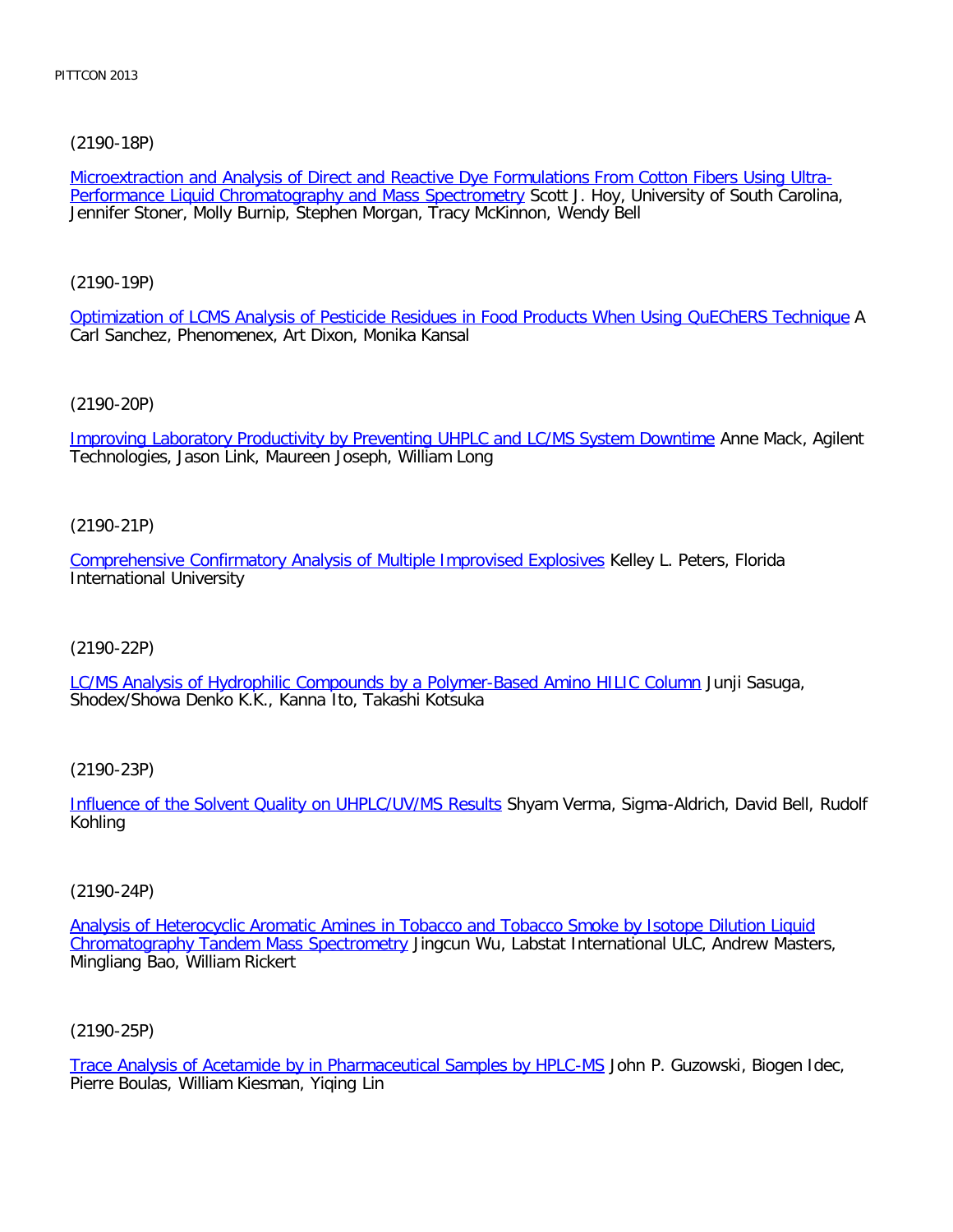# [\(2190-26P\)](file:///p|/print%20on%20demand%20titles/23101-23200/23133/23133%20source%20materials/papers/2190-26.htm)

HPLC Studies on the Fate of Drugs in the Body Huba I. Kalasz, Semmelweis University, Kornelia Tekes

# [\(2190-27P\)](file:///p|/print%20on%20demand%20titles/23101-23200/23133/23133%20source%20materials/papers/2190-27.htm)

Reversed Phase Liquid Chromatography of Stabilized Enzymes Using An Ionic Liquid - Polyethylene Glycol Mobile Phase Modifier Combination Neil D. Danielson, Miami University, Ling Zhou

# [\(2190-28P\)](file:///p|/print%20on%20demand%20titles/23101-23200/23133/23133%20source%20materials/papers/2190-28.htm)

Considerations in the HPLC Analysis of Biomolecules Mark Woodruff, Fortis Technologies Ltd, Ken Butchart

## (2190-29P)

[The Characterization of Polycationic Biocides in Multipurpose Contact Lens Solution Using Ultra Performance](file:///p|/print%20on%20demand%20titles/23101-23200/23133/23133%20source%20materials/papers/2190-29.htm) Liquid Chromatography Xing Wei, Furman University, Brandon Thompson, Fred David, John Wheeler, Kenneth Phillips, Sandra Wheeler

(2190-30P)

[The Use of Microflow UHPLC as a Way to Solvent Usage in Pesticide Screening of Food Samples by LC-](file:///p|/print%20on%20demand%20titles/23101-23200/23133/23133%20source%20materials/papers/2190-30.htm)[M](file:///p|/print%20on%20demand%20titles/23101-23200/23133/23133%20source%20materials/papers/2190-30.htm)S/MS Andre Schreiber, AB SCIEX, Stephen Lock

## (2190-31P)

New 5 um Core-Shell Particles for Increased Performance with Low Backpressure Jason Anspach, [Phenomenex, Jeff Layne, Lawrence Loo, Tivadar Farkas](file:///p|/print%20on%20demand%20titles/23101-23200/23133/23133%20source%20materials/papers/2190-31.htm)

## (2190-32P)

Chromatographic Retention and Selectivity with Ternary Mobile Phases and "Bio-Inspired" Stationary Phases [Jason W. Coym, University of South Alabama](file:///p|/print%20on%20demand%20titles/23101-23200/23133/23133%20source%20materials/papers/2190-32.htm)

## (2190-33P)

Determination of Drugs in Serum Using Heart-Cutting Two-Dimensional Ultra-High Performance Liquid Chromatography Kenichiro Tanaka, Shimadzu Scientific Instruments, Inc., William Hedgepeth

(2190-34P)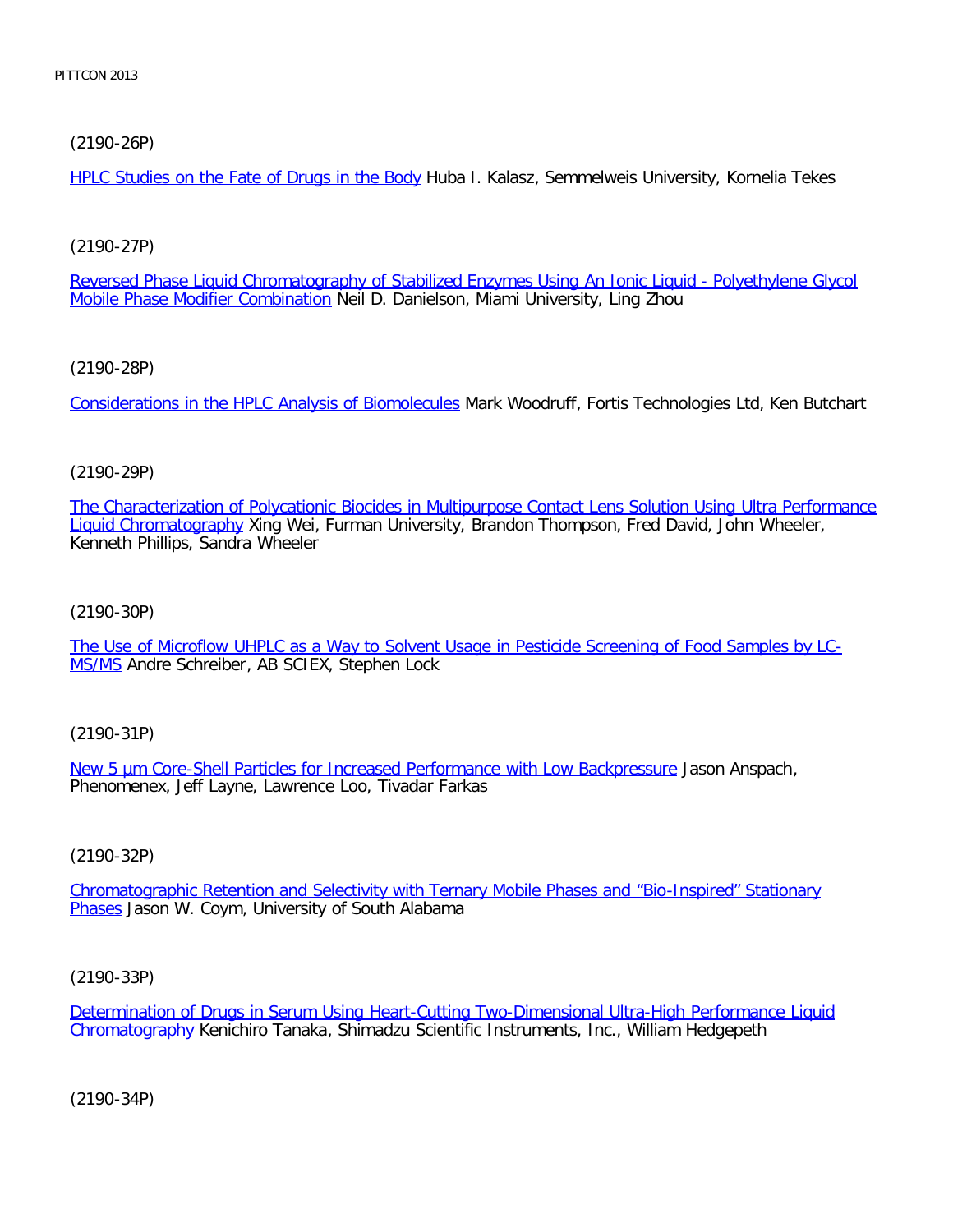Determination of Biogenic Amines in Foods and Beverages Using Automated Pre-Column Derivatization Kenichiro Tanaka, Shimadzu Scientific Instruments, Inc., William Hedgepeth

[\(2190-35P\)](file:///p|/print%20on%20demand%20titles/23101-23200/23133/23133%20source%20materials/papers/2190-35.htm)

Novel, Universal Approach for the Measurement of Natural Products in a Variety of Botanicals and Supplements David Thomas, Thermo Fisher Scientific, Bruce Bailey, Ian Acworth, Marc Plante, Qi Zhang

[\(2190-36P\)](file:///p|/print%20on%20demand%20titles/23101-23200/23133/23133%20source%20materials/papers/2190-36.htm)

Investigating Seasonal Trends in Phenolic Compounds in New Hampshire Maple Sap Using HPLC Elizabeth Brady, University of New Hampshire, Barrett Rock, Martha Carlson, Sterling Tomellini, Walter Shortle

# (2190-37P)

[Analysis of Silicone Oils by High Performance Liquid Chromatography and Corona Charged Aerosol](file:///p|/print%20on%20demand%20titles/23101-23200/23133/23133%20source%20materials/papers/2190-37.htm) Detection Marc Plante, Thermo Fisher Scientific, Bruce Bailey, Ian Acworth, Norman Ramsey, Qi Zhang

(2190-38P)

[Relative Response Factor Determination for a Chromatographic Method Using Nuclear Magnetic Resonance](file:///p|/print%20on%20demand%20titles/23101-23200/23133/23133%20source%20materials/papers/2190-38.htm) [Spectroscopy: Qualification and Application to Mixtures](file:///p|/print%20on%20demand%20titles/23101-23200/23133/23133%20source%20materials/papers/2190-38.htm) Lakshmy M. Nair, Baxter Healthcare, Catherine Quinn, Christina Szabo, Christopher Cullen, Karalyn Havel, Michael Koberda, Xiaohui Yang, Yakov Genchanok

(2190-39P)

Development of New Chiral Stationary Phase Based on Functionalized Cyclofructan 6 for Ligand Exchange - High Performance Liquid Chromatography [Nilusha L. Padivitage, University of Texas at Arlington, Daniel](file:///p|/print%20on%20demand%20titles/23101-23200/23133/23133%20source%20materials/papers/2190-39.htm) [Armstrong, Milan Dissanayake](file:///p|/print%20on%20demand%20titles/23101-23200/23133/23133%20source%20materials/papers/2190-39.htm)

(2190-40P)

Development and Validation of RP-HPLC Method For Simultaneous Estimation of Aspirin, [Hydrochlorothiazide, Ramipril, Simvastatin, and Atenolol in Capsule Dosage Form](file:///p|/print%20on%20demand%20titles/23101-23200/23133/23133%20source%20materials/papers/2190-40.htm) Ankit B. Patel, SK Patel [College](file:///p|/print%20on%20demand%20titles/23101-23200/23133/23133%20source%20materials/papers/2190-40.htm)

(2190-41P)

NP-HPLC With Amide (Propyl Amide Bonding Silica Gel) for the Separation of Nucleic Acid Fragment Isomers Wang Hongyu, Bonna-Agela Technologies, Liu Jack, Wang Qunjie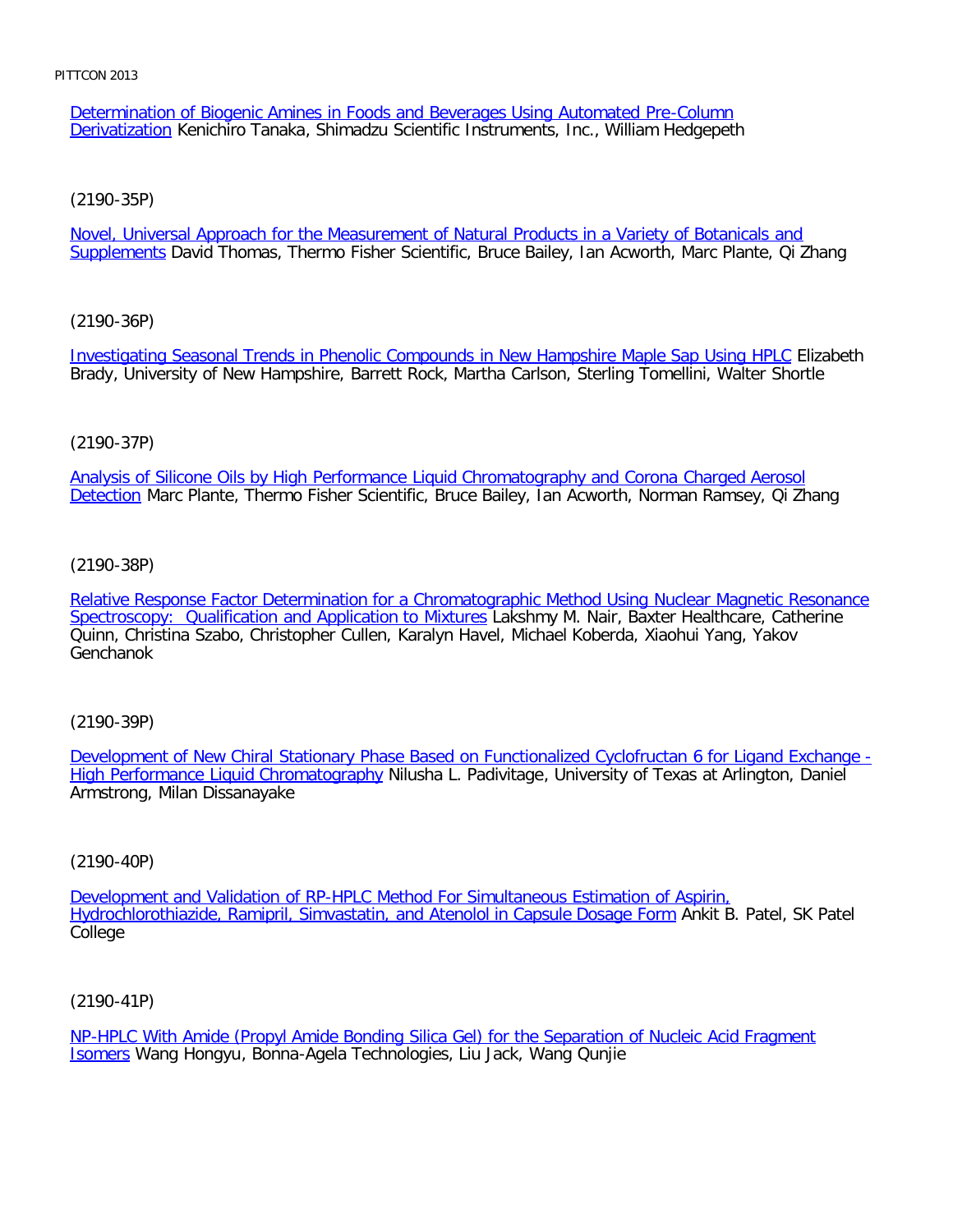[\(2190-42P\)](file:///p|/print%20on%20demand%20titles/23101-23200/23133/23133%20source%20materials/papers/2190-42.htm)

UHPLC Packed Column Designed for Allowing Continuous Injections Under Ultra High Pressure Conditions Yoshihisa Hiroe, Shiseido Co., Ltd, Kazuko Haseyama

[\(2190-43P\)](file:///p|/print%20on%20demand%20titles/23101-23200/23133/23133%20source%20materials/papers/2190-43.htm)

Application of Microwave-Assisted Digestion for the Analysis of Salivary Total Proteins Yangsun Kim, Hudson Surface Tech, Changwon Park, Heysun Maeng, Hyunjung Seo, Sunyoung Ahn, Yongha In

[\(2190-44P\)](file:///p|/print%20on%20demand%20titles/23101-23200/23133/23133%20source%20materials/papers/2190-44.htm)

[LC/MS/MS Combined with](file:///p|/print%20on%20demand%20titles/23101-23200/23133/23133%20source%20materials/papers/2190-44.htm) Tandem-Cartridge Solid Phase Extraction for Measurement of Thyroid Hormone and Derivatives in Rat Serum Nanqin Li, Health Canada, Mike Made, Sonia Johnson

(2190-45P)

[Mass Spectrometry Analysis of NXS/T Glycosylation Sites in Recombinant Glycoproteins](file:///p|/print%20on%20demand%20titles/23101-23200/23133/23133%20source%20materials/papers/2190-45.htm) Izabela Sokolowska, Clarkson University, Alisa Woods, Armand Ngounou Wetie, Costel Darie

POSTER SESSIONS

Session 2200

Physical Measurements

Wednesday PM, Room: 204ABC

(2200-1P)

The Influence of Thermal Gradients in Rheological Measurements Prajakta Kamerkar, Anton Paar USA, [James Eickhoff, Maxine Quitaro](file:///p|/print%20on%20demand%20titles/23101-23200/23133/23133%20source%20materials/papers/2200-1.htm)

## (2200-2P)

Replacing Mercury Thermometer in Dropping Point of Wax Using Optical Profile Gradient Analysis to Detect the Fall of the Drop [Tore Fossum, Mettler Toledo, Inc.](file:///p|/print%20on%20demand%20titles/23101-23200/23133/23133%20source%20materials/papers/2200-2.htm)

(2200-3P)

Self-Focusing the Laser Radiation with = 1,064 nm During the Laser Breakdown in Liquids Valery Bulatov, Technion-Israel Institute of Technology, Grigory Toker, Israel Schechter, Tatiana Kovalchuk

(2200-4P)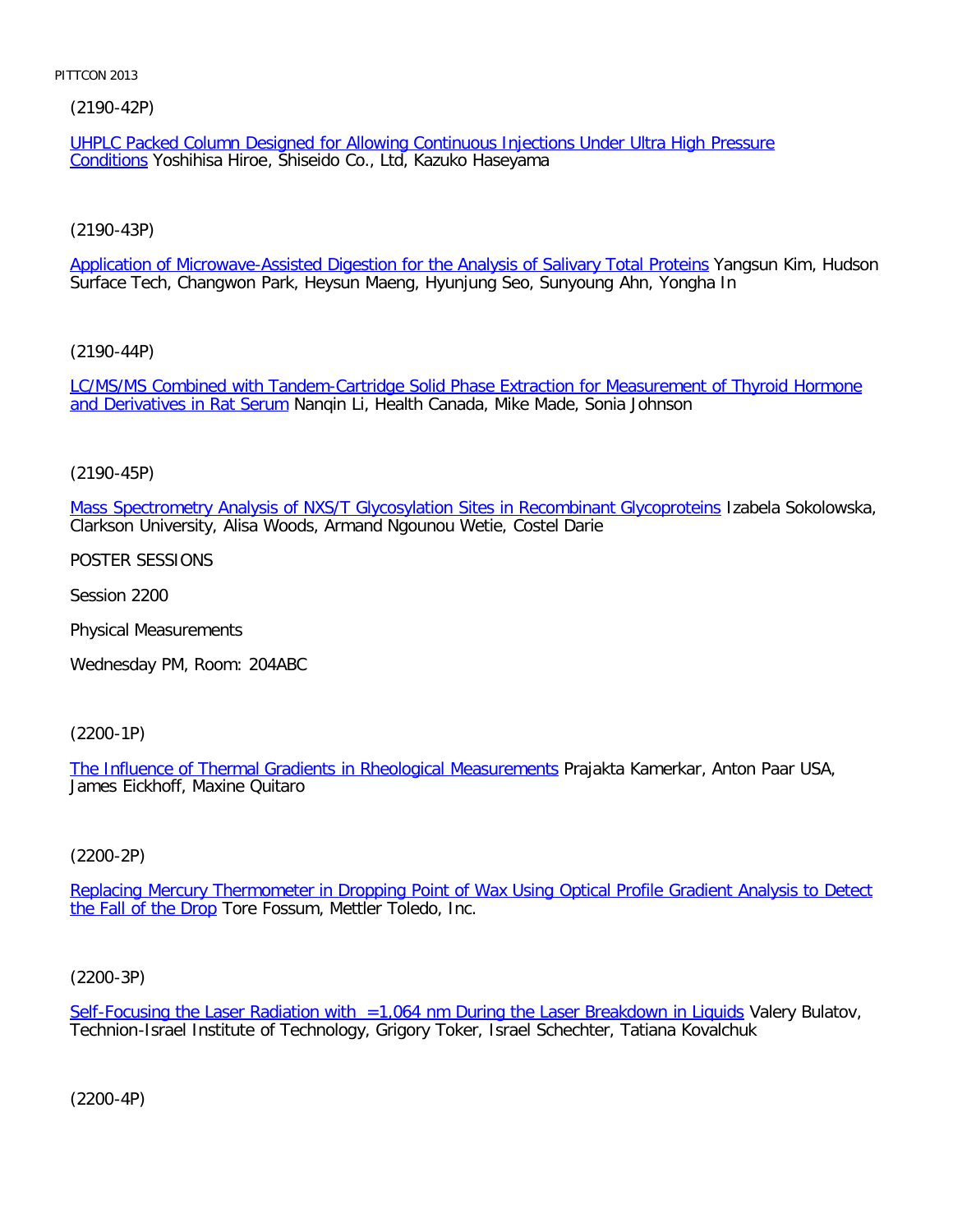Customized Vacuum Systems-Transferring an Idea to an Optimized Vacuum Solution Tobias Stoll, Pfeiffer Vacuum GmbH, Jan Hofmann, Michael Schweighoefer

[\(2200-5P\)](file:///p|/print%20on%20demand%20titles/23101-23200/23133/23133%20source%20materials/papers/2200-5.htm)

Growth Characterization of Pure Mycelial Ganoderma sp. Culture Isolated from Gujarat, India Vijaya R. Nadagouda, MG Science Institute, Mrugesh Shukla, Shreyas Bhatt

[\(2200-6P\)](file:///p|/print%20on%20demand%20titles/23101-23200/23133/23133%20source%20materials/papers/2200-6.htm)

[A Method for Co](file:///p|/print%20on%20demand%20titles/23101-23200/23133/23133%20source%20materials/papers/2200-6.htm)mpletely Dispersing Oil Sands and Tailings Samples Prior to Laser Diffraction Particle Size Distribution Analysis Richard Paproski, Syncrude Canada Ltd., David Duford

(2200-7P)

[Staged-Vacuum Filter Assembly for Particle Size Distribution Analysis of Diluted Bitumen Solids](file:///p|/print%20on%20demand%20titles/23101-23200/23133/23133%20source%20materials/papers/2200-7.htm) Richard Paproski, Syncrude Canada Ltd., Carla Gerein, Daniel Bulbuc, Dena Lupaschuk, Rebecca Teixeira, Scott Leakey

POSTER SESSION

Session 2210

Undergraduate Poster Session

Wednesday PM, Room: 204ABC

(2210-1P)

NMR Studies of Enantioselective Interactions of Ibuprofen Derivatives with Guanosine Monophosphate Aggregates [William J. Taylor, Rensselaer Polytechnic Institute, Akshar Gupta, James Kempf, Linda McGown,](file:///p|/print%20on%20demand%20titles/23101-23200/23133/23133%20source%20materials/papers/2210-1.htm) [Yingyin](file:///p|/print%20on%20demand%20titles/23101-23200/23133/23133%20source%20materials/papers/2210-1.htm)g Dong

### (2210-2P)

Building and Characterization of an Inexpensive Micro-Spectrophotometer Matthew T. Baker, Maryville [University, Thomas Spudich, Timothy Perkins](file:///p|/print%20on%20demand%20titles/23101-23200/23133/23133%20source%20materials/papers/2210-2.htm)

(2210-3P)

Reconstruction of Color of Optically Active Sensing Wells from Underneath the Skin Slavko N. Rebec, Case Western Reserve University, Miklos Gratzl

(2210-4P)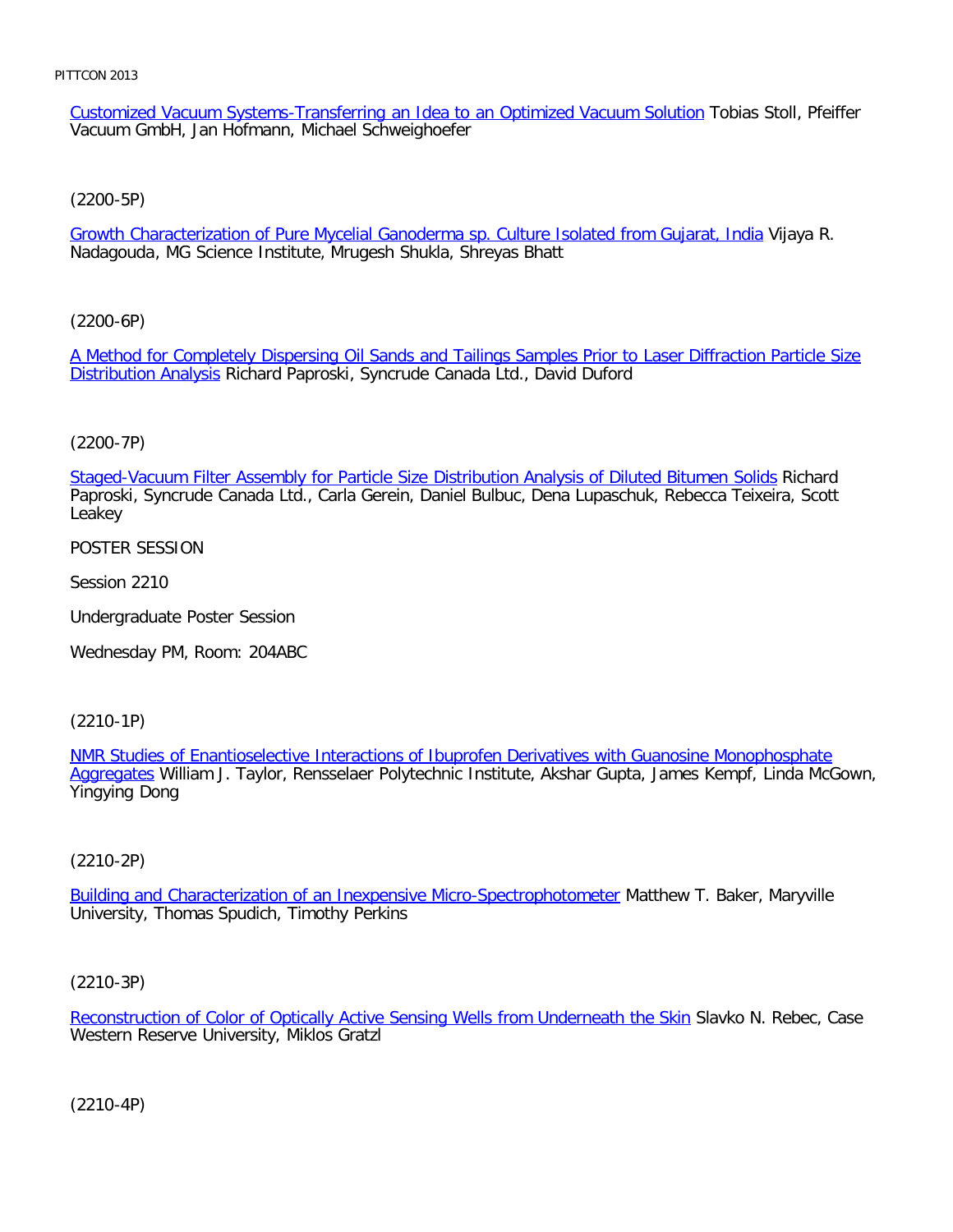Kinetic Characterization of a Peptide Substrate Reporter to Measure Phosphorylation Activity of Spleen Tyrosine Kinase (SYK) Uduak F. Udoeyo, Temple University, Abigail Turner, Michelle Kovarik, Nancy **Allbritton** 

# [\(2210-5P\)](file:///p|/print%20on%20demand%20titles/23101-23200/23133/23133%20source%20materials/papers/2210-5.htm)

Impedance-Assisted Amperometry and Voltammetry for Biological Applications Stephen R. Whitfield, Illinois Wesleyan University, Jennifer Schreiber, John Baur, Melinda Baur

## [\(2210-6P\)](file:///p|/print%20on%20demand%20titles/23101-23200/23133/23133%20source%20materials/papers/2210-6.htm)

Towards Optimization of Super Resolution Optical Microscopy with Spherical Microlenses Dillon C. Yost, Berry College, Chuanhong Zhou, Punit Kohli

# (2210-7P)

[A Rapid Method to Measure Branched-Chain Amino Acid Isomers in Dried Blood Spots](file:///p|/print%20on%20demand%20titles/23101-23200/23133/23133%20source%20materials/papers/2210-7.htm) Daniel S. Miller, West Chester University of Pennsylvania, Benjamin Herman, Joseph Di Bussolo, Joseph Herman

## (2210-8P)

[A Comparison of the Ionization Efficiencies for a Number of Molecules Using Electrospray Ionization and](file:///p|/print%20on%20demand%20titles/23101-23200/23133/23133%20source%20materials/papers/2210-8.htm) [Solvent Assisted Inlet Ionizatio](file:///p|/print%20on%20demand%20titles/23101-23200/23133/23133%20source%20materials/papers/2210-8.htm)n Loubna Pagnotti, University of the Sciences, Charles McEwen

## (2210-9P)

[Synthesis and Characterization of A Series of New Peptide-Based Chiral Ionic Liquids](file:///p|/print%20on%20demand%20titles/23101-23200/23133/23133%20source%20materials/papers/2210-9.htm) Faiza Filfil, St. John Fisher College, Irene Kimaru

## (2210-10P)

Influence of Alkyl Spacer on Properties of L-Phenylalanine Ester Chiral Ionic Liquids Lydia R. Morris, St. John [Fisher College, Irene Kimaru, Nicole Savage](file:///p|/print%20on%20demand%20titles/23101-23200/23133/23133%20source%20materials/papers/2210-10.htm)

## (2210-11P)

A Fast Scan Cyclic Voltammetry Exploration of Acceptability and Efficacy of Antidepressants In Vivo Anisa Zeqja, Wayne State University, Howard Marvhe, Kristin Gallik, Parastoo Hashemi

## (2210-12P)

Fast-Scan Deposition-Stripping Voltammetry of Metals: Stabilization of Nafion Coatings for Neurochemical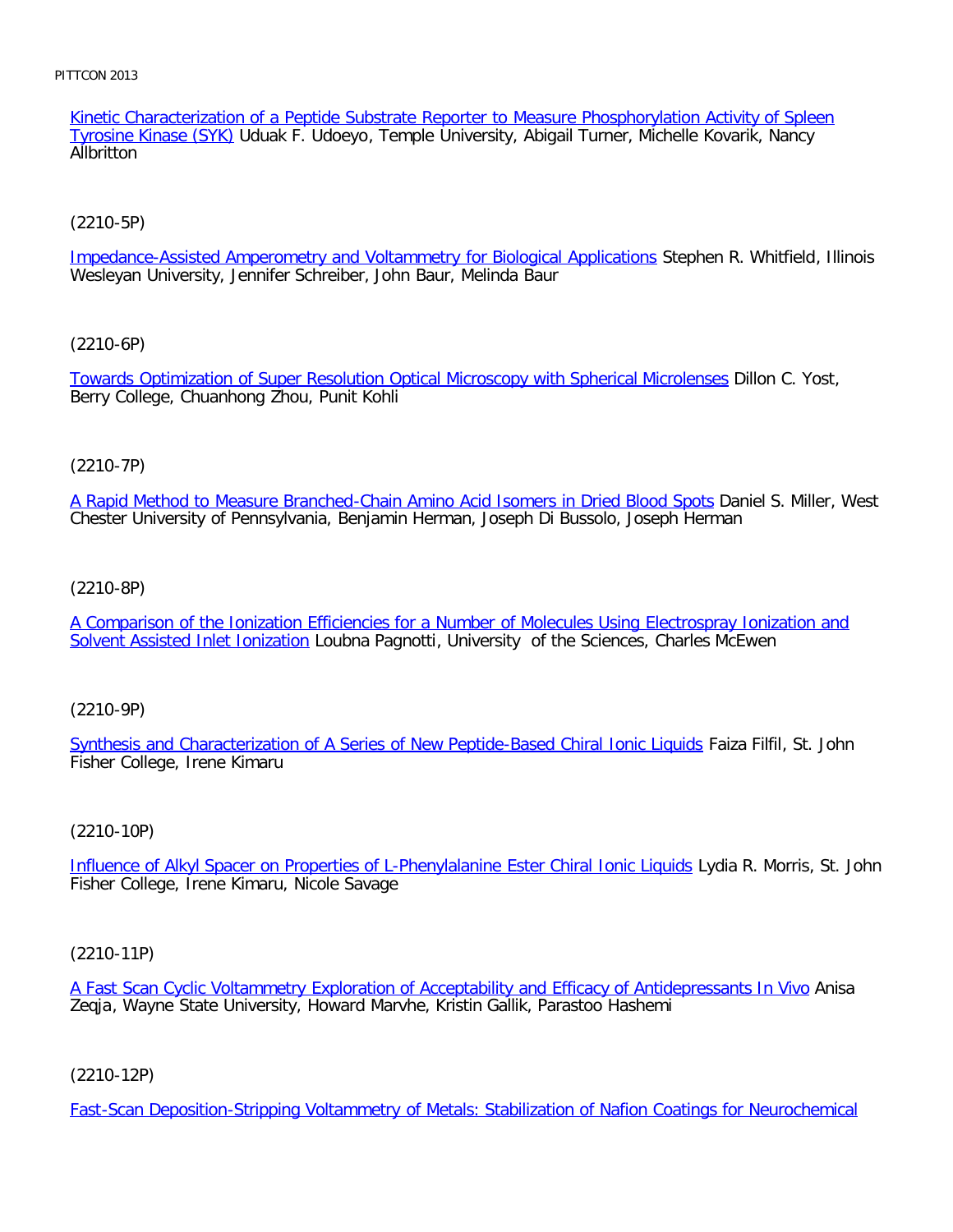Applications Audrey Sulkanen, Wayne State University, Karl Charlson, Parastoo Hashemi, Pavithra Pathirathna, Yuanyuan Yang

[\(2210-13P\)](file:///p|/print%20on%20demand%20titles/23101-23200/23133/23133%20source%20materials/papers/2210-13.htm)

Synthesis and Kinetics of BSA Microspheres for Drug Delivery Austin T. Keller, Colorado College, Nathan Bower

[\(2210-15P\)](file:///p|/print%20on%20demand%20titles/23101-23200/23133/23133%20source%20materials/papers/2210-15.htm)

Evaluation of Hopped Wort to Assess Efficiency of the Industrial Whirlpool Process Kelsey A. Packard, University of New Hampshire, Austin Gregoire, Elizabeth Brady, Sterling Tomellini

### (2210-16P)

[Electrografting, Spontaneous Grafting and Solvent-Free Modification of Carbon Electrodes Using](file:///p|/print%20on%20demand%20titles/23101-23200/23133/23133%20source%20materials/papers/2210-16.htm) Aryldiazonium Tosylates Jonathan Price, Wittenberg University, Kristin Cline, Thomas Mori

### (2210-18P)

[Video-based Lip Tracking System Calibration and Enhancement](file:///p|/print%20on%20demand%20titles/23101-23200/23133/23133%20source%20materials/papers/2210-18.htm) Paul B. Szyszko, La Salle University, Jennifer Kleinow, William Weaver

### (2210-19P)

[Determination of Estradiol Aqueous Solubility by High Performance Liquid Chromatography](file:///p|/print%20on%20demand%20titles/23101-23200/23133/23133%20source%20materials/papers/2210-19.htm) Matthew Grim, Christopher Newport University, Geoffrey Klein

(2210-20P)

Oxidation of p-cresol to p-hydroxybenzaldehyde Using Metal Catalysts Jordan Esely-Kohlman, Bethel [College](file:///p|/print%20on%20demand%20titles/23101-23200/23133/23133%20source%20materials/papers/2210-20.htm)

(2210-21P)

Compositional Comparison of Asphaltenes Collected via Two Extraction Techniques Mitchell R. Horten, Christopher Newport University, Geoffrey Klein, Ward Strickland

(2210-22P)

HPLC Method Development for the Separation and Detection of 17]-Estradiol and Its Seven Degradation Products Katherine N. Schumacher, Christopher Newport University, Geoffrey Klein, Jesse Maxwell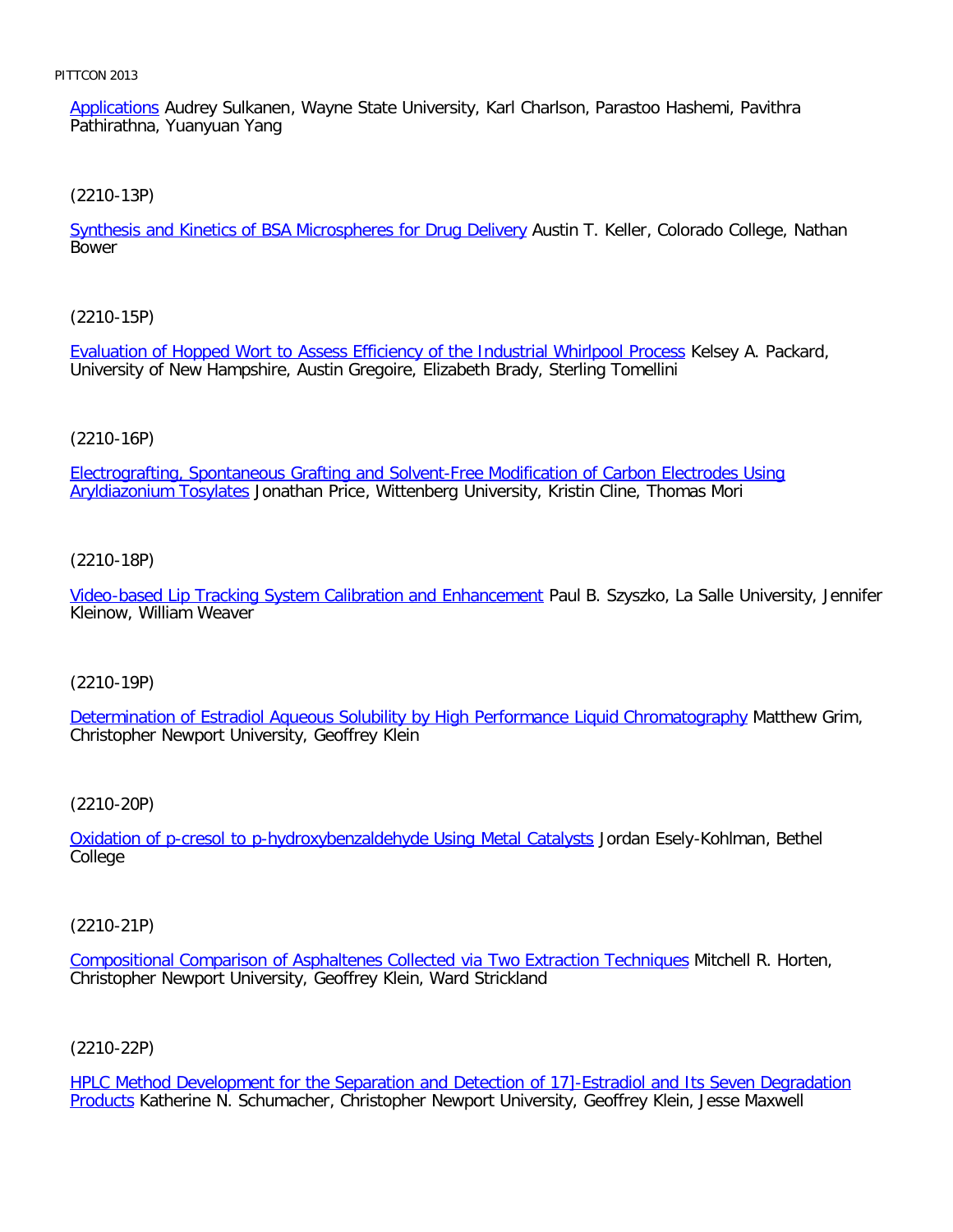[\(2210-23P\)](file:///p|/print%20on%20demand%20titles/23101-23200/23133/23133%20source%20materials/papers/2210-23.htm)

The Characterization of Prepared Immobilized -cyclodextrin Beads and Their Binding Affinity with Enkephalin Neuropeptides in Microdialysis Sampling Tiffany Onifer, Waynesburg University, Heidi Fletcher, Sarah **Farquhar** 

[\(2210-24P\)](file:///p|/print%20on%20demand%20titles/23101-23200/23133/23133%20source%20materials/papers/2210-24.htm)

Computer Simulation Study of Methane Hydrate Formation in Carbon Nanotubes Roger D. Boff, University of Pittsburgh, Ken Jordan

### [\(2210-25P\)](file:///p|/print%20on%20demand%20titles/23101-23200/23133/23133%20source%20materials/papers/2210-25.htm)

[Capsaicin an](file:///p|/print%20on%20demand%20titles/23101-23200/23133/23133%20source%20materials/papers/2210-25.htm)d Scoville Heat Unit (SHU) Quantification of Peppers Using High Performance Liquid Chromatography Scott A. Braden, Westminster College, Sarah Kennedy

### (2210-26P)

[Spectroscopic Investigation of Band-Edge Luminescence in Magic-Sized Cadmium Chalcogenide Nanocrystals](file:///p|/print%20on%20demand%20titles/23101-23200/23133/23133%20source%20materials/papers/2210-26.htm) [as a Function of Solution-Phase Equilibri](file:///p|/print%20on%20demand%20titles/23101-23200/23133/23133%20source%20materials/papers/2210-26.htm)a Caitlin R. Eno, Elmira College, Jared Baker, Natalie Robinson

### (2210-27P)

[Electroosmotic Flow \(EOF\) in Glass and Plastic Microfluidic Devices](file:///p|/print%20on%20demand%20titles/23101-23200/23133/23133%20source%20materials/papers/2210-27.htm) Shane M. McMahon, Penn State Berks, James Karlinsey, Ryan Keltz

(2210-28P)

Optimization of the Recovery of Barium and Strontium from Produced Water Danielle N. Murtagh, [Westminster College, Helen Boylan](file:///p|/print%20on%20demand%20titles/23101-23200/23133/23133%20source%20materials/papers/2210-28.htm)

(2210-29P)

Assessing the Effectiveness of a Fluorometer for Detecting Oil in the Marine Environment in the Presence of Dissolved Organic Matter Glenn S. Frysinger, US Coast Guard Academy, Corey Green, Curtis Hayes, Deanna [Bergondo, Gregory Hall, Richard Nagel](file:///p|/print%20on%20demand%20titles/23101-23200/23133/23133%20source%20materials/papers/2210-29.htm)

(2210-30P)

Quantification of Capsaicin and Determination of Scoville Units of Salsas Through High Performance Liquid Chromatography Olivia Miller, Westminster College, Sarah Kennedy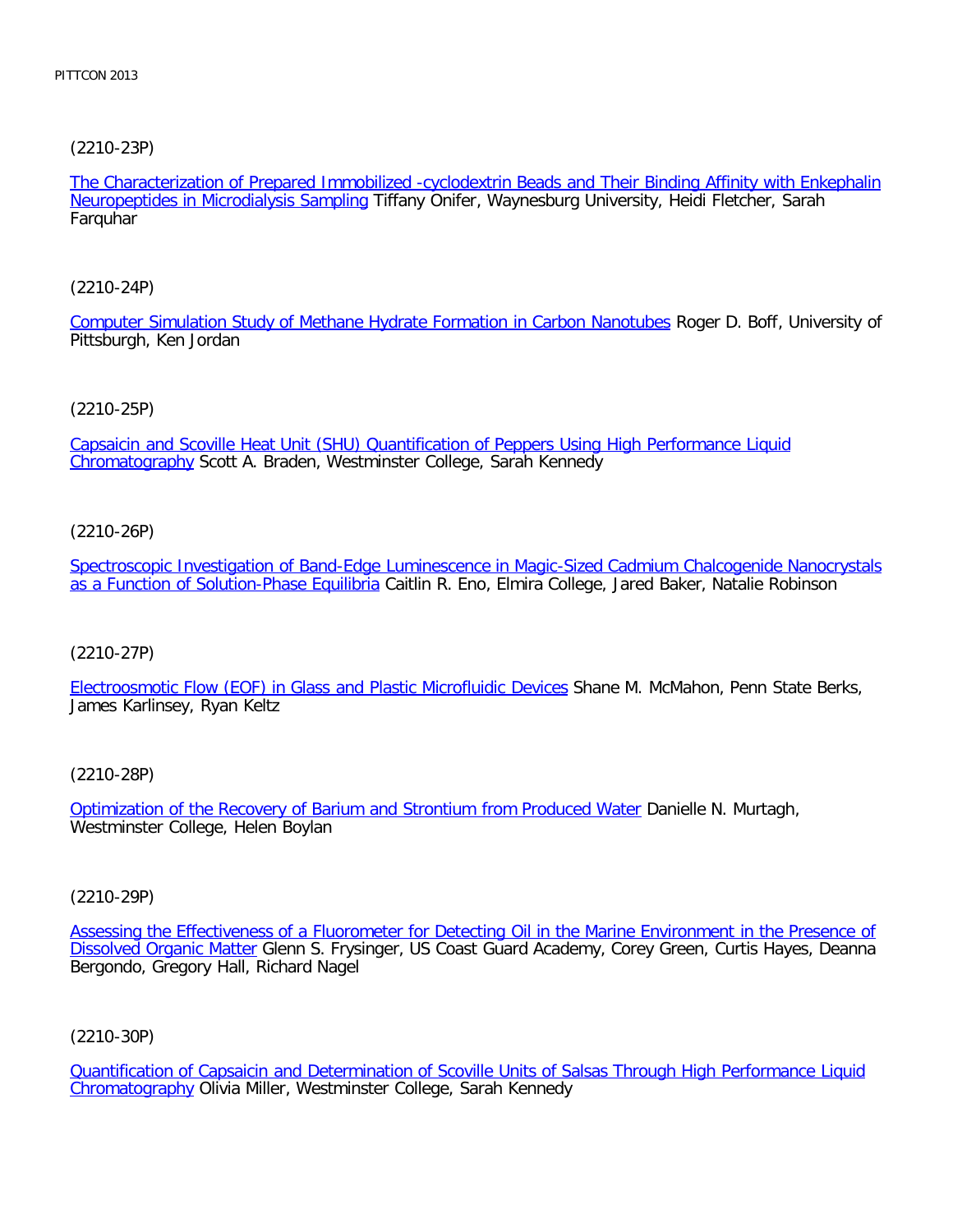[\(2210-31P\)](file:///p|/print%20on%20demand%20titles/23101-23200/23133/23133%20source%20materials/papers/2210-31.htm)

Spectroscopic Characterization of Acetic Acid-Derived Carbon Nanoparticles as a Function of pH Katelyn D. Nicoletta, Elmira College, Jared Baker

[\(2210-32P\)](file:///p|/print%20on%20demand%20titles/23101-23200/23133/23133%20source%20materials/papers/2210-32.htm)

LC/MS Comparisons of Mauveine Dyes Prepared by Traditional and Novel Oxidations Robert K. Saxton, Hampden-Sydney College, Kevin Dunn, Paul Mueller

[\(2210-33P\)](file:///p|/print%20on%20demand%20titles/23101-23200/23133/23133%20source%20materials/papers/2210-33.htm)

Preliminary Studies in the Chemometric Analysis of Frack Water Samples Gavin Steadman, Westminster College, Brittany Majors, Carolyn Cuff, Helen Boylan, Morgan Swartz

(2210-34P)

[Longitudinal Study of Metal Concentrations in Fingernails, Toenails, and Hair: A Comparative Analysis](file:///p|/print%20on%20demand%20titles/23101-23200/23133/23133%20source%20materials/papers/2210-34.htm) Krista M. Ulisse, Westminster College, Helen Boylan

(2210-35P)

[Investigating Colligative Properties of Solutions](file:///p|/print%20on%20demand%20titles/23101-23200/23133/23133%20source%20materials/papers/2210-35.htm) Joshua Walker, Shenandoah University, Diep Ca, Hiwan Brhena, Jason Weibel, Nicholas Petrilla

(2210-36P)

UVRR Studies of Poly-Glutamine Fibril Aggregation Jonathan Weisberg, University of Pittsburgh, David [Punihaole, Liqi Feng, Sanford Asher](file:///p|/print%20on%20demand%20titles/23101-23200/23133/23133%20source%20materials/papers/2210-36.htm)

(2210-37P)

Analyzing the Chemistry Behind Color-Changing Paints Nicole E. George, Westminster College, Helen [Boylan, Julie Rice](file:///p|/print%20on%20demand%20titles/23101-23200/23133/23133%20source%20materials/papers/2210-37.htm)

(2210-38P)

Analysis of a Non-Thermal Microwave Effect on Proteins: A Novel SPROX Approach Sarah A. Welsh, Westminster College, Helen Boylan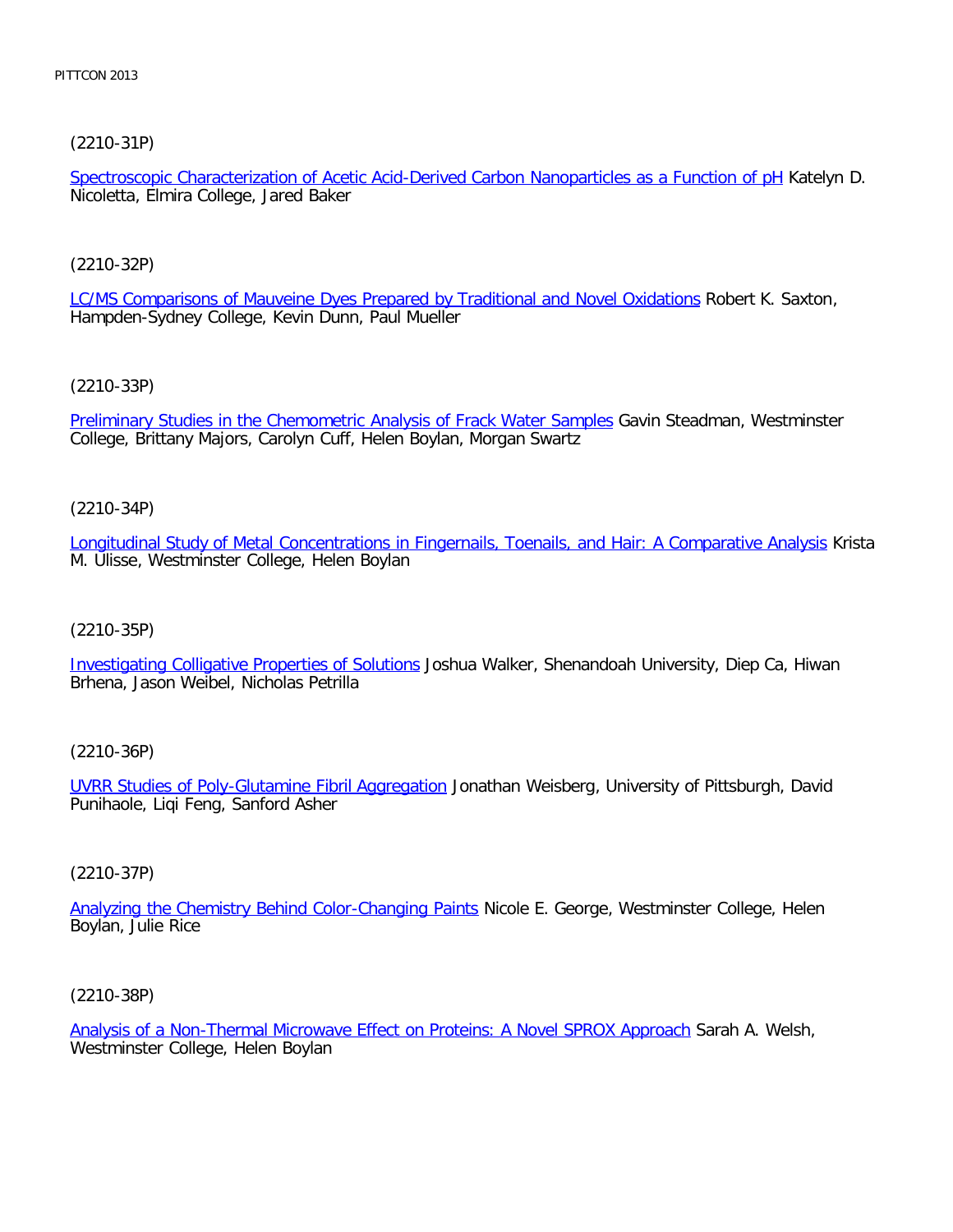[\(2210-39P\)](file:///p|/print%20on%20demand%20titles/23101-23200/23133/23133%20source%20materials/papers/2210-39.htm)

Monitoring Degradation of 1-ethyl-3-methylimidazolium Bromide Ionic Liquid in Aqueous Potassium Permanganate Using HPLC Conrad Liu, Kalamazoo College, Clifford Harris, Danielle Bennett, Jacob Skeans, Jennifer Furchak, Joseph Smith, Kara Sherman

# **Thursday AM, March 21, 2013**

SYMPOSIA

Session 2220

ACS ANYL - Metals in Biology - arranged by Characterization of Moiety and Function - David Koppenaal, PNL

Thursday AM, Room: 125

David Koppenaal, CNRS University, Presiding

8:05 AM

(2220-1)

[Probing for Metals, Metal Moieties and Metal-Containing Molecules in Biological Systems: Can Mass](file:///p|/print%20on%20demand%20titles/23101-23200/23133/23133%20source%20materials/papers/2220-1.htm) Spectrometry Alone Do The Job? Ryszard Lobinski, CNRS University

8:40 AM

(2220-2)

[Metallomic Markers in Medici](file:///p|/print%20on%20demand%20titles/23101-23200/23133/23133%20source%20materials/papers/2220-2.htm)ne Ariel D. Anbar, Arizona State University, Gwyneth Gordon, Jennifer Morgan, Joseph Skulan

9:15 AM

(2220-3)

Metallomics Approaches – Powerful Methods to Study Metalloprotein Regulation in Biomedical Research [Joseph Caruso, University of Cincinnati, Aleksey Porollo, George Deepe, Julio Landero-Fig](file:///p|/print%20on%20demand%20titles/23101-23200/23133/23133%20source%20materials/papers/2220-3.htm)ueroa, [Kavit](file:///p|/print%20on%20demand%20titles/23101-23200/23133/23133%20source%20materials/papers/2220-3.htm)ha Subramanian

9:50 AM

(2220-4)

**ESI-MS to Microplasma Elemental MS in Less Than a Minute R Kenneth Marcus, Clemson University,** [Benjamin Manard, Carolyn Burdette, Lynn Zhang](file:///p|/print%20on%20demand%20titles/23101-23200/23133/23133%20source%20materials/papers/2220-4.htm)

SYMPOSIA

Session 2230

Analysis of Pathogenic Bacteria in Complex Mixtures and Microbial Communities by Proteomics Mass Spectrometry - arranged by Rabih E. Jabbour, US Army ECBC

Thursday AM, Room: 124

Rabih E. Jabbour, US Army ECBC, Presiding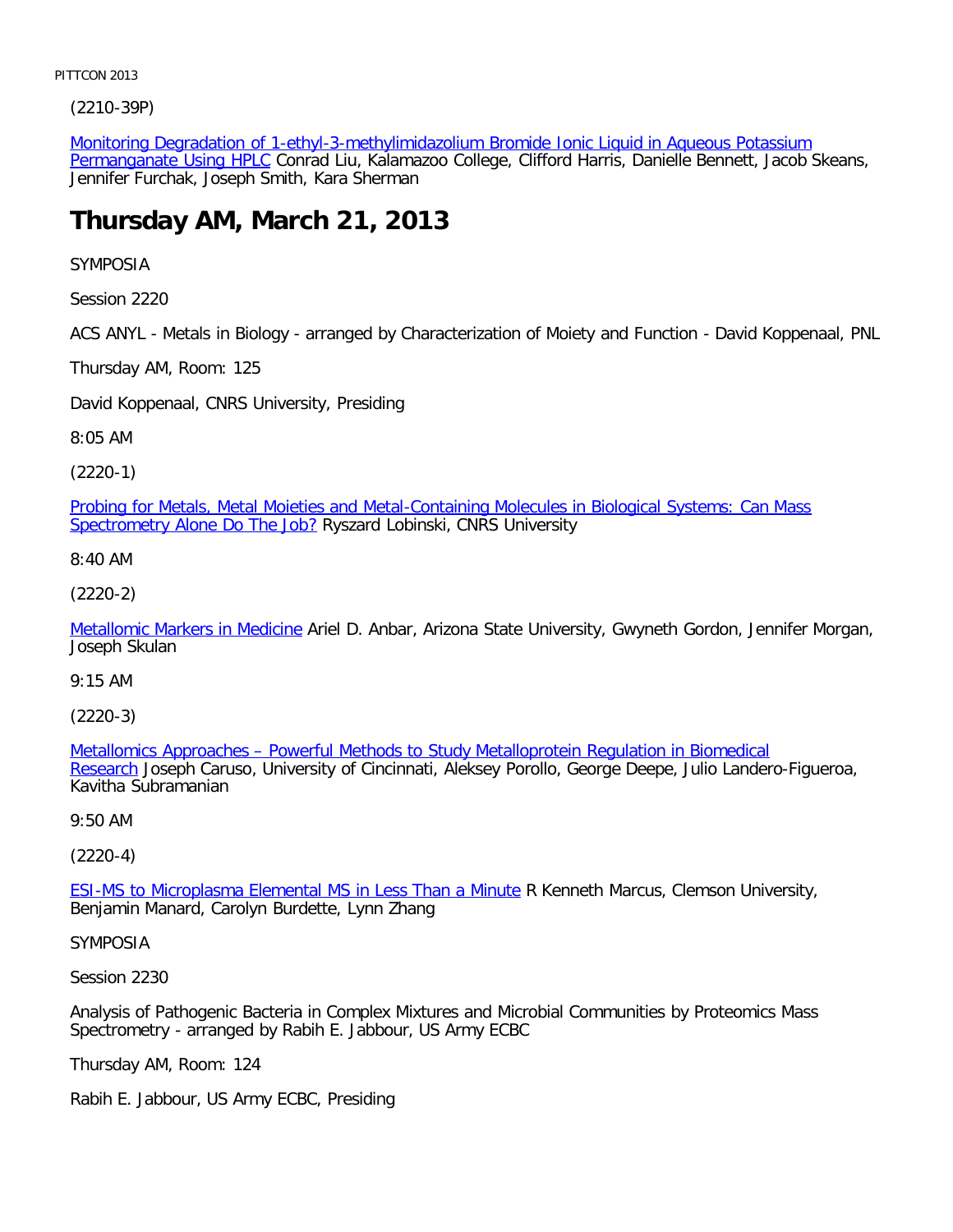8:05 AM

[\(2230-1\)](file:///p|/print%20on%20demand%20titles/23101-23200/23133/23133%20source%20materials/papers/2230-1.htm)

Mass Spectrometry Based Pan-omic Studies of Complex Host-Pathogen-Commensal Systems Richard Smith, Pacific Northwest National Laboratory, Brooke Deatherage, James Sanford, Jie Li, Joshua Adkins, Marcus Jones, Scott Kronewitter, Young-Mo Kim

8:40 AM

[\(2230-2\)](file:///p|/print%20on%20demand%20titles/23101-23200/23133/23133%20source%20materials/papers/2230-2.htm)

Use of Proteomics Mass Spectrometry to Expand our Global Understanding of Tuberculosis Karen M. Dobos, Colorado State University, Angelo Izzo, Carolina Mehaffy, Jessica Prenni, Jolynn Troudt, Lisa Wolfe, Nicole Kruh-Garcia

9:15 AM

(2230-3)

[Identification of Bacteria in Complex Double-Blind Microorganism Mixtures by LC-ESI-MS/MS](file:///p|/print%20on%20demand%20titles/23101-23200/23133/23133%20source%20materials/papers/2230-3.htm) A Peter Snyder, US Army ECBC, Rabih Jabbour

9:50 AM

(2230-4)

[Quantitative Microbial Community Analysis: Can We Find a Target Bacterium?](file:///p|/print%20on%20demand%20titles/23101-23200/23133/23133%20source%20materials/papers/2230-4.htm) Kenneth F. Reardon, Colorado State University, Jeremy Chignell, Seijin Park

10:25 AM

(2230-5)

[Metagenomic and Metaproteomic Analyses of Marine Biofilms](file:///p|/print%20on%20demand%20titles/23101-23200/23133/23133%20source%20materials/papers/2230-5.htm) Dasha Leary, Naval Research Laboratory, Gary Vora

SYMPOSIA

Session 2240

Analytical Chemistry in the Next Ten Years - arranged by M Bonner Denton, University of Arizona

Thursday AM, Room: 201A

M Bonner Denton, University of Arizona, Presiding

8:05 AM

(2240-1)

Chemical Instrumentation: New Methodologies Open Doors for Advanced Handheld Instrumentation - Taking the Lab to the Sample M Bonner Denton, University of Arizona

[8:40 AM](file:///p|/print%20on%20demand%20titles/23101-23200/23133/23133%20source%20materials/papers/2240-1.htm)

(2240-2)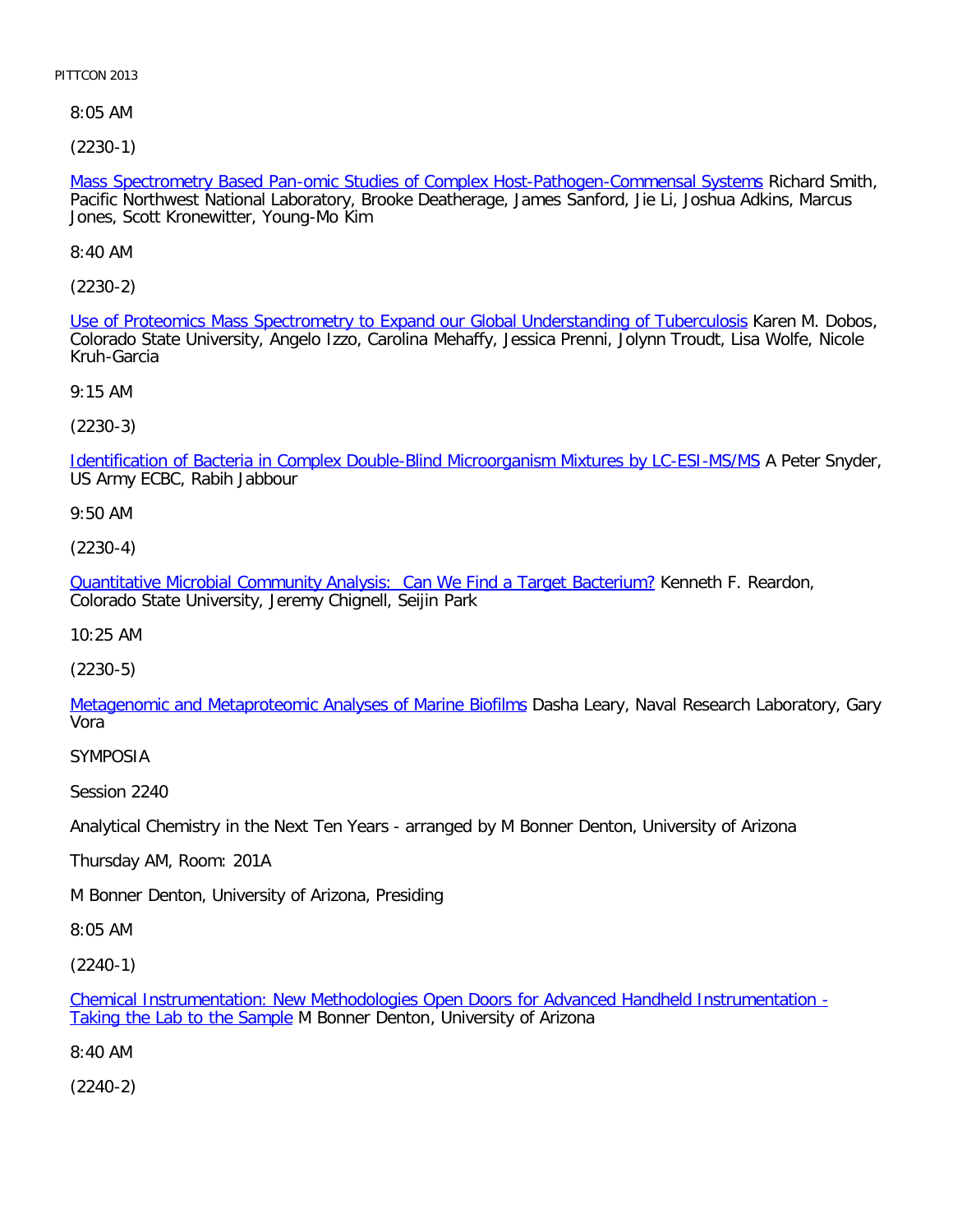Single Cell Assays: Past, Present and Future Trends Jonathan Sweedler, University of Illinois

9:15 AM

[\(2240-3\)](file:///p|/print%20on%20demand%20titles/23101-23200/23133/23133%20source%20materials/papers/2240-3.htm)

Advances in Separation Science Edward S. Yeung, Iowa State University

9:50 AM

[\(2240-4\)](file:///p|/print%20on%20demand%20titles/23101-23200/23133/23133%20source%20materials/papers/2240-4.htm)

Mass Spectrometry: A Ten Year Forecast Alan G. Marshall, Florida State University

10:25 AM

[\(2240-5\)](file:///p|/print%20on%20demand%20titles/23101-23200/23133/23133%20source%20materials/papers/2240-5.htm)

The Future of Analytical and Physical Measurements in Industry Curtis Marcott, Light Light Solutions

# SYMPOSIA

Session 2250

Challenges, Opportunities, and Innovation in DNA and RNA Screening - arranged by Joel M. Harris, University of Utah

Thursday AM, Room: 123

Joel M. Harris, University of Utah, Presiding

8:05 AM

(2250-1)

New Ways to Use Nanostructured Plasmonic Interfaces, Surface Enzyme Chemistries and Surface-Sensitive [Optical Spectroscopies for the Ultrasensitive Multiplexed Detection of Nucleic Acids](file:///p|/print%20on%20demand%20titles/23101-23200/23133/23133%20source%20materials/papers/2250-1.htm) Robert M. Corn, [University of California - Irvine, Aaron Halpern, Ting Seefeld, Yulin Chen](file:///p|/print%20on%20demand%20titles/23101-23200/23133/23133%20source%20materials/papers/2250-1.htm)

8:40 AM

(2250-2)

Multiplexed Nucleic Acid Analyses Enabled by Silicon Photonic Microring Resonator Arrays: Approaches to [Direct Sequence Discrimination, Improved Target Capture and Enhanced Detection Sensitivity](file:///p|/print%20on%20demand%20titles/23101-23200/23133/23133%20source%20materials/papers/2250-2.htm) Ryan C. [Bailey, University of Illinois at Urbana-Champaign, Abraham Qavi, Jared Kindt, Philip Rabe](file:///p|/print%20on%20demand%20titles/23101-23200/23133/23133%20source%20materials/papers/2250-2.htm)

9:15 AM

(2250-3)

Force-Induced Unzipping of Lesion-Containing Duplexes in an Alpha-Hemolysn Nanopore Henry White, University of Utah, Aaron Fleming, Cynthia Burrows, Qian Jin

[9:50 AM](file:///p|/print%20on%20demand%20titles/23101-23200/23133/23133%20source%20materials/papers/2250-3.htm)

(2250-4)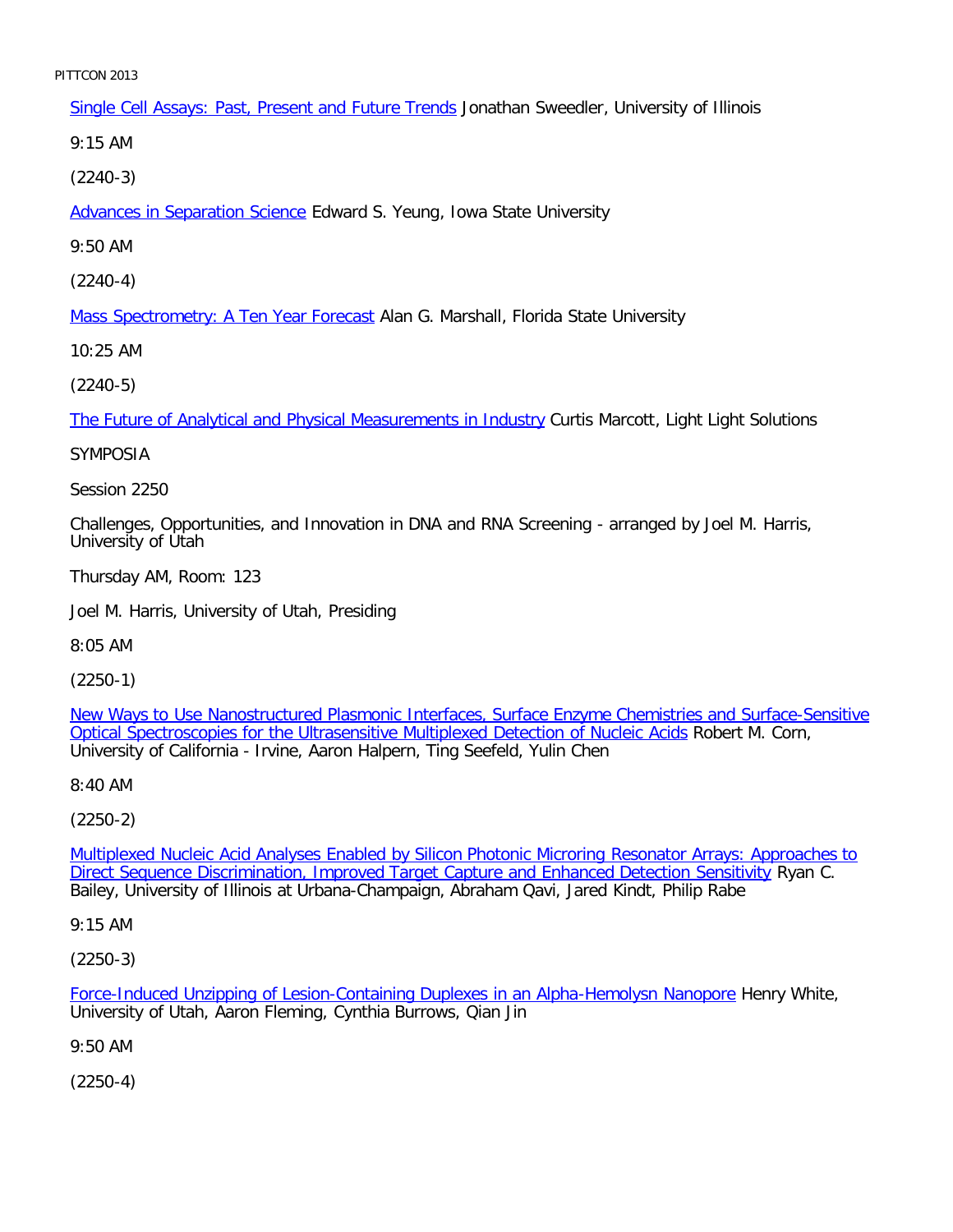Low Density DNA Microarrays for Rapid, Multiplexed Diagnostics Kathy Rowlen, InDevR Inc.

10:25 AM

[\(2250-5\)](file:///p|/print%20on%20demand%20titles/23101-23200/23133/23133%20source%20materials/papers/2250-5.htm)

Single-Molecule Measurements of DNA Hybridization Kinetics Joel M. Harris, University of Utah, Eric Peterson

SYMPOSIA

Session 2260

Environmental Applications of High Resolution Mass Spectrometry - arranged by Earl M. Thurman, University of Colorado

Thursday AM, Room: 118C

Earl M. Thurman, University of Colorado, Presiding

8:05 AM

(2260-1)

[Accurate Mass LC/MS and GC/MS Applications in Agricultural R&D](file:///p|/print%20on%20demand%20titles/23101-23200/23133/23133%20source%20materials/papers/2260-1.htm) Jeffrey R. Gilbert, Dow AgroSciences

8:40 AM

(2260-2)

[Use of LC-Q-TOF-MS for the Identification of Plant and Soil Degradation Products](file:///p|/print%20on%20demand%20titles/23101-23200/23133/23133%20source%20materials/papers/2260-2.htm) Imma Ferrer, University of Colorado, Earl Michael Thurman, Jerry Zweigenbaum

9:15 AM

(2260-3)

Leveraging High Performance Time of Flight Mass Spectrometry in the Identification and Trace Analysis of Analytes in Complex Environmental Matrices [Jeffrey Patrick, LECO Corporation, David Alonso, Joe Binkley,](file:///p|/print%20on%20demand%20titles/23101-23200/23133/23133%20source%20materials/papers/2260-3.htm) [Kevin Siek](file:///p|/print%20on%20demand%20titles/23101-23200/23133/23133%20source%20materials/papers/2260-3.htm)

9:50 AM

(2260-4)

Some Recent Advances in Environmental Proteomics Roberto Samperi, Rome University

[10:25 AM](file:///p|/print%20on%20demand%20titles/23101-23200/23133/23133%20source%20materials/papers/2260-4.htm)

(2260-5)

Accurate Mass Analysis of Hydraulic Fracturing Waters Earl Michael Thurman, University of Colorado, Imma Ferrer

[SYMPOSIA](file:///p|/print%20on%20demand%20titles/23101-23200/23133/23133%20source%20materials/papers/2260-5.htm)

Session 2270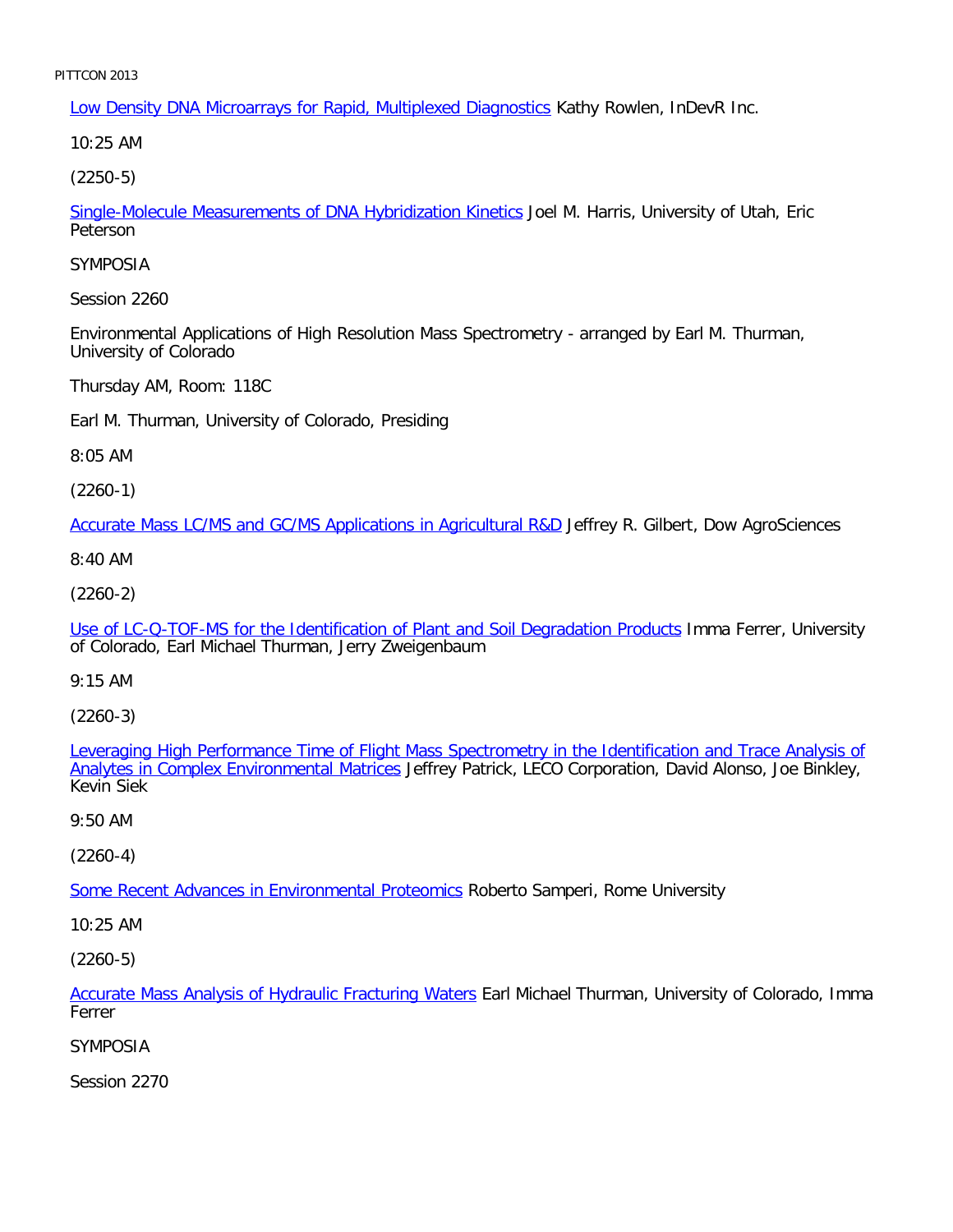The Role of the Analytical Laboratory in Biomonitoring Studies - arranged by Brian T. Buckley, Rutgers **University** 

Thursday AM, Room: 122A

Brian T. Buckley, Rutgers University, Presiding

8:05 AM

[\(2270-1\)](file:///p|/print%20on%20demand%20titles/23101-23200/23133/23133%20source%20materials/papers/2270-1.htm)

Biomonitoring of Exposure to Environmental Chemicals Dana B. Barr, Emory University

8:40 AM

[\(2270-2\)](file:///p|/print%20on%20demand%20titles/23101-23200/23133/23133%20source%20materials/papers/2270-2.htm)

[Use of Biomarkers to Evaluate Effects of](file:///p|/print%20on%20demand%20titles/23101-23200/23133/23133%20source%20materials/papers/2270-2.htm) Residential Chlorpyrifos Exposure During Pregnancy on Fetal Growth and Child Cognitive Development Robin M. Whyatt, Columbia University, Dana Barr, Srikesh Arunajadai, Virginia Rauh

9:15 AM

(2270-3)

[Verification Without Commercial Standards, How Do We Know What We Don't Know?](file:///p|/print%20on%20demand%20titles/23101-23200/23133/23133%20source%20materials/papers/2270-3.htm) Brian T. Buckley, Rutgers University, Haiping Wang, Janice Coughlin, Yiling Cui

9:50 AM

(2270-4)

[Customized Automation Approach to High-Throughput Analysis of Environmental and Biological Samples for](file:///p|/print%20on%20demand%20titles/23101-23200/23133/23133%20source%20materials/papers/2270-4.htm) [Bio-Monitoring Stud](file:///p|/print%20on%20demand%20titles/23101-23200/23133/23133%20source%20materials/papers/2270-4.htm)ies Hilly Yang, Rutgers University, Brian Buckley, Chun Tong

10:25 AM

(2270-5)

The Future of Human Bio-Monitoring Through Biomarker Discovery Using A Metabolomics Approach Dean P. [Jones, Emory University](file:///p|/print%20on%20demand%20titles/23101-23200/23133/23133%20source%20materials/papers/2270-5.htm)

**WORKSHOPS** 

Session 2280

ALMA - Lab Management: Basics and Beyond - arranged by Kurt Headrick, Vale

Thursday AM, Room: 126B

Kurt Headrick, Vale, Presiding

8:05 AM

(2280-1)

**Essential Skills for Lab Managers and Supervisors Kurt Headrick, Vale**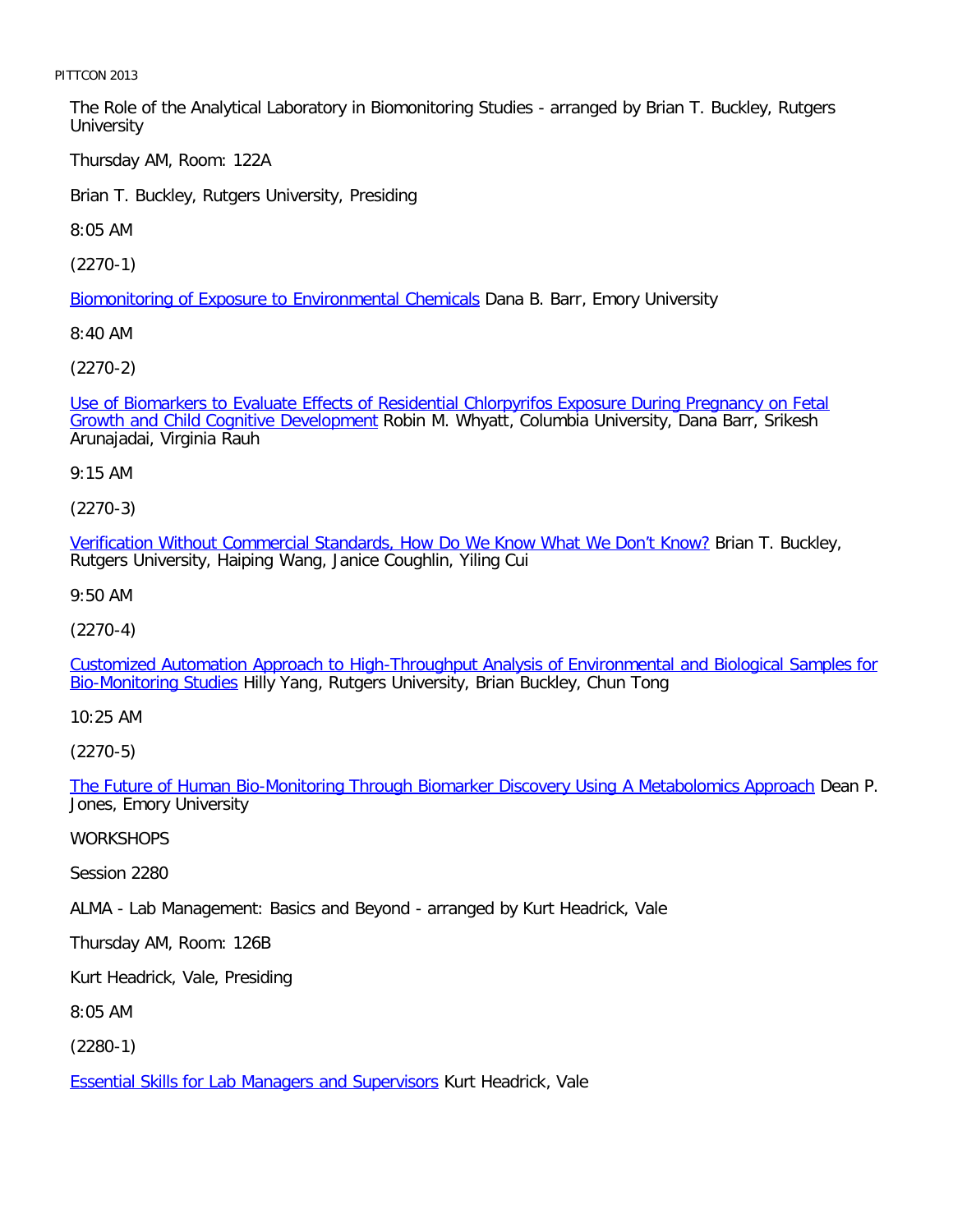8:35 AM

[\(2280-2\)](file:///p|/print%20on%20demand%20titles/23101-23200/23133/23133%20source%20materials/papers/2280-2.htm)

What's It Like on the Other Side - Transitioning into a Managerial Role Anna B. Polanco-Ramos, San Antonio Water System

9:05 AM

[\(2280-3\)](file:///p|/print%20on%20demand%20titles/23101-23200/23133/23133%20source%20materials/papers/2280-3.htm)

People Are The Most Important Laboratory Asset: How To Hire And Retain Your Best People Lawrence Murphy, Cabot Corporation

9:35 AM

[\(2280-4\)](file:///p|/print%20on%20demand%20titles/23101-23200/23133/23133%20source%20materials/papers/2280-4.htm)

Inspirational Bench Leadership – A Lesson in Communications Rick Parmely, Polished and Professional LLC

10:20 AM

(2280-5)

[Applying Project Management Concepts in the Laboratory](file:///p|/print%20on%20demand%20titles/23101-23200/23133/23133%20source%20materials/papers/2280-5.htm) Veronica J. Godley, San Antonio Water System

10:50 AM

(2280-6)

[Workload Management in Analytical Laboratories](file:///p|/print%20on%20demand%20titles/23101-23200/23133/23133%20source%20materials/papers/2280-6.htm) Vishnupriya Bhakthavatsalam, Reliance Technology Group

11:20 AM

(2280-7)

[How To Create a More Effective Lab Safety Program](file:///p|/print%20on%20demand%20titles/23101-23200/23133/23133%20source%20materials/papers/2280-7.htm) James A. Kaufman, The Laboratory Safety Institute (LSI)

**WORKSHOPS** 

Session 2290

NSF Division of Undergraduate Education: Strategies for Successful Proposals and Projects - arranged by Joseph J Grabowski, National Science Foundation

Thursday AM, Room: 202B

Joseph J Grabowski, National Science Foundation, Presiding

8:00 AM

Introductory Remarks - Joseph J Grabowski, and David Brown

8:05 AM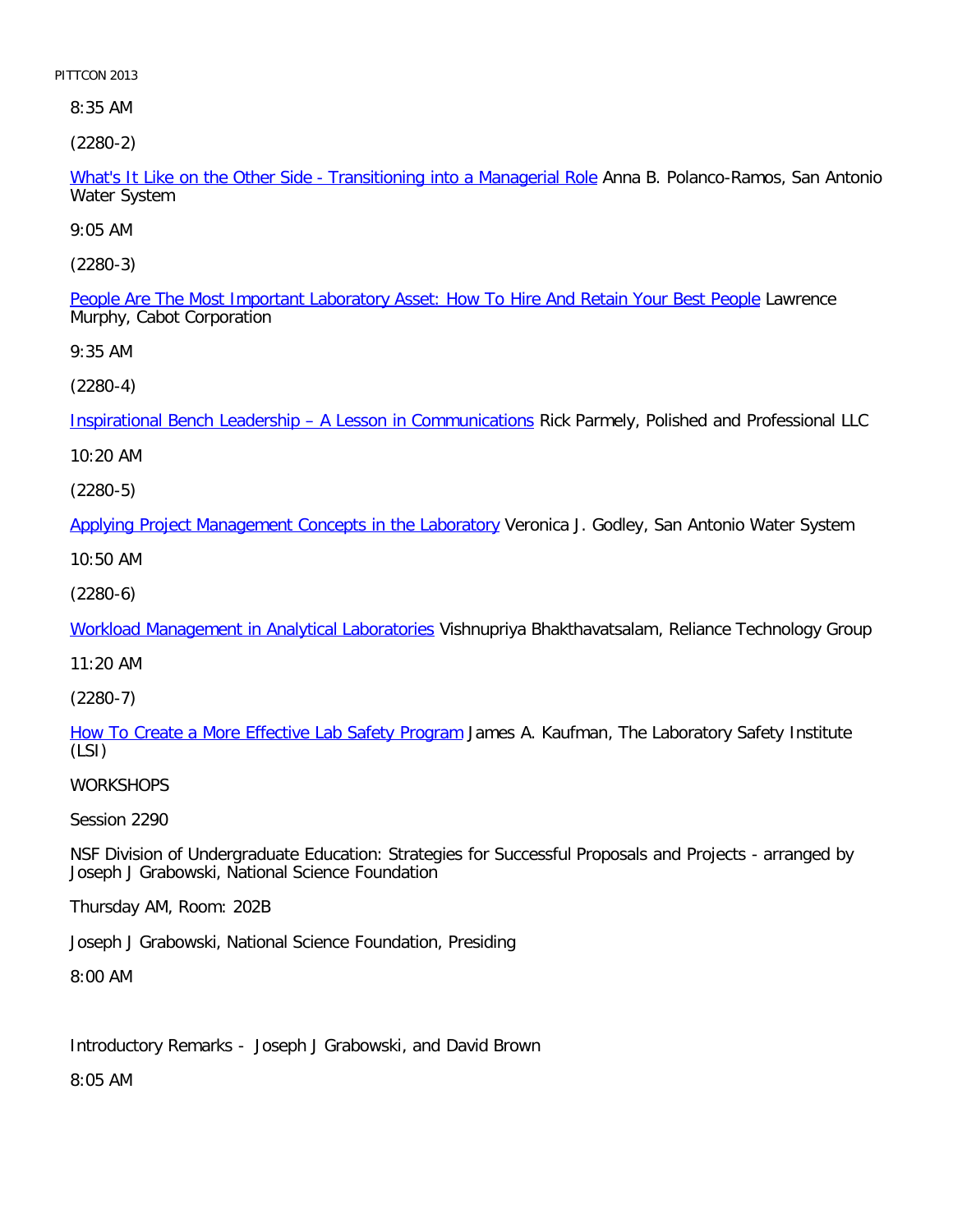Interactive Workshop On Writing Proposals, With Discussion And Mock Panel Reviews

**WORKSHOPS** 

Session 2300

The Present and Future of Core-Shell Column Technology - arranged by Jason Anspach, Phenomenex

Thursday AM, Room: 202A

Jason Anspach, Phenomenex, Presiding

8:05 AM

[\(2300-1\)](file:///p|/print%20on%20demand%20titles/23101-23200/23133/23133%20source%20materials/papers/2300-1.htm)

Fundamental Differences between Porous-Layer and Fully-Porous Silica HPLC Particles Richard A. Henry, The Pennsylvania State University

8:35 AM

(2300-2)

[Optimizing Particle Size to Maximize Performance and/or Minimize Pressure with Core-Shell](file:///p|/print%20on%20demand%20titles/23101-23200/23133/23133%20source%20materials/papers/2300-2.htm) [Techno](file:///p|/print%20on%20demand%20titles/23101-23200/23133/23133%20source%20materials/papers/2300-2.htm)logy Jason Anspach, Phenomenex, A Carl Sanchez, Jeff Layne, Lawrence Loo, Tivadar Farkas

9:05 AM

(2300-3)

[Investigation of Pharmaceutical HPMC Formulation Matrix Effects Upon Superficially Porous Packing C18](file:///p|/print%20on%20demand%20titles/23101-23200/23133/23133%20source%20materials/papers/2300-3.htm) [Stationary Pha](file:///p|/print%20on%20demand%20titles/23101-23200/23133/23133%20source%20materials/papers/2300-3.htm)ses Gregory K. Webster, AbbVie, Inc., Jacquelyn North, Jason Anspach

9:50 AM

(2300-4)

New Developments in Superficially Porous Particle Technology Xiaoli Wang, Agilent Technologies, William [Long, Wu Chen](file:///p|/print%20on%20demand%20titles/23101-23200/23133/23133%20source%20materials/papers/2300-4.htm)

10:20 AM

(2300-5)

Superficially Porous Silica Particle Technology Developments for Pharma and Biopharma Applications Barry [Boyes, Advanced Materials Technology, Joseph DeStefano, Joseph Kirkland, Tim Langlois](file:///p|/print%20on%20demand%20titles/23101-23200/23133/23133%20source%20materials/papers/2300-5.htm)

10:50 AM

(2300-6)

Core Shell Technology Running Tissue Samples James N. Marr, Merck & Co

[ORGANIZED CONTRIBUTED SESSIONS](file:///p|/print%20on%20demand%20titles/23101-23200/23133/23133%20source%20materials/papers/2300-6.htm)

Session 2310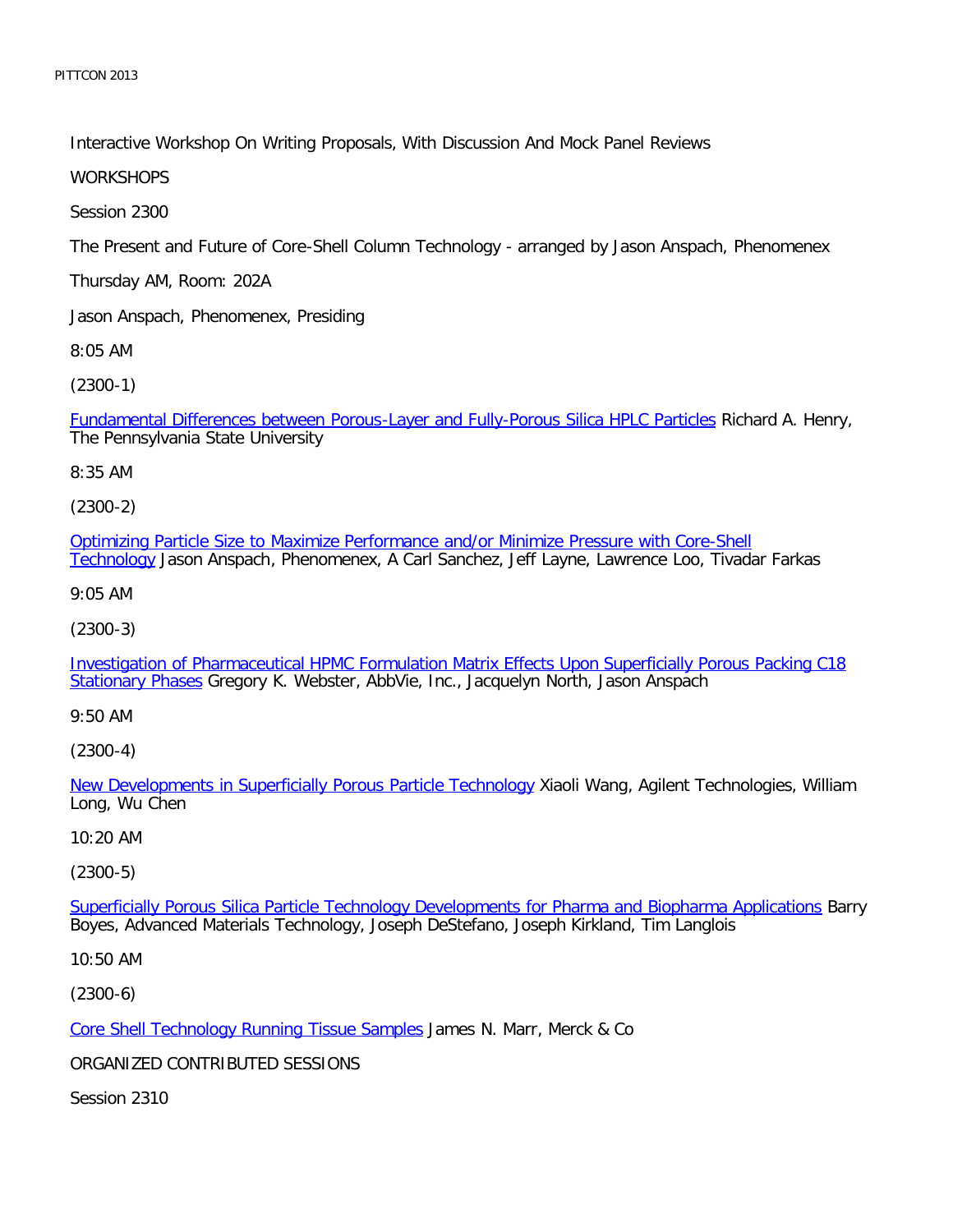Electrochemistry at Nanoscale Structures - arranged by Takashi Ito, Kansas State University

Thursday AM, Room: 121A

Takashi Ito, Kansas State University, Presiding

8:00 AM

[\(2310-1\)](file:///p|/print%20on%20demand%20titles/23101-23200/23133/23133%20source%20materials/papers/2310-1.htm)

Probes for Electrochemical Measurement with Scanning Ion Conductance Microscopy Lane A. Baker, Indiana **University** 

8:20 AM

[\(2310-2\)](file:///p|/print%20on%20demand%20titles/23101-23200/23133/23133%20source%20materials/papers/2310-2.htm)

Bed of Needles – Interfacing Microalgae Cells with an Array of Electrodes Hitomi Mukaibo, University of Rochester, Charles Martin, Eric Johnson

8:40 AM

(2310-3)

[Double Layer Dynamics at Nanometer Scale Interface](file:///p|/print%20on%20demand%20titles/23101-23200/23133/23133%20source%20materials/papers/2310-3.htm) Gangli Wang, Georgia State University, Dengchao Wang, Juan Liu, Maksim Kvetny, Warren Brown, Yan Li

9:00 AM

(2310-4)

[Spatially-Resolved Electrochemical Methods for the Nanoscale Investigation of Reactivity and Transport in](file:///p|/print%20on%20demand%20titles/23101-23200/23133/23133%20source%20materials/papers/2310-4.htm) [Materials for Energy Conversion and Storage](file:///p|/print%20on%20demand%20titles/23101-23200/23133/23133%20source%20materials/papers/2310-4.htm) Joaquin Rodriguez-Lopez, University of Illinois at Urbana-Champaign

9:35 AM

(2310-5)

Photoinduced Electron Transfer at Water/Lipid Interfaces: Three Cases Based on Hybrid Lipid Bilayers Zhan [Wei, Auburn University](file:///p|/print%20on%20demand%20titles/23101-23200/23133/23133%20source%20materials/papers/2310-5.htm)

# 9:55 AM

(2310-6)

Design Considerations for Nanostructured Semiconductor Photoelectrodes Stephen Maldonado, University of [Michigan](file:///p|/print%20on%20demand%20titles/23101-23200/23133/23133%20source%20materials/papers/2310-6.htm)

10:15 AM

(2310-7)

Electrochemical Oxidation of Metallic Nanoparticles Francis Zamborini, University of Louisville, Rafael Masitas

[10:35 AM](file:///p|/print%20on%20demand%20titles/23101-23200/23133/23133%20source%20materials/papers/2310-7.htm)

(2310-8)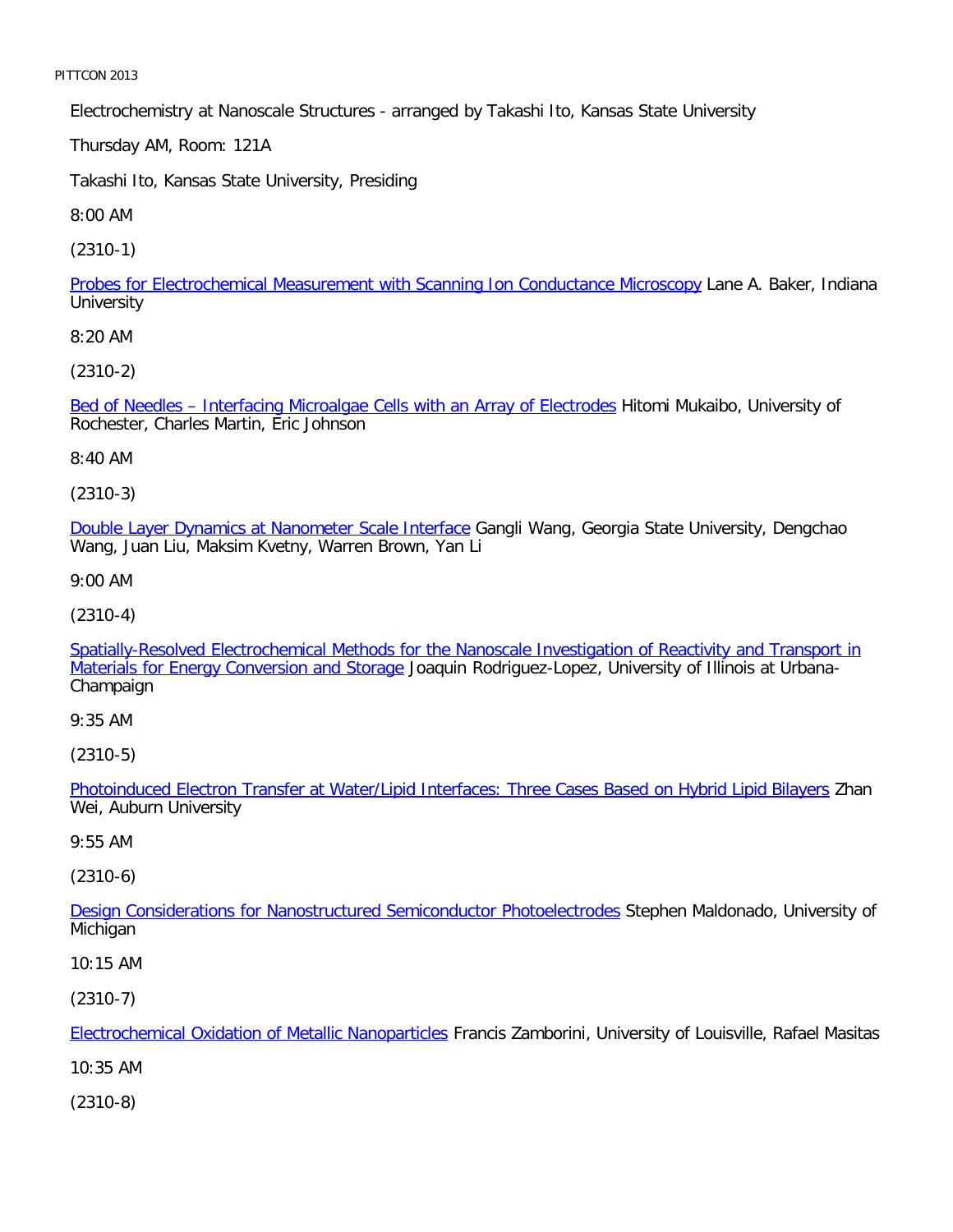Recessed Nanodisk-Array Electrodes with Ferrocene-Functionalized Nanopores for Electrochemical Sensing Takashi Ito, Kansas State University, Feng Li

ORGANIZED CONTRIBUTED SESSIONS

Session 2320

Ion Mobility Spectrometry as a Primary Analytical Technology in the Laboratory and in the Field - arranged by Charles S. Harden, SAIC-ECBC

Thursday AM, Room: 117

Charles S. Harden, SAIC-ECBC, Presiding

8:00 AM

[\(2320-1\)](file:///p|/print%20on%20demand%20titles/23101-23200/23133/23133%20source%20materials/papers/2320-1.htm)

[A Hand Held Differen](file:///p|/print%20on%20demand%20titles/23101-23200/23133/23133%20source%20materials/papers/2320-1.htm)tial Ion Mobility Spectrometer for the Rapid Detection and Identification of Vapor Phase Chemical Species Todd Griffin, Chemring Detection Systems, Eric Wallis, Paul Rauch, Robert McAtee, William Wu

8:20 AM

(2320-2)

[Hyphenated Differential Mobility Spectrometry as a Powerful Analytical Tool For Field Application](file:///p|/print%20on%20demand%20titles/23101-23200/23133/23133%20source%20materials/papers/2320-2.htm) Erkinjon G. Nazarov, University of Southern Florida, Kenneth Markoski

8:40 AM

(2320-3)

[UH-FAIMS in the Laboratory and Out in the Field: A Systems Perspective](file:///p|/print%20on%20demand%20titles/23101-23200/23133/23133%20source%20materials/papers/2320-3.htm) Ashley T. Wilks, Owlstone Inc

9:00 AM

(2320-4)

Real-Time Assessment of Air Quality on the International Space Station by Gas Chromatography-Differential Mobility Spectrometry [Thomas Limero, Wyle Laboratories](file:///p|/print%20on%20demand%20titles/23101-23200/23133/23133%20source%20materials/papers/2320-4.htm)

[9:35 AM](file:///p|/print%20on%20demand%20titles/23101-23200/23133/23133%20source%20materials/papers/2320-4.htm)

(2320-5)

Metabolic MCC/IMS-Profiles of Human Breath: Detection of Volatile Compounds and Infectious Agents in [the Airways by Ion Mobility Spectrometry of Exhaled Breath](file:///p|/print%20on%20demand%20titles/23101-23200/23133/23133%20source%20materials/papers/2320-5.htm) Joerg Ingo Baumbach, KIST Europe

#### [9:55 AM](file:///p|/print%20on%20demand%20titles/23101-23200/23133/23133%20source%20materials/papers/2320-5.htm)

(2320-6)

High Performance Ion Mobility Spectrometry (HPIMS): Addressing Analytical Challenges in a New Dimension Ching Wu, Excellims Corporation, Anthony Midey, Carol Moraff, Clinton Kruger, Jianglin Wu, Mark [Osgood](file:///p|/print%20on%20demand%20titles/23101-23200/23133/23133%20source%20materials/papers/2320-6.htm)

[10:15](file:///p|/print%20on%20demand%20titles/23101-23200/23133/23133%20source%20materials/papers/2320-6.htm) AM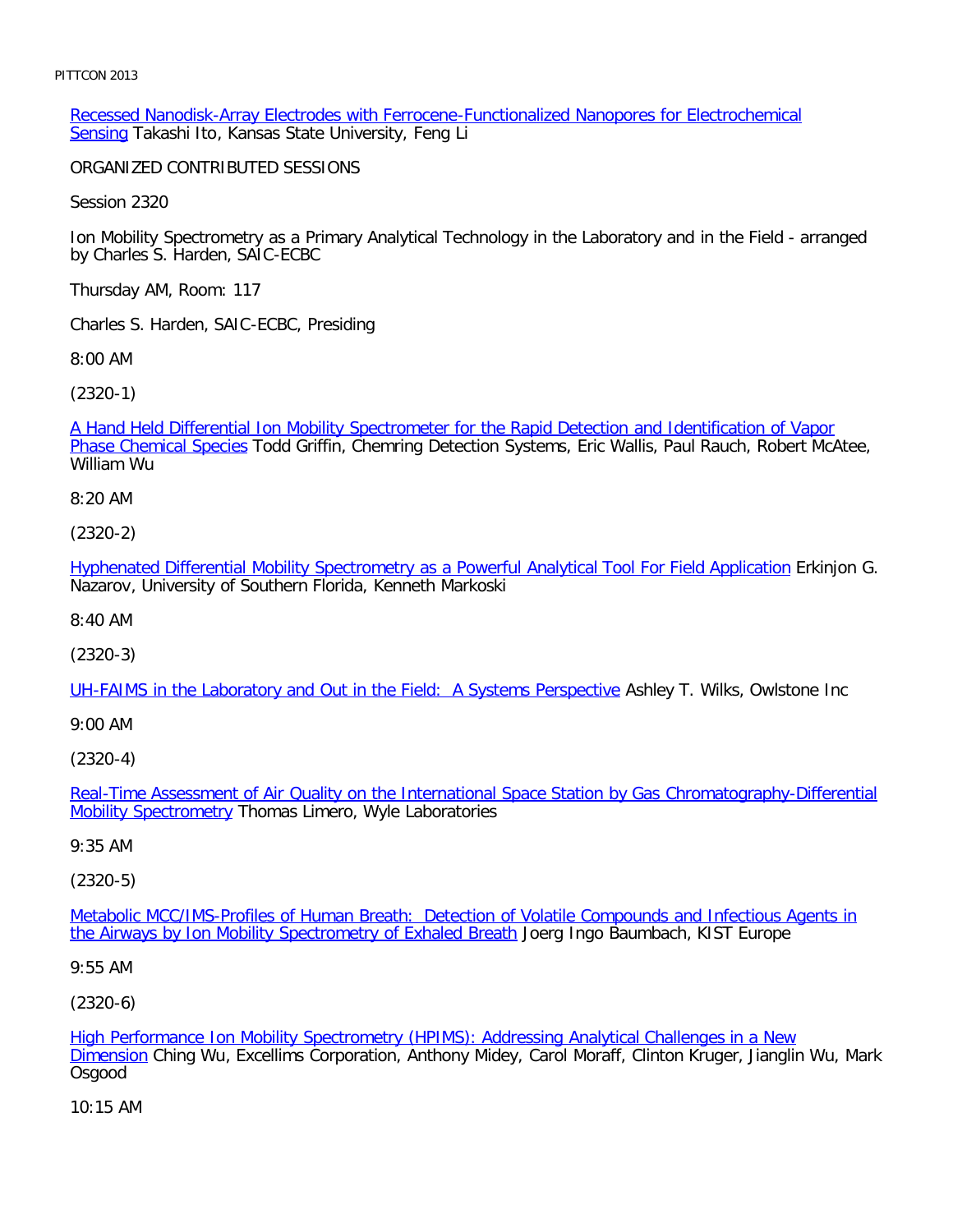[\(2320-7\)](file:///p|/print%20on%20demand%20titles/23101-23200/23133/23133%20source%20materials/papers/2320-7.htm)

Trace Explosives Detection in the Field with Low Power Hand Held Ion Mobility Sensors Alastair Clark, Smiths Detection

10:35 AM

[\(2320-8\)](file:///p|/print%20on%20demand%20titles/23101-23200/23133/23133%20source%20materials/papers/2320-8.htm)

Pharmaceutical Applications of Ion Mobility Spectrometry (IMS): Chemical Reaction Monitoring and Isomeric Analysis Shelly X. Li, Pfizer, Carol Moraff, Charles Cheng, Ching Wu, Gilles Goetz, Krueger Clinton

ORAL SESSIONS

Session 2330

Advances in Energy-Related Hydrocarbon Analysis - arranged by James Harynuk, University of Alberta

Thursday AM, Room: 122B

James Harynuk, University of Alberta, Presiding

8:00 AM

(2330-1)

[Review of Analytical Methods in Natural Gas Analysis](file:///p|/print%20on%20demand%20titles/23101-23200/23133/23133%20source%20materials/papers/2330-1.htm) Sohrab Zarrabian, Zegaz Instruments

8:20 AM

(2330-2)

[Bonded High Retentive and Selective Silica PLOT Column for Analyzing Hydrocarbons and Halogenated](file:///p|/print%20on%20demand%20titles/23101-23200/23133/23133%20source%20materials/papers/2330-2.htm) [Compou](file:///p|/print%20on%20demand%20titles/23101-23200/23133/23133%20source%20materials/papers/2330-2.htm)nds Jaap de Zeeuw, Restek Corporation, Bill Bromps, Gary Stidsen, Tom Vezza

8:40 AM

(2330-3)

Quantitative Analysis of Complex Fuel Gas Mixtures with a Quadrupole Mass Spectrometer Charles De Carlo, [Extrel CMS, Eric Loose](file:///p|/print%20on%20demand%20titles/23101-23200/23133/23133%20source%20materials/papers/2330-3.htm)

#### 9:00 AM

(2330-4)

Method Development for Determination of PCBs in Mineral Insulting Oil by SPME-GC-ECD Massimo Santoro, [Thermo Fisher Scientific, Alexandre Teixeira de Souza Machado, Danilo Pierone, Jaqueline de](file:///p|/print%20on%20demand%20titles/23101-23200/23133/23133%20source%20materials/papers/2330-4.htm) Lorena

9:35 AM

(2330-5)

Dramatically Improved Hydrocarbon Analysis with a GC-MS with Cold EI Aviv Amirav, Tel Aviv University, Alexander Fialkov, Tal Alon

[9:55 AM](file:///p|/print%20on%20demand%20titles/23101-23200/23133/23133%20source%20materials/papers/2330-5.htm)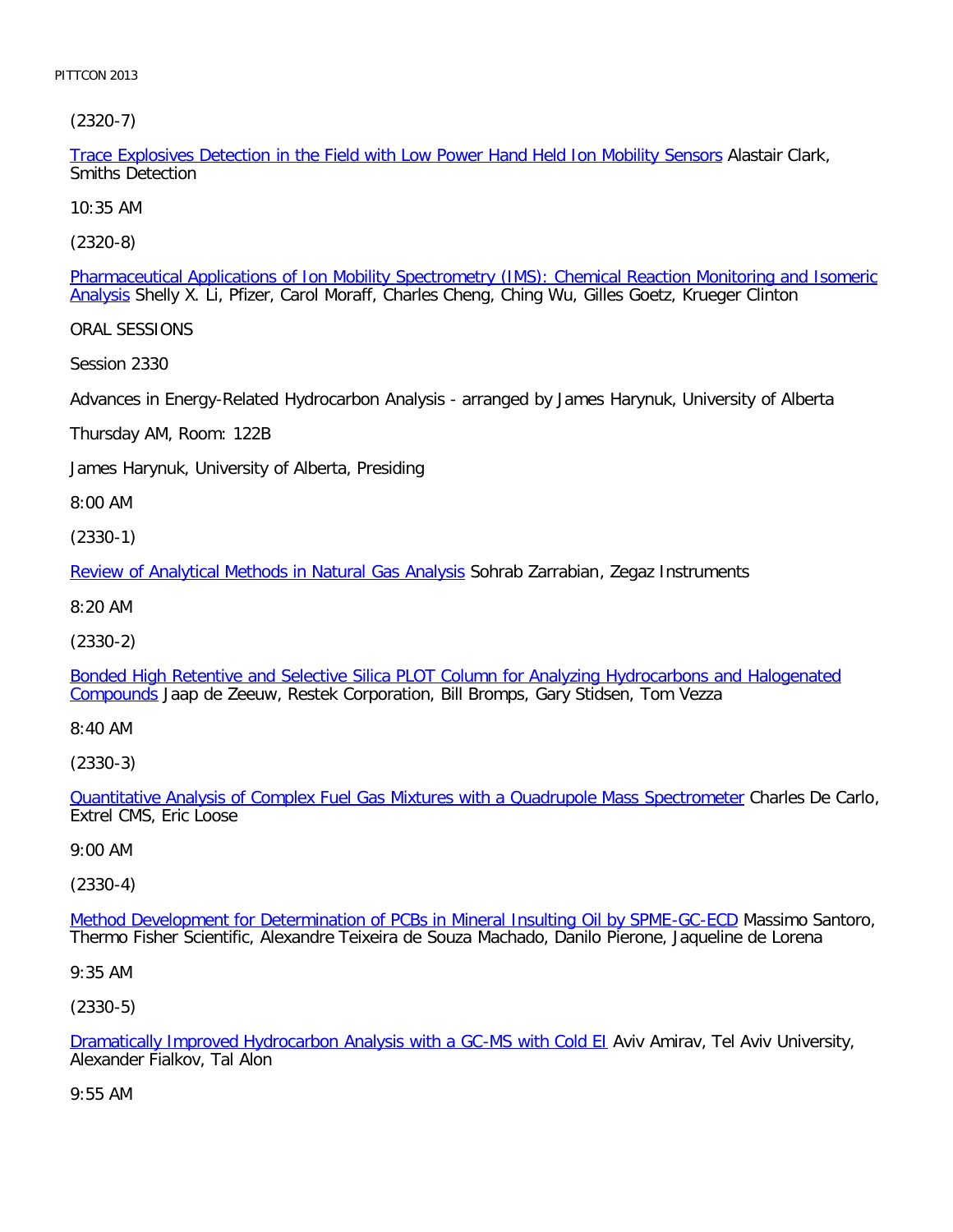[\(2330-](file:///p|/print%20on%20demand%20titles/23101-23200/23133/23133%20source%20materials/papers/2330-6.htm)6)

Profiling Trace Alkyl Phosphates in Petroleum Samples Using GCxGC-NPD and Capillary Flow Technology James J. Harynuk, University of Alberta, Katie Nizio

10:15 AM

[\(2330-7\)](file:///p|/print%20on%20demand%20titles/23101-23200/23133/23133%20source%20materials/papers/2330-7.htm)

Petroleum Sulfur Biomarkers Analyzed by GCxGC-SCD, GCxGC-MS and GC-MS Chang S. Hsu, Florida State University, Hong Lu, Jay Lu, Joe Binkley, Michael Mason, Quan Shih

10:35 AM

[\(2330-8\)](file:///p|/print%20on%20demand%20titles/23101-23200/23133/23133%20source%20materials/papers/2330-8.htm)

Accurate Measurement of Hydrocarbon Dewpoint in Natural Gas Streams Sohrab Zarrabian, Zegaz **Instruments** 

ORAL SESSIONS

Session 2340

Analysis of Agricultural Samples (Half Session) - arranged by Fu-mei Lin, The Pittsburgh Conference

Thursday AM, Room: 115A

Fu-mei Lin, The Pittsburgh Conference, Presiding

8:00 AM

(2340-1)

[Side Illuminated Optical Fiber Sensor Colorimeter](file:///p|/print%20on%20demand%20titles/23101-23200/23133/23133%20source%20materials/papers/2340-1.htm) Claudio O. Egalon, Science & Sensors Technologies, Delbert Lavezzari, Ellen Campbell, Michael Matta, Robert Isley, Wilbur Campbell

8:20 AM

(2340-2)

Metabolomic Comparison of Tomato Variaties Using Comprehensive GC- and LC-TOF-MS Jeffrey Patrick, [LECO Corporation, Joe Binkley, Kevin Siek, Li Zhang](file:///p|/print%20on%20demand%20titles/23101-23200/23133/23133%20source%20materials/papers/2340-2.htm)

8:40 AM

(2340-3)

Rapid Detection of Pesticides in Fruit Juice Without Sample Preparation Using High Resolution Chromatography and Highly Sensitive Tandem MS Kenneth Rosnack, Waters Corporation, Dimple Shah, [Jennifer Burgess](file:///p|/print%20on%20demand%20titles/23101-23200/23133/23133%20source%20materials/papers/2340-3.htm)

9:00 AM

(2340-4)

Nondestructive Measurement of Component Concentration and Internal Temperature in a Turbid Medium with Tree-Fiber-Based Diffuse Reflectance Spectroscopy Yoshiaki Shimomura, Industrial Technology Center [of Nagasaki](file:///p|/print%20on%20demand%20titles/23101-23200/23133/23133%20source%20materials/papers/2340-4.htm)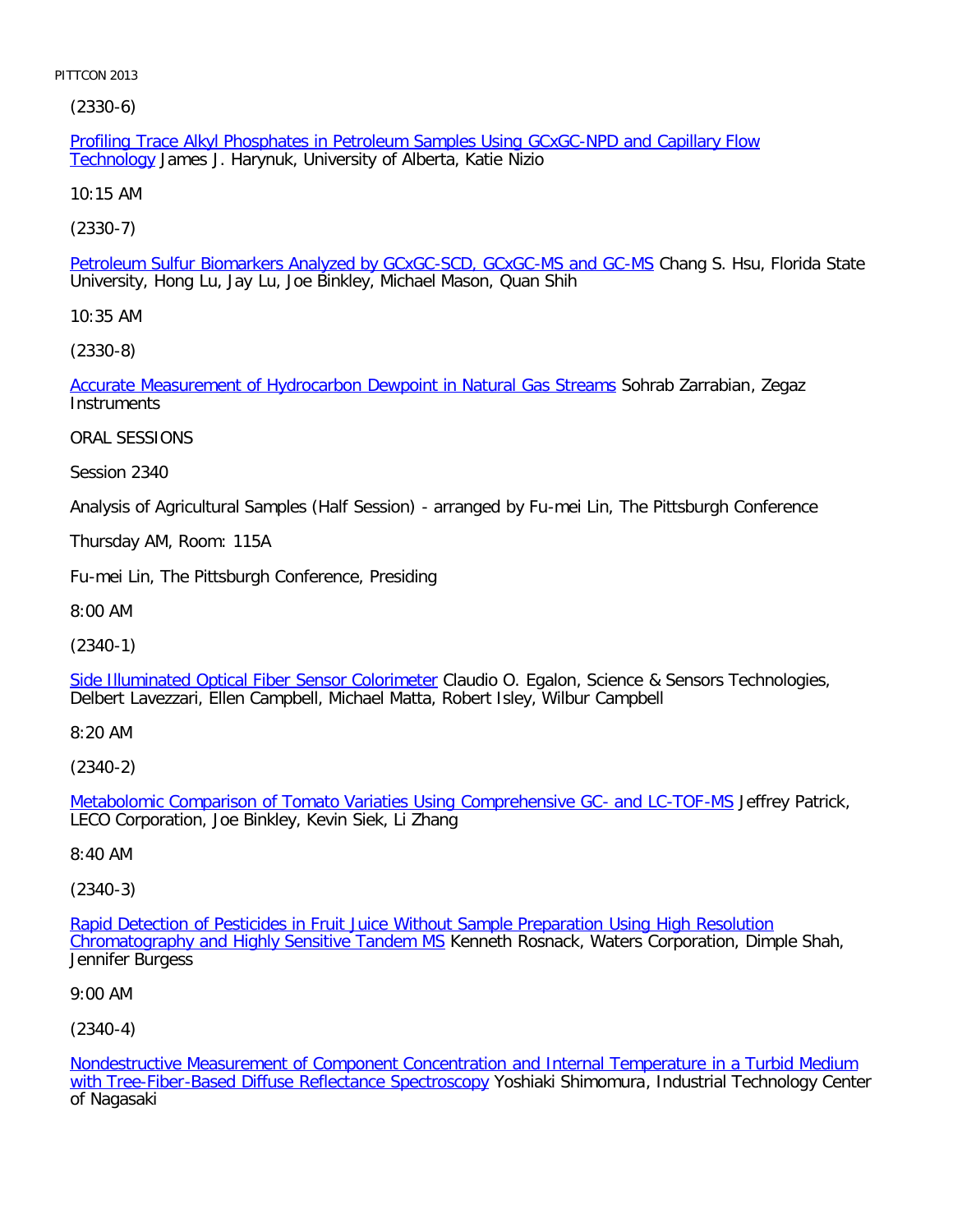ORAL SESSIONS

Session 2350

Applications of Surface Analysis and Microscopic Imaging Techniques - arranged by Brian R. Strohmeier, Thermo Fisher Scientific

Thursday AM, Room: 115C

Brian R. Strohmeier, Thermo Fisher Scientific, Presiding

8:00 AM

[\(2350-1\)](file:///p|/print%20on%20demand%20titles/23101-23200/23133/23133%20source%20materials/papers/2350-1.htm)

[Label-F](file:///p|/print%20on%20demand%20titles/23101-23200/23133/23133%20source%20materials/papers/2350-1.htm)ree Molecular Bio-Imaging by Correlated Confocal Raman Microscopy and Mass Spectrometry Techniques Rachel N. Masyuko, University of Notre Dame, Amanda Hummon, Callan Driscoll, Eric Lanni, Eric Weaver, Jonathan Sweedler, Joshua Shrout, Paul Bohn

8:20 AM

(2350-2)

[Label-Free Measuring and Mapping of Binding Kinetics of Membrane Proteins in Single Living Cells](file:///p|/print%20on%20demand%20titles/23101-23200/23133/23133%20source%20materials/papers/2350-2.htm) Wei Wang, Arizona State University, Nongjian Tao

8:40 AM

(2350-3)

[A Pharmacological Study to Restore Tissue Near the Microdialysis Probes](file:///p|/print%20on%20demand%20titles/23101-23200/23133/23133%20source%20materials/papers/2350-3.htm) Andrea Jaquins-Gerstl, University of Pittsburgh, Adrian Michael, Katherine Nesbit

9:00 AM

(2350-4)

Characterization and Visualization of Aptamer-Modified Surfaces and Their Affinity Protein Capture Tian [Zhang, Rensselaer Polytechnic Institute, Chris Bjornsson, Christina Albanese, Linda McGown, Molly Kog](file:///p|/print%20on%20demand%20titles/23101-23200/23133/23133%20source%20materials/papers/2350-4.htm)an

9:35 AM

(2350-5)

Optochemical Imaging of Functionally Active Surfaces Jacob Miszuk, Case Western Reserve University, [Miklos Gratzl, Punkaj Ahuja](file:///p|/print%20on%20demand%20titles/23101-23200/23133/23133%20source%20materials/papers/2350-5.htm)

9:55 AM

(2350-6)

In Situ Investigating Nanoparticle Self-Assembly at Solid-Liquid Interface with Stimulated Emission Depletion Microscopy Bhanu Neupane, North Carolina State University, Gufeng Wang, Paul Tyrlik, Yaqing Zhao

[10:15 AM](file:///p|/print%20on%20demand%20titles/23101-23200/23133/23133%20source%20materials/papers/2350-6.htm)

(2350-7)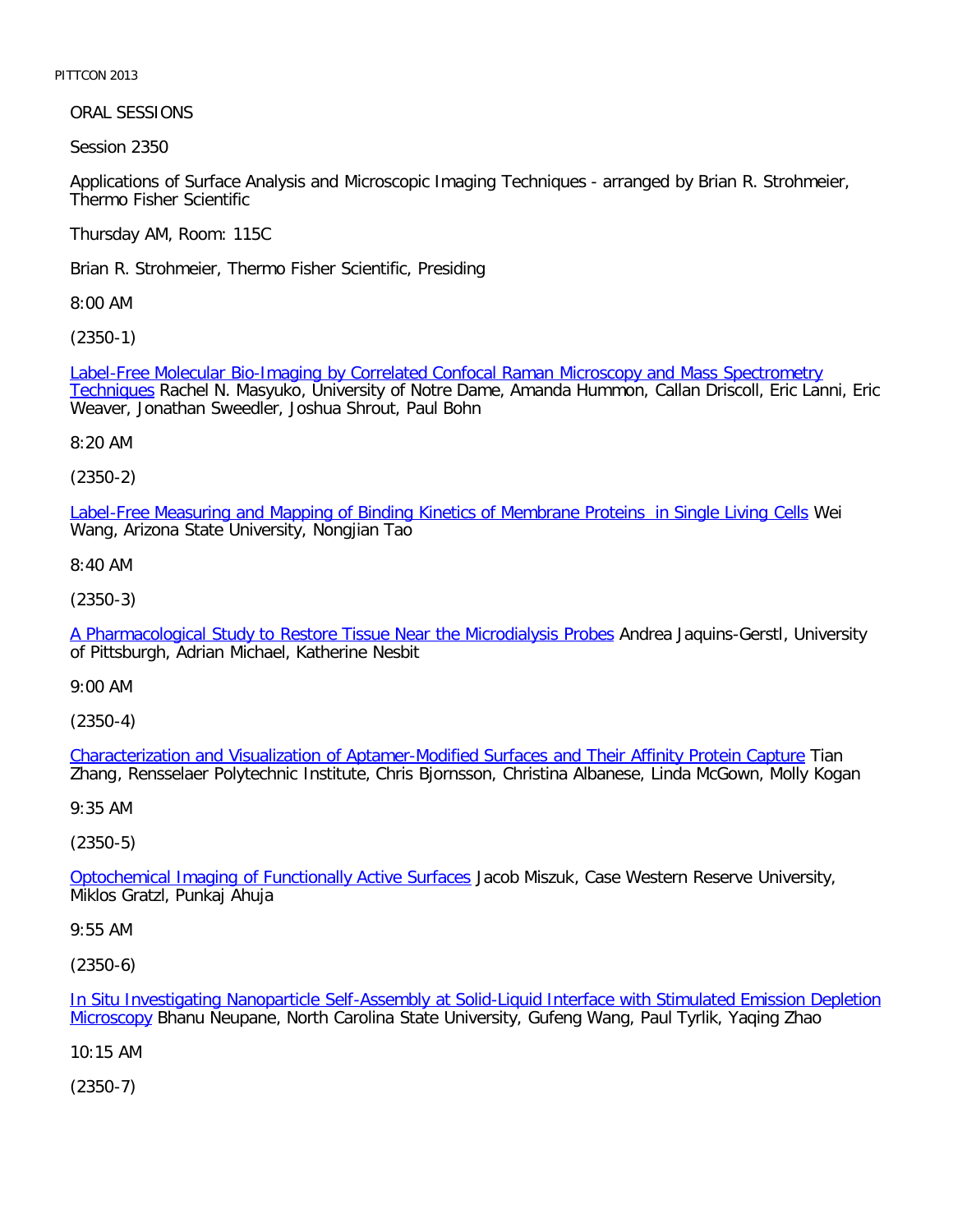Surface Modification Strategies for Metal Oxide Nanoparticles to Reduce Their Toxicity Mustafa Culha, Yeditepe University, Asli Baysal, Mine Altunbek, Seda Kelestemur, Selda Goktas, Sinan Sabuncu

10:35 AM

[\(2350-8\)](file:///p|/print%20on%20demand%20titles/23101-23200/23133/23133%20source%20materials/papers/2350-8.htm)

Focused Orientation and Position Imaging (FOPI) of Single Anisotropic Plasmonic Nanoparticles by Total Internal Reflection Scattering Microscopy Ning Fang, Iowa State University and Ames Laboratory-USDOE, Ji Won Ha, Kyle Marchuk

ORAL SESSIONS

Session 2360

Chemical Methods (Half Session) - arranged by Fu-mei Lin, The Pittsburgh Conference

Thursday AM, Room: 115A

Fu-mei Lin, The Pittsburgh Conference, Presiding

9:35 AM

(2360-1)

[Ultra High Performance Size Exclusion Chromatography of Synthetic Polymers](file:///p|/print%20on%20demand%20titles/23101-23200/23133/23133%20source%20materials/papers/2360-1.htm) Miroslav Janco, Dow Chemical, Damien Morrison, Edouard Bouvier, James Alexander

9:55 AM

(2360-2)

[Satisfying the Analytical Needs of Scientists in the Most Efficient Way](file:///p|/print%20on%20demand%20titles/23101-23200/23133/23133%20source%20materials/papers/2360-2.htm) Brian Everatt, Novartis Institutes for Biomedical Research, Ingo Muckenschnabel, Simon Tullett

10:15 AM

(2360-3)

[Coupling Microwave Irradiation with Supercritical Fluid Reaction Systems](file:///p|/print%20on%20demand%20titles/23101-23200/23133/23133%20source%20materials/papers/2360-3.htm) Rolf Schlake, Applied Separations

10:35 AM

(2360-4)

Automated Ion Chromatography Titration System for Water Analysis Bernard G. Sheldon, Thermo Fisher **[Scientific](file:///p|/print%20on%20demand%20titles/23101-23200/23133/23133%20source%20materials/papers/2360-4.htm)** 

ORAL SESSIONS

Session 2370

Environmental: Water Analysis (Half Session) - arranged by Hiranmayee Kandala, South Dakota State University

Thursday AM, Room: 121C

Hiranmayee Kandala, South Dakota State University, Presiding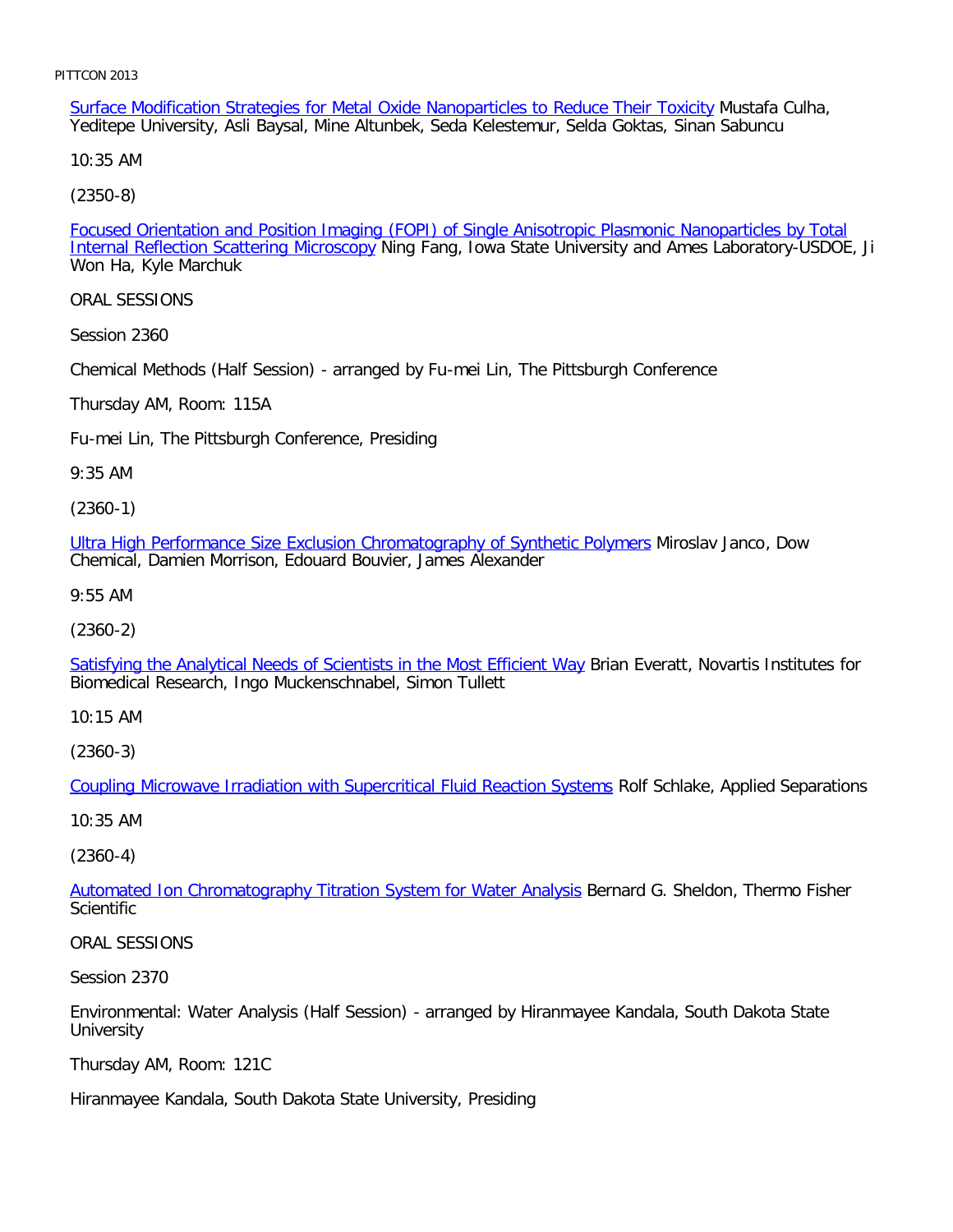8:00 AM

[\(2370-1\)](file:///p|/print%20on%20demand%20titles/23101-23200/23133/23133%20source%20materials/papers/2370-1.htm)

Monitoring Ecological Changes via Image Analyses of Microalgae Cell Size and Shape Frank Vogt, University of Tennessee, Kendhl Witt, Morgan McConico

8:20 AM

[\(2370-2\)](file:///p|/print%20on%20demand%20titles/23101-23200/23133/23133%20source%20materials/papers/2370-2.htm)

[Reagent](file:///p|/print%20on%20demand%20titles/23101-23200/23133/23133%20source%20materials/papers/2370-2.htm) Strips for the Detection of High Range Total Alkalinity and Phosphate in Various Water Samples and Coolants Balaji Tatineni, Industrial Test Systems, Ivars Jaunakais, Yasmine Shoemaker

8:40 AM

[\(2370-3\)](file:///p|/print%20on%20demand%20titles/23101-23200/23133/23133%20source%20materials/papers/2370-3.htm)

[Occurrence Study of Perchlorate Levels in Miss](file:///p|/print%20on%20demand%20titles/23101-23200/23133/23133%20source%20materials/papers/2370-3.htm)ouri Natural and Drinking Waters by Using Ion Exchange Chromatography - Tandem Mass Spectrometry Danielle West, Missouri University of Science and Technology, Craig Adams, Honglan Shi, Sanjeewa Gamagedara, Terry Timmons, Yinfa Ma

9:00 AM

(2370-4)

[Environmental Forensic Studies in Nitrate Source Determination: Alternatives to LC-MS/MS](file:///p|/print%20on%20demand%20titles/23101-23200/23133/23133%20source%20materials/papers/2370-4.htm) Cecilia Fenech, Dublin City University, Anne Morrissey, Kieran Nolan, Luc Rock

ORAL SESSIONS

Session 2380

Food Components and Characteristics - arranged by Michael Woodman, Agilent Technologies

Thursday AM, Room: 120A

Michael Woodman, Agilent Technologies, Presiding

8:00 AM

(2380-1)

Nitrogen/Protein Determination in Food Ingredients by Flash Combustion in Alternative to Kjeldahl Method [Christian Bruno, Palsgaard, Doris Andersen, Guido Giazzi, Lars Nielsen, Liliana Krotz, Walter Ga](file:///p|/print%20on%20demand%20titles/23101-23200/23133/23133%20source%20materials/papers/2380-1.htm)lotta

[8:2](file:///p|/print%20on%20demand%20titles/23101-23200/23133/23133%20source%20materials/papers/2380-1.htm)0 AM

(2380-2)

Rapid Separation of Anthocyanins in Bilberry and Cranberry Extract Using Core Shell Columns Pranathi R. Perati, Thermo Fisher Scientific, Brian De Borba, Jeffrey Rohrer

[8:40 AM](file:///p|/print%20on%20demand%20titles/23101-23200/23133/23133%20source%20materials/papers/2380-2.htm)

(2380-3)

Importance of Physicochemical Analysis in the Cosmetic Industry Carolina Lucia Mendoza Forero, No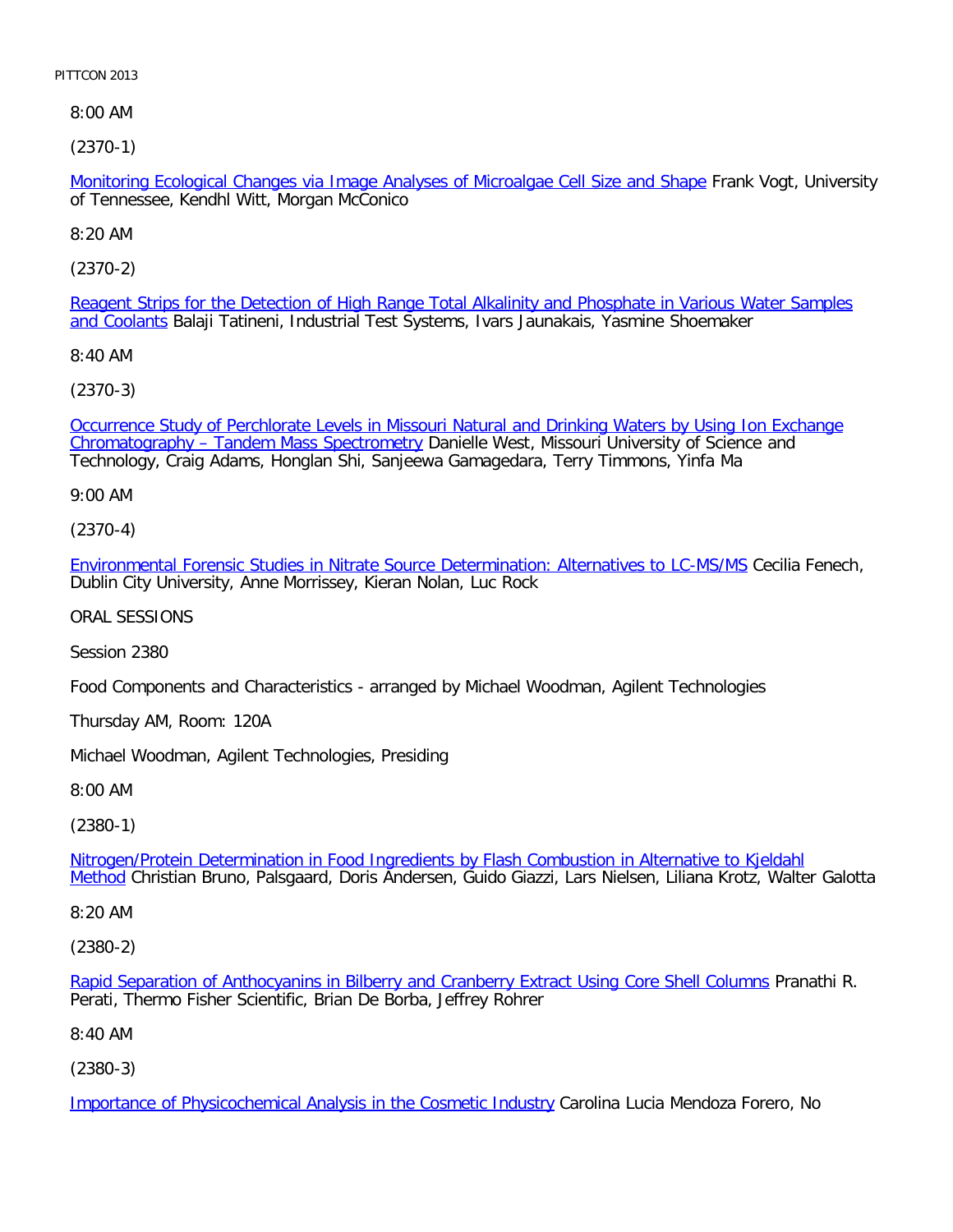Affiliation Listed

9:00 AM

[\(2380-4\)](file:///p|/print%20on%20demand%20titles/23101-23200/23133/23133%20source%20materials/papers/2380-4.htm)

On-Site Elemental Analysis by Desktop Type XRF and Its Applications Tomoki Aoyama, HORIBA, Ltd., Yoshihiro Yokota

9:35 AM

[\(2380-5\)](file:///p|/print%20on%20demand%20titles/23101-23200/23133/23133%20source%20materials/papers/2380-5.htm)

SPME vs. LLE: Optimization of Sample Preparation Techniques for Polyphenols of Grape and Wine Fatemeh S. Mirnaghi, University of Waterloo, Fatemeh Mousavi, Janusz Pawliszyn

9:55 AM

(2380-6)

[Spectral Accuracy Approach to Sulfur-Counting by Unit Mass Resolution Single Quadrupole Systems](file:///p|/print%20on%20demand%20titles/23101-23200/23133/23133%20source%20materials/papers/2380-6.htm) Ming Gu, Cerno Bioscience, Leo Xu, Yongdong Wang

10:15 AM

(2380-7)

[Development of On-Site Measurement of Calcium in Food Samples by Use of Ion Selective Electrode](file:///p|/print%20on%20demand%20titles/23101-23200/23133/23133%20source%20materials/papers/2380-7.htm) Hisashi Yamanouchi, HORIBA, Ltd., Keiko Kuwamoto, Yasukazu Iwamoto, Yuichiro Komatsu

10:35 AM

(2380-8)

[Comprehensive 2-dimensional UHPLC for the Fast and Flexible Method Development and Application for the](file:///p|/print%20on%20demand%20titles/23101-23200/23133/23133%20source%20materials/papers/2380-8.htm) Analysis of Polyphenols in Beverages Edgar Naegele, Agilent Technologies R&D and Marketing GmbH & [Co.KG, Stephen Reichenbach](file:///p|/print%20on%20demand%20titles/23101-23200/23133/23133%20source%20materials/papers/2380-8.htm)

ORAL SESSIONS

Session 2390

Gas Analysis (Half Session) - arranged by Sam Subramaniam, Miles College

Thursday AM, Room: 118A

Sam Subramaniam, Miles College, Presiding

8:00 AM

(2390-1)

One-Step Facile Surface Engineering of Hydrophobic Nanocrystals with Designer Molecular Recognition Tao Chen, University of Florida, Weihong Tan

[8:20 AM](file:///p|/print%20on%20demand%20titles/23101-23200/23133/23133%20source%20materials/papers/2390-1.htm)

(2390-2)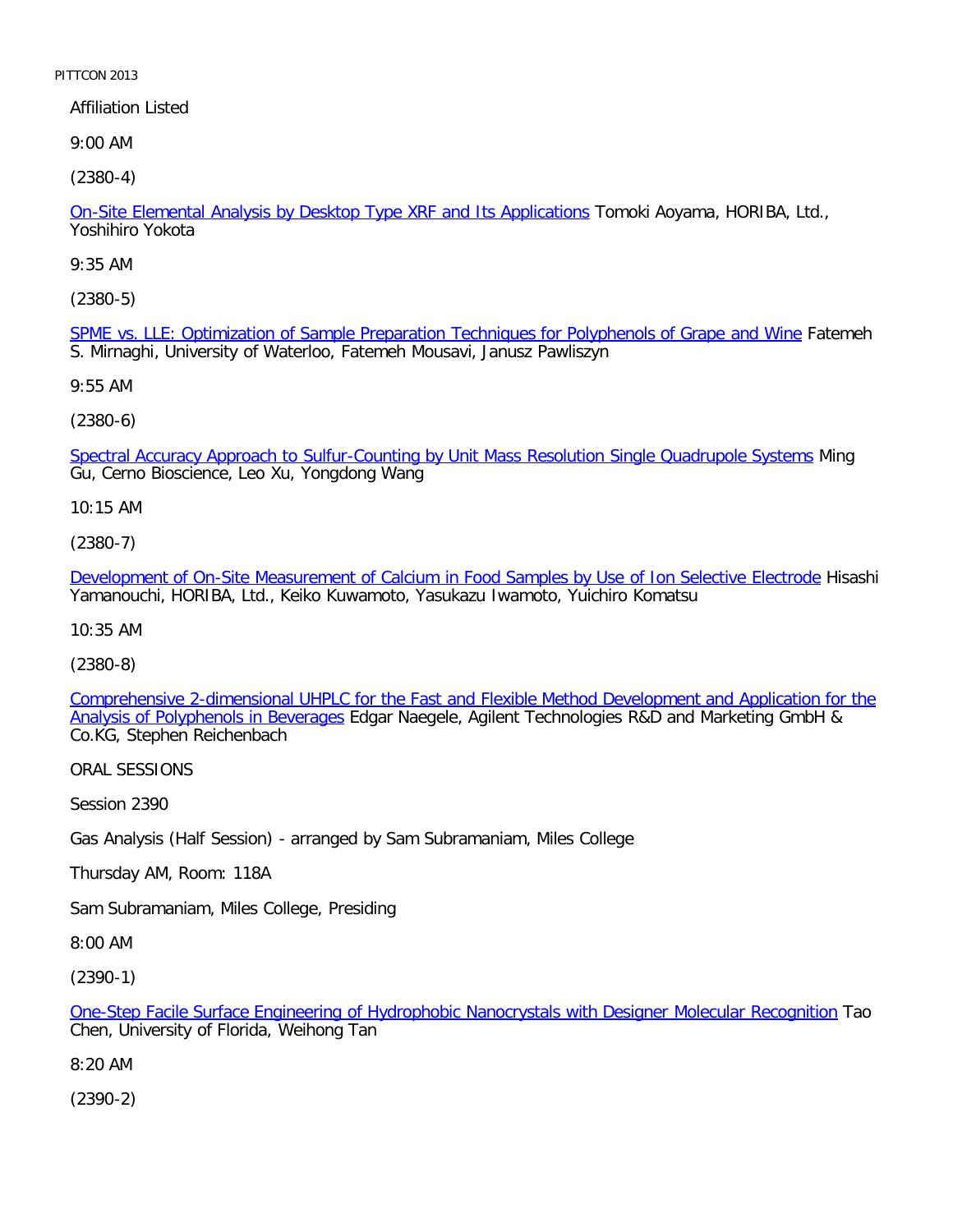Bifunctional Metal Oxide Catalysts for Oxygen Evolution and Reduction Reactions Keith J. Stevenson, University of Texas at Austin, Keith Johnston, Will Hardin

8:40 AM

[\(2390-3\)](file:///p|/print%20on%20demand%20titles/23101-23200/23133/23133%20source%20materials/papers/2390-3.htm)

Assessment of Hydrogen Quality David Carteau, Air Liquide, Anthony Schleisman, Marie-Claude Konan, Martine Carre, Tracey Jacksier, Valerie Bossoutrot

9:00 AM

[\(2390-4\)](file:///p|/print%20on%20demand%20titles/23101-23200/23133/23133%20source%20materials/papers/2390-4.htm)

A New ASTM Method for Pressurized Gas Analysis by Thermal Desorption/Gas Chromatography Lee Marotta, PerkinElmer, Chris Goss, Dan Wispinski, Dave Murray, Jodi Johnston, Tom Kosnik

ORAL SESSIONS

Session 2400

Laboratory Data and Information Management - arranged by Jinesh C. Jain, URS Corporation

Thursday AM, Room: 120B

Jinesh C. Jain, URS Corporation, Presiding

8:00 AM

(2400-1)

[Multicomponent Analysis Without the Need for Separation: Strategic Coupling of Vibrational Spectroscopy](file:///p|/print%20on%20demand%20titles/23101-23200/23133/23133%20source%20materials/papers/2400-1.htm) [Datab](file:///p|/print%20on%20demand%20titles/23101-23200/23133/23133%20source%20materials/papers/2400-1.htm)ases Dana Garcia, Arkema, Inc., Farrel Borden, Marie Scandone

8:20 AM

(2400-2)

Improving Data Acquisition: Real-Time Oversampling Filter for Chemical Measurements Nicholas D. Laude, [University of Arizona, Christopher Atcherley, Michael Heien](file:///p|/print%20on%20demand%20titles/23101-23200/23133/23133%20source%20materials/papers/2400-2.htm)

8:40 AM

(2400-3)

Feature Extraction, Selection, and Analysis for Multi-Sample Fingerprinting, Classification, and Chemical Marker Discovery with Comprehensive Two-Dimensional Chromatography Stephen E. Reichenbach, [University of Nebraska, Edgar Naegele, Qingping Tao, Satya Vijay Devarakonda](file:///p|/print%20on%20demand%20titles/23101-23200/23133/23133%20source%20materials/papers/2400-3.htm)

9:00 AM

(2400-4)

Statistical Approach for Effective Cost Saving: Determination of Chloride Concentration in Alumina-Supported Catalysts Khalid S. Al-Ghamdi, Saudi Aramco, Hassen Muttlak

[9:35 AM](file:///p|/print%20on%20demand%20titles/23101-23200/23133/23133%20source%20materials/papers/2400-4.htm)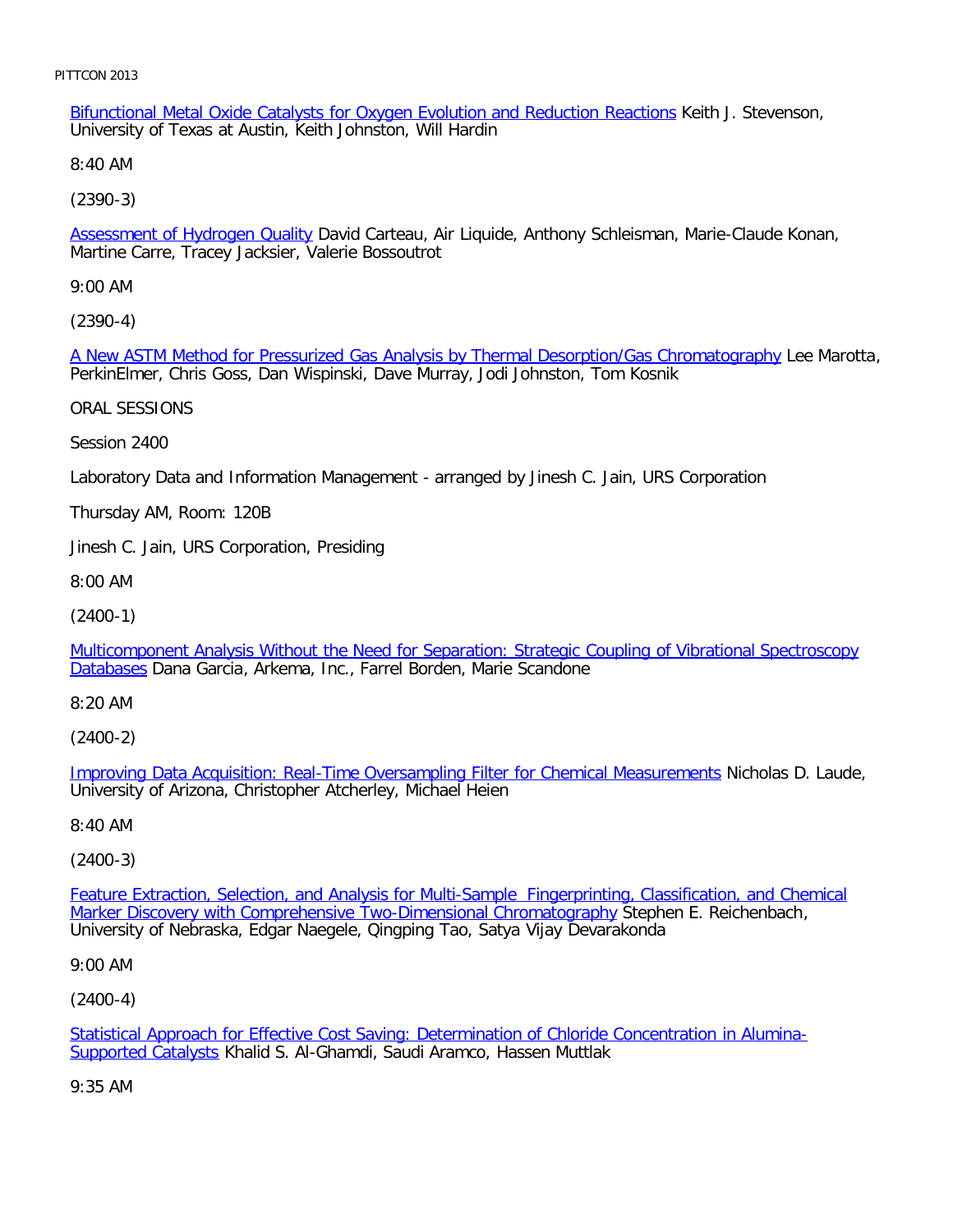[\(2400-5\)](file:///p|/print%20on%20demand%20titles/23101-23200/23133/23133%20source%20materials/papers/2400-5.htm)

A Computational Platform for High Resolution Mass Spectrometry-Based and Liquid Chromatography Mass Spectrometry-Based Metabolomics Xiaoli Wei, University of Louisville, Craig McClain, Jeffrey Patrick, Joe Binkley, Li Zhang, Seongho Kim, Xiang Zhang, Xue Shi

9:55 AM

[\(2400-6\)](file:///p|/print%20on%20demand%20titles/23101-23200/23133/23133%20source%20materials/papers/2400-6.htm)

LIMS or ELN: Which Is Right For My Lab? Ned C. Haubein, CSols, Inc.

10:15 AM

[\(2400-7\)](file:///p|/print%20on%20demand%20titles/23101-23200/23133/23133%20source%20materials/papers/2400-7.htm)

[Laboratory Information Management Syst](file:///p|/print%20on%20demand%20titles/23101-23200/23133/23133%20source%20materials/papers/2400-7.htm)ems (LIMS): Introducing a Laboratory to LIMS and Successful IQ, OQ, PQ, QC, Training and Implementation Ed Ingalls, Thermo Fisher Scientific

10:35 AM

(2400-8)

[Instrumental Method for Quantifying USP and EP Colors](file:///p|/print%20on%20demand%20titles/23101-23200/23133/23133%20source%20materials/papers/2400-8.htm) Paul Barnes, HunterLab

ORAL SESSIONS

Session 2410

Liquid Chromatography: Biomedical, Bioanalytical and Pharmaceutical - arranged by Gary W. Yanik, PDR-Chemical LLC

Thursday AM, Room: 120C

Gary W. Yanik, PDR-Chemical LLC, Presiding

8:00 AM

(2410-1)

An LC-CAD Method for the Determination of Stereoisomers of Proline Analogs Yan Ma, Bristol-Myers Squibb, [Harshad Patel, John Castoro, Yan Zha](file:///p|/print%20on%20demand%20titles/23101-23200/23133/23133%20source%20materials/papers/2410-1.htm)

8:20 AM

(2410-2)

Homogeneous Carbon as Stationary Phase for Liquid Chromatography Tian Lu, The Ohio State University, [Susan Olesik](file:///p|/print%20on%20demand%20titles/23101-23200/23133/23133%20source%20materials/papers/2410-2.htm)

8:40 AM

(2410-3)

Hilic of Proteins Using Controllable Polymer Growth on Silica Charu Yerneni, Purdue University, Kurtis Sluss, Zhen Wu

[9:00 AM](file:///p|/print%20on%20demand%20titles/23101-23200/23133/23133%20source%20materials/papers/2410-3.htm)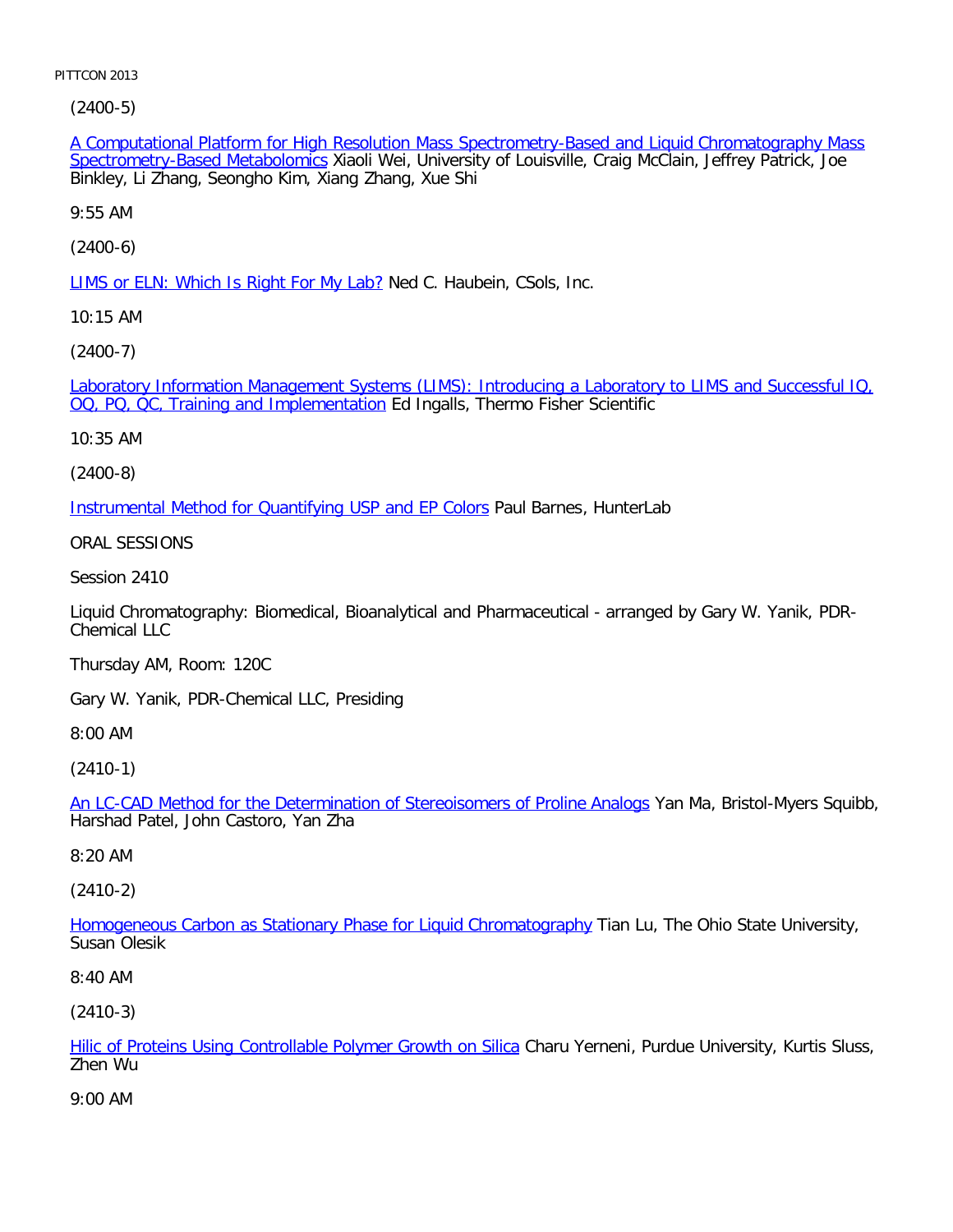[\(2410-4\)](file:///p|/print%20on%20demand%20titles/23101-23200/23133/23133%20source%20materials/papers/2410-4.htm)

Evaluation and Characterization of Core-Shell Media for Preparative Purifications Jeff Layne, Phenomenex, Joshua Heng, Marc Jacob, Tivadar Farcas

9:55 AM

[\(2410-6\)](file:///p|/print%20on%20demand%20titles/23101-23200/23133/23133%20source%20materials/papers/2410-6.htm)

Automating Chromatography Data System (CDS) Workflows John Helfrich, Accelrys

10:15 AM

[\(2410-7\)](file:///p|/print%20on%20demand%20titles/23101-23200/23133/23133%20source%20materials/papers/2410-7.htm)

Development of a Validated Stability- Indicating HPLC Method for Clomipramine Hydrochloride Jinesh B. Nagavi, Rakmhsu, Sunil Dhaneshwar

10:35 AM

(2410-8)

[Complete Core-Shell Solution to HPLC and UHPLC Needs](file:///p|/print%20on%20demand%20titles/23101-23200/23133/23133%20source%20materials/papers/2410-8.htm) Lawrence Y. Loo, Phenomenex, Jason Anspach, Jeff Layne, Mike Chitty, Thuylinh Tran, Tivadar Farkas

ORAL SESSIONS

Session 2420

Materials Science-Characterization (Half Session) - arranged by Sam Subramaniam, Miles College

Thursday AM, Room: 118A

Sam Subramaniam, Miles College, Presiding

9:35 AM

(2420-1)

The Characterization of Novel Carboxysilane Depositions on Stainless Steel Substrates for Inertness, Wear [Resistance, and Corrosion Resistance Applications](file:///p|/print%20on%20demand%20titles/23101-23200/23133/23133%20source%20materials/papers/2420-1.htm) Gary Barone, SilcoTek Corporation, David Smith

#### [9:55 AM](file:///p|/print%20on%20demand%20titles/23101-23200/23133/23133%20source%20materials/papers/2420-1.htm)

(2420-2)

Drying Sub-Micron Sized Powders with Supercritical Fluid Peter Hobbs, Halide Group, Al Kaziunas, Beth [Campion, Madhu Anand](file:///p|/print%20on%20demand%20titles/23101-23200/23133/23133%20source%20materials/papers/2420-2.htm)

10:15 AM

(2420-3)

High-Quality Automated Filtration of Organic Media for Reuse in Light Scattering Particle Sizing Systems Jack G. Saad, Micromeritics Instrument Corporation

[10:35 AM](file:///p|/print%20on%20demand%20titles/23101-23200/23133/23133%20source%20materials/papers/2420-3.htm)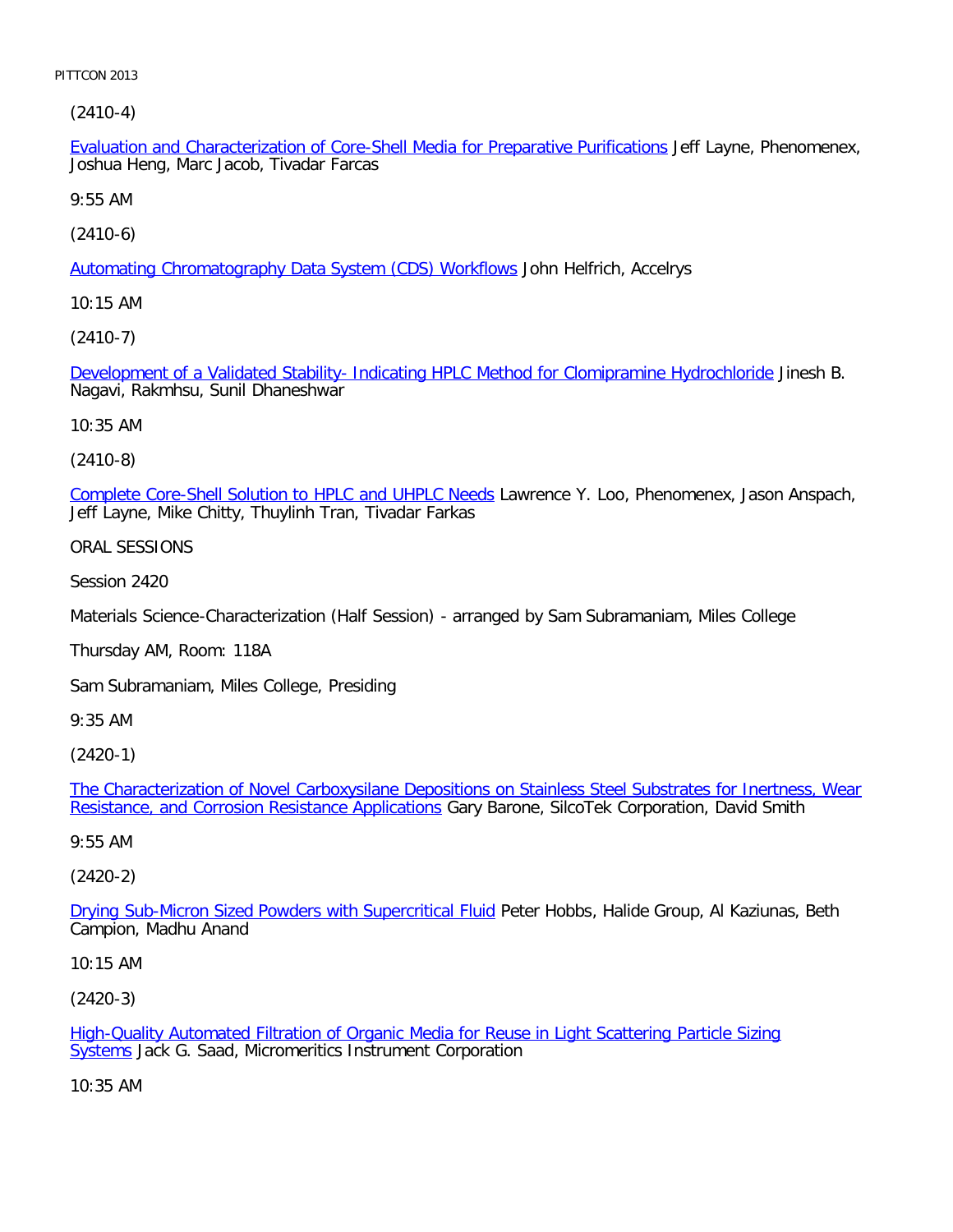(2420-4)

Super Hydrophobic Surfaces Based on Microstructures and Black Silicon Fabricated by Injection Molding Emil Søgaard, Technical University of Denmark, Kristian Smistrup, Rafael Taboryski

ORAL SESSIONS

Session 2430

Microfluidics/Lab-on-a-Chip: Devices - arranged by Scott A. Shippy, University of Illinois at Chicago

Thursday AM, Room: 203B

Scott A. Shippy, University of Illinois at Chicago, Presiding

8:00 AM

[\(2430-1\)](file:///p|/print%20on%20demand%20titles/23101-23200/23133/23133%20source%20materials/papers/2430-1.htm)

Microfluidic N-Glycan Analysis Grishma Khanal, Texas Tech University, Dimitri Pappas, Michelle Martinez, Yehia Mechref, Yunli Hu

8:20 AM

(2430-2)

[A Microfluidic Device to Identify Bacteria in Saliva Integrating DNA Extraction and Real-Time PCR](file:///p|/print%20on%20demand%20titles/23101-23200/23133/23133%20source%20materials/papers/2430-2.htm) Emily A. Oblath, University of North Carolina at Chapel Hill, J Michael Ramsey, Jean Pierre Alarie, W Hampton Henley

8:40 AM

(2430-3)

[A New Colorimetric "Naked-Eye" Detection Method for Paper-Based Analytical Devices](file:///p|/print%20on%20demand%20titles/23101-23200/23133/23133%20source%20materials/papers/2430-3.htm) David M. Cate, Colorado State University, Charles Henry, John Volckens, Wijitar Dungchai

9:00 AM

(2430-4)

Fabrication of All-Polymer Nano and Micro-Fluidic Systems Made by Multilevel Dry Etching, Electroplating and Molding [Marco Matteucci, Technical University of Denmark, Peter Ostergaard, Rafael Taboryski, Simon](file:///p|/print%20on%20demand%20titles/23101-23200/23133/23133%20source%20materials/papers/2430-4.htm) [Larsen,](file:///p|/print%20on%20demand%20titles/23101-23200/23133/23133%20source%20materials/papers/2430-4.htm) Simone Tanzi

9:35 AM

(2430-5)

Spatiotemporal Imaging of Chemical Gradients on Live Tissue Using a Microfluidic System John Wydallis, [Colorado State University, Charles Henry, David Dandy, Meghan Mensack, Stuart Tobet](file:///p|/print%20on%20demand%20titles/23101-23200/23133/23133%20source%20materials/papers/2430-5.htm)

9:55 AM

(2430-6)

Optimized Multiplex RNA Aptamer Selections in Micro-Columns via RAPID (RNA Aptamer Isolation via Dual-Cycles) and High-Throughput Sequencing Kylan Szeto, Cornell University, Abdullah Ozer, Brian White, [Christopher Kelly, David Latulippe, David Shalloway, Harold Craighead, John Lis, John Pagano](file:///p|/print%20on%20demand%20titles/23101-23200/23133/23133%20source%20materials/papers/2430-6.htm)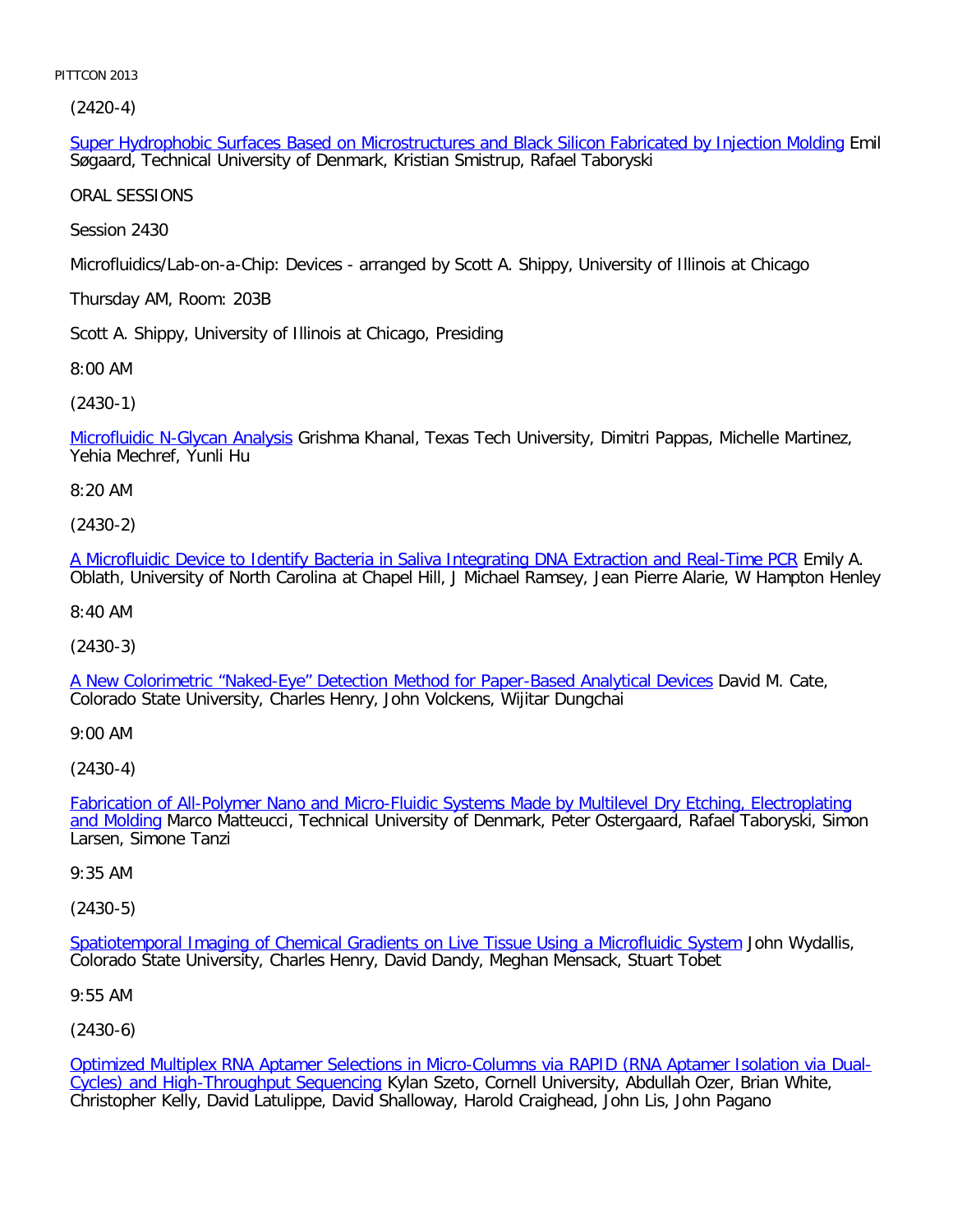10:15 AM

[\(2430-7\)](file:///p|/print%20on%20demand%20titles/23101-23200/23133/23133%20source%20materials/papers/2430-7.htm)

A Microanalytical Gas Chromatographic System for Rapid Detection of Explosive Marker Compounds William R. Collin, University of Michigan, Edward Zellers, Gustavo Serrano, Lindsay Wright, Nicolas Nunovero

10:35 AM

[\(2430-8\)](file:///p|/print%20on%20demand%20titles/23101-23200/23133/23133%20source%20materials/papers/2430-8.htm)

A Full MEMS-Based GC System with Micro-Machined Injector, FAST-GC Column and TCD Detector Stefano Zampolli, CNR-IMM, Antonella Poggi, Enrico Cozzani, Filippo Baravelli, Fulvio Mancarella, Gian Carlo Cardinali, Ivan Elmi, Maddalena Belluce, Marco Messina, Mario Galli, Matteo Monticelli, Stefano Galli, Stefano Rizzi

ORAL SESSIONS

Session 2440

Novel Techniques for Biomedical Analysis (Half Session) - arranged by Rebecca J. Whelan, Oberlin College

Thursday AM, Room: 116

Rebecca J. Whelan, Oberlin College, Presiding

8:00 AM

(2440-1)

[Fluorescence Measurement of the Penetration of Nano-Carrier Bound Drug Molecules into Model](file:///p|/print%20on%20demand%20titles/23101-23200/23133/23133%20source%20materials/papers/2440-1.htm) [T](file:///p|/print%20on%20demand%20titles/23101-23200/23133/23133%20source%20materials/papers/2440-1.htm)issue Miklos Gratzl, Case Western Reserve University, Karin Lee, Logan Hubbard, Nicole Steinmetz

8:20 AM

(2440-2)

Nanoparticles for Dual-Mode Tracking in Bio-Distribution Studies Prakash D. Nallathamby, ORNL/BMI, [Heather Palko, Mike Malfatti, Scott Retterer, Wei Wang](file:///p|/print%20on%20demand%20titles/23101-23200/23133/23133%20source%20materials/papers/2440-2.htm)

8:40 AM

(2440-3)

Selection of DNA Aptamers for Ovarian Cancer Cells Using High-Throughput Sequencing Rebecca J. Whelan, [Oberlin College, Arvinder Kapur, Jeff Nie, Manish Patankar, Mildred Felder](file:///p|/print%20on%20demand%20titles/23101-23200/23133/23133%20source%20materials/papers/2440-3.htm)

9:00 AM

(2440-4)

Rapid Homogeneous Noncompetitive Assay for Breast Cancer Gene Expression Using Two-Photon FRET Linear Probes Sean M. Burrows, Oregon State University, Tuan Vo-Dinh

[ORAL SESSIONS](file:///p|/print%20on%20demand%20titles/23101-23200/23133/23133%20source%20materials/papers/2440-4.htm)

Session 2450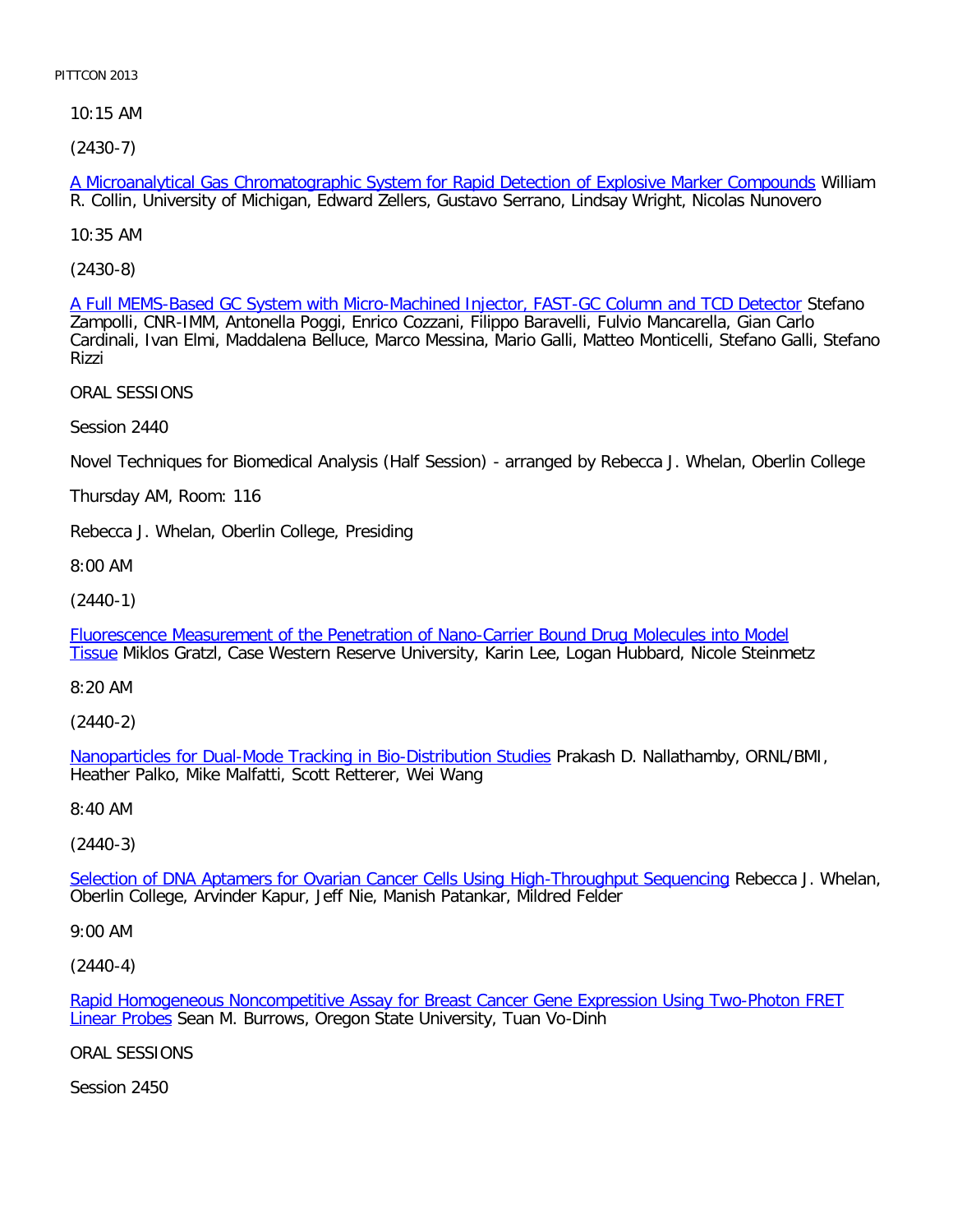Process Analytical Chemistry - arranged by Fu-Tyan Lin, LIST NMR

Thursday AM, Room: 119B

Fu-Tyan Lin, LIST NMR, Presiding

8:00 AM

[\(2450-1\)](file:///p|/print%20on%20demand%20titles/23101-23200/23133/23133%20source%20materials/papers/2450-1.htm)

[Ranking of Flour Streams via Chemical Imaging for Endosperm](file:///p|/print%20on%20demand%20titles/23101-23200/23133/23133%20source%20materials/papers/2450-1.htm) Content Enables Operator Decision to Avoid Non-Endosperm Contamination While Maximizing Flour Yield David L. Wetzel, Kansas State University, Elieser Posner, Jeff Gwirtz, Mark Boatwright, Tyler Nickoley

8:20 AM

[\(2450-2\)](file:///p|/print%20on%20demand%20titles/23101-23200/23133/23133%20source%20materials/papers/2450-2.htm)

A Novel Device for Hydrogen Analysis Jacques Mettes, Power and Energy, Fred Gornick, Luis Breziner, Peter Bossard

8:40 AM

(2450-3)

[Trace Water Analysis Using Metal Tubing as a Concentrator, A Pulsed Discharge Detector, and a](file:///p|/print%20on%20demand%20titles/23101-23200/23133/23133%20source%20materials/papers/2450-3.htm) [Nanov](file:///p|/print%20on%20demand%20titles/23101-23200/23133/23133%20source%20materials/papers/2450-3.htm)alve Dale Ashworth, Valco Instruments Co Inc., Andrew Rochon, Huamin Cai, Martin Brisbin, Stanley Stearns, William Coontz

9:00 AM

(2450-4)

[Reduce Downtime and Increase Analytical Reliability for Sampling and Transfer Systems Used in Corrosive](file:///p|/print%20on%20demand%20titles/23101-23200/23133/23133%20source%20materials/papers/2450-4.htm) [Se](file:///p|/print%20on%20demand%20titles/23101-23200/23133/23133%20source%20materials/papers/2450-4.htm)rvice Gary Barone, SilcoTek Corporation, James Mattzela, Marty Higgins

9:35 AM

(2450-5)

Three Dimensional Nanofunnels Lower the Threshold Voltage for Threading DNA Molecules into Fluidic Nanochannels [Jinsheng Zhou, University of North Carolina at Chapel Hill, J Michael Ramsey, Jean Pierre](file:///p|/print%20on%20demand%20titles/23101-23200/23133/23133%20source%20materials/papers/2450-5.htm) [Alarie, Lau](file:///p|/print%20on%20demand%20titles/23101-23200/23133/23133%20source%20materials/papers/2450-5.htm)rent Menard

9:55 AM

(2450-6)

Quantitative Near Infrared Chemical Imaging Enables Revelation of Milled Wheat Fraction Physical Separation Relative to Particle Size Mark D. Boatwright, Kansas State University, David Wetzel, Elieser [Posner, Jeff Gwirtz](file:///p|/print%20on%20demand%20titles/23101-23200/23133/23133%20source%20materials/papers/2450-6.htm)

[10:15 AM](file:///p|/print%20on%20demand%20titles/23101-23200/23133/23133%20source%20materials/papers/2450-6.htm)

(2450-7)

Improving Chromatographic Performance for Mercury, Sulfur and Ammonia in Refinery, Petrochemical and Stack Emission Applications Gary Barone, SilcoTek Corporation, David Smith, Marty Higgins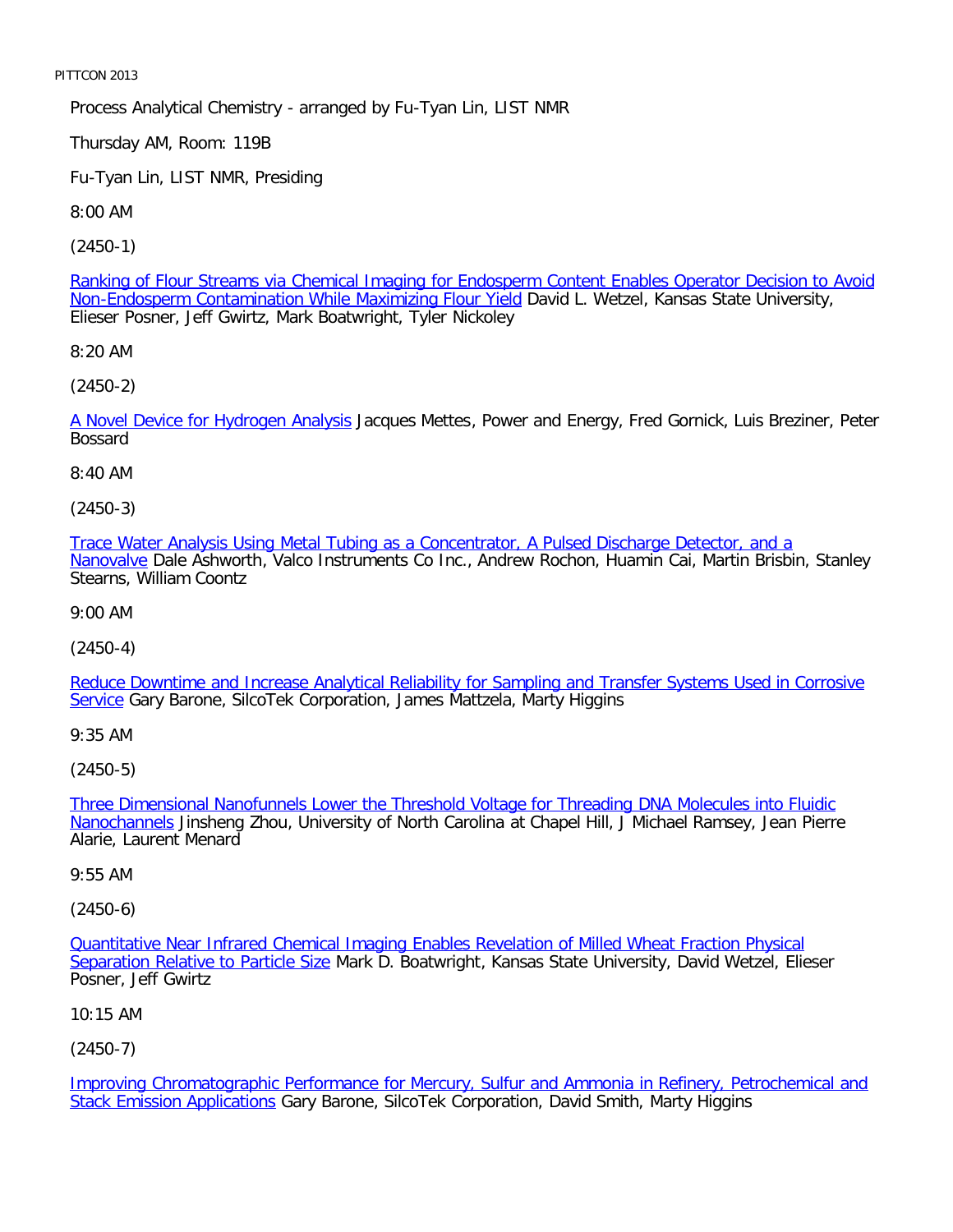10:35 AM

[\(2450-8\)](file:///p|/print%20on%20demand%20titles/23101-23200/23133/23133%20source%20materials/papers/2450-8.htm)

Effects of Changing the Eutectic Melt Composition on the Electrochemical Properties of Europium(III)Chloride Under Pyroprocessing Conditions Cynthia A. Schroll, University of Cincinnati, Samuel Bryan, Sayandev Chatterjee, Tatiana Levitskaia, William Heineman

ORAL SESSIONS

Session 2460

Sample Preparation for Environmental Analysis - arranged by Kory Kelly, Phenomenex

Thursday AM, Room: 121B

Kory Kelly, Phenomenex, Presiding

8:00 AM

(2460-1)

[A New Approach For Extracting Semi-Volatile Organic Compounds \(EPA 8270/625\) From Water](file:///p|/print%20on%20demand%20titles/23101-23200/23133/23133%20source%20materials/papers/2460-1.htm) Michael Ebitson, Horizon Technology Inc., David Gallagher

8:20 AM

(2460-2)

[Applications of the Waterloo Membrane Sampler in Sampling of Volatile Organic Compounds from Different](file:///p|/print%20on%20demand%20titles/23101-23200/23133/23133%20source%20materials/papers/2460-2.htm) [Environmental Matri](file:///p|/print%20on%20demand%20titles/23101-23200/23133/23133%20source%20materials/papers/2460-2.htm)ces Faten Salim, University of Waterloo, Tadeusz Gorecki

8:40 AM

(2460-3)

Solvent-Free Centrifugal Extraction for Rapid Analysis of Emerging Contaminants in the Environment Ruipu [Mu, Missouri University of Science and Technology, Adcharee Karnjanapiboonwong, Honglan Shi, Joel](file:///p|/print%20on%20demand%20titles/23101-23200/23133/23133%20source%20materials/papers/2460-3.htm) Burken, Yinfa Ma, Yuan Yuan

9:00 AM

(2460-4)

Scaling Down the Silica-Gel Cartridge to Enable Automation of Extractable Petroleum Hydrocarbon **Fractionation from Water Extracts [William R. Jones, Horizon Technology Inc., Alicia Cannon, Brian](file:///p|/print%20on%20demand%20titles/23101-23200/23133/23133%20source%20materials/papers/2460-4.htm)** [LaBrecque](file:///p|/print%20on%20demand%20titles/23101-23200/23133/23133%20source%20materials/papers/2460-4.htm)

9:35 AM

(2460-5)

Simultaneous Extraction and Trace Quantification of Volatile and Nonvolatile Persistent Organic Pollutants by Stir Bar Sorptive Extraction and Isotope Dilution Mass Spectrometry Andrew J. Boggess, Duquesne [University, HM Skip Kingston](file:///p|/print%20on%20demand%20titles/23101-23200/23133/23133%20source%20materials/papers/2460-5.htm)

[9:55 AM](file:///p|/print%20on%20demand%20titles/23101-23200/23133/23133%20source%20materials/papers/2460-5.htm)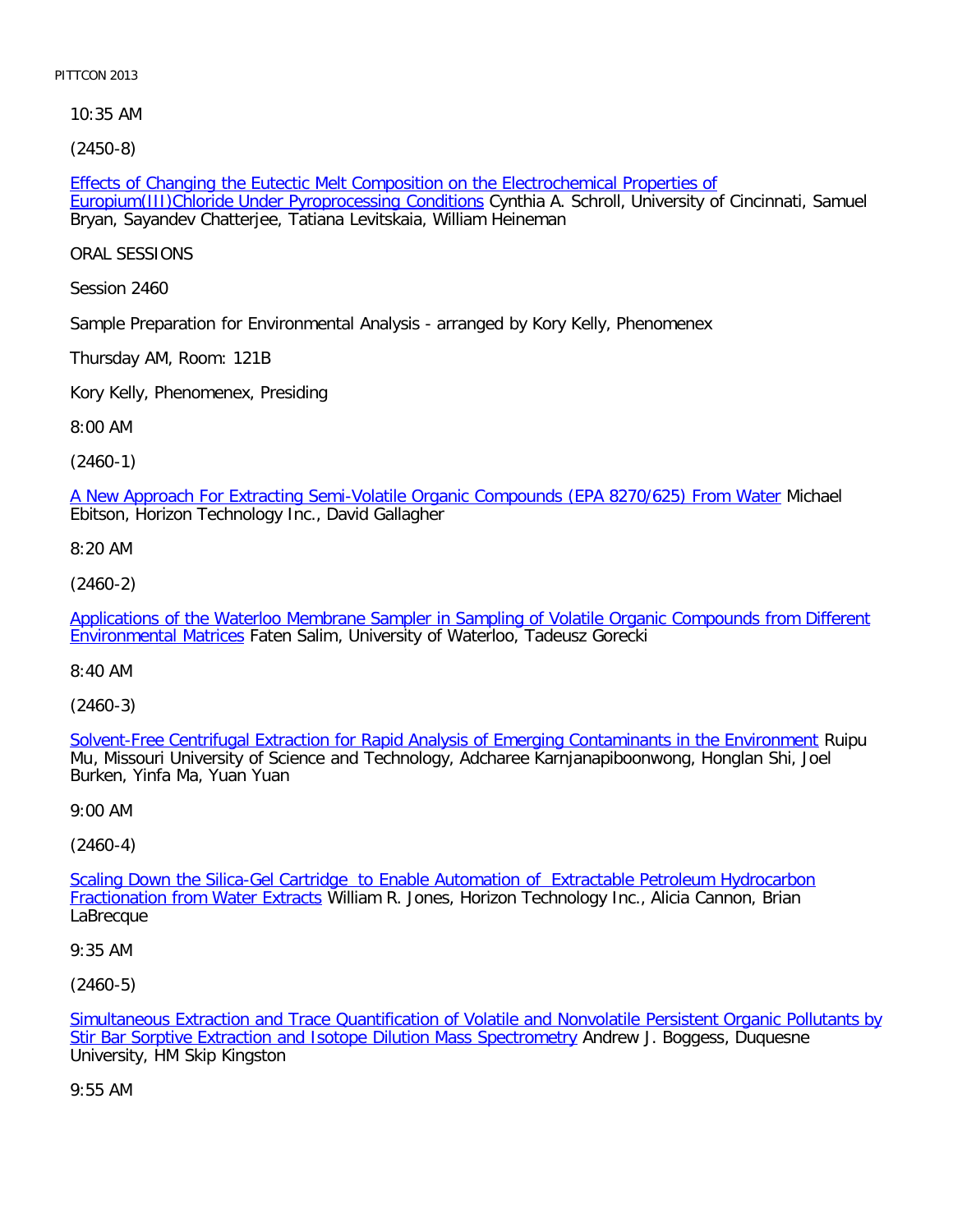(2460-6)

Applying Incremental Sampling Methodology to Sediments Mark Bruce, TestAmerica

10:15 AM

[\(2460-7\)](file:///p|/print%20on%20demand%20titles/23101-23200/23133/23133%20source%20materials/papers/2460-7.htm)

A Guide to EPA Method 1664B Utilizing Automated Solid Phase Extraction David Gallagher, Horizon Technology Inc., Michael Ebitson

10:35 AM

[\(2460-8\)](file:///p|/print%20on%20demand%20titles/23101-23200/23133/23133%20source%20materials/papers/2460-8.htm)

[Double Lab Production Overnight: Extract PAHs and PCBs Sim](file:///p|/print%20on%20demand%20titles/23101-23200/23133/23133%20source%20materials/papers/2460-8.htm)ultaneously from Tissue and Soil Samples Using a New Accelerated Solvent Extraction (ASE) Procedure Bruce Richter, Thermo Fisher Scientific, Brett Murphy, David Knowles, Richard Carlson, Selvan Lingam

ORAL SESSIONS

Session 2470

Separation Sciences: Applications to Pharmaceuticals and Others (Half Session) - arranged by Hiranmayee Kandala, South Dakota State University

Thursday AM, Room: 121C

Hiranmayee Kandala, South Dakota State University, Presiding

9:35 AM

(2470-1)

[Electrospun Ordered Carbon – Polyacrylonitrile Composite Nanofibers as UltraThin Layer Chromatography](file:///p|/print%20on%20demand%20titles/23101-23200/23133/23133%20source%20materials/papers/2470-1.htm) [Stationary Ph](file:///p|/print%20on%20demand%20titles/23101-23200/23133/23133%20source%20materials/papers/2470-1.htm)ase Xin Fang, The Ohio State University, Susan Olesik

9:55 AM

(2470-2)

Chromatographic Method Development Strategies with Carbon Dioxide Mobile Phases Paula Hong, Waters [Corporation, Michael Jones, Patricia McConville](file:///p|/print%20on%20demand%20titles/23101-23200/23133/23133%20source%20materials/papers/2470-2.htm)

10:15 AM

(2470-3)

Ultra-High Performance Supercritical Fluid Chromatography (UPSFC) for the Development and Validation of Rapid Enantiomeric Methods for Active Pharmaceutical Ingredients Jing Wang, Boehringer Ingelheim, Jeff [Trenck, Kim Lilley, Michael Burns, Shaun Mendonsa](file:///p|/print%20on%20demand%20titles/23101-23200/23133/23133%20source%20materials/papers/2470-3.htm)

[10:35 AM](file:///p|/print%20on%20demand%20titles/23101-23200/23133/23133%20source%20materials/papers/2470-3.htm)

(2470-4)

Protein A Modification of Polypropylene Capillary-Channeled Polymer (C-CP) Fibers for the Capture and Recovery of Immunoglobulin G (IgG) Abby J. Schadock-Hewitt, Clemson University, R Kenneth Marcus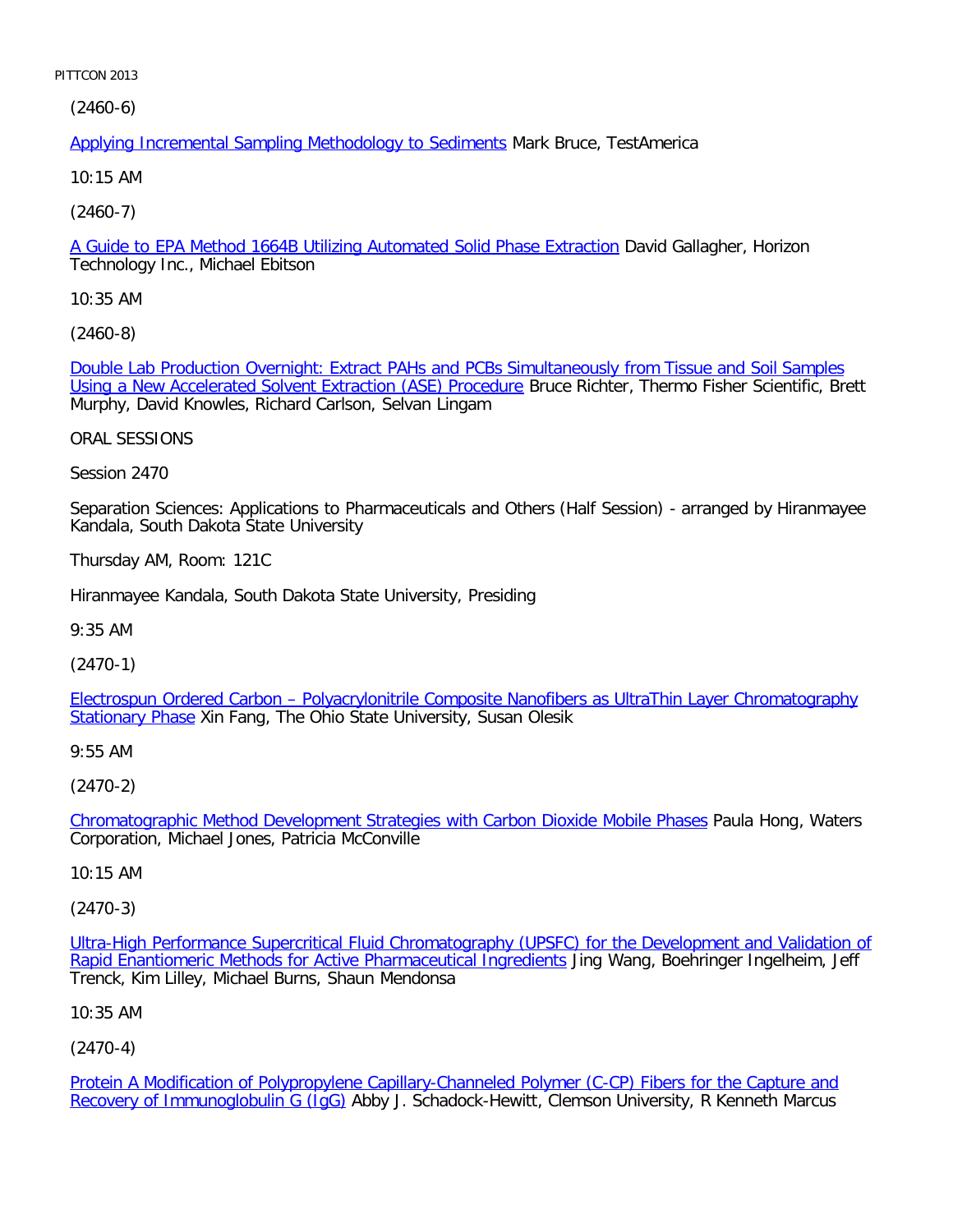POSTER SESSIONS

Session 2480

Atomic Spectroscopy

Thursday AM, Room: 204ABC

[\(2480-1P\)](file:///p|/print%20on%20demand%20titles/23101-23200/23133/23133%20source%20materials/papers/2480-1.htm)

[Arsenic Speciation in Ap](file:///p|/print%20on%20demand%20titles/23101-23200/23133/23133%20source%20materials/papers/2480-1.htm)ple Juice Using Ion Chromatography Hydride Generation Atomic Fluorescence Spectrometry (IC-HG-AFS) Bin Chen, P S Analytical, Peter Stockwell, Warren Corns

[\(2480-2P\)](file:///p|/print%20on%20demand%20titles/23101-23200/23133/23133%20source%20materials/papers/2480-2.htm)

[Non-Chromatographic Speciation of Inorganic Arsenic by Atomic Fluorescence](file:///p|/print%20on%20demand%20titles/23101-23200/23133/23133%20source%20materials/papers/2480-2.htm) Spectrometry with Flow Injection Hydride Generation by a Tetrahydroborate-Form Anion-Exchanger Nan Wang, University of Massachusetts, Amherst

(2480-3P)

[Further Adventures in Phytoremediation: Preliminary Results From Uptake of Arsenic by Sunflowers,](file:///p|/print%20on%20demand%20titles/23101-23200/23133/23133%20source%20materials/papers/2480-3.htm) [Tomatoes, and Lettu](file:///p|/print%20on%20demand%20titles/23101-23200/23133/23133%20source%20materials/papers/2480-3.htm)ce Mark T. Stauffer, University of Pittsburgh at Greensburg, Edyta Szewczyk, Marissa Menanno

(2480-4P)

Phytoremediation of Iron-Contaminated Soil by Orchids and Various Succulents: How Do These Different [Plant Types Compare in Terms of Iron Uptake?](file:///p|/print%20on%20demand%20titles/23101-23200/23133/23133%20source%20materials/papers/2480-4.htm) [Mark T. Stauffer, University of Pittsburgh at Greensburg,](file:///p|/print%20on%20demand%20titles/23101-23200/23133/23133%20source%20materials/papers/2480-4.htm) Zachary Willis

(2480-5P)

The Effectiveness of Coffee Grounds in the Removal of Lead and Copper Found in Tap Water Mark T. [Stauffer, University of Pittsburgh at Greensburg, Brittany Kessler](file:///p|/print%20on%20demand%20titles/23101-23200/23133/23133%20source%20materials/papers/2480-5.htm)

(2480-6P)

A Sequential Extraction Approach to Determination of Selected Metals in Farm and Residential Soils From the East Coast and the Central United States Mark T. Stauffer, University of Pittsburgh at Greensburg, Jesse [Vargo](file:///p|/print%20on%20demand%20titles/23101-23200/23133/23133%20source%20materials/papers/2480-6.htm)

(2480-7P)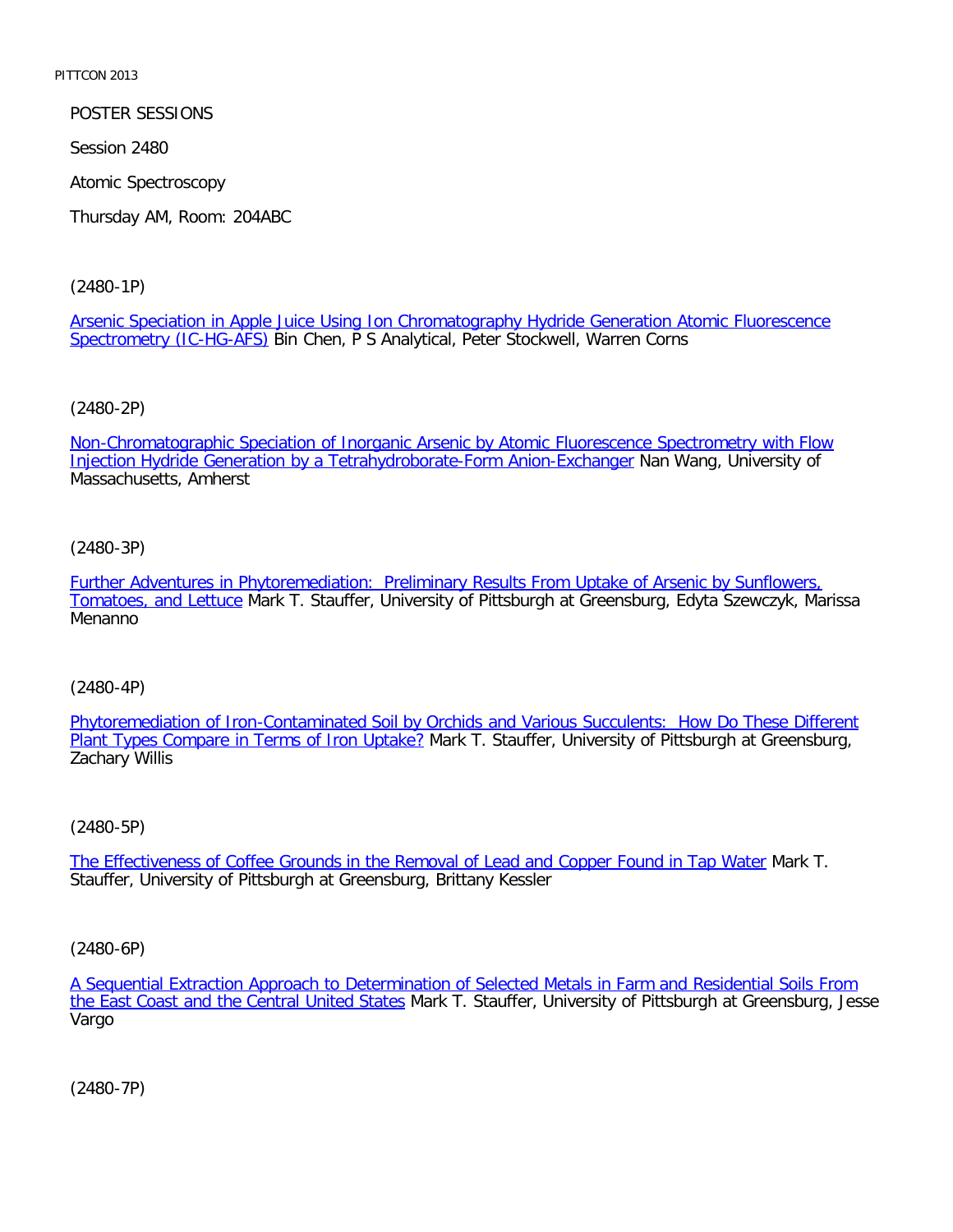Speciation of Organotin Compounds in Serum by Ion-Pair Reverse Phase Ultra Performance Liquid Chromatography Coupled to Sector Field Inductively Coupled Plasma Mass Spectrometry Daniel J. Young, RTI International, Cynthia Smith, Keith Levine, Kilibarda Nikola, Kristina Thayer, Reshan Fernando, Scott Afton, Suramya Waidyanatha, Veronica Robinson

[\(2480-9P\)](file:///p|/print%20on%20demand%20titles/23101-23200/23133/23133%20source%20materials/papers/2480-9.htm)

Mercury in Skin Whitening Creams Reeya K. Oogarah, P S Analytical, Jasmina Allen, Warren Corns

[\(2480-10P\)](file:///p|/print%20on%20demand%20titles/23101-23200/23133/23133%20source%20materials/papers/2480-10.htm)

[Measurements of Density by Using the Emission Intensity Ratio](file:///p|/print%20on%20demand%20titles/23101-23200/23133/23133%20source%20materials/papers/2480-10.htm) Between Ionic to Atomic Lines in a Nd:YAG L.I.B.S Indicate Aluminum Alloy (Zeolites) Fantastic Properties Osama M. Khalil, Cairo University, Mohamed El Faham, Mohamed Harith

# (2480-11P)

[Techniques for Decreasing Total Analysis Time and Sample Consumption for ICP-OES](file:///p|/print%20on%20demand%20titles/23101-23200/23133/23133%20source%20materials/papers/2480-11.htm) Cindy Anderau, PerkinElmer, Chad Schneider

# (2480-12P)

[A New, Fast Automated Flame AA Sample Introduction System for Improved Reproducibility, Throughput](file:///p|/print%20on%20demand%20titles/23101-23200/23133/23133%20source%20materials/papers/2480-12.htm) [and Detection Lim](file:///p|/print%20on%20demand%20titles/23101-23200/23133/23133%20source%20materials/papers/2480-12.htm)its Andrew Kavan, Elemental Scientific, Daniel Wiederin

(2480-13P)

Comparison of Argon Versus Helium as Carrier Gas Scott Hughes, Elementar Americas, Inc., Danny Loeser, [Nicholas DelGiorno, Tyson Rowland](file:///p|/print%20on%20demand%20titles/23101-23200/23133/23133%20source%20materials/papers/2480-13.htm)

POSTER SESSIONS

Session 2490

Capillary Electrophoresis: Method Development and Applications

Thursday AM, Room: 204ABC

(2490-1P)

Development of a Coupled Air-Sampler Capillary Electrophoresis System Eric T. da Costa, Chemistry Institute - USP, Claudimir do Lago

(2490-2P)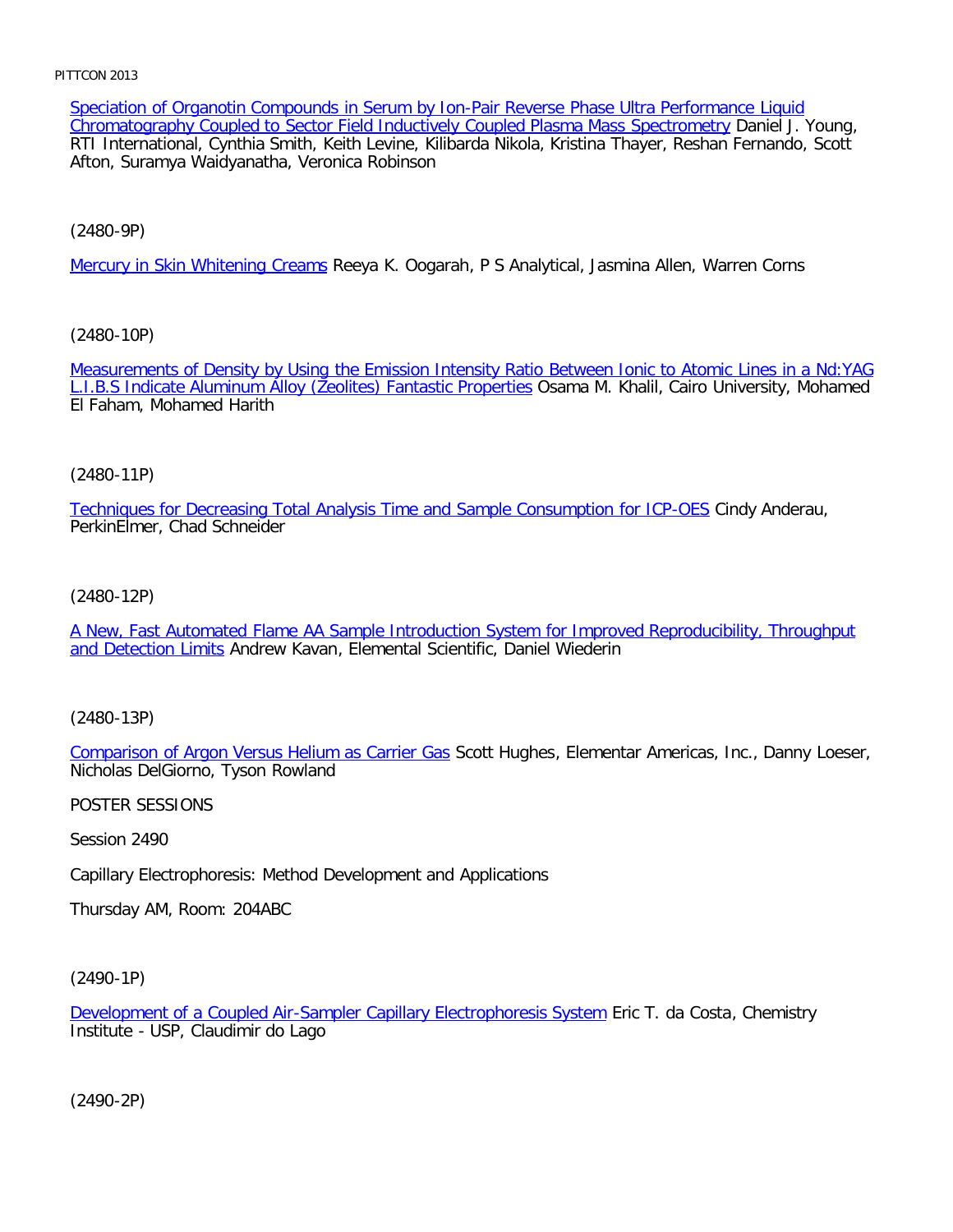Self-Assembled Nanogels for Capillary Electrophoresis Separations of DNA Brandon C. Durney, West Virginia University, Lisa Holland

[\(2490-3P\)](file:///p|/print%20on%20demand%20titles/23101-23200/23133/23133%20source%20materials/papers/2490-3.htm)

Automated Two-Dimensional Capillary Electrophoretic Separations of Complex Mixtures Ryan Flaherty, University of Notre Dame, Bonnie Huge, Norman Dovichi, Oluwatosin Dada

[\(2490-5P\)](file:///p|/print%20on%20demand%20titles/23101-23200/23133/23133%20source%20materials/papers/2490-5.htm)

[Fast Separation of Monohydroxy Me](file:///p|/print%20on%20demand%20titles/23101-23200/23133/23133%20source%20materials/papers/2490-5.htm)tabolites of Polycyclic Aromatic Hydrocarbons by Capillary Zone Electrophoresis with UV-Vis Detection Gaston Knobel, University of Central Florida, Andres Campiglia

# (2490-6P)

[CZE-ESI-MS/MS as an Alternative Strategy to UPLC-MS/MS for E.coli Proteome](file:///p|/print%20on%20demand%20titles/23101-23200/23133/23133%20source%20materials/papers/2490-6.htm) Xiaojing Yan, University of Notre Dame

# (2490-7P)

[Multiple-Location Monitoring of Neurotransmitters on an Integrated Microfluidic System](file:///p|/print%20on%20demand%20titles/23101-23200/23133/23133%20source%20materials/papers/2490-7.htm) Maojun Gong, Wichita State University, Qiyang Zhang

(2490-8P)

MEKC [a](file:///p|/print%20on%20demand%20titles/23101-23200/23133/23133%20source%20materials/papers/2490-8.htm)nd <sup>1</sup>H NMR Studies to Investigate the Effects of Cationic Counterions on Bile Salt Micelles Claire M. [Ouime](file:///p|/print%20on%20demand%20titles/23101-23200/23133/23133%20source%20materials/papers/2490-8.htm)t[, Bucknell University, David Rovnyak, Kendall Sandy, Timothy Strein](file:///p|/print%20on%20demand%20titles/23101-23200/23133/23133%20source%20materials/papers/2490-8.htm)

(2490-9P)

Multi-Pathway Metabolism of Glycosphingolipids by Capillary Electrophoresis-Laser Induced Fluorescence [Jennifer Arceo, University of Notre Dame, David Essaka, Jillian Prendergast, Monic](file:///p|/print%20on%20demand%20titles/23101-23200/23133/23133%20source%20materials/papers/2490-9.htm)a Palcic, [Norman](file:///p|/print%20on%20demand%20titles/23101-23200/23133/23133%20source%20materials/papers/2490-9.htm) Dovichi, Ole Hindsgaul, Richard Keithley, Ronald Schnaar

(2490-10P)

Electroosmotic Flow Stability Studies Ashley L. Morris, San Diego State University, Christopher Harrison

# (2490-11P)

Capillary Electrophoresis Coupled to ESI Mass Spectrometry for the Study of Matrix Metalloproteinase Xu Wang, University of Leuven, Ann Vanschepdael, Erwin Adams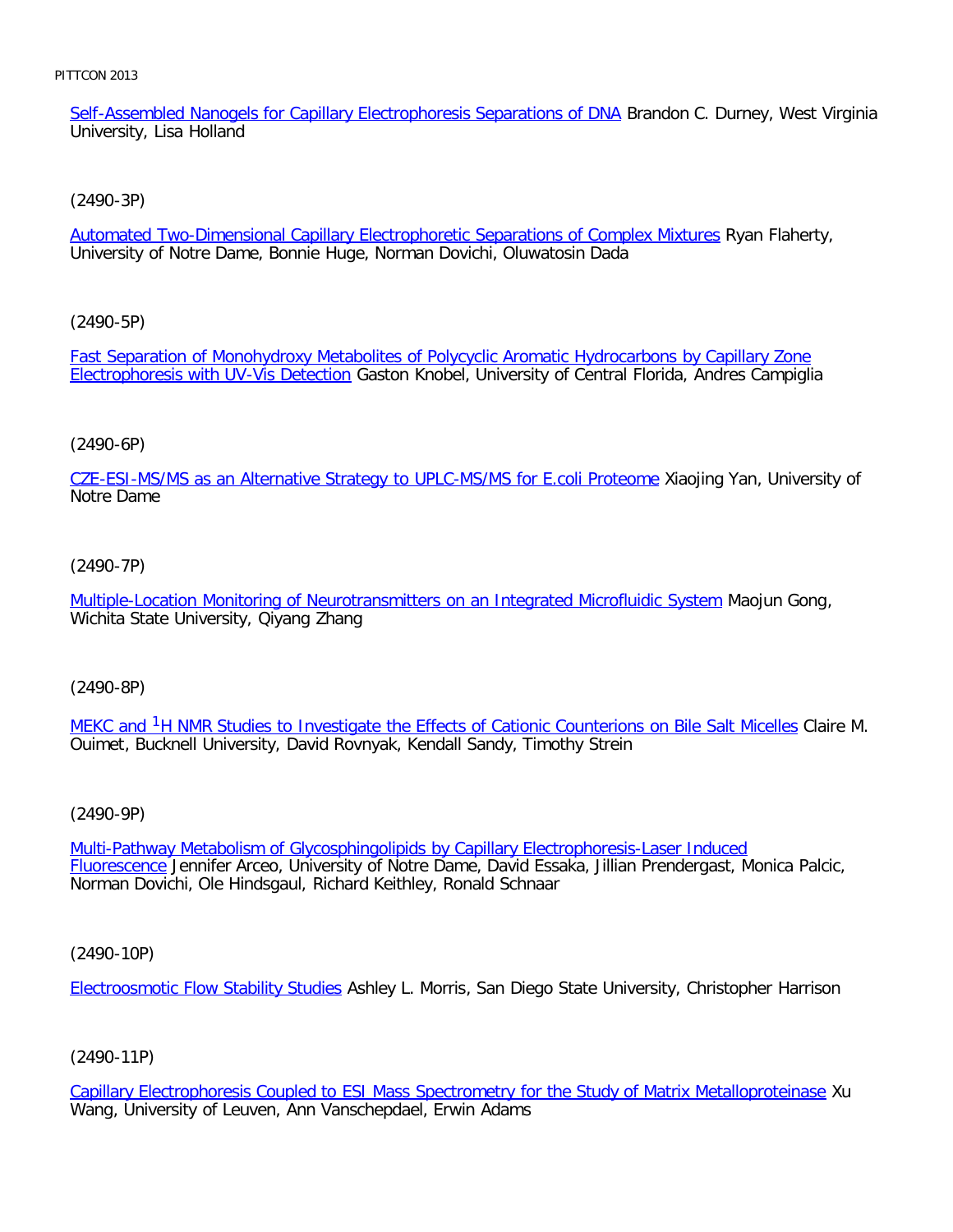POSTER SESSIONS

Session 2500

Drinking Water

Thursday AM, Room: 204ABC

[\(2500-1P\)](file:///p|/print%20on%20demand%20titles/23101-23200/23133/23133%20source%20materials/papers/2500-1.htm)

Drinking Water Analysis Conditions for USEPA Method 524.3 and 524.4 Anne Jurek, EST Analytical, Doug Meece, Justin Murphy, Lindsey Pyron

(2500-2P)

[A Comparative Study of On-Line and Laboratory TOC Analyzers for Analysis of Raw and Finished Drinking](file:///p|/print%20on%20demand%20titles/23101-23200/23133/23133%20source%20materials/papers/2500-2.htm) Water William C. Lipps, OI Analytical, Gary Engelhart, Jeffrey Lane, Steve Skalski

(2500-3P)

[Investigation of PPCPs Occurrence and Removal in Missouri Drinking Water System Using UFLC-](file:///p|/print%20on%20demand%20titles/23101-23200/23133/23133%20source%20materials/papers/2500-3.htm)[M](file:///p|/print%20on%20demand%20titles/23101-23200/23133/23133%20source%20materials/papers/2500-3.htm)S/MS Ruipu Mu, Missouri University of Science and Technology, Craig Adams, Honglan Shi, Terry Timmons, Yinfa Ma

(2500-4P)

[Use Concurrent Solvent Recondensation - Large Volume Splitless Injection to Decrease Sample Preparation](file:///p|/print%20on%20demand%20titles/23101-23200/23133/23133%20source%20materials/papers/2500-4.htm) [Times for Semivolatiles Analysis in Drinking Water](file:///p|/print%20on%20demand%20titles/23101-23200/23133/23133%20source%20materials/papers/2500-4.htm) Christopher Rattray, Restek Corporation, Jack Cochran, Michelle Misselwitz

(2500-5P)

Use Concurrent Solvent Recondensation - Large Volume Splitless Injection in an Unmodified Split/Splitless [GC Inlet to Lower Detection Limits for 1,4-Dioxane in Drinking Water](file:///p|/print%20on%20demand%20titles/23101-23200/23133/23133%20source%20materials/papers/2500-5.htm) Christopher Rattray, Restek [Corporation, Chris English, Jack Cochran](file:///p|/print%20on%20demand%20titles/23101-23200/23133/23133%20source%20materials/papers/2500-5.htm)

(2500-6P)

TiO2 Photocatalysis of 6-hydroxymethyl Uracil As A Model for the Cylindrospermopsin Cen Zhao, Florida International University, Kevin O'Shea

[POSTER SESSIONS](file:///p|/print%20on%20demand%20titles/23101-23200/23133/23133%20source%20materials/papers/2500-6.htm)

Session 2510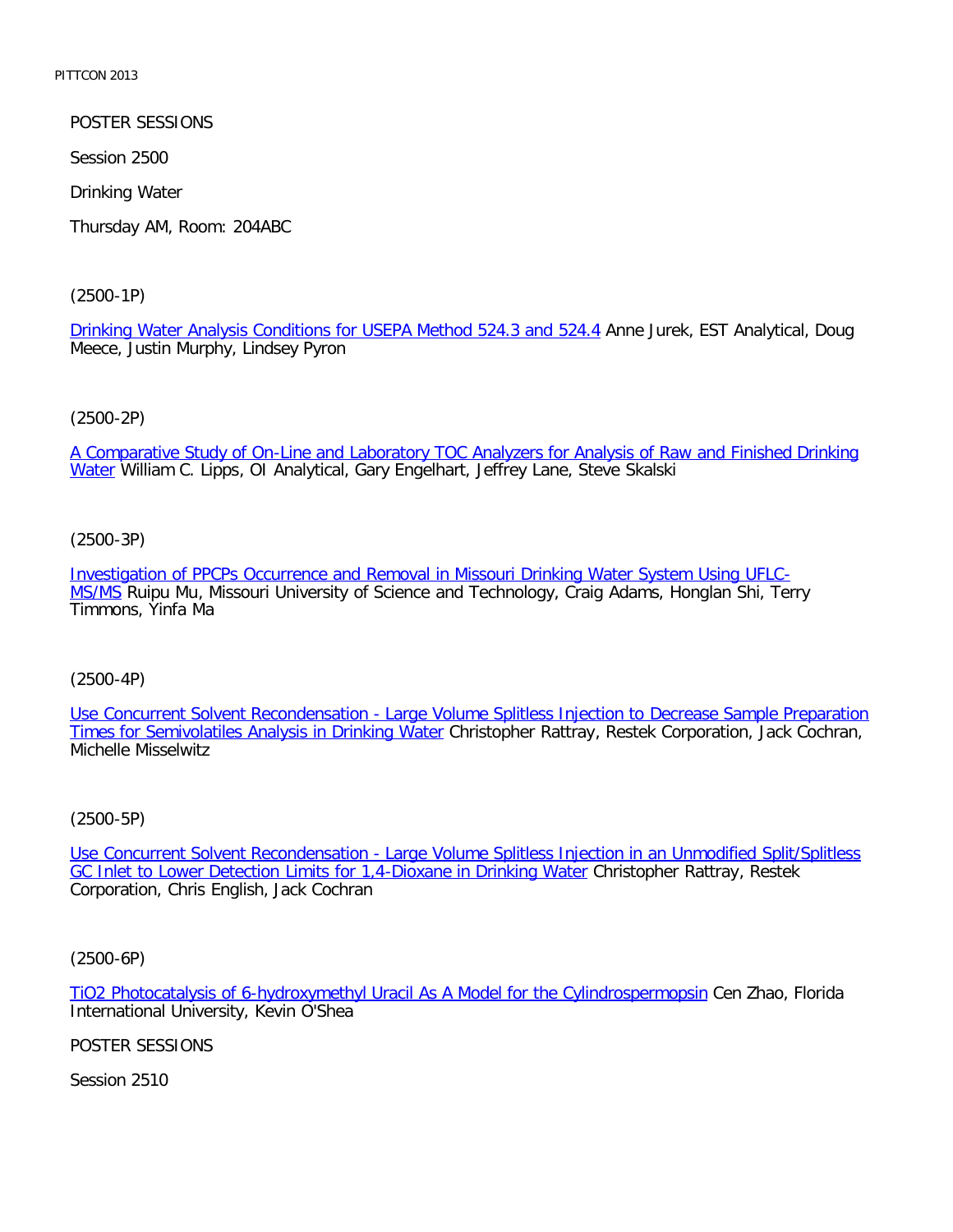# FTIR/Raman/ NIR Applications

Thursday AM, Room: 204ABC

[\(2510-1P\)](file:///p|/print%20on%20demand%20titles/23101-23200/23133/23133%20source%20materials/papers/2510-1.htm)

New Technology of Oils Characterization: Chemometric Treatments of Fourier Transform Near-Infrared (FT-NIR) Heavy Fuel Oils (HFO) by a New Diffuse Supporting Sandrine Amat, Aix-Marseille Universite, Jacky Kister, Nathalie Dupuy, Zeineb Braham

[\(2510-2P\)](file:///p|/print%20on%20demand%20titles/23101-23200/23133/23133%20source%20materials/papers/2510-2.htm)

The Applications of SHINERS Technology on Chemical Identification Huaizhi Kang, Xiamen University, Qizhen Chen, Yongming Zeng, Zhongqun Tian

(2510-3P)

[Accelerating High Throughput FTIR Oil Condition Monitoring](file:///p|/print%20on%20demand%20titles/23101-23200/23133/23133%20source%20materials/papers/2510-3.htm) Chris Lynch, PerkinElmer, Ben Perston

(2510-4P)

[Silver Nanoparticle Imbedded Polymer for SERS Detection of Drugs](file:///p|/print%20on%20demand%20titles/23101-23200/23133/23133%20source%20materials/papers/2510-4.htm) Honey Madupalli, Central Michigan University, Mary Tecklenburg

(2510-5P)

PMMA/PLA Blends Compositional Analysis ATR-FT-IR Coupled with Chemometrics Methods Susan Pirollo, [Arkema, Inc., Dana Garcia, Florence Mehlmann, Thomas Richards](file:///p|/print%20on%20demand%20titles/23101-23200/23133/23133%20source%20materials/papers/2510-5.htm)

(2510-6P)

Using FT-IR-ATR to Study Fuel Diffusion in Flexible Coated Fabrics James Sloan, US Army Res Lab

(2510-7P)

Nanoparticle-Based DNA Biosensor For the Detection of Genetically Modified Organisms by Surface-Enhanced Raman Spectroscopy Mehmet Soforoglu, Hacettepe University, Adem Zengin, Aykut Onay, Burcu [Guven, Ismail Boyaci, Ugur Tamer](file:///p|/print%20on%20demand%20titles/23101-23200/23133/23133%20source%20materials/papers/2510-7.htm)

(2510-8P)

Determination of Malachite Green in Nanogram Levels by Surface-Enhanced Raman Spectroscopy Tumay H.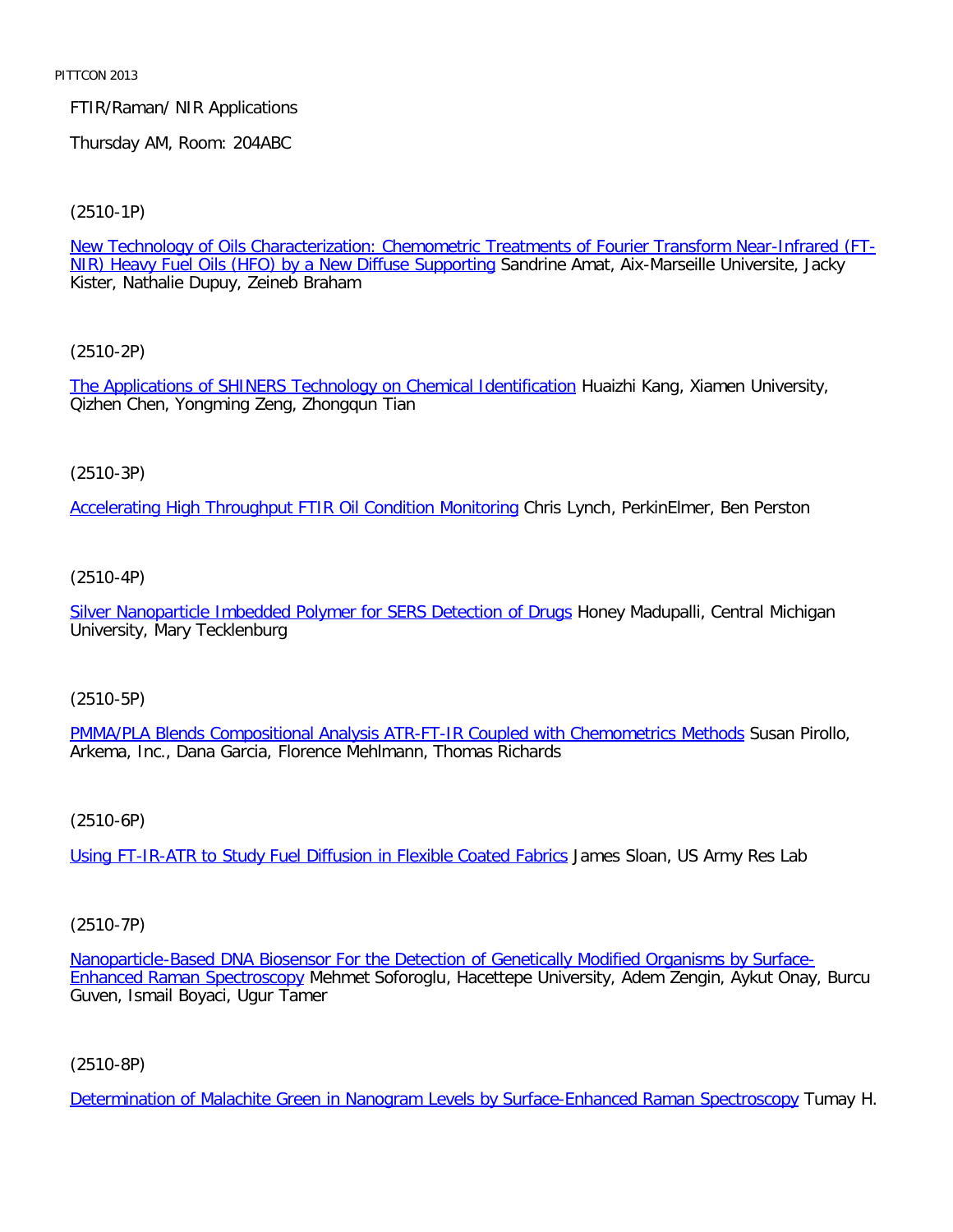Temiz, Hacettepe University, Akif Bozkurt, Ismail Boyaci, Ugur Tamer

[\(2510-9P\)](file:///p|/print%20on%20demand%20titles/23101-23200/23133/23133%20source%20materials/papers/2510-9.htm)

SERS Based Non-Enzymatic Glucose Sensor Using Functional Gold Nanorod Particles Hilal Torul, Gazi **University** 

[\(2510-10P\)](file:///p|/print%20on%20demand%20titles/23101-23200/23133/23133%20source%20materials/papers/2510-10.htm)

Infrared Analysis of Carbon-Rich Polymers Using Cantilever Enhanced Photoacoustic Detector Kaori Watanabe, Systems Engineering Inc., Hiwatashi Fumiko

# (2510-11P)

[Infrared Analysis of Thin Multilayered Polymer Film Using Cantilever Enhanced Photoacoustic Detector](file:///p|/print%20on%20demand%20titles/23101-23200/23133/23133%20source%20materials/papers/2510-11.htm) Kaori Watanabe, Systems Engineering Inc., Hiwatashi Fumiko

# (2510-12P)

[SERS Based Plasmin Activity Determination on Specifically Designed Surface](file:///p|/print%20on%20demand%20titles/23101-23200/23133/23133%20source%20materials/papers/2510-12.htm) Nur N. Yazgan, Hacettepe University, Ali Topcu, Ceyda Dudak Seker, Ismail Boyaci, Ugur Tamer

(2510-13P)

[Study on AgTCNQ Complex with Spectral Methods](file:///p|/print%20on%20demand%20titles/23101-23200/23133/23133%20source%20materials/papers/2510-13.htm) Jing Wang, Jilin University, Shuping Xu, Weiging Xu

(2510-14P)

Probing Phospholipid Vesicle Stability and Acyl Chain Order in Aqueous Solution Chen Qiu, Michigan State [University, Gary Blanchard](file:///p|/print%20on%20demand%20titles/23101-23200/23133/23133%20source%20materials/papers/2510-14.htm)

(2510-15P)

Identification of Microcalcifications in Breast Cancer Using Shell-Isolated Nanoparticle-Enhanced Raman Spectroscopy(SINERS) [Chengxu Hu, Jilin University, Bing Han, Chao Zheng, Shuping Xu, Weiqing Xu](file:///p|/print%20on%20demand%20titles/23101-23200/23133/23133%20source%20materials/papers/2510-15.htm)

(2510-16P)

Label-Free Detection of Individual Macromolecular Assemblies by Surface Enhanced Raman Spectroscopy Steven M. Asiala, University of Notre Dame, Zachary Schultz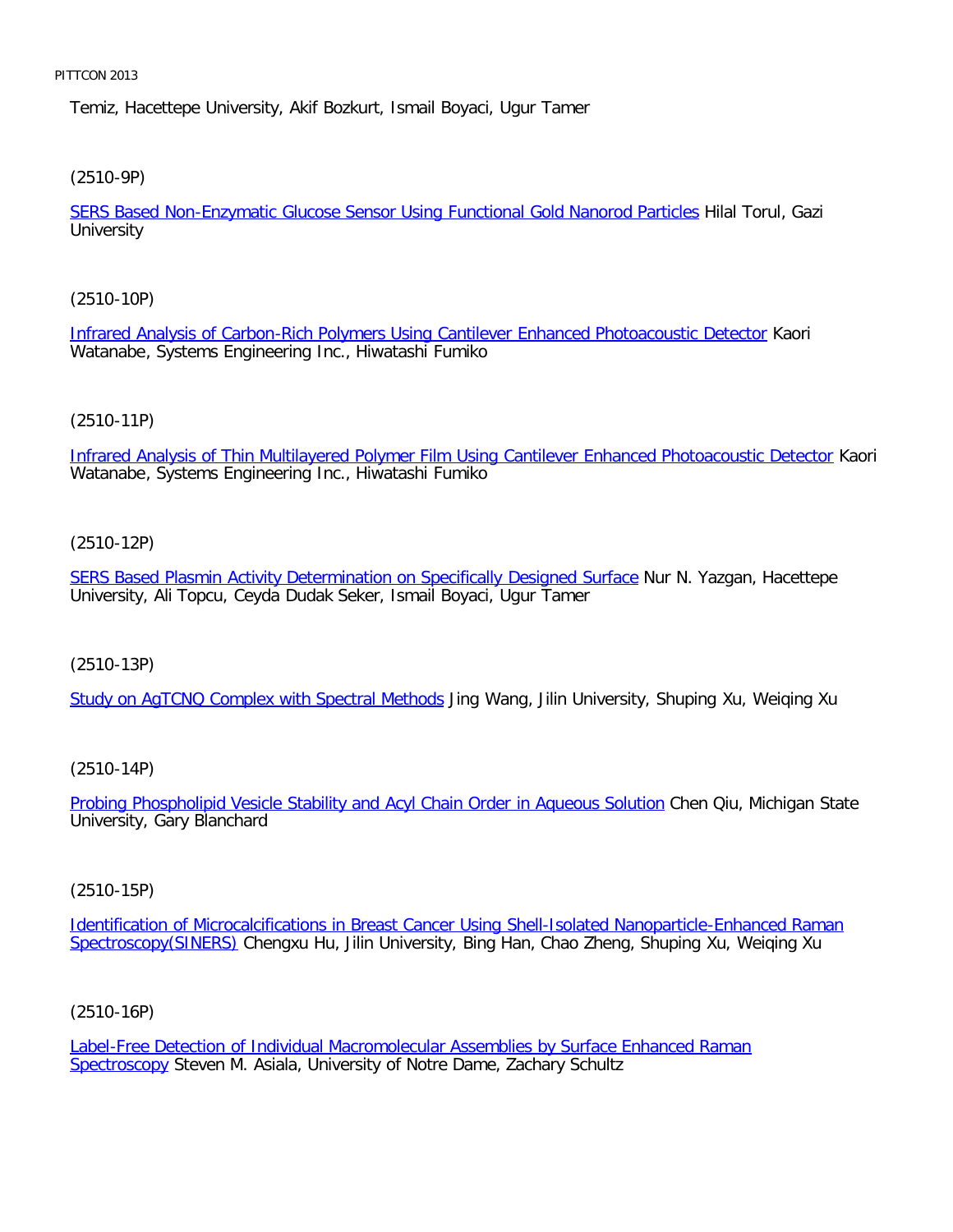[\(2510-17P\)](file:///p|/print%20on%20demand%20titles/23101-23200/23133/23133%20source%20materials/papers/2510-17.htm)

Determination and Validation of Dissolution Testing for Isoniazid, Rifampicin, Pyrazinamide and Ethambutol in Pharmaceutical Formulation by Near Infrared Spectroscopy and Multivariate Calibration Kassio Lima, UFRN, Fernanda Costa

# [\(2510-18P\)](file:///p|/print%20on%20demand%20titles/23101-23200/23133/23133%20source%20materials/papers/2510-18.htm)

[In Vitro S](file:///p|/print%20on%20demand%20titles/23101-23200/23133/23133%20source%20materials/papers/2510-18.htm)imulation Studies for the Development of a Nocturnal Hypoglycemic Alarm Based on Near-Infrared Spectroscopy Sanjeewa Rasika Karunathilaka Ranasinghe Pathirajage, University of Iowa, Gary Small

[\(2510-19P\)](file:///p|/print%20on%20demand%20titles/23101-23200/23133/23133%20source%20materials/papers/2510-19.htm)

[Structure and Conformation Studies from T](file:///p|/print%20on%20demand%20titles/23101-23200/23133/23133%20source%20materials/papers/2510-19.htm)emperature Dependent Infrared Spectra of Xenon Solutions and Ab Initio Calculations of Cyclobutylgermane Bhushan S. Deodhar, University of Missouri - Kansas City, James Durig

# (2510-20P)

[Polarization Modulation Infrared Reflection Adsorption Spectroscopy \(PM-IRRAS\): A Powerful Technique for](file:///p|/print%20on%20demand%20titles/23101-23200/23133/23133%20source%20materials/papers/2510-20.htm) [the Study of Adsorption and Floating Monolayers on Metal Surfaces](file:///p|/print%20on%20demand%20titles/23101-23200/23133/23133%20source%20materials/papers/2510-20.htm) Rickielle Ngongang Nganteu, Air Liquide, Christopher Methivie, Claire-Marie Pradier, Eric Marceau, Jean-Luc Blanc, Martine Carre, Xavier **Carrier** 

# (2510-21P)

Suppression of Pyrite Oxidation in Acidic Aqueous Environments Using Deferoxamine Mesylate, A [Trihydroxamate Sideropho](file:///p|/print%20on%20demand%20titles/23101-23200/23133/23133%20source%20materials/papers/2510-21.htm)re [Amber Riendeau, Temple University, Ann Valentine, Daniel Strongin, Will](file:///p|/print%20on%20demand%20titles/23101-23200/23133/23133%20source%20materials/papers/2510-21.htm)iam Wuest

# (2510-24P)

Synthesis of Silver-Teflon Nanocomposites and Their Application in Surface Enhanced Raman Spectroscopy [Kristin K. Cooke, Western Carolina University, David Evanoff](file:///p|/print%20on%20demand%20titles/23101-23200/23133/23133%20source%20materials/papers/2510-24.htm)

[POSTER](file:///p|/print%20on%20demand%20titles/23101-23200/23133/23133%20source%20materials/papers/2510-24.htm) SESSIONS

Session 2520

Mass Spectrometry for Biomedical Applications

Thursday AM, Room: Exposition Floor, Aisles 1600-2100

(2520-1P)

Effects of Vernonia Amygdalina Aqueous Leaf Extract on the Pharmacokinetics of Nifedipine in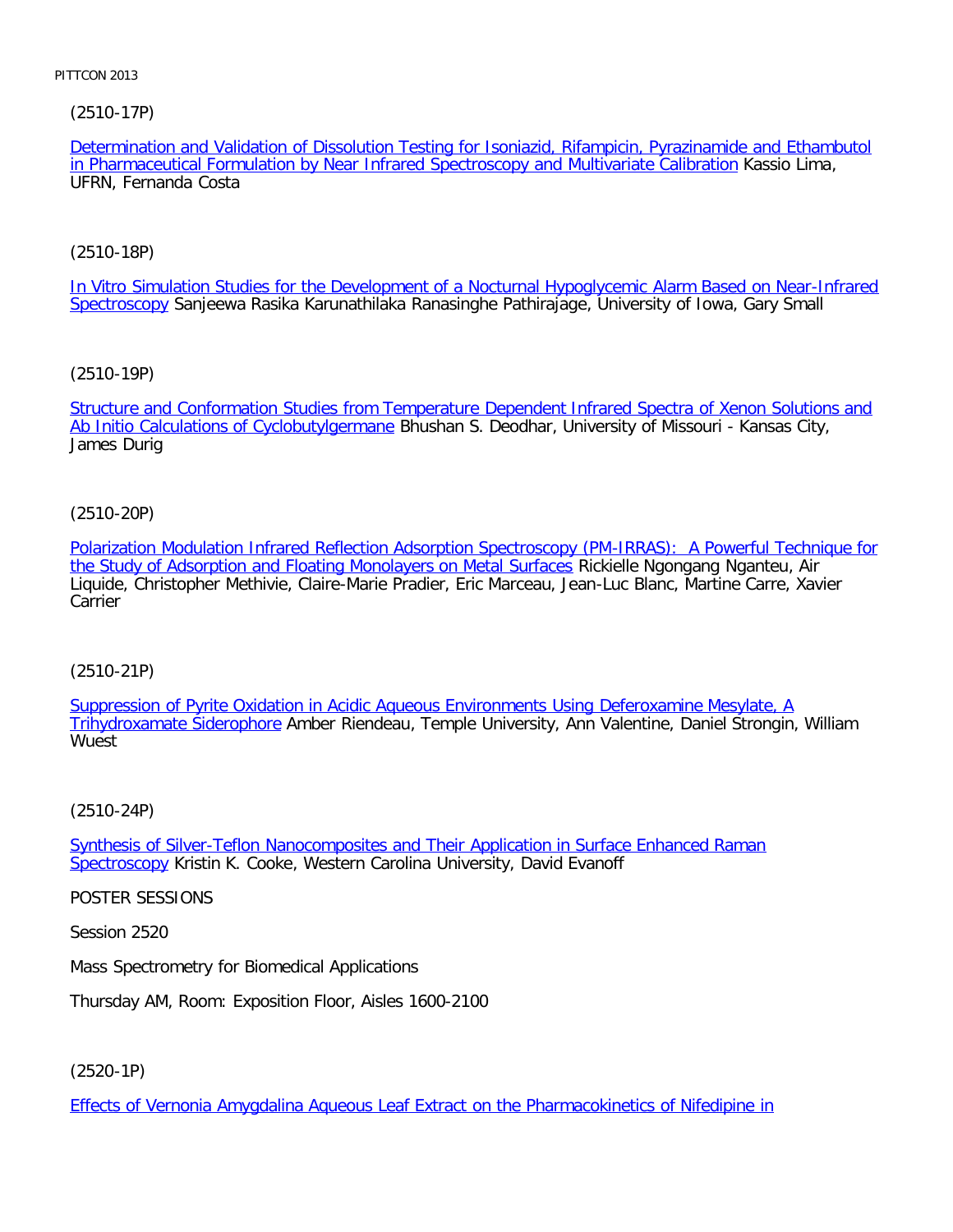Rabbits Mbang A. Owolabi, University of Lagos, Emmanuel Adeniji, Oluwafunke Oribayo, Oluwaseun Akindehin

[\(2520-2P\)](file:///p|/print%20on%20demand%20titles/23101-23200/23133/23133%20source%20materials/papers/2520-2.htm)

GC-MS Analysis of the Essential Oil from the Aerial Parts of Crassocephalum Crepidioides, A Medicinal Plant Used in the Management of Breast Cancer Wesley Okiei, University of Lagos, Edith Ofor, Funmi Odukoya, Modupe Ogunlesi

[\(2520-3P\)](file:///p|/print%20on%20demand%20titles/23101-23200/23133/23133%20source%20materials/papers/2520-3.htm)

Elucidation of Antifungal Drug Action by High Resolution GC/QTOF Jennifer N. Gushue, Agilent Technologies, Bob St Onge, Gary Peltz, Manhong Wu, Ron Davis, Sofia Aronova, Stephan Baumann, Sundari Suresh

(2520-4P)

[Improvements in Charge Detection Mass Spectrometry](file:///p|/print%20on%20demand%20titles/23101-23200/23133/23133%20source%20materials/papers/2520-4.htm) Nathan C. Contino, Indiana University, David Keifer, Elizabeth Pierson, Martin Jarrold

POSTER SESSIONS

Session 2530

Pharmaceutical: Spectroscopy Methods

Thursday AM, Room: Exposition Floor, Aisles 1600-2100

(2530-1P)

Dye-Protein Binding Monitored in a Microliter Volume Using Time-Resolved Fluorescence Jeremy Pronchik, [HORIBA Scientific, Graham Hungerford, Kulwinder Sagoo](file:///p|/print%20on%20demand%20titles/23101-23200/23133/23133%20source%20materials/papers/2530-1.htm)

# (2530-2P)

Detection of Economically Motivated Adulteration in Povidone and Crospovidone Fan Wu, Ashland, Inc., [Michael Tallon, Patrick Rice, Qin Yuan, Wayne Xu](file:///p|/print%20on%20demand%20titles/23101-23200/23133/23133%20source%20materials/papers/2530-2.htm)

(2530-3P)

Vibrational Spectroscopic Analysis of Pseudo-Polymorphism Conversion of Theophylline During A Tableting Process Tomoaki Sakamoto, National Institute of Health Sciences (Japan), Haruhiro Okuda, Hiroko Kimura, [Jun-ichi Nishizawa, Noriko Katori, Tadao Tanabe, Tetsuo Sasaki, Yasuto Fujimaki, Yukio Hiyama](file:///p|/print%20on%20demand%20titles/23101-23200/23133/23133%20source%20materials/papers/2530-3.htm)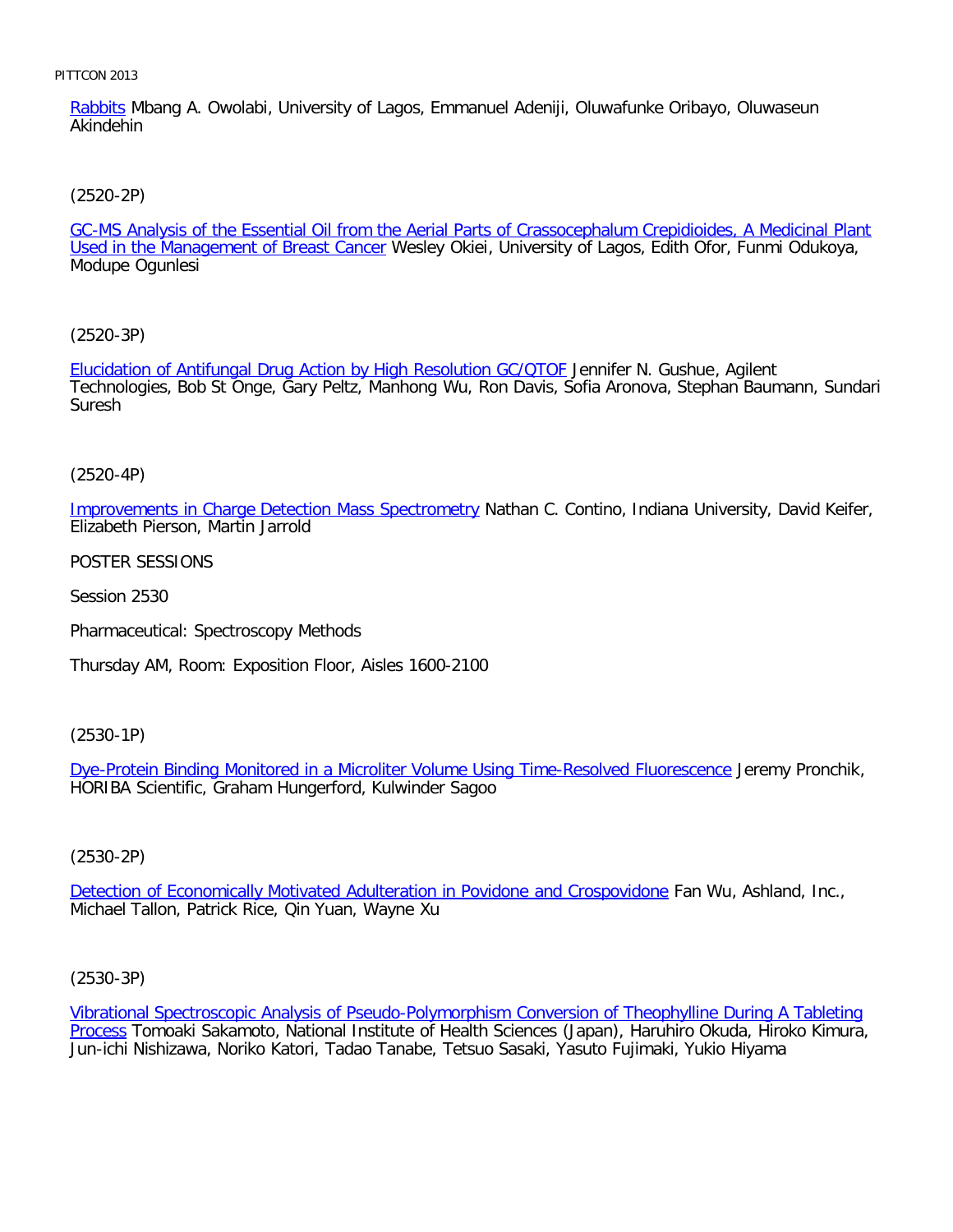(2530-4P)

Classification and Analysis of Counterfeit Medicines by Raman Spectroscopy and Chemometrics Kaho Kwok, Purdue University, Lynne Taylor

# [\(2530-5P\)](file:///p|/print%20on%20demand%20titles/23101-23200/23133/23133%20source%20materials/papers/2530-5.htm)

Analysis of Acetaminophen in Pharmaceutical Compounds Utilizing RAMAN Spectroscopy and High Performance Liquid Chromatography Kimberly D. Chichester, St. John Fisher College, Fang Zhao, Irene Kimaru, Kacie Rich, Zachary VanAernum

[\(2530-6P\)](file:///p|/print%20on%20demand%20titles/23101-23200/23133/23133%20source%20materials/papers/2530-6.htm)

Global Mass Spectrometry Scent Printing (GMSSP) In Vitro Diagnostics Hans Wiech, VOCscan AG, Colin Mitchell, Thierry Zesiger

(2530-7P)

[Method Development for the Quick Screening of Pharmaceuticals by Atmospheric Solids Analysis Probe-](file:///p|/print%20on%20demand%20titles/23101-23200/23133/23133%20source%20materials/papers/2530-7.htm)[Mass Spectrometry \(ASAP-MS\) and Solvent Assisted Inlet Ionization-Mass Spectrometry \(SAII-MS\)](file:///p|/print%20on%20demand%20titles/23101-23200/23133/23133%20source%20materials/papers/2530-7.htm) Lyla Hassan, University of the Sciences, Charles McEwen

(2530-8P)

[A Novel Enclosed Nano-Electrospray Ion Source - Advantages in Ionization Efficiency and Spray Stability for](file:///p|/print%20on%20demand%20titles/23101-23200/23133/23133%20source%20materials/papers/2530-8.htm) [Both Nano and Micro LC-ESI-MS Applications](file:///p|/print%20on%20demand%20titles/23101-23200/23133/23133%20source%20materials/papers/2530-8.htm) Christine Y. Wang, Advion, Bradley Schneider, Chelsea Weidman, Daniel Eikel, Jay Corr, Nicole Hebert, Tom Covey

(2530-9P)

Identification of Pharmaceuticals on High Resolution LC-TOF-MS System Kevin Siek, LECO Corporation, [Jeffrey Patrick, Joe Binkley, Li Zhang](file:///p|/print%20on%20demand%20titles/23101-23200/23133/23133%20source%20materials/papers/2530-9.htm)

(2530-10P)

Approaching USP Method 233 – Results of Sample Preparation and Analysis of Several Pharmaceutical Sample Types [Jason D. Keith, CEM Corporation, Daniel Iversen, Elaine Hasty, Ivana Mrvalj, Tina Restivo](file:///p|/print%20on%20demand%20titles/23101-23200/23133/23133%20source%20materials/papers/2530-10.htm)

(2530-11P)

In Vitro UV/VIS Measurements of Highly Scattering Cosmoceuticals: The Use of a 150 mm Integrating Sphere with Center Mount to Accurately Measure Nanoparticle Containing Cosmoceuticals Jillian Dlugos, [Glenelg High School, Chris Lynch](file:///p|/print%20on%20demand%20titles/23101-23200/23133/23133%20source%20materials/papers/2530-11.htm)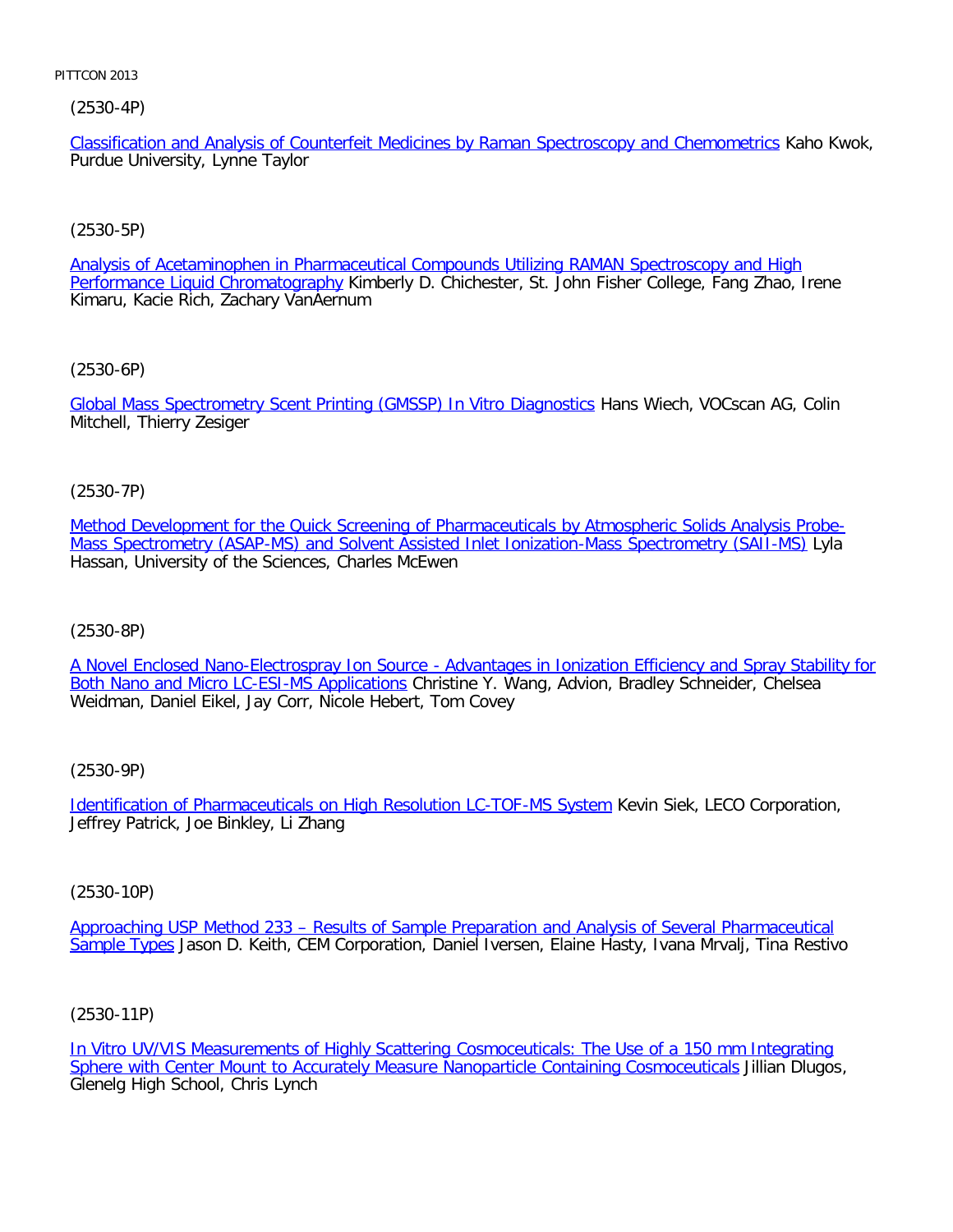[\(2530-12P\)](file:///p|/print%20on%20demand%20titles/23101-23200/23133/23133%20source%20materials/papers/2530-12.htm)

Evaluation of MTC Gel Formulations Stability via Fourier Transform Infrared Spectroscopy in Preformulation Studies Ziya Bayrak, Gulhane Military Medical Academy, Ali Cagmel, Ayhan Savaser, Cansel Kose Ozkan, Cetin Tas, Yalcin Ozkan

[\(2530-13P\)](file:///p|/print%20on%20demand%20titles/23101-23200/23133/23133%20source%20materials/papers/2530-13.htm)

[Effe](file:///p|/print%20on%20demand%20titles/23101-23200/23133/23133%20source%20materials/papers/2530-13.htm)ct of Milling on Surface Energy Heterogeneity and Aspect Ratio for Needle-Shaped Mannitol Crystals Daniel J. Burnett, Surface Measurement Systems, Adam Keith, Greg Thiele, Majid Naderi, Peter **Bouza** 

(2530-14P)

[Formulation Development and Optimization of Fast Dissolving Film of Losartan Potassium](file:///p|/print%20on%20demand%20titles/23101-23200/23133/23133%20source%20materials/papers/2530-14.htm) Parth B. Patel, Gujarat Technological University, Kinjal Patel

POSTER SESSIONS

Session 2540

Process Analytical Chemistry

Thursday AM, Room: Exposition Floor, Aisles 1600-2100

(2540-1P)

An Ion Chromatography Method for Carbohydrates Determination in Sugar-Cane Juice with Reduced Time [Teixeira Wokimar, Unicamp, Celso Caldas, José Tiago Barragan, Larissa Zanuni, Lauro Kubota,](file:///p|/print%20on%20demand%20titles/23101-23200/23133/23133%20source%20materials/papers/2540-1.htm) Leopoldo Ferronatto, Victor Bassetto, Wokimar Garcia

(2540-2P)

An On-line Cyanide Analyzer and Slurry Sample Filtration System for Measurement of Cyanide in [Hydrometallurgical Processing of Precious Metal Ores](file:///p|/print%20on%20demand%20titles/23101-23200/23133/23133%20source%20materials/papers/2540-2.htm) William C. Lipps, OI Analytical, Gary Engelhart

(2540-3P)

New Spectrophotometric Method for Determination of Cobalt (II) Rashmikant M. Patel, Atul Ltd, Valsad, Kalpesh Parikh

(2540-4P)

Real-Time Measurement of Volatile Components in the Bioreactor via Proton Transfer Reaction Mass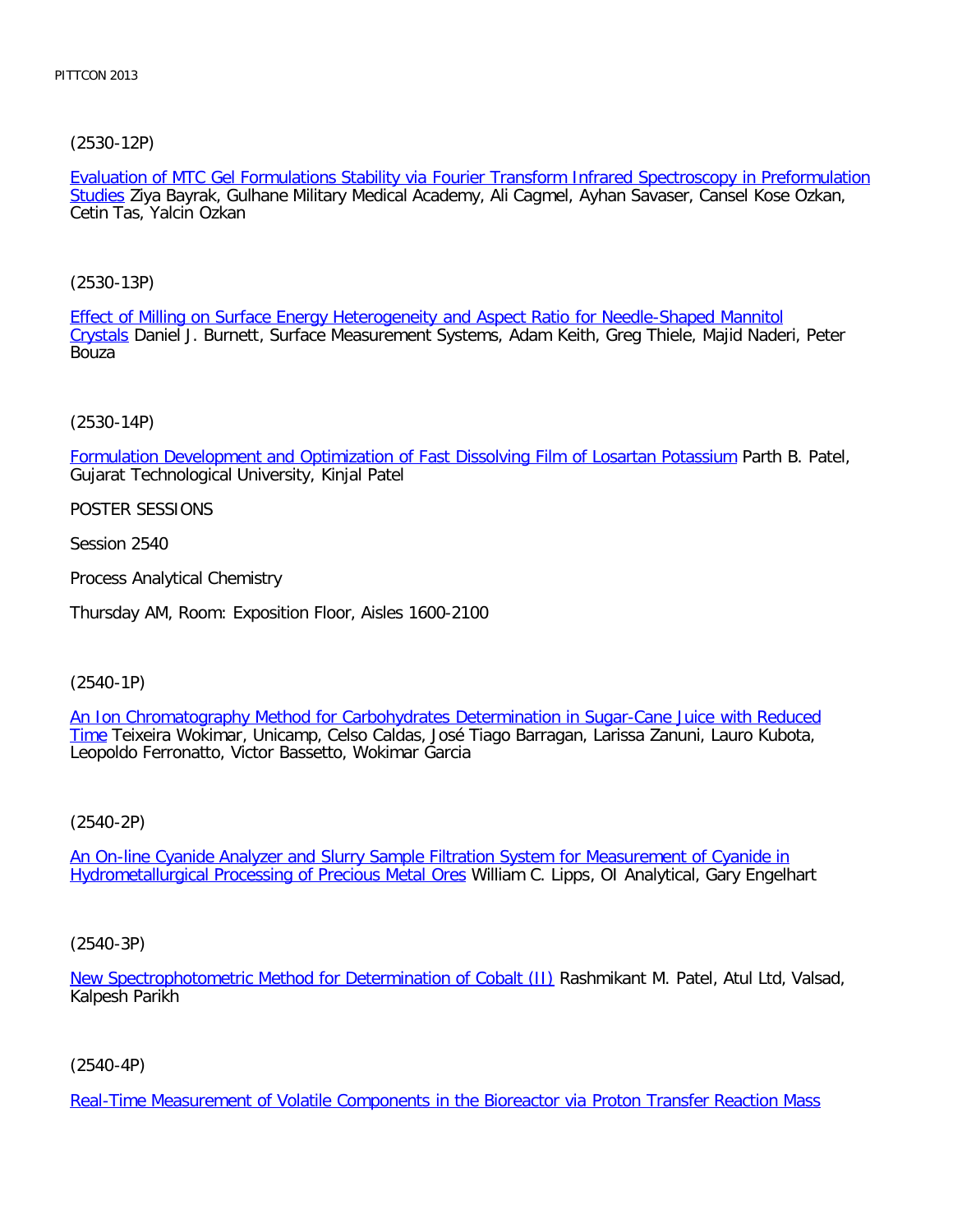Spectrometry (PTR-MS) - An Approach for Advanced Bioprocess Monitoring Jens Herbig, Ionimed Analytik, Armin Hansel, Gerald Striedner, Karl Bayer, Markus Luchner, Rene Gutmann

[\(2540-5P\)](file:///p|/print%20on%20demand%20titles/23101-23200/23133/23133%20source%20materials/papers/2540-5.htm)

Synthetic Organic Reactions Are Monitored Using A High Performance Ion Mobility Spectrometer Clinton Krueger, Excellims Corporation, Carol Moraff, Ching Wu

[\(2540-6P\)](file:///p|/print%20on%20demand%20titles/23101-23200/23133/23133%20source%20materials/papers/2540-6.htm)

[A Flow Microcalo](file:///p|/print%20on%20demand%20titles/23101-23200/23133/23133%20source%20materials/papers/2540-6.htm)rimeter (FMC) for High Throughput Analysis of Enzyme Activity / A Wide Range of Biological Processes Gillian Lewis, TTP Labtech Ltd, Reuben Pardoe, Wayne Bowen, Wendy Gaisford

#### (2540-7P)

[Real-time Reaction Monitoring and Separation as a Process Analytical Technology Tool](file:///p|/print%20on%20demand%20titles/23101-23200/23133/23133%20source%20materials/papers/2540-7.htm) Gopalakrishnan Venkatasami, Seton Hall University

#### (2540-8P)

[Procedures for Preparation and Chromatographic Determination of Organic Pollutants in Airport Runoff](file:///p|/print%20on%20demand%20titles/23101-23200/23133/23133%20source%20materials/papers/2540-8.htm) [W](file:///p|/print%20on%20demand%20titles/23101-23200/23133/23133%20source%20materials/papers/2540-8.htm)aters Anna Sulej, Gdansk University of Technology, Jacek Namienik, Zaneta Polkowska

#### (2540-9P)

[Preparations and Applications of Boronic Acid Modified BODIPY Fluorescent Probes](file:///p|/print%20on%20demand%20titles/23101-23200/23133/23133%20source%20materials/papers/2540-9.htm) Jingying Zhai, Nanjing **University** 

#### (2540-10P)

Improvisation of Pigmentory Properties of Dioxazine Pigment Sanjay S. Shah, Arts, Science and Commerce [College, Mehul Parikh](file:///p|/print%20on%20demand%20titles/23101-23200/23133/23133%20source%20materials/papers/2540-10.htm)

(2540-11P)

Use of TG-IR-GCMS to Identify Low Level Impurities Kevin P. Menard, PerkinElmer, David Norman, Maria Garavaglia

#### (2540-12P)

Sparse Deconvolution Methods as Applied to REC-TOF Ionization Efficiency Curves Gregory P. Gutshall, Oregon State University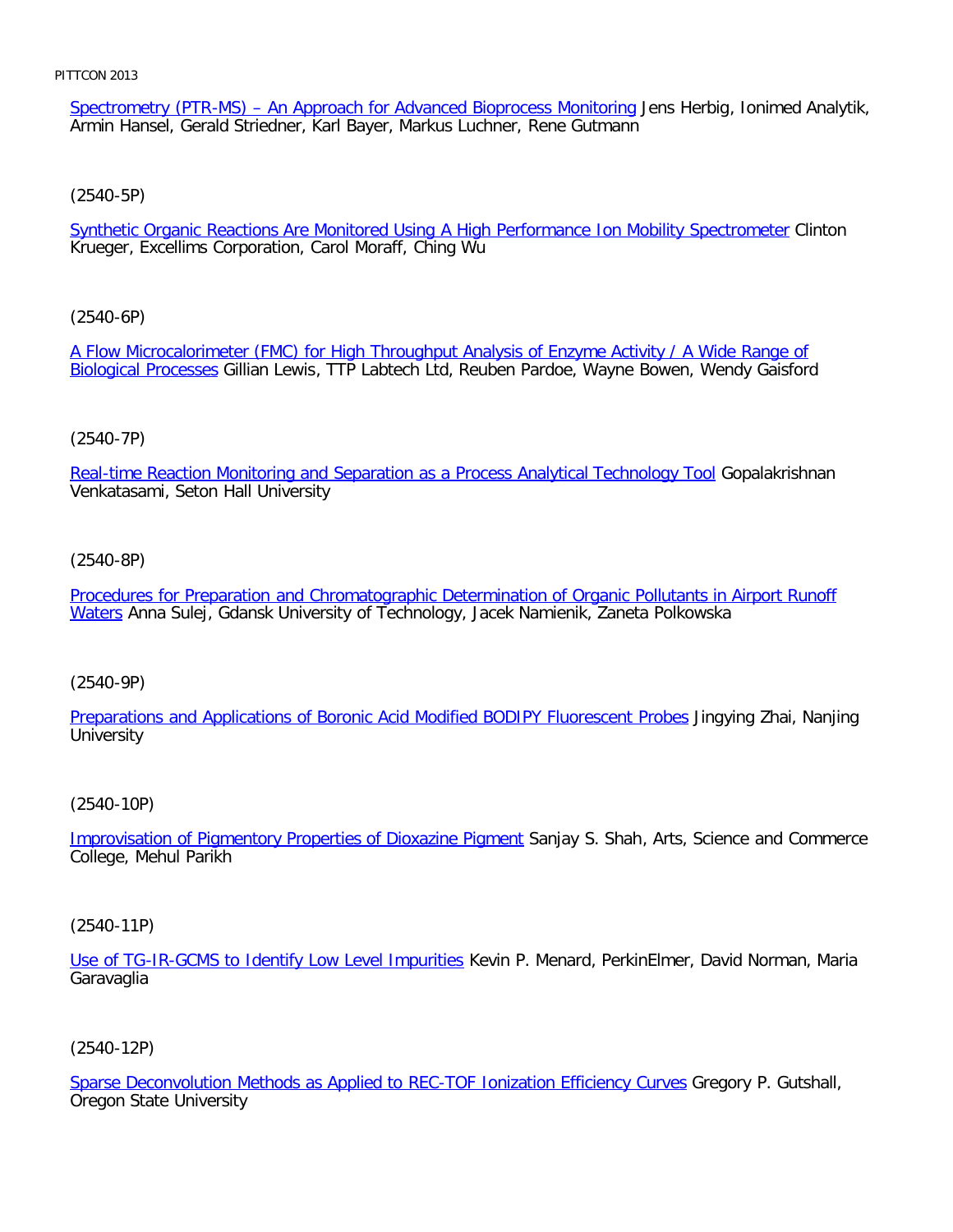[\(2540-13P\)](file:///p|/print%20on%20demand%20titles/23101-23200/23133/23133%20source%20materials/papers/2540-13.htm)

Comparative Study between the ISO 9516-1 Methodology for Analysis of Iron Ore and the Use of a Calibration Based on Certified Reference Materials Mathieu Bouchard, Corporation Scientifique Claisse, John Anzelmo, Marie-Ève Provencher, Sébastien Rivard, Sharon Ness

[\(2540-14P\)](file:///p|/print%20on%20demand%20titles/23101-23200/23133/23133%20source%20materials/papers/2540-14.htm)

New Compatibility of the Micro-GC with the ISA SP76 Standard Ronan Cozic, SRA Instruments, Alain Delauzun, Axel Bart, Jean-Paul Viricelle, Laetitia Vieille, Philippe Breuil

# [\(2540-15P\)](file:///p|/print%20on%20demand%20titles/23101-23200/23133/23133%20source%20materials/papers/2540-15.htm)

[High-Performance Quantitative 1](file:///p|/print%20on%20demand%20titles/23101-23200/23133/23133%20source%20materials/papers/2540-15.htm)H-NMR Yields Organic Certified Reference Materials (CRM) with Traceability and Low Measurement Uncertainty Michael Weber, Sigma-Aldrich, Alan Nichols, Alexander Rueck, Christine Hellriegel

# (2540-16P)

[Application of a 60 MHz Permanent Magnet NMR System to Online NMR Reaction Development in the](file:///p|/print%20on%20demand%20titles/23101-23200/23133/23133%20source%20materials/papers/2540-16.htm) [Pharmaceutical Indus](file:///p|/print%20on%20demand%20titles/23101-23200/23133/23133%20source%20materials/papers/2540-16.htm)try David A. Foley, Pfizer, Brian Marquez, John Edwards, Mark Zell, Paul Giammatteo

POSTER SESSIONS

Session 2550

Separation Sciences

Thursday AM, Room: Exposition Floor, Aisles 1600-2100

(2550-1P)

Selective Separation of Ethylaniline Isomers Using Molecular Imprinted Polymer Prepared from Methyl [Methacrylate/acrylic acid/3-\(trimethoxysilyl\)propyl Methacrylate](file:///p|/print%20on%20demand%20titles/23101-23200/23133/23133%20source%20materials/papers/2550-1.htm) Hye R. Park, Chonnam National University, [Kwang Park, Sung Chough](file:///p|/print%20on%20demand%20titles/23101-23200/23133/23133%20source%20materials/papers/2550-1.htm)

(2550-2P)

Separation of Aniline Derivatives Using Molecular Imprinted Polymer Prepared from Methyl Methacrylate/Acrylic Acid Hye R. Park, Chonnam National University, Eun Lee, Kwang Park, Sung Chough

(2550-3P)

Sensitive Detection of Amyloid Fibrils by Flow-Injection Analysis with Fluorescence Detection Hiromichi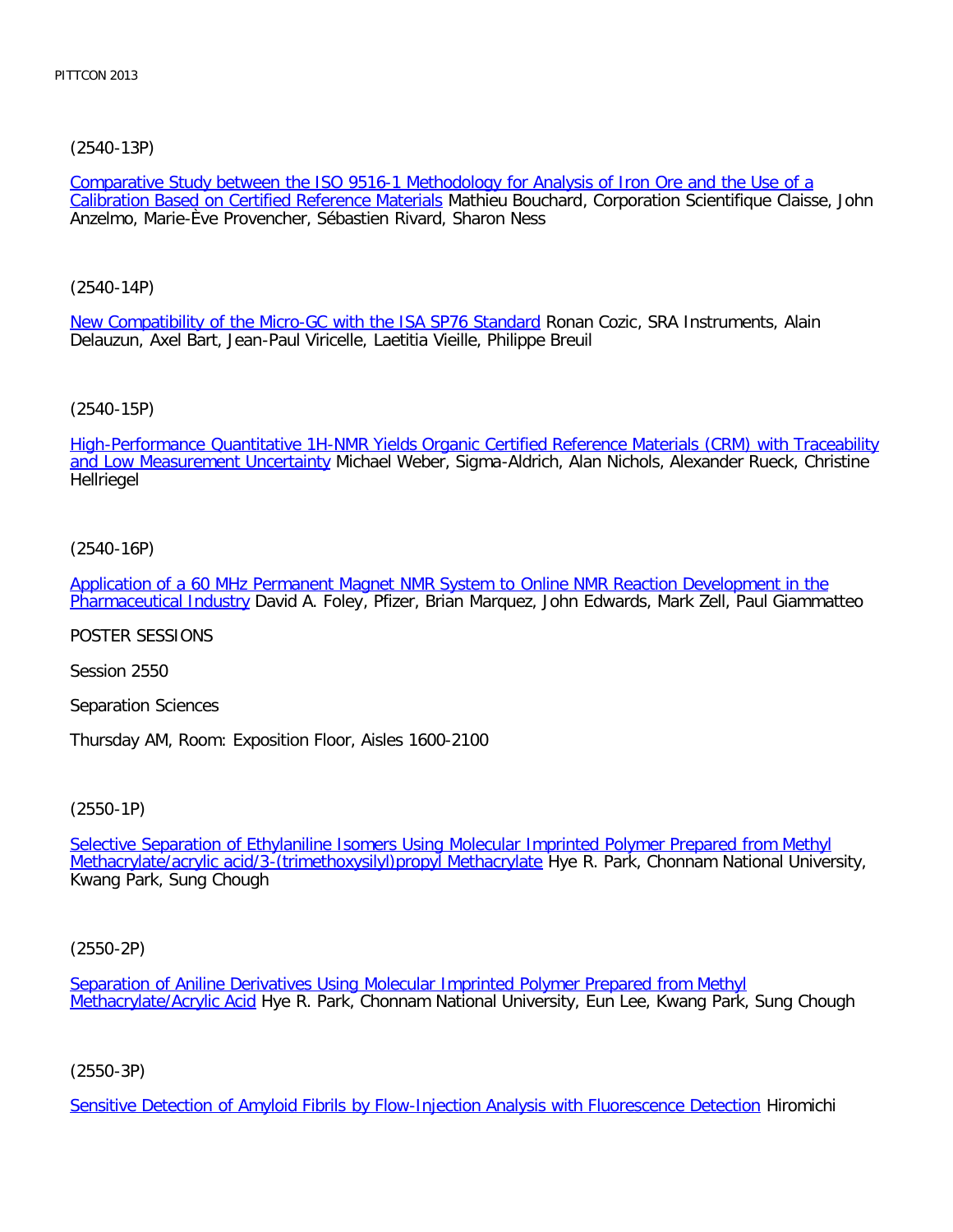Asamoto, Nihon University, Hiroaki Minamisawa, Kazunori Saitoh, Tatsuro Nakagama

[\(2550-4P\)](file:///p|/print%20on%20demand%20titles/23101-23200/23133/23133%20source%20materials/papers/2550-4.htm)

Using SEC/Viscometry to Determine Oligosaccharide Flexibility in Solution Mallory J. Morris, Florida State University, Andre Striegel

### [\(2550-5P\)](file:///p|/print%20on%20demand%20titles/23101-23200/23133/23133%20source%20materials/papers/2550-5.htm)

[Improvement of the Resp](file:///p|/print%20on%20demand%20titles/23101-23200/23133/23133%20source%20materials/papers/2550-5.htm)onse of Evaporative Light-Scattering Detector (ELSD) Coupled to Supercritical Fluid Chromatography (SFC) Eric Lesellier, ICOA, Caroline West, Cecile Garcia, Eric Verette, Michel Dreux, Rodolphe Pennanec

### (2550-6P)

[The Development of SFC Optimized Stationary Phases Using High Performance Silica Particle](file:///p|/print%20on%20demand%20titles/23101-23200/23133/23133%20source%20materials/papers/2550-6.htm) **Technology Matthew Przybyciel, ES Industries** 

### (2550-7P)

[Influence of Mobile Phase Composition Upon Analyte Diffusion in a Lauryl Acrylate Porous Polymer](file:///p|/print%20on%20demand%20titles/23101-23200/23133/23133%20source%20materials/papers/2550-7.htm) [Monolithic Stationary Pha](file:///p|/print%20on%20demand%20titles/23101-23200/23133/23133%20source%20materials/papers/2550-7.htm)se Xuanli Deng, Trinity University, Brady Iba, Charlisa Daniels, Douglas Nolan, Michelle Bushey, Nicholas Kuklinski

(2550-8P)

Quantifying Diffusion and Retention on Lauryl Acrylate Porous Polymer Monoliths used in Capillary Electrochromatography [Kelly A. Hewes, Trinity University, Charlisa Daniels, Michelle Bushey, Nicholas](file:///p|/print%20on%20demand%20titles/23101-23200/23133/23133%20source%20materials/papers/2550-8.htm) [Kuklinski, Si Ying Li](file:///p|/print%20on%20demand%20titles/23101-23200/23133/23133%20source%20materials/papers/2550-8.htm)

### (2550-9P)

Modification of Capillary-Channeled Polymer (C-CP) Fibers with Functionalized Lipids for the Separation and Extraction of Analytes [Marissa J. Pierson, Clemson University, Abby Schadock-Hewitt, R Kenneth Marcus](file:///p|/print%20on%20demand%20titles/23101-23200/23133/23133%20source%20materials/papers/2550-9.htm)

(2550-10P)

Enantiomeric Separation of Ruthenium Based DNA Cleaving Molecules Using HPLC with Aromatic – Derivatized Cyclofructan 6 and 7 Chiral Stationary Phases (CSPs) Sirantha Perera, The University of Texas at [Arlington, Daniel Armstrong, David Boston, Frederick MacDonnell, Zachary Breitbach](file:///p|/print%20on%20demand%20titles/23101-23200/23133/23133%20source%20materials/papers/2550-10.htm)

[POSTER SESSIONS](file:///p|/print%20on%20demand%20titles/23101-23200/23133/23133%20source%20materials/papers/2550-10.htm)

Session 2560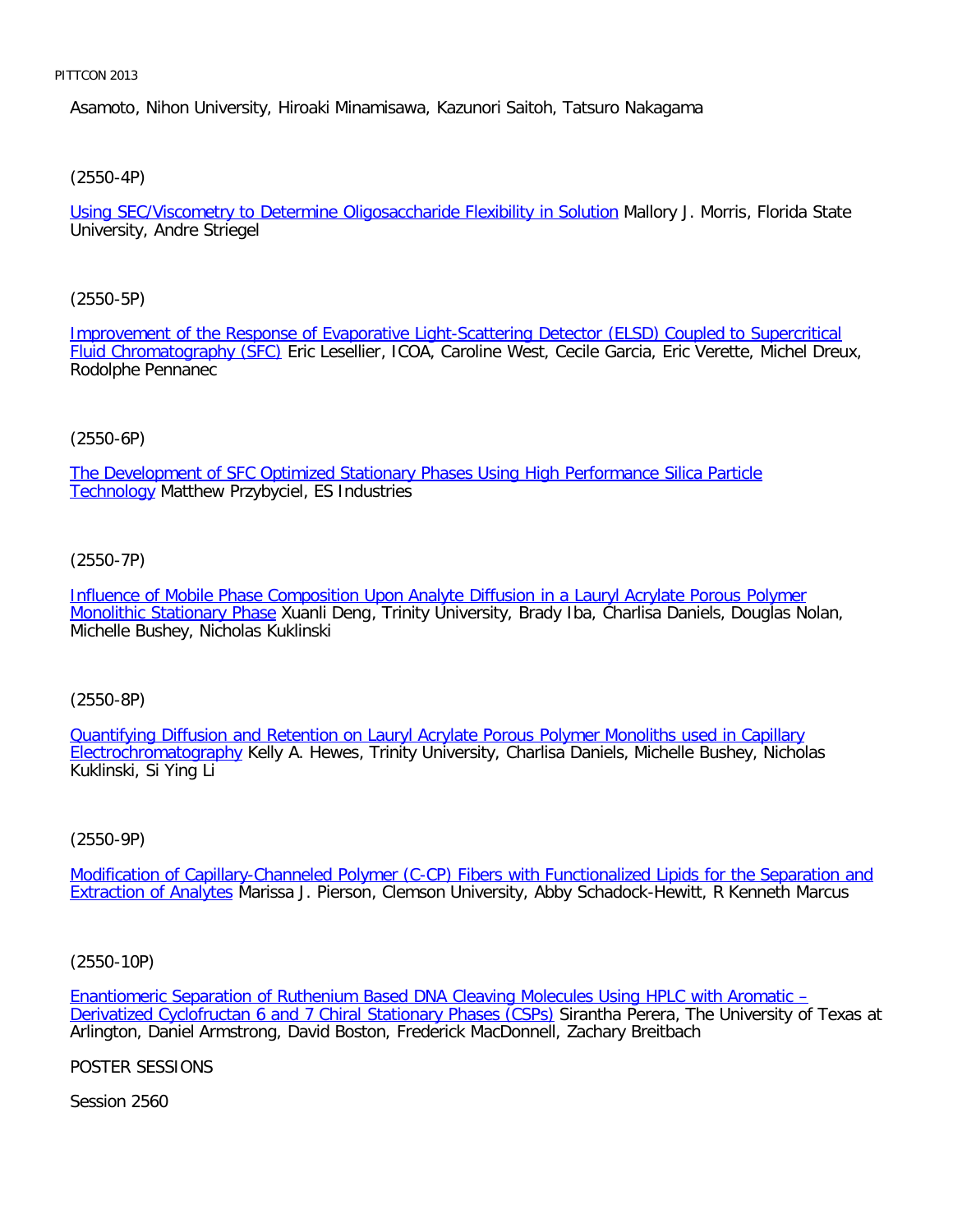UV-VIS Applications

Thursday AM, Room: Exposition Floor, Aisles 1600-2100

[\(2560-1P\)](file:///p|/print%20on%20demand%20titles/23101-23200/23133/23133%20source%20materials/papers/2560-1.htm)

Enhancement of Amylase Activity by Enzymatic Immobilization on Polymer Substances Casey Burton, Missouri University of Science and Technology, Gu Xu, Yinfa Ma

[\(2560-2P\)](file:///p|/print%20on%20demand%20titles/23101-23200/23133/23133%20source%20materials/papers/2560-2.htm)

Characterization of Microliter Plate SDS Concentration Determination Method Svetoslava Gregory, Abbott, Ewa Lang, Jeffrey Fishpaugh, Kevin Rupprecht

# (2560-3P)

[Development and Validation of Citicoline Sodium and Piracetam in Combined Tablet Dosage Form By Dual](file:///p|/print%20on%20demand%20titles/23101-23200/23133/23133%20source%20materials/papers/2560-3.htm) Wavelength Method Using UV Spectrophotometer Ankit B. Patel, SK Patel College, Dhaval Patel

(2560-4P)

[The Future of UV/VIS/NIR Instrument Calibration and Method Validation](file:///p|/print%20on%20demand%20titles/23101-23200/23133/23133%20source%20materials/papers/2560-4.htm) Jeffery Taylor, PerkinElmer, Chris Lynch

(2560-5P)

[Optical Beam Deflection Approach for Studying Effects of Acid Rain on Plants](file:///p|/print%20on%20demand%20titles/23101-23200/23133/23133%20source%20materials/papers/2560-5.htm) Xing-Zheng Wu, Fukuoka Institute of Technology

(2560-6P)

Spectrophotometric Determination of Nickel Using 2-Hydroxy-4-Isobutoxy Acetophenone Oxime Sanjay S. [Shah, Arts, Science and Commerce College, Janak Shukla](file:///p|/print%20on%20demand%20titles/23101-23200/23133/23133%20source%20materials/papers/2560-6.htm)

(2560-7P)

Do Plate Readers Agree? Understanding Performance Differences Between Different Plate Reader Makes/Models Dana Campbell, Artel, Geary Ritter, John Bradshaw, Rachel Parshley, Richard Curtis, Tanya [Knaide](file:///p|/print%20on%20demand%20titles/23101-23200/23133/23133%20source%20materials/papers/2560-7.htm)

# **[Thurs](file:///p|/print%20on%20demand%20titles/23101-23200/23133/23133%20source%20materials/papers/2560-7.htm)day PM, March 21, 2013**

SYMPOSIA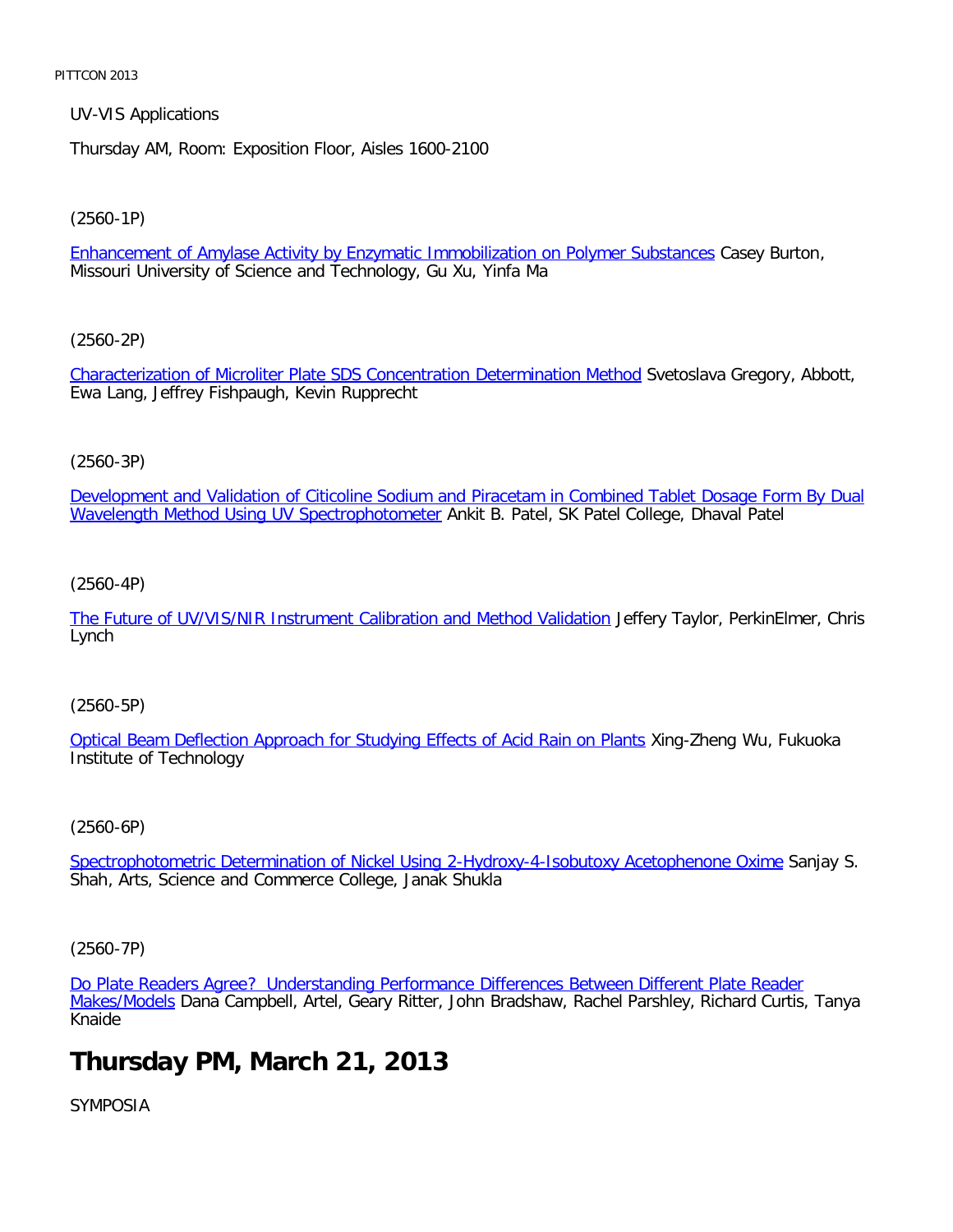Session 2570

ACS ANYL SCSC - Supercritical Fluid Chromatography - arranged by David Pinkston, Kellogg

Thursday PM, Room: 118C

David Pinkston, Pfizer, Presiding

2:05 PM

[\(2570-1\)](file:///p|/print%20on%20demand%20titles/23101-23200/23133/23133%20source%20materials/papers/2570-1.htm)

Overcoming the Challenges of Separating Highly Polar Components Using SFC/MS Christine Aurigemma, Pfizer, Michael Greig, Michael Greig, Phuong Tran, Phuong Tran, William Farrell, William Farrell

2:40 PM

[\(2570-2\)](file:///p|/print%20on%20demand%20titles/23101-23200/23133/23133%20source%20materials/papers/2570-2.htm)

Utilizing Coupled Achiral and Chiral Columns to Improve SFC Purifications Manuel Ventura, Amgen

3:15 PM

(2570-3)

[Accurate Measurements of the Mobile Phase Density and Mass Flow Rate in Supercritical Fluid](file:///p|/print%20on%20demand%20titles/23101-23200/23133/23133%20source%20materials/papers/2570-3.htm) [Chromatographic Operatio](file:///p|/print%20on%20demand%20titles/23101-23200/23133/23133%20source%20materials/papers/2570-3.htm)ns Georges Guiochon, University of Tennessee, Abhijit Tarafder, Abhijit Tarafder

3:50 PM

(2570-4)

[Remaining Current in SFC: Optimizing an Aging SFC Laboratory](file:///p|/print%20on%20demand%20titles/23101-23200/23133/23133%20source%20materials/papers/2570-4.htm) Ray T. McClain, Merck

4:25 PM

(2570-5)

Experimental Strategies Leading to Successful Packed Column Supercritical Fluid Chromatography of Polar Analytes [Larry T. Taylor, Virginia Tech, Mehdi Ashraf-Khorassani, Mehdi Ashraf-Khorassani](file:///p|/print%20on%20demand%20titles/23101-23200/23133/23133%20source%20materials/papers/2570-5.htm)

[SYM](file:///p|/print%20on%20demand%20titles/23101-23200/23133/23133%20source%20materials/papers/2570-5.htm)POSIA

Session 2580

Adaptation of Platform Analytical Technologies in Pharmaceutical Development - arranged by Michael W. Dong, Genentech

Thursday PM, Room: 119B

Michael W. Dong, Genentech, Presiding

2:05 PM

(2580-1)

Adaptation of Platform Analytical Technologies in Pharmaceutical Development Michael W. Dong, Genentech, Derrick Yazzie, Nik Chetwyn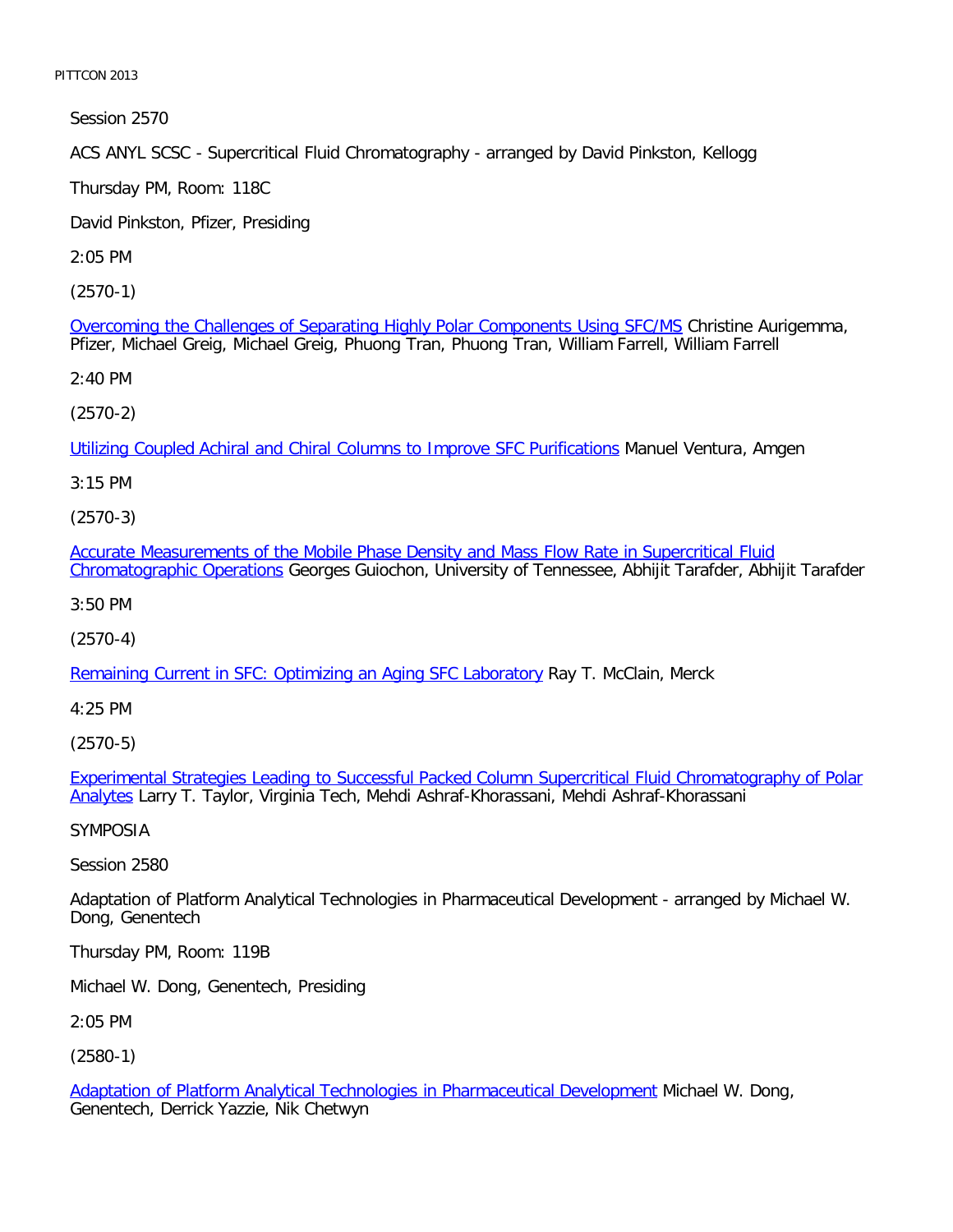2:40 PM

[\(2580-2\)](file:///p|/print%20on%20demand%20titles/23101-23200/23133/23133%20source%20materials/papers/2580-2.htm)

Platform Analysis and Purification Technologies in Support of Pharmaceutical Discovery and Development Christopher Welch, Merck Research Laboratories

3:15 PM

[\(2580-3\)](file:///p|/print%20on%20demand%20titles/23101-23200/23133/23133%20source%20materials/papers/2580-3.htm)

Analytical Strategies for Determining Genotoxic Impurities Scott Miller, Bristol-Myers Squibb

3:50 PM

[\(2580-4\)](file:///p|/print%20on%20demand%20titles/23101-23200/23133/23133%20source%20materials/papers/2580-4.htm)

Current Practices of GC and GCMS Technologies in Pharmaceutical Development Heewon Lee, Boehringer Ingelheim, Earl Spinelli, Ling Wu, Nelu Grinberg, Shengli Ma

4:25 PM

(2580-5)

[New Platform Technologies in Ion Analysi](file:///p|/print%20on%20demand%20titles/23101-23200/23133/23133%20source%20materials/papers/2580-5.htm)s Kelly Zhang, Genentech

SYMPOSIA

Session 2590

Advances in Applications of Surface Analytical and Microscopic Imaging Techniques for the Characterization of Nanostructured Materials - arranged by Brian R. Strohmeier, Thermo Fisher Scientific

Thursday PM, Room: 201B

Brian R. Strohmeier, Thermo Fisher Scientific, Presiding

2:05 PM

(2590-1)

Nanoscale Chemical Imaging of Biomaterials with Cluster SIMS Nicholas Winograd, The Pennsylvania State **[University](file:///p|/print%20on%20demand%20titles/23101-23200/23133/23133%20source%20materials/papers/2590-1.htm)** 

2:40 PM

(2590-2)

Analysis of Surface Corrosion Layers in Ancient Roman Coins with Modern Analytical Techniques: (HS-LEIS, HR-XPS and HR-Raman) Israel E. Wachs, Lehigh University, Alex Blenheim, Alfred Miller, Ben Notis, [Christopher Keturakis, Michael Notis, Rob Pafcheck](file:///p|/print%20on%20demand%20titles/23101-23200/23133/23133%20source%20materials/papers/2590-2.htm)

[3:15 PM](file:///p|/print%20on%20demand%20titles/23101-23200/23133/23133%20source%20materials/papers/2590-2.htm)

(2590-3)

Nanoscale Surface Characterization of Polymeric Materials Using Combined Atomic Force Microscopy and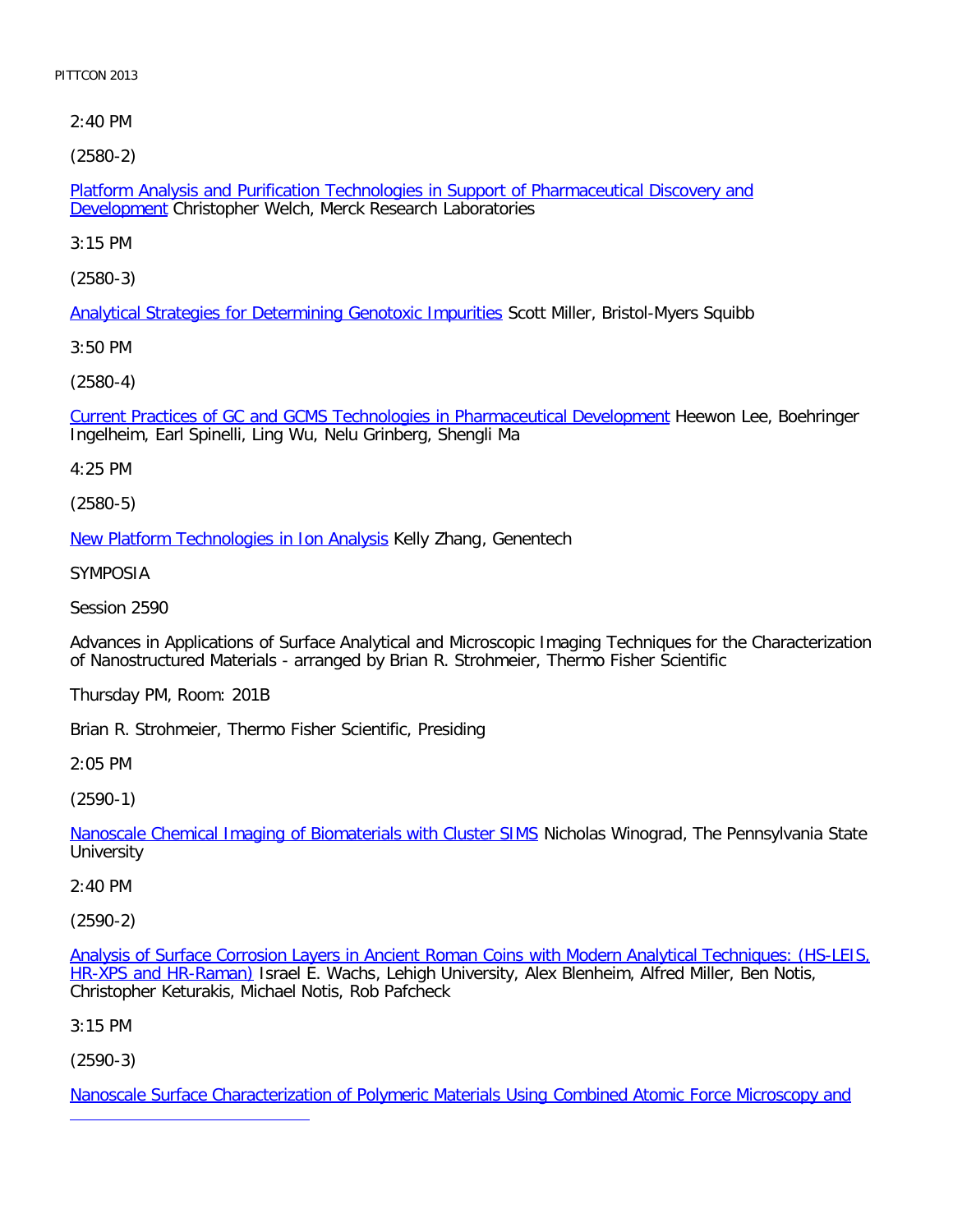Infrared Spectroscopy (AFM-IR) Curtis Marcott, Light Light Solutions

3:50 PM

[\(2590-4\)](file:///p|/print%20on%20demand%20titles/23101-23200/23133/23133%20source%20materials/papers/2590-4.htm)

Surface and In-Depth Characterization of Multilayer Nanosystems Using X-Ray Photoelectron Spectroscopy (XPS) and a Combined Monatomic and Gas Cluster Argon Ion Source for Soft Depth Profiling Brian R. Strohmeier, Thermo Fisher Scientific, Paul Mack, Richard White, Tim Nunney

SYMPOSIA

Session 2600

Nanomaterials and Analytical Chemistry: A Blissful Marriage - arranged by Isiah M. Warner, Louisiana State **University** 

Thursday PM, Room: 201A

Isiah M. Warner, Louisiana State University, Presiding

2:05 PM

(2600-1)

[UHPLC with Submicrometer Particle](file:///p|/print%20on%20demand%20titles/23101-23200/23133/23133%20source%20materials/papers/2600-1.htm)s Mary J. Wirth, Purdue University, Benjamin Rogers

2:40 PM

(2600-2)

[Controlling the Polarization-Dependent Optical Near-field Behavior of Plasmonic Nanostructures for Plasmon](file:///p|/print%20on%20demand%20titles/23101-23200/23133/23133%20source%20materials/papers/2600-2.htm) [Enhanced Spectrosco](file:///p|/print%20on%20demand%20titles/23101-23200/23133/23133%20source%20materials/papers/2600-2.htm)py Jennifer Shumaker-Parry, University of Utah

3:15 PM

(2600-3)

Functional DNA Nanotechnology and Its Application in Sensing and Imaging Yi Lu, University of Illinois at [Urbana-Champaign](file:///p|/print%20on%20demand%20titles/23101-23200/23133/23133%20source%20materials/papers/2600-3.htm)

3:50 PM

(2600-4)

Nanofiber Technology for Enhanced Performance in Analytical Sciences Susan Olesik, The Ohio State [University, Martin Beres, Michael Beilke, Tian Lu, Xin Fang](file:///p|/print%20on%20demand%20titles/23101-23200/23133/23133%20source%20materials/papers/2600-4.htm)

4:25 PM

(2600-5)

Analytical Chemistry Using NanoGUMBOS Isiah M. Warner, Louisiana State University, Bishnu Regmi, Das Susmita, Paul Magut, Sergio de Rooy

[SYMPOSIA](file:///p|/print%20on%20demand%20titles/23101-23200/23133/23133%20source%20materials/papers/2600-5.htm)

Session 2610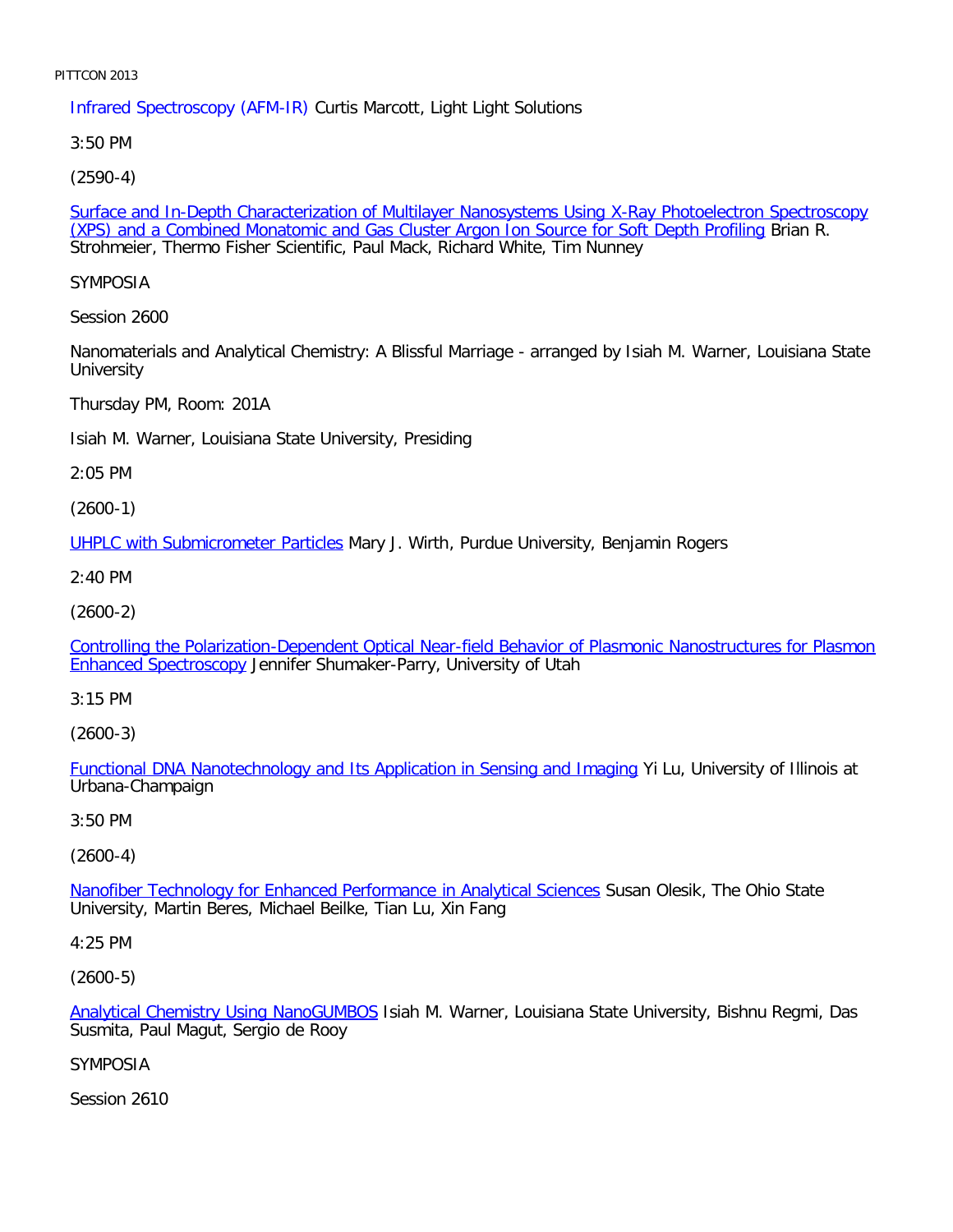Spectroscopic Dissection and Quantification of Biomolecular Assemblies - arranged by Michael Trakselis, University of Pittsburgh

Thursday PM, Room: 125

Michael Trakselis, University of Pittsburgh, Presiding

2:05 PM

[\(2610-1\)](file:///p|/print%20on%20demand%20titles/23101-23200/23133/23133%20source%20materials/papers/2610-1.htm)

Single Molecule Nucleic Acid Dynamics David Rueda, Imperial College London

2:40 PM

[\(2610-2\)](file:///p|/print%20on%20demand%20titles/23101-23200/23133/23133%20source%20materials/papers/2610-2.htm)

Visualizing Protein-DNA Interactions at the Single Molecule Level with DNA Curtains Eric Greene, Columbia/HHMI

3:15 PM

(2610-3)

**[FRETing the DNA Replisom](file:///p|/print%20on%20demand%20titles/23101-23200/23133/23133%20source%20materials/papers/2610-3.htm)e Michael Trakselis, University of Pittsburgh** 

3:50 PM

(2610-4)

[Exploring Protein Superstructures in Bacterial and Mammalian Cells Using Single-Molecule Active-Control](file:///p|/print%20on%20demand%20titles/23101-23200/23133/23133%20source%20materials/papers/2610-4.htm) [Micros](file:///p|/print%20on%20demand%20titles/23101-23200/23133/23133%20source%20materials/papers/2610-4.htm)copy W E. Moerner, Stanford University

4:25 PM

(2610-5)

Developing Ion Mobility-Mass Spectrometry Approaches for Structural Proteomics Brandon Ruotolo, [University of Michigan, Russell Bornschein, Suk-Joon Hyung, Yueyang Zhong](file:///p|/print%20on%20demand%20titles/23101-23200/23133/23133%20source%20materials/papers/2610-5.htm)

ORGANIZED CONTRIBUTED SESSIONS

Session 2620

Advances in Orthogonal Separations - arranged by Mark R. Schure, Kroungold Analytical

Thursday PM, Room: 121A

Mark R. Schure, Kroungold Analytical, Presiding

2:00 PM

(2620-1)

**Orthogonal Separations Mark R. Schure, Kroungold Analytical, Joe Davis** 

[2:20 PM](file:///p|/print%20on%20demand%20titles/23101-23200/23133/23133%20source%20materials/papers/2620-1.htm)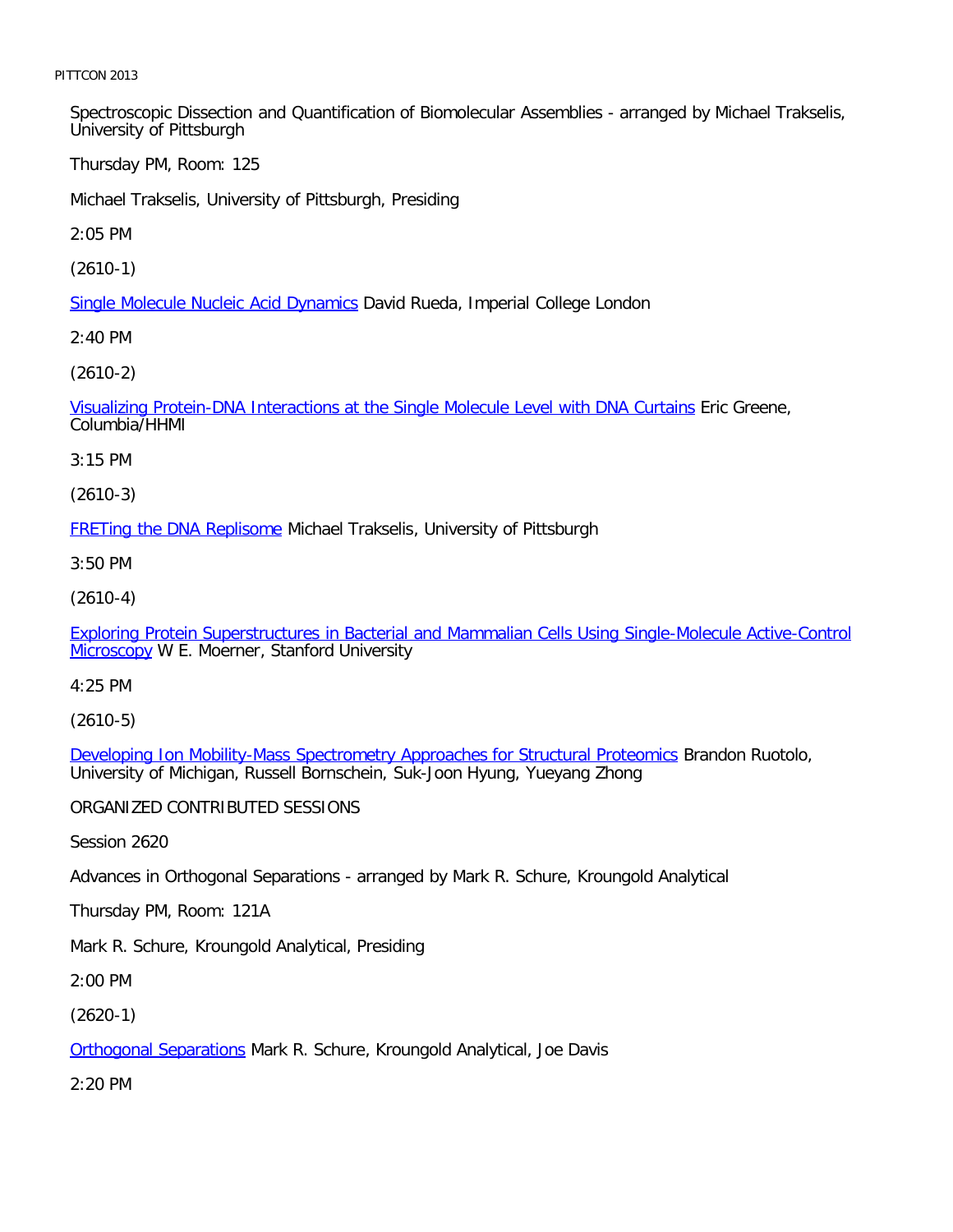(2620-2)

Multiplexed Dual-Secondary Column Comprehensive Two-Dimensional Gas Chromatography Robert A. Shellie, University of Tasmania

2:40 PM

[\(2620-3\)](file:///p|/print%20on%20demand%20titles/23101-23200/23133/23133%20source%20materials/papers/2620-3.htm)

Can Multidimensional Separations Be Achieved in Liquid Chromatography via a Sequential Use of Orthogonal Mobile Phases Rather than Stationary Phases (Columns)? Joe P. Foley, Drexel University, Adam Socia

3:00 PM

[\(2620-4\)](file:///p|/print%20on%20demand%20titles/23101-23200/23133/23133%20source%20materials/papers/2620-4.htm)

Orthogonality of Retention Mechanisms in Comprehensive Two-Dimensional Separations Leonid M. Blumberg, Fast GC Consulting

3:35 PM

(2620-5)

[Fast, High Peak Capacity Separations with GC - TOFMS and GC x GC – TOFMS](file:///p|/print%20on%20demand%20titles/23101-23200/23133/23133%20source%20materials/papers/2620-5.htm) Robert E. Synovec, University of Washington

3:55 PM

(2620-6)

[Multi-Dimensional Gas Chromatography - Practical Industrial Applications](file:///p|/print%20on%20demand%20titles/23101-23200/23133/23133%20source%20materials/papers/2620-6.htm) Jim Luong, Dow Chemical Canada

4:15 PM

(2620-7)

[Advances in Multidimensional Liquid Chromatography: Beyond the Separation](file:///p|/print%20on%20demand%20titles/23101-23200/23133/23133%20source%20materials/papers/2620-7.htm) Luigi Mondello, University of Messina, Paola Donato

4:35 PM

(2620-8)

Beyond Orthogonality: Understanding and Exploiting the Selectivity of Comprehensive Two-Dimensional Gas Chromatography [John V. Seeley, Oakland University, Abhijit Ghosh, Stacy Seeley](file:///p|/print%20on%20demand%20titles/23101-23200/23133/23133%20source%20materials/papers/2620-8.htm)

[ORGANIZED CONT](file:///p|/print%20on%20demand%20titles/23101-23200/23133/23133%20source%20materials/papers/2620-8.htm)RIBUTED SESSIONS

Session 2630

Rapid Methods for Determination of Additives, By-Products and Contaminants in Technical Oils - arranged by Shubhen Kapila, University of Missouri

Thursday PM, Room: 117

Shubhen Kapila, University of Missouri, Presiding

2:00 PM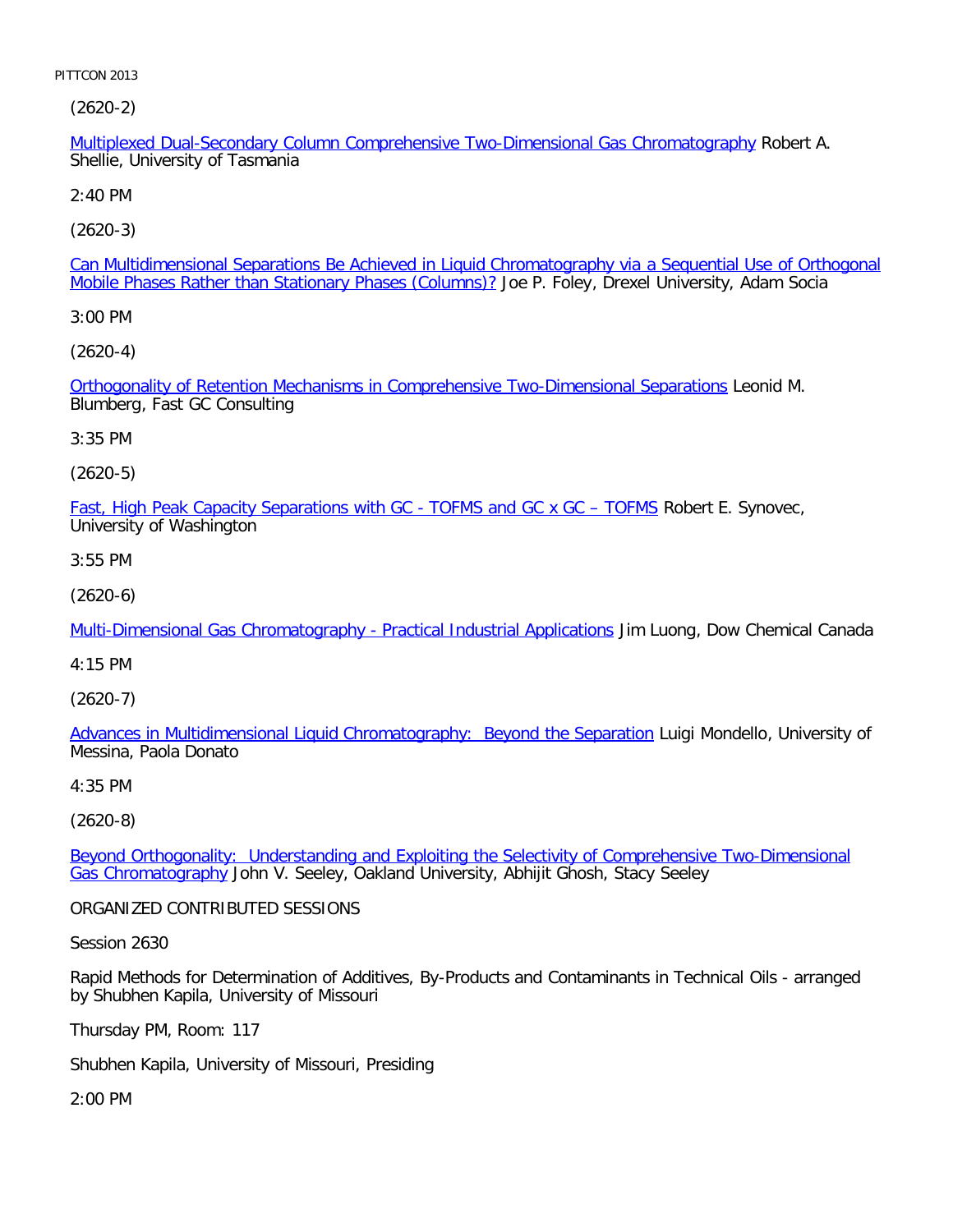[\(2630-1\)](file:///p|/print%20on%20demand%20titles/23101-23200/23133/23133%20source%20materials/papers/2630-1.htm)

Monitoring of Additives, Contaminants and Degradation Products in Insulating Liquids a Critical Tool in Asset Management Vander Tumiatti, Sea Marconi Technologies, Michela Tumiatti, Riccardo Maina

2:20 PM

[\(2630-2\)](file:///p|/print%20on%20demand%20titles/23101-23200/23133/23133%20source%20materials/papers/2630-2.htm)

Rapid Determination of Additives, Contaminants and By-products in Mineral Insulating Oils Carlo Roggero, University of Missouri, Shubhen Kapila

2:40 PM

[\(2630-3\)](file:///p|/print%20on%20demand%20titles/23101-23200/23133/23133%20source%20materials/papers/2630-3.htm)

Using Acid By-Products to Monitor the Health of Natural Ester-Filled Transformers Kevin J. Rapp, Cargill Inc

3:00 PM

(2630-4)

[Determination of Additives, Contaminants and Byproducts in Insulating Liquids with Desorption Electrospray](file:///p|/print%20on%20demand%20titles/23101-23200/23133/23133%20source%20materials/papers/2630-4.htm) Mass Spectrometry Shubhen Kapila, University of Missouri, Carlo Roggero

3:35 PM

(2630-5)

[Application and Detection of Passivators in Insulating Oils](file:///p|/print%20on%20demand%20titles/23101-23200/23133/23133%20source%20materials/papers/2630-5.htm) Lance R. Lewand, Doble Engineering Company

3:55 PM

(2630-6)

[Characterization of Oxidative Products of Natural Ester Based Insulating Liquids](file:///p|/print%20on%20demand%20titles/23101-23200/23133/23133%20source%20materials/papers/2630-6.htm) Racha (Ann) Seemamahannop, Brewer Science Inc.

4:15 PM

(2630-7)

Insulating Mineral Oil Fingerprinting Techniques: Tools for Aging and Degradation Assessment Riccardo [Maina, Sea Marconi Technologies, Maria Bruzzoniti, Vander Tumiatti](file:///p|/print%20on%20demand%20titles/23101-23200/23133/23133%20source%20materials/papers/2630-7.htm)

4:35 PM

(2630-8)

Multicomponent Chemical Imaging of Pharmaceutical Solid Dosage Forms with Broadband CARS Microscopy Christopher Hartshorn, National Institute of Standards and Technology, Charles Camp, Marcus [Cicerone, Patrick Marsac, Young Lee](file:///p|/print%20on%20demand%20titles/23101-23200/23133/23133%20source%20materials/papers/2630-8.htm)

[ORAL S](file:///p|/print%20on%20demand%20titles/23101-23200/23133/23133%20source%20materials/papers/2630-8.htm)ESSIONS

Session 2640

Biosensors (Half Session) - arranged by Jason Link, Agilent Technologies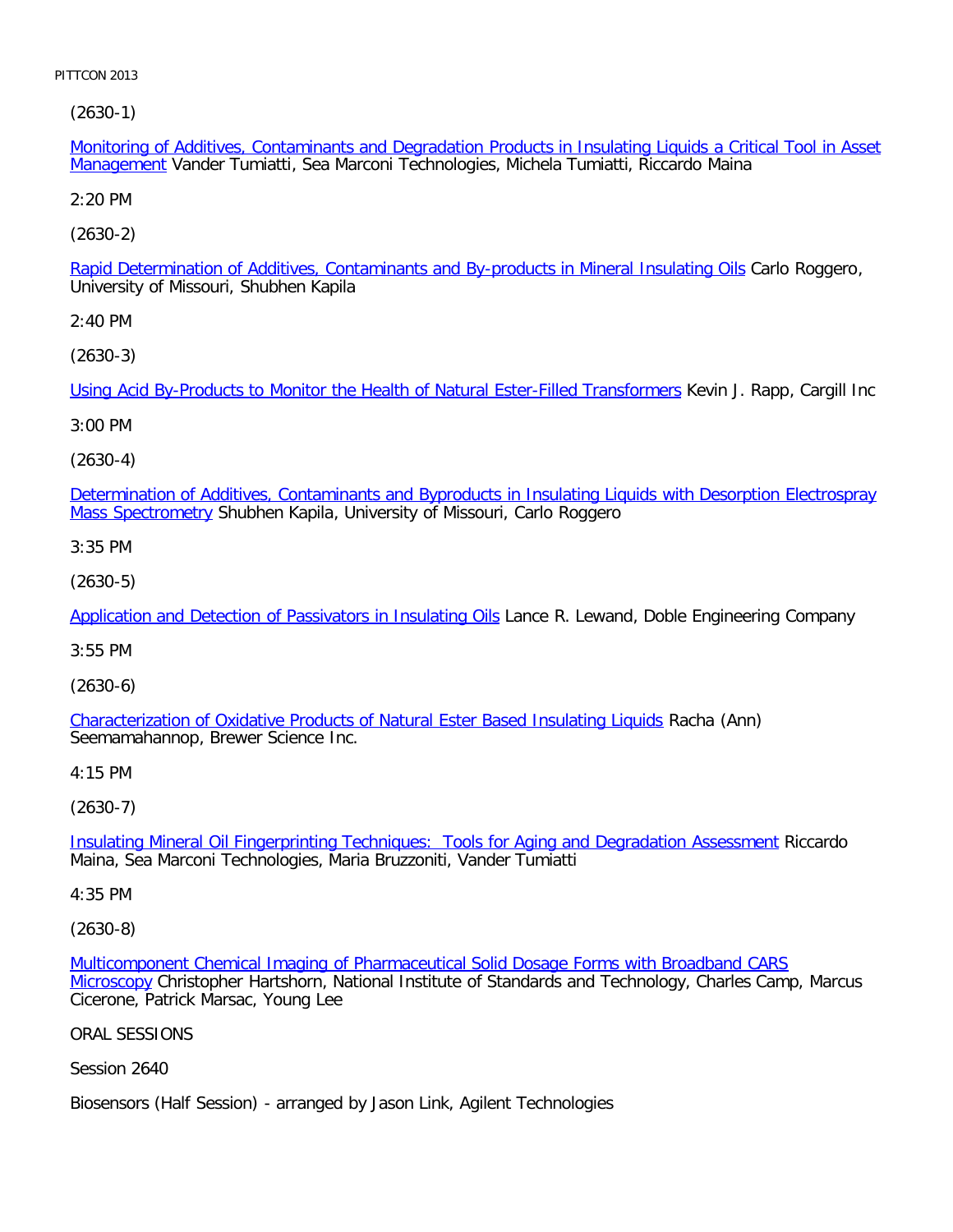Thursday PM, Room: 115A

Jason Link, Agilent Technologies, Presiding

2:00 PM

[\(2640-1\)](file:///p|/print%20on%20demand%20titles/23101-23200/23133/23133%20source%20materials/papers/2640-1.htm)

Intelligent Cancer Theranostics: Profiling Multiple Cancer Markers by Aptamer-Encoded Cell Surface Logic Gates Mingxu You, University of Florida, Weihong Tan

2:20 PM

[\(2640-2\)](file:///p|/print%20on%20demand%20titles/23101-23200/23133/23133%20source%20materials/papers/2640-2.htm)

Flexible Resistive Detector to Monitor Prosthetic Socket Environment Nathaniel J. Blasdel, The University of Akron, Chelsea Monty, Christopher Alcorn, Evan Wujcik

2:40 PM

(2640-3)

[Electrochemical Detection Approach for Acetylcholine Using Enzyme Functionalized Nanoparticles](file:///p|/print%20on%20demand%20titles/23101-23200/23133/23133%20source%20materials/papers/2640-3.htm) Jacqueline Keighron, Chalmers University of Technology, Ann-Sofie Cans, Joakim Wigström, Michael Kurczy

3:00 PM

(2640-4)

[Enhanced Colorimetric Aptasensors Using Engineered Aptamers for Tetracyclines](file:///p|/print%20on%20demand%20titles/23101-23200/23133/23133%20source%20materials/papers/2640-4.htm) Young Seop Kwon, Korea University, ManBock Gu, Nurul Hanun Ahmad Raston

ORAL SESSIONS

Session 2650

Capillary Electrophoresis: Method Development - arranged by Mary Ellen McNally, DuPont Crop Protection

Thursday PM, Room: 115C

Mary Ellen McNally, DuPont Crop Protection, Presiding

2:00 PM

(2650-1)

Microchip Capillary Electrophoresis Separation Methods for Analysis of Atmospheric Aerosol Compositions Julie E. Denham, Colorado State University, Arsineh Hecobian, Charles Henry, Jeffrey Collett, [Kanokporn Boonsong, Scott Noblitt, Susanne Hering](file:///p|/print%20on%20demand%20titles/23101-23200/23133/23133%20source%20materials/papers/2650-1.htm)

2:20 PM

(2650-2)

Understanding Transient Isotacophoresis of an In-Capillary Generated Reaction Product Using EMMA Adam R. Meier, Bucknell University, Aravinda Seneviratne, Derek Schildt, Diana Beblo, Timothy Strein

[2:40 PM](file:///p|/print%20on%20demand%20titles/23101-23200/23133/23133%20source%20materials/papers/2650-2.htm)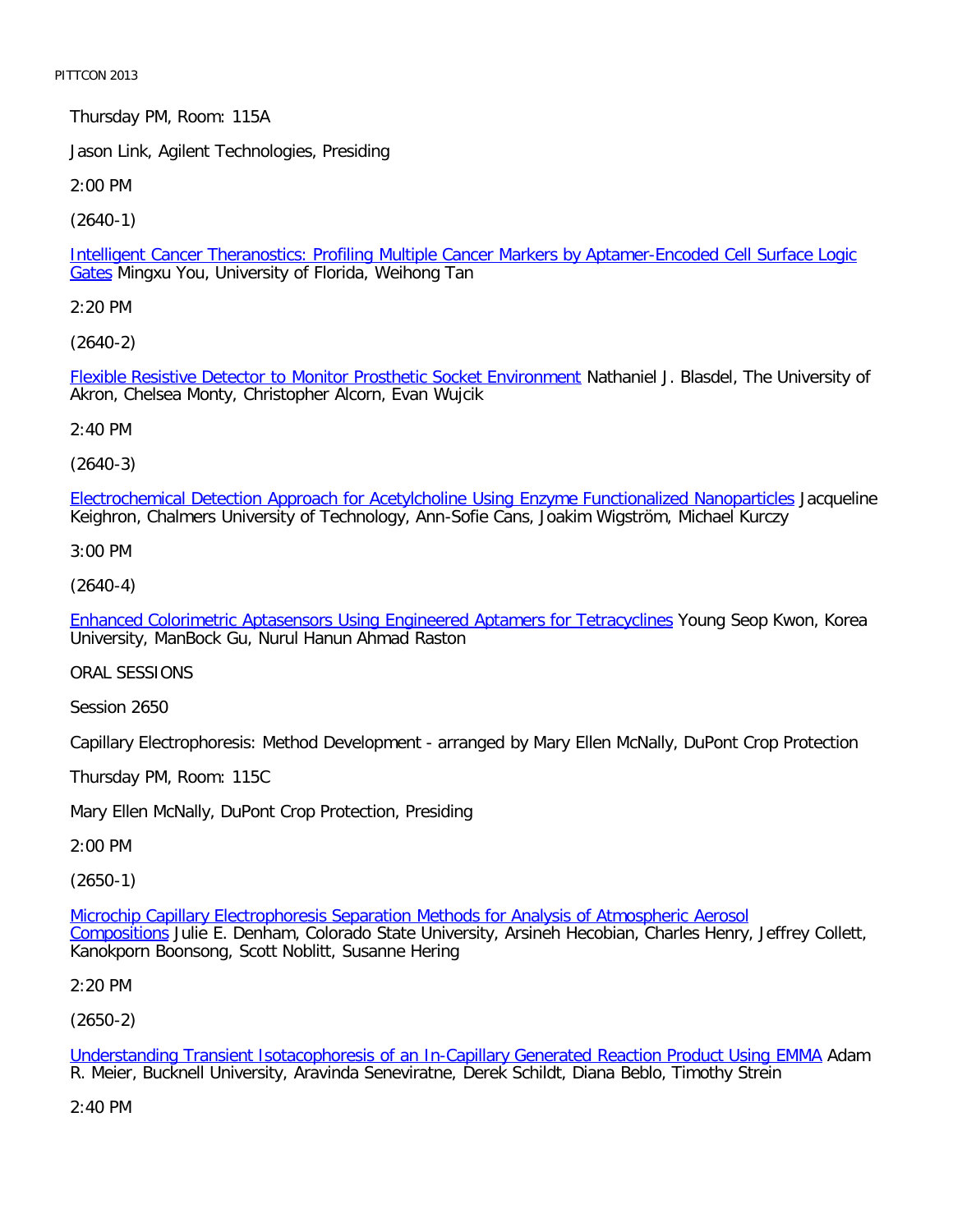[\(2650-3\)](file:///p|/print%20on%20demand%20titles/23101-23200/23133/23133%20source%20materials/papers/2650-3.htm)

Development of an Electrophoresis-Based Method for Monitoring the Integrity of Oxytocin Formulations in Developing Countries Jessica S. Creamer, University of Kansas, Jose da Silva, Shannon Krauss, Susan Lunte

3:00 PM

[\(2650-4\)](file:///p|/print%20on%20demand%20titles/23101-23200/23133/23133%20source%20materials/papers/2650-4.htm)

Mixed SDS-Phospholipid Bilayer as Capillary Coatings Christopher R. Harrison, San Diego State University, Nicole Allen

3:35 PM

[\(2650-5\)](file:///p|/print%20on%20demand%20titles/23101-23200/23133/23133%20source%20materials/papers/2650-5.htm)

[Ultr](file:///p|/print%20on%20demand%20titles/23101-23200/23133/23133%20source%20materials/papers/2650-5.htm)asensitive Capillary Electrophoresis with Three Color Fluorescence Detection for Metabolic Cytometry Analysis Richard B. Keithley, University of Notre Dame, Alison Rosenthal, David Essaka, Hide Tanaka, Norman Dovichi, Ole Hindsgaul

3:55 PM

(2650-6)

[MEKC and NMR Studies of Bile Salt Micelle Aggregation: 1,1-bi-2-napthol As A Probe Molecule](file:///p|/print%20on%20demand%20titles/23101-23200/23133/23133%20source%20materials/papers/2650-6.htm) Kendall E. Sandy, Bucknell University, Claire Ouimet, David Rovnyak, Timothy Strein

4:15 PM

(2650-7)

[Cysteine, Cystine and Glutathione Identification in Individual D.melanogaster](file:///p|/print%20on%20demand%20titles/23101-23200/23133/23133%20source%20materials/papers/2650-7.htm) Srivani Borra, University of Illinois at Chicago, David Featherstone, Scott Shippy

4:35 PM

(2650-8)

Towards Highly Sensitive Detection of Biogenic Compounds in Microscale Electrophoresis Using On-Line Sample Concentration [Koji Otsuka, Kyoto University, Fumihiko Kitagawa, Hiroshi Koino, Kenji Sueyoshi,](file:///p|/print%20on%20demand%20titles/23101-23200/23133/23133%20source%20materials/papers/2650-8.htm) [Saeko Kinami, Tak](file:///p|/print%20on%20demand%20titles/23101-23200/23133/23133%20source%20materials/papers/2650-8.htm)ayuki Kawai

ORAL SESSIONS

Session 2660

Environmental Analysis - arranged by John Saffell, Alphasense Limited

Thursday PM, Room: 116

John Saffell, Alphasense Limited, Presiding

2:00 PM

(2660-1)

Formaldehyde in Ambient Air: UV Spectroscopy and Metal Oxides Technologies Compared for a Growing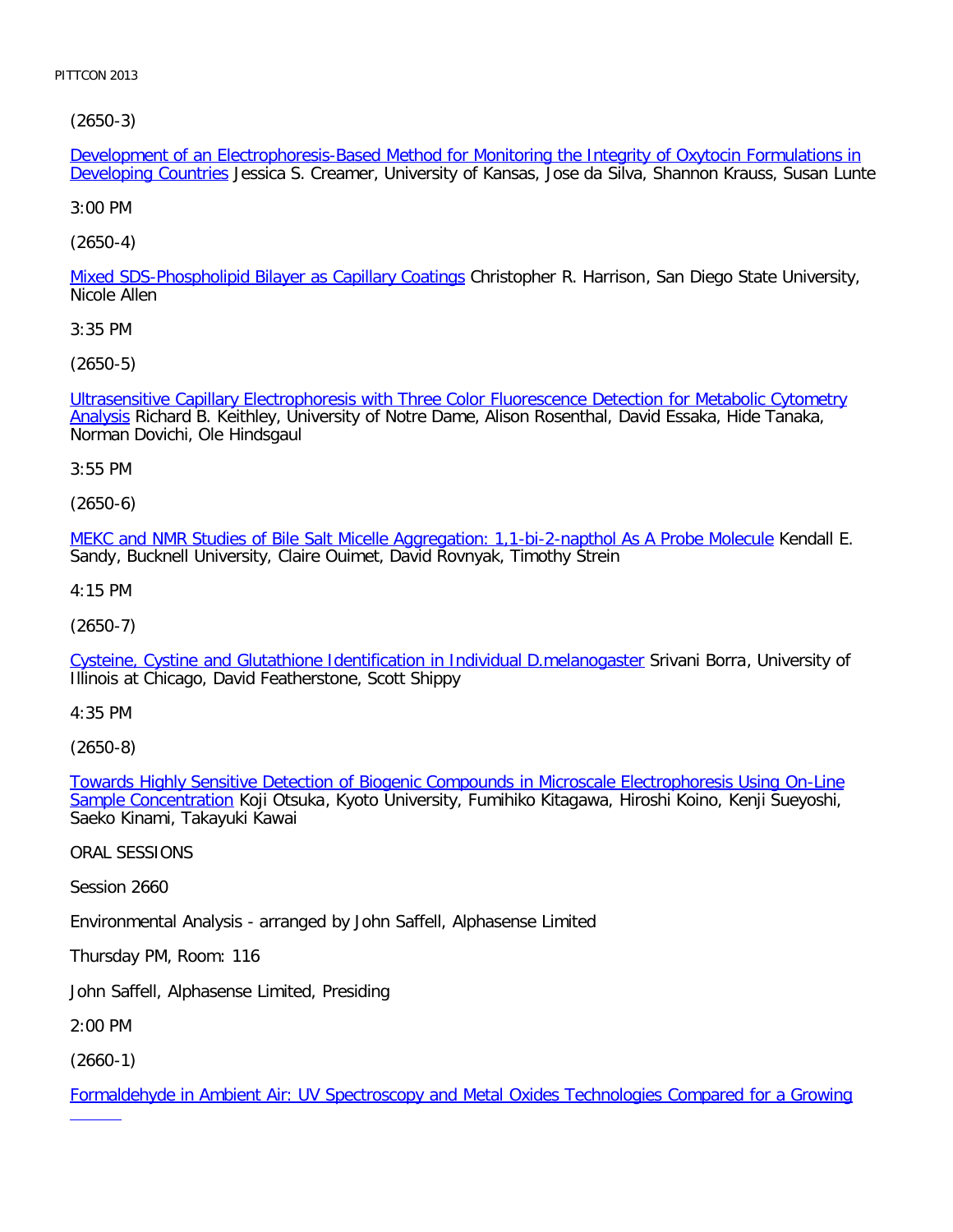Market John R. Saffell, Alphasense Limited, James Covington, Jane Hodgkinson, John Davenport, Ralph Tatam

2:20 PM

[\(2660-2\)](file:///p|/print%20on%20demand%20titles/23101-23200/23133/23133%20source%20materials/papers/2660-2.htm)

Ion Analysis of Hydraulic Fracking Fluids in Fracking Process Jay Gandhi, Metrohm USA, Anne Shearrow, Johnson Mathew

2:40 PM

[\(2660-3\)](file:///p|/print%20on%20demand%20titles/23101-23200/23133/23133%20source%20materials/papers/2660-3.htm)

High Throughput Metals Analysis of Soil James Hannan, Thermo Fisher Scientific, Fergus Keenan

3:00 PM

(2660-4)

[Weathering of Macondo Well Oil: Identification of Oxygenated Residues by GCxGC & PLS](file:///p|/print%20on%20demand%20titles/23101-23200/23133/23133%20source%20materials/papers/2660-4.htm) Gregory J. Hall, US Coast Guard Academy, Catherine Carmichael, Christoph Aeppli, Christopher Reddy, Glenn Frysinger, Jonas Gros, Karin Lemkau, Robert Nelson

3:35 PM

(2660-5)

[Analyzing Leachates from Trona-integrated Class C Fly Ash Using Inductively Coupled Plasma-Mass](file:///p|/print%20on%20demand%20titles/23101-23200/23133/23133%20source%20materials/papers/2660-5.htm) [Spectrom](file:///p|/print%20on%20demand%20titles/23101-23200/23133/23133%20source%20materials/papers/2660-5.htm)etry Yongbo Dan, Missouri University of Science and Technology, Casey Zimmerman, Honglan Shi, Jianmin Wang, Kun Liu

3:55 PM

(2660-6)

Improved Determination of Trace Concentrations of Perchlorate in Drinking Water with Analytical/Capillary [Two-Dimensional Ion Chromatograph](file:///p|/print%20on%20demand%20titles/23101-23200/23133/23133%20source%20materials/papers/2660-6.htm)y [Yongjing Chen, Thermo Fisher Scientific, Brian De Borba, Jeffrey](file:///p|/print%20on%20demand%20titles/23101-23200/23133/23133%20source%20materials/papers/2660-6.htm) Rohrer

4:15 PM

(2660-7)

A New Ratiometric Fluorescent Cu(II) Sensor based on Poly N-isopropylacrylamide on Silica Gel Rui Ding, [University of New Hampshire, Justin Massing, Roy Planalp, William Seitz](file:///p|/print%20on%20demand%20titles/23101-23200/23133/23133%20source%20materials/papers/2660-7.htm)

4:35 PM

(2660-8)

Electrochemical Studies on Action of Extract of Refused Tea as a Green Corrosion Inhibitor for Mild Steel Madurani Edussuriya, University of Ruhuna, Bala Acharige Gimhani

[ORAL SESSIONS](file:///p|/print%20on%20demand%20titles/23101-23200/23133/23133%20source%20materials/papers/2660-8.htm)

Session 2670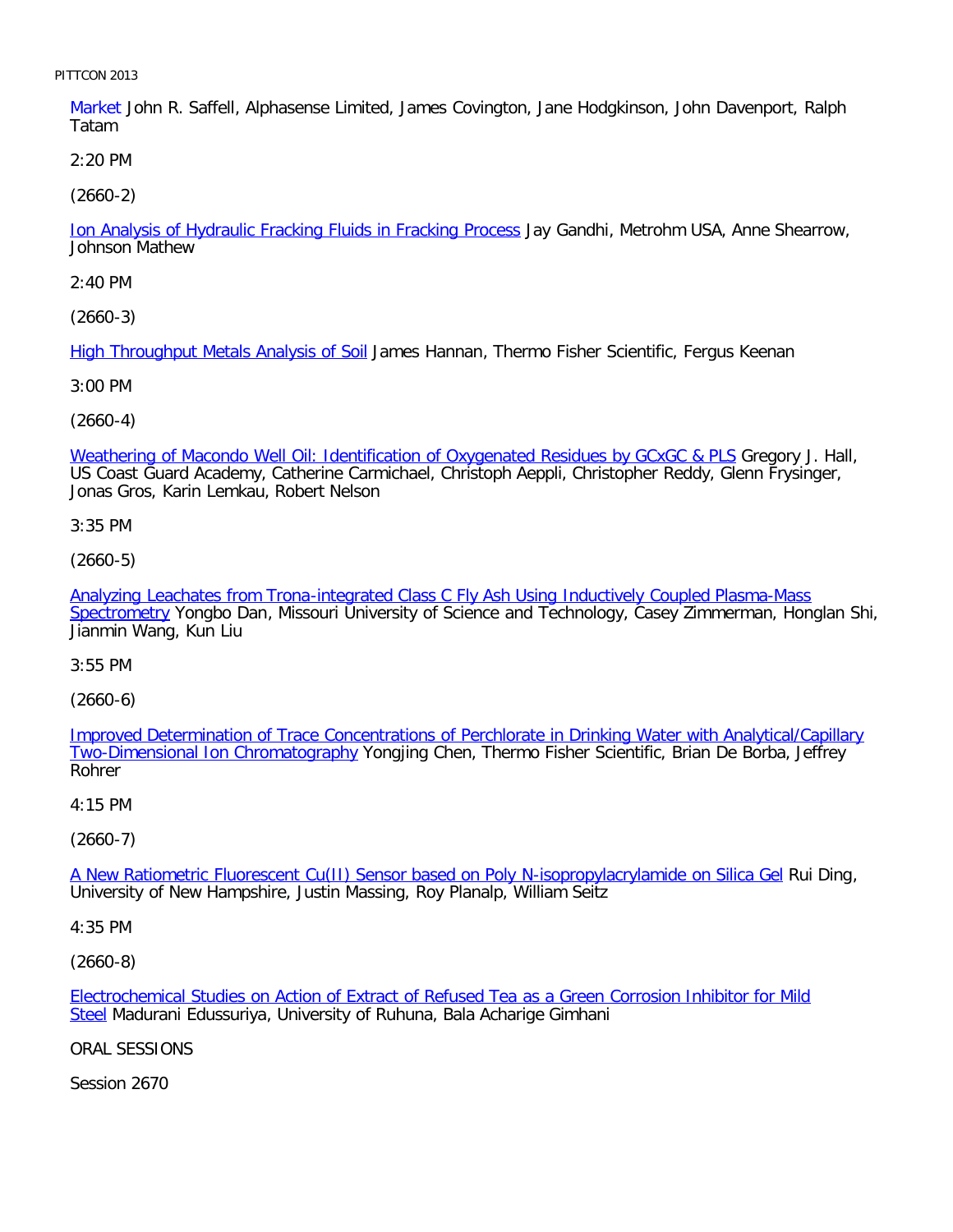Drug Discovery (Half Session) - arranged by Jason Link, Agilent Technologies

Thursday PM, Room: 115A

Jason Link, Agilent Technologies, Presiding

3:35 PM

[\(2670-1\)](file:///p|/print%20on%20demand%20titles/23101-23200/23133/23133%20source%20materials/papers/2670-1.htm)

Limit of Ethylene Glycol (EG), Diethylene glycol (DEG), and Triethylene Glycol (TEG) in Ethoxylated Substances Karen V. Gilbert, US Pharmacopeia, Claire Chisolm, Edmond Biba, Hong Wang, Kornepati Ramakrishna, Samir Wahab

3:55 PM

[\(2670-2\)](file:///p|/print%20on%20demand%20titles/23101-23200/23133/23133%20source%20materials/papers/2670-2.htm)

Liquid Handling Processes Impact Computational Modeling in Drug Discovery Joe Olechno, Labcyte, Anthony Williams, Rich Ellson, Sean Ekins

4:15 PM

(2670-3)

[Guidelines for a Phased Approach to Validation \(Including Method Development, Qualification, and](file:///p|/print%20on%20demand%20titles/23101-23200/23133/23133%20source%20materials/papers/2670-3.htm) [Validation\) for Non-Bioassays in Biotherapeautics Pharmaceutical Sciences](file:///p|/print%20on%20demand%20titles/23101-23200/23133/23133%20source%20materials/papers/2670-3.htm) Deanna C. Schuchmann, Pfizer, Kevin Bullock, Laura Bass, Nathan Lacher

ORAL SESSIONS

Session 2680

GCMS: Analysis - arranged by Vinod Bathula, South Dakota State University

Thursday PM, Room: 118A

Vinod Bathula, South Dakota State University, Presiding

2:00 PM

(2680-1)

Extremely Accurate Prediction of Gas Chromatographic Retention by Back-Calculation of Temperature and Hold-up Time Profiles [Paul G. Boswell, University of Minnesota, Adrian Hegeman, Jerry Cohen, Peter Carr](file:///p|/print%20on%20demand%20titles/23101-23200/23133/23133%20source%20materials/papers/2680-1.htm)

[2:20 PM](file:///p|/print%20on%20demand%20titles/23101-23200/23133/23133%20source%20materials/papers/2680-1.htm)

(2680-2)

Determination of the End Groups in PVP (PolyVinylPyrrolidone) Using High Resolution LCMS Bala Balasanmugam, Ashland, Inc., Joy Yapchulay, Najeh Kharbatia

[2:40 PM](file:///p|/print%20on%20demand%20titles/23101-23200/23133/23133%20source%20materials/papers/2680-2.htm)

(2680-3)

Identification of the Impurities in N-Methyl-2-Pyrrolidone (NMP) Using GC/MS and Development of a Better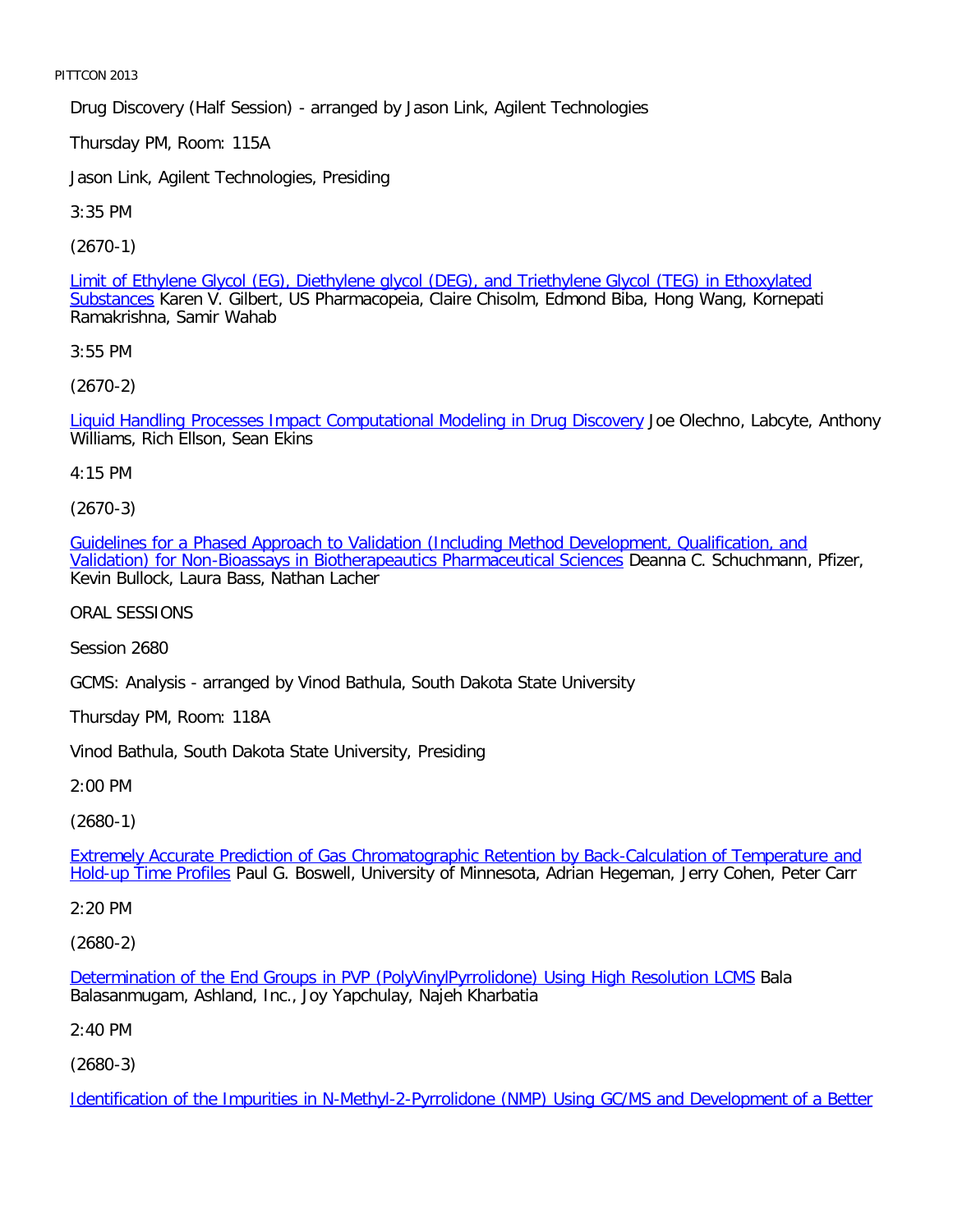GC-FID Method That Separates Most of These Impurities Compared to That Attainable by USP Equivalent Bala Balasanmugam, Ashland, Inc., Joy Yapchulay

3:35 PM

[\(2680-5\)](file:///p|/print%20on%20demand%20titles/23101-23200/23133/23133%20source%20materials/papers/2680-5.htm)

Global Mass Spectrometry Scent Printing (GMSSP): Comparison of Samples on the Basis of their VOCs Content Hans Wiech, VOCscan AG, Colin Mitchell, Thierry Zesiger

3:55 PM

[\(2680-6\)](file:///p|/print%20on%20demand%20titles/23101-23200/23133/23133%20source%20materials/papers/2680-6.htm)

[Identification of Impurities and](file:///p|/print%20on%20demand%20titles/23101-23200/23133/23133%20source%20materials/papers/2680-6.htm) Recovery of Starting Material from Industrial Distillation Bottom from Gamma Butyrolactone Production Maria Diss, Ashland, Inc., Bala Balasanmugam

4:15 PM

(2680-7)

[An Inter-Laboratory Study of a New Retention Prediction Methodology for GC-MS](file:///p|/print%20on%20demand%20titles/23101-23200/23133/23133%20source%20materials/papers/2680-7.htm) Brian B. Barnes, University of Minnesota, Adam Heuberger, Corey Broekling, Gregory Janis, Henry Corcoran, Mark Vitha, Michael Wilson, Nicholas Snow, Panhia Yang, Paul Boswell, Peter Carr, Shilpi Chopra, Tony Borgerding

ORAL SESSIONS

Session 2690

Laboratory Information Management: Integration and Implementation - arranged by Chang S. Hsu, Florida State University

Thursday PM, Room: 120A

Chang S. Hsu, Florida State University, Presiding

2:00 PM

(2690-1)

Use of Harmonized Data Standards to Simplify Use of Chemometric Methods for Online Analysis David [Joyce, Thermo Fisher Scientific](file:///p|/print%20on%20demand%20titles/23101-23200/23133/23133%20source%20materials/papers/2690-1.htm)

2:20 PM

(2690-2)

What Medical Manufacturers Need to Know About Updated Lab Equipment Standard Todd Konieczny, [Intertek](file:///p|/print%20on%20demand%20titles/23101-23200/23133/23133%20source%20materials/papers/2690-2.htm)

2:40 PM

(2690-3)

The Changing Face of Lab Automation – Alternative Computing Devices and the Cross Platform **Revolution** Steven M. Neri, LabWare

[3:00 PM](file:///p|/print%20on%20demand%20titles/23101-23200/23133/23133%20source%20materials/papers/2690-3.htm)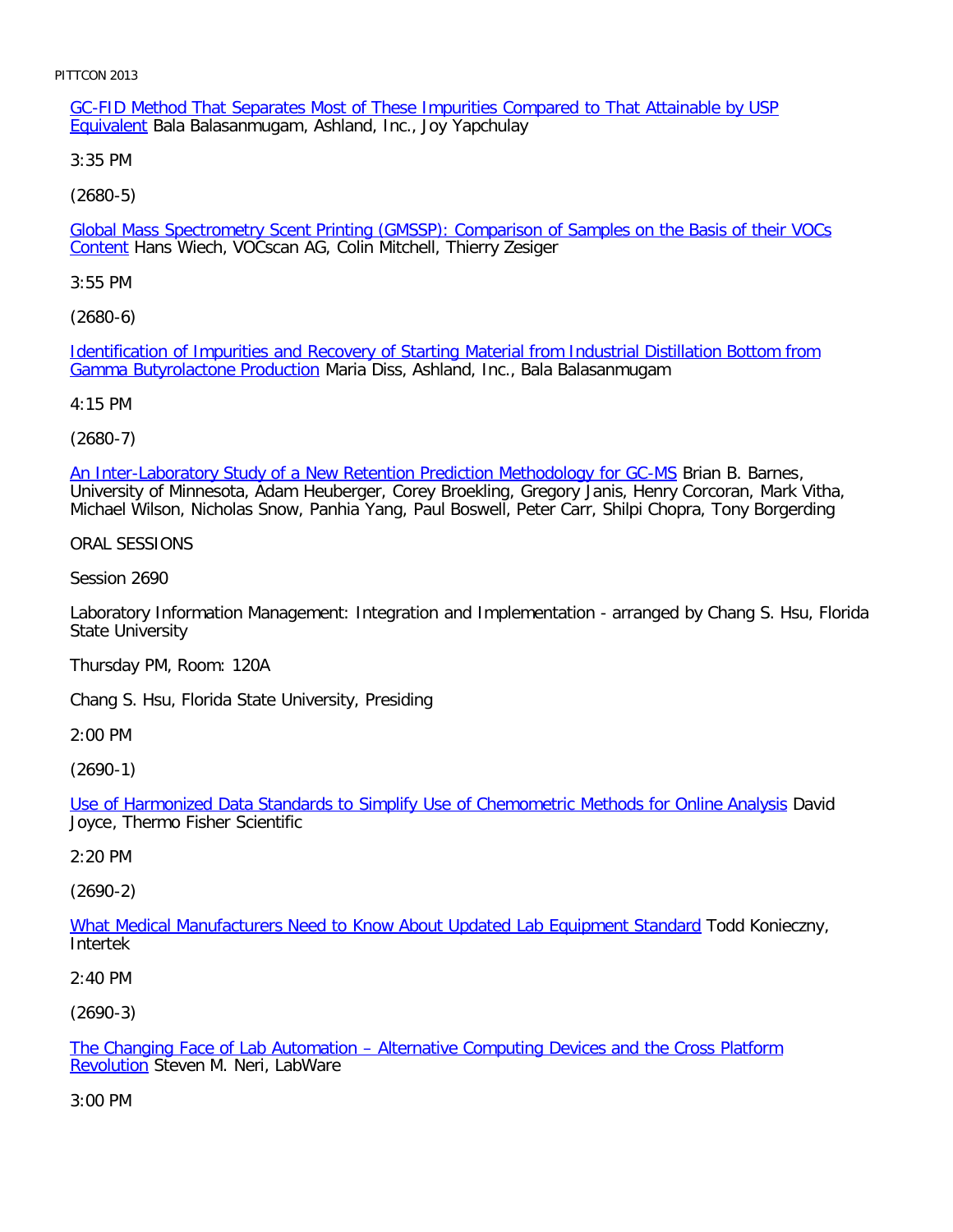[\(2690-4\)](file:///p|/print%20on%20demand%20titles/23101-23200/23133/23133%20source%20materials/papers/2690-4.htm)

CDS and LIMS Integration: The Next Generation Barry Coope, Thermo Fisher Scientific

3:35 PM

[\(2690-5\)](file:///p|/print%20on%20demand%20titles/23101-23200/23133/23133%20source%20materials/papers/2690-5.htm)

**I Like My Excel Spreadsheets - Why Can't I Use Them? Robert Nespolo, LabWare** 

3:55 PM

[\(2690-6\)](file:///p|/print%20on%20demand%20titles/23101-23200/23133/23133%20source%20materials/papers/2690-6.htm)

Using LIMS to Drive Productivity in the Manufacturing Environment Michelle C. Sharron, Thermo Fisher **Scientific** 

4:15 PM

(2690-7)

[Delivering Better Value From Your Laboratory Informatics Strategy](file:///p|/print%20on%20demand%20titles/23101-23200/23133/23133%20source%20materials/papers/2690-7.htm) Jon Walker, LabWare

4:35 PM

(2690-8)

[Is There a "Cloud" in Your Laboratory's Future?](file:///p|/print%20on%20demand%20titles/23101-23200/23133/23133%20source%20materials/papers/2690-8.htm) Donald Tucker, LabWare

ORAL SESSIONS

Session 2700

Liquid Chromatography: Method Development - arranged by Frank L. Dorman, The Pennsylvania State **University** 

Thursday PM, Room: 120B

Frank L. Dorman, The Pennsylvania State University, Presiding

2:00 PM

(2700-1)

A Novel Orthogonal Background Correction Method for Fast 2D-LC Coupled with Diode Array Detector [Marcelo R. Filgueira, University of Minnesota, Cecilia Castells, Peter Carr](file:///p|/print%20on%20demand%20titles/23101-23200/23133/23133%20source%20materials/papers/2700-1.htm)

[2:20](file:///p|/print%20on%20demand%20titles/23101-23200/23133/23133%20source%20materials/papers/2700-1.htm) PM

(2700-2)

The Influence of the Counter Ion of 1-Methy, 3-Butyl Imidazolium Ionic Liquid as a Mobile Phase Additive on the Adsorption Behavior of Tryptophan on Reversed Phase Liquid Chromatography Tarab Ahmad, [Western Illinois University, Ahlam Alalwait, Bartlomiej Redlinski, Tariq Z Ahmad](file:///p|/print%20on%20demand%20titles/23101-23200/23133/23133%20source%20materials/papers/2700-2.htm)

[2:40 PM](file:///p|/print%20on%20demand%20titles/23101-23200/23133/23133%20source%20materials/papers/2700-2.htm)

(2700-3)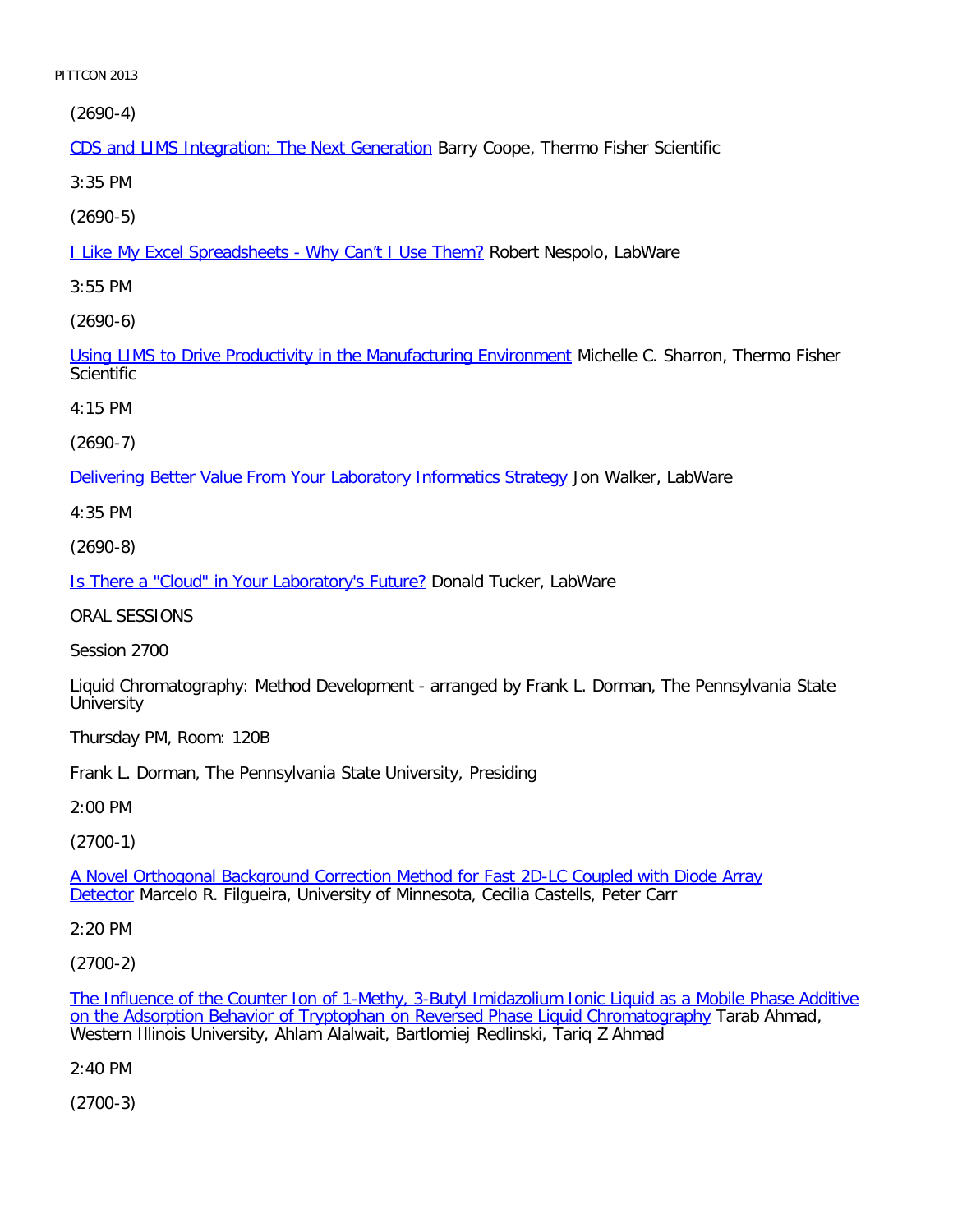Development of LC-IR Methods to Support Industrial Polymer R&D Programs Nancy L. Jestel, SABIC, Cherie Pomeranz, Stephan Moyses

3:00 PM

[\(2700-4\)](file:///p|/print%20on%20demand%20titles/23101-23200/23133/23133%20source%20materials/papers/2700-4.htm)

Three Dimensional Planar Chromatography on a Silica Monolith Plate Qifeng Ma, Janusep

3:35 PM

[\(2700-5\)](file:///p|/print%20on%20demand%20titles/23101-23200/23133/23133%20source%20materials/papers/2700-5.htm)

[Revers](file:///p|/print%20on%20demand%20titles/23101-23200/23133/23133%20source%20materials/papers/2700-5.htm)ed-Phase Liquid Chromatographic Method Development in an Analytical Quality by Design (AQbD) Framework George L. Reid, Pfizer, Charles Cheng, David Fortin, Gang Xue, James Morgado, Jeffrey Harwood, Jian Wang

3:55 PM

(2700-6)

[Peak Capacity Optimization of Low MW Analytes in Reversed Phase Gradient Elution](file:///p|/print%20on%20demand%20titles/23101-23200/23133/23133%20source%20materials/papers/2700-6.htm) Chromatography Arianne Soliven, University of Minnesota, Imad Haidar Ahmad, Marcelo Filgueira, Peter Carr

4:15 PM

(2700-7)

[Development and Evaluation of the Relative Accuracy and Precision of an SEC Method for the Determination](file:///p|/print%20on%20demand%20titles/23101-23200/23133/23133%20source%20materials/papers/2700-7.htm) [of Monomer Conversion in Polymerization Systems Containing Non-Volatile Reactants and Additives](file:///p|/print%20on%20demand%20titles/23101-23200/23133/23133%20source%20materials/papers/2700-7.htm) Walter B. Shepherd, Organomation Associates

4:35 PM

(2700-8)

Evaluating Orthogonal Stationary Phase Selectivities with Different Organic Modifiers and Mobile Phase pHs for Efficient RPLC Method Development [Thomas J. Waeghe, MAC MOD Analytical, Inc., Carl Zimmerman,](file:///p|/print%20on%20demand%20titles/23101-23200/23133/23133%20source%20materials/papers/2700-8.htm) [Geoffrey Faden](file:///p|/print%20on%20demand%20titles/23101-23200/23133/23133%20source%20materials/papers/2700-8.htm)

ORAL SESSIONS

Session 2710

Microfluidics/Lab-on-a-Chip: Fundamentals - arranged by Stephanie Archer-Hartmann, University of Georgia

Thursday PM, Room: 120C

Stephanie Archer-Hartmann, University of Georgia, Presiding

2:00 PM

(2710-1)

Aqueous/Oil Interfacial Synthesis and Characterization of a PEG-Modified Fluorocarbon Surfactant for Droplet Microfluidics Applications Cheryl J. DeJournette, Auburn University, Christopher Easley, Haley [Medlen, Joonyul Kim](file:///p|/print%20on%20demand%20titles/23101-23200/23133/23133%20source%20materials/papers/2710-1.htm)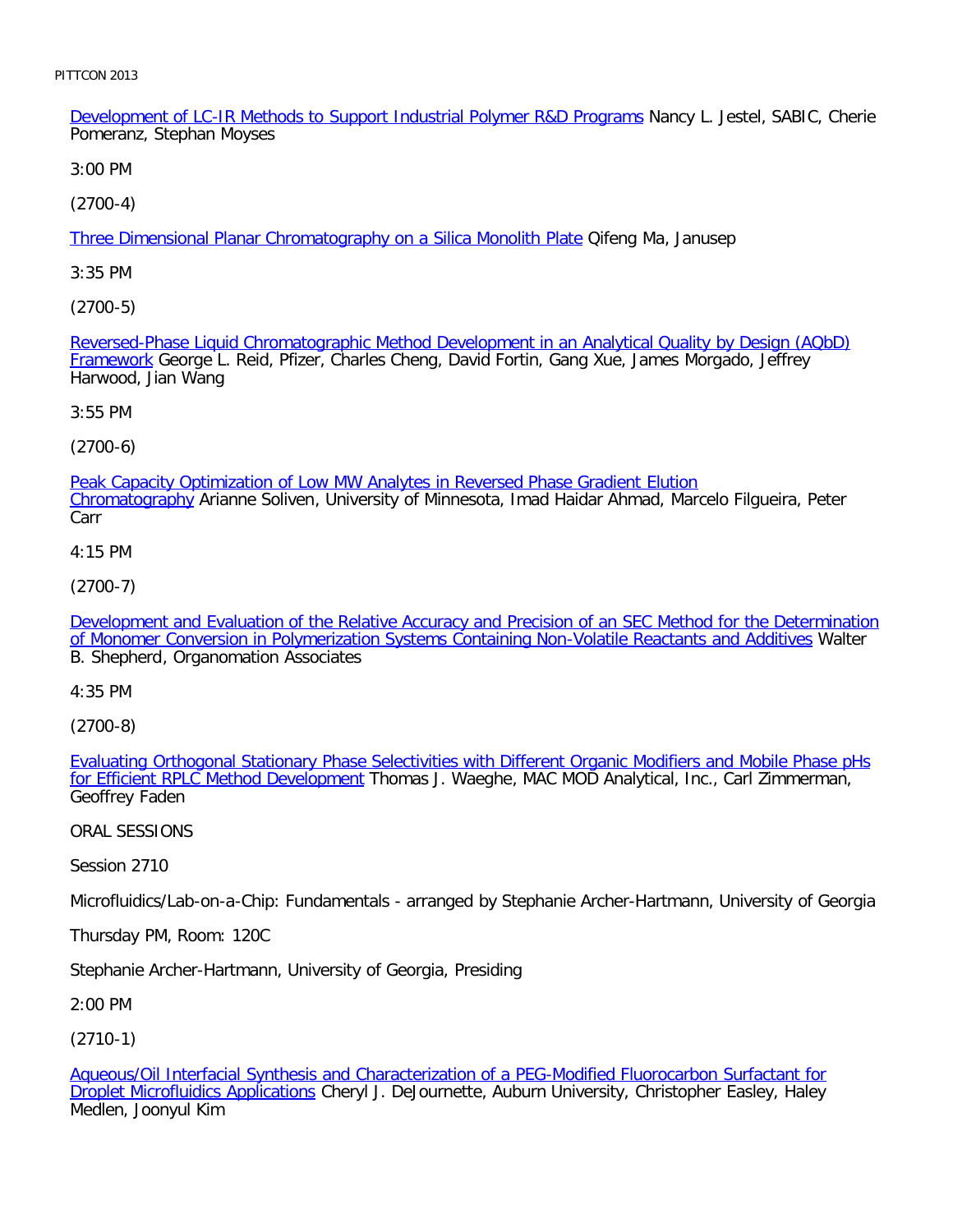2:20 PM

[\(2710-2\)](file:///p|/print%20on%20demand%20titles/23101-23200/23133/23133%20source%20materials/papers/2710-2.htm)

Unique Surface Modification Strategies for High Aspect Ratio Polymeric Microfluidic Devices Joshua M. Jackson, University of North Carolina at Chapel Hill

2:40 PM

[\(2710-3\)](file:///p|/print%20on%20demand%20titles/23101-23200/23133/23133%20source%20materials/papers/2710-3.htm)

Measurement of Microchannel Fluidic Resistance with a Standard Voltage Meter Leah A. Godwin, Auburn University, Christopher Easley, Kennon Deal, Lauren Hoepfner, Louis Jackson

3:00 PM

[\(2710-4\)](file:///p|/print%20on%20demand%20titles/23101-23200/23133/23133%20source%20materials/papers/2710-4.htm)

[Visualization of Gas/Wa](file:///p|/print%20on%20demand%20titles/23101-23200/23133/23133%20source%20materials/papers/2710-4.htm)ter Two Phase Flow and Displacement of Gas/Water in Nanochannels Using Single Molecule Imaging System Qihua Wu, Missouri University of Science and Technology, Baojun Bai, Keith Neeves, Yinfa Ma

3:35 PM

(2710-5)

[Effects of Confinement on Macromolecular Transport in Nanochannels Studied by Fluorescence Correlation](file:///p|/print%20on%20demand%20titles/23101-23200/23133/23133%20source%20materials/papers/2710-5.htm) [Spectrosc](file:///p|/print%20on%20demand%20titles/23101-23200/23133/23133%20source%20materials/papers/2710-5.htm)opy Dane A. Grismer, University of Notre Dame, Paul Bohn

3:55 PM

(2710-6)

[Recent Advances in the Separation Chemistry and Collection Interfaces for Microchip Electrophoresis](file:///p|/print%20on%20demand%20titles/23101-23200/23133/23133%20source%20materials/papers/2710-6.htm) [Analysis of Aerosol Compositio](file:///p|/print%20on%20demand%20titles/23101-23200/23133/23133%20source%20materials/papers/2710-6.htm)n Scott D. Noblitt, Colorado State University, Charles Henry, Jeffrey Collett

4:15 PM

(2710-7)

Fluidic Characterization of a Thermally Responsive Nanogel in a Microfluidic Chip Laura Casto, West Virginia [University, Brandon Durney, Lisa Holland, Tyler Davis, Xingwei Wu](file:///p|/print%20on%20demand%20titles/23101-23200/23133/23133%20source%20materials/papers/2710-7.htm)

4:35 PM

(2710-8)

Quantitative Ink-Jet Injection for Capillary Electrophoresis Ying Weng, Tokyo Metropolitan University, Katsumi Uchiyama

[ORAL SESSIONS](file:///p|/print%20on%20demand%20titles/23101-23200/23133/23133%20source%20materials/papers/2710-8.htm)

Session 2720

Nanoparticles and SPR - arranged by Xioshan Zhu, University of Nevada

Thursday PM, Room: 121B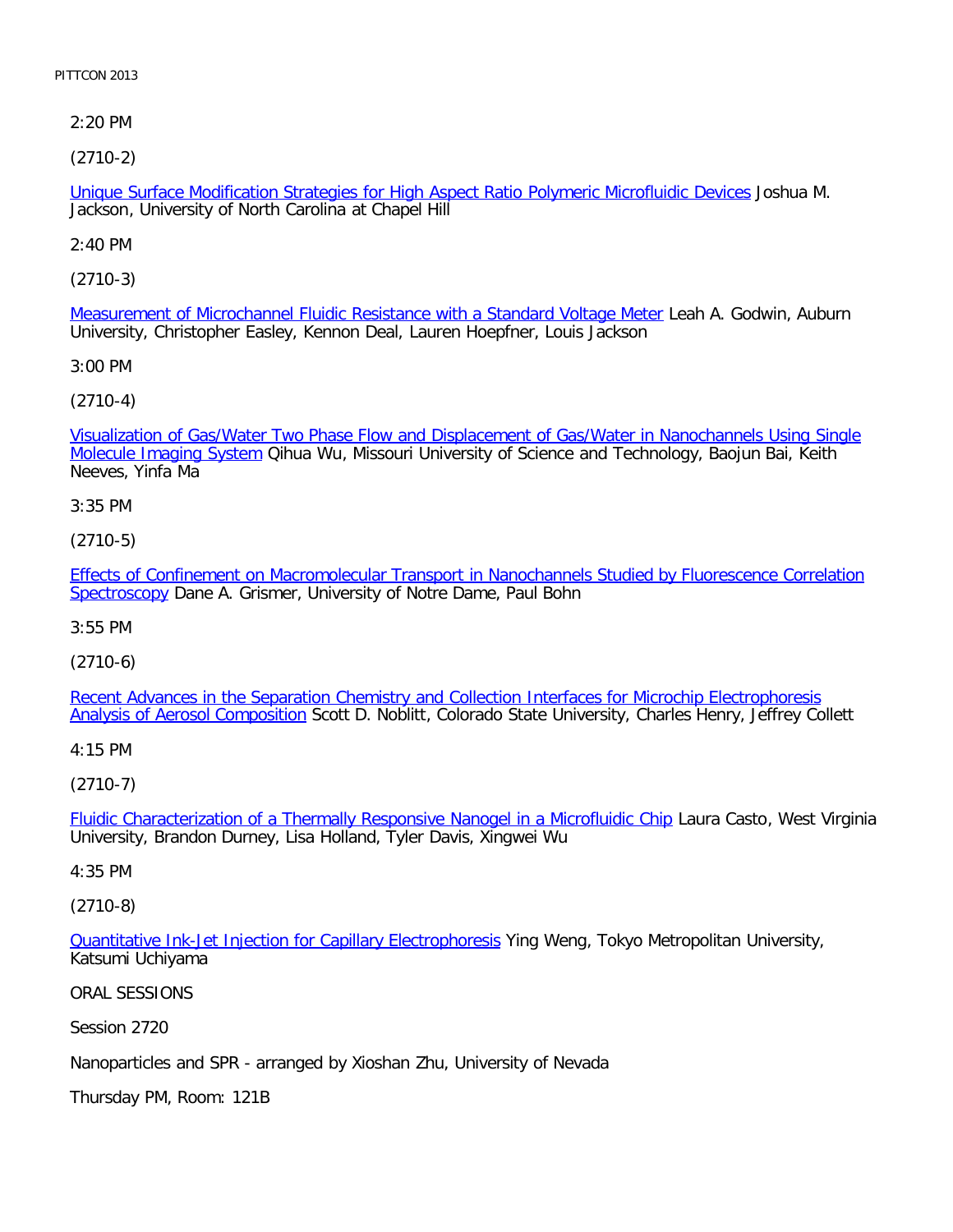Xioshan Zhu, University of Nevada, Presiding

2:00 PM

[\(2720-1\)](file:///p|/print%20on%20demand%20titles/23101-23200/23133/23133%20source%20materials/papers/2720-1.htm)

Photo-Reversible Phase Transfer of Nanoparticles and Its Applications in Catalysis Lu Peng, University of Florida, Weihong Tan

2:20 PM

[\(2720-2\)](file:///p|/print%20on%20demand%20titles/23101-23200/23133/23133%20source%20materials/papers/2720-2.htm)

Palladium-Coated Gold Nanorods Drastically Expedite Reduction Reaction of Resazurin Luyang Zhao, North Carolina State University, Gufeng Wang, Pollara Cobb, Yaqing Zhao

2:40 PM

(2720-3)

[Fabrication and Characterization of Buckycolumn Electrodes for Electroanalytical Measurements](file:///p|/print%20on%20demand%20titles/23101-23200/23133/23133%20source%20materials/papers/2720-3.htm) Aidan Fagan-Murphy, University of Brighton, Bhavik Patel, Raymond Whitby

3:00 PM

(2720-4)

[Switching of the Enzyme-Like Activity of Gold Nanoparticles by Metal Ions and Proteins](file:///p|/print%20on%20demand%20titles/23101-23200/23133/23133%20source%20materials/papers/2720-4.htm) Chih-Ching Huang, National Taiwan Ocean University, Chia-Wen Lien, Huan-Tsung Chang

3:35 PM

(2720-5)

[Plasmonic Sensors Based on Nano- and Microhole Arrays](file:///p|/print%20on%20demand%20titles/23101-23200/23133/23133%20source%20materials/papers/2720-5.htm) Jean-Francois Masson, Universite de Montreal

3:55 PM

(2720-6)

Tailoring Nanostructure Surface Plasmons for Optimal Sensor Substrate Selection Laurel L. Kegel, University [of Delaware, Karl Booksh](file:///p|/print%20on%20demand%20titles/23101-23200/23133/23133%20source%20materials/papers/2720-6.htm)

# 4:15 PM

(2720-7)

Total Surface Plasmon Resonance Sensor System Using Various Thiol Compounds Toshikazu Kawaguchi, No [Affiliation Listed, Katsuaki Shimazu, Kinichi Morita, Shinji Suzuki](file:///p|/print%20on%20demand%20titles/23101-23200/23133/23133%20source%20materials/papers/2720-7.htm)

4:35 PM

(2720-8)

Functionalized Alkanethiol Monolayer Domain Structure Effect on SPR Sensing Su Herman, No Affiliation Listed, Katsuaki Shimazu, Kinichi Morita, Shinji Suzuki, Toshikazu Kawaguchi

[POSTER SESSIONS](file:///p|/print%20on%20demand%20titles/23101-23200/23133/23133%20source%20materials/papers/2720-8.htm)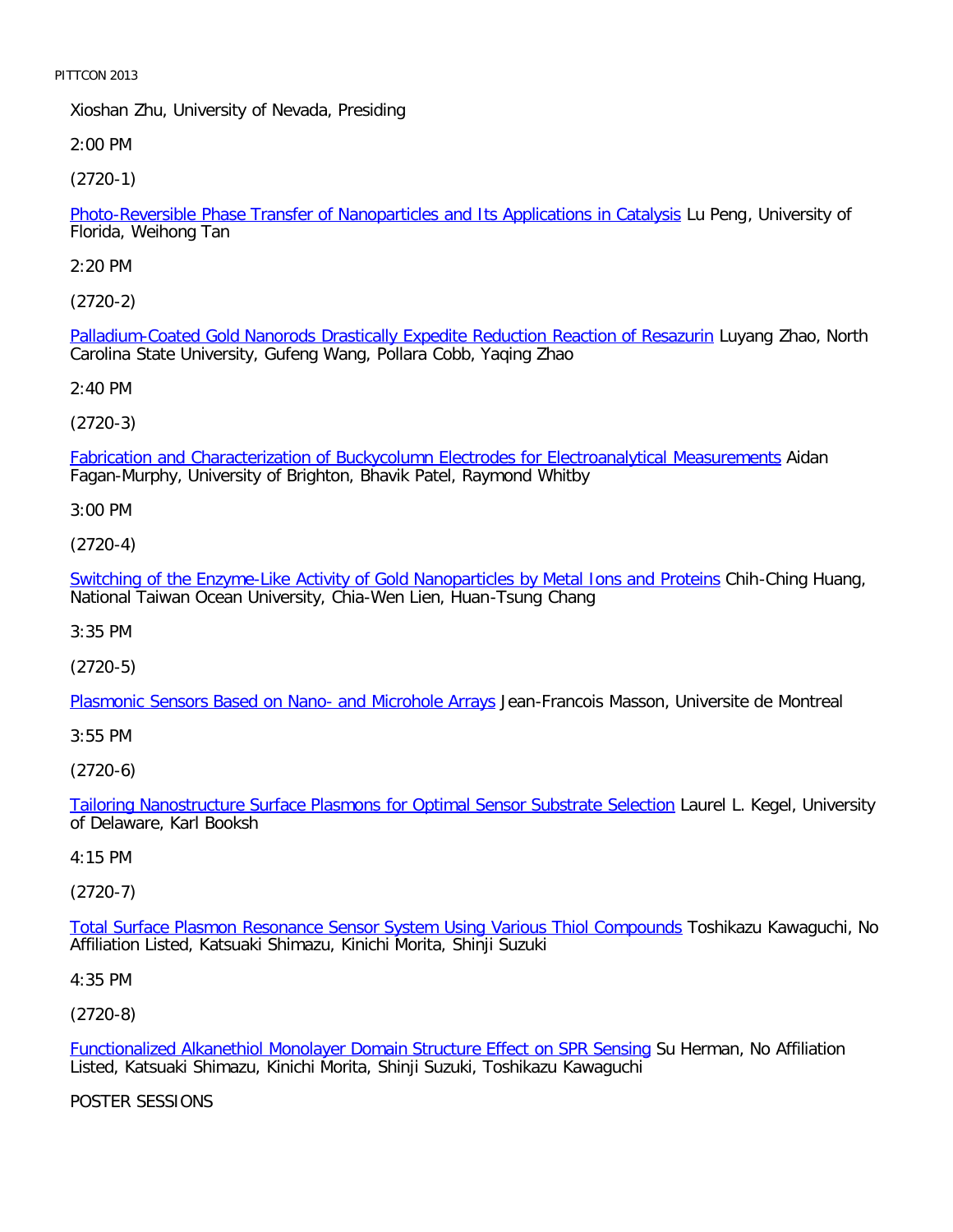Session 2730

**Agriculture** 

Thursday PM, Room: 204ABC

[\(2730-1P\)](file:///p|/print%20on%20demand%20titles/23101-23200/23133/23133%20source%20materials/papers/2730-1.htm)

[Chemom](file:///p|/print%20on%20demand%20titles/23101-23200/23133/23133%20source%20materials/papers/2730-1.htm)etric Correlation of Meat Quality Measurements and Visible/ Near-Infrared Spectra of Freeze Dried Breast Filets Samantha Hawkins, USDA-ARS, Brian Bowker, Hong Zhuang

[\(2730-2P\)](file:///p|/print%20on%20demand%20titles/23101-23200/23133/23133%20source%20materials/papers/2730-2.htm)

[Enh](file:///p|/print%20on%20demand%20titles/23101-23200/23133/23133%20source%20materials/papers/2730-2.htm)ancement of Trichoderma spp by Gamma Radiation for Stimulating of Biodegradation of Carbofuran Pesticide Abd El-Moneim Afify, Cairo University, Bassam Kassem, Ghada Ibrahim, Mohamed Abo El-Seoud

### (2730-3P)

[Low Sulfur Determination in Geological and Agronomy by Combustion Method](file:///p|/print%20on%20demand%20titles/23101-23200/23133/23133%20source%20materials/papers/2730-3.htm) Guido Giazzi, Thermo Fisher Scientific, Liliana Krotz

### (2730-4P)

[Cooking Effect on Copper Concentration in Different Brazilian Beans \(Phaseolus vulgaris L.\) by FAAS](file:///p|/print%20on%20demand%20titles/23101-23200/23133/23133%20source%20materials/papers/2730-4.htm) Juliana Naozuka, UNIFESP, Alessandra Takara Ferreira

### (2730-5P)

Oxidative Study of Cactus Oil by Chemometric Treatment of Mid-Infrared Spectra Sandrine Amat, Aix-[Marseille Universite, Jacky Kister, Miloud El Hadek, Nathalie Dupuy, Salma Zine, Zein](file:///p|/print%20on%20demand%20titles/23101-23200/23133/23133%20source%20materials/papers/2730-5.htm)eb Braham

### (2730-6P)

Green, Enzyme-Based Test Kit for Phosphate Utilizing a Hand-Held Photometer Jacob L. Ladd, NECi, Ellen [Campbell, Kyle Scott, Wilbur Campbell](file:///p|/print%20on%20demand%20titles/23101-23200/23133/23133%20source%20materials/papers/2730-6.htm)

### (2730-7P)

Distribution of Penicillin G Residues Among Sow Muscles Marilyn J. Schneider, USDA-ARS-ERRC, David Newman, David Smith, Sara Lupton, Weilin Shelver

(2730-8P)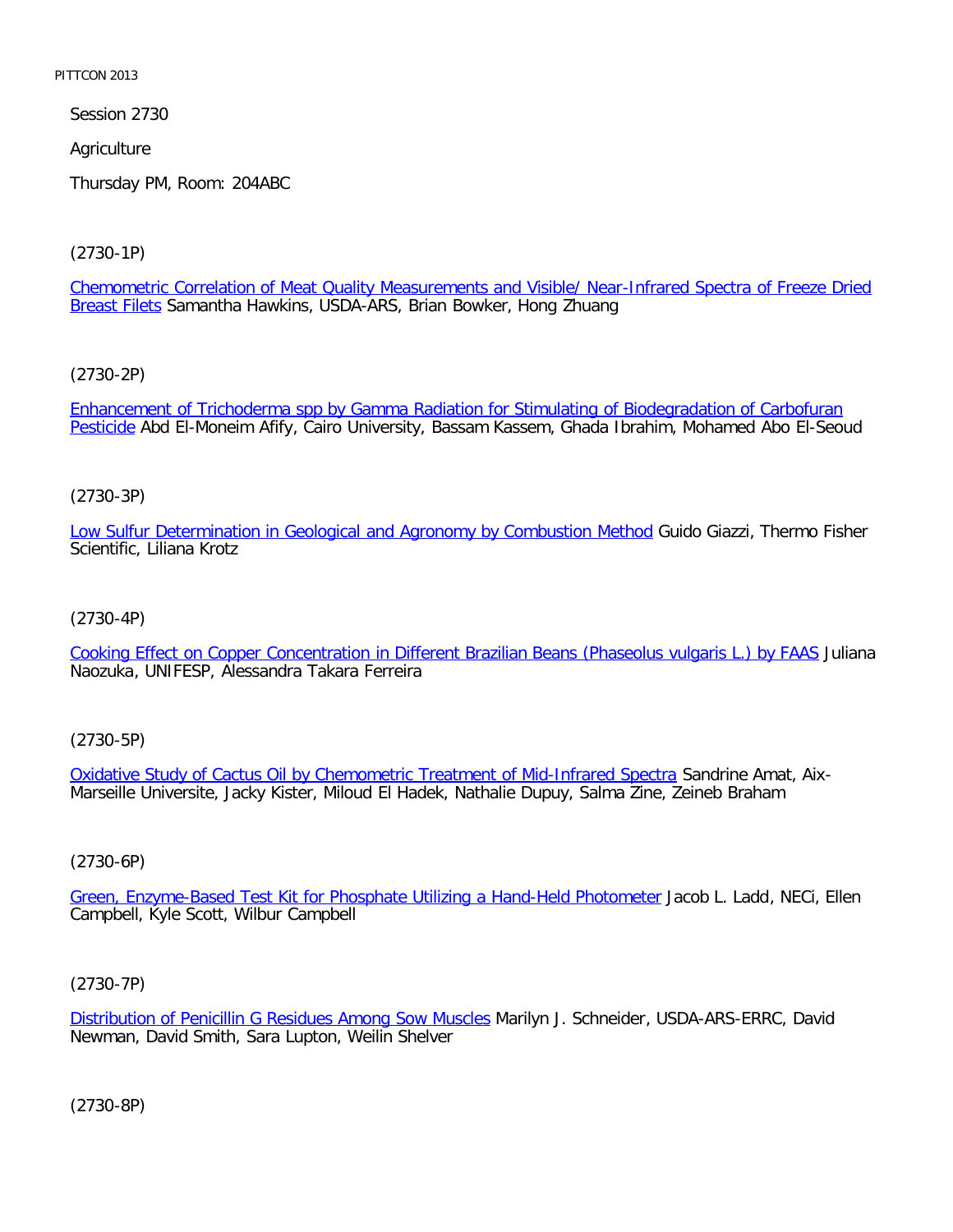Characterization of Multiple Classes of Pesticide Compounds in Foods by Liquid Chromatography-High Resolution TOF MS and a QuEChERS Extraction Approach Jeffrey Patrick, LECO Corporation, Joe Binkley, Kevin Siek, Li Zhang

# [\(2730-9P\)](file:///p|/print%20on%20demand%20titles/23101-23200/23133/23133%20source%20materials/papers/2730-9.htm)

Calibration Transfer and Identification of French Olive Varieties by Stone Artificial Vision Sandrine Amat, Aix-Marseille Universite, Dominique Bertrand, Jacques Artaud, Nathalie Dupuy, Pierre Vanloot

### [\(2730-10P\)](file:///p|/print%20on%20demand%20titles/23101-23200/23133/23133%20source%20materials/papers/2730-10.htm)

Novel Impedimetric Biosensor Based on Enzyme Catalysis-Induced Ion Strength Increase Yingchun Fu, University of Arkansas, Jacob Lum, Ronghui Wang, Yanbin Li, Zachary Callaway

### (2730-11P)

[Emerging Contaminants in Agricultural Soils of the Sinu Basin, Colombia](file:///p|/print%20on%20demand%20titles/23101-23200/23133/23133%20source%20materials/papers/2730-11.htm) Amado E. Navarro, Technological University of Izúcar de Matamoros, José Marrugo

### POSTER SESSIONS

Session 2740

Electroanalytical Applications

Thursday PM, Room: 204ABC

# (2740-1P)

Multifiber Electrodes for the Direct Detection of Neurotransmitter Release from Taste Buds Melinda B. Baur, [Illinois Wesleyan University, Aaron Moore, John Baur, Stephen Whitfield](file:///p|/print%20on%20demand%20titles/23101-23200/23133/23133%20source%20materials/papers/2740-1.htm)

# (2740-2P)

Investigation of Dissimilarity Metal Reduction (DMR) Pathways of [i]Shewanella[/i] by Scanning Electrochemical Microscopy [David A. Crisostomo, Vanderbilt University, Danielle Kimmel, David Cliffe](file:///p|/print%20on%20demand%20titles/23101-23200/23133/23133%20source%20materials/papers/2740-2.htm)l, [Gongping Chen](file:///p|/print%20on%20demand%20titles/23101-23200/23133/23133%20source%20materials/papers/2740-2.htm)

### (2740-3P)

Optimization of Boron Doped Diamond Array of Micro Electrodes For Electrochemical Detection in HPLC Drancois Dardoize, UPMC, Didier Devilliers, Eric Mahe

(2740-4P)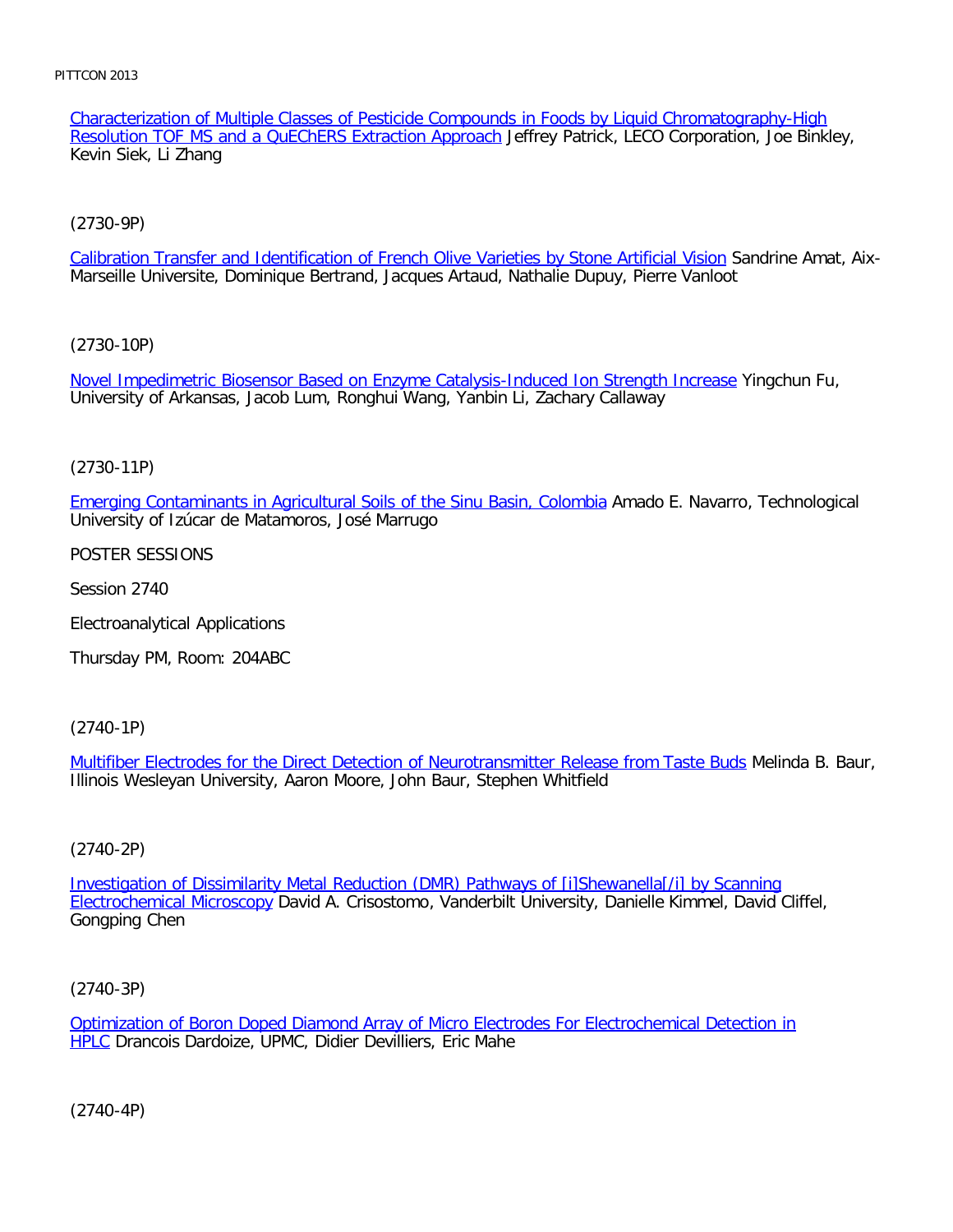Studying the Effect of Cholesterol on Membrane Dynamics Using an Artificial Cell Model for Exocytosis Neda Najafinobar, Chalmers University of Technology, Ann-Sofie Cans, Michael E Kurczy

[\(2740-5P\)](file:///p|/print%20on%20demand%20titles/23101-23200/23133/23133%20source%20materials/papers/2740-5.htm)

Enzymatic Synthesis of Conducting Polymer Based Nanoparticles Arunas Ramanavicius, Vilnius University, Almira Ramanaviciene, Arunas Stirke, Asta Kausaite-Minkstimiene, Viktor Mazeiko, Yasemin Oztekin, Zigmas **Balevicius** 

[\(2740-6P\)](file:///p|/print%20on%20demand%20titles/23101-23200/23133/23133%20source%20materials/papers/2740-6.htm)

[Kin](file:///p|/print%20on%20demand%20titles/23101-23200/23133/23133%20source%20materials/papers/2740-6.htm)etics and Low Temperature Studies of Electron Transfer between Small Au Monolayer Protected Clusters Tessa M. Carducci, The University of North Carolina at Chapel Hill, Royce Murray

(2740-7P)

[A New Method for Synthesis of Sol-Ge](file:///p|/print%20on%20demand%20titles/23101-23200/23133/23133%20source%20materials/papers/2740-7.htm)ls Diep V. Ca, Shenandoah University, Hiwan Brhena, James Cox, Joshua Walker, Nicholas Petrilla

(2740-8P)

[Synthesis and Electrogenerated Chemiluminescence of Water Soluble Silicon Quantum Dots](file:///p|/print%20on%20demand%20titles/23101-23200/23133/23133%20source%20materials/papers/2740-8.htm) Wujian Miao, The University of Southern Mississippi, Allen Reed

(2740-9P)

Electrochemical and Fluorescent Microscopy Studies of Ion Transport in Nanopipettes Wenqing Shi, Indiana [University, Lane Baker, Niya Sa](file:///p|/print%20on%20demand%20titles/23101-23200/23133/23133%20source%20materials/papers/2740-9.htm)

(2740-10P)

Spectro-Electrochemistry with a Nanostructured Electrode Matthew R. Bailey, University of Notre Dame, [Zachary Schultz](file:///p|/print%20on%20demand%20titles/23101-23200/23133/23133%20source%20materials/papers/2740-10.htm)

(2740-11P)

Scanning Electrochemical Microscopy Using Nano-Electrodes James M. Marr, University of Notre Dame, Zachary Schultz

(2740-12P)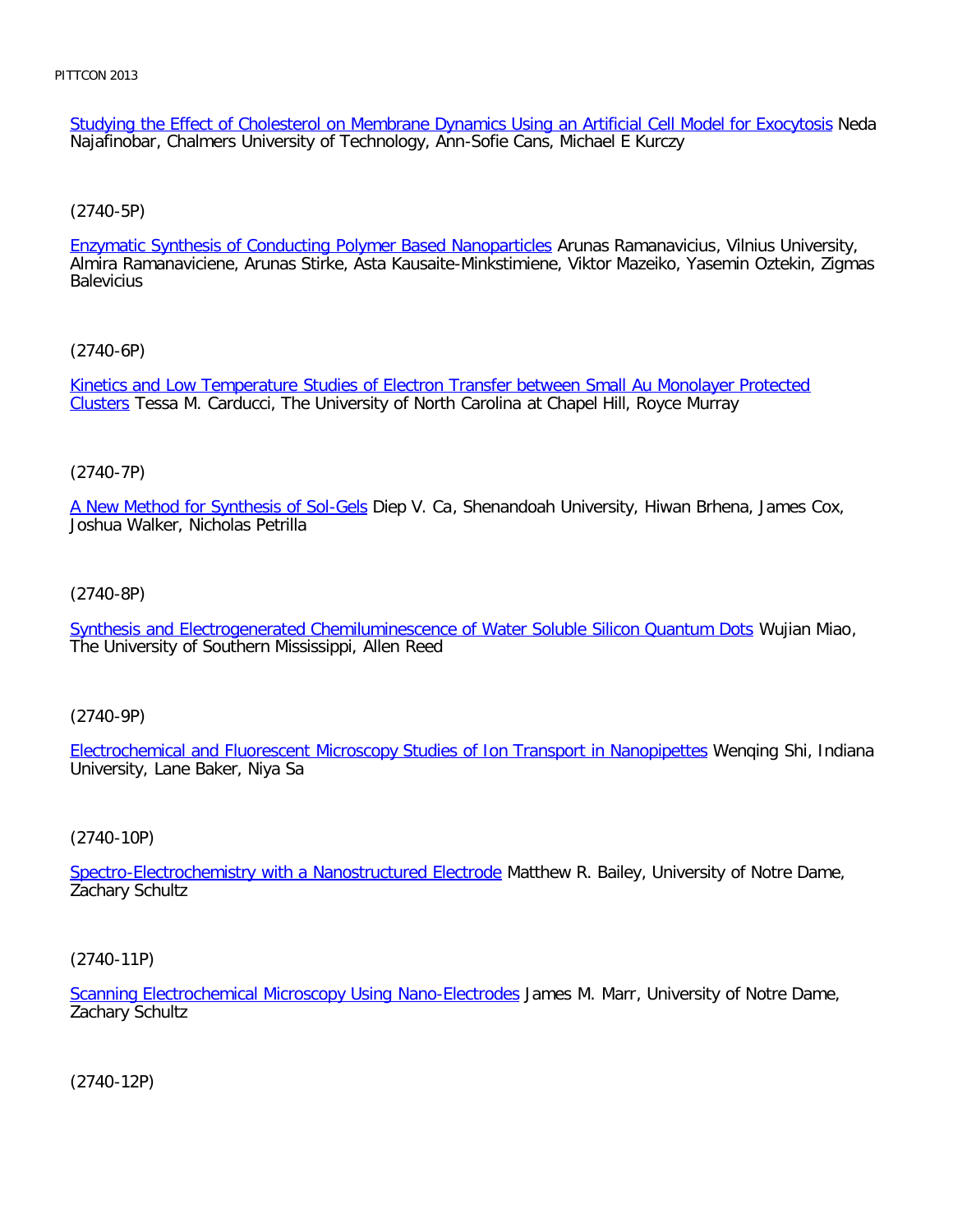Water Oxidation Electrocatalysis via Electroflocculated Films of Iridium Oxide Nanoparticles (IrO $_{\rm Y}$ NPs) Katherine E. Michaux, University of North Carolina at Chapel Hill, Royce Murray

[\(2740-13P\)](file:///p|/print%20on%20demand%20titles/23101-23200/23133/23133%20source%20materials/papers/2740-13.htm)

Development of an Optimized Pulsed Amperometric Detection Waveform for Aqueous Copper William M. Cunning, University of Maryland Baltimore County, William LaCourse

[\(2740-14P\)](file:///p|/print%20on%20demand%20titles/23101-23200/23133/23133%20source%20materials/papers/2740-14.htm)

[A Study on the Use of SECM for Electrochem](file:///p|/print%20on%20demand%20titles/23101-23200/23133/23133%20source%20materials/papers/2740-14.htm)ical Depletion of Ascorbate and Selective Determination of Paracetamol in Pharmaceutical Formulations Gabriel N. Meloni, University of São Paulo, Alex Lima, Mauro Bertotti

POSTER SESSIONS

Session 2750

Environmental: Sample Preparation and Air/Vapor Analysis

Thursday PM, Room: 204ABC

(2750-1P)

[Membrane Extraction with Sorbent Interface \(MESI\) Coupled with Gas Chromatography-Ion Mobility \(GC-](file:///p|/print%20on%20demand%20titles/23101-23200/23133/23133%20source%20materials/papers/2750-1.htm)[IMS\) and Mass Spectrometry Detection \(GC-MS\) for On-Site Semi-Continuous Monitoring](file:///p|/print%20on%20demand%20titles/23101-23200/23133/23133%20source%20materials/papers/2750-1.htm) Nathaly Reyes-Garcés, University of Waterloo, German Gómez-Ríos, Janusz Pawliszyn

(2750-2P)

Solid Phase Microextraction (SPME) and Needle Trap Devices (NTD) Coupled with Gas Chromatography-Ion [Mobility Spectrometry \(GC-IMS\) and Gas Chromatography-Mini Toroidal Ion Trap Mass Spectrometry \(GC-](file:///p|/print%20on%20demand%20titles/23101-23200/23133/23133%20source%20materials/papers/2750-2.htm)TMS) for On-Site Analysis [Nathaly Reyes-Garcés, University of Waterloo, German Gómez-Ríos, Janusz](file:///p|/print%20on%20demand%20titles/23101-23200/23133/23133%20source%20materials/papers/2750-2.htm) [Pawliszyn](file:///p|/print%20on%20demand%20titles/23101-23200/23133/23133%20source%20materials/papers/2750-2.htm)

(2750-3P)

Solid Phase Extraction Using Carbon Cryogels Justin Shearer, Rose-Hulman Institute of Technology, Gregory [Horne](file:///p|/print%20on%20demand%20titles/23101-23200/23133/23133%20source%20materials/papers/2750-3.htm)

(2750-4P)

Mold Odor Analysis Using a Purge and Trap Multimatrix Autosampler Nathan Valentine, Teledyne Tekmar, Holly Graves, Tom Hartlein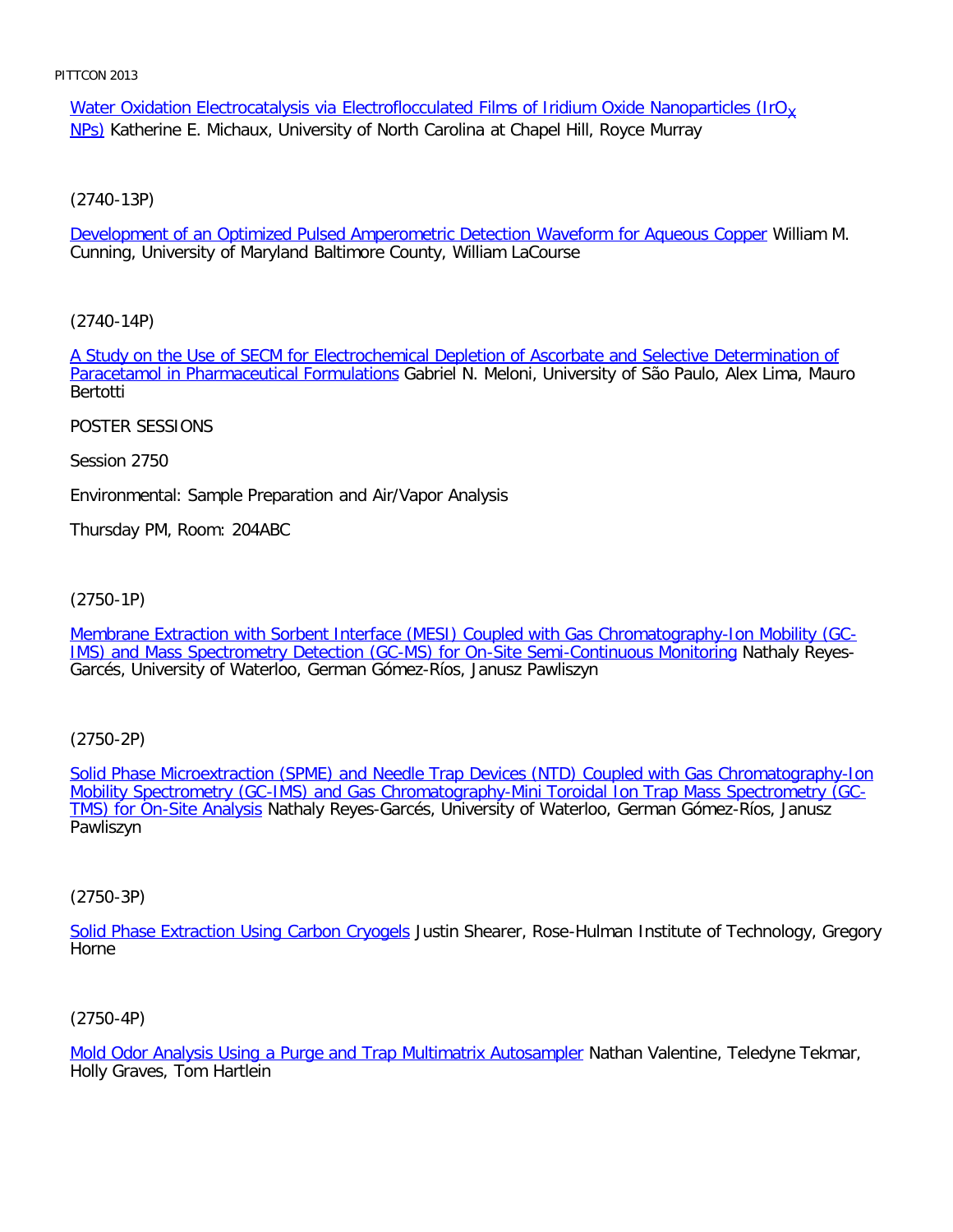# [\(2750-5P\)](file:///p|/print%20on%20demand%20titles/23101-23200/23133/23133%20source%20materials/papers/2750-5.htm)

Compound Specific Isotope Ratio Analysis in Vapor Intrusion Studies Using PDMS Based Permeation Passive Sampler Oana C. Goli, University of Waterloo, Humam Mugammar, Massimo Marchesi, Ramon Aravena, Tadeusz Gorecki

# [\(2750-6P\)](file:///p|/print%20on%20demand%20titles/23101-23200/23133/23133%20source%20materials/papers/2750-6.htm)

Trace Level Nitric Oxide Standard Stability in Gas Cylinders Kenneth Wong, American Air Liquide, Donna McClain, Melissa Green, Tom Sassaman

# [\(2750-7P\)](file:///p|/print%20on%20demand%20titles/23101-23200/23133/23133%20source%20materials/papers/2750-7.htm)

[Determination of Trace-Level Odorous Components](file:///p|/print%20on%20demand%20titles/23101-23200/23133/23133%20source%20materials/papers/2750-7.htm) from a Polluted Air Sample Using a Hyphenated TD– GC/TOF-MS Technique and Data Analysis Software Nick Bukowski, ALMSCO International, Kurt Thaxton, Nicola Watson, Paul Morris, Steve Smith

# (2750-8P)

[Development of a New Needle Trap Pen-Like Personal Diffusive Sampler](file:///p|/print%20on%20demand%20titles/23101-23200/23133/23133%20source%20materials/papers/2750-8.htm) German A. Gómez-Ríos, University of Waterloo, Janusz Pawliszyn, Nathaly Reyes-Garcés

# (2750-9P)

[EPA 8015d : Determination of VOC Compounds in Environmental Matrices Using a New Generation of Static](file:///p|/print%20on%20demand%20titles/23101-23200/23133/23133%20source%20materials/papers/2750-9.htm) [Headspace – GC](file:///p|/print%20on%20demand%20titles/23101-23200/23133/23133%20source%20materials/papers/2750-9.htm) FID Ilaria Ferrante, DANI Instruments, Chiara Abate, Manuela Bergna

# (2750-10P)

Processing Highly Particulate Laden Samples Using Automated SPE Extractors David Gallagher, Horizon [Technology Inc., Michael Ebitson](file:///p|/print%20on%20demand%20titles/23101-23200/23133/23133%20source%20materials/papers/2750-10.htm)

# (2750-11P)

Determination of Polycyclic Aromatic Hydrocarbons in Drinking Water Samples via BEA Zeolite and High-Performance Liquid Chromatography Walter B. Wilson, University of Central Florida, Andreia Costa, Andres [Campiglia, Huiyong Wang, Jose Dias, Silvia Dias](file:///p|/print%20on%20demand%20titles/23101-23200/23133/23133%20source%20materials/papers/2750-11.htm)

(2750-12P)

Maximizing Lipid Load With Less Time and Solvent With 2-Column GPC Cleanup Jessica Netzer, J2 Scientific, Jeff Wiseman, Jennifer Salmons, Tom Dobbs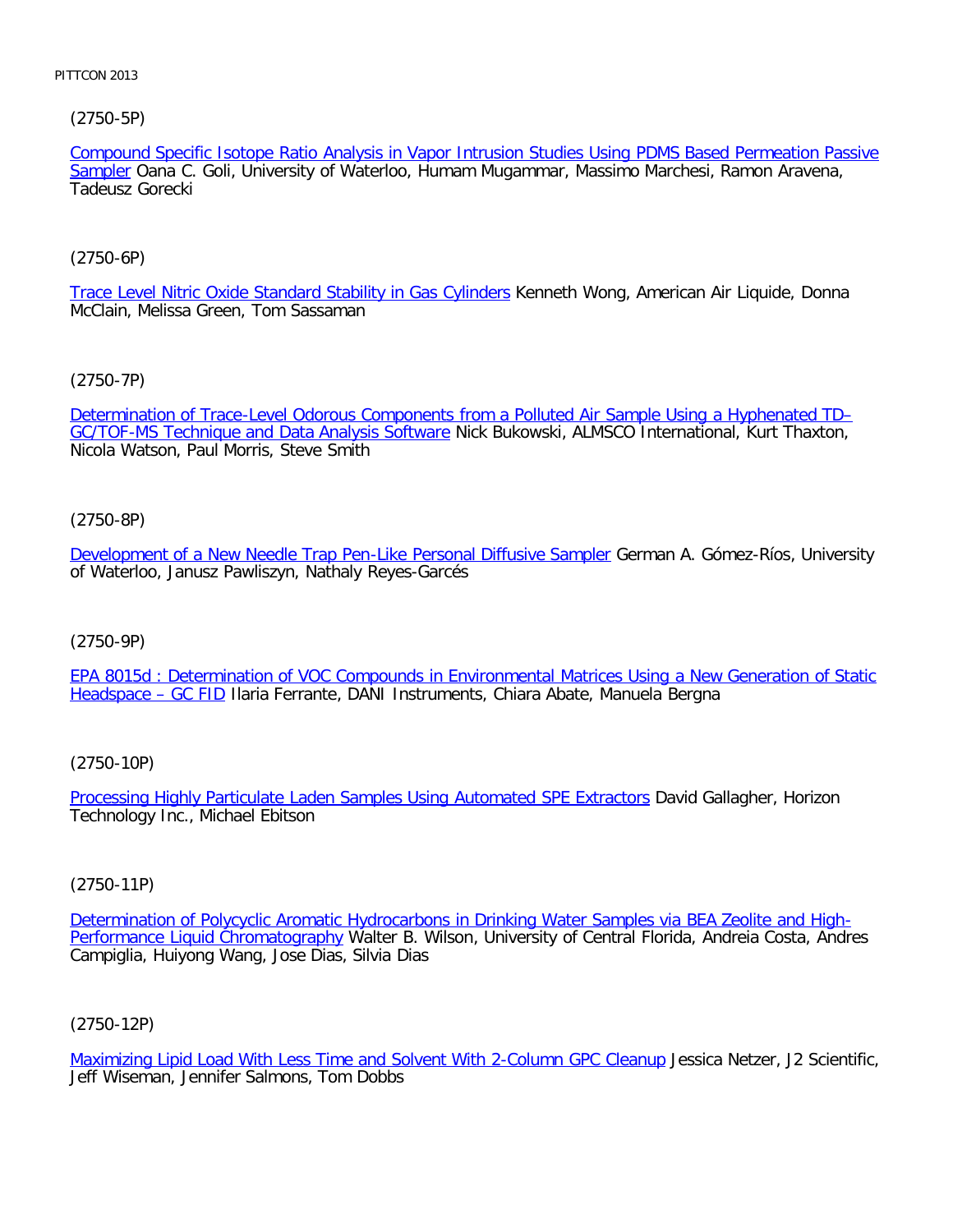[\(2750-13P\)](file:///p|/print%20on%20demand%20titles/23101-23200/23133/23133%20source%20materials/papers/2750-13.htm)

Automated Extraction of Artificial Sweeteners from Drinking Water Jessica Netzer, J2 Scientific, Jeff Wiseman, Jennifer Salmons, Tom Dobbs

[\(2750-14P\)](file:///p|/print%20on%20demand%20titles/23101-23200/23133/23133%20source%20materials/papers/2750-14.htm)

Determination of Monocrotophos, Diazinon, Malathion, EPN, and Methamidaphos from Aqueous Samples Jim Fenster, Horizon Technology Inc., Julie McGettrick

[\(2750-15P\)](file:///p|/print%20on%20demand%20titles/23101-23200/23133/23133%20source%20materials/papers/2750-15.htm)

Monitoring of Gases and Odors Around Industrial Sites with Stationary Gas Sensor Arrays Andreas Walte, Airsense Analytics, Bert Ungethuem, Fernando Crivelli, Philippe Niklisch, Wolf Muenchmeyer

(2750-17P)

[Cavity Ring-Down Analyzer for Continuous Emissions Monitoring Applications](file:///p|/print%20on%20demand%20titles/23101-23200/23133/23133%20source%20materials/papers/2750-17.htm) Graham A. Leggett, Tiger **Optics** 

(2750-18P)

[Fluorescence Microscopy-Based Method for Selective Detection of Asbestos](file:///p|/print%20on%20demand%20titles/23101-23200/23133/23133%20source%20materials/papers/2750-18.htm) Takenori Ishida, Hiroshima University, Akio Kuroda, Maxym Alexandrov

(2750-19P)

Faster Digestions of Environmental Samples Ian D. Brindle, Brock University, Ravi Kanipayor, Wang Yong

[POSTER SESSIONS](file:///p|/print%20on%20demand%20titles/23101-23200/23133/23133%20source%20materials/papers/2750-19.htm)

Session 2760

Gas Chromatography: Optimization

Thursday PM, Room: 204ABC

(2760-1P)

Oh! It's My O-Ring? - A Commonly Misdiagnosed Source of Gas Chromatographic Bleed Scott L. Grossman, Restek Corporation, Gino Tambourine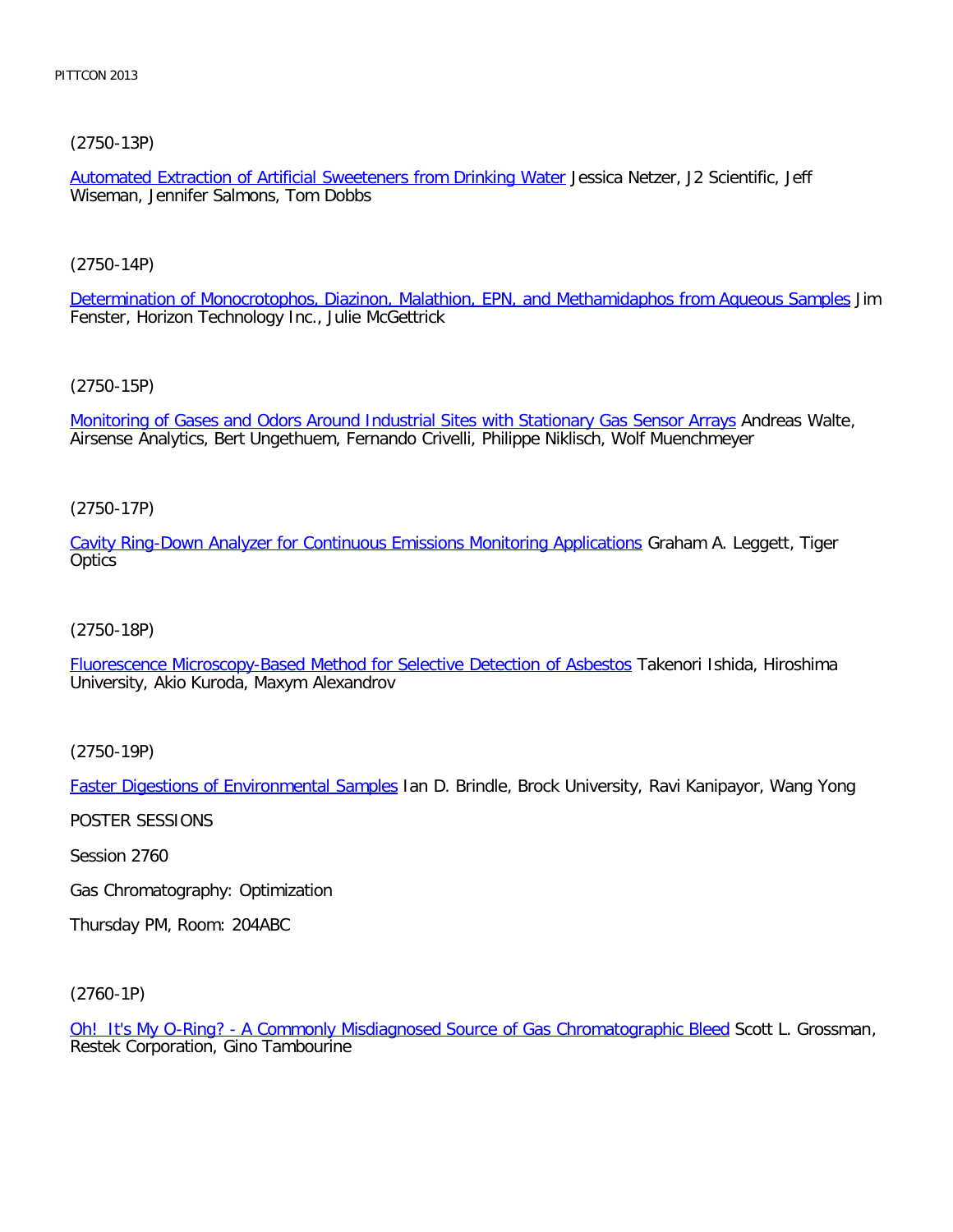(2760-2P)

Optimizing GC Parameters for Faster Separations with Conventional Instrumentation Luisa Pereira, Thermo Fisher Scientific, Anila Khan

[\(2760-3P\)](file:///p|/print%20on%20demand%20titles/23101-23200/23133/23133%20source%20materials/papers/2760-3.htm)

Novel Metal Ferrule Design for Fused Silica Tubing Improves System Performance, Productivity and Usability Lindy Miller, Agilent Technologies, Ponna Pa, Xiaomi Xu

[\(2760-4P\)](file:///p|/print%20on%20demand%20titles/23101-23200/23133/23133%20source%20materials/papers/2760-4.htm)

Inert Flow Path for GC - Eliminating the Weakest Link Lindy Miller, Agilent Technologies, Xiaomi Xu

# (2760-5P)

[Comparison of the Selectivity of Ionic Liquid Stationary Phases for the Analysis of FAME Isomers](file:///p|/print%20on%20demand%20titles/23101-23200/23133/23133%20source%20materials/papers/2760-5.htm) Leonard M. Sidisky, Sigma-Aldrich/Supelco, Daniel Shollenberger, Greg Baney, Gustavo Serrano, James Desorcie, Katherine Stenerson

(2760-6P)

[The Critical Need for Certified Clean Vials for Mass Spectroscopy](file:///p|/print%20on%20demand%20titles/23101-23200/23133/23133%20source%20materials/papers/2760-6.htm) Dave Edwards, Thermo Fisher Scientific, Detlev Lennartz, Loy Shick

(2760-7P)

A Matter of Degrees, But Do Degrees Really Matter? Scott L. Grossman, Restek Corporation, Gino [Tambourine, Jack Cochran](file:///p|/print%20on%20demand%20titles/23101-23200/23133/23133%20source%20materials/papers/2760-7.htm)

(2760-8P)

Hydrogen as Carrier Gas for GC Analysis Ilaria Ferrante, DANI Instruments, Daniele Recenti

[POSTER SESSIONS](file:///p|/print%20on%20demand%20titles/23101-23200/23133/23133%20source%20materials/papers/2760-8.htm)

Session 2770

Laboratory Management

Thursday PM, Room: 204ABC

(2770-1P)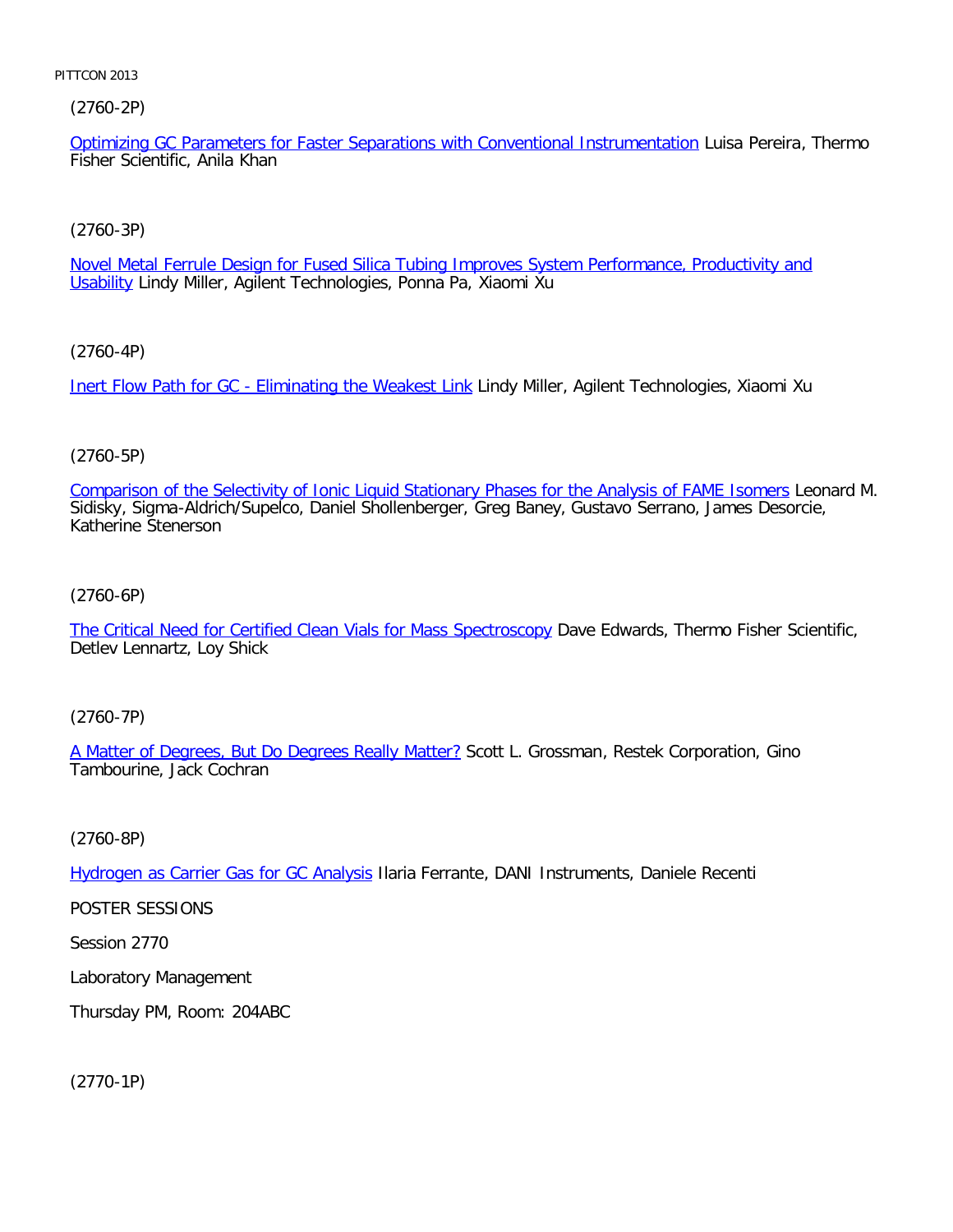Development of a 'Virtual' Instrument for Every Laboratory Simon Tullett, TTP Labtech Ltd, Brian Everatt, Wendy Gaisford

[\(2770-3P\)](file:///p|/print%20on%20demand%20titles/23101-23200/23133/23133%20source%20materials/papers/2770-3.htm)

Laboratory Solution Preparation Using Hydrodynamic Impedance and Diffusional Resistance Miklos Gratzl, Case Western Reserve University, Prasad Oruganti

POSTER SESSIONS

Session 2780

Liquid Chromatography: Materials Science, Polymers, and Others

Thursday PM, Room: 204ABC

(2780-1P)

<u>Deuterium NMR and HPLC Characterization of  $(^{2}H_{3})$ Methyl Undecanoate Modified Silica</u> Mahinda E. Gangoda, Kent State University

(2780-2P)

[Preparation of Core-Shell Polymer/Nanodiamond/Carbon Particles for HPLC](file:///p|/print%20on%20demand%20titles/23101-23200/23133/23133%20source%20materials/papers/2780-2.htm) Matthew R. Linford, Brigham Young University, Andrew Dadson, Bhupinder Singh, Chuan-Hsi Hung, David Jensen, Landon Wiest, Michael Vail

(2780-3P)

[50 Years of Size Exclusion Chromatography \(SEC\)](file:///p|/print%20on%20demand%20titles/23101-23200/23133/23133%20source%20materials/papers/2780-3.htm) Michael J. OLeary, Waters Corporation

(2780-4P)

Gel Permeation Chromatography Coupled to a Dual-Flow Refractive Index Detector for Precise Molar Mass **Determination of Polymers [Amandaa K. Brewer, Tosoh Bioscience](file:///p|/print%20on%20demand%20titles/23101-23200/23133/23133%20source%20materials/papers/2780-4.htm)** 

(2780-5P)

Quantitation of Surfactants in Samples by High Performance Liquid Chromatography and Corona Charged Aerosol Detection Marc Plante, Thermo Fisher Scientific, Bruce Bailey, David Thomas, Ian Acworth, Qi [Zhang](file:///p|/print%20on%20demand%20titles/23101-23200/23133/23133%20source%20materials/papers/2780-5.htm)

(2780-6P)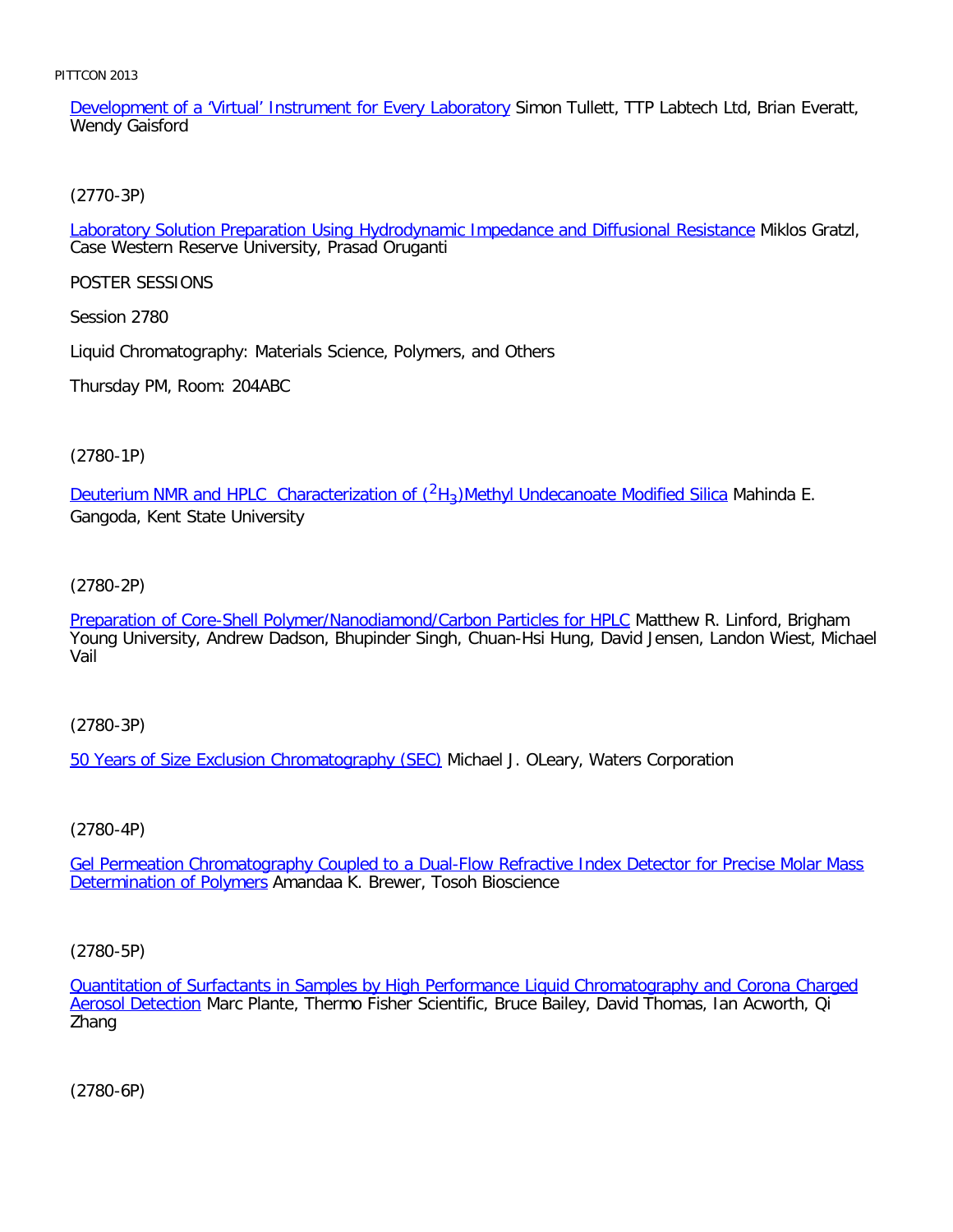Overcoming Obstacles to Hexavalent Chromium Analysis at Trace Levels Nadine Kotlarz, University of Michigan, Giridhar Upadhyaya, Kim Hayes, Lutgarde Raskin, Ryan Darnton, Thomas Yavaraski

[\(2780-7P\)](file:///p|/print%20on%20demand%20titles/23101-23200/23133/23133%20source%20materials/papers/2780-7.htm)

Microfabricated Carbon Nanotube Templated Thin Layer Chromatography Plates Show An Increase in **Efficiency Over Traditional TLC Plates David S. Jensen, Brigham Young University, Andrew Dadson, Andrew** Miles, Matthew Linford, Michael Vail, Richard Vanfleet, Robert Davis, Supriya Kanyal

[\(2780-8P\)](file:///p|/print%20on%20demand%20titles/23101-23200/23133/23133%20source%20materials/papers/2780-8.htm)

[Profiling Hoodia Extracts by](file:///p|/print%20on%20demand%20titles/23101-23200/23133/23133%20source%20materials/papers/2780-8.htm) HPLC with Charged Aerosol Detection, Electrochemical Array Detection and Principal Components Analysis David Thomas, Thermo Fisher Scientific, Bruce Bailey, Ian Acworth, Marc Plante, Qi Zhang

(2780-9P)

[Fully Automated SPE-GC/MS-Analysis of Delta-9-Tetrahydrocannabinol \(THC\) and Its Metabolites in](file:///p|/print%20on%20demand%20titles/23101-23200/23133/23133%20source%20materials/papers/2780-9.htm) Serum Oliver Lerch, GERSTEL GmbH&Co. KG, Andreas Hoffmann, Edward Pfannkoch, Gertrud Rochholz, Hans-Werner Schuetz, Lars Raduenz, Susanne Rose

(2780-10P)

[A Novel Dry Sampler for Determination of Isocyanates in Vapor Phase and Particulate](file:///p|/print%20on%20demand%20titles/23101-23200/23133/23133%20source%20materials/papers/2780-10.htm) Michael Ye, Sigma-Aldrich/Supelco, Daniel Karlsson, Gunnar Skarping, Jamie Brown, Kristen Schultz, Marianne Dalene, Michael Halpenny, Olga Shimelis

(2780-11P)

Automated Solid Phase Extraction and Concentration for Emerging Contaminants in Drinking Water William [R. Jones, Horizon Technology Inc., Alicia Cannon, Brian LaBrecque](file:///p|/print%20on%20demand%20titles/23101-23200/23133/23133%20source%20materials/papers/2780-11.htm)

(2780-12P)

Gas Chromatographic Analysis of Organic Pollutants in Runoff Water From Airport Anna Sulej, Gdansk [University of Technology, Jacek Namienik, Zaneta Polkowska](file:///p|/print%20on%20demand%20titles/23101-23200/23133/23133%20source%20materials/papers/2780-12.htm)

(2780-13P)

Fast Ion Determinations and Efficient Separations of Complex Samples Using Smaller Particle-Size Ion Exchange Columns Terri T. Christison, Thermo Fisher Scientific, Barbara Shao, Cathy Tanner, Fei Pang, [Linda Lopez](file:///p|/print%20on%20demand%20titles/23101-23200/23133/23133%20source%20materials/papers/2780-13.htm)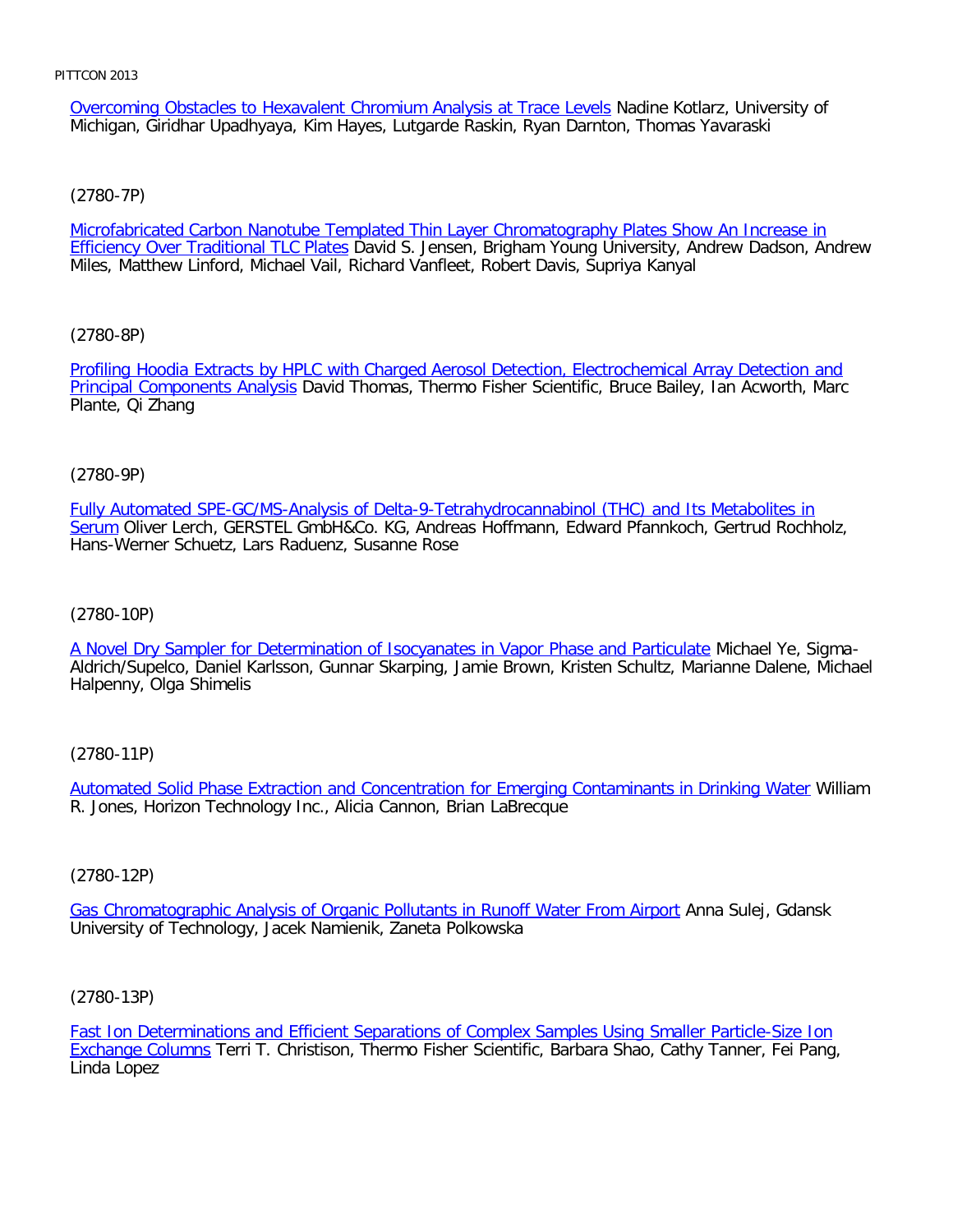# [\(2780-14P\)](file:///p|/print%20on%20demand%20titles/23101-23200/23133/23133%20source%20materials/papers/2780-14.htm)

Enrichment of Phospholipids from Biological Matrices with Zirconium Oxide-Modified Silica Sorbents Xiaoning Lu, Sigma-Aldrich/Supelco, David Bell, Jennifer Claus

# [\(2780-15P\)](file:///p|/print%20on%20demand%20titles/23101-23200/23133/23133%20source%20materials/papers/2780-15.htm)

Metalloproteome of Histoplasma Capsulatum: The Role of Metals in Microbial Growth Anna Daigle, University of Cincinnati, George Deepe, Joseph Caruso, Julio Landero, Kavitha Sumbramanian

[\(2780-16P\)](file:///p|/print%20on%20demand%20titles/23101-23200/23133/23133%20source%20materials/papers/2780-16.htm)

[Evalua](file:///p|/print%20on%20demand%20titles/23101-23200/23133/23133%20source%20materials/papers/2780-16.htm)tion of New Technologies for the Effective Removal of Phospholipids During Protein Precipitation by LC-MS-MS Milton Furtado, Algorithme Pharma, Christopher Barbieri, Craig Aurand, David Bell, Fabio Garofolo, Richard Lavallee

(2780-18P)

[Choosing the Right Filters for Biological Samples Filtration](file:///p|/print%20on%20demand%20titles/23101-23200/23133/23133%20source%20materials/papers/2780-18.htm) Limian Zhao, Agilent Technologies

(2780-19P)

[Effect of Hyaluronan Molecular Weight on Uptake and Release from Contact Lenses](file:///p|/print%20on%20demand%20titles/23101-23200/23133/23133%20source%20materials/papers/2780-19.htm) Patricia Harmon, Bausch & Lomb, X Michael Liu

(2780-20P)

SERS Imaging of Developed HPTLC Plates via Blotting onto Nanocomposite Substrate Nichole Crane, [University of Tennessee-Knoxville, Chris Freye](file:///p|/print%20on%20demand%20titles/23101-23200/23133/23133%20source%20materials/papers/2780-20.htm)

POSTER SESSIONS

Session 2790

Nanotechnology

Thursday PM, Room: 204ABC

(2790-1P)

Phospholipid-Assembled Doxorubicin/Gold Nanoconjugates: Targeted and pH-Responsive Drug Delivery Yu-Fen Huang, National Tsing Hua University, Chieh-Wei Chen, Ya-Ling Chen

(2790-2P)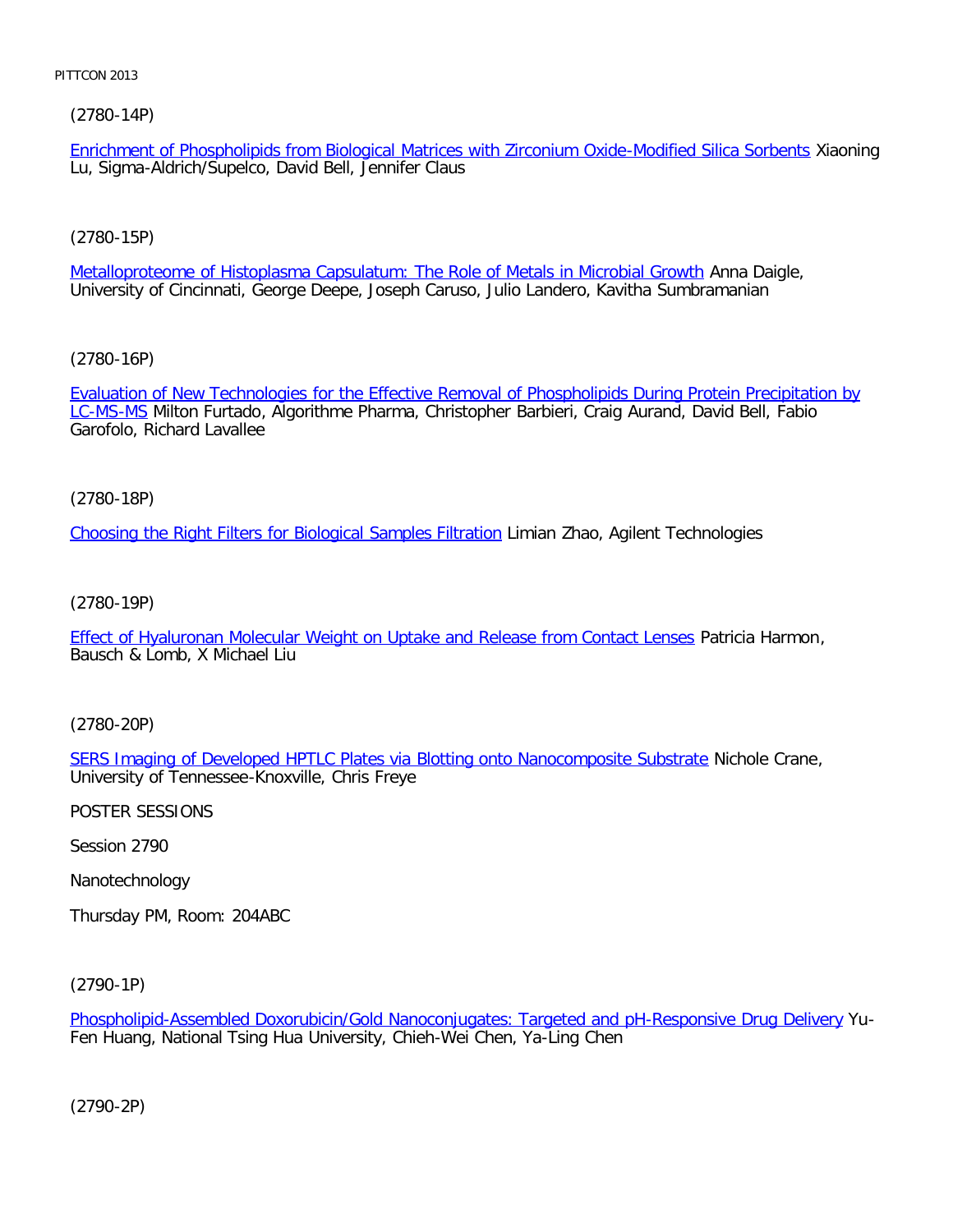Preparation of H-ZSM-5 Nanozeolite and Its Effect as a Catalyst on the Synthesis of Some Clip Molecules Saeideh Yahyaei, Islamic Azad University, Esmail Vessally

[\(2790-3P\)](file:///p|/print%20on%20demand%20titles/23101-23200/23133/23133%20source%20materials/papers/2790-3.htm)

Dansylated Calix[4]pyrrole; Selective Turn Off Fluorescent Sensor for Metal Ions Disha J. Vyas, Gujarat University, Vinod Jain

### [\(2790-4P\)](file:///p|/print%20on%20demand%20titles/23101-23200/23133/23133%20source%20materials/papers/2790-4.htm)

Antibacterial Multifunctional Silver Nanoparticles for Selective Signaling of Fe3+ Disha J. Vyas, Gujarat **University** 

# (2790-5P)

[Indocyanine Green Dye Conjugated Magnetic Graphene Oxide for Photothermal Therapy and Magnetic](file:///p|/print%20on%20demand%20titles/23101-23200/23133/23133%20source%20materials/papers/2790-5.htm) Resonance Imaging Huseyin Erdal, University of Florida, Emir Yasun, Ismal Ocsoy, Muserref Arslan Ocsoy, Weihong Tan

### (2790-6P)

[Novel Method of Nanosizing and Deagglomeration For Many Materials by Wet Milling](file:///p|/print%20on%20demand%20titles/23101-23200/23133/23133%20source%20materials/papers/2790-6.htm) Takayuki Takatsuka, THINKY USA, Eric Kuramoto

### (2790-7P)

Preparation of a Cu Mixed Valence System within Copper (Cu)/Silica Nanocomposite Material: [Characterization and Systematic Antibacterial Studies](file:///p|/print%20on%20demand%20titles/23101-23200/23133/23133%20source%20materials/papers/2790-7.htm) Mikaeel I. Young, University of Central Florida, [Swadeshmukul Santra](file:///p|/print%20on%20demand%20titles/23101-23200/23133/23133%20source%20materials/papers/2790-7.htm)

# (2790-8P)

Measurement of Extinction, Absorption, and Scattering Cross Sections of Novel Multilayered Silver Nanostructures [James P. Cook, Western Carolina University, David Evanoff](file:///p|/print%20on%20demand%20titles/23101-23200/23133/23133%20source%20materials/papers/2790-8.htm)

### (2790-9P)

Immunomagnetic Separation Efficiencies of Different Magnetic Gold Nanoparticles Akif G. Bozkurt, Hacettepe University, Adem Zengin, Ismail Boyaci, Ugur Tamer

(2790-10P)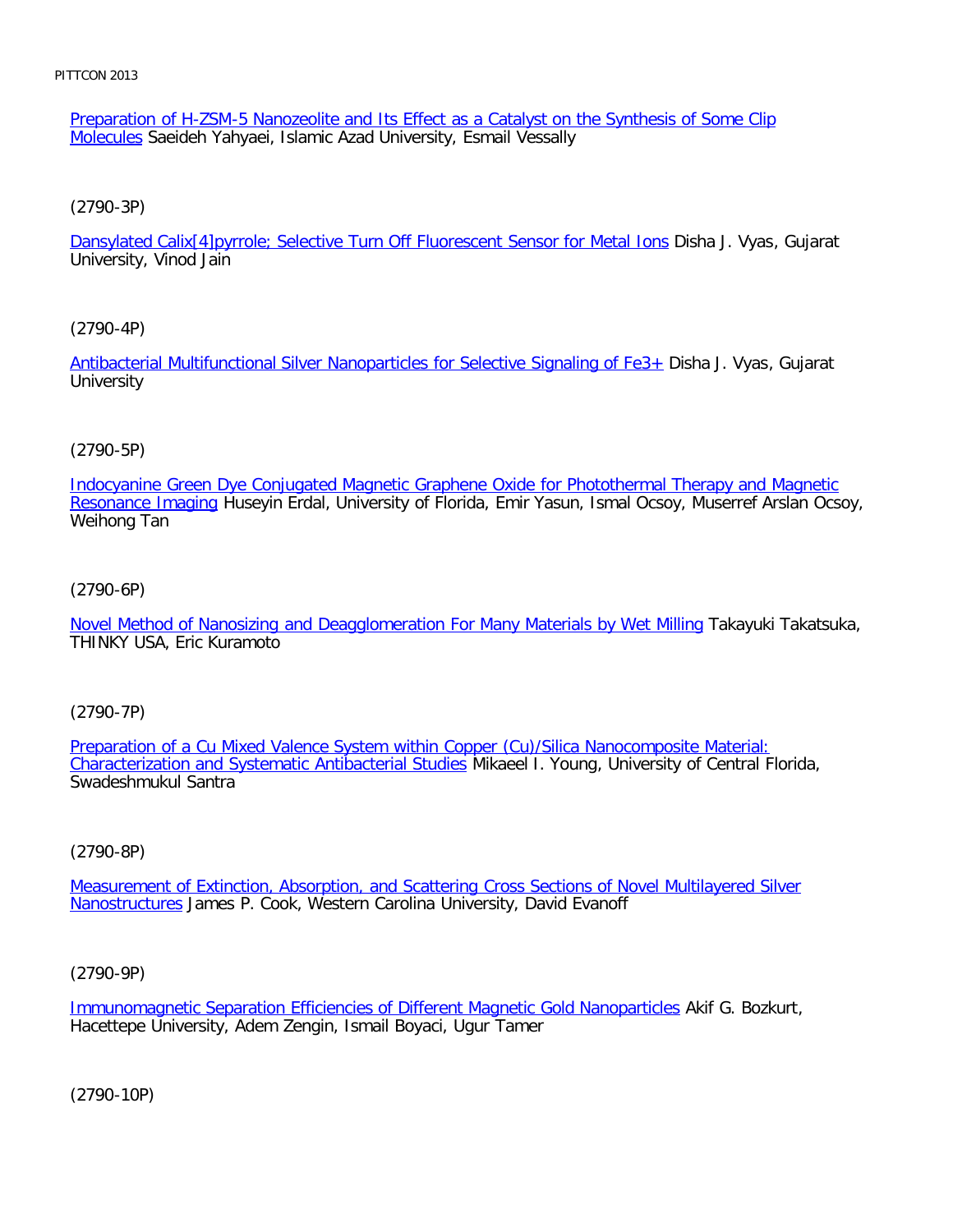Surface Enhanced Raman Spectroscopy Using Novel Multilayered Silver Nanoparticles Containing an Encapsulated Internal Standard David D. Evanoff, Western Carolina University, James Cook, Joseph Richardson

[\(2790-11P\)](file:///p|/print%20on%20demand%20titles/23101-23200/23133/23133%20source%20materials/papers/2790-11.htm)

NMR Studies of Molecular Dynamics in Imidazolium Based Ionic Liquids Batchimeg Ganbold, University of Western Sydney, Gang Zheng, Price William

[\(2790-12P\)](file:///p|/print%20on%20demand%20titles/23101-23200/23133/23133%20source%20materials/papers/2790-12.htm)

Synthesis and Characterization of CeO-NiO NanoComposites Ashwani Sharma, MD University

(2790-13P)

[A Facile Sonochemical Synthesis of Polydopamine Microspheres](file:///p|/print%20on%20demand%20titles/23101-23200/23133/23133%20source%20materials/papers/2790-13.htm) Gil Yeroslavsky, Bar Ilan University

POSTER SESSIONS

Session 2800

Nanotechnology: Sensors

Thursday PM, Room: 204ABC

(2800-1P)

Electrochemical Sensing Platform Based on Nanostructures Yasemin Oztekin, Vilnius University, Almira [Ramanaviciene, Arunas Ramanavicius, Esra Bilici, Mutahire T](file:///p|/print%20on%20demand%20titles/23101-23200/23133/23133%20source%20materials/papers/2800-1.htm)ok, Zafer Yazicigil

(2800-2P)

Highly Selective and Sensitive Fluorescent Probe for Detection of Cd (II) Based on Octa-O-Methoxy [Resorcin\[4\]Arene Tetra Hydrazide \(OMRTH\) Stabilized Silver Nanoparticles](file:///p|/print%20on%20demand%20titles/23101-23200/23133/23133%20source%20materials/papers/2800-2.htm) Disha J. Vyas, Gujarat University

(2800-3P)

Carbon Nanotube Based Detector for Toxic Industrial Chemicals Poliang Chien, Design West Technologies, Inc., Dheeraj Jain, Ryan Hur

(2800-4P)

Nonenzymatic Electrochemical Glucose Sensor Based on Gold Nanoparticles Hakan Ciftci, Kirikkale University, Ugur Tamer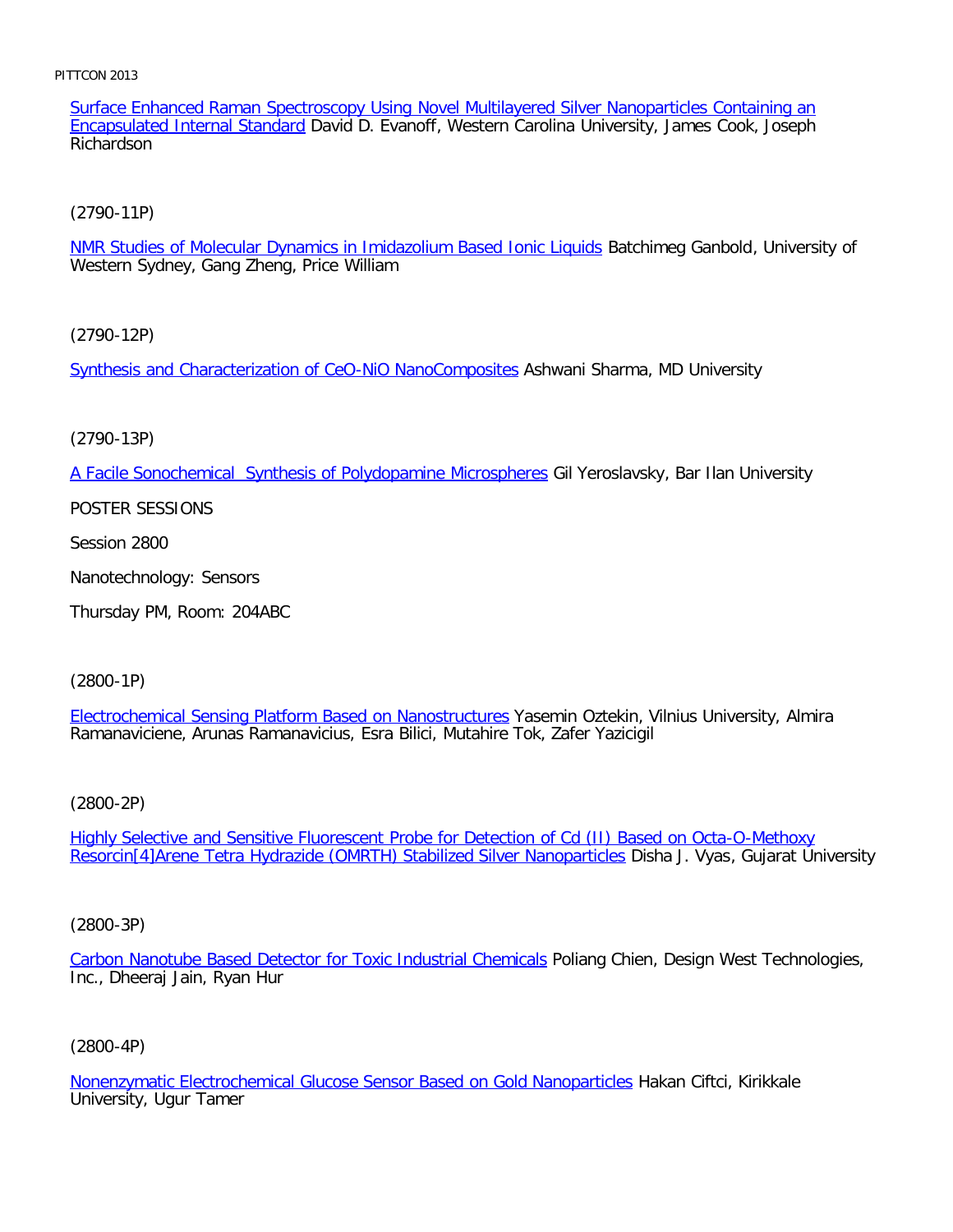[\(2800-5P\)](file:///p|/print%20on%20demand%20titles/23101-23200/23133/23133%20source%20materials/papers/2800-5.htm)

Nanoparticle-Based Biosensing Systems Yasemin Oztekin, Vilnius University, Almira Ramanaviciene, Arunas **Ramanavicius** 

[\(2800-6P\)](file:///p|/print%20on%20demand%20titles/23101-23200/23133/23133%20source%20materials/papers/2800-6.htm)

[Electrospun Nanofibers Sorbents for Pre-Concentration of pp -1,1-](file:///p|/print%20on%20demand%20titles/23101-23200/23133/23133%20source%20materials/papers/2800-6.htm)dichloro-2,2 bis-(4-chlorophenyl) Ethylene with Subsequent Desorption by Pressurized Hot Water Extraction Adeyemi D. Kehinde, University of Lagos

POSTER SESSIONS

Session 2810

**Quality** 

Thursday PM, Room: 204ABC

(2810-1P)

[Detection of Irradiated Foodstuffs, Drugs and Relative Products: Quality Control](file:///p|/print%20on%20demand%20titles/23101-23200/23133/23133%20source%20materials/papers/2810-1.htm) Sandrine Amat, Aix-Marseille Universite, Jacky Kister, Jacques Raffi, Nathalie Dupuy

(2810-2P)

[Traceability of Mercury Vap](file:///p|/print%20on%20demand%20titles/23101-23200/23133/23133%20source%20materials/papers/2810-2.htm)or Annarita Baldan, VSL Dutch Metrology Institute, Hugo Ent

(2810-3P)

Advanced X-Ray Fluorescence Technologies Marissa Mikkelson, Amway, Hilary Cadeau

(2810-4P)

Enantiomeric Impurities in Chiral Synthons, Catalysts, and Auxiliaries Haixiao Qiu, The University of Texas at [Arlington, Daniel Armstrong, Lillian Frink, Nilusha Padivitage](file:///p|/print%20on%20demand%20titles/23101-23200/23133/23133%20source%20materials/papers/2810-4.htm)

POSTER SESSIONS

Session 2820

Sample Preparation of Food

Thursday PM, Room: 204ABC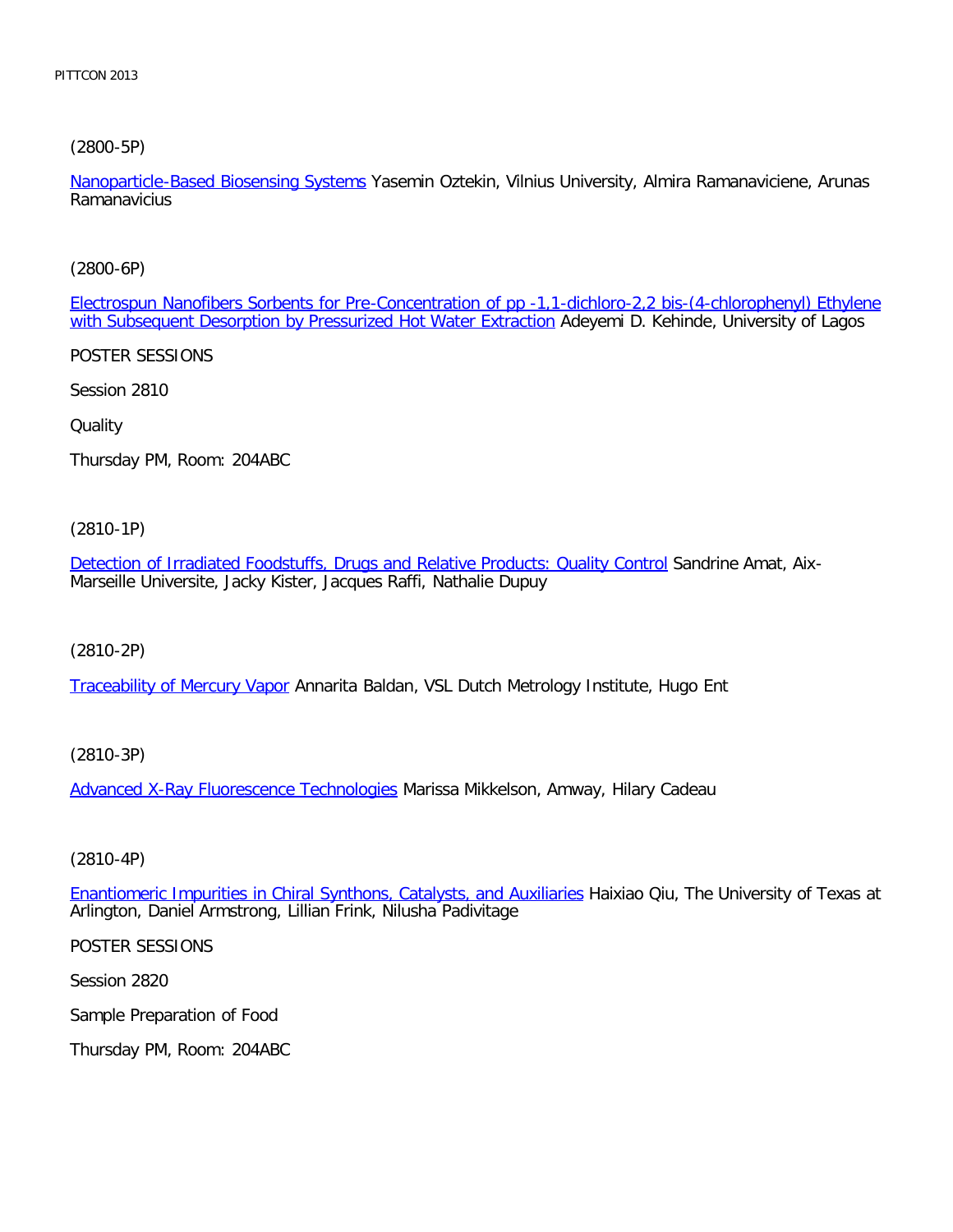(2820-1P)

Determination of Antibiotic Residues in Milk Using QuEChERS Method and UFLC-ESI-MS Diego A. Ahumada, Universidad Jorge Tadeo Lozano

# [\(2820-2P\)](file:///p|/print%20on%20demand%20titles/23101-23200/23133/23133%20source%20materials/papers/2820-2.htm)

Application of Surfactant Assisted Dispersive Liquid Liquid Microextraction (DLLME) for the Determination of Fluoroquinolones in Chicken Liver by Liquid Chromatography Simiso Dube, University of South Africa, Dineo Moema, Mathew Nindi

[\(2820-3P\)](file:///p|/print%20on%20demand%20titles/23101-23200/23133/23133%20source%20materials/papers/2820-3.htm)

Supercritical Carbon Dioxide Extraction of Microalgae Oils for Biodiesel Production Rudy Baskette, Supercritical Fluid Technologies, Ken James

(2820-4P)

[Enhanced Sensitivity in GC-MS and GCxGC-MS for Food Aroma Profiling by Dynamic Headspace Sampling](file:///p|/print%20on%20demand%20titles/23101-23200/23133/23133%20source%20materials/papers/2820-4.htm) [Techn](file:///p|/print%20on%20demand%20titles/23101-23200/23133/23133%20source%20materials/papers/2820-4.htm)ique Daniela Cavagnino, DANI Instruments, Alessandra Mantegazza, Antonella Siviero

(2820-5P)

[Selective Extraction of Bisphenol A, From Baby Food \(Infant Milk Formula and Canned Food\) Using Solid](file:///p|/print%20on%20demand%20titles/23101-23200/23133/23133%20source%20materials/papers/2820-5.htm) [Phase Extraction Based on Molecularly Imprinted Polymer](file:///p|/print%20on%20demand%20titles/23101-23200/23133/23133%20source%20materials/papers/2820-5.htm) Kaynoush Naraghi, Polyintell, Benoit Chevalier, Delphine Derrien, Johann Travers, Sami Bayoudh

(2820-6P)

Fast and Selective Solid Phase Extraction of Zearalenone from Edible Corn Oil Using Molecularly Imprinted Polymers SPE Zearalenone Cartridges [Kaynoush Naraghi, Polyintell, Benoit Chevalier, Delphine Derrien,](file:///p|/print%20on%20demand%20titles/23101-23200/23133/23133%20source%20materials/papers/2820-6.htm) [Johann Travers, Sami Bayoudh](file:///p|/print%20on%20demand%20titles/23101-23200/23133/23133%20source%20materials/papers/2820-6.htm)

(2820-7P)

Hot Injection and Trapping (HIT) Using Multi-Fiber Exchange (MFX)-HS-SPME and a Thermal Desorption System for GC-MS Analysis of Odor Compounds Nobuo Ochiai, Gerstel KK, Kikuo Sasamoto, Teruyo leda

(2820-8P)

Determination of 3-chloro-1,2-propanediol in Soy Sauce by Supported Liquid Extraction Coupled with Gas Chromatography-Mass Spectrometry Suzi Qin, Bonna-agela